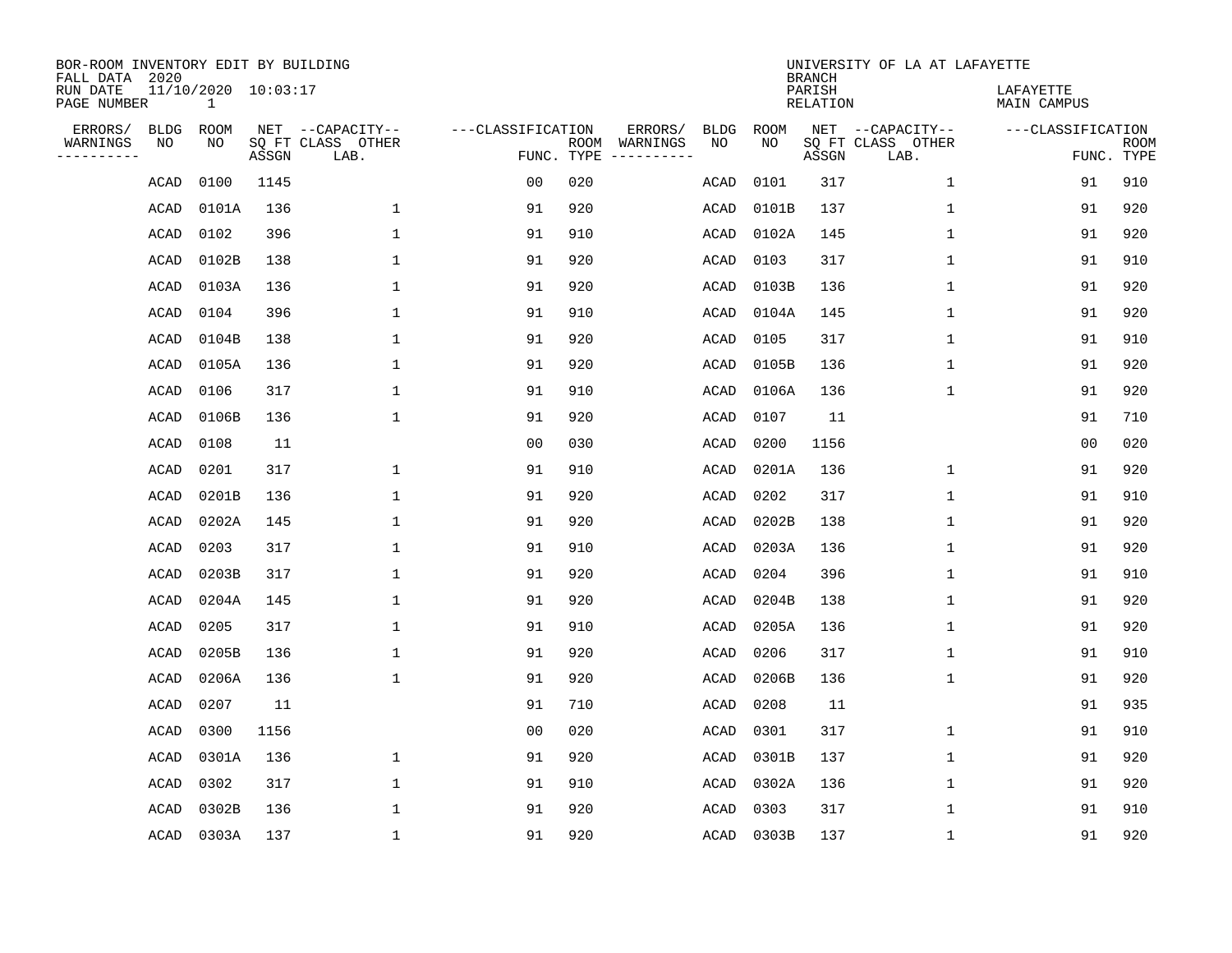| BOR-ROOM INVENTORY EDIT BY BUILDING<br>FALL DATA 2020 |           |                          |       |                           |                   |                                      |         |           |                                                  | <b>BRANCH</b>      | UNIVERSITY OF LA AT LAFAYETTE                                                                                                                             |                          |                           |
|-------------------------------------------------------|-----------|--------------------------|-------|---------------------------|-------------------|--------------------------------------|---------|-----------|--------------------------------------------------|--------------------|-----------------------------------------------------------------------------------------------------------------------------------------------------------|--------------------------|---------------------------|
| RUN DATE<br>PAGE NUMBER                               |           | 11/10/2020 10:03:17<br>2 |       |                           |                   |                                      |         |           |                                                  | PARISH<br>RELATION |                                                                                                                                                           | LAFAYETTE<br>MAIN CAMPUS |                           |
| ERRORS/                                               |           | BLDG ROOM                |       | NET --CAPACITY--          | ---CLASSIFICATION |                                      | ERRORS/ | BLDG ROOM |                                                  |                    | NET --CAPACITY-- ---CLASSIFICATION                                                                                                                        |                          |                           |
| WARNINGS<br>----------                                | NO        | NO                       | ASSGN | SQ FT CLASS OTHER<br>LAB. |                   | ROOM WARNINGS<br>FUNC. TYPE $------$ |         | NO        | NO                                               | ASSGN              | SQ FT CLASS OTHER<br>LAB.                                                                                                                                 |                          | <b>ROOM</b><br>FUNC. TYPE |
|                                                       | ACAD      | 0304                     | 317   | $\mathbf 1$               | 91                | 910                                  |         | ACAD      | 0304A                                            | 136                | $\mathbf{1}$                                                                                                                                              | 91                       | 920                       |
|                                                       | ACAD      | 0304B                    | 136   | $\mathbf{1}$              | 91                | 920                                  |         | ACAD      | 0305                                             | 317                | $\mathbf{1}$                                                                                                                                              | 91                       | 910                       |
|                                                       | ACAD      | 0305A                    | 136   | $\mathbf{1}$              | 91                | 920                                  |         |           | ACAD 0305B                                       | 136                | $\mathbf{1}$                                                                                                                                              | 91                       | 920                       |
|                                                       | ACAD      | 0306                     | 317   | $\mathbf{1}$              | 91                | 910                                  |         |           | ACAD 0306A                                       | 136                | $\mathbf{1}$                                                                                                                                              | 91                       | 920                       |
|                                                       | ACAD      | 0306B                    | 136   | $\mathbf{1}$              | 91                | 920                                  |         | ACAD 0307 |                                                  | 12                 |                                                                                                                                                           | 91                       | 935                       |
|                                                       | ACAD 0308 |                          | 12    |                           | 00                | 010                                  |         |           | TOTAL NUMBER CLASSROOMS<br>TOTAL NUMBER LABS 210 |                    | TOTAL ASSIGNABLE & UNASSIGNABLE SQFT:<br>TOTAL NET ASSIGN SQ. FT. IN ROOM FILE<br>TOTAL NUMBER COMPUTER CLASSROOMS<br>TOTAL NUMBER SPECIAL LABS 220       | 14,593<br>11,113         |                           |
|                                                       | ACBR 0100 |                          | 34    |                           | 00                | 020                                  |         |           | ACBR 0101 1161                                   |                    | 30                                                                                                                                                        | 65                       | 350                       |
|                                                       |           | ACBR 0101A               | 23    |                           | 65                | 355                                  |         |           | ACBR 0101B                                       | 23                 |                                                                                                                                                           | 65                       | 355                       |
|                                                       | ACBR 0102 |                          | 73    | $\mathbf{1}$              | 00                | 030                                  |         | ACBR 0103 |                                                  | 148                | $\mathbf{1}$                                                                                                                                              | 65                       | 310                       |
|                                                       |           | ACBR 0104                | 132   |                           | 65                | 355                                  |         | ACBR 0105 | TOTAL NUMBER CLASSROOMS<br>TOTAL NUMBER LABS 210 | 49                 | TOTAL ASSIGNABLE & UNASSIGNABLE SQFT: 1,643<br>TOTAL NET ASSIGN SQ. FT. IN ROOM FILE<br>TOTAL NUMBER COMPUTER CLASSROOMS<br>TOTAL NUMBER SPECIAL LABS 220 | 00<br>1,487              | 030                       |
|                                                       | AHA0      | 0100                     | 308   |                           | 00                | 020                                  |         | AHA0 0101 |                                                  | 131                | $\mathbf{1}$                                                                                                                                              | 21                       | 310                       |
|                                                       | AHA0      | 0102                     | 131   | $\mathbf{1}$              | 21                | 310                                  |         | AHA0      | 0103                                             | 108                | $\mathbf{1}$                                                                                                                                              | 21                       | 310                       |
|                                                       | AHA0      | 0104                     | 127   | $\mathbf 1$               | 21                | 310                                  |         | AHA0      | 0105                                             | 160                | $\mathbf 1$                                                                                                                                               | 21                       | 315                       |
|                                                       | AHA0      | 0106                     | 108   | $\mathbf{1}$              | 21                | 310                                  |         | AHA0      | 0107                                             | 108                | $\mathbf{1}$                                                                                                                                              | 21                       | 310                       |
|                                                       | AHA0      | 0108                     | 57    | $\mathbf{1}$              | 21                | 310                                  |         | AHA0      | 0109                                             | 108                | $\mathbf 1$                                                                                                                                               | 63                       | 310                       |
|                                                       | AHA0      | 0110                     | 57    | $\mathbf 1$               | 63                | 314                                  |         | AHA0      | 0111                                             | 108                | $\mathbf{1}$                                                                                                                                              | 63                       | 310                       |
|                                                       | AHA0      | 0112                     | 108   | 2                         | 63                | 314                                  |         | AHA0      | 0113                                             | 125                | $\mathbf{1}$                                                                                                                                              | 63                       | 310                       |
|                                                       | AHA0      | 0114                     | 125   | $\mathbf{1}$              | 63                | 310                                  |         | AHA0 0115 |                                                  | 8                  |                                                                                                                                                           | 63                       | 830                       |
|                                                       | AHA0      | 0116                     | 125   | $\mathbf{1}$              | 63                | 730                                  |         |           |                                                  |                    | TOTAL ASSIGNABLE & UNASSIGNABLE SQFT:                                                                                                                     | 2,002                    |                           |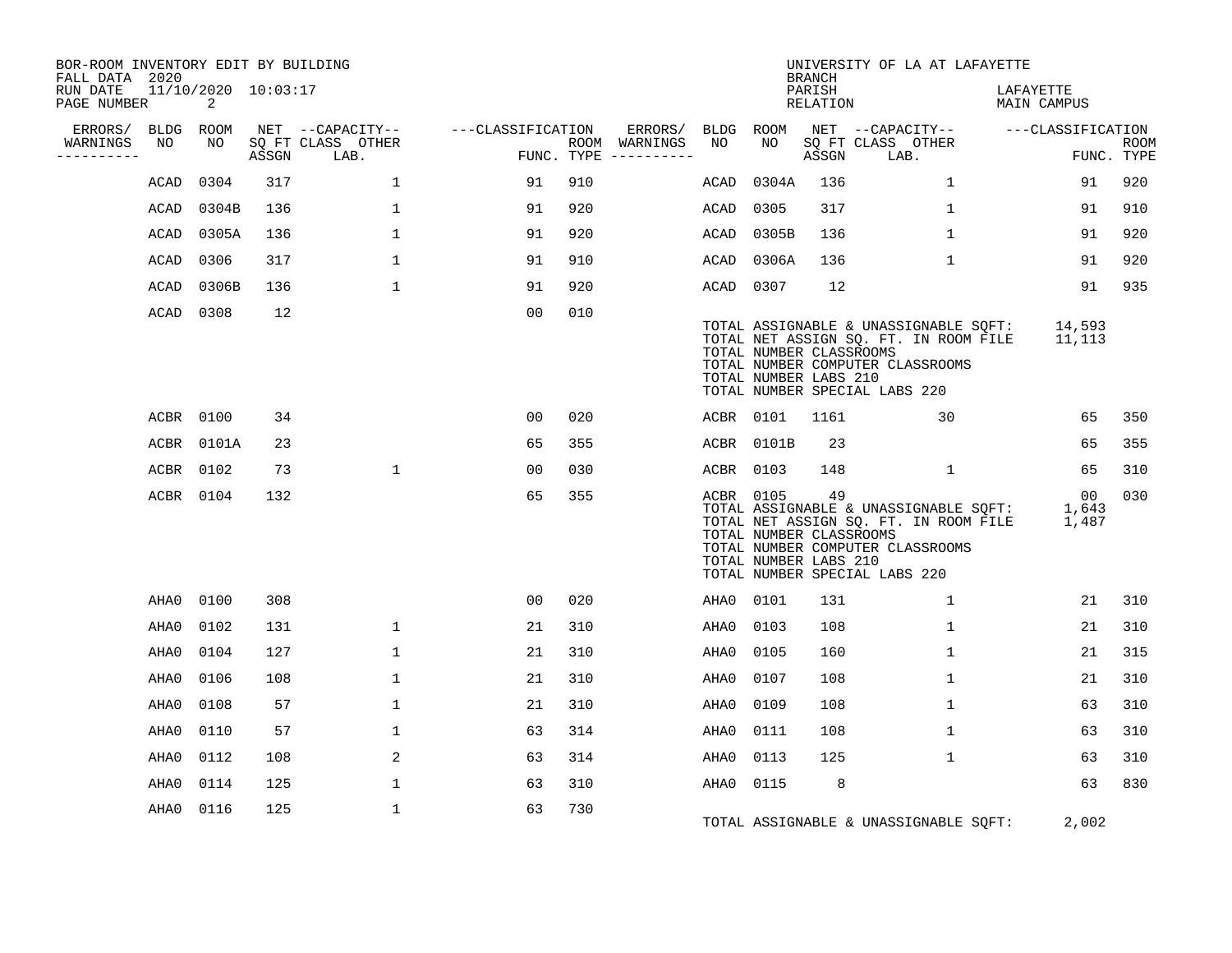| BOR-ROOM INVENTORY EDIT BY BUILDING<br>FALL DATA 2020<br>RUN DATE |           | 11/10/2020 10:03:17 |       |                           |                                    |     |                                                             |             |            | <b>BRANCH</b><br>PARISH                                                                 |      | UNIVERSITY OF LA AT LAFAYETTE                                                                                      | LAFAYETTE   |                           |             |
|-------------------------------------------------------------------|-----------|---------------------|-------|---------------------------|------------------------------------|-----|-------------------------------------------------------------|-------------|------------|-----------------------------------------------------------------------------------------|------|--------------------------------------------------------------------------------------------------------------------|-------------|---------------------------|-------------|
| PAGE NUMBER                                                       |           | $\mathbf{3}$        |       |                           |                                    |     |                                                             |             |            | RELATION                                                                                |      |                                                                                                                    | MAIN CAMPUS |                           |             |
| ERRORS/ BLDG ROOM<br>WARNINGS<br>---------                        | NO        | NO                  | ASSGN | SQ FT CLASS OTHER<br>LAB. | NET --CAPACITY-- ---CLASSIFICATION |     | ERRORS/ BLDG ROOM<br>ROOM WARNINGS<br>FUNC. TYPE ---------- | NO          | NO         | SQ FT CLASS OTHER<br>ASSGN                                                              | LAB. | NET --CAPACITY-- ---CLASSIFICATION                                                                                 |             | FUNC. TYPE                | <b>ROOM</b> |
|                                                                   |           |                     |       |                           |                                    |     |                                                             |             |            | TOTAL NUMBER CLASSROOMS<br>TOTAL NUMBER LABS 210<br>TOTAL NUMBER SPECIAL LABS 220       |      | TOTAL NET ASSIGN SQ. FT. IN ROOM FILE 1,694<br>TOTAL NUMBER COMPUTER CLASSROOMS                                    |             |                           |             |
|                                                                   | ALET      | 0100                | 511   |                           | 00                                 | 020 |                                                             |             | ALET 0100A | 60                                                                                      |      |                                                                                                                    |             | 00                        | 020         |
|                                                                   | ALET      | 0101                | 227   | $\mathbf{1}$              | 11                                 | 325 |                                                             | ALET        | 0102       | 375                                                                                     |      | 4                                                                                                                  |             | 11                        | 314         |
|                                                                   | ALET      | 0102A               | 36    |                           | 11                                 | 315 |                                                             | ALET        | 0102B      | 20                                                                                      |      |                                                                                                                    |             | 0 <sub>0</sub>            | 030         |
|                                                                   | ALET      | 0103                | 176   | 2                         | 00                                 | 030 |                                                             | ALET        | 0104       | 176                                                                                     |      | 2                                                                                                                  |             | 0 <sub>0</sub>            | 030         |
|                                                                   | ALET      | 0105                | 200   | 2                         | 11                                 | 635 |                                                             | ALET        | 0106       | 1052                                                                                    |      | 50                                                                                                                 |             | 52                        | 680         |
|                                                                   | ALET      | 0107                | 182   | 2                         | 11                                 | 310 |                                                             | ALET        | 0200       | 46                                                                                      |      |                                                                                                                    |             | 0 <sub>0</sub>            | 020         |
|                                                                   | ALET      | 0201                | 1164  | 40                        | 52                                 | 680 |                                                             | ALET        | 0201A      | 9                                                                                       |      |                                                                                                                    |             | 11                        | 115         |
|                                                                   | ALET      | 0201B               | 9     |                           | 11                                 | 115 |                                                             | ALET        | 0201C      | 13                                                                                      |      |                                                                                                                    |             | 11                        | 115         |
|                                                                   | ALET      | 0201D               | 16    |                           | 11                                 | 115 |                                                             | ALET        | 0202       | 71                                                                                      |      | 1                                                                                                                  |             | 00                        | 030         |
|                                                                   | ALET      | 0202A               | 11    |                           | 11                                 | 115 |                                                             |             | ALET 0202B | -7<br>TOTAL NUMBER CLASSROOMS<br>TOTAL NUMBER LABS 210<br>TOTAL NUMBER SPECIAL LABS 220 |      | TOTAL ASSIGNABLE & UNASSIGNABLE SQFT:<br>TOTAL NET ASSIGN SQ. FT. IN ROOM FILE<br>TOTAL NUMBER COMPUTER CLASSROOMS |             | $00 \,$<br>4,361<br>3,294 | 030         |
|                                                                   | ANDS      | 0100                | 62    |                           | 00                                 | 020 |                                                             | ANDS        | 0100A      | 48                                                                                      |      |                                                                                                                    |             | 00                        | 020         |
|                                                                   | ANDS      | 0101                | 3837  | 100                       | 91                                 | 660 |                                                             | ANDS        | 0102       | 167                                                                                     |      | 1                                                                                                                  |             | 91                        | 325         |
|                                                                   | ANDS      | 0103                | 16    |                           | 00                                 | 030 |                                                             | ANDS        | 0104       | 16                                                                                      |      |                                                                                                                    |             | 91                        | 665         |
|                                                                   | ANDS      | 0105                | 16    |                           | 00                                 | 030 |                                                             | ANDS        | 0106       | 12                                                                                      |      |                                                                                                                    |             | 91                        | 665         |
|                                                                   | ANDS      | 0107                | 715   | 6                         | 91                                 | 665 |                                                             | ANDS        | 0200       | 126                                                                                     |      |                                                                                                                    |             | 0 <sub>0</sub>            | 020         |
|                                                                   | ANDS      | 0200A               | 32    |                           | 0 <sub>0</sub>                     | 020 |                                                             | <b>ANDS</b> | 0200B      | 32                                                                                      |      |                                                                                                                    |             | 0 <sub>0</sub>            | 020         |
|                                                                   | ANDS      | 0200C               | 206   |                           | 00                                 | 020 |                                                             | ANDS        | 0200D      | 313                                                                                     |      |                                                                                                                    |             | 0 <sub>0</sub>            | 020         |
|                                                                   | ANDS      | 0200E               | 54    |                           | 00                                 | 020 |                                                             | ANDS        | 0201       | 658                                                                                     |      | 30                                                                                                                 |             | 91                        | 660         |
|                                                                   | ANDS      | 0202                | 737   | 30                        | 91                                 | 660 |                                                             | ANDS        | 0203       | 11                                                                                      |      |                                                                                                                    |             | 00                        | 030         |
|                                                                   | ANDS 0204 |                     | 8     |                           | 91                                 | 665 |                                                             | ANDS        | 0205       | 33                                                                                      |      | $\mathbf 1$                                                                                                        |             | 00                        | 030         |
|                                                                   |           |                     |       |                           |                                    |     |                                                             |             |            |                                                                                         |      |                                                                                                                    |             |                           |             |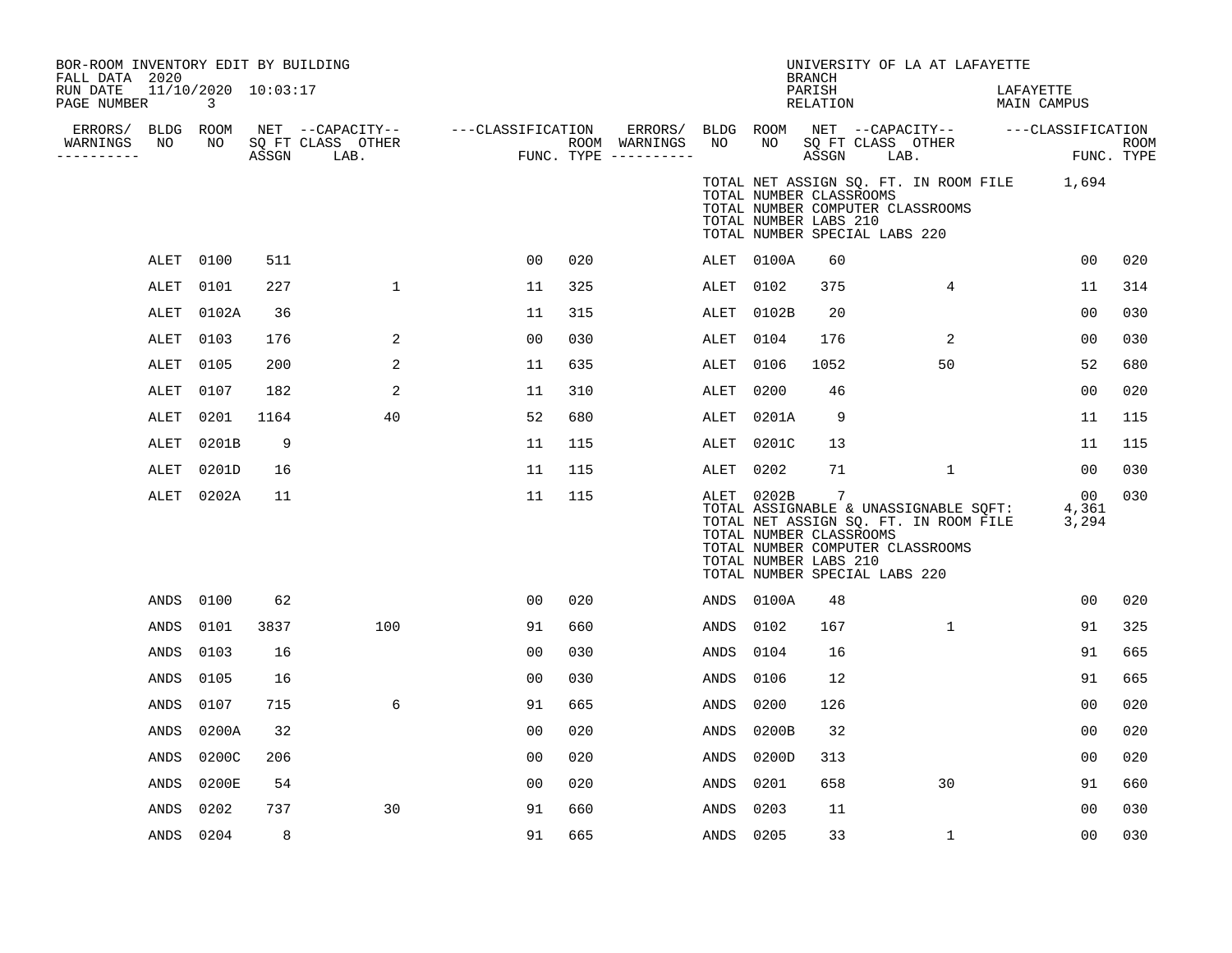| BOR-ROOM INVENTORY EDIT BY BUILDING<br>FALL DATA 2020 |             |                          |       |                           |                   |            |                              |      |                                                               | <b>BRANCH</b>      | UNIVERSITY OF LA AT LAFAYETTE                                                                                                                       |                          |                           |
|-------------------------------------------------------|-------------|--------------------------|-------|---------------------------|-------------------|------------|------------------------------|------|---------------------------------------------------------------|--------------------|-----------------------------------------------------------------------------------------------------------------------------------------------------|--------------------------|---------------------------|
| RUN DATE<br>PAGE NUMBER                               |             | 11/10/2020 10:03:17<br>4 |       |                           |                   |            |                              |      |                                                               | PARISH<br>RELATION |                                                                                                                                                     | LAFAYETTE<br>MAIN CAMPUS |                           |
| ERRORS/                                               | <b>BLDG</b> | ROOM                     |       | NET --CAPACITY--          | ---CLASSIFICATION |            | ERRORS/                      | BLDG | ROOM                                                          |                    | NET --CAPACITY--                                                                                                                                    | ---CLASSIFICATION        |                           |
| WARNINGS                                              | NO          | NO                       | ASSGN | SQ FT CLASS OTHER<br>LAB. |                   | FUNC. TYPE | ROOM WARNINGS<br>----------- | NO.  | NO.                                                           | ASSGN              | SQ FT CLASS OTHER<br>LAB.                                                                                                                           |                          | <b>ROOM</b><br>FUNC. TYPE |
|                                                       | ANDS        | 0206                     | 43    | $\mathbf 1$               | 00                | 030        |                              | ANDS | 0207                                                          | 81                 | $\mathbf{1}$                                                                                                                                        | 91                       | 313                       |
|                                                       | ANDS        | 0208                     | 81    | $\mathbf 1$               | 91                | 310        |                              | ANDS | 0209                                                          | 11                 |                                                                                                                                                     | 00                       | 030                       |
|                                                       | ANDS        | 0210                     | 125   | 3                         | 91                | 650        |                              | ANDS | 0212                                                          | 414                | 6                                                                                                                                                   | 91                       | 665                       |
|                                                       | ANDS        | 0213                     | 174   | 6                         | 91                | 650        |                              | ANDS | 0213A                                                         | $7\phantom{.0}$    |                                                                                                                                                     | 91                       | 655                       |
|                                                       | ANDS        | 0213B                    | 41    |                           | 0 <sub>0</sub>    | 030        |                              |      | ANDS 0214<br>TOTAL NUMBER CLASSROOMS<br>TOTAL NUMBER LABS 210 | 13                 | TOTAL ASSIGNABLE & UNASSIGNABLE SQFT:<br>TOTAL NET ASSIGN SQ. FT. IN ROOM FILE<br>TOTAL NUMBER COMPUTER CLASSROOMS<br>TOTAL NUMBER SPECIAL LABS 220 | 91<br>8,089<br>7,045     | 665                       |
|                                                       | APC0        | 0100                     | 2180  |                           | 0 <sub>0</sub>    | 020        |                              | APC0 | 0100A                                                         | 203                |                                                                                                                                                     | 0 <sub>0</sub>           | 030                       |
|                                                       | APC0        | 0102                     | 49    |                           | 0 <sub>0</sub>    | 010        |                              | APC0 | 0103                                                          | 182                | 3                                                                                                                                                   | 00                       | 030                       |
|                                                       | APC0        | 0104                     | 238   | 5                         | 0 <sub>0</sub>    | 030        |                              | APC0 | 0105                                                          | 93                 |                                                                                                                                                     | 0 <sub>0</sub>           | 040                       |
|                                                       | APC0        | 0106                     | 96    |                           | 93                | 715        |                              | APC0 | 0107                                                          | 108                |                                                                                                                                                     | 0 <sub>0</sub>           | 030                       |
|                                                       | APC0        | 0108                     | 1831  | 135                       | 93                | 680        |                              | APC0 | 0109                                                          | 916                | 20                                                                                                                                                  | 93                       | 650                       |
|                                                       | APC0        | 0110                     | 4659  | 125                       | 93                | 525        |                              | APC0 | 0110A                                                         | 363                |                                                                                                                                                     | 93                       | 525                       |
|                                                       | APC0        | 0110B                    | 91    |                           | 93                | 525        |                              | APC0 | 0110C                                                         | 427                | 12                                                                                                                                                  | 93                       | 525                       |
|                                                       | APC0        | 0111                     | 32    |                           | 0 <sub>0</sub>    | 010        |                              | APC0 | 0112                                                          | 41                 |                                                                                                                                                     | 93                       | 530                       |
|                                                       | APC0        | 0113                     | 1079  | 5                         | 93                | 520        |                              | APC0 | 0114                                                          | 74                 | 1                                                                                                                                                   | 93                       | 525                       |
|                                                       | APC0        | 0115                     | 226   |                           | 0 <sub>0</sub>    | 030        |                              | APC0 | 0117                                                          | 145                | $\mathbf 1$                                                                                                                                         | 93                       | 310                       |
|                                                       | APC0        | 0118                     | 145   | $\mathbf{1}$              | 93                | 325        |                              | APC0 | 0119                                                          | 343                | 2                                                                                                                                                   | 93                       | 525                       |
|                                                       | APC0        | 0120                     | 75    |                           | 0 <sub>0</sub>    | 030        |                              | APC0 | 0121                                                          | 129                |                                                                                                                                                     | 93                       | 525                       |
|                                                       | APC0        | 0122                     | 781   |                           | 93                | 730        |                              | APC0 | 0122A                                                         | 25                 |                                                                                                                                                     | 0 <sub>0</sub>           | 030                       |
|                                                       | APC0        | 0123                     | 686   |                           | 0 <sub>0</sub>    | 030        |                              | APC0 | 0124A                                                         | 119                | 4                                                                                                                                                   | 93                       | 525                       |
|                                                       | APC0        | 0125                     | 608   | 40                        | 93                | 525        |                              | APC0 | 0125A                                                         | 154                | 4                                                                                                                                                   | 93                       | 525                       |
|                                                       | APC0        | 0125B                    | 55    |                           | 93                | 525        |                              | APC0 | 0126                                                          | 140                | 10                                                                                                                                                  | 93                       | 310                       |
|                                                       | APC0        | 0126A                    | 107   | 2                         | 93                | 525        |                              | APC0 | 0127                                                          | 694                | 40                                                                                                                                                  | 93                       | 525                       |
|                                                       |             | APC0 0127A               | 155   | $\overline{4}$            | 93                | 525        |                              | APC0 | 0127B                                                         | 55                 |                                                                                                                                                     | 93                       | 525                       |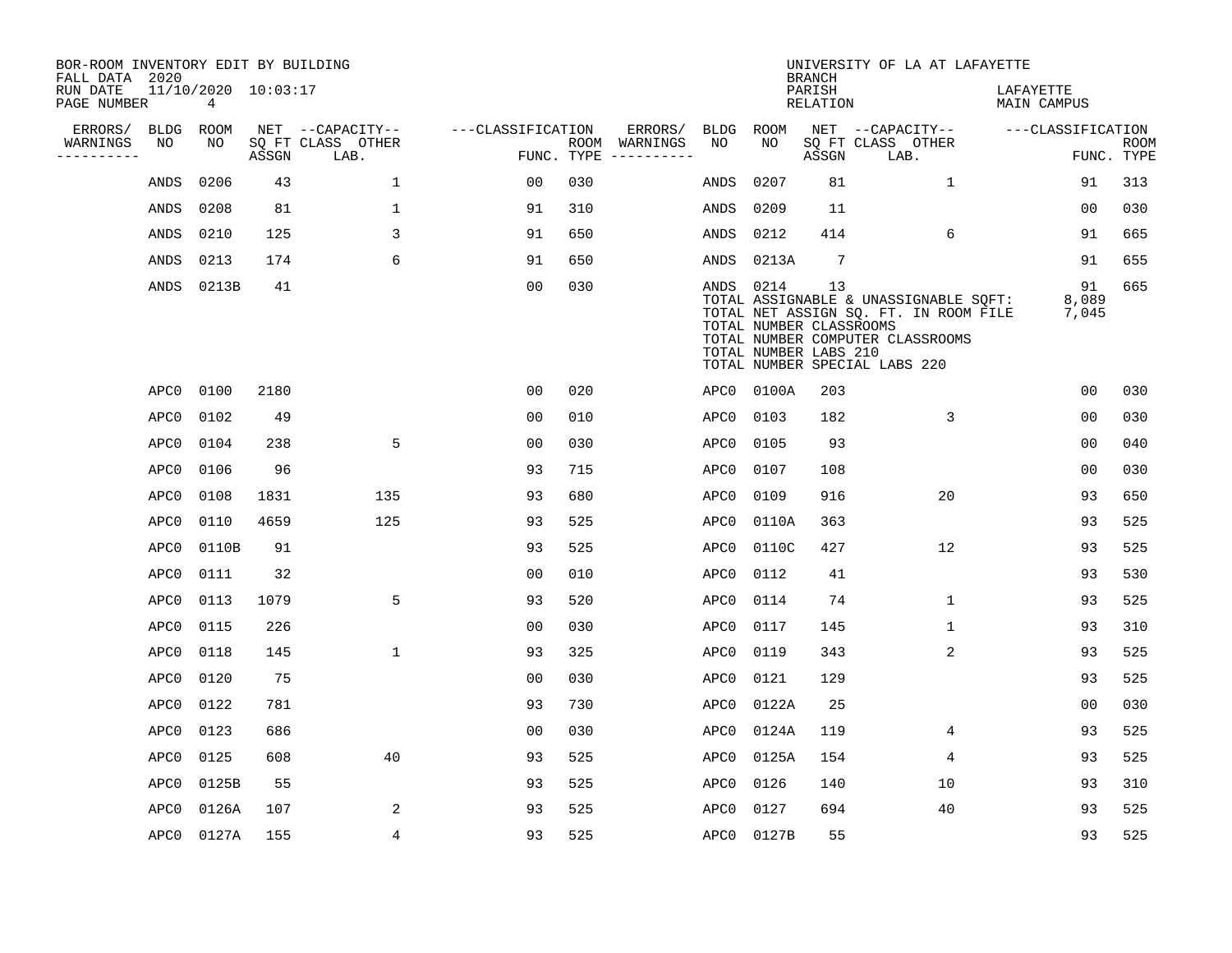| BOR-ROOM INVENTORY EDIT BY BUILDING<br>FALL DATA 2020 |             |                          |                |                           |                   |                    |          |             |             | <b>BRANCH</b>             | UNIVERSITY OF LA AT LAFAYETTE |                          |                           |
|-------------------------------------------------------|-------------|--------------------------|----------------|---------------------------|-------------------|--------------------|----------|-------------|-------------|---------------------------|-------------------------------|--------------------------|---------------------------|
| RUN DATE<br>PAGE NUMBER                               |             | 11/10/2020 10:03:17<br>5 |                |                           |                   |                    |          |             |             | PARISH<br><b>RELATION</b> |                               | LAFAYETTE<br>MAIN CAMPUS |                           |
| ERRORS/                                               | <b>BLDG</b> | ROOM                     |                | NET --CAPACITY--          | ---CLASSIFICATION |                    | ERRORS/  | <b>BLDG</b> | <b>ROOM</b> |                           | NET --CAPACITY--              | ---CLASSIFICATION        |                           |
| WARNINGS<br>----------                                | NO          | NO                       | ASSGN          | SQ FT CLASS OTHER<br>LAB. |                   | ROOM<br>FUNC. TYPE | WARNINGS | NO          | NO          | ASSGN                     | SQ FT CLASS OTHER<br>LAB.     |                          | <b>ROOM</b><br>FUNC. TYPE |
|                                                       | APC0        | 0128                     | 127            | 10                        | 93                | 310                |          | APC0        | 0128A       | 101                       | 2                             | 93                       | 525                       |
|                                                       | APC0        | 0129                     | 304            | 8                         | 93                | 525                |          | APC0        | 0130        | 165                       | 12                            | 93                       | 525                       |
|                                                       | APC0        | 0131                     | 165            | 12                        | 93                | 525                |          | APC0        | 0132        | 369                       | 17                            | 93                       | 525                       |
|                                                       | APC0        | 0133                     | 114            | 4                         | 93                | 313                |          | APC0        | 0134        | 208                       | $\overline{c}$                | 93                       | 310                       |
|                                                       | APC0        | 0135                     | 482            | 8                         | 93                | 525                |          | APC0        | 0136        | 146                       | 2                             | 93                       | 850                       |
|                                                       | APC0        | 0137                     | 99             | $\mathbf{1}$              | 93                | 313                |          | APC0        | 0138        | 146                       | 2                             | 93                       | 850                       |
|                                                       | APC0        | 0139                     | 227            |                           | 93                | 731                |          | APC0        | 0140        | 153                       |                               | 0 <sub>0</sub>           | 030                       |
|                                                       | APC0        | 0140A                    | 87             |                           | 0 <sub>0</sub>    | 030                |          | APC0        | 0141        | 1735                      | 70                            | 93                       | 525                       |
|                                                       | APC0        | 0141A                    | 104            |                           | 93                | 525                |          | APC0        | 0141B       | 109                       |                               | 93                       | 525                       |
|                                                       | APC0        | 0142                     | 188            | 2                         | 93                | 310                |          | APC0        | 0143        | 128                       | 1                             | 93                       | 310                       |
|                                                       | APC0        | 0144                     | 125            | 1                         | 93                | 310                |          | APC0        | 0145        | 174                       | 2                             | 93                       | 325                       |
|                                                       | APC0        | 0146                     | 1425           | 15                        | 93                | 850                |          | APC0        | 0147        | 130                       | $\mathbf 1$                   | 93                       | 310                       |
|                                                       | APC0        | 0148                     | 123            | 1                         | 93                | 310                |          | APC0        | 0149        | 129                       | 1                             | 93                       | 310                       |
|                                                       | APC0        | 0150                     | 952            | 10                        | 93                | 850                |          | APC0        | 0150A       | 26                        |                               | 93                       | 731                       |
|                                                       | APC0        | 0151                     | 123            | 1                         | 93                | 310                |          | APC0        | 0152        | 268                       |                               | 93                       | 730                       |
|                                                       | APC0        | 0153                     | 198            |                           | 93                | 525                |          | APC0        | 0154        | 70                        | 1                             | 93                       | 525                       |
|                                                       | APC0        | 0155                     | 71             | $\mathbf{1}$              | 93                | 525                |          | APC0        | 0156        | 68                        | 1                             | 93                       | 525                       |
|                                                       | APC0        | 0157                     | 80             |                           | 0 <sub>0</sub>    | 010                |          | APC0        | 0158        | 146                       | $\overline{2}$                | 93                       | 310                       |
|                                                       | APC0        | 0159                     | 122            | 2                         | 93                | 310                |          | APC0        | 0160        | 152                       | 1                             | 93                       | 325                       |
|                                                       | APC0        | 0161                     | 152            | 1                         | 93                | 325                |          | APC0        | 0162        | 117                       | 1                             | 93                       | 310                       |
|                                                       | APC0        | 0163                     | 116            | 1                         | 93                | 310                |          | APC0        | 0164        | 134                       | 1                             | 93                       | 310                       |
|                                                       | APC0        | 0165                     | 342            | 4                         | 93                | 525                |          | APC0        | 0166        | 276                       |                               | 93                       | 730                       |
|                                                       | APC0        | 0166A                    | $\overline{4}$ |                           | 93                | 315                |          | APC0        | 0167        | 180                       |                               | 0 <sub>0</sub>           | 030                       |
|                                                       | APC0        | 0168                     | 132            |                           | 93                | 731                |          | APC0        | 0169        | 11718                     | 105                           | 93                       | 525                       |
|                                                       | APC0        | 0200                     | 917            | 9                         | 93                | 313                |          | APC0        | 0201        | 190                       | 11                            | 93                       | 313                       |
|                                                       | APC0        | 0202                     | 442            | 25                        | 93                | 680                |          | APC0        | 0203        | 284                       | 16                            | 93                       | 680                       |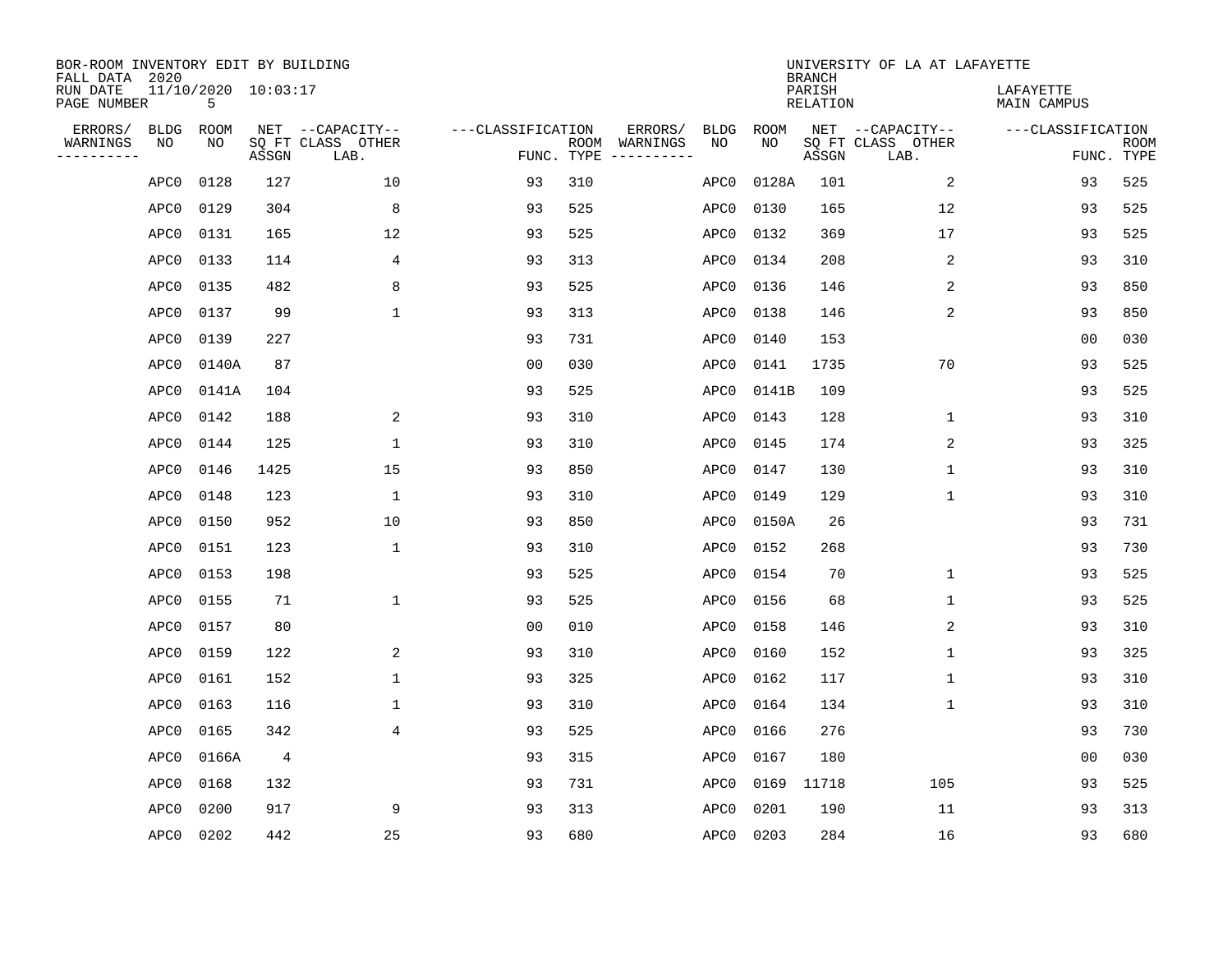| BOR-ROOM INVENTORY EDIT BY BUILDING<br>FALL DATA 2020 |                          |       |                           |                   |            |                              |             |             | <b>BRANCH</b>             | UNIVERSITY OF LA AT LAFAYETTE |                          |                           |
|-------------------------------------------------------|--------------------------|-------|---------------------------|-------------------|------------|------------------------------|-------------|-------------|---------------------------|-------------------------------|--------------------------|---------------------------|
| RUN DATE<br>PAGE NUMBER                               | 11/10/2020 10:03:17<br>6 |       |                           |                   |            |                              |             |             | PARISH<br><b>RELATION</b> |                               | LAFAYETTE<br>MAIN CAMPUS |                           |
| ERRORS/<br><b>BLDG</b>                                | <b>ROOM</b>              |       | NET --CAPACITY--          | ---CLASSIFICATION |            | ERRORS/                      | <b>BLDG</b> | <b>ROOM</b> |                           | NET --CAPACITY--              | ---CLASSIFICATION        |                           |
| WARNINGS<br>NO<br>----------                          | NO                       | ASSGN | SQ FT CLASS OTHER<br>LAB. |                   | FUNC. TYPE | ROOM WARNINGS<br>----------- | NO          | NO          | ASSGN                     | SQ FT CLASS OTHER<br>LAB.     |                          | <b>ROOM</b><br>FUNC. TYPE |
| APC0                                                  | 0204                     | 505   | 28                        | 93                | 680        |                              | APC0        | 0205        | 278                       | 2                             | 93                       | 310                       |
| APC0                                                  | 0206                     | 513   | 5                         | 93                | 310        |                              | APC0        | 0207        | 251                       | 2                             | 93                       | 310                       |
| APC0                                                  | 0208                     | 515   | 29                        | 93                | 680        |                              | APC0        | 0209        | 722                       | 40                            | 93                       | 350                       |
| APC0                                                  | 0210                     | 340   | 19                        | 93                | 680        |                              | APC0        | 0211        | 369                       | 19                            | 93                       | 680                       |
| APC0                                                  | 0212                     | 209   | 2                         | 93                | 530        |                              | APC0        | 0212A       | 182                       | 2                             | 93                       | 325                       |
| APC0                                                  | 0212B                    | 74    | $\overline{2}$            | 93                | 315        |                              | APC0        | 0212C       | 62                        |                               | 93                       | 525                       |
| APC0                                                  | 0213                     | 177   |                           | 93                | 730        |                              | APC0        | 0214        | 242                       | 8                             | 93                       | 315                       |
| APC0                                                  | 0215                     | 333   | 4                         | 93                | 314        |                              | APC0        | 0216        | 595                       | 10                            | 93                       | 325                       |
| APC0                                                  | 0216A                    | 123   | $\mathbf{1}$              | 93                | 525        |                              | APC0        | 0216B       | 466                       |                               | 0 <sub>0</sub>           | 020                       |
| APC0                                                  | 0217                     | 60    |                           | 0 <sub>0</sub>    | 030        |                              | APC0        | 0218        | 26                        |                               | 0 <sub>0</sub>           | 020                       |
| APC0                                                  | 0218A                    | 372   | 18                        | 93                | 525        |                              | APC0        | 0218B       | 244                       |                               | 93                       | 525                       |
| APC0                                                  | 0218C                    | 370   | 5                         | 93                | 525        |                              | APC0        | 0219        | 244                       | 2                             | 93                       | 310                       |
| APC0                                                  | 0220                     | 228   | 2                         | 93                | 310        |                              | APC0        | 0221        | 65                        |                               | 93                       | 715                       |
| APC0                                                  | 0222                     | 178   | 1                         | 93                | 310        |                              | APC0        | 0223        | 142                       | $\mathbf 1$                   | 93                       | 310                       |
| APC0                                                  | 0224                     | 240   | 2                         | 93                | 315        |                              | APC0        | 0225        | 156                       | $\mathbf{1}$                  | 93                       | 310                       |
| APC0                                                  | 0226                     | 155   | 1                         | 93                | 310        |                              | APC0        | 0227        | 151                       | 1                             | 93                       | 310                       |
| APC0                                                  | 0228                     | 323   | 18                        | 93                | 314        |                              | APC0        | 0229        | 155                       | 1                             | 93                       | 310                       |
| APC0                                                  | 0230                     | 325   | 18                        | 93                | 350        |                              | APC0        | 0231        | 153                       | 1                             | 93                       | 310                       |
| APC0                                                  | 0232                     | 156   | 1                         | 93                | 310        |                              | APC0        | 0233        | 404                       | 10                            | 93                       | 320                       |
| APC0                                                  | 0234                     | 174   | $\mathbf{1}$              | 93                | 310        |                              | APC0        | 0235        | 179                       | $\mathbf 1$                   | 93                       | 310                       |
| APC0                                                  | 0236                     | 95    |                           | 0 <sub>0</sub>    | 030        |                              | APC0        | 0237        | 58                        |                               | 0 <sub>0</sub>           | 040                       |
| APC0                                                  | 0238                     | 40    |                           | 93                | 715        |                              | APC0        | 0239        | 61                        |                               | 0 <sub>0</sub>           | 030                       |
| APC0                                                  | 0240                     | 1005  |                           | 0 <sub>0</sub>    | 030        |                              | APC0        | 0240A       | 998                       |                               | 0 <sub>0</sub>           | 030                       |
| APC0                                                  | 0241                     | 1266  | 25                        | 93                | 525        |                              | APC0        | 0242        | 131                       |                               | 0 <sub>0</sub>           | 030                       |
| APC0                                                  | 0243                     | 103   |                           | 93                | 730        |                              | APC0        | 0244        | 291                       |                               | 0 <sub>0</sub>           | 030                       |
| APC0                                                  | 0245                     | 51    |                           | 0 <sub>0</sub>    | 010        |                              | APC0        | 0246        | 176                       | 2                             | 0 <sub>0</sub>           | 030                       |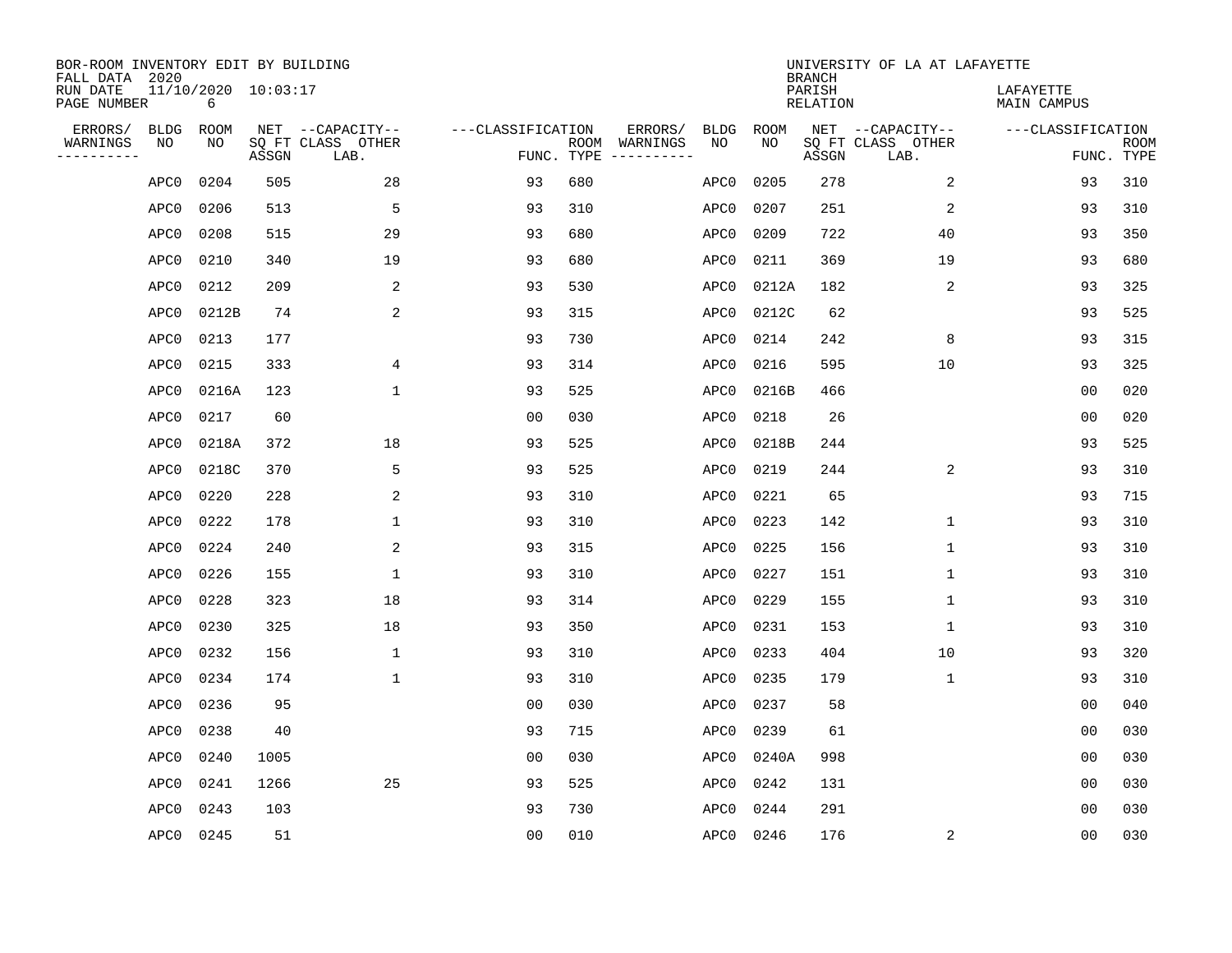| BOR-ROOM INVENTORY EDIT BY BUILDING<br>FALL DATA 2020 |      |                          |       |                           |                   |     |                                        |             |                                                  | <b>BRANCH</b>             | UNIVERSITY OF LA AT LAFAYETTE                                                                                                                       |                          |                           |
|-------------------------------------------------------|------|--------------------------|-------|---------------------------|-------------------|-----|----------------------------------------|-------------|--------------------------------------------------|---------------------------|-----------------------------------------------------------------------------------------------------------------------------------------------------|--------------------------|---------------------------|
| RUN DATE<br>PAGE NUMBER                               |      | 11/10/2020 10:03:17<br>7 |       |                           |                   |     |                                        |             |                                                  | PARISH<br><b>RELATION</b> |                                                                                                                                                     | LAFAYETTE<br>MAIN CAMPUS |                           |
| ERRORS/                                               | BLDG | <b>ROOM</b>              |       | NET --CAPACITY--          | ---CLASSIFICATION |     | ERRORS/                                | <b>BLDG</b> | <b>ROOM</b>                                      |                           | NET --CAPACITY--                                                                                                                                    | ---CLASSIFICATION        |                           |
| WARNINGS<br>----------                                | NO   | NO                       | ASSGN | SQ FT CLASS OTHER<br>LAB. | FUNC. TYPE        |     | ROOM WARNINGS<br>$- - - - - - - - - -$ | NO          | NO                                               | ASSGN                     | SQ FT CLASS OTHER<br>LAB.                                                                                                                           |                          | <b>ROOM</b><br>FUNC. TYPE |
|                                                       | APC0 | 0247                     | 159   | 2                         | 00                | 030 |                                        |             | APC0 C0100                                       | 4734                      |                                                                                                                                                     | 0 <sub>0</sub>           | 020                       |
|                                                       |      | APC0 C0101               | 398   |                           | 0 <sub>0</sub>    | 020 |                                        |             | APC0 C0102                                       | 222                       |                                                                                                                                                     | 0 <sub>0</sub>           | 020                       |
|                                                       |      | APC0 C0103               | 121   |                           | 0 <sub>0</sub>    | 020 |                                        |             | APC0 C0200                                       | 998                       |                                                                                                                                                     | 0 <sub>0</sub>           | 020                       |
|                                                       |      | APC0 C0201               | 3024  |                           | 0 <sub>0</sub>    | 020 |                                        |             | APC0 S0200                                       | 330                       |                                                                                                                                                     | 0 <sub>0</sub>           | 020                       |
|                                                       |      | APC0 S0201               | 333   |                           | 0 <sub>0</sub>    | 020 |                                        |             | APC0 S0300                                       | 198                       |                                                                                                                                                     | 0 <sub>0</sub>           | 020                       |
|                                                       |      | APC0 S0301               | 199   |                           | 0 <sub>0</sub>    | 020 |                                        |             | APC0 S0400                                       | 151                       |                                                                                                                                                     | 0 <sub>0</sub>           | 020                       |
|                                                       |      | APC0 S0401               | 174   |                           | 0 <sub>0</sub>    | 020 |                                        |             | TOTAL NUMBER CLASSROOMS<br>TOTAL NUMBER LABS 210 |                           | TOTAL ASSIGNABLE & UNASSIGNABLE SOFT:<br>TOTAL NET ASSIGN SQ. FT. IN ROOM FILE<br>TOTAL NUMBER COMPUTER CLASSROOMS<br>TOTAL NUMBER SPECIAL LABS 220 | 67,619<br>48,563         |                           |
|                                                       | BKR0 | 0100                     | 3244  |                           | 0 <sub>0</sub>    | 020 |                                        | BKR0        | 0100A                                            | 36                        | 6                                                                                                                                                   | 0 <sub>0</sub>           | 020                       |
|                                                       | BKR0 | 0100B                    | 36    | 6                         | 0 <sub>0</sub>    | 020 |                                        | BKR0        | 0100C                                            | 1198                      |                                                                                                                                                     | 0 <sub>0</sub>           | 020                       |
|                                                       | BKR0 | 0100D                    | 208   |                           | 0 <sub>0</sub>    | 020 |                                        | BKR0        | 0100E                                            | 258                       |                                                                                                                                                     | 0 <sub>0</sub>           | 020                       |
|                                                       | BKR0 | 0100F                    | 1435  |                           | 00                | 020 |                                        | BKR0        | 0100G                                            | 214                       |                                                                                                                                                     | 0 <sub>0</sub>           | 020                       |
|                                                       | BKR0 | 0100H                    | 360   |                           | 0 <sub>0</sub>    | 020 |                                        | BKR0        | 0100I                                            | 1443                      |                                                                                                                                                     | 0 <sub>0</sub>           | 020                       |
|                                                       | BKR0 | 0100J                    | 208   |                           | 0 <sub>0</sub>    | 020 |                                        | BKR0        | 0101                                             | 130                       | 2                                                                                                                                                   | 91                       | 310                       |
|                                                       | BKR0 | 0102                     | 57    | $\mathbf 1$               | 0 <sub>0</sub>    | 030 |                                        | BKR0        | 0103                                             | 65                        | 1                                                                                                                                                   | 00                       | 030                       |
|                                                       | BKR0 | 0104                     | 178   | $\mathbf{1}$              | 91                | 635 |                                        | BKR0        | 0104A                                            | 44                        |                                                                                                                                                     | 91                       | 635                       |
|                                                       | BKR0 | 0104B                    | 16    |                           | 0 <sub>0</sub>    | 030 |                                        | BKR0        | 0105                                             | 92                        |                                                                                                                                                     | 0 <sub>0</sub>           | 020                       |
|                                                       | BKR0 | 0105A                    | 112   | $\mathbf 1$               | 91                | 910 |                                        | BKR0        | 0105B                                            | 112                       | $\mathbf 1$                                                                                                                                         | 91                       | 910                       |
|                                                       | BKR0 | 0105C                    | 45    | $\mathbf 1$               | 91                | 919 |                                        | BKR0        | 0105D                                            | 14                        |                                                                                                                                                     | 0 <sub>0</sub>           | 030                       |
|                                                       | BKR0 | 0106                     | 112   |                           | 0 <sub>0</sub>    | 020 |                                        | BKR0        | 0106A                                            | 185                       | 2                                                                                                                                                   | 91                       | 910                       |
|                                                       | BKR0 | 0106B                    | 183   | 2                         | 91                | 910 |                                        | BKR0        | 0106C                                            | 45                        | 1                                                                                                                                                   | 91                       | 919                       |
|                                                       | BKR0 | 0106D                    | 45    | $\mathbf{1}$              | 91                | 919 |                                        | BKR0        | 0106E                                            | 12                        |                                                                                                                                                     | 0 <sub>0</sub>           | 030                       |
|                                                       | BKR0 | 0107                     | 92    |                           | 0 <sub>0</sub>    | 020 |                                        | BKR0        | 0107A                                            | 112                       | $\mathbf{1}$                                                                                                                                        | 91                       | 910                       |
|                                                       | BKR0 | 0107B                    | 112   | $\mathbf{1}$              | 91                | 910 |                                        | BKR0        | 0107C                                            | 45                        | 1                                                                                                                                                   | 91                       | 919                       |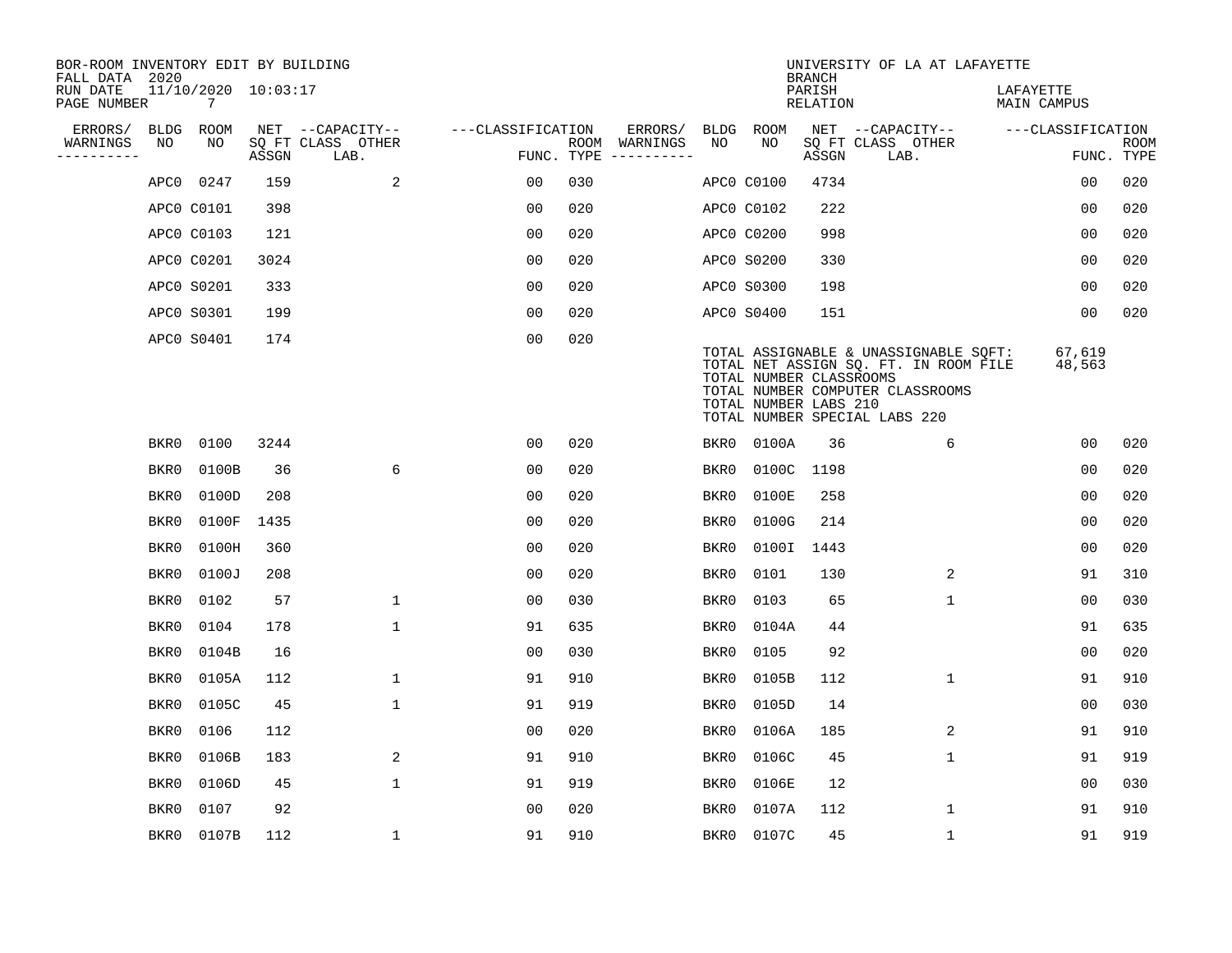| BOR-ROOM INVENTORY EDIT BY BUILDING<br>FALL DATA 2020 |             |                          |       |                           |                   |                    |                        |             |             | <b>BRANCH</b>             | UNIVERSITY OF LA AT LAFAYETTE |                          |                           |
|-------------------------------------------------------|-------------|--------------------------|-------|---------------------------|-------------------|--------------------|------------------------|-------------|-------------|---------------------------|-------------------------------|--------------------------|---------------------------|
| RUN DATE<br>PAGE NUMBER                               |             | 11/10/2020 10:03:17<br>8 |       |                           |                   |                    |                        |             |             | PARISH<br><b>RELATION</b> |                               | LAFAYETTE<br>MAIN CAMPUS |                           |
| ERRORS/                                               | <b>BLDG</b> | ROOM                     |       | NET --CAPACITY--          | ---CLASSIFICATION |                    | ERRORS/                | <b>BLDG</b> | <b>ROOM</b> |                           | NET --CAPACITY--              | ---CLASSIFICATION        |                           |
| WARNINGS<br>----------                                | NO          | NO                       | ASSGN | SQ FT CLASS OTHER<br>LAB. |                   | ROOM<br>FUNC. TYPE | WARNINGS<br>---------- | NO          | NO          | ASSGN                     | SQ FT CLASS OTHER<br>LAB.     |                          | <b>ROOM</b><br>FUNC. TYPE |
|                                                       | BKR0        | 0107D                    | 14    |                           | 00                | 030                |                        | BKR0        | 0108        | 112                       |                               | 00                       | 020                       |
|                                                       | BKR0        | 0108A                    | 183   | 2                         | 91                | 910                |                        | BKR0        | 0108B       | 183                       | 2                             | 91                       | 910                       |
|                                                       | BKR0        | 0108C                    | 45    | $\mathbf 1$               | 91                | 919                |                        | BKR0        | 0108D       | 45                        | 1                             | 91                       | 919                       |
|                                                       | BKR0        | 0108E                    | 12    |                           | 0 <sub>0</sub>    | 030                |                        | BKR0        | 0109        | 92                        |                               | 0 <sub>0</sub>           | 020                       |
|                                                       | BKR0        | 0109A                    | 112   | $\mathbf{1}$              | 91                | 910                |                        | BKR0        | 0109B       | 112                       | $\mathbf 1$                   | 91                       | 910                       |
|                                                       | BKR0        | 0109C                    | 45    | $\mathbf{1}$              | 91                | 919                |                        | BKR0        | 0109D       | 14                        |                               | 0 <sub>0</sub>           | 030                       |
|                                                       | BKR0        | 0110                     | 161   |                           | 0 <sub>0</sub>    | 020                |                        | BKR0        | 0110A       | 194                       | 2                             | 91                       | 910                       |
|                                                       | BKR0        | 0110B                    | 178   | 2                         | 91                | 910                |                        | BKR0        | 0110C       | 57                        | $\mathbf{1}$                  | 91                       | 919                       |
|                                                       | BKR0        | 0110D                    | 40    | $\mathbf{1}$              | 91                | 919                |                        | BKR0        | 0110E       | 12                        | 1                             | 0 <sub>0</sub>           | 030                       |
|                                                       | BKR0        | 0111                     | 112   |                           | 0 <sub>0</sub>    | 020                |                        | BKR0        | 0111A       | 183                       | 2                             | 91                       | 910                       |
|                                                       | BKR0        | 0111B                    | 183   | 2                         | 91                | 910                |                        | BKR0        | 0111C       | 45                        | 1                             | 91                       | 919                       |
|                                                       | BKR0        | 0111D                    | 45    | 1                         | 91                | 919                |                        | BKR0        | 0111E       | 12                        |                               | 0 <sub>0</sub>           | 030                       |
|                                                       | BKR0        | 0112                     | 193   | 8                         | 91                | 650                |                        | BKR0        | 0113        | 17                        |                               | 0 <sub>0</sub>           | 010                       |
|                                                       | BKR0        | 0114                     | 18    |                           | 91                | 730                |                        | BKR0        | 0115        | 16                        |                               | 91                       | 730                       |
|                                                       | BKR0        | 0116                     | 92    |                           | 0 <sub>0</sub>    | 020                |                        | BKR0        | 0116A       | 112                       | 2                             | 91                       | 910                       |
|                                                       | BKR0        | 0116B                    | 112   | $\mathbf{1}$              | 91                | 910                |                        | BKR0        | 0116C       | 45                        | 1                             | 91                       | 919                       |
|                                                       | BKR0        | 0116D                    | 14    |                           | 0 <sub>0</sub>    | 030                |                        | BKR0        | 0117        | 92                        |                               | 0 <sub>0</sub>           | 020                       |
|                                                       | BKR0        | 0117A                    | 112   | 1                         | 91                | 910                |                        | BKR0        | 0117B       | 112                       | 1                             | 91                       | 910                       |
|                                                       | BKR0        | 0117C                    | 45    | 1                         | 91                | 919                |                        | BKR0        | 0117D       | 14                        |                               | 0 <sub>0</sub>           | 030                       |
|                                                       | BKR0        | 0118                     | 99    |                           | 0 <sub>0</sub>    | 020                |                        | BKR0        | 0118A       | 134                       | 1                             | 91                       | 910                       |
|                                                       | BKR0        | 0118B                    | 111   | $\mathbf{1}$              | 91                | 910                |                        | BKR0        | 0118C       | 49                        | 1                             | 91                       | 919                       |
|                                                       | BKR0        | 0118D                    | 14    |                           | 0 <sub>0</sub>    | 030                |                        | BKR0        | 0119        | 92                        |                               | 00                       | 020                       |
|                                                       | BKR0        | 0119A                    | 112   | 1                         | 91                | 910                |                        | BKR0        | 0119B       | 112                       | 1                             | 91                       | 910                       |
|                                                       | BKR0        | 0119C                    | 45    | $\mathbf{1}$              | 91                | 919                |                        | BKR0        | 0119D       | 14                        |                               | 0 <sub>0</sub>           | 030                       |
|                                                       | BKR0        | 0120                     | 112   |                           | 0 <sub>0</sub>    | 020                |                        | BKR0        | 0120A       | 183                       | 1                             | 91                       | 910                       |
|                                                       | BKR0        | 0120B                    | 183   | 1                         | 91                | 910                |                        | BKR0        | 0120C       | 45                        | 1                             | 91                       | 919                       |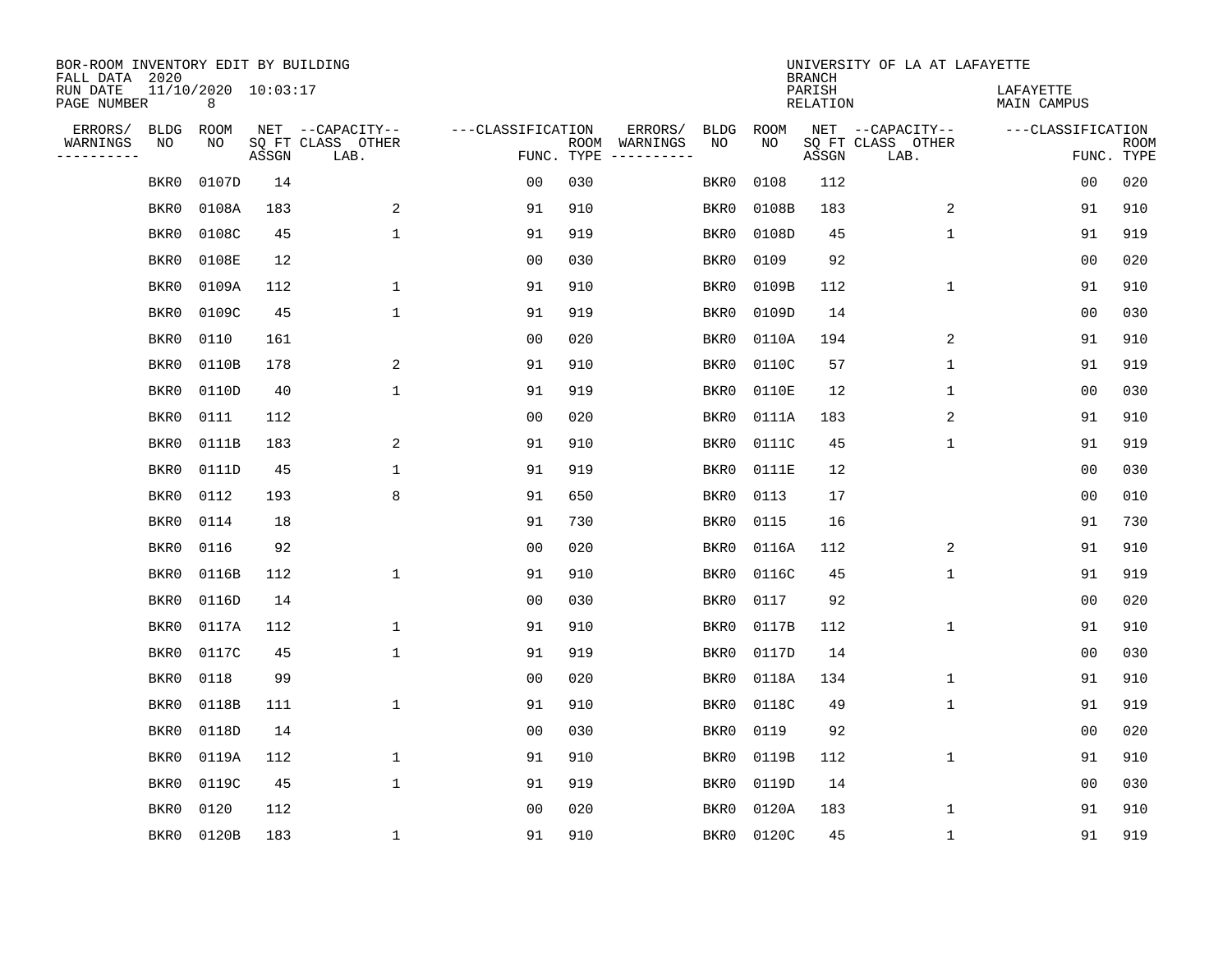| BOR-ROOM INVENTORY EDIT BY BUILDING<br>FALL DATA 2020 |             |                          |       |                           |                   |                    |          |             |             | <b>BRANCH</b>             | UNIVERSITY OF LA AT LAFAYETTE |                          |                           |
|-------------------------------------------------------|-------------|--------------------------|-------|---------------------------|-------------------|--------------------|----------|-------------|-------------|---------------------------|-------------------------------|--------------------------|---------------------------|
| RUN DATE<br>PAGE NUMBER                               |             | 11/10/2020 10:03:17<br>9 |       |                           |                   |                    |          |             |             | PARISH<br><b>RELATION</b> |                               | LAFAYETTE<br>MAIN CAMPUS |                           |
| ERRORS/                                               | <b>BLDG</b> | ROOM                     |       | NET --CAPACITY--          | ---CLASSIFICATION |                    | ERRORS/  | <b>BLDG</b> | <b>ROOM</b> |                           | NET --CAPACITY--              | ---CLASSIFICATION        |                           |
| WARNINGS<br>----------                                | NO          | NO                       | ASSGN | SQ FT CLASS OTHER<br>LAB. |                   | ROOM<br>FUNC. TYPE | WARNINGS | NO          | NO          | ASSGN                     | SQ FT CLASS OTHER<br>LAB.     |                          | <b>ROOM</b><br>FUNC. TYPE |
|                                                       | BKR0        | 0120D                    | 38    | $\mathbf{1}$              | 91                | 919                |          | BKR0        | 0120E       | 12                        |                               | 00                       | 030                       |
|                                                       | BKR0        | 0121                     | 112   |                           | 00                | 020                |          | BKR0        | 0121A       | 183                       | 1                             | 91                       | 910                       |
|                                                       | BKR0        | 0121B                    | 183   | $\mathbf{1}$              | 91                | 910                |          | BKR0        | 0121C       | 45                        | 1                             | 91                       | 919                       |
|                                                       | BKR0        | 0121D                    | 45    | $\mathbf 1$               | 91                | 919                |          | BKR0        | 0121E       | 12                        |                               | 00                       | 030                       |
|                                                       | BKR0        | 0122                     | 10    |                           | 0 <sub>0</sub>    | 030                |          | BKR0        | 0122A       | 217                       |                               | 91                       | 710                       |
|                                                       | BKR0        | 0123                     | 262   | $\mathbf{1}$              | 91                | 950                |          | BKR0        | 0123A       | 93                        | $\mathbf 1$                   | 91                       | 919                       |
|                                                       | BKR0        | 0123B                    | 8     |                           | 91                | 955                |          | BKR0        | 0123C       | 8                         |                               | 91                       | 955                       |
|                                                       | BKR0        | 0123D                    | 21    |                           | 0 <sub>0</sub>    | 030                |          | BKR0        | 0124        | 138                       |                               | 0 <sub>0</sub>           | 020                       |
|                                                       | BKR0        | 0124A                    | 193   | 1                         | 91                | 910                |          | BKR0        | 0124B       | 180                       | $\mathbf 1$                   | 91                       | 910                       |
|                                                       | BKR0        | 0124C                    | 52    | $\mathbf{1}$              | 91                | 919                |          | BKR0        | 0124D       | 40                        | 1                             | 91                       | 919                       |
|                                                       | BKR0        | 0124E                    | 19    |                           | 0 <sub>0</sub>    | 030                |          | BKR0        | 0125        | 112                       |                               | 0 <sub>0</sub>           | 020                       |
|                                                       | BKR0        | 0125A                    | 183   | $\mathbf{1}$              | 91                | 910                |          | BKR0        | 0125B       | 183                       | 1                             | 91                       | 910                       |
|                                                       | BKR0        | 0125C                    | 45    | $\mathbf{1}$              | 91                | 919                |          | BKR0        | 0125D       | 45                        | $\mathbf{1}$                  | 91                       | 919                       |
|                                                       | BKR0        | 0125E                    | 12    | 1                         | 0 <sub>0</sub>    | 030                |          | BKR0        | 0126        | 112                       |                               | 00                       | 020                       |
|                                                       | BKR0        | 0126A                    | 183   | 1                         | 91                | 910                |          | BKR0        | 0126B       | 183                       | 1                             | 91                       | 910                       |
|                                                       | BKR0        | 0126C                    | 45    | 1                         | 91                | 919                |          | BKR0        | 0126D       | 45                        | 1                             | 91                       | 919                       |
|                                                       | BKR0        | 0126E                    | 12    |                           | 0 <sub>0</sub>    | 030                |          | BKR0        | 0127        | 22                        |                               | 0 <sub>0</sub>           | 010                       |
|                                                       | BKR0        | 0128                     | 84    |                           | 91                | 730                |          | BKR0        | 0128A       | 80                        |                               | 91                       | 710                       |
|                                                       | BKR0        | 0129                     | 732   | 2                         | 91                | 950                |          | BKR0        | 0129A       | 222                       | 1                             | 91                       | 920                       |
|                                                       | BKR0        | 0129B                    | 84    | $\mathbf{1}$              | 91                | 919                |          | BKR0        | 0129C       | 26                        |                               | 91                       | 955                       |
|                                                       | BKR0        | 0129D                    | 11    |                           | 91                | 955                |          | BKR0        | 0129E       | 16                        |                               | 0 <sub>0</sub>           | 030                       |
|                                                       | BKR0        | 0129F                    | 99    | $\mathbf{1}$              | 91                | 919                |          | BKR0        | 0129G       | 26                        |                               | 91                       | 955                       |
|                                                       | BKR0        | 0129H                    | 138   | $\mathbf{1}$              | 91                | 920                |          | BKR0        | 0129I       | 11                        |                               | 91                       | 955                       |
|                                                       | BKR0        | 0130                     | 17    |                           | 00                | 030                |          | BKR0        | 0131        | 63                        |                               | 00                       | 030                       |
|                                                       | BKR0        | 0132                     | 11    |                           | 91                | 730                |          | BKR0        | 0133        | 11                        |                               | 00                       | 030                       |
|                                                       | BKR0        | 0134                     | 30    |                           | 0 <sub>0</sub>    | 030                |          | BKR0        | 0135        | 294                       | 8                             | 91                       | 670                       |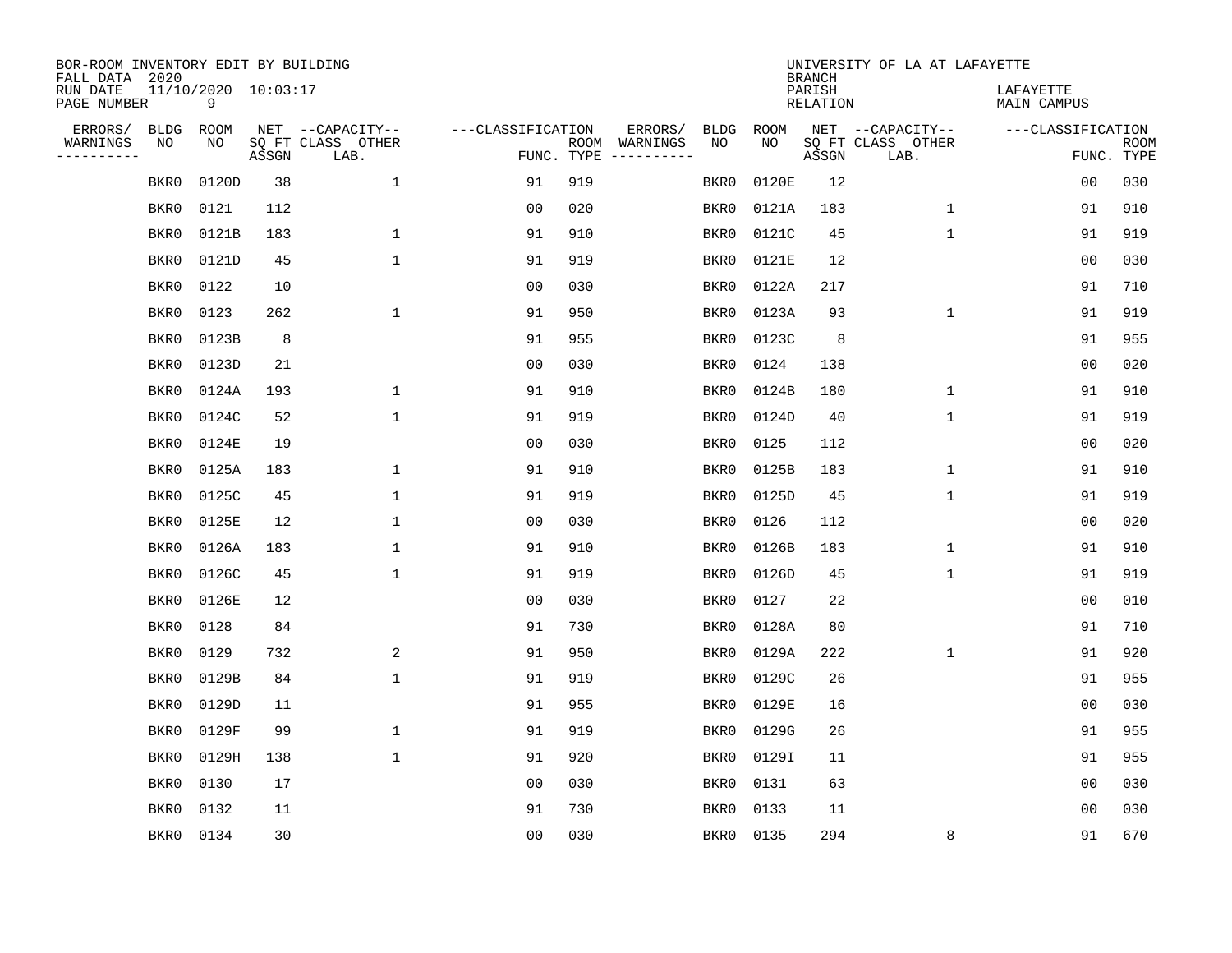| BOR-ROOM INVENTORY EDIT BY BUILDING<br>FALL DATA 2020 |             |                           |       |                           |                   |      |                        |             |       | <b>BRANCH</b>             | UNIVERSITY OF LA AT LAFAYETTE |                          |                           |
|-------------------------------------------------------|-------------|---------------------------|-------|---------------------------|-------------------|------|------------------------|-------------|-------|---------------------------|-------------------------------|--------------------------|---------------------------|
| RUN DATE<br>PAGE NUMBER                               |             | 11/10/2020 10:03:17<br>10 |       |                           |                   |      |                        |             |       | PARISH<br><b>RELATION</b> |                               | LAFAYETTE<br>MAIN CAMPUS |                           |
| ERRORS/                                               | <b>BLDG</b> | ROOM                      |       | NET --CAPACITY--          | ---CLASSIFICATION |      | ERRORS/                | <b>BLDG</b> | ROOM  |                           | NET --CAPACITY--              | ---CLASSIFICATION        |                           |
| WARNINGS<br>----------                                | ΝO          | NO                        | ASSGN | SQ FT CLASS OTHER<br>LAB. | FUNC. TYPE        | ROOM | WARNINGS<br>---------- | NO          | NO    | ASSGN                     | SQ FT CLASS OTHER<br>LAB.     |                          | <b>ROOM</b><br>FUNC. TYPE |
|                                                       | BKR0        | 0135A                     | 14    |                           | 00                | 030  |                        | BKR0        | 0136  | 441                       | 16                            | 91                       | 750                       |
|                                                       | BKR0        | 0136A                     | 19    |                           | 0 <sub>0</sub>    | 030  |                        | BKR0        | 0137  | 92                        |                               | 00                       | 020                       |
|                                                       | BKR0        | 0137A                     | 112   | $\mathbf{1}$              | 91                | 910  |                        | BKR0        | 0137B | 112                       | $\mathbf 1$                   | 91                       | 910                       |
|                                                       | BKR0        | 0137C                     | 45    | $\mathbf 1$               | 91                | 919  |                        | BKR0        | 0137D | 14                        |                               | 0 <sub>0</sub>           | 030                       |
|                                                       | BKR0        | 0138                      | 112   |                           | 0 <sub>0</sub>    | 020  |                        | BKR0        | 0138A | 183                       | $\mathbf 1$                   | 91                       | 910                       |
|                                                       | BKR0        | 0138B                     | 183   | 1                         | 91                | 910  |                        | BKR0        | 0138C | 45                        | $\mathbf 1$                   | 91                       | 919                       |
|                                                       | BKR0        | 0138D                     | 45    | $\mathbf{1}$              | 91                | 919  |                        | BKR0        | 0138E | 12                        |                               | 0 <sub>0</sub>           | 030                       |
|                                                       | BKR0        | 0139                      | 92    |                           | 0 <sub>0</sub>    | 020  |                        | BKR0        | 0139A | 112                       | $\mathbf{1}$                  | 91                       | 910                       |
|                                                       | BKR0        | 0139B                     | 112   | $\mathbf 1$               | 91                | 910  |                        | BKR0        | 0139C | 45                        | $\mathbf{1}$                  | 91                       | 919                       |
|                                                       | BKR0        | 0139D                     | 14    |                           | 0 <sub>0</sub>    | 030  |                        | BKR0        | 0140  | 112                       |                               | 0 <sub>0</sub>           | 020                       |
|                                                       | BKR0        | 0140A                     | 183   | 1                         | 91                | 910  |                        | BKR0        | 0140B | 183                       | $\mathbf 1$                   | 91                       | 910                       |
|                                                       | BKR0        | 0140C                     | 45    | $\mathbf 1$               | 91                | 919  |                        | BKR0        | 0140D | 183                       | 1                             | 91                       | 919                       |
|                                                       | BKR0        | 0140E                     | 12    |                           | 0 <sub>0</sub>    | 030  |                        | BKR0        | 0141  | 92                        |                               | 0 <sub>0</sub>           | 020                       |
|                                                       | BKR0        | 0141A                     | 112   | 1                         | 91                | 910  |                        | BKR0        | 0141B | 112                       | 1                             | 91                       | 910                       |
|                                                       | BKR0        | 0141C                     | 45    | $\mathbf 1$               | 91                | 919  |                        | BKR0        | 0141D | 14                        |                               | 0 <sub>0</sub>           | 030                       |
|                                                       | BKR0        | 0142                      | 81    |                           | 0 <sub>0</sub>    | 020  |                        | BKR0        | 0142A | 167                       | 1                             | 91                       | 910                       |
|                                                       | BKR0        | 0142B                     | 41    | $\mathbf 1$               | 91                | 919  |                        | BKR0        | 0142C | 12                        |                               | 0 <sub>0</sub>           | 030                       |
|                                                       | BKR0        | 0143                      | 112   |                           | 0 <sub>0</sub>    | 020  |                        | BKR0        | 0143A | 183                       | 1                             | 91                       | 910                       |
|                                                       | BKR0        | 0143B                     | 183   | 1                         | 91                | 910  |                        | BKR0        | 0143C | 45                        | 1                             | 91                       | 919                       |
|                                                       | BKR0        | 0143D                     | 45    | 1                         | 91                | 919  |                        | BKR0        | 0143E | 12                        |                               | 0 <sub>0</sub>           | 030                       |
|                                                       | BKR0        | 0144                      | 194   | 10                        | 91                | 650  |                        | BKR0        | 0144A | 47                        |                               | 0 <sub>0</sub>           | 010                       |
|                                                       | BKR0        | 0145                      | 92    |                           | 0 <sub>0</sub>    | 020  |                        | BKR0        | 0145A | 112                       | 1                             | 91                       | 910                       |
|                                                       | BKR0        | 0145B                     | 112   | 1                         | 91                | 910  |                        | BKR0        | 0145C | 45                        | 1                             | 91                       | 919                       |
|                                                       | BKR0        | 0145D                     | 14    | $\mathbf{1}$              | 0 <sub>0</sub>    | 030  |                        | BKR0        | 0146  | 18                        |                               | 91                       | 935                       |
|                                                       | BKR0        | 0147                      | 92    |                           | 0 <sub>0</sub>    | 020  |                        | BKR0        | 0147A | 112                       | 1                             | 91                       | 910                       |
|                                                       | BKR0        | 0147B                     | 112   | $\mathbf{1}$              | 91                | 910  |                        | BKR0        | 0147C | 45                        | 1                             | 91                       | 919                       |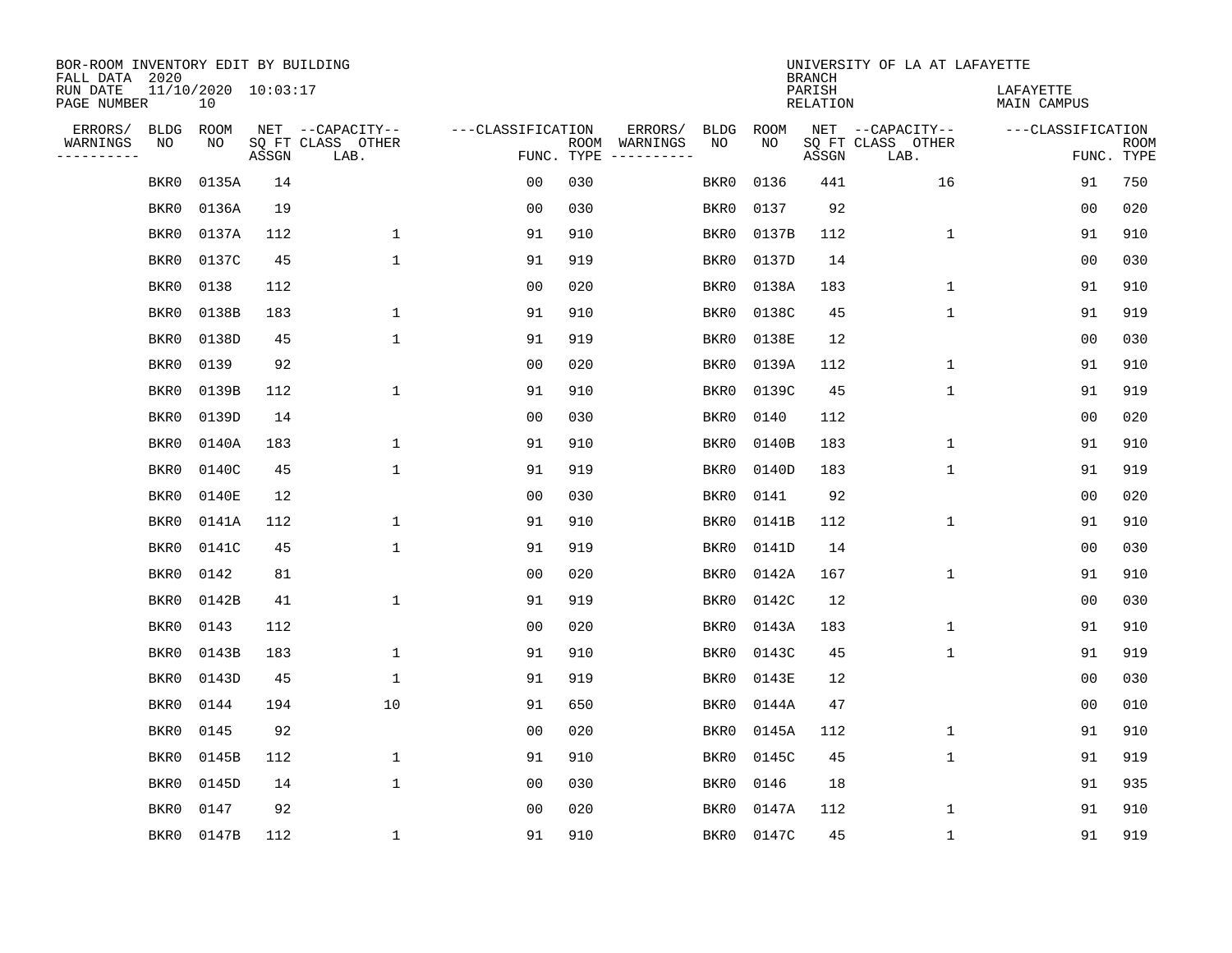| BOR-ROOM INVENTORY EDIT BY BUILDING<br>FALL DATA 2020 |                           |            |                           |                   |            |                              |             |             | <b>BRANCH</b>             | UNIVERSITY OF LA AT LAFAYETTE |                          |                           |
|-------------------------------------------------------|---------------------------|------------|---------------------------|-------------------|------------|------------------------------|-------------|-------------|---------------------------|-------------------------------|--------------------------|---------------------------|
| RUN DATE<br>PAGE NUMBER                               | 11/10/2020 10:03:17<br>11 |            |                           |                   |            |                              |             |             | PARISH<br><b>RELATION</b> |                               | LAFAYETTE<br>MAIN CAMPUS |                           |
| ERRORS/<br><b>BLDG</b>                                | ROOM                      |            | NET --CAPACITY--          | ---CLASSIFICATION |            | ERRORS/                      | <b>BLDG</b> | <b>ROOM</b> |                           | NET --CAPACITY--              | ---CLASSIFICATION        |                           |
| WARNINGS<br>NO<br>----------                          | NO                        | ASSGN      | SQ FT CLASS OTHER<br>LAB. |                   | FUNC. TYPE | ROOM WARNINGS<br>----------- | NO          | NO          | ASSGN                     | SQ FT CLASS OTHER<br>LAB.     |                          | <b>ROOM</b><br>FUNC. TYPE |
| BKR0                                                  | 0147D                     | 14         |                           | 0 <sub>0</sub>    | 030        |                              | BKR0        | 0148        | 99                        |                               | 00                       | 020                       |
| BKR0                                                  | 0148A                     | 110        | $\mathbf 1$               | 91                | 910        |                              | BKR0        | 0148B       | 132                       | $\mathbf 1$                   | 91                       | 910                       |
| BKR0                                                  | 0148C                     | 50         | $\mathbf{1}$              | 91                | 919        |                              | BKR0        | 0148D       | 13                        |                               | 0 <sub>0</sub>           | 030                       |
| BKR0                                                  | 0149                      | 92         |                           | 0 <sub>0</sub>    | 020        |                              | BKR0        | 0149A       | 112                       | 1                             | 91                       | 910                       |
| BKR0                                                  | 0149B                     | 112        | $\mathbf{1}$              | 91                | 910        |                              | BKR0        | 0149C       | 45                        | $\mathbf{1}$                  | 91                       | 919                       |
| BKR0                                                  | 0149D                     | 14         |                           | 0 <sub>0</sub>    | 030        |                              | BKR0        | 0150        | 112                       |                               | 0 <sub>0</sub>           | 020                       |
| BKR0                                                  | 0150A                     | 183        | $\mathbf 1$               | 91                | 910        |                              | BKR0        | 0150B       | 183                       | $\mathbf 1$                   | 91                       | 910                       |
| BKR0                                                  | 0150C                     | 45         | $\mathbf{1}$              | 91                | 919        |                              | BKR0        | 0150D       | 45                        | $\mathbf 1$                   | 91                       | 919                       |
| BKR0                                                  | 0150E                     | 12         |                           | 0 <sub>0</sub>    | 030        |                              | BKR0        | 0151        | 111                       |                               | 00                       | 020                       |
| BKR0                                                  | 0151A                     | 183        | 1                         | 91                | 910        |                              | BKR0        | 0151B       | 183                       | $\mathbf 1$                   | 91                       | 910                       |
| BKR0                                                  | 0151C                     | 45         | $\mathbf{1}$              | 91                | 919        |                              | BKR0        | 0151D       | 45                        | $\mathbf 1$                   | 91                       | 919                       |
| BKR0                                                  | 0151E                     | 12         |                           | 0 <sub>0</sub>    | 030        |                              | BKR0        | 0152        | 146                       |                               | 91                       | 730                       |
| BKR0                                                  | 0152A                     | 98         |                           | 91                | 710        |                              | BKR0        | 0153        | 503                       | $\mathbf 1$                   | 91                       | 950                       |
| BKR0                                                  | 0153A                     | 92         | 1                         | 91                | 919        |                              | BKR0        | 0153B       | 8                         |                               | 91                       | 955                       |
| BKR0                                                  | 0153C                     | 8          |                           | 91                | 955        |                              | BKR0        | 0153D       | 22                        |                               | 0 <sub>0</sub>           | 030                       |
| BKR0                                                  | 0154                      | 139        |                           | 0 <sub>0</sub>    | 020        |                              | BKR0        | 0154A       | 176                       | 1                             | 91                       | 910                       |
| BKR0                                                  | 0154B                     | 193        | 1                         | 91                | 910        |                              | BKR0        | 0154C       | 42                        | 1                             | 91                       | 919                       |
| BKR0                                                  | 0154D                     | 53         | $\mathbf{1}$              | 91                | 919        |                              | BKR0        | 0154E       | 19                        |                               | 0 <sub>0</sub>           | 030                       |
| BKR0                                                  | 0155                      | 223        |                           | 0 <sub>0</sub>    | 030        |                              | BKR0        | 0156        | 225                       |                               | 91                       | 935                       |
| BKR0                                                  | 0157                      | 303        |                           | 0 <sub>0</sub>    | 030        |                              | BKR0        | 0200        | 420                       |                               | 0 <sub>0</sub>           | 020                       |
| BKR0                                                  | 0200A                     | 36         |                           | 0 <sub>0</sub>    | 020        |                              | BKR0        | 0200B       | 36                        |                               | 0 <sub>0</sub>           | 020                       |
| BKR0                                                  | 0200C                     | 735        |                           | 0 <sub>0</sub>    | 020        |                              | BKR0        | 0200D       | 208                       |                               | 00                       | 020                       |
| BKR0                                                  | 0200E                     | 512        |                           | 0 <sub>0</sub>    | 020        |                              | BKR0        | 0200F       | 1823                      |                               | 0 <sub>0</sub>           | 020                       |
| BKR0                                                  | 0200G                     | 211        |                           | 0 <sub>0</sub>    | 020        |                              | BKR0        | 0200H       | 530                       |                               | 0 <sub>0</sub>           | 020                       |
| BKR0                                                  |                           | 0200I 1832 |                           | 0 <sub>0</sub>    | 020        |                              | BKR0        | 0200J       | 211                       |                               | 0 <sub>0</sub>           | 020                       |
| BKR0                                                  | 0201                      | 172        | 10                        | 91                | 410        |                              | BKR0        | 0201A       | 65                        |                               | 91                       | 455                       |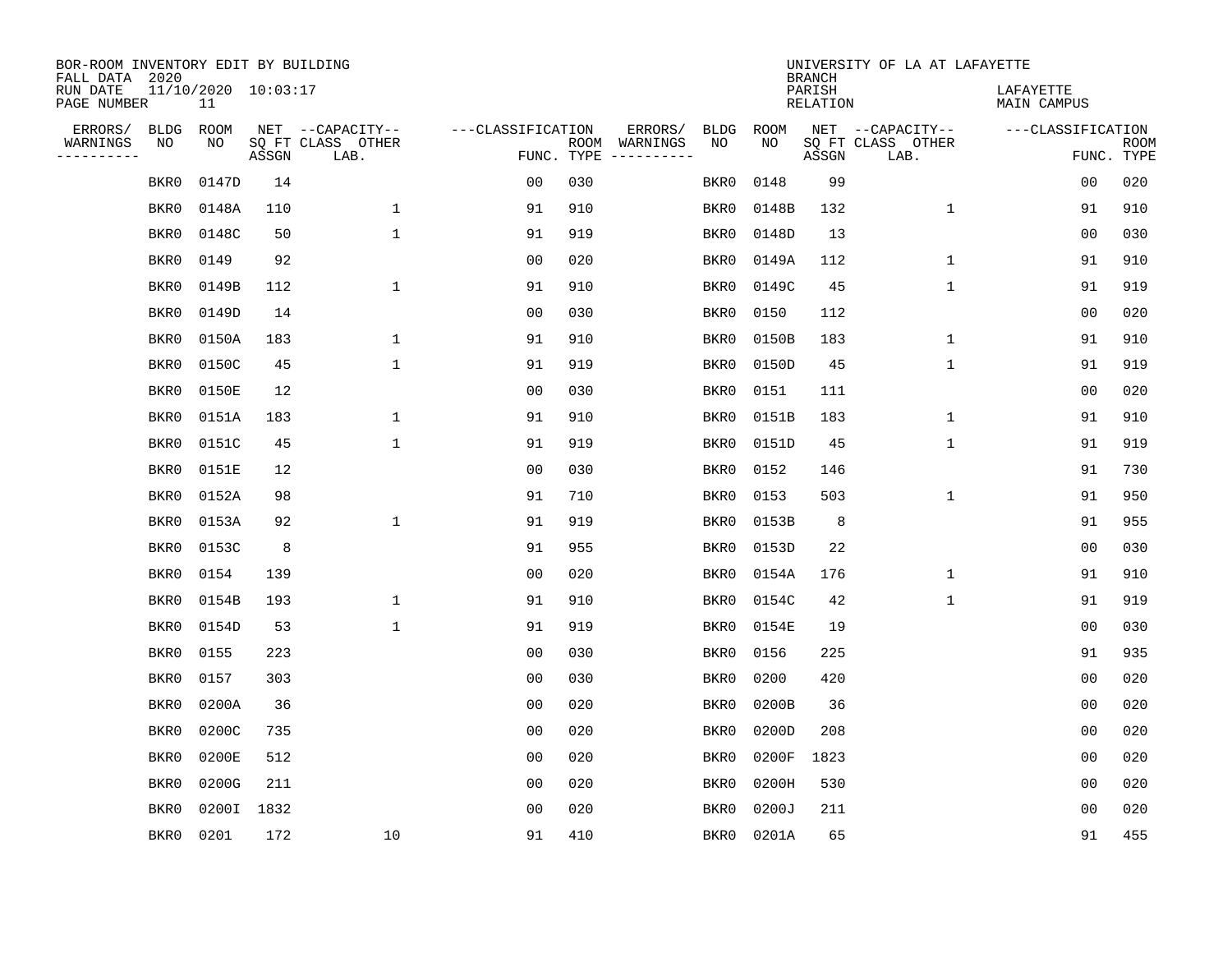| BOR-ROOM INVENTORY EDIT BY BUILDING<br>FALL DATA 2020 |             |                           |       |                           |                   |                    |                         |             |             | <b>BRANCH</b>             | UNIVERSITY OF LA AT LAFAYETTE |                          |                           |
|-------------------------------------------------------|-------------|---------------------------|-------|---------------------------|-------------------|--------------------|-------------------------|-------------|-------------|---------------------------|-------------------------------|--------------------------|---------------------------|
| RUN DATE<br>PAGE NUMBER                               |             | 11/10/2020 10:03:17<br>12 |       |                           |                   |                    |                         |             |             | PARISH<br><b>RELATION</b> |                               | LAFAYETTE<br>MAIN CAMPUS |                           |
| ERRORS/                                               | <b>BLDG</b> | ROOM                      |       | NET --CAPACITY--          | ---CLASSIFICATION |                    | ERRORS/                 | <b>BLDG</b> | <b>ROOM</b> |                           | NET --CAPACITY--              | ---CLASSIFICATION        |                           |
| WARNINGS<br>----------                                | NO          | NO                        | ASSGN | SQ FT CLASS OTHER<br>LAB. |                   | ROOM<br>FUNC. TYPE | WARNINGS<br>----------- | NO          | NO          | ASSGN                     | SQ FT CLASS OTHER<br>LAB.     |                          | <b>ROOM</b><br>FUNC. TYPE |
|                                                       | BKR0        | 0202                      | 161   |                           | 0 <sub>0</sub>    | 020                |                         | BKR0        | 0202A       | 178                       | $\mathbf 1$                   | 91                       | 910                       |
|                                                       | BKR0        | 0202B                     | 193   | 1                         | 91                | 910                |                         | BKR0        | 0202C       | 40                        | 1                             | 91                       | 919                       |
|                                                       | BKR0        | 0202D                     | 57    | $\mathbf 1$               | 91                | 919                |                         | BKR0        | 0202E       | 12                        |                               | 0 <sub>0</sub>           | 030                       |
|                                                       | BKR0        | 0203                      | 55    |                           | 0 <sub>0</sub>    | 020                |                         | BKR0        | 0203A       | 187                       | 1                             | 91                       | 910                       |
|                                                       | BKR0        | 0203B                     | 40    | $\mathbf{1}$              | 91                | 919                |                         | BKR0        | 0203C       | 12                        |                               | 00                       | 030                       |
|                                                       | BKR0        | 0204                      | 112   |                           | 0 <sub>0</sub>    | 020                |                         | BKR0        | 0204A       | 183                       | 1                             | 91                       | 910                       |
|                                                       | BKR0        | 0204B                     | 183   | $\mathbf{1}$              | 91                | 910                |                         | BKR0        | 0204C       | 45                        | $\mathbf{1}$                  | 91                       | 919                       |
|                                                       | BKR0        | 0204D                     | 45    | $\mathbf 1$               | 91                | 919                |                         | BKR0        | 0204E       | 12                        |                               | 0 <sub>0</sub>           | 030                       |
|                                                       | BKR0        | 0205                      | 92    |                           | 0 <sub>0</sub>    | 020                |                         | BKR0        | 0205A       | 112                       | $\mathbf{1}$                  | 91                       | 910                       |
|                                                       | BKR0        | 0205B                     | 112   | 1                         | 91                | 910                |                         | BKR0        | 0205C       | 45                        | 1                             | 91                       | 919                       |
|                                                       | BKR0        | 0205D                     | 14    |                           | 0 <sub>0</sub>    | 030                |                         | BKR0        | 0206        | 112                       |                               | 0 <sub>0</sub>           | 020                       |
|                                                       | BKR0        | 0206A                     | 183   | 1                         | 91                | 910                |                         | BKR0        | 0206B       | 183                       | 1                             | 91                       | 910                       |
|                                                       | BKR0        | 0206C                     | 183   | $\mathbf{1}$              | 91                | 919                |                         | BKR0        | 0206D       | 183                       | $\mathbf 1$                   | 91                       | 919                       |
|                                                       | BKR0        | 0206E                     | 12    |                           | 0 <sub>0</sub>    | 030                |                         | BKR0        | 0207        | 92                        |                               | 0 <sub>0</sub>           | 020                       |
|                                                       | BKR0        | 0207A                     | 112   | 1                         | 91                | 910                |                         | BKR0        | 0207B       | 112                       | $\mathbf 1$                   | 91                       | 910                       |
|                                                       | BKR0        | 0207C                     | 45    | $\mathbf{1}$              | 91                | 919                |                         | BKR0        | 0207D       | 14                        |                               | 00                       | 030                       |
|                                                       | BKR0        | 0208                      | 161   |                           | 0 <sub>0</sub>    | 020                |                         | BKR0        | 0208A       | 194                       | 1                             | 91                       | 910                       |
|                                                       | BKR0        | 0208B                     | 178   | 1                         | 91                | 910                |                         | BKR0        | 0208C       | 57                        | 1                             | 91                       | 919                       |
|                                                       | BKR0        | 0208D                     | 40    | 1                         | 91                | 919                |                         | BKR0        | 0208E       | 12                        |                               | 0 <sub>0</sub>           | 030                       |
|                                                       | BKR0        | 0209                      | 92    |                           | 0 <sub>0</sub>    | 020                |                         | BKR0        | 0209A       | 112                       | 1                             | 91                       | 910                       |
|                                                       | BKR0        | 0209B                     | 112   | $\mathbf{1}$              | 91                | 910                |                         | BKR0        | 0209C       | 45                        | 1                             | 91                       | 919                       |
|                                                       | BKR0        | 0209D                     | 14    |                           | 0 <sub>0</sub>    | 030                |                         | BKR0        | 0210        | 16                        |                               | 0 <sub>0</sub>           | 010                       |
|                                                       | BKR0        | 0211                      | 112   |                           | 0 <sub>0</sub>    | 020                |                         | BKR0        | 0211A       | 183                       | 1                             | 91                       | 910                       |
|                                                       | BKR0        | 0211B                     | 183   | 1                         | 91                | 910                |                         | BKR0        | 0211C       | 45                        | 1                             | 91                       | 919                       |
|                                                       | BKR0        | 0211D                     | 45    | $\mathbf{1}$              | 91                | 919                |                         | BKR0        | 0211E       | 12                        |                               | 0 <sub>0</sub>           | 030                       |
|                                                       | BKR0        | 0212                      | 18    |                           | 91                | 730                |                         | BKR0        | 0213        | 194                       | 8                             | 91                       | 650                       |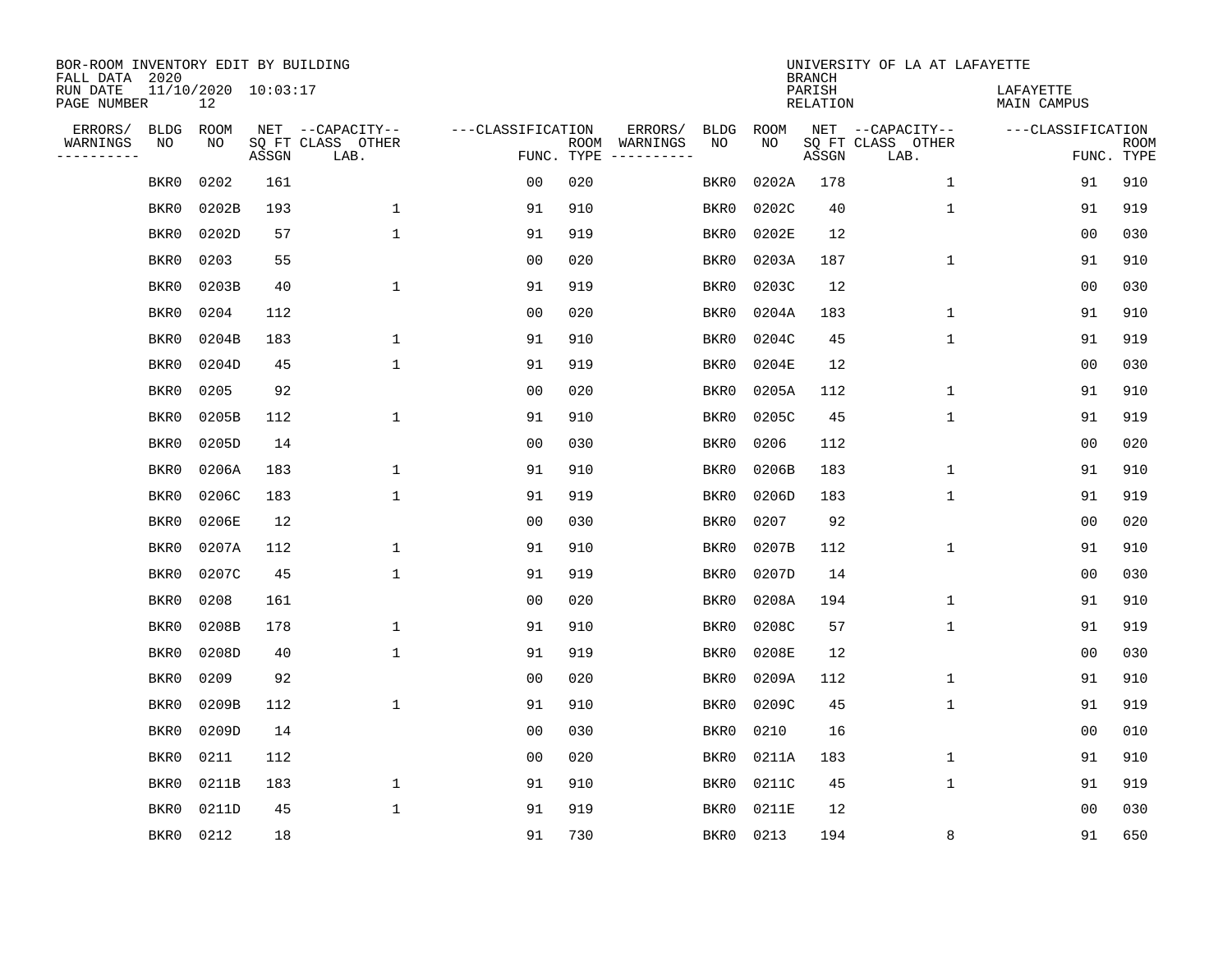| BOR-ROOM INVENTORY EDIT BY BUILDING<br>FALL DATA 2020 |                           |       |                           |                   |                    |                               |             | <b>BRANCH</b>             | UNIVERSITY OF LA AT LAFAYETTE |                          |                           |
|-------------------------------------------------------|---------------------------|-------|---------------------------|-------------------|--------------------|-------------------------------|-------------|---------------------------|-------------------------------|--------------------------|---------------------------|
| RUN DATE<br>PAGE NUMBER                               | 11/10/2020 10:03:17<br>13 |       |                           |                   |                    |                               |             | PARISH<br><b>RELATION</b> |                               | LAFAYETTE<br>MAIN CAMPUS |                           |
| ERRORS/<br><b>BLDG</b>                                | ROOM                      |       | NET --CAPACITY--          | ---CLASSIFICATION |                    | ERRORS/<br><b>BLDG</b>        | <b>ROOM</b> |                           | NET --CAPACITY--              | ---CLASSIFICATION        |                           |
| WARNINGS<br>NO<br>----------                          | NO                        | ASSGN | SQ FT CLASS OTHER<br>LAB. |                   | ROOM<br>FUNC. TYPE | NO<br>WARNINGS<br>----------- | NO          | ASSGN                     | SQ FT CLASS OTHER<br>LAB.     |                          | <b>ROOM</b><br>FUNC. TYPE |
| BKR0                                                  | 0214                      | 16    |                           | 91                | 730                | BKR0                          | 0215        | 92                        |                               | 00                       | 020                       |
| BKR0                                                  | 0215A                     | 112   | $\mathbf 1$               | 91                | 910                | BKR0                          | 0215B       | 112                       | $\mathbf 1$                   | 91                       | 910                       |
| BKR0                                                  | 0215C                     | 45    | $\mathbf{1}$              | 91                | 919                | BKR0                          | 0215D       | 14                        |                               | 0 <sub>0</sub>           | 030                       |
| BKR0                                                  | 0216                      | 95    |                           | 0 <sub>0</sub>    | 020                | BKR0                          | 0216A       | 133                       | 1                             | 91                       | 910                       |
| BKR0                                                  | 0216B                     | 110   | $\mathbf{1}$              | 91                | 910                | BKR0                          | 0216C       | 51                        | $\mathbf{1}$                  | 91                       | 919                       |
| BKR0                                                  | 0216D                     | 13    |                           | 0 <sub>0</sub>    | 030                | BKR0                          | 0217        | 92                        |                               | 0 <sub>0</sub>           | 020                       |
| BKR0                                                  | 0217A                     | 112   | $\mathbf 1$               | 91                | 910                | BKR0                          | 0217B       | 112                       | $\mathbf 1$                   | 91                       | 910                       |
| BKR0                                                  | 0217C                     | 45    | $\mathbf{1}$              | 91                | 919                | BKR0                          | 0217D       | 14                        |                               | 0 <sub>0</sub>           | 030                       |
| BKR0                                                  | 0218                      | 112   |                           | 0 <sub>0</sub>    | 020                | BKR0                          | 0218A       | 183                       | $\mathbf 1$                   | 91                       | 910                       |
| BKR0                                                  | 0218B                     | 183   | 1                         | 91                | 910                | BKR0                          | 0218C       | 45                        | $\mathbf 1$                   | 91                       | 919                       |
| BKR0                                                  | 0218D                     | 45    | $\mathbf{1}$              | 91                | 919                | BKR0                          | 0218E       | 12                        |                               | 0 <sub>0</sub>           | 030                       |
| BKR0                                                  | 0219                      | 92    |                           | 0 <sub>0</sub>    | 020                | BKR0                          | 0219A       | 112                       | 1                             | 91                       | 910                       |
| BKR0                                                  | 0219B                     | 112   | 1                         | 91                | 910                | BKR0                          | 0219C       | 45                        | 1                             | 91                       | 919                       |
| BKR0                                                  | 0219D                     | 14    |                           | 00                | 030                | BKR0                          | 0220        | 145                       |                               | 91                       | 730                       |
| BKR0                                                  | 0220A                     | 98    |                           | 91                | 730                | BKR0                          | 0221        | 112                       |                               | 0 <sub>0</sub>           | 020                       |
| BKR0                                                  | 0221A                     | 183   | 1                         | 91                | 910                | BKR0                          | 0221B       | 183                       | 1                             | 91                       | 910                       |
| BKR0                                                  | 0221C                     | 45    | $\mathbf{1}$              | 91                | 919                | BKR0                          | 0221D       | 45                        | 1                             | 91                       | 919                       |
| BKR0                                                  | 0221E                     | 12    |                           | 0 <sub>0</sub>    | 030                | BKR0                          | 0222        | 139                       |                               | 0 <sub>0</sub>           | 020                       |
| BKR0                                                  | 0222A                     | 176   | 1                         | 91                | 910                | BKR0                          | 0222B       | 192                       | 1                             | 91                       | 910                       |
| BKR0                                                  | 0222C                     | 42    | 1                         | 91                | 919                | BKR0                          | 0222D       | 53                        | 1                             | 91                       | 919                       |
| BKR0                                                  | 0222E                     | 19    | 1                         | 0 <sub>0</sub>    | 030                | BKR0                          | 0223        | 139                       |                               | 00                       | 020                       |
| BKR0                                                  | 0223A                     | 176   | $\mathbf{1}$              | 91                | 910                | BKR0                          | 0223B       | 192                       | $\mathbf 1$                   | 91                       | 910                       |
| BKR0                                                  | 0223C                     | 42    | $\mathbf{1}$              | 91                | 919                | BKR0                          | 0223D       | 53                        | 1                             | 91                       | 919                       |
| BKR0                                                  | 0223E                     | 19    |                           | 0 <sub>0</sub>    | 030                | BKR0                          | 0224        | 112                       |                               | 0 <sub>0</sub>           | 020                       |
| BKR0                                                  | 0224A                     | 183   | 1                         | 91                | 910                | BKR0                          | 0224B       | 183                       | 1                             | 91                       | 910                       |
| BKR0                                                  | 0224C                     | 45    | $\mathbf{1}$              | 91                | 919                | BKR0                          | 0224D       | 45                        | 1                             | 91                       | 919                       |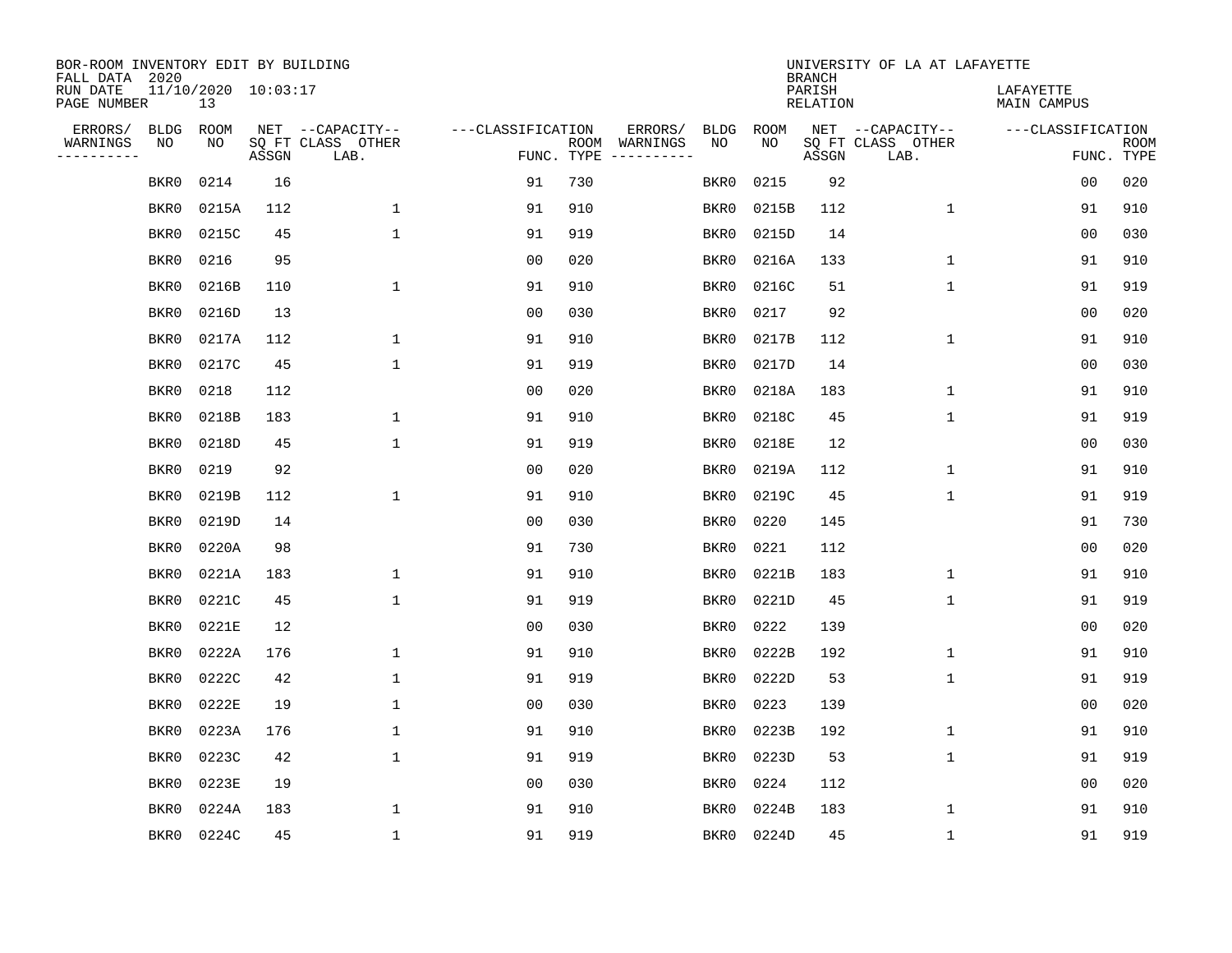| BOR-ROOM INVENTORY EDIT BY BUILDING<br>FALL DATA 2020 |                           |       |                           |                   |                    |                               |             | <b>BRANCH</b>             | UNIVERSITY OF LA AT LAFAYETTE |                          |                           |
|-------------------------------------------------------|---------------------------|-------|---------------------------|-------------------|--------------------|-------------------------------|-------------|---------------------------|-------------------------------|--------------------------|---------------------------|
| RUN DATE<br>PAGE NUMBER                               | 11/10/2020 10:03:17<br>14 |       |                           |                   |                    |                               |             | PARISH<br><b>RELATION</b> |                               | LAFAYETTE<br>MAIN CAMPUS |                           |
| ERRORS/<br><b>BLDG</b>                                | ROOM                      |       | NET --CAPACITY--          | ---CLASSIFICATION |                    | ERRORS/<br><b>BLDG</b>        | <b>ROOM</b> |                           | NET --CAPACITY--              | ---CLASSIFICATION        |                           |
| WARNINGS<br>NO<br>----------                          | NO                        | ASSGN | SQ FT CLASS OTHER<br>LAB. |                   | ROOM<br>FUNC. TYPE | NO<br>WARNINGS<br>----------- | NO          | ASSGN                     | SQ FT CLASS OTHER<br>LAB.     |                          | <b>ROOM</b><br>FUNC. TYPE |
| BKR0                                                  | 0224E                     | 12    |                           | 0 <sub>0</sub>    | 030                | BKR0                          | 0225        | 112                       |                               | 00                       | 020                       |
| BKR0                                                  | 0225A                     | 183   | $\mathbf 1$               | 91                | 910                | BKR0                          | 0225B       | 183                       | 1                             | 91                       | 910                       |
| BKR0                                                  | 0225C                     | 45    | $\mathbf 1$               | 91                | 919                | BKR0                          | 0225D       | 45                        | $\mathbf 1$                   | 91                       | 919                       |
| BKR0                                                  | 0225E                     | 12    |                           | 0 <sub>0</sub>    | 030                | BKR0                          | 0226        | 23                        |                               | 0 <sub>0</sub>           | 010                       |
| BKR0                                                  | 0227                      | 111   |                           | 91                | 730                | BKR0                          | 0227A       | 106                       |                               | 91                       | 730                       |
| BKR0                                                  | 0228                      | 139   |                           | 0 <sub>0</sub>    | 020                | BKR0                          | 0228A       | 176                       | $\mathbf 1$                   | 91                       | 910                       |
| BKR0                                                  | 0228B                     | 192   | $\mathbf 1$               | 91                | 910                | BKR0                          | 0228C       | 41                        | $\mathbf{1}$                  | 91                       | 919                       |
| BKR0                                                  | 0228D                     | 53    | $\mathbf 1$               | 91                | 919                | BKR0                          | 0228E       | 19                        |                               | 0 <sub>0</sub>           | 030                       |
| BKR0                                                  | 0229                      | 139   |                           | 0 <sub>0</sub>    | 020                | BKR0                          | 0229A       | 176                       | $\mathbf 1$                   | 91                       | 910                       |
| BKR0                                                  | 0229B                     | 192   | 1                         | 91                | 910                | BKR0                          | 0229C       | 42                        | $\mathbf 1$                   | 91                       | 919                       |
| BKR0                                                  | 0229D                     | 53    | $\mathbf{1}$              | 91                | 919                | BKR0                          | 0229E       | 19                        |                               | 0 <sub>0</sub>           | 030                       |
| BKR0                                                  | 0230                      | 47    |                           | 0 <sub>0</sub>    | 030                | BKR0                          | 0231        | 30                        |                               | 0 <sub>0</sub>           | 030                       |
| BKR0                                                  | 0232                      | 161   |                           | 0 <sub>0</sub>    | 020                | BKR0                          | 0232A       | 194                       | $\mathbf 1$                   | 91                       | 910                       |
| BKR0                                                  | 0232B                     | 178   | 1                         | 91                | 910                | BKR0                          | 0232C       | 57                        | 1                             | 91                       | 919                       |
| BKR0                                                  | 0232D                     | 40    | 1                         | 91                | 919                | BKR0                          | 0232E       | 12                        |                               | 0 <sub>0</sub>           | 030                       |
| BKR0                                                  | 0233                      | 56    |                           | 0 <sub>0</sub>    | 020                | BKR0                          | 0233A       | 186                       | 1                             | 91                       | 910                       |
| BKR0                                                  | 0233B                     | 40    | $\mathbf{1}$              | 91                | 919                | BKR0                          | 0233C       | 12                        |                               | 0 <sub>0</sub>           | 030                       |
| BKR0                                                  | 0234                      | 112   |                           | 0 <sub>0</sub>    | 020                | BKR0                          | 0234A       | 183                       | 1                             | 91                       | 910                       |
| BKR0                                                  | 0234B                     | 183   | $\mathbf{1}$              | 91                | 910                | BKR0                          | 0234C       | 45                        | 1                             | 91                       | 919                       |
| BKR0                                                  | 0234D                     | 183   | $\mathbf 1$               | 91                | 919                | BKR0                          | 0234E       | 12                        |                               | 0 <sub>0</sub>           | 030                       |
| BKR0                                                  | 0235                      | 92    |                           | 0 <sub>0</sub>    | 020                | BKR0                          | 0235A       | 112                       | 1                             | 91                       | 910                       |
| BKR0                                                  | 0235B                     | 112   | 1                         | 91                | 910                | BKR0                          | 0235C       | 45                        | 1                             | 91                       | 919                       |
| BKR0                                                  | 0235D                     | 14    |                           | 0 <sub>0</sub>    | 030                | BKR0                          | 0236        | 112                       |                               | 0 <sub>0</sub>           | 020                       |
| BKR0                                                  | 0236A                     | 183   | $\mathbf 1$               | 91                | 910                | BKR0                          | 0236B       | 183                       | $\mathbf 1$                   | 91                       | 910                       |
| BKR0                                                  | 0236C                     | 45    | $\mathbf{1}$              | 91                | 919                | BKR0                          | 0236D       | 45                        |                               | 0 <sub>0</sub>           | 030                       |
| BKR0                                                  | 0236E                     | 12    |                           | 0 <sub>0</sub>    | 030                | BKR0                          | 0237        | 92                        |                               | 00                       | 020                       |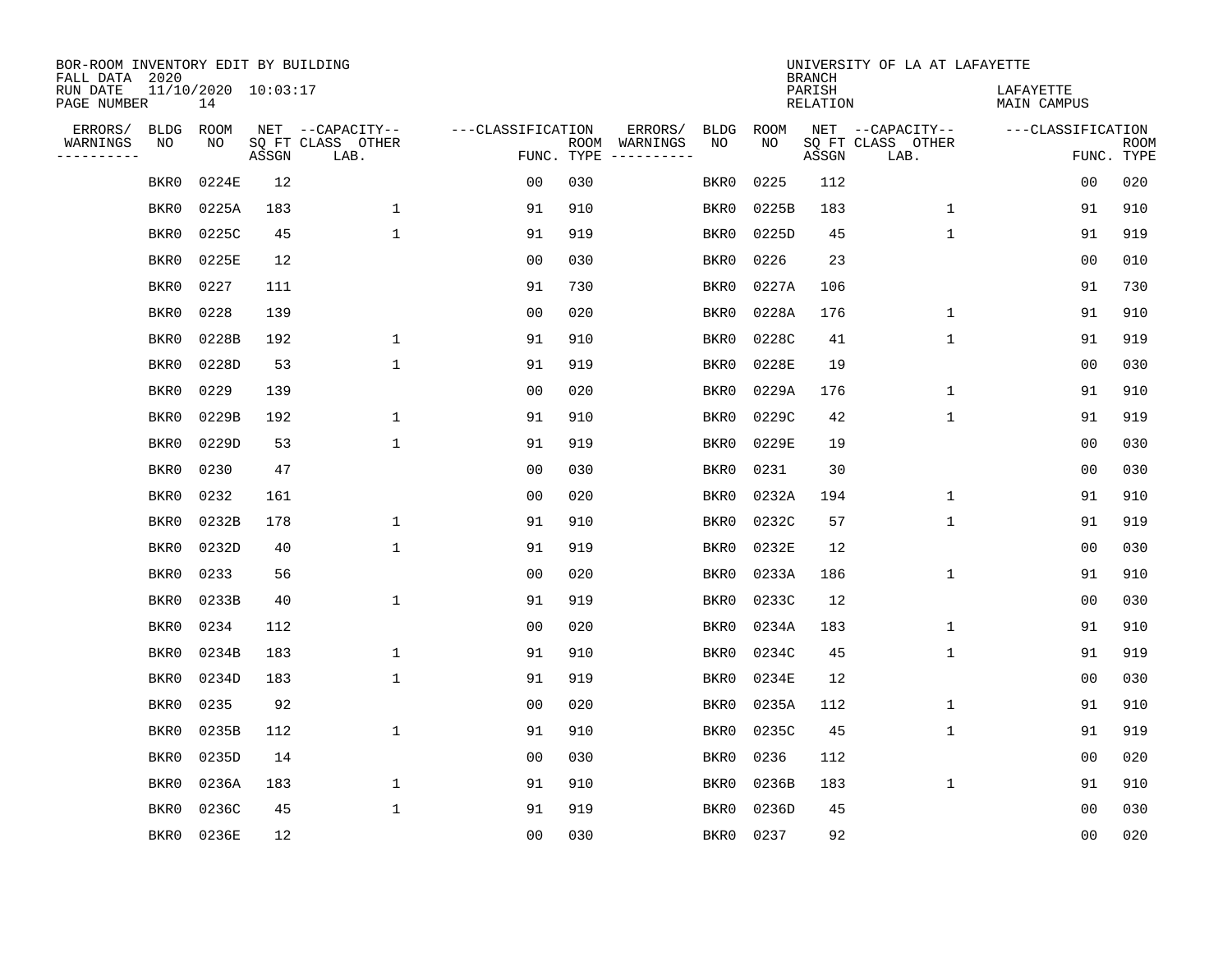| BOR-ROOM INVENTORY EDIT BY BUILDING<br>FALL DATA 2020 |                           |       |       |                           |                   |                    |                         |             |             | <b>BRANCH</b>             | UNIVERSITY OF LA AT LAFAYETTE |                          |                           |
|-------------------------------------------------------|---------------------------|-------|-------|---------------------------|-------------------|--------------------|-------------------------|-------------|-------------|---------------------------|-------------------------------|--------------------------|---------------------------|
| RUN DATE<br>PAGE NUMBER                               | 11/10/2020 10:03:17<br>15 |       |       |                           |                   |                    |                         |             |             | PARISH<br><b>RELATION</b> |                               | LAFAYETTE<br>MAIN CAMPUS |                           |
| ERRORS/                                               | <b>BLDG</b>               | ROOM  |       | NET --CAPACITY--          | ---CLASSIFICATION |                    | ERRORS/                 | <b>BLDG</b> | <b>ROOM</b> |                           | NET --CAPACITY--              | ---CLASSIFICATION        |                           |
| WARNINGS<br>----------                                | NO                        | NO    | ASSGN | SQ FT CLASS OTHER<br>LAB. |                   | ROOM<br>FUNC. TYPE | WARNINGS<br>----------- | NO          | NO          | ASSGN                     | SQ FT CLASS OTHER<br>LAB.     |                          | <b>ROOM</b><br>FUNC. TYPE |
|                                                       | BKR0                      | 0237A | 112   | 1                         | 91                | 910                |                         | BKR0        | 0237B       | 112                       | $\mathbf 1$                   | 91                       | 910                       |
|                                                       | BKR0                      | 0237C | 45    | $\mathbf{1}$              | 91                | 919                |                         | BKR0        | 0237D       | 14                        |                               | 00                       | 030                       |
|                                                       | BKR0                      | 0238  | 150   |                           | 0 <sub>0</sub>    | 020                |                         | BKR0        | 0238A       | 178                       | 1                             | 91                       | 910                       |
|                                                       | BKR0                      | 0238B | 193   | 1                         | 91                | 910                |                         | BKR0        | 0238C       | 40                        | $\mathbf 1$                   | 91                       | 919                       |
|                                                       | BKR0                      | 0238D | 56    | $\mathbf 1$               | 91                | 919                |                         | BKR0        | 0238E       | 13                        |                               | 00                       | 030                       |
|                                                       | BKR0                      | 0239  | 92    |                           | 0 <sub>0</sub>    | 020                |                         | BKR0        | 0239A       | 112                       | 1                             | 91                       | 910                       |
|                                                       | BKR0                      | 0239B | 112   | $\mathbf{1}$              | 91                | 910                |                         | BKR0        | 0239C       | 45                        | $\mathbf{1}$                  | 91                       | 919                       |
|                                                       | BKR0                      | 0239D | 14    |                           | 0 <sub>0</sub>    | 030                |                         | BKR0        | 0240        | 17                        |                               | 0 <sub>0</sub>           | 010                       |
|                                                       | BKR0                      | 0241  | 112   |                           | 0 <sub>0</sub>    | 020                |                         | BKR0        | 0241A       | 184                       | $\mathbf{1}$                  | 91                       | 910                       |
|                                                       | BKR0                      | 0241B | 182   | 1                         | 91                | 910                |                         | BKR0        | 0241C       | 43                        | $\mathbf 1$                   | 91                       | 919                       |
|                                                       | BKR0                      | 0241D | 39    | $\mathbf{1}$              | 91                | 919                |                         | BKR0        | 0241E       | 11                        |                               | 0 <sub>0</sub>           | 030                       |
|                                                       | BKR0                      | 0242  | 18    |                           | 91                | 730                |                         | BKR0        | 0243        | 194                       | 8                             | 91                       | 650                       |
|                                                       | BKR0                      | 0244  | 101   |                           | 0 <sub>0</sub>    | 020                |                         | BKR0        | 0244A       | 111                       | $\mathbf 1$                   | 91                       | 910                       |
|                                                       | BKR0                      | 0244B | 133   | 1                         | 91                | 910                |                         | BKR0        | 0244C       | 50                        | 1                             | 91                       | 919                       |
|                                                       | BKR0                      | 0244D | 14    |                           | 0 <sub>0</sub>    | 030                |                         | BKR0        | 0245        | 92                        |                               | 0 <sub>0</sub>           | 020                       |
|                                                       | BKR0                      | 0245A | 112   | 1                         | 91                | 910                |                         | BKR0        | 0245B       | 112                       | 1                             | 91                       | 910                       |
|                                                       | BKR0                      | 0245C | 45    | $\mathbf{1}$              | 91                | 919                |                         | BKR0        | 0245D       | 14                        |                               | 00                       | 030                       |
|                                                       | BKR0                      | 0246  | 112   |                           | 00                | 020                |                         | BKR0        | 0246A       | 183                       | 1                             | 91                       | 910                       |
|                                                       | BKR0                      | 0246B | 183   | 1                         | 91                | 910                |                         | BKR0        | 0246C       | 45                        | 1                             | 91                       | 919                       |
|                                                       | BKR0                      | 0246D | 45    | $\mathbf{1}$              | 91                | 919                |                         | BKR0        | 0246E       | 12                        |                               | 0 <sub>0</sub>           | 030                       |
|                                                       | BKR0                      | 0247  | 92    |                           | 0 <sub>0</sub>    | 020                |                         | BKR0        | 0247A       | 112                       | 1                             | 91                       | 910                       |
|                                                       | BKR0                      | 0247B | 112   | $\mathbf{1}$              | 91                | 910                |                         | BKR0        | 0247C       | 45                        | $\mathbf{1}$                  | 91                       | 919                       |
|                                                       | BKR0                      | 0247D | 14    |                           | 0 <sub>0</sub>    | 030                |                         | BKR0        | 0248        | 145                       |                               | 91                       | 730                       |
|                                                       | BKR0                      | 0248A | 97    |                           | 91                | 730                |                         | BKR0        | 0249        | 92                        |                               | 00                       | 020                       |
|                                                       | BKR0                      | 0249A | 112   | $\mathbf{1}$              | 91                | 910                |                         | BKR0        | 0249B       | 112                       | 1                             | 91                       | 910                       |
|                                                       | BKR0                      | 0249C | 45    | $\mathbf 1$               | 91                | 919                |                         | BKR0        | 0249D       | 14                        |                               | 00                       | 030                       |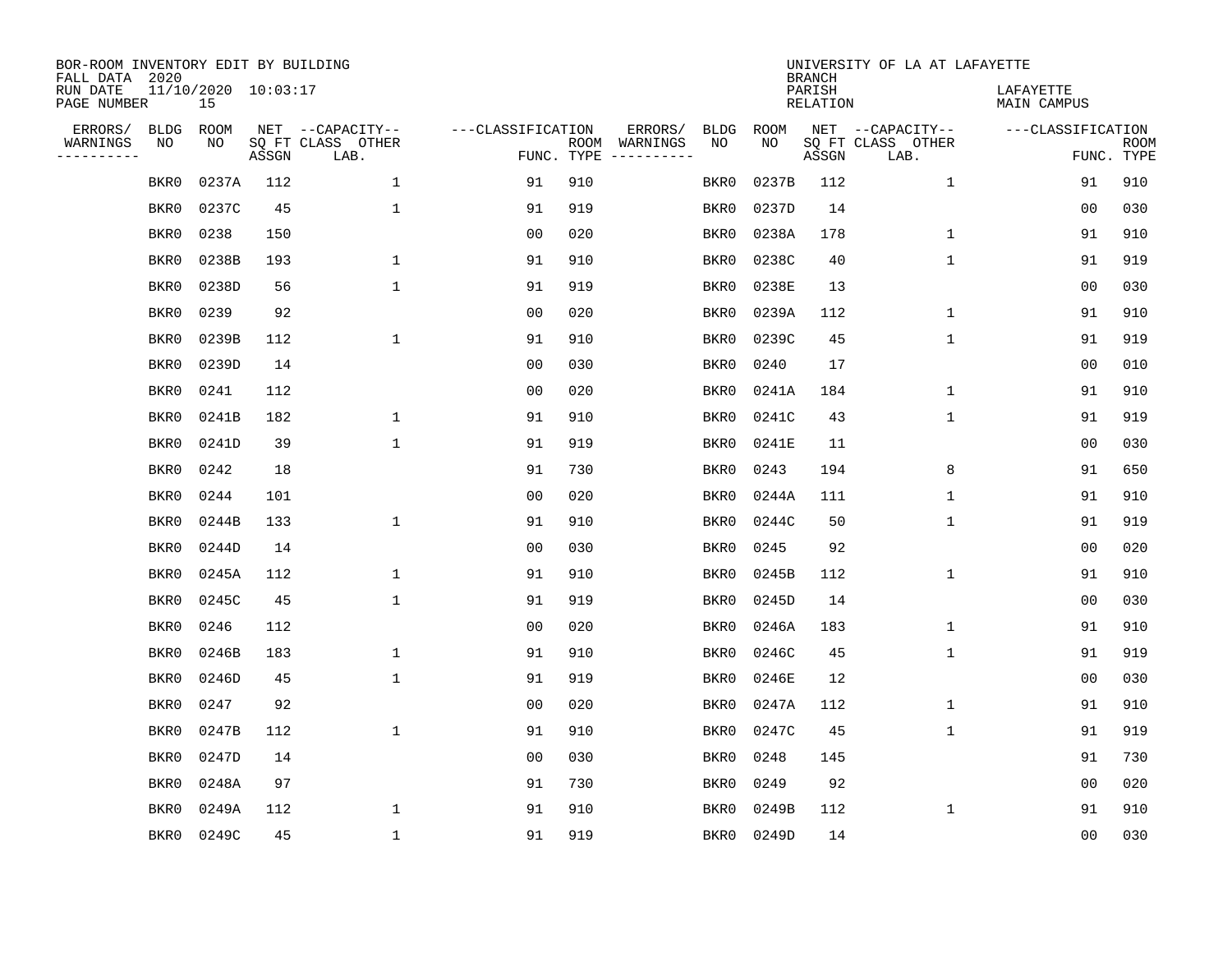| BOR-ROOM INVENTORY EDIT BY BUILDING<br>FALL DATA 2020 |                           |       |       |                           |                   |                    |                         |             |             | <b>BRANCH</b>             | UNIVERSITY OF LA AT LAFAYETTE |                          |                           |
|-------------------------------------------------------|---------------------------|-------|-------|---------------------------|-------------------|--------------------|-------------------------|-------------|-------------|---------------------------|-------------------------------|--------------------------|---------------------------|
| RUN DATE<br>PAGE NUMBER                               | 11/10/2020 10:03:17<br>16 |       |       |                           |                   |                    |                         |             |             | PARISH<br><b>RELATION</b> |                               | LAFAYETTE<br>MAIN CAMPUS |                           |
| ERRORS/                                               | <b>BLDG</b>               | ROOM  |       | NET --CAPACITY--          | ---CLASSIFICATION |                    | ERRORS/                 | <b>BLDG</b> | <b>ROOM</b> |                           | NET --CAPACITY--              | ---CLASSIFICATION        |                           |
| WARNINGS<br>----------                                | NO                        | NO    | ASSGN | SQ FT CLASS OTHER<br>LAB. |                   | ROOM<br>FUNC. TYPE | WARNINGS<br>----------- | NO          | NO          | ASSGN                     | SQ FT CLASS OTHER<br>LAB.     |                          | <b>ROOM</b><br>FUNC. TYPE |
|                                                       | BKR0                      | 0250  | 139   |                           | 0 <sub>0</sub>    | 020                |                         | BKR0        | 0250A       | 176                       | 1                             | 91                       | 910                       |
|                                                       | BKR0                      | 0250B | 192   | $\mathbf 1$               | 91                | 910                |                         | BKR0        | 0250C       | 42                        | 1                             | 91                       | 919                       |
|                                                       | BKR0                      | 0250D | 53    | $\mathbf 1$               | 91                | 919                |                         | BKR0        | 0250E       | 19                        |                               | 0 <sub>0</sub>           | 030                       |
|                                                       | BKR0                      | 0251  | 112   |                           | 0 <sub>0</sub>    | 020                |                         | BKR0        | 0251A       | 183                       | 1                             | 91                       | 910                       |
|                                                       | BKR0                      | 0251B | 201   | $\mathbf 1$               | 91                | 910                |                         | BKR0        | 0251C       | 45                        | $\mathbf{1}$                  | 91                       | 919                       |
|                                                       | BKR0                      | 0251D | 45    | $\mathbf{1}$              | 91                | 919                |                         | BKR0        | 0251E       | 12                        | $\mathbf{1}$                  | 00                       | 030                       |
|                                                       | BKR0                      | 0252  | 139   |                           | 0 <sub>0</sub>    | 020                |                         | BKR0        | 0252A       | 176                       | $\mathbf{1}$                  | 91                       | 910                       |
|                                                       | BKR0                      | 0252B | 192   | 1                         | 91                | 910                |                         | BKR0        | 0252C       | 42                        | $\mathbf 1$                   | 91                       | 919                       |
|                                                       | BKR0                      | 0252D | 53    | $\mathbf{1}$              | 91                | 919                |                         | BKR0        | 0252E       | 19                        |                               | 00                       | 030                       |
|                                                       | BKR0                      | 0253  | 81    |                           | 0 <sub>0</sub>    | 030                |                         | BKR0        | 0253A       | 136                       |                               | 0 <sub>0</sub>           | 030                       |
|                                                       | BKR0                      | 0254  | 224   |                           | 91                | 935                |                         | BKR0        | 0300        | 1994                      |                               | 0 <sub>0</sub>           | 020                       |
|                                                       | BKR0                      | 0300A | 36    | 5                         | 0 <sub>0</sub>    | 020                |                         | BKR0        | 0300B       | 36                        | 5                             | 0 <sub>0</sub>           | 020                       |
|                                                       | BKR0                      | 0300C | 208   |                           | 0 <sub>0</sub>    | 020                |                         | BKR0        | 0300D       | 1876                      |                               | 0 <sub>0</sub>           | 020                       |
|                                                       | BKR0                      | 0300E | 208   |                           | 0 <sub>0</sub>    | 020                |                         | BKR0        | 0300F       | 1855                      |                               | 0 <sub>0</sub>           | 020                       |
|                                                       | BKR0                      | 0300G | 208   |                           | 0 <sub>0</sub>    | 020                |                         | BKR0        | 0301        | 112                       |                               | 0 <sub>0</sub>           | 020                       |
|                                                       | BKR0                      | 0301A | 183   | 1                         | 91                | 910                |                         | BKR0        | 0301B       | 183                       | 1                             | 91                       | 910                       |
|                                                       | BKR0                      | 0301C | 45    | $\mathbf{1}$              | 91                | 919                |                         | BKR0        | 0301D       | 45                        | 1                             | 91                       | 919                       |
|                                                       | BKR0                      | 0301E | 12    |                           | 0 <sub>0</sub>    | 030                |                         | BKR0        | 0302        | 161                       |                               | 0 <sub>0</sub>           | 020                       |
|                                                       | BKR0                      | 0302A | 194   | $\mathbf{1}$              | 91                | 910                |                         | BKR0        | 0302B       | 178                       | 1                             | 91                       | 910                       |
|                                                       | BKR0                      | 0302C | 57    | $\mathbf 1$               | 91                | 919                |                         | BKR0        | 0302D       | 40                        | 1                             | 91                       | 919                       |
|                                                       | BKR0                      | 0302E | 12    |                           | 0 <sub>0</sub>    | 030                |                         | BKR0        | 0303        | 92                        |                               | 00                       | 020                       |
|                                                       | BKR0                      | 0303A | 112   | $\mathbf 1$               | 91                | 910                |                         | BKR0        | 0303B       | 112                       | 1                             | 91                       | 910                       |
|                                                       | BKR0                      | 0303C | 45    | $\mathbf{1}$              | 91                | 919                |                         | BKR0        | 0303D       | 14                        |                               | 0 <sub>0</sub>           | 030                       |
|                                                       | BKR0                      | 0304  | 112   |                           | 0 <sub>0</sub>    | 020                |                         | BKR0        | 0304A       | 183                       | $\mathbf 1$                   | 91                       | 910                       |
|                                                       | BKR0                      | 0304B | 45    | 1                         | 91                | 910                |                         | BKR0        | 0304C       | 45                        | 1                             | 91                       | 919                       |
|                                                       | BKR0                      | 0304D | 45    | $\mathbf{1}$              | 91                | 919                |                         | BKR0        | 0304E       | 12                        |                               | 00                       | 030                       |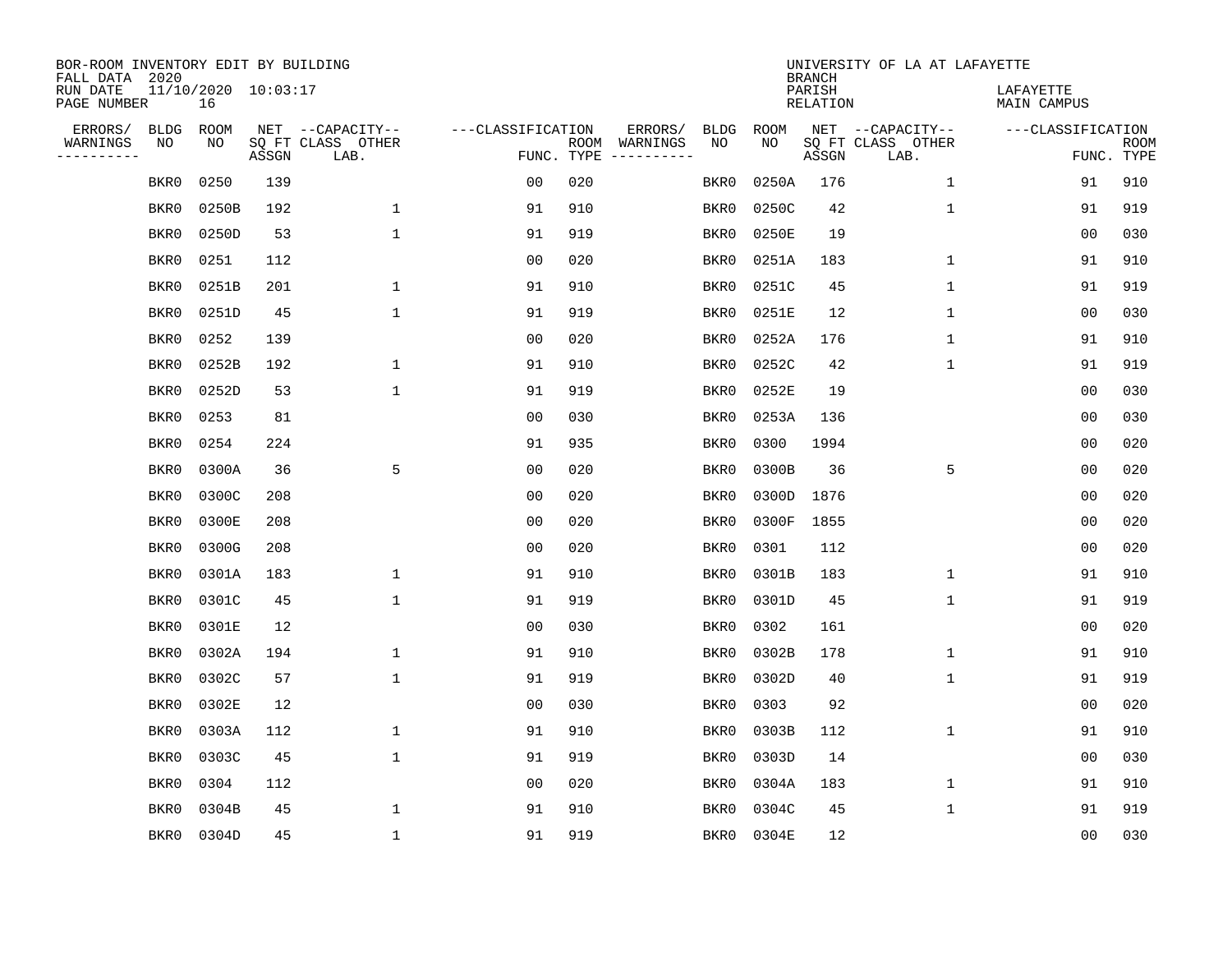| BOR-ROOM INVENTORY EDIT BY BUILDING<br>FALL DATA 2020 |                           |       |                           |                   |                    |                               |             | <b>BRANCH</b>             | UNIVERSITY OF LA AT LAFAYETTE |                          |                           |
|-------------------------------------------------------|---------------------------|-------|---------------------------|-------------------|--------------------|-------------------------------|-------------|---------------------------|-------------------------------|--------------------------|---------------------------|
| RUN DATE<br>PAGE NUMBER                               | 11/10/2020 10:03:17<br>17 |       |                           |                   |                    |                               |             | PARISH<br><b>RELATION</b> |                               | LAFAYETTE<br>MAIN CAMPUS |                           |
| ERRORS/                                               | <b>BLDG</b><br>ROOM       |       | NET --CAPACITY--          | ---CLASSIFICATION |                    | ERRORS/<br><b>BLDG</b>        | <b>ROOM</b> |                           | NET --CAPACITY--              | ---CLASSIFICATION        |                           |
| WARNINGS<br>----------                                | NO<br>NO                  | ASSGN | SQ FT CLASS OTHER<br>LAB. |                   | ROOM<br>FUNC. TYPE | NO<br>WARNINGS<br>----------- | NO          | ASSGN                     | SQ FT CLASS OTHER<br>LAB.     |                          | <b>ROOM</b><br>FUNC. TYPE |
|                                                       | 0305<br>BKR0              | 92    |                           | 0 <sub>0</sub>    | 020                | BKR0                          | 0305A       | 112                       | $\mathbf 1$                   | 91                       | 910                       |
|                                                       | 0305B<br>BKR0             | 112   | $\mathbf 1$               | 91                | 910                | BKR0                          | 0305C       | 112                       | 1                             | 91                       | 919                       |
|                                                       | BKR0<br>0305D             | 14    | $\mathbf 1$               | 0 <sub>0</sub>    | 030                | BKR0                          | 0306        | 112                       |                               | 0 <sub>0</sub>           | 020                       |
|                                                       | 0306A<br>BKR0             | 183   | $\mathbf{1}$              | 91                | 910                | BKR0                          | 0306B       | 183                       | 1                             | 91                       | 910                       |
|                                                       | 0306C<br>BKR0             | 30    | $\mathbf 1$               | 91                | 919                | BKR0                          | 0306D       | 45                        | $\mathbf{1}$                  | 91                       | 919                       |
|                                                       | 0306E<br>BKR0             | 12    |                           | 0 <sub>0</sub>    | 030                | BKR0                          | 0307        | 92                        |                               | 0 <sub>0</sub>           | 020                       |
|                                                       | BKR0<br>0307A             | 112   | $\mathbf 1$               | 91                | 910                | BKR0                          | 0307B       | 112                       | $\mathbf 1$                   | 91                       | 910                       |
|                                                       | 0307C<br>BKR0             | 45    | $\mathbf{1}$              | 91                | 919                | BKR0                          | 0307D       | 14                        |                               | 0 <sub>0</sub>           | 030                       |
|                                                       | BKR0<br>0308              | 161   |                           | 0 <sub>0</sub>    | 020                | BKR0                          | 0308A       | 194                       | $\mathbf 1$                   | 91                       | 910                       |
|                                                       | BKR0<br>0308B             | 178   | 1                         | 91                | 910                | BKR0                          | 0308C       | 57                        | $\mathbf 1$                   | 91                       | 919                       |
|                                                       | BKR0<br>0308D             | 40    | $\mathbf{1}$              | 91                | 919                | BKR0                          | 0308E       | 12                        |                               | 0 <sub>0</sub>           | 030                       |
|                                                       | 0309<br>BKR0              | 112   |                           | 0 <sub>0</sub>    | 020                | BKR0                          | 0309A       | 183                       | $\mathbf 1$                   | 91                       | 910                       |
|                                                       | 0309B<br>BKR0             | 183   | 1                         | 91                | 910                | BKR0                          | 0309C       | 45                        | $\mathbf 1$                   | 91                       | 919                       |
|                                                       | 0309D<br>BKR0             | 45    | 1                         | 91                | 919                | BKR0                          | 0309E       | 12                        |                               | 0 <sub>0</sub>           | 030                       |
|                                                       | 0310<br>BKR0              | 18    |                           | 0 <sub>0</sub>    | 010                | BKR0                          | 0311        | 194                       | 8                             | 91                       | 650                       |
|                                                       | 0312<br>BKR0              | 17    |                           | 91                | 730                | BKR0                          | 0313        | 92                        |                               | 0 <sub>0</sub>           | 020                       |
|                                                       | 0313A<br>BKR0             | 112   | 1                         | 91                | 910                | BKR0                          | 0313B       | 112                       | 1                             | 91                       | 910                       |
|                                                       | 0313C<br>BKR0             | 45    | $\mathbf{1}$              | 91                | 919                | BKR0                          | 0313D       | 14                        |                               | 0 <sub>0</sub>           | 030                       |
|                                                       | 0314<br>BKR0              | 16    |                           | 91                | 730                | BKR0                          | 0315        | 92                        |                               | 0 <sub>0</sub>           | 020                       |
|                                                       | 0315A<br>BKR0             | 112   | 1                         | 91                | 910                | BKR0                          | 0315B       | 116                       | $\mathbf 1$                   | 91                       | 910                       |
|                                                       | 0315C<br>BKR0             | 45    | 1                         | 91                | 919                | BKR0                          | 0315D       | 14                        |                               | 00                       | 030                       |
|                                                       | BKR0<br>0316              | 101   |                           | 0 <sub>0</sub>    | 020                | BKR0                          | 0316A       | 138                       | $\mathbf 1$                   | 91                       | 910                       |
|                                                       | 0316B<br>BKR0             | 107   | $\mathbf{1}$              | 91                | 910                | BKR0                          | 0316C       | 50                        | 1                             | 91                       | 919                       |
|                                                       | 0316D<br>BKR0             | 14    |                           | 0 <sub>0</sub>    | 030                | BKR0                          | 0317        | 92                        |                               | 0 <sub>0</sub>           | 020                       |
|                                                       | BKR0<br>0317A             | 112   | 1                         | 91                | 910                | BKR0                          | 0317B       | 112                       | 1                             | 91                       | 910                       |
|                                                       | 0317C<br>BKR0             | 45    | $\mathbf{1}$              | 91                | 919                | BKR0                          | 0317D       | 14                        |                               | 00                       | 030                       |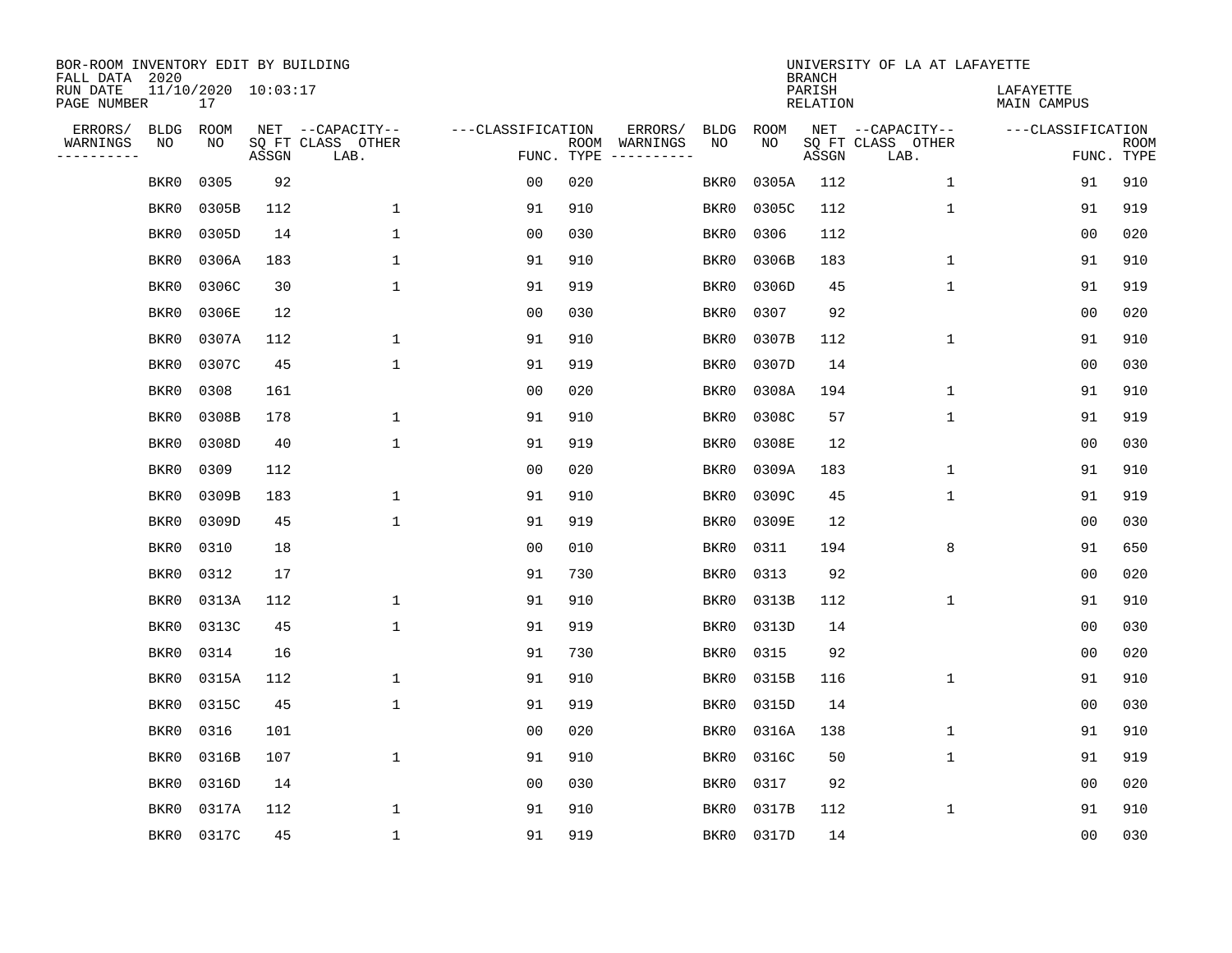| BOR-ROOM INVENTORY EDIT BY BUILDING<br>FALL DATA 2020 |                           |       |       |                           |                   |                    |                         |             |             | <b>BRANCH</b>             | UNIVERSITY OF LA AT LAFAYETTE |                          |             |
|-------------------------------------------------------|---------------------------|-------|-------|---------------------------|-------------------|--------------------|-------------------------|-------------|-------------|---------------------------|-------------------------------|--------------------------|-------------|
| RUN DATE<br>PAGE NUMBER                               | 11/10/2020 10:03:17<br>18 |       |       |                           |                   |                    |                         |             |             | PARISH<br><b>RELATION</b> |                               | LAFAYETTE<br>MAIN CAMPUS |             |
| ERRORS/                                               | <b>BLDG</b>               | ROOM  |       | NET --CAPACITY--          | ---CLASSIFICATION |                    | ERRORS/                 | <b>BLDG</b> | <b>ROOM</b> |                           | NET --CAPACITY--              | ---CLASSIFICATION        |             |
| WARNINGS<br>----------                                | NO                        | NO    | ASSGN | SQ FT CLASS OTHER<br>LAB. |                   | ROOM<br>FUNC. TYPE | WARNINGS<br>----------- | NO          | NO          | ASSGN                     | SQ FT CLASS OTHER<br>LAB.     | FUNC. TYPE               | <b>ROOM</b> |
|                                                       | BKR0                      | 0318  | 112   |                           | 0 <sub>0</sub>    | 020                |                         | BKR0        | 0318A       | 183                       | 1                             | 91                       | 910         |
|                                                       | BKR0                      | 0318B | 183   | $\mathbf 1$               | 91                | 910                |                         | BKR0        | 0318C       | 45                        | 1                             | 91                       | 919         |
|                                                       | BKR0                      | 0318D | 45    | $\mathbf 1$               | 91                | 919                |                         | BKR0        | 0318E       | 12                        |                               | 0 <sub>0</sub>           | 030         |
|                                                       | BKR0                      | 0319  | 112   |                           | 0 <sub>0</sub>    | 020                |                         | BKR0        | 0319A       | 183                       | 1                             | 91                       | 910         |
|                                                       | BKR0                      | 0319B | 183   | $\mathbf 1$               | 91                | 910                |                         | BKR0        | 0319C       | 45                        | $\mathbf{1}$                  | 91                       | 919         |
|                                                       | BKR0                      | 0319D | 45    | $\mathbf{1}$              | 91                | 919                |                         | BKR0        | 0319E       | 12                        |                               | 0 <sub>0</sub>           | 030         |
|                                                       | BKR0                      | 0320  | 145   |                           | 91                | 730                |                         | BKR0        | 0320A       | 97                        |                               | 91                       | 730         |
|                                                       | BKR0                      | 0321  | 139   |                           | 0 <sub>0</sub>    | 020                |                         | BKR0        | 0321A       | 176                       | 1                             | 91                       | 910         |
|                                                       | BKR0                      | 0321B | 192   | 1                         | 91                | 910                |                         | BKR0        | 0321C       | 42                        | 1                             | 91                       | 910         |
|                                                       | BKR0                      | 0321D | 35    | $\mathbf{1}$              | 91                | 919                |                         | BKR0        | 0321E       | 19                        |                               | 0 <sub>0</sub>           | 030         |
|                                                       | BKR0                      | 0322  | 137   |                           | 0 <sub>0</sub>    | 020                |                         | BKR0        | 0322A       | 176                       | $\mathbf 1$                   | 91                       | 910         |
|                                                       | BKR0                      | 0322B | 192   | 1                         | 91                | 910                |                         | BKR0        | 0322C       | 42                        | $\mathbf{1}$                  | 91                       | 919         |
|                                                       | BKR0                      | 0322D | 35    | 1                         | 91                | 919                |                         | BKR0        | 0322E       | 19                        |                               | 00                       | 030         |
|                                                       | BKR0                      | 0323  | 112   |                           | 00                | 020                |                         | BKR0        | 0323A       | 183                       | 1                             | 91                       | 910         |
|                                                       | BKR0                      | 0323B | 183   | 1                         | 91                | 910                |                         | BKR0        | 0323C       | 45                        | 1                             | 91                       | 910         |
|                                                       | BKR0                      | 0323D | 45    | 1                         | 91                | 919                |                         | BKR0        | 0323E       | 12                        |                               | 0 <sub>0</sub>           | 030         |
|                                                       | BKR0                      | 0324  | 112   |                           | 0 <sub>0</sub>    | 020                |                         | BKR0        | 0324A       | 183                       | 1                             | 91                       | 910         |
|                                                       | BKR0                      | 0324B | 183   | $\mathbf{1}$              | 91                | 910                |                         | BKR0        | 0324C       | 45                        | 1                             | 91                       | 919         |
|                                                       | BKR0                      | 0324D | 38    | $\mathbf{1}$              | 91                | 919                |                         | BKR0        | 0324E       | 12                        |                               | 0 <sub>0</sub>           | 030         |
|                                                       | BKR0                      | 0325  | 23    |                           | 0 <sub>0</sub>    | 010                |                         | BKR0        | 0326        | 109                       |                               | 91                       | 730         |
|                                                       | BKR0                      | 0326A | 106   |                           | 91                | 730                |                         | BKR0        | 0327        | 139                       |                               | 00                       | 020         |
|                                                       | BKR0                      | 0327A | 176   | $\mathbf 1$               | 91                | 910                |                         | BKR0        | 0327B       | 192                       | $\mathbf 1$                   | 91                       | 910         |
|                                                       | BKR0                      | 0327C | 42    | $\mathbf{1}$              | 91                | 919                |                         | BKR0        | 0327D       | 35                        | 1                             | 91                       | 919         |
|                                                       | BKR0                      | 0327E | 19    |                           | 0 <sub>0</sub>    | 030                |                         | BKR0        | 0328        | 139                       |                               | 0 <sub>0</sub>           | 020         |
|                                                       | BKR0                      | 0328A | 192   | 1                         | 91                | 910                |                         | BKR0        | 0328B       | 176                       | 1                             | 91                       | 910         |
|                                                       | BKR0                      | 0328C | 42    | $\mathbf{1}$              | 91                | 919                |                         | BKR0        | 0328D       | 53                        | 1                             | 91                       | 919         |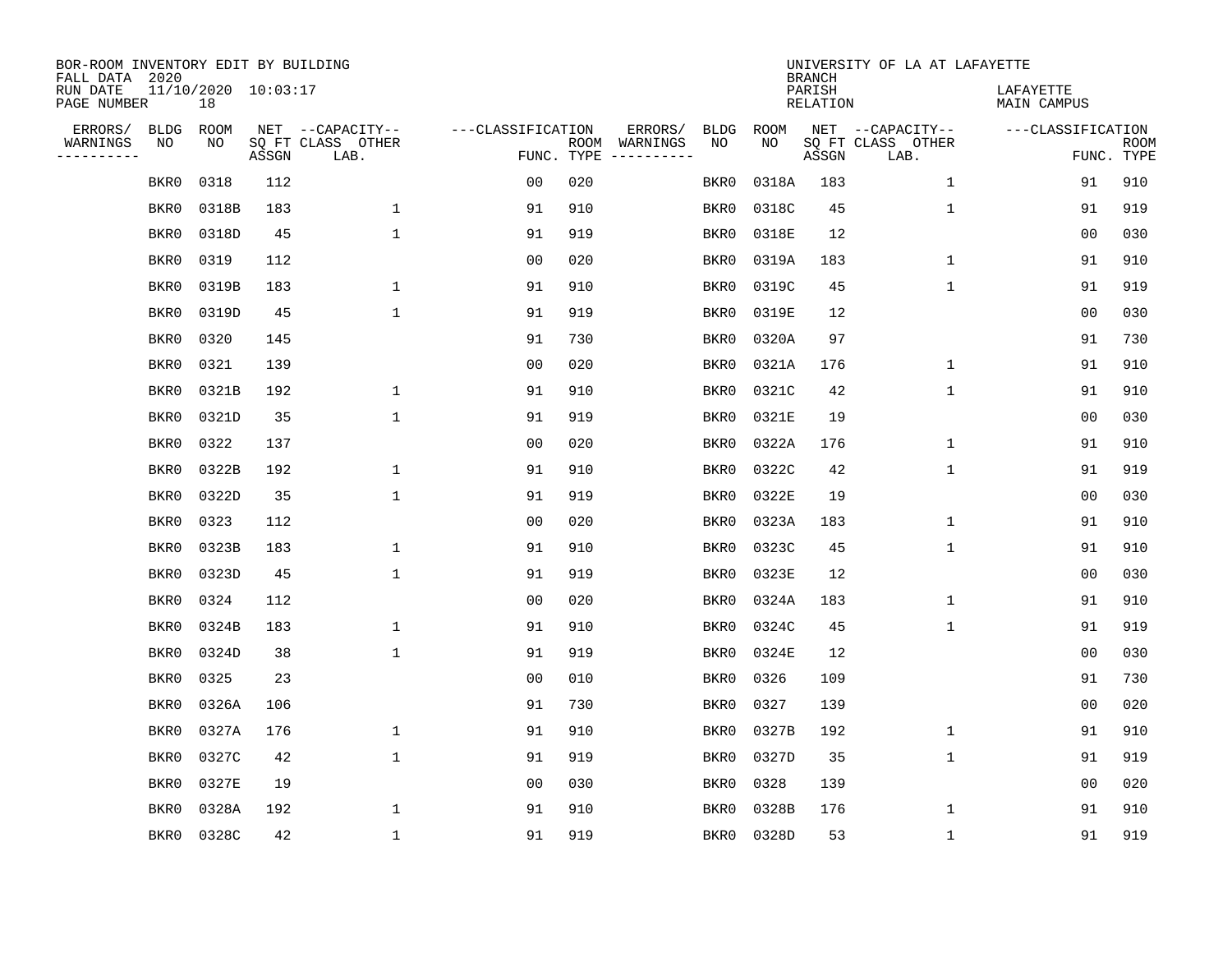| BOR-ROOM INVENTORY EDIT BY BUILDING<br>FALL DATA 2020 |                           |             |       |                           |                   |                    |                                                                                                             |             |             | <b>BRANCH</b>             | UNIVERSITY OF LA AT LAFAYETTE |                          |                           |
|-------------------------------------------------------|---------------------------|-------------|-------|---------------------------|-------------------|--------------------|-------------------------------------------------------------------------------------------------------------|-------------|-------------|---------------------------|-------------------------------|--------------------------|---------------------------|
| RUN DATE<br>PAGE NUMBER                               | 11/10/2020 10:03:17<br>19 |             |       |                           |                   |                    |                                                                                                             |             |             | PARISH<br><b>RELATION</b> |                               | LAFAYETTE<br>MAIN CAMPUS |                           |
| ERRORS/                                               | <b>BLDG</b>               | <b>ROOM</b> |       | NET --CAPACITY--          | ---CLASSIFICATION |                    | ERRORS/                                                                                                     | <b>BLDG</b> | <b>ROOM</b> |                           | NET --CAPACITY--              | ---CLASSIFICATION        |                           |
| WARNINGS<br>----------                                | NO                        | NO          | ASSGN | SQ FT CLASS OTHER<br>LAB. |                   | ROOM<br>FUNC. TYPE | WARNINGS<br>$\begin{tabular}{cccccc} - & - & - & - & - & - & - \\ & - & - & - & - & - & - \\ \end{tabular}$ | NO          | NO          | ASSGN                     | SQ FT CLASS OTHER<br>LAB.     |                          | <b>ROOM</b><br>FUNC. TYPE |
|                                                       | BKR0                      | 0328E       | 19    |                           | 0 <sub>0</sub>    | 030                |                                                                                                             | BKR0        | 0329        | 65                        |                               | 91                       | 730                       |
|                                                       | BKR0                      | 0330        | 46    |                           | 91                | 730                |                                                                                                             | BKR0        | 0331        | 172                       | 10                            | 91                       | 410                       |
|                                                       | BKR0                      | 0332        | 30    |                           | 0 <sub>0</sub>    | 030                |                                                                                                             | BKR0        | 0333        | 112                       |                               | 0 <sub>0</sub>           | 020                       |
|                                                       | BKR0                      | 0333A       | 183   | $\mathbf{1}$              | 91                | 910                |                                                                                                             | BKR0        | 0333B       | 183                       | 1                             | 91                       | 910                       |
|                                                       | BKR0                      | 0333C       | 45    | $\mathbf{1}$              | 91                | 919                |                                                                                                             | BKR0        | 0333D       | 45                        | $\mathbf 1$                   | 91                       | 919                       |
|                                                       | BKR0                      | 0333E       | 12    |                           | 0 <sub>0</sub>    | 030                |                                                                                                             | BKR0        | 0334        | 161                       |                               | 0 <sub>0</sub>           | 020                       |
|                                                       | BKR0                      | 0334A       | 194   | $\mathbf{1}$              | 91                | 910                |                                                                                                             | BKR0        | 0334B       | 178                       | $\mathbf{1}$                  | 91                       | 910                       |
|                                                       | BKR0                      | 0334C       | 57    | $\mathbf 1$               | 91                | 919                |                                                                                                             | BKR0        | 0334D       | 40                        | $\mathbf{1}$                  | 91                       | 919                       |
|                                                       | BKR0                      | 0334E       | 12    |                           | 0 <sub>0</sub>    | 030                |                                                                                                             | BKR0        | 0335        | 92                        |                               | 0 <sub>0</sub>           | 020                       |
|                                                       | BKR0                      | 0335A       | 112   | 1                         | 91                | 910                |                                                                                                             | BKR0        | 0335B       | 112                       | 1                             | 91                       | 910                       |
|                                                       | BKR0                      | 0335C       | 45    | 1                         | 91                | 919                |                                                                                                             | BKR0        | 0335D       | 14                        |                               | 0 <sub>0</sub>           | 030                       |
|                                                       | BKR0                      | 0336        | 112   |                           | 0 <sub>0</sub>    | 020                |                                                                                                             | BKR0        | 0336A       | 183                       | 1                             | 91                       | 910                       |
|                                                       | BKR0                      | 0336B       | 183   | 1                         | 91                | 910                |                                                                                                             | BKR0        | 0336C       | 45                        | $\mathbf 1$                   | 91                       | 919                       |
|                                                       | BKR0                      | 0336D       | 45    | $\mathbf{1}$              | 91                | 919                |                                                                                                             | BKR0        | 0336E       | 12                        |                               | 0 <sub>0</sub>           | 030                       |
|                                                       | BKR0                      | 0337        | 92    |                           | 0 <sub>0</sub>    | 020                |                                                                                                             | BKR0        | 0337A       | 112                       | $\mathbf 1$                   | 91                       | 910                       |
|                                                       | BKR0                      | 0337B       | 112   | 1                         | 91                | 910                |                                                                                                             | BKR0        | 0337C       | 45                        | 1                             | 91                       | 919                       |
|                                                       | BKR0                      | 0337D       | 14    |                           | 0 <sub>0</sub>    | 030                |                                                                                                             | BKR0        | 0338        | 112                       |                               | 00                       | 020                       |
|                                                       | BKR0                      | 0338A       | 183   | 1                         | 91                | 910                |                                                                                                             | BKR0        | 0338B       | 183                       | 1                             | 91                       | 910                       |
|                                                       | BKR0                      | 0338C       | 45    | $\mathbf 1$               | 91                | 919                |                                                                                                             | BKR0        | 0338D       | 45                        | 1                             | 91                       | 919                       |
|                                                       | BKR0                      | 0338E       | 12    |                           | 0 <sub>0</sub>    | 030                |                                                                                                             | BKR0        | 0339        | 92                        |                               | 0 <sub>0</sub>           | 020                       |
|                                                       | BKR0                      | 0339A       | 112   | $\mathbf 1$               | 91                | 910                |                                                                                                             | BKR0        | 0339B       | 112                       | 1                             | 91                       | 910                       |
|                                                       | BKR0                      | 0339C       | 45    | $\mathbf{1}$              | 91                | 919                |                                                                                                             | BKR0        | 0339D       | 14                        |                               | 00                       | 030                       |
|                                                       | BKR0                      | 0340        | 163   |                           | 0 <sub>0</sub>    | 020                |                                                                                                             | BKR0        | 0340A       | 178                       | 1                             | 91                       | 910                       |
|                                                       | BKR0                      | 0340B       | 194   | $\mathbf 1$               | 91                | 910                |                                                                                                             | BKR0        | 0340C       | 40                        | 1                             | 91                       | 919                       |
|                                                       | BKR0                      | 0340D       | 40    | $\mathbf{1}$              | 91                | 919                |                                                                                                             | BKR0        | 0340E       | 12                        |                               | 00                       | 030                       |
|                                                       | BKR0                      | 0341        | 112   |                           | 0 <sub>0</sub>    | 020                |                                                                                                             | BKR0        | 0341A       | 183                       | 1                             | 91                       | 910                       |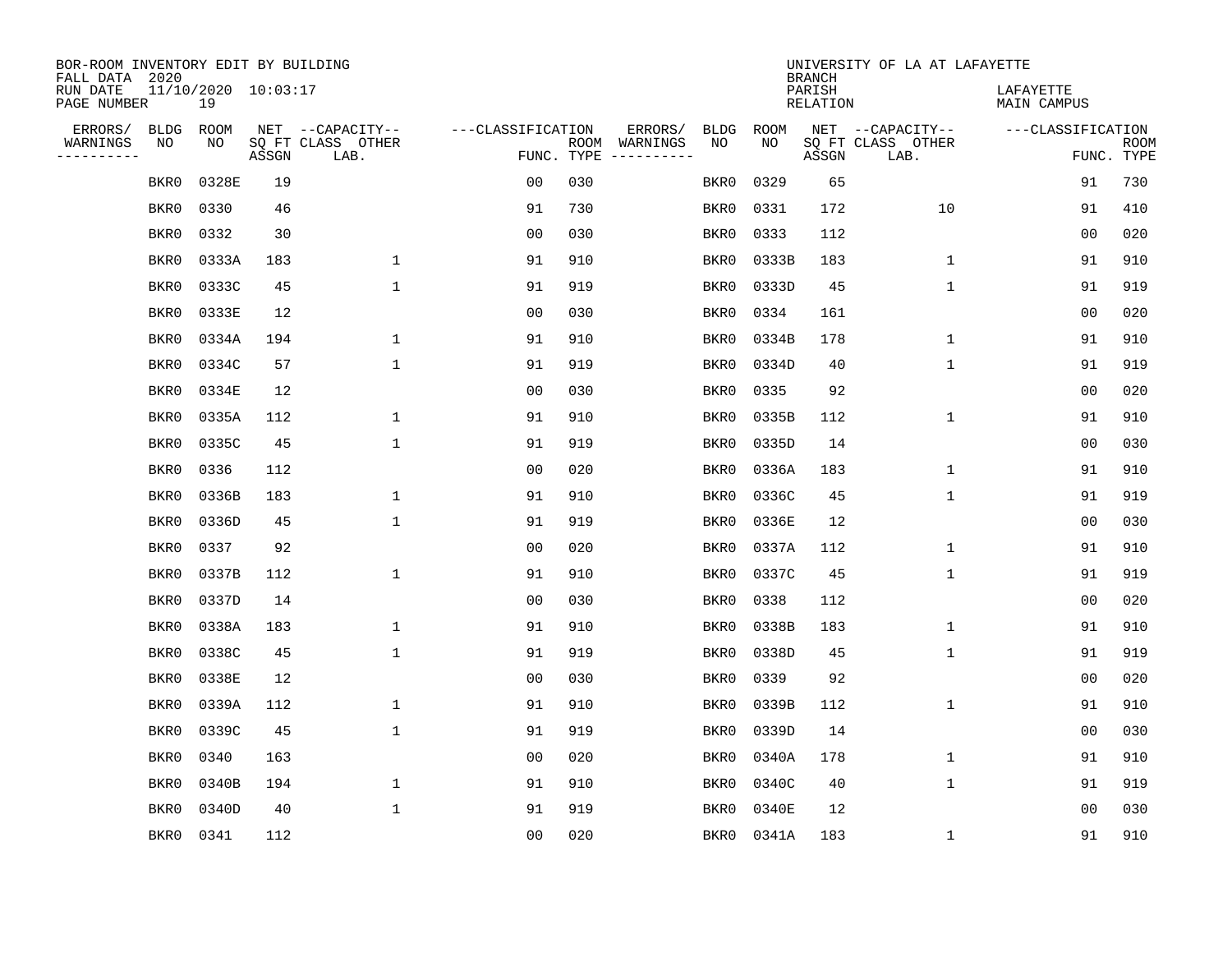| BOR-ROOM INVENTORY EDIT BY BUILDING<br>FALL DATA 2020 |                           |       |                           |                   |            |                              |             |             | <b>BRANCH</b>             | UNIVERSITY OF LA AT LAFAYETTE |                          |                           |
|-------------------------------------------------------|---------------------------|-------|---------------------------|-------------------|------------|------------------------------|-------------|-------------|---------------------------|-------------------------------|--------------------------|---------------------------|
| RUN DATE<br>PAGE NUMBER                               | 11/10/2020 10:03:17<br>20 |       |                           |                   |            |                              |             |             | PARISH<br><b>RELATION</b> |                               | LAFAYETTE<br>MAIN CAMPUS |                           |
| ERRORS/<br><b>BLDG</b>                                | <b>ROOM</b>               |       | NET --CAPACITY--          | ---CLASSIFICATION |            | ERRORS/                      | <b>BLDG</b> | <b>ROOM</b> |                           | NET --CAPACITY--              | ---CLASSIFICATION        |                           |
| WARNINGS<br>NO<br>----------                          | NO                        | ASSGN | SQ FT CLASS OTHER<br>LAB. |                   | FUNC. TYPE | ROOM WARNINGS<br>----------- | NO          | NO          | ASSGN                     | SQ FT CLASS OTHER<br>LAB.     |                          | <b>ROOM</b><br>FUNC. TYPE |
| BKR0                                                  | 0341B                     | 183   | $\mathbf 1$               | 91                | 910        |                              | BKR0        | 0341C       | 45                        | 1                             | 91                       | 919                       |
| BKR0                                                  | 0341D                     | 45    | $\mathbf{1}$              | 91                | 919        |                              | BKR0        | 0341E       | 12                        |                               | 0 <sub>0</sub>           | 030                       |
| BKR0                                                  | 0342                      | 17    |                           | 0 <sub>0</sub>    | 010        |                              | BKR0        | 0343        | 194                       | 10                            | 91                       | 650                       |
| BKR0                                                  | 0344                      | 18    |                           | 91                | 730        |                              | BKR0        | 0345        | 92                        |                               | 0 <sub>0</sub>           | 020                       |
| BKR0                                                  | 0345A                     | 112   | $\mathbf{1}$              | 91                | 910        |                              | BKR0        | 0345B       | 112                       | $\mathbf 1$                   | 91                       | 910                       |
| BKR0                                                  | 0345C                     | 45    | $\mathbf{1}$              | 91                | 919        |                              | BKR0        | 0345D       | 14                        |                               | 0 <sub>0</sub>           | 030                       |
| BKR0                                                  | 0346                      | 101   |                           | 0 <sub>0</sub>    | 020        |                              | BKR0        | 0346A       | 111                       | $\mathbf 1$                   | 91                       | 910                       |
| BKR0                                                  | 0346B                     | 134   | $\mathbf{1}$              | 91                | 910        |                              | BKR0        | 0346C       | 50                        | $\mathbf{1}$                  | 91                       | 919                       |
| BKR0                                                  | 0346D                     | 14    |                           | 0 <sub>0</sub>    | 030        |                              | BKR0        | 0347        | 92                        |                               | 0 <sub>0</sub>           | 020                       |
| BKR0                                                  | 0347A                     | 112   | $\mathbf{1}$              | 91                | 910        |                              | BKR0        | 0347B       | 112                       | $\mathbf 1$                   | 91                       | 910                       |
| BKR0                                                  | 0347C                     | 45    | $\mathbf{1}$              | 91                | 919        |                              | BKR0        | 0347D       | 14                        |                               | 0 <sub>0</sub>           | 030                       |
| BKR0                                                  | 0348                      | 112   |                           | 0 <sub>0</sub>    | 020        |                              | BKR0        | 0348A       | 201                       | $\mathbf{1}$                  | 91                       | 910                       |
| BKR0                                                  | 0348B                     | 183   | $\mathbf{1}$              | 91                | 910        |                              | BKR0        | 0348C       | 45                        | $\mathbf 1$                   | 91                       | 919                       |
| BKR0                                                  | 0348D                     | 45    | $\mathbf{1}$              | 91                | 919        |                              | BKR0        | 0348E       | 12                        |                               | 0 <sub>0</sub>           | 030                       |
| BKR0                                                  | 0349                      | 92    |                           | 0 <sub>0</sub>    | 020        |                              | BKR0        | 0349A       | 112                       | 1                             | 91                       | 910                       |
| BKR0                                                  | 0349B                     | 112   | $\mathbf{1}$              | 91                | 910        |                              | BKR0        | 0349C       | 45                        | $\mathbf{1}$                  | 91                       | 919                       |
| BKR0                                                  | 0349D                     | 14    |                           | 0 <sub>0</sub>    | 030        |                              | BKR0        | 0350        | 145                       |                               | 91                       | 730                       |
| BKR0                                                  | 0350A                     | 97    |                           | 44                | 710        |                              | BKR0        | 0351        | 112                       |                               | 0 <sub>0</sub>           | 020                       |
| BKR0                                                  | 0351A                     | 183   | $\mathbf{1}$              | 91                | 910        |                              | BKR0        | 0351B       | 183                       | $\mathbf{1}$                  | 91                       | 910                       |
| BKR0                                                  | 0351C                     | 45    | $\mathbf{1}$              | 91                | 919        |                              | BKR0        | 0351D       | 45                        | $\mathbf 1$                   | 91                       | 919                       |
| BKR0                                                  | 0351E                     | 12    |                           | 0 <sub>0</sub>    | 030        |                              | BKR0        | 0352        | 139                       |                               | 0 <sub>0</sub>           | 020                       |
| BKR0                                                  | 0352A                     | 192   | $\mathbf{1}$              | 91                | 910        |                              | BKR0        | 0352B       | 176                       | $\mathbf 1$                   | 91                       | 910                       |
| BKR0                                                  | 0352C                     | 42    | $\mathbf{1}$              | 91                | 919        |                              | BKR0        | 0352D       | 35                        | $\mathbf{1}$                  | 91                       | 919                       |
| BKR0                                                  | 0352E                     | 19    | $\mathbf{1}$              | 0 <sub>0</sub>    | 030        |                              | BKR0        | 0353        | 139                       |                               | 0 <sub>0</sub>           | 020                       |
| BKR0                                                  | 0353A                     | 176   | $\mathbf{1}$              | 91                | 910        |                              | BKR0        | 0353B       | 192                       | $\mathbf 1$                   | 91                       | 910                       |
| BKR0                                                  | 0353C                     | 42    | $\mathbf{1}$              | 91                | 919        |                              | BKR0        | 0353D       | 53                        | $\mathbf{1}$                  | 91                       | 919                       |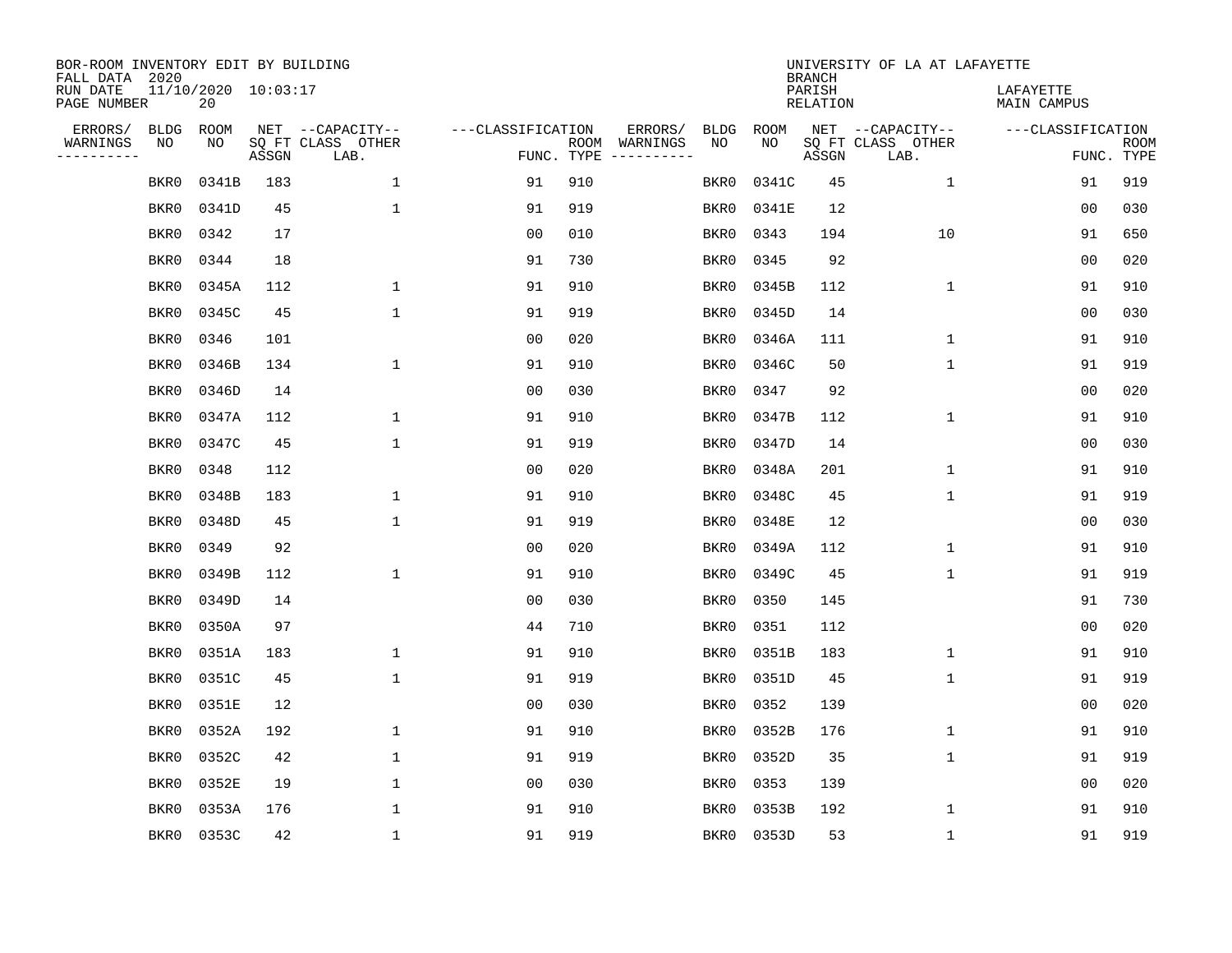| BOR-ROOM INVENTORY EDIT BY BUILDING<br>FALL DATA 2020 |                            |       |                           |                   |            |                                                                                                                        |             | <b>BRANCH</b>             | UNIVERSITY OF LA AT LAFAYETTE |                          |                           |
|-------------------------------------------------------|----------------------------|-------|---------------------------|-------------------|------------|------------------------------------------------------------------------------------------------------------------------|-------------|---------------------------|-------------------------------|--------------------------|---------------------------|
| RUN DATE<br>PAGE NUMBER                               | 11/10/2020 10:03:17<br>21  |       |                           |                   |            |                                                                                                                        |             | PARISH<br><b>RELATION</b> |                               | LAFAYETTE<br>MAIN CAMPUS |                           |
| ERRORS/                                               | <b>BLDG</b><br><b>ROOM</b> |       | NET --CAPACITY--          | ---CLASSIFICATION |            | ERRORS/<br><b>BLDG</b>                                                                                                 | <b>ROOM</b> |                           | NET --CAPACITY--              | ---CLASSIFICATION        |                           |
| WARNINGS<br>----------                                | NO<br>NO                   | ASSGN | SQ FT CLASS OTHER<br>LAB. |                   | FUNC. TYPE | NO<br>ROOM WARNINGS<br>$\begin{tabular}{cccccc} - & - & - & - & - & - & - \\ & - & - & - & - & - & - \\ \end{tabular}$ | NO          | ASSGN                     | SQ FT CLASS OTHER<br>LAB.     |                          | <b>ROOM</b><br>FUNC. TYPE |
|                                                       | 0353E<br>BKR0              | 19    |                           | 0 <sub>0</sub>    | 030        | BKR0                                                                                                                   | 0400        | 2334                      |                               | 00                       | 020                       |
|                                                       | 0400A<br>BKR0              | 36    | $\mathbf 1$               | 0 <sub>0</sub>    | 020        | BKR0                                                                                                                   | 0400B       | 36                        | $\mathbf 1$                   | 00                       | 020                       |
|                                                       | 0400C<br>BKR0              | 208   |                           | 0 <sub>0</sub>    | 020        | BKR0                                                                                                                   | 0400D       | 2076                      |                               | 0 <sub>0</sub>           | 020                       |
|                                                       | 0400E<br>BKR0              | 208   |                           | 0 <sub>0</sub>    | 020        | BKR0                                                                                                                   | 0400F       | 2076                      |                               | 0 <sub>0</sub>           | 020                       |
|                                                       | 0400G<br>BKR0              | 208   |                           | 0 <sub>0</sub>    | 020        | BKR0                                                                                                                   | 0401        | 112                       |                               | 0 <sub>0</sub>           | 020                       |
|                                                       | 0401A<br>BKR0              | 183   | 1                         | 91                | 910        | BKR0                                                                                                                   | 0401B       | 183                       | 1                             | 91                       | 910                       |
|                                                       | 0401C<br>BKR0              | 45    | $\mathbf{1}$              | 91                | 919        | BKR0                                                                                                                   | 0401D       | 45                        | $\mathbf{1}$                  | 91                       | 919                       |
|                                                       | 0401E<br>BKR0              | 12    |                           | 0 <sub>0</sub>    | 030        | BKR0                                                                                                                   | 0402        | 161                       |                               | 0 <sub>0</sub>           | 020                       |
|                                                       | 0402A<br>BKR0              | 178   | $\mathbf{1}$              | 91                | 910        | BKR0                                                                                                                   | 0402B       | 194                       | $\mathbf{1}$                  | 91                       | 910                       |
|                                                       | 0402C<br>BKR0              | 57    | $\mathbf 1$               | 91                | 919        | BKR0                                                                                                                   | 0402D       | 40                        | 1                             | 91                       | 919                       |
|                                                       | BKR0<br>0402E              | 12    |                           | 0 <sub>0</sub>    | 030        | BKR0                                                                                                                   | 0403        | 92                        |                               | 0 <sub>0</sub>           | 020                       |
|                                                       | 0403A<br>BKR0              | 112   | 1                         | 91                | 910        | BKR0                                                                                                                   | 0403B       | 112                       | $\mathbf 1$                   | 91                       | 910                       |
|                                                       | BKR0<br>0403C              | 45    | $\mathbf 1$               | 91                | 919        | BKR0                                                                                                                   | 0403D       | 14                        |                               | 0 <sub>0</sub>           | 030                       |
|                                                       | BKR0<br>0404               | 112   |                           | 0 <sub>0</sub>    | 020        | BKR0                                                                                                                   | 0404A       | 183                       | $\mathbf 1$                   | 91                       | 910                       |
|                                                       | BKR0<br>0404B              | 183   | $\mathbf 1$               | 91                | 910        | BKR0                                                                                                                   | 0404C       | 45                        | 1                             | 91                       | 919                       |
|                                                       | BKR0<br>0404D              | 45    | $\mathbf{1}$              | 91                | 919        | BKR0                                                                                                                   | 0404E       | 12                        |                               | 00                       | 030                       |
|                                                       | 0405<br>BKR0               | 92    |                           | 0 <sub>0</sub>    | 020        | BKR0                                                                                                                   | 0405A       | 112                       | 1                             | 91                       | 910                       |
|                                                       | 0405B<br>BKR0              | 112   | 1                         | 91                | 910        | BKR0                                                                                                                   | 0405C       | 45                        | 1                             | 91                       | 919                       |
|                                                       | 0405D<br>BKR0              | 14    |                           | 0 <sub>0</sub>    | 030        | BKR0                                                                                                                   | 0406        | 112                       |                               | 0 <sub>0</sub>           | 020                       |
|                                                       | BKR0<br>0406A              | 183   | $\mathbf 1$               | 91                | 910        | BKR0                                                                                                                   | 0406B       | 183                       | 1                             | 91                       | 910                       |
|                                                       | 0406C<br>BKR0              | 45    | $\mathbf{1}$              | 91                | 919        | BKR0                                                                                                                   | 0406D       | 45                        | 1                             | 91                       | 919                       |
|                                                       | 0406E<br>BKR0              | 12    |                           | 0 <sub>0</sub>    | 030        | BKR0                                                                                                                   | 0407        | 92                        |                               | 0 <sub>0</sub>           | 020                       |
|                                                       | 0407A<br>BKR0              | 112   | 1                         | 91                | 910        | BKR0                                                                                                                   | 0407B       | 112                       | 1                             | 91                       | 910                       |
|                                                       | 0407C<br>BKR0              | 45    | $\mathbf{1}$              | 91                | 919        | BKR0                                                                                                                   | 0407D       | 14                        |                               | 0 <sub>0</sub>           | 030                       |
|                                                       | 0408<br>BKR0               | 161   |                           | 0 <sub>0</sub>    | 020        | BKR0                                                                                                                   | 0408A       | 194                       | 1                             | 91                       | 910                       |
|                                                       | BKR0<br>0408B              | 178   | $\mathbf{1}$              | 91                | 910        | BKR0                                                                                                                   | 0408C       | 57                        | 1                             | 91                       | 919                       |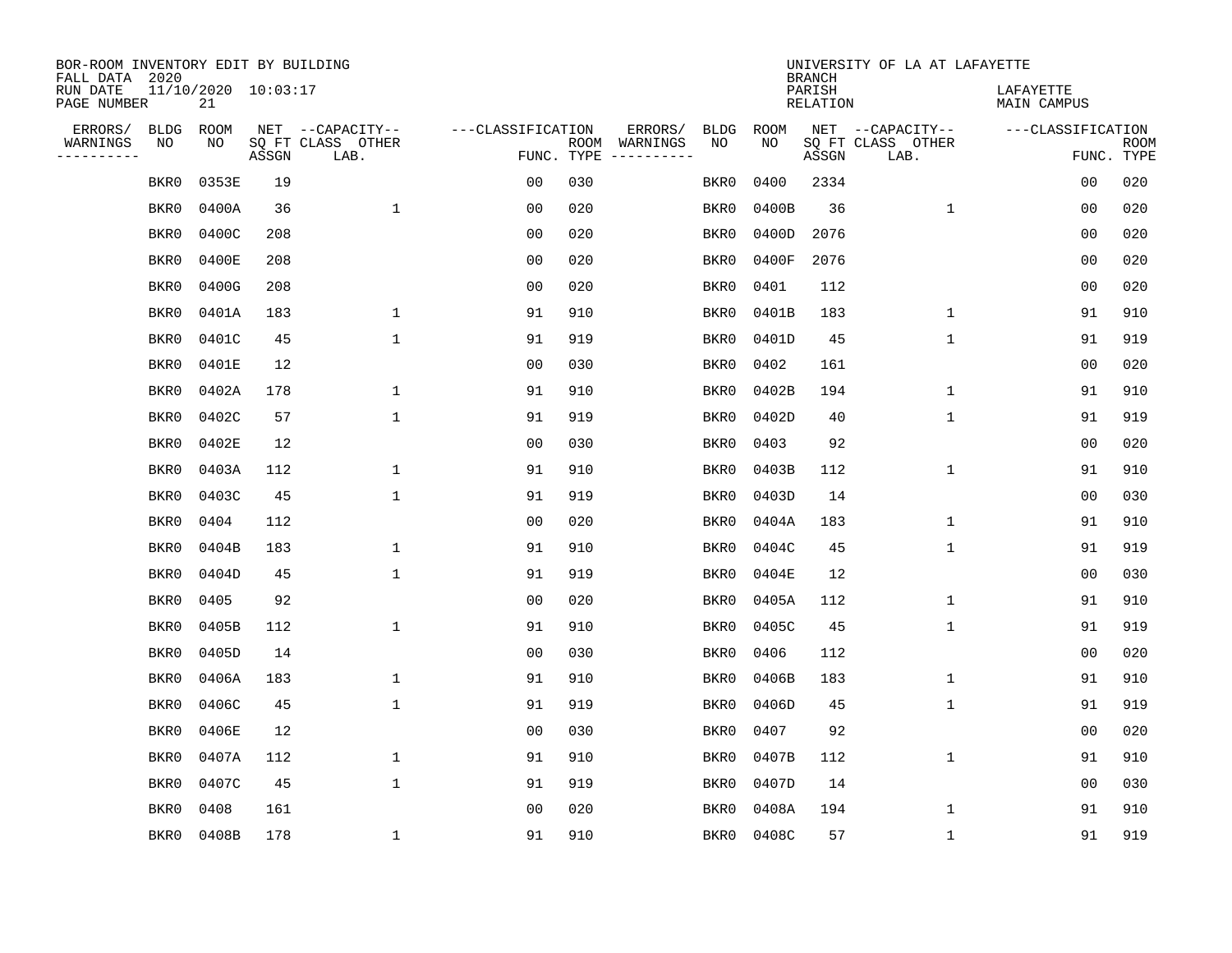| BOR-ROOM INVENTORY EDIT BY BUILDING<br>FALL DATA 2020 |                           |       |                           |              |                   |                    |                         |             |             | <b>BRANCH</b>             | UNIVERSITY OF LA AT LAFAYETTE |                          |                           |
|-------------------------------------------------------|---------------------------|-------|---------------------------|--------------|-------------------|--------------------|-------------------------|-------------|-------------|---------------------------|-------------------------------|--------------------------|---------------------------|
| RUN DATE<br>PAGE NUMBER                               | 11/10/2020 10:03:17<br>22 |       |                           |              |                   |                    |                         |             |             | PARISH<br><b>RELATION</b> |                               | LAFAYETTE<br>MAIN CAMPUS |                           |
| ERRORS/                                               | <b>BLDG</b><br>ROOM       |       | NET --CAPACITY--          |              | ---CLASSIFICATION |                    | ERRORS/                 | <b>BLDG</b> | <b>ROOM</b> |                           | NET --CAPACITY--              | ---CLASSIFICATION        |                           |
| WARNINGS<br>----------                                | NO<br>NO                  | ASSGN | SQ FT CLASS OTHER<br>LAB. |              |                   | ROOM<br>FUNC. TYPE | WARNINGS<br>----------- | NO          | NO          | ASSGN                     | SQ FT CLASS OTHER<br>LAB.     |                          | <b>ROOM</b><br>FUNC. TYPE |
|                                                       | 0408D<br>BKR0             |       | 40                        | 1            | 91                | 919                |                         | BKR0        | 0408E       | 12                        |                               | 00                       | 030                       |
|                                                       | 0409<br>BKR0              |       | 112                       |              | 0 <sub>0</sub>    | 020                |                         | BKR0        | 0409A       | 183                       | 1                             | 91                       | 910                       |
|                                                       | BKR0<br>0409B             |       | 183                       | $\mathbf 1$  | 91                | 910                |                         | BKR0        | 0409C       | 45                        | 1                             | 91                       | 919                       |
|                                                       | 0409D<br>BKR0             |       | 45                        | $\mathbf{1}$ | 91                | 919                |                         | BKR0        | 0409E       | 12                        | 1                             | 00                       | 030                       |
|                                                       | 0410<br>BKR0              |       | 16                        |              | 0 <sub>0</sub>    | 010                |                         | BKR0        | 0411        | 195                       | 10                            | 91                       | 650                       |
|                                                       | BKR0<br>0412              |       | 18                        |              | 91                | 730                |                         | BKR0        | 0413        | 92                        |                               | 0 <sub>0</sub>           | 020                       |
|                                                       | BKR0<br>0413A             |       | 112                       | $\mathbf 1$  | 91                | 910                |                         | BKR0        | 0413B       | 112                       | $\mathbf{1}$                  | 91                       | 910                       |
|                                                       | 0413C<br>BKR0             |       | 45                        | $\mathbf{1}$ | 91                | 919                |                         | BKR0        | 0413D       | 14                        |                               | 0 <sub>0</sub>           | 030                       |
|                                                       | 0414<br>BKR0              |       | 16                        |              | 91                | 730                |                         | BKR0        | 0415        | 92                        |                               | 0 <sub>0</sub>           | 020                       |
|                                                       | 0415A<br>BKR0             |       | 112                       | 1            | 91                | 910                |                         | BKR0        | 0415B       | 112                       | $\mathbf 1$                   | 91                       | 910                       |
|                                                       | BKR0<br>0415C             |       | 45                        | $\mathbf{1}$ | 91                | 919                |                         | BKR0        | 0415D       | 14                        |                               | 0 <sub>0</sub>           | 030                       |
|                                                       | 0416<br>BKR0              |       | 106                       |              | 0 <sub>0</sub>    | 020                |                         | BKR0        | 0416A       | 133                       | $\mathbf 1$                   | 91                       | 910                       |
|                                                       | BKR0<br>0416B             |       | 111                       | $\mathbf{1}$ | 91                | 910                |                         | BKR0        | 0416C       | 51                        | $\mathbf 1$                   | 91                       | 919                       |
|                                                       | BKR0<br>0416D             |       | 14                        |              | 0 <sub>0</sub>    | 030                |                         | BKR0        | 0417        | 92                        |                               | 00                       | 020                       |
|                                                       | BKR0<br>0417A             |       | 112                       | 1            | 91                | 910                |                         | BKR0        | 0417B       | 112                       | $\mathbf 1$                   | 91                       | 910                       |
|                                                       | BKR0<br>0417C             |       | 45                        | $\mathbf 1$  | 91                | 919                |                         | BKR0        | 0417D       | 14                        |                               | 00                       | 030                       |
|                                                       | 0418<br>BKR0              |       | 112                       |              | 0 <sub>0</sub>    | 020                |                         | BKR0        | 0418A       | 183                       | 1                             | 91                       | 910                       |
|                                                       | 0418B<br>BKR0             |       | 183                       | 1            | 91                | 910                |                         | BKR0        | 0418C       | 45                        | 1                             | 91                       | 919                       |
|                                                       | 0418D<br>BKR0             |       | 45                        | $\mathbf{1}$ | 91                | 919                |                         | BKR0        | 0418E       | 12                        |                               | 0 <sub>0</sub>           | 030                       |
|                                                       | BKR0<br>0419              |       | 112                       |              | 0 <sub>0</sub>    | 020                |                         | BKR0        | 0419A       | 183                       | 1                             | 91                       | 910                       |
|                                                       | 0419B<br>BKR0             |       | 183                       | 1            | 91                | 910                |                         | BKR0        | 0419C       | 45                        | 1                             | 91                       | 919                       |
|                                                       | 0419D<br>BKR0             |       | 45                        | $\mathbf{1}$ | 91                | 919                |                         | BKR0        | 0419E       | 12                        |                               | 00                       | 030                       |
|                                                       | 0420<br>BKR0              |       | 145                       |              | 91                | 730                |                         | BKR0        | 0420A       | 97                        |                               | 91                       | 730                       |
|                                                       | BKR0<br>0421              | 139   |                           |              | 0 <sub>0</sub>    | 020                |                         | BKR0        | 0421A       | 176                       | $\mathbf 1$                   | 91                       | 910                       |
|                                                       | 0421B<br>BKR0             |       | 192                       | $\mathbf{1}$ | 91                | 910                |                         | BKR0        | 0421C       | 42                        | 1                             | 91                       | 919                       |
|                                                       | BKR0<br>0421D             |       | 53                        | $\mathbf 1$  | 91                | 919                |                         |             | BKR0 0421E  | 19                        |                               | 00                       | 030                       |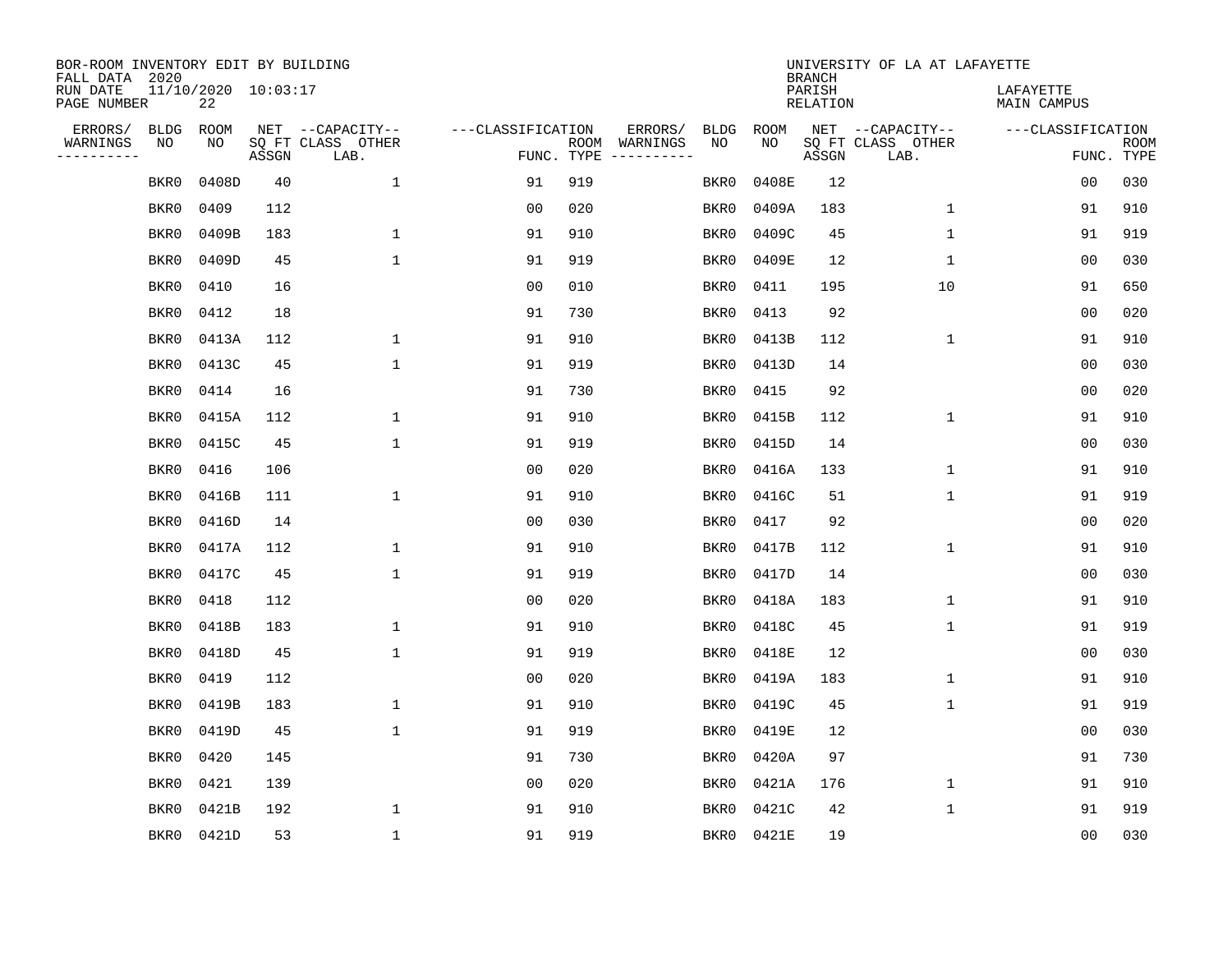| BOR-ROOM INVENTORY EDIT BY BUILDING<br>FALL DATA 2020 |                           |       |                           |                   |                    |                               |      |             | <b>BRANCH</b>             | UNIVERSITY OF LA AT LAFAYETTE |                          |                           |
|-------------------------------------------------------|---------------------------|-------|---------------------------|-------------------|--------------------|-------------------------------|------|-------------|---------------------------|-------------------------------|--------------------------|---------------------------|
| RUN DATE<br>PAGE NUMBER                               | 11/10/2020 10:03:17<br>23 |       |                           |                   |                    |                               |      |             | PARISH<br><b>RELATION</b> |                               | LAFAYETTE<br>MAIN CAMPUS |                           |
| ERRORS/<br><b>BLDG</b>                                | ROOM                      |       | NET --CAPACITY--          | ---CLASSIFICATION |                    | ERRORS/<br><b>BLDG</b>        |      | <b>ROOM</b> |                           | NET --CAPACITY--              | ---CLASSIFICATION        |                           |
| WARNINGS<br>NO<br>----------                          | NO                        | ASSGN | SQ FT CLASS OTHER<br>LAB. |                   | ROOM<br>FUNC. TYPE | NO<br>WARNINGS<br>----------- |      | NO          | ASSGN                     | SQ FT CLASS OTHER<br>LAB.     |                          | <b>ROOM</b><br>FUNC. TYPE |
| BKR0                                                  | 0422                      | 139   |                           | 0 <sub>0</sub>    | 020                | BKR0                          |      | 0422A       | 176                       | $\mathbf 1$                   | 91                       | 910                       |
| BKR0                                                  | 0422B                     | 192   | $\mathbf 1$               | 91                | 910                | BKR0                          |      | 0422C       | 42                        | 1                             | 91                       | 919                       |
| BKR0                                                  | 0422D                     | 35    | $\mathbf{1}$              | 91                | 919                | BKR0                          |      | 0422E       | 19                        |                               | 0 <sub>0</sub>           | 030                       |
| BKR0                                                  | 0423                      | 112   |                           | 0 <sub>0</sub>    | 020                | BKR0                          |      | 0423A       | 183                       | 1                             | 91                       | 910                       |
| BKR0                                                  | 0423B                     | 183   | $\mathbf{1}$              | 91                | 910                | BKR0                          |      | 0423C       | 45                        | $\mathbf 1$                   | 91                       | 919                       |
| BKR0                                                  | 0423D                     | 45    | $\mathbf{1}$              | 91                | 919                | BKR0                          |      | 0423E       | 12                        | $\mathbf 1$                   | 00                       | 030                       |
| BKR0                                                  | 0424                      | 112   |                           | 0 <sub>0</sub>    | 020                | BKR0                          |      | 0424A       | 183                       | $\mathbf{1}$                  | 91                       | 910                       |
| BKR0                                                  | 0424B                     | 183   | $\mathbf{1}$              | 91                | 910                | BKR0                          |      | 0424C       | 45                        | $\mathbf 1$                   | 91                       | 919                       |
| BKR0                                                  | 0424D                     | 45    | $\mathbf{1}$              | 91                | 919                | BKR0                          |      | 0424E       | 12                        |                               | 0 <sub>0</sub>           | 030                       |
| BKR0                                                  | 0425                      | 22    |                           | 0 <sub>0</sub>    | 010                | BKR0                          |      | 0426        | 109                       |                               | 91                       | 730                       |
| BKR0                                                  | 0426A                     | 98    |                           | 91                | 730                | BKR0                          |      | 0427        | 139                       |                               | 0 <sub>0</sub>           | 020                       |
| BKR0                                                  | 0427A                     | 176   | 1                         | 91                | 910                | BKR0                          |      | 0427B       | 192                       | $\mathbf{1}$                  | 91                       | 910                       |
| BKR0                                                  | 0427C                     | 42    | 1                         | 91                | 919                | BKR0                          |      | 0427D       | 53                        | $\mathbf 1$                   | 91                       | 919                       |
| BKR0                                                  | 0427E                     | 19    |                           | 00                | 030                | BKR0                          |      | 0428        | 139                       |                               | 0 <sub>0</sub>           | 020                       |
| BKR0                                                  | 0428A                     | 176   | 1                         | 91                | 910                | BKR0                          |      | 0428B       | 192                       | 1                             | 91                       | 910                       |
| BKR0                                                  | 0428C                     | 42    | $\mathbf{1}$              | 91                | 919                | BKR0                          |      | 0428D       | 53                        | 1                             | 91                       | 919                       |
| BKR0                                                  | 0428E                     | 19    |                           | 0 <sub>0</sub>    | 030                | BKR0                          |      | 0429        | 65                        |                               | 91                       | 730                       |
| BKR0                                                  | 0430                      | 46    |                           | 0 <sub>0</sub>    | 030                | BKR0                          |      | 0431        | 172                       | 10                            | 91                       | 410                       |
| BKR0                                                  | 0432                      | 30    |                           | 0 <sub>0</sub>    | 030                | BKR0                          |      | 0433        | 112                       |                               | 0 <sub>0</sub>           | 020                       |
| BKR0                                                  | 0433A                     | 183   | $\mathbf 1$               | 91                | 910                | BKR0                          |      | 0433B       | 183                       | 1                             | 91                       | 910                       |
| BKR0                                                  | 0433C                     | 45    | $\mathbf{1}$              | 91                | 919                | BKR0                          |      | 0433D       | 45                        | 1                             | 91                       | 919                       |
| BKR0                                                  | 0433E                     | 12    |                           | 0 <sub>0</sub>    | 030                | BKR0                          |      | 0434        | 161                       |                               | 00                       | 020                       |
| BKR0                                                  | 0434A                     | 194   | 1                         | 91                | 910                | BKR0                          |      | 0434B       | 178                       | 1                             | 91                       | 910                       |
| BKR0                                                  | 0434C                     | 57    | $\mathbf{1}$              | 91                | 919                | BKR0                          |      | 0434D       | 40                        | $\mathbf 1$                   | 91                       | 919                       |
| BKR0                                                  | 0434E                     | 12    |                           | 0 <sub>0</sub>    | 030                | BKR0                          |      | 0435        | 92                        |                               | 0 <sub>0</sub>           | 020                       |
| BKR0                                                  | 0435A                     | 112   | 1                         | 91                | 910                |                               | BKR0 | 0435B       | 112                       | 1                             | 91                       | 910                       |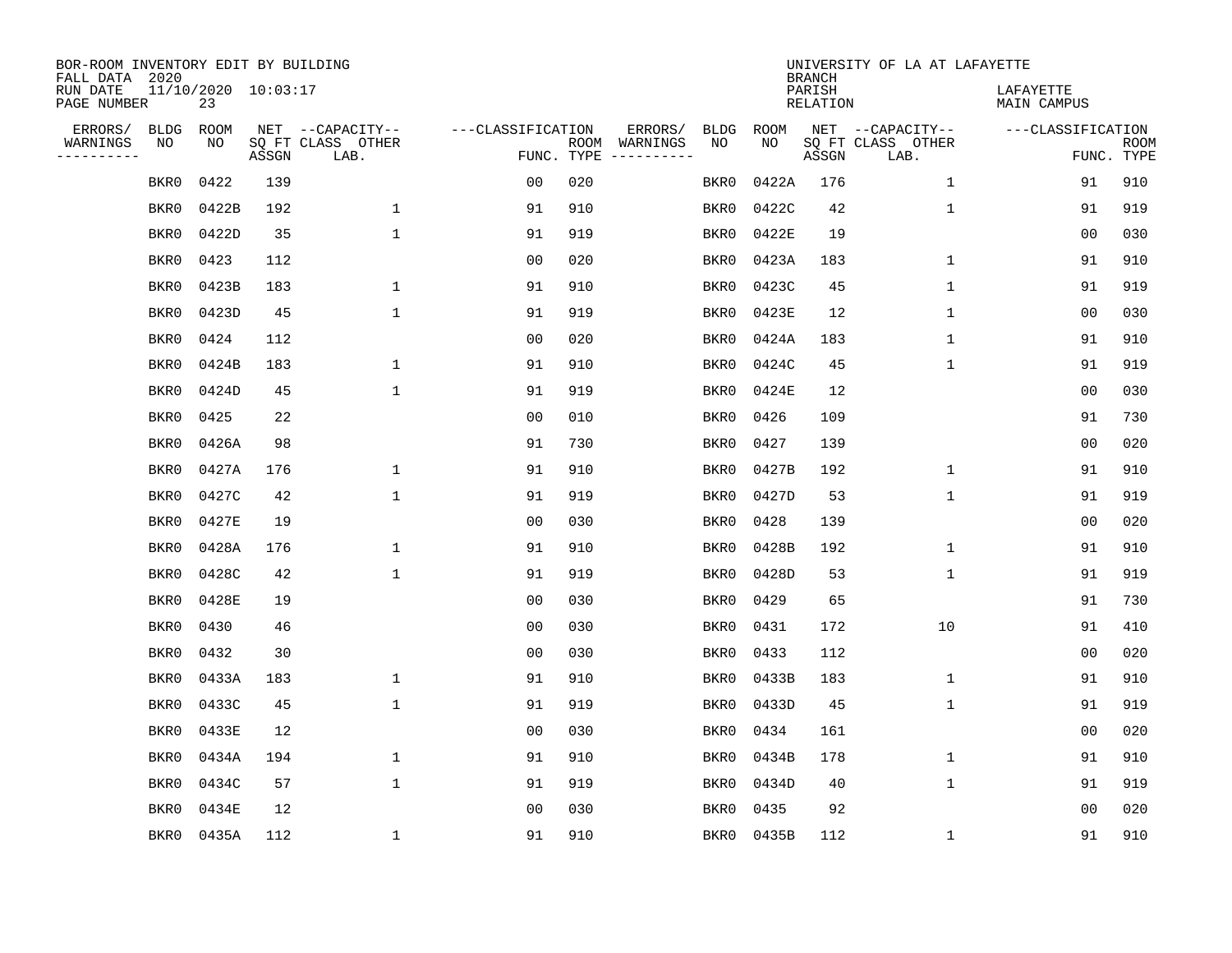| BOR-ROOM INVENTORY EDIT BY BUILDING<br>FALL DATA 2020 |                           |       |                           |                   |                    |                               |             | <b>BRANCH</b>             | UNIVERSITY OF LA AT LAFAYETTE |                          |                           |
|-------------------------------------------------------|---------------------------|-------|---------------------------|-------------------|--------------------|-------------------------------|-------------|---------------------------|-------------------------------|--------------------------|---------------------------|
| RUN DATE<br>PAGE NUMBER                               | 11/10/2020 10:03:17<br>24 |       |                           |                   |                    |                               |             | PARISH<br><b>RELATION</b> |                               | LAFAYETTE<br>MAIN CAMPUS |                           |
| ERRORS/<br><b>BLDG</b>                                | ROOM                      |       | NET --CAPACITY--          | ---CLASSIFICATION |                    | ERRORS/<br><b>BLDG</b>        | <b>ROOM</b> |                           | NET --CAPACITY--              | ---CLASSIFICATION        |                           |
| WARNINGS<br>NO<br>----------                          | NO                        | ASSGN | SQ FT CLASS OTHER<br>LAB. |                   | ROOM<br>FUNC. TYPE | NO<br>WARNINGS<br>----------- | NO          | ASSGN                     | SQ FT CLASS OTHER<br>LAB.     |                          | <b>ROOM</b><br>FUNC. TYPE |
| BKR0                                                  | 0435C                     | 45    | 1                         | 91                | 919                | BKR0                          | 0435D       | 14                        |                               | 00                       | 030                       |
| BKR0                                                  | 0436                      | 112   |                           | 0 <sub>0</sub>    | 020                | BKR0                          | 0436A       | 183                       | 1                             | 91                       | 910                       |
| BKR0                                                  | 0436B                     | 183   | $\mathbf 1$               | 91                | 910                | BKR0                          | 0436C       | 45                        | $\mathbf 1$                   | 91                       | 919                       |
| BKR0                                                  | 0436D                     | 183   | $\mathbf{1}$              | 91                | 919                | BKR0                          | 0436E       | 12                        |                               | 00                       | 030                       |
| BKR0                                                  | 0437                      | 92    |                           | 0 <sub>0</sub>    | 020                | BKR0                          | 0437A       | 112                       | $\mathbf 1$                   | 91                       | 910                       |
| BKR0                                                  | 0437B                     | 112   | $\mathbf{1}$              | 91                | 910                | BKR0                          | 0437C       | 45                        | $\mathbf 1$                   | 91                       | 919                       |
| BKR0                                                  | 0437D                     | 14    |                           | 0 <sub>0</sub>    | 030                | BKR0                          | 0438        | 112                       |                               | 0 <sub>0</sub>           | 020                       |
| BKR0                                                  | 0438A                     | 183   | $\mathbf{1}$              | 91                | 910                | BKR0                          | 0438B       | 183                       | $\mathbf 1$                   | 91                       | 910                       |
| BKR0                                                  | 0438C                     | 45    | $\mathbf{1}$              | 91                | 919                | BKR0                          | 0438D       | 38                        | $\mathbf{1}$                  | 91                       | 919                       |
| BKR0                                                  | 0438E                     | 12    | 1                         | 0 <sub>0</sub>    | 030                | BKR0                          | 0439        | 92                        |                               | 00                       | 020                       |
| BKR0                                                  | 0439A                     | 112   | 1                         | 91                | 910                | BKR0                          | 0439B       | 112                       | $\mathbf 1$                   | 91                       | 910                       |
| BKR0                                                  | 0439C                     | 40    | $\mathbf{1}$              | 91                | 919                | BKR0                          | 0439D       | 14                        |                               | 0 <sub>0</sub>           | 030                       |
| BKR0                                                  | 0440                      | 161   |                           | 0 <sub>0</sub>    | 020                | BKR0                          | 0440A       | 178                       | $\mathbf 1$                   | 91                       | 910                       |
| BKR0                                                  | 0440B                     | 194   | 1                         | 91                | 910                | BKR0                          | 0440C       | 57                        | 1                             | 91                       | 919                       |
| BKR0                                                  | 0440D                     | 40    | $\mathbf{1}$              | 91                | 919                | BKR0                          | 0440E       | 12                        |                               | 0 <sub>0</sub>           | 030                       |
| BKR0                                                  | 0441                      | 112   |                           | 00                | 020                | BKR0                          | 0441A       | 183                       | 1                             | 91                       | 910                       |
| BKR0                                                  | 0441B                     | 183   | 1                         | 91                | 910                | BKR0                          | 0441C       | 45                        | 1                             | 91                       | 919                       |
| BKR0                                                  | 0441D                     | 45    | $\mathbf{1}$              | 91                | 919                | BKR0                          | 0441E       | 12                        | 1                             | 00                       | 030                       |
| BKR0                                                  | 0442                      | 18    |                           | 0 <sub>0</sub>    | 010                | BKR0                          | 0443        | 194                       | 10                            | 91                       | 650                       |
| BKR0                                                  | 0444                      | 18    |                           | 91                | 730                | BKR0                          | 0445        | 92                        |                               | 0 <sub>0</sub>           | 020                       |
| BKR0                                                  | 0445A                     | 112   | 1                         | 91                | 910                | BKR0                          | 0445B       | 112                       | 1                             | 91                       | 910                       |
| BKR0                                                  | 0445C                     | 45    | $\mathbf{1}$              | 91                | 910                | BKR0                          | 0445D       | 14                        |                               | 00                       | 030                       |
| BKR0                                                  | 0446                      | 105   |                           | 0 <sub>0</sub>    | 020                | BKR0                          | 0446A       | 111                       | 1                             | 91                       | 910                       |
| BKR0                                                  | 0446B                     | 133   | $\mathbf{1}$              | 91                | 910                | BKR0                          | 0446C       | 51                        | $\mathbf 1$                   | 91                       | 919                       |
| BKR0                                                  | 0446D                     | 13    |                           | 0 <sub>0</sub>    | 030                | BKR0                          | 0447        | 92                        |                               | 0 <sub>0</sub>           | 020                       |
|                                                       | BKR0<br>0447A             | 112   | $\mathbf 1$               | 91                | 910                | BKR0                          | 0447B       | 112                       | 1                             | 91                       | 910                       |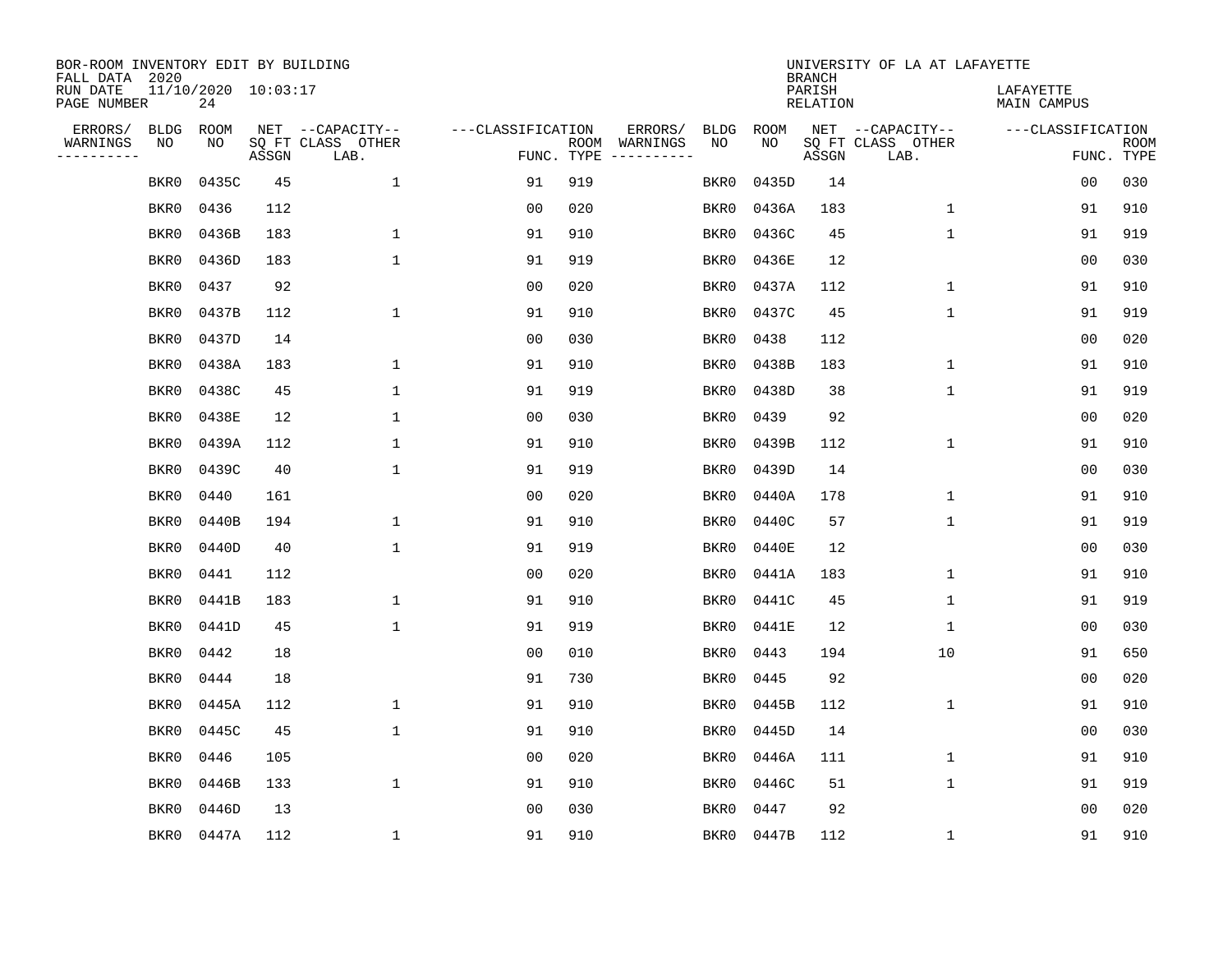| BOR-ROOM INVENTORY EDIT BY BUILDING<br>FALL DATA 2020 |             |                           |       |                           |                   |     |                                      |           |                                                               | <b>BRANCH</b>      | UNIVERSITY OF LA AT LAFAYETTE                                                                                                                       |                          |                           |
|-------------------------------------------------------|-------------|---------------------------|-------|---------------------------|-------------------|-----|--------------------------------------|-----------|---------------------------------------------------------------|--------------------|-----------------------------------------------------------------------------------------------------------------------------------------------------|--------------------------|---------------------------|
| RUN DATE<br>PAGE NUMBER                               |             | 11/10/2020 10:03:17<br>25 |       |                           |                   |     |                                      |           |                                                               | PARISH<br>RELATION |                                                                                                                                                     | LAFAYETTE<br>MAIN CAMPUS |                           |
| ERRORS/                                               | <b>BLDG</b> | ROOM                      |       | NET --CAPACITY--          | ---CLASSIFICATION |     | ERRORS/                              | BLDG ROOM |                                                               |                    | NET --CAPACITY--                                                                                                                                    | ---CLASSIFICATION        |                           |
| WARNINGS<br>---------                                 | NO          | NO                        | ASSGN | SQ FT CLASS OTHER<br>LAB. |                   |     | ROOM WARNINGS<br>FUNC. TYPE $------$ | NO        | NO                                                            | ASSGN              | SQ FT CLASS OTHER<br>LAB.                                                                                                                           |                          | <b>ROOM</b><br>FUNC. TYPE |
|                                                       | BKR0        | 0447C                     | 45    | $\mathbf{1}$              | 91                | 919 |                                      | BKR0      | 0447D                                                         | 14                 |                                                                                                                                                     | 0 <sub>0</sub>           | 030                       |
|                                                       | BKR0        | 0448                      | 112   |                           | 00                | 020 |                                      | BKR0      | 0448A                                                         | 183                | $\mathbf 1$                                                                                                                                         | 91                       | 910                       |
|                                                       | BKR0        | 0448B                     | 183   | $\mathbf{1}$              | 91                | 910 |                                      | BKR0      | 0448C                                                         | 45                 | $\mathbf 1$                                                                                                                                         | 91                       | 919                       |
|                                                       | BKR0        | 0448D                     | 45    | $\mathbf{1}$              | 91                | 919 |                                      | BKR0      | 0448E                                                         | 15                 |                                                                                                                                                     | 00                       | 030                       |
|                                                       | BKR0        | 0449                      | 92    |                           | 00                | 020 |                                      | BKR0      | 0449A                                                         | 112                | 1                                                                                                                                                   | 91                       | 910                       |
|                                                       | BKR0        | 0449B                     | 112   | $\mathbf 1$               | 91                | 910 |                                      | BKR0      | 0449C                                                         | 45                 | $\mathbf{1}$                                                                                                                                        | 91                       | 919                       |
|                                                       | BKR0        | 0449D                     | 14    |                           | 00                | 030 |                                      | BKR0      | 0450                                                          | 145                |                                                                                                                                                     | 91                       | 730                       |
|                                                       | BKR0        | 0450A                     | 97    |                           | 91                | 730 |                                      | BKR0      | 0451                                                          | 112                |                                                                                                                                                     | 0 <sub>0</sub>           | 020                       |
|                                                       | BKR0        | 0451A                     | 183   | $\mathbf 1$               | 91                | 910 |                                      | BKR0      | 0451B                                                         | 183                | $\mathbf 1$                                                                                                                                         | 91                       | 910                       |
|                                                       | BKR0        | 0451C                     | 45    | $\mathbf 1$               | 91                | 919 |                                      | BKR0      | 0451D                                                         | 45                 | $\mathbf 1$                                                                                                                                         | 91                       | 919                       |
|                                                       | BKR0        | 0451E                     | 12    |                           | 00                | 030 |                                      | BKR0      | 0452                                                          | 139                |                                                                                                                                                     | 0 <sub>0</sub>           | 020                       |
|                                                       | BKR0        | 0452A                     | 192   | 1                         | 91                | 910 |                                      | BKR0      | 0452B                                                         | 176                | 1                                                                                                                                                   | 91                       | 910                       |
|                                                       | BKR0        | 0452C                     | 42    | $\mathbf 1$               | 91                | 910 |                                      | BKR0      | 0452D                                                         | 53                 | $\mathbf 1$                                                                                                                                         | 91                       | 919                       |
|                                                       | BKR0        | 0452E                     | 19    |                           | 0 <sub>0</sub>    | 030 |                                      | BKR0      | 0453                                                          | 139                |                                                                                                                                                     | 0 <sub>0</sub>           | 020                       |
|                                                       | BKR0        | 0453A                     | 176   | $\mathbf 1$               | 91                | 910 |                                      | BKR0      | 0453B                                                         | 192                | $\mathbf 1$                                                                                                                                         | 91                       | 910                       |
|                                                       | BKR0        | 0453C                     | 42    | $\mathbf{1}$              | 91                | 919 |                                      | BKR0      | 0453D                                                         | 53                 | 1                                                                                                                                                   | 91                       | 910                       |
|                                                       | BKR0        | 0453E                     | 19    |                           | 0 <sub>0</sub>    | 030 |                                      | BKR0      | 0454                                                          | 85                 |                                                                                                                                                     | 00                       | 030                       |
|                                                       | BKR0        | 0454A                     | 140   |                           | 0 <sub>0</sub>    | 030 |                                      |           | BKR0 0455<br>TOTAL NUMBER CLASSROOMS<br>TOTAL NUMBER LABS 210 | 202                | TOTAL ASSIGNABLE & UNASSIGNABLE SQFT:<br>TOTAL NET ASSIGN SQ. FT. IN ROOM FILE<br>TOTAL NUMBER COMPUTER CLASSROOMS<br>TOTAL NUMBER SPECIAL LABS 220 | 91<br>113,457<br>64,768  | 935                       |
|                                                       | BK10 0100   |                           | 628   |                           | 00                | 020 |                                      |           | BK10 0100A                                                    | 20                 |                                                                                                                                                     | 00                       | 020                       |
|                                                       | BK10        | 0100B                     | 54    |                           | 00                | 020 |                                      | BK10 0101 |                                                               | 95                 | 1                                                                                                                                                   | 61                       | 310                       |
|                                                       | BK10        | 0102                      | 95    | $\mathbf 1$               | 11                | 310 |                                      | BK10      | 0103                                                          | 95                 | $\mathbf 1$                                                                                                                                         | 11                       | 310                       |
|                                                       | BK10        | 0104                      | 95    | $\mathbf 1$               | 11                | 310 |                                      | BK10      | 0105                                                          | 113                |                                                                                                                                                     | 45                       | 315                       |
|                                                       | BK10 0106   |                           | 186   | 6                         | 45                | 650 |                                      | BK10 0107 |                                                               | 59                 | 2                                                                                                                                                   | 0 <sub>0</sub>           | 030                       |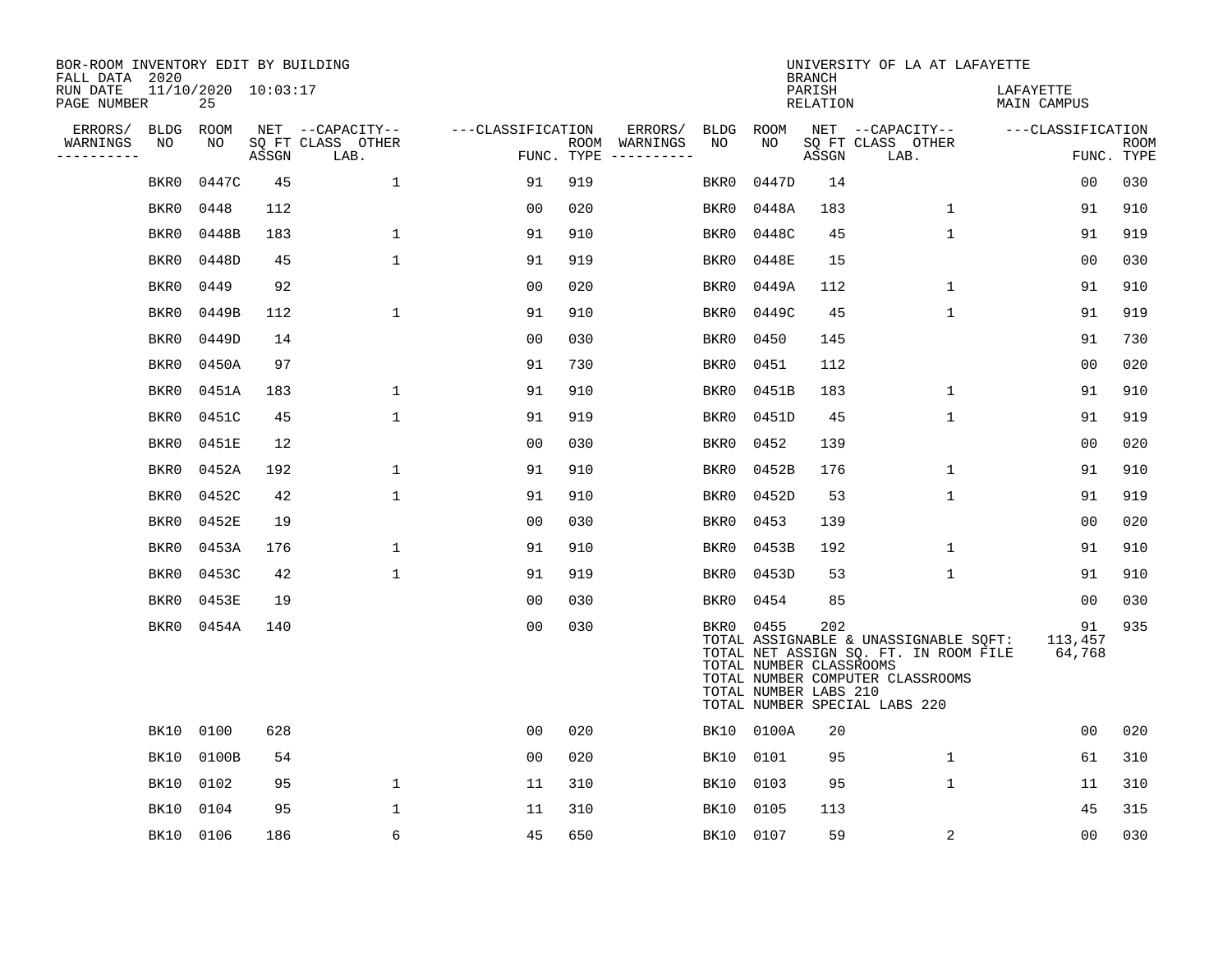| BOR-ROOM INVENTORY EDIT BY BUILDING<br>FALL DATA 2020 |      |                           |       |                           |                   |                    |                         |             |                                                  | <b>BRANCH</b>             | UNIVERSITY OF LA AT LAFAYETTE                                                                                                                                       |                                 |                           |
|-------------------------------------------------------|------|---------------------------|-------|---------------------------|-------------------|--------------------|-------------------------|-------------|--------------------------------------------------|---------------------------|---------------------------------------------------------------------------------------------------------------------------------------------------------------------|---------------------------------|---------------------------|
| RUN DATE<br>PAGE NUMBER                               |      | 11/10/2020 10:03:17<br>26 |       |                           |                   |                    |                         |             |                                                  | PARISH<br><b>RELATION</b> |                                                                                                                                                                     | LAFAYETTE<br><b>MAIN CAMPUS</b> |                           |
| ERRORS/                                               | BLDG | <b>ROOM</b>               |       | NET --CAPACITY--          | ---CLASSIFICATION |                    | ERRORS/                 | <b>BLDG</b> | <b>ROOM</b>                                      |                           | NET --CAPACITY--                                                                                                                                                    | ---CLASSIFICATION               |                           |
| WARNINGS<br>----------                                | NO   | NO                        | ASSGN | SQ FT CLASS OTHER<br>LAB. |                   | ROOM<br>FUNC. TYPE | WARNINGS<br>----------- | NO          | NO                                               | ASSGN                     | SQ FT CLASS OTHER<br>LAB.                                                                                                                                           |                                 | <b>ROOM</b><br>FUNC. TYPE |
|                                                       | BK10 | 0108                      | 59    | 2                         | 0 <sub>0</sub>    | 030                |                         | BK10        | 0109                                             | 122                       |                                                                                                                                                                     | 45                              | 315                       |
|                                                       | BK10 | 0109A                     | 24    |                           | 0 <sub>0</sub>    | 030                |                         | BK10        | 0110                                             | 25                        |                                                                                                                                                                     | 0 <sub>0</sub>                  | 030                       |
|                                                       | BK10 | 0111                      | 141   | $\mathbf{1}$              | 61                | 310                |                         | BK10        | 0112                                             | 136                       | 8                                                                                                                                                                   | 45                              | 350                       |
|                                                       | BK10 | 0113                      | 116   | 1                         | 61                | 310                |                         | BK10 0114   |                                                  | 45                        |                                                                                                                                                                     | 00                              | 030                       |
|                                                       | BK10 | 0115                      | 172   | $\mathbf{1}$              | 61                | 310                |                         | BK10 0116   | TOTAL NUMBER CLASSROOMS<br>TOTAL NUMBER LABS 210 | 165                       | $\mathbf{1}$<br>TOTAL ASSIGNABLE & UNASSIGNABLE SQFT:<br>TOTAL NET ASSIGN SQ. FT. IN ROOM FILE<br>TOTAL NUMBER COMPUTER CLASSROOMS<br>TOTAL NUMBER SPECIAL LABS 220 | 61<br>2,445<br>1,531            | 310                       |
|                                                       | BNA0 | 0100                      | 1535  |                           | 0 <sub>0</sub>    | 020                |                         | BNA0        | 0100A                                            | 670                       |                                                                                                                                                                     | 0 <sub>0</sub>                  | 020                       |
|                                                       | BNA0 | 0100B                     | 36    |                           | 0 <sub>0</sub>    | 020                |                         | BNA0        | 0100C                                            | 36                        |                                                                                                                                                                     | 0 <sub>0</sub>                  | 020                       |
|                                                       | BNA0 | 0100D                     | 1682  |                           | 0 <sub>0</sub>    | 020                |                         | BNA0        | 0100E                                            | 208                       |                                                                                                                                                                     | 0 <sub>0</sub>                  | 020                       |
|                                                       | BNA0 | 0100G                     | 208   |                           | 0 <sub>0</sub>    | 020                |                         | BNA0        | 0100H                                            | 208                       |                                                                                                                                                                     | 0 <sub>0</sub>                  | 020                       |
|                                                       | BNA0 | 0100I                     | 947   |                           | 0 <sub>0</sub>    | 020                |                         | BNA0        | 0100J                                            | 208                       |                                                                                                                                                                     | 0 <sub>0</sub>                  | 020                       |
|                                                       | BNA0 | 0101                      | 144   | 1                         | 91                | 314                |                         | BNA0        | 0102                                             | 222                       | 1                                                                                                                                                                   | 91                              | 635                       |
|                                                       | BNA0 | 0103                      | 59    | 1                         | 00                | 030                |                         | BNA0        | 0104                                             | 336                       | 11                                                                                                                                                                  | 91                              | 935                       |
|                                                       | BNA0 | 0104A                     | 23    |                           | 0 <sub>0</sub>    | 030                |                         | BNA0        | 0105                                             | 48                        | 1                                                                                                                                                                   | 00                              | 030                       |
|                                                       | BNA0 | 0106                      | 110   |                           | 0 <sub>0</sub>    | 020                |                         | BNA0        | 0106A                                            | 180                       | 2                                                                                                                                                                   | 91                              | 910                       |
|                                                       | BNA0 | 0106B                     | 174   | 2                         | 91                | 910                |                         | BNA0        | 0106C                                            | 46                        | $\mathbf 1$                                                                                                                                                         | 91                              | 919                       |
|                                                       | BNA0 | 0106D                     | 41    | $\mathbf{1}$              | 91                | 919                |                         | BNA0        | 0106E                                            | 12                        |                                                                                                                                                                     | 0 <sub>0</sub>                  | 030                       |
|                                                       | BNA0 | 0107                      | 328   | 8                         | 91                | 680                |                         | BNA0        | 0108                                             | 150                       |                                                                                                                                                                     | 0 <sub>0</sub>                  | 020                       |
|                                                       | BNA0 | 0108A                     | 168   | 1                         | 91                | 910                |                         | BNA0        | 0108B                                            | 173                       | 1                                                                                                                                                                   | 91                              | 910                       |
|                                                       | BNA0 | 0108C                     | 43    | $\mathbf 1$               | 91                | 919                |                         | BNA0        | 0108D                                            | 57                        | $\mathbf 1$                                                                                                                                                         | 91                              | 919                       |
|                                                       | BNA0 | 0108E                     | 14    |                           | 0 <sub>0</sub>    | 030                |                         | BNA0        | 0109                                             | 91                        |                                                                                                                                                                     | 0 <sub>0</sub>                  | 020                       |
|                                                       | BNA0 | 0109A                     | 111   | $\mathbf 1$               | 91                | 910                |                         | BNA0        | 0109B                                            | 7                         | $\mathbf 1$                                                                                                                                                         | 91                              | 910                       |
|                                                       | BNA0 | 0109C                     | 44    | 1                         | 91                | 919                |                         | BNA0        | 0109D                                            | 13                        |                                                                                                                                                                     | 0 <sub>0</sub>                  | 030                       |
|                                                       | BNA0 | 0110                      | 20    |                           | 00                | 030                |                         | BNA0        | 0111                                             | 90                        |                                                                                                                                                                     | 00                              | 020                       |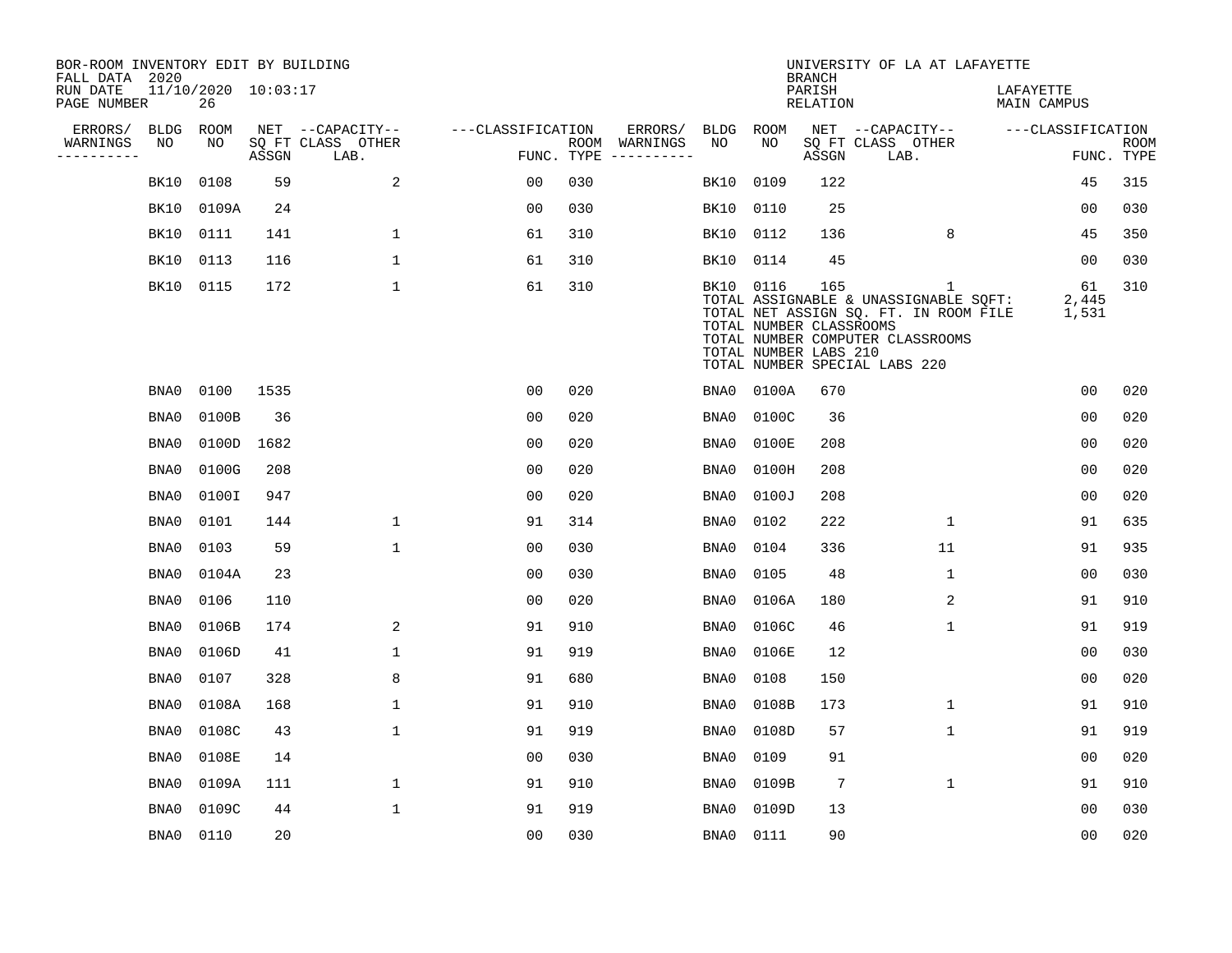| BOR-ROOM INVENTORY EDIT BY BUILDING<br>FALL DATA 2020 |             |                           |       |                           |                   |                    |          |             |             | <b>BRANCH</b>             | UNIVERSITY OF LA AT LAFAYETTE |                          |                           |
|-------------------------------------------------------|-------------|---------------------------|-------|---------------------------|-------------------|--------------------|----------|-------------|-------------|---------------------------|-------------------------------|--------------------------|---------------------------|
| RUN DATE<br>PAGE NUMBER                               |             | 11/10/2020 10:03:17<br>27 |       |                           |                   |                    |          |             |             | PARISH<br><b>RELATION</b> |                               | LAFAYETTE<br>MAIN CAMPUS |                           |
| ERRORS/                                               | <b>BLDG</b> | ROOM                      |       | NET --CAPACITY--          | ---CLASSIFICATION |                    | ERRORS/  | <b>BLDG</b> | <b>ROOM</b> |                           | NET --CAPACITY--              | ---CLASSIFICATION        |                           |
| WARNINGS<br>----------                                | NO          | NO                        | ASSGN | SQ FT CLASS OTHER<br>LAB. |                   | ROOM<br>FUNC. TYPE | WARNINGS | NO          | NO          | ASSGN                     | SQ FT CLASS OTHER<br>LAB.     |                          | <b>ROOM</b><br>FUNC. TYPE |
|                                                       | BNA0        | 0111A                     | 111   | 1                         | 91                | 910                |          | BNA0        | 0111B       | 133                       | 1                             | 91                       | 910                       |
|                                                       | BNA0        | 0111C                     | 50    | 1                         | 91                | 919                |          | BNA0        | 0111D       | 14                        |                               | 00                       | 030                       |
|                                                       | BNA0        | 0112                      | 193   |                           | 44                | 730                |          | BNA0        | 0113        | 110                       |                               | 0 <sub>0</sub>           | 020                       |
|                                                       | BNA0        | 0113A                     | 180   | 1                         | 91                | 910                |          | BNA0        | 0113B       | 174                       | 1                             | 91                       | 910                       |
|                                                       | BNA0        | 0113C                     | 46    | $\mathbf{1}$              | 91                | 919                |          | BNA0        | 0113D       | 44                        | $\mathbf{1}$                  | 91                       | 919                       |
|                                                       | BNA0        | 0113E                     | 12    |                           | 0 <sub>0</sub>    | 030                |          | BNA0        | 0114        | 71                        | $\mathbf 1$                   | 0 <sub>0</sub>           | 010                       |
|                                                       | BNA0        | 0115                      | 409   | 8                         | 91                | 680                |          | BNA0        | 0116        | 108                       |                               | 0 <sub>0</sub>           | 020                       |
|                                                       | BNA0        | 0116A                     | 174   | 1                         | 91                | 910                |          | BNA0        | 0116B       | 180                       | 1                             | 91                       | 910                       |
|                                                       | BNA0        | 0116C                     | 41    | 1                         | 91                | 919                |          | BNA0        | 0116D       | 46                        | 1                             | 91                       | 919                       |
|                                                       | BNA0        | 0116E                     | 11    |                           | 0 <sub>0</sub>    | 030                |          | BNA0        | 0117        | 90                        |                               | 0 <sub>0</sub>           | 020                       |
|                                                       | BNA0        | 0117A                     | 123   | 1                         | 91                | 910                |          | BNA0        | 0117B       | 114                       | $\mathbf 1$                   | 91                       | 910                       |
|                                                       | BNA0        | 0117C                     | 46    | $\mathbf{1}$              | 91                | 919                |          | BNA0        | 0117D       | 14                        |                               | 0 <sub>0</sub>           | 030                       |
|                                                       | BNA0        | 0118                      | 128   |                           | 0 <sub>0</sub>    | 020                |          | BNA0        | 0118A       | 183                       | 1                             | 91                       | 910                       |
|                                                       | BNA0        | 0118B                     | 170   | $\mathbf{1}$              | 91                | 910                |          | BNA0        | 0118C       | 55                        | 1                             | 91                       | 919                       |
|                                                       | BNA0        | 0118D                     | 44    | 1                         | 91                | 919                |          | BNA0        | 0118E       | 20                        |                               | 0 <sub>0</sub>           | 030                       |
|                                                       | BNA0        | 0119                      | 90    |                           | 0 <sub>0</sub>    | 020                |          | BNA0        | 0119A       | 104                       | 1                             | 91                       | 910                       |
|                                                       | BNA0        | 0119B                     | 104   | $\mathbf{1}$              | 91                | 910                |          | BNA0        | 0119C       | 46                        | 1                             | 91                       | 919                       |
|                                                       | BNA0        | 0119D                     | 14    |                           | 0 <sub>0</sub>    | 030                |          | BNA0        | 0121        | 522                       | 1                             | 91                       | 950                       |
|                                                       | BNA0        | 0121A                     | 98    | 1                         | 91                | 919                |          | BNA0        | 0121E       | 22                        |                               | 0 <sub>0</sub>           | 030                       |
|                                                       | BNA0        | 0122                      | 110   | $\mathbf{1}$              | 00                | 020                |          | BNA0        | 0122A       | 175                       | 1                             | 91                       | 910                       |
|                                                       | BNA0        | 0122B                     | 180   | 1                         | 91                | 910                |          | BNA0        | 0122C       | 40                        | 1                             | 91                       | 919                       |
|                                                       | BNA0        | 0122D                     | 46    | $\mathbf{1}$              | 91                | 919                |          | BNA0        | 0122E       | 12                        |                               | 00                       | 030                       |
|                                                       | BNA0        | 0123                      | 89    |                           | 0 <sub>0</sub>    | 020                |          | BNA0        | 0123A       | 112                       | 1                             | 91                       | 910                       |
|                                                       | BNA0        | 0123B                     | 111   | $\mathbf{1}$              | 91                | 910                |          | BNA0        | 0123C       | 44                        | $\mathbf{1}$                  | 91                       | 919                       |
|                                                       | BNA0        | 0123D                     | 14    |                           | 0 <sub>0</sub>    | 030                |          | BNA0        | 0124        | 78                        |                               | 0 <sub>0</sub>           | 020                       |
|                                                       | BNA0        | 0124A                     | 180   | $\mathbf{1}$              | 91                | 910                |          | BNA0        | 0124B       | 42                        | $\mathbf{1}$                  | 91                       | 919                       |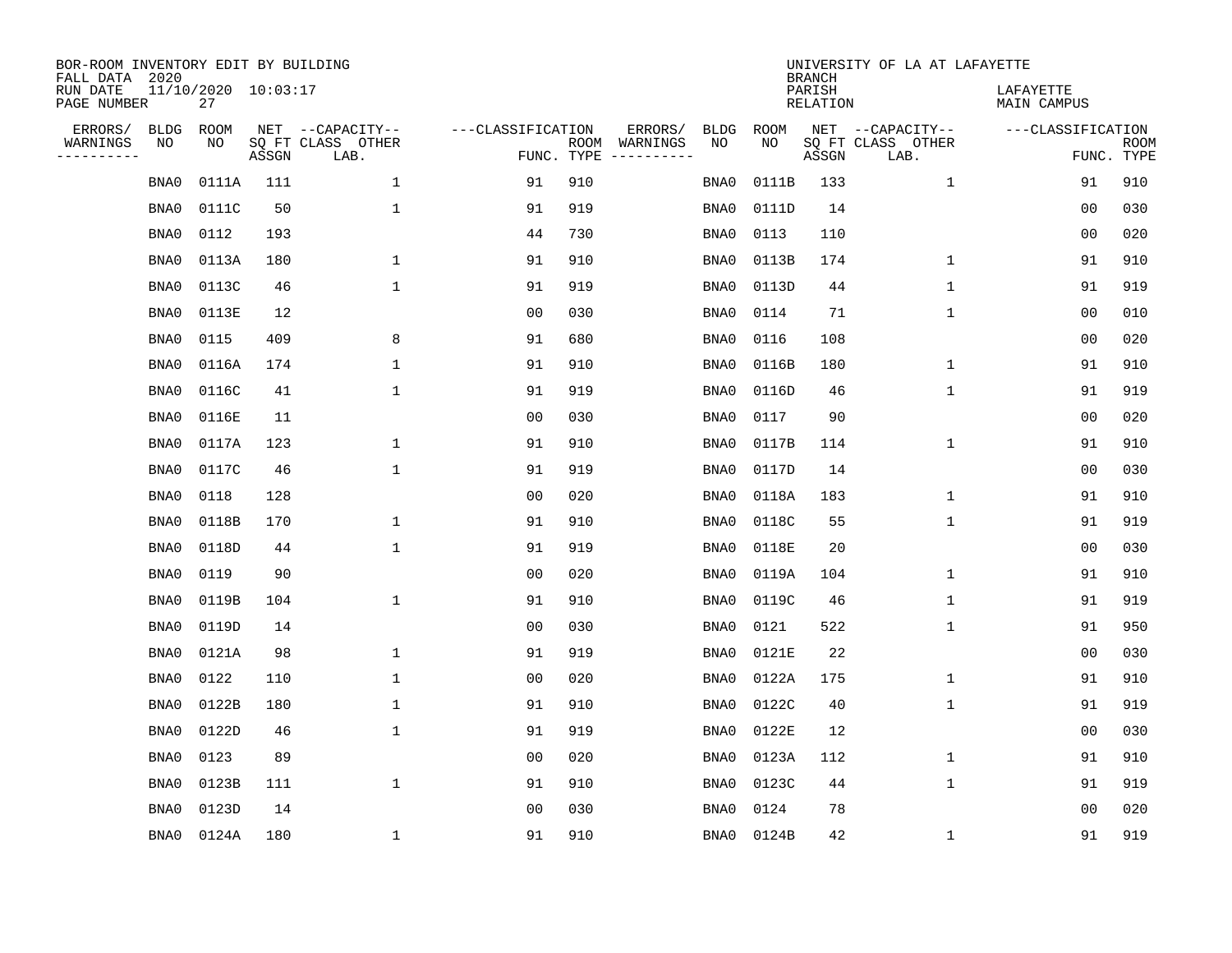| BOR-ROOM INVENTORY EDIT BY BUILDING<br>FALL DATA 2020 |             |                           |                 |                           |                   |                    |                         |             |             | <b>BRANCH</b>             | UNIVERSITY OF LA AT LAFAYETTE |                          |                           |
|-------------------------------------------------------|-------------|---------------------------|-----------------|---------------------------|-------------------|--------------------|-------------------------|-------------|-------------|---------------------------|-------------------------------|--------------------------|---------------------------|
| RUN DATE<br>PAGE NUMBER                               |             | 11/10/2020 10:03:17<br>28 |                 |                           |                   |                    |                         |             |             | PARISH<br><b>RELATION</b> |                               | LAFAYETTE<br>MAIN CAMPUS |                           |
| ERRORS/                                               | <b>BLDG</b> | ROOM                      |                 | NET --CAPACITY--          | ---CLASSIFICATION |                    | ERRORS/                 | <b>BLDG</b> | <b>ROOM</b> |                           | NET --CAPACITY--              | ---CLASSIFICATION        |                           |
| WARNINGS<br>-----------                               | NO          | NO                        | ASSGN           | SQ FT CLASS OTHER<br>LAB. |                   | ROOM<br>FUNC. TYPE | WARNINGS<br>----------- | NO          | NO          | ASSGN                     | SQ FT CLASS OTHER<br>LAB.     |                          | <b>ROOM</b><br>FUNC. TYPE |
|                                                       | BNA0        | 0124C                     | $7\phantom{.0}$ |                           | 0 <sub>0</sub>    | 030                |                         | BNA0        | 0125        | 90                        |                               | 0 <sub>0</sub>           | 020                       |
|                                                       | BNA0        | 0125A                     | 134             | 1                         | 91                | 910                |                         | BNA0        | 0125B       | 112                       | 1                             | 91                       | 910                       |
|                                                       | BNA0        | 0125C                     | 49              | $\mathbf 1$               | 91                | 919                |                         | BNA0        | 0125D       | 14                        |                               | 0 <sub>0</sub>           | 030                       |
|                                                       | BNA0        | 0126                      | 36              |                           | 0 <sub>0</sub>    | 030                |                         | BNA0        | 0127        | 97                        |                               | 0 <sub>0</sub>           | 020                       |
|                                                       | BNA0        | 0127A                     | 175             | $\mathbf 1$               | 91                | 910                |                         | BNA0        | 0127B       | 180                       | 1                             | 91                       | 910                       |
|                                                       | BNA0        | 0127C                     | 42              | $\mathbf{1}$              | 91                | 919                |                         | BNA0        | 0127D       | 42                        | 1                             | 91                       | 919                       |
|                                                       | BNA0        | 0127E                     | 12              |                           | 0 <sub>0</sub>    | 030                |                         | BNA0        | 0128        | 103                       |                               | 0 <sub>0</sub>           | 030                       |
|                                                       | BNA0        | 0129                      | 390             | 8                         | 91                | 680                |                         | BNA0        | 0130        | 108                       |                               | 0 <sub>0</sub>           | 020                       |
|                                                       | BNA0        | 0130A                     | 178             | $\mathbf{1}$              | 91                | 910                |                         | BNA0        | 0130B       | 175                       | $\mathbf{1}$                  | 91                       | 910                       |
|                                                       | BNA0        | 0130C                     | 47              | $\mathbf{1}$              | 91                | 919                |                         | BNA0        | 0130D       | 47                        | $\mathbf 1$                   | 91                       | 919                       |
|                                                       | BNA0        | 0130E                     | 11              |                           | 0 <sub>0</sub>    | 030                |                         | BNA0        | 0131        | 156                       |                               | 91                       | 935                       |
|                                                       | BNA0        | 0132                      | 110             |                           | 0 <sub>0</sub>    | 020                |                         | BNA0        | 0132A       | 175                       | $\mathbf 1$                   | 91                       | 910                       |
|                                                       | BNA0        | 0132B                     | 175             | 1                         | 91                | 910                |                         | BNA0        | 0132C       | 42                        | $\mathbf 1$                   | 91                       | 919                       |
|                                                       | BNA0        | 0132D                     | 43              | 1                         | 91                | 919                |                         | BNA0        | 0132E       | 12                        |                               | 00                       | 030                       |
|                                                       | BNA0        | 0133                      | 110             |                           | 0 <sub>0</sub>    | 020                |                         | BNA0        | 0133A       | 180                       | $\mathbf 1$                   | 91                       | 910                       |
|                                                       | BNA0        | 0133B                     | 175             | 1                         | 91                | 910                |                         | BNA0        | 0133C       | 47                        | $\mathbf 1$                   | 91                       | 919                       |
|                                                       | BNA0        | 0133D                     | 47              | $\mathbf{1}$              | 91                | 919                |                         | BNA0        | 0133E       | 12                        |                               | 0 <sub>0</sub>           | 030                       |
|                                                       | BNA0        | 0134                      | 38              |                           | 0 <sub>0</sub>    | 010                |                         | BNA0        | 0135        | 90                        |                               | 0 <sub>0</sub>           | 020                       |
|                                                       | BNA0        | 0135A                     | 111             | 1                         | 91                | 910                |                         | BNA0        | 0135B       | 111                       | 1                             | 91                       | 910                       |
|                                                       | BNA0        | 0135C                     | 46              | $\mathbf{1}$              | 91                | 919                |                         | BNA0        | 0135D       | 14                        |                               | 0 <sub>0</sub>           | 030                       |
|                                                       | BNA0        | 0136                      | 94              |                           | 0 <sub>0</sub>    | 020                |                         | BNA0        | 0136A       | 102                       | 1                             | 91                       | 910                       |
|                                                       | BNA0        | 0136B                     | 102             | $\mathbf{1}$              | 91                | 910                |                         | BNA0        | 0136C       | 46                        | 1                             | 91                       | 919                       |
|                                                       | BNA0        | 0136D                     | 14              |                           | 0 <sub>0</sub>    | 030                |                         | BNA0        | 0137        | 101                       |                               | 00                       | 020                       |
|                                                       | BNA0        | 0137A                     | 102             | 1                         | 91                | 910                |                         | BNA0        | 0137B       | 102                       | 1                             | 91                       | 910                       |
|                                                       | BNA0        | 0137C                     | 46              | 1                         | 91                | 919                |                         | BNA0        | 0137D       | 14                        |                               | 0 <sub>0</sub>           | 030                       |
|                                                       | BNA0        | 0138                      | 111             |                           | 0 <sub>0</sub>    | 020                |                         | BNA0        | 0138A       | 180                       | 1                             | 91                       | 910                       |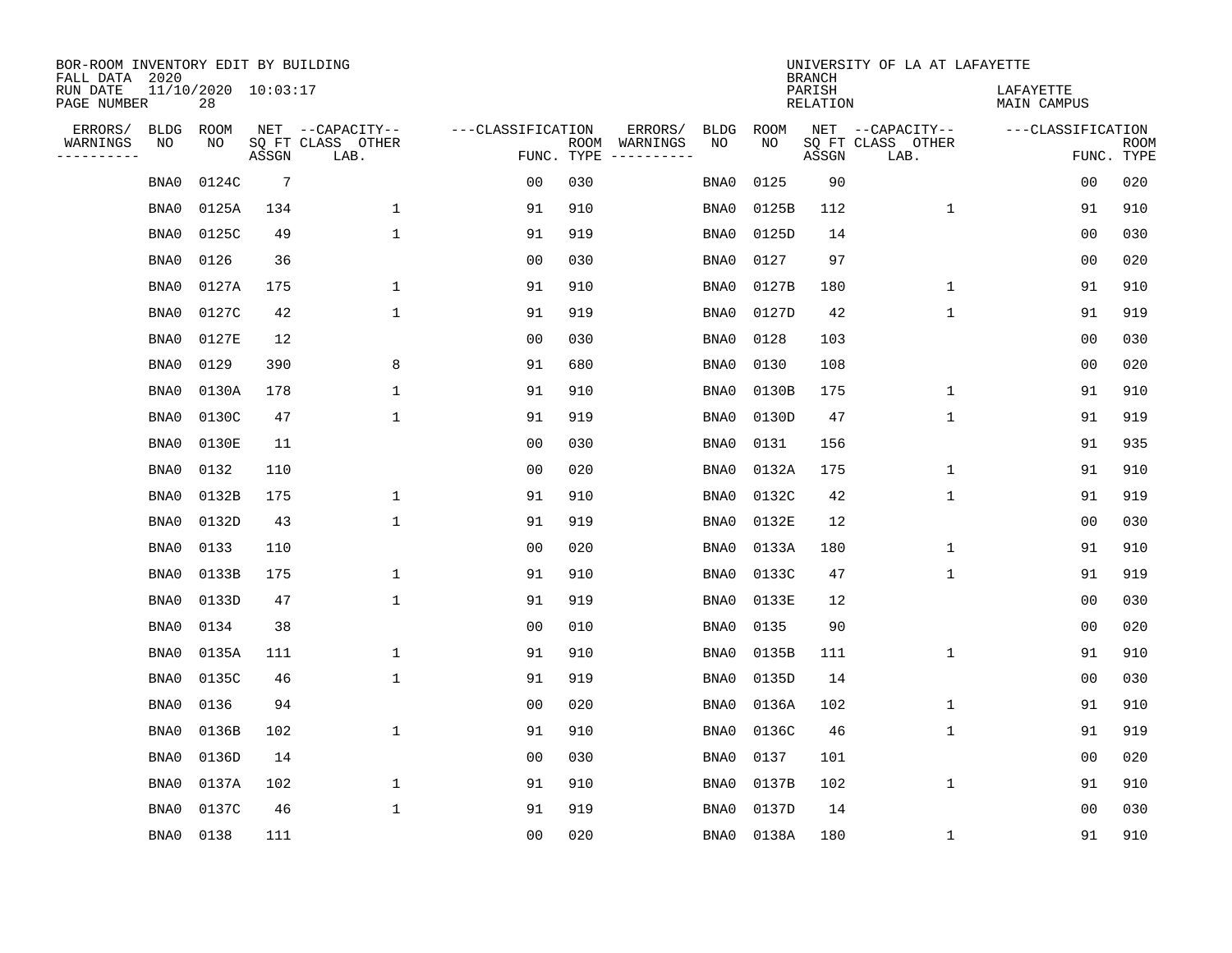| BOR-ROOM INVENTORY EDIT BY BUILDING<br>FALL DATA 2020 |             |                           |       |                           |                   |                    |          |             |             | <b>BRANCH</b>      | UNIVERSITY OF LA AT LAFAYETTE |                          |                           |
|-------------------------------------------------------|-------------|---------------------------|-------|---------------------------|-------------------|--------------------|----------|-------------|-------------|--------------------|-------------------------------|--------------------------|---------------------------|
| RUN DATE<br>PAGE NUMBER                               |             | 11/10/2020 10:03:17<br>29 |       |                           |                   |                    |          |             |             | PARISH<br>RELATION |                               | LAFAYETTE<br>MAIN CAMPUS |                           |
| ERRORS/                                               | <b>BLDG</b> | ROOM                      |       | NET --CAPACITY--          | ---CLASSIFICATION |                    | ERRORS/  | <b>BLDG</b> | <b>ROOM</b> |                    | NET --CAPACITY--              | ---CLASSIFICATION        |                           |
| WARNINGS<br>----------                                | NO          | NO                        | ASSGN | SQ FT CLASS OTHER<br>LAB. |                   | ROOM<br>FUNC. TYPE | WARNINGS | NO          | NO          | ASSGN              | SQ FT CLASS OTHER<br>LAB.     |                          | <b>ROOM</b><br>FUNC. TYPE |
|                                                       | BNA0        | 0138B                     | 186   | $\mathbf{1}$              | 91                | 910                |          | BNA0        | 0138C       | 41                 | 1                             | 91                       | 919                       |
|                                                       | BNA0        | 0138D                     | 61    | 1                         | 91                | 919                |          | BNA0        | 0138E       | 11                 |                               | 00                       | 030                       |
|                                                       | BNA0        | 0139                      | 56    |                           | 0 <sub>0</sub>    | 020                |          | BNA0        | 0139A       | 103                | 1                             | 91                       | 910                       |
|                                                       | BNA0        | 0139B                     | 102   | $\mathbf{1}$              | 91                | 910                |          | BNA0        | 0139C       | 45                 | 1                             | 91                       | 919                       |
|                                                       | BNA0        | 0139D                     | 14    |                           | 0 <sub>0</sub>    | 030                |          | BNA0        | 0141        | 131                |                               | 0 <sub>0</sub>           | 020                       |
|                                                       | BNA0        | 0141A                     | 102   | 1                         | 91                | 910                |          | BNA0        | 0141B       | 102                | $\mathbf 1$                   | 91                       | 910                       |
|                                                       | BNA0        | 0141C                     | 46    | $\mathbf{1}$              | 91                | 919                |          | BNA0        | 0141D       | 14                 |                               | 0 <sub>0</sub>           | 030                       |
|                                                       | BNA0        | 0143                      | 95    |                           | 0 <sub>0</sub>    | 020                |          | BNA0        | 0143A       | 102                | $\mathbf{1}$                  | 91                       | 910                       |
|                                                       | BNA0        | 0143B                     | 102   | $\mathbf{1}$              | 91                | 910                |          | BNA0        | 0143C       | 46                 | $\mathbf{1}$                  | 91                       | 919                       |
|                                                       | BNA0        | 0143D                     | 14    |                           | 0 <sub>0</sub>    | 030                |          | BNA0        | 0145        | 96                 |                               | 0 <sub>0</sub>           | 020                       |
|                                                       | BNA0        | 0145A                     | 102   | 1                         | 91                | 910                |          | BNA0        | 0145B       | 102                | $\mathbf 1$                   | 91                       | 910                       |
|                                                       | BNA0        | 0145C                     | 46    | 1                         | 91                | 919                |          | BNA0        | 0145D       | 17                 |                               | 0 <sub>0</sub>           | 030                       |
|                                                       | BNA0        | 0147                      | 99    |                           | 0 <sub>0</sub>    | 020                |          | BNA0        | 0147A       | 180                | 1                             | 91                       | 910                       |
|                                                       | BNA0        | 0147B                     | 174   | 1                         | 91                | 910                |          | BNA0        | 0147C       | 46                 | 1                             | 91                       | 919                       |
|                                                       | BNA0        | 0147D                     | 46    | 1                         | 91                | 919                |          | BNA0        | 0147E       | 12                 |                               | 0 <sub>0</sub>           | 030                       |
|                                                       | BNA0        | 0148                      | 200   |                           | 0 <sub>0</sub>    | 020                |          | BNA0        | 0148A       | 166                | 1                             | 91                       | 910                       |
|                                                       | BNA0        | 0148B                     | 184   | 1                         | 91                | 910                |          | BNA0        | 0148C       | 57                 | 1                             | 91                       | 919                       |
|                                                       | BNA0        | 0148D                     | 40    | 1                         | 91                | 919                |          | BNA0        | 0148E       | 14                 |                               | 0 <sub>0</sub>           | 030                       |
|                                                       | BNA0        | 0149                      | 200   |                           | 0 <sub>0</sub>    | 020                |          | BNA0        | 0149A       | 173                | 1                             | 91                       | 910                       |
|                                                       | BNA0        | 0149B                     | 256   | 1                         | 91                | 910                |          | BNA0        | 0149C       | 39                 | 1                             | 91                       | 919                       |
|                                                       | BNA0        | 0149D                     | 62    | $\mathbf{1}$              | 91                | 919                |          | BNA0        | 0149E       | 14                 |                               | 00                       | 030                       |
|                                                       | BNA0        | 0150                      | 40    |                           | 0 <sub>0</sub>    | 030                |          | BNA0        | 0151        | 97                 |                               | 00                       | 020                       |
|                                                       | BNA0        | 0151A                     | 125   | 1                         | 91                | 910                |          | BNA0        | 0151B       | 125                | 1                             | 91                       | 910                       |
|                                                       | BNA0        | 0151C                     | 46    | $\mathbf{1}$              | 91                | 919                |          | BNA0        | 0151D       | 14                 |                               | 0 <sub>0</sub>           | 030                       |
|                                                       | BNA0        | 0152                      | 95    |                           | 0 <sub>0</sub>    | 020                |          | BNA0        | 0152A       | 113                | 1                             | 91                       | 910                       |
|                                                       | BNA0        | 0152B                     | 151   | 1                         | 91                | 910                |          | BNA0        | 0152C       | 45                 | 1                             | 91                       | 919                       |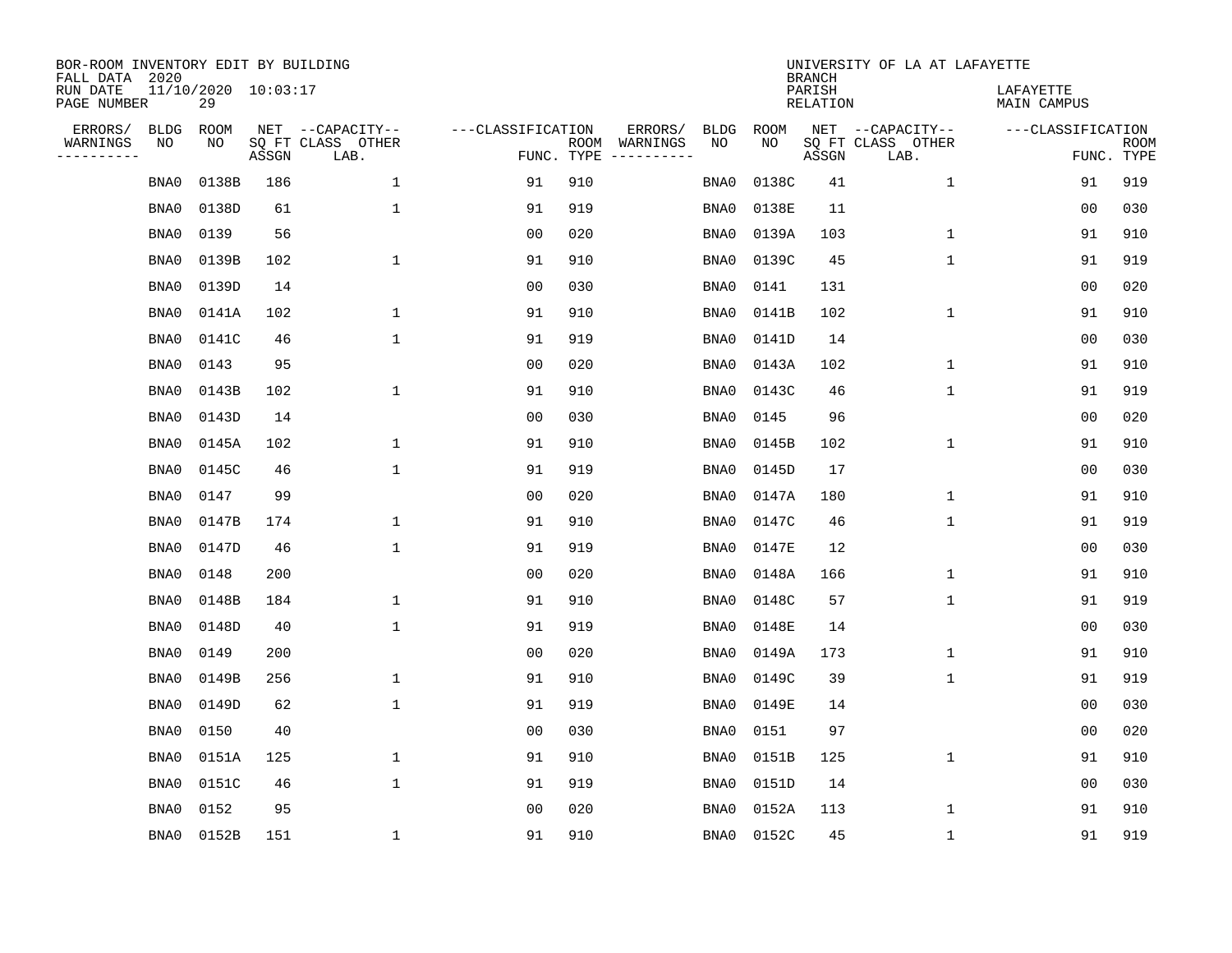| BOR-ROOM INVENTORY EDIT BY BUILDING<br>FALL DATA 2020 |                           |       |                           |                   |                    |                              |                   | <b>BRANCH</b>             | UNIVERSITY OF LA AT LAFAYETTE |                          |                           |
|-------------------------------------------------------|---------------------------|-------|---------------------------|-------------------|--------------------|------------------------------|-------------------|---------------------------|-------------------------------|--------------------------|---------------------------|
| RUN DATE<br>PAGE NUMBER                               | 11/10/2020 10:03:17<br>30 |       |                           |                   |                    |                              |                   | PARISH<br><b>RELATION</b> |                               | LAFAYETTE<br>MAIN CAMPUS |                           |
| ERRORS/<br><b>BLDG</b><br>WARNINGS<br>NO              | ROOM<br>NO                |       | NET --CAPACITY--          | ---CLASSIFICATION |                    | ERRORS/<br><b>BLDG</b><br>NO | <b>ROOM</b><br>NO |                           | NET --CAPACITY--              | ---CLASSIFICATION        |                           |
| ----------                                            |                           | ASSGN | SQ FT CLASS OTHER<br>LAB. |                   | ROOM<br>FUNC. TYPE | WARNINGS<br>-----------      |                   | ASSGN                     | SQ FT CLASS OTHER<br>LAB.     |                          | <b>ROOM</b><br>FUNC. TYPE |
| BNA0                                                  | 0152D                     | 14    |                           | 0 <sub>0</sub>    | 030                | BNA0                         | 0153              | 185                       |                               | 00                       | 020                       |
| BNA0                                                  | 0153A                     | 188   | $\mathbf 1$               | 91                | 910                | BNA0                         | 0153B             | 165                       | 1                             | 91                       | 910                       |
| BNA0                                                  | 0153C                     | 43    | $\mathbf{1}$              | 91                | 919                | BNA0                         | 0153D             | 52                        | $\mathbf 1$                   | 91                       | 919                       |
| BNA0                                                  | 0153E                     | 19    |                           | 0 <sub>0</sub>    | 030                | BNA0                         | 0154              | 107                       |                               | 44                       | 710                       |
| BNA0                                                  | 0154A                     | 97    |                           | 44                | 710                | BNA0                         | 0155              | 152                       |                               | 0 <sub>0</sub>           | 030                       |
| BNA0                                                  | 0156                      | 366   | $\mathbf{1}$              | 91                | 950                | BNA0                         | 0156A             | 94                        | $\mathbf{1}$                  | 91                       | 919                       |
| BNA0                                                  | 0156B                     | 150   | $\mathbf{1}$              | 91                | 910                | BNA0                         | 0156C             | 22                        |                               | 0 <sub>0</sub>           | 030                       |
| BNA0                                                  | 0157                      | 316   |                           | 0 <sub>0</sub>    | 030                | BNA0                         | 0200              | 90                        |                               | 0 <sub>0</sub>           | 020                       |
| BNA0                                                  | 0200A                     | 547   |                           | 0 <sub>0</sub>    | 020                | BNA0                         | 0200B             | 36                        |                               | 0 <sub>0</sub>           | 020                       |
| BNA0                                                  | 0200C                     | 36    |                           | 0 <sub>0</sub>    | 020                | BNA0                         | 0200E             | 208                       |                               | 0 <sub>0</sub>           | 020                       |
| BNA0                                                  | 0200F                     | 1676  |                           | 0 <sub>0</sub>    | 020                | BNA0                         | 0200G             | 208                       |                               | 0 <sub>0</sub>           | 020                       |
| BNA0                                                  | 0200H                     | 208   |                           | 0 <sub>0</sub>    | 020                | BNA0                         | 0200I             | 1151                      |                               | 0 <sub>0</sub>           | 020                       |
| BNA0                                                  | 0200J                     | 208   |                           | 0 <sub>0</sub>    | 020                | BNA0                         | 0201              | 112                       |                               | 0 <sub>0</sub>           | 020                       |
| BNA0                                                  | 0201A                     | 175   | 1                         | 91                | 910                | BNA0                         | 0201B             | 181                       | 1                             | 91                       | 910                       |
| BNA0                                                  | 0201C                     | 41    | 1                         | 91                | 919                | BNA0                         | 0201D             | 41                        | 1                             | 91                       | 919                       |
| BNA0                                                  | 0201E                     | 11    |                           | 0 <sub>0</sub>    | 030                | BNA0                         | 0202              | 103                       |                               | 91                       | 730                       |
| BNA0                                                  | 0203                      | 520   | 10                        | 91                | 680                | BNA0                         | 0203A             | 12                        |                               | 0 <sub>0</sub>           | 030                       |
| BNA0                                                  | 0204                      | 116   |                           | 0 <sub>0</sub>    | 020                | BNA0                         | 0204A             | 179                       | 1                             | 91                       | 910                       |
| BNA0                                                  | 0204B                     | 176   | $\mathbf{1}$              | 91                | 910                | BNA0                         | 0204C             | 48                        | 1                             | 91                       | 919                       |
| BNA0                                                  | 0204D                     | 40    | $\mathbf 1$               | 91                | 919                | BNA0                         | 0204E             | 12                        |                               | 0 <sub>0</sub>           | 030                       |
| BNA0                                                  | 0205                      | 141   |                           | 91                | 935                | BNA0                         | 0206              | 110                       |                               | 00                       | 020                       |
| BNA0                                                  | 0206A                     | 181   | $\mathbf 1$               | 91                | 910                | BNA0                         | 0206B             | 181                       | $\mathbf 1$                   | 91                       | 910                       |
| BNA0                                                  | 0206C                     | 42    | $\mathbf{1}$              | 91                | 919                | BNA0                         | 0206D             | 46                        | 1                             | 91                       | 919                       |
| BNA0                                                  | 0206E                     | 12    |                           | 0 <sub>0</sub>    | 030                | BNA0                         | 0207              | 115                       |                               | 0 <sub>0</sub>           | 020                       |
| BNA0                                                  | 0207A                     | 186   | 1                         | 91                | 910                | BNA0                         | 0207B             | 181                       | 1                             | 91                       | 910                       |
| BNA0                                                  | 0207C                     | 46    | $\mathbf{1}$              | 91                | 919                | BNA0                         | 0207D             | 41                        | 1                             | 91                       | 919                       |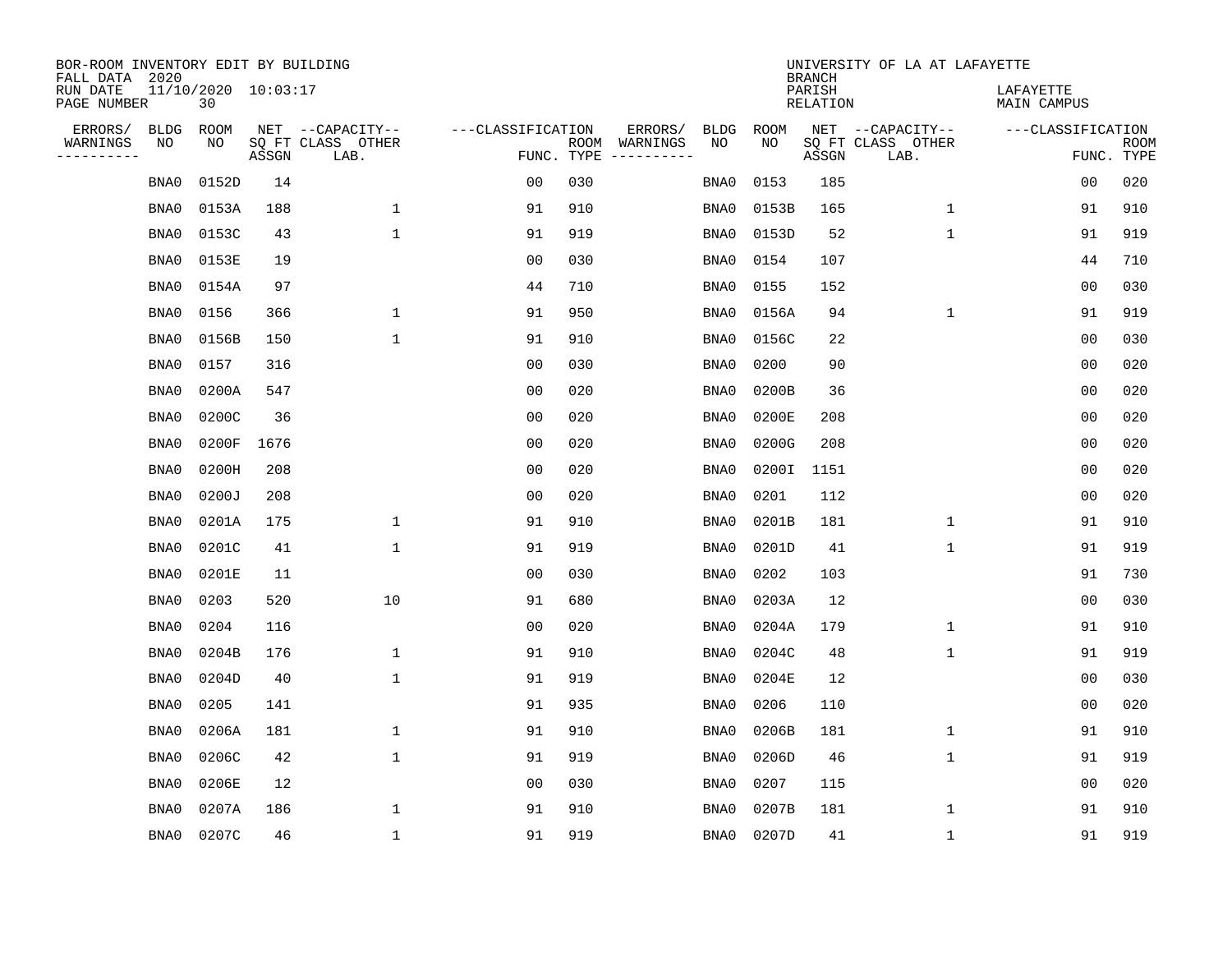| BOR-ROOM INVENTORY EDIT BY BUILDING<br>FALL DATA 2020 |                           |       |                           |                   |                    |                               |             | <b>BRANCH</b>             | UNIVERSITY OF LA AT LAFAYETTE |                          |                           |
|-------------------------------------------------------|---------------------------|-------|---------------------------|-------------------|--------------------|-------------------------------|-------------|---------------------------|-------------------------------|--------------------------|---------------------------|
| RUN DATE<br>PAGE NUMBER                               | 11/10/2020 10:03:17<br>31 |       |                           |                   |                    |                               |             | PARISH<br><b>RELATION</b> |                               | LAFAYETTE<br>MAIN CAMPUS |                           |
| ERRORS/<br><b>BLDG</b>                                | ROOM                      |       | NET --CAPACITY--          | ---CLASSIFICATION |                    | ERRORS/<br><b>BLDG</b>        | <b>ROOM</b> |                           | NET --CAPACITY--              | ---CLASSIFICATION        |                           |
| WARNINGS<br>NO<br>----------                          | NO                        | ASSGN | SQ FT CLASS OTHER<br>LAB. |                   | ROOM<br>FUNC. TYPE | NO<br>WARNINGS<br>----------- | NO          | ASSGN                     | SQ FT CLASS OTHER<br>LAB.     |                          | <b>ROOM</b><br>FUNC. TYPE |
| BNA0                                                  | 0207E                     | 12    |                           | 0 <sub>0</sub>    | 030                | BNA0                          | 0208        | 38                        | $\mathbf 1$                   | 00                       | 010                       |
| BNA0                                                  | 0209                      | 90    |                           | 0 <sub>0</sub>    | 020                | BNA0                          | 0209A       | 168                       | 1                             | 91                       | 910                       |
| BNA0                                                  | 0209B                     | 168   | $\mathbf 1$               | 91                | 910                | BNA0                          | 0209C       | 45                        | $\mathbf 1$                   | 91                       | 919                       |
| BNA0                                                  | 0209D                     | 14    |                           | 0 <sub>0</sub>    | 030                | BNA0                          | 0210        | 89                        |                               | 0 <sub>0</sub>           | 020                       |
| BNA0                                                  | 0210A                     | 113   | $\mathbf{1}$              | 91                | 910                | BNA0                          | 0210B       | 113                       | $\mathbf 1$                   | 91                       | 910                       |
| BNA0                                                  | 0210C                     | 46    | $\mathbf{1}$              | 91                | 919                | BNA0                          | 0210D       | 15                        |                               | 0 <sub>0</sub>           | 030                       |
| BNA0                                                  | 0211                      | 94    |                           | 0 <sub>0</sub>    | 020                | BNA0                          | 0211A       | 102                       | $\mathbf 1$                   | 91                       | 910                       |
| BNA0                                                  | 0211B                     | 110   | $\mathbf{1}$              | 91                | 910                | BNA0                          | 0211C       | 46                        | $\mathbf 1$                   | 91                       | 919                       |
| BNA0                                                  | 0211D                     | 15    |                           | 0 <sub>0</sub>    | 030                | BNA0                          | 0212        | 115                       |                               | 00                       | 020                       |
| BNA0                                                  | 0212A                     | 181   | 1                         | 91                | 910                | BNA0                          | 0212B       | 180                       | $\mathbf 1$                   | 91                       | 910                       |
| BNA0                                                  | 0212C                     | 43    | $\mathbf{1}$              | 91                | 919                | BNA0                          | 0212D       | 44                        | $\mathbf 1$                   | 91                       | 919                       |
| BNA0                                                  | 0212E                     | 12    |                           | 0 <sub>0</sub>    | 030                | BNA0                          | 0213        | 91                        |                               | 0 <sub>0</sub>           | 020                       |
| BNA0                                                  | 0213A                     | 102   | 1                         | 91                | 910                | BNA0                          | 0213B       | 102                       | $\mathbf 1$                   | 91                       | 910                       |
| BNA0                                                  | 0213C                     | 45    | 1                         | 91                | 919                | BNA0                          | 0213D       | 15                        |                               | 0 <sub>0</sub>           | 030                       |
| BNA0                                                  | 0215                      | 90    |                           | 0 <sub>0</sub>    | 020                | BNA0                          | 0215A       | 102                       | 1                             | 91                       | 910                       |
| BNA0                                                  | 0215B                     | 102   | 1                         | 91                | 910                | BNA0                          | 0215C       | 31                        | 1                             | 91                       | 919                       |
| BNA0                                                  | 0215D                     | 12    |                           | 0 <sub>0</sub>    | 030                | BNA0                          | 0217        | 102                       |                               | 0 <sub>0</sub>           | 020                       |
| BNA0                                                  | 0217A                     | 102   | $\mathbf{1}$              | 91                | 910                | BNA0                          | 0217B       | 102                       | 1                             | 91                       | 910                       |
| BNA0                                                  | 0217C                     | 46    | $\mathbf{1}$              | 91                | 919                | BNA0                          | 0217D       | 15                        |                               | 0 <sub>0</sub>           | 030                       |
| BNA0                                                  | 0219                      | 95    |                           | 0 <sub>0</sub>    | 020                | BNA0                          | 0219A       | 102                       | 1                             | 91                       | 910                       |
| BNA0                                                  | 0219B                     | 102   | $\mathbf{1}$              | 91                | 910                | BNA0                          | 0219C       | 45                        | 1                             | 91                       | 919                       |
| BNA0                                                  | 0219D                     | 15    |                           | 0 <sub>0</sub>    | 030                | BNA0                          | 0221        | 113                       |                               | 00                       | 020                       |
| BNA0                                                  | 0221A                     | 184   | 1                         | 91                | 910                | BNA0                          | 0221B       | 181                       | 1                             | 91                       | 910                       |
| BNA0                                                  | 0221C                     | 46    | $\mathbf{1}$              | 91                | 919                | BNA0                          | 0221D       | 42                        | $\mathbf 1$                   | 91                       | 919                       |
| BNA0                                                  | 0221E                     | 12    |                           | 0 <sub>0</sub>    | 030                | BNA0                          | 0222        | 151                       |                               | 0 <sub>0</sub>           | 020                       |
| BNA0                                                  | 0222A                     | 186   | 1                         | 91                | 910                | BNA0                          | 0222B       | 180                       | 1                             | 91                       | 910                       |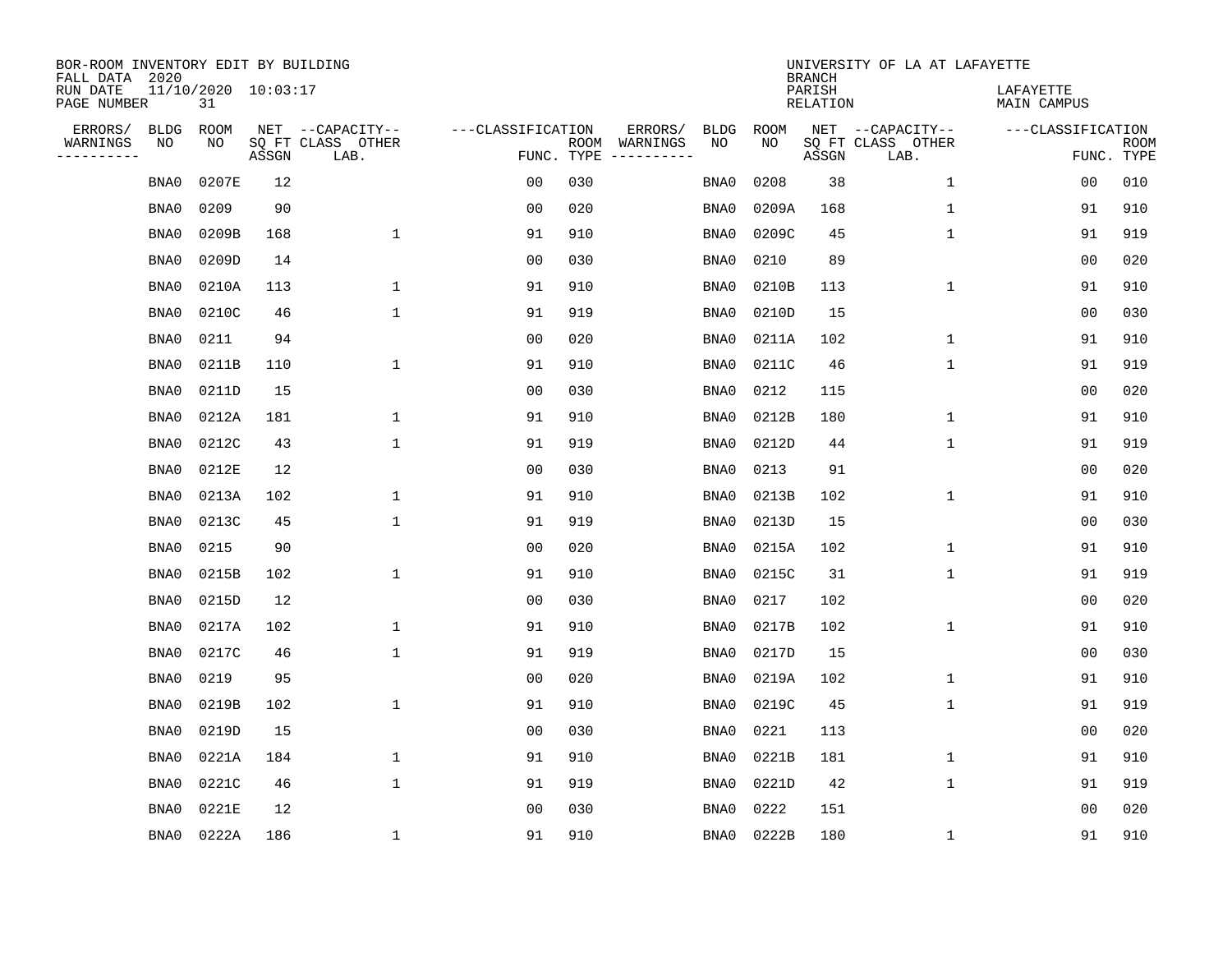| BOR-ROOM INVENTORY EDIT BY BUILDING<br>FALL DATA 2020 |                           |       |       |                           |                   |                    |                               |      |             | <b>BRANCH</b>             | UNIVERSITY OF LA AT LAFAYETTE |                          |                           |
|-------------------------------------------------------|---------------------------|-------|-------|---------------------------|-------------------|--------------------|-------------------------------|------|-------------|---------------------------|-------------------------------|--------------------------|---------------------------|
| RUN DATE<br>PAGE NUMBER                               | 11/10/2020 10:03:17<br>32 |       |       |                           |                   |                    |                               |      |             | PARISH<br><b>RELATION</b> |                               | LAFAYETTE<br>MAIN CAMPUS |                           |
| ERRORS/                                               | <b>BLDG</b>               | ROOM  |       | NET --CAPACITY--          | ---CLASSIFICATION |                    | ERRORS/<br><b>BLDG</b>        |      | <b>ROOM</b> |                           | NET --CAPACITY--              | ---CLASSIFICATION        |                           |
| WARNINGS<br>----------                                | NO                        | NO    | ASSGN | SQ FT CLASS OTHER<br>LAB. |                   | ROOM<br>FUNC. TYPE | NO<br>WARNINGS<br>----------- |      | NO          | ASSGN                     | SQ FT CLASS OTHER<br>LAB.     |                          | <b>ROOM</b><br>FUNC. TYPE |
|                                                       | BNA0                      | 0222C | 60    | 1                         | 91                | 919                | BNA0                          |      | 0222D       | 42                        | $\mathbf 1$                   | 91                       | 919                       |
|                                                       | BNA0                      | 0222E | 14    |                           | 0 <sub>0</sub>    | 030                | BNA0                          |      | 0223        | 159                       |                               | 00                       | 020                       |
|                                                       | BNA0                      | 0223A | 180   | $\mathbf 1$               | 91                | 910                | BNA0                          |      | 0223B       | 227                       | 1                             | 91                       | 910                       |
|                                                       | BNA0                      | 0223C | 42    | $\mathbf{1}$              | 91                | 919                | BNA0                          |      | 0223D       | 64                        | 1                             | 91                       | 919                       |
|                                                       | BNA0                      | 0223E | 14    |                           | 0 <sub>0</sub>    | 030                | BNA0                          |      | 0224        | 38                        |                               | 00                       | 030                       |
|                                                       | BNA0                      | 0225  | 87    |                           | 0 <sub>0</sub>    | 020                | BNA0                          |      | 0225A       | 113                       | 1                             | 91                       | 910                       |
|                                                       | BNA0                      | 0225B | 113   | $\mathbf{1}$              | 91                | 910                | BNA0                          |      | 0225C       | 46                        | $\mathbf{1}$                  | 91                       | 919                       |
|                                                       | BNA0                      | 0225D | 13    |                           | 0 <sub>0</sub>    | 030                | BNA0                          |      | 0226        | 94                        |                               | 00                       | 020                       |
|                                                       | BNA0                      | 0226A | 113   | $\mathbf{1}$              | 91                | 910                | BNA0                          |      | 0226B       | 113                       | $\mathbf{1}$                  | 91                       | 910                       |
|                                                       | BNA0                      | 0226C | 46    | $\mathbf{1}$              | 91                | 919                | BNA0                          |      | 0226D       | 14                        |                               | 00                       | 030                       |
|                                                       | BNA0                      | 0227  | 136   |                           | 0 <sub>0</sub>    | 020                | BNA0                          |      | 0227A       | 190                       | $\mathbf 1$                   | 91                       | 910                       |
|                                                       | BNA0                      | 0227B | 189   | 1                         | 91                | 910                | BNA0                          |      | 0227C       | 44                        | $\mathbf 1$                   | 91                       | 919                       |
|                                                       | BNA0                      | 0227D | 57    | $\mathbf{1}$              | 91                | 919                | BNA0                          |      | 0227E       | 14                        |                               | 0 <sub>0</sub>           | 030                       |
|                                                       | BNA0                      | 0228  | 88    |                           | 44                | 710                | BNA0                          |      | 0228A       | 97                        |                               | 44                       | 710                       |
|                                                       | BNA0                      | 0230  | 136   |                           | 0 <sub>0</sub>    | 020                | BNA0                          |      | 0230A       | 189                       | $\mathbf 1$                   | 91                       | 910                       |
|                                                       | BNA0                      | 0230B | 189   | 1                         | 91                | 910                | BNA0                          |      | 0230C       | 56                        | 1                             | 91                       | 919                       |
|                                                       | BNA0                      | 0230D | 44    | 1                         | 91                | 919                | BNA0                          |      | 0230E       | 14                        |                               | 00                       | 030                       |
|                                                       | BNA0                      | 0231  | 94    |                           | 00                | 020                | BNA0                          |      | 0231A       | 136                       | 1                             | 91                       | 910                       |
|                                                       | BNA0                      | 0231B | 136   | 1                         | 91                | 910                | BNA0                          |      | 0231C       | 49                        | 1                             | 91                       | 919                       |
|                                                       | BNA0                      | 0231D | 14    |                           | 0 <sub>0</sub>    | 030                | BNA0                          |      | 0232        | 149                       |                               | 0 <sub>0</sub>           | 020                       |
|                                                       | BNA0                      | 0232A | 155   | 1                         | 91                | 910                | BNA0                          |      | 0232B       | 177                       | 1                             | 91                       | 910                       |
|                                                       | BNA0                      | 0232C | 60    | $\mathbf{1}$              | 91                | 919                | BNA0                          |      | 0232D       | 42                        | $\mathbf{1}$                  | 91                       | 919                       |
|                                                       | BNA0                      | 0232E | 15    |                           | 0 <sub>0</sub>    | 030                | BNA0                          |      | 0233        | 87                        |                               | 0 <sub>0</sub>           | 020                       |
|                                                       | BNA0                      | 0233A | 136   | 1                         | 91                | 910                | BNA0                          |      | 0233B       | 136                       | 1                             | 91                       | 910                       |
|                                                       | BNA0                      | 0233C | 44    | $\mathbf{1}$              | 91                | 919                | BNA0                          |      | 0233D       | 15                        | 1                             | 00                       | 030                       |
|                                                       | BNA0                      | 0234  | 113   |                           | 0 <sub>0</sub>    | 020                |                               | BNA0 | 0234A       | 181                       | 1                             | 51                       | 910                       |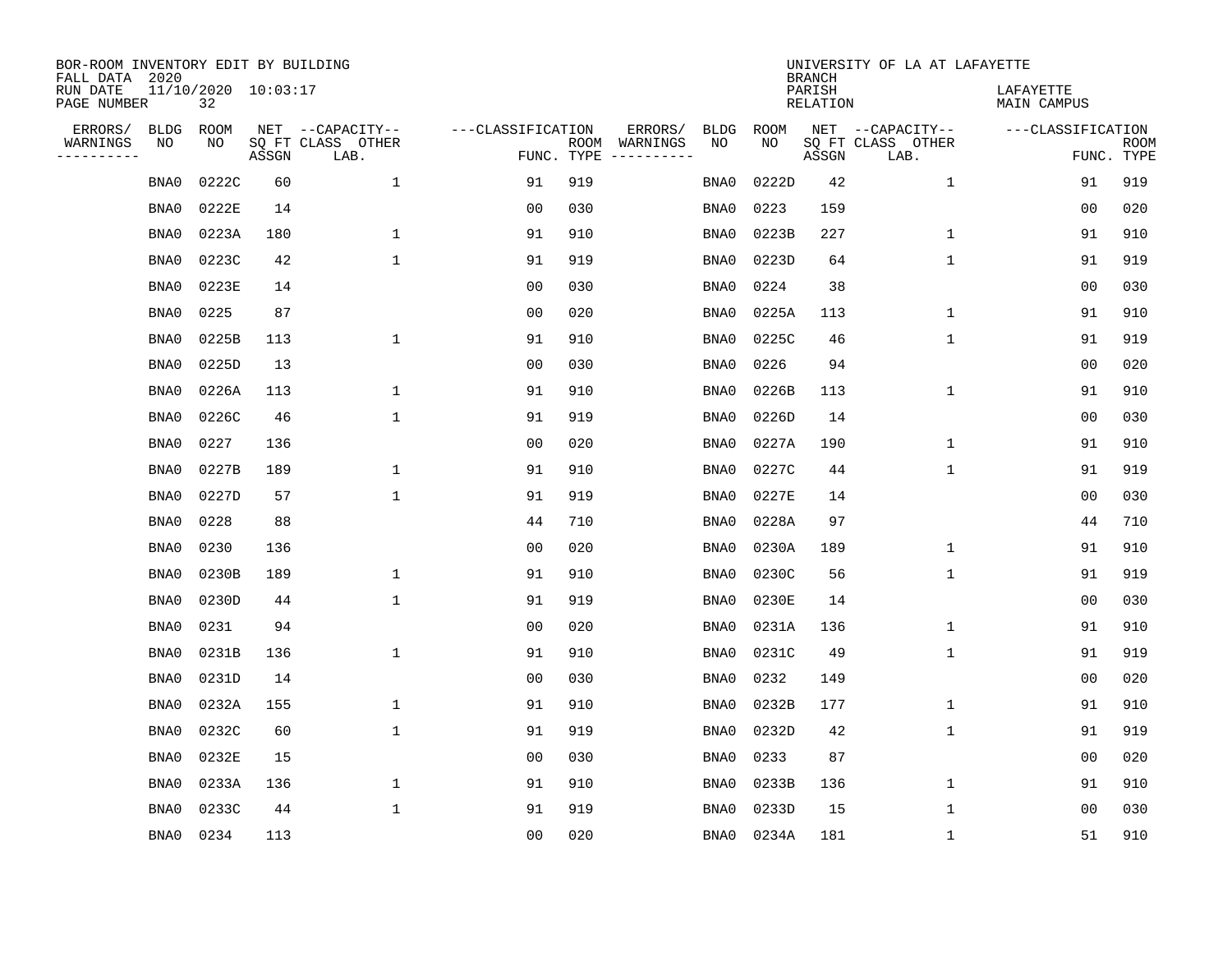| BOR-ROOM INVENTORY EDIT BY BUILDING<br>FALL DATA 2020 |             |                           |       |                           |                   |                    |          |             |             | <b>BRANCH</b>             | UNIVERSITY OF LA AT LAFAYETTE |                          |                           |
|-------------------------------------------------------|-------------|---------------------------|-------|---------------------------|-------------------|--------------------|----------|-------------|-------------|---------------------------|-------------------------------|--------------------------|---------------------------|
| RUN DATE<br>PAGE NUMBER                               |             | 11/10/2020 10:03:17<br>33 |       |                           |                   |                    |          |             |             | PARISH<br><b>RELATION</b> |                               | LAFAYETTE<br>MAIN CAMPUS |                           |
| ERRORS/                                               | <b>BLDG</b> | ROOM                      |       | NET --CAPACITY--          | ---CLASSIFICATION |                    | ERRORS/  | <b>BLDG</b> | <b>ROOM</b> |                           | NET --CAPACITY--              | ---CLASSIFICATION        |                           |
| WARNINGS<br>----------                                | NO          | NO                        | ASSGN | SQ FT CLASS OTHER<br>LAB. |                   | ROOM<br>FUNC. TYPE | WARNINGS | NO          | NO          | ASSGN                     | SQ FT CLASS OTHER<br>LAB.     |                          | <b>ROOM</b><br>FUNC. TYPE |
|                                                       | BNA0        | 0234B                     | 183   | $\mathbf{1}$              | 51                | 910                |          | BNA0        | 0234C       | 41                        | 1                             | 51                       | 919                       |
|                                                       | BNA0        | 0234D                     | 44    | 1                         | 51                | 919                |          | BNA0        | 0234E       | 12                        | 1                             | 00                       | 030                       |
|                                                       | BNA0        | 0235                      | 59    |                           | 0 <sub>0</sub>    | 020                |          | BNA0        | 0235A       | 187                       | 1                             | 51                       | 910                       |
|                                                       | BNA0        | 0235B                     | 41    | $\mathbf{1}$              | 51                | 919                |          | BNA0        | 0235C       | 15                        |                               | 0 <sub>0</sub>           | 030                       |
|                                                       | BNA0        | 0236                      | 107   |                           | 0 <sub>0</sub>    | 020                |          | BNA0        | 0236A       | 183                       | $\mathbf 1$                   | 91                       | 910                       |
|                                                       | BNA0        | 0236B                     | 180   | $\mathbf{1}$              | 91                | 910                |          | BNA0        | 0236C       | 46                        | $\mathbf 1$                   | 91                       | 919                       |
|                                                       | BNA0        | 0236D                     | 42    | $\mathbf{1}$              | 91                | 919                |          | BNA0        | 0236E       | 12                        |                               | 0 <sub>0</sub>           | 030                       |
|                                                       | BNA0        | 0237                      | 60    |                           | 0 <sub>0</sub>    | 020                |          | BNA0        | 0237A       | 188                       | $\mathbf{1}$                  | 91                       | 910                       |
|                                                       | BNA0        | 0237B                     | 41    | $\mathbf{1}$              | 91                | 919                |          | BNA0        | 0237C       | 11                        |                               | 0 <sub>0</sub>           | 030                       |
|                                                       | BNA0        | 0238                      | 112   |                           | 0 <sub>0</sub>    | 020                |          | BNA0        | 0238A       | 181                       | 1                             | 91                       | 910                       |
|                                                       | BNA0        | 0238B                     | 186   | 1                         | 91                | 910                |          | BNA0        | 0238C       | 40                        | $\mathbf 1$                   | 91                       | 919                       |
|                                                       | BNA0        | 0238D                     | 46    | 1                         | 91                | 919                |          | BNA0        | 0238E       | 12                        |                               | 0 <sub>0</sub>           | 030                       |
|                                                       | BNA0        | 0239                      | 88    |                           | 0 <sub>0</sub>    | 020                |          | BNA0        | 0239A       | 113                       | 1                             | 91                       | 910                       |
|                                                       | BNA0        | 0239B                     | 113   | 1                         | 91                | 910                |          | BNA0        | 0239C       | 47                        | 1                             | 91                       | 919                       |
|                                                       | BNA0        | 0239D                     | 14    |                           | 0 <sub>0</sub>    | 030                |          | BNA0        | 0240        | 116                       |                               | 0 <sub>0</sub>           | 020                       |
|                                                       | BNA0        | 0240A                     | 105   | 1                         | 91                | 910                |          | BNA0        | 0240B       | 182                       | 1                             | 91                       | 910                       |
|                                                       | BNA0        | 0240C                     | 46    | $\mathbf{1}$              | 91                | 919                |          | BNA0        | 0240D       | 42                        | 1                             | 91                       | 919                       |
|                                                       | BNA0        | 0240E                     | 12    |                           | 0 <sub>0</sub>    | 030                |          | BNA0        | 0241        | 92                        |                               | 0 <sub>0</sub>           | 020                       |
|                                                       | BNA0        | 0241A                     | 113   | 1                         | 91                | 910                |          | BNA0        | 0241B       | 113                       | 1                             | 91                       | 910                       |
|                                                       | BNA0        | 0241C                     | 56    | 1                         | 91                | 919                |          | BNA0        | 0241D       | 15                        |                               | 0 <sub>0</sub>           | 030                       |
|                                                       | BNA0        | 0242                      | 139   |                           | 0 <sub>0</sub>    | 020                |          | BNA0        | 0242A       | 178                       | 1                             | 91                       | 910                       |
|                                                       | BNA0        | 0242B                     | 178   | 1                         | 91                | 910                |          | BNA0        | 0242C       | 43                        | 1                             | 91                       | 920                       |
|                                                       | BNA0        | 0242D                     | 58    | $\mathbf{1}$              | 91                | 919                |          | BNA0        | 0242E       | 14                        |                               | 0 <sub>0</sub>           | 030                       |
|                                                       | BNA0        | 0243                      | 113   |                           | 0 <sub>0</sub>    | 020                |          | BNA0        | 0243A       | 186                       | 1                             | 91                       | 910                       |
|                                                       | BNA0        | 0243B                     | 181   | 1                         | 91                | 910                |          | BNA0        | 0243C       | 40                        | 1                             | 91                       | 919                       |
|                                                       | BNA0        | 0243D                     | 47    | $\mathbf{1}$              | 91                | 919                |          | BNA0        | 0243E       | 12                        |                               | 00                       | 030                       |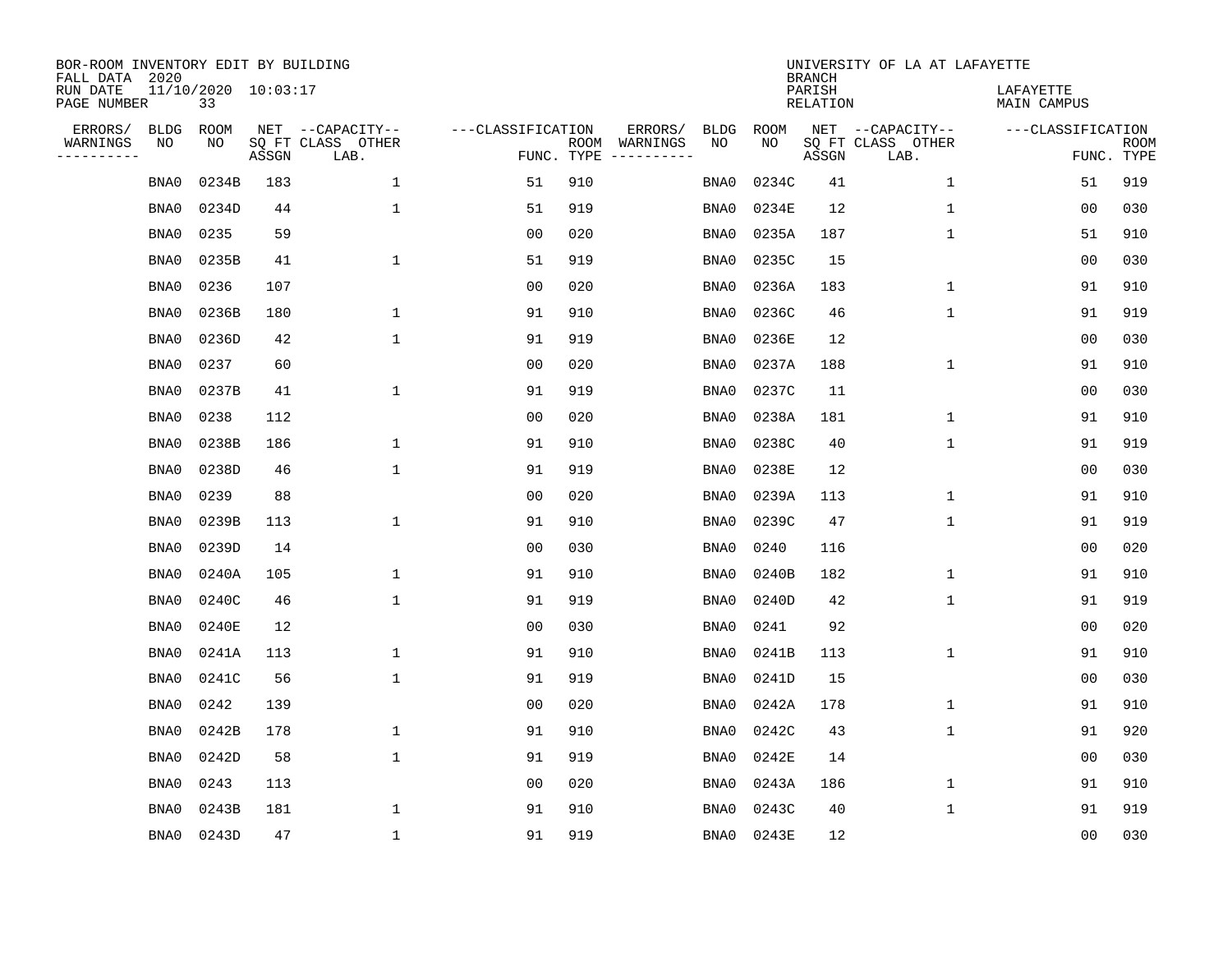| BOR-ROOM INVENTORY EDIT BY BUILDING<br>FALL DATA 2020 |                           |       |                           |                   |                    |                         |             |             | <b>BRANCH</b>             | UNIVERSITY OF LA AT LAFAYETTE |                          |                           |
|-------------------------------------------------------|---------------------------|-------|---------------------------|-------------------|--------------------|-------------------------|-------------|-------------|---------------------------|-------------------------------|--------------------------|---------------------------|
| RUN DATE<br>PAGE NUMBER                               | 11/10/2020 10:03:17<br>34 |       |                           |                   |                    |                         |             |             | PARISH<br><b>RELATION</b> |                               | LAFAYETTE<br>MAIN CAMPUS |                           |
| ERRORS/<br><b>BLDG</b>                                | ROOM                      |       | NET --CAPACITY--          | ---CLASSIFICATION |                    | ERRORS/                 | <b>BLDG</b> | <b>ROOM</b> |                           | NET --CAPACITY--              | ---CLASSIFICATION        |                           |
| WARNINGS<br>NO<br>----------                          | NO                        | ASSGN | SQ FT CLASS OTHER<br>LAB. |                   | ROOM<br>FUNC. TYPE | WARNINGS<br>----------- | NO          | NO          | ASSGN                     | SQ FT CLASS OTHER<br>LAB.     |                          | <b>ROOM</b><br>FUNC. TYPE |
| BNA0                                                  | 0244                      | 19    |                           | 0 <sub>0</sub>    | 030                |                         | BNA0        | 0245        | 398                       | 12                            | 91                       | 680                       |
| BNA0                                                  | 0245A                     | 54    |                           | 91                | 685                |                         | BNA0        | 0245B       | 12                        |                               | 00                       | 030                       |
| BNA0                                                  | 0246                      | 121   |                           | 91                | 730                |                         | BNA0        | 0247        | 81                        |                               | 00                       | 030                       |
| BNA0                                                  | 0248                      | 64    |                           | 0 <sub>0</sub>    | 010                |                         | BNA0        | 0249        | 89                        |                               | 0 <sub>0</sub>           | 020                       |
| BNA0                                                  | 0249A                     | 113   | $\mathbf{1}$              | 91                | 910                |                         | BNA0        | 0249B       | 113                       | $\mathbf{1}$                  | 91                       | 910                       |
| BNA0                                                  | 0249C                     | 46    | $\mathbf{1}$              | 91                | 919                |                         | BNA0        | 0249D       | 16                        |                               | 00                       | 030                       |
| BNA0                                                  | 0250                      | 70    | $\mathbf{1}$              | 0 <sub>0</sub>    | 010                |                         | BNA0        | 0251        | 94                        |                               | 0 <sub>0</sub>           | 020                       |
| BNA0                                                  | 0251A                     | 113   | $\mathbf{1}$              | 91                | 910                |                         | BNA0        | 0251B       | 113                       | $\mathbf 1$                   | 91                       | 910                       |
| BNA0                                                  | 0251C                     | 46    | $\mathbf{1}$              | 91                | 919                |                         | BNA0        | 0251D       | 16                        |                               | 00                       | 030                       |
| BNA0                                                  | 0252                      | 110   |                           | 0 <sub>0</sub>    | 020                |                         | BNA0        | 0252A       | 181                       | $\mathbf 1$                   | 91                       | 910                       |
| BNA0                                                  | 0252B                     | 181   | $\mathbf{1}$              | 91                | 910                |                         | BNA0        | 0252C       | 41                        | $\mathbf 1$                   | 91                       | 919                       |
| BNA0                                                  | 0252D                     | 46    | $\mathbf{1}$              | 91                | 919                |                         | BNA0        | 0252E       | 12                        |                               | 0 <sub>0</sub>           | 030                       |
| BNA0                                                  | 0253                      | 136   |                           | 0 <sub>0</sub>    | 020                |                         | BNA0        | 0253A       | 188                       | $\mathbf 1$                   | 91                       | 910                       |
| BNA0                                                  | 0253B                     | 188   | 1                         | 91                | 910                |                         | BNA0        | 0253C       | 42                        | 1                             | 91                       | 919                       |
| BNA0                                                  | 0253D                     | 56    | 1                         | 91                | 919                |                         | BNA0        | 0253E       | 20                        |                               | 0 <sub>0</sub>           | 030                       |
| BNA0                                                  | 0254                      | 135   |                           | 0 <sub>0</sub>    | 020                |                         | BNA0        | 0254A       | 189                       | 1                             | 91                       | 910                       |
| BNA0                                                  | 0254B                     | 192   | 1                         | 91                | 910                |                         | BNA0        | 0254C       | 57                        | 1                             | 91                       | 919                       |
| BNA0                                                  | 0254D                     | 43    | $\mathbf{1}$              | 91                | 919                |                         | BNA0        | 0254E       | 17                        |                               | 0 <sub>0</sub>           | 030                       |
| BNA0                                                  | 0300                      | 1770  |                           | 0 <sub>0</sub>    | 020                |                         | BNA0        | 0300A       | 295                       |                               | 0 <sub>0</sub>           | 020                       |
| BNA0                                                  | 0300B                     | 37    |                           | 0 <sub>0</sub>    | 020                |                         | BNA0        | 0300C       | 37                        |                               | 0 <sub>0</sub>           | 020                       |
| BNA0                                                  | 0300D                     | 1676  |                           | 0 <sub>0</sub>    | 020                |                         | BNA0        | 0300E       | 208                       |                               | 0 <sub>0</sub>           | 020                       |
| BNA0                                                  | 0300G                     | 208   |                           | 0 <sub>0</sub>    | 020                |                         | BNA0        | 0300H       | 208                       |                               | 00                       | 020                       |
| BNA0                                                  | 0300J                     | 208   |                           | 0 <sub>0</sub>    | 020                |                         | BNA0        | 0301        | 110                       |                               | 0 <sub>0</sub>           | 020                       |
| BNA0                                                  | 0301A                     | 183   | $\mathbf 1$               | 91                | 910                |                         | BNA0        | 0301B       | 183                       | $\mathbf 1$                   | 91                       | 910                       |
| BNA0                                                  | 0301C                     | 43    | $\mathbf{1}$              | 91                | 919                |                         | BNA0        | 0301D       | 46                        | 1                             | 91                       | 919                       |
| BNA0                                                  | 0301E                     | 12    |                           | 0 <sub>0</sub>    | 030                |                         | BNA0        | 0302        | 101                       |                               | 91                       | 730                       |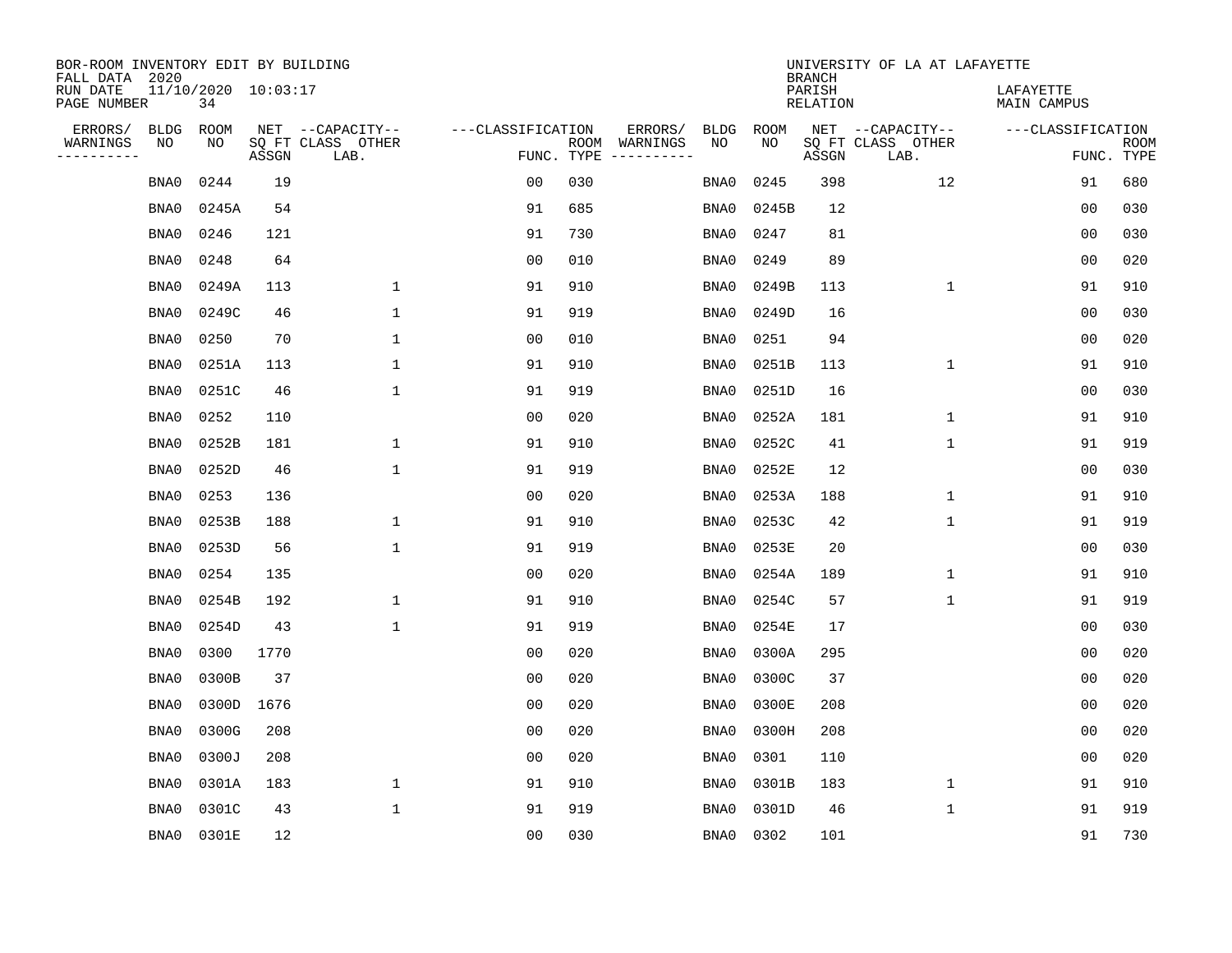| BOR-ROOM INVENTORY EDIT BY BUILDING<br>FALL DATA 2020 |                           |       |                           |                   |                    |                               |             | <b>BRANCH</b>             |       | UNIVERSITY OF LA AT LAFAYETTE |                          |                           |
|-------------------------------------------------------|---------------------------|-------|---------------------------|-------------------|--------------------|-------------------------------|-------------|---------------------------|-------|-------------------------------|--------------------------|---------------------------|
| RUN DATE<br>PAGE NUMBER                               | 11/10/2020 10:03:17<br>35 |       |                           |                   |                    |                               |             | PARISH<br><b>RELATION</b> |       |                               | LAFAYETTE<br>MAIN CAMPUS |                           |
| ERRORS/<br><b>BLDG</b>                                | ROOM                      |       | NET --CAPACITY--          | ---CLASSIFICATION |                    | ERRORS/<br><b>BLDG</b>        | <b>ROOM</b> |                           |       | NET --CAPACITY--              | ---CLASSIFICATION        |                           |
| WARNINGS<br>NO<br>----------                          | NO                        | ASSGN | SQ FT CLASS OTHER<br>LAB. |                   | ROOM<br>FUNC. TYPE | NO<br>WARNINGS<br>----------- | NO          |                           | ASSGN | SQ FT CLASS OTHER<br>LAB.     |                          | <b>ROOM</b><br>FUNC. TYPE |
| BNA0                                                  | 0303                      | 422   | 10                        | 91                | 680                | BNA0                          | 0304        |                           | 108   |                               | 00                       | 020                       |
| BNA0                                                  | 0304A                     | 186   | 1                         | 91                | 910                | BNA0                          | 0304B       |                           | 183   | 1                             | 91                       | 910                       |
| BNA0                                                  | 0304C                     | 47    | $\mathbf 1$               | 91                | 919                | BNA0                          | 0304D       |                           | 42    | $\mathbf 1$                   | 91                       | 919                       |
| BNA0                                                  | 0304E                     | 12    |                           | 0 <sub>0</sub>    | 030                | BNA0                          | 0305        |                           | 141   |                               | 91                       | 935                       |
| BNA0                                                  | 0306                      | 101   |                           | 0 <sub>0</sub>    | 020                | BNA0                          | 0306A       |                           | 183   | $\mathbf 1$                   | 91                       | 910                       |
| BNA0                                                  | 0306B                     | 186   | $\mathbf{1}$              | 91                | 910                | BNA0                          | 0306C       |                           | 40    | $\mathbf 1$                   | 91                       | 919                       |
| BNA0                                                  | 0306D                     | 40    | $\mathbf{1}$              | 91                | 919                | BNA0                          | 0306E       |                           | 12    |                               | 0 <sub>0</sub>           | 030                       |
| BNA0                                                  | 0307                      | 109   |                           | 0 <sub>0</sub>    | 020                | BNA0                          | 0307A       |                           | 184   | 1                             | 91                       | 910                       |
| BNA0                                                  | 0307B                     | 186   | 1                         | 91                | 910                | BNA0                          | 0307C       |                           | 46    | 1                             | 91                       | 919                       |
| BNA0                                                  | 0307D                     | 46    | $\mathbf{1}$              | 91                | 919                | BNA0                          | 0307E       |                           | 12    |                               | 0 <sub>0</sub>           | 030                       |
| BNA0                                                  | 0308                      | 37    | $\mathbf{1}$              | 0 <sub>0</sub>    | 010                | BNA0                          | 0309        |                           | 92    |                               | 0 <sub>0</sub>           | 020                       |
| BNA0                                                  | 0309A                     | 113   | $\mathbf{1}$              | 91                | 910                | BNA0                          | 0309B       |                           | 113   | $\mathbf{1}$                  | 91                       | 910                       |
| BNA0                                                  | 0309C                     | 45    | 1                         | 91                | 919                | BNA0                          | 0309D       |                           | 14    |                               | 0 <sub>0</sub>           | 030                       |
| BNA0                                                  | 0310                      | 87    |                           | 0 <sub>0</sub>    | 020                | BNA0                          | 0310A       |                           | 113   | 1                             | 91                       | 910                       |
| BNA0                                                  | 0310B                     | 113   | $\mathbf 1$               | 91                | 910                | BNA0                          | 0310C       |                           | 44    | 1                             | 91                       | 919                       |
| BNA0                                                  | 0310D                     | 16    |                           | 0 <sub>0</sub>    | 030                | BNA0                          | 0311        |                           | 88    |                               | 0 <sub>0</sub>           | 020                       |
| BNA0                                                  | 0311A                     | 113   | 1                         | 91                | 910                | BNA0                          | 0311B       |                           | 113   | 1                             | 91                       | 910                       |
| BNA0                                                  | 0311C                     | 46    | $\mathbf{1}$              | 91                | 919                | BNA0                          | 0311D       |                           | 14    |                               | 0 <sub>0</sub>           | 030                       |
| BNA0                                                  | 0312                      | 102   |                           | 0 <sub>0</sub>    | 020                | BNA0                          | 0312A       |                           | 181   | 1                             | 91                       | 910                       |
| BNA0                                                  | 0312B                     | 181   | 1                         | 91                | 910                | BNA0                          | 0312C       |                           | 45    | 1                             | 91                       | 919                       |
| BNA0                                                  | 0312D                     | 44    | $\mathbf{1}$              | 91                | 919                | BNA0                          | 0312E       |                           | 12    |                               | 00                       | 030                       |
| BNA0                                                  | 0313                      | 89    |                           | 0 <sub>0</sub>    | 020                | BNA0                          | 0313A       |                           | 113   | $\mathbf 1$                   | 91                       | 910                       |
| BNA0                                                  | 0313B                     | 113   | $\mathbf{1}$              | 91                | 910                | BNA0                          | 0313C       |                           | 47    | 1                             | 91                       | 919                       |
| BNA0                                                  | 0313D                     | 15    |                           | 0 <sub>0</sub>    | 030                | BNA0                          | 0315        |                           | 88    |                               | 0 <sub>0</sub>           | 020                       |
| BNA0                                                  | 0315A                     | 115   | 1                         | 91                | 910                | BNA0                          | 0315B       |                           | 113   | 1                             | 91                       | 910                       |
|                                                       | 0315C<br>BNA0             | 46    | $\mathbf{1}$              | 91                | 919                | BNA0                          | 0315D       |                           | 15    |                               | 00                       | 030                       |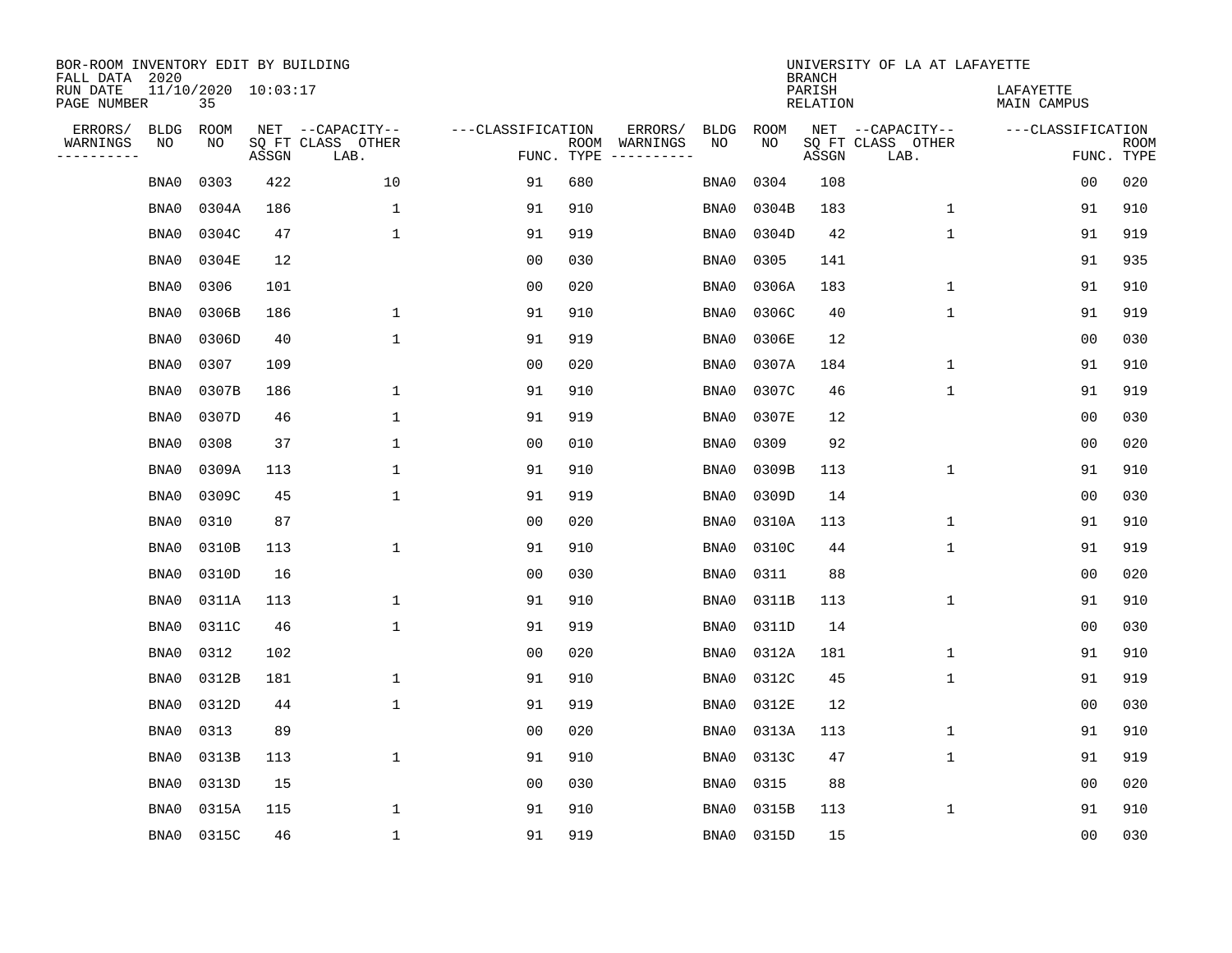| BOR-ROOM INVENTORY EDIT BY BUILDING<br>FALL DATA 2020 |                           |       |                           |                   |                    |                               |             | <b>BRANCH</b>             | UNIVERSITY OF LA AT LAFAYETTE |                          |                           |
|-------------------------------------------------------|---------------------------|-------|---------------------------|-------------------|--------------------|-------------------------------|-------------|---------------------------|-------------------------------|--------------------------|---------------------------|
| RUN DATE<br>PAGE NUMBER                               | 11/10/2020 10:03:17<br>36 |       |                           |                   |                    |                               |             | PARISH<br><b>RELATION</b> |                               | LAFAYETTE<br>MAIN CAMPUS |                           |
| ERRORS/<br><b>BLDG</b>                                | ROOM                      |       | NET --CAPACITY--          | ---CLASSIFICATION |                    | ERRORS/<br><b>BLDG</b>        | <b>ROOM</b> |                           | NET --CAPACITY--              | ---CLASSIFICATION        |                           |
| WARNINGS<br>NO<br>----------                          | NO                        | ASSGN | SQ FT CLASS OTHER<br>LAB. |                   | ROOM<br>FUNC. TYPE | NO<br>WARNINGS<br>----------- | NO          | ASSGN                     | SQ FT CLASS OTHER<br>LAB.     |                          | <b>ROOM</b><br>FUNC. TYPE |
| BNA0                                                  | 0317                      | 88    |                           | 0 <sub>0</sub>    | 020                | BNA0                          | 0317A       | 113                       | $\mathbf 1$                   | 91                       | 910                       |
| BNA0                                                  | 0317B                     | 113   | $\mathbf 1$               | 91                | 910                | BNA0                          | 0317C       | 47                        | 1                             | 91                       | 919                       |
| BNA0                                                  | 0317D                     | 15    |                           | 0 <sub>0</sub>    | 030                | BNA0                          | 0319        | 89                        |                               | 0 <sub>0</sub>           | 020                       |
| BNA0                                                  | 0319A                     | 113   | 1                         | 91                | 910                | BNA0                          | 0319B       | 113                       | $\mathbf 1$                   | 91                       | 910                       |
| BNA0                                                  | 0319C                     | 46    | $\mathbf 1$               | 91                | 919                | BNA0                          | 0319D       | 15                        |                               | 0 <sub>0</sub>           | 030                       |
| BNA0                                                  | 0321                      | 118   |                           | 0 <sub>0</sub>    | 020                | BNA0                          | 0321A       | 186                       | $\mathbf 1$                   | 91                       | 910                       |
| BNA0                                                  | 0321B                     | 182   | $\mathbf 1$               | 91                | 910                | BNA0                          | 0321C       | 46                        | $\mathbf{1}$                  | 91                       | 919                       |
| BNA0                                                  | 0321D                     | 46    | $\mathbf{1}$              | 91                | 919                | BNA0                          | 0321E       | 12                        |                               | 0 <sub>0</sub>           | 030                       |
| BNA0                                                  | 0322                      | 150   |                           | 0 <sub>0</sub>    | 020                | BNA0                          | 0322A       | 177                       | $\mathbf 1$                   | 91                       | 910                       |
| BNA0                                                  | 0322B                     | 179   | 1                         | 91                | 910                | BNA0                          | 0322C       | 57                        | $\mathbf 1$                   | 91                       | 919                       |
| BNA0                                                  | 0322D                     | 43    | $\mathbf{1}$              | 91                | 919                | BNA0                          | 0322E       | 14                        |                               | 0 <sub>0</sub>           | 030                       |
| BNA0                                                  | 0323                      | 151   |                           | 0 <sub>0</sub>    | 020                | BNA0                          | 0323A       | 178                       | 1                             | 91                       | 910                       |
| BNA0                                                  | 0323B                     | 177   | 1                         | 91                | 910                | BNA0                          | 0323C       | 42                        | 1                             | 91                       | 919                       |
| BNA0                                                  | 0323D                     | 62    | 1                         | 91                | 919                | BNA0                          | 0323E       | 14                        |                               | 00                       | 030                       |
| BNA0                                                  | 0324                      | 38    |                           | 0 <sub>0</sub>    | 030                | BNA0                          | 0325        | 87                        |                               | 0 <sub>0</sub>           | 020                       |
| BNA0                                                  | 0325A                     | 104   | 1                         | 91                | 910                | BNA0                          | 0325B       | 248                       | 1                             | 91                       | 910                       |
| BNA0                                                  | 0325C                     | 45    | $\mathbf{1}$              | 91                | 919                | BNA0                          | 0325D       | 13                        |                               | 0 <sub>0</sub>           | 030                       |
| BNA0                                                  | 0326                      | 87    |                           | 0 <sub>0</sub>    | 020                | BNA0                          | 0326A       | 109                       | 1                             | 91                       | 910                       |
| BNA0                                                  | 0326B                     | 109   | $\mathbf{1}$              | 91                | 910                | BNA0                          | 0326C       | 44                        | 1                             | 91                       | 919                       |
| BNA0                                                  | 0326D                     | 15    |                           | 0 <sub>0</sub>    | 030                | BNA0                          | 0327        | 137                       |                               | 0 <sub>0</sub>           | 020                       |
| BNA0                                                  | 0327A                     | 192   | 1                         | 91                | 910                | BNA0                          | 0327B       | 185                       | 1                             | 91                       | 910                       |
| BNA0                                                  | 0327C                     | 43    | $\mathbf{1}$              | 91                | 919                | BNA0                          | 0327D       | 56                        | 1                             | 91                       | 919                       |
| BNA0                                                  | 0327E                     | 20    |                           | 0 <sub>0</sub>    | 030                | BNA0                          | 0328        | 88                        |                               | 91                       | 730                       |
| BNA0                                                  | 0328A                     | 98    |                           | 44                | 710                | BNA0                          | 0330        | 125                       |                               | 0 <sub>0</sub>           | 020                       |
| BNA0                                                  | 0330A                     | 187   | 1                         | 91                | 910                | BNA0                          | 0330B       | 169                       | 1                             | 91                       | 910                       |
|                                                       | 0330C<br>BNA0             | 43    | $\mathbf{1}$              | 91                | 919                | BNA0                          | 0330D       | 56                        | 1                             | 91                       | 919                       |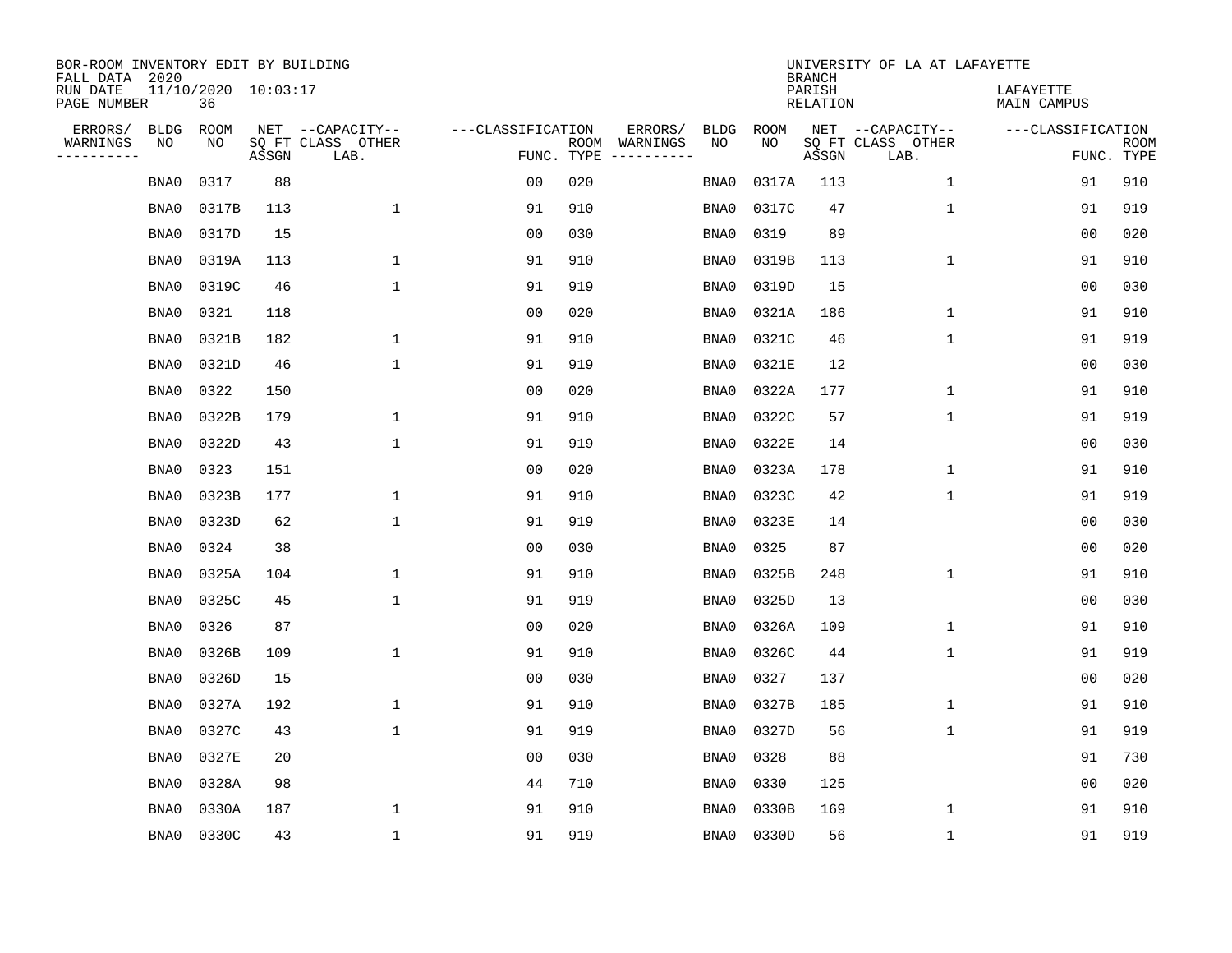| BOR-ROOM INVENTORY EDIT BY BUILDING<br>FALL DATA 2020 |                           |       |                           |                   |            |               |             |             | <b>BRANCH</b>             | UNIVERSITY OF LA AT LAFAYETTE |                          |                           |
|-------------------------------------------------------|---------------------------|-------|---------------------------|-------------------|------------|---------------|-------------|-------------|---------------------------|-------------------------------|--------------------------|---------------------------|
| RUN DATE<br>PAGE NUMBER                               | 11/10/2020 10:03:17<br>37 |       |                           |                   |            |               |             |             | PARISH<br><b>RELATION</b> |                               | LAFAYETTE<br>MAIN CAMPUS |                           |
| ERRORS/<br><b>BLDG</b>                                | ROOM                      |       | NET --CAPACITY--          | ---CLASSIFICATION |            | ERRORS/       | <b>BLDG</b> | <b>ROOM</b> |                           | NET --CAPACITY--              | ---CLASSIFICATION        |                           |
| WARNINGS<br>ΝO<br>----------                          | NO                        | ASSGN | SQ FT CLASS OTHER<br>LAB. |                   | FUNC. TYPE | ROOM WARNINGS | NO          | NO          | ASSGN                     | SQ FT CLASS OTHER<br>LAB.     |                          | <b>ROOM</b><br>FUNC. TYPE |
| BNA0                                                  | 0330E                     | 23    |                           | 00                | 030        |               | BNA0        | 0331        | 126                       |                               | 0 <sub>0</sub>           | 020                       |
| BNA0                                                  | 0331A                     | 104   | 1                         | 91                | 910        |               | BNA0        | 0331B       | 129                       | $\mathbf 1$                   | 91                       | 910                       |
| BNA0                                                  | 0331C                     | 54    | $\mathbf{1}$              | 91                | 919        |               | BNA0        | 0331D       | 12                        |                               | 0 <sub>0</sub>           | 030                       |
| BNA0                                                  | 0332                      | 144   |                           | 0 <sub>0</sub>    | 020        |               | BNA0        | 0332A       | 178                       | $\mathbf{1}$                  | 91                       | 910                       |
| BNA0                                                  | 0332B                     | 335   | $\mathbf{1}$              | 91                | 910        |               | BNA0        | 0332C       | 60                        | $\mathbf 1$                   | 91                       | 919                       |
| BNA0                                                  | 0332D                     | 42    | $\mathbf{1}$              | 91                | 919        |               | BNA0        | 0332E       | 14                        |                               | 0 <sub>0</sub>           | 030                       |
| BNA0                                                  | 0333                      | 106   |                           | 0 <sub>0</sub>    | 020        |               | BNA0        | 0333A       | 113                       | $\mathbf 1$                   | 91                       | 910                       |
| BNA0                                                  | 0333B                     | 109   | $\mathbf{1}$              | 91                | 910        |               | BNA0        | 0333C       | 46                        | $\mathbf{1}$                  | 91                       | 919                       |
| BNA0                                                  | 0333D                     | 14    |                           | 0 <sub>0</sub>    | 030        |               | BNA0        | 0334        | 110                       |                               | 0 <sub>0</sub>           | 020                       |
| BNA0                                                  | 0334A                     | 179   | 1                         | 91                | 910        |               | BNA0        | 0334B       | 185                       | $\mathbf 1$                   | 91                       | 910                       |
| BNA0                                                  | 0334C                     | 42    | $\mathbf{1}$              | 91                | 919        |               | BNA0        | 0334D       | 46                        | $\mathbf{1}$                  | 91                       | 919                       |
| BNA0                                                  | 0334E                     | 12    |                           | 0 <sub>0</sub>    | 030        |               | BNA0        | 0335        | 115                       |                               | 0 <sub>0</sub>           | 020                       |
| BNA0                                                  | 0335A                     | 185   | 1                         | 91                | 910        |               | BNA0        | 0335B       | 424                       | $\mathbf 1$                   | 91                       | 910                       |
| BNA0                                                  | 0335C                     | 51    | 1                         | 91                | 919        |               | BNA0        | 0335D       | 41                        | 1                             | 91                       | 919                       |
| BNA0                                                  | 0335E                     | 12    |                           | 0 <sub>0</sub>    | 030        |               | BNA0        | 0336        | 114                       |                               | 0 <sub>0</sub>           | 020                       |
| BNA0                                                  | 0336A                     | 181   | 1                         | 91                | 910        |               | BNA0        | 0336B       | 175                       | $\mathbf{1}$                  | 91                       | 910                       |
| BNA0                                                  | 0336C                     | 45    | 1                         | 91                | 919        |               | BNA0        | 0336D       | 40                        | $\mathbf 1$                   | 91                       | 919                       |
| BNA0                                                  | 0336E                     | 12    |                           | 0 <sub>0</sub>    | 030        |               | BNA0        | 0337        | 117                       |                               | 0 <sub>0</sub>           | 020                       |
| BNA0                                                  | 0337A                     | 182   | $\mathbf{1}$              | 91                | 910        |               | BNA0        | 0337B       | 187                       | $\mathbf{1}$                  | 91                       | 910                       |
| BNA0                                                  | 0337C                     | 40    | 1                         | 91                | 919        |               | BNA0        | 0337D       | 51                        | $\mathbf 1$                   | 91                       | 919                       |
| BNA0                                                  | 0337E                     | 12    |                           | 0 <sub>0</sub>    | 030        |               | BNA0        | 0338        | 109                       |                               | 0 <sub>0</sub>           | 020                       |
| BNA0                                                  | 0338A                     | 181   | 1                         | 91                | 910        |               | BNA0        | 0338B       | 188                       | $\mathbf 1$                   | 91                       | 910                       |
| BNA0                                                  | 0338C                     | 42    | $\mathbf{1}$              | 91                | 919        |               | BNA0        | 0338D       | 48                        | $\mathbf{1}$                  | 91                       | 919                       |
| BNA0                                                  | 0338E                     | 11    |                           | 0 <sub>0</sub>    | 030        |               | BNA0        | 0339        | 92                        |                               | 0 <sub>0</sub>           | 020                       |
| BNA0                                                  | 0339A                     | 113   | $\mathbf{1}$              | 91                | 910        |               | BNA0        | 0339B       | 113                       | $\mathbf{1}$                  | 91                       | 910                       |
| BNA0                                                  | 0339C                     | 46    | $\mathbf{1}$              | 91                | 919        |               | BNA0        | 0339D       | 16                        |                               | 0 <sub>0</sub>           | 030                       |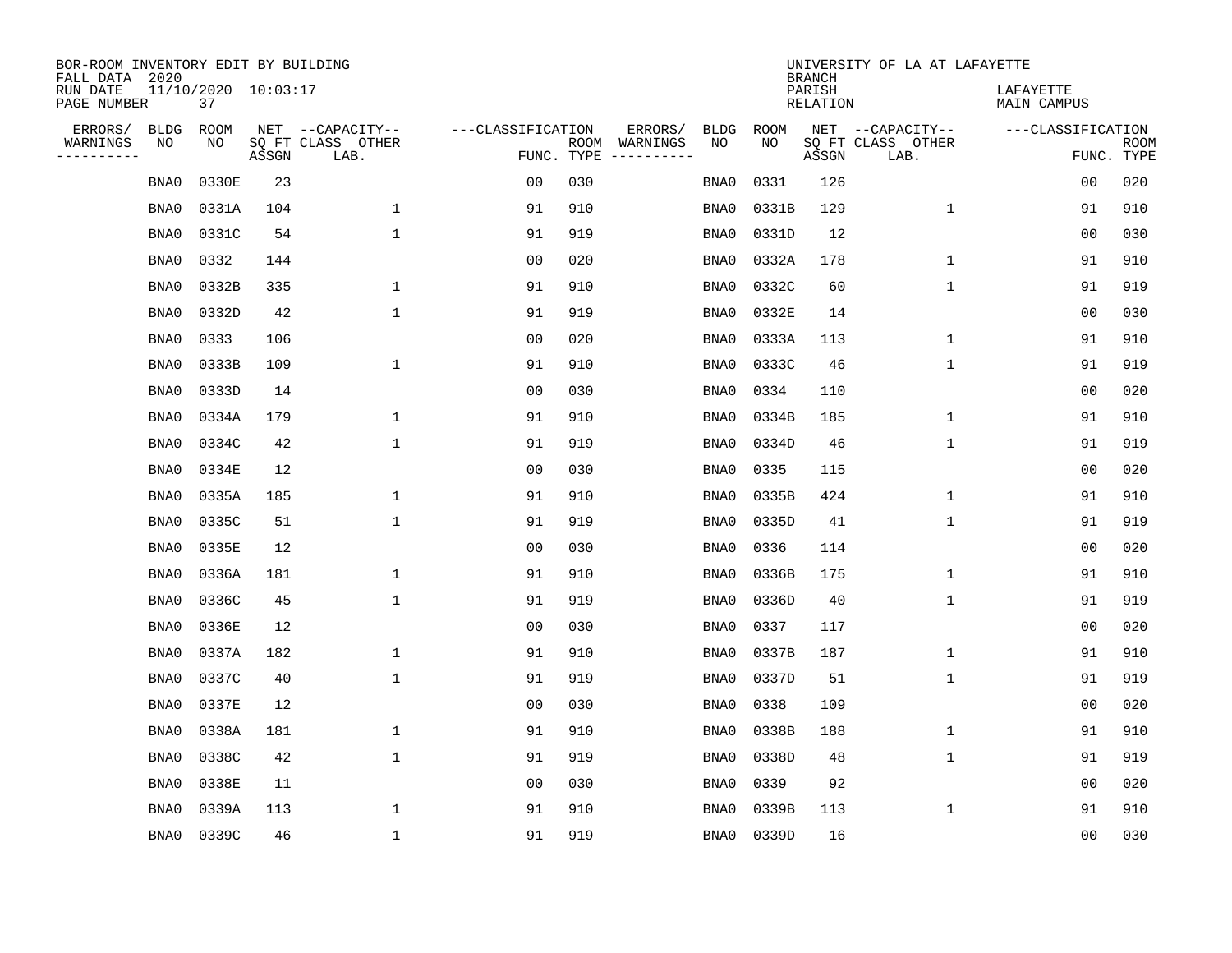| BOR-ROOM INVENTORY EDIT BY BUILDING<br>FALL DATA 2020 |                           |       |                           |                   |                    |                               |             | <b>BRANCH</b>             | UNIVERSITY OF LA AT LAFAYETTE |                          |                           |
|-------------------------------------------------------|---------------------------|-------|---------------------------|-------------------|--------------------|-------------------------------|-------------|---------------------------|-------------------------------|--------------------------|---------------------------|
| RUN DATE<br>PAGE NUMBER                               | 11/10/2020 10:03:17<br>38 |       |                           |                   |                    |                               |             | PARISH<br><b>RELATION</b> |                               | LAFAYETTE<br>MAIN CAMPUS |                           |
| ERRORS/                                               | <b>BLDG</b><br>ROOM       |       | NET --CAPACITY--          | ---CLASSIFICATION |                    | ERRORS/<br><b>BLDG</b>        | <b>ROOM</b> |                           | NET --CAPACITY--              | ---CLASSIFICATION        |                           |
| WARNINGS<br>NO<br>----------                          | NO                        | ASSGN | SQ FT CLASS OTHER<br>LAB. |                   | ROOM<br>FUNC. TYPE | NO<br>WARNINGS<br>----------- | NO          | ASSGN                     | SQ FT CLASS OTHER<br>LAB.     |                          | <b>ROOM</b><br>FUNC. TYPE |
|                                                       | 0340<br>BNA0              | 116   |                           | 0 <sub>0</sub>    | 020                | BNA0                          | 0340A       | 187                       | $\mathbf 1$                   | 91                       | 910                       |
|                                                       | 0340B<br>BNA0             | 187   | $\mathbf 1$               | 91                | 910                | BNA0                          | 0340C       | 46                        | 1                             | 91                       | 919                       |
|                                                       | 0340D<br>BNA0             | 42    | $\mathbf{1}$              | 91                | 919                | BNA0                          | 0340E       | 12                        |                               | 0 <sub>0</sub>           | 030                       |
|                                                       | 0341<br>BNA0              | 113   |                           | 0 <sub>0</sub>    | 020                | BNA0                          |             | 0341A 1333                | 1                             | 91                       | 910                       |
|                                                       | BNA0<br>0341B             | 113   | $\mathbf{1}$              | 91                | 910                | BNA0                          | 0341C       | 50                        | $\mathbf{1}$                  | 91                       | 919                       |
|                                                       | BNA0<br>0341D             | 16    |                           | 0 <sub>0</sub>    | 030                | BNA0                          | 0342        | 157                       |                               | 0 <sub>0</sub>           | 020                       |
|                                                       | 0342A<br>BNA0             | 178   | $\mathbf 1$               | 91                | 910                | BNA0                          | 0342B       | 174                       | $\mathbf 1$                   | 91                       | 910                       |
|                                                       | 0342C<br>BNA0             | 42    | $\mathbf{1}$              | 91                | 919                | BNA0                          | 0342D       | 57                        | $\mathbf 1$                   | 91                       | 919                       |
|                                                       | 0342E<br>BNA0             | 14    |                           | 0 <sub>0</sub>    | 030                | BNA0                          | 0343        | 115                       |                               | 00                       | 020                       |
|                                                       | BNA0<br>0343A             | 186   | 1                         | 91                | 910                | BNA0                          | 0343B       | 183                       | $\mathbf 1$                   | 91                       | 910                       |
|                                                       | BNA0<br>0343C             | 46    | $\mathbf{1}$              | 91                | 919                | BNA0                          | 0343D       | 41                        | $\mathbf 1$                   | 91                       | 919                       |
|                                                       | 0343E<br>BNA0             | 12    |                           | 0 <sub>0</sub>    | 030                | BNA0                          | 0344        | 22                        |                               | 0 <sub>0</sub>           | 030                       |
|                                                       | 0345<br>BNA0              | 423   | 10                        | 91                | 680                | BNA0                          | 0345A       | 67                        |                               | 91                       | 685                       |
|                                                       | BNA0<br>0345B             | 12    |                           | 0 <sub>0</sub>    | 030                | BNA0                          | 0346        | 125                       |                               | 44                       | 710                       |
|                                                       | 0347<br>BNA0              | 79    |                           | 0 <sub>0</sub>    | 030                | BNA0                          | 0348        | 63                        |                               | 0 <sub>0</sub>           | 030                       |
|                                                       | 0349<br>BNA0              | 89    |                           | 0 <sub>0</sub>    | 020                | BNA0                          | 0349A       | 104                       | 1                             | 91                       | 910                       |
|                                                       | 0349B<br>BNA0             | 113   | $\mathbf{1}$              | 91                | 910                | BNA0                          | 0349C       | 46                        | 1                             | 91                       | 919                       |
|                                                       | 0349D<br>BNA0             | 17    |                           | 0 <sub>0</sub>    | 030                | BNA0                          | 0350        | 61                        |                               | 0 <sub>0</sub>           | 010                       |
|                                                       | 0351<br>BNA0              | 95    |                           | 0 <sub>0</sub>    | 020                | BNA0                          | 0351A       | 113                       | 1                             | 91                       | 910                       |
|                                                       | 0351B<br>BNA0             | 113   | $\mathbf 1$               | 91                | 910                | BNA0                          | 0351C       | 47                        | 1                             | 91                       | 919                       |
|                                                       | 0351D<br>BNA0             | 15    |                           | 0 <sub>0</sub>    | 030                | BNA0                          | 0352        | 114                       |                               | 00                       | 020                       |
|                                                       | 0352A<br>BNA0             | 186   | $\mathbf 1$               | 91                | 910                | BNA0                          | 0352B       | 158                       | $\mathbf 1$                   | 91                       | 910                       |
|                                                       | 0352C<br>BNA0             | 42    | $\mathbf{1}$              | 91                | 919                | BNA0                          | 0352D       | 41                        | 1                             | 91                       | 919                       |
|                                                       | 0352E<br>BNA0             | 12    |                           | 0 <sub>0</sub>    | 030                | BNA0                          | 0353        | 125                       |                               | 0 <sub>0</sub>           | 020                       |
|                                                       | BNA0<br>0353A             | 189   | $\mathbf{1}$              | 91                | 910                | BNA0                          | 0353B       | 187                       | 1                             | 91                       | 910                       |
|                                                       | 0353C<br>BNA0             | 43    | $\mathbf{1}$              | 91                | 919                | BNA0                          | 0353D       | 56                        | 1                             | 91                       | 919                       |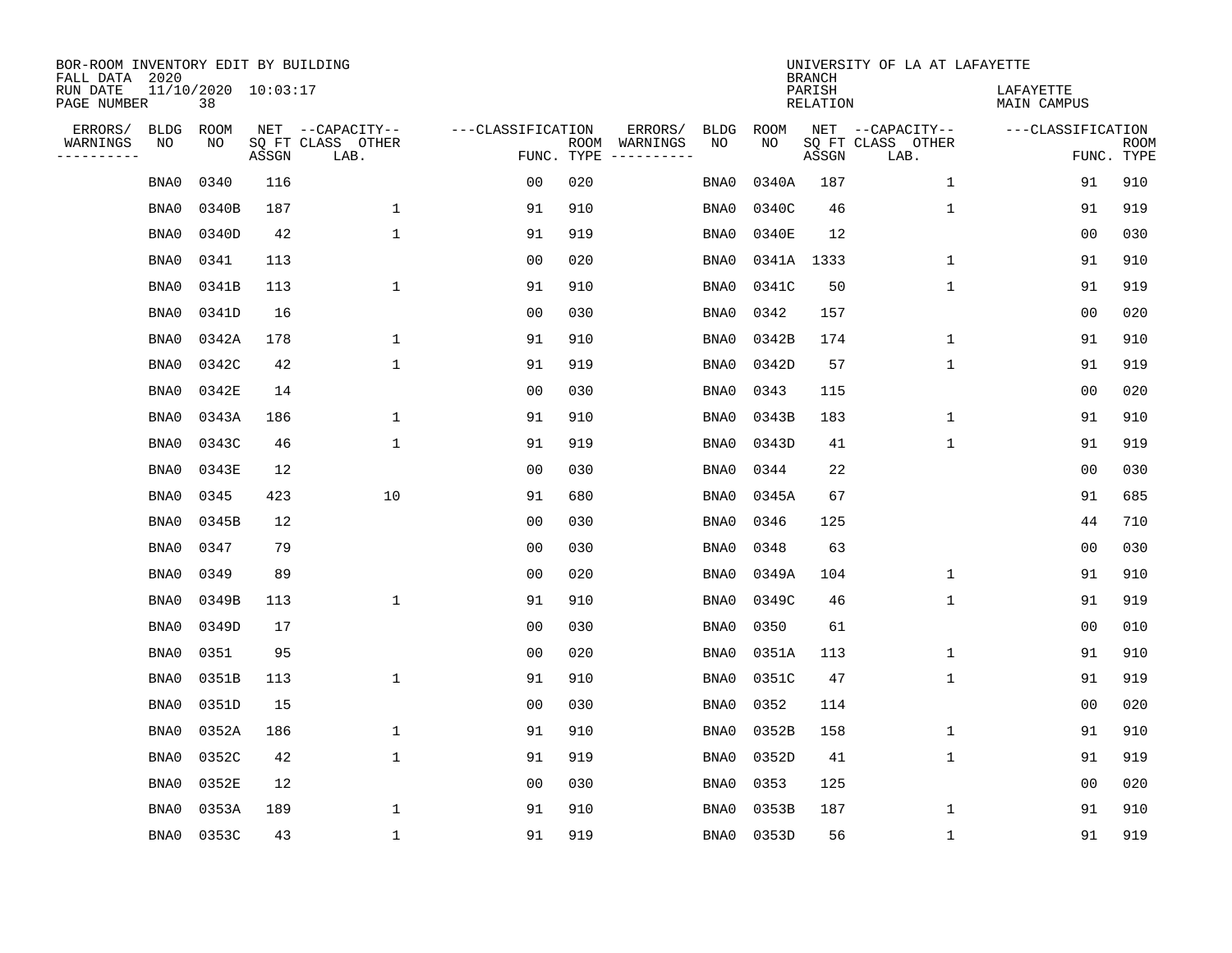| BOR-ROOM INVENTORY EDIT BY BUILDING<br>FALL DATA 2020 |             |       |                     |                           |                   |     |                                                                                                                                                                                                                                                                                                                                                                                                                                                                                                                                 |             | <b>BRANCH</b>             | UNIVERSITY OF LA AT LAFAYETTE |                          |                           |
|-------------------------------------------------------|-------------|-------|---------------------|---------------------------|-------------------|-----|---------------------------------------------------------------------------------------------------------------------------------------------------------------------------------------------------------------------------------------------------------------------------------------------------------------------------------------------------------------------------------------------------------------------------------------------------------------------------------------------------------------------------------|-------------|---------------------------|-------------------------------|--------------------------|---------------------------|
| RUN DATE<br>PAGE NUMBER                               |             | 39    | 11/10/2020 10:03:17 |                           |                   |     |                                                                                                                                                                                                                                                                                                                                                                                                                                                                                                                                 |             | PARISH<br><b>RELATION</b> |                               | LAFAYETTE<br>MAIN CAMPUS |                           |
| ERRORS/                                               | <b>BLDG</b> | ROOM  |                     | NET --CAPACITY--          | ---CLASSIFICATION |     | ERRORS/<br><b>BLDG</b>                                                                                                                                                                                                                                                                                                                                                                                                                                                                                                          | <b>ROOM</b> |                           | NET --CAPACITY--              | ---CLASSIFICATION        |                           |
| WARNINGS<br>----------                                | NO          | NO    | ASSGN               | SQ FT CLASS OTHER<br>LAB. | FUNC. TYPE        |     | NO<br>ROOM WARNINGS<br>$\begin{tabular}{ccccccccc} \multicolumn{2}{c }{\multicolumn{2}{c }{\multicolumn{2}{c }{\multicolumn{2}{c}}{\multicolumn{2}{c}}{\multicolumn{2}{c}}{\multicolumn{2}{c}}{\multicolumn{2}{c}}{\multicolumn{2}{c}}{\multicolumn{2}{c}}{\multicolumn{2}{c}}{\multicolumn{2}{c}}{\multicolumn{2}{c}}{\multicolumn{2}{c}}{\multicolumn{2}{c}}{\multicolumn{2}{c}}{\multicolumn{2}{c}}{\multicolumn{2}{c}}{\multicolumn{2}{c}}{\multicolumn{2}{c}}{\multicolumn{2}{c}}{\multicolumn{2}{c}}{\multicolumn{2}{c}}$ | NO          | ASSGN                     | SQ FT CLASS OTHER<br>LAB.     |                          | <b>ROOM</b><br>FUNC. TYPE |
|                                                       | BNA0        | 0353E | 20                  |                           | 0 <sub>0</sub>    | 030 | BNA0                                                                                                                                                                                                                                                                                                                                                                                                                                                                                                                            | 0354        | 135                       |                               | 00                       | 020                       |
|                                                       | BNA0        | 0354A | 185                 | 1                         | 91                | 910 | BNA0                                                                                                                                                                                                                                                                                                                                                                                                                                                                                                                            | 0354B       | 192                       | 1                             | 91                       | 910                       |
|                                                       | BNA0        | 0354C | 55                  | $\mathbf 1$               | 91                | 919 | BNA0                                                                                                                                                                                                                                                                                                                                                                                                                                                                                                                            | 0354D       | 42                        | $\mathbf 1$                   | 91                       | 919                       |
|                                                       | BNA0        | 0354E | 19                  |                           | 0 <sub>0</sub>    | 030 | BNA0                                                                                                                                                                                                                                                                                                                                                                                                                                                                                                                            | 0400        | 1770                      |                               | 0 <sub>0</sub>           | 020                       |
|                                                       | BNA0        | 0400A | 289                 |                           | 0 <sub>0</sub>    | 020 | BNA0                                                                                                                                                                                                                                                                                                                                                                                                                                                                                                                            | 0400B       | 37                        |                               | 0 <sub>0</sub>           | 020                       |
|                                                       | BNA0        | 0400C | 37                  |                           | 0 <sub>0</sub>    | 020 | BNA0                                                                                                                                                                                                                                                                                                                                                                                                                                                                                                                            | 0400D       | 1202                      |                               | 0 <sub>0</sub>           | 020                       |
|                                                       | BNA0        | 0400E | 208                 |                           | 0 <sub>0</sub>    | 020 | BNA0                                                                                                                                                                                                                                                                                                                                                                                                                                                                                                                            | 0400G       | 208                       |                               | 0 <sub>0</sub>           | 020                       |
|                                                       | BNA0        | 0400H | 208                 |                           | 0 <sub>0</sub>    | 020 | BNA0                                                                                                                                                                                                                                                                                                                                                                                                                                                                                                                            | 0400J       | 208                       |                               | 0 <sub>0</sub>           | 020                       |
|                                                       | BNA0        | 0401  | 102                 |                           | 0 <sub>0</sub>    | 020 | BNA0                                                                                                                                                                                                                                                                                                                                                                                                                                                                                                                            | 0401A       | 184                       | $\mathbf{1}$                  | 91                       | 910                       |
|                                                       | BNA0        | 0401B | 196                 | $\mathbf 1$               | 91                | 910 | BNA0                                                                                                                                                                                                                                                                                                                                                                                                                                                                                                                            | 0401C       | 40                        | 1                             | 91                       | 919                       |
|                                                       | BNA0        | 0401D | 45                  | $\mathbf{1}$              | 91                | 919 | BNA0                                                                                                                                                                                                                                                                                                                                                                                                                                                                                                                            | 0401E       | 12                        |                               | 0 <sub>0</sub>           | 030                       |
|                                                       | BNA0        | 0402  | 101                 |                           | 0 <sub>0</sub>    | 030 | BNA0                                                                                                                                                                                                                                                                                                                                                                                                                                                                                                                            | 0403        | 393                       | 10                            | 91                       | 680                       |
|                                                       | BNA0        | 0403A | 11                  |                           | 0 <sub>0</sub>    | 030 | BNA0                                                                                                                                                                                                                                                                                                                                                                                                                                                                                                                            | 0404        | 116                       |                               | 0 <sub>0</sub>           | 020                       |
|                                                       | BNA0        | 0404A | 182                 | $\mathbf 1$               | 91                | 910 | BNA0                                                                                                                                                                                                                                                                                                                                                                                                                                                                                                                            | 0404B       | 183                       | $\mathbf 1$                   | 91                       | 910                       |
|                                                       | BNA0        | 0404C | 45                  | $\mathbf{1}$              | 91                | 919 | BNA0                                                                                                                                                                                                                                                                                                                                                                                                                                                                                                                            | 0404D       | 45                        | $\mathbf 1$                   | 91                       | 919                       |
|                                                       | BNA0        | 0404E | 12                  |                           | 00                | 030 | BNA0                                                                                                                                                                                                                                                                                                                                                                                                                                                                                                                            | 0405        | 143                       |                               | 91                       | 935                       |
|                                                       | BNA0        | 0406  | 117                 |                           | 0 <sub>0</sub>    | 020 | BNA0                                                                                                                                                                                                                                                                                                                                                                                                                                                                                                                            | 0406A       | 182                       | 1                             | 91                       | 910                       |
|                                                       | BNA0        | 0406B | 185                 | $\mathbf{1}$              | 91                | 910 | BNA0                                                                                                                                                                                                                                                                                                                                                                                                                                                                                                                            | 0406C       | 45                        | 1                             | 91                       | 919                       |
|                                                       | BNA0        | 0406D | 45                  | $\mathbf 1$               | 91                | 919 | BNA0                                                                                                                                                                                                                                                                                                                                                                                                                                                                                                                            | 0406E       | 12                        |                               | 0 <sub>0</sub>           | 030                       |
|                                                       | BNA0        | 0407  | 117                 |                           | 0 <sub>0</sub>    | 020 | BNA0                                                                                                                                                                                                                                                                                                                                                                                                                                                                                                                            | 0407A       | 182                       | 1                             | 91                       | 910                       |
|                                                       | BNA0        | 0407B | 182                 | $\mathbf 1$               | 91                | 910 | BNA0                                                                                                                                                                                                                                                                                                                                                                                                                                                                                                                            | 0407C       | 45                        | 1                             | 91                       | 919                       |
|                                                       | BNA0        | 0407D | 45                  | $\mathbf{1}$              | 91                | 919 | BNA0                                                                                                                                                                                                                                                                                                                                                                                                                                                                                                                            | 0407E       | 12                        |                               | 0 <sub>0</sub>           | 030                       |
|                                                       | BNA0        | 0408  | 38                  |                           | 0 <sub>0</sub>    | 010 | BNA0                                                                                                                                                                                                                                                                                                                                                                                                                                                                                                                            | 0409        | 89                        |                               | 0 <sub>0</sub>           | 020                       |
|                                                       | BNA0        | 0409A | 113                 | $\mathbf 1$               | 91                | 910 | BNA0                                                                                                                                                                                                                                                                                                                                                                                                                                                                                                                            | 0409B       | 113                       | $\mathbf 1$                   | 91                       | 910                       |
|                                                       | BNA0        | 0409C | 45                  | $\mathbf{1}$              | 91                | 919 | BNA0                                                                                                                                                                                                                                                                                                                                                                                                                                                                                                                            | 0409D       | 14                        |                               | 00                       | 030                       |
|                                                       | BNA0        | 0410  | 88                  |                           | 0 <sub>0</sub>    | 020 | BNA0                                                                                                                                                                                                                                                                                                                                                                                                                                                                                                                            | 0410A       | 113                       | 1                             | 91                       | 910                       |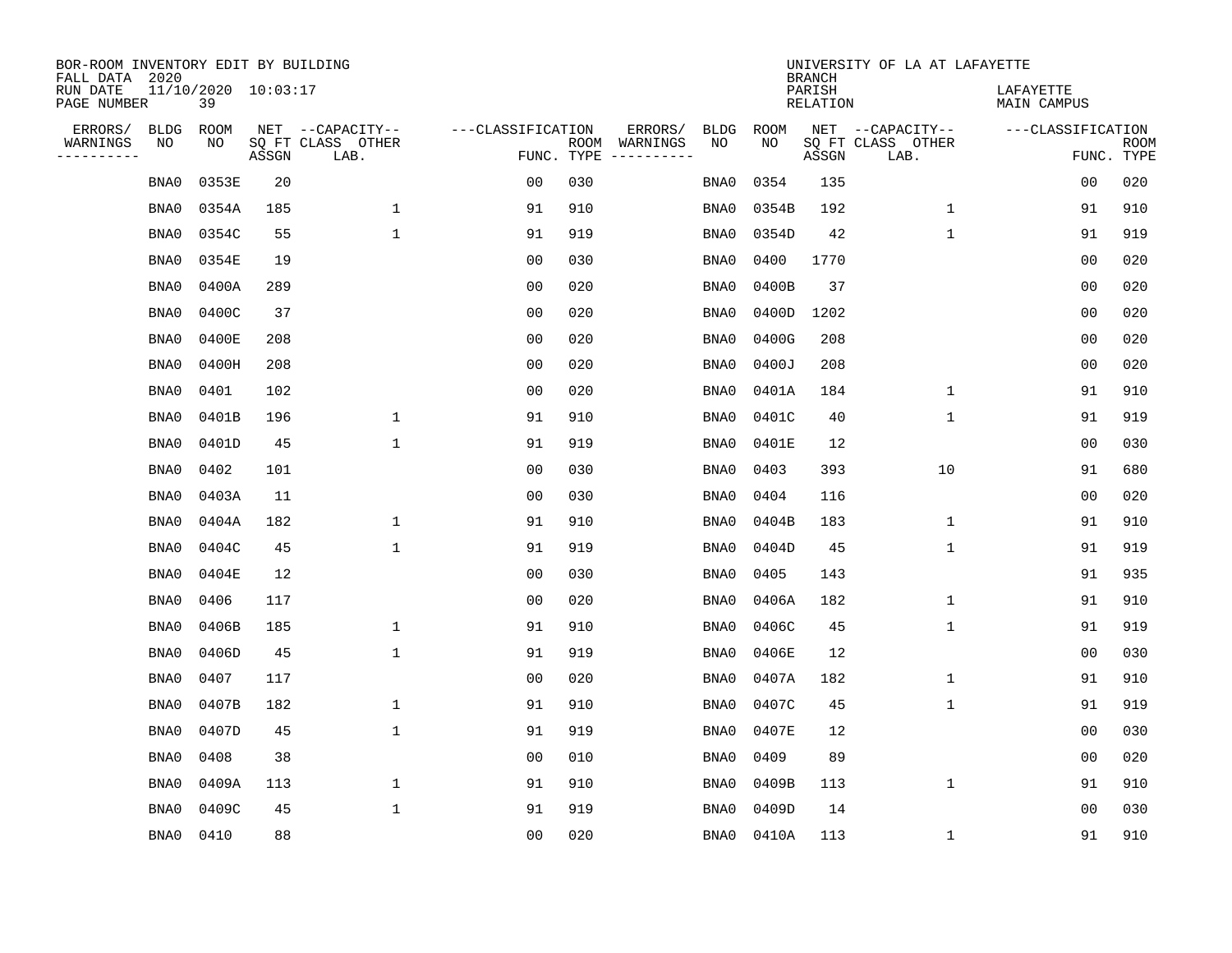| BOR-ROOM INVENTORY EDIT BY BUILDING<br>FALL DATA 2020 |                           |       |                           |                   |                    |                               |             | <b>BRANCH</b>             | UNIVERSITY OF LA AT LAFAYETTE |                          |                           |
|-------------------------------------------------------|---------------------------|-------|---------------------------|-------------------|--------------------|-------------------------------|-------------|---------------------------|-------------------------------|--------------------------|---------------------------|
| RUN DATE<br>PAGE NUMBER                               | 11/10/2020 10:03:17<br>40 |       |                           |                   |                    |                               |             | PARISH<br><b>RELATION</b> |                               | LAFAYETTE<br>MAIN CAMPUS |                           |
| ERRORS/<br><b>BLDG</b>                                | ROOM                      |       | NET --CAPACITY--          | ---CLASSIFICATION |                    | ERRORS/<br><b>BLDG</b>        | <b>ROOM</b> |                           | NET --CAPACITY--              | ---CLASSIFICATION        |                           |
| WARNINGS<br>NO<br>----------                          | NO                        | ASSGN | SQ FT CLASS OTHER<br>LAB. |                   | ROOM<br>FUNC. TYPE | NO<br>WARNINGS<br>----------- | NO          | ASSGN                     | SQ FT CLASS OTHER<br>LAB.     |                          | <b>ROOM</b><br>FUNC. TYPE |
| BNA0                                                  | 0410B                     | 113   | 1                         | 91                | 910                | BNA0                          | 0410C       | 45                        | $\mathbf{1}$                  | 91                       | 919                       |
| BNA0                                                  | 0410D                     | 16    |                           | 0 <sub>0</sub>    | 030                | BNA0                          | 0411        | 89                        |                               | 00                       | 020                       |
| BNA0                                                  | 0411A                     | 113   | $\mathbf 1$               | 91                | 910                | BNA0                          | 0411B       | 113                       | $\mathbf 1$                   | 91                       | 910                       |
| BNA0                                                  | 0411C                     | 46    | $\mathbf{1}$              | 91                | 919                | BNA0                          | 0411D       | 14                        |                               | 0 <sub>0</sub>           | 030                       |
| BNA0                                                  | 0412                      | 112   |                           | 0 <sub>0</sub>    | 020                | BNA0                          | 0412A       | 181                       | $\mathbf 1$                   | 91                       | 910                       |
| BNA0                                                  | 0412B                     | 185   | $\mathbf{1}$              | 91                | 910                | BNA0                          | 0412C       | 41                        | $\mathbf{1}$                  | 91                       | 919                       |
| BNA0                                                  | 0412D                     | 46    | $\mathbf{1}$              | 91                | 919                | BNA0                          | 0412E       | 12                        |                               | 0 <sub>0</sub>           | 030                       |
| BNA0                                                  | 0413                      | 89    |                           | 0 <sub>0</sub>    | 020                | BNA0                          | 0413A       | 113                       | 1                             | 91                       | 910                       |
| BNA0                                                  | 0413B                     | 113   | $\mathbf{1}$              | 91                | 910                | BNA0                          | 0413C       | 42                        | 1                             | 91                       | 919                       |
| BNA0                                                  | 0413D                     | 16    |                           | 0 <sub>0</sub>    | 030                | BNA0                          | 0415        | 120                       |                               | 0 <sub>0</sub>           | 020                       |
| BNA0                                                  | 0415A                     | 113   | $\mathbf{1}$              | 91                | 910                | BNA0                          | 0415B       | 113                       | $\mathbf 1$                   | 91                       | 910                       |
| BNA0                                                  | 0415C                     | 45    | $\mathbf{1}$              | 91                | 919                | BNA0                          | 0415D       | 15                        |                               | 0 <sub>0</sub>           | 030                       |
| BNA0                                                  | 0417                      | 87    |                           | 0 <sub>0</sub>    | 020                | BNA0                          | 0417A       | 113                       | $\mathbf 1$                   | 91                       | 910                       |
| BNA0                                                  | 0417B                     | 113   | 1                         | 91                | 910                | BNA0                          | 0417C       | 45                        | 1                             | 91                       | 919                       |
| BNA0                                                  | 0417D                     | 15    |                           | 0 <sub>0</sub>    | 030                | BNA0                          | 0419        | 88                        |                               | 0 <sub>0</sub>           | 020                       |
| BNA0                                                  | 0419A                     | 113   | 1                         | 91                | 910                | BNA0                          | 0419B       | 113                       | 1                             | 91                       | 910                       |
| BNA0                                                  | 0419C                     | 45    | $\mathbf{1}$              | 91                | 919                | BNA0                          | 0419D       | 16                        |                               | 0 <sub>0</sub>           | 030                       |
| BNA0                                                  | 0421                      | 116   |                           | 0 <sub>0</sub>    | 020                | BNA0                          | 0421A       | 186                       | 1                             | 91                       | 910                       |
| BNA0                                                  | 0421B                     | 185   | $\mathbf{1}$              | 91                | 910                | BNA0                          | 0421C       | 46                        | $\mathbf{1}$                  | 91                       | 919                       |
| BNA0                                                  | 0421D                     | 45    | $\mathbf 1$               | 91                | 919                | BNA0                          | 0421E       | 12                        |                               | 0 <sub>0</sub>           | 030                       |
| BNA0                                                  | 0422                      | 150   |                           | 0 <sub>0</sub>    | 020                | BNA0                          | 0422A       | 178                       | 1                             | 91                       | 910                       |
| BNA0                                                  | 0422B                     | 177   | $\mathbf 1$               | 91                | 910                | BNA0                          | 0422C       | 58                        | 1                             | 91                       | 919                       |
| BNA0                                                  | 0422D                     | 46    | $\mathbf{1}$              | 91                | 919                | BNA0                          | 0422E       | 14                        |                               | 0 <sub>0</sub>           | 030                       |
| BNA0                                                  | 0423                      | 145   |                           | 0 <sub>0</sub>    | 020                | BNA0                          | 0423A       | 178                       | $\mathbf 1$                   | 91                       | 910                       |
| BNA0                                                  | 0423B                     | 176   | 1                         | 91                | 910                | BNA0                          | 0423C       | 45                        | 1                             | 91                       | 919                       |
| BNA0                                                  | 0423D                     | 62    | $\mathbf{1}$              | 91                | 919                | BNA0                          | 0423E       | 14                        |                               | 00                       | 030                       |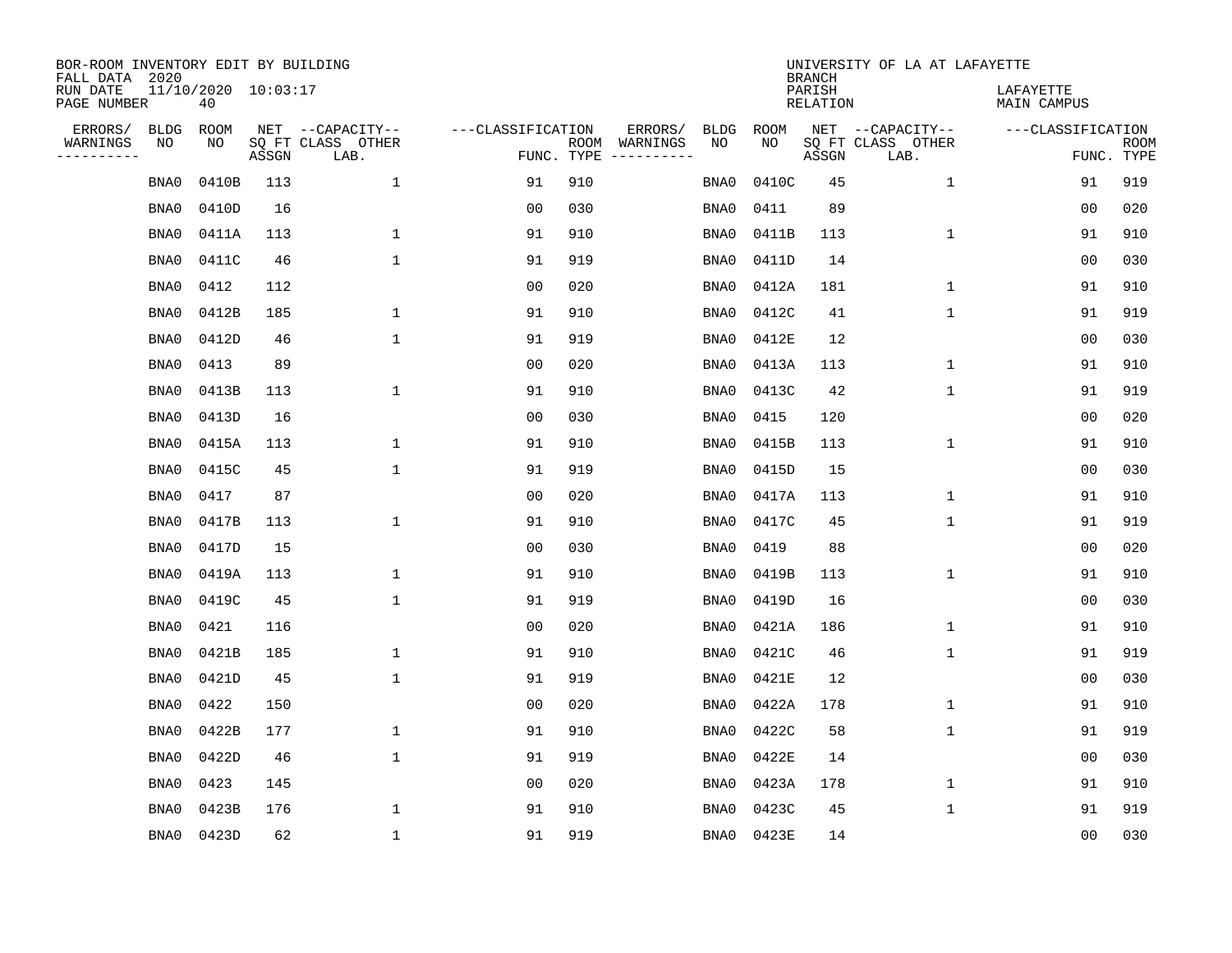| BOR-ROOM INVENTORY EDIT BY BUILDING<br>FALL DATA 2020 |             |                           |       |                           |                   |                    |          |             |             | <b>BRANCH</b>             | UNIVERSITY OF LA AT LAFAYETTE |                          |                           |
|-------------------------------------------------------|-------------|---------------------------|-------|---------------------------|-------------------|--------------------|----------|-------------|-------------|---------------------------|-------------------------------|--------------------------|---------------------------|
| RUN DATE<br>PAGE NUMBER                               |             | 11/10/2020 10:03:17<br>41 |       |                           |                   |                    |          |             |             | PARISH<br><b>RELATION</b> |                               | LAFAYETTE<br>MAIN CAMPUS |                           |
| ERRORS/                                               | <b>BLDG</b> | ROOM                      |       | NET --CAPACITY--          | ---CLASSIFICATION |                    | ERRORS/  | <b>BLDG</b> | <b>ROOM</b> |                           | NET --CAPACITY--              | ---CLASSIFICATION        |                           |
| WARNINGS<br>----------                                | NO          | NO                        | ASSGN | SQ FT CLASS OTHER<br>LAB. |                   | ROOM<br>FUNC. TYPE | WARNINGS | NO          | NO          | ASSGN                     | SQ FT CLASS OTHER<br>LAB.     |                          | <b>ROOM</b><br>FUNC. TYPE |
|                                                       | BNA0        | 0424                      | 40    |                           | 00                | 030                |          | BNA0        | 0425        | 89                        |                               | 00                       | 020                       |
|                                                       | BNA0        | 0425A                     | 113   | 1                         | 91                | 910                |          | BNA0        | 0425B       | 113                       | 1                             | 91                       | 910                       |
|                                                       | BNA0        | 0425C                     | 45    | $\mathbf 1$               | 91                | 919                |          | BNA0        | 0425D       | 15                        |                               | 00                       | 030                       |
|                                                       | BNA0        | 0426                      | 88    |                           | 0 <sub>0</sub>    | 020                |          | BNA0        | 0426A       | 113                       | 1                             | 91                       | 910                       |
|                                                       | BNA0        | 0426B                     | 113   | $\mathbf{1}$              | 91                | 910                |          | BNA0        | 0426C       | 45                        | $\mathbf{1}$                  | 91                       | 919                       |
|                                                       | BNA0        | 0426D                     | 15    |                           | 0 <sub>0</sub>    | 030                |          | BNA0        | 0427        | 128                       |                               | 0 <sub>0</sub>           | 020                       |
|                                                       | BNA0        | 0427A                     | 192   | $\mathbf{1}$              | 91                | 910                |          | BNA0        | 0427B       | 187                       | $\mathbf{1}$                  | 91                       | 910                       |
|                                                       | BNA0        | 0427C                     | 45    | $\mathbf{1}$              | 91                | 919                |          | BNA0        | 0427D       | 56                        | $\mathbf{1}$                  | 91                       | 919                       |
|                                                       | BNA0        | 0427E                     | 16    |                           | 0 <sub>0</sub>    | 030                |          | BNA0        | 0428        | 38                        |                               | 0 <sub>0</sub>           | 030                       |
|                                                       | BNA0        | 0428A                     | 98    |                           | 0 <sub>0</sub>    | 030                |          | BNA0        | 0430        | 126                       |                               | 0 <sub>0</sub>           | 020                       |
|                                                       | BNA0        | 0430A                     | 186   | 1                         | 91                | 910                |          | BNA0        | 0430B       | 192                       | $\mathbf 1$                   | 91                       | 910                       |
|                                                       | BNA0        | 0430C                     | 55    | 1                         | 91                | 919                |          | BNA0        | 0430D       | 42                        | $\mathbf 1$                   | 91                       | 919                       |
|                                                       | BNA0        | 0430E                     | 16    |                           | 0 <sub>0</sub>    | 030                |          | BNA0        | 0431        | 102                       |                               | 0 <sub>0</sub>           | 020                       |
|                                                       | BNA0        | 0431A                     | 113   | 1                         | 91                | 910                |          | BNA0        | 0431B       | 113                       | 1                             | 91                       | 910                       |
|                                                       | BNA0        | 0431C                     | 49    | 1                         | 91                | 919                |          | BNA0        | 0431D       | 16                        |                               | 0 <sub>0</sub>           | 030                       |
|                                                       | BNA0        | 0432                      | 149   |                           | 0 <sub>0</sub>    | 020                |          | BNA0        | 0432A       | 172                       | 1                             | 91                       | 910                       |
|                                                       | BNA0        | 0432B                     | 178   | 1                         | 91                | 910                |          | BNA0        | 0432C       | 47                        | 1                             | 91                       | 919                       |
|                                                       | BNA0        | 0432D                     | 47    | $\mathbf 1$               | 91                | 919                |          | BNA0        | 0432E       | 12                        |                               | 0 <sub>0</sub>           | 030                       |
|                                                       | BNA0        | 0433                      | 91    |                           | 0 <sub>0</sub>    | 020                |          | BNA0        | 0433A       | 113                       | 1                             | 91                       | 910                       |
|                                                       | BNA0        | 0433B                     | 113   | $\mathbf 1$               | 91                | 910                |          | BNA0        | 0433C       | 48                        | 1                             | 91                       | 919                       |
|                                                       | BNA0        | 0433D                     | 16    |                           | 0 <sub>0</sub>    | 030                |          | BNA0        | 0434        | 87                        |                               | 0 <sub>0</sub>           | 020                       |
|                                                       | BNA0        | 0434A                     | 181   | 1                         | 91                | 910                |          | BNA0        | 0434B       | 186                       | $\mathbf 1$                   | 91                       | 910                       |
|                                                       | BNA0        | 0434C                     | 41    | $\mathbf{1}$              | 91                | 919                |          | BNA0        | 0434D       | 47                        | 1                             | 91                       | 919                       |
|                                                       | BNA0        | 0434E                     | 11    |                           | 0 <sub>0</sub>    | 030                |          | BNA0        | 0435        | 119                       |                               | 0 <sub>0</sub>           | 020                       |
|                                                       | BNA0        | 0435A                     | 110   | 1                         | 91                | 910                |          | BNA0        | 0435B       | 181                       | 1                             | 91                       | 910                       |
|                                                       | BNA0        | 0435C                     | 51    | 1                         | 91                | 919                |          | BNA0        | 0435D       | 41                        | 1                             | 91                       | 919                       |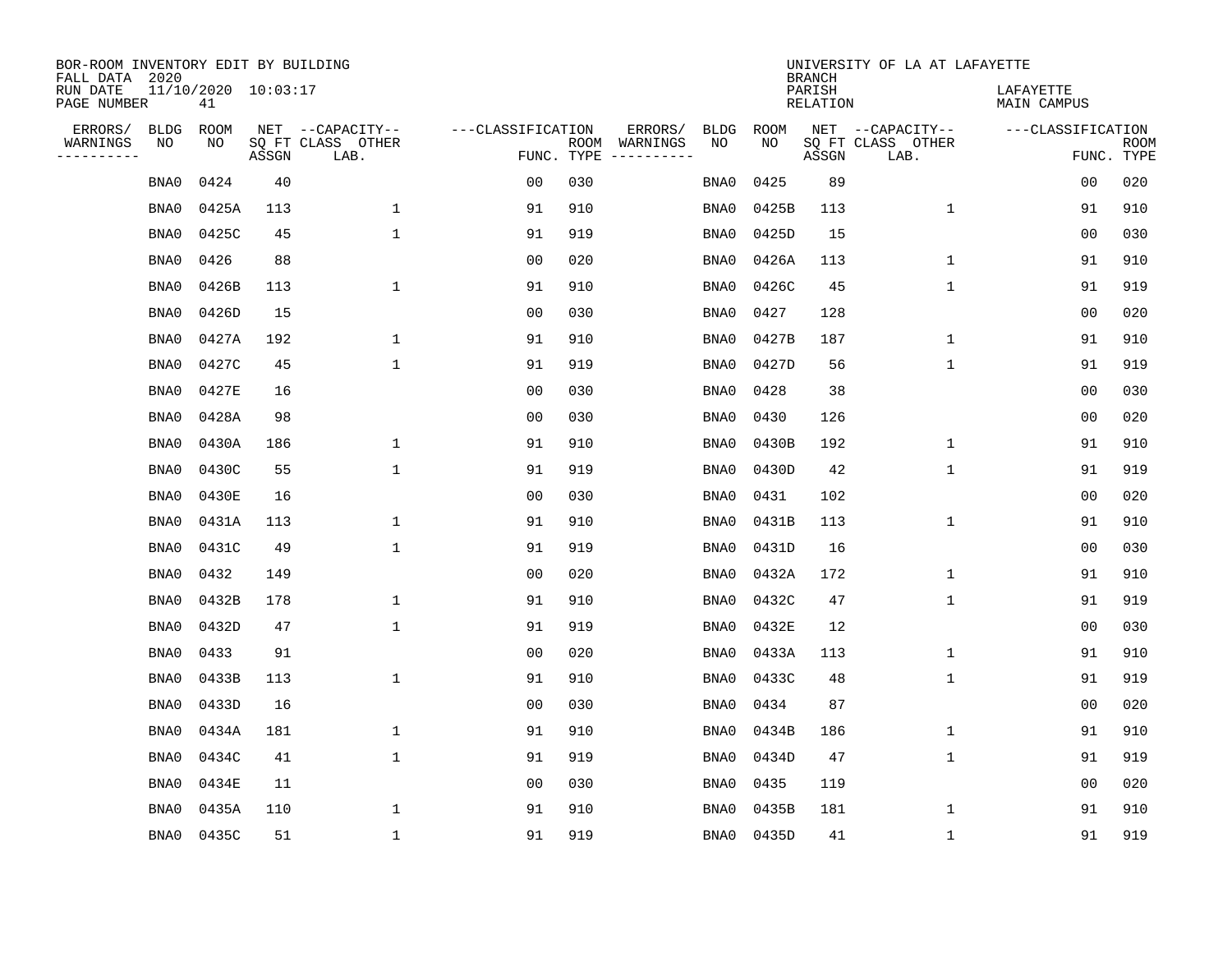| BOR-ROOM INVENTORY EDIT BY BUILDING<br>FALL DATA 2020 |                           |       |                           |                   |            |                              |             |             | <b>BRANCH</b>             | UNIVERSITY OF LA AT LAFAYETTE |                          |                           |
|-------------------------------------------------------|---------------------------|-------|---------------------------|-------------------|------------|------------------------------|-------------|-------------|---------------------------|-------------------------------|--------------------------|---------------------------|
| RUN DATE<br>PAGE NUMBER                               | 11/10/2020 10:03:17<br>42 |       |                           |                   |            |                              |             |             | PARISH<br><b>RELATION</b> |                               | LAFAYETTE<br>MAIN CAMPUS |                           |
| ERRORS/                                               | <b>BLDG</b><br>ROOM       |       | NET --CAPACITY--          | ---CLASSIFICATION |            | ERRORS/                      | <b>BLDG</b> | <b>ROOM</b> |                           | NET --CAPACITY--              | ---CLASSIFICATION        |                           |
| WARNINGS<br>----------                                | NO<br>NO                  | ASSGN | SQ FT CLASS OTHER<br>LAB. |                   | FUNC. TYPE | ROOM WARNINGS<br>----------- | NO          | NO          | ASSGN                     | SQ FT CLASS OTHER<br>LAB.     |                          | <b>ROOM</b><br>FUNC. TYPE |
|                                                       | 0435E<br>BNA0             | 12    |                           | 0 <sub>0</sub>    | 030        |                              | BNA0        | 0436        | 111                       |                               | 00                       | 020                       |
|                                                       | 0436A<br>BNA0             | 193   | $\mathbf{1}$              | 91                | 910        |                              | BNA0        | 0436B       | 188                       | 1                             | 91                       | 910                       |
|                                                       | 0436C<br>BNA0             | 46    | $\mathbf 1$               | 91                | 919        |                              | BNA0        | 0436D       | 42                        | $\mathbf 1$                   | 91                       | 919                       |
|                                                       | 0436E<br>BNA0             | 12    |                           | 0 <sub>0</sub>    | 030        |                              | BNA0        | 0437        | 138                       |                               | 0 <sub>0</sub>           | 020                       |
|                                                       | 0437A<br>BNA0             | 183   | $\mathbf 1$               | 91                | 910        |                              | BNA0        | 0437B       | 183                       | $\mathbf 1$                   | 91                       | 910                       |
|                                                       | 0437C<br>BNA0             | 41    | $\mathbf 1$               | 91                | 919        |                              | BNA0        | 0437D       | 40                        | $\mathbf{1}$                  | 91                       | 919                       |
|                                                       | BNA0<br>0437E             | 40    |                           | 0 <sub>0</sub>    | 030        |                              | BNA0        | 0438        | 110                       |                               | 00                       | 020                       |
|                                                       | 0438A<br>BNA0             | 183   | $\mathbf{1}$              | 91                | 910        |                              | BNA0        | 0438B       | 185                       | $\mathbf{1}$                  | 91                       | 910                       |
|                                                       | 0438C<br>BNA0             | 40    | $\mathbf{1}$              | 91                | 919        |                              | BNA0        | 0438D       | 40                        | $\mathbf{1}$                  | 91                       | 919                       |
|                                                       | 0438E<br>BNA0             | 12    |                           | 0 <sub>0</sub>    | 030        |                              | BNA0        | 0439        | 87                        |                               | 0 <sub>0</sub>           | 020                       |
|                                                       | 0439A<br>BNA0             | 113   | $\mathbf 1$               | 91                | 910        |                              | BNA0        | 0439B       | 113                       | $\mathbf 1$                   | 91                       | 910                       |
|                                                       | 0439C<br>BNA0             | 46    | $\mathbf{1}$              | 91                | 919        |                              | BNA0        | 0439D       | 16                        |                               | 0 <sub>0</sub>           | 030                       |
|                                                       | BNA0<br>0440              | 112   |                           | 0 <sub>0</sub>    | 020        |                              | BNA0        | 0440A       | 185                       | $\mathbf 1$                   | 91                       | 910                       |
|                                                       | 0440B<br>BNA0             | 182   | $\mathbf 1$               | 91                | 910        |                              | BNA0        | 0440C       | 46                        | 1                             | 91                       | 919                       |
|                                                       | BNA0<br>0440D             | 45    | $\mathbf{1}$              | 91                | 919        |                              | BNA0        | 0440E       | 12                        |                               | 0 <sub>0</sub>           | 030                       |
|                                                       | BNA0<br>0441              | 98    |                           | 00                | 020        |                              | BNA0        | 0441A       | 119                       | 1                             | 91                       | 910                       |
|                                                       | 0441B<br>BNA0             | 139   | $\mathbf{1}$              | 91                | 910        |                              | BNA0        | 0441C       | 48                        | 1                             | 91                       | 919                       |
|                                                       | BNA0<br>0441D             | 16    |                           | 0 <sub>0</sub>    | 030        |                              | BNA0        | 0442        | 154                       |                               | 00                       | 020                       |
|                                                       | 0442A<br>BNA0             | 175   | $\mathbf 1$               | 91                | 910        |                              | BNA0        | 0442B       | 177                       | 1                             | 91                       | 910                       |
|                                                       | 0442C<br>BNA0             | 43    | $\mathbf{1}$              | 91                | 919        |                              | BNA0        | 0442D       | 57                        | 1                             | 91                       | 919                       |
|                                                       | 0442E<br>BNA0             | 14    |                           | 0 <sub>0</sub>    | 030        |                              | BNA0        | 0443        | 114                       |                               | 0 <sub>0</sub>           | 020                       |
|                                                       | 0443A<br>BNA0             | 188   | $\mathbf{1}$              | 91                | 910        |                              | BNA0        | 0443B       | 181                       | 1                             | 91                       | 910                       |
|                                                       | 0443C<br>BNA0             | 46    | $\mathbf{1}$              | 91                | 919        |                              | BNA0        | 0443D       | 41                        | 1                             | 91                       | 919                       |
|                                                       | BNA0<br>0443E             | 12    |                           | 0 <sub>0</sub>    | 030        |                              | BNA0        | 0444        | 20                        |                               | 0 <sub>0</sub>           | 030                       |
|                                                       | 0445<br>BNA0              | 471   | 10                        | 91                | 680        |                              | BNA0        | 0445A       | 54                        |                               | 91                       | 685                       |
|                                                       | BNA0<br>0445B             | 12    |                           | 0 <sub>0</sub>    | 030        |                              | BNA0        | 0446        | 125                       |                               | 44                       | 710                       |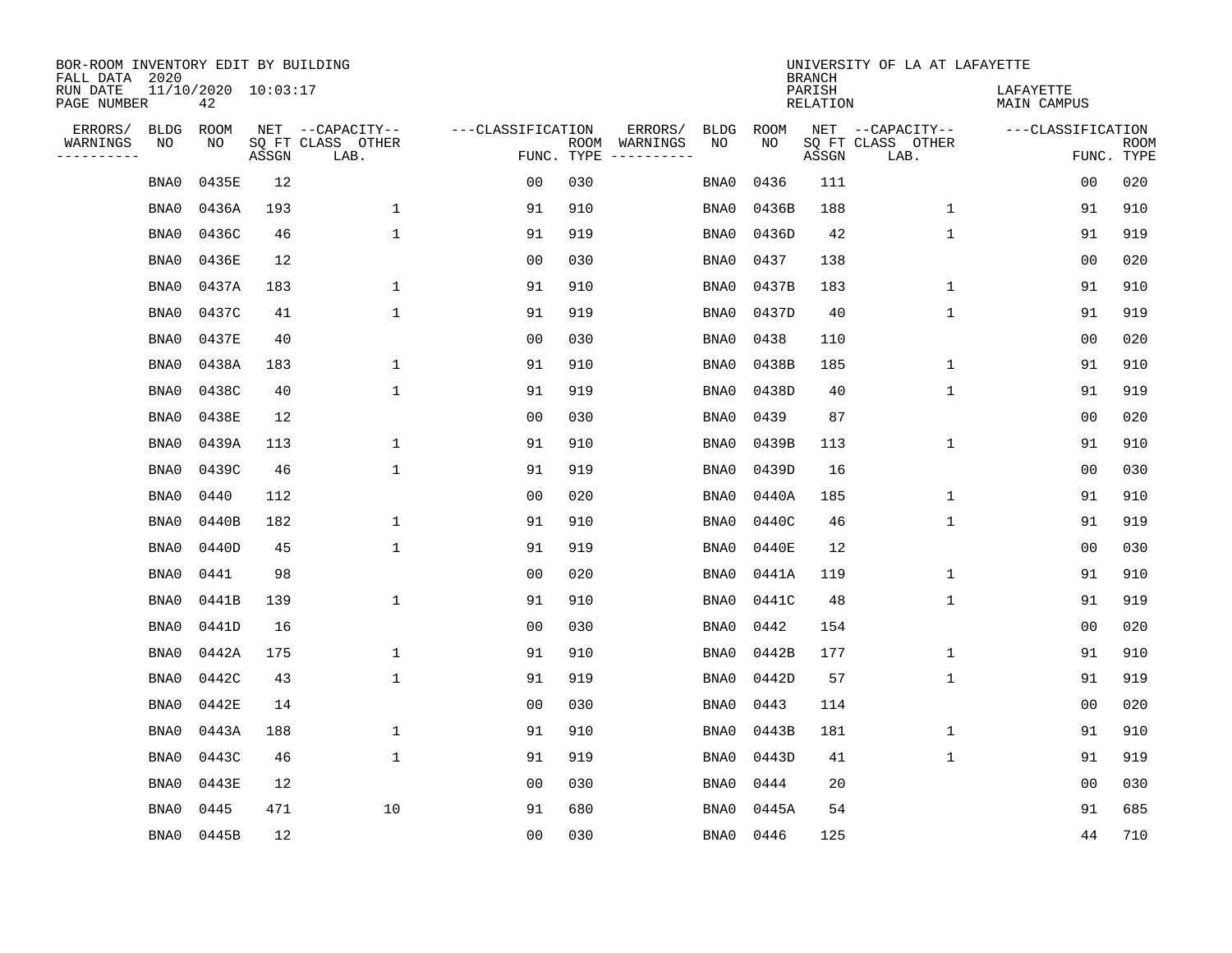| BOR-ROOM INVENTORY EDIT BY BUILDING<br>FALL DATA 2020 |             |                           |       |                           |                   |     |                                      |             |                                                  | <b>BRANCH</b>      | UNIVERSITY OF LA AT LAFAYETTE                                                                                                                              |                          |                           |
|-------------------------------------------------------|-------------|---------------------------|-------|---------------------------|-------------------|-----|--------------------------------------|-------------|--------------------------------------------------|--------------------|------------------------------------------------------------------------------------------------------------------------------------------------------------|--------------------------|---------------------------|
| RUN DATE<br>PAGE NUMBER                               |             | 11/10/2020 10:03:17<br>43 |       |                           |                   |     |                                      |             |                                                  | PARISH<br>RELATION |                                                                                                                                                            | LAFAYETTE<br>MAIN CAMPUS |                           |
| ERRORS/                                               | <b>BLDG</b> | ROOM                      |       | NET --CAPACITY--          | ---CLASSIFICATION |     | ERRORS/                              | BLDG ROOM   |                                                  |                    | NET --CAPACITY--                                                                                                                                           | ---CLASSIFICATION        |                           |
| WARNINGS<br>---------                                 | NO          | NO                        | ASSGN | SQ FT CLASS OTHER<br>LAB. |                   |     | ROOM WARNINGS<br>FUNC. TYPE $------$ | NO          | NO                                               | ASSGN              | SQ FT CLASS OTHER<br>LAB.                                                                                                                                  |                          | <b>ROOM</b><br>FUNC. TYPE |
|                                                       | BNA0        | 0447                      | 81    |                           | 0 <sub>0</sub>    | 030 |                                      | BNA0        | 0448                                             | 64                 |                                                                                                                                                            | 0 <sub>0</sub>           | 030                       |
|                                                       | BNA0        | 0449                      | 88    |                           | 0 <sub>0</sub>    | 020 |                                      | BNA0        | 0449A                                            | 113                | $\mathbf 1$                                                                                                                                                | 91                       | 910                       |
|                                                       | BNA0        | 0449B                     | 113   | $\mathbf{1}$              | 91                | 910 |                                      | BNA0        | 0449C                                            | 45                 | $\mathbf{1}$                                                                                                                                               | 91                       | 919                       |
|                                                       | BNA0        | 0449D                     | 16    |                           | 0 <sub>0</sub>    | 030 |                                      | BNA0        | 0450                                             | 71                 |                                                                                                                                                            | 00                       | 010                       |
|                                                       | BNA0        | 0451                      | 89    |                           | 00                | 020 |                                      | BNA0        | 0451A                                            | 113                | 1                                                                                                                                                          | 91                       | 910                       |
|                                                       | BNA0        | 0451B                     | 113   | 1                         | 91                | 910 |                                      | BNA0        | 0451C                                            | 45                 | $\mathbf 1$                                                                                                                                                | 91                       | 919                       |
|                                                       | BNA0        | 0451D                     | 16    |                           | 0 <sub>0</sub>    | 030 |                                      | BNA0        | 0452                                             | 115                |                                                                                                                                                            | 00                       | 020                       |
|                                                       | BNA0        | 0452A                     | 157   | $1\,$                     | 91                | 910 |                                      | BNA0        | 0452B                                            | 160                | $\mathbf{1}$                                                                                                                                               | 91                       | 910                       |
|                                                       | BNA0        | 0452C                     | 39    | 1                         | 91                | 919 |                                      | BNA0        | 0452D                                            | 44                 | $\mathbf 1$                                                                                                                                                | 91                       | 919                       |
|                                                       | BNA0        | 0452E                     | 11    |                           | 0 <sub>0</sub>    | 030 |                                      | BNA0        | 0453                                             | 140                |                                                                                                                                                            | 0 <sub>0</sub>           | 020                       |
|                                                       | BNA0        | 0453A                     | 192   | 1                         | 91                | 910 |                                      | BNA0        | 0453B                                            | 187                | $\mathbf{1}$                                                                                                                                               | 91                       | 910                       |
|                                                       | BNA0        | 0453C                     | 42    | $\mathbf{1}$              | 91                | 919 |                                      | BNA0        | 0453D                                            | 55                 | $\mathbf{1}$                                                                                                                                               | 91                       | 919                       |
|                                                       | BNA0        | 0453E                     | 16    |                           | 0 <sub>0</sub>    | 030 |                                      | BNA0        | 0454                                             | 125                |                                                                                                                                                            | 0 <sub>0</sub>           | 020                       |
|                                                       | BNA0        | 0454A                     | 187   | 1                         | 91                | 910 |                                      | BNA0        | 0454B                                            | 192                | $\mathbf 1$                                                                                                                                                | 91                       | 910                       |
|                                                       | BNA0        | 0454C                     | 56    | 1                         | 91                | 919 |                                      | BNA0        | 0454D                                            | 43                 | $\mathbf{1}$                                                                                                                                               | 91                       | 919                       |
|                                                       | BNA0        | 0454E                     | 19    |                           | 0 <sub>0</sub>    | 030 |                                      |             | TOTAL NUMBER CLASSROOMS<br>TOTAL NUMBER LABS 210 |                    | TOTAL ASSIGNABLE & UNASSIGNABLE SQFT:<br>TOTAL NET ASSIGN SQ. FT. IN ROOM FILE 62,407<br>TOTAL NUMBER COMPUTER CLASSROOMS<br>TOTAL NUMBER SPECIAL LABS 220 | 101,077                  |                           |
|                                                       | <b>BNLP</b> | 0100                      | 1918  |                           | 00                | 020 |                                      | BNLP        | 0101                                             | 317                | 1                                                                                                                                                          | 91                       | 910                       |
|                                                       | <b>BNLP</b> | 0101A                     | 140   | 1                         | 91                | 920 |                                      | <b>BNLP</b> | 0101B                                            | 140                | $\mathbf 1$                                                                                                                                                | 91                       | 920                       |
|                                                       | <b>BNLP</b> | 0102                      | 397   | $\mathbf 1$               | 91                | 910 |                                      | <b>BNLP</b> | 0102A                                            | 140                | $\mathbf{1}$                                                                                                                                               | 91                       | 920                       |
|                                                       | BNLP        | 0102B                     | 140   | 1                         | 91                | 920 |                                      | BNLP        | 0102C                                            | 140                | 1                                                                                                                                                          | 91                       | 920                       |
|                                                       | BNLP        | 0103                      | 317   | 1                         | 91                | 910 |                                      | <b>BNLP</b> | 0103A                                            | 145                | $\mathbf 1$                                                                                                                                                | 91                       | 920                       |
|                                                       | <b>BNLP</b> | 0104                      | 397   | 1                         | 91                | 910 |                                      | <b>BNLP</b> | 0104A                                            | 140                | $\mathbf 1$                                                                                                                                                | 91                       | 920                       |
|                                                       | <b>BNLP</b> | 0104B                     | 140   | $\mathbf{1}$              | 91                | 920 |                                      |             | BNLP 0104C                                       | 140                | $\mathbf{1}$                                                                                                                                               | 91                       | 920                       |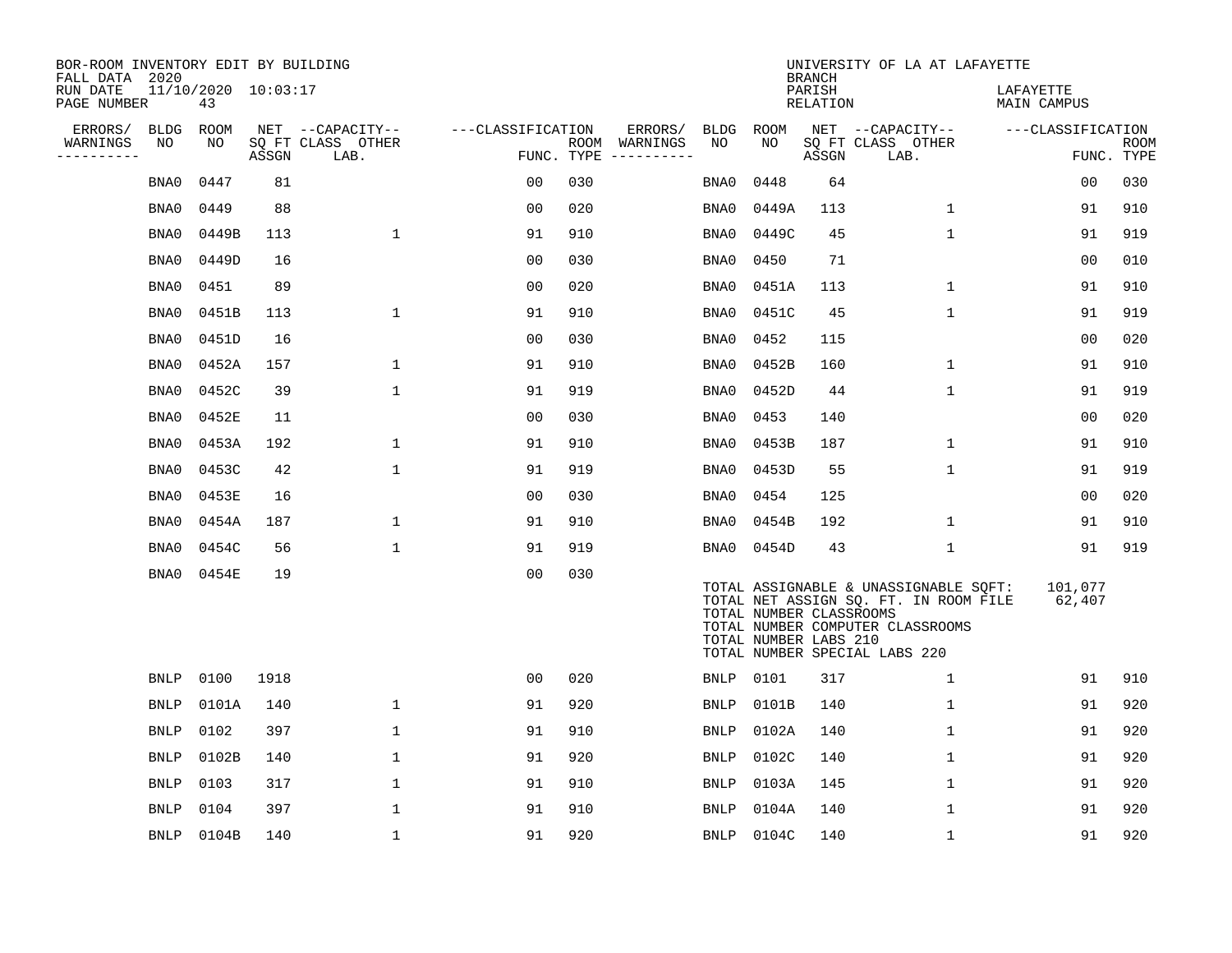| BOR-ROOM INVENTORY EDIT BY BUILDING<br>FALL DATA 2020 |             |                           |       |                           |                   |                    |                         |             |             | <b>BRANCH</b>             | UNIVERSITY OF LA AT LAFAYETTE |                          |                           |
|-------------------------------------------------------|-------------|---------------------------|-------|---------------------------|-------------------|--------------------|-------------------------|-------------|-------------|---------------------------|-------------------------------|--------------------------|---------------------------|
| RUN DATE<br>PAGE NUMBER                               |             | 11/10/2020 10:03:17<br>44 |       |                           |                   |                    |                         |             |             | PARISH<br><b>RELATION</b> |                               | LAFAYETTE<br>MAIN CAMPUS |                           |
| ERRORS/                                               | <b>BLDG</b> | ROOM                      |       | NET --CAPACITY--          | ---CLASSIFICATION |                    | ERRORS/                 | <b>BLDG</b> | <b>ROOM</b> |                           | NET --CAPACITY--              | ---CLASSIFICATION        |                           |
| WARNINGS<br>----------                                | NO          | NO                        | ASSGN | SQ FT CLASS OTHER<br>LAB. |                   | ROOM<br>FUNC. TYPE | WARNINGS<br>----------- | NO          | NO          | ASSGN                     | SQ FT CLASS OTHER<br>LAB.     |                          | <b>ROOM</b><br>FUNC. TYPE |
|                                                       | <b>BNLP</b> | 0105                      | 317   | 1                         | 91                | 910                |                         | <b>BNLP</b> | 0105A       | 140                       | $\mathbf 1$                   | 91                       | 920                       |
|                                                       | <b>BNLP</b> | 0105B                     | 140   | 1                         | 91                | 920                |                         | <b>BNLP</b> | 0106        | 317                       | 1                             | 91                       | 910                       |
|                                                       | <b>BNLP</b> | 0106A                     | 140   | 1                         | 91                | 920                |                         | <b>BNLP</b> | 0106B       | 140                       | $\mathbf 1$                   | 91                       | 920                       |
|                                                       | <b>BNLP</b> | 0107                      | 397   | $\mathbf{1}$              | 91                | 910                |                         | <b>BNLP</b> | 0107A       | 140                       | 1                             | 91                       | 920                       |
|                                                       | <b>BNLP</b> | 0107B                     | 140   | $\mathbf{1}$              | 91                | 920                |                         | <b>BNLP</b> | 0107C       | 140                       | $\mathbf{1}$                  | 91                       | 920                       |
|                                                       | <b>BNLP</b> | 0108                      | 317   | $\mathbf{1}$              | 91                | 910                |                         | <b>BNLP</b> | 0108A       | 145                       | $\mathbf{1}$                  | 91                       | 920                       |
|                                                       | <b>BNLP</b> | 0108B                     | 145   | $\mathbf 1$               | 91                | 920                |                         | <b>BNLP</b> | 0109        | 397                       | $\mathbf{1}$                  | 91                       | 910                       |
|                                                       | <b>BNLP</b> | 0109A                     | 140   | $\mathbf{1}$              | 91                | 920                |                         | <b>BNLP</b> | 0109B       | 140                       | 1                             | 91                       | 920                       |
|                                                       | <b>BNLP</b> | 0109C                     | 140   | 1                         | 91                | 920                |                         | <b>BNLP</b> | 0110        | 317                       | 1                             | 91                       | 910                       |
|                                                       | <b>BNLP</b> | 0110A                     | 140   | $\mathbf{1}$              | 91                | 920                |                         | <b>BNLP</b> | 0110B       | 140                       | 1                             | 91                       | 920                       |
|                                                       | <b>BNLP</b> | 0111                      | 12    |                           | 91                | 710                |                         | <b>BNLP</b> | 0112        | 12                        |                               | 91                       | 935                       |
|                                                       | <b>BNLP</b> | 0113                      | 12    |                           | 91                | 935                |                         | <b>BNLP</b> | 0114        | 12                        |                               | 0 <sub>0</sub>           | 030                       |
|                                                       | <b>BNLP</b> | 0200                      | 1918  |                           | 0 <sub>0</sub>    | 020                |                         | <b>BNLP</b> | 0201        | 317                       | $\mathbf 1$                   | 91                       | 910                       |
|                                                       | <b>BNLP</b> | 0201A                     | 140   | 1                         | 91                | 920                |                         | <b>BNLP</b> | 0201B       | 140                       | 1                             | 91                       | 920                       |
|                                                       | <b>BNLP</b> | 0202                      | 397   | 1                         | 91                | 910                |                         | <b>BNLP</b> | 0202A       | 140                       | 1                             | 91                       | 920                       |
|                                                       | <b>BNLP</b> | 0202B                     | 140   | 1                         | 91                | 920                |                         | <b>BNLP</b> | 0202C       | 140                       | 1                             | 91                       | 920                       |
|                                                       | <b>BNLP</b> | 0203                      | 317   | 1                         | 91                | 910                |                         | <b>BNLP</b> | 0203A       | 145                       | 1                             | 91                       | 920                       |
|                                                       | <b>BNLP</b> | 0203B                     | 145   | $\mathbf{1}$              | 91                | 920                |                         | <b>BNLP</b> | 0204        | 397                       | 1                             | 91                       | 910                       |
|                                                       | <b>BNLP</b> | 0204A                     | 140   | 1                         | 91                | 920                |                         | <b>BNLP</b> | 0204B       | 140                       | 1                             | 91                       | 920                       |
|                                                       | <b>BNLP</b> | 0204C                     | 140   | 1                         | 91                | 920                |                         | <b>BNLP</b> | 0205        | 317                       | 1                             | 91                       | 910                       |
|                                                       | <b>BNLP</b> | 0205A                     | 140   | 1                         | 91                | 920                |                         | <b>BNLP</b> | 0205B       | 140                       | 1                             | 91                       | 920                       |
|                                                       | <b>BNLP</b> | 0206                      | 317   | 1                         | 91                | 910                |                         | <b>BNLP</b> | 0206A       | 140                       | 1                             | 91                       | 920                       |
|                                                       | <b>BNLP</b> | 0206B                     | 140   | 1                         | 91                | 920                |                         | <b>BNLP</b> | 0207        | 397                       | 1                             | 91                       | 910                       |
|                                                       | <b>BNLP</b> | 0207A                     | 397   | 1                         | 91                | 920                |                         | <b>BNLP</b> | 0207B       | 140                       | $\mathbf 1$                   | 91                       | 920                       |
|                                                       | <b>BNLP</b> | 0207C                     | 140   | 1                         | 91                | 920                |                         | <b>BNLP</b> | 0208        | 317                       | $\mathbf{1}$                  | 91                       | 910                       |
|                                                       | BNLP        | 0208A                     | 145   | $\mathbf{1}$              | 91                | 920                |                         | BNLP        | 0208B       | 145                       | 1                             | 91                       | 920                       |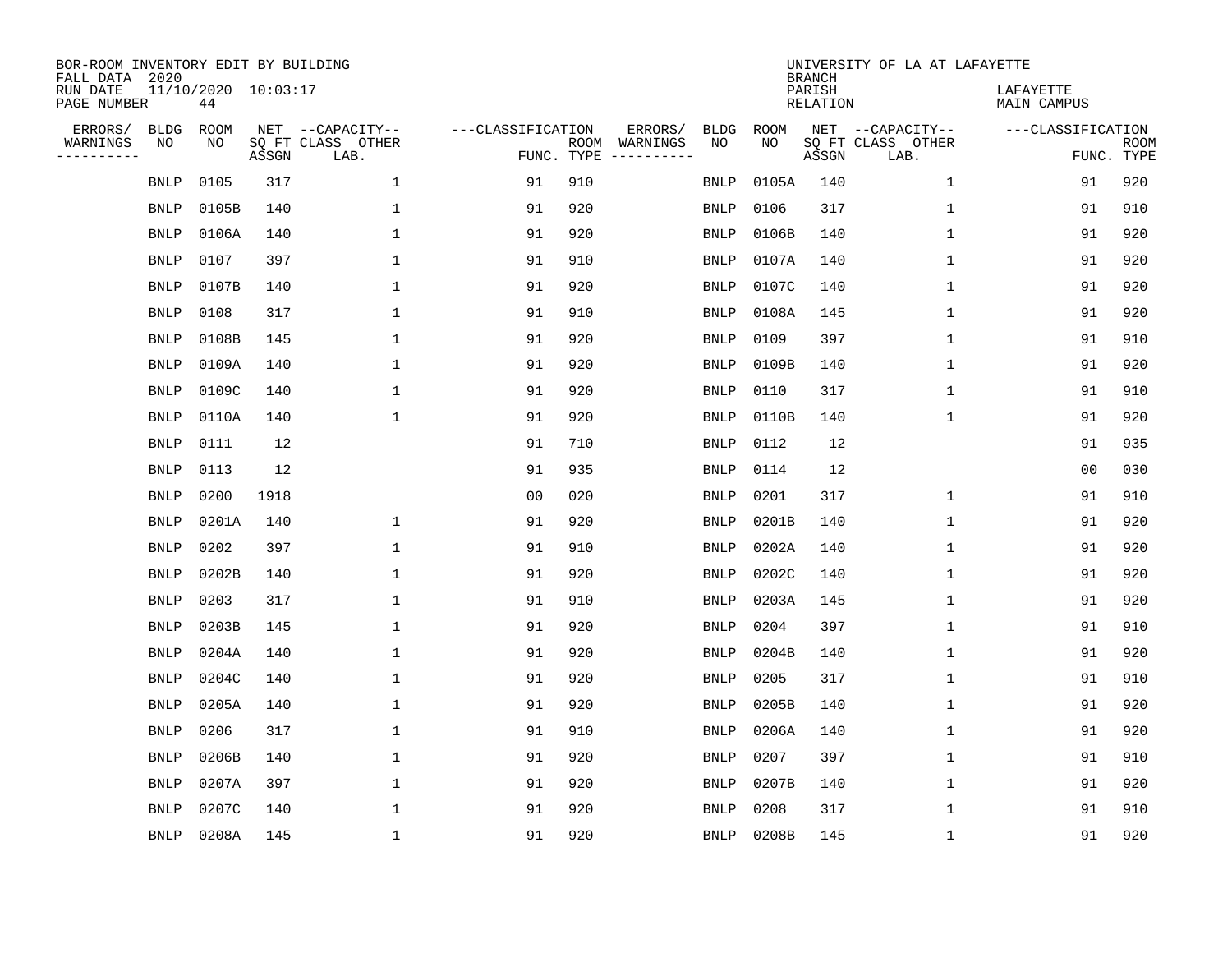| BOR-ROOM INVENTORY EDIT BY BUILDING<br>FALL DATA 2020 |             |                           |       |                           |                   |     |                                        |             |       | <b>BRANCH</b>      | UNIVERSITY OF LA AT LAFAYETTE         |                          |                           |
|-------------------------------------------------------|-------------|---------------------------|-------|---------------------------|-------------------|-----|----------------------------------------|-------------|-------|--------------------|---------------------------------------|--------------------------|---------------------------|
| RUN DATE<br>PAGE NUMBER                               |             | 11/10/2020 10:03:17<br>45 |       |                           |                   |     |                                        |             |       | PARISH<br>RELATION |                                       | LAFAYETTE<br>MAIN CAMPUS |                           |
| ERRORS/                                               | <b>BLDG</b> | ROOM                      |       | NET --CAPACITY--          | ---CLASSIFICATION |     | ERRORS/                                | <b>BLDG</b> | ROOM  |                    | NET --CAPACITY--                      | ---CLASSIFICATION        |                           |
| WARNINGS<br>---------                                 | NO          | NO                        | ASSGN | SQ FT CLASS OTHER<br>LAB. |                   |     | ROOM WARNINGS<br>FUNC. TYPE ---------- | NO          | NO.   | ASSGN              | SQ FT CLASS OTHER<br>LAB.             |                          | <b>ROOM</b><br>FUNC. TYPE |
|                                                       | <b>BNLP</b> | 0209                      | 397   | 1                         | 91                | 910 |                                        | <b>BNLP</b> | 0209A | 140                | 1                                     | 91                       | 920                       |
|                                                       | BNLP        | 0209B                     | 140   | 1                         | 91                | 920 |                                        | <b>BNLP</b> | 0209C | 140                | $\mathbf 1$                           | 91                       | 920                       |
|                                                       | <b>BNLP</b> | 0210                      | 317   | $\mathbf{1}$              | 91                | 910 |                                        | <b>BNLP</b> | 0210A | 140                | $\mathbf 1$                           | 91                       | 920                       |
|                                                       | <b>BNLP</b> | 0210B                     | 140   | 1                         | 91                | 920 |                                        | <b>BNLP</b> | 0211  | 12                 |                                       | 91                       | 710                       |
|                                                       | <b>BNLP</b> | 0212                      | 12    |                           | 91                | 935 |                                        | <b>BNLP</b> | 0213  | 12                 |                                       | 91                       | 710                       |
|                                                       | <b>BNLP</b> | 0214                      | 12    |                           | 91                | 935 |                                        | <b>BNLP</b> | 0300  | 1918               |                                       | 0 <sub>0</sub>           | 020                       |
|                                                       | <b>BNLP</b> | 0301                      | 317   | 1                         | 91                | 910 |                                        | <b>BNLP</b> | 0301A | 140                | 1                                     | 91                       | 920                       |
|                                                       | <b>BNLP</b> | 0301B                     | 140   | $\mathbf 1$               | 91                | 920 |                                        | <b>BNLP</b> | 0302  | 397                | 1                                     | 91                       | 910                       |
|                                                       | <b>BNLP</b> | 0302A                     | 140   | 1                         | 91                | 920 |                                        | <b>BNLP</b> | 0302B | 140                | 1                                     | 91                       | 920                       |
|                                                       | <b>BNLP</b> | 0302C                     | 140   | $\mathbf{1}$              | 91                | 920 |                                        | <b>BNLP</b> | 0303  | 317                | 1                                     | 91                       | 910                       |
|                                                       | <b>BNLP</b> | 0303A                     | 140   | 1                         | 91                | 920 |                                        | <b>BNLP</b> | 0303B | 140                | 1                                     | 91                       | 920                       |
|                                                       | <b>BNLP</b> | 0304                      | 397   | $\mathbf{1}$              | 91                | 910 |                                        | <b>BNLP</b> | 0304A | 140                | 1                                     | 91                       | 920                       |
|                                                       | <b>BNLP</b> | 0304B                     | 140   | 1                         | 91                | 920 |                                        | <b>BNLP</b> | 0304C | 140                | 1                                     | 91                       | 920                       |
|                                                       | <b>BNLP</b> | 0305                      | 317   | 1                         | 91                | 910 |                                        | <b>BNLP</b> | 0305A | 140                | 1                                     | 91                       | 920                       |
|                                                       | <b>BNLP</b> | 0305B                     | 140   | 1                         | 91                | 920 |                                        | <b>BNLP</b> | 0306  | 317                | 1                                     | 91                       | 910                       |
|                                                       | <b>BNLP</b> | 0306A                     | 140   | $\mathbf{1}$              | 91                | 920 |                                        | <b>BNLP</b> | 0306B | 317                | 1                                     | 91                       | 920                       |
|                                                       | <b>BNLP</b> | 0307                      | 397   | 1                         | 91                | 910 |                                        | <b>BNLP</b> | 0307A | 140                | 1                                     | 91                       | 920                       |
|                                                       | <b>BNLP</b> | 0307B                     | 140   | 1                         | 91                | 920 |                                        | <b>BNLP</b> | 0307C | 140                | 1                                     | 91                       | 920                       |
|                                                       | <b>BNLP</b> | 0308                      | 317   | 1                         | 91                | 910 |                                        | BNLP        | 0308A | 145                | 1                                     | 91                       | 920                       |
|                                                       | <b>BNLP</b> | 0308B                     | 145   | 1                         | 91                | 920 |                                        | <b>BNLP</b> | 0309  | 397                | $\mathbf 1$                           | 91                       | 910                       |
|                                                       | <b>BNLP</b> | 0309A                     | 140   | 1                         | 91                | 920 |                                        | <b>BNLP</b> | 0309B | 140                | $\mathbf 1$                           | 91                       | 920                       |
|                                                       | <b>BNLP</b> | 0309C                     | 140   | $\mathbf{1}$              | 91                | 920 |                                        | <b>BNLP</b> | 0310  | 317                | 1                                     | 91                       | 910                       |
|                                                       | <b>BNLP</b> | 0310A                     | 140   | $\mathbf{1}$              | 91                | 920 |                                        | <b>BNLP</b> | 0310B | 140                | $\mathbf 1$                           | 91                       | 920                       |
|                                                       | <b>BNLP</b> | 0311                      | 12    |                           | 91                | 935 |                                        | <b>BNLP</b> | 0312  | 12                 |                                       | 91                       | 935                       |
|                                                       | <b>BNLP</b> | 0313                      | 12    |                           | 91                | 935 |                                        | BNLP 0314   |       | 12                 | TOTAL ASSIGNABLE & UNASSIGNABLE SOFT: | 91<br>26,787             | 935                       |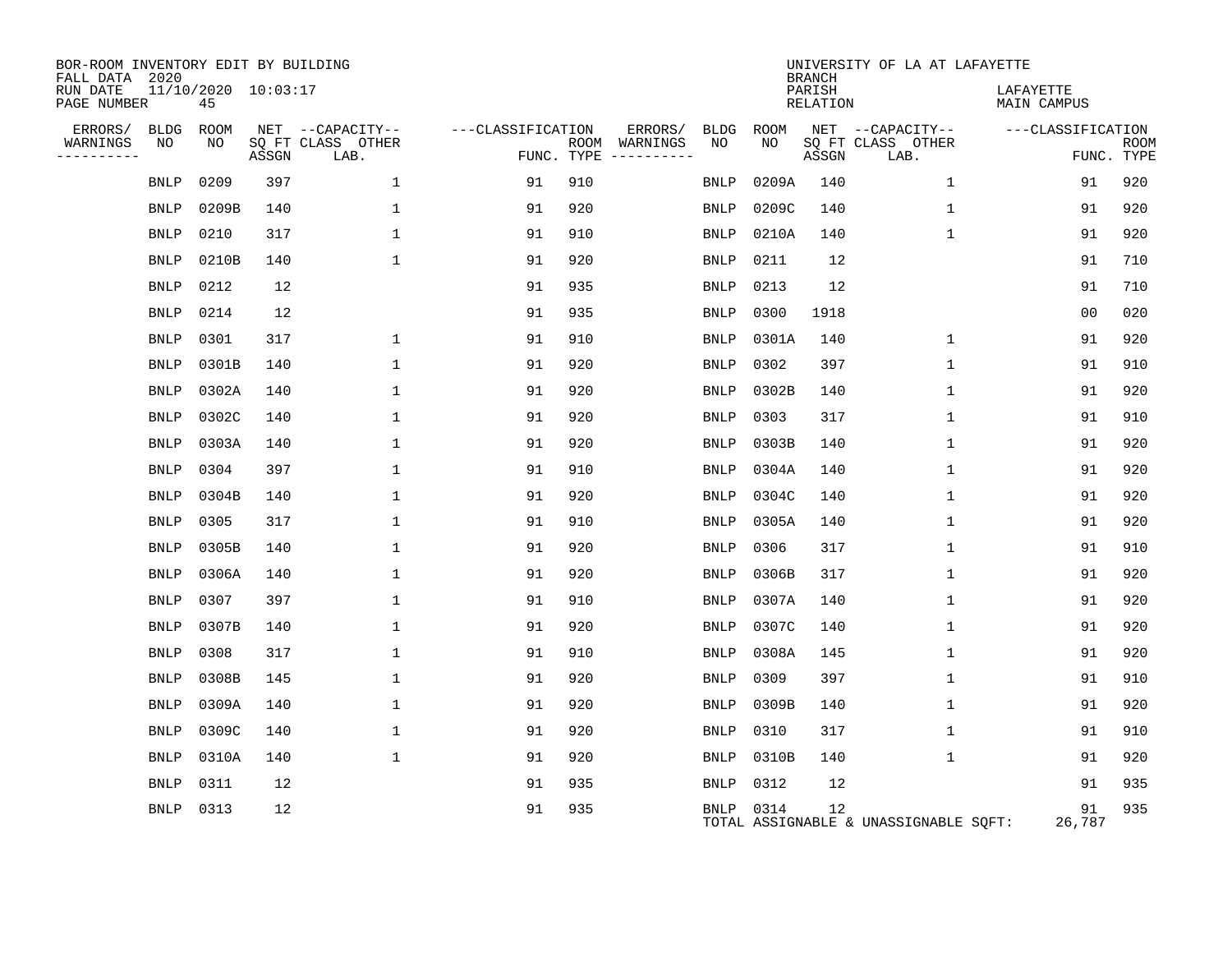| BOR-ROOM INVENTORY EDIT BY BUILDING<br>FALL DATA 2020 |             |                  |      |                                                                                                               |                                        |     |                  |                  |            | <b>BRANCH</b>                                                                     | UNIVERSITY OF LA AT LAFAYETTE                                                                                                                                     |                          |                 |             |
|-------------------------------------------------------|-------------|------------------|------|---------------------------------------------------------------------------------------------------------------|----------------------------------------|-----|------------------|------------------|------------|-----------------------------------------------------------------------------------|-------------------------------------------------------------------------------------------------------------------------------------------------------------------|--------------------------|-----------------|-------------|
| RUN DATE 11/10/2020 10:03:17<br>PAGE NUMBER           |             | 46               |      |                                                                                                               |                                        |     |                  |                  |            | PARISH<br>RELATION                                                                |                                                                                                                                                                   | LAFAYETTE<br>MAIN CAMPUS |                 |             |
|                                                       |             |                  |      | ERRORS/ BLDG ROOM NET --CAPACITY-- - ---CLASSIFICATION ERRORS/ BLDG ROOM NET --CAPACITY-- - ---CLASSIFICATION |                                        |     |                  |                  |            |                                                                                   |                                                                                                                                                                   |                          |                 |             |
| WARNINGS NO<br>-----------                            |             |                  |      | NO SQ FT CLASS OTHER<br>ASSGN LAB.                                                                            | ROOM WARNINGS<br>FUNC. TYPE ---------- |     | ROOM WARNINGS NO |                  |            | ASSGN LAB.                                                                        | NO SQ FT CLASS OTHER                                                                                                                                              |                          | FUNC. TYPE      | <b>ROOM</b> |
|                                                       |             |                  |      |                                                                                                               |                                        |     |                  |                  |            | TOTAL NUMBER CLASSROOMS<br>TOTAL NUMBER LABS 210<br>TOTAL NUMBER SPECIAL LABS 220 | TOTAL NET ASSIGN SQ. FT. IN ROOM FILE 21,021<br>TOTAL NUMBER COMPUTER CLASSROOMS                                                                                  |                          |                 |             |
|                                                       |             | <b>BOHS</b> 0100 | 63   |                                                                                                               | 92                                     | 950 |                  | <b>BOHS</b> 0101 |            | 394                                                                               | 6                                                                                                                                                                 |                          | 92              | 950         |
|                                                       | BOHS        | 0102             | 5    |                                                                                                               | 92                                     | 950 |                  | BOHS             | 0103       | 106                                                                               | $\mathbf{1}$                                                                                                                                                      |                          | 92              | 950         |
|                                                       | BOHS        | 0103A            | 12   |                                                                                                               | 92                                     | 950 |                  | BOHS             | 0104       | 204                                                                               | $\mathbf{1}$                                                                                                                                                      |                          | 92              | 950         |
|                                                       |             | BOHS 0104A       | 13   |                                                                                                               | 92                                     | 950 |                  |                  | BOHS 0104B | 6                                                                                 |                                                                                                                                                                   |                          | 92              | 950         |
|                                                       | <b>BOHS</b> | 0105             | 288  | 2                                                                                                             | 92                                     | 950 |                  | <b>BOHS</b>      | 0105A      | 42                                                                                |                                                                                                                                                                   |                          | 92              | 950         |
|                                                       | <b>BOHS</b> | 0105B            | 6    |                                                                                                               | 92                                     | 950 |                  | <b>BOHS</b>      | 0106       | 50                                                                                | $\mathbf{1}$                                                                                                                                                      |                          | 92              | 950         |
|                                                       | <b>BOHS</b> | 0107             | 35   | $\mathbf{1}$                                                                                                  | 92                                     | 950 |                  | BOHS             | 0107A      | 53                                                                                | $\mathbf{1}$                                                                                                                                                      |                          | 92              | 950         |
|                                                       | BOHS        | 0108             | 318  | 4                                                                                                             | 92                                     | 950 |                  | BOHS 0109        |            | 174                                                                               | $\mathbf{1}$                                                                                                                                                      |                          | 92              | 950         |
|                                                       | BOHS        | 0110             | 122  |                                                                                                               | 92                                     | 950 |                  | BOHS 0111        |            | 24                                                                                | $\mathbf{1}$                                                                                                                                                      |                          | 92              | 950         |
|                                                       |             | BOHS 0112        | 137  |                                                                                                               | 92                                     | 950 |                  |                  |            | TOTAL NUMBER CLASSROOMS<br>TOTAL NUMBER LABS 210<br>TOTAL NUMBER SPECIAL LABS 220 | TOTAL ASSIGNABLE & UNASSIGNABLE SQFT: 2,052<br>TOTAL NET ASSIGN SQ. FT. IN ROOM FILE 2,052<br>TOTAL NUMBER COMPUTER CLASSROOMS                                    |                          |                 |             |
|                                                       | BPB0        | 0166             | 212  | $\mathbf{1}$                                                                                                  | 72                                     | 310 |                  | BPB0 0167        |            | 519                                                                               |                                                                                                                                                                   |                          | 72              | 731         |
|                                                       | BPB0        | 0168             | 1296 |                                                                                                               | 0 <sub>0</sub>                         | 030 |                  | BPB0 0169        |            | 64                                                                                |                                                                                                                                                                   |                          | 72              | 731         |
|                                                       |             | BPB0 0170        | 48   |                                                                                                               | 72                                     | 731 |                  |                  |            | TOTAL NUMBER CLASSROOMS<br>TOTAL NUMBER LABS 210<br>TOTAL NUMBER SPECIAL LABS 220 | TOTAL ASSIGNABLE & UNASSIGNABLE SQFT: 2,139<br>TOTAL NET ASSIGN SQ. FT. IN ROOM FILE 2843<br>TOTAL NUMBER COMPUTER CLASSROOMS                                     |                          |                 |             |
|                                                       | BSH0        | 0100             | 480  |                                                                                                               | 00                                     | 020 |                  | BSH0 0101        |            | 154                                                                               | 2                                                                                                                                                                 |                          | 11              | 355         |
|                                                       | BSH0        | 0102             | 308  | 12                                                                                                            | 11                                     | 350 |                  | BSH0 0103        |            | 60                                                                                | $\mathbf{1}$                                                                                                                                                      |                          | 11              | 315         |
|                                                       | BSH0        | 0104             | 154  | $\mathbf{1}$                                                                                                  | 11                                     | 325 |                  | BSH0 0105        |            | 15                                                                                | $\mathbf{1}$<br>BSHO 0105 15<br>TOTAL ASSIGNABLE & UNASSIGNABLE SQFT: 1,171<br>TOTAL NET ASSIGN SQ. FT. IN ROOM FILE 676<br>TOTAL NET ASSIGN SQ. FT. IN ROOM FILE |                          | 00 <sub>o</sub> | 010         |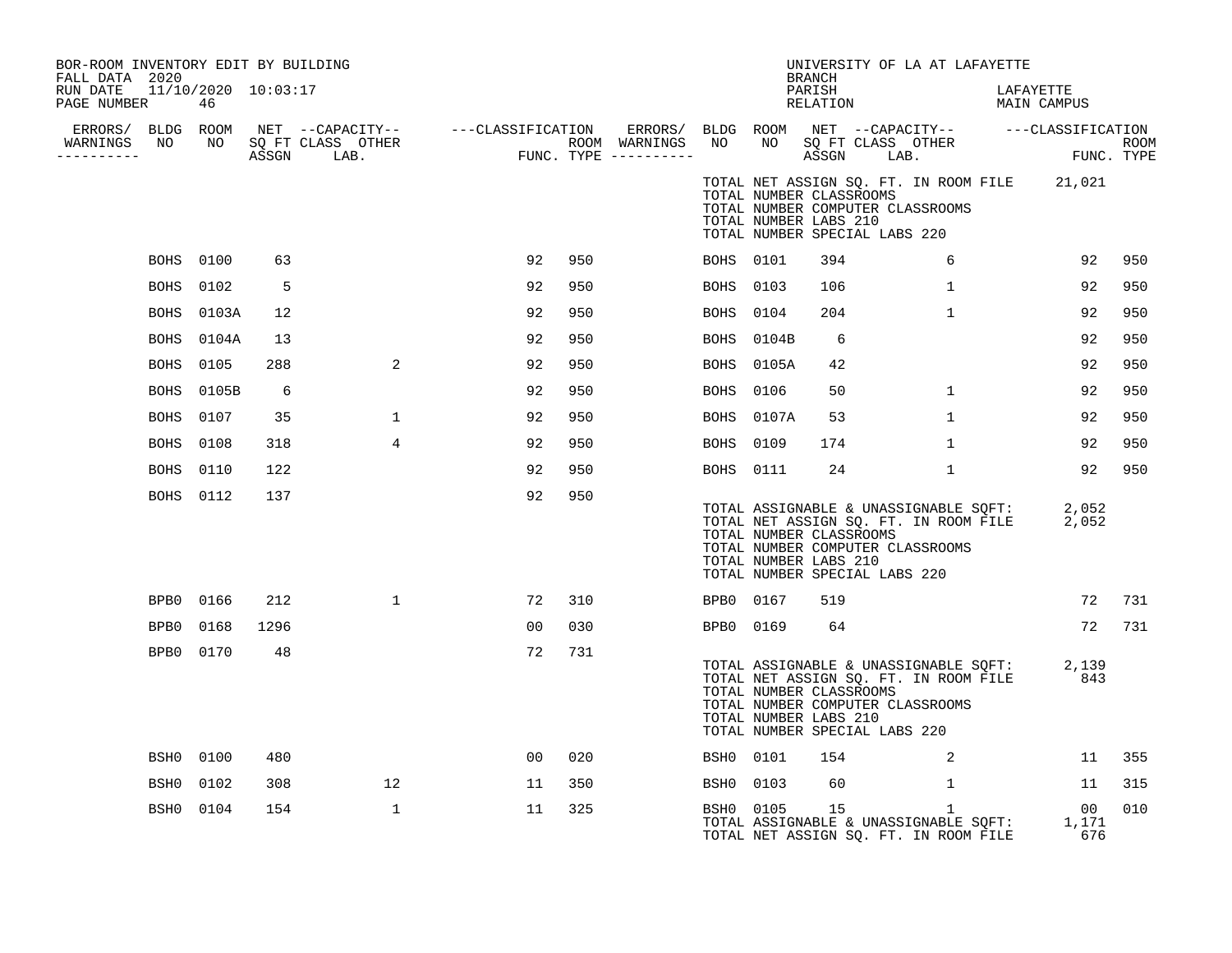| BOR-ROOM INVENTORY EDIT BY BUILDING<br>FALL DATA 2020 |                |      |                |    |     |           |                                                               | BRANCH             | UNIVERSITY OF LA AT LAFAYETTE                                                                                                                                                                                                        |                          |        |
|-------------------------------------------------------|----------------|------|----------------|----|-----|-----------|---------------------------------------------------------------|--------------------|--------------------------------------------------------------------------------------------------------------------------------------------------------------------------------------------------------------------------------------|--------------------------|--------|
| RUN DATE 11/10/2020 10:03:17<br>PAGE NUMBER           | 47             |      |                |    |     |           |                                                               | PARISH<br>RELATION |                                                                                                                                                                                                                                      | LAFAYETTE<br>MAIN CAMPUS |        |
| WARNINGS<br>----------                                |                |      |                |    |     |           |                                                               |                    | ERRORS/ BLDG ROOM NET --CAPACITY-- ----CLASSIFICATION ERRORS/ BLDG ROOM NET --CAPACITY-- -----CLASSIFICATION<br>NARNINGS NO NO SQFTCLASS OTHER ROOM WARNINGS NO NO SQFTCLASS OTHER ROOM<br>--------- ASSGN LAB. FUNC.TYPE ---------- |                          |        |
|                                                       |                |      |                |    |     |           | TOTAL NUMBER CLASSROOMS<br>TOTAL NUMBER LABS 210              |                    | TOTAL NUMBER COMPUTER CLASSROOMS<br>TOTAL NUMBER SPECIAL LABS 220                                                                                                                                                                    |                          |        |
|                                                       | BTF0 0100      | 331  |                | 00 | 020 | BTF0 0101 |                                                               | 5647               | 50                                                                                                                                                                                                                                   | 91                       | 660    |
| BTF0                                                  | 0102           | 47   | $\mathbf{1}$   | 91 | 660 | BTF0 0103 |                                                               | 75                 |                                                                                                                                                                                                                                      | 00                       | 030    |
| BTF0                                                  | 0104           | 75   | $\mathbf{1}$   | 00 | 030 | BTF0 0105 |                                                               | 131                |                                                                                                                                                                                                                                      | 00 <sup>o</sup>          | 030    |
|                                                       | BTF0 0201      | 3374 | 50             | 91 | 660 |           | TOTAL NUMBER CLASSROOMS<br>TOTAL NUMBER LABS 210              |                    | TOTAL ASSIGNABLE & UNASSIGNABLE SQFT: 9,680<br>TOTAL NET ASSIGN SQ. FT. IN ROOM FILE 9,068<br>TOTAL NUMBER COMPUTER CLASSROOMS<br>TOTAL NUMBER SPECIAL LABS 220                                                                      |                          |        |
|                                                       | CAEC 0100      | 842  |                | 21 | 720 | CAEC 0101 |                                                               | 253                | 14                                                                                                                                                                                                                                   | 21                       | 350    |
| CAEC                                                  | 0102           | 15   |                | 00 | 010 | CAEC 0103 |                                                               | 31                 |                                                                                                                                                                                                                                      | 21                       | 730    |
| CAEC                                                  | 0104           | 97   |                | 21 | 650 | CAEC 0105 |                                                               | 43                 | <sup>1</sup>                                                                                                                                                                                                                         | 0 <sub>0</sub>           | 030    |
| CAEC                                                  | 0106           | 43   | $\mathbf{1}$   | 00 | 030 | CAEC 0107 |                                                               | 21                 |                                                                                                                                                                                                                                      | 00                       | 030    |
| CAEC                                                  | 0108           | 29   |                | 21 | 710 | CAEC      | 0109                                                          | 151                | $\mathbf{1}$                                                                                                                                                                                                                         | 21                       | 325    |
| CAEC                                                  | 0110           | 912  | $\overline{4}$ | 21 | 250 | CAEC 0111 |                                                               | 124                |                                                                                                                                                                                                                                      | 00                       | 020    |
| CAEC                                                  | 0111A          | 45   |                | 00 | 020 | CAEC 0112 |                                                               | 34                 |                                                                                                                                                                                                                                      | 00                       | 030    |
|                                                       | CAEC 0113      | 14   |                | 00 | 030 | CAEC 0114 | TOTAL NUMBER CLASSROOMS<br>TOTAL NUMBER LABS 210              | 2983               | TOTAL ASSIGNABLE & UNASSIGNABLE SQFT:<br>TOTAL NET ASSIGN SQ. FT. IN ROOM FILE<br>TOTAL NUMBER COMPUTER CLASSROOMS<br>TOTAL NUMBER SPECIAL LABS 220                                                                                  | 21<br>5,637<br>5,298     | 720    |
| CAES                                                  | 0101           | 96   |                | 21 | 731 | CAES 0102 |                                                               | 96                 |                                                                                                                                                                                                                                      |                          | 21 731 |
|                                                       | CAES 0103      | 96   |                | 21 | 731 |           | CAES 0104<br>TOTAL NUMBER CLASSROOMS<br>TOTAL NUMBER LABS 210 | 96                 | TOTAL ASSIGNABLE & UNASSIGNABLE SQFT:<br>TOTAL NET ASSIGN SQ. FT. IN ROOM FILE<br>TOTAL NUMBER COMPUTER CLASSROOMS<br>TOTAL NUMBER SPECIAL LABS 220                                                                                  | 384<br>384               | 21 731 |
|                                                       | CAFF 0100 1145 |      |                | 00 | 020 |           | CAFF 0101                                                     | 393                | 1                                                                                                                                                                                                                                    |                          | 91 910 |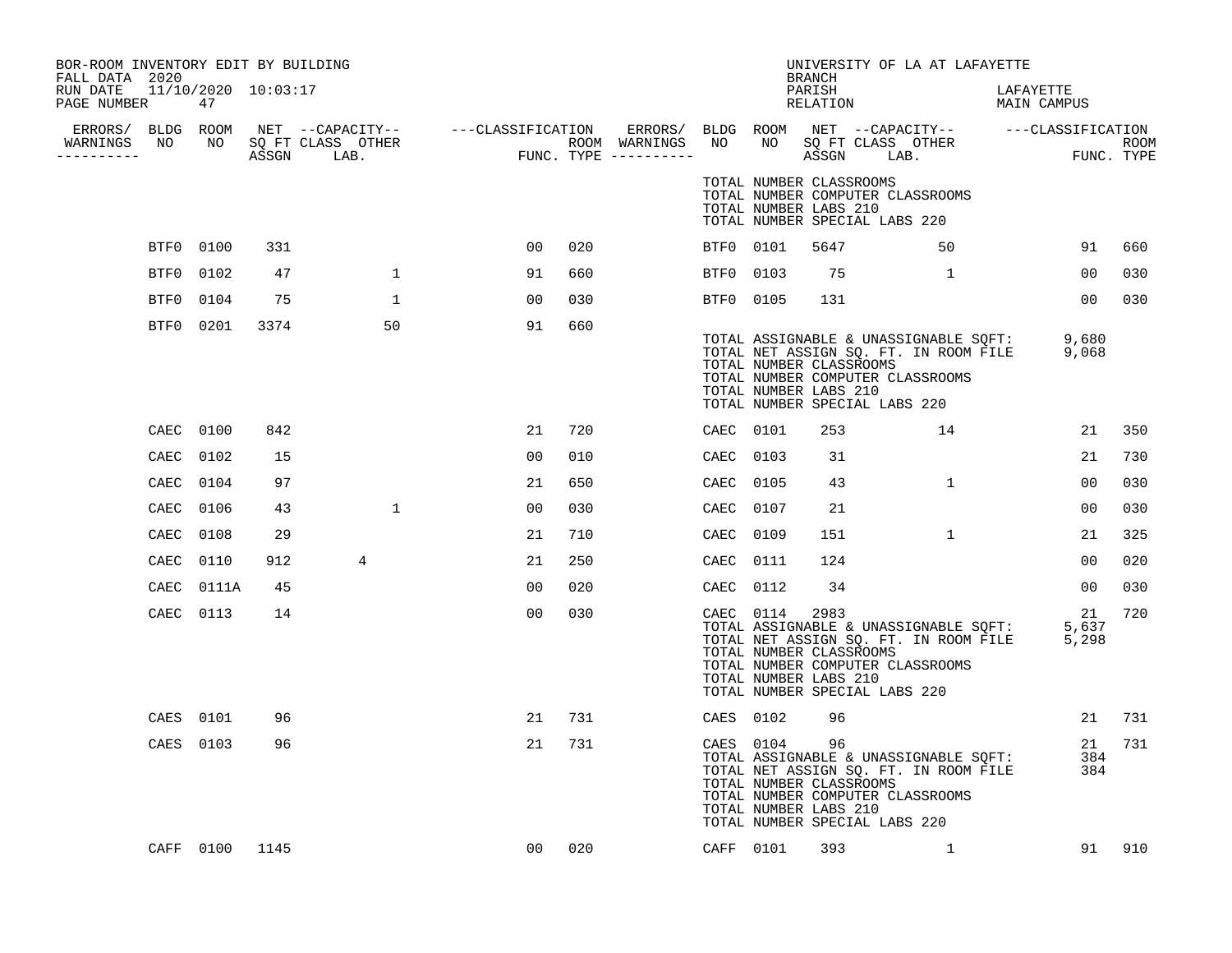| BOR-ROOM INVENTORY EDIT BY BUILDING<br>FALL DATA 2020 |      |                           |       |                           |                   |                    |          |             |             | <b>BRANCH</b>             | UNIVERSITY OF LA AT LAFAYETTE |                          |                           |
|-------------------------------------------------------|------|---------------------------|-------|---------------------------|-------------------|--------------------|----------|-------------|-------------|---------------------------|-------------------------------|--------------------------|---------------------------|
| RUN DATE<br>PAGE NUMBER                               |      | 11/10/2020 10:03:17<br>48 |       |                           |                   |                    |          |             |             | PARISH<br><b>RELATION</b> |                               | LAFAYETTE<br>MAIN CAMPUS |                           |
| ERRORS/                                               | BLDG | ROOM                      |       | NET --CAPACITY--          | ---CLASSIFICATION |                    | ERRORS/  | <b>BLDG</b> | <b>ROOM</b> |                           | NET --CAPACITY--              | ---CLASSIFICATION        |                           |
| WARNINGS<br>----------                                | ΝO   | NO                        | ASSGN | SQ FT CLASS OTHER<br>LAB. |                   | ROOM<br>FUNC. TYPE | WARNINGS | NO          | NO          | ASSGN                     | SQ FT CLASS OTHER<br>LAB.     |                          | <b>ROOM</b><br>FUNC. TYPE |
|                                                       | CAFF | 0101A                     | 140   | 1                         | 91                | 920                |          | CAFF        | 0101B       | 140                       | 1                             | 91                       | 920                       |
|                                                       | CAFF | 0102                      | 317   | 1                         | 91                | 910                |          | CAFF        | 0102A       | 140                       | 1                             | 91                       | 920                       |
|                                                       | CAFF | 0102B                     | 140   | 1                         | 91                | 920                |          | CAFF        | 0103        | 393                       | $\mathbf 1$                   | 91                       | 910                       |
|                                                       | CAFF | 0103A                     | 140   | 1                         | 91                | 920                |          | CAFF        | 0103B       | 140                       | 1                             | 91                       | 920                       |
|                                                       | CAFF | 0104                      | 393   | $\mathbf{1}$              | 91                | 910                |          | CAFF        | 0104A       | 140                       | $\mathbf{1}$                  | 91                       | 920                       |
|                                                       | CAFF | 0104B                     | 140   | 1                         | 91                | 920                |          | CAFF        | 0105        | 393                       | $\mathbf 1$                   | 91                       | 910                       |
|                                                       | CAFF | 0105A                     | 140   | $\mathbf{1}$              | 91                | 920                |          | CAFF        | 0105B       | 140                       | $\mathbf{1}$                  | 91                       | 920                       |
|                                                       | CAFF | 0106                      | 393   | $\mathbf{1}$              | 91                | 910                |          | CAFF        | 0106A       | 140                       | $\mathbf{1}$                  | 91                       | 920                       |
|                                                       | CAFF | 0106B                     | 140   | $\mathbf{1}$              | 91                | 920                |          | CAFF        | 0107        | 12                        |                               | 0 <sub>0</sub>           | 030                       |
|                                                       | CAFF | 0108                      | 12    |                           | 91                | 935                |          | CAFF        | 0200        | 1145                      |                               | 0 <sub>0</sub>           | 020                       |
|                                                       | CAFF | 0201                      | 393   | 1                         | 91                | 910                |          | CAFF        | 0201A       | 140                       | 1                             | 91                       | 920                       |
|                                                       | CAFF | 0201B                     | 140   | 1                         | 91                | 920                |          | CAFF        | 0202        | 393                       | $\mathbf 1$                   | 91                       | 910                       |
|                                                       | CAFF | 0202A                     | 140   | 1                         | 91                | 920                |          | CAFF        | 0202B       | 140                       | $\mathbf 1$                   | 91                       | 920                       |
|                                                       | CAFF | 0203                      | 393   | 1                         | 91                | 910                |          | CAFF        | 0203A       | 140                       | 1                             | 91                       | 920                       |
|                                                       | CAFF | 0203B                     | 140   | 1                         | 91                | 920                |          | CAFF        | 0204        | 393                       | 1                             | 91                       | 910                       |
|                                                       | CAFF | 0204A                     | 140   | $\mathbf{1}$              | 91                | 910                |          | CAFF        | 0204B       | 140                       | $\mathbf 1$                   | 91                       | 920                       |
|                                                       | CAFF | 0205                      | 393   | 1                         | 91                | 910                |          | CAFF        | 0205A       | 140                       | 1                             | 91                       | 920                       |
|                                                       | CAFF | 0205B                     | 140   | 1                         | 91                | 920                |          | CAFF        | 0206        | 393                       | 1                             | 91                       | 910                       |
|                                                       | CAFF | 0206A                     | 140   | 1                         | 91                | 920                |          | CAFF        | 0206B       | 140                       | 1                             | 91                       | 920                       |
|                                                       | CAFF | 0207                      | 12    | $\mathbf{1}$              | 91                | 935                |          | CAFF        | 0208        | 12                        | 1                             | 91                       | 710                       |
|                                                       | CAFF | 0300                      | 1145  |                           | 0 <sub>0</sub>    | 020                |          | CAFF        | 0301        | 393                       | 1                             | 91                       | 910                       |
|                                                       | CAFF | 0301A                     | 140   | 1                         | 91                | 920                |          | CAFF        | 0301B       | 140                       | $\mathbf 1$                   | 91                       | 920                       |
|                                                       | CAFF | 0302                      | 392   | $\mathbf{1}$              | 91                | 910                |          | CAFF        | 0302A       | 140                       | $\mathbf 1$                   | 91                       | 920                       |
|                                                       | CAFF | 0302B                     | 140   | $\mathbf{1}$              | 91                | 920                |          | CAFF        | 0303        | 393                       | $\mathbf 1$                   | 91                       | 910                       |
|                                                       | CAFF | 0303A                     | 140   | $\mathbf{1}$              | 91                | 920                |          | CAFF        | 0303B       | 140                       | $\mathbf{1}$                  | 91                       | 920                       |
|                                                       | CAFF | 0304                      | 393   | $\mathbf{1}$              | 91                | 910                |          | CAFF        | 0304A       | 140                       | $\mathbf 1$                   | 91                       | 920                       |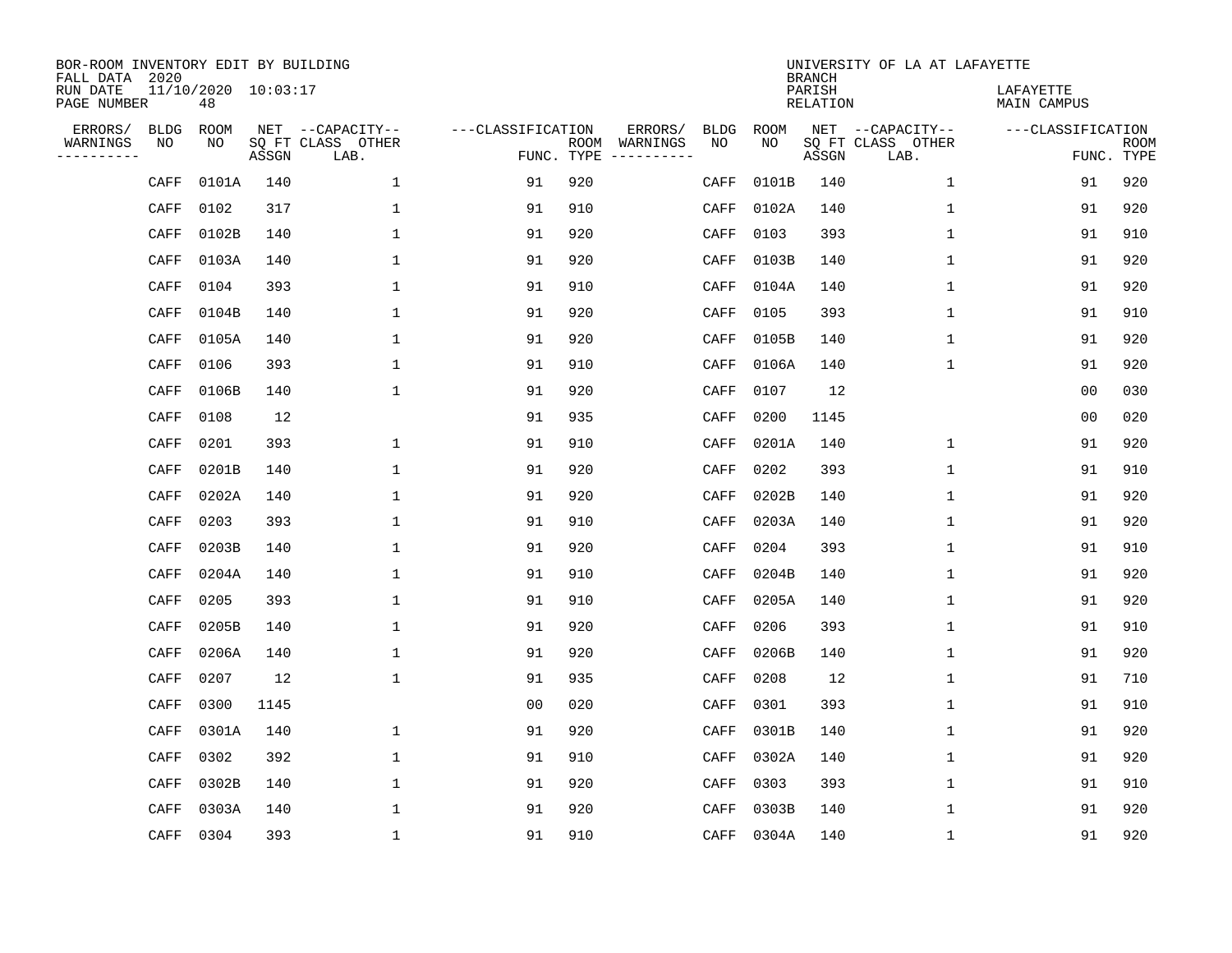| BOR-ROOM INVENTORY EDIT BY BUILDING<br>FALL DATA 2020 |             |                           |       |                           |                   |            |                              |             |                                                  | <b>BRANCH</b>      | UNIVERSITY OF LA AT LAFAYETTE                                                                                                                       |                          |                           |
|-------------------------------------------------------|-------------|---------------------------|-------|---------------------------|-------------------|------------|------------------------------|-------------|--------------------------------------------------|--------------------|-----------------------------------------------------------------------------------------------------------------------------------------------------|--------------------------|---------------------------|
| RUN DATE<br>PAGE NUMBER                               |             | 11/10/2020 10:03:17<br>49 |       |                           |                   |            |                              |             |                                                  | PARISH<br>RELATION |                                                                                                                                                     | LAFAYETTE<br>MAIN CAMPUS |                           |
| ERRORS/                                               | <b>BLDG</b> | ROOM                      |       | NET --CAPACITY--          | ---CLASSIFICATION |            | ERRORS/                      | <b>BLDG</b> | ROOM                                             |                    | NET --CAPACITY--                                                                                                                                    | ---CLASSIFICATION        |                           |
| WARNINGS<br>----------                                | NO          | NO                        | ASSGN | SQ FT CLASS OTHER<br>LAB. |                   | FUNC. TYPE | ROOM WARNINGS<br>----------- | NO          | NO.                                              | ASSGN              | SQ FT CLASS OTHER<br>LAB.                                                                                                                           |                          | <b>ROOM</b><br>FUNC. TYPE |
|                                                       | CAFF        | 0304B                     | 140   | $\mathbf{1}$              | 91                | 920        |                              | CAFF        | 0305                                             | 393                | $\mathbf{1}$                                                                                                                                        | 91                       | 910                       |
|                                                       | CAFF        | 0305A                     | 140   | $\mathbf 1$               | 91                | 920        |                              | CAFF        | 0305B                                            | 140                | $\mathbf 1$                                                                                                                                         | 91                       | 920                       |
|                                                       | CAFF        | 0306                      | 393   | $\mathbf 1$               | 91                | 910        |                              | CAFF        | 0306A                                            | 140                | $\mathbf 1$                                                                                                                                         | 91                       | 920                       |
|                                                       | CAFF        | 0306B                     | 140   | 1                         | 91                | 920        |                              | CAFF        | 0307                                             | 12                 |                                                                                                                                                     | 91                       | 935                       |
|                                                       | CAFF        | 0308                      | 12    |                           | 91                | 935        |                              |             | TOTAL NUMBER CLASSROOMS<br>TOTAL NUMBER LABS 210 |                    | TOTAL ASSIGNABLE & UNASSIGNABLE SQFT:<br>TOTAL NET ASSIGN SQ. FT. IN ROOM FILE<br>TOTAL NUMBER COMPUTER CLASSROOMS<br>TOTAL NUMBER SPECIAL LABS 220 | 15,544<br>12,097         |                           |
|                                                       |             | CALL 0100                 | 1916  |                           | 0 <sub>0</sub>    | 020        |                              |             | CALL 0101                                        | 393                | $\mathbf{1}$                                                                                                                                        | 91                       | 910                       |
|                                                       | CALL        | 0101A                     | 136   | $\mathbf 1$               | 91                | 920        |                              | CALL        | 0101B                                            | 136                | $\mathbf 1$                                                                                                                                         | 91                       | 920                       |
|                                                       | CALL        | 0102                      | 396   | $\mathbf 1$               | 91                | 910        |                              | CALL        | 0102A                                            | 145                | $\mathbf 1$                                                                                                                                         | 91                       | 920                       |
|                                                       | CALL        | 0103                      | 393   | $\mathbf 1$               | 91                | 910        |                              | CALL        | 0103A                                            | 136                | $\mathbf 1$                                                                                                                                         | 91                       | 920                       |
|                                                       | CALL        | 0103B                     | 136   | $\mathbf{1}$              | 91                | 920        |                              | CALL        | 0104                                             | 396                | $\mathbf 1$                                                                                                                                         | 91                       | 910                       |
|                                                       | CALL        | 0104A                     | 145   | $\mathbf 1$               | 91                | 920        |                              | CALL        | 0105                                             | 393                | $\mathbf 1$                                                                                                                                         | 91                       | 910                       |
|                                                       | CALL        | 0105A                     | 136   | $\mathbf{1}$              | 91                | 920        |                              | CALL        | 0105B                                            | 136                | $\mathbf{1}$                                                                                                                                        | 91                       | 920                       |
|                                                       | CALL        | 0106                      | 393   | 1                         | 91                | 910        |                              | CALL        | 0106A                                            | 136                | 1                                                                                                                                                   | 91                       | 920                       |
|                                                       | CALL        | 0106B                     | 136   | $\mathbf 1$               | 91                | 920        |                              | CALL        | 0107                                             | 396                | $\mathbf 1$                                                                                                                                         | 91                       | 910                       |
|                                                       | CALL        | 0107A                     | 145   | $\mathbf 1$               | 91                | 920        |                              | CALL        | 0108                                             | 393                | $\mathbf 1$                                                                                                                                         | 91                       | 910                       |
|                                                       | CALL        | 0108A                     | 136   | $\mathbf 1$               | 91                | 920        |                              | CALL        | 0108B                                            | 136                | 1                                                                                                                                                   | 91                       | 920                       |
|                                                       | CALL        | 0109                      | 396   | $\mathbf 1$               | 91                | 910        |                              | CALL        | 0109A                                            | 145                | $\mathbf 1$                                                                                                                                         | 91                       | 920                       |
|                                                       | CALL        | 0110                      | 393   | 1                         | 91                | 910        |                              | CALL        | 0110A                                            | 136                | $\mathbf 1$                                                                                                                                         | 91                       | 920                       |
|                                                       | CALL        | 0110B                     | 136   | $\mathbf{1}$              | 91                | 920        |                              | CALL        | 0111                                             | 12                 |                                                                                                                                                     | 0 <sub>0</sub>           | 030                       |
|                                                       | CALL        | 0112                      | 12    | $\mathbf 1$               | 0 <sub>0</sub>    | 010        |                              | CALL        | 0113                                             | 12                 | $\mathbf 1$                                                                                                                                         | 0 <sub>0</sub>           | 010                       |
|                                                       | CALL        | 0114                      | 12    | $\mathbf 1$               | 0 <sub>0</sub>    | 010        |                              | CALL        | 0200                                             | 1916               |                                                                                                                                                     | 0 <sub>0</sub>           | 020                       |
|                                                       | CALL        | 0201                      | 393   | $\mathbf 1$               | 91                | 910        |                              | CALL        | 0201A                                            | 136                | $\mathbf{1}$                                                                                                                                        | 91                       | 920                       |
|                                                       |             | CALL 0201B                | 136   | $\mathbf{1}$              | 91                | 920        |                              |             | CALL 0202                                        | 396                | $\mathbf{1}$                                                                                                                                        | 91                       | 910                       |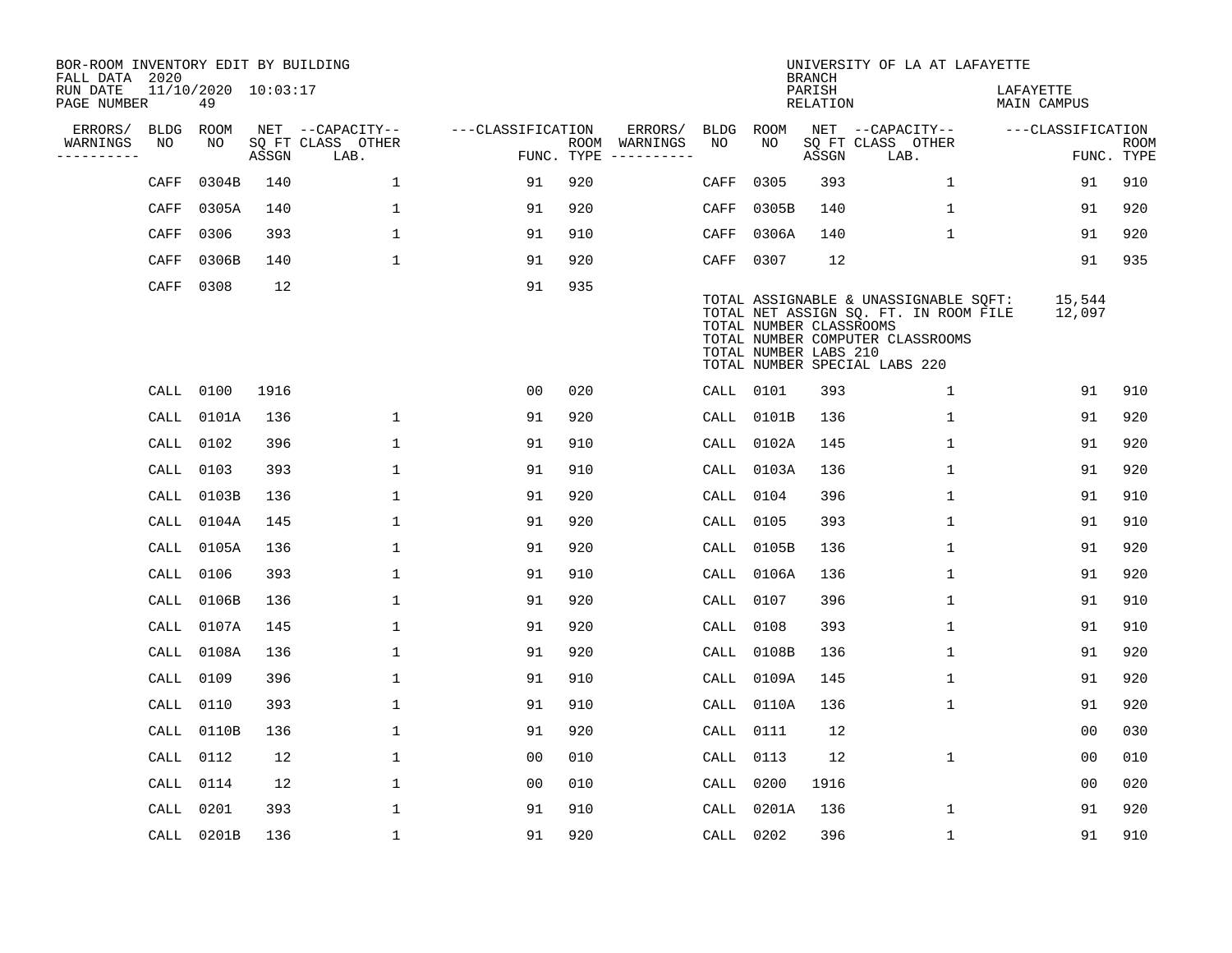| BOR-ROOM INVENTORY EDIT BY BUILDING<br>FALL DATA 2020 |                           |       |                           |                   |            |                              |             |             | <b>BRANCH</b>             | UNIVERSITY OF LA AT LAFAYETTE |                          |                           |
|-------------------------------------------------------|---------------------------|-------|---------------------------|-------------------|------------|------------------------------|-------------|-------------|---------------------------|-------------------------------|--------------------------|---------------------------|
| RUN DATE<br>PAGE NUMBER                               | 11/10/2020 10:03:17<br>50 |       |                           |                   |            |                              |             |             | PARISH<br><b>RELATION</b> |                               | LAFAYETTE<br>MAIN CAMPUS |                           |
| ERRORS/<br><b>BLDG</b>                                | ROOM                      |       | NET --CAPACITY--          | ---CLASSIFICATION |            | ERRORS/                      | <b>BLDG</b> | <b>ROOM</b> |                           | NET --CAPACITY--              | ---CLASSIFICATION        |                           |
| WARNINGS<br>NO<br>----------                          | NO                        | ASSGN | SQ FT CLASS OTHER<br>LAB. |                   | FUNC. TYPE | ROOM WARNINGS<br>----------- | NO          | NO          | ASSGN                     | SQ FT CLASS OTHER<br>LAB.     |                          | <b>ROOM</b><br>FUNC. TYPE |
| CALL                                                  | 0202A                     | 145   | $\mathbf 1$               | 11                | 920        |                              | CALL        | 0203        | 393                       | $\mathbf 1$                   | 91                       | 910                       |
| CALL                                                  | 0203A                     | 136   | 1                         | 91                | 920        |                              | CALL        | 0203B       | 136                       | $\mathbf 1$                   | 91                       | 920                       |
| CALL                                                  | 0204                      | 396   | $\mathbf{1}$              | 91                | 910        |                              | CALL        | 0204A       | 145                       | 1                             | 91                       | 920                       |
| CALL                                                  | 0205                      | 393   | $\mathbf{1}$              | 91                | 910        |                              | CALL        | 0205A       | 136                       | $\mathbf 1$                   | 91                       | 920                       |
| CALL                                                  | 0205B                     | 136   | 1                         | 91                | 920        |                              | CALL        | 0206        | 393                       | $\mathbf{1}$                  | 91                       | 910                       |
| CALL                                                  | 0206A                     | 136   | 1                         | 91                | 920        |                              | CALL        | 0206B       | 136                       | $\mathbf{1}$                  | 91                       | 920                       |
| CALL                                                  | 0207                      | 396   | 1                         | 91                | 910        |                              | CALL        | 0207A       | 145                       | $\mathbf 1$                   | 91                       | 920                       |
| CALL                                                  | 0208                      | 313   | 1                         | 91                | 910        |                              | CALL        | 0208A       | 136                       | $\mathbf{1}$                  | 91                       | 920                       |
| CALL                                                  | 0208B                     | 136   | $\mathbf{1}$              | 91                | 920        |                              | CALL        | 0209        | 396                       | $\mathbf{1}$                  | 91                       | 910                       |
| CALL                                                  | 0209A                     | 145   | 1                         | 91                | 920        |                              | CALL        | 0210        | 393                       | $\mathbf 1$                   | 91                       | 910                       |
| CALL                                                  | 0210A                     | 136   | $\mathbf{1}$              | 91                | 920        |                              | CALL        | 0210B       | 136                       | $\mathbf{1}$                  | 91                       | 920                       |
| CALL                                                  | 0211                      | 12    | $\mathbf{1}$              | 91                | 935        |                              | CALL        | 0212        | 12                        | $\mathbf{1}$                  | 91                       | 710                       |
| CALL                                                  | 0213                      | 12    | 1                         | 91                | 935        |                              | CALL        | 0214        | 12                        | $\mathbf 1$                   | 91                       | 935                       |
| CALL                                                  | 0300                      | 1916  |                           | 00                | 020        |                              | CALL        | 0301        | 393                       | 1                             | 91                       | 910                       |
| CALL                                                  | 0301A                     | 136   | 1                         | 91                | 920        |                              | CALL        | 0301B       | 136                       | 1                             | 91                       | 920                       |
| CALL                                                  | 0302                      | 396   | $\mathbf{1}$              | 91                | 910        |                              | CALL        | 0302A       | 145                       | $\mathbf 1$                   | 91                       | 920                       |
| CALL                                                  | 0303                      | 313   | 1                         | 91                | 910        |                              | CALL        | 0303A       | 136                       | $\mathbf 1$                   | 91                       | 920                       |
| CALL                                                  | 0303B                     | 134   | $\mathbf{1}$              | 91                | 920        |                              | CALL        | 0304        | 396                       | $\mathbf{1}$                  | 91                       | 910                       |
| CALL                                                  | 0304A                     | 145   | $\mathbf{1}$              | 91                | 920        |                              | CALL        | 0305        | 393                       | $\mathbf{1}$                  | 91                       | 910                       |
| CALL                                                  | 0305A                     | 136   | 1                         | 91                | 920        |                              | CALL        | 0305B       | 136                       | 1                             | 91                       | 920                       |
| CALL                                                  | 0306                      | 393   | 1                         | 91                | 910        |                              | CALL        | 0306A       | 136                       | $\mathbf 1$                   | 91                       | 920                       |
| CALL                                                  | 0306B                     | 136   | $\mathbf{1}$              | 91                | 920        |                              | CALL        | 0307        | 396                       | 1                             | 91                       | 910                       |
| CALL                                                  | 0307A                     | 145   | $\mathbf{1}$              | 91                | 920        |                              | CALL        | 0308        | 313                       | $\mathbf{1}$                  | 91                       | 910                       |
| CALL                                                  | 0308A                     | 136   | $\mathbf{1}$              | 91                | 920        |                              | CALL        | 0308B       | 136                       | $\mathbf 1$                   | 11                       | 920                       |
| CALL                                                  | 0309                      | 396   | $\mathbf{1}$              | 91                | 910        |                              | CALL        | 0309A       | 145                       | $\mathbf 1$                   | 91                       | 920                       |
|                                                       | CALL 0310                 | 393   | $\mathbf{1}$              | 91                | 910        |                              |             | CALL 0310A  | 136                       | $\mathbf{1}$                  | 91                       | 920                       |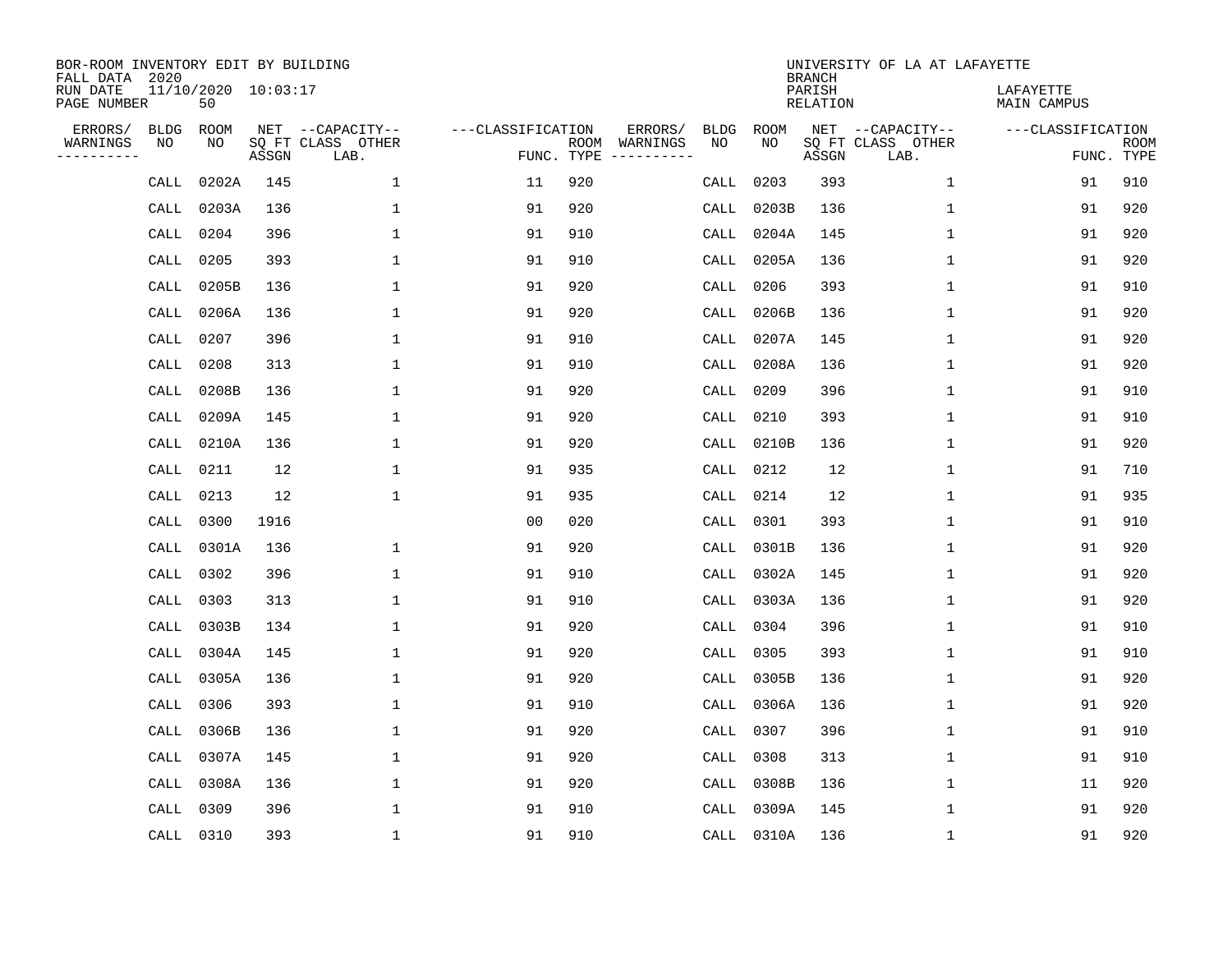| BOR-ROOM INVENTORY EDIT BY BUILDING<br>FALL DATA 2020 |                  |                           |            |                           |                   |     |                                      |           |                                                  | <b>BRANCH</b>             | UNIVERSITY OF LA AT LAFAYETTE                                                                                                                       |                          |                           |
|-------------------------------------------------------|------------------|---------------------------|------------|---------------------------|-------------------|-----|--------------------------------------|-----------|--------------------------------------------------|---------------------------|-----------------------------------------------------------------------------------------------------------------------------------------------------|--------------------------|---------------------------|
| RUN DATE<br>PAGE NUMBER                               |                  | 11/10/2020 10:03:17<br>51 |            |                           |                   |     |                                      |           |                                                  | PARISH<br><b>RELATION</b> |                                                                                                                                                     | LAFAYETTE<br>MAIN CAMPUS |                           |
| ERRORS/                                               | <b>BLDG</b>      | ROOM                      |            | NET --CAPACITY--          | ---CLASSIFICATION |     | ERRORS/                              | BLDG      | <b>ROOM</b>                                      |                           | NET --CAPACITY--                                                                                                                                    | ---CLASSIFICATION        |                           |
| WARNINGS<br>----------                                | NO               | NO                        | ASSGN      | SQ FT CLASS OTHER<br>LAB. |                   |     | ROOM WARNINGS<br>FUNC. TYPE $------$ | NO        | NO                                               | ASSGN                     | SQ FT CLASS OTHER<br>LAB.                                                                                                                           |                          | <b>ROOM</b><br>FUNC. TYPE |
|                                                       | CALL             | 0310B                     | 136        | $\mathbf{1}$              | 91                | 920 |                                      | CALL      | 0311                                             | 12                        | 1                                                                                                                                                   | 91                       | 935                       |
|                                                       | CALL             | 0312                      | 12         | $\mathbf 1$               | 91                | 710 |                                      | CALL 0313 |                                                  | 12                        | $\mathbf 1$                                                                                                                                         | 91                       | 935                       |
|                                                       |                  | CALL 0314                 | 12         | $\mathbf 1$               | 91                | 935 |                                      |           | TOTAL NUMBER CLASSROOMS<br>TOTAL NUMBER LABS 210 |                           | TOTAL ASSIGNABLE & UNASSIGNABLE SQFT:<br>TOTAL NET ASSIGN SQ. FT. IN ROOM FILE<br>TOTAL NUMBER COMPUTER CLASSROOMS<br>TOTAL NUMBER SPECIAL LABS 220 | 24,112<br>18,316         |                           |
|                                                       | CGI0             |                           | 0100A 2181 |                           | 77                | 314 |                                      |           | CGI0 0100B                                       | 100                       |                                                                                                                                                     | 77                       | 314                       |
|                                                       | CGI0             | 0100E                     | 655        |                           | 77                | 315 |                                      |           | CGI0 0100F                                       | 740                       |                                                                                                                                                     | 77                       | 315                       |
|                                                       | CGI0             | 0100I                     | 253        |                           | 0 <sub>0</sub>    | 030 |                                      | CGI0      | 0100J                                            | 308                       |                                                                                                                                                     | 0 <sub>0</sub>           | 030                       |
|                                                       | CGI0             | 0100K                     | 122        |                           | 0 <sub>0</sub>    | 030 |                                      |           | CGI0 0100L                                       | 55                        |                                                                                                                                                     | 0 <sub>0</sub>           | 030                       |
|                                                       | CGI0             | 0101A                     | 2112       | 10                        | 77                | 710 |                                      | CGI0      | 0101B                                            | 185                       |                                                                                                                                                     | 77                       | 650                       |
|                                                       | CGI0             | 0101C                     | 153        |                           | 77                | 315 |                                      |           | CGI0 0102A                                       | 278                       |                                                                                                                                                     | 0 <sub>0</sub>           | 030                       |
|                                                       | CGI0             | 0102B                     | 274        |                           | 0 <sub>0</sub>    | 030 |                                      | CGI0      | 0102C                                            | 50                        |                                                                                                                                                     | 0 <sub>0</sub>           | 030                       |
|                                                       | CGI0             | 0102D                     | 52         |                           | 77                | 260 |                                      |           | CGI0 0102E                                       | 81                        |                                                                                                                                                     | 0 <sub>0</sub>           | 030                       |
|                                                       | CGI0             | 0102F                     | 40         |                           | 0 <sub>0</sub>    | 010 |                                      | CGI0      | 0102G                                            | 114                       |                                                                                                                                                     | 77                       | 710                       |
|                                                       | CGI0             | 0102H                     | 636        |                           | 0 <sub>0</sub>    | 030 |                                      | CGI0      | 0103B                                            | 1448                      | $\mathbf 1$                                                                                                                                         | 77                       | 310                       |
|                                                       | CGI <sub>0</sub> | 0103C                     | 141        |                           | 77                | 315 |                                      | CGI0      | 0103E                                            | 116                       |                                                                                                                                                     | 77                       | 710                       |
|                                                       | CGI <sub>0</sub> | 0103F                     | 105        | $\mathbf{1}$              | 77                | 310 |                                      | CGI0      | 0103G                                            | 81                        | $\mathbf 1$                                                                                                                                         | 77                       | 310                       |
|                                                       | CGI0             | 0104A                     | 724        |                           | 77                | 315 |                                      | CGI0      | 0104B                                            | 2143                      | 1                                                                                                                                                   | 77                       | 310                       |
|                                                       | CGI0             | 0104C                     | 115        |                           | 77                | 710 |                                      | CGI0      | 0104E                                            | 94                        |                                                                                                                                                     | 77                       | 350                       |
|                                                       | CGI0             | 0104F                     | 94         | $\mathbf{1}$              | 77                | 310 |                                      | CGI0      | 0104G                                            | 51                        |                                                                                                                                                     | 77                       | 315                       |
|                                                       | CGI <sub>0</sub> | 0105A                     | 120        |                           | 77                | 650 |                                      | CGI0      | 0105B                                            | 70                        |                                                                                                                                                     | 77                       | 710                       |
|                                                       | CGI0             | 0105C                     | 167        |                           | 77                | 350 |                                      | CGI0      | 0105D                                            | 84                        | 2                                                                                                                                                   | 77                       | 310                       |
|                                                       | CGI0             | 0105E                     | 68         |                           | 77                | 710 |                                      | CGI0      | 0106A                                            | 3088                      | $\mathbf{1}$                                                                                                                                        | 77                       | 310                       |
|                                                       | CGI0             | 0106B                     | 46         |                           | 77                | 710 |                                      | CGI0      | 0106C                                            | 42                        |                                                                                                                                                     | 77                       | 710                       |
|                                                       |                  | CGI0 0106D                | 76         |                           | 77                | 710 |                                      | CGI0 0107 |                                                  | 745                       |                                                                                                                                                     | 77                       | 650                       |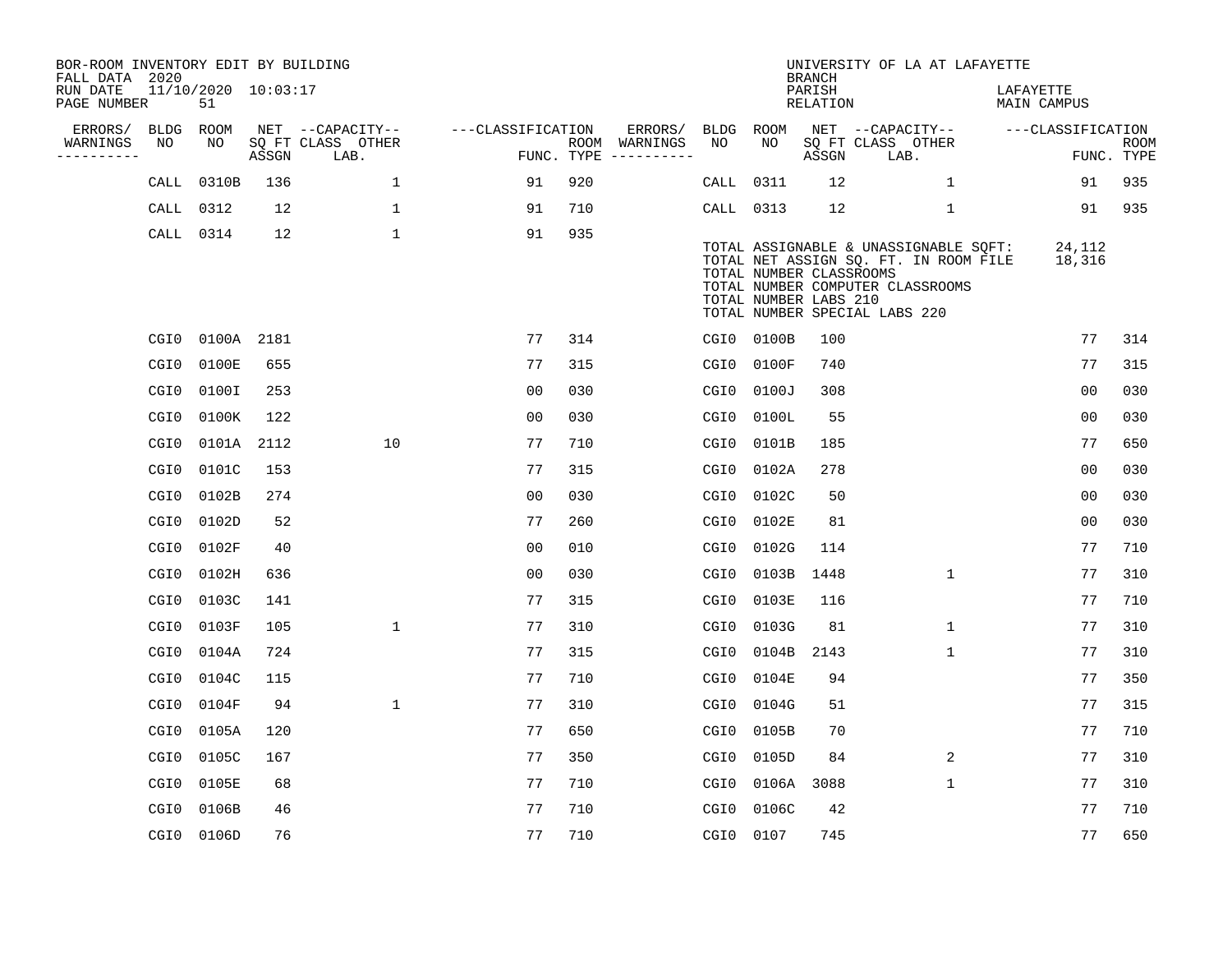| BOR-ROOM INVENTORY EDIT BY BUILDING<br>FALL DATA 2020 |                           |            |                           |                   |            |               |                  |             | <b>BRANCH</b>             | UNIVERSITY OF LA AT LAFAYETTE |                          |                           |
|-------------------------------------------------------|---------------------------|------------|---------------------------|-------------------|------------|---------------|------------------|-------------|---------------------------|-------------------------------|--------------------------|---------------------------|
| RUN DATE<br>PAGE NUMBER                               | 11/10/2020 10:03:17<br>52 |            |                           |                   |            |               |                  |             | PARISH<br><b>RELATION</b> |                               | LAFAYETTE<br>MAIN CAMPUS |                           |
| ERRORS/<br><b>BLDG</b>                                | ROOM                      |            | NET --CAPACITY--          | ---CLASSIFICATION |            | ERRORS/       | <b>BLDG</b>      | <b>ROOM</b> |                           | NET --CAPACITY--              | ---CLASSIFICATION        |                           |
| WARNINGS<br>NO<br>----------                          | NO                        | ASSGN      | SQ FT CLASS OTHER<br>LAB. |                   | FUNC. TYPE | ROOM WARNINGS | NO               | NO          | ASSGN                     | SQ FT CLASS OTHER<br>LAB.     |                          | <b>ROOM</b><br>FUNC. TYPE |
| CGI0                                                  |                           | 0108A 2476 | $\mathbf{1}$              | 77                | 310        |               | CGI <sub>0</sub> | 0109A       | 118                       |                               | 00                       | 030                       |
| CGI0                                                  | 0109C                     | 127        |                           | 77                | 350        |               | CGI0             | 0109D       | 51                        |                               | 77                       | 710                       |
| CGI0                                                  | 0109E                     | 80         | $\mathbf{1}$              | 77                | 310        |               | CGI0             | 0109F       | 108                       |                               | 0 <sub>0</sub>           | 030                       |
| CGI0                                                  | 0109G                     | 80         | 1                         | 77                | 310        |               | CGI0             | 0109H       | 244                       |                               | 77                       | 350                       |
| CGI0                                                  | 0109I                     | 122        | $\mathbf{1}$              | 77                | 310        |               | CGI <sub>0</sub> | 0109J       | 123                       | $\mathbf 1$                   | 77                       | 310                       |
| CGI0                                                  | 0109K                     | 148        |                           | 77                | 650        |               | CGI0             | 0109L       | 88                        | $\mathbf{1}$                  | 77                       | 310                       |
| CGI0                                                  | 0109M                     | 108        |                           | 0 <sub>0</sub>    | 030        |               | CGI <sub>0</sub> | 0109N       | 68                        |                               | 77                       | 710                       |
| CGI0                                                  | 0200A                     | 790        |                           | 77                | 315        |               | CGI0             | 0200B       | 126                       |                               | 77                       | 315                       |
| CGI0                                                  | 0200C                     | 252        |                           | 77                | 315        |               | CGI <sub>0</sub> | 0200D       | 281                       |                               | 0 <sub>0</sub>           | 030                       |
| CGI0                                                  | 0200E                     | 276        |                           | 0 <sub>0</sub>    | 030        |               | CGI0             | 0200F       | 50                        |                               | 0 <sub>0</sub>           | 010                       |
| CGI0                                                  | 0200G                     | 52         |                           | 77                | 260        |               | CGI0             | 0200H       | 81                        |                               | 0 <sub>0</sub>           | 030                       |
| CGI0                                                  | 0200I                     | 63         |                           | 0 <sub>0</sub>    | 030        |               | CGI0             | 0200J       | 333                       |                               | 77                       | 710                       |
| CGI0                                                  | 0200K                     | 285        |                           | 0 <sub>0</sub>    | 030        |               | CGI0             | 0200L       | 276                       |                               | 0 <sub>0</sub>           | 030                       |
| CGI <sub>0</sub>                                      | 0200M                     | 268        |                           | 77                | 315        |               | CGI0             | 0201A       | 1220                      |                               | 77                       | 350                       |
| CGI0                                                  | 0201B                     | 519        |                           | 77                | 650        |               | CGI0             | 0201C       | 632                       |                               | 77                       | 350                       |
| CGI <sub>0</sub>                                      | 0202A                     | 3155       | 1                         | 77                | 310        |               | CGI0             | 0202B       | 40                        |                               | 77                       | 710                       |
| CGI <sub>0</sub>                                      | 0202C                     | 38         |                           | 77                | 710        |               | CGI0             | 0202D       | 42                        |                               | 77                       | 710                       |
| CGI <sub>0</sub>                                      | 0202E                     | 66         |                           | 77                | 715        |               | CGI0             | 0202F       | 101                       | 1                             | 77                       | 310                       |
| CGI0                                                  | 0202G                     | 82         | 1                         | 77                | 310        |               | CGI0             | 0202H       | 114                       | $\mathbf 1$                   | 77                       | 310                       |
| CGI0                                                  | 0202I                     | 44         | 1                         | 77                | 310        |               | CGI0             | 0203A       | 390                       | 1                             | 77                       | 650                       |
| CGI0                                                  | 0203B                     | 145        | $\mathbf{1}$              | 77                | 650        |               | CGI0             | 0203C       | 142                       | 1                             | 77                       | 310                       |
| CGI <sub>0</sub>                                      | 0203D                     | 275        | $\mathbf{1}$              | 77                | 350        |               | CGI0             | 0203E       | 88                        | 1                             | 77                       | 310                       |
| CGI0                                                  | 0203F                     | 86         | 1                         | 77                | 310        |               | CGI0             | 0203G       | 148                       | 1                             | 77                       | 310                       |
| CGI0                                                  | 0203H                     | 152        | $\mathbf{1}$              | 77                | 310        |               | CGI0             | 0204A       | 3012                      | 1                             | 77                       | 310                       |
| CGI <sub>0</sub>                                      | 0204B                     | 168        | 1                         | 77                | 350        |               | CGI0             | 0204C       | 90                        | $\mathbf 1$                   | 77                       | 710                       |
|                                                       | 0204D<br>CGI0             | 44         | 1                         | 77                | 710        |               | CGI0             | 0204E       | 81                        | $\mathbf{1}$                  | 77                       | 310                       |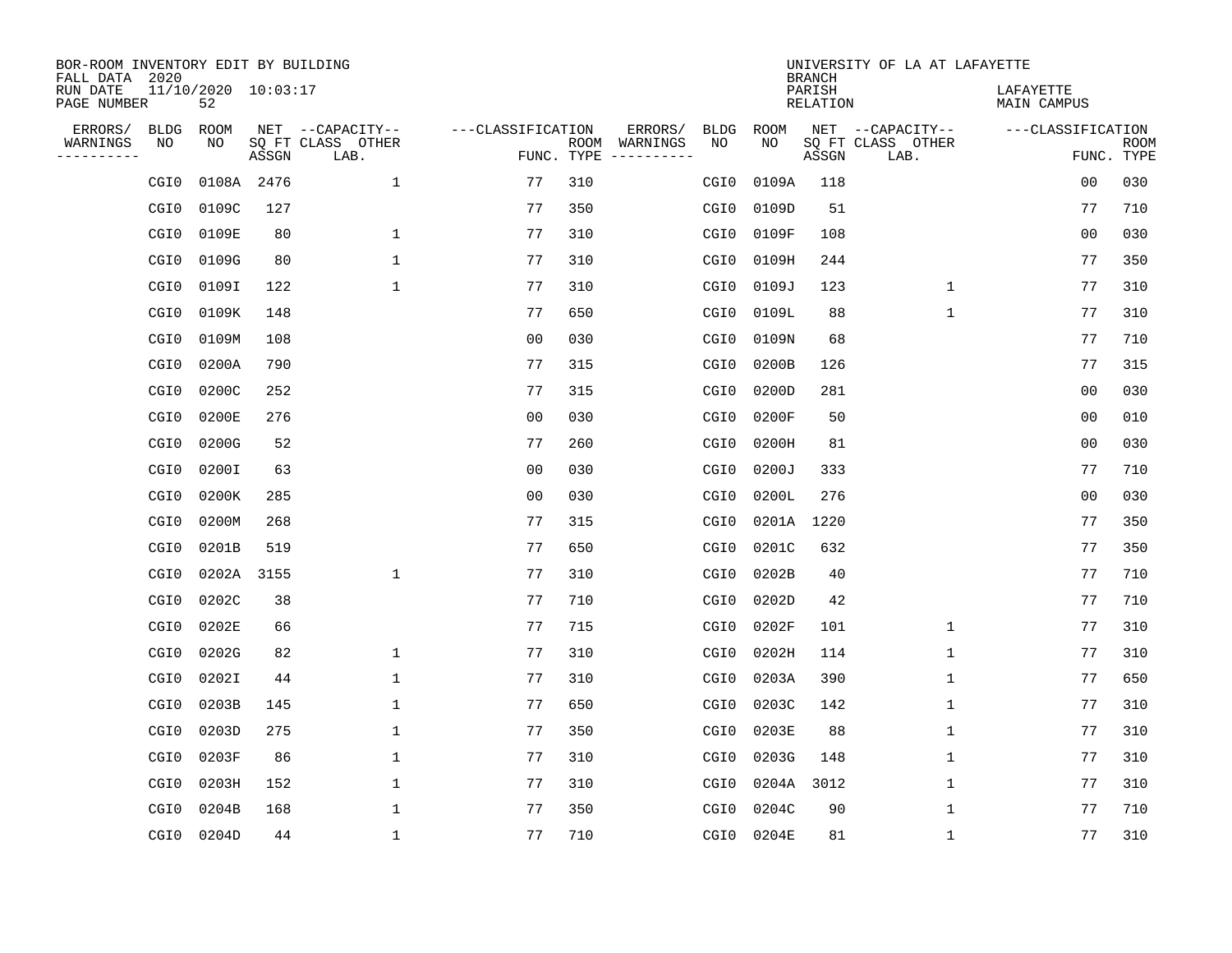| BOR-ROOM INVENTORY EDIT BY BUILDING<br>FALL DATA 2020 |                  |                           |            |                           |                   |            |               |      |                                                  | <b>BRANCH</b>      | UNIVERSITY OF LA AT LAFAYETTE                                                                                                                       |                          |                           |
|-------------------------------------------------------|------------------|---------------------------|------------|---------------------------|-------------------|------------|---------------|------|--------------------------------------------------|--------------------|-----------------------------------------------------------------------------------------------------------------------------------------------------|--------------------------|---------------------------|
| RUN DATE<br>PAGE NUMBER                               |                  | 11/10/2020 10:03:17<br>53 |            |                           |                   |            |               |      |                                                  | PARISH<br>RELATION |                                                                                                                                                     | LAFAYETTE<br>MAIN CAMPUS |                           |
| ERRORS/                                               | <b>BLDG</b>      | ROOM                      |            | NET --CAPACITY--          | ---CLASSIFICATION |            | ERRORS/       | BLDG | ROOM                                             |                    | NET --CAPACITY--                                                                                                                                    | ---CLASSIFICATION        |                           |
| WARNINGS<br>----------                                | NO               | NO                        | ASSGN      | SQ FT CLASS OTHER<br>LAB. |                   | FUNC. TYPE | ROOM WARNINGS | NO   | NO                                               | ASSGN              | SQ FT CLASS OTHER<br>LAB.                                                                                                                           |                          | <b>ROOM</b><br>FUNC. TYPE |
|                                                       | CGI <sub>0</sub> | 0204F                     | 83         | 1                         | 77                | 310        |               | CGI0 | 0204H                                            | 90                 | $\mathbf{1}$                                                                                                                                        | 77                       | 710                       |
|                                                       | CGI0             | 0204I                     | 45         | 1                         | 77                | 710        |               | CGI0 | 0205D                                            | 49                 | 1                                                                                                                                                   | 0 <sub>0</sub>           | 030                       |
|                                                       | CGI0             | 0206B                     | 94         | $\mathbf 1$               | 77                | 310        |               | CGI0 | 0206C                                            | 94                 | $\mathbf 1$                                                                                                                                         | 77                       | 310                       |
|                                                       | CGI <sub>0</sub> |                           | 0207A 2324 | $\mathbf 1$               | 77                | 310        |               | CGI0 | 0207B                                            | 125                | $\mathbf{1}$                                                                                                                                        | 77                       | 680                       |
|                                                       | CGI <sub>0</sub> | 0207C                     | 163        | $\mathbf{1}$              | 77                | 650        |               | CGI0 | 0207D                                            | 142                | $\mathbf 1$                                                                                                                                         | 77                       | 680                       |
|                                                       | CGI <sub>0</sub> | 0207E                     | 142        | $\mathbf{1}$              | 77                | 680        |               | CGI0 | 0207F                                            | 41                 | $\mathbf 1$                                                                                                                                         | 77                       | 315                       |
|                                                       | CGI0             | 0208A                     | 3845       | $\mathbf{1}$              | 77                | 310        |               | CGI0 | 0208B                                            | 100                | $\mathbf{1}$                                                                                                                                        | 77                       | 710                       |
|                                                       | CGI0             | 0208C                     | 100        | 1                         | 77                | 710        |               | CGI0 | 0208E                                            | 130                | $\mathbf{1}$                                                                                                                                        | 77                       | 350                       |
|                                                       | CGI0             | 0208F                     | 92         | 1                         | 77                | 310        |               | CGI0 | 0208I                                            | 46                 | $\mathbf 1$                                                                                                                                         | 77                       | 710                       |
|                                                       | CGI0             | 0208J                     | 47         | $\mathbf 1$               | 77                | 710        |               |      | CGI0 0208M                                       | 310                | $\mathbf 1$                                                                                                                                         | 77                       | 315                       |
|                                                       |                  | CGIO EE100                | 60         |                           | 00                | 030        |               |      | CGI0 E0100                                       | 60                 |                                                                                                                                                     | 00                       | 020                       |
|                                                       |                  | CGIO S0000T               | 1284       |                           | 0 <sub>0</sub>    | 020        |               |      | CGI0 S00001                                      | 342                |                                                                                                                                                     | 00                       | 020                       |
|                                                       |                  | CGI0 S00002               | 299        |                           | 0 <sub>0</sub>    | 020        |               |      | TOTAL NUMBER CLASSROOMS<br>TOTAL NUMBER LABS 210 |                    | TOTAL ASSIGNABLE & UNASSIGNABLE SQFT:<br>TOTAL NET ASSIGN SQ. FT. IN ROOM FILE<br>TOTAL NUMBER COMPUTER CLASSROOMS<br>TOTAL NUMBER SPECIAL LABS 220 | 46,062<br>40,225         |                           |
|                                                       | CHFA             | 0100                      | 870        |                           | 0 <sub>0</sub>    | 020        |               |      | CHFA 0100A                                       | 380                |                                                                                                                                                     | 0 <sub>0</sub>           | 020                       |
|                                                       | CHFA             | 0100B                     | 392        |                           | 0 <sub>0</sub>    | 020        |               | CHFA | 0100C                                            | 190                |                                                                                                                                                     | 0 <sub>0</sub>           | 020                       |
|                                                       | CHFA             | 0100D                     | 323        |                           | 0 <sub>0</sub>    | 020        |               |      | CHFA 0100E                                       | 131                |                                                                                                                                                     | 0 <sub>0</sub>           | 020                       |
|                                                       | CHFA             | 0100F                     | 187        |                           | 0 <sub>0</sub>    | 020        |               |      | CHFA 0100G                                       | 142                |                                                                                                                                                     | 00                       | 020                       |
|                                                       | CHFA             | 0100H                     | 564        |                           | 0 <sub>0</sub>    | 020        |               |      | CHFA 0101                                        | 96                 | $\overline{2}$                                                                                                                                      | 11                       | 575                       |
|                                                       | CHFA             | 0101A                     | 109        | 2                         | 11                | 575        |               | CHFA | 0101B                                            | 968                | $\overline{2}$                                                                                                                                      | 11                       | 570                       |
|                                                       | CHFA             | 0101C                     | 109        | 2                         | 11                | 575        |               |      | CHFA 0101D                                       | 968                |                                                                                                                                                     | 11                       | 570                       |
|                                                       | CHFA             | 0102                      | 96         | 2                         | 11                | 575        |               | CHFA | 0102A                                            | 109                | $\overline{2}$                                                                                                                                      | 11                       | 575                       |
|                                                       | CHFA             | 0102B                     | 968        |                           | 11                | 570        |               | CHFA | 0102C                                            | 109                |                                                                                                                                                     | 11                       | 575                       |
|                                                       |                  | CHFA 0103                 | 109        | 2                         | 11                | 575        |               |      | CHFA 0103A                                       | 109                | 2                                                                                                                                                   | 11                       | 575                       |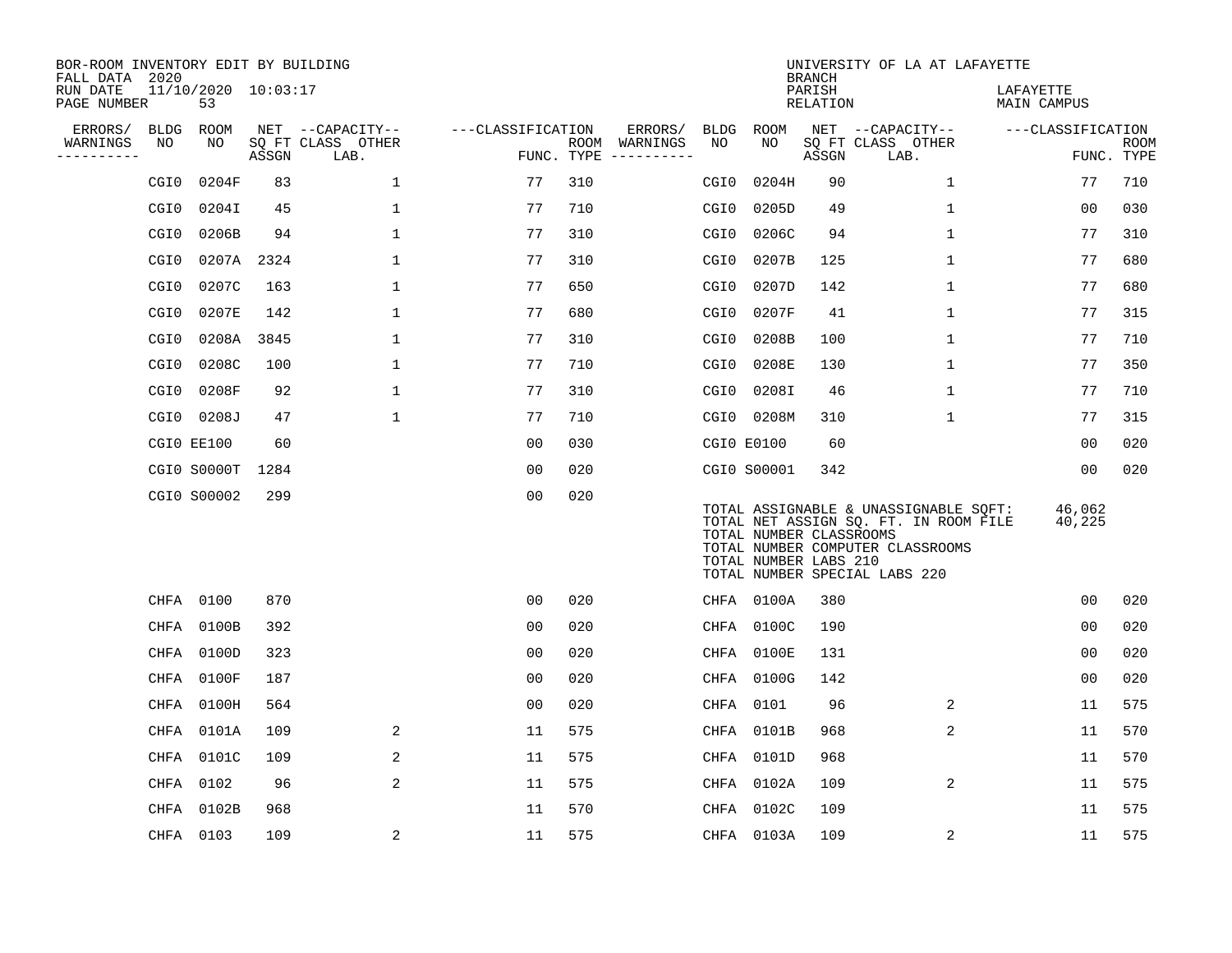| BOR-ROOM INVENTORY EDIT BY BUILDING<br>FALL DATA 2020 |           |                           |       |                           |                   |     |                                      |             |                                                               | <b>BRANCH</b>      | UNIVERSITY OF LA AT LAFAYETTE                                                                                                                       |                          |                           |
|-------------------------------------------------------|-----------|---------------------------|-------|---------------------------|-------------------|-----|--------------------------------------|-------------|---------------------------------------------------------------|--------------------|-----------------------------------------------------------------------------------------------------------------------------------------------------|--------------------------|---------------------------|
| RUN DATE<br>PAGE NUMBER                               |           | 11/10/2020 10:03:17<br>54 |       |                           |                   |     |                                      |             |                                                               | PARISH<br>RELATION |                                                                                                                                                     | LAFAYETTE<br>MAIN CAMPUS |                           |
| ERRORS/                                               | BLDG      | ROOM                      |       | NET --CAPACITY--          | ---CLASSIFICATION |     | ERRORS/                              | <b>BLDG</b> | ROOM                                                          |                    | NET --CAPACITY--                                                                                                                                    | ---CLASSIFICATION        |                           |
| WARNINGS<br>----------                                | NO        | NO                        | ASSGN | SQ FT CLASS OTHER<br>LAB. |                   |     | ROOM WARNINGS<br>FUNC. TYPE $------$ | NO          | NO                                                            | ASSGN              | SQ FT CLASS OTHER<br>LAB.                                                                                                                           |                          | <b>ROOM</b><br>FUNC. TYPE |
|                                                       | CHFA      | 0103B                     | 968   |                           | 11                | 570 |                                      | CHFA        | 0103C                                                         | 109                | 2                                                                                                                                                   | 11                       | 575                       |
|                                                       |           | CHFA 0103D                | 968   |                           | 11                | 570 |                                      | CHFA        | 0104                                                          | 64                 | 2                                                                                                                                                   | 11                       | 575                       |
|                                                       |           | CHFA 0104A                | 91    | 2                         | 11                | 575 |                                      | CHFA        | 0104B                                                         | 968                |                                                                                                                                                     | 11                       | 570                       |
|                                                       |           | CHFA 0105                 | 64    | $\overline{2}$            | 11                | 575 |                                      |             | CHFA 0105A                                                    | 109                | $\overline{a}$                                                                                                                                      | 11                       | 575                       |
|                                                       |           | CHFA 0105B                | 968   |                           | 11                | 570 |                                      |             | CHFA 0106                                                     | 236                |                                                                                                                                                     | 11                       | 575                       |
|                                                       | CHFA 0107 |                           | 52    | 1                         | 0 <sub>0</sub>    | 030 |                                      | CHFA 0108   |                                                               | 128                | 2                                                                                                                                                   | 11                       | 575                       |
|                                                       | CHFA 0109 |                           | 108   | 2                         | 11                | 575 |                                      |             | CHFA 0110                                                     | 93                 | $\mathbf{1}$                                                                                                                                        | 11                       | 575                       |
|                                                       | CHFA 0111 |                           | 93    | 1                         | 11                | 575 |                                      |             | CHFA 0112                                                     | 262                | 2                                                                                                                                                   | 0 <sub>0</sub>           | 030                       |
|                                                       | CHFA 0113 |                           | 46    |                           | 11                | 710 |                                      | CHFA        | 0114                                                          | 22                 | $\mathbf 1$                                                                                                                                         | 0 <sub>0</sub>           | 010                       |
|                                                       | CHFA 0115 |                           | 230   | 2                         | 00                | 030 |                                      |             | CHFA 0116                                                     | 66                 |                                                                                                                                                     | 00                       | 030                       |
|                                                       | CHFA 0117 |                           | 120   | 2                         | 11                | 650 |                                      | CHFA 0118   |                                                               | 134                | 1                                                                                                                                                   | 11                       | 310                       |
|                                                       | CHFA 0119 |                           | 440   | 2                         | 11                | 540 |                                      |             | CHFA 0119A                                                    | 258                | 2                                                                                                                                                   | 11                       | 840                       |
|                                                       | CHFA 0120 |                           | 144   | 2                         | 11                | 650 |                                      | CHFA 0121   |                                                               | 156                | 1                                                                                                                                                   | 11                       | 310                       |
|                                                       |           | CHFA 0122                 | 283   |                           | 11                | 575 |                                      |             | CHFA 0201<br>TOTAL NUMBER CLASSROOMS<br>TOTAL NUMBER LABS 210 | 3236               | TOTAL ASSIGNABLE & UNASSIGNABLE SQFT:<br>TOTAL NET ASSIGN SQ. FT. IN ROOM FILE<br>TOTAL NUMBER COMPUTER CLASSROOMS<br>TOTAL NUMBER SPECIAL LABS 220 | 11<br>17,345<br>13,534   | 575                       |
|                                                       |           | CONV 0101                 | 3067  |                           | 00                | 020 |                                      | CONV        | 0102                                                          | 2808               |                                                                                                                                                     | 00                       | 020                       |
|                                                       | CONV      | 0103                      | 316   |                           | 0 <sub>0</sub>    | 020 |                                      | CONV        | 0104                                                          | 1292               | 100                                                                                                                                                 | 52                       | 680                       |
|                                                       | CONV      | 0105                      | 682   | 4                         | 52                | 635 |                                      | CONV        | 0106                                                          | 233                | 3                                                                                                                                                   | 52                       | 630                       |
|                                                       | CONV      | 0107                      | 8640  | 400                       | 0 <sub>0</sub>    | 020 |                                      | CONV        | 0108                                                          | 445                | 10                                                                                                                                                  | 00                       | 020                       |
|                                                       | CONV      | 0112                      | 556   |                           | 0 <sub>0</sub>    | 020 |                                      | CONV        | 0117                                                          | 301                |                                                                                                                                                     | 0 <sub>0</sub>           | 020                       |
|                                                       | CONV      | 0118                      | 37114 | 800                       | 52                | 680 |                                      | CONV        | 0119                                                          | 1404               |                                                                                                                                                     | 52                       | 730                       |
|                                                       | CONV      | 0120                      | 157   |                           | 0 <sub>0</sub>    | 030 |                                      | CONV        | 0121                                                          | 69                 |                                                                                                                                                     | 0 <sub>0</sub>           | 030                       |
|                                                       | CONV      | 0122                      | 126   |                           | 00                | 020 |                                      | CONV        | 0123                                                          | 80                 |                                                                                                                                                     | 52                       | 730                       |
|                                                       |           | CONV 0124                 | 216   | 3                         | 52                | 630 |                                      | CONV 0130   |                                                               | 246                | 6                                                                                                                                                   | 52                       | 650                       |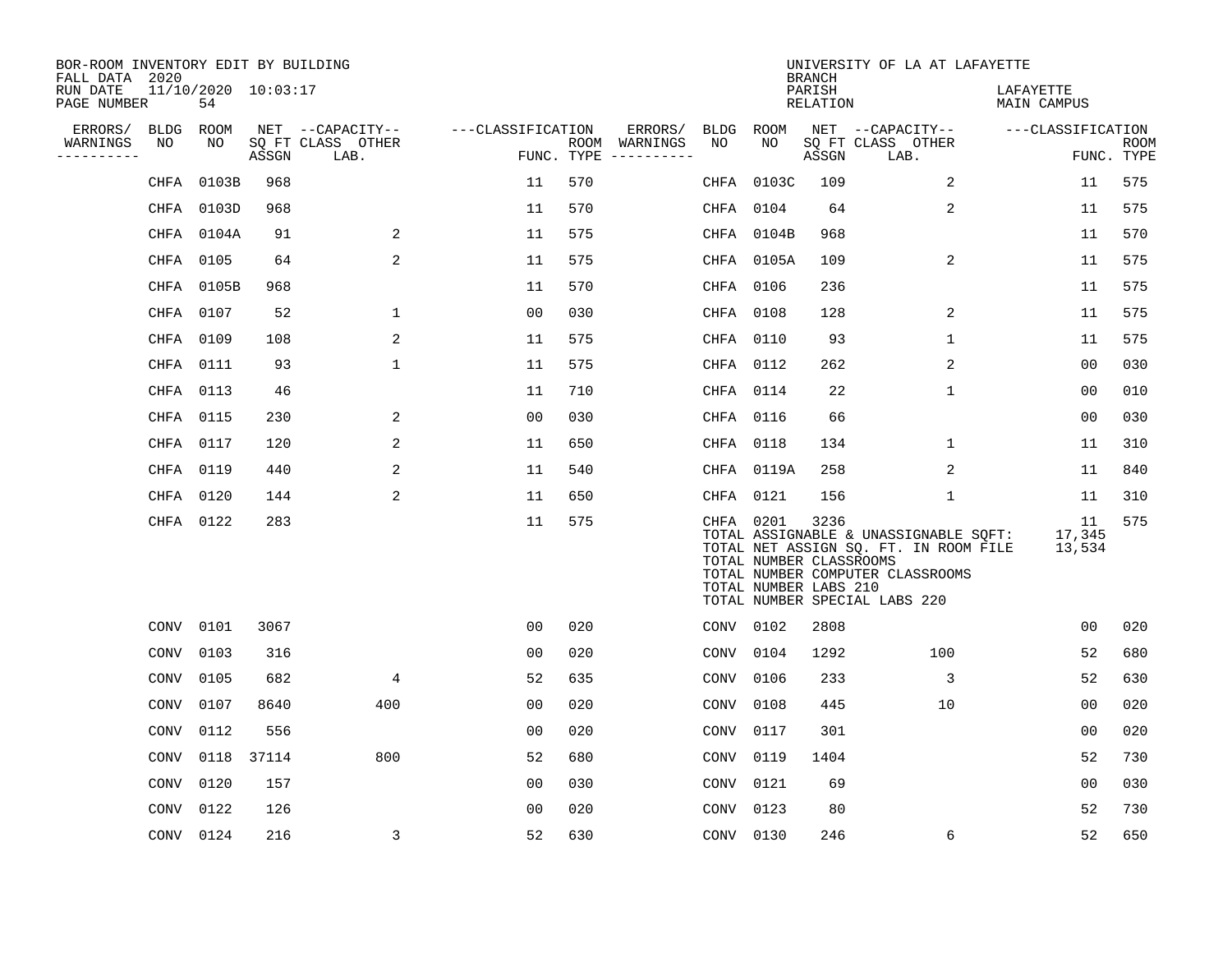| BOR-ROOM INVENTORY EDIT BY BUILDING<br>FALL DATA 2020 |                           |       |                           |                   |     |                                      |             |       | <b>BRANCH</b>                                            | UNIVERSITY OF LA AT LAFAYETTE                                                                                                                       |                          |                           |
|-------------------------------------------------------|---------------------------|-------|---------------------------|-------------------|-----|--------------------------------------|-------------|-------|----------------------------------------------------------|-----------------------------------------------------------------------------------------------------------------------------------------------------|--------------------------|---------------------------|
| RUN DATE<br>PAGE NUMBER                               | 11/10/2020 10:03:17<br>55 |       |                           |                   |     |                                      |             |       | PARISH<br>RELATION                                       |                                                                                                                                                     | LAFAYETTE<br>MAIN CAMPUS |                           |
| ERRORS/<br><b>BLDG</b>                                | ROOM                      |       | NET --CAPACITY--          | ---CLASSIFICATION |     | ERRORS/                              | BLDG ROOM   |       |                                                          | NET --CAPACITY--                                                                                                                                    | ---CLASSIFICATION        |                           |
| WARNINGS<br>NO<br>----------                          | NO                        | ASSGN | SQ FT CLASS OTHER<br>LAB. |                   |     | ROOM WARNINGS<br>FUNC. TYPE $------$ | NO          | NO.   | ASSGN                                                    | SQ FT CLASS OTHER<br>LAB.                                                                                                                           |                          | <b>ROOM</b><br>FUNC. TYPE |
| CONV                                                  | 0131                      | 328   | 25                        | 52                | 670 |                                      | CONV        | 0132  | 480                                                      | 25                                                                                                                                                  | 52                       | 350                       |
| CONV                                                  | 0134                      | 54    | 1                         | 0 <sub>0</sub>    | 030 |                                      | CONV        | 0137  | 56                                                       |                                                                                                                                                     | 0 <sub>0</sub>           | 030                       |
| CONV                                                  | 0138                      | 920   | 3                         | 52                | 635 |                                      | CONV        | 0139  | 16                                                       |                                                                                                                                                     | 52                       | 635                       |
| CONV                                                  | 0140                      | 288   | 3                         | 52                | 635 |                                      | CONV        | 0141  | 420                                                      | 3                                                                                                                                                   | 52                       | 635                       |
| CONV                                                  | 0201                      | 6470  | 500                       | 52                | 610 |                                      | CONV        | 0202  | 310                                                      |                                                                                                                                                     | 0 <sub>0</sub>           | 020                       |
| CONV                                                  | 0203                      | 336   |                           | 0 <sub>0</sub>    | 020 |                                      | CONV        | 0204  | 250                                                      | 2                                                                                                                                                   | 52                       | 615                       |
| CONV                                                  | 0210                      | 3581  | 100                       | 0 <sub>0</sub>    | 020 |                                      | CONV        | 0211  | 207                                                      |                                                                                                                                                     | 00                       | 020                       |
| CONV                                                  | 0212                      | 426   | 11                        | 00                | 030 |                                      | <b>CONV</b> | 0213  | 340                                                      | 11                                                                                                                                                  | 0 <sub>0</sub>           | 030                       |
| CONV                                                  | 0214                      | 399   |                           | 52                | 615 |                                      | CONV        | 0215  | 245                                                      |                                                                                                                                                     | 52                       | 615                       |
| CONV                                                  | 0216                      | 410   | 4                         | 52                | 615 |                                      | CONV        | 0217  | 306                                                      |                                                                                                                                                     | 00                       | 020                       |
| CONV                                                  | 0218                      | 432   |                           | 52                | 730 |                                      | CONV        | 0219  | 687                                                      | 20                                                                                                                                                  | 52                       | 680                       |
| CONV                                                  | 0220                      | 74    |                           | 0 <sub>0</sub>    | 020 |                                      | CONV        | 0221  | 180                                                      |                                                                                                                                                     | 0 <sub>0</sub>           | 010                       |
| CONV                                                  | 0222                      | 109   |                           | 52                | 730 |                                      | CONV        | 0301  | 3408                                                     |                                                                                                                                                     | 0 <sub>0</sub>           | 020                       |
| CONV                                                  | 0302                      | 316   |                           | 0 <sub>0</sub>    | 020 |                                      | CONV        | 0303  | 105                                                      |                                                                                                                                                     | 0 <sub>0</sub>           | 020                       |
| CONV                                                  | 0304                      | 295   |                           | 0 <sub>0</sub>    | 020 |                                      | CONV        | 0305  | 885                                                      |                                                                                                                                                     | 00                       | 030                       |
| CONV                                                  | 0306                      | 98    |                           | 52                | 615 |                                      | CONV        | 0307  | 190                                                      |                                                                                                                                                     | 0 <sub>0</sub>           | 030                       |
| CONV                                                  | 0308                      | 190   |                           | 0 <sub>0</sub>    | 030 |                                      | CONV        | 0309  | 98                                                       |                                                                                                                                                     | 52                       | 615                       |
| CONV                                                  | 0310                      | 2430  |                           | 0 <sub>0</sub>    | 030 |                                      | CONV 0311   |       | 2338<br>TOTAL NUMBER CLASSROOMS<br>TOTAL NUMBER LABS 210 | TOTAL ASSIGNABLE & UNASSIGNABLE SQFT:<br>TOTAL NET ASSIGN SQ. FT. IN ROOM FILE<br>TOTAL NUMBER COMPUTER CLASSROOMS<br>TOTAL NUMBER SPECIAL LABS 220 | 00<br>85,429<br>52,917   | 030                       |
| CRA0                                                  | 0100                      | 1545  |                           | 0 <sub>0</sub>    | 020 |                                      | CRA0        | 0100A | 648                                                      |                                                                                                                                                     | 00                       | 020                       |
| CRA0                                                  | 0100B                     | 33    |                           | 00                | 020 |                                      | CRA0        | 0100C | 33                                                       |                                                                                                                                                     | 00                       | 020                       |
| CRA0                                                  | 0100D                     | 213   |                           | 0 <sub>0</sub>    | 020 |                                      | CRA0        | 0100F | 1558                                                     |                                                                                                                                                     | 00                       | 020                       |
| CRA0                                                  | 0100G                     | 208   |                           | 0 <sub>0</sub>    | 020 |                                      | CRA0        | 0100H | 946                                                      |                                                                                                                                                     | 0 <sub>0</sub>           | 020                       |
| CRA0                                                  | 0100I                     | 209   |                           | 0 <sub>0</sub>    | 020 |                                      | CRA0        | 0101  | 321                                                      | 10                                                                                                                                                  | 91                       | 650                       |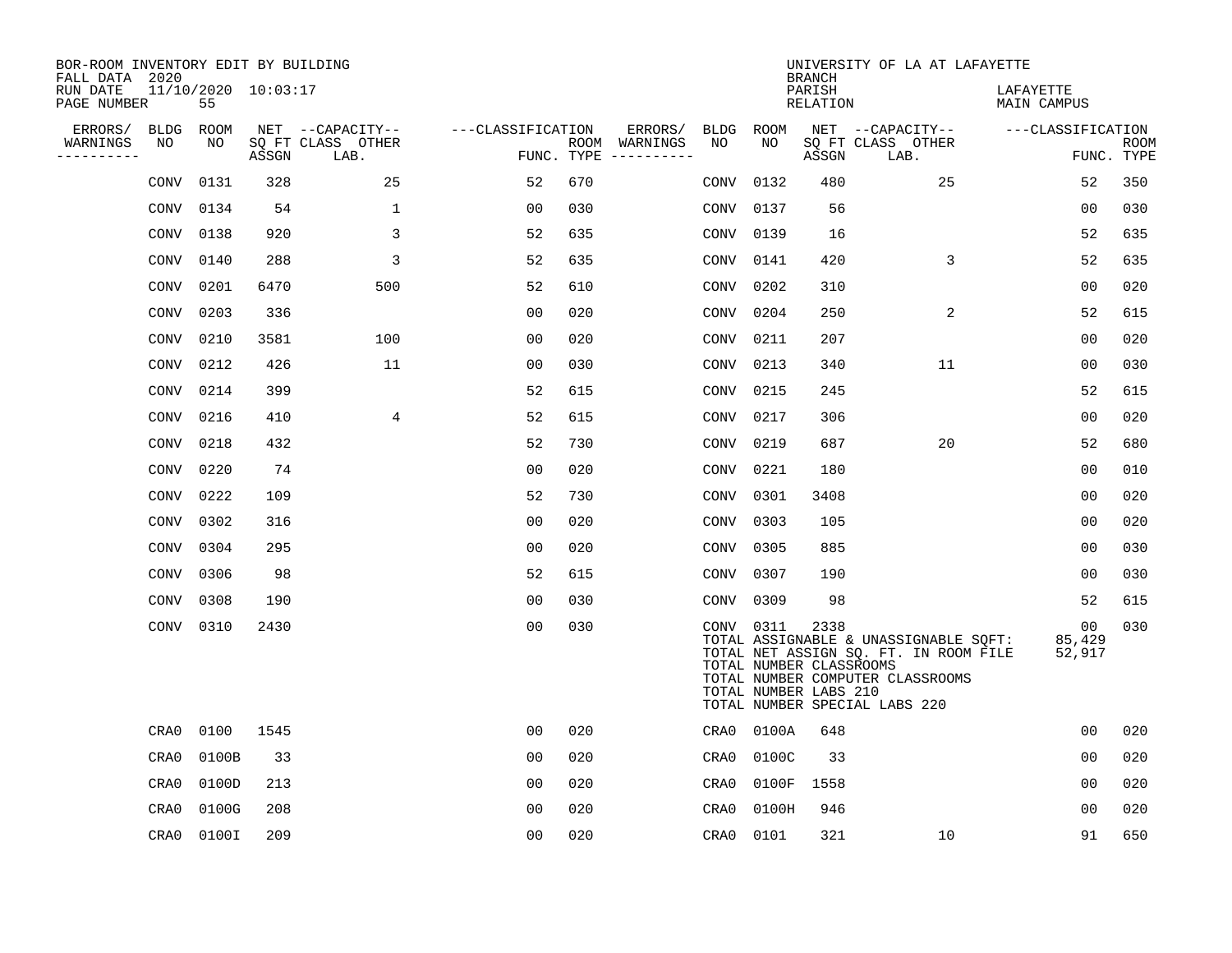| BOR-ROOM INVENTORY EDIT BY BUILDING<br>FALL DATA 2020 |                           |       |                           |                   |            |                              |             |             | <b>BRANCH</b>             | UNIVERSITY OF LA AT LAFAYETTE |                          |                           |
|-------------------------------------------------------|---------------------------|-------|---------------------------|-------------------|------------|------------------------------|-------------|-------------|---------------------------|-------------------------------|--------------------------|---------------------------|
| RUN DATE<br>PAGE NUMBER                               | 11/10/2020 10:03:17<br>56 |       |                           |                   |            |                              |             |             | PARISH<br><b>RELATION</b> |                               | LAFAYETTE<br>MAIN CAMPUS |                           |
| ERRORS/<br><b>BLDG</b>                                | <b>ROOM</b>               |       | NET --CAPACITY--          | ---CLASSIFICATION |            | ERRORS/                      | <b>BLDG</b> | <b>ROOM</b> |                           | NET --CAPACITY--              | ---CLASSIFICATION        |                           |
| WARNINGS<br>ΝO<br>----------                          | NO                        | ASSGN | SQ FT CLASS OTHER<br>LAB. |                   | FUNC. TYPE | ROOM WARNINGS<br>----------- | NO          | NO          | ASSGN                     | SQ FT CLASS OTHER<br>LAB.     |                          | <b>ROOM</b><br>FUNC. TYPE |
| CRA0                                                  | 0102                      | 304   | 10                        | 91                | 935        |                              | CRA0        | 0103        | 146                       | $\mathbf 1$                   | 91                       | 310                       |
| CRA0                                                  | 0104                      | 235   | 2                         | 91                | 635        |                              | CRA0        | 0104A       | 12                        |                               | 91                       | 635                       |
| CRA0                                                  | 0105                      | 55    | $\mathbf{1}$              | 0 <sub>0</sub>    | 030        |                              | CRA0        | 0106        | 162                       |                               | 0 <sub>0</sub>           | 020                       |
| CRA0                                                  | 0106A                     | 186   | $\mathbf{1}$              | 91                | 910        |                              | CRA0        | 0106B       | 181                       | $\mathbf{1}$                  | 91                       | 910                       |
| CRA0                                                  | 0106C                     | 46    | $\mathbf{1}$              | 91                | 919        |                              | CRA0        | 0106D       | 41                        | $\mathbf{1}$                  | 91                       | 919                       |
| CRA0                                                  | 0106E                     | 12    |                           | 0 <sub>0</sub>    | 030        |                              | CRA0        | 0107        | 54                        | $\mathbf{1}$                  | 00                       | 030                       |
| CRA0                                                  | 0108                      | 69    |                           | 0 <sub>0</sub>    | 020        |                              | CRA0        | 0108A       | 176                       | $\mathbf{1}$                  | 91                       | 910                       |
| CRA0                                                  | 0108B                     | 42    | $\mathbf 1$               | 91                | 919        |                              | CRA0        | 0108C       | 8                         |                               | 0 <sub>0</sub>           | 030                       |
| CRA0                                                  | 0109                      | 88    |                           | 0 <sub>0</sub>    | 020        |                              | CRA0        | 0109A       | 113                       | $\mathbf 1$                   | 91                       | 910                       |
| CRA0                                                  | 0109B                     | 113   | 1                         | 91                | 910        |                              | CRA0        | 0109C       | 46                        | $\mathbf 1$                   | 91                       | 919                       |
| CRA0                                                  | 0109D                     | 12    |                           | 0 <sub>0</sub>    | 030        |                              | CRA0        | 0110        | 30                        |                               | 0 <sub>0</sub>           | 030                       |
| CRA0                                                  | 0111                      | 90    |                           | 0 <sub>0</sub>    | 020        |                              | CRA0        | 0111A       | 113                       | $\mathbf{1}$                  | 91                       | 910                       |
| CRA0                                                  | 0111B                     | 113   | 1                         | 91                | 910        |                              | CRA0        | 0111C       | 50                        | $\mathbf 1$                   | 91                       | 919                       |
| CRA0                                                  | 0111D                     | 12    |                           | 00                | 030        |                              | CRA0        | 0112        | 118                       |                               | 0 <sub>0</sub>           | 030                       |
| CRA0                                                  | 0113                      | 103   |                           | 0 <sub>0</sub>    | 020        |                              | CRA0        | 0113A       | 186                       | 1                             | 91                       | 910                       |
| CRA0                                                  | 0113B                     | 165   | $\mathbf{1}$              | 91                | 910        |                              | CRA0        | 0113C       | 46                        | $\mathbf{1}$                  | 91                       | 919                       |
| CRA0                                                  | 0113D                     | 41    | $\mathbf{1}$              | 91                | 919        |                              | CRA0        | 0113E       | 12                        |                               | 0 <sub>0</sub>           | 030                       |
| CRA0                                                  | 0114                      | 109   |                           | 0 <sub>0</sub>    | 020        |                              | CRA0        | 0114A       | 181                       | $\mathbf{1}$                  | 91                       | 910                       |
| CRA0                                                  | 0114B                     | 181   | $\mathbf{1}$              | 91                | 910        |                              | CRA0        | 0114C       | 41                        | $\mathbf{1}$                  | 91                       | 919                       |
| CRA0                                                  | 0114D                     | 46    | 1                         | 91                | 919        |                              | CRA0        | 0114E       | 12                        |                               | 0 <sub>0</sub>           | 030                       |
| CRA0                                                  | 0115                      | 419   | 10                        | 91                | 650        |                              | CRA0        | 0116        | 116                       |                               | 0 <sub>0</sub>           | 020                       |
| CRA0                                                  | 0116A                     | 186   | 1                         | 91                | 910        |                              | CRA0        | 0116B       | 181                       | $\mathbf 1$                   | 91                       | 910                       |
| CRA0                                                  | 0116C                     | 46    | $\mathbf{1}$              | 91                | 919        |                              | CRA0        | 0116D       | 41                        | $\mathbf 1$                   | 91                       | 919                       |
| CRA0                                                  | 0116E                     | 12    |                           | 0 <sub>0</sub>    | 030        |                              | CRA0        | 0117        | 139                       |                               | 91                       | 935                       |
| CRA0                                                  | 0118                      | 89    |                           | 0 <sub>0</sub>    | 020        |                              | CRA0        | 0118A       | 113                       | $\mathbf 1$                   | 91                       | 910                       |
| CRA0                                                  | 0118B                     | 113   | 1                         | 91                | 910        |                              | CRA0        | 0118C       | 46                        | $\mathbf 1$                   | 91                       | 919                       |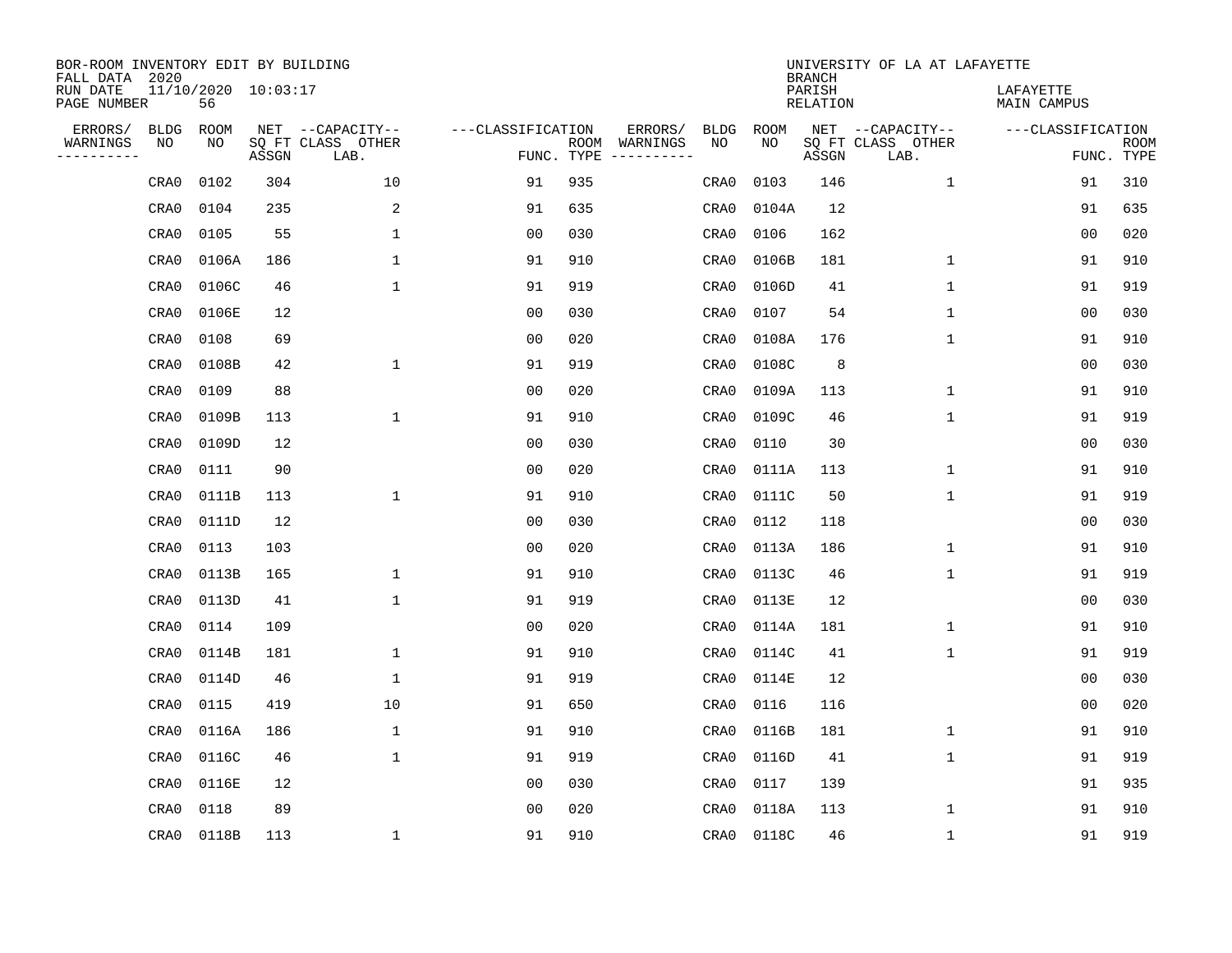| BOR-ROOM INVENTORY EDIT BY BUILDING<br>FALL DATA 2020 |      |                           |       |                           |                   |                    |          |             |             | <b>BRANCH</b>             | UNIVERSITY OF LA AT LAFAYETTE |                          |                           |
|-------------------------------------------------------|------|---------------------------|-------|---------------------------|-------------------|--------------------|----------|-------------|-------------|---------------------------|-------------------------------|--------------------------|---------------------------|
| RUN DATE<br>PAGE NUMBER                               |      | 11/10/2020 10:03:17<br>57 |       |                           |                   |                    |          |             |             | PARISH<br><b>RELATION</b> |                               | LAFAYETTE<br>MAIN CAMPUS |                           |
| ERRORS/                                               | BLDG | ROOM                      |       | NET --CAPACITY--          | ---CLASSIFICATION |                    | ERRORS/  | <b>BLDG</b> | <b>ROOM</b> |                           | NET --CAPACITY--              | ---CLASSIFICATION        |                           |
| WARNINGS<br>----------                                | ΝO   | NO                        | ASSGN | SQ FT CLASS OTHER<br>LAB. |                   | ROOM<br>FUNC. TYPE | WARNINGS | NO          | NO          | ASSGN                     | SQ FT CLASS OTHER<br>LAB.     |                          | <b>ROOM</b><br>FUNC. TYPE |
|                                                       | CRA0 | 0118D                     | 14    |                           | 00                | 030                |          | CRA0        | 0119        | 83                        |                               | 00                       | 020                       |
|                                                       | CRA0 | 0119A                     | 181   | 1                         | 91                | 910                |          | CRA0        | 0119B       | 181                       | 1                             | 91                       | 910                       |
|                                                       | CRA0 | 0119C                     | 40    | 1                         | 91                | 919                |          | CRA0        | 0119D       | 46                        | $\mathbf 1$                   | 91                       | 919                       |
|                                                       | CRA0 | 0119E                     | 12    |                           | 0 <sub>0</sub>    | 030                |          | CRA0        | 0120        | 89                        |                               | 0 <sub>0</sub>           | 020                       |
|                                                       | CRA0 | 0120A                     | 1333  | $\mathbf 1$               | 91                | 910                |          | CRA0        | 0120B       | 113                       | $\mathbf 1$                   | 91                       | 910                       |
|                                                       | CRA0 | 0120C                     | 46    | $\mathbf{1}$              | 91                | 919                |          | CRA0        | 0120D       | 15                        |                               | 0 <sub>0</sub>           | 030                       |
|                                                       | CRA0 | 0121                      | 89    |                           | 0 <sub>0</sub>    | 020                |          | CRA0        | 0121A       | 104                       | $\mathbf{1}$                  | 91                       | 910                       |
|                                                       | CRA0 | 0121B                     | 113   | $\mathbf{1}$              | 91                | 910                |          | CRA0        | 0121C       | 46                        | $\mathbf{1}$                  | 91                       | 919                       |
|                                                       | CRA0 | 0121D                     | 16    |                           | 0 <sub>0</sub>    | 030                |          | CRA0        | 0122        | 89                        |                               | 0 <sub>0</sub>           | 020                       |
|                                                       | CRA0 | 0122A                     | 113   | 1                         | 91                | 910                |          | CRA0        | 0122B       | 113                       | 1                             | 91                       | 910                       |
|                                                       | CRA0 | 0122C                     | 46    | 1                         | 91                | 919                |          | CRA0        | 0122D       | 16                        |                               | 0 <sub>0</sub>           | 030                       |
|                                                       | CRA0 | 0123                      | 125   |                           | 0 <sub>0</sub>    | 020                |          | CRA0        | 0123A       | 113                       | $\mathbf 1$                   | 91                       | 910                       |
|                                                       | CRA0 | 0123B                     | 113   | 1                         | 91                | 910                |          | CRA0        | 0123C       | 46                        | $\mathbf 1$                   | 91                       | 919                       |
|                                                       | CRA0 | 0123D                     | 16    |                           | 0 <sub>0</sub>    | 030                |          | CRA0        | 0124        | 113                       |                               | 0 <sub>0</sub>           | 020                       |
|                                                       | CRA0 | 0124A                     | 181   | $\mathbf{1}$              | 91                | 910                |          | CRA0        | 0124B       | 183                       | $\mathbf 1$                   | 91                       | 910                       |
|                                                       | CRA0 | 0124C                     | 41    | $\mathbf{1}$              | 91                | 919                |          | CRA0        | 0124D       | 46                        | $\mathbf 1$                   | 91                       | 919                       |
|                                                       | CRA0 | 0124E                     | 12    |                           | 0 <sub>0</sub>    | 030                |          | CRA0        | 0125        | 89                        |                               | 0 <sub>0</sub>           | 020                       |
|                                                       | CRA0 | 0125A                     | 113   | 1                         | 91                | 910                |          | CRA0        | 0125B       | 113                       | 1                             | 91                       | 910                       |
|                                                       | CRA0 | 0125C                     | 45    | 1                         | 91                | 919                |          | CRA0        | 0125D       | 16                        |                               | 0 <sub>0</sub>           | 030                       |
|                                                       | CRA0 | 0126                      | 111   |                           | 0 <sub>0</sub>    | 020                |          | CRA0        | 0126A       | 191                       | 1                             | 91                       | 910                       |
|                                                       | CRA0 | 0126B                     | 179   | 1                         | 91                | 910                |          | CRA0        | 0126C       | 41                        | $\mathbf 1$                   | 91                       | 919                       |
|                                                       | CRA0 | 0126D                     | 41    | 1                         | 91                | 919                |          | CRA0        | 0126E       | 11                        |                               | 0 <sub>0</sub>           | 030                       |
|                                                       | CRA0 | 0127                      | 359   | 10                        | 91                | 650                |          | CRA0        | 0128        | 677                       | $\mathbf 1$                   | 91                       | 950                       |
|                                                       | CRA0 | 0128A                     | 165   | 1                         | 91                | 950                |          | CRA0        | 0128B       | 89                        | 1                             | 91                       | 950                       |
|                                                       | CRA0 | 0128C                     | 212   | $\mathbf{1}$              | 91                | 950                |          | CRA0        | 0128D       | 87                        | $\mathbf 1$                   | 91                       | 950                       |
|                                                       | CRA0 | 0128E                     | 19    |                           | 0 <sub>0</sub>    | 030                |          | CRA0        | 0129        | 37                        |                               | 0 <sub>0</sub>           | 030                       |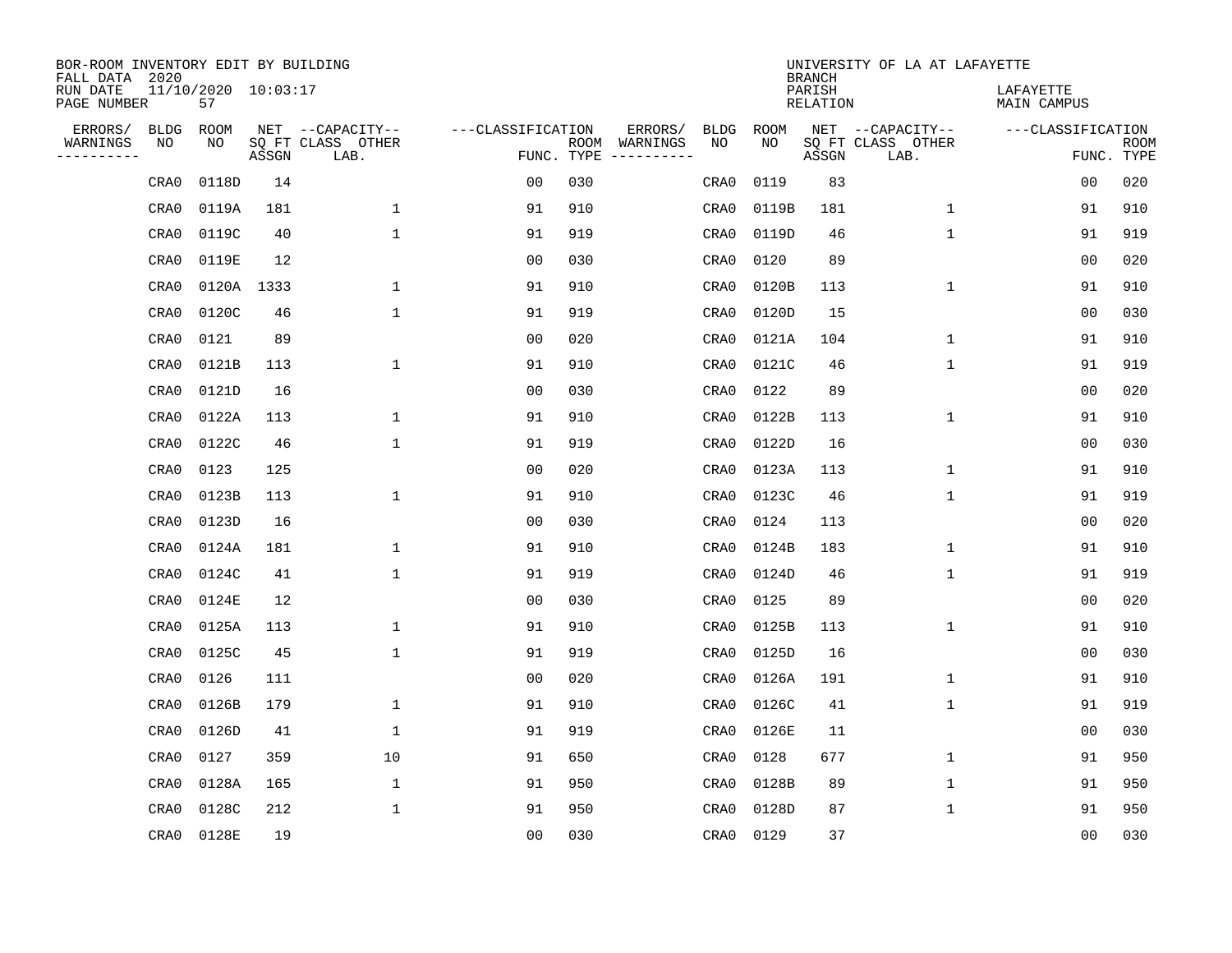| BOR-ROOM INVENTORY EDIT BY BUILDING<br>FALL DATA 2020 |             |                           |                 |                           |                   |                    |          |             |             | <b>BRANCH</b>             | UNIVERSITY OF LA AT LAFAYETTE |                          |                           |
|-------------------------------------------------------|-------------|---------------------------|-----------------|---------------------------|-------------------|--------------------|----------|-------------|-------------|---------------------------|-------------------------------|--------------------------|---------------------------|
| RUN DATE<br>PAGE NUMBER                               |             | 11/10/2020 10:03:17<br>58 |                 |                           |                   |                    |          |             |             | PARISH<br><b>RELATION</b> |                               | LAFAYETTE<br>MAIN CAMPUS |                           |
| ERRORS/                                               | <b>BLDG</b> | ROOM                      |                 | NET --CAPACITY--          | ---CLASSIFICATION |                    | ERRORS/  | <b>BLDG</b> | <b>ROOM</b> |                           | NET --CAPACITY--              | ---CLASSIFICATION        |                           |
| WARNINGS<br>----------                                | NO          | NO                        | ASSGN           | SQ FT CLASS OTHER<br>LAB. |                   | ROOM<br>FUNC. TYPE | WARNINGS | NO          | NO          | ASSGN                     | SQ FT CLASS OTHER<br>LAB.     |                          | <b>ROOM</b><br>FUNC. TYPE |
|                                                       | CRA0        | 0130                      | $7\phantom{.0}$ |                           | 91                | 730                |          | CRA0        | 0131        | 69                        |                               | 44                       | 710                       |
|                                                       | CRA0        | 0132                      | 12              |                           | 0 <sub>0</sub>    | 030                |          | CRA0        | 0133        | 89                        |                               | 00                       | 020                       |
|                                                       | CRA0        | 0133A                     | 113             | $\mathbf 1$               | 91                | 910                |          | CRA0        | 0133B       | 113                       | 1                             | 91                       | 910                       |
|                                                       | CRA0        | 0133C                     | 46              | $\mathbf{1}$              | 91                | 919                |          | CRA0        | 0133D       | 14                        |                               | 0 <sub>0</sub>           | 030                       |
|                                                       | CRA0        | 0135                      | 88              |                           | 0 <sub>0</sub>    | 020                |          | CRA0        | 0135A       | 113                       | $\mathbf 1$                   | 91                       | 910                       |
|                                                       | CRA0        | 0135B                     | 113             | $\mathbf{1}$              | 91                | 910                |          | CRA0        | 0135C       | 46                        | $\mathbf 1$                   | 91                       | 919                       |
|                                                       | CRA0        | 0135D                     | 15              |                           | 0 <sub>0</sub>    | 030                |          | CRA0        | 0137        | 88                        |                               | 0 <sub>0</sub>           | 020                       |
|                                                       | CRA0        | 0137A                     | 113             | $\mathbf{1}$              | 91                | 910                |          | CRA0        | 0137B       | 113                       | $\mathbf{1}$                  | 91                       | 910                       |
|                                                       | CRA0        | 0137C                     | 46              | $\mathbf{1}$              | 91                | 919                |          | CRA0        | 0137D       | 15                        |                               | 0 <sub>0</sub>           | 030                       |
|                                                       | CRA0        | 0139                      | 111             |                           | 0 <sub>0</sub>    | 020                |          | CRA0        | 0139A       | 187                       | 1                             | 91                       | 910                       |
|                                                       | CRA0        | 0139B                     | 181             | 1                         | 91                | 910                |          | CRA0        | 0139C       | 46                        | 1                             | 91                       | 919                       |
|                                                       | CRA0        | 0139D                     | 46              | 1                         | 91                | 919                |          | CRA0        | 0139E       | 12                        |                               | 0 <sub>0</sub>           | 030                       |
|                                                       | CRA0        | 0141                      | 563             | $\mathbf{1}$              | 91                | 950                |          | CRA0        | 0141A       | 93                        | $\mathbf 1$                   | 91                       | 919                       |
|                                                       | CRA0        | 0141B                     | 21              |                           | 0 <sub>0</sub>    | 030                |          | CRA0        | 0142        | 111                       |                               | 0 <sub>0</sub>           | 020                       |
|                                                       | CRA0        | 0142A                     | 176             | 1                         | 91                | 910                |          | CRA0        | 0142B       | 181                       | 1                             | 91                       | 910                       |
|                                                       | CRA0        | 0142C                     | 42              | $\mathbf{1}$              | 91                | 919                |          | CRA0        | 0142D       | 46                        | 1                             | 91                       | 919                       |
|                                                       | CRA0        | 0142E                     | 13              |                           | 0 <sub>0</sub>    | 030                |          | CRA0        | 0143        | 94                        |                               | 0 <sub>0</sub>           | 020                       |
|                                                       | CRA0        | 0143A                     | 113             | 1                         | 91                | 910                |          | CRA0        | 0143B       | 113                       | 1                             | 91                       | 910                       |
|                                                       | CRA0        | 0143C                     | 46              | 1                         | 91                | 919                |          | CRA0        | 0143D       | 14                        |                               | 0 <sub>0</sub>           | 030                       |
|                                                       | CRA0        | 0144                      | 142             |                           | 0 <sub>0</sub>    | 020                |          | CRA0        | 0144A       | 170                       | 1                             | 91                       | 910                       |
|                                                       | CRA0        | 0144B                     | 176             | 1                         | 91                | 910                |          | CRA0        | 0144C       | 57                        | 1                             | 91                       | 919                       |
|                                                       | CRA0        | 0144D                     | 42              | $\mathbf{1}$              | 91                | 919                |          | CRA0        | 0144E       | 14                        |                               | 00                       | 030                       |
|                                                       | CRA0        | 0145                      | 106             |                           | 0 <sub>0</sub>    | 020                |          | CRA0        | 0145A       | 113                       | 1                             | 91                       | 910                       |
|                                                       | CRA0        | 0145B                     | 119             | $\mathbf 1$               | 91                | 910                |          | CRA0        | 0145C       | 49                        | $\mathbf 1$                   | 91                       | 919                       |
|                                                       | CRA0        | 0145D                     | 14              |                           | 0 <sub>0</sub>    | 030                |          | CRA0        | 0146        | 14                        |                               | 0 <sub>0</sub>           | 030                       |
|                                                       | CRA0        | 0147                      | 111             |                           | 0 <sub>0</sub>    | 020                |          | CRA0        | 0147A       | 180                       | 1                             | 91                       | 910                       |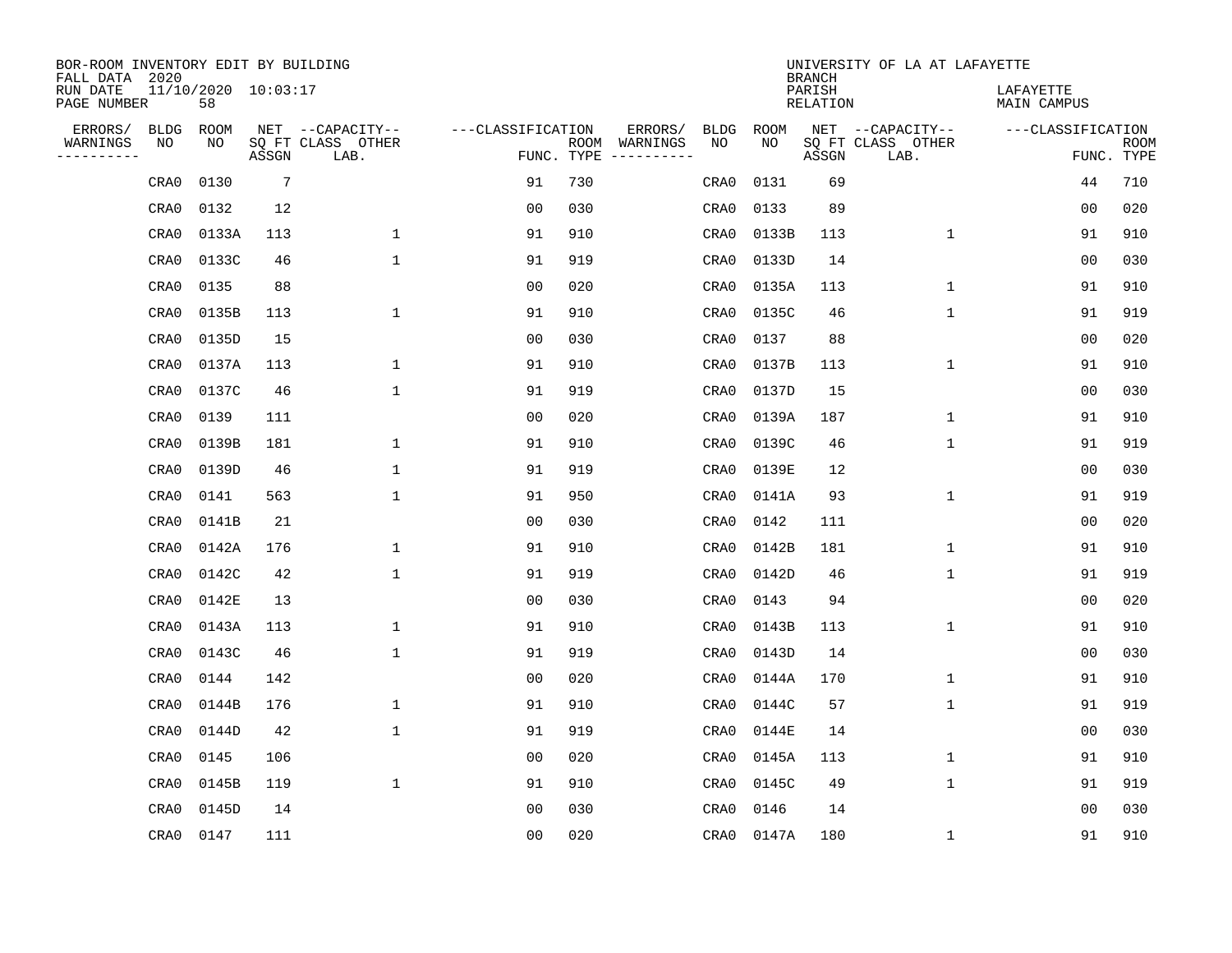| BOR-ROOM INVENTORY EDIT BY BUILDING<br>FALL DATA 2020 |                           |       |     |                           |                   |                    |                         |             |             | <b>BRANCH</b>             | UNIVERSITY OF LA AT LAFAYETTE |                          |                           |
|-------------------------------------------------------|---------------------------|-------|-----|---------------------------|-------------------|--------------------|-------------------------|-------------|-------------|---------------------------|-------------------------------|--------------------------|---------------------------|
| RUN DATE<br>PAGE NUMBER                               | 11/10/2020 10:03:17<br>59 |       |     |                           |                   |                    |                         |             |             | PARISH<br><b>RELATION</b> |                               | LAFAYETTE<br>MAIN CAMPUS |                           |
| ERRORS/                                               | <b>BLDG</b><br>ROOM       |       |     | NET --CAPACITY--          | ---CLASSIFICATION |                    | ERRORS/                 | <b>BLDG</b> | <b>ROOM</b> |                           | NET --CAPACITY--              | ---CLASSIFICATION        |                           |
| WARNINGS<br>----------                                | NO<br>NO                  | ASSGN |     | SQ FT CLASS OTHER<br>LAB. |                   | ROOM<br>FUNC. TYPE | WARNINGS<br>----------- | NO          | NO          | ASSGN                     | SQ FT CLASS OTHER<br>LAB.     |                          | <b>ROOM</b><br>FUNC. TYPE |
|                                                       | 0147B<br>CRA0             |       | 180 | 1                         | 91                | 910                |                         | CRA0        | 0147C       | 40                        | 1                             | 91                       | 919                       |
|                                                       | 0147D<br>CRA0             |       | 45  | $\mathbf{1}$              | 91                | 919                |                         | CRA0        | 0147E       | 11                        |                               | 00                       | 030                       |
|                                                       | CRA0<br>0148              |       | 105 |                           | 44                | 710                |                         | CRA0        | 0148A       | 89                        |                               | 44                       | 710                       |
|                                                       | 0149<br>CRA0              |       | 485 | 10                        | 91                | 650                |                         | CRA0        | 0150        | 70                        | 1                             | 0 <sub>0</sub>           | 010                       |
|                                                       | 0151<br>CRA0              |       | 89  |                           | 0 <sub>0</sub>    | 020                |                         | CRA0        | 0151A       | 113                       | $\mathbf{1}$                  | 91                       | 910                       |
|                                                       | CRA0<br>0151B             |       | 113 | 1                         | 91                | 910                |                         | CRA0        | 0151C       | 46                        | $\mathbf{1}$                  | 91                       | 919                       |
|                                                       | 0151D<br>CRA0             |       | 14  | $\mathbf{1}$              | 0 <sub>0</sub>    | 030                |                         | CRA0        | 0152        | 109                       |                               | 0 <sub>0</sub>           | 020                       |
|                                                       | 0152A<br>CRA0             |       | 186 | $\mathbf{1}$              | 91                | 920                |                         | CRA0        | 0152B       | 181                       | $\mathbf{1}$                  | 91                       | 920                       |
|                                                       | CRA0                      | 0152C | 46  | $\mathbf{1}$              | 91                | 919                |                         | CRA0        | 0152D       | 41                        | $\mathbf{1}$                  | 91                       | 919                       |
|                                                       | CRA0<br>0152E             |       | 12  |                           | 0 <sub>0</sub>    | 030                |                         | CRA0        | 0153        | 93                        |                               | 00                       | 020                       |
|                                                       | CRA0                      | 0153A | 113 | 1                         | 91                | 910                |                         | CRA0        | 0153B       | 117                       | $\mathbf 1$                   | 91                       | 910                       |
|                                                       | CRA0                      | 0153C | 45  | $\mathbf{1}$              | 91                | 919                |                         | CRA0        | 0153D       | 14                        |                               | 0 <sub>0</sub>           | 030                       |
|                                                       | 0154<br>CRA0              |       | 143 |                           | 0 <sub>0</sub>    | 020                |                         | CRA0        | 0154A       | 178                       | $\mathbf 1$                   | 91                       | 910                       |
|                                                       | CRA0<br>0154B             |       | 187 | 1                         | 91                | 910                |                         | CRA0        | 0154C       | 42                        | 1                             | 91                       | 919                       |
|                                                       | CRA0<br>0154D             |       | 56  | 1                         | 91                | 919                |                         | CRA0        | 0154E       | 19                        |                               | 0 <sub>0</sub>           | 030                       |
|                                                       | 0155<br>CRA0              |       | 577 | $\mathbf{1}$              | 91                | 950                |                         | CRA0        | 0155A       | 93                        | 1                             | 91                       | 919                       |
|                                                       | 0155B<br>CRA0             |       | 21  |                           | 0 <sub>0</sub>    | 030                |                         | CRA0        | 0156        | 314                       |                               | 00                       | 030                       |
|                                                       | 0157<br>CRA0              |       | 152 |                           | 0 <sub>0</sub>    | 030                |                         | CRA0        | 0200        | 84                        |                               | 0 <sub>0</sub>           | 020                       |
|                                                       | CRA0                      | 0200A | 607 |                           | 0 <sub>0</sub>    | 020                |                         | CRA0        | 0200B       | 38                        |                               | 0 <sub>0</sub>           | 020                       |
|                                                       | CRA0                      | 0200C | 38  |                           | 0 <sub>0</sub>    | 020                |                         | CRA0        | 0200F       | 509                       |                               | 0 <sub>0</sub>           | 020                       |
|                                                       | CRA0                      | 0200G | 208 |                           | 0 <sub>0</sub>    | 020                |                         | CRA0        | 0200H       | 1122                      |                               | 0 <sub>0</sub>           | 020                       |
|                                                       | 0200I<br>CRA0             |       | 207 |                           | 0 <sub>0</sub>    | 020                |                         | CRA0        | 0201        | 114                       |                               | 0 <sub>0</sub>           | 020                       |
|                                                       | 0201A<br>CRA0             |       | 182 | $\mathbf{1}$              | 91                | 910                |                         | CRA0        | 0201B       | 182                       | 1                             | 91                       | 910                       |
|                                                       | CRA0                      | 0201C | 42  | $\mathbf{1}$              | 91                | 919                |                         | CRA0        | 0201D       | 45                        | $\mathbf{1}$                  | 91                       | 919                       |
|                                                       | 0201E<br>CRA0             |       | 12  |                           | 0 <sub>0</sub>    | 030                |                         | CRA0        | 0202        | 70                        |                               | 44                       | 710                       |
|                                                       | CRA0<br>0203              |       | 87  |                           | 0 <sub>0</sub>    | 020                |                         | CRA0        | 0203A       | 113                       | 1                             | 91                       | 910                       |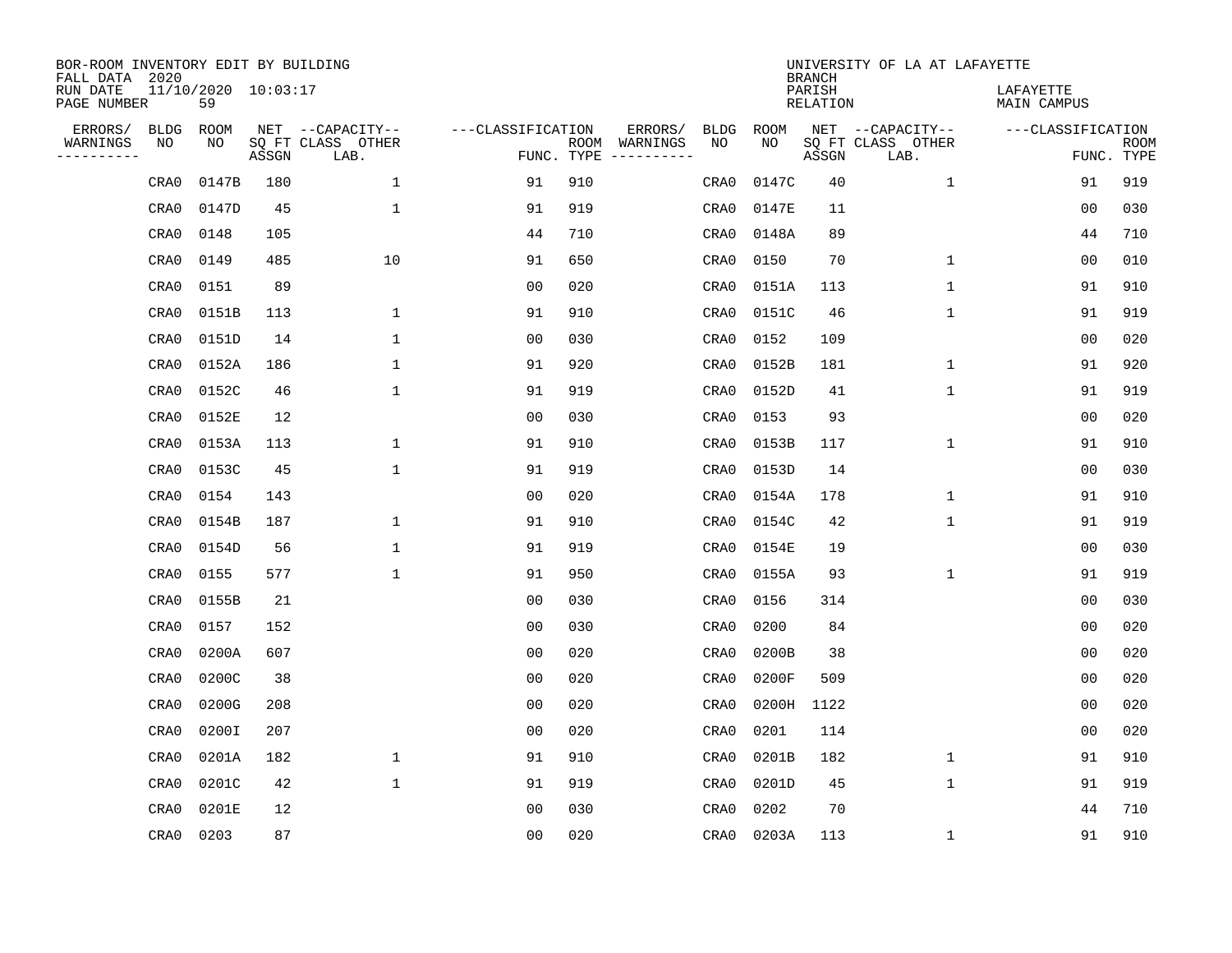| BOR-ROOM INVENTORY EDIT BY BUILDING<br>FALL DATA 2020 |                           |       |                           |                   |                    |                               |               | <b>BRANCH</b>             | UNIVERSITY OF LA AT LAFAYETTE |                          |                           |
|-------------------------------------------------------|---------------------------|-------|---------------------------|-------------------|--------------------|-------------------------------|---------------|---------------------------|-------------------------------|--------------------------|---------------------------|
| RUN DATE<br>PAGE NUMBER                               | 11/10/2020 10:03:17<br>60 |       |                           |                   |                    |                               |               | PARISH<br><b>RELATION</b> |                               | LAFAYETTE<br>MAIN CAMPUS |                           |
| ERRORS/<br><b>BLDG</b>                                | ROOM                      |       | NET --CAPACITY--          | ---CLASSIFICATION |                    | ERRORS/<br><b>BLDG</b>        | <b>ROOM</b>   |                           | NET --CAPACITY--              | ---CLASSIFICATION        |                           |
| WARNINGS<br>NO<br>----------                          | NO                        | ASSGN | SQ FT CLASS OTHER<br>LAB. |                   | ROOM<br>FUNC. TYPE | NO<br>WARNINGS<br>----------- | NO            | ASSGN                     | SQ FT CLASS OTHER<br>LAB.     |                          | <b>ROOM</b><br>FUNC. TYPE |
| CRA0                                                  | 0203B                     | 113   | 1                         | 91                | 910                | CRA0                          | 0203C         | 45                        | $\mathbf 1$                   | 91                       | 919                       |
| CRA0                                                  | 0203D                     | 15    |                           | 0 <sub>0</sub>    | 030                | CRA0                          | 0204          | 44                        |                               | 00                       | 030                       |
| CRA0                                                  | 0205                      | 87    |                           | 0 <sub>0</sub>    | 020                | CRA0                          | 0205A         | 113                       | 1                             | 91                       | 910                       |
| CRA0                                                  | 0205B                     | 113   | $\mathbf{1}$              | 91                | 910                | CRA0                          | 0205C         | 46                        | 1                             | 91                       | 919                       |
| CRA0                                                  | 0205D                     | 13    |                           | 0 <sub>0</sub>    | 030                | CRA0                          | 0206          | 112                       |                               | 0 <sub>0</sub>           | 020                       |
| CRA0                                                  | 0206A                     | 182   | $\mathbf{1}$              | 91                | 910                | CRA0                          | 0206B         | 182                       | 1                             | 91                       | 910                       |
| CRA0                                                  | 0206C                     | 41    | $\mathbf{1}$              | 91                | 919                | CRA0                          | 0206D         | 46                        | $\mathbf{1}$                  | 91                       | 919                       |
| CRA0                                                  | 0206E                     | 12    |                           | 0 <sub>0</sub>    | 030                | CRA0                          | 0207          | 88                        |                               | 00                       | 020                       |
| CRA0                                                  | 0207A                     | 113   | $\mathbf{1}$              | 91                | 910                | CRA0                          | 0207B         | 113                       | $\mathbf{1}$                  | 91                       | 910                       |
| CRA0                                                  | 0207C                     | 46    | $\mathbf{1}$              | 91                | 919                | CRA0                          | 0207D         | 15                        |                               | 00                       | 030                       |
| CRA0                                                  | 0208                      | 115   |                           | 0 <sub>0</sub>    | 020                | CRA0                          | 0208A         | 182                       | $\mathbf 1$                   | 91                       | 910                       |
| CRA0                                                  | 0208B                     | 182   | 1                         | 91                | 910                | CRA0                          | 0208C         | 47                        | $\mathbf 1$                   | 91                       | 919                       |
| CRA0                                                  | 0208D                     | 47    | $\mathbf{1}$              | 91                | 919                | CRA0                          | 0208E         | 11                        |                               | 00                       | 030                       |
| CRA0                                                  | 0209                      | 358   | 10                        | 91                | 650                | CRA0                          | 0210          | 89                        |                               | 0 <sub>0</sub>           | 020                       |
| CRA0                                                  | 0210A                     | 113   | 1                         | 91                | 910                | CRA0                          | 0210B         | 113                       | $\mathbf 1$                   | 91                       | 910                       |
| CRA0                                                  | 0210C                     | 46    | $\mathbf 1$               | 91                | 919                | CRA0                          | 0210D         | 14                        | 1                             | 00                       | 030                       |
| CRA0                                                  | 0211                      | 37    |                           | 0 <sub>0</sub>    | 030                | CRA0                          | 0212          | 87                        |                               | 0 <sub>0</sub>           | 020                       |
| CRA0                                                  | 0212A                     | 113   | 1                         | 91                | 910                | CRA0                          | 0212B         | 113                       | 1                             | 91                       | 910                       |
| CRA0                                                  | 0212C                     | 47    | $\mathbf{1}$              | 91                | 919                | CRA0                          | 0212D         | 16                        |                               | 0 <sub>0</sub>           | 030                       |
| CRA0                                                  | 0213                      | 70    |                           | 44                | 710                | CRA0                          | 0214          | 111                       |                               | 0 <sub>0</sub>           | 020                       |
| CRA0                                                  | 0214A                     | 113   | 1                         | 91                | 910                | CRA0                          | 0214B         | 113                       | 1                             | 91                       | 910                       |
| CRA0                                                  | 0214C                     | 46    | $\mathbf{1}$              | 91                | 919                | CRA0                          | 0214D         | 16                        |                               | 00                       | 030                       |
| CRA0                                                  | 0215                      | 87    |                           | 0 <sub>0</sub>    | 020                | CRA0                          | 0215A         | 113                       | 1                             | 91                       | 910                       |
| CRA0                                                  | 0215B                     | 113   | $\mathbf 1$               | 91                | 910                | CRA0                          | 0215C         | 46                        | $\mathbf 1$                   | 91                       | 919                       |
| CRA0                                                  | 0215D                     | 16    |                           | 0 <sub>0</sub>    | 030                | CRA0                          | 0216          | 115                       |                               | 00                       | 020                       |
| CRA0                                                  | 0216A                     | 182   | 1                         | 91                | 910                |                               | CRA0<br>0216B | 182                       | 1                             | 91                       | 910                       |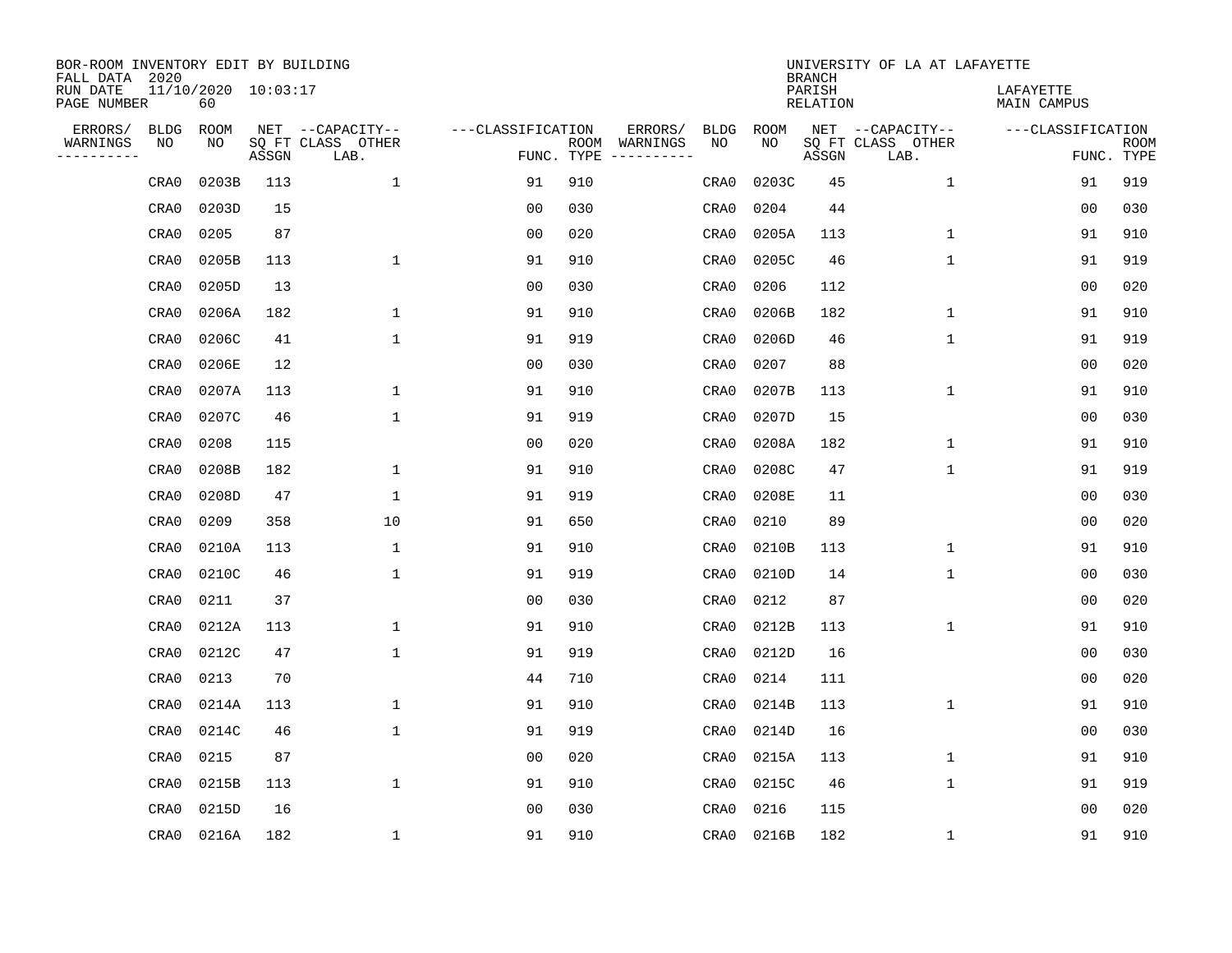| BOR-ROOM INVENTORY EDIT BY BUILDING<br>FALL DATA 2020 |      |                           |       |                           |                   |                    |          |             |             | <b>BRANCH</b>             | UNIVERSITY OF LA AT LAFAYETTE |                          |                           |
|-------------------------------------------------------|------|---------------------------|-------|---------------------------|-------------------|--------------------|----------|-------------|-------------|---------------------------|-------------------------------|--------------------------|---------------------------|
| RUN DATE<br>PAGE NUMBER                               |      | 11/10/2020 10:03:17<br>61 |       |                           |                   |                    |          |             |             | PARISH<br><b>RELATION</b> |                               | LAFAYETTE<br>MAIN CAMPUS |                           |
| ERRORS/                                               | BLDG | ROOM                      |       | NET --CAPACITY--          | ---CLASSIFICATION |                    | ERRORS/  | <b>BLDG</b> | <b>ROOM</b> |                           | NET --CAPACITY--              | ---CLASSIFICATION        |                           |
| WARNINGS<br>----------                                | ΝO   | NO                        | ASSGN | SQ FT CLASS OTHER<br>LAB. |                   | ROOM<br>FUNC. TYPE | WARNINGS | NO          | NO          | ASSGN                     | SQ FT CLASS OTHER<br>LAB.     |                          | <b>ROOM</b><br>FUNC. TYPE |
|                                                       | CRA0 | 0216C                     | 42    | $\mathbf 1$               | 91                | 919                |          | CRA0        | 0216D       | 42                        | 1                             | 91                       | 919                       |
|                                                       | CRA0 | 0216E                     | 12    |                           | 00                | 030                |          | CRA0        | 0217        | 88                        |                               | 00                       | 020                       |
|                                                       | CRA0 | 0217A                     | 113   | 1                         | 91                | 910                |          | CRA0        | 0217B       | 113                       | 1                             | 91                       | 910                       |
|                                                       | CRA0 | 0217C                     | 46    | $\mathbf{1}$              | 91                | 919                |          | CRA0        | 0217D       | 16                        | 1                             | 0 <sub>0</sub>           | 030                       |
|                                                       | CRA0 | 0218                      | 115   |                           | 0 <sub>0</sub>    | 020                |          | CRA0        | 0218A       | 184                       | $\mathbf{1}$                  | 91                       | 910                       |
|                                                       | CRA0 | 0218B                     | 184   | $\mathbf{1}$              | 91                | 910                |          | CRA0        | 0218C       | 47                        | $\mathbf{1}$                  | 91                       | 919                       |
|                                                       | CRA0 | 0218D                     | 46    | $\mathbf{1}$              | 91                | 919                |          | CRA0        | 0218E       | 12                        |                               | 0 <sub>0</sub>           | 030                       |
|                                                       | CRA0 | 0219                      | 90    |                           | 0 <sub>0</sub>    | 020                |          | CRA0        | 0219A       | 120                       | $\mathbf{1}$                  | 91                       | 910                       |
|                                                       | CRA0 | 0219B                     | 119   | $\mathbf{1}$              | 91                | 910                |          | CRA0        | 0219C       | 46                        | $\mathbf{1}$                  | 91                       | 919                       |
|                                                       | CRA0 | 0219D                     | 14    |                           | 00                | 030                |          | CRA0        | 0220        | 91                        |                               | 0 <sub>0</sub>           | 020                       |
|                                                       | CRA0 | 0220A                     | 182   | $\mathbf{1}$              | 91                | 910                |          | CRA0        | 0220B       | 184                       | $\mathbf 1$                   | 91                       | 910                       |
|                                                       | CRA0 | 0220C                     | 40    | $\mathbf{1}$              | 91                | 919                |          | CRA0        | 0220D       | 40                        | $\mathbf 1$                   | 91                       | 919                       |
|                                                       | CRA0 | 0220E                     | 11    |                           | 0 <sub>0</sub>    | 030                |          | CRA0        | 0221        | 117                       |                               | 0 <sub>0</sub>           | 020                       |
|                                                       | CRA0 | 0221A                     | 186   | $\mathbf{1}$              | 91                | 910                |          | CRA0        | 0221B       | 186                       | 1                             | 91                       | 910                       |
|                                                       | CRA0 | 0221C                     | 46    | $\mathbf{1}$              | 91                | 919                |          | CRA0        | 0221D       | 46                        | $\mathbf 1$                   | 91                       | 919                       |
|                                                       | CRA0 | 0221E                     | 12    |                           | 0 <sub>0</sub>    | 030                |          | CRA0        | 0222        | 13                        |                               | 91                       | 730                       |
|                                                       | CRA0 | 0223                      | 138   |                           | 0 <sub>0</sub>    | 020                |          | CRA0        | 0223A       | 192                       | 1                             | 91                       | 910                       |
|                                                       | CRA0 | 0223B                     | 187   | $\mathbf{1}$              | 91                | 910                |          | CRA0        | 0223C       | 44                        | $\mathbf 1$                   | 91                       | 919                       |
|                                                       | CRA0 | 0223D                     | 56    | $\mathbf{1}$              | 91                | 919                |          | CRA0        | 0223E       | 19                        |                               | 0 <sub>0</sub>           | 030                       |
|                                                       | CRA0 | 0224                      | 141   |                           | 0 <sub>0</sub>    | 020                |          | CRA0        | 0224A       | 166                       | 1                             | 91                       | 910                       |
|                                                       | CRA0 | 0224B                     | 192   | 1                         | 91                | 910                |          | CRA0        | 0224C       | 56                        | $\mathbf 1$                   | 91                       | 919                       |
|                                                       | CRA0 | 0224D                     | 43    | 1                         | 91                | 919                |          | CRA0        | 0224E       | 19                        |                               | 0 <sub>0</sub>           | 030                       |
|                                                       | CRA0 | 0225                      | 108   |                           | 91                | 935                |          | CRA0        | 0225A       | 412                       | 10                            | 91                       | 650                       |
|                                                       | CRA0 | 0226                      | 150   |                           | 0 <sub>0</sub>    | 020                |          | CRA0        | 0226A       | 182                       | $\mathbf 1$                   | 91                       | 910                       |
|                                                       | CRA0 | 0226B                     | 156   | $\mathbf{1}$              | 91                | 910                |          | CRA0        | 0226C       | 42                        | $\mathbf 1$                   | 91                       | 919                       |
|                                                       | CRA0 | 0226D                     | 63    | $\mathbf{1}$              | 91                | 919                |          | CRA0        | 0226E       | 14                        |                               | 0 <sub>0</sub>           | 030                       |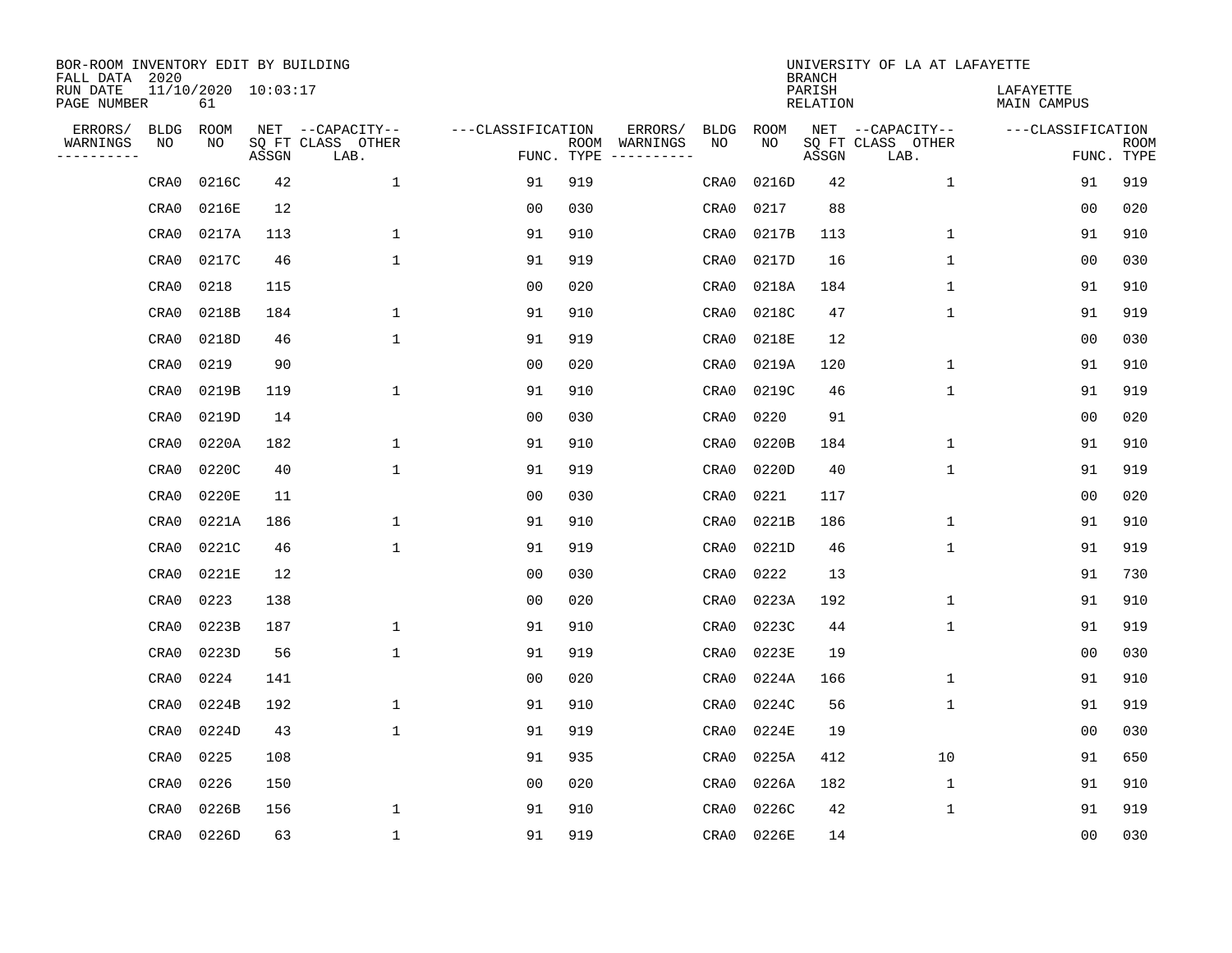| BOR-ROOM INVENTORY EDIT BY BUILDING<br>FALL DATA 2020 |                           |       |                           |                   |            |                              |             |             | <b>BRANCH</b>             | UNIVERSITY OF LA AT LAFAYETTE |                          |                           |
|-------------------------------------------------------|---------------------------|-------|---------------------------|-------------------|------------|------------------------------|-------------|-------------|---------------------------|-------------------------------|--------------------------|---------------------------|
| RUN DATE<br>PAGE NUMBER                               | 11/10/2020 10:03:17<br>62 |       |                           |                   |            |                              |             |             | PARISH<br><b>RELATION</b> |                               | LAFAYETTE<br>MAIN CAMPUS |                           |
| ERRORS/<br><b>BLDG</b>                                | ROOM                      |       | NET --CAPACITY--          | ---CLASSIFICATION |            | ERRORS/                      | <b>BLDG</b> | <b>ROOM</b> |                           | NET --CAPACITY--              | ---CLASSIFICATION        |                           |
| WARNINGS<br>ΝO<br>----------                          | NO                        | ASSGN | SQ FT CLASS OTHER<br>LAB. |                   | FUNC. TYPE | ROOM WARNINGS<br>----------- | NO          | NO          | ASSGN                     | SQ FT CLASS OTHER<br>LAB.     |                          | <b>ROOM</b><br>FUNC. TYPE |
| CRA0                                                  | 0227                      | 109   |                           | 00                | 020        |                              | CRA0        | 0227A       | 188                       | $\mathbf 1$                   | 91                       | 910                       |
| CRA0                                                  | 0227B                     | 184   | 1                         | 91                | 910        |                              | CRA0        | 0227C       | 45                        | 1                             | 91                       | 919                       |
| CRA0                                                  | 0227D                     | 45    | $\mathbf{1}$              | 91                | 919        |                              | CRA0        | 0227E       | 12                        |                               | 0 <sub>0</sub>           | 030                       |
| CRA0                                                  | 0228                      | 111   |                           | 0 <sub>0</sub>    | 020        |                              | CRA0        | 0228A       | 198                       | $\mathbf 1$                   | 91                       | 910                       |
| CRA0                                                  | 0228B                     | 183   | $\mathbf{1}$              | 91                | 910        |                              | CRA0        | 0228C       | 45                        | $\mathbf{1}$                  | 91                       | 919                       |
| CRA0                                                  | 0228D                     | 45    | $\mathbf{1}$              | 91                | 919        |                              | CRA0        | 0228E       | 11                        |                               | 0 <sub>0</sub>           | 030                       |
| CRA0                                                  | 0229                      | 93    |                           | 0 <sub>0</sub>    | 020        |                              | CRA0        | 0229A       | 109                       | $\mathbf 1$                   | 91                       | 910                       |
| CRA0                                                  | 0229B                     | 124   | $\mathbf{1}$              | 91                | 910        |                              | CRA0        | 0229C       | 49                        | $\mathbf{1}$                  | 91                       | 919                       |
| CRA0                                                  | 0229D                     | 14    |                           | 0 <sub>0</sub>    | 030        |                              | CRA0        | 0230        | 113                       |                               | 0 <sub>0</sub>           | 020                       |
| CRA0                                                  | 0230A                     | 180   | 1                         | 91                | 910        |                              | CRA0        | 0230B       | 181                       | $\mathbf 1$                   | 91                       | 910                       |
| CRA0                                                  | 0230C                     | 42    | $\mathbf{1}$              | 91                | 919        |                              | CRA0        | 0230D       | 42                        | $\mathbf{1}$                  | 91                       | 919                       |
| CRA0                                                  | 0230E                     | 12    |                           | 0 <sub>0</sub>    | 030        |                              | CRA0        | 0231        | 88                        |                               | 0 <sub>0</sub>           | 020                       |
| CRA0                                                  | 0231A                     | 99    | 1                         | 91                | 910        |                              | CRA0        | 0231B       | 116                       | $\mathbf 1$                   | 91                       | 910                       |
| CRA0                                                  | 0231C                     | 45    | 1                         | 91                | 919        |                              | CRA0        | 0231D       | 15                        |                               | 0 <sub>0</sub>           | 030                       |
| CRA0                                                  | 0232                      | 113   |                           | 0 <sub>0</sub>    | 020        |                              | CRA0        | 0232A       | 187                       | 1                             | 91                       | 910                       |
| CRA0                                                  | 0232B                     | 161   | $\mathbf{1}$              | 91                | 910        |                              | CRA0        | 0232C       | 46                        | $\mathbf 1$                   | 91                       | 919                       |
| CRA0                                                  | 0232D                     | 42    | 1                         | 91                | 919        |                              | CRA0        | 0232E       | 12                        |                               | 0 <sub>0</sub>           | 030                       |
| CRA0                                                  | 0233                      | 59    |                           | 0 <sub>0</sub>    | 020        |                              | CRA0        | 0233A       | 187                       | $\mathbf 1$                   | 91                       | 910                       |
| CRA0                                                  | 0233B                     | 42    | $\mathbf{1}$              | 91                | 919        |                              | CRA0        | 0233C       | 12                        |                               | 0 <sub>0</sub>           | 030                       |
| CRA0                                                  | 0234                      | 116   |                           | 0 <sub>0</sub>    | 020        |                              | CRA0        | 0234A       | 181                       | 1                             | 91                       | 910                       |
| CRA0                                                  | 0234B                     | 183   | 1                         | 91                | 910        |                              | CRA0        | 0234C       | 41                        | $\mathbf 1$                   | 91                       | 919                       |
| CRA0                                                  | 0234D                     | 45    | 1                         | 91                | 919        |                              | CRA0        | 0234E       | 13                        |                               | 0 <sub>0</sub>           | 030                       |
| CRA0                                                  | 0235                      | 188   |                           | 0 <sub>0</sub>    | 020        |                              | CRA0        | 0235A       | 170                       | $\mathbf{1}$                  | 91                       | 910                       |
| CRA0                                                  | 0235B                     | 42    | $\mathbf{1}$              | 91                | 919        |                              | CRA0        | 0235C       | 13                        |                               | 0 <sub>0</sub>           | 030                       |
| CRA0                                                  | 0236                      | 151   |                           | 0 <sub>0</sub>    | 020        |                              | CRA0        | 0236A       | 172                       | $\mathbf 1$                   | 91                       | 910                       |
| CRA0                                                  | 0236B                     | 177   | $\mathbf{1}$              | 91                | 910        |                              | CRA0        | 0236C       | 60                        | $\mathbf 1$                   | 91                       | 919                       |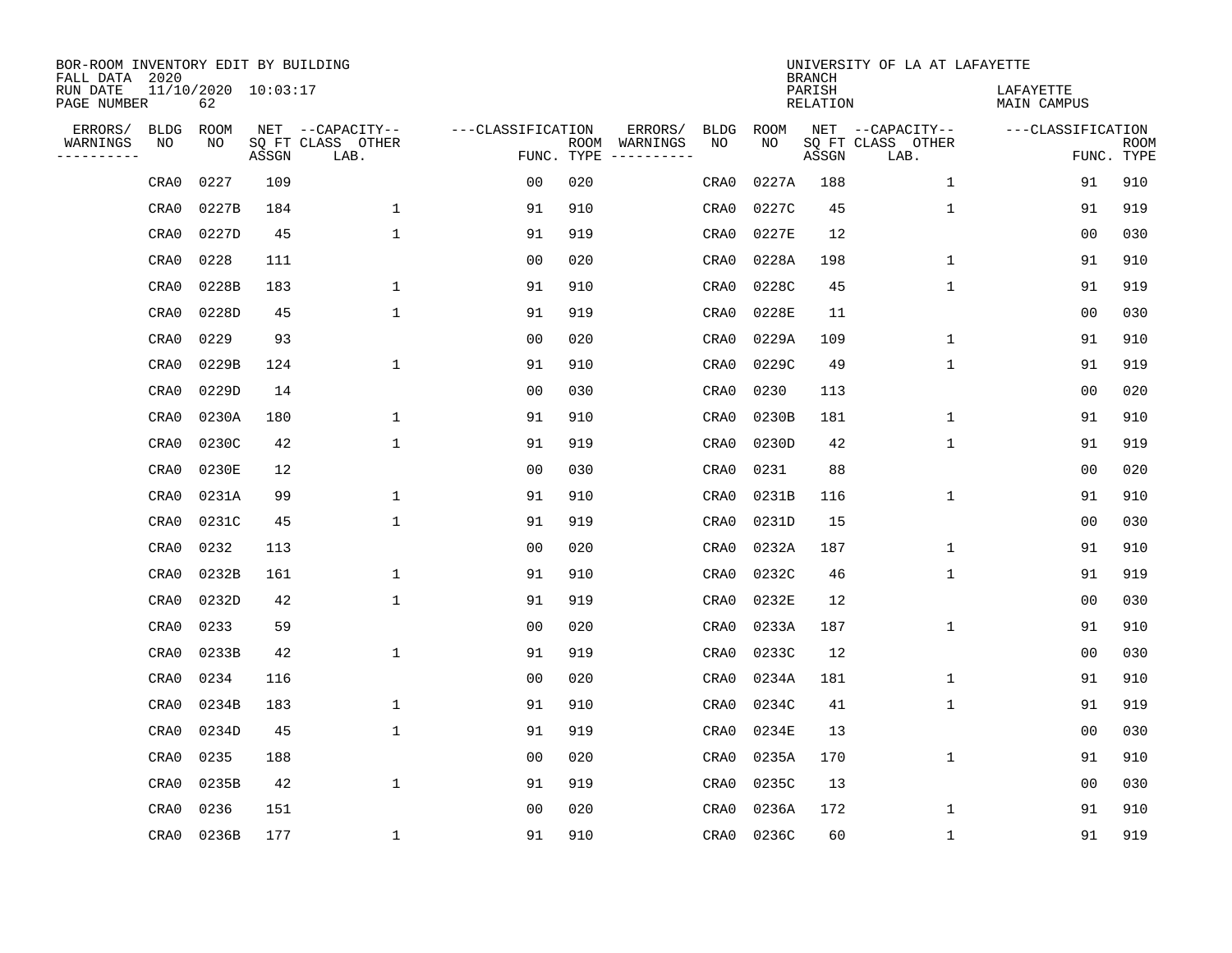| BOR-ROOM INVENTORY EDIT BY BUILDING<br>FALL DATA 2020 |                           |                 |                           |                   |     |                              |             |             | <b>BRANCH</b>             | UNIVERSITY OF LA AT LAFAYETTE |                          |                           |
|-------------------------------------------------------|---------------------------|-----------------|---------------------------|-------------------|-----|------------------------------|-------------|-------------|---------------------------|-------------------------------|--------------------------|---------------------------|
| RUN DATE<br>PAGE NUMBER                               | 11/10/2020 10:03:17<br>63 |                 |                           |                   |     |                              |             |             | PARISH<br><b>RELATION</b> |                               | LAFAYETTE<br>MAIN CAMPUS |                           |
| ERRORS/<br><b>BLDG</b>                                | ROOM                      |                 | NET --CAPACITY--          | ---CLASSIFICATION |     | ERRORS/                      | <b>BLDG</b> | <b>ROOM</b> |                           | NET --CAPACITY--              | ---CLASSIFICATION        |                           |
| WARNINGS<br>NO<br>----------                          | NO                        | ASSGN           | SQ FT CLASS OTHER<br>LAB. | FUNC. TYPE        |     | ROOM WARNINGS<br>----------- | NO          | NO          | ASSGN                     | SQ FT CLASS OTHER<br>LAB.     |                          | <b>ROOM</b><br>FUNC. TYPE |
| CRA0                                                  | 0236D                     | 42              | $\mathbf 1$               | 91                | 919 |                              | CRA0        | 0236E       | 14                        |                               | 0 <sub>0</sub>           | 030                       |
| CRA0                                                  | 0237                      | 89              |                           | 0 <sub>0</sub>    | 020 |                              | CRA0        | 0237A       | 74                        | $\mathbf 1$                   | 91                       | 910                       |
| CRA0                                                  | 0237B                     | 76              | $\mathbf 1$               | 91                | 910 |                              | CRA0        | 0237C       | 46                        | $\mathbf{1}$                  | 91                       | 919                       |
| CRA0                                                  | 0237D                     | $7\phantom{.0}$ |                           | 0 <sub>0</sub>    | 030 |                              | CRA0        | 0238        | 15                        |                               | 0 <sub>0</sub>           | 030                       |
| CRA0                                                  | 0239                      | 97              |                           | 0 <sub>0</sub>    | 020 |                              | CRA0        | 0239A       | 141                       | $\mathbf{1}$                  | 91                       | 910                       |
| CRA0                                                  | 0239B                     | 117             | $\mathbf{1}$              | 91                | 910 |                              | CRA0        | 0239C       | 55                        | $\mathbf{1}$                  | 91                       | 919                       |
| CRA0                                                  | 0239D                     | 12              |                           | 0 <sub>0</sub>    | 030 |                              | CRA0        | 0240        | 126                       |                               | 91                       | 730                       |
| CRA0                                                  | 0241                      | 112             |                           | 0 <sub>0</sub>    | 020 |                              | CRA0        | 0241A       | 180                       | $\mathbf 1$                   | 91                       | 910                       |
| CRA0                                                  | 0241B                     | 180             | $\mathbf{1}$              | 91                | 910 |                              | CRA0        | 0241C       | 39                        | $\mathbf 1$                   | 91                       | 919                       |
| CRA0                                                  | 0241D                     | 46              | $\mathbf{1}$              | 91                | 919 |                              | CRA0        | 0241E       | 12                        |                               | 0 <sub>0</sub>           | 030                       |
| CRA0                                                  | 0242                      | 64              |                           | 0 <sub>0</sub>    | 030 |                              | CRA0        | 0243        | 458                       | 10                            | 91                       | 650                       |
| CRA0                                                  | 0243A                     | 13              | 10                        | 0 <sub>0</sub>    | 030 |                              | CRA0        | 0243B       | 55                        |                               | 91                       | 655                       |
| CRA0                                                  | 0244                      | 71              |                           | 0 <sub>0</sub>    | 010 |                              | CRA0        | 0245        | 79                        |                               | 0 <sub>0</sub>           | 030                       |
| CRA0                                                  | 0246                      | 111             |                           | 0 <sub>0</sub>    | 020 |                              | CRA0        | 0246A       | 180                       | 1                             | 91                       | 910                       |
| CRA0                                                  | 0246B                     | 180             | 1                         | 91                | 910 |                              | CRA0        | 0246C       | 46                        | 1                             | 91                       | 919                       |
| CRA0                                                  | 0246D                     | 47              | $\mathbf{1}$              | 91                | 919 |                              | CRA0        | 0246E       | 13                        |                               | 0 <sub>0</sub>           | 030                       |
| CRA0                                                  | 0247                      | 97              | $\mathbf{1}$              | 0 <sub>0</sub>    | 020 |                              | CRA0        | 0247A       | 113                       | $\mathbf 1$                   | 91                       | 910                       |
| CRA0                                                  | 0247B                     | 116             | $\mathbf{1}$              | 91                | 910 |                              | CRA0        | 0247C       | 46                        | $\mathbf 1$                   | 91                       | 919                       |
| CRA0                                                  | 0247D                     | 13              |                           | 0 <sub>0</sub>    | 030 |                              | CRA0        | 0248        | 132                       |                               | 0 <sub>0</sub>           | 020                       |
| CRA0                                                  | 0248A                     | 192             | 1                         | 91                | 910 |                              | CRA0        | 0248B       | 186                       | 1                             | 91                       | 910                       |
| CRA0                                                  | 0248C                     | 44              | $\mathbf{1}$              | 91                | 919 |                              | CRA0        | 0248D       | 56                        | $\mathbf 1$                   | 91                       | 919                       |
| CRA0                                                  | 0248E                     | 19              |                           | 0 <sub>0</sub>    | 030 |                              | CRA0        | 0249        | 97                        |                               | 0 <sub>0</sub>           | 020                       |
| CRA0                                                  | 0249A                     | 113             | $\mathbf{1}$              | 91                | 910 |                              | CRA0        | 0249B       | 113                       | $\mathbf{1}$                  | 91                       | 910                       |
| CRA0                                                  | 0249C                     | 46              | $\mathbf{1}$              | 91                | 919 |                              | CRA0        | 0249D       | 14                        |                               | 0 <sub>0</sub>           | 030                       |
| CRA0                                                  | 0251                      | 134             |                           | 0 <sub>0</sub>    | 020 |                              | CRA0        | 0251A       | 192                       | $\mathbf{1}$                  | 91                       | 910                       |
| CRA0                                                  | 0251B                     | 187             | $\mathbf{1}$              | 91                | 910 |                              | CRA0        | 0251C       | 56                        | $\mathbf{1}$                  | 91                       | 919                       |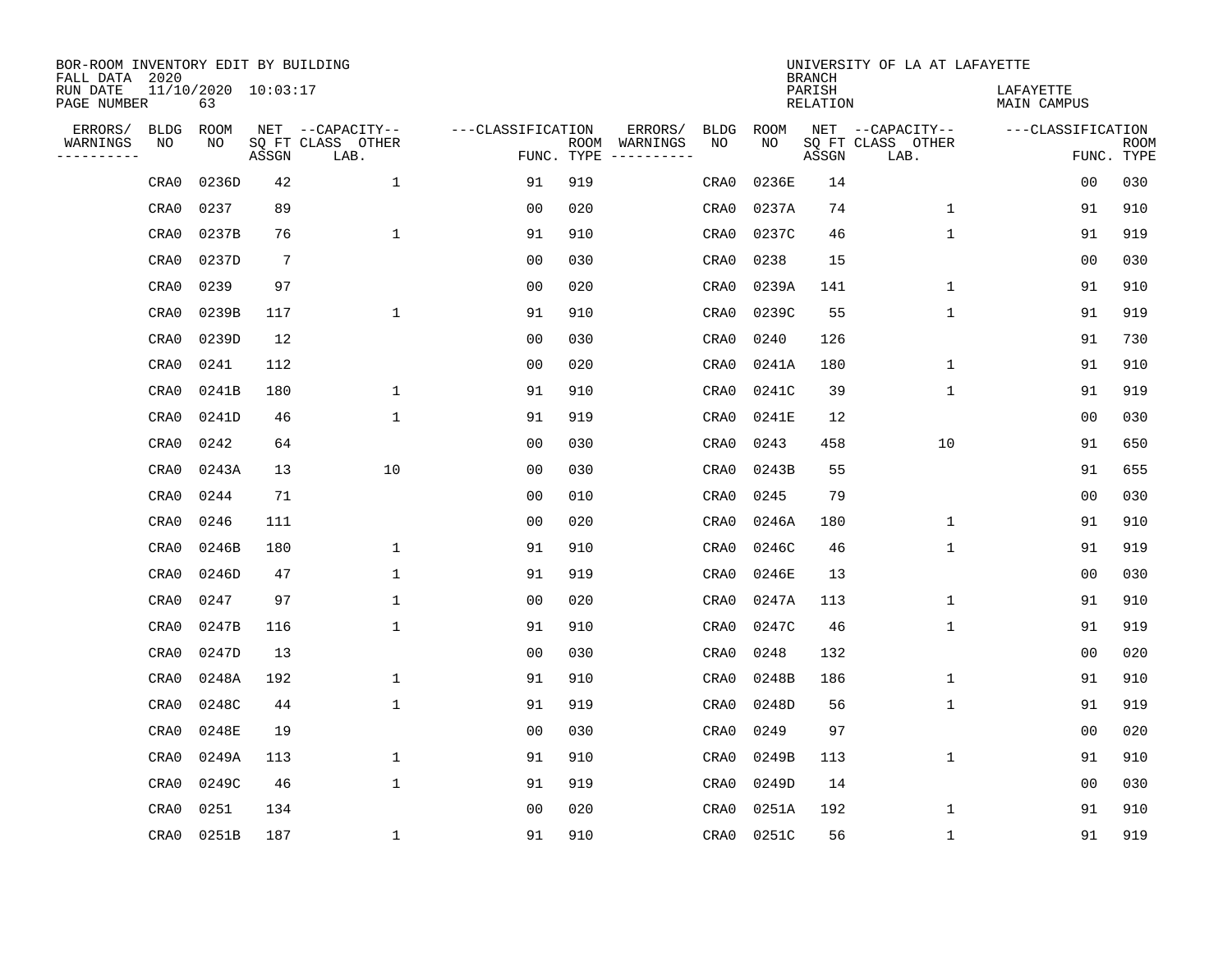| BOR-ROOM INVENTORY EDIT BY BUILDING<br>FALL DATA 2020 |                           |       |                           |                   |            |                              |             |             | <b>BRANCH</b>             | UNIVERSITY OF LA AT LAFAYETTE |                          |                           |
|-------------------------------------------------------|---------------------------|-------|---------------------------|-------------------|------------|------------------------------|-------------|-------------|---------------------------|-------------------------------|--------------------------|---------------------------|
| RUN DATE<br>PAGE NUMBER                               | 11/10/2020 10:03:17<br>64 |       |                           |                   |            |                              |             |             | PARISH<br><b>RELATION</b> |                               | LAFAYETTE<br>MAIN CAMPUS |                           |
| ERRORS/<br><b>BLDG</b>                                | <b>ROOM</b>               |       | NET --CAPACITY--          | ---CLASSIFICATION |            | ERRORS/                      | <b>BLDG</b> | <b>ROOM</b> |                           | NET --CAPACITY--              | ---CLASSIFICATION        |                           |
| WARNINGS<br>ΝO<br>----------                          | NO                        | ASSGN | SQ FT CLASS OTHER<br>LAB. |                   | FUNC. TYPE | ROOM WARNINGS<br>----------- | NO          | NO          | ASSGN                     | SQ FT CLASS OTHER<br>LAB.     |                          | <b>ROOM</b><br>FUNC. TYPE |
| CRA0                                                  | 0251D                     | 29    | $\mathbf{1}$              | 91                | 919        |                              | CRA0        | 0251E       | 20                        |                               | 0 <sub>0</sub>           | 030                       |
| CRA0                                                  | 0300                      | 1817  |                           | 0 <sub>0</sub>    | 020        |                              | CRA0        | 0300A       | 244                       |                               | 0 <sub>0</sub>           | 020                       |
| CRA0                                                  | 0300B                     | 34    |                           | 0 <sub>0</sub>    | 020        |                              | CRA0        | 0300C       | 34                        |                               | 0 <sub>0</sub>           | 020                       |
| CRA0                                                  | 0300D                     | 208   |                           | 0 <sub>0</sub>    | 020        |                              | CRA0        | 0300F       | 1553                      |                               | 0 <sub>0</sub>           | 020                       |
| CRA0                                                  | 0300G                     | 208   |                           | 0 <sub>0</sub>    | 020        |                              | CRA0        | 0300I       | 208                       |                               | 0 <sub>0</sub>           | 020                       |
| CRA0                                                  | 0301                      | 106   |                           | 0 <sub>0</sub>    | 020        |                              | CRA0        | 0301A       | 181                       | $\mathbf 1$                   | 91                       | 920                       |
| CRA0                                                  | 0301B                     | 186   | $\mathbf{1}$              | 91                | 920        |                              | CRA0        | 0301C       | 40                        | $\mathbf{1}$                  | 91                       | 919                       |
| CRA0                                                  | 0301D                     | 46    | $1\,$                     | 91                | 919        |                              | CRA0        | 0301E       | 12                        |                               | 0 <sub>0</sub>           | 030                       |
| CRA0                                                  | 0302                      | 77    |                           | 91                | 730        |                              | CRA0        | 0303        | 89                        |                               | 0 <sub>0</sub>           | 020                       |
| CRA0                                                  | 0303A                     | 114   | $\mathbf{1}$              | 91                | 910        |                              | CRA0        | 0303B       | 114                       | $\mathbf 1$                   | 91                       | 910                       |
| CRA0                                                  | 0303C                     | 46    | $\mathbf{1}$              | 91                | 919        |                              | CRA0        | 0303D       | 15                        |                               | 0 <sub>0</sub>           | 030                       |
| CRA0                                                  | 0304                      | 44    |                           | 0 <sub>0</sub>    | 030        |                              | CRA0        | 0305        | 89                        |                               | 0 <sub>0</sub>           | 020                       |
| CRA0                                                  | 0305A                     | 114   | $\mathbf{1}$              | 91                | 910        |                              | CRA0        | 0305B       | 115                       | $\mathbf 1$                   | 91                       | 910                       |
| CRA0                                                  | 0305C                     | 46    | $\mathbf{1}$              | 91                | 919        |                              | CRA0        | 0305D       | 14                        |                               | 0 <sub>0</sub>           | 030                       |
| CRA0                                                  | 0306                      | 105   |                           | 0 <sub>0</sub>    | 020        |                              | CRA0        | 0306A       | 181                       | $\mathbf{1}$                  | 91                       | 910                       |
| CRA0                                                  | 0306B                     | 181   | 1                         | 91                | 910        |                              | CRA0        | 0306C       | 41                        | 1                             | 91                       | 919                       |
| CRA0                                                  | 0306D                     | 46    | $\mathbf{1}$              | 91                | 919        |                              | CRA0        | 0306E       | 12                        |                               | 0 <sub>0</sub>           | 030                       |
| CRA0                                                  | 0307                      | 89    |                           | 00                | 020        |                              | CRA0        | 0307A       | 114                       | 1                             | 91                       | 910                       |
| CRA0                                                  | 0307B                     | 114   | 1                         | 91                | 910        |                              | CRA0        | 0307C       | 46                        | $\mathbf{1}$                  | 91                       | 919                       |
| CRA0                                                  | 0307D                     | 14    |                           | 0 <sub>0</sub>    | 030        |                              | CRA0        | 0308        | 112                       |                               | 0 <sub>0</sub>           | 020                       |
| CRA0                                                  | 0308A                     | 193   | 1                         | 91                | 910        |                              | CRA0        | 0308B       | 193                       | $\mathbf 1$                   | 91                       | 910                       |
| CRA0                                                  | 0308C                     | 46    | $\mathbf{1}$              | 91                | 919        |                              | CRA0        | 0308D       | 45                        | $\mathbf{1}$                  | 91                       | 919                       |
| CRA0                                                  | 0308E                     | 12    |                           | 0 <sub>0</sub>    | 030        |                              | CRA0        | 0309        | 361                       | 10                            | 91                       | 650                       |
| CRA0                                                  | 0310                      | 88    |                           | 0 <sub>0</sub>    | 020        |                              | CRA0        | 0310A       | 114                       | $\mathbf{1}$                  | 91                       | 910                       |
| CRA0                                                  | 0310B                     | 114   | $\mathbf{1}$              | 91                | 910        |                              | CRA0        | 0310C       | 46                        | $\mathbf{1}$                  | 91                       | 919                       |
| CRA0                                                  | 0310D                     | 14    |                           | 0 <sub>0</sub>    | 030        |                              | CRA0        | 0311        | 37                        |                               | 0 <sub>0</sub>           | 030                       |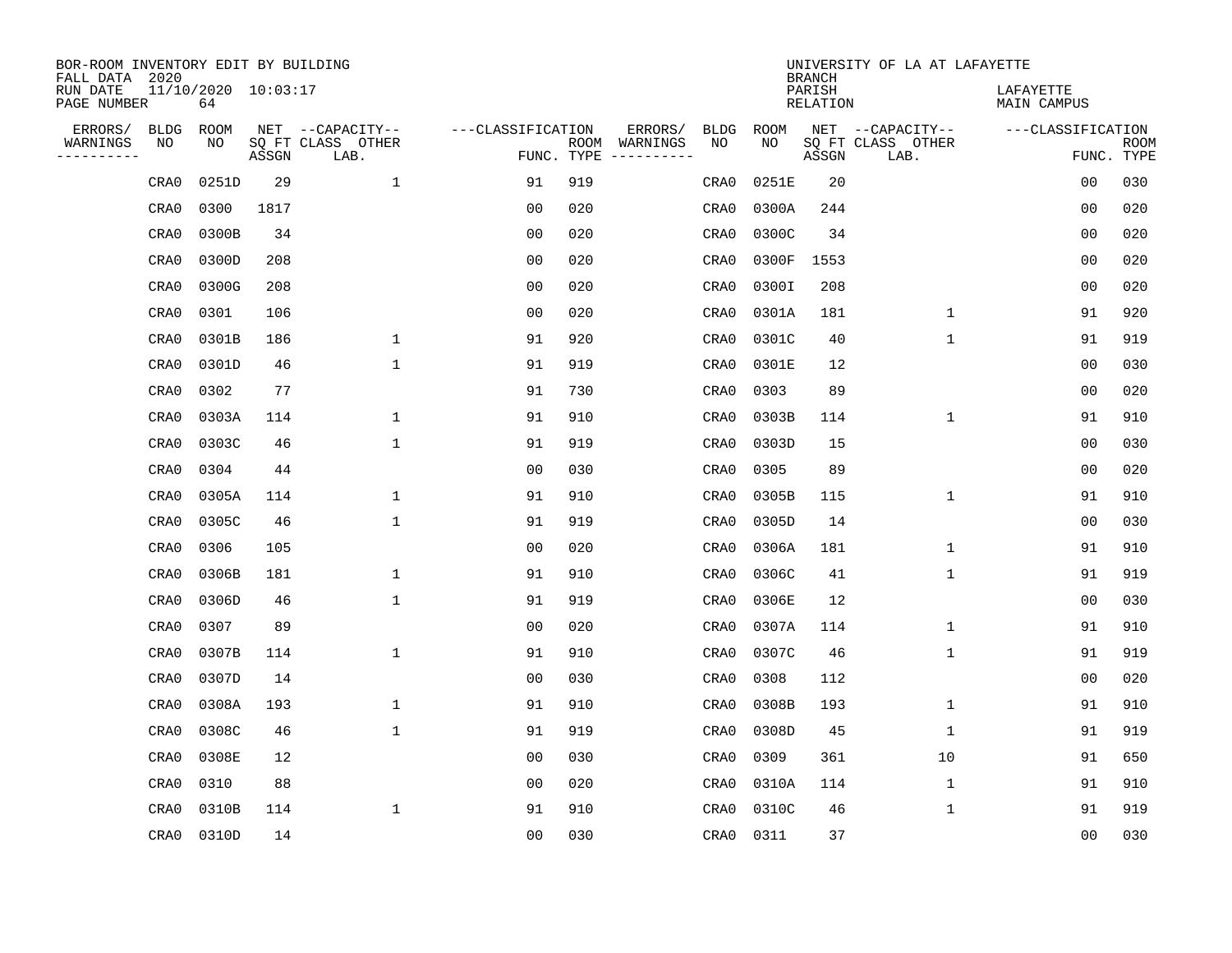| BOR-ROOM INVENTORY EDIT BY BUILDING<br>FALL DATA 2020 |                           |       |                           |                   |            |                              |             |             | <b>BRANCH</b>             | UNIVERSITY OF LA AT LAFAYETTE |                          |                           |
|-------------------------------------------------------|---------------------------|-------|---------------------------|-------------------|------------|------------------------------|-------------|-------------|---------------------------|-------------------------------|--------------------------|---------------------------|
| RUN DATE<br>PAGE NUMBER                               | 11/10/2020 10:03:17<br>65 |       |                           |                   |            |                              |             |             | PARISH<br><b>RELATION</b> |                               | LAFAYETTE<br>MAIN CAMPUS |                           |
| ERRORS/<br><b>BLDG</b>                                | ROOM                      |       | NET --CAPACITY--          | ---CLASSIFICATION |            | ERRORS/                      | <b>BLDG</b> | <b>ROOM</b> |                           | NET --CAPACITY--              | ---CLASSIFICATION        |                           |
| WARNINGS<br>ΝO<br>----------                          | NO                        | ASSGN | SQ FT CLASS OTHER<br>LAB. |                   | FUNC. TYPE | ROOM WARNINGS<br>----------- | NO          | NO          | ASSGN                     | SQ FT CLASS OTHER<br>LAB.     |                          | <b>ROOM</b><br>FUNC. TYPE |
| CRA0                                                  | 0312                      | 89    |                           | 00                | 020        |                              | CRA0        | 0312A       | 113                       | $\mathbf 1$                   | 91                       | 910                       |
| CRA0                                                  | 0312B                     | 114   | 1                         | 91                | 910        |                              | CRA0        | 0312C       | 45                        | $\mathbf 1$                   | 91                       | 919                       |
| CRA0                                                  | 0312D                     | 14    |                           | 0 <sub>0</sub>    | 030        |                              | CRA0        | 0313        | 69                        |                               | 44                       | 710                       |
| CRA0                                                  | 0314                      | 88    |                           | 0 <sub>0</sub>    | 020        |                              | CRA0        | 0314A       | 119                       | $\mathbf{1}$                  | 91                       | 910                       |
| CRA0                                                  | 0314B                     | 115   | $\mathbf{1}$              | 91                | 910        |                              | CRA0        | 0314C       | 44                        | $\mathbf{1}$                  | 91                       | 919                       |
| CRA0                                                  | 0314D                     | 14    |                           | 0 <sub>0</sub>    | 030        |                              | CRA0        | 0315        | 91                        |                               | 0 <sub>0</sub>           | 020                       |
| CRA0                                                  | 0315A                     | 113   | 1                         | 91                | 910        |                              | CRA0        | 0315B       | 113                       | $\mathbf 1$                   | 91                       | 910                       |
| CRA0                                                  | 0315C                     | 46    | $\mathbf{1}$              | 91                | 919        |                              | CRA0        | 0315D       | 15                        |                               | 0 <sub>0</sub>           | 030                       |
| CRA0                                                  | 0316                      | 112   |                           | 0 <sub>0</sub>    | 020        |                              | CRA0        | 0316A       | 181                       | $\mathbf 1$                   | 91                       | 910                       |
| CRA0                                                  | 0316B                     | 186   | 1                         | 91                | 910        |                              | CRA0        | 0316C       | 40                        | $\mathbf 1$                   | 91                       | 919                       |
| CRA0                                                  | 0316D                     | 46    | $\mathbf{1}$              | 91                | 919        |                              | CRA0        | 0316E       | 12                        |                               | 0 <sub>0</sub>           | 030                       |
| CRA0                                                  | 0317                      | 88    |                           | 0 <sub>0</sub>    | 020        |                              | CRA0        | 0317A       | 113                       | $\mathbf{1}$                  | 91                       | 910                       |
| CRA0                                                  | 0317B                     | 113   | 1                         | 91                | 910        |                              | CRA0        | 0317C       | 46                        | $\mathbf 1$                   | 91                       | 919                       |
| CRA0                                                  | 0317D                     | 14    |                           | 91                | 919        |                              | CRA0        | 0318        | 112                       |                               | 0 <sub>0</sub>           | 020                       |
| CRA0                                                  | 0318A                     | 186   | 1                         | 91                | 910        |                              | CRA0        | 0318B       | 186                       | 1                             | 91                       | 910                       |
| CRA0                                                  | 0318C                     | 46    | $\mathbf{1}$              | 91                | 919        |                              | CRA0        | 0318D       | 46                        | $\mathbf{1}$                  | 91                       | 919                       |
| CRA0                                                  | 0318E                     | 11    |                           | 0 <sub>0</sub>    | 030        |                              | CRA0        | 0319        | 89                        |                               | 0 <sub>0</sub>           | 020                       |
| CRA0                                                  | 0319A                     | 113   | $\mathbf{1}$              | 91                | 910        |                              | CRA0        | 0319B       | 113                       | $\mathbf{1}$                  | 91                       | 910                       |
| CRA0                                                  | 0319C                     | 46    | $\mathbf{1}$              | 91                | 919        |                              | CRA0        | 0319D       | 14                        |                               | 0 <sub>0</sub>           | 030                       |
| CRA0                                                  | 0320                      | 117   |                           | 0 <sub>0</sub>    | 020        |                              | CRA0        | 0320A       | 186                       | 1                             | 91                       | 910                       |
| CRA0                                                  | 0320B                     | 186   | 1                         | 91                | 910        |                              | CRA0        | 0320C       | 41                        | $\mathbf 1$                   | 91                       | 919                       |
| CRA0                                                  | 0320D                     | 41    | 1                         | 91                | 919        |                              | CRA0        | 0320E       | 12                        |                               | 0 <sub>0</sub>           | 030                       |
| CRA0                                                  | 0321                      | 116   |                           | 0 <sub>0</sub>    | 020        |                              | CRA0        | 0321A       | 186                       | $\mathbf{1}$                  | 91                       | 910                       |
| CRA0                                                  | 0321B                     | 186   | $\mathbf 1$               | 91                | 910        |                              | CRA0        | 0321C       | 46                        | $\mathbf{1}$                  | 91                       | 919                       |
| CRA0                                                  | 0321D                     | 44    | $\mathbf{1}$              | 91                | 919        |                              | CRA0        | 0321E       | 11                        |                               | 0 <sub>0</sub>           | 030                       |
| CRA0                                                  | 0322                      | 13    |                           | 91                | 730        |                              | CRA0        | 0323        | 138                       |                               | 0 <sub>0</sub>           | 020                       |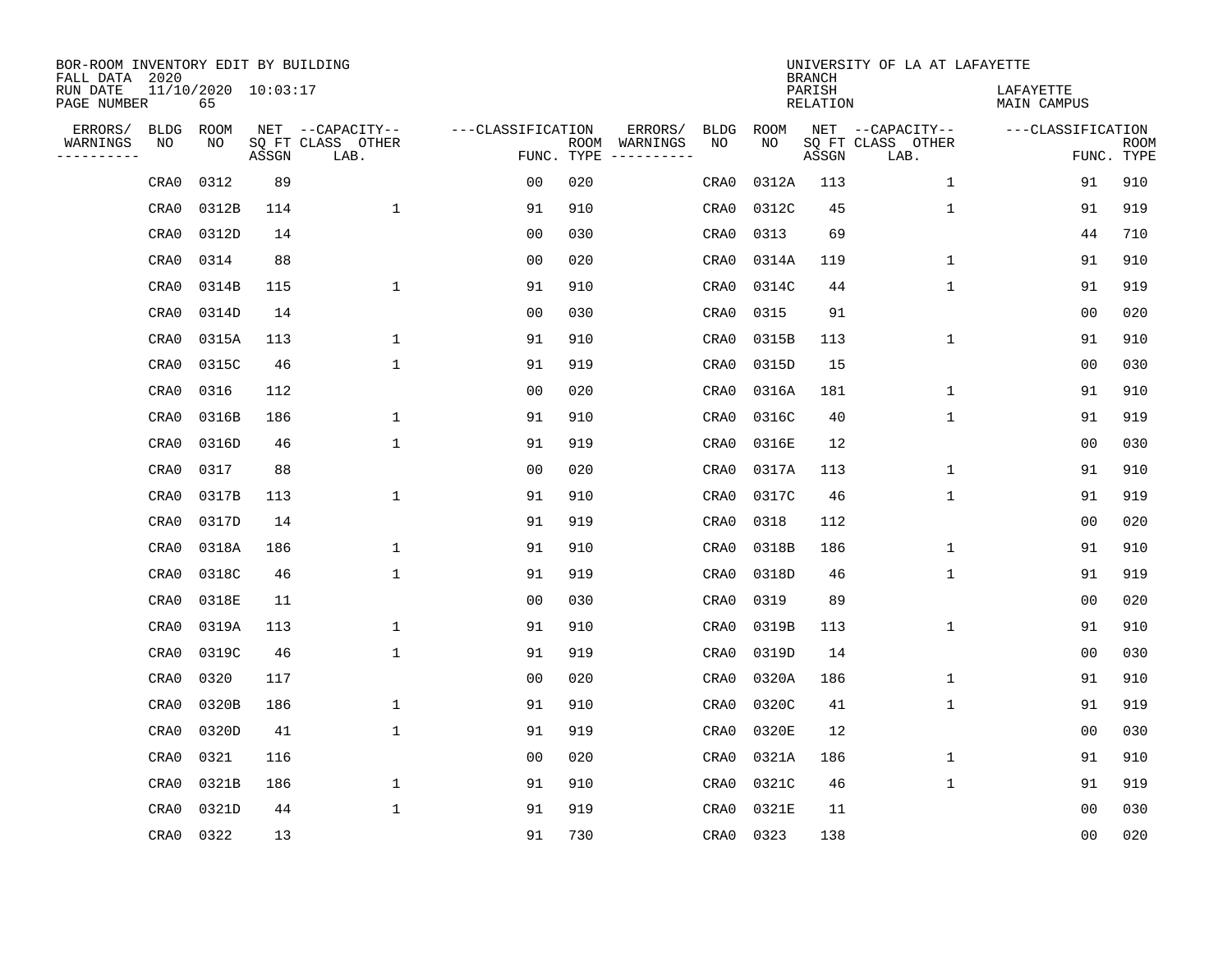| BOR-ROOM INVENTORY EDIT BY BUILDING<br>FALL DATA 2020 |                           |       |                           |                   |            |                              |             |             | <b>BRANCH</b>             | UNIVERSITY OF LA AT LAFAYETTE |                          |                           |
|-------------------------------------------------------|---------------------------|-------|---------------------------|-------------------|------------|------------------------------|-------------|-------------|---------------------------|-------------------------------|--------------------------|---------------------------|
| RUN DATE<br>PAGE NUMBER                               | 11/10/2020 10:03:17<br>66 |       |                           |                   |            |                              |             |             | PARISH<br><b>RELATION</b> |                               | LAFAYETTE<br>MAIN CAMPUS |                           |
| ERRORS/<br><b>BLDG</b>                                | ROOM                      |       | NET --CAPACITY--          | ---CLASSIFICATION |            | ERRORS/                      | <b>BLDG</b> | <b>ROOM</b> |                           | NET --CAPACITY--              | ---CLASSIFICATION        |                           |
| WARNINGS<br>ΝO<br>----------                          | NO                        | ASSGN | SQ FT CLASS OTHER<br>LAB. |                   | FUNC. TYPE | ROOM WARNINGS<br>----------- | NO          | NO          | ASSGN                     | SQ FT CLASS OTHER<br>LAB.     |                          | <b>ROOM</b><br>FUNC. TYPE |
| CRA0                                                  | 0323A                     | 192   | $\mathbf 1$               | 91                | 910        |                              | CRA0        | 0323B       | 186                       | $\mathbf 1$                   | 91                       | 910                       |
| CRA0                                                  | 0323C                     | 43    | 1                         | 91                | 919        |                              | CRA0        | 0323D       | 56                        | 1                             | 91                       | 919                       |
| CRA0                                                  | 0323E                     | 19    |                           | 0 <sub>0</sub>    | 030        |                              | CRA0        | 0324        | 137                       |                               | 0 <sub>0</sub>           | 020                       |
| CRA0                                                  | 0324A                     | 187   | 1                         | 91                | 910        |                              | CRA0        | 0324B       | 178                       | $\mathbf{1}$                  | 91                       | 910                       |
| CRA0                                                  | 0324C                     | 56    | $\mathbf{1}$              | 91                | 919        |                              | CRA0        | 0324D       | 43                        | $\mathbf{1}$                  | 91                       | 919                       |
| CRA0                                                  | 0324E                     | 19    |                           | 0 <sub>0</sub>    | 030        |                              | CRA0        | 0325        | 100                       |                               | 91                       | 935                       |
| CRA0                                                  | 0325A                     | 437   | 10                        | 91                | 650        |                              | CRA0        | 0325B       | 15                        |                               | 0 <sub>0</sub>           | 010                       |
| CRA0                                                  | 0325C                     | 12    |                           | 0 <sub>0</sub>    | 030        |                              | CRA0        | 0326        | 162                       |                               | 0 <sub>0</sub>           | 020                       |
| CRA0                                                  | 0326A                     | 179   | 1                         | 91                | 910        |                              | CRA0        | 0326B       | 221                       | $\mathbf 1$                   | 91                       | 910                       |
| CRA0                                                  | 0326C                     | 42    | $\mathbf{1}$              | 91                | 919        |                              | CRA0        | 0326D       | 59                        | $\mathbf 1$                   | 91                       | 919                       |
| CRA0                                                  | 0326E                     | 13    |                           | 0 <sub>0</sub>    | 030        |                              | CRA0        | 0327        | 107                       |                               | 0 <sub>0</sub>           | 020                       |
| CRA0                                                  | 0327A                     | 188   | $\mathbf{1}$              | 91                | 910        |                              | CRA0        | 0327B       | 190                       | $\mathbf{1}$                  | 91                       | 910                       |
| CRA0                                                  | 0327C                     | 45    | 1                         | 91                | 919        |                              | CRA0        | 0327D       | 41                        | $\mathbf 1$                   | 91                       | 919                       |
| CRA0                                                  | 0327E                     | 13    |                           | 00                | 030        |                              | CRA0        | 0328        | 113                       |                               | 0 <sub>0</sub>           | 020                       |
| CRA0                                                  | 0328A                     | 186   | 1                         | 91                | 910        |                              | CRA0        | 0328B       | 181                       | 1                             | 91                       | 910                       |
| CRA0                                                  | 0328C                     | 46    | $\mathbf{1}$              | 91                | 919        |                              | CRA0        | 0328D       | 39                        | $\mathbf{1}$                  | 91                       | 919                       |
| CRA0                                                  | 0328E                     | 13    |                           | 0 <sub>0</sub>    | 030        |                              | CRA0        | 0329        | 86                        |                               | 0 <sub>0</sub>           | 020                       |
| CRA0                                                  | 0329A                     | 123   | $\mathbf{1}$              | 91                | 910        |                              | CRA0        | 0329B       | 145                       | $\mathbf{1}$                  | 91                       | 910                       |
| CRA0                                                  | 0329C                     | 50    | $\mathbf{1}$              | 91                | 919        |                              | CRA0        | 0329D       | 14                        |                               | 0 <sub>0</sub>           | 030                       |
| CRA0                                                  | 0330                      | 112   |                           | 0 <sub>0</sub>    | 020        |                              | CRA0        | 0330A       | 181                       | 1                             | 91                       | 910                       |
| CRA0                                                  | 0330B                     | 186   | 1                         | 91                | 910        |                              | CRA0        | 0330C       | 40                        | $\mathbf 1$                   | 91                       | 919                       |
| CRA0                                                  | 0330D                     | 45    | 1                         | 91                | 919        |                              | CRA0        | 0330E       | 12                        |                               | 0 <sub>0</sub>           | 030                       |
| CRA0                                                  | 0331                      | 90    |                           | 0 <sub>0</sub>    | 020        |                              | CRA0        | 0331A       | 119                       | $\mathbf{1}$                  | 91                       | 910                       |
| CRA0                                                  | 0331B                     | 120   | $\mathbf{1}$              | 91                | 910        |                              | CRA0        | 0331C       | 46                        | $\mathbf{1}$                  | 91                       | 919                       |
| CRA0                                                  | 0331D                     | 14    |                           | 0 <sub>0</sub>    | 030        |                              | CRA0        | 0332        | 108                       |                               | 0 <sub>0</sub>           | 020                       |
| CRA0                                                  | 0332A                     | 186   | $\mathbf{1}$              | 91                | 910        |                              | CRA0        | 0332B       | 180                       | 1                             | 91                       | 910                       |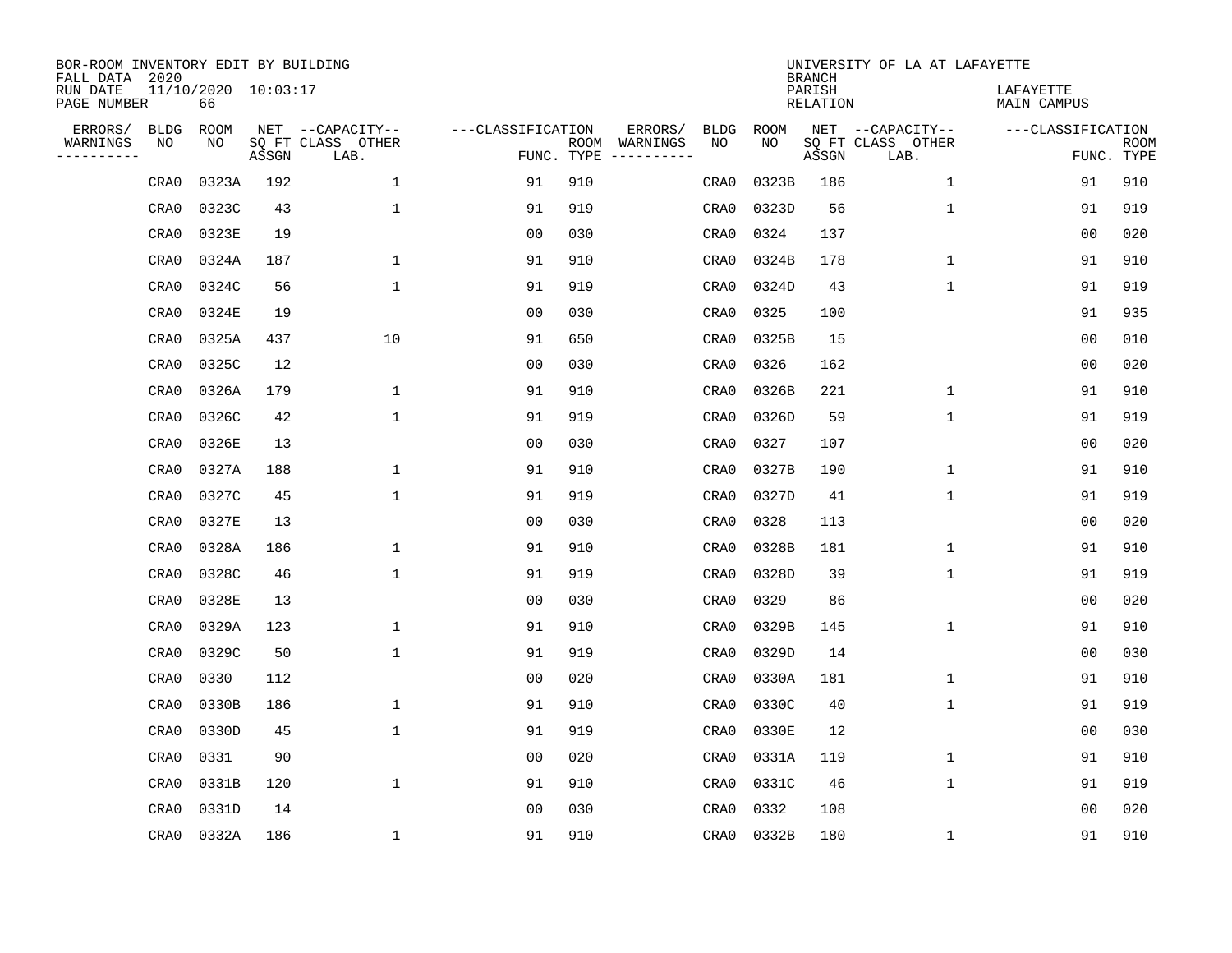| BOR-ROOM INVENTORY EDIT BY BUILDING<br>FALL DATA 2020 |                           |       |                           |                   |            |                              |             |             | <b>BRANCH</b>             | UNIVERSITY OF LA AT LAFAYETTE |                          |                           |
|-------------------------------------------------------|---------------------------|-------|---------------------------|-------------------|------------|------------------------------|-------------|-------------|---------------------------|-------------------------------|--------------------------|---------------------------|
| RUN DATE<br>PAGE NUMBER                               | 11/10/2020 10:03:17<br>67 |       |                           |                   |            |                              |             |             | PARISH<br><b>RELATION</b> |                               | LAFAYETTE<br>MAIN CAMPUS |                           |
| ERRORS/<br><b>BLDG</b>                                | ROOM                      |       | NET --CAPACITY--          | ---CLASSIFICATION |            | ERRORS/                      | <b>BLDG</b> | <b>ROOM</b> |                           | NET --CAPACITY--              | ---CLASSIFICATION        |                           |
| WARNINGS<br>NO<br>----------                          | NO.                       | ASSGN | SQ FT CLASS OTHER<br>LAB. |                   | FUNC. TYPE | ROOM WARNINGS<br>----------- | NO          | NO          | ASSGN                     | SQ FT CLASS OTHER<br>LAB.     |                          | <b>ROOM</b><br>FUNC. TYPE |
| CRA0                                                  | 0332C                     | 46    | $\mathbf 1$               | 91                | 919        |                              | CRA0        | 0332D       | 40                        | $\mathbf 1$                   | 91                       | 919                       |
| CRA0                                                  | 0332E                     | 11    |                           | 0 <sub>0</sub>    | 030        |                              | CRA0        | 0333        | 119                       |                               | 0 <sub>0</sub>           | 020                       |
| CRA0                                                  | 0333A                     | 181   | $\mathbf 1$               | 91                | 910        |                              | CRA0        | 0333B       | 181                       | $\mathbf 1$                   | 91                       | 910                       |
| CRA0                                                  | 0333C                     | 41    | $\mathbf{1}$              | 91                | 919        |                              | CRA0        | 0333D       | 51                        | $\mathbf{1}$                  | 91                       | 919                       |
| CRA0                                                  | 0333E                     | 12    |                           | 0 <sub>0</sub>    | 030        |                              | CRA0        | 0334        | 109                       |                               | 0 <sub>0</sub>           | 020                       |
| CRA0                                                  | 0334A                     | 186   | $\mathbf{1}$              | 91                | 910        |                              | CRA0        | 0334B       | 186                       | $\mathbf{1}$                  | 91                       | 910                       |
| CRA0                                                  | 0334C                     | 46    | $\mathbf{1}$              | 91                | 919        |                              | CRA0        | 0334D       | 46                        | $\mathbf{1}$                  | 91                       | 919                       |
| CRA0                                                  | 0334E                     | 12    |                           | 0 <sub>0</sub>    | 030        |                              | CRA0        | 0335        | 111                       |                               | 0 <sub>0</sub>           | 020                       |
| CRA0                                                  | 0335A                     | 186   | $\mathbf 1$               | 91                | 910        |                              | CRA0        | 0335B       | 186                       | $\mathbf 1$                   | 91                       | 910                       |
| CRA0                                                  | 0335C                     | 51    | $\mathbf{1}$              | 91                | 919        |                              | CRA0        | 0335D       | 43                        | $\mathbf 1$                   | 91                       | 919                       |
| CRA0                                                  | 0335E                     | 12    |                           | 0 <sub>0</sub>    | 030        |                              | CRA0        | 0336        | 148                       |                               | 0 <sub>0</sub>           | 020                       |
| CRA0                                                  | 0336A                     | 186   | $\mathbf{1}$              | 91                | 910        |                              | CRA0        | 0336B       | 178                       | $\mathbf{1}$                  | 91                       | 910                       |
| CRA0                                                  | 0336C                     | 58    | $\mathbf{1}$              | 91                | 919        |                              | CRA0        | 0336D       | 41                        | $\mathbf 1$                   | 91                       | 919                       |
| CRA0                                                  | 0336E                     | 14    |                           | 00                | 030        |                              | CRA0        | 0337        | 88                        |                               | 0 <sub>0</sub>           | 020                       |
| CRA0                                                  | 0337A                     | 110   | 1                         | 91                | 910        |                              | CRA0        | 0337B       | 120                       | 1                             | 91                       | 910                       |
| CRA0                                                  | 0337C                     | 46    | $\mathbf{1}$              | 91                | 919        |                              | CRA0        | 0337D       | 14                        |                               | 0 <sub>0</sub>           | 030                       |
| CRA0                                                  | 0338                      | 14    |                           | 0 <sub>0</sub>    | 030        |                              | CRA0        | 0339        | 91                        |                               | 0 <sub>0</sub>           | 020                       |
| CRA0                                                  | 0339A                     | 132   | $\mathbf{1}$              | 91                | 910        |                              | CRA0        | 0339B       | 106                       | $\mathbf{1}$                  | 91                       | 910                       |
| CRA0                                                  | 0339C                     | 49    | $\mathbf{1}$              | 91                | 919        |                              | CRA0        | 0339D       | 14                        |                               | 0 <sub>0</sub>           | 030                       |
| CRA0                                                  | 0340                      | 68    |                           | 44                | 710        |                              | CRA0        | 0341        | 116                       |                               | 0 <sub>0</sub>           | 020                       |
| CRA0                                                  | 0341A                     | 181   | $\mathbf{1}$              | 91                | 910        |                              | CRA0        | 0341B       | 181                       | $\mathbf 1$                   | 91                       | 910                       |
| CRA0                                                  | 0341C                     | 40    | $\mathbf{1}$              | 91                | 919        |                              | CRA0        | 0341D       | 46                        | $\mathbf 1$                   | 91                       | 919                       |
| CRA0                                                  | 0341E                     | 12    |                           | 0 <sub>0</sub>    | 030        |                              | CRA0        | 0342        | 52                        |                               | 91                       | 730                       |
| CRA0                                                  | 0343                      | 390   | 10                        | 91                | 650        |                              | CRA0        | 0343A       | 54                        |                               | 91                       | 655                       |
| CRA0                                                  | 0343B                     | 12    |                           | 0 <sub>0</sub>    | 030        |                              | CRA0        | 0344        | 64                        |                               | 91                       | 730                       |
| CRA0                                                  | 0345                      | 82    |                           | 0 <sub>0</sub>    | 030        |                              | CRA0        | 0346        | 71                        |                               | 0 <sub>0</sub>           | 010                       |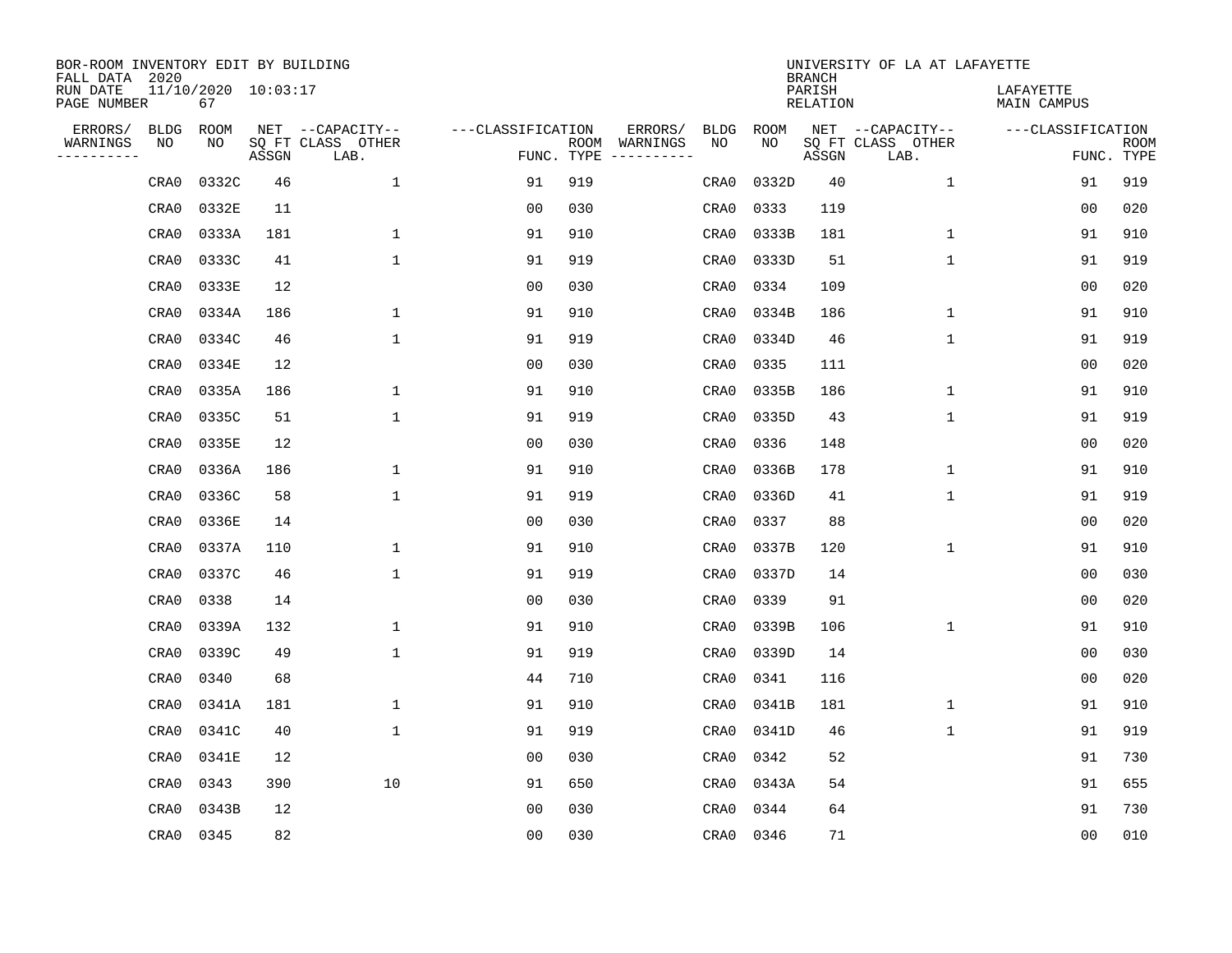| BOR-ROOM INVENTORY EDIT BY BUILDING<br>FALL DATA 2020 |                           |       |                           |                   |                    |                         |             |             | <b>BRANCH</b>             | UNIVERSITY OF LA AT LAFAYETTE |                          |                           |
|-------------------------------------------------------|---------------------------|-------|---------------------------|-------------------|--------------------|-------------------------|-------------|-------------|---------------------------|-------------------------------|--------------------------|---------------------------|
| RUN DATE<br>PAGE NUMBER                               | 11/10/2020 10:03:17<br>68 |       |                           |                   |                    |                         |             |             | PARISH<br><b>RELATION</b> |                               | LAFAYETTE<br>MAIN CAMPUS |                           |
| ERRORS/<br><b>BLDG</b>                                | ROOM                      |       | NET --CAPACITY--          | ---CLASSIFICATION |                    | ERRORS/                 | <b>BLDG</b> | <b>ROOM</b> |                           | NET --CAPACITY--              | ---CLASSIFICATION        |                           |
| WARNINGS<br>NO<br>----------                          | NO                        | ASSGN | SQ FT CLASS OTHER<br>LAB. |                   | ROOM<br>FUNC. TYPE | WARNINGS<br>----------- | NO          | NO          | ASSGN                     | SQ FT CLASS OTHER<br>LAB.     |                          | <b>ROOM</b><br>FUNC. TYPE |
| CRA0                                                  | 0347                      | 89    |                           | 0 <sub>0</sub>    | 020                |                         | CRA0        | 0347A       | 113                       | $\mathbf 1$                   | 91                       | 910                       |
| CRA0                                                  | 0347B                     | 113   | $\mathbf 1$               | 91                | 910                |                         | CRA0        | 0347C       | 113                       | 1                             | 91                       | 920                       |
| CRA0                                                  | 0347D                     | 14    |                           | 0 <sub>0</sub>    | 030                |                         | CRA0        | 0348        | 118                       |                               | 0 <sub>0</sub>           | 020                       |
| CRA0                                                  | 0348A                     | 180   | 1                         | 91                | 910                |                         | CRA0        | 0348B       | 180                       | 1                             | 91                       | 910                       |
| CRA0                                                  | 0348C                     | 46    | $\mathbf 1$               | 91                | 919                |                         | CRA0        | 0348D       | 41                        | $\mathbf{1}$                  | 91                       | 919                       |
| CRA0                                                  | 0348E                     | 12    |                           | 0 <sub>0</sub>    | 030                |                         | CRA0        | 0349        | 87                        |                               | 0 <sub>0</sub>           | 020                       |
| CRA0                                                  | 0349A                     | 106   | $\mathbf 1$               | 91                | 910                |                         | CRA0        | 0349B       | 106                       | $\mathbf 1$                   | 91                       | 910                       |
| CRA0                                                  | 0349C                     | 46    | $\mathbf{1}$              | 91                | 919                |                         | CRA0        | 0349D       | 14                        |                               | 0 <sub>0</sub>           | 030                       |
| CRA0                                                  | 0350                      | 135   | $\mathbf{1}$              | 0 <sub>0</sub>    | 020                |                         | CRA0        | 0350A       | 192                       | $\mathbf 1$                   | 91                       | 910                       |
| CRA0                                                  | 0350B                     | 187   | $\mathbf{1}$              | 91                | 910                |                         | CRA0        | 0350C       | 44                        | $\mathbf 1$                   | 91                       | 919                       |
| CRA0                                                  | 0350D                     | 55    | $\mathbf{1}$              | 91                | 919                |                         | CRA0        | 0350E       | 20                        |                               | 0 <sub>0</sub>           | 030                       |
| CRA0                                                  | 0351                      | 143   | $\mathbf{1}$              | 0 <sub>0</sub>    | 020                |                         | CRA0        | 0351A       | 187                       | $\mathbf 1$                   | 91                       | 910                       |
| CRA0                                                  | 0351B                     | 189   | 1                         | 91                | 910                |                         | CRA0        | 0351C       | 56                        | $\mathbf 1$                   | 91                       | 919                       |
| CRA0                                                  | 0351D                     | 43    | 1                         | 91                | 919                |                         | CRA0        | 0351E       | 20                        |                               | 0 <sub>0</sub>           | 030                       |
| CRA0                                                  | 0400                      | 1800  |                           | 0 <sub>0</sub>    | 020                |                         | CRA0        | 0400A       | 207                       |                               | 0 <sub>0</sub>           | 020                       |
| CRA0                                                  | 0400B                     | 34    |                           | 0 <sub>0</sub>    | 020                |                         | CRA0        | 0400C       | 37                        |                               | 0 <sub>0</sub>           | 020                       |
| CRA0                                                  | 0400D                     | 211   |                           | 0 <sub>0</sub>    | 020                |                         | CRA0        | 0400F       | 1553                      |                               | 0 <sub>0</sub>           | 020                       |
| CRA0                                                  | 0400G                     | 208   |                           | 0 <sub>0</sub>    | 020                |                         | CRA0        | 0400I       | 208                       |                               | 0 <sub>0</sub>           | 020                       |
| CRA0                                                  | 0401                      | 111   |                           | 0 <sub>0</sub>    | 020                |                         | CRA0        | 0401A       | 181                       | 1                             | 91                       | 910                       |
| CRA0                                                  | 0401B                     | 186   | $\mathbf 1$               | 91                | 910                |                         | CRA0        | 0401C       | 43                        | $\mathbf 1$                   | 91                       | 919                       |
| CRA0                                                  | 0401D                     | 45    | $\mathbf{1}$              | 91                | 919                |                         | CRA0        | 0401E       | 12                        |                               | 00                       | 030                       |
| CRA0                                                  | 0402                      | 77    |                           | 91                | 730                |                         | CRA0        | 0403        | 88                        |                               | 00                       | 020                       |
| CRA0                                                  | 0403A                     | 113   | 1                         | 91                | 910                |                         | CRA0        | 0403B       | 113                       | 1                             | 91                       | 910                       |
| CRA0                                                  | 0403C                     | 46    | $\mathbf 1$               | 91                | 919                |                         | CRA0        | 0403D       | 14                        | $\mathbf 1$                   | 0 <sub>0</sub>           | 030                       |
| CRA0                                                  | 0404                      | 44    |                           | 0 <sub>0</sub>    | 030                |                         | CRA0        | 0405        | 89                        |                               | 0 <sub>0</sub>           | 020                       |
| CRA0                                                  | 0405A                     | 113   | 1                         | 91                | 910                |                         | CRA0        | 0405B       | 113                       | 1                             | 91                       | 910                       |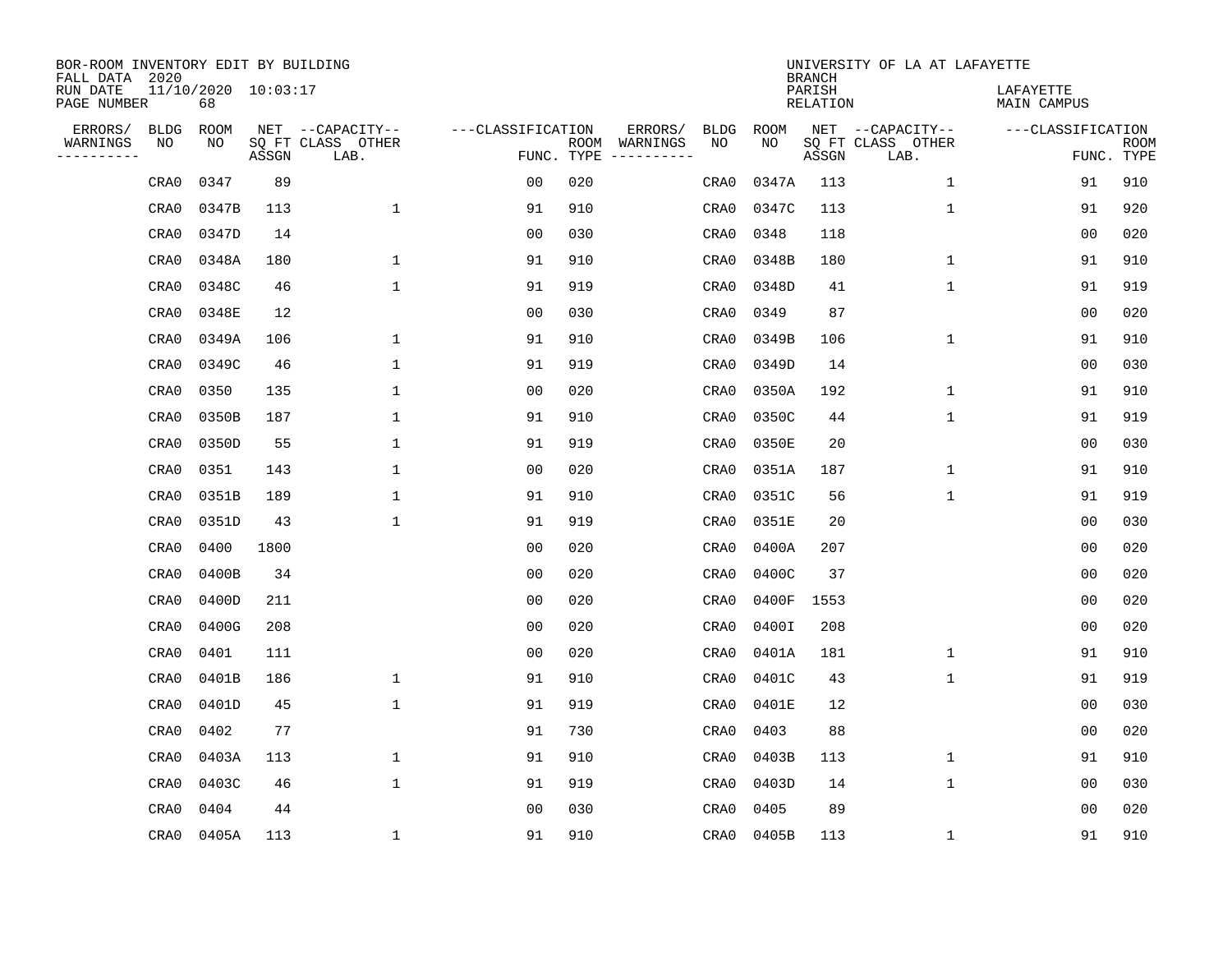| BOR-ROOM INVENTORY EDIT BY BUILDING<br>FALL DATA 2020 |                           |       |                           |                   |     |                              |             |             | <b>BRANCH</b>             | UNIVERSITY OF LA AT LAFAYETTE |                          |                           |
|-------------------------------------------------------|---------------------------|-------|---------------------------|-------------------|-----|------------------------------|-------------|-------------|---------------------------|-------------------------------|--------------------------|---------------------------|
| RUN DATE<br>PAGE NUMBER                               | 11/10/2020 10:03:17<br>69 |       |                           |                   |     |                              |             |             | PARISH<br><b>RELATION</b> |                               | LAFAYETTE<br>MAIN CAMPUS |                           |
| ERRORS/<br><b>BLDG</b>                                | ROOM                      |       | NET --CAPACITY--          | ---CLASSIFICATION |     | ERRORS/                      | <b>BLDG</b> | <b>ROOM</b> |                           | NET --CAPACITY--              | ---CLASSIFICATION        |                           |
| WARNINGS<br>NO<br>----------                          | NO                        | ASSGN | SQ FT CLASS OTHER<br>LAB. | FUNC. TYPE        |     | ROOM WARNINGS<br>----------- | NO          | NO          | ASSGN                     | SQ FT CLASS OTHER<br>LAB.     |                          | <b>ROOM</b><br>FUNC. TYPE |
| CRA0                                                  | 0405C                     | 40    | $\mathbf 1$               | 91                | 919 |                              | CRA0        | 0405D       | 15                        |                               | 0 <sub>0</sub>           | 030                       |
| CRA0                                                  | 0406                      | 109   |                           | 0 <sub>0</sub>    | 020 |                              | CRA0        | 0406A       | 183                       | $\mathbf 1$                   | 91                       | 910                       |
| CRA0                                                  | 0406B                     | 183   | $\mathbf 1$               | 91                | 910 |                              | CRA0        | 0406C       | 42                        | $\mathbf{1}$                  | 91                       | 919                       |
| CRA0                                                  | 0406D                     | 45    | $\mathbf{1}$              | 91                | 919 |                              | CRA0        | 0406E       | 11                        |                               | 0 <sub>0</sub>           | 030                       |
| CRA0                                                  | 0407                      | 90    |                           | 0 <sub>0</sub>    | 020 |                              | CRA0        | 0407A       | 113                       | $\mathbf{1}$                  | 91                       | 910                       |
| CRA0                                                  | 0407B                     | 113   | $\mathbf{1}$              | 91                | 910 |                              | CRA0        | 0407C       | 46                        | $\mathbf{1}$                  | 91                       | 919                       |
| CRA0                                                  | 0407D                     | 14    |                           | 0 <sub>0</sub>    | 030 |                              | CRA0        | 0408        | 107                       |                               | 0 <sub>0</sub>           | 020                       |
| CRA0                                                  | 0408A                     | 184   | $\mathbf{1}$              | 91                | 910 |                              | CRA0        | 0408B       | 183                       | $\mathbf 1$                   | 91                       | 910                       |
| CRA0                                                  | 0408C                     | 47    | $\mathbf{1}$              | 91                | 919 |                              | CRA0        | 0408D       | 41                        | $\mathbf 1$                   | 91                       | 919                       |
| CRA0                                                  | 0408E                     | 11    |                           | 0 <sub>0</sub>    | 030 |                              | CRA0        | 0409        | 356                       | 10                            | 91                       | 650                       |
| CRA0                                                  | 0410                      | 88    |                           | 0 <sub>0</sub>    | 020 |                              | CRA0        | 0410A       | 113                       | $\mathbf{1}$                  | 91                       | 910                       |
| CRA0                                                  | 0410B                     | 113   | $\mathbf{1}$              | 91                | 910 |                              | CRA0        | 0410C       | 46                        | $\mathbf{1}$                  | 91                       | 919                       |
| CRA0                                                  | 0410D                     | 14    |                           | 0 <sub>0</sub>    | 030 |                              | CRA0        | 0411        | 37                        |                               | 0 <sub>0</sub>           | 030                       |
| CRA0                                                  | 0412                      | 88    |                           | 0 <sub>0</sub>    | 020 |                              | CRA0        | 0412A       | 113                       | 1                             | 91                       | 910                       |
| CRA0                                                  | 0412B                     | 113   | 1                         | 91                | 910 |                              | CRA0        | 0412C       | 45                        | 1                             | 91                       | 919                       |
| CRA0                                                  | 0412D                     | 14    |                           | 0 <sub>0</sub>    | 030 |                              | CRA0        | 0413        | 69                        |                               | 91                       | 730                       |
| CRA0                                                  | 0414                      | 89    |                           | 0 <sub>0</sub>    | 020 |                              | CRA0        | 0414A       | 113                       | $\mathbf 1$                   | 91                       | 910                       |
| CRA0                                                  | 0414B                     | 113   | $\mathbf{1}$              | 91                | 910 |                              | CRA0        | 0414C       | 47                        | $\mathbf{1}$                  | 91                       | 919                       |
| CRA0                                                  | 0414D                     | 14    |                           | 0 <sub>0</sub>    | 030 |                              | CRA0        | 0415        | 113                       |                               | 0 <sub>0</sub>           | 020                       |
| CRA0                                                  | 0415A                     | 113   | 1                         | 91                | 910 |                              | CRA0        | 0415B       | 113                       | $\mathbf 1$                   | 91                       | 910                       |
| CRA0                                                  | 0415C                     | 46    | 1                         | 91                | 919 |                              | CRA0        | 0415D       | 14                        |                               | 0 <sub>0</sub>           | 030                       |
| CRA0                                                  | 0416                      | 116   | 1                         | 0 <sub>0</sub>    | 020 |                              | CRA0        | 0416A       | 181                       | $\mathbf 1$                   | 91                       | 910                       |
| CRA0                                                  | 0416B                     | 181   | $\mathbf{1}$              | 91                | 910 |                              | CRA0        | 0416C       | 40                        | $\mathbf{1}$                  | 91                       | 919                       |
| CRA0                                                  | 0416D                     | 45    | $\mathbf{1}$              | 91                | 919 |                              | CRA0        | 0416E       | 14                        |                               | 0 <sub>0</sub>           | 030                       |
| CRA0                                                  | 0417                      | 88    |                           | 0 <sub>0</sub>    | 020 |                              | CRA0        | 0417A       | 113                       | $\mathbf{1}$                  | 91                       | 910                       |
| CRA0                                                  | 0417B                     | 113   | 1                         | 91                | 910 |                              | CRA0        | 0417C       | 46                        | $\mathbf{1}$                  | 91                       | 919                       |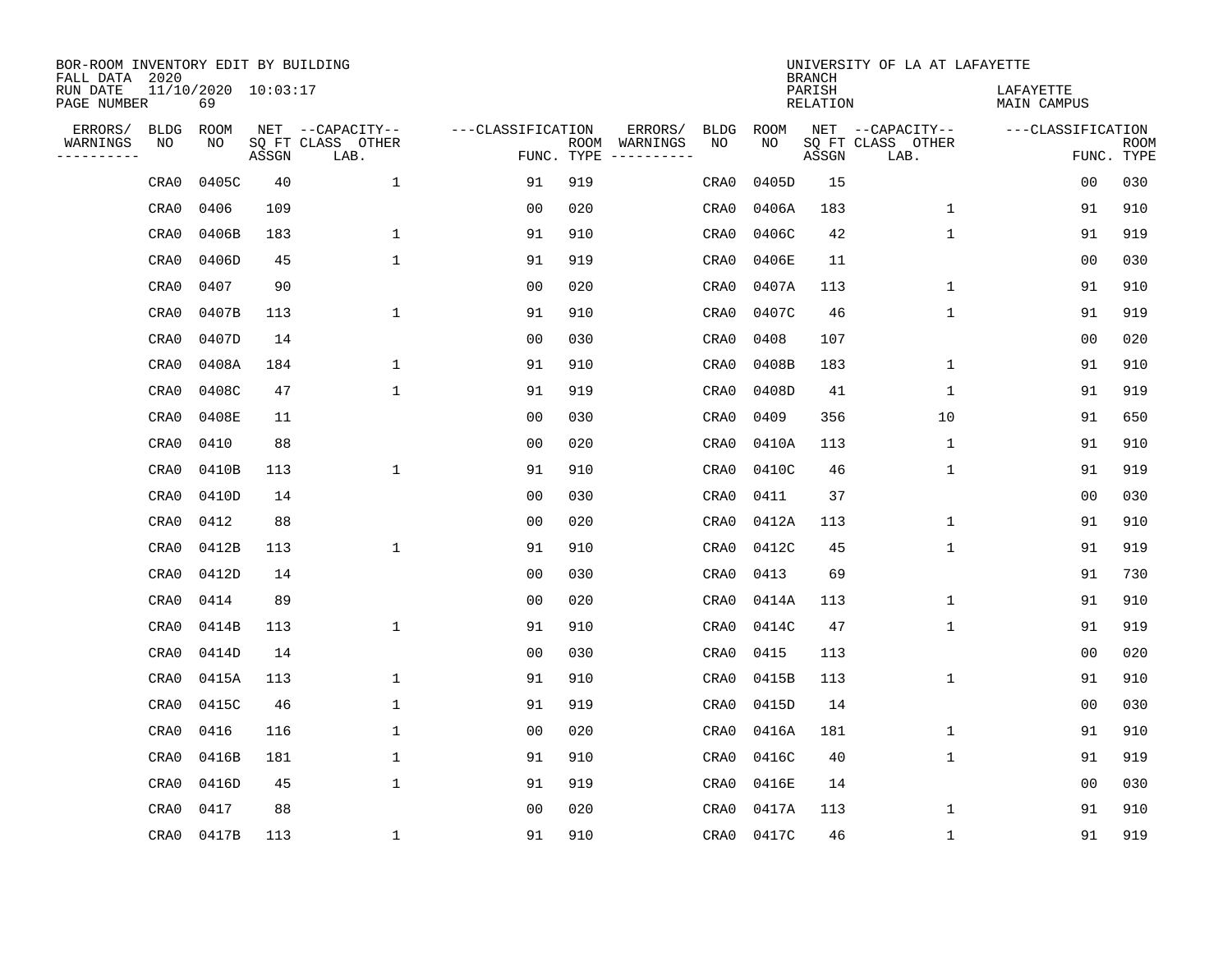| BOR-ROOM INVENTORY EDIT BY BUILDING<br>FALL DATA 2020 |      |                           |       |                           |                   |      |          |             |             | <b>BRANCH</b>             | UNIVERSITY OF LA AT LAFAYETTE |                          |                           |
|-------------------------------------------------------|------|---------------------------|-------|---------------------------|-------------------|------|----------|-------------|-------------|---------------------------|-------------------------------|--------------------------|---------------------------|
| RUN DATE<br>PAGE NUMBER                               |      | 11/10/2020 10:03:17<br>70 |       |                           |                   |      |          |             |             | PARISH<br><b>RELATION</b> |                               | LAFAYETTE<br>MAIN CAMPUS |                           |
| ERRORS/                                               | BLDG | ROOM                      |       | NET --CAPACITY--          | ---CLASSIFICATION |      | ERRORS/  | <b>BLDG</b> | <b>ROOM</b> |                           | NET --CAPACITY--              | ---CLASSIFICATION        |                           |
| WARNINGS<br>----------                                | ΝO   | NO                        | ASSGN | SQ FT CLASS OTHER<br>LAB. | FUNC. TYPE        | ROOM | WARNINGS | NO          | NO          | ASSGN                     | SQ FT CLASS OTHER<br>LAB.     |                          | <b>ROOM</b><br>FUNC. TYPE |
|                                                       | CRA0 | 0417D                     | 14    |                           | 00                | 030  |          | CRA0        | 0418        | 113                       |                               | 00                       | 020                       |
|                                                       | CRA0 | 0418A                     | 186   | 1                         | 91                | 910  |          | CRA0        | 0418B       | 186                       | 1                             | 91                       | 910                       |
|                                                       | CRA0 | 0418C                     | 46    | 1                         | 91                | 919  |          | CRA0        | 0418D       | 46                        | 1                             | 91                       | 919                       |
|                                                       | CRA0 | 0418E                     | 11    |                           | 0 <sub>0</sub>    | 030  |          | CRA0        | 0419        | 88                        |                               | 0 <sub>0</sub>           | 020                       |
|                                                       | CRA0 | 0419A                     | 113   | $\mathbf 1$               | 91                | 910  |          | CRA0        | 0419B       | 113                       | $\mathbf 1$                   | 91                       | 910                       |
|                                                       | CRA0 | 0419C                     | 47    | $\mathbf{1}$              | 91                | 919  |          | CRA0        | 0419D       | 14                        |                               | 0 <sub>0</sub>           | 030                       |
|                                                       | CRA0 | 0420                      | 114   |                           | 0 <sub>0</sub>    | 020  |          | CRA0        | 0420A       | 155                       | $\mathbf{1}$                  | 91                       | 910                       |
|                                                       | CRA0 | 0420B                     | 183   | $\mathbf{1}$              | 91                | 910  |          | CRA0        | 0420C       | 42                        | $\mathbf{1}$                  | 91                       | 919                       |
|                                                       | CRA0 | 0420D                     | 47    | $\mathbf{1}$              | 91                | 919  |          | CRA0        | 0420E       | 12                        |                               | 0 <sub>0</sub>           | 030                       |
|                                                       | CRA0 | 0421                      | 115   |                           | 00                | 020  |          | CRA0        | 0421A       | 187                       | 1                             | 91                       | 910                       |
|                                                       | CRA0 | 0421B                     | 186   | 1                         | 91                | 910  |          | CRA0        | 0421C       | 46                        | $\mathbf 1$                   | 91                       | 919                       |
|                                                       | CRA0 | 0421D                     | 45    | 1                         | 91                | 919  |          | CRA0        | 0421E       | 12                        |                               | 0 <sub>0</sub>           | 030                       |
|                                                       | CRA0 | 0422                      | 13    |                           | 91                | 730  |          | CRA0        | 0423        | 141                       |                               | 0 <sub>0</sub>           | 020                       |
|                                                       | CRA0 | 0423A                     | 192   | 1                         | 91                | 910  |          | CRA0        | 0423B       | 187                       | 1                             | 91                       | 910                       |
|                                                       | CRA0 | 0423C                     | 43    | $\mathbf{1}$              | 91                | 919  |          | CRA0        | 0423D       | 57                        | $\mathbf{1}$                  | 91                       | 919                       |
|                                                       | CRA0 | 0423E                     | 20    |                           | 0 <sub>0</sub>    | 030  |          | CRA0        | 0424        | 141                       |                               | 0 <sub>0</sub>           | 020                       |
|                                                       | CRA0 | 0424A                     | 195   | 1                         | 91                | 910  |          | CRA0        | 0424B       | 192                       | 1                             | 91                       | 910                       |
|                                                       | CRA0 | 0424C                     | 56    | 1                         | 91                | 919  |          | CRA0        | 0424D       | 42                        | $\mathbf 1$                   | 91                       | 919                       |
|                                                       | CRA0 | 0424E                     | 19    |                           | 0 <sub>0</sub>    | 030  |          | CRA0        | 0425        | 102                       |                               | 91                       | 935                       |
|                                                       | CRA0 | 0425A                     | 424   | 10                        | 91                | 650  |          | CRA0        | 0425B       | 15                        | $\mathbf{1}$                  | 0 <sub>0</sub>           | 010                       |
|                                                       | CRA0 | 0425C                     | 10    |                           | 0 <sub>0</sub>    | 030  |          | CRA0        | 0426        | 153                       |                               | 0 <sub>0</sub>           | 020                       |
|                                                       | CRA0 | 0426A                     | 177   | 1                         | 91                | 910  |          | CRA0        | 0426B       | 191                       | $\mathbf{1}$                  | 91                       | 910                       |
|                                                       | CRA0 | 0426C                     | 38    | $\mathbf{1}$              | 91                | 919  |          | CRA0        | 0426D       | 63                        | $\mathbf 1$                   | 91                       | 919                       |
|                                                       | CRA0 | 0426E                     | 14    |                           | 0 <sub>0</sub>    | 030  |          | CRA0        | 0427        | 103                       |                               | 0 <sub>0</sub>           | 020                       |
|                                                       | CRA0 | 0427A                     | 186   | $\mathbf{1}$              | 91                | 910  |          | CRA0        | 0427B       | 181                       | $\mathbf 1$                   | 91                       | 910                       |
|                                                       | CRA0 | 0427C                     | 57    | $\mathbf{1}$              | 91                | 919  |          | CRA0        | 0427D       | 43                        | $\mathbf 1$                   | 91                       | 919                       |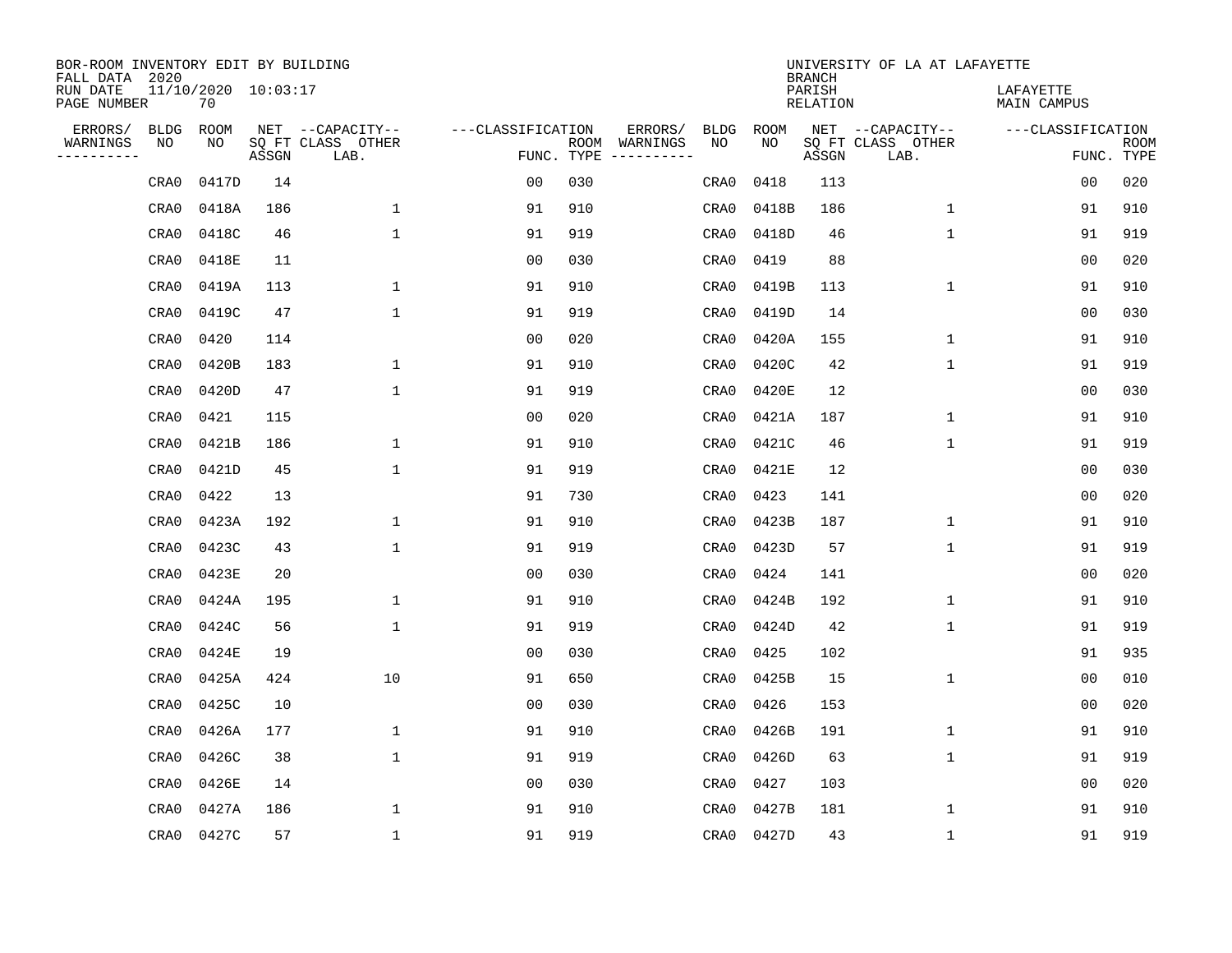| BOR-ROOM INVENTORY EDIT BY BUILDING<br>FALL DATA 2020 |                           |       |                           |                   |     |                              |             |             | <b>BRANCH</b>             | UNIVERSITY OF LA AT LAFAYETTE |                          |                           |
|-------------------------------------------------------|---------------------------|-------|---------------------------|-------------------|-----|------------------------------|-------------|-------------|---------------------------|-------------------------------|--------------------------|---------------------------|
| RUN DATE<br>PAGE NUMBER                               | 11/10/2020 10:03:17<br>71 |       |                           |                   |     |                              |             |             | PARISH<br><b>RELATION</b> |                               | LAFAYETTE<br>MAIN CAMPUS |                           |
| ERRORS/<br><b>BLDG</b>                                | ROOM                      |       | NET --CAPACITY--          | ---CLASSIFICATION |     | ERRORS/                      | <b>BLDG</b> | <b>ROOM</b> |                           | NET --CAPACITY--              | ---CLASSIFICATION        |                           |
| WARNINGS<br>NO<br>----------                          | NO                        | ASSGN | SQ FT CLASS OTHER<br>LAB. | FUNC. TYPE        |     | ROOM WARNINGS<br>----------- | NO          | NO          | ASSGN                     | SQ FT CLASS OTHER<br>LAB.     |                          | <b>ROOM</b><br>FUNC. TYPE |
| CRA0                                                  | 0427E                     | 12    |                           | 0 <sub>0</sub>    | 030 |                              | CRA0        | 0428        | 108                       |                               | 0 <sub>0</sub>           | 020                       |
| CRA0                                                  | 0428A                     | 184   | 1                         | 91                | 910 |                              | CRA0        | 0428B       | 186                       | $\mathbf 1$                   | 91                       | 910                       |
| CRA0                                                  | 0428C                     | 47    | $\mathbf{1}$              | 91                | 919 |                              | CRA0        | 0428D       | 42                        | $\mathbf{1}$                  | 91                       | 919                       |
| CRA0                                                  | 0428E                     | 12    |                           | 0 <sub>0</sub>    | 030 |                              | CRA0        | 0429        | 107                       |                               | 0 <sub>0</sub>           | 020                       |
| CRA0                                                  | 0429A                     | 107   | $\mathbf 1$               | 91                | 910 |                              | CRA0        | 0429B       | 111                       | $\mathbf{1}$                  | 91                       | 910                       |
| CRA0                                                  | 0429C                     | 57    | $\mathbf{1}$              | 91                | 919 |                              | CRA0        | 0429D       | 14                        |                               | 0 <sub>0</sub>           | 030                       |
| CRA0                                                  | 0430                      | 108   |                           | 0 <sub>0</sub>    | 020 |                              | CRA0        | 0430A       | 181                       | $\mathbf 1$                   | 91                       | 910                       |
| CRA0                                                  | 0430B                     | 181   | 1                         | 91                | 910 |                              | CRA0        | 0430C       | 42                        | $\mathbf{1}$                  | 91                       | 919                       |
| CRA0                                                  | 0430D                     | 47    | $\mathbf{1}$              | 91                | 919 |                              | CRA0        | 0430E       | 11                        |                               | 0 <sub>0</sub>           | 030                       |
| CRA0                                                  | 0431                      | 89    |                           | 0 <sub>0</sub>    | 020 |                              | CRA0        | 0431A       | 113                       | $\mathbf 1$                   | 91                       | 910                       |
| CRA0                                                  | 0431B                     | 113   | $\mathbf{1}$              | 91                | 910 |                              | CRA0        | 0431C       | 42                        | $\mathbf{1}$                  | 91                       | 919                       |
| CRA0                                                  | 0431D                     | 14    |                           | 0 <sub>0</sub>    | 030 |                              | CRA0        | 0432        | 113                       |                               | 0 <sub>0</sub>           | 020                       |
| CRA0                                                  | 0432A                     | 181   | 1                         | 91                | 910 |                              | CRA0        | 0432B       | 184                       | $\mathbf 1$                   | 91                       | 910                       |
| CRA0                                                  | 0432C                     | 47    | 1                         | 91                | 919 |                              | CRA0        | 0432D       | 48                        | $\mathbf 1$                   | 91                       | 920                       |
| CRA0                                                  | 0432E                     | 12    |                           | 0 <sub>0</sub>    | 030 |                              | CRA0        | 0433        | 115                       |                               | 0 <sub>0</sub>           | 020                       |
| CRA0                                                  | 0433A                     | 183   | $\mathbf{1}$              | 91                | 910 |                              | CRA0        | 0433B       | 180                       | $\mathbf 1$                   | 91                       | 910                       |
| CRA0                                                  | 0433C                     | 48    | $\mathbf{1}$              | 91                | 919 |                              | CRA0        | 0433D       | 48                        | $\mathbf 1$                   | 91                       | 919                       |
| CRA0                                                  | 0433E                     | 12    |                           | 0 <sub>0</sub>    | 030 |                              | CRA0        | 0434        | 108                       |                               | 0 <sub>0</sub>           | 020                       |
| CRA0                                                  | 0434A                     | 184   | $\mathbf{1}$              | 91                | 910 |                              | CRA0        | 0434B       | 184                       | $\mathbf{1}$                  | 91                       | 910                       |
| CRA0                                                  | 0434C                     | 41    | 1                         | 91                | 919 |                              | CRA0        | 0434D       | 43                        | $\mathbf 1$                   | 91                       | 919                       |
| CRA0                                                  | 0434E                     | 12    |                           | 0 <sub>0</sub>    | 030 |                              | CRA0        | 0435        | 112                       |                               | 0 <sub>0</sub>           | 020                       |
| CRA0                                                  | 0435A                     | 187   | 1                         | 91                | 910 |                              | CRA0        | 0435B       | 181                       | $\mathbf 1$                   | 91                       | 910                       |
| CRA0                                                  | 0435C                     | 45    | $\mathbf{1}$              | 91                | 919 |                              | CRA0        | 0435D       | 12                        |                               | 91                       | 919                       |
| CRA0                                                  | 0435E                     | 11    |                           | 0 <sub>0</sub>    | 030 |                              | CRA0        | 0436        | 160                       |                               | 0 <sub>0</sub>           | 020                       |
| CRA0                                                  | 0436A                     | 181   | $\mathbf{1}$              | 91                | 910 |                              | CRA0        | 0436B       | 175                       | $\mathbf 1$                   | 91                       | 910                       |
| CRA0                                                  | 0436C                     | 61    | $\mathbf{1}$              | 91                | 919 |                              | CRA0        | 0436D       | 44                        | $\mathbf{1}$                  | 91                       | 920                       |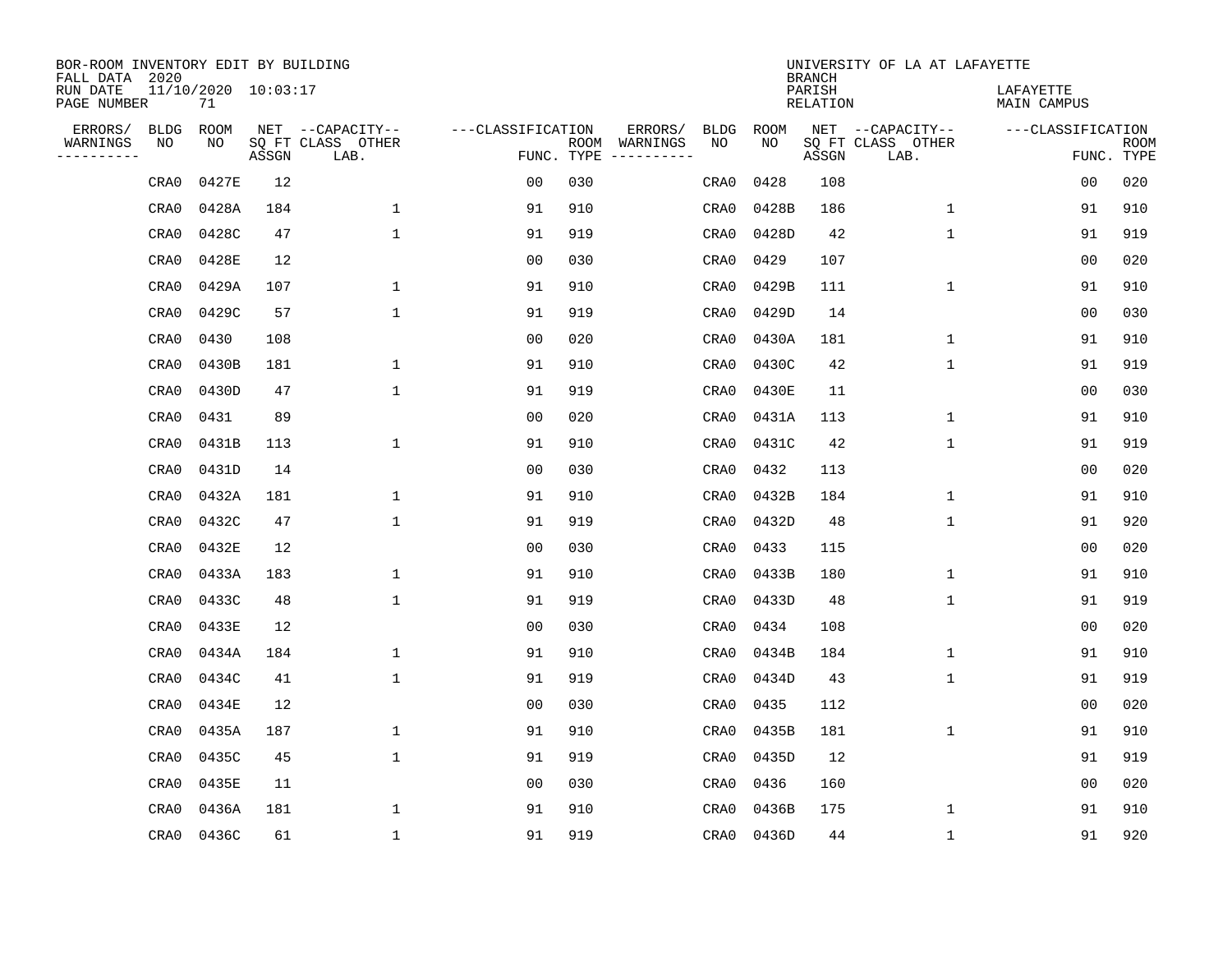| BOR-ROOM INVENTORY EDIT BY BUILDING<br>FALL DATA 2020 |                           |       |                           |                   |            |                              |             |             | <b>BRANCH</b>             | UNIVERSITY OF LA AT LAFAYETTE |                          |                           |
|-------------------------------------------------------|---------------------------|-------|---------------------------|-------------------|------------|------------------------------|-------------|-------------|---------------------------|-------------------------------|--------------------------|---------------------------|
| RUN DATE<br>PAGE NUMBER                               | 11/10/2020 10:03:17<br>72 |       |                           |                   |            |                              |             |             | PARISH<br><b>RELATION</b> |                               | LAFAYETTE<br>MAIN CAMPUS |                           |
| ERRORS/<br><b>BLDG</b>                                | ROOM                      |       | NET --CAPACITY--          | ---CLASSIFICATION |            | ERRORS/                      | <b>BLDG</b> | <b>ROOM</b> |                           | NET --CAPACITY--              | ---CLASSIFICATION        |                           |
| WARNINGS<br>NO<br>----------                          | NO                        | ASSGN | SQ FT CLASS OTHER<br>LAB. |                   | FUNC. TYPE | ROOM WARNINGS<br>----------- | NO          | NO          | ASSGN                     | SQ FT CLASS OTHER<br>LAB.     |                          | <b>ROOM</b><br>FUNC. TYPE |
| CRA0                                                  | 0436E                     | 18    |                           | 0 <sub>0</sub>    | 030        |                              | CRA0        | 0437        | 94                        |                               | 0 <sub>0</sub>           | 020                       |
| CRA0                                                  | 0437A                     | 113   | 1                         | 91                | 910        |                              | CRA0        | 0437B       | 113                       | $\mathbf 1$                   | 91                       | 910                       |
| CRA0                                                  | 0437C                     | 42    | $\mathbf{1}$              | 91                | 919        |                              | CRA0        | 0437D       | 13                        |                               | 91                       | 919                       |
| CRA0                                                  | 0439                      | 93    |                           | 0 <sub>0</sub>    | 020        |                              | CRA0        | 0439A       | 136                       | $\mathbf{1}$                  | 91                       | 910                       |
| CRA0                                                  | 0439B                     | 136   | $\mathbf{1}$              | 91                | 910        |                              | CRA0        | 0439C       | 56                        | $\mathbf{1}$                  | 91                       | 919                       |
| CRA0                                                  | 0439D                     | 14    |                           | 0 <sub>0</sub>    | 030        |                              | CRA0        | 0440        | 71                        |                               | 91                       | 730                       |
| CRA0                                                  | 0441                      | 109   |                           | 0 <sub>0</sub>    | 020        |                              | CRA0        | 0441A       | 181                       | $\mathbf 1$                   | 91                       | 910                       |
| CRA0                                                  | 0441B                     | 181   | 1                         | 91                | 910        |                              | CRA0        | 0441C       | 41                        | $\mathbf{1}$                  | 91                       | 919                       |
| CRA0                                                  | 0441D                     | 41    | $\mathbf{1}$              | 91                | 919        |                              | CRA0        | 0441E       | 13                        |                               | 0 <sub>0</sub>           | 030                       |
| CRA0                                                  | 0442                      | 54    |                           | 91                | 730        |                              | CRA0        | 0443        | 426                       | 10                            | 91                       | 650                       |
| CRA0                                                  | 0443A                     | 53    |                           | 91                | 655        |                              | CRA0        | 0443B       | 13                        |                               | 0 <sub>0</sub>           | 030                       |
| CRA0                                                  | 0444                      | 65    |                           | 91                | 730        |                              | CRA0        | 0445        | 81                        |                               | 0 <sub>0</sub>           | 030                       |
| CRA0                                                  | 0446                      | 70    | 1                         | 0 <sub>0</sub>    | 010        |                              | CRA0        | 0447        | 91                        |                               | 0 <sub>0</sub>           | 020                       |
| CRA0                                                  | 0447A                     | 113   | 1                         | 91                | 910        |                              | CRA0        | 0447B       | 113                       | 1                             | 91                       | 910                       |
| CRA0                                                  | 0447C                     | 45    | 1                         | 91                | 919        |                              | CRA0        | 0447D       | 14                        |                               | 0 <sub>0</sub>           | 030                       |
| CRA0                                                  | 0448                      | 112   |                           | 0 <sub>0</sub>    | 020        |                              | CRA0        | 0448A       | 154                       | $\mathbf 1$                   | 91                       | 910                       |
| CRA0                                                  | 0448B                     | 184   | 1                         | 91                | 910        |                              | CRA0        | 0448C       | 47                        | $\mathbf 1$                   | 91                       | 919                       |
| CRA0                                                  | 0448D                     | 43    | $\mathbf{1}$              | 91                | 919        |                              | CRA0        | 0448E       | 12                        |                               | 0 <sub>0</sub>           | 030                       |
| CRA0                                                  | 0449                      | 95    |                           | 0 <sub>0</sub>    | 020        |                              | CRA0        | 0449A       | 113                       | $\mathbf{1}$                  | 91                       | 910                       |
| CRA0                                                  | 0449B                     | 113   | 1                         | 91                | 910        |                              | CRA0        | 0449C       | 44                        | $\mathbf 1$                   | 91                       | 919                       |
| CRA0                                                  | 0449D                     | 13    |                           | 0 <sub>0</sub>    | 030        |                              | CRA0        | 0450        | 133                       |                               | 0 <sub>0</sub>           | 020                       |
| CRA0                                                  | 0450A                     | 188   | 1                         | 91                | 910        |                              | CRA0        | 0450B       | 183                       | $\mathbf 1$                   | 91                       | 910                       |
| CRA0                                                  | 0450C                     | 42    | $\mathbf{1}$              | 91                | 919        |                              | CRA0        | 0450D       | 55                        | $\mathbf 1$                   | 91                       | 919                       |
| CRA0                                                  | 0450E                     | 19    |                           | 0 <sub>0</sub>    | 030        |                              | CRA0        | 0451        | 128                       |                               | 0 <sub>0</sub>           | 020                       |
| CRA0                                                  | 0451A                     | 187   | $\mathbf{1}$              | 91                | 910        |                              | CRA0        | 0451B       | 189                       | $\mathbf 1$                   | 91                       | 910                       |
| CRA0                                                  | 0451C                     | 55    | $\mathbf{1}$              | 91                | 919        |                              | CRA0        | 0451D       | 57                        | $\mathbf{1}$                  | 91                       | 919                       |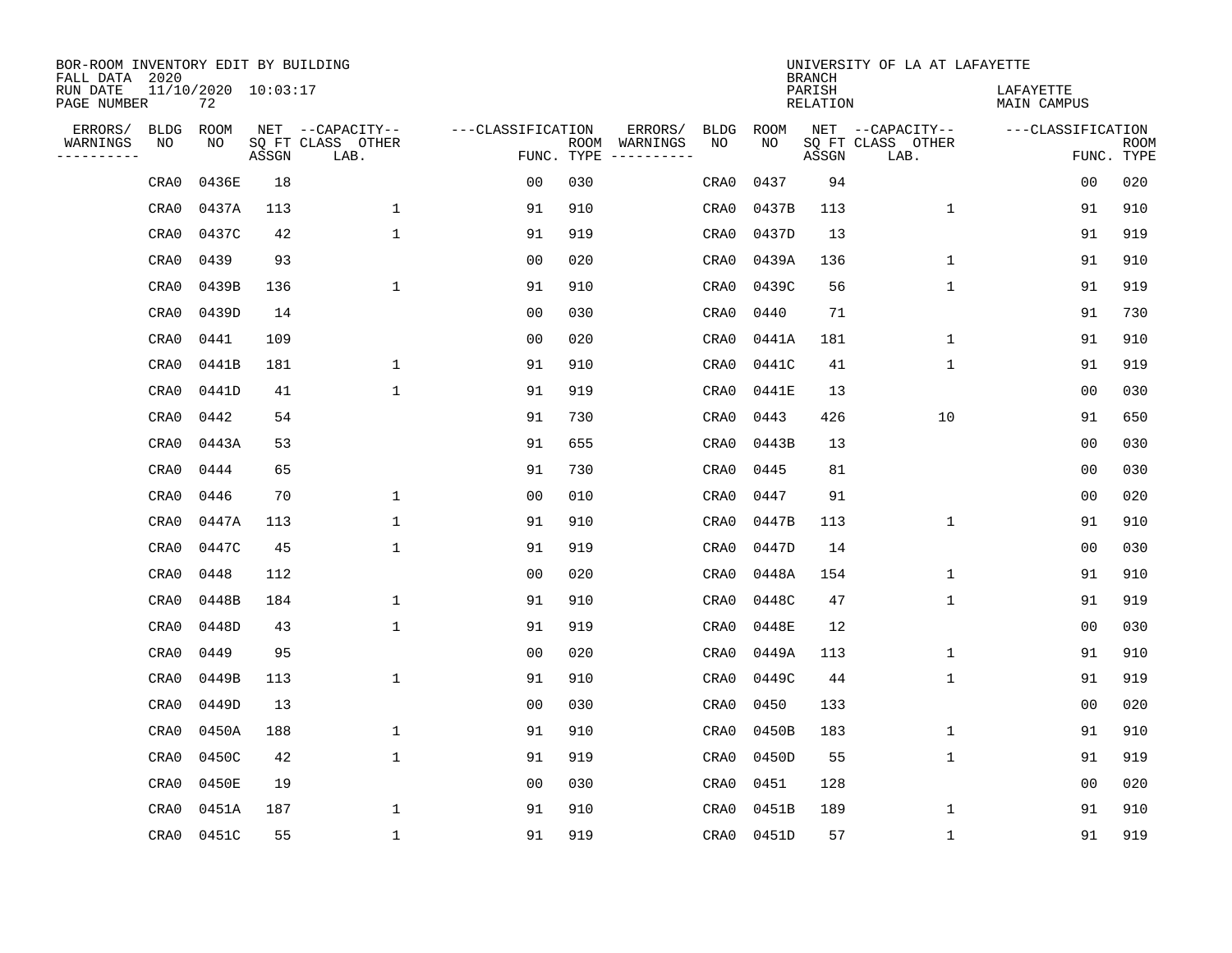| BOR-ROOM INVENTORY EDIT BY BUILDING<br>FALL DATA 2020 |                   |                           |       |                                       |                   |     |                          |                 |            | <b>BRANCH</b>                                           | UNIVERSITY OF LA AT LAFAYETTE                                                                                                                       |                          |            |
|-------------------------------------------------------|-------------------|---------------------------|-------|---------------------------------------|-------------------|-----|--------------------------|-----------------|------------|---------------------------------------------------------|-----------------------------------------------------------------------------------------------------------------------------------------------------|--------------------------|------------|
| RUN DATE<br>PAGE NUMBER                               |                   | 11/10/2020 10:03:17<br>73 |       |                                       |                   |     |                          |                 |            | PARISH<br>RELATION                                      |                                                                                                                                                     | LAFAYETTE<br>MAIN CAMPUS |            |
| ERRORS/<br>WARNINGS                                   | <b>BLDG</b><br>NO | ROOM<br>NO                |       | NET --CAPACITY--<br>SQ FT CLASS OTHER | ---CLASSIFICATION |     | ERRORS/<br>ROOM WARNINGS | BLDG ROOM<br>NO | NO         |                                                         | NET --CAPACITY-- ---CLASSIFICATION<br>SO FT CLASS OTHER                                                                                             |                          | ROOM       |
| ----------                                            |                   |                           | ASSGN | LAB.                                  |                   |     | FUNC. TYPE $------$      |                 |            | ASSGN                                                   | LAB.                                                                                                                                                |                          | FUNC. TYPE |
|                                                       | CRA0              | 0451E                     | 19    |                                       | 00                | 030 |                          |                 |            | TOTAL NUMBER CLASSROOMS<br>TOTAL NUMBER LABS 210        | TOTAL ASSIGNABLE & UNASSIGNABLE SQFT:<br>TOTAL NET ASSIGN SQ. FT. IN ROOM FILE<br>TOTAL NUMBER COMPUTER CLASSROOMS<br>TOTAL NUMBER SPECIAL LABS 220 | 99,389<br>63,911         |            |
|                                                       | CRSB              | 0100                      | 76    |                                       | 0 <sub>0</sub>    | 020 |                          |                 | CRSB 0100A | 100                                                     |                                                                                                                                                     | 11                       | 590        |
|                                                       | CRSB              | 0101                      | 100   | $\mathbf 1$                           | 11                | 310 |                          | CRSB 0102       |            | 88                                                      | 2                                                                                                                                                   | 11                       | 575        |
|                                                       | CRSB              | 0103                      | 207   | $\overline{2}$                        | 11                | 540 |                          | CRSB 0104       |            | 100                                                     |                                                                                                                                                     | 11                       | 575        |
|                                                       | CRSB              | 0105                      | 855   |                                       | 11                | 570 |                          | CRSB 0106       |            | 855                                                     |                                                                                                                                                     | 11                       | 575        |
|                                                       | CRSB              | 0107                      | 256   | 2                                     | 11                | 310 |                          | CRSB 0108       |            | 120<br>TOTAL NUMBER CLASSROOMS<br>TOTAL NUMBER LABS 210 | TOTAL ASSIGNABLE & UNASSIGNABLE SQFT:<br>TOTAL NET ASSIGN SQ. FT. IN ROOM FILE<br>TOTAL NUMBER COMPUTER CLASSROOMS<br>TOTAL NUMBER SPECIAL LABS 220 | 00<br>2,757<br>2,561     | 030        |
|                                                       | <b>DNLP</b>       | 0100                      | 1918  |                                       | 0 <sub>0</sub>    | 020 |                          | DNLP            | 0101       | 317                                                     | 1                                                                                                                                                   | 91                       | 910        |
|                                                       | <b>DNLP</b>       | 0101A                     | 136   | $\mathbf 1$                           | 91                | 920 |                          | <b>DNLP</b>     | 0101B      | 136                                                     | $\mathbf{1}$                                                                                                                                        | 91                       | 920        |
|                                                       | <b>DNLP</b>       | 0102                      | 396   | $\mathbf 1$                           | 91                | 910 |                          | <b>DNLP</b>     | 0102A      | 145                                                     | $\mathbf{1}$                                                                                                                                        | 91                       | 920        |
|                                                       | <b>DNLP</b>       | 0102B                     | 138   | $\mathbf 1$                           | 91                | 920 |                          | <b>DNLP</b>     | 0102C      | 138                                                     | $\mathbf{1}$                                                                                                                                        | 91                       | 920        |
|                                                       | DNLP              | 0103                      | 317   | 1                                     | 91                | 910 |                          | DNLP            | 0103A      | 136                                                     | 1                                                                                                                                                   | 91                       | 920        |
|                                                       | <b>DNLP</b>       | 0103B                     | 136   | $\mathbf 1$                           | 91                | 920 |                          | <b>DNLP</b>     | 0104       | 396                                                     | 1                                                                                                                                                   | 91                       | 910        |
|                                                       | <b>DNLP</b>       | 0104A                     | 145   | 1                                     | 91                | 920 |                          | <b>DNLP</b>     | 0104B      | 138                                                     | $\mathbf{1}$                                                                                                                                        | 91                       | 920        |
|                                                       | <b>DNLP</b>       | 0104C                     | 138   | $\mathbf{1}$                          | 91                | 920 |                          | <b>DNLP</b>     | 0105       | 317                                                     | $\mathbf{1}$                                                                                                                                        | 91                       | 910        |
|                                                       | <b>DNLP</b>       | 0105A                     | 136   | 1                                     | 91                | 920 |                          | <b>DNLP</b>     | 0105B      | 136                                                     | $\mathbf{1}$                                                                                                                                        | 91                       | 920        |
|                                                       | <b>DNLP</b>       | 0106                      | 317   | $\mathbf 1$                           | 91                | 910 |                          | <b>DNLP</b>     | 0106A      | 136                                                     | $\mathbf{1}$                                                                                                                                        | 91                       | 920        |
|                                                       | <b>DNLP</b>       | 0106B                     | 136   | $\mathbf 1$                           | 91                | 920 |                          | <b>DNLP</b>     | 0107       | 396                                                     | $\mathbf{1}$                                                                                                                                        | 91                       | 910        |
|                                                       | DNLP              | 0107A                     | 145   | 1                                     | 91                | 920 |                          | DNLP            | 0107B      | 138                                                     | $\mathbf{1}$                                                                                                                                        | 91                       | 920        |
|                                                       | DNLP              | 0107C                     | 138   | 1                                     | 91                | 920 |                          | <b>DNLP</b>     | 0108       | 317                                                     | $\mathbf{1}$                                                                                                                                        | 91                       | 910        |
|                                                       | DNLP              | 0108A                     | 136   | 1                                     | 91                | 920 |                          |                 | DNLP 0108B | 136                                                     | 1                                                                                                                                                   | 91                       | 920        |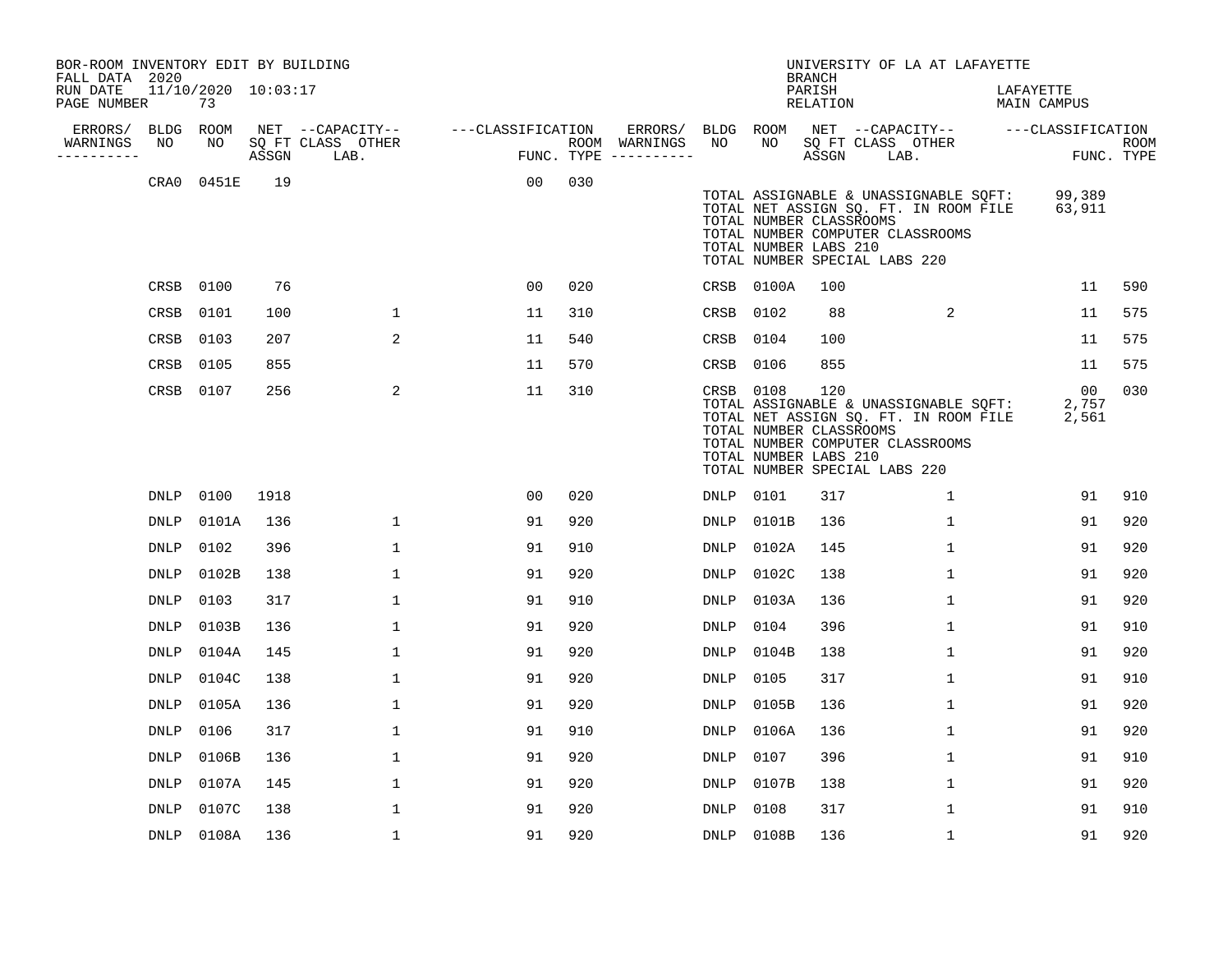| BOR-ROOM INVENTORY EDIT BY BUILDING<br>FALL DATA 2020 |             |                           |       |                           |                   |                    |          |             |             | <b>BRANCH</b>             | UNIVERSITY OF LA AT LAFAYETTE |                          |                           |
|-------------------------------------------------------|-------------|---------------------------|-------|---------------------------|-------------------|--------------------|----------|-------------|-------------|---------------------------|-------------------------------|--------------------------|---------------------------|
| RUN DATE<br>PAGE NUMBER                               |             | 11/10/2020 10:03:17<br>74 |       |                           |                   |                    |          |             |             | PARISH<br><b>RELATION</b> |                               | LAFAYETTE<br>MAIN CAMPUS |                           |
| ERRORS/                                               | <b>BLDG</b> | ROOM                      |       | NET --CAPACITY--          | ---CLASSIFICATION |                    | ERRORS/  | <b>BLDG</b> | <b>ROOM</b> |                           | NET --CAPACITY--              | ---CLASSIFICATION        |                           |
| WARNINGS<br>----------                                | NO          | NO                        | ASSGN | SQ FT CLASS OTHER<br>LAB. |                   | ROOM<br>FUNC. TYPE | WARNINGS | NO          | NO          | ASSGN                     | SQ FT CLASS OTHER<br>LAB.     |                          | <b>ROOM</b><br>FUNC. TYPE |
|                                                       | DNLP        | 0109                      | 396   | $\mathbf 1$               | 91                | 910                |          | DNLP        | 0109A       | 145                       | 1                             | 91                       | 920                       |
|                                                       | <b>DNLP</b> | 0109B                     | 138   | 1                         | 91                | 920                |          | DNLP        | 0109C       | 138                       | 1                             | 91                       | 920                       |
|                                                       | <b>DNLP</b> | 0110                      | 317   | 1                         | 91                | 910                |          | DNLP        | 0110A       | 136                       | 1                             | 91                       | 920                       |
|                                                       | <b>DNLP</b> | 0110B                     | 136   | $\mathbf{1}$              | 91                | 920                |          | <b>DNLP</b> | 0111        | 12                        |                               | 91                       | 710                       |
|                                                       | <b>DNLP</b> | 0112                      | 12    |                           | 91                | 935                |          | <b>DNLP</b> | 0113        | 12                        |                               | 0 <sub>0</sub>           | 010                       |
|                                                       | <b>DNLP</b> | 0114                      | 12    |                           | 0 <sub>0</sub>    | 030                |          | <b>DNLP</b> | 0200        | 1918                      | 1                             | 0 <sub>0</sub>           | 020                       |
|                                                       | <b>DNLP</b> | 0201                      | 317   | $\mathbf{1}$              | 11                | 910                |          | <b>DNLP</b> | 0201A       | 317                       | $\mathbf{1}$                  | 91                       | 920                       |
|                                                       | <b>DNLP</b> | 0201B                     | 140   | $\mathbf{1}$              | 91                | 920                |          | <b>DNLP</b> | 0202        | 397                       | $\mathbf{1}$                  | 91                       | 910                       |
|                                                       | DNLP        | 0202A                     | 140   | $\mathbf{1}$              | 91                | 920                |          | <b>DNLP</b> | 0202B       | 140                       | 1                             | 91                       | 920                       |
|                                                       | <b>DNLP</b> | 0202C                     | 140   | 1                         | 91                | 920                |          | DNLP        | 0203        | 317                       | 1                             | 91                       | 910                       |
|                                                       | DNLP        | 0203A                     | 140   | 1                         | 91                | 920                |          | DNLP        | 0203B       | 140                       | 1                             | 91                       | 920                       |
|                                                       | <b>DNLP</b> | 0204                      | 397   | 1                         | 91                | 920                |          | DNLP        | 0204A       | 140                       | 1                             | 91                       | 920                       |
|                                                       | DNLP        | 0204B                     | 140   | 1                         | 91                | 920                |          | DNLP        | 0204C       | 140                       | 1                             | 91                       | 920                       |
|                                                       | <b>DNLP</b> | 0205                      | 317   | 1                         | 91                | 910                |          | DNLP        | 0205A       | 140                       | 1                             | 91                       | 920                       |
|                                                       | <b>DNLP</b> | 0205B                     | 140   | 1                         | 91                | 920                |          | <b>DNLP</b> | 0206        | 317                       | 1                             | 91                       | 910                       |
|                                                       | <b>DNLP</b> | 0206A                     | 140   | 1                         | 91                | 920                |          | DNLP        | 0206B       | 140                       | 1                             | 91                       | 920                       |
|                                                       | <b>DNLP</b> | 0207                      | 397   | 1                         | 91                | 910                |          | <b>DNLP</b> | 0207A       | 140                       | 1                             | 91                       | 920                       |
|                                                       | DNLP        | 0207B                     | 140   | 1                         | 91                | 920                |          | DNLP        | 0207C       | 140                       | 1                             | 91                       | 920                       |
|                                                       | <b>DNLP</b> | 0208                      | 317   | 1                         | 91                | 910                |          | DNLP        | 0208A       | 140                       | 1                             | 91                       | 920                       |
|                                                       | <b>DNLP</b> | 0208B                     | 140   | 1                         | 91                | 920                |          | <b>DNLP</b> | 0209        | 397                       | 1                             | 91                       | 910                       |
|                                                       | <b>DNLP</b> | 0209A                     | 140   | 1                         | 91                | 920                |          | <b>DNLP</b> | 0209B       | 140                       | 1                             | 91                       | 920                       |
|                                                       | <b>DNLP</b> | 0209C                     | 140   | 1                         | 91                | 920                |          | <b>DNLP</b> | 0210        | 317                       | 1                             | 91                       | 910                       |
|                                                       | <b>DNLP</b> | 0210A                     | 140   | $\mathbf{1}$              | 91                | 920                |          | <b>DNLP</b> | 0210B       | 140                       | 1                             | 91                       | 920                       |
|                                                       | <b>DNLP</b> | 0211                      | 12    |                           | 91                | 710                |          | <b>DNLP</b> | 0212        | 12                        |                               | 91                       | 935                       |
|                                                       | DNLP        | 0213                      | 12    |                           | 91                | 710                |          | <b>DNLP</b> | 0214        | 12                        |                               | 91                       | 935                       |
|                                                       | DNLP        | 0300                      | 1918  |                           | 0 <sub>0</sub>    | 020                |          | DNLP        | 0301        | 317                       | 1                             | 91                       | 910                       |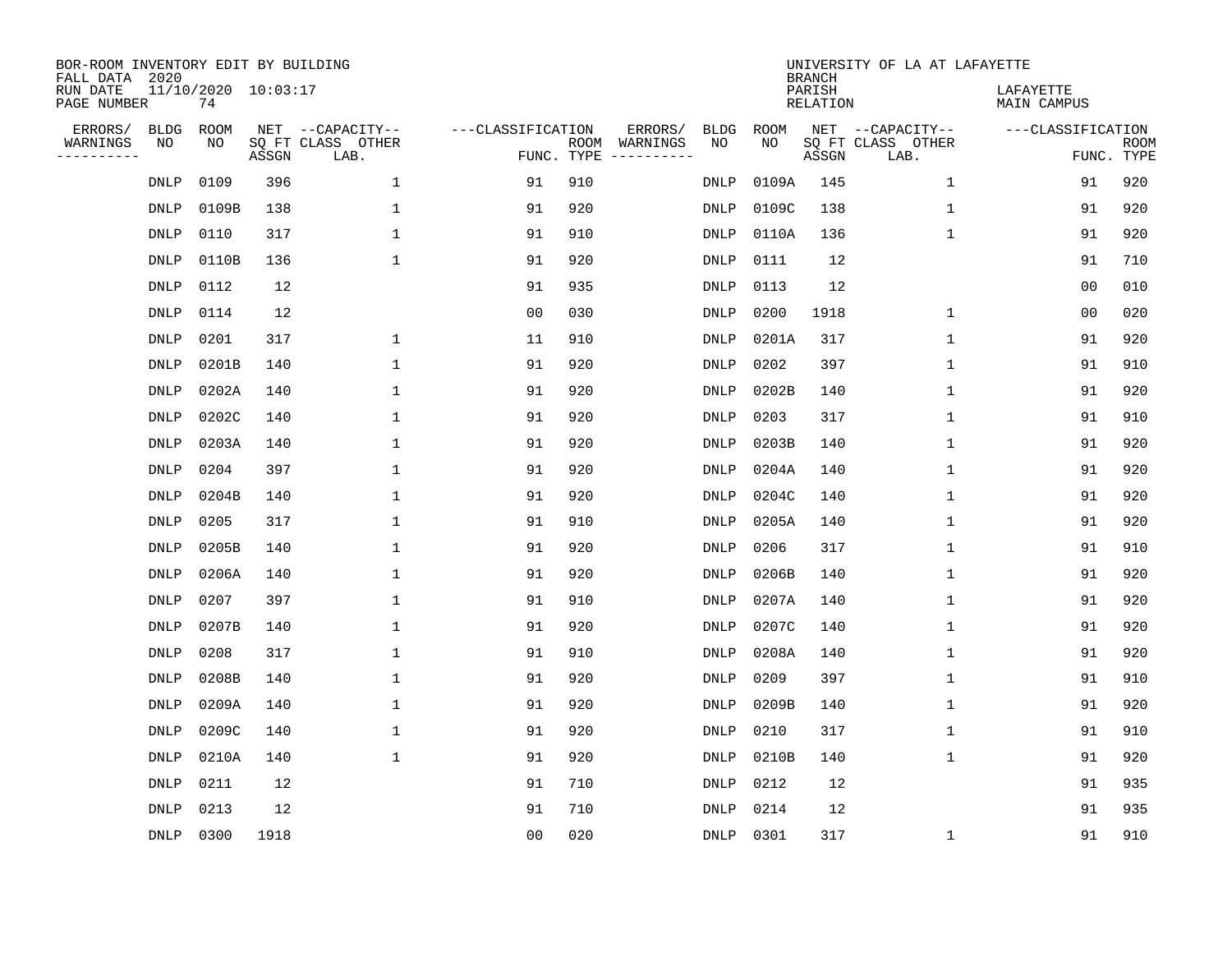| BOR-ROOM INVENTORY EDIT BY BUILDING<br>FALL DATA 2020 |                               |       |                           |                   |                                      |             |                                                  | <b>BRANCH</b>      | UNIVERSITY OF LA AT LAFAYETTE                                                                                                                       |                          |                           |
|-------------------------------------------------------|-------------------------------|-------|---------------------------|-------------------|--------------------------------------|-------------|--------------------------------------------------|--------------------|-----------------------------------------------------------------------------------------------------------------------------------------------------|--------------------------|---------------------------|
| RUN DATE<br>PAGE NUMBER                               | $11/10/2020$ $10:03:17$<br>75 |       |                           |                   |                                      |             |                                                  | PARISH<br>RELATION |                                                                                                                                                     | LAFAYETTE<br>MAIN CAMPUS |                           |
| ERRORS/<br><b>BLDG</b>                                | ROOM                          |       | NET --CAPACITY--          | ---CLASSIFICATION | ERRORS/                              | BLDG        | ROOM                                             |                    | NET --CAPACITY--                                                                                                                                    | ---CLASSIFICATION        |                           |
| WARNINGS<br>NO<br>----------                          | NO                            | ASSGN | SQ FT CLASS OTHER<br>LAB. |                   | ROOM WARNINGS<br>FUNC. TYPE $------$ | NO          | NO                                               | ASSGN              | SQ FT CLASS OTHER<br>LAB.                                                                                                                           |                          | <b>ROOM</b><br>FUNC. TYPE |
| <b>DNLP</b>                                           | 0301A                         | 140   | $\mathbf{1}$              | 91                | 920                                  | DNLP        | 0301B                                            | 140                | $\mathbf{1}$                                                                                                                                        | 91                       | 920                       |
| DNLP                                                  | 0302                          | 397   | $\mathbf{1}$              | 91                | 910                                  | DNLP        | 0302A                                            | 140                | $\mathbf{1}$                                                                                                                                        | 91                       | 920                       |
| DNLP                                                  | 0302B                         | 140   | $\mathbf{1}$              | 91                | 920                                  | DNLP        | 0302C                                            | 140                | $\mathbf{1}$                                                                                                                                        | 91                       | 920                       |
| DNLP                                                  | 0303                          | 317   | 1                         | 91                | 910                                  | DNLP        | 0303A                                            | 140                | $\mathbf{1}$                                                                                                                                        | 91                       | 920                       |
| <b>DNLP</b>                                           | 0303B                         | 140   | 1                         | 91                | 920                                  | DNLP        | 0304                                             | 397                | $\mathbf{1}$                                                                                                                                        | 91                       | 910                       |
| DNLP                                                  | 0304A                         | 140   | 1                         | 91                | 920                                  | DNLP        | 0304B                                            | 140                | $\mathbf{1}$                                                                                                                                        | 91                       | 920                       |
| <b>DNLP</b>                                           | 0304C                         | 140   | $\mathbf{1}$              | 91                | 920                                  | <b>DNLP</b> | 0305                                             | 317                | $\mathbf{1}$                                                                                                                                        | 91                       | 910                       |
| DNLP                                                  | 0305A                         | 140   | $\mathbf{1}$              | 91                | 920                                  | DNLP        | 0305B                                            | 140                | $\mathbf{1}$                                                                                                                                        | 91                       | 920                       |
| DNLP                                                  | 0306                          | 317   | $\mathbf{1}$              | 91                | 910                                  | DNLP        | 0306A                                            | 140                | 1                                                                                                                                                   | 91                       | 920                       |
| DNLP                                                  | 0306B                         | 140   | $\mathbf{1}$              | 91                | 920                                  | DNLP        | 0307                                             | 397                | 1                                                                                                                                                   | 91                       | 910                       |
| DNLP                                                  | 0307A                         | 140   | $\mathbf{1}$              | 91                | 920                                  | DNLP        | 0307B                                            | 140                | 1                                                                                                                                                   | 91                       | 920                       |
| DNLP                                                  | 0307C                         | 140   | $\mathbf{1}$              | 91                | 920                                  | DNLP        | 0308                                             | 317                | $\mathbf{1}$                                                                                                                                        | 91                       | 910                       |
| DNLP                                                  | 0308A                         | 140   | $\mathbf{1}$              | 91                | 920                                  | DNLP        | 0308B                                            | 145                | $\mathbf{1}$                                                                                                                                        | 91                       | 920                       |
| DNLP                                                  | 0309                          | 397   | $\mathbf{1}$              | 91                | 910                                  | DNLP        | 0309A                                            | 140                | $\mathbf{1}$                                                                                                                                        | 91                       | 920                       |
| DNLP                                                  | 0309B                         | 140   | $\mathbf{1}$              | 91                | 920                                  | DNLP        | 0309C                                            | 140                | $\mathbf{1}$                                                                                                                                        | 91                       | 920                       |
| DNLP                                                  | 0310                          | 317   | $\mathbf{1}$              | 91                | 910                                  | DNLP        | 0310A                                            | 140                | $\mathbf 1$                                                                                                                                         | 91                       | 920                       |
| DNLP                                                  | 0310B                         | 140   | $\mathbf{1}$              | 91                | 920                                  | DNLP        | 0311                                             | 12                 |                                                                                                                                                     | 91                       | 935                       |
| <b>DNLP</b>                                           | 0312                          | 12    |                           | 91                | 935                                  |             | DNLP 0313                                        | 12                 |                                                                                                                                                     | 0 <sub>0</sub>           | 010                       |
|                                                       | DNLP 0314                     | 12    |                           | 91                | 935                                  |             | TOTAL NUMBER CLASSROOMS<br>TOTAL NUMBER LABS 210 |                    | TOTAL ASSIGNABLE & UNASSIGNABLE SQFT:<br>TOTAL NET ASSIGN SQ. FT. IN ROOM FILE<br>TOTAL NUMBER COMPUTER CLASSROOMS<br>TOTAL NUMBER SPECIAL LABS 220 | 26,582<br>20,792         |                           |
|                                                       | DPF2 0101                     | 1038  |                           | 21                | 570                                  |             | TOTAL NUMBER CLASSROOMS<br>TOTAL NUMBER LABS 210 |                    | TOTAL ASSIGNABLE & UNASSIGNABLE SQFT:<br>TOTAL NET ASSIGN SQ. FT. IN ROOM FILE<br>TOTAL NUMBER COMPUTER CLASSROOMS                                  | 1,038<br>1,038           |                           |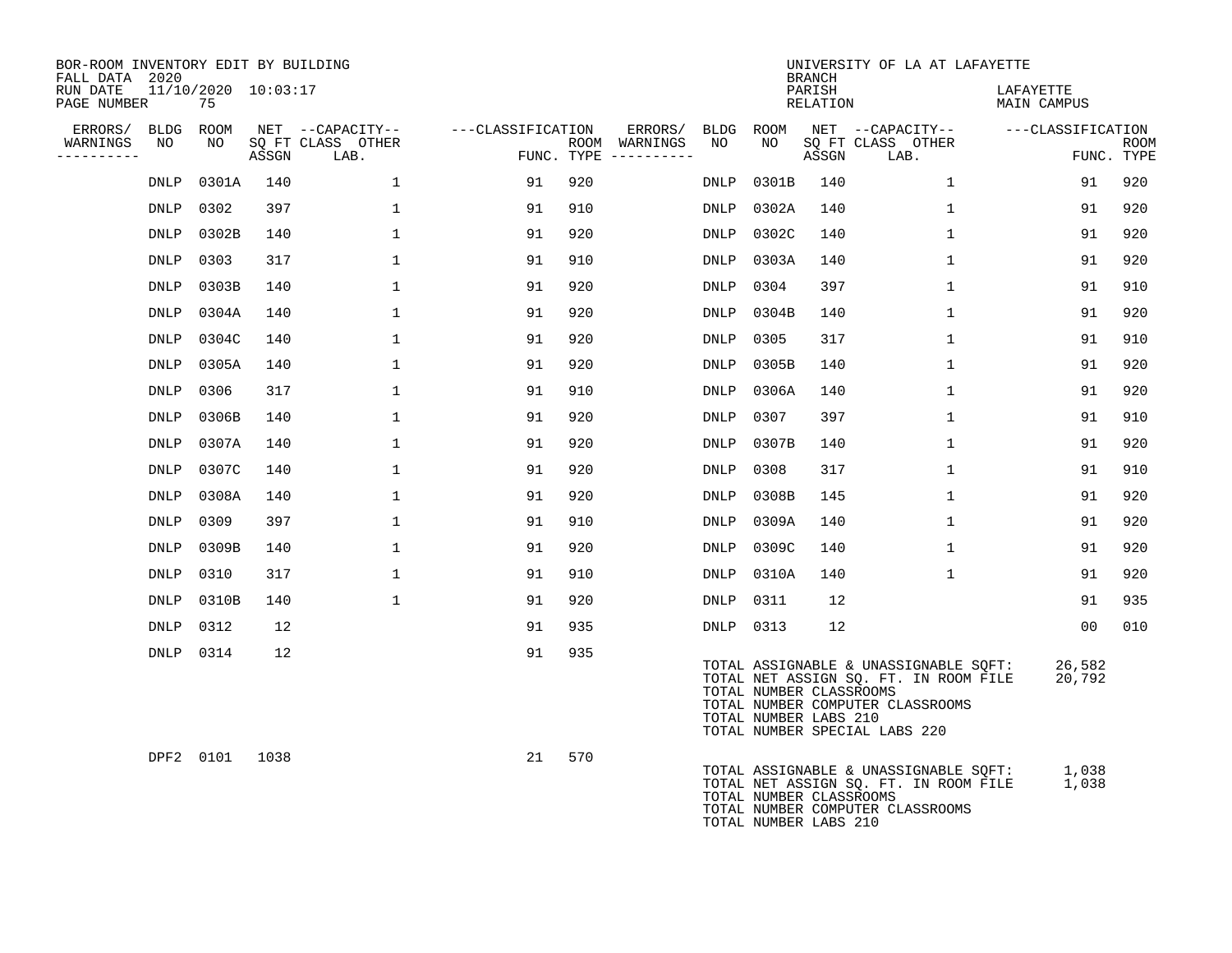| BOR-ROOM INVENTORY EDIT BY BUILDING<br>FALL DATA 2020 |                     |                |     |              |    |        |           |            | <b>BRANCH</b>                                    |                               | UNIVERSITY OF LA AT LAFAYETTE    |                                                                                            |     |
|-------------------------------------------------------|---------------------|----------------|-----|--------------|----|--------|-----------|------------|--------------------------------------------------|-------------------------------|----------------------------------|--------------------------------------------------------------------------------------------|-----|
| RUN DATE<br>PAGE NUMBER                               | 11/10/2020 10:03:17 | 76             |     |              |    |        |           |            | PARISH<br>RELATION                               |                               |                                  | LAFAYETTE<br>MAIN CAMPUS                                                                   |     |
| WARNINGS NO<br>----------                             |                     |                |     |              |    |        |           |            |                                                  |                               |                                  |                                                                                            |     |
|                                                       |                     |                |     |              |    |        |           |            |                                                  | TOTAL NUMBER SPECIAL LABS 220 |                                  |                                                                                            |     |
|                                                       |                     | DPF3 0101 2076 |     |              |    | 21 570 |           |            | TOTAL NUMBER CLASSROOMS<br>TOTAL NUMBER LABS 210 | TOTAL NUMBER SPECIAL LABS 220 | TOTAL NUMBER COMPUTER CLASSROOMS | TOTAL ASSIGNABLE & UNASSIGNABLE SQFT: 2,076<br>TOTAL NET ASSIGN SQ. FT. IN ROOM FILE 2,076 |     |
|                                                       |                     | DPF4 0101 1038 |     |              | 21 | 570    |           |            | TOTAL NUMBER CLASSROOMS<br>TOTAL NUMBER LABS 210 | TOTAL NUMBER SPECIAL LABS 220 | TOTAL NUMBER COMPUTER CLASSROOMS | TOTAL ASSIGNABLE & UNASSIGNABLE SQFT: 1,038<br>TOTAL NET ASSIGN SQ. FT. IN ROOM FILE 1,038 |     |
|                                                       |                     | DPF5 0101 2076 |     |              | 21 | 570    |           |            | TOTAL NUMBER CLASSROOMS<br>TOTAL NUMBER LABS 210 | TOTAL NUMBER SPECIAL LABS 220 | TOTAL NUMBER COMPUTER CLASSROOMS | TOTAL ASSIGNABLE & UNASSIGNABLE SQFT: 2,076<br>TOTAL NET ASSIGN SQ. FT. IN ROOM FILE 2,076 |     |
|                                                       |                     | DPF6 0101 2076 |     |              | 21 | 570    |           |            | TOTAL NUMBER CLASSROOMS<br>TOTAL NUMBER LABS 210 | TOTAL NUMBER SPECIAL LABS 220 | TOTAL NUMBER COMPUTER CLASSROOMS | TOTAL ASSIGNABLE & UNASSIGNABLE SQFT: 2,076<br>TOTAL NET ASSIGN SQ. FT. IN ROOM FILE 2,076 |     |
|                                                       |                     | ECDL 0100      | 274 |              | 00 | 020    | ECDL 0101 |            | 183                                              |                               | $\mathbf{1}$                     | 61                                                                                         | 325 |
|                                                       |                     | ECDL 0101A     | 15  |              | 45 | 315    | ECDL 0102 |            | 38                                               |                               | $\mathbf{1}$                     | 00                                                                                         | 030 |
|                                                       |                     | ECDL 0103      | 38  | $\mathbf{1}$ | 00 | 030    | ECDL 0104 |            | 206                                              |                               | $\overline{a}$                   | 45                                                                                         | 635 |
|                                                       |                     | ECDL 0104A     | 75  |              | 45 | 645    |           | ECDL 0104B | 58                                               |                               |                                  | 45                                                                                         | 645 |
|                                                       |                     | ECDL 0105      | 135 | 1            | 61 | 314    |           | ECDL 0105A | 15                                               |                               |                                  | 45                                                                                         | 315 |
|                                                       |                     | ECDL 0106      | 104 | 3            | 11 | 640    | ECDL 0107 |            | 101                                              |                               | 3                                | 11                                                                                         | 640 |
|                                                       |                     | ECDL 0108      | 101 | 3            | 11 | 640    | ECDL 0109 |            | 445                                              |                               | 14                               | 11                                                                                         | 640 |
|                                                       |                     | ECDL 0109A     | 53  |              | 11 | 645    | ECDL 0110 |            | 95                                               |                               | 2                                | 00                                                                                         | 030 |
|                                                       |                     | ECDL 0111      | 439 | 14           | 11 | 640    |           | ECDL 0111A | 54                                               |                               |                                  | 45                                                                                         | 730 |
|                                                       |                     |                |     |              |    |        |           |            |                                                  |                               |                                  |                                                                                            |     |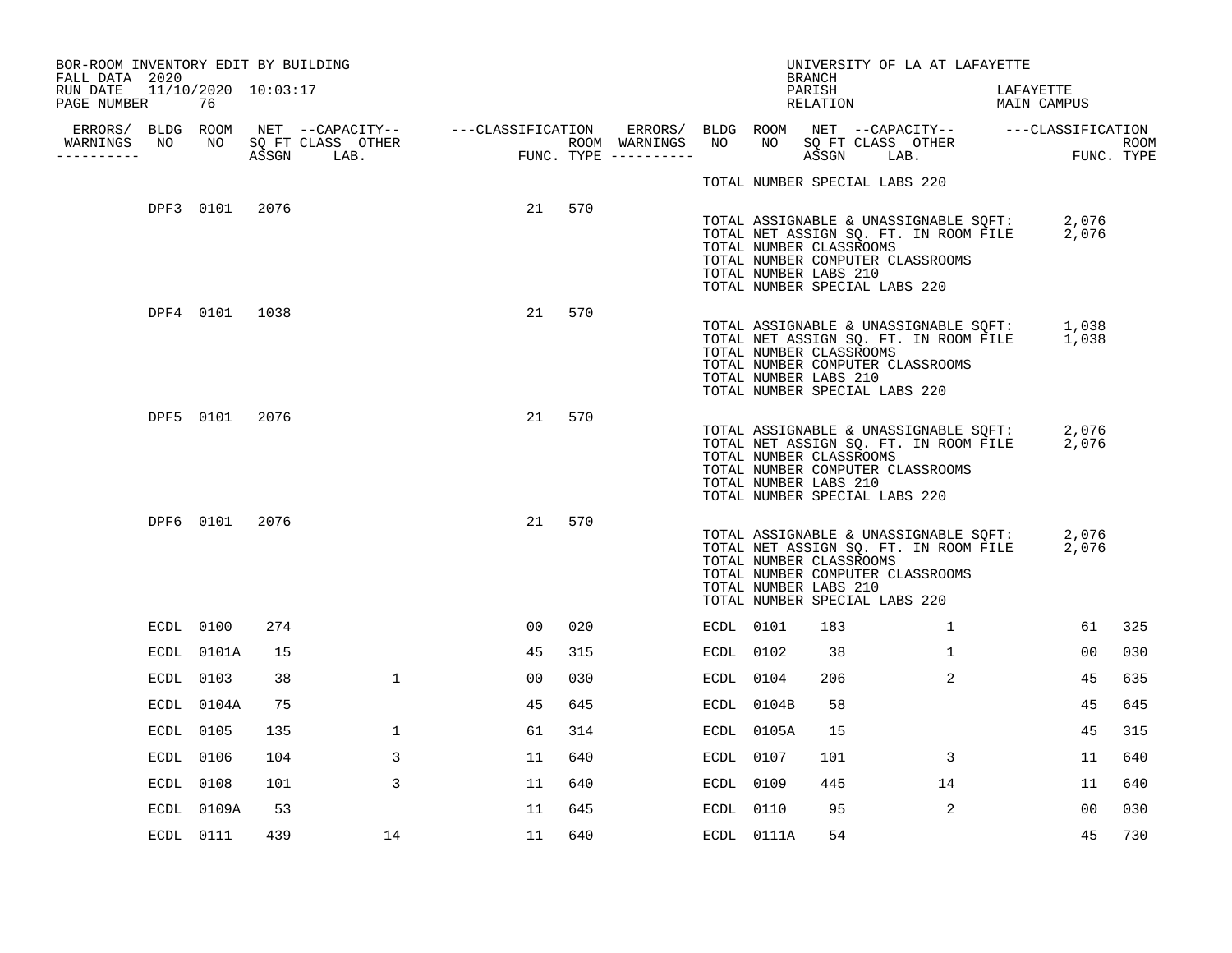| BOR-ROOM INVENTORY EDIT BY BUILDING<br>FALL DATA 2020 |                           |       |                           |                   |                                      |           |                                                               | <b>BRANCH</b>             | UNIVERSITY OF LA AT LAFAYETTE                                                                                                                       |                          |                           |
|-------------------------------------------------------|---------------------------|-------|---------------------------|-------------------|--------------------------------------|-----------|---------------------------------------------------------------|---------------------------|-----------------------------------------------------------------------------------------------------------------------------------------------------|--------------------------|---------------------------|
| RUN DATE<br>PAGE NUMBER                               | 11/10/2020 10:03:17<br>77 |       |                           |                   |                                      |           |                                                               | PARISH<br><b>RELATION</b> |                                                                                                                                                     | LAFAYETTE<br>MAIN CAMPUS |                           |
| ERRORS/<br><b>BLDG</b>                                | ROOM                      |       | NET --CAPACITY--          | ---CLASSIFICATION | ERRORS/                              | BLDG      | ROOM                                                          |                           | NET --CAPACITY--                                                                                                                                    | ---CLASSIFICATION        |                           |
| WARNINGS<br>NO<br>----------                          | NO                        | ASSGN | SQ FT CLASS OTHER<br>LAB. |                   | ROOM WARNINGS<br>FUNC. TYPE $------$ | NO        | NO                                                            | ASSGN                     | SQ FT CLASS OTHER<br>LAB.                                                                                                                           |                          | <b>ROOM</b><br>FUNC. TYPE |
| ECDL                                                  | 0112                      | 43    |                           | 00                | 030                                  | ECDL      | 0113                                                          | 35                        |                                                                                                                                                     | 45                       | 710                       |
|                                                       | ECDL 0114                 | 54    |                           | 45                | 645                                  |           | ECDL 0115<br>TOTAL NUMBER CLASSROOMS<br>TOTAL NUMBER LABS 210 | 54                        | TOTAL ASSIGNABLE & UNASSIGNABLE SQFT:<br>TOTAL NET ASSIGN SQ. FT. IN ROOM FILE<br>TOTAL NUMBER COMPUTER CLASSROOMS<br>TOTAL NUMBER SPECIAL LABS 220 | 45<br>2,615<br>2,127     | 730                       |
| EMDH                                                  | 0100                      | 1918  |                           | 0 <sub>0</sub>    | 020                                  |           | EMDH 0101                                                     | 317                       | $\mathbf 1$                                                                                                                                         | 91                       | 910                       |
| EMDH                                                  | 0101A                     | 140   | $\mathbf{1}$              | 91                | 920                                  |           | EMDH 0101B                                                    | 140                       | $\mathbf{1}$                                                                                                                                        | 91                       | 920                       |
| EMDH                                                  | 0102                      | 397   | $\mathbf{1}$              | 91                | 910                                  |           | EMDH 0102A                                                    | 140                       | $\mathbf{1}$                                                                                                                                        | 91                       | 920                       |
| EMDH                                                  | 0102B                     | 140   | $\mathbf{1}$              | 91                | 920                                  | EMDH      | 0102C                                                         | 140                       | $\mathbf{1}$                                                                                                                                        | 91                       | 920                       |
| EMDH                                                  | 0103                      | 317   | $\mathbf{1}$              | 91                | 910                                  |           | EMDH 0103A                                                    | 140                       | $\mathbf{1}$                                                                                                                                        | 91                       | 920                       |
| EMDH                                                  | 0104                      | 397   | $\mathbf 1$               | 91                | 910                                  | EMDH      | 0104A                                                         | 140                       | 1                                                                                                                                                   | 91                       | 920                       |
| EMDH                                                  | 0104B                     | 140   | 1                         | 91                | 920                                  | EMDH      | 0104C                                                         | 140                       | $\mathbf 1$                                                                                                                                         | 91                       | 920                       |
| EMDH                                                  | 0105                      | 239   | $\mathbf 1$               | 11                | 310                                  | EMDH      | 0105A                                                         | 35                        | $\mathbf 1$                                                                                                                                         | 0 <sub>0</sub>           | 030                       |
| EMDH                                                  | 0105B                     | 84    | 1                         | 11                | 310                                  |           | EMDH 0105C                                                    | 140                       | 1                                                                                                                                                   | 11                       | 310                       |
| EMDH                                                  | 0105D                     | 289   | 1                         | 11                | 313                                  | EMDH      | 0106                                                          | 317                       | 1                                                                                                                                                   | 91                       | 910                       |
| EMDH                                                  | 0106A                     | 141   | 1                         | 91                | 920                                  |           | EMDH 0106B                                                    | 141                       | $\mathbf{1}$                                                                                                                                        | 91                       | 920                       |
| EMDH                                                  | 0107                      | 397   | 1                         | 91                | 910                                  | EMDH      | 0107A                                                         | 145                       | 1                                                                                                                                                   | 91                       | 920                       |
| EMDH                                                  | 0107B                     | 140   | $\mathbf{1}$              | 91                | 920                                  | EMDH      | 0107C                                                         | 140                       | 1                                                                                                                                                   | 91                       | 920                       |
| EMDH                                                  | 0108                      | 317   | 1                         | 91                | 910                                  | EMDH      | 0108A                                                         | 140                       | 1                                                                                                                                                   | 91                       | 920                       |
| EMDH                                                  | 0108B                     | 140   | $\mathbf{1}$              | 91                | 920                                  | EMDH      | 0109                                                          | 397                       | 1                                                                                                                                                   | 91                       | 910                       |
| EMDH                                                  | 0109A                     | 145   | $\mathbf{1}$              | 91                | 920                                  | EMDH      | 0109B                                                         | 140                       | 1                                                                                                                                                   | 91                       | 920                       |
| EMDH                                                  | 0109C                     | 140   | $\mathbf 1$               | 91                | 920                                  | EMDH      | 0110                                                          | 317                       | $\mathbf 1$                                                                                                                                         | 91                       | 910                       |
| EMDH                                                  | 0110A                     | 140   | $\mathbf{1}$              | 91                | 920                                  | EMDH      | 0110B                                                         | 140                       | 1                                                                                                                                                   | 91                       | 920                       |
| EMDH                                                  | 0111                      | 12    |                           | 91                | 935                                  |           | EMDH 0112                                                     | 12                        |                                                                                                                                                     | 91                       | 935                       |
| EMDH                                                  | 0113                      | 12    |                           | 0 <sub>0</sub>    | 030                                  |           | EMDH 0114                                                     | 12                        |                                                                                                                                                     | 91                       | 935                       |
|                                                       | EMDH 0200                 | 1918  |                           | 0 <sub>0</sub>    | 020                                  | EMDH 0201 |                                                               | 317                       | $\mathbf{1}$                                                                                                                                        | 91                       | 910                       |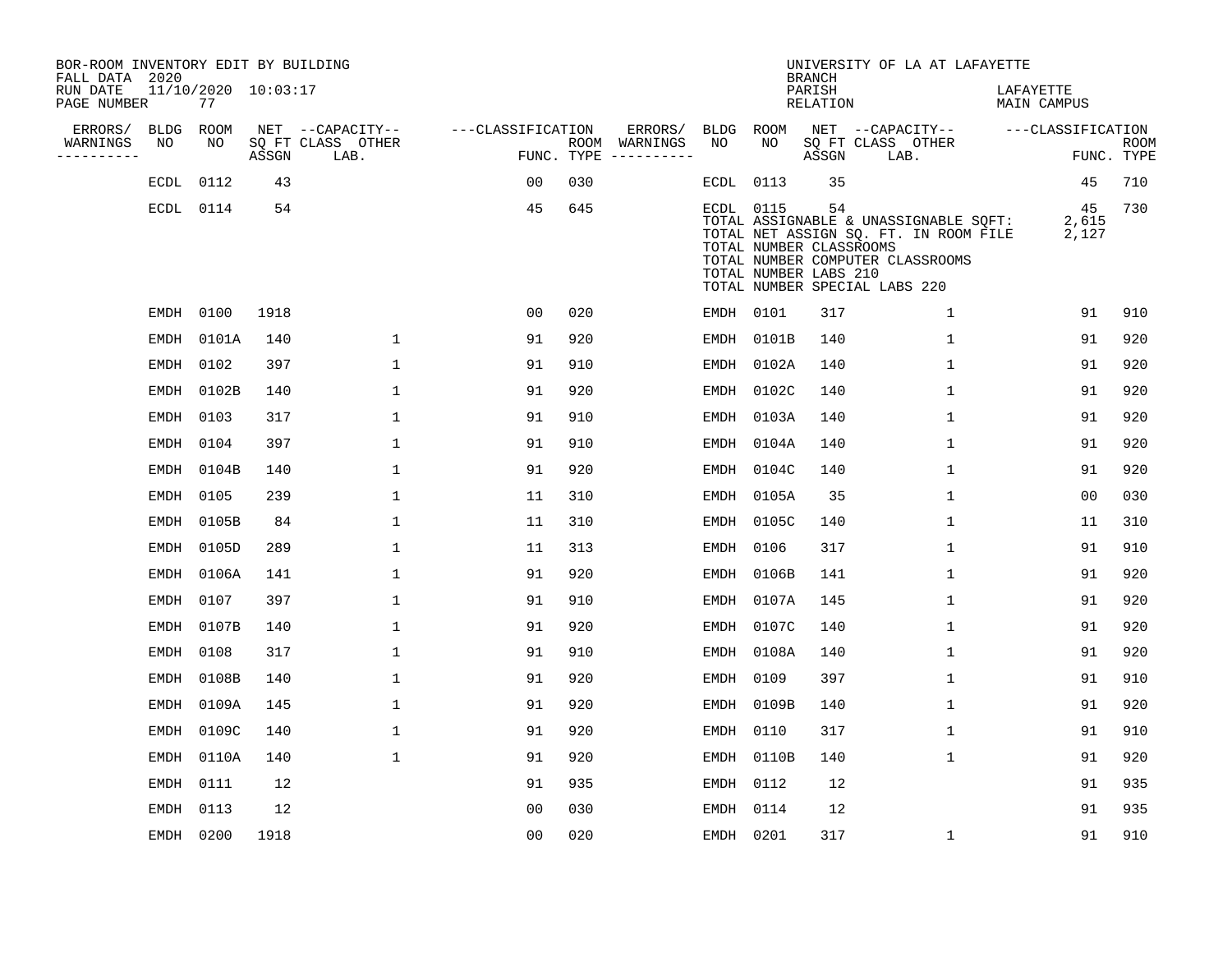| BOR-ROOM INVENTORY EDIT BY BUILDING<br>FALL DATA 2020 |             |                           |       |                           |                   |                    |                         |             |             | <b>BRANCH</b>             | UNIVERSITY OF LA AT LAFAYETTE |                          |                           |
|-------------------------------------------------------|-------------|---------------------------|-------|---------------------------|-------------------|--------------------|-------------------------|-------------|-------------|---------------------------|-------------------------------|--------------------------|---------------------------|
| RUN DATE<br>PAGE NUMBER                               |             | 11/10/2020 10:03:17<br>78 |       |                           |                   |                    |                         |             |             | PARISH<br><b>RELATION</b> |                               | LAFAYETTE<br>MAIN CAMPUS |                           |
| ERRORS/                                               | <b>BLDG</b> | ROOM                      |       | NET --CAPACITY--          | ---CLASSIFICATION |                    | ERRORS/                 | <b>BLDG</b> | <b>ROOM</b> |                           | NET --CAPACITY--              | ---CLASSIFICATION        |                           |
| WARNINGS<br>----------                                | NO          | NO                        | ASSGN | SQ FT CLASS OTHER<br>LAB. |                   | ROOM<br>FUNC. TYPE | WARNINGS<br>----------- | NO          | NO          | ASSGN                     | SQ FT CLASS OTHER<br>LAB.     |                          | <b>ROOM</b><br>FUNC. TYPE |
|                                                       | <b>EMDH</b> | 0201A                     | 140   | 1                         | 91                | 920                |                         | <b>EMDH</b> | 0201B       | 140                       | $\mathbf 1$                   | 91                       | 920                       |
|                                                       | EMDH        | 0202                      | 397   | 1                         | 91                | 910                |                         | EMDH        | 0202A       | 140                       | 1                             | 91                       | 920                       |
|                                                       | EMDH        | 0202B                     | 140   | 1                         | 91                | 920                |                         | EMDH        | 0202C       | 140                       | 1                             | 91                       | 920                       |
|                                                       | EMDH        | 0203                      | 317   | 1                         | 91                | 910                |                         | EMDH        | 0203A       | 140                       | 1                             | 91                       | 920                       |
|                                                       | EMDH        | 0203B                     | 140   | $\mathbf 1$               | 91                | 920                |                         | EMDH        | 0204        | 397                       | $\mathbf 1$                   | 91                       | 910                       |
|                                                       | EMDH        | 0204A                     | 140   | 1                         | 91                | 920                |                         | EMDH        | 0204B       | 140                       | 1                             | 91                       | 920                       |
|                                                       | EMDH        | 0204C                     | 140   | $\mathbf{1}$              | 91                | 920                |                         | EMDH        | 0205        | 317                       | $\mathbf{1}$                  | 91                       | 910                       |
|                                                       | EMDH        | 0205A                     | 140   | $\mathbf{1}$              | 91                | 920                |                         | EMDH        | 0205B       | 140                       | $\mathbf{1}$                  | 91                       | 920                       |
|                                                       | EMDH        | 0206                      | 317   | $\mathbf{1}$              | 91                | 910                |                         | EMDH        | 0206A       | 140                       | $\mathbf{1}$                  | 91                       | 920                       |
|                                                       | EMDH        | 0206B                     | 140   | 1                         | 91                | 920                |                         | EMDH        | 0207        | 397                       | 1                             | 91                       | 910                       |
|                                                       | EMDH        | 0207A                     | 145   | 1                         | 91                | 920                |                         | EMDH        | 0207B       | 140                       | $\mathbf 1$                   | 91                       | 920                       |
|                                                       | <b>EMDH</b> | 0207C                     | 140   | $\mathbf{1}$              | 91                | 920                |                         | <b>EMDH</b> | 0208        | 317                       | 1                             | 91                       | 910                       |
|                                                       | EMDH        | 0208A                     | 140   | 1                         | 91                | 920                |                         | <b>EMDH</b> | 0208B       | 140                       | 1                             | 91                       | 920                       |
|                                                       | EMDH        | 0209                      | 397   | 1                         | 91                | 910                |                         | EMDH        | 0209A       | 145                       | 1                             | 91                       | 920                       |
|                                                       | EMDH        | 0209B                     | 140   | 1                         | 91                | 920                |                         | EMDH        | 0209C       | 140                       | 1                             | 91                       | 920                       |
|                                                       | EMDH        | 0210                      | 317   | 1                         | 91                | 910                |                         | EMDH        | 0210A       | 141                       | 1                             | 91                       | 920                       |
|                                                       | EMDH        | 0210B                     | 140   | 1                         | 91                | 920                |                         | EMDH        | 0211        | 12                        |                               | 91                       | 935                       |
|                                                       | EMDH        | 0212                      | 12    |                           | 91                | 935                |                         | EMDH        | 0213        | 12                        |                               | 91                       | 935                       |
|                                                       | EMDH        | 0214                      | 12    |                           | 91                | 710                |                         | EMDH        | 0300        | 1918                      |                               | 0 <sub>0</sub>           | 020                       |
|                                                       | EMDH        | 0301                      | 317   | 1                         | 91                | 910                |                         | EMDH        | 0301A       | 140                       | 1                             | 91                       | 920                       |
|                                                       | <b>EMDH</b> | 0301B                     | 140   | 1                         | 91                | 920                |                         | EMDH        | 0302        | 397                       | 1                             | 91                       | 910                       |
|                                                       | EMDH        | 0302A                     | 140   | $\mathbf{1}$              | 91                | 920                |                         | EMDH        | 0302B       | 140                       | 1                             | 91                       | 920                       |
|                                                       | EMDH        | 0302C                     | 140   | 1                         | 91                | 920                |                         | EMDH        | 0303        | 317                       | 1                             | 91                       | 910                       |
|                                                       | <b>EMDH</b> | 0303A                     | 140   | $\mathbf{1}$              | 91                | 920                |                         | EMDH        | 0303B       | 140                       | $\mathbf 1$                   | 91                       | 920                       |
|                                                       | EMDH        | 0304                      | 397   | $\mathbf{1}$              | 91                | 910                |                         | EMDH        | 0304A       | 140                       | 1                             | 91                       | 920                       |
|                                                       |             | EMDH 0304B                | 140   | 1                         | 91                | 920                |                         |             | EMDH 0304C  | 140                       | 1                             | 91                       | 920                       |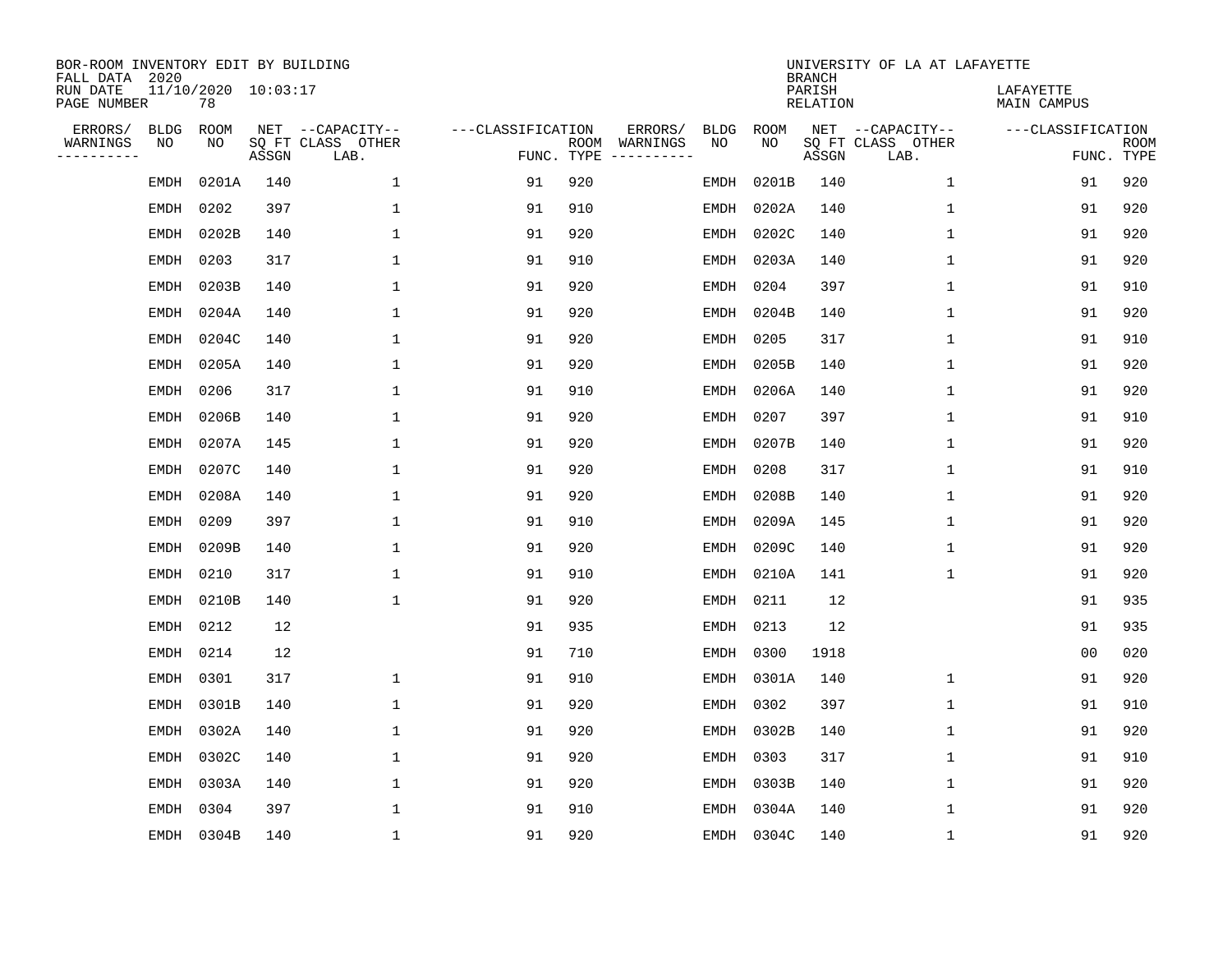| BOR-ROOM INVENTORY EDIT BY BUILDING<br>FALL DATA 2020 |                           |      |                                 |                   |     |                                      |            |                                                  | <b>BRANCH</b>      | UNIVERSITY OF LA AT LAFAYETTE                                                                                                                             |                          |                           |
|-------------------------------------------------------|---------------------------|------|---------------------------------|-------------------|-----|--------------------------------------|------------|--------------------------------------------------|--------------------|-----------------------------------------------------------------------------------------------------------------------------------------------------------|--------------------------|---------------------------|
| RUN DATE<br>PAGE NUMBER                               | 11/10/2020 10:03:17<br>79 |      |                                 |                   |     |                                      |            |                                                  | PARISH<br>RELATION |                                                                                                                                                           | LAFAYETTE<br>MAIN CAMPUS |                           |
| ERRORS/ BLDG ROOM                                     |                           |      | NET --CAPACITY--                | ---CLASSIFICATION |     | ERRORS/                              | BLDG ROOM  |                                                  |                    | NET --CAPACITY-- ---CLASSIFICATION                                                                                                                        |                          |                           |
| WARNINGS<br>NO<br>----------                          | NO                        |      | SQ FT CLASS OTHER<br>ASSGN LAB. |                   |     | ROOM WARNINGS<br>FUNC. TYPE $------$ | NO         | NO.                                              | ASSGN              | SQ FT CLASS OTHER<br>LAB.                                                                                                                                 |                          | <b>ROOM</b><br>FUNC. TYPE |
| EMDH                                                  | 0305                      | 317  | $\mathbf{1}$                    | 91                | 910 |                                      | EMDH       | 0305A                                            | 145                | $\mathbf{1}$                                                                                                                                              | 91                       | 920                       |
|                                                       | EMDH 0305B                | 140  | $\mathbf{1}$                    | 91                | 920 |                                      | EMDH       | 0306                                             | 317                | $\mathbf{1}$                                                                                                                                              | 91                       | 910                       |
|                                                       | EMDH 0306A                | 140  | $\mathbf 1$                     | 91                | 920 |                                      | EMDH       | 0306B                                            | 140                | $\mathbf{1}$                                                                                                                                              | 91                       | 920                       |
|                                                       | EMDH 0307                 | 397  | $\mathbf 1$                     | 91                | 910 |                                      | EMDH       | 0307A                                            | 145                | $\mathbf{1}$                                                                                                                                              | 91                       | 920                       |
|                                                       | EMDH 0307B                | 140  | $\mathbf 1$                     | 91                | 920 |                                      |            | EMDH 0307C                                       | 140                | $\mathbf 1$                                                                                                                                               | 91                       | 920                       |
|                                                       | EMDH 0308                 | 317  | $\mathbf{1}$                    | 91                | 910 |                                      |            | EMDH 0308A                                       | 140                | $\mathbf{1}$                                                                                                                                              | 91                       | 920                       |
|                                                       | EMDH 0308B                | 140  | $\mathbf 1$                     | 91                | 920 |                                      | EMDH 0309  |                                                  | 397                | $\mathbf{1}$                                                                                                                                              | 91                       | 910                       |
|                                                       | EMDH 0309A                | 145  | $\mathbf 1$                     | 91                | 920 |                                      |            | EMDH 0309B                                       | 140                | $\mathbf{1}$                                                                                                                                              | 91                       | 920                       |
|                                                       | EMDH 0309C                | 140  | $\mathbf{1}$                    | 91                | 920 |                                      | EMDH       | 0310                                             | 317                | $\mathbf{1}$                                                                                                                                              | 91                       | 910                       |
|                                                       | EMDH 0310A                | 140  | $\mathbf{1}$                    | 91                | 920 |                                      |            | EMDH 0310B                                       | 140                | $\mathbf 1$                                                                                                                                               | 91                       | 920                       |
|                                                       | EMDH 0311                 | 12   |                                 | 91                | 935 |                                      | EMDH 0312  |                                                  | 12                 |                                                                                                                                                           | 91                       | 935                       |
|                                                       | EMDH 0313                 | 12   |                                 | 91                | 935 |                                      | EMDH 0314  | TOTAL NUMBER CLASSROOMS<br>TOTAL NUMBER LABS 210 | 12                 | TOTAL ASSIGNABLE & UNASSIGNABLE SOFT:<br>TOTAL NET ASSIGN SQ. FT. IN ROOM FILE<br>TOTAL NUMBER COMPUTER CLASSROOMS<br>TOTAL NUMBER SPECIAL LABS 220       | 91<br>26,536<br>20,735   | 710                       |
|                                                       | EQIN 0101                 | 1544 |                                 | 74                | 750 |                                      |            | EQIN 0101A 126                                   |                    |                                                                                                                                                           |                          | 00 030                    |
|                                                       | EQIN 0102                 | 2028 |                                 | 0 <sub>0</sub>    | 030 |                                      |            | TOTAL NUMBER CLASSROOMS<br>TOTAL NUMBER LABS 210 |                    | TOTAL ASSIGNABLE & UNASSIGNABLE SOFT: 3,698<br>TOTAL NET ASSIGN SO. FT. IN ROOM FILE<br>TOTAL NUMBER COMPUTER CLASSROOMS<br>TOTAL NUMBER SPECIAL LABS 220 | 1,544                    |                           |
|                                                       | FDCG CC1A1                | 100  |                                 | 21                | 575 |                                      | FDCG CC1A2 |                                                  | 300                |                                                                                                                                                           | 21                       | 570                       |
|                                                       | FDCG CC1B1                | 100  |                                 | 21                | 575 |                                      | FDCG CC1B2 |                                                  | 300                |                                                                                                                                                           | 21                       | 570                       |
|                                                       | FDCG CC2A1                | 100  |                                 | 21                | 575 |                                      | FDCG CC2A2 |                                                  | 300                |                                                                                                                                                           | 21                       | 570                       |
|                                                       | FDCG CC2B1                | 100  |                                 | 21                | 575 |                                      | FDCG CC2B2 |                                                  | 300                |                                                                                                                                                           | 21                       | 570                       |
|                                                       | FDCG CC3A1                | 100  |                                 | 21                | 575 |                                      | FDCG CC3A2 |                                                  | 300                |                                                                                                                                                           | 21                       | 570                       |
|                                                       | FDCG CC3B1                | 100  |                                 | 21                | 575 |                                      | FDCG CC3B2 |                                                  | 300                |                                                                                                                                                           | 21                       | 570                       |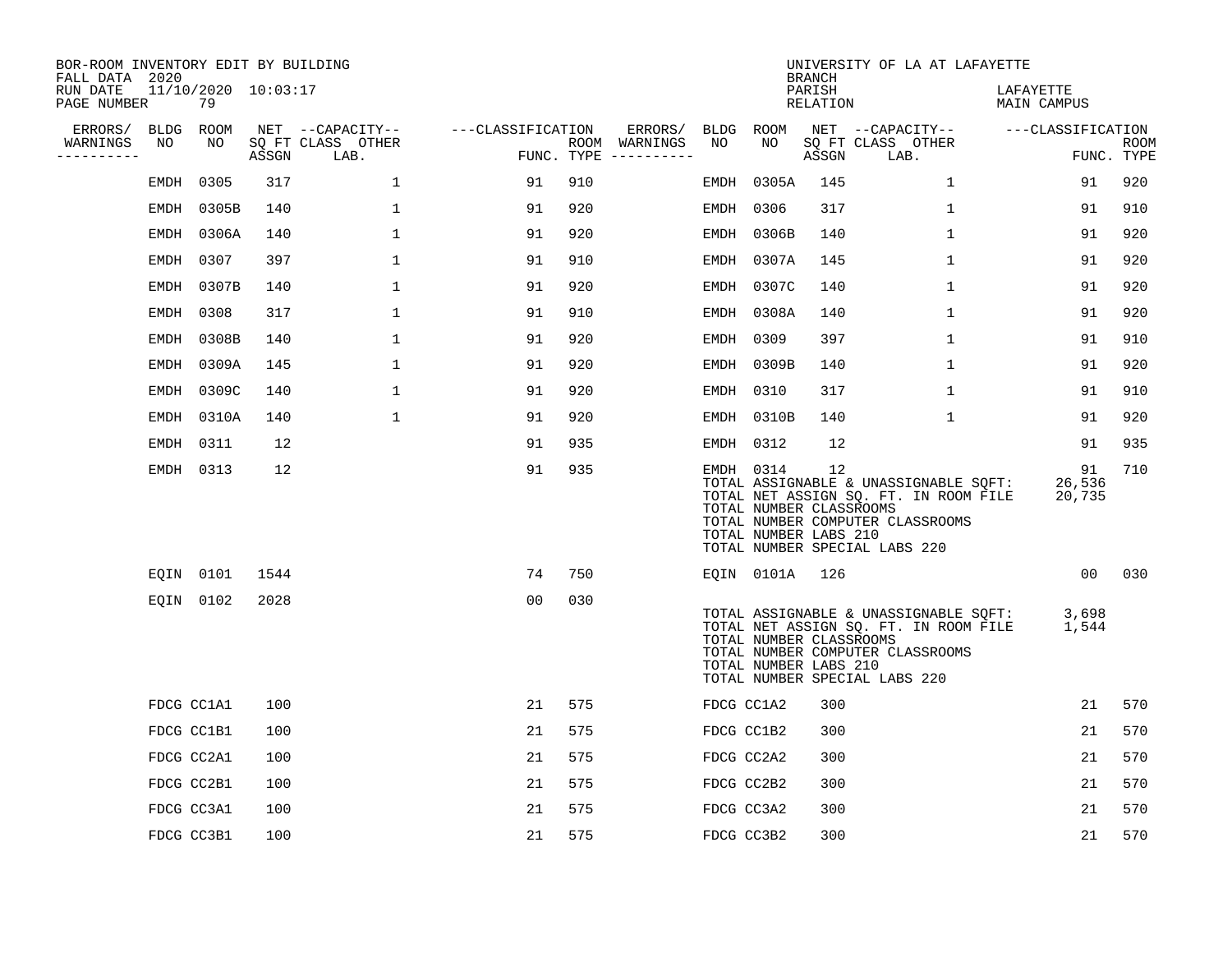| BOR-ROOM INVENTORY EDIT BY BUILDING<br>FALL DATA 2020 |                           |       |                           |                   |            |                              |            |             | <b>BRANCH</b>      | UNIVERSITY OF LA AT LAFAYETTE         |                          |             |
|-------------------------------------------------------|---------------------------|-------|---------------------------|-------------------|------------|------------------------------|------------|-------------|--------------------|---------------------------------------|--------------------------|-------------|
| RUN DATE<br>PAGE NUMBER                               | 11/10/2020 10:03:17<br>80 |       |                           |                   |            |                              |            |             | PARISH<br>RELATION |                                       | LAFAYETTE<br>MAIN CAMPUS |             |
| ERRORS/<br>BLDG<br>WARNINGS<br>NO                     | ROOM<br>NO                |       | NET --CAPACITY--          | ---CLASSIFICATION |            | ERRORS/                      | BLDG<br>NO | ROOM<br>NO  |                    | NET --CAPACITY--                      | ---CLASSIFICATION        | <b>ROOM</b> |
| ----------                                            |                           | ASSGN | SQ FT CLASS OTHER<br>LAB. |                   | FUNC. TYPE | ROOM WARNINGS<br>----------- |            |             | ASSGN              | SQ FT CLASS OTHER<br>LAB.             |                          | FUNC. TYPE  |
|                                                       | FDCG CC4A1                | 100   |                           | 21                | 575        |                              |            | FDCG CC4A2  | 300                |                                       | 21                       | 570         |
|                                                       | FDCG CC4B1                | 100   |                           | 21                | 575        |                              |            | FDCG CC4B2  | 300                |                                       | 21                       | 570         |
|                                                       | FDCG CC5A1                | 100   |                           | 21                | 575        |                              |            | FDCG CC5A2  | 300                |                                       | 21                       | 570         |
|                                                       | FDCG CC5B1                | 100   |                           | 21                | 575        |                              |            | FDCG CC5B2  | 300                |                                       | 21                       | 570         |
|                                                       | FDCG CC6A1                | 100   |                           | 21                | 575        |                              |            | FDCG CC6A2  | 300                |                                       | 21                       | 570         |
|                                                       | FDCG CC6B1                | 100   |                           | 21                | 575        |                              |            | FDCG CC6B2  | 300                |                                       | 21                       | 570         |
|                                                       | FDCG CC7A1                | 100   |                           | 21                | 575        |                              |            | FDCG CC7A2  | 300                |                                       | 21                       | 570         |
|                                                       | FDCG CC7B1                | 100   |                           | 21                | 575        |                              |            | FDCG CC7B2  | 300                |                                       | 21                       | 570         |
|                                                       | FDCG CC8A1                | 100   |                           | 21                | 575        |                              |            | FDCG CC8A2  | 300                |                                       | 21                       | 570         |
|                                                       | FDCG CC8B1                | 100   |                           | 21                | 575        |                              |            | FDCG CC8B2  | 300                |                                       | 21                       | 570         |
|                                                       | FDCG C0001A 3943          |       |                           | 21                | 570        |                              |            | FDCG C0001B | 3943               |                                       | 21                       | 570         |
|                                                       | FDCG C0002A 3943          |       |                           | 21                | 570        |                              |            | FDCG C0002B | 3943               |                                       | 21                       | 570         |
|                                                       | FDCG C0003A 3943          |       |                           | 21                | 570        |                              |            | FDCG C0003B | 3943               |                                       | 21                       | 570         |
|                                                       | FDCG C0004A 3943          |       |                           | 21                | 570        |                              |            | FDCG C0004B | 3943               |                                       | 21                       | 570         |
|                                                       | FDCG C0005A 3943          |       |                           | 21                | 570        |                              |            | FDCG C0005B | 3943               |                                       | 21                       | 570         |
|                                                       | FDCG C0006A 4666          |       |                           | 21                | 570        |                              |            | FDCG C0006B | 4666               |                                       | 21                       | 570         |
|                                                       | FDCG C0007A 4666          |       |                           | 21                | 570        |                              |            | FDCG C0007B | 4666               |                                       | 21                       | 570         |
|                                                       | FDCG C0008A 4590          |       |                           | 21                | 570        |                              |            | FDCG C0008B | 5390               |                                       | 21                       | 570         |
|                                                       | FDCG C1001A               | 315   |                           | 0 <sub>0</sub>    | 020        |                              |            | FDCG C1001B | 82                 |                                       | 0 <sub>0</sub>           | 020         |
|                                                       | FDCG C1002A               | 315   |                           | 0 <sub>0</sub>    | 020        |                              |            | FDCG C1002B | 78                 |                                       | 0 <sub>0</sub>           | 020         |
|                                                       | FDCG C1003A               | 315   |                           | 0 <sub>0</sub>    | 020        |                              |            | FDCG C1003B | 79                 |                                       | 0 <sub>0</sub>           | 020         |
|                                                       | FDCG C1004A               | 315   |                           | 0 <sub>0</sub>    | 020        |                              |            | FDCG C1004B | 77                 |                                       | 0 <sub>0</sub>           | 020         |
|                                                       | FDCG C1005A               | 315   |                           | 00                | 020        |                              |            | FDCG C1005B | 79                 |                                       | 0 <sub>0</sub>           | 020         |
|                                                       | FDCG C1006A               | 368   |                           | 00                | 020        |                              |            | FDCG C1006B | 78                 |                                       | 0 <sub>0</sub>           | 020         |
|                                                       | FDCG C1007A               | 368   |                           | 00                | 020        |                              |            | FDCG C1007B | 79                 |                                       | 00                       | 020         |
|                                                       | FDCG C1008A               | 420   |                           | 0 <sub>0</sub>    | 020        |                              |            |             |                    | TOTAL ASSIGNABLE & UNASSIGNABLE SQFT: | 77,757                   |             |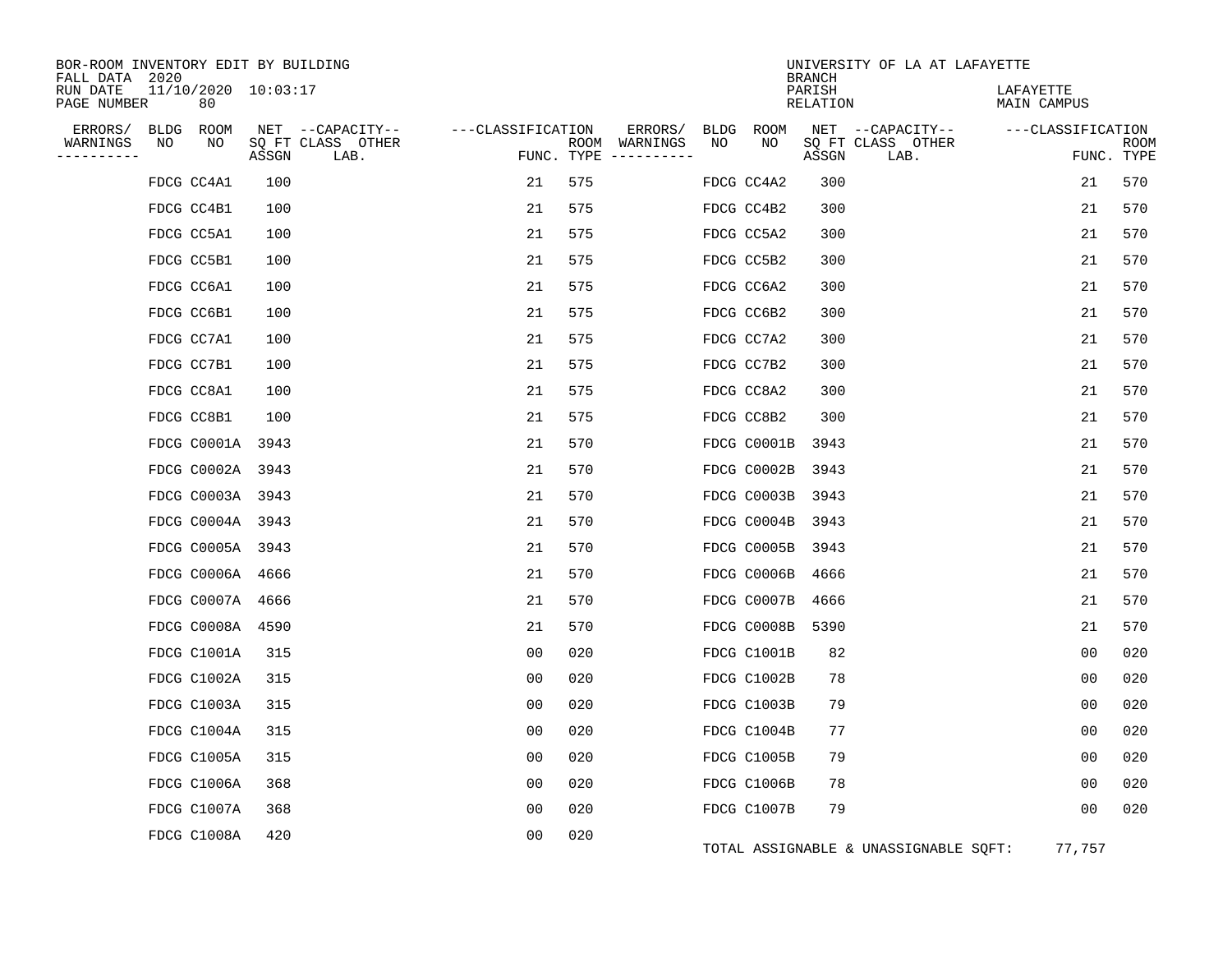| BOR-ROOM INVENTORY EDIT BY BUILDING<br>FALL DATA 2020 |           |                               |       |                                                                 |                |     |                                                             |           |                 | <b>BRANCH</b>                                                                            |      | UNIVERSITY OF LA AT LAFAYETTE                                                                                      |                                              |                           |
|-------------------------------------------------------|-----------|-------------------------------|-------|-----------------------------------------------------------------|----------------|-----|-------------------------------------------------------------|-----------|-----------------|------------------------------------------------------------------------------------------|------|--------------------------------------------------------------------------------------------------------------------|----------------------------------------------|---------------------------|
| RUN DATE<br>PAGE NUMBER                               |           | $11/10/2020$ $10:03:17$<br>81 |       |                                                                 |                |     |                                                             |           |                 | PARISH<br>RELATION                                                                       |      |                                                                                                                    | LAFAYETTE<br>MAIN CAMPUS                     |                           |
| ERRORS/ BLDG ROOM<br>WARNINGS<br>----------           | NO        | NO                            | ASSGN | NET --CAPACITY-- ---CLASSIFICATION<br>SQ FT CLASS OTHER<br>LAB. |                |     | ERRORS/ BLDG ROOM<br>ROOM WARNINGS<br>FUNC. TYPE ---------- | NO        | NO              | ASSGN                                                                                    | LAB. | SQ FT CLASS OTHER                                                                                                  | NET --CAPACITY-- ---CLASSIFICATION           | <b>ROOM</b><br>FUNC. TYPE |
|                                                       |           |                               |       |                                                                 |                |     |                                                             |           |                 | TOTAL NUMBER CLASSROOMS<br>TOTAL NUMBER LABS 210<br>TOTAL NUMBER SPECIAL LABS 220        |      | TOTAL NUMBER COMPUTER CLASSROOMS                                                                                   | TOTAL NET ASSIGN SQ. FT. IN ROOM FILE 74,474 |                           |
|                                                       | GPSH 0101 |                               | 668   |                                                                 | 00             | 020 |                                                             | GPSH 0102 |                 | 7062                                                                                     |      | 56                                                                                                                 | 22                                           | 250                       |
|                                                       |           | GPSH 0102A                    | 89    | $\mathbf{1}$                                                    | 00             | 030 |                                                             | GPSH 0103 |                 | 272                                                                                      |      |                                                                                                                    | 0 <sub>0</sub>                               | 020                       |
|                                                       | GPSH 0104 |                               | 538   |                                                                 | 0 <sub>0</sub> | 030 |                                                             | GPSH 0105 |                 | 490                                                                                      |      |                                                                                                                    | 0 <sub>0</sub>                               | 030                       |
|                                                       | GPSH 0106 |                               | 481   |                                                                 | 00             | 030 |                                                             | GPSH 0107 |                 | 548                                                                                      |      |                                                                                                                    | 0 <sub>0</sub>                               | 030                       |
|                                                       | GPSH 0108 |                               | 56635 |                                                                 | 63             | 590 |                                                             | GPSH 0201 |                 | 668                                                                                      |      |                                                                                                                    | 00                                           | 020                       |
|                                                       | GPSH      | 0202 58936                    |       |                                                                 | 63             | 590 |                                                             | GPSH 0203 |                 | 272                                                                                      |      |                                                                                                                    | 00                                           | 020                       |
|                                                       | GPSH 0301 |                               | 668   |                                                                 | 0 <sub>0</sub> | 020 |                                                             | GPSH 0302 |                 | 58936                                                                                    |      |                                                                                                                    | 63                                           | 590                       |
|                                                       | GPSH      | 0303                          | 272   |                                                                 | 0 <sub>0</sub> | 020 |                                                             | GPSH 0401 |                 | 668                                                                                      |      |                                                                                                                    | 0 <sub>0</sub>                               | 020                       |
|                                                       |           | GPSH 0402 58936               |       |                                                                 | 63             | 590 |                                                             | GPSH 0403 |                 | 272                                                                                      |      |                                                                                                                    | 00                                           | 020                       |
|                                                       | GPSH 0501 |                               | 668   |                                                                 | 00             | 020 |                                                             |           | GPSH 0502 58936 |                                                                                          |      |                                                                                                                    | 63                                           | 590                       |
|                                                       | GPSH      | 0503                          | 272   |                                                                 | 00             | 020 |                                                             | GPSH 0601 |                 | 668                                                                                      |      |                                                                                                                    | 00                                           | 020                       |
|                                                       |           | GPSH 0602 58936               |       |                                                                 | 63             | 590 |                                                             | GPSH 0603 |                 | 272<br>TOTAL NUMBER CLASSROOMS<br>TOTAL NUMBER LABS 210<br>TOTAL NUMBER SPECIAL LABS 220 |      | TOTAL ASSIGNABLE & UNASSIGNABLE SQFT:<br>TOTAL NET ASSIGN SQ. FT. IN ROOM FILE<br>TOTAL NUMBER COMPUTER CLASSROOMS | 00<br>366,163<br>358,377                     | 020                       |
|                                                       | HGR0      | 0100                          | 2080  |                                                                 | 0 <sub>0</sub> | 020 |                                                             |           | HGR0 0100A      | 38                                                                                       |      |                                                                                                                    | 0 <sub>0</sub>                               | 020                       |
|                                                       | HGR0      | 0100B                         | 38    |                                                                 | 00             | 020 |                                                             | HGR0      | 0100C           | 208                                                                                      |      |                                                                                                                    | 0 <sub>0</sub>                               | 020                       |
|                                                       | HGR0      | 0100D                         | 258   |                                                                 | 00             | 020 |                                                             | HGR0      | 0100E           | 1806                                                                                     |      |                                                                                                                    | 00                                           | 020                       |
|                                                       | HGR0      | 0100F                         | 208   |                                                                 | 0 <sub>0</sub> | 020 |                                                             | HGR0      | 0100G           | 358                                                                                      |      |                                                                                                                    | 0 <sub>0</sub>                               | 020                       |
|                                                       | HGR0      | 0100H                         | 1806  |                                                                 | 0 <sup>0</sup> | 020 |                                                             | HGR0      | 0100I           | 208                                                                                      |      |                                                                                                                    | 0 <sub>0</sub>                               | 020                       |
|                                                       | HGR0      | 0100J                         | 575   |                                                                 | 0 <sub>0</sub> | 020 |                                                             | HGR0      | 0101            | 131                                                                                      |      | $\mathbf{1}$                                                                                                       | 91                                           | 310                       |
|                                                       | HGR0      | 0102                          | 57    | $\mathbf 1$                                                     | 0 <sub>0</sub> | 030 |                                                             | HGR0      | 0103            | 66                                                                                       |      | $\mathbf{1}$                                                                                                       | 0 <sub>0</sub>                               | 030                       |
|                                                       | HGR0 0104 |                               | 179   | 1                                                               | 91             | 935 |                                                             |           | HGR0 0104A      | 16                                                                                       |      |                                                                                                                    | 91                                           | 935                       |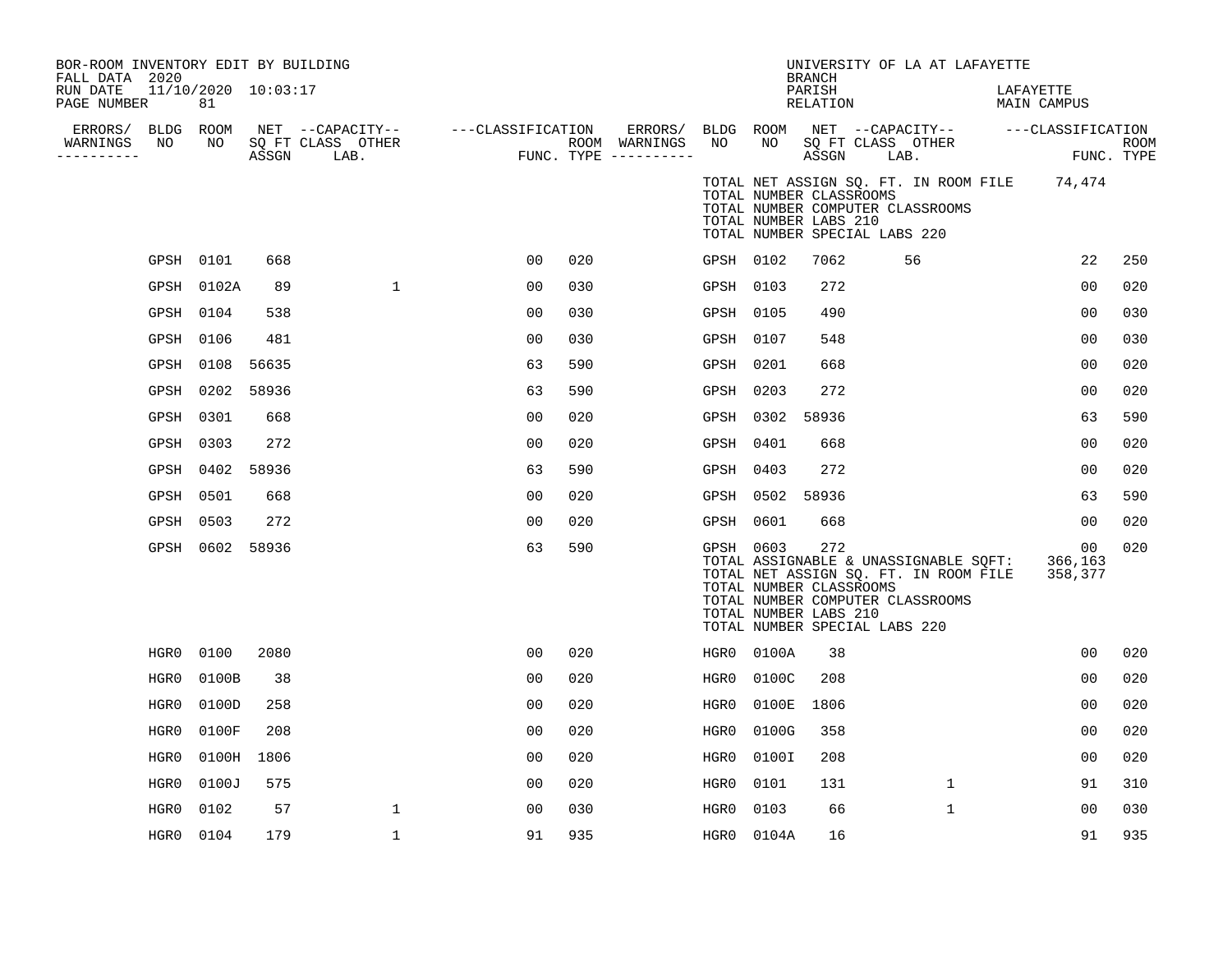| BOR-ROOM INVENTORY EDIT BY BUILDING<br>FALL DATA 2020 |                           |       |                           |                   |            |               |             |             | <b>BRANCH</b>             | UNIVERSITY OF LA AT LAFAYETTE |                          |                           |
|-------------------------------------------------------|---------------------------|-------|---------------------------|-------------------|------------|---------------|-------------|-------------|---------------------------|-------------------------------|--------------------------|---------------------------|
| RUN DATE<br>PAGE NUMBER                               | 11/10/2020 10:03:17<br>82 |       |                           |                   |            |               |             |             | PARISH<br><b>RELATION</b> |                               | LAFAYETTE<br>MAIN CAMPUS |                           |
| ERRORS/<br><b>BLDG</b>                                | <b>ROOM</b>               |       | NET --CAPACITY--          | ---CLASSIFICATION |            | ERRORS/       | <b>BLDG</b> | <b>ROOM</b> |                           | NET --CAPACITY--              | ---CLASSIFICATION        |                           |
| WARNINGS<br>ΝO<br>----------                          | NO                        | ASSGN | SQ FT CLASS OTHER<br>LAB. |                   | FUNC. TYPE | ROOM WARNINGS | NO          | NO          | ASSGN                     | SQ FT CLASS OTHER<br>LAB.     |                          | <b>ROOM</b><br>FUNC. TYPE |
| HGR0                                                  | 0104B                     | 16    |                           | 91                | 935        |               | HGR0        | 0105        | 87                        |                               | 0 <sub>0</sub>           | 020                       |
| HGR0                                                  | 0105A                     | 110   | $\mathbf{1}$              | 91                | 910        |               | HGR0        | 0105B       | 120                       | $\mathbf 1$                   | 91                       | 910                       |
| HGR0                                                  | 0105C                     | 45    | $\mathbf{1}$              | 91                | 919        |               | HGR0        | 0105D       | 14                        |                               | 0 <sub>0</sub>           | 030                       |
| HGR0                                                  | 0106                      | 112   |                           | 0 <sub>0</sub>    | 020        |               | HGR0        | 0106A       | 183                       | $\mathbf 1$                   | 91                       | 910                       |
| HGR0                                                  | 0106B                     | 185   | $\mathbf{1}$              | 91                | 910        |               | HGR0        | 0106C       | 47                        | $\mathbf 1$                   | 91                       | 919                       |
| HGR0                                                  | 0106D                     | 47    | $\mathbf{1}$              | 91                | 919        |               | HGR0        | 0106E       | 12                        |                               | 0 <sub>0</sub>           | 030                       |
| HGR0                                                  | 0107                      | 92    |                           | 0 <sub>0</sub>    | 020        |               | HGR0        | 0107A       | 112                       | $\mathbf 1$                   | 91                       | 910                       |
| HGR0                                                  | 0107B                     | 112   | $\mathbf{1}$              | 91                | 910        |               | HGR0        | 0107C       | 45                        | $\mathbf{1}$                  | 91                       | 919                       |
| HGR0                                                  | 0107D                     | 14    |                           | 0 <sub>0</sub>    | 030        |               | HGR0        | 0108        | 112                       |                               | 0 <sub>0</sub>           | 020                       |
| HGR0                                                  | 0108A                     | 185   | $\mathbf{1}$              | 91                | 910        |               | HGR0        | 0108B       | 138                       | $\mathbf 1$                   | 91                       | 910                       |
| HGR0                                                  | 0108C                     | 47    | $\mathbf{1}$              | 91                | 919        |               | HGR0        | 0108D       | 47                        | $\mathbf{1}$                  | 91                       | 919                       |
| HGR0                                                  | 0108E                     | 12    | $\mathbf{1}$              | 0 <sub>0</sub>    | 030        |               | HGR0        | 0109        | 92                        |                               | 0 <sub>0</sub>           | 020                       |
| HGR0                                                  | 0109A                     | 112   | $\mathbf{1}$              | 91                | 910        |               | HGR0        | 0109B       | 112                       | $\mathbf 1$                   | 91                       | 910                       |
| HGR0                                                  | 0109C                     | 45    | $\mathbf{1}$              | 91                | 919        |               | HGR0        | 0109D       | 14                        | 1                             | 00                       | 030                       |
| HGR0                                                  | 0110                      | 161   |                           | 0 <sub>0</sub>    | 020        |               | HGR0        | 0110A       | 178                       | 1                             | 91                       | 910                       |
| HGR0                                                  | 0110B                     | 194   | 1                         | 91                | 910        |               | HGR0        | 0110C       | 58                        | $\mathbf 1$                   | 91                       | 919                       |
| HGR0                                                  | 0110D                     | 40    | $\mathbf{1}$              | 91                | 919        |               | HGR0        | 0110E       | 13                        |                               | 0 <sub>0</sub>           | 030                       |
| HGR0                                                  | 0111                      | 112   |                           | 0 <sub>0</sub>    | 020        |               | HGR0        | 0111A       | 183                       | $\mathbf 1$                   | 91                       | 910                       |
| HGR0                                                  | 0111B                     | 183   | $\mathbf{1}$              | 91                | 910        |               | HGR0        | 0111C       | 45                        | $\mathbf{1}$                  | 91                       | 919                       |
| HGR0                                                  | 0111D                     | 45    | 1                         | 91                | 919        |               | HGR0        | 0111E       | 12                        |                               | 0 <sub>0</sub>           | 030                       |
| HGR0                                                  | 0112                      | 192   | 8                         | 91                | 650        |               | HGR0        | 0113        | 17                        |                               | 0 <sub>0</sub>           | 010                       |
| HGR0                                                  | 0114                      | 18    |                           | 91                | 730        |               | HGR0        | 0115        | 15                        |                               | 91                       | 730                       |
| HGR0                                                  | 0116                      | 92    |                           | 0 <sub>0</sub>    | 020        |               | HGR0        | 0116A       | 112                       | $\mathbf 1$                   | 91                       | 910                       |
| HGR0                                                  | 0116B                     | 112   | $\mathbf{1}$              | 91                | 910        |               | HGR0        | 0116C       | 45                        | $\mathbf{1}$                  | 91                       | 919                       |
| HGR0                                                  | 0116D                     | 14    | $\mathbf{1}$              | 0 <sub>0</sub>    | 030        |               | HGR0        | 0117        | 92                        |                               | 0 <sub>0</sub>           | 020                       |
| HGR0                                                  | 0117A                     | 112   | $\mathbf{1}$              | 91                | 910        |               | HGR0        | 0117B       | 112                       | 1                             | 91                       | 910                       |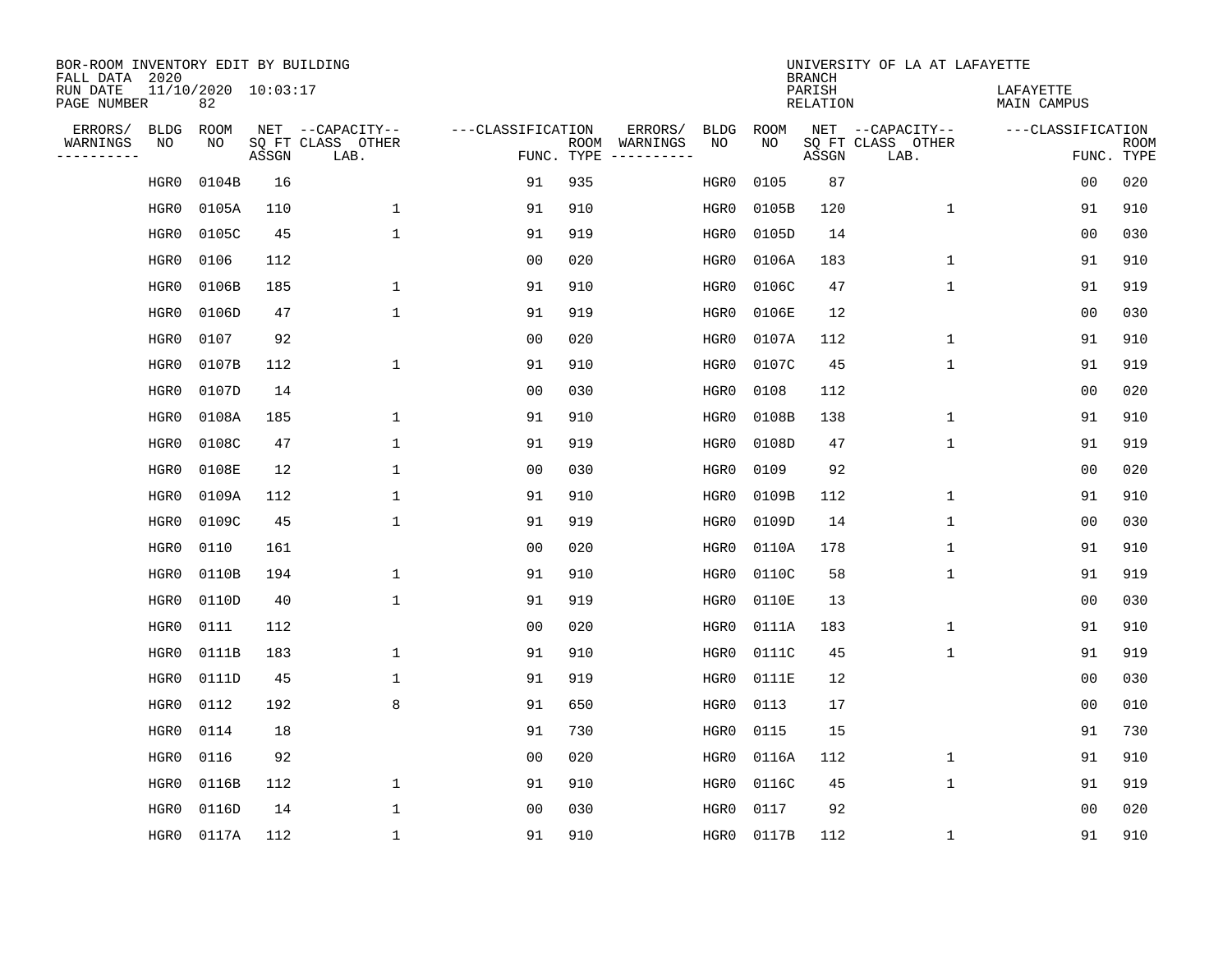| BOR-ROOM INVENTORY EDIT BY BUILDING<br>FALL DATA 2020 |      |                           |       |                           |                   |      |          |             |             | <b>BRANCH</b>             | UNIVERSITY OF LA AT LAFAYETTE |                          |                           |
|-------------------------------------------------------|------|---------------------------|-------|---------------------------|-------------------|------|----------|-------------|-------------|---------------------------|-------------------------------|--------------------------|---------------------------|
| RUN DATE<br>PAGE NUMBER                               |      | 11/10/2020 10:03:17<br>83 |       |                           |                   |      |          |             |             | PARISH<br><b>RELATION</b> |                               | LAFAYETTE<br>MAIN CAMPUS |                           |
| ERRORS/                                               | BLDG | ROOM                      |       | NET --CAPACITY--          | ---CLASSIFICATION |      | ERRORS/  | <b>BLDG</b> | <b>ROOM</b> |                           | NET --CAPACITY--              | ---CLASSIFICATION        |                           |
| WARNINGS<br>----------                                | ΝO   | NO                        | ASSGN | SQ FT CLASS OTHER<br>LAB. | FUNC. TYPE        | ROOM | WARNINGS | NO          | NO          | ASSGN                     | SQ FT CLASS OTHER<br>LAB.     |                          | <b>ROOM</b><br>FUNC. TYPE |
|                                                       | HGR0 | 0117C                     | 45    | $\mathbf 1$               | 91                | 919  |          | HGR0        | 0117D       | 14                        |                               | 00                       | 030                       |
|                                                       | HGR0 | 0118                      | 102   |                           | 00                | 020  |          | HGR0        | 0118A       | 111                       | 1                             | 91                       | 910                       |
|                                                       | HGR0 | 0118B                     | 132   | $\mathbf{1}$              | 91                | 910  |          | HGR0        | 0118C       | 53                        | $\mathbf 1$                   | 91                       | 919                       |
|                                                       | HGR0 | 0118D                     | 15    |                           | 0 <sub>0</sub>    | 030  |          | HGR0        | 0119        | 92                        |                               | 0 <sub>0</sub>           | 020                       |
|                                                       | HGR0 | 0119A                     | 112   | $\mathbf 1$               | 91                | 910  |          | HGR0        | 0119B       | 112                       | $\mathbf 1$                   | 91                       | 910                       |
|                                                       | HGR0 | 0119C                     | 45    | $\mathbf{1}$              | 91                | 919  |          | HGR0        | 0119D       | 14                        |                               | 0 <sub>0</sub>           | 030                       |
|                                                       | HGR0 | 0120                      | 110   |                           | 0 <sub>0</sub>    | 020  |          | HGR0        | 0120A       | 182                       | $\mathbf{1}$                  | 91                       | 910                       |
|                                                       | HGR0 | 0120B                     | 184   | $\mathbf{1}$              | 91                | 910  |          | HGR0        | 0120C       | 39                        | $\mathbf{1}$                  | 91                       | 919                       |
|                                                       | HGR0 | 0120D                     | 39    | $\mathbf{1}$              | 91                | 919  |          | HGR0        | 0120E       | 13                        |                               | 0 <sub>0</sub>           | 030                       |
|                                                       | HGR0 | 0121                      | 112   |                           | 00                | 020  |          | HGR0        | 0121A       | 183                       | 1                             | 91                       | 910                       |
|                                                       | HGR0 | 0121B                     | 183   | $\mathbf{1}$              | 91                | 910  |          | HGR0        | 0121C       | 45                        | $\mathbf 1$                   | 91                       | 919                       |
|                                                       | HGR0 | 0121D                     | 45    | $\mathbf{1}$              | 91                | 919  |          | HGR0        | 0121E       | 12                        |                               | 0 <sub>0</sub>           | 030                       |
|                                                       | HGR0 | 0122                      | 10    |                           | 91                | 730  |          | HGR0        | 0122A       | 248                       |                               | 44                       | 710                       |
|                                                       | HGR0 | 0123                      | 505   | 1                         | 91                | 950  |          | HGR0        | 0123A       | 96                        | $\mathbf 1$                   | 91                       | 919                       |
|                                                       | HGR0 | 0123B                     | 8     |                           | 91                | 955  |          | HGR0        | 0123C       | 8                         |                               | 91                       | 955                       |
|                                                       | HGR0 | 0123D                     | 21    |                           | 0 <sub>0</sub>    | 030  |          | HGR0        | 0124        | 138                       |                               | 0 <sub>0</sub>           | 020                       |
|                                                       | HGR0 | 0124A                     | 191   | 1                         | 91                | 910  |          | HGR0        | 0124B       | 179                       | 1                             | 91                       | 910                       |
|                                                       | HGR0 | 0124C                     | 55    | 1                         | 91                | 919  |          | HGR0        | 0124D       | 43                        | $\mathbf 1$                   | 91                       | 919                       |
|                                                       | HGR0 | 0124E                     | 19    |                           | 0 <sub>0</sub>    | 030  |          | HGR0        | 0125        | 130                       |                               | 0 <sub>0</sub>           | 020                       |
|                                                       | HGR0 | 0125A                     | 183   | 1                         | 91                | 910  |          | HGR0        | 0125B       | 183                       | 1                             | 91                       | 910                       |
|                                                       | HGR0 | 0125C                     | 45    | 1                         | 91                | 919  |          | HGR0        | 0125D       | 45                        | $\mathbf 1$                   | 91                       | 919                       |
|                                                       | HGR0 | 0125E                     | 12    |                           | 0 <sub>0</sub>    | 030  |          | HGR0        | 0126        | 112                       |                               | 0 <sub>0</sub>           | 020                       |
|                                                       | HGR0 | 0126A                     | 183   | $\mathbf{1}$              | 91                | 910  |          | HGR0        | 0126B       | 183                       | $\mathbf 1$                   | 91                       | 910                       |
|                                                       | HGR0 | 0126C                     | 45    | $\mathbf{1}$              | 91                | 919  |          | HGR0        | 0126D       | 45                        | $\mathbf{1}$                  | 91                       | 919                       |
|                                                       | HGR0 | 0126E                     | 12    |                           | 0 <sub>0</sub>    | 030  |          | HGR0        | 0127        | 22                        |                               | 0 <sub>0</sub>           | 010                       |
|                                                       | HGR0 | 0127A                     | 85    |                           | 91                | 730  |          | HGR0        | 0127B       | 79                        |                               | 91                       | 730                       |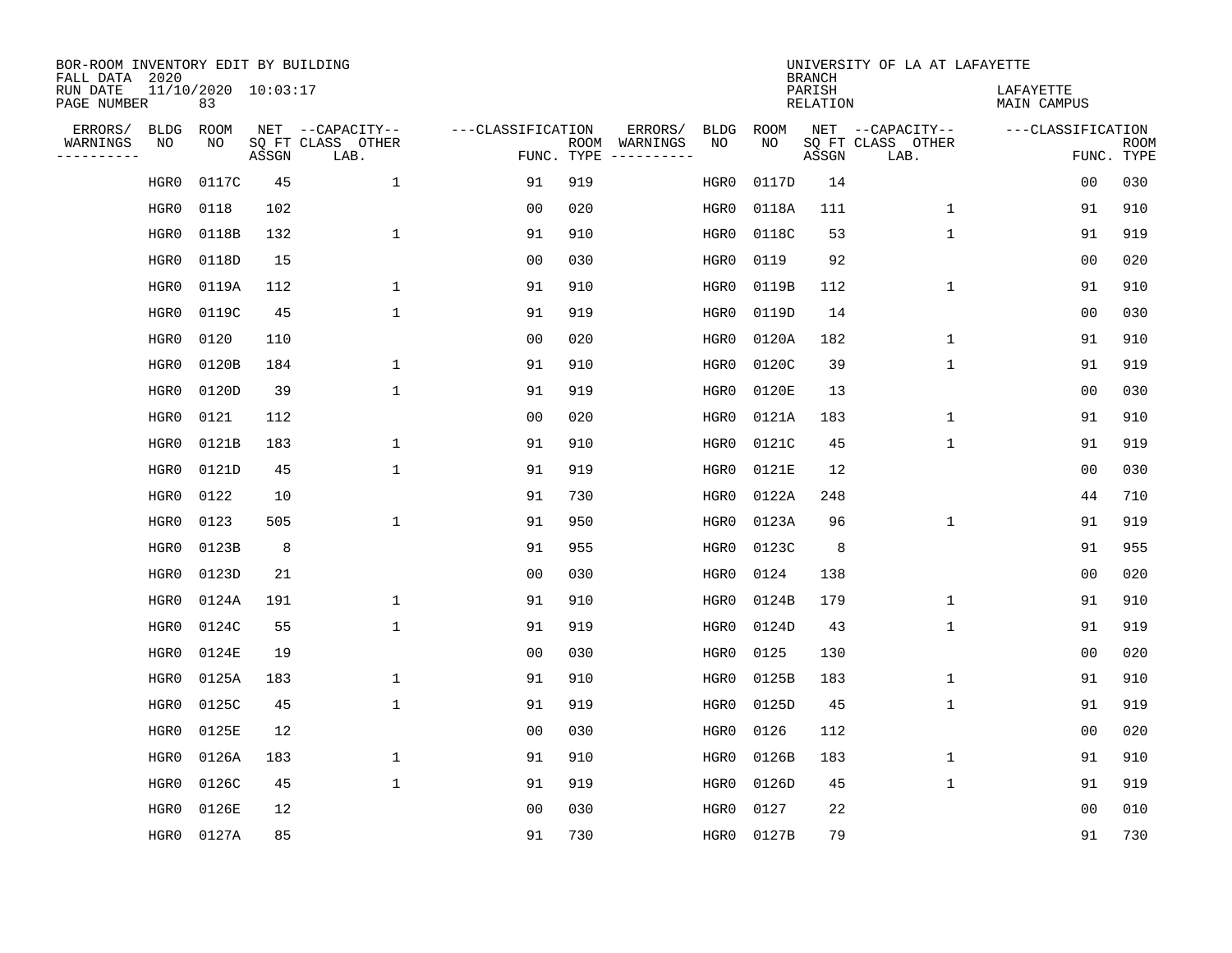| BOR-ROOM INVENTORY EDIT BY BUILDING<br>FALL DATA 2020 |      |                           |       |                           |                   |                    |          |             |             | <b>BRANCH</b>             | UNIVERSITY OF LA AT LAFAYETTE |                          |                           |
|-------------------------------------------------------|------|---------------------------|-------|---------------------------|-------------------|--------------------|----------|-------------|-------------|---------------------------|-------------------------------|--------------------------|---------------------------|
| RUN DATE<br>PAGE NUMBER                               |      | 11/10/2020 10:03:17<br>84 |       |                           |                   |                    |          |             |             | PARISH<br><b>RELATION</b> |                               | LAFAYETTE<br>MAIN CAMPUS |                           |
| ERRORS/                                               | BLDG | ROOM                      |       | NET --CAPACITY--          | ---CLASSIFICATION |                    | ERRORS/  | <b>BLDG</b> | <b>ROOM</b> |                           | NET --CAPACITY--              | ---CLASSIFICATION        |                           |
| WARNINGS<br>----------                                | ΝO   | NO                        | ASSGN | SQ FT CLASS OTHER<br>LAB. |                   | ROOM<br>FUNC. TYPE | WARNINGS | NO          | NO          | ASSGN                     | SQ FT CLASS OTHER<br>LAB.     |                          | <b>ROOM</b><br>FUNC. TYPE |
|                                                       | HGR0 | 0128                      | 148   |                           | 00                | 020                |          | HGR0        | 0128A       | 180                       | 1                             | 91                       | 910                       |
|                                                       | HGR0 | 0128B                     | 193   | 1                         | 91                | 910                |          | HGR0        | 0128C       | 43                        | 1                             | 91                       | 919                       |
|                                                       | HGR0 | 0128D                     | 54    | 1                         | 91                | 919                |          | HGR0        | 0128E       | 19                        |                               | 0 <sub>0</sub>           | 030                       |
|                                                       | HGR0 | 0129                      | 148   |                           | 0 <sub>0</sub>    | 020                |          | HGR0        | 0129A       | 180                       | $\mathbf 1$                   | 91                       | 910                       |
|                                                       | HGR0 | 0129B                     | 193   | $\mathbf 1$               | 91                | 910                |          | HGR0        | 0129C       | 43                        | $\mathbf{1}$                  | 91                       | 919                       |
|                                                       | HGR0 | 0129D                     | 54    | $\mathbf{1}$              | 91                | 919                |          | HGR0        | 0129E       | 19                        |                               | 0 <sub>0</sub>           | 030                       |
|                                                       | HGR0 | 0130                      | 17    |                           | 0 <sub>0</sub>    | 030                |          | HGR0        | 0131        | 63                        |                               | 0 <sub>0</sub>           | 030                       |
|                                                       | HGR0 | 0132                      | 11    |                           | 91                | 730                |          | HGR0        | 0133        | 11                        |                               | 91                       | 730                       |
|                                                       | HGR0 | 0134                      | 30    |                           | 0 <sub>0</sub>    | 030                |          | HGR0        | 0135        | 326                       | 10                            | 91                       | 410                       |
|                                                       | HGR0 | 0135A                     | 20    |                           | 0 <sub>0</sub>    | 030                |          | HGR0        | 0136        | 434                       | 10                            | 91                       | 935                       |
|                                                       | HGR0 | 0136A                     | 21    |                           | 91                | 935                |          | HGR0        | 0137        | 92                        |                               | 0 <sub>0</sub>           | 020                       |
|                                                       | HGR0 | 0137A                     | 112   | 1                         | 91                | 910                |          | HGR0        | 0137B       | 112                       | $\mathbf 1$                   | 91                       | 910                       |
|                                                       | HGR0 | 0137C                     | 45    | 1                         | 91                | 919                |          | HGR0        | 0137D       | 14                        |                               | 0 <sub>0</sub>           | 030                       |
|                                                       | HGR0 | 0138                      | 112   |                           | 0 <sub>0</sub>    | 020                |          | HGR0        | 0138A       | 183                       | 1                             | 91                       | 910                       |
|                                                       | HGR0 | 0138B                     | 183   | 1                         | 91                | 910                |          | HGR0        | 0138C       | 40                        | $\mathbf{1}$                  | 91                       | 919                       |
|                                                       | HGR0 | 0138D                     | 46    | $\mathbf{1}$              | 91                | 919                |          | HGR0        | 0138E       | 13                        |                               | 0 <sub>0</sub>           | 030                       |
|                                                       | HGR0 | 0139                      | 92    |                           | 0 <sub>0</sub>    | 020                |          | HGR0        | 0139A       | 116                       | 1                             | 91                       | 910                       |
|                                                       | HGR0 | 0139B                     | 112   | $\mathbf{1}$              | 91                | 910                |          | HGR0        | 0139C       | 45                        | $\mathbf 1$                   | 91                       | 919                       |
|                                                       | HGR0 | 0139D                     | 14    |                           | 0 <sub>0</sub>    | 030                |          | HGR0        | 0140        | 112                       |                               | 0 <sub>0</sub>           | 020                       |
|                                                       | HGR0 | 0140A                     | 183   | 1                         | 91                | 910                |          | HGR0        | 0140B       | 183                       | 1                             | 91                       | 910                       |
|                                                       | HGR0 | 0140C                     | 40    | $\mathbf{1}$              | 91                | 919                |          | HGR0        | 0140D       | 46                        | $\mathbf 1$                   | 91                       | 919                       |
|                                                       | HGR0 | 0140E                     | 13    |                           | 0 <sub>0</sub>    | 030                |          | HGR0        | 0141        | 92                        |                               | 0 <sub>0</sub>           | 020                       |
|                                                       | HGR0 | 0141A                     | 104   | $\mathbf{1}$              | 91                | 910                |          | HGR0        | 0141B       | 112                       | $\mathbf{1}$                  | 91                       | 910                       |
|                                                       | HGR0 | 0141C                     | 45    | $\mathbf{1}$              | 91                | 919                |          | HGR0        | 0141D       | 14                        |                               | 0 <sub>0</sub>           | 030                       |
|                                                       | HGR0 | 0142                      | 84    |                           | 0 <sub>0</sub>    | 020                |          | HGR0        | 0142A       | 172                       | $\mathbf{1}$                  | 91                       | 910                       |
|                                                       | HGR0 | 0142B                     | 40    | $\mathbf{1}$              | 91                | 919                |          | HGR0        | 0142C       | 12                        |                               | 0 <sub>0</sub>           | 030                       |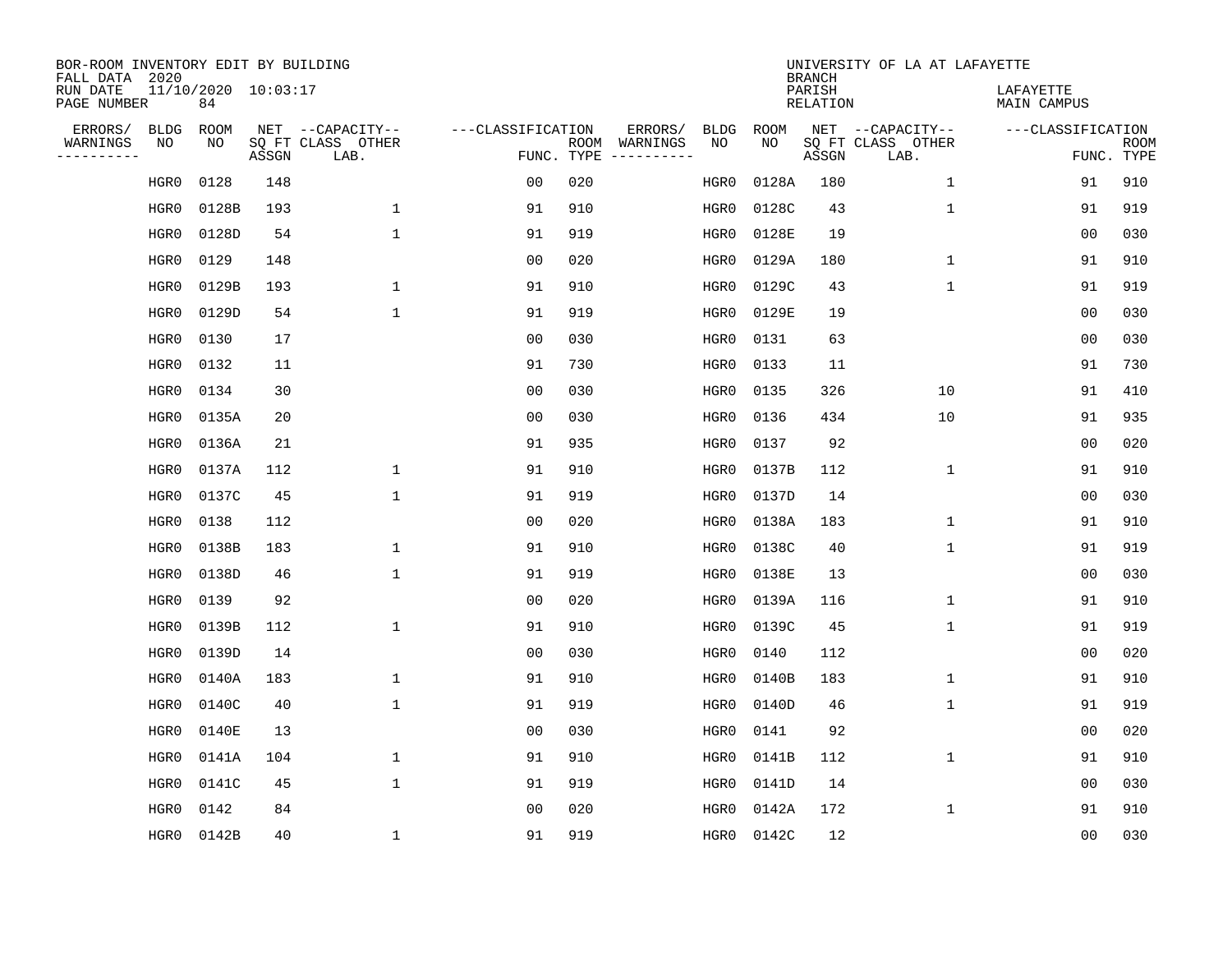| BOR-ROOM INVENTORY EDIT BY BUILDING<br>FALL DATA 2020 |             |                           |       |                           |                   |                    |                        |             |             | <b>BRANCH</b>      | UNIVERSITY OF LA AT LAFAYETTE |                          |                           |
|-------------------------------------------------------|-------------|---------------------------|-------|---------------------------|-------------------|--------------------|------------------------|-------------|-------------|--------------------|-------------------------------|--------------------------|---------------------------|
| RUN DATE<br>PAGE NUMBER                               |             | 11/10/2020 10:03:17<br>85 |       |                           |                   |                    |                        |             |             | PARISH<br>RELATION |                               | LAFAYETTE<br>MAIN CAMPUS |                           |
| ERRORS/                                               | <b>BLDG</b> | ROOM                      |       | NET --CAPACITY--          | ---CLASSIFICATION |                    | ERRORS/                | <b>BLDG</b> | <b>ROOM</b> |                    | NET --CAPACITY--              | ---CLASSIFICATION        |                           |
| WARNINGS<br>----------                                | NO          | NO                        | ASSGN | SQ FT CLASS OTHER<br>LAB. |                   | ROOM<br>FUNC. TYPE | WARNINGS<br>---------- | NO          | NO          | ASSGN              | SQ FT CLASS OTHER<br>LAB.     |                          | <b>ROOM</b><br>FUNC. TYPE |
|                                                       | HGR0        | 0143                      | 112   |                           | 00                | 020                |                        | HGR0        | 0143A       | 183                | 1                             | 91                       | 910                       |
|                                                       | HGR0        | 0143B                     | 183   | 1                         | 91                | 910                |                        | HGR0        | 0143C       | 38                 | 1                             | 91                       | 919                       |
|                                                       | HGR0        | 0143D                     | 44    | $\mathbf 1$               | 91                | 919                |                        | HGR0        | 0143E       | 12                 |                               | 00                       | 030                       |
|                                                       | HGR0        | 0144                      | 49    |                           | 0 <sub>0</sub>    | 010                |                        | HGR0        | 0145        | 194                | 8                             | 91                       | 650                       |
|                                                       | HGR0        | 0146                      | 92    |                           | 0 <sub>0</sub>    | 020                |                        | HGR0        | 0146A       | 112                | $\mathbf 1$                   | 91                       | 910                       |
|                                                       | HGR0        | 0146B                     | 112   | $\mathbf{1}$              | 91                | 910                |                        | HGR0        | 0146C       | 45                 | $\mathbf 1$                   | 91                       | 919                       |
|                                                       | HGR0        | 0146D                     | 14    |                           | 0 <sub>0</sub>    | 030                |                        | HGR0        | 0147        | 18                 |                               | 0 <sub>0</sub>           | 030                       |
|                                                       | HGR0        | 0148                      | 92    |                           | 0 <sub>0</sub>    | 020                |                        | HGR0        | 0148A       | 112                | $\mathbf{1}$                  | 91                       | 910                       |
|                                                       | HGR0        | 0148B                     | 112   | $\mathbf{1}$              | 91                | 910                |                        | HGR0        | 0148C       | 45                 | $\mathbf{1}$                  | 91                       | 919                       |
|                                                       | HGR0        | 0148D                     | 112   |                           | 0 <sub>0</sub>    | 030                |                        | HGR0        | 0149        | 102                |                               | 0 <sub>0</sub>           | 020                       |
|                                                       | HGR0        | 0149A                     | 111   | 1                         | 91                | 910                |                        | HGR0        | 0149B       | 132                | $\mathbf 1$                   | 91                       | 910                       |
|                                                       | HGR0        | 0149C                     | 53    | 1                         | 91                | 919                |                        | HGR0        | 0149D       | 15                 |                               | 0 <sub>0</sub>           | 030                       |
|                                                       | HGR0        | 0150                      | 92    |                           | 0 <sub>0</sub>    | 020                |                        | HGR0        | 0150A       | 112                | 1                             | 91                       | 910                       |
|                                                       | HGR0        | 0150B                     | 112   | 1                         | 91                | 910                |                        | HGR0        | 0150C       | 45                 | 1                             | 91                       | 919                       |
|                                                       | HGR0        | 0150D                     | 14    |                           | 0 <sub>0</sub>    | 030                |                        | HGR0        | 0151        | 112                |                               | 0 <sub>0</sub>           | 020                       |
|                                                       | HGR0        | 0151A                     | 183   | 1                         | 91                | 910                |                        | HGR0        | 0151B       | 183                | 1                             | 91                       | 910                       |
|                                                       | HGR0        | 0151C                     | 45    | 1                         | 91                | 919                |                        | HGR0        | 0151D       | 45                 | 1                             | 91                       | 919                       |
|                                                       | HGR0        | 0151E                     | 12    | 1                         | 00                | 030                |                        | HGR0        | 0152        | 112                |                               | 0 <sub>0</sub>           | 020                       |
|                                                       | HGR0        | 0152A                     | 183   | 1                         | 91                | 910                |                        | HGR0        | 0152B       | 183                | 1                             | 91                       | 910                       |
|                                                       | HGR0        | 0152C                     | 45    | 1                         | 91                | 919                |                        | HGR0        | 0152D       | 183                | 1                             | 91                       | 919                       |
|                                                       | HGR0        | 0152E                     | 12    |                           | 0 <sub>0</sub>    | 030                |                        | HGR0        | 0153        | 148                |                               | 91                       | 730                       |
|                                                       | HGR0        | 0153A                     | 98    |                           | 91                | 710                |                        | HGR0        | 0154        | 345                | 1                             | 91                       | 950                       |
|                                                       | HGR0        | 0154A                     | 93    | $\mathbf{1}$              | 91                | 919                |                        | HGR0        | 0154B       | 8                  |                               | 91                       | 955                       |
|                                                       | HGR0        | 0154C                     | 8     |                           | 91                | 955                |                        | HGR0        | 0154D       | 22                 |                               | 0 <sub>0</sub>           | 030                       |
|                                                       | HGR0        | 0155                      | 142   |                           | 0 <sub>0</sub>    | 020                |                        | HGR0        | 0155A       | 180                | 1                             | 91                       | 910                       |
|                                                       | HGR0        | 0155B                     | 187   | 1                         | 91                | 910                |                        | HGR0        | 0155C       | 55                 | 1                             | 91                       | 919                       |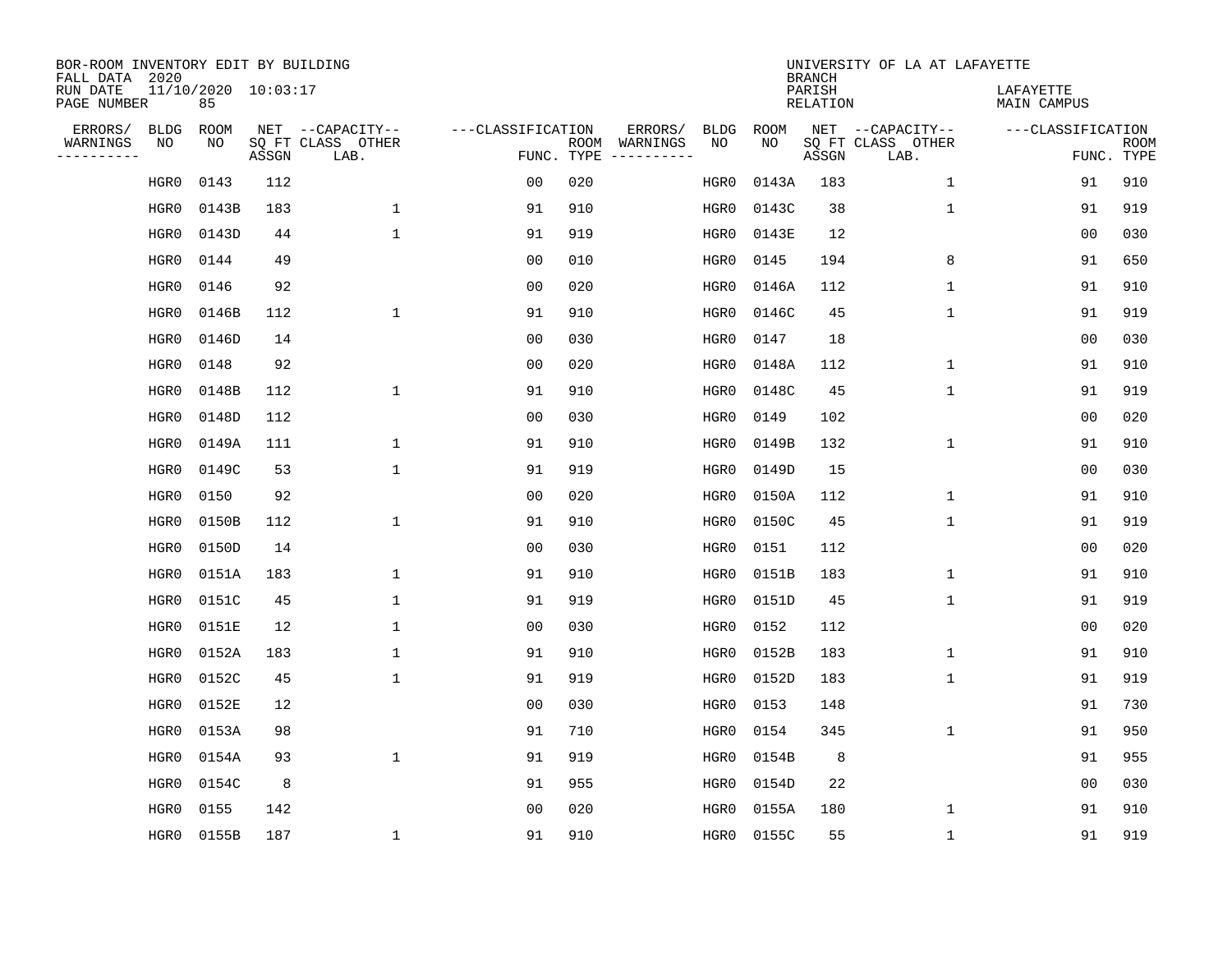| BOR-ROOM INVENTORY EDIT BY BUILDING<br>FALL DATA 2020 |      |                           |       |                           |                   |      |          |             |             | <b>BRANCH</b>             | UNIVERSITY OF LA AT LAFAYETTE |                          |                           |
|-------------------------------------------------------|------|---------------------------|-------|---------------------------|-------------------|------|----------|-------------|-------------|---------------------------|-------------------------------|--------------------------|---------------------------|
| RUN DATE<br>PAGE NUMBER                               |      | 11/10/2020 10:03:17<br>86 |       |                           |                   |      |          |             |             | PARISH<br><b>RELATION</b> |                               | LAFAYETTE<br>MAIN CAMPUS |                           |
| ERRORS/                                               | BLDG | ROOM                      |       | NET --CAPACITY--          | ---CLASSIFICATION |      | ERRORS/  | <b>BLDG</b> | <b>ROOM</b> |                           | NET --CAPACITY--              | ---CLASSIFICATION        |                           |
| WARNINGS<br>----------                                | ΝO   | NO                        | ASSGN | SQ FT CLASS OTHER<br>LAB. | FUNC. TYPE        | ROOM | WARNINGS | NO          | NO          | ASSGN                     | SQ FT CLASS OTHER<br>LAB.     |                          | <b>ROOM</b><br>FUNC. TYPE |
|                                                       | HGR0 | 0155D                     | 43    | $\mathbf{1}$              | 91                | 919  |          | HGR0        | 0155E       | 19                        |                               | 00                       | 030                       |
|                                                       | HGR0 | 0156                      | 313   |                           | 00                | 030  |          | HGR0        | 0157        | 225                       |                               | 0 <sub>0</sub>           | 030                       |
|                                                       | HGR0 | 0158                      | 226   |                           | 91                | 935  |          | HGR0        | 0200        | 928                       |                               | 0 <sub>0</sub>           | 020                       |
|                                                       | HGR0 | 0200A                     | 38    |                           | 0 <sub>0</sub>    | 020  |          | HGR0        | 0200B       | 38                        |                               | 0 <sub>0</sub>           | 020                       |
|                                                       | HGR0 | 0200C                     | 535   |                           | 0 <sub>0</sub>    | 020  |          | HGR0        | 0200D       | 208                       |                               | 0 <sub>0</sub>           | 020                       |
|                                                       | HGR0 | 0200E                     | 436   |                           | 0 <sub>0</sub>    | 020  |          | HGR0        | 0200F       | 1855                      |                               | 0 <sub>0</sub>           | 020                       |
|                                                       | HGR0 | 0200G                     | 208   |                           | 0 <sub>0</sub>    | 020  |          | HGR0        | 0200H       | 439                       |                               | 0 <sub>0</sub>           | 020                       |
|                                                       | HGR0 | 0200I                     | 1455  |                           | 0 <sub>0</sub>    | 020  |          | HGR0        | 0200J       | 208                       |                               | 0 <sub>0</sub>           | 020                       |
|                                                       | HGR0 | 0201                      | 172   | 10                        | 91                | 410  |          | HGR0        | 0201A       | 65                        |                               | 91                       | 730                       |
|                                                       | HGR0 | 0202                      | 161   |                           | 0 <sub>0</sub>    | 020  |          | HGR0        | 0202A       | 194                       | $\mathbf{1}$                  | 91                       | 910                       |
|                                                       | HGR0 | 0202B                     | 184   | $\mathbf{1}$              | 91                | 910  |          | HGR0        | 0202C       | 57                        | $\mathbf 1$                   | 91                       | 919                       |
|                                                       | HGR0 | 0202D                     | 40    | $\mathbf{1}$              | 91                | 919  |          | HGR0        | 0202E       | 12                        |                               | 0 <sub>0</sub>           | 030                       |
|                                                       | HGR0 | 0203                      | 59    |                           | 0 <sub>0</sub>    | 020  |          | HGR0        | 0203A       | 183                       | $\mathbf 1$                   | 91                       | 910                       |
|                                                       | HGR0 | 0203B                     | 42    | $\mathbf{1}$              | 91                | 919  |          | HGR0        | 0203C       | 12                        | 1                             | 0 <sub>0</sub>           | 030                       |
|                                                       | HGR0 | 0204                      | 112   |                           | 0 <sub>0</sub>    | 020  |          | HGR0        | 0204A       | 183                       | $\mathbf 1$                   | 91                       | 910                       |
|                                                       | HGR0 | 0204B                     | 186   | $\mathbf{1}$              | 91                | 910  |          | HGR0        | 0204C       | 46                        | $\mathbf 1$                   | 91                       | 919                       |
|                                                       | HGR0 | 0204D                     | 46    | $\mathbf{1}$              | 91                | 919  |          | HGR0        | 0204E       | 12                        |                               | 0 <sub>0</sub>           | 030                       |
|                                                       | HGR0 | 0205                      | 92    |                           | 0 <sub>0</sub>    | 020  |          | HGR0        | 0205A       | 112                       | 1                             | 91                       | 910                       |
|                                                       | HGR0 | 0205B                     | 112   | $\mathbf{1}$              | 91                | 910  |          | HGR0        | 0205C       | 43                        | $\mathbf 1$                   | 91                       | 919                       |
|                                                       | HGR0 | 0205D                     | 14    |                           | 0 <sub>0</sub>    | 030  |          | HGR0        | 0206        | 112                       |                               | 0 <sub>0</sub>           | 020                       |
|                                                       | HGR0 | 0206A                     | 183   | $\mathbf{1}$              | 91                | 910  |          | HGR0        | 0206B       | 192                       | $\mathbf 1$                   | 91                       | 910                       |
|                                                       | HGR0 | 0206C                     | 46    | $\mathbf{1}$              | 91                | 919  |          | HGR0        | 0206D       | 46                        | $\mathbf 1$                   | 91                       | 919                       |
|                                                       | HGR0 | 0206E                     | 12    |                           | 0 <sub>0</sub>    | 030  |          | HGR0        | 0207        | 92                        |                               | 0 <sub>0</sub>           | 020                       |
|                                                       | HGR0 | 0207A                     | 112   | $\mathbf{1}$              | 91                | 910  |          | HGR0        | 0207B       | 112                       | $\mathbf{1}$                  | 91                       | 910                       |
|                                                       | HGR0 | 0207C                     | 45    | $\mathbf{1}$              | 91                | 919  |          | HGR0        | 0207D       | 14                        |                               | 0 <sub>0</sub>           | 030                       |
|                                                       | HGR0 | 0208                      | 161   |                           | 0 <sub>0</sub>    | 020  |          | HGR0        | 0208A       | 178                       | 1                             | 91                       | 910                       |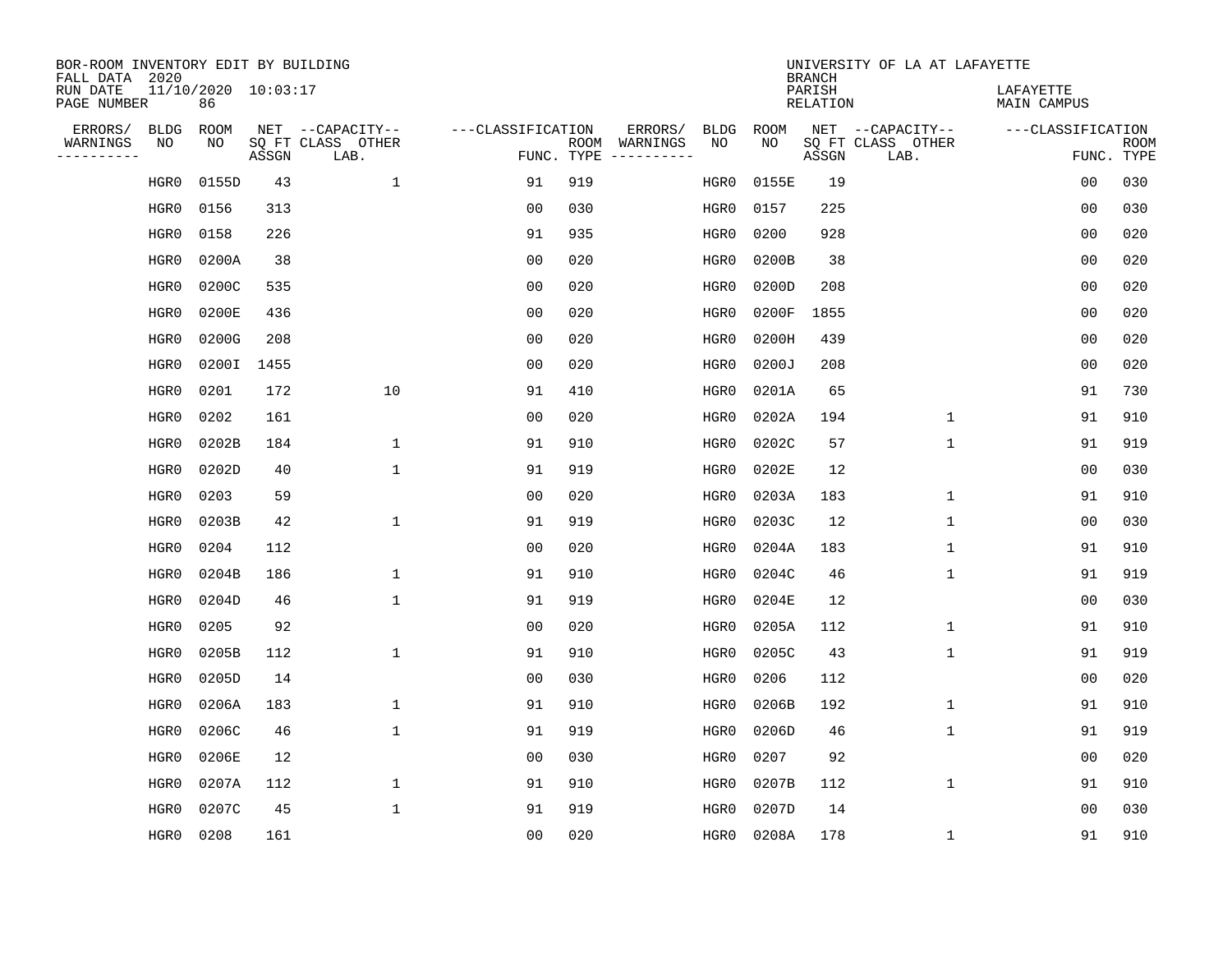| BOR-ROOM INVENTORY EDIT BY BUILDING<br>FALL DATA 2020 |                           |       |                           |                   |     |               |             |             | <b>BRANCH</b>             | UNIVERSITY OF LA AT LAFAYETTE |                          |                           |
|-------------------------------------------------------|---------------------------|-------|---------------------------|-------------------|-----|---------------|-------------|-------------|---------------------------|-------------------------------|--------------------------|---------------------------|
| RUN DATE<br>PAGE NUMBER                               | 11/10/2020 10:03:17<br>87 |       |                           |                   |     |               |             |             | PARISH<br><b>RELATION</b> |                               | LAFAYETTE<br>MAIN CAMPUS |                           |
| ERRORS/<br><b>BLDG</b>                                | <b>ROOM</b>               |       | NET --CAPACITY--          | ---CLASSIFICATION |     | ERRORS/       | <b>BLDG</b> | <b>ROOM</b> |                           | NET --CAPACITY--              | ---CLASSIFICATION        |                           |
| WARNINGS<br>ΝO<br>----------                          | NO                        | ASSGN | SQ FT CLASS OTHER<br>LAB. | FUNC. TYPE        |     | ROOM WARNINGS | NO          | NO          | ASSGN                     | SQ FT CLASS OTHER<br>LAB.     |                          | <b>ROOM</b><br>FUNC. TYPE |
| HGR0                                                  | 0208B                     | 194   | $\mathbf 1$               | 91                | 910 |               | HGR0        | 0208C       | 57                        | $\mathbf{1}$                  | 91                       | 919                       |
| HGR0                                                  | 0208D                     | 57    | $\mathbf{1}$              | 91                | 919 |               | HGR0        | 0208E       | 12                        |                               | 0 <sub>0</sub>           | 030                       |
| HGR0                                                  | 0209                      | 92    |                           | 0 <sub>0</sub>    | 020 |               | HGR0        | 0209A       | 112                       | $\mathbf 1$                   | 91                       | 910                       |
| HGR0                                                  | 0209B                     | 112   | $\mathbf{1}$              | 91                | 910 |               | HGR0        | 0209C       | 45                        | $\mathbf{1}$                  | 91                       | 919                       |
| HGR0                                                  | 0209D                     | 14    |                           | 0 <sub>0</sub>    | 030 |               | HGR0        | 0210        | 17                        |                               | 0 <sub>0</sub>           | 010                       |
| HGR0                                                  | 0211                      | 110   |                           | 0 <sub>0</sub>    | 020 |               | HGR0        | 0211A       | 186                       | $\mathbf{1}$                  | 91                       | 910                       |
| HGR0                                                  | 0211B                     | 186   | 1                         | 91                | 910 |               | HGR0        | 0211C       | 48                        | $\mathbf{1}$                  | 91                       | 919                       |
| HGR0                                                  | 0211D                     | 48    | $\mathbf{1}$              | 91                | 919 |               | HGR0        | 0211E       | 12                        |                               | 0 <sub>0</sub>           | 030                       |
| HGR0                                                  | 0212                      | 18    |                           | 91                | 730 |               | HGR0        | 0213        | 194                       | 8                             | 91                       | 650                       |
| HGR0                                                  | 0214                      | 14    |                           | 91                | 730 |               | HGR0        | 0215        | 92                        |                               | 0 <sub>0</sub>           | 020                       |
| HGR0                                                  | 0215A                     | 112   | $\mathbf{1}$              | 91                | 910 |               | HGR0        | 0215B       | 112                       | $\mathbf{1}$                  | 91                       | 910                       |
| HGR0                                                  | 0215C                     | 45    | $\mathbf{1}$              | 91                | 919 |               | HGR0        | 0215D       | 14                        |                               | 0 <sub>0</sub>           | 030                       |
| HGR0                                                  | 0216                      | 101   |                           | 0 <sub>0</sub>    | 020 |               | HGR0        | 0216A       | 133                       | $\mathbf 1$                   | 91                       | 910                       |
| HGR0                                                  | 0216B                     | 83    | 1                         | 91                | 910 |               | HGR0        | 0216C       | 51                        | 1                             | 91                       | 919                       |
| HGR0                                                  | 0216D                     | 14    |                           | 0 <sub>0</sub>    | 030 |               | HGR0        | 0217        | 92                        |                               | 0 <sub>0</sub>           | 020                       |
| HGR0                                                  | 0217A                     | 112   | $\mathbf{1}$              | 91                | 910 |               | HGR0        | 0217B       | 112                       | $\mathbf 1$                   | 91                       | 910                       |
| HGR0                                                  | 0217C                     | 45    | 1                         | 91                | 919 |               | HGR0        | 0217D       | 14                        |                               | 0 <sub>0</sub>           | 030                       |
| HGR0                                                  | 0218                      | 110   |                           | 0 <sub>0</sub>    | 020 |               | HGR0        | 0218A       | 186                       | $\mathbf 1$                   | 91                       | 910                       |
| HGR0                                                  | 0218B                     | 186   | $\mathbf{1}$              | 91                | 910 |               | HGR0        | 0218C       | 48                        | $\mathbf{1}$                  | 91                       | 919                       |
| HGR0                                                  | 0218D                     | 12    | 1                         | 91                | 919 |               | HGR0        | 0218E       | 13                        |                               | 0 <sub>0</sub>           | 030                       |
| HGR0                                                  | 0219                      | 92    |                           | 0 <sub>0</sub>    | 020 |               | HGR0        | 0219A       | 112                       | $\mathbf 1$                   | 91                       | 910                       |
| HGR0                                                  | 0219B                     | 112   | 1                         | 91                | 910 |               | HGR0        | 0219C       | 45                        | $\mathbf 1$                   | 91                       | 919                       |
| HGR0                                                  | 0219D                     | 14    |                           | 0 <sub>0</sub>    | 030 |               | HGR0        | 0220        | 145                       |                               | 91                       | 730                       |
| HGR0                                                  | 0220A                     | 97    |                           | 91                | 730 |               | HGR0        | 0221        | 110                       |                               | 0 <sub>0</sub>           | 020                       |
| HGR0                                                  | 0221A                     | 186   | $\mathbf{1}$              | 91                | 910 |               | HGR0        | 0221B       | 181                       | $\mathbf 1$                   | 91                       | 910                       |
| HGR0                                                  | 0221C                     | 48    | $\mathbf{1}$              | 91                | 919 |               | HGR0        | 0221D       | 48                        | $\mathbf{1}$                  | 91                       | 919                       |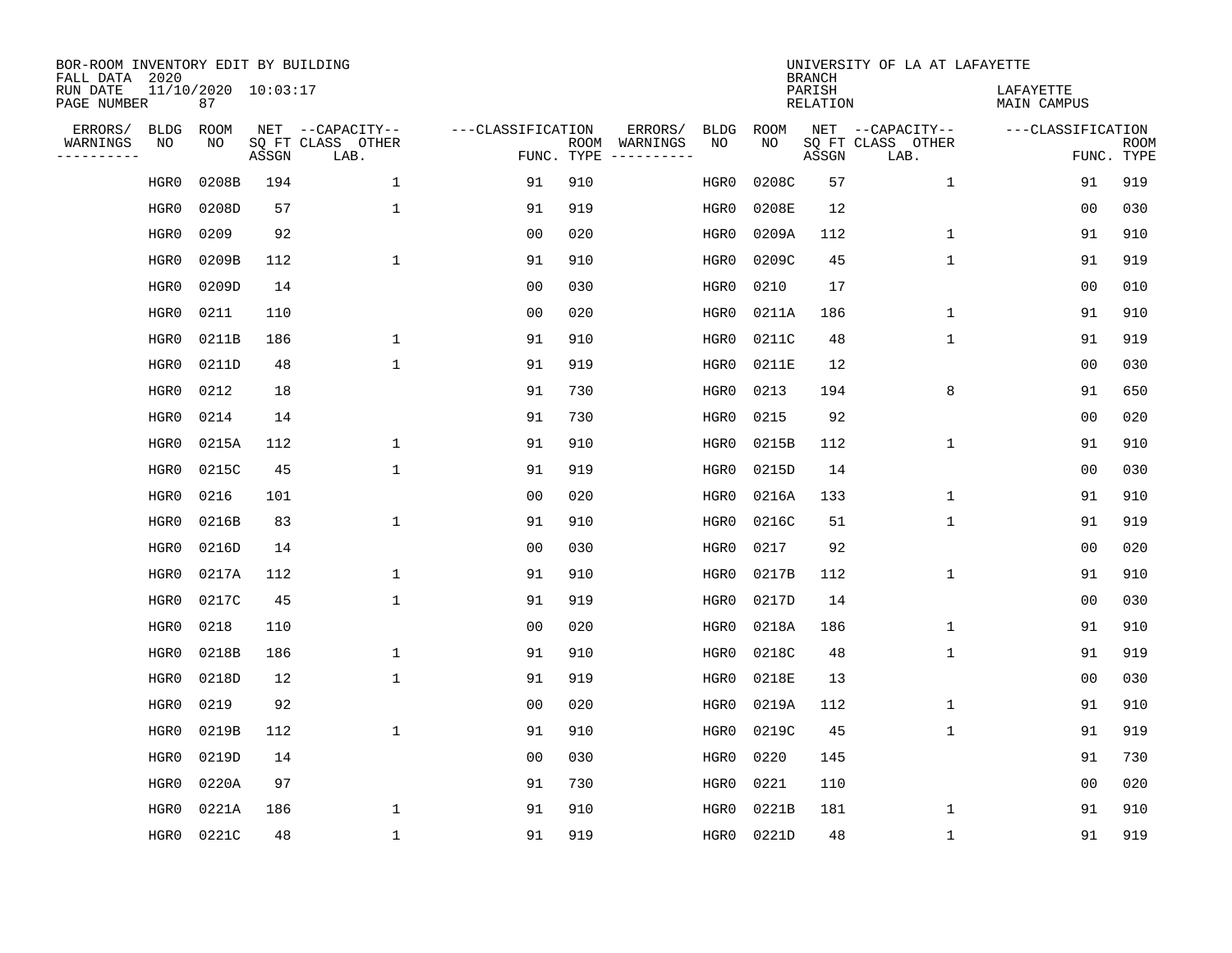| BOR-ROOM INVENTORY EDIT BY BUILDING<br>FALL DATA 2020 |                           |       |                           |                   |            |               |             |             | <b>BRANCH</b>             | UNIVERSITY OF LA AT LAFAYETTE |                          |                           |
|-------------------------------------------------------|---------------------------|-------|---------------------------|-------------------|------------|---------------|-------------|-------------|---------------------------|-------------------------------|--------------------------|---------------------------|
| RUN DATE<br>PAGE NUMBER                               | 11/10/2020 10:03:17<br>88 |       |                           |                   |            |               |             |             | PARISH<br><b>RELATION</b> |                               | LAFAYETTE<br>MAIN CAMPUS |                           |
| ERRORS/<br><b>BLDG</b>                                | <b>ROOM</b>               |       | NET --CAPACITY--          | ---CLASSIFICATION |            | ERRORS/       | <b>BLDG</b> | <b>ROOM</b> |                           | NET --CAPACITY--              | ---CLASSIFICATION        |                           |
| WARNINGS<br>ΝO<br>----------                          | NO                        | ASSGN | SQ FT CLASS OTHER<br>LAB. |                   | FUNC. TYPE | ROOM WARNINGS | NO          | NO          | ASSGN                     | SQ FT CLASS OTHER<br>LAB.     |                          | <b>ROOM</b><br>FUNC. TYPE |
| HGR0                                                  | 0221E                     | 12    |                           | 0 <sub>0</sub>    | 030        |               | HGR0        | 0222        | 139                       |                               | 0 <sub>0</sub>           | 020                       |
| HGR0                                                  | 0222A                     | 176   | 1                         | 91                | 910        |               | HGR0        | 0222B       | 192                       | $\mathbf 1$                   | 91                       | 910                       |
| HGR0                                                  | 0222C                     | 42    | $\mathbf{1}$              | 91                | 919        |               | HGR0        | 0222D       | 42                        | $\mathbf{1}$                  | 91                       | 919                       |
| HGR0                                                  | 0222E                     | 19    |                           | 0 <sub>0</sub>    | 030        |               | HGR0        | 0223        | 139                       |                               | 0 <sub>0</sub>           | 020                       |
| HGR0                                                  | 0223A                     | 176   | 1                         | 91                | 910        |               | HGR0        | 0223B       | 192                       | $\mathbf 1$                   | 91                       | 910                       |
| HGR0                                                  | 0223C                     | 42    | $\mathbf{1}$              | 91                | 919        |               | HGR0        | 0223D       | 54                        | $\mathbf{1}$                  | 91                       | 919                       |
| HGR0                                                  | 0223E                     | 19    | $\mathbf{1}$              | 0 <sub>0</sub>    | 030        |               | HGR0        | 0224        | 148                       |                               | 0 <sub>0</sub>           | 020                       |
| HGR0                                                  | 0224A                     | 180   | $\mathbf{1}$              | 91                | 910        |               | HGR0        | 0224B       | 181                       | $\mathbf 1$                   | 91                       | 910                       |
| HGR0                                                  | 0224C                     | 43    | $\mathbf{1}$              | 91                | 919        |               | HGR0        | 0224D       | 54                        | $\mathbf 1$                   | 91                       | 919                       |
| HGR0                                                  | 0224E                     | 19    |                           | 0 <sub>0</sub>    | 030        |               | HGR0        | 0225        | 148                       |                               | 0 <sub>0</sub>           | 020                       |
| HGR0                                                  | 0225A                     | 180   | $\mathbf{1}$              | 91                | 910        |               | HGR0        | 0225B       | 192                       | $\mathbf{1}$                  | 91                       | 910                       |
| HGR0                                                  | 0225C                     | 43    | $\mathbf{1}$              | 91                | 919        |               | HGR0        | 0225D       | 54                        | $\mathbf{1}$                  | 91                       | 919                       |
| HGR0                                                  | 0225E                     | 19    |                           | 0 <sub>0</sub>    | 030        |               | HGR0        | 0226        | 22                        |                               | 0 <sub>0</sub>           | 010                       |
| HGR0                                                  | 0227                      | 108   |                           | 91                | 730        |               | HGR0        | 0227A       | 99                        |                               | 91                       | 730                       |
| HGR0                                                  | 0228                      | 120   |                           | 0 <sub>0</sub>    | 020        |               | HGR0        | 0228A       | 185                       | 1                             | 91                       | 910                       |
| HGR0                                                  | 0228B                     | 183   | $\mathbf{1}$              | 91                | 910        |               | HGR0        | 0228C       | 38                        | $\mathbf 1$                   | 91                       | 919                       |
| HGR0                                                  | 0228D                     | 47    | $\mathbf{1}$              | 91                | 919        |               | HGR0        | 0228E       | 12                        |                               | 0 <sub>0</sub>           | 030                       |
| HGR0                                                  | 0229                      | 114   |                           | 0 <sub>0</sub>    | 020        |               | HGR0        | 0229A       | 185                       | $\mathbf 1$                   | 91                       | 910                       |
| HGR0                                                  | 0229B                     | 183   | $\mathbf{1}$              | 91                | 910        |               | HGR0        | 0229C       | 47                        | $\mathbf{1}$                  | 91                       | 919                       |
| HGR0                                                  | 0229D                     | 40    | $\mathbf{1}$              | 91                | 919        |               | HGR0        | 0229E       | 12                        |                               | 0 <sub>0</sub>           | 030                       |
| HGR0                                                  | 0230                      | 46    |                           | 91                | 730        |               | HGR0        | 0231        | 30                        |                               | 0 <sub>0</sub>           | 030                       |
| HGR0                                                  | 0232                      | 161   |                           | 0 <sub>0</sub>    | 020        |               | HGR0        | 0232A       | 178                       | $\mathbf 1$                   | 91                       | 910                       |
| HGR0                                                  | 0232B                     | 194   | $\mathbf{1}$              | 91                | 910        |               | HGR0        | 0232C       | 40                        | $\mathbf 1$                   | 91                       | 919                       |
| HGR0                                                  | 0232D                     | 57    | $\mathbf{1}$              | 91                | 919        |               | HGR0        | 0232E       | 12                        |                               | 0 <sub>0</sub>           | 030                       |
| HGR0                                                  | 0233                      | 57    |                           | 0 <sub>0</sub>    | 020        |               | HGR0        | 0233A       | 186                       | $\mathbf 1$                   | 91                       | 910                       |
| HGR0                                                  | 0233B                     | 42    | $\mathbf{1}$              | 91                | 919        |               | HGR0        | 0233C       | 12                        |                               | 0 <sub>0</sub>           | 030                       |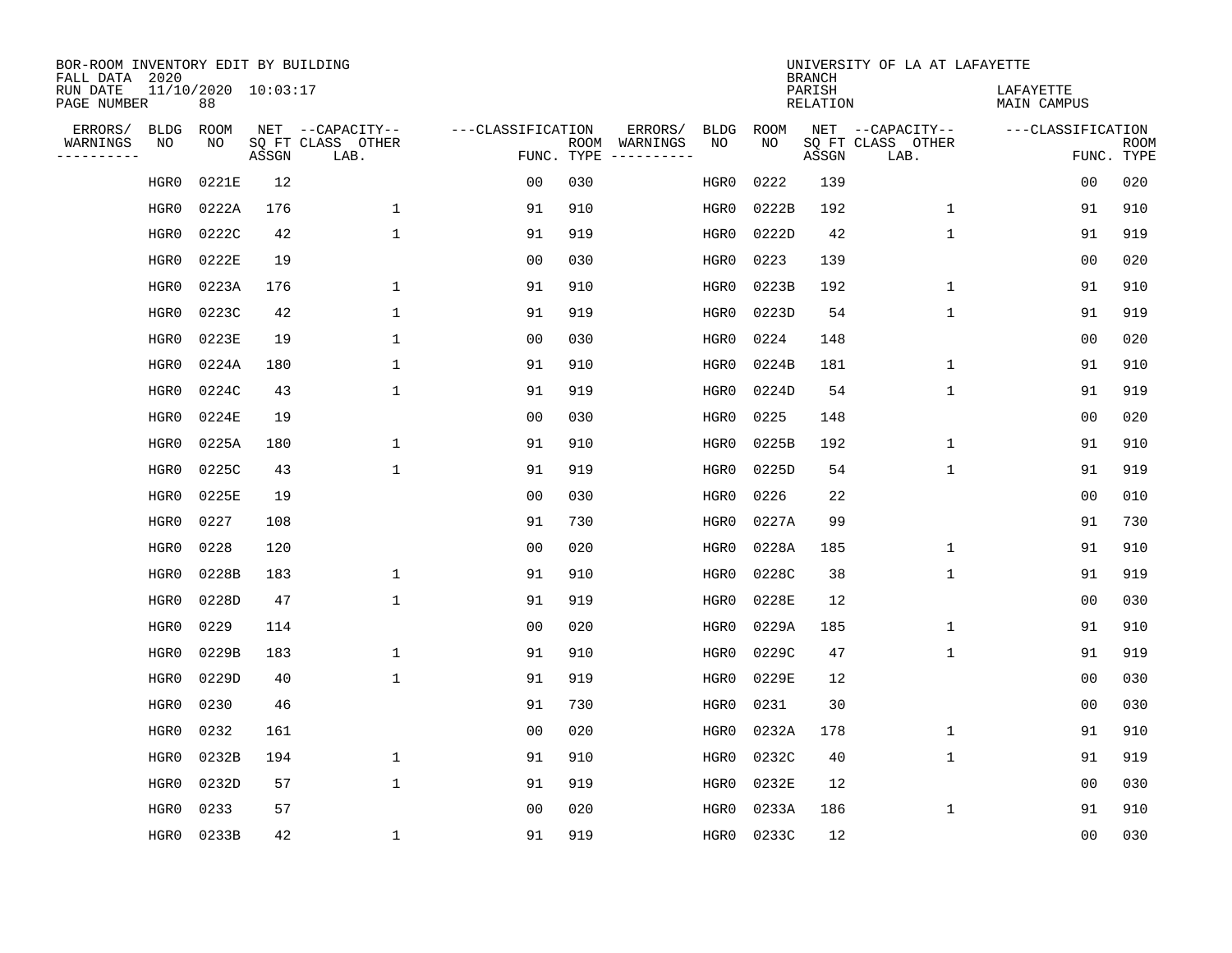| BOR-ROOM INVENTORY EDIT BY BUILDING<br>FALL DATA 2020 |                           |       |                           |                   |            |               |             |             | <b>BRANCH</b>             | UNIVERSITY OF LA AT LAFAYETTE |                          |                           |
|-------------------------------------------------------|---------------------------|-------|---------------------------|-------------------|------------|---------------|-------------|-------------|---------------------------|-------------------------------|--------------------------|---------------------------|
| RUN DATE<br>PAGE NUMBER                               | 11/10/2020 10:03:17<br>89 |       |                           |                   |            |               |             |             | PARISH<br><b>RELATION</b> |                               | LAFAYETTE<br>MAIN CAMPUS |                           |
| ERRORS/<br><b>BLDG</b>                                | <b>ROOM</b>               |       | NET --CAPACITY--          | ---CLASSIFICATION |            | ERRORS/       | <b>BLDG</b> | <b>ROOM</b> |                           | NET --CAPACITY--              | ---CLASSIFICATION        |                           |
| WARNINGS<br>ΝO<br>----------                          | NO                        | ASSGN | SQ FT CLASS OTHER<br>LAB. |                   | FUNC. TYPE | ROOM WARNINGS | NO          | NO          | ASSGN                     | SQ FT CLASS OTHER<br>LAB.     |                          | <b>ROOM</b><br>FUNC. TYPE |
| HGR0                                                  | 0234                      | 112   |                           | 0 <sub>0</sub>    | 020        |               | HGR0        | 0234A       | 183                       | $\mathbf 1$                   | 91                       | 910                       |
| HGR0                                                  | 0234B                     | 186   | $\mathbf{1}$              | 91                | 910        |               | HGR0        | 0234C       | 45                        | 1                             | 91                       | 910                       |
| HGR0                                                  | 0234D                     | 44    | $\mathbf{1}$              | 91                | 910        |               | HGR0        | 0234E       | 12                        |                               | 0 <sub>0</sub>           | 030                       |
| HGR0                                                  | 0235                      | 92    |                           | 0 <sub>0</sub>    | 020        |               | HGR0        | 0235A       | 112                       | $\mathbf 1$                   | 91                       | 910                       |
| HGR0                                                  | 0235B                     | 112   | $\mathbf{1}$              | 91                | 910        |               | HGR0        | 0235C       | 45                        | $\mathbf 1$                   | 91                       | 919                       |
| HGR0                                                  | 0235D                     | 14    |                           | 0 <sub>0</sub>    | 030        |               | HGR0        | 0236        | 112                       |                               | 0 <sub>0</sub>           | 020                       |
| HGR0                                                  | 0236A                     | 186   | $\mathbf{1}$              | 91                | 910        |               | HGR0        | 0236B       | 183                       | $\mathbf 1$                   | 91                       | 910                       |
| HGR0                                                  | 0236C                     | 39    | $\mathbf{1}$              | 91                | 919        |               | HGR0        | 0236D       | 39                        | $\mathbf{1}$                  | 91                       | 919                       |
| HGR0                                                  | 0236E                     | 12    |                           | 0 <sub>0</sub>    | 030        |               | HGR0        | 0237        | 92                        |                               | 0 <sub>0</sub>           | 020                       |
| HGR0                                                  | 0237A                     | 112   | $\mathbf{1}$              | 91                | 910        |               | HGR0        | 0237B       | 112                       | $\mathbf 1$                   | 91                       | 910                       |
| HGR0                                                  | 0237C                     | 45    | $\mathbf{1}$              | 91                | 919        |               | HGR0        | 0237D       | 14                        |                               | 0 <sub>0</sub>           | 030                       |
| HGR0                                                  | 0238                      | 161   |                           | 0 <sub>0</sub>    | 020        |               | HGR0        | 0238A       | 194                       | $\mathbf{1}$                  | 91                       | 910                       |
| HGR0                                                  | 0238B                     | 178   | $\mathbf{1}$              | 91                | 910        |               | HGR0        | 0238C       | 57                        | $\mathbf 1$                   | 91                       | 919                       |
| HGR0                                                  | 0238D                     | 40    | $\mathbf{1}$              | 91                | 919        |               | HGR0        | 0238E       | 12                        |                               | 0 <sub>0</sub>           | 030                       |
| HGR0                                                  | 0239                      | 92    |                           | 0 <sub>0</sub>    | 020        |               | HGR0        | 0239A       | 112                       | 1                             | 91                       | 910                       |
| HGR0                                                  | 0239B                     | 112   | $\mathbf{1}$              | 91                | 910        |               | HGR0        | 0239C       | 45                        | $\mathbf 1$                   | 91                       | 919                       |
| HGR0                                                  | 0239D                     | 14    |                           | 0 <sub>0</sub>    | 030        |               | HGR0        | 0240        | 16                        |                               | 0 <sub>0</sub>           | 010                       |
| HGR0                                                  | 0241                      | 119   |                           | 0 <sub>0</sub>    | 020        |               | HGR0        | 0241A       | 183                       | $\mathbf 1$                   | 91                       | 910                       |
| HGR0                                                  | 0241B                     | 185   | $\mathbf{1}$              | 91                | 910        |               | HGR0        | 0241C       | 38                        | $\mathbf{1}$                  | 91                       | 919                       |
| HGR0                                                  | 0241D                     | 45    | $\mathbf{1}$              | 91                | 919        |               | HGR0        | 0241E       | 12                        |                               | 0 <sub>0</sub>           | 030                       |
| HGR0                                                  | 0242                      | 16    |                           | 91                | 730        |               | HGR0        | 0243        | 194                       | 8                             | 91                       | 650                       |
| HGR0                                                  | 0244                      | 101   |                           | 0 <sub>0</sub>    | 020        |               | HGR0        | 0244A       | 133                       | $\mathbf 1$                   | 91                       | 910                       |
| HGR0                                                  | 0244B                     | 83    | $\mathbf{1}$              | 91                | 910        |               | HGR0        | 0244C       | 51                        | $\mathbf{1}$                  | 91                       | 919                       |
| HGR0                                                  | 0244D                     | 14    |                           | 0 <sub>0</sub>    | 030        |               | HGR0        | 0245        | 92                        |                               | 0 <sub>0</sub>           | 020                       |
| HGR0                                                  | 0245A                     | 112   | $\mathbf{1}$              | 91                | 910        |               | HGR0        | 0245B       | 112                       | $\mathbf{1}$                  | 91                       | 910                       |
| HGR0                                                  | 0245C                     | 45    | $\mathbf{1}$              | 91                | 919        |               | HGR0        | 0245D       | 14                        |                               | 0 <sub>0</sub>           | 030                       |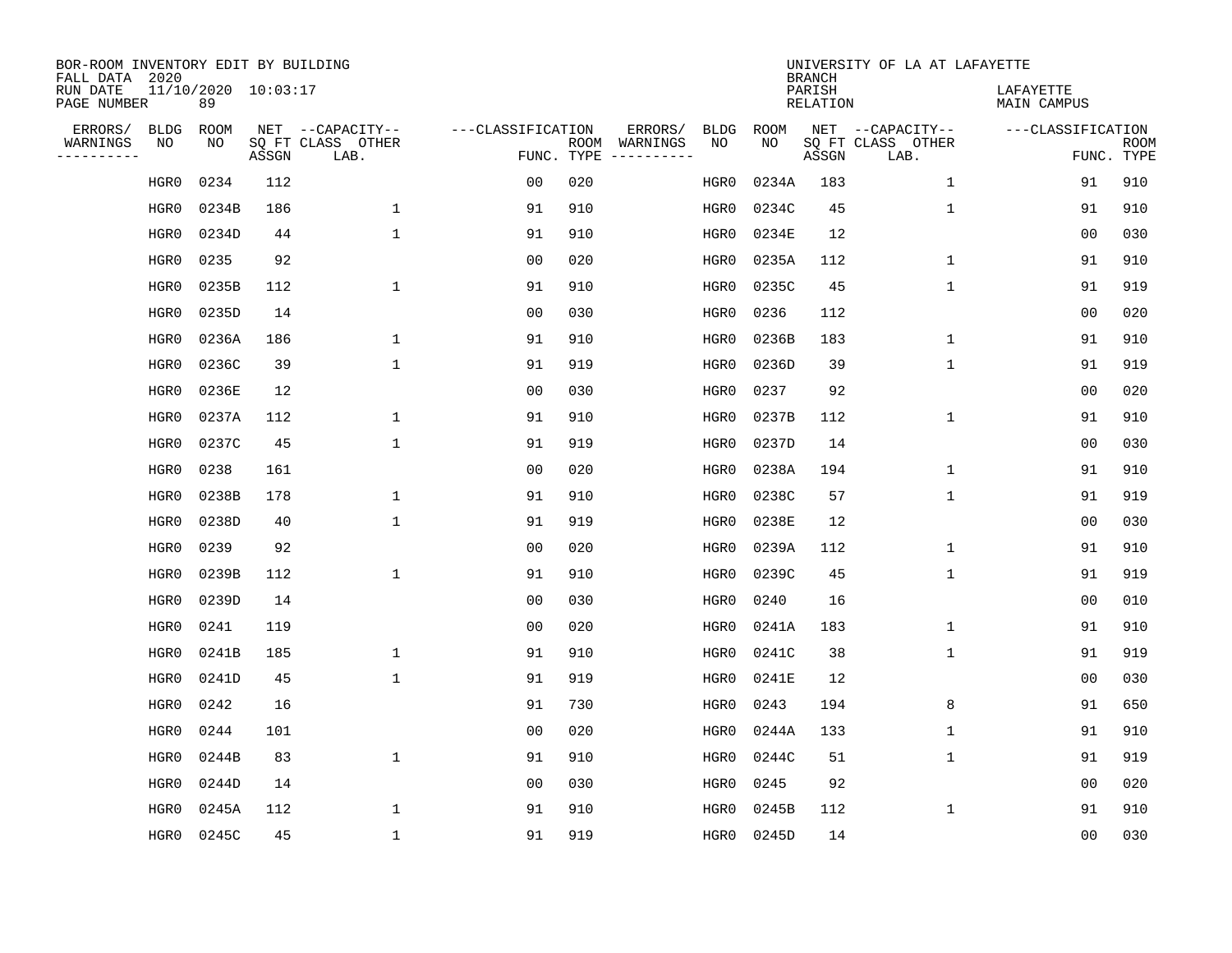| BOR-ROOM INVENTORY EDIT BY BUILDING<br>FALL DATA 2020 |                           |       |                           |                   |            |                              |             |             | <b>BRANCH</b>             | UNIVERSITY OF LA AT LAFAYETTE |                          |                           |
|-------------------------------------------------------|---------------------------|-------|---------------------------|-------------------|------------|------------------------------|-------------|-------------|---------------------------|-------------------------------|--------------------------|---------------------------|
| RUN DATE<br>PAGE NUMBER                               | 11/10/2020 10:03:17<br>90 |       |                           |                   |            |                              |             |             | PARISH<br><b>RELATION</b> |                               | LAFAYETTE<br>MAIN CAMPUS |                           |
| ERRORS/<br><b>BLDG</b>                                | <b>ROOM</b>               |       | NET --CAPACITY--          | ---CLASSIFICATION |            | ERRORS/                      | <b>BLDG</b> | <b>ROOM</b> |                           | NET --CAPACITY--              | ---CLASSIFICATION        |                           |
| WARNINGS<br>ΝO<br>----------                          | NO                        | ASSGN | SQ FT CLASS OTHER<br>LAB. |                   | FUNC. TYPE | ROOM WARNINGS<br>----------- | NO          | NO          | ASSGN                     | SQ FT CLASS OTHER<br>LAB.     |                          | <b>ROOM</b><br>FUNC. TYPE |
| HGR0                                                  | 0246                      | 110   |                           | 0 <sub>0</sub>    | 020        |                              | HGR0        | 0246A       | 186                       | $\mathbf 1$                   | 0 <sub>0</sub>           | 020                       |
| HGR0                                                  | 0246B                     | 183   | $\mathbf{1}$              | 91                | 910        |                              | HGR0        | 0246C       | 48                        | 1                             | 91                       | 919                       |
| HGR0                                                  | 0246D                     | 48    | $\mathbf{1}$              | 91                | 919        |                              | HGR0        | 0246E       | 12                        |                               | 0 <sub>0</sub>           | 030                       |
| HGR0                                                  | 0247                      | 92    |                           | 0 <sub>0</sub>    | 020        |                              | HGR0        | 0247A       | 112                       | $\mathbf{1}$                  | 91                       | 910                       |
| HGR0                                                  | 0247B                     | 112   | $\mathbf{1}$              | 91                | 910        |                              | HGR0        | 0247C       | 45                        | $\mathbf{1}$                  | 91                       | 919                       |
| HGR0                                                  | 0247D                     | 14    |                           | 0 <sub>0</sub>    | 030        |                              | HGR0        | 0248        | 145                       |                               | 91                       | 730                       |
| HGR0                                                  | 0248A                     | 97    |                           | 91                | 730        |                              | HGR0        | 0249        | 92                        |                               | 0 <sub>0</sub>           | 020                       |
| HGR0                                                  | 0249A                     | 112   | $\mathbf{1}$              | 91                | 910        |                              | HGR0        | 0249B       | 112                       | $\mathbf{1}$                  | 91                       | 910                       |
| HGR0                                                  | 0249C                     | 45    | $\mathbf{1}$              | 91                | 919        |                              | HGR0        | 0249D       | 14                        |                               | 0 <sub>0</sub>           | 030                       |
| HGR0                                                  | 0250                      | 139   |                           | 0 <sub>0</sub>    | 020        |                              | HGR0        | 0250A       | 176                       | $\mathbf 1$                   | 91                       | 910                       |
| HGR0                                                  | 0250B                     | 192   | $\mathbf{1}$              | 91                | 910        |                              | HGR0        | 0250C       | 42                        | $\mathbf{1}$                  | 91                       | 919                       |
| HGR0                                                  | 0250D                     | 42    | $\mathbf{1}$              | 91                | 919        |                              | HGR0        | 0250E       | 19                        |                               | 0 <sub>0</sub>           | 030                       |
| HGR0                                                  | 0251                      | 110   |                           | 0 <sub>0</sub>    | 020        |                              | HGR0        | 0251A       | 186                       | $\mathbf 1$                   | 91                       | 910                       |
| HGR0                                                  | 0251B                     | 183   | 1                         | 91                | 910        |                              | HGR0        | 0251C       | 48                        | 1                             | 91                       | 919                       |
| HGR0                                                  | 0251D                     | 41    | $\mathbf{1}$              | 91                | 919        |                              | HGR0        | 0251E       | 12                        |                               | 0 <sub>0</sub>           | 030                       |
| HGR0                                                  | 0252                      | 136   |                           | 0 <sub>0</sub>    | 020        |                              | HGR0        | 0252A       | 192                       | $\mathbf{1}$                  | 91                       | 910                       |
| HGR0                                                  | 0252B                     | 180   | $\mathbf{1}$              | 91                | 910        |                              | HGR0        | 0252C       | 52                        | $\mathbf{1}$                  | 91                       | 919                       |
| HGR0                                                  | 0252D                     | 40    | $\mathbf{1}$              | 91                | 919        |                              | HGR0        | 0252E       | 11                        |                               | 0 <sub>0</sub>           | 030                       |
| HGR0                                                  | 0253                      | 82    |                           | 0 <sub>0</sub>    | 030        |                              | HGR0        | 0253A       | 136                       |                               | 91                       | 730                       |
| HGR0                                                  | 0254                      | 223   |                           | 91                | 935        |                              | HGR0        | 0300        | 2236                      |                               | 0 <sub>0</sub>           | 020                       |
| HGR0                                                  | 0300A                     | 35    |                           | 0 <sub>0</sub>    | 020        |                              | HGR0        | 0300B       | 41                        |                               | 0 <sub>0</sub>           | 020                       |
| HGR0                                                  | 0300C                     | 204   |                           | 0 <sub>0</sub>    | 020        |                              | HGR0        | 0300D       | 1445                      |                               | 0 <sub>0</sub>           | 020                       |
| HGR0                                                  | 0300E                     | 208   |                           | 0 <sub>0</sub>    | 020        |                              | HGR0        | 0300F       | 2087                      |                               | 0 <sub>0</sub>           | 020                       |
| HGR0                                                  | 0300G                     | 208   |                           | 0 <sub>0</sub>    | 020        |                              | HGR0        | 0301        | 112                       |                               | 0 <sub>0</sub>           | 020                       |
| HGR0                                                  | 0301A                     | 183   | $\mathbf{1}$              | 91                | 910        |                              | HGR0        | 0301B       | 183                       | $\mathbf{1}$                  | 91                       | 910                       |
| HGR0                                                  | 0301C                     | 45    | $\mathbf{1}$              | 91                | 919        |                              | HGR0        | 0301D       | 45                        | $\mathbf{1}$                  | 91                       | 919                       |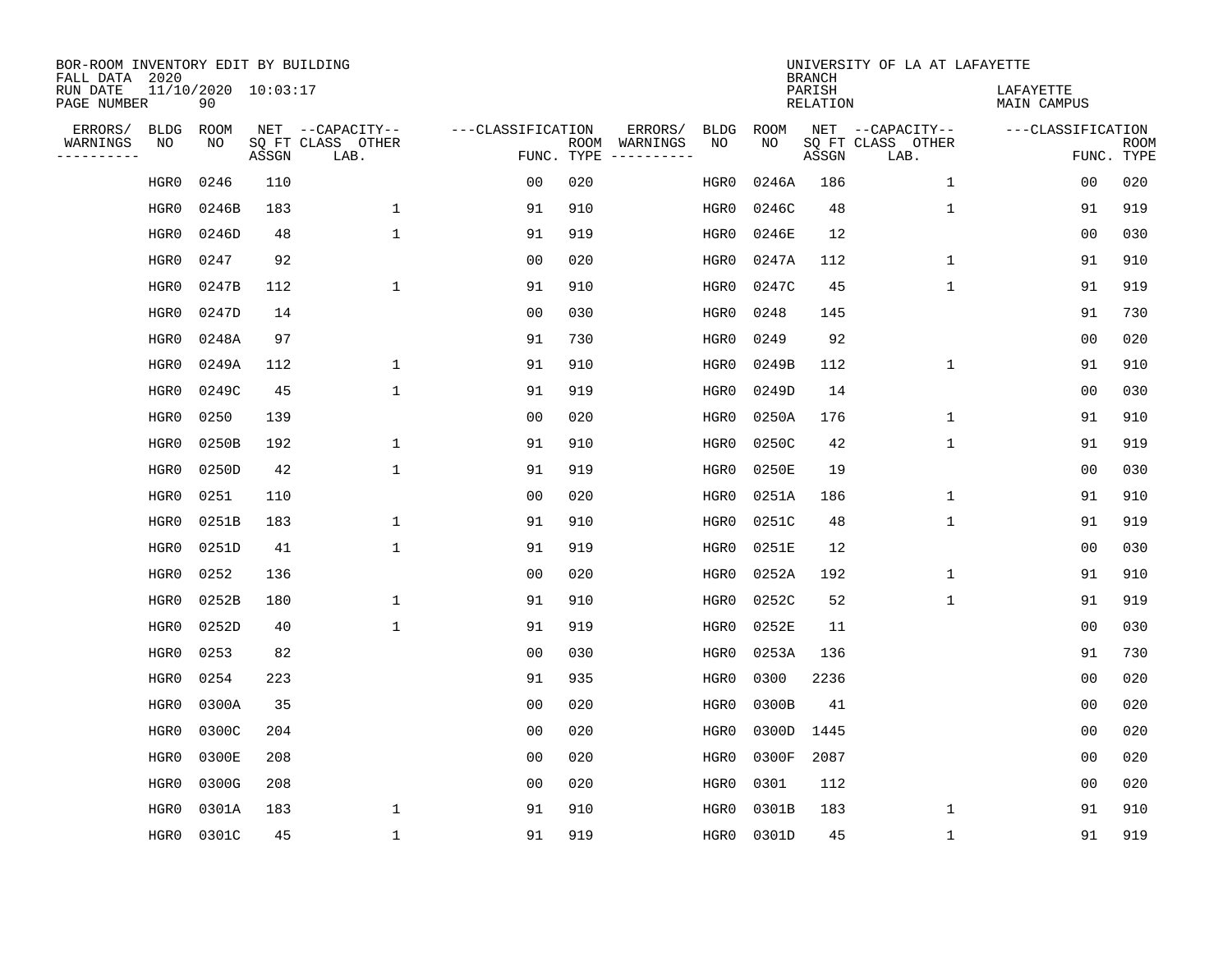| BOR-ROOM INVENTORY EDIT BY BUILDING<br>FALL DATA 2020 |                           |       |                           |                   |      |          |             |             | <b>BRANCH</b>             | UNIVERSITY OF LA AT LAFAYETTE |                          |                           |
|-------------------------------------------------------|---------------------------|-------|---------------------------|-------------------|------|----------|-------------|-------------|---------------------------|-------------------------------|--------------------------|---------------------------|
| RUN DATE<br>PAGE NUMBER                               | 11/10/2020 10:03:17<br>91 |       |                           |                   |      |          |             |             | PARISH<br><b>RELATION</b> |                               | LAFAYETTE<br>MAIN CAMPUS |                           |
| ERRORS/<br><b>BLDG</b>                                | <b>ROOM</b>               |       | NET --CAPACITY--          | ---CLASSIFICATION |      | ERRORS/  | <b>BLDG</b> | <b>ROOM</b> |                           | NET --CAPACITY--              | ---CLASSIFICATION        |                           |
| WARNINGS<br>ΝO<br>----------                          | NO                        | ASSGN | SQ FT CLASS OTHER<br>LAB. | FUNC. TYPE        | ROOM | WARNINGS | NO          | NO          | ASSGN                     | SQ FT CLASS OTHER<br>LAB.     |                          | <b>ROOM</b><br>FUNC. TYPE |
| HGR0                                                  | 0301E                     | 12    |                           | 00                | 030  |          | HGR0        | 0302        | 161                       |                               | 0 <sub>0</sub>           | 020                       |
| HGR0                                                  | 0302A                     | 194   | $\mathbf{1}$              | 91                | 910  |          | HGR0        | 0302B       | 178                       | 1                             | 91                       | 910                       |
| HGR0                                                  | 0302C                     | 57    | $\mathbf{1}$              | 91                | 919  |          | HGR0        | 0302D       | 40                        | 1                             | 91                       | 919                       |
| HGR0                                                  | 0302E                     | 12    |                           | 0 <sub>0</sub>    | 030  |          | HGR0        | 0303        | 92                        |                               | 0 <sub>0</sub>           | 020                       |
| HGR0                                                  | 0303A                     | 112   | $\mathbf{1}$              | 91                | 910  |          | HGR0        | 0303B       | 112                       | $\mathbf 1$                   | 91                       | 910                       |
| HGR0                                                  | 0303C                     | 45    | $\mathbf{1}$              | 91                | 919  |          | HGR0        | 0303D       | 14                        |                               | 0 <sub>0</sub>           | 030                       |
| HGR0                                                  | 0304                      | 112   |                           | 0 <sub>0</sub>    | 020  |          | HGR0        | 0304A       | 183                       | $\mathbf{1}$                  | 91                       | 910                       |
| HGR0                                                  | 0304B                     | 183   | $\mathbf{1}$              | 91                | 910  |          | HGR0        | 0304C       | 45                        | $\mathbf{1}$                  | 91                       | 919                       |
| HGR0                                                  | 0304D                     | 45    | $\mathbf{1}$              | 91                | 919  |          | HGR0        | 0304E       | 12                        |                               | 0 <sub>0</sub>           | 030                       |
| HGR0                                                  | 0305                      | 92    |                           | 0 <sub>0</sub>    | 020  |          | HGR0        | 0305A       | 112                       | $\mathbf 1$                   | 91                       | 910                       |
| HGR0                                                  | 0305B                     | 112   | $\mathbf{1}$              | 91                | 910  |          | HGR0        | 0305C       | 45                        | $\mathbf 1$                   | 91                       | 919                       |
| HGR0                                                  | 0305D                     | 14    |                           | 0 <sub>0</sub>    | 030  |          | HGR0        | 0306        | 112                       |                               | 0 <sub>0</sub>           | 020                       |
| HGR0                                                  | 0306A                     | 183   | $\mathbf{1}$              | 91                | 910  |          | HGR0        | 0306B       | 183                       | $\mathbf 1$                   | 91                       | 910                       |
| HGR0                                                  | 0306C                     | 45    | $\mathbf{1}$              | 91                | 919  |          | HGR0        | 0306D       | 45                        | $\mathbf 1$                   | 91                       | 919                       |
| HGR0                                                  | 0306E                     | 12    |                           | 0 <sub>0</sub>    | 030  |          | HGR0        | 0307        | 92                        |                               | 0 <sub>0</sub>           | 020                       |
| HGR0                                                  | 0307A                     | 112   | 1                         | 91                | 910  |          | HGR0        | 0307B       | 114                       | 1                             | 91                       | 910                       |
| HGR0                                                  | 0307C                     | 45    | $\mathbf{1}$              | 91                | 919  |          | HGR0        | 0307D       | 14                        |                               | 0 <sub>0</sub>           | 030                       |
| HGR0                                                  | 0308                      | 161   |                           | 00                | 020  |          | HGR0        | 0308A       | 178                       | 1                             | 91                       | 910                       |
| HGR0                                                  | 0308B                     | 194   | 1                         | 91                | 910  |          | HGR0        | 0308C       | 57                        | $\mathbf{1}$                  | 91                       | 919                       |
| HGR0                                                  | 0308D                     | 40    | $\mathbf{1}$              | 91                | 919  |          | HGR0        | 0308E       | 12                        |                               | 0 <sub>0</sub>           | 030                       |
| HGR0                                                  | 0309                      | 112   |                           | 0 <sub>0</sub>    | 020  |          | HGR0        | 0309A       | 183                       | $\mathbf 1$                   | 91                       | 910                       |
| HGR0                                                  | 0309B                     | 183   | $\mathbf{1}$              | 91                | 910  |          | HGR0        | 0309C       | 45                        | $\mathbf{1}$                  | 91                       | 919                       |
| HGR0                                                  | 0309D                     | 45    | $\mathbf{1}$              | 91                | 919  |          | HGR0        | 0309E       | 12                        |                               | 0 <sub>0</sub>           | 030                       |
| HGR0                                                  | 0310                      | 17    |                           | 0 <sub>0</sub>    | 010  |          | HGR0        | 0311        | 194                       | 8                             | 91                       | 650                       |
| HGR0                                                  | 0312                      | 18    |                           | 91                | 730  |          | HGR0        | 0313        | 92                        |                               | 0 <sub>0</sub>           | 020                       |
| HGR0                                                  | 0313A                     | 112   | $\mathbf{1}$              | 91                | 910  |          | HGR0        | 0313B       | 112                       | 1                             | 91                       | 910                       |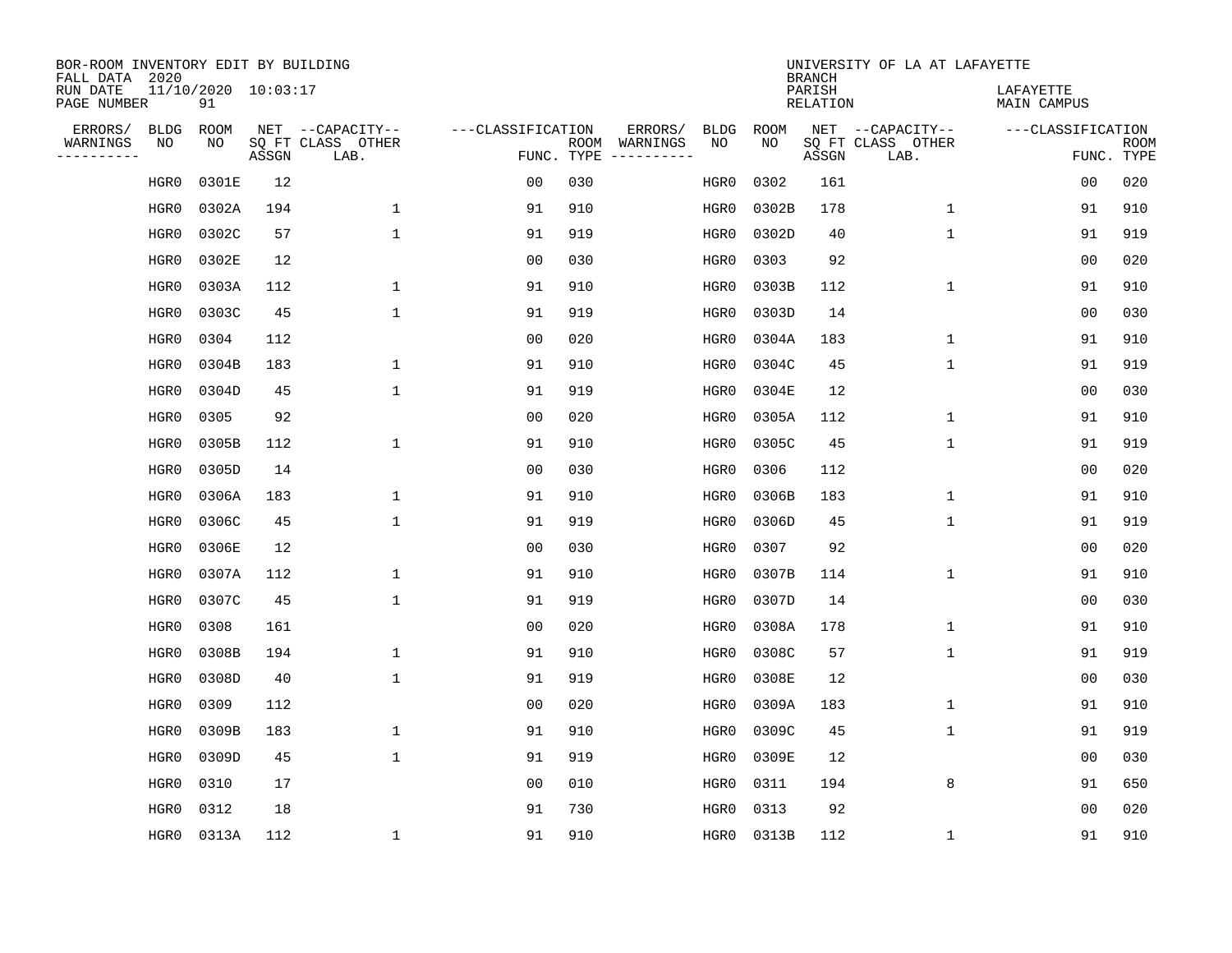| BOR-ROOM INVENTORY EDIT BY BUILDING<br>FALL DATA 2020 |                           |       |                           |                   |            |               |             |             | <b>BRANCH</b>             | UNIVERSITY OF LA AT LAFAYETTE |                          |                           |
|-------------------------------------------------------|---------------------------|-------|---------------------------|-------------------|------------|---------------|-------------|-------------|---------------------------|-------------------------------|--------------------------|---------------------------|
| RUN DATE<br>PAGE NUMBER                               | 11/10/2020 10:03:17<br>92 |       |                           |                   |            |               |             |             | PARISH<br><b>RELATION</b> |                               | LAFAYETTE<br>MAIN CAMPUS |                           |
| ERRORS/<br><b>BLDG</b>                                | <b>ROOM</b>               |       | NET --CAPACITY--          | ---CLASSIFICATION |            | ERRORS/       | <b>BLDG</b> | <b>ROOM</b> |                           | NET --CAPACITY--              | ---CLASSIFICATION        |                           |
| WARNINGS<br>ΝO<br>----------                          | NO                        | ASSGN | SQ FT CLASS OTHER<br>LAB. |                   | FUNC. TYPE | ROOM WARNINGS | NO          | NO          | ASSGN                     | SQ FT CLASS OTHER<br>LAB.     |                          | <b>ROOM</b><br>FUNC. TYPE |
| HGR0                                                  | 0313C                     | 45    | 1                         | 91                | 919        |               | HGR0        | 0313D       | 14                        |                               | 0 <sub>0</sub>           | 030                       |
| HGR0                                                  | 0314                      | 15    |                           | 91                | 730        |               | HGR0        | 0315        | 92                        |                               | 0 <sub>0</sub>           | 020                       |
| HGR0                                                  | 0315A                     | 112   | $\mathbf 1$               | 91                | 910        |               | HGR0        | 0315B       | 112                       | $\mathbf 1$                   | 91                       | 910                       |
| HGR0                                                  | 0315C                     | 45    | $\mathbf{1}$              | 91                | 919        |               | HGR0        | 0315D       | 14                        |                               | 0 <sub>0</sub>           | 030                       |
| HGR0                                                  | 0316                      | 92    | $\mathbf{1}$              | 0 <sub>0</sub>    | 020        |               | HGR0        | 0316A       | 112                       | $\mathbf 1$                   | 91                       | 910                       |
| HGR0                                                  | 0316B                     | 112   | $\mathbf{1}$              | 91                | 910        |               | HGR0        | 0316C       | 45                        | $\mathbf{1}$                  | 91                       | 919                       |
| HGR0                                                  | 0316D                     | 14    |                           | 0 <sub>0</sub>    | 030        |               | HGR0        | 0317        | 92                        |                               | 0 <sub>0</sub>           | 020                       |
| HGR0                                                  | 0317A                     | 112   | $\mathbf{1}$              | 91                | 910        |               | HGR0        | 0317B       | 112                       | $\mathbf{1}$                  | 91                       | 910                       |
| HGR0                                                  | 0317C                     | 45    | $\mathbf{1}$              | 91                | 919        |               | HGR0        | 0317D       | 14                        |                               | 0 <sub>0</sub>           | 030                       |
| HGR0                                                  | 0318                      | 112   |                           | 0 <sub>0</sub>    | 020        |               | HGR0        | 0318A       | 183                       | $\mathbf 1$                   | 91                       | 910                       |
| HGR0                                                  | 0318B                     | 183   | $\mathbf{1}$              | 91                | 910        |               | HGR0        | 0318C       | 45                        | $\mathbf{1}$                  | 91                       | 919                       |
| HGR0                                                  | 0318D                     | 45    | $\mathbf{1}$              | 91                | 919        |               | HGR0        | 0318E       | 12                        |                               | 0 <sub>0</sub>           | 030                       |
| HGR0                                                  | 0319                      | 112   |                           | 0 <sub>0</sub>    | 020        |               | HGR0        | 0319A       | 183                       | $\mathbf 1$                   | 91                       | 910                       |
| HGR0                                                  | 0319B                     | 183   | 1                         | 91                | 910        |               | HGR0        | 0319C       | 45                        | $\mathbf 1$                   | 91                       | 919                       |
| HGR0                                                  | 0319D                     | 45    | $\mathbf{1}$              | 91                | 919        |               | HGR0        | 0319E       | 12                        |                               | 0 <sub>0</sub>           | 030                       |
| HGR0                                                  | 0320                      | 145   |                           | 0 <sub>0</sub>    | 010        |               | HGR0        | 0320A       | 96                        |                               | 91                       | 730                       |
| HGR0                                                  | 0321                      | 139   |                           | 0 <sub>0</sub>    | 020        |               | HGR0        | 0321A       | 176                       | $\mathbf 1$                   | 91                       | 910                       |
| HGR0                                                  | 0321B                     | 192   | $\mathbf{1}$              | 91                | 910        |               | HGR0        | 0321C       | 42                        | $\mathbf 1$                   | 91                       | 919                       |
| HGR0                                                  | 0321D                     | 54    | $\mathbf{1}$              | 91                | 919        |               | HGR0        | 0321E       | 19                        |                               | 0 <sub>0</sub>           | 030                       |
| HGR0                                                  | 0322                      | 139   |                           | 0 <sub>0</sub>    | 020        |               | HGR0        | 0322A       | 176                       | 1                             | 91                       | 910                       |
| HGR0                                                  | 0322B                     | 192   | $\mathbf{1}$              | 91                | 910        |               | HGR0        | 0322C       | 42                        | $\mathbf 1$                   | 91                       | 919                       |
| HGR0                                                  | 0322D                     | 43    | $\mathbf{1}$              | 91                | 919        |               | HGR0        | 0322E       | 19                        |                               | 0 <sub>0</sub>           | 030                       |
| HGR0                                                  | 0323                      | 139   |                           | 0 <sub>0</sub>    | 020        |               | HGR0        | 0323A       | 176                       | $\mathbf 1$                   | 91                       | 910                       |
| HGR0                                                  | 0323B                     | 192   | $\mathbf{1}$              | 91                | 910        |               | HGR0        | 0323C       | 42                        | $\mathbf{1}$                  | 91                       | 919                       |
| HGR0                                                  | 0323D                     | 42    | $\mathbf{1}$              | 91                | 919        |               | HGR0        | 0323E       | 19                        |                               | 0 <sub>0</sub>           | 030                       |
| HGR0                                                  | 0324                      | 139   |                           | 0 <sub>0</sub>    | 020        |               | HGR0        | 0324A       | 192                       | 1                             | 91                       | 910                       |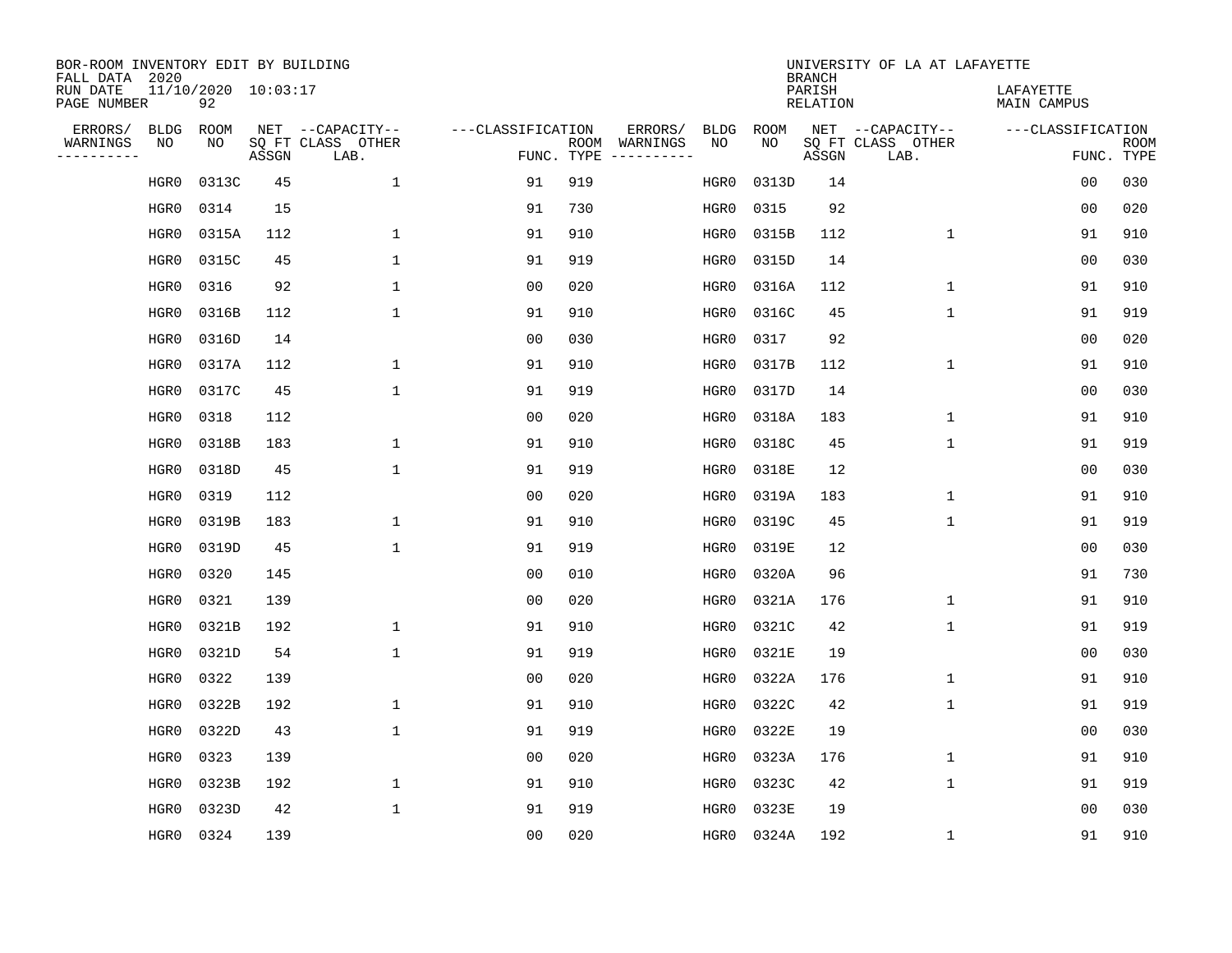| BOR-ROOM INVENTORY EDIT BY BUILDING<br>FALL DATA 2020 |                           |       |                           |                   |                    |                               |             | <b>BRANCH</b>             | UNIVERSITY OF LA AT LAFAYETTE |                          |                           |
|-------------------------------------------------------|---------------------------|-------|---------------------------|-------------------|--------------------|-------------------------------|-------------|---------------------------|-------------------------------|--------------------------|---------------------------|
| RUN DATE<br>PAGE NUMBER                               | 11/10/2020 10:03:17<br>93 |       |                           |                   |                    |                               |             | PARISH<br><b>RELATION</b> |                               | LAFAYETTE<br>MAIN CAMPUS |                           |
| ERRORS/<br><b>BLDG</b>                                | ROOM                      |       | NET --CAPACITY--          | ---CLASSIFICATION |                    | ERRORS/<br><b>BLDG</b>        | <b>ROOM</b> |                           | NET --CAPACITY--              | ---CLASSIFICATION        |                           |
| WARNINGS<br>NO<br>----------                          | NO                        | ASSGN | SQ FT CLASS OTHER<br>LAB. |                   | ROOM<br>FUNC. TYPE | NO<br>WARNINGS<br>----------- | NO          | ASSGN                     | SQ FT CLASS OTHER<br>LAB.     |                          | <b>ROOM</b><br>FUNC. TYPE |
| HGR0                                                  | 0324B                     | 176   | 1                         | 91                | 910                | HGR0                          | 0324C       | 42                        | $\mathbf 1$                   | 91                       | 919                       |
| HGR0                                                  | 0324D                     | 42    | $\mathbf{1}$              | 91                | 919                | HGR0                          | 0324E       | 19                        |                               | 00                       | 030                       |
| HGR0                                                  | 0325                      | 23    |                           | 0 <sub>0</sub>    | 010                | HGR0                          | 0326        | 123                       |                               | 00                       | 030                       |
| HGR0                                                  | 0326A                     | 99    |                           | 91                | 730                | HGR0                          | 0327        | 112                       |                               | 0 <sub>0</sub>           | 020                       |
| HGR0                                                  | 0327A                     | 183   | $\mathbf{1}$              | 91                | 910                | HGR0                          | 0327B       | 183                       | $\mathbf 1$                   | 91                       | 910                       |
| HGR0                                                  | 0327C                     | 45    | $\mathbf{1}$              | 91                | 919                | HGR0                          | 0327D       | 45                        | $\mathbf 1$                   | 91                       | 919                       |
| HGR0                                                  | 0327E                     | 12    |                           | 0 <sub>0</sub>    | 030                | HGR0                          | 0328        | 112                       |                               | 00                       | 020                       |
| HGR0                                                  | 0328A                     | 183   | $\mathbf{1}$              | 91                | 910                | HGR0                          | 0328B       | 183                       | $\mathbf{1}$                  | 91                       | 910                       |
| HGR0                                                  | 0328C                     | 45    | $\mathbf{1}$              | 91                | 919                | HGR0                          | 0328D       | 45                        | $\mathbf{1}$                  | 91                       | 919                       |
| HGR0                                                  | 0328E                     | 12    |                           | 0 <sub>0</sub>    | 030                | HGR0                          | 0329        | 45                        |                               | 91                       | 730                       |
| HGR0                                                  | 0330                      | 46    |                           | 0 <sub>0</sub>    | 030                | HGR0                          | 0331        | 171                       | 10                            | 91                       | 410                       |
| HGR0                                                  | 0332                      | 30    |                           | 0 <sub>0</sub>    | 030                | HGR0                          | 0333        | 112                       |                               | 0 <sub>0</sub>           | 020                       |
| HGR0                                                  | 0333A                     | 183   | 1                         | 91                | 910                | HGR0                          | 0333B       | 183                       | $\mathbf 1$                   | 91                       | 910                       |
| HGR0                                                  | 0333C                     | 45    | $\mathbf{1}$              | 91                | 919                | HGR0                          | 0333D       | 45                        | 1                             | 91                       | 919                       |
| HGR0                                                  | 0333E                     | 12    |                           | 0 <sub>0</sub>    | 030                | HGR0                          | 0334        | 161                       |                               | 0 <sub>0</sub>           | 020                       |
| HGR0                                                  | 0334A                     | 178   | 1                         | 91                | 910                | HGR0                          | 0334B       | 191                       | 1                             | 91                       | 910                       |
| HGR0                                                  | 0334C                     | 57    | 1                         | 91                | 919                | HGR0                          | 0334D       | 40                        | 1                             | 91                       | 919                       |
| HGR0                                                  | 0334E                     | 13    |                           | 00                | 030                | HGR0                          | 0335        | 92                        |                               | 0 <sub>0</sub>           | 020                       |
| HGR0                                                  | 0335A                     | 112   | 1                         | 91                | 910                | HGR0                          | 0335B       | 112                       | 1                             | 91                       | 910                       |
| HGR0                                                  | 0335C                     | 45    | $\mathbf{1}$              | 91                | 919                | HGR0                          | 0335D       | 14                        |                               | 0 <sub>0</sub>           | 030                       |
| HGR0                                                  | 0336                      | 112   |                           | 0 <sub>0</sub>    | 020                | HGR0                          | 0336A       | 183                       | 1                             | 91                       | 910                       |
| HGR0                                                  | 0336B                     | 183   | $\mathbf{1}$              | 91                | 910                | HGR0                          | 0336C       | 45                        | 1                             | 91                       | 919                       |
| HGR0                                                  | 0336D                     | 183   | $\mathbf{1}$              | 91                | 919                | HGR0                          | 0336E       | 12                        |                               | 0 <sub>0</sub>           | 030                       |
| HGR0                                                  | 0337                      | 92    |                           | 0 <sub>0</sub>    | 020                | HGR0                          | 0337A       | 112                       | 1                             | 91                       | 910                       |
| HGR0                                                  | 0337B                     | 112   | $\mathbf{1}$              | 91                | 910                | HGR0                          | 0337C       | 45                        | 1                             | 91                       | 919                       |
| HGR0                                                  | 0337D                     | 14    |                           | 0 <sub>0</sub>    | 030                | HGR0                          | 0338        | 112                       |                               | 00                       | 020                       |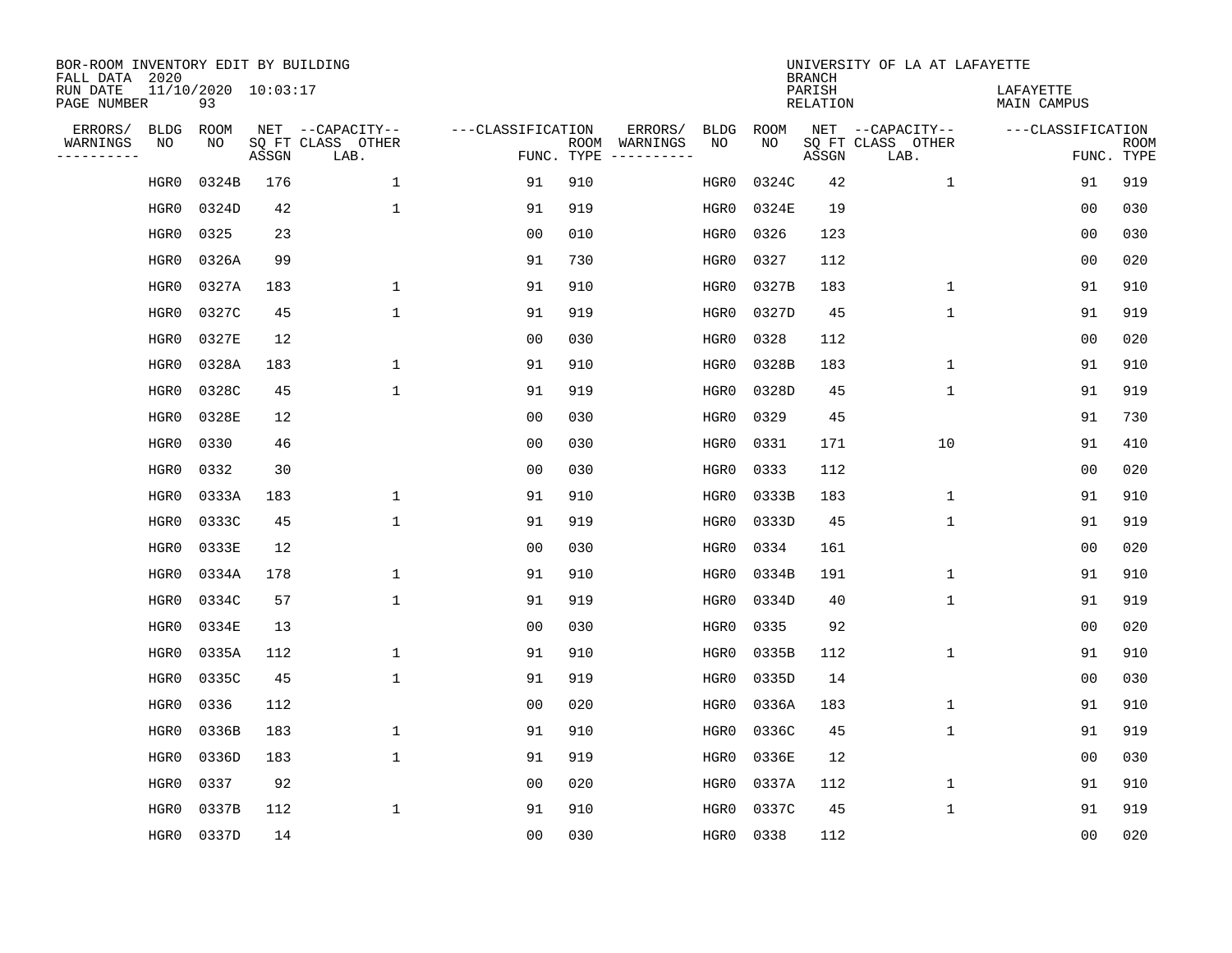| BOR-ROOM INVENTORY EDIT BY BUILDING<br>FALL DATA 2020 |             |                           |       |                           |                   |                    |          |             |             | <b>BRANCH</b>             | UNIVERSITY OF LA AT LAFAYETTE |                          |                           |
|-------------------------------------------------------|-------------|---------------------------|-------|---------------------------|-------------------|--------------------|----------|-------------|-------------|---------------------------|-------------------------------|--------------------------|---------------------------|
| RUN DATE<br>PAGE NUMBER                               |             | 11/10/2020 10:03:17<br>94 |       |                           |                   |                    |          |             |             | PARISH<br><b>RELATION</b> |                               | LAFAYETTE<br>MAIN CAMPUS |                           |
| ERRORS/                                               | <b>BLDG</b> | ROOM                      |       | NET --CAPACITY--          | ---CLASSIFICATION |                    | ERRORS/  | <b>BLDG</b> | <b>ROOM</b> |                           | NET --CAPACITY--              | ---CLASSIFICATION        |                           |
| WARNINGS<br>----------                                | NO          | NO                        | ASSGN | SQ FT CLASS OTHER<br>LAB. |                   | ROOM<br>FUNC. TYPE | WARNINGS | NO          | NO          | ASSGN                     | SQ FT CLASS OTHER<br>LAB.     |                          | <b>ROOM</b><br>FUNC. TYPE |
|                                                       | HGR0        | 0338A                     | 183   | $\mathbf{1}$              | 91                | 910                |          | HGR0        | 0338B       | 183                       | $\mathbf 1$                   | 91                       | 910                       |
|                                                       | HGR0        | 0338C                     | 45    | $\mathbf{1}$              | 91                | 919                |          | HGR0        | 0338D       | 45                        | 1                             | 91                       | 919                       |
|                                                       | HGR0        | 0338E                     | 12    |                           | 00                | 030                |          | HGR0        | 0339        | 92                        |                               | 00                       | 020                       |
|                                                       | HGR0        | 0339A                     | 112   | 1                         | 91                | 910                |          | HGR0        | 0339B       | 112                       | 1                             | 91                       | 910                       |
|                                                       | HGR0        | 0339C                     | 45    | $\mathbf{1}$              | 91                | 919                |          | HGR0        | 0339D       | 14                        |                               | 0 <sub>0</sub>           | 030                       |
|                                                       | HGR0        | 0340                      | 161   |                           | 0 <sub>0</sub>    | 020                |          | HGR0        | 0340A       | 194                       | 1                             | 91                       | 910                       |
|                                                       | HGR0        | 0340B                     | 178   | $\mathbf{1}$              | 91                | 910                |          | HGR0        | 0340C       | 57                        | $\mathbf{1}$                  | 91                       | 919                       |
|                                                       | HGR0        | 0340D                     | 40    | $\mathbf{1}$              | 91                | 919                |          | HGR0        | 0340E       | 12                        |                               | 0 <sub>0</sub>           | 030                       |
|                                                       | HGR0        | 0341                      | 112   |                           | 0 <sub>0</sub>    | 020                |          | HGR0        | 0341A       | 182                       | $\mathbf 1$                   | 91                       | 910                       |
|                                                       | HGR0        | 0341B                     | 182   | 1                         | 91                | 910                |          | HGR0        | 0341C       | 39                        | $\mathbf{1}$                  | 91                       | 919                       |
|                                                       | HGR0        | 0341D                     | 39    | $\mathbf{1}$              | 91                | 919                |          | HGR0        | 0341E       | 11                        |                               | 0 <sub>0</sub>           | 030                       |
|                                                       | HGR0        | 0342                      | 16    |                           | 0 <sub>0</sub>    | 010                |          | HGR0        | 0343        | 208                       | 8                             | 91                       | 650                       |
|                                                       | HGR0        | 0344                      | 18    |                           | 91                | 730                |          | HGR0        | 0345        | 92                        |                               | 00                       | 020                       |
|                                                       | HGR0        | 0345A                     | 112   | 1                         | 91                | 910                |          | HGR0        | 0345B       | 112                       | 1                             | 91                       | 910                       |
|                                                       | HGR0        | 0345C                     | 45    | 1                         | 91                | 919                |          | HGR0        | 0345D       | 14                        |                               | 00                       | 030                       |
|                                                       | HGR0        | 0346                      | 103   |                           | 00                | 020                |          | HGR0        | 0346A       | 130                       | 1                             | 91                       | 910                       |
|                                                       | HGR0        | 0346B                     | 111   | 1                         | 91                | 910                |          | HGR0        | 0346C       | 50                        | 1                             | 91                       | 919                       |
|                                                       | HGR0        | 0346D                     | 13    |                           | 0 <sub>0</sub>    | 030                |          | HGR0        | 0347        | 92                        |                               | 0 <sub>0</sub>           | 020                       |
|                                                       | HGR0        | 0347A                     | 112   | 1                         | 91                | 910                |          | HGR0        | 0347B       | 112                       | 1                             | 91                       | 910                       |
|                                                       | HGR0        | 0347C                     | 45    | $\mathbf{1}$              | 91                | 919                |          | HGR0        | 0347D       | 14                        |                               | 0 <sub>0</sub>           | 030                       |
|                                                       | HGR0        | 0348                      | 112   |                           | 0 <sub>0</sub>    | 020                |          | HGR0        | 0348A       | 183                       | 1                             | 91                       | 910                       |
|                                                       | HGR0        | 0348B                     | 183   | $\mathbf{1}$              | 91                | 910                |          | HGR0        | 0348C       | 45                        | 1                             | 91                       | 919                       |
|                                                       | HGR0        | 0348D                     | 45    | $\mathbf{1}$              | 91                | 919                |          | HGR0        | 0348E       | 12                        |                               | 00                       | 030                       |
|                                                       | HGR0        | 0349                      | 92    |                           | 00                | 020                |          | HGR0        | 0349A       | 112                       | 1                             | 91                       | 910                       |
|                                                       | HGR0        | 0349B                     | 112   | 1                         | 91                | 910                |          | HGR0        | 0349C       | 45                        | 1                             | 91                       | 919                       |
|                                                       | HGR0        | 0349D                     | 14    |                           | 0 <sub>0</sub>    | 030                |          | HGR0        | 0350        | 145                       |                               | 91                       | 730                       |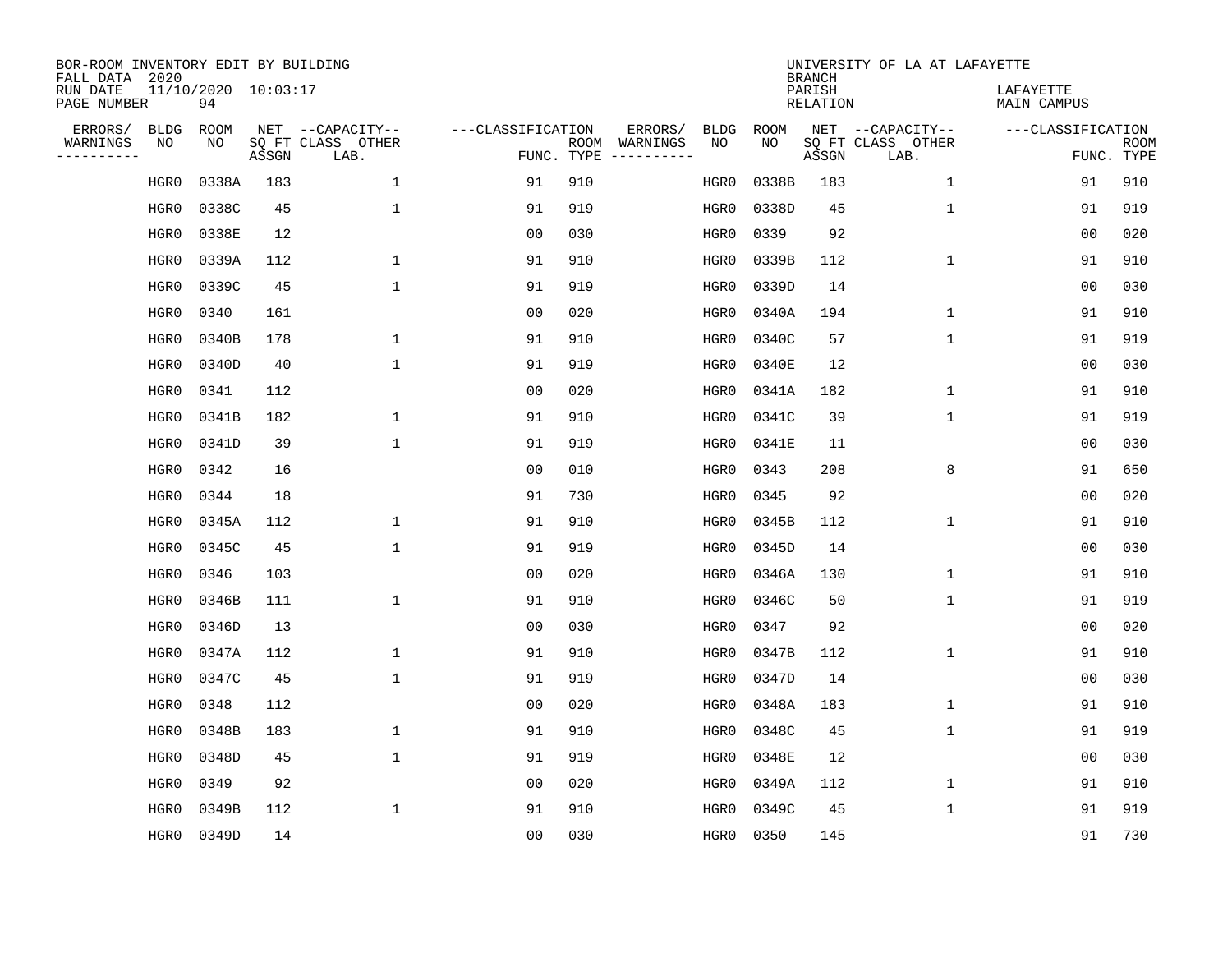| BOR-ROOM INVENTORY EDIT BY BUILDING<br>FALL DATA 2020 |                           |       |                           |                   |            |                              |             |             | <b>BRANCH</b>             | UNIVERSITY OF LA AT LAFAYETTE |                          |                           |
|-------------------------------------------------------|---------------------------|-------|---------------------------|-------------------|------------|------------------------------|-------------|-------------|---------------------------|-------------------------------|--------------------------|---------------------------|
| RUN DATE<br>PAGE NUMBER                               | 11/10/2020 10:03:17<br>95 |       |                           |                   |            |                              |             |             | PARISH<br><b>RELATION</b> |                               | LAFAYETTE<br>MAIN CAMPUS |                           |
| ERRORS/<br><b>BLDG</b>                                | <b>ROOM</b>               |       | NET --CAPACITY--          | ---CLASSIFICATION |            | ERRORS/                      | <b>BLDG</b> | <b>ROOM</b> |                           | NET --CAPACITY--              | ---CLASSIFICATION        |                           |
| WARNINGS<br>ΝO<br>----------                          | NO                        | ASSGN | SQ FT CLASS OTHER<br>LAB. |                   | FUNC. TYPE | ROOM WARNINGS<br>----------- | NO          | NO          | ASSGN                     | SQ FT CLASS OTHER<br>LAB.     |                          | <b>ROOM</b><br>FUNC. TYPE |
| HGR0                                                  | 0350A                     | 97    |                           | 91                | 730        |                              | HGR0        | 0351        | 112                       |                               | 0 <sub>0</sub>           | 020                       |
| HGR0                                                  | 0351A                     | 183   | $\mathbf{1}$              | 91                | 910        |                              | HGR0        | 0351B       | 183                       | $\mathbf 1$                   | 91                       | 910                       |
| HGR0                                                  | 0351C                     | 45    | $\mathbf{1}$              | 91                | 919        |                              | HGR0        | 0351D       | 45                        | $\mathbf{1}$                  | 91                       | 919                       |
| HGR0                                                  | 0351E                     | 12    |                           | 0 <sub>0</sub>    | 030        |                              | HGR0        | 0352        | 139                       |                               | 0 <sub>0</sub>           | 020                       |
| HGR0                                                  | 0352A                     | 176   | $\mathbf{1}$              | 91                | 910        |                              | HGR0        | 0352B       | 192                       | $\mathbf{1}$                  | 91                       | 910                       |
| HGR0                                                  | 0352C                     | 42    | $\mathbf{1}$              | 91                | 919        |                              | HGR0        | 0352D       | 55                        | $\mathbf{1}$                  | 91                       | 919                       |
| HGR0                                                  | 0352E                     | 20    |                           | 0 <sub>0</sub>    | 030        |                              | HGR0        | 0353        | 136                       |                               | 0 <sub>0</sub>           | 020                       |
| HGR0                                                  | 0353A                     | 192   | $\mathbf{1}$              | 91                | 910        |                              | HGR0        | 0353B       | 176                       | $\mathbf 1$                   | 91                       | 910                       |
| HGR0                                                  | 0353C                     | 54    | $\mathbf{1}$              | 91                | 919        |                              | HGR0        | 0353D       | 42                        | $\mathbf 1$                   | 91                       | 919                       |
| HGR0                                                  | 0353E                     | 19    |                           | 0 <sub>0</sub>    | 030        |                              | HGR0        | 0354        | 82                        |                               | 0 <sub>0</sub>           | 030                       |
| HGR0                                                  | 0354A                     | 136   |                           | 0 <sub>0</sub>    | 030        |                              | HGR0        | 0355        | 222                       |                               | 91                       | 935                       |
| HGR0                                                  | 0400                      | 2236  |                           | 0 <sub>0</sub>    | 020        |                              | HGR0        | 0400A       | 36                        |                               | 0 <sub>0</sub>           | 020                       |
| HGR0                                                  | 0400B                     | 36    |                           | 0 <sub>0</sub>    | 020        |                              | HGR0        | 0400C       | 208                       |                               | 0 <sub>0</sub>           | 020                       |
| HGR0                                                  | 0400D                     | 2245  |                           | 0 <sub>0</sub>    | 020        |                              | HGR0        | 0400E       | 208                       |                               | 0 <sub>0</sub>           | 020                       |
| HGR0                                                  | 0400F                     | 2245  |                           | 0 <sub>0</sub>    | 020        |                              | HGR0        | 0400G       | 208                       |                               | 0 <sub>0</sub>           | 020                       |
| HGR0                                                  | 0401                      | 112   |                           | 0 <sub>0</sub>    | 020        |                              | HGR0        | 0401A       | 183                       | $\mathbf{1}$                  | 91                       | 910                       |
| HGR0                                                  | 0401B                     | 183   | $\mathbf{1}$              | 91                | 910        |                              | HGR0        | 0401C       | 45                        | $\mathbf 1$                   | 91                       | 919                       |
| HGR0                                                  | 0401D                     | 45    | $\mathbf{1}$              | 91                | 919        |                              | HGR0        | 0401E       | 12                        |                               | 0 <sub>0</sub>           | 030                       |
| HGR0                                                  | 0402                      | 161   |                           | 0 <sub>0</sub>    | 020        |                              | HGR0        | 0402A       | 194                       | $\mathbf{1}$                  | 91                       | 910                       |
| HGR0                                                  | 0402B                     | 178   | 1                         | 91                | 910        |                              | HGR0        | 0402C       | 57                        | $\mathbf 1$                   | 91                       | 919                       |
| HGR0                                                  | 0402D                     | 40    | $\mathbf{1}$              | 91                | 919        |                              | HGR0        | 0402E       | 12                        |                               | 0 <sub>0</sub>           | 030                       |
| HGR0                                                  | 0403                      | 92    |                           | 0 <sub>0</sub>    | 020        |                              | HGR0        | 0403A       | 112                       | $\mathbf 1$                   | 91                       | 910                       |
| HGR0                                                  | 0403B                     | 112   | $\mathbf{1}$              | 91                | 910        |                              | HGR0        | 0403C       | 45                        | $\mathbf{1}$                  | 91                       | 919                       |
| HGR0                                                  | 0403D                     | 14    |                           | 0 <sub>0</sub>    | 030        |                              | HGR0        | 0404        | 112                       |                               | 0 <sub>0</sub>           | 020                       |
| HGR0                                                  | 0404A                     | 183   | $\mathbf{1}$              | 91                | 910        |                              | HGR0        | 0404B       | 183                       | $\mathbf 1$                   | 91                       | 910                       |
| HGR0                                                  | 0404C                     | 45    | $\mathbf{1}$              | 91                | 919        |                              | HGR0        | 0404D       | 45                        | $\mathbf{1}$                  | 91                       | 919                       |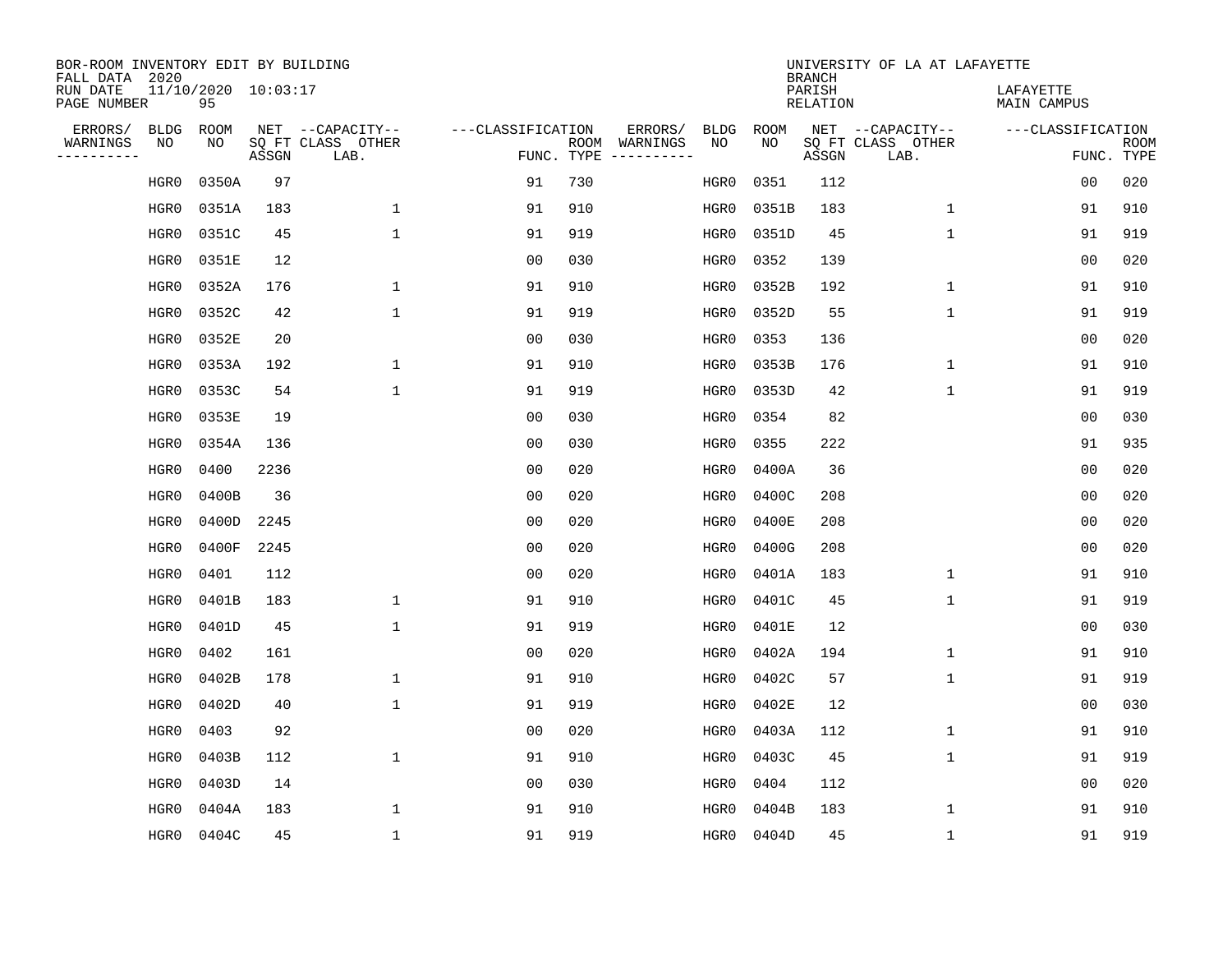| BOR-ROOM INVENTORY EDIT BY BUILDING<br>FALL DATA 2020 |                           |       |                           |                   |            |               |                   |                   | <b>BRANCH</b>             | UNIVERSITY OF LA AT LAFAYETTE |                          |                           |
|-------------------------------------------------------|---------------------------|-------|---------------------------|-------------------|------------|---------------|-------------------|-------------------|---------------------------|-------------------------------|--------------------------|---------------------------|
| RUN DATE<br>PAGE NUMBER                               | 11/10/2020 10:03:17<br>96 |       |                           |                   |            |               |                   |                   | PARISH<br><b>RELATION</b> |                               | LAFAYETTE<br>MAIN CAMPUS |                           |
| ERRORS/<br><b>BLDG</b><br>WARNINGS<br>ΝO              | ROOM                      |       | NET --CAPACITY--          | ---CLASSIFICATION |            | ERRORS/       | <b>BLDG</b><br>NO | <b>ROOM</b><br>NO |                           | NET --CAPACITY--              | ---CLASSIFICATION        |                           |
| ----------                                            | NO                        | ASSGN | SQ FT CLASS OTHER<br>LAB. |                   | FUNC. TYPE | ROOM WARNINGS |                   |                   | ASSGN                     | SQ FT CLASS OTHER<br>LAB.     |                          | <b>ROOM</b><br>FUNC. TYPE |
| HGR0                                                  | 0404E                     | 12    |                           | 00                | 030        |               | HGR0              | 0405              | 92                        |                               | 0 <sub>0</sub>           | 020                       |
| HGR0                                                  | 0405A                     | 112   | $\mathbf{1}$              | 91                | 910        |               | HGR0              | 0405B             | 112                       | $\mathbf 1$                   | 91                       | 910                       |
| HGR0                                                  | 0405C                     | 45    | $\mathbf{1}$              | 91                | 919        |               | HGR0              | 0405D             | 14                        |                               | 0 <sub>0</sub>           | 030                       |
| HGR0                                                  | 0406                      | 112   |                           | 0 <sub>0</sub>    | 020        |               | HGR0              | 0406A             | 183                       | $\mathbf 1$                   | 91                       | 910                       |
| HGR0                                                  | 0406B                     | 183   | $\mathbf 1$               | 91                | 910        |               | HGR0              | 0406C             | 45                        | $\mathbf 1$                   | 91                       | 919                       |
| HGR0                                                  | 0406D                     | 45    | $\mathbf{1}$              | 91                | 919        |               | HGR0              | 0406E             | 12                        |                               | 0 <sub>0</sub>           | 030                       |
| HGR0                                                  | 0407                      | 92    |                           | 0 <sub>0</sub>    | 020        |               | HGR0              | 0407A             | 112                       | $\mathbf{1}$                  | 91                       | 910                       |
| HGR0                                                  | 0407B                     | 112   | $\mathbf{1}$              | 91                | 910        |               | HGR0              | 0407C             | 45                        | $\mathbf{1}$                  | 91                       | 919                       |
| HGR0                                                  | 0407D                     | 14    |                           | 0 <sub>0</sub>    | 030        |               | HGR0              | 0408              | 161                       |                               | 0 <sub>0</sub>           | 020                       |
| HGR0                                                  | 0408A                     | 194   | $\mathbf{1}$              | 91                | 910        |               | HGR0              | 0408B             | 178                       | $\mathbf 1$                   | 91                       | 910                       |
| HGR0                                                  | 0408C                     | 57    | $\mathbf{1}$              | 91                | 919        |               | HGR0              | 0408D             | 40                        | $\mathbf 1$                   | 91                       | 919                       |
| HGR0                                                  | 0408E                     | 12    |                           | 0 <sub>0</sub>    | 030        |               | HGR0              | 0409              | 112                       |                               | 0 <sub>0</sub>           | 020                       |
| HGR0                                                  | 0409A                     | 183   | $\mathbf{1}$              | 91                | 910        |               | HGR0              | 0409B             | 183                       | $\mathbf 1$                   | 91                       | 910                       |
| HGR0                                                  | 0409C                     | 45    | $\mathbf{1}$              | 91                | 919        |               | HGR0              | 0409D             | 45                        | $\mathbf{1}$                  | 91                       | 919                       |
| HGR0                                                  | 0409E                     | 12    |                           | 0 <sub>0</sub>    | 030        |               | HGR0              | 0410              | 17                        |                               | 0 <sub>0</sub>           | 010                       |
| HGR0                                                  | 0411                      | 194   | 8                         | 91                | 650        |               | HGR0              | 0412              | 18                        |                               | 91                       | 730                       |
| HGR0                                                  | 0413                      | 92    |                           | 0 <sub>0</sub>    | 020        |               | HGR0              | 0413A             | 112                       | 1                             | 91                       | 910                       |
| HGR0                                                  | 0413B                     | 112   | $\mathbf{1}$              | 91                | 910        |               | HGR0              | 0413C             | 45                        | $\mathbf 1$                   | 91                       | 919                       |
| HGR0                                                  | 0413D                     | 14    |                           | 0 <sub>0</sub>    | 030        |               | HGR0              | 0414              | 16                        |                               | 91                       | 730                       |
| HGR0                                                  | 0415                      | 92    |                           | 0 <sub>0</sub>    | 020        |               | HGR0              | 0415A             | 112                       | $\mathbf 1$                   | 91                       | 910                       |
| HGR0                                                  | 0415B                     | 112   | $\mathbf{1}$              | 91                | 910        |               | HGR0              | 0415C             | 45                        | $\mathbf 1$                   | 91                       | 919                       |
| HGR0                                                  | 0415D                     | 14    |                           | 0 <sub>0</sub>    | 030        |               | HGR0              | 0416              | 92                        |                               | 0 <sub>0</sub>           | 020                       |
| HGR0                                                  | 0416A                     | 112   | $\mathbf{1}$              | 91                | 910        |               | HGR0              | 0416B             | 121                       | $\mathbf{1}$                  | 91                       | 910                       |
| HGR0                                                  | 0416C                     | 45    | $\mathbf{1}$              | 91                | 919        |               | HGR0              | 0416D             | 14                        |                               | 0 <sub>0</sub>           | 030                       |
| HGR0                                                  | 0417                      | 92    |                           | 0 <sub>0</sub>    | 020        |               | HGR0              | 0417A             | 112                       | 1                             | 91                       | 910                       |
| HGR0                                                  | 0417B                     | 112   | $\mathbf{1}$              | 91                | 910        |               | HGR0              | 0417C             | 112                       | 1                             | 91                       | 919                       |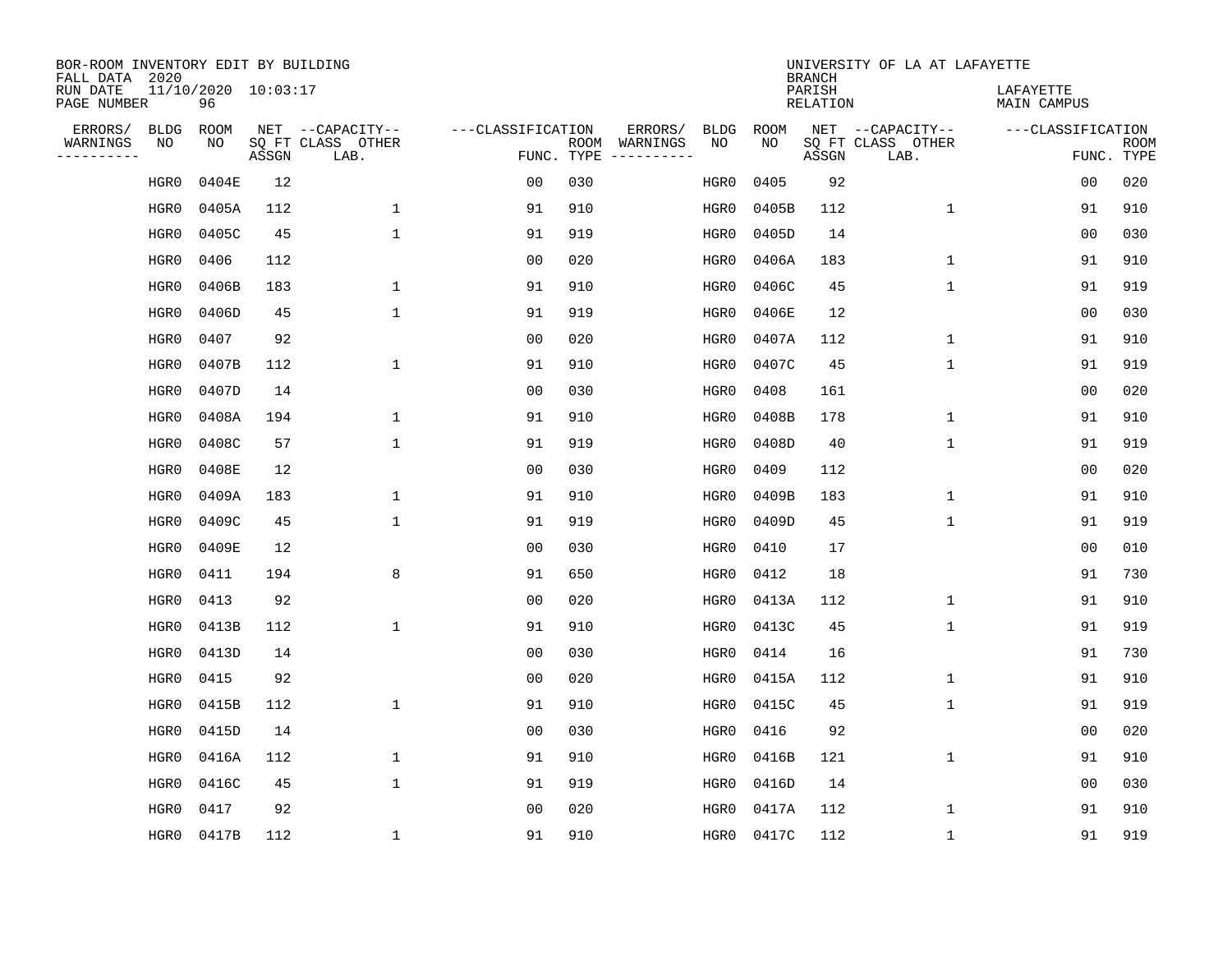| BOR-ROOM INVENTORY EDIT BY BUILDING<br>FALL DATA 2020 |                           |       |                           |                   |            |               |             |             | <b>BRANCH</b>             | UNIVERSITY OF LA AT LAFAYETTE |                          |                           |
|-------------------------------------------------------|---------------------------|-------|---------------------------|-------------------|------------|---------------|-------------|-------------|---------------------------|-------------------------------|--------------------------|---------------------------|
| RUN DATE<br>PAGE NUMBER                               | 11/10/2020 10:03:17<br>97 |       |                           |                   |            |               |             |             | PARISH<br><b>RELATION</b> |                               | LAFAYETTE<br>MAIN CAMPUS |                           |
| ERRORS/<br><b>BLDG</b>                                | ROOM                      |       | NET --CAPACITY--          | ---CLASSIFICATION |            | ERRORS/       | <b>BLDG</b> | <b>ROOM</b> |                           | NET --CAPACITY--              | ---CLASSIFICATION        |                           |
| WARNINGS<br>ΝO<br>----------                          | NO                        | ASSGN | SQ FT CLASS OTHER<br>LAB. |                   | FUNC. TYPE | ROOM WARNINGS | NO          | NO          | ASSGN                     | SQ FT CLASS OTHER<br>LAB.     |                          | <b>ROOM</b><br>FUNC. TYPE |
| HGR0                                                  | 0417D                     | 14    |                           | 0 <sub>0</sub>    | 030        |               | HGR0        | 0418        | 112                       |                               | 0 <sub>0</sub>           | 020                       |
| HGR0                                                  | 0418A                     | 183   | $\mathbf{1}$              | 91                | 910        |               | HGR0        | 0418B       | 183                       | $\mathbf 1$                   | 91                       | 910                       |
| HGR0                                                  | 0418C                     | 45    | $\mathbf{1}$              | 91                | 919        |               | HGR0        | 0418D       | 45                        | $\mathbf{1}$                  | 91                       | 919                       |
| HGR0                                                  | 0418E                     | 12    |                           | 0 <sub>0</sub>    | 030        |               | HGR0        | 0419        | 112                       |                               | 0 <sub>0</sub>           | 020                       |
| HGR0                                                  | 0419A                     | 183   | $\mathbf{1}$              | 91                | 910        |               | HGR0        | 0419B       | 183                       | $\mathbf{1}$                  | 91                       | 910                       |
| HGR0                                                  | 0419C                     | 45    | $\mathbf{1}$              | 91                | 919        |               | HGR0        | 0419D       | 45                        | $\mathbf{1}$                  | 91                       | 919                       |
| HGR0                                                  | 0419E                     | 12    |                           | 0 <sub>0</sub>    | 030        |               | HGR0        | 0420        | 145                       |                               | 91                       | 730                       |
| HGR0                                                  | 0420A                     | 97    |                           | 91                | 730        |               | HGR0        | 0421        | 139                       |                               | 0 <sub>0</sub>           | 020                       |
| HGR0                                                  | 0421A                     | 176   | $\mathbf{1}$              | 91                | 910        |               | HGR0        | 0421B       | 192                       | $\mathbf 1$                   | 91                       | 910                       |
| HGR0                                                  | 0421C                     | 42    | $\mathbf{1}$              | 91                | 919        |               | HGR0        | 0421D       | 53                        | $\mathbf 1$                   | 91                       | 919                       |
| HGR0                                                  | 0421E                     | 19    |                           | 0 <sub>0</sub>    | 030        |               | HGR0        | 0422        | 139                       |                               | 0 <sub>0</sub>           | 020                       |
| HGR0                                                  | 0422A                     | 176   | $\mathbf{1}$              | 91                | 910        |               | HGR0        | 0422B       | 192                       | $\mathbf{1}$                  | 91                       | 910                       |
| HGR0                                                  | 0422C                     | 42    | $\mathbf{1}$              | 91                | 919        |               | HGR0        | 0422D       | 53                        | $\mathbf 1$                   | 91                       | 919                       |
| HGR0                                                  | 0422E                     | 19    |                           | 00                | 030        |               | HGR0        | 0423        | 139                       |                               | 0 <sub>0</sub>           | 020                       |
| HGR0                                                  | 0423A                     | 176   | 1                         | 91                | 910        |               | HGR0        | 0423B       | 192                       | 1                             | 91                       | 910                       |
| HGR0                                                  | 0423C                     | 42    | $\mathbf{1}$              | 91                | 919        |               | HGR0        | 0423D       | 53                        | $\mathbf{1}$                  | 91                       | 919                       |
| HGR0                                                  | 0423E                     | 19    | $\mathbf{1}$              | 0 <sub>0</sub>    | 030        |               | HGR0        | 0424        | 139                       |                               | 0 <sub>0</sub>           | 020                       |
| HGR0                                                  | 0424A                     | 176   | $\mathbf{1}$              | 91                | 910        |               | HGR0        | 0424B       | 192                       | $\mathbf{1}$                  | 91                       | 910                       |
| HGR0                                                  | 0424C                     | 42    | $\mathbf{1}$              | 91                | 919        |               | HGR0        | 0424D       | 53                        | $\mathbf{1}$                  | 91                       | 919                       |
| HGR0                                                  | 0424E                     | 19    |                           | 0 <sub>0</sub>    | 030        |               | HGR0        | 0425        | 21                        |                               | 0 <sub>0</sub>           | 010                       |
| HGR0                                                  | 0426                      | 123   |                           | 0 <sub>0</sub>    | 010        |               | HGR0        | 0426A       | 98                        |                               | 91                       | 730                       |
| HGR0                                                  | 0427                      | 112   |                           | 0 <sub>0</sub>    | 020        |               | HGR0        | 0427A       | 201                       | $\mathbf 1$                   | 91                       | 910                       |
| HGR0                                                  | 0427B                     | 183   | $\mathbf{1}$              | 91                | 910        |               | HGR0        | 0427C       | 45                        | $\mathbf{1}$                  | 91                       | 919                       |
| HGR0                                                  | 0427D                     | 45    | $\mathbf{1}$              | 91                | 919        |               | HGR0        | 0427E       | 12                        |                               | 0 <sub>0</sub>           | 030                       |
| HGR0                                                  | 0428                      | 112   |                           | 0 <sub>0</sub>    | 020        |               | HGR0        | 0428A       | 183                       | $\mathbf 1$                   | 91                       | 910                       |
| HGR0                                                  | 0428B                     | 183   | $\mathbf{1}$              | 91                | 910        |               | HGR0        | 0428C       | 45                        | $\mathbf{1}$                  | 91                       | 919                       |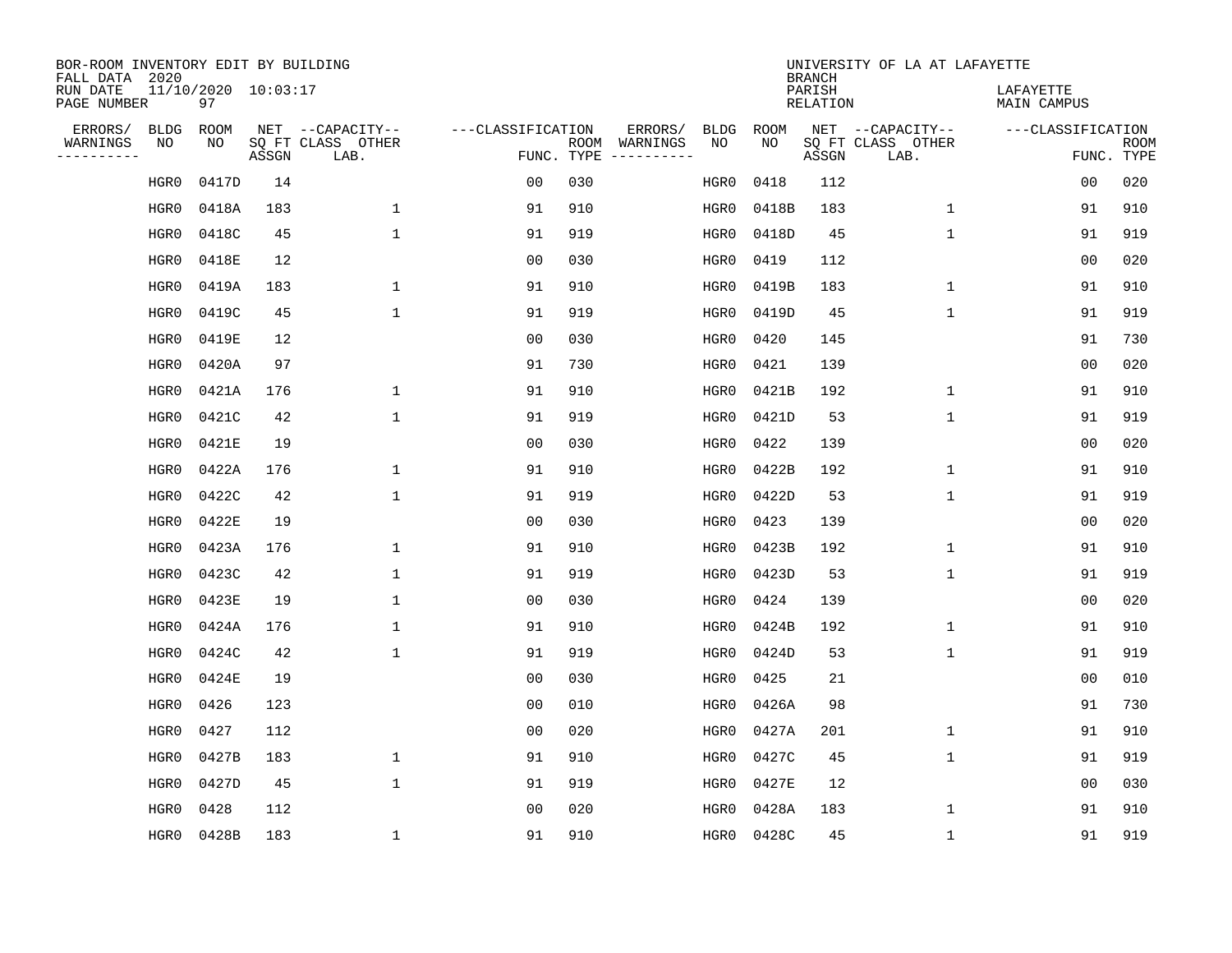| BOR-ROOM INVENTORY EDIT BY BUILDING<br>FALL DATA 2020 |             |                           |       |                           |                   |                    |                         |             |             | <b>BRANCH</b>             | UNIVERSITY OF LA AT LAFAYETTE |                          |                           |
|-------------------------------------------------------|-------------|---------------------------|-------|---------------------------|-------------------|--------------------|-------------------------|-------------|-------------|---------------------------|-------------------------------|--------------------------|---------------------------|
| RUN DATE<br>PAGE NUMBER                               |             | 11/10/2020 10:03:17<br>98 |       |                           |                   |                    |                         |             |             | PARISH<br><b>RELATION</b> |                               | LAFAYETTE<br>MAIN CAMPUS |                           |
| ERRORS/                                               | <b>BLDG</b> | ROOM                      |       | NET --CAPACITY--          | ---CLASSIFICATION |                    | ERRORS/                 | <b>BLDG</b> | <b>ROOM</b> |                           | NET --CAPACITY--              | ---CLASSIFICATION        |                           |
| WARNINGS<br>----------                                | NO          | NO                        | ASSGN | SQ FT CLASS OTHER<br>LAB. |                   | ROOM<br>FUNC. TYPE | WARNINGS<br>----------- | NO          | NO          | ASSGN                     | SQ FT CLASS OTHER<br>LAB.     |                          | <b>ROOM</b><br>FUNC. TYPE |
|                                                       | HGR0        | 0428D                     | 45    | 1                         | 91                | 919                |                         | HGR0        | 0428E       | 12                        |                               | 00                       | 030                       |
|                                                       | HGR0        | 0429                      | 65    |                           | 91                | 730                |                         | HGR0        | 0430        | 46                        |                               | 00                       | 030                       |
|                                                       | HGR0        | 0431                      | 170   | 10                        | 91                | 410                |                         | HGR0        | 0432        | 30                        |                               | 00                       | 030                       |
|                                                       | HGR0        | 0433                      | 112   |                           | 0 <sub>0</sub>    | 020                |                         | HGR0        | 0433A       | 183                       | 1                             | 91                       | 910                       |
|                                                       | HGR0        | 0433B                     | 183   | $\mathbf 1$               | 91                | 910                |                         | HGR0        | 0433C       | 45                        | $\mathbf 1$                   | 91                       | 919                       |
|                                                       | HGR0        | 0433D                     | 45    | $\mathbf{1}$              | 91                | 919                |                         | HGR0        | 0433E       | 12                        |                               | 0 <sub>0</sub>           | 030                       |
|                                                       | HGR0        | 0434                      | 161   |                           | 0 <sub>0</sub>    | 020                |                         | HGR0        | 0434A       | 194                       | $\mathbf{1}$                  | 91                       | 910                       |
|                                                       | HGR0        | 0434B                     | 178   | $\mathbf{1}$              | 91                | 910                |                         | HGR0        | 0434C       | 57                        | $\mathbf{1}$                  | 91                       | 919                       |
|                                                       | HGR0        | 0434D                     | 40    | $\mathbf{1}$              | 91                | 919                |                         | HGR0        | 0434E       | 12                        |                               | 0 <sub>0</sub>           | 030                       |
|                                                       | HGR0        | 0435                      | 92    |                           | 0 <sub>0</sub>    | 020                |                         | HGR0        | 0435A       | 112                       | $\mathbf 1$                   | 91                       | 910                       |
|                                                       | HGR0        | 0435B                     | 112   | $\mathbf 1$               | 91                | 910                |                         | HGR0        | 0435C       | 45                        | $\mathbf 1$                   | 91                       | 919                       |
|                                                       | HGR0        | 0435D                     | 14    |                           | 0 <sub>0</sub>    | 030                |                         | HGR0        | 0436        | 112                       |                               | 0 <sub>0</sub>           | 020                       |
|                                                       | HGR0        | 0436A                     | 183   | 1                         | 91                | 910                |                         | HGR0        | 0436B       | 183                       | $\mathbf 1$                   | 91                       | 910                       |
|                                                       | HGR0        | 0436C                     | 45    | $\mathbf{1}$              | 91                | 919                |                         | HGR0        | 0436D       | 45                        | 1                             | 91                       | 919                       |
|                                                       | HGR0        | 0436E                     | 12    |                           | 0 <sub>0</sub>    | 030                |                         | HGR0        | 0437        | 92                        |                               | 0 <sub>0</sub>           | 020                       |
|                                                       | HGR0        | 0437A                     | 112   | 1                         | 91                | 910                |                         | HGR0        | 0437B       | 112                       | 1                             | 91                       | 910                       |
|                                                       | HGR0        | 0437C                     | 45    | $\mathbf{1}$              | 91                | 919                |                         | HGR0        | 0437D       | 14                        |                               | 00                       | 030                       |
|                                                       | HGR0        | 0438                      | 112   |                           | 0 <sub>0</sub>    | 020                |                         | HGR0        | 0438A       | 183                       | 1                             | 91                       | 910                       |
|                                                       | HGR0        | 0438B                     | 183   | 1                         | 91                | 910                |                         | HGR0        | 0438C       | 45                        | 1                             | 91                       | 919                       |
|                                                       | HGR0        | 0438D                     | 45    | $\mathbf{1}$              | 91                | 919                |                         | HGR0        | 0438E       | 12                        |                               | 0 <sub>0</sub>           | 030                       |
|                                                       | HGR0        | 0439                      | 92    |                           | 0 <sub>0</sub>    | 020                |                         | HGR0        | 0439A       | 112                       | 1                             | 91                       | 910                       |
|                                                       | HGR0        | 0439B                     | 112   | $\mathbf{1}$              | 91                | 910                |                         | HGR0        | 0439C       | 45                        | $\mathbf{1}$                  | 91                       | 919                       |
|                                                       | HGR0        | 0439D                     | 14    |                           | 0 <sub>0</sub>    | 030                |                         | HGR0        | 0440        | 161                       |                               | 0 <sub>0</sub>           | 020                       |
|                                                       | HGR0        | 0440A                     | 194   | 1                         | 91                | 910                |                         | HGR0        | 0440B       | 178                       | $\mathbf{1}$                  | 91                       | 910                       |
|                                                       | HGR0        | 0440C                     | 57    | $\mathbf{1}$              | 91                | 919                |                         | HGR0        | 0440D       | 40                        | $\mathbf{1}$                  | 91                       | 919                       |
|                                                       | HGR0        | 0440E                     | 12    |                           | 0 <sub>0</sub>    | 030                |                         | HGR0        | 0441        | 112                       |                               | 00                       | 020                       |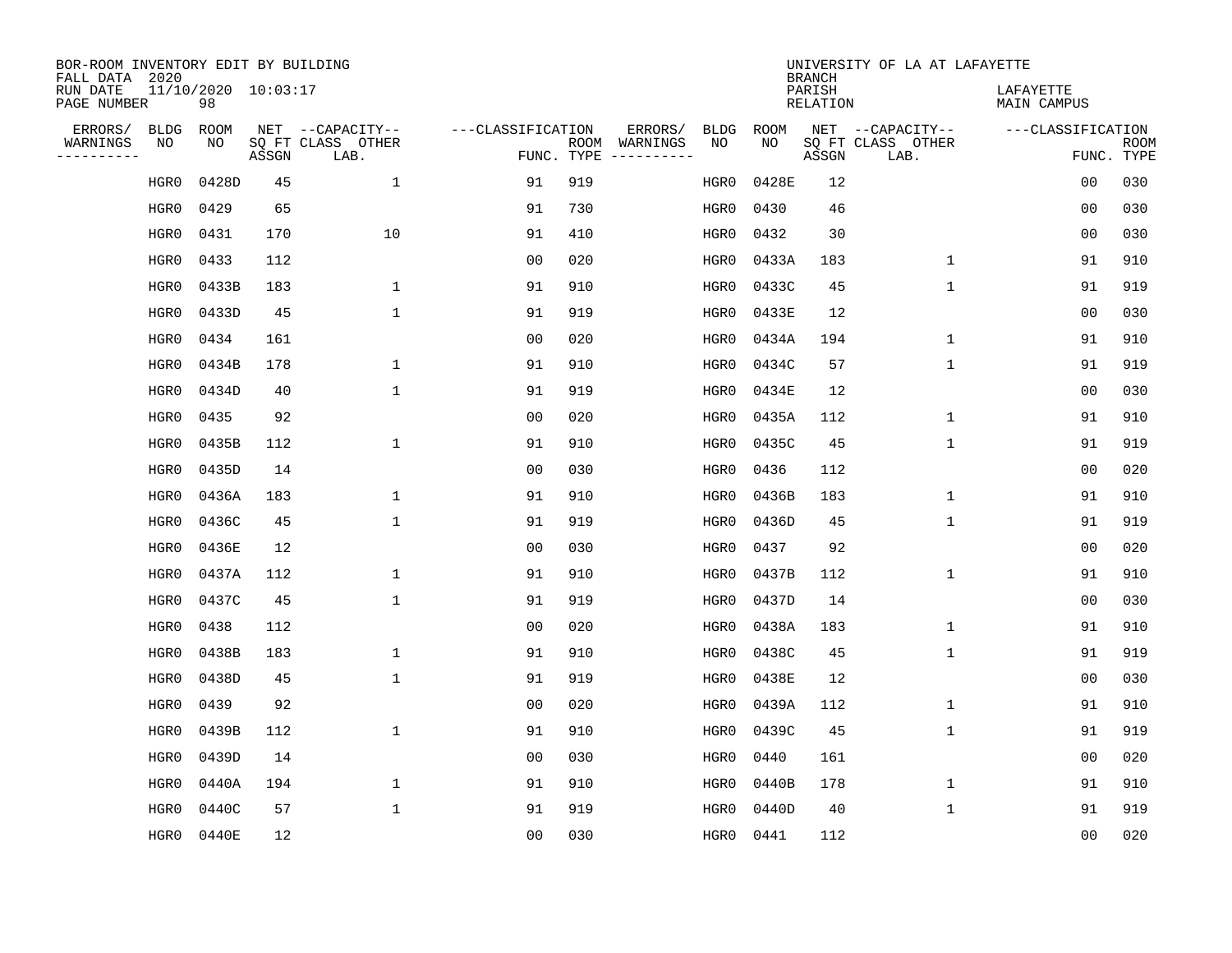| BOR-ROOM INVENTORY EDIT BY BUILDING<br>FALL DATA 2020 |                           |       |                           |                   |            |                              |             |             | <b>BRANCH</b>             | UNIVERSITY OF LA AT LAFAYETTE |                                 |                           |
|-------------------------------------------------------|---------------------------|-------|---------------------------|-------------------|------------|------------------------------|-------------|-------------|---------------------------|-------------------------------|---------------------------------|---------------------------|
| RUN DATE<br>PAGE NUMBER                               | 11/10/2020 10:03:17<br>99 |       |                           |                   |            |                              |             |             | PARISH<br><b>RELATION</b> |                               | LAFAYETTE<br><b>MAIN CAMPUS</b> |                           |
| ERRORS/<br><b>BLDG</b>                                | ROOM                      |       | NET --CAPACITY--          | ---CLASSIFICATION |            | ERRORS/                      | <b>BLDG</b> | <b>ROOM</b> |                           | NET --CAPACITY--              | ---CLASSIFICATION               |                           |
| WARNINGS<br>ΝO<br>----------                          | NO                        | ASSGN | SQ FT CLASS OTHER<br>LAB. |                   | FUNC. TYPE | ROOM WARNINGS<br>----------- | NO          | NO          | ASSGN                     | SQ FT CLASS OTHER<br>LAB.     |                                 | <b>ROOM</b><br>FUNC. TYPE |
| HGR0                                                  | 0441A                     | 183   | $\mathbf 1$               | 91                | 910        |                              | HGR0        | 0441B       | 183                       | $\mathbf 1$                   | 91                              | 910                       |
| HGR0                                                  | 0441C                     | 45    | $\mathbf{1}$              | 91                | 919        |                              | HGR0        | 0441D       | 45                        | $\mathbf{1}$                  | 91                              | 919                       |
| HGR0                                                  | 0441E                     | 12    |                           | 0 <sub>0</sub>    | 030        |                              | HGR0        | 0442        | 17                        |                               | 0 <sub>0</sub>                  | 010                       |
| HGR0                                                  | 0443                      | 195   | 10                        | 91                | 650        |                              | HGR0        | 0444        | 18                        |                               | 91                              | 730                       |
| HGR0                                                  | 0445                      | 92    |                           | 0 <sub>0</sub>    | 020        |                              | HGR0        | 0445A       | 112                       | $\mathbf 1$                   | 91                              | 910                       |
| HGR0                                                  | 0445B                     | 112   | $\mathbf{1}$              | 91                | 910        |                              | HGR0        | 0445C       | 45                        | $\mathbf{1}$                  | 91                              | 919                       |
| HGR0                                                  | 0445D                     | 14    |                           | 0 <sub>0</sub>    | 030        |                              | HGR0        | 0446        | 101                       |                               | 0 <sub>0</sub>                  | 020                       |
| HGR0                                                  | 0446A                     | 132   | $\mathbf{1}$              | 91                | 910        |                              | HGR0        | 0446B       | 112                       | $\mathbf{1}$                  | 91                              | 910                       |
| HGR0                                                  | 0446C                     | 52    | $\mathbf{1}$              | 91                | 919        |                              | HGR0        | 0446D       | 14                        |                               | 0 <sub>0</sub>                  | 030                       |
| HGR0                                                  | 0447                      | 92    |                           | 0 <sub>0</sub>    | 020        |                              | HGR0        | 0447A       | 112                       | $\mathbf 1$                   | 91                              | 910                       |
| HGR0                                                  | 0447B                     | 112   | $\mathbf{1}$              | 91                | 910        |                              | HGR0        | 0447C       | 45                        | $\mathbf{1}$                  | 91                              | 919                       |
| HGR0                                                  | 0447D                     | 14    |                           | 0 <sub>0</sub>    | 030        |                              | HGR0        | 0448        | 112                       |                               | 0 <sub>0</sub>                  | 020                       |
| HGR0                                                  | 0448A                     | 183   | $\mathbf{1}$              | 91                | 910        |                              | HGR0        | 0448B       | 183                       | $\mathbf 1$                   | 91                              | 910                       |
| HGR0                                                  | 0448C                     | 45    | $\mathbf{1}$              | 91                | 919        |                              | HGR0        | 0448D       | 45                        | $\mathbf 1$                   | 91                              | 919                       |
| HGR0                                                  | 0448E                     | 12    |                           | 0 <sub>0</sub>    | 030        |                              | HGR0        | 0449        | 92                        |                               | 0 <sub>0</sub>                  | 020                       |
| HGR0                                                  | 0449A                     | 112   | $\mathbf{1}$              | 91                | 910        |                              | HGR0        | 0449B       | 112                       | $\mathbf{1}$                  | 91                              | 910                       |
| HGR0                                                  | 0449C                     | 45    | $\mathbf{1}$              | 91                | 919        |                              | HGR0        | 0449D       | 14                        |                               | 91                              | 919                       |
| HGR0                                                  | 0450                      | 145   |                           | 91                | 730        |                              | HGR0        | 0450A       | 97                        |                               | 91                              | 730                       |
| HGR0                                                  | 0451                      | 112   |                           | 0 <sub>0</sub>    | 020        |                              | HGR0        | 0451A       | 183                       | $\mathbf{1}$                  | 91                              | 910                       |
| HGR0                                                  | 0451B                     | 183   | 1                         | 91                | 910        |                              | HGR0        | 0451C       | 45                        | $\mathbf 1$                   | 91                              | 919                       |
| HGR0                                                  | 0451D                     | 45    | $\mathbf{1}$              | 91                | 919        |                              | HGR0        | 0451E       | 12                        |                               | 0 <sub>0</sub>                  | 030                       |
| HGR0                                                  | 0452                      | 139   |                           | 0 <sub>0</sub>    | 020        |                              | HGR0        | 0452A       | 176                       | $\mathbf 1$                   | 91                              | 910                       |
| HGR0                                                  | 0452B                     | 192   | $\mathbf{1}$              | 91                | 910        |                              | HGR0        | 0452C       | 42                        | $\mathbf{1}$                  | 91                              | 919                       |
| HGR0                                                  | 0452D                     | 53    | $\mathbf{1}$              | 91                | 919        |                              | HGR0        | 0452E       | 19                        |                               | 0 <sub>0</sub>                  | 030                       |
| HGR0                                                  | 0453                      | 139   |                           | 0 <sub>0</sub>    | 020        |                              | HGR0        | 0453A       | 176                       | $\mathbf{1}$                  | 91                              | 910                       |
| HGR0                                                  | 0453B                     | 192   | $\mathbf{1}$              | 91                | 910        |                              | HGR0        | 0453C       | 42                        | $\mathbf{1}$                  | 91                              | 919                       |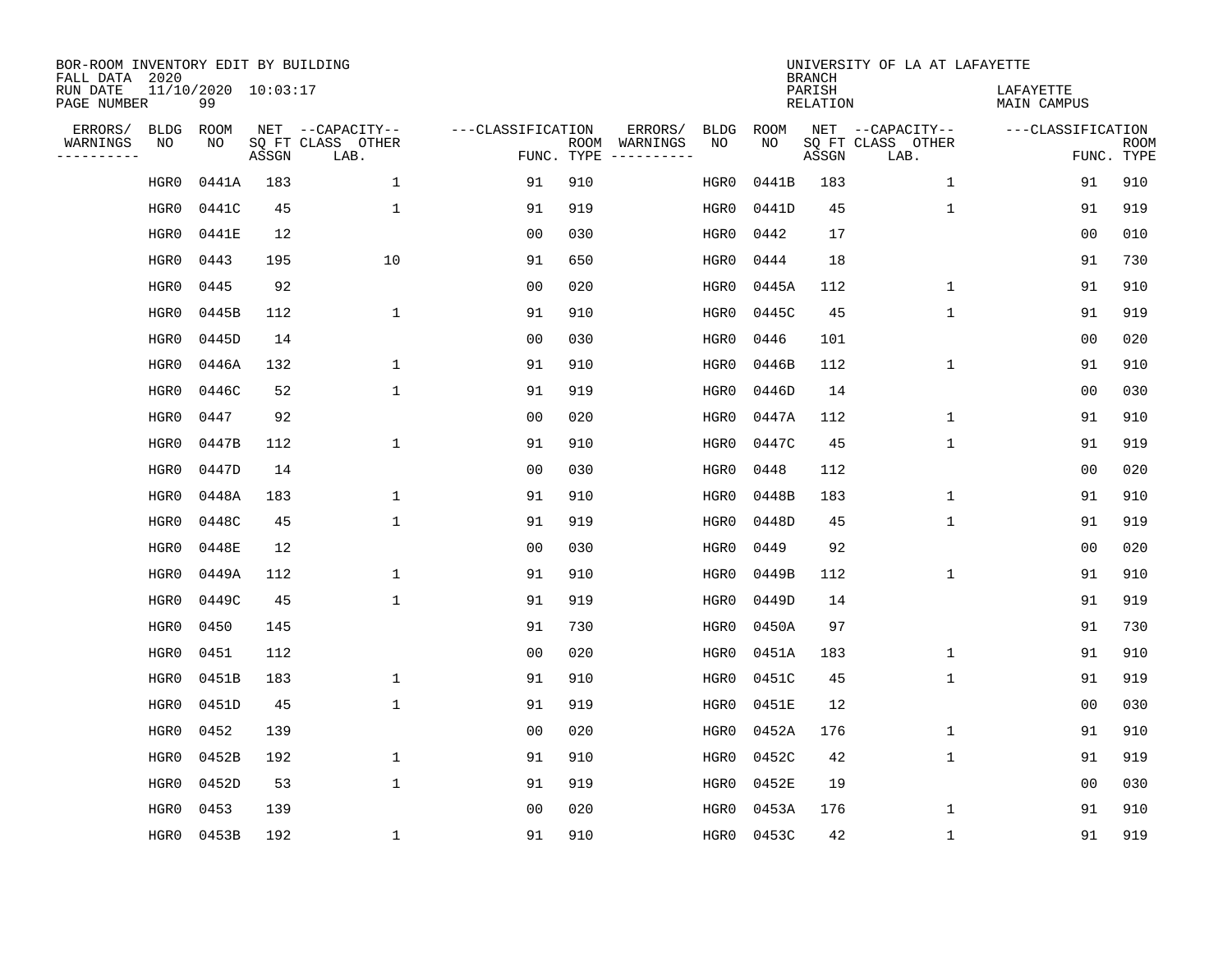| BOR-ROOM INVENTORY EDIT BY BUILDING<br>FALL DATA 2020 |           |                            |     |                                    |                                                                                                                                                                                                                                  |     |                                         |           |                | <b>BRANCH</b>                                    | UNIVERSITY OF LA AT LAFAYETTE                                                                                                                                      |                                 |                    |
|-------------------------------------------------------|-----------|----------------------------|-----|------------------------------------|----------------------------------------------------------------------------------------------------------------------------------------------------------------------------------------------------------------------------------|-----|-----------------------------------------|-----------|----------------|--------------------------------------------------|--------------------------------------------------------------------------------------------------------------------------------------------------------------------|---------------------------------|--------------------|
| RUN DATE<br>PAGE NUMBER                               |           | 11/10/2020 10:03:17<br>100 |     |                                    |                                                                                                                                                                                                                                  |     |                                         |           |                | PARISH<br>RELATION                               |                                                                                                                                                                    | LAFAYETTE<br><b>MAIN CAMPUS</b> |                    |
| ERRORS/ BLDG ROOM                                     |           |                            |     |                                    | NET --CAPACITY-- ---CLASSIFICATION                                                                                                                                                                                               |     |                                         |           |                |                                                  | ERRORS/ BLDG ROOM NET --CAPACITY-- ----CLASSIFICATION                                                                                                              |                                 |                    |
| WARNINGS NO<br>----------                             |           |                            |     | NO SQ FT CLASS OTHER<br>ASSGN LAB. | en de la primiera de la primiera de la propieta de la propieta de la propieta de la propieta de la propieta de<br>En 1910, en 1910, en 1910, en 1910, en 1910, en 1910, en 1920, en 1920, en 1920, en 1920, en 1920, en 1920, en |     | ROOM WARNINGS NO<br>FUNC. TYPE $------$ |           |                |                                                  | NO SQ FT CLASS OTHER<br>ASSGN LAB.                                                                                                                                 |                                 | ROOM<br>FUNC. TYPE |
|                                                       |           | HGR0 0453D                 | 53  | $\mathbf{1}$                       | 91                                                                                                                                                                                                                               | 919 |                                         | HGR0      | 0453E          | 19                                               |                                                                                                                                                                    | 00                              | 030                |
|                                                       |           | HGR0 0454                  | 82  |                                    | 00                                                                                                                                                                                                                               | 030 |                                         |           | HGR0 0454A 136 |                                                  |                                                                                                                                                                    | 00 <sup>o</sup>                 | 030                |
|                                                       |           | HGR0 0455                  | 224 |                                    | 91                                                                                                                                                                                                                               | 935 |                                         |           |                | TOTAL NUMBER CLASSROOMS<br>TOTAL NUMBER LABS 210 | TOTAL ASSIGNABLE & UNASSIGNABLE SQFT: 112,793<br>TOTAL NET ASSIGN SQ. FT. IN ROOM FILE 64,057<br>TOTAL NUMBER COMPUTER CLASSROOMS<br>TOTAL NUMBER SPECIAL LABS 220 |                                 |                    |
|                                                       |           | IMSC 0100                  | 361 |                                    | 52                                                                                                                                                                                                                               | 675 |                                         |           | IMSC 0100A     | 40                                               |                                                                                                                                                                    | 52                              | 675                |
|                                                       | IMSC      | 0100B                      | 40  |                                    | 52                                                                                                                                                                                                                               | 675 |                                         |           | IMSC 0100C     | 34                                               |                                                                                                                                                                    | 52                              | 675                |
|                                                       |           | IMSC 0100D                 | 42  |                                    | 52                                                                                                                                                                                                                               | 675 |                                         |           | IMSC 0100E     | 55                                               |                                                                                                                                                                    | 52                              | 675                |
|                                                       |           | IMSC 0101                  | 131 | 2                                  | 52                                                                                                                                                                                                                               | 314 |                                         |           | IMSC 0101A     | 13 <sup>°</sup>                                  | 2                                                                                                                                                                  | 52                              | 715                |
|                                                       | IMSC 0102 |                            | 115 | 2                                  | 52                                                                                                                                                                                                                               | 310 |                                         | IMSC 0105 |                | 25                                               |                                                                                                                                                                    | 00                              | 030                |
|                                                       | IMSC 0106 |                            | 20  |                                    | 0 <sub>0</sub>                                                                                                                                                                                                                   | 010 |                                         | IMSC 0107 |                | 160                                              | 3                                                                                                                                                                  | 0 <sub>0</sub>                  | 030                |
|                                                       | IMSC 0108 |                            | 34  | 2                                  | 52                                                                                                                                                                                                                               | 650 |                                         | IMSC 0109 |                | 45                                               |                                                                                                                                                                    | 00                              | 030                |
|                                                       | IMSC 0110 |                            | 158 | 3                                  | 00                                                                                                                                                                                                                               | 030 |                                         | IMSC 0111 |                | 34                                               | 2                                                                                                                                                                  | 52                              | 650                |
|                                                       |           | IMSC 0112                  | 904 | 50                                 | 52                                                                                                                                                                                                                               | 680 |                                         |           |                | TOTAL NUMBER CLASSROOMS<br>TOTAL NUMBER LABS 210 | TOTAL ASSIGNABLE & UNASSIGNABLE SOFT: 2,211<br>TOTAL NET ASSIGN SQ. FT. IN ROOM FILE<br>TOTAL NUMBER COMPUTER CLASSROOMS<br>TOTAL NUMBER SPECIAL LABS 220          | 1,803                           |                    |
|                                                       |           | LCDR 0101                  | 242 | 3                                  | 00                                                                                                                                                                                                                               | 030 |                                         | LCDR 0102 |                | 395                                              |                                                                                                                                                                    | 93                              | 525                |
|                                                       |           | LCDR 0102A                 | 25  |                                    | 00                                                                                                                                                                                                                               | 030 |                                         | LCDR 0103 |                | 788                                              | 17                                                                                                                                                                 | 93                              | 525                |
|                                                       |           | $LCDR$ 0104                | 238 | 2                                  | 93                                                                                                                                                                                                                               | 525 |                                         |           | LCDR 0104A     | 14                                               |                                                                                                                                                                    | 0 <sub>0</sub>                  | 030                |
|                                                       | LCDR 0105 |                            | 181 |                                    | 93                                                                                                                                                                                                                               | 525 |                                         |           | LCDR 0105A     | 27                                               |                                                                                                                                                                    | 00                              | 030                |
|                                                       | LCDR 0106 |                            | 304 |                                    | 93                                                                                                                                                                                                                               | 530 |                                         | LCDR 0107 |                | 473                                              | 34                                                                                                                                                                 | 93                              | 350                |
|                                                       | LCDR 0108 |                            | 152 | 3                                  | 0 <sub>0</sub>                                                                                                                                                                                                                   | 030 |                                         | LCDR 0109 |                | 99<br>TOTAL NUMBER CLASSROOMS                    | $\mathbf{1}$<br>TOTAL ASSIGNABLE & UNASSIGNABLE SQFT:<br>TOTAL NET ASSIGN SQ. FT. IN ROOM FILE                                                                     | 00<br>2,938<br>2,379            | 030                |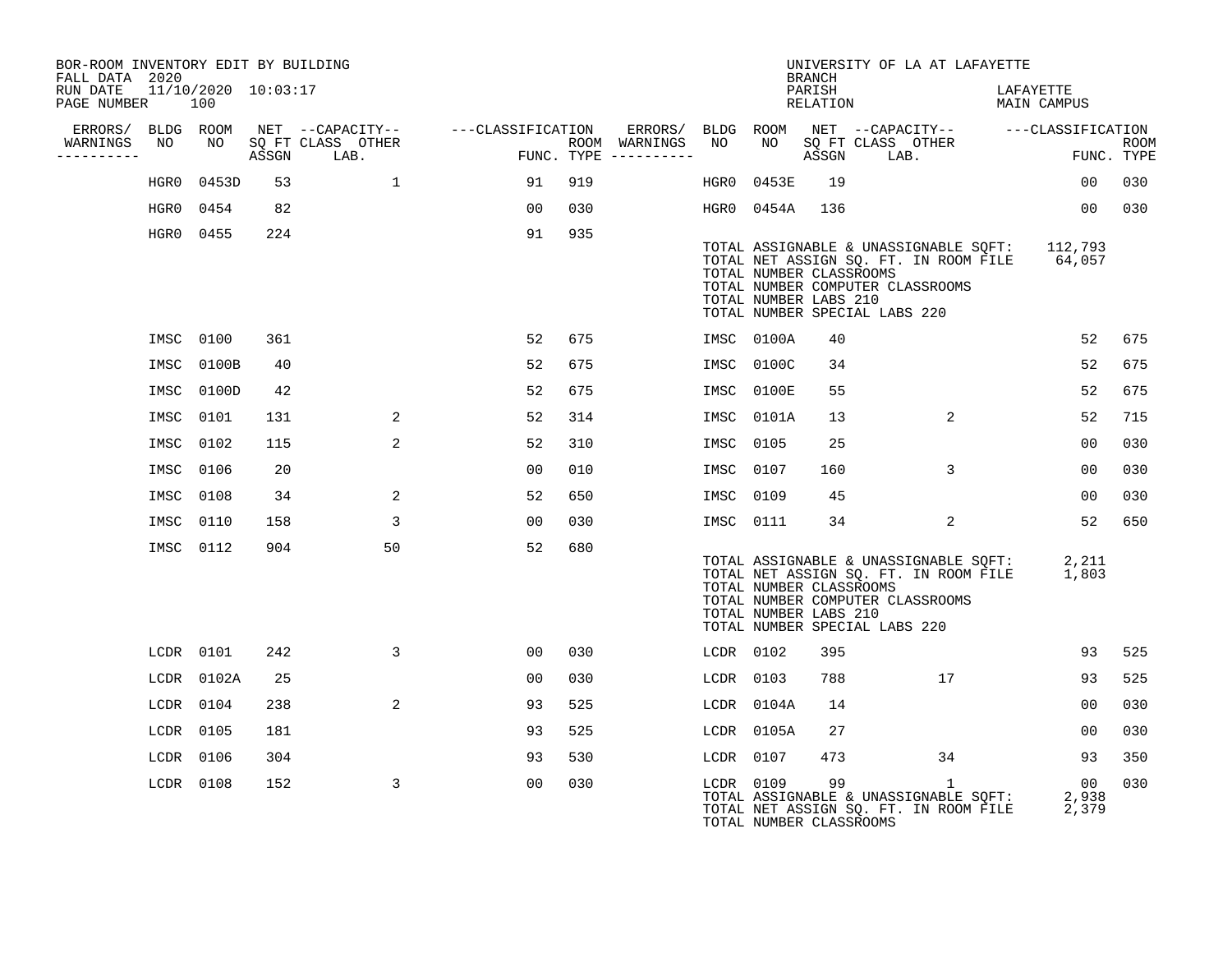| BOR-ROOM INVENTORY EDIT BY BUILDING<br>FALL DATA 2020<br>RUN DATE |           | 11/10/2020 10:03:17 |       |                                               |                   |     |                                                 |                 |                       | <b>BRANCH</b><br>PARISH | UNIVERSITY OF LA AT LAFAYETTE                                     | LAFAYETTE         |                    |
|-------------------------------------------------------------------|-----------|---------------------|-------|-----------------------------------------------|-------------------|-----|-------------------------------------------------|-----------------|-----------------------|-------------------------|-------------------------------------------------------------------|-------------------|--------------------|
| PAGE NUMBER                                                       |           | 101                 |       |                                               |                   |     |                                                 |                 |                       | RELATION                |                                                                   | MAIN CAMPUS       |                    |
| ERRORS/ BLDG ROOM<br>WARNINGS<br>----------                       | NO        | NO                  | ASSGN | NET --CAPACITY--<br>SQ FT CLASS OTHER<br>LAB. | ---CLASSIFICATION |     | ERRORS/<br>ROOM WARNINGS<br>FUNC. TYPE $------$ | BLDG ROOM<br>NO | NO                    | ASSGN                   | NET --CAPACITY--<br>SQ FT CLASS OTHER<br>LAB.                     | ---CLASSIFICATION | ROOM<br>FUNC. TYPE |
|                                                                   |           |                     |       |                                               |                   |     |                                                 |                 | TOTAL NUMBER LABS 210 |                         | TOTAL NUMBER COMPUTER CLASSROOMS<br>TOTAL NUMBER SPECIAL LABS 220 |                   |                    |
|                                                                   | LITE      | 0101                | 2606  | 52                                            | 21                | 240 |                                                 |                 | LITE 0101A            | 158                     |                                                                   | 00                | 020                |
|                                                                   | LITE      | 0101B               | 172   |                                               | 0 <sub>0</sub>    | 020 |                                                 | LITE            | 0101C                 | 91                      |                                                                   | 21                | 731                |
|                                                                   | LITE      | 0101D               | 109   |                                               | 21                | 731 |                                                 | LITE            | 0102                  | 147                     |                                                                   | 0 <sub>0</sub>    | 020                |
|                                                                   | LITE      | 0103                | 123   |                                               | 0 <sub>0</sub>    | 030 |                                                 | LITE            | 0104                  | 137                     |                                                                   | 0 <sub>0</sub>    | 030                |
|                                                                   | LITE      | 0105                | 236   |                                               | 0 <sub>0</sub>    | 020 |                                                 | LITE            | 0106                  | 834                     | 40                                                                | 21                | 620                |
|                                                                   | LITE      | 0107                | 529   | 2                                             | 21                | 255 |                                                 | LITE            | 0107A                 | 493                     |                                                                   | 00                | 030                |
|                                                                   | LITE      | 0108                | 426   |                                               | 0 <sub>0</sub>    | 020 |                                                 | LITE            | 0108A                 | 114                     |                                                                   | 0 <sub>0</sub>    | 030                |
|                                                                   | LITE      | 0109                | 264   |                                               | 0 <sub>0</sub>    | 020 |                                                 | LITE            | 0110                  | 420                     |                                                                   | 00                | 020                |
|                                                                   | LITE      | 0111                | 113   |                                               | 0 <sub>0</sub>    | 030 |                                                 | LITE            | 0112A                 | 37                      |                                                                   | 00                | 020                |
|                                                                   | LITE      | 0112B               | 37    |                                               | 0 <sub>0</sub>    | 020 |                                                 | LITE            | 0113                  | 514                     |                                                                   | 00                | 020                |
|                                                                   | LITE      | 0114                | 277   |                                               | 0 <sub>0</sub>    | 030 |                                                 | LITE            | 0115                  | 336                     |                                                                   | 0 <sub>0</sub>    | 030                |
|                                                                   | LITE      | 0116                | 181   |                                               | 0 <sub>0</sub>    | 020 |                                                 | LITE            | 0117                  | 50                      |                                                                   | 0 <sub>0</sub>    | 010                |
|                                                                   | LITE      | 0118                | 742   |                                               | 0 <sub>0</sub>    | 030 |                                                 | LITE            | 0119                  | 123                     |                                                                   | 11                | 730                |
|                                                                   | LITE      | 0120                | 341   |                                               | 0 <sub>0</sub>    | 030 |                                                 | LITE            | 0121                  | 56                      |                                                                   | 11                | 710                |
|                                                                   | LITE      | 0123                | 215   |                                               | 11                | 730 |                                                 | LITE            | 0124                  | 76                      |                                                                   | 0 <sub>0</sub>    | 030                |
|                                                                   | LITE      | 0125                | 686   |                                               | 0 <sub>0</sub>    | 030 |                                                 | LITE            | 0126                  | 105                     |                                                                   | 0 <sub>0</sub>    | 030                |
|                                                                   | LITE      | 0127                | 1092  |                                               | 0 <sub>0</sub>    | 020 |                                                 | LITE            | 0128                  | 363                     |                                                                   | 0 <sub>0</sub>    | 030                |
|                                                                   | LITE      | 0129                | 182   |                                               | 0 <sub>0</sub>    | 020 |                                                 | LITE            | 0130                  | 199                     |                                                                   | 0 <sub>0</sub>    | 020                |
|                                                                   | LITE      | 0131                | 312   | 6                                             | 22                | 250 |                                                 | LITE            | 0132                  | 115                     | 2                                                                 | 11                | 630                |
|                                                                   | LITE      | 0133                | 393   | 4                                             | 11                | 310 |                                                 | LITE            | 0134                  | 209                     | $\overline{4}$                                                    | 11                | 325                |
|                                                                   | LITE      | 0135                | 208   | $\mathbf 1$                                   | 11                | 310 |                                                 | LITE            | 0136                  | 653                     |                                                                   | 00                | 020                |
|                                                                   | LITE      | 0137                | 156   |                                               | 11                | 315 |                                                 | LITE            | 0138                  | 144                     | 2                                                                 | 11                | 650                |
|                                                                   | LITE      | 0139                | 116   | 1                                             | 11                | 310 |                                                 | LITE            | 0140                  | 114                     | 1                                                                 | 11                | 310                |
|                                                                   | LITE 0141 |                     | 116   | $\mathbf 1$                                   | 11                | 310 |                                                 | LITE 0142       |                       | 116                     | 1                                                                 | 11                | 310                |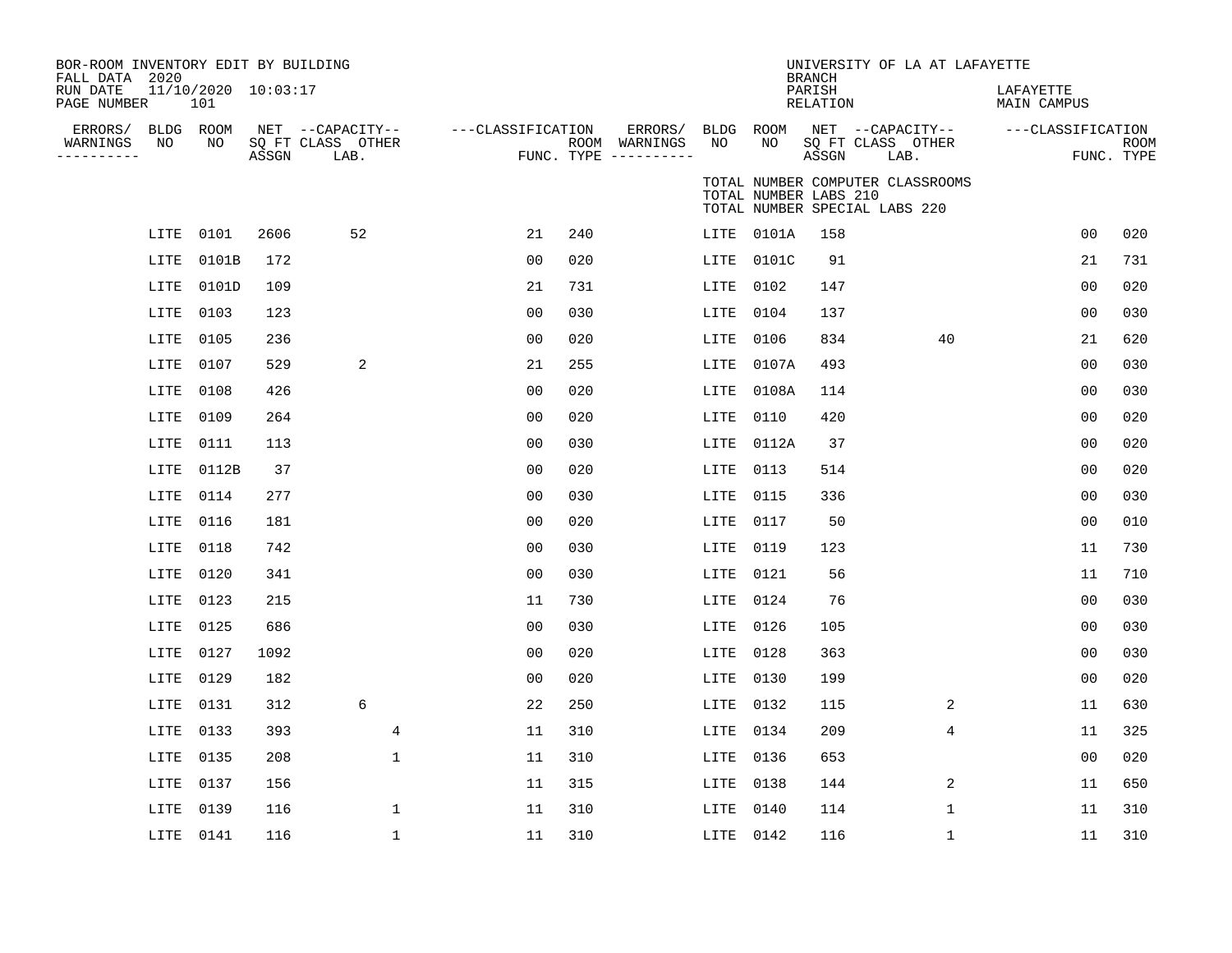| BOR-ROOM INVENTORY EDIT BY BUILDING<br>FALL DATA 2020 |             |       |                     |                           |                   |                    |                         |             |             | <b>BRANCH</b>             | UNIVERSITY OF LA AT LAFAYETTE |                          |                           |
|-------------------------------------------------------|-------------|-------|---------------------|---------------------------|-------------------|--------------------|-------------------------|-------------|-------------|---------------------------|-------------------------------|--------------------------|---------------------------|
| RUN DATE<br>PAGE NUMBER                               |             | 102   | 11/10/2020 10:03:17 |                           |                   |                    |                         |             |             | PARISH<br><b>RELATION</b> |                               | LAFAYETTE<br>MAIN CAMPUS |                           |
| ERRORS/                                               | <b>BLDG</b> | ROOM  |                     | NET --CAPACITY--          | ---CLASSIFICATION |                    | ERRORS/                 | <b>BLDG</b> | <b>ROOM</b> |                           | NET --CAPACITY--              | ---CLASSIFICATION        |                           |
| WARNINGS<br>----------                                | NO          | ΝO    | ASSGN               | SQ FT CLASS OTHER<br>LAB. |                   | ROOM<br>FUNC. TYPE | WARNINGS<br>----------- | NO          | NO          | ASSGN                     | SQ FT CLASS OTHER<br>LAB.     |                          | <b>ROOM</b><br>FUNC. TYPE |
|                                                       | LITE        | 0143  | 116                 | 1                         | 11                | 310                |                         | LITE        | 0144        | 154                       | 2                             | 11                       | 350                       |
|                                                       | LITE        | 0145  | 154                 | 2                         | 11                | 350                |                         | LITE        | 0146        | 114                       | 1                             | 11                       | 310                       |
|                                                       | LITE        | 0147  | 199                 | $\mathbf 1$               | 11                | 310                |                         | LITE        | 0148        | 191                       | 1                             | 11                       | 310                       |
|                                                       | LITE        | 0149  | 154                 | 1                         | 11                | 310                |                         | LITE        | 0150        | 233                       | 2                             | 11                       | 310                       |
|                                                       | LITE        | 0151  | 25                  |                           | 0 <sub>0</sub>    | 020                |                         | LITE        | 0152        | 41                        |                               | 0 <sub>0</sub>           | 030                       |
|                                                       | LITE        | 0153  | 208                 | 1                         | 11                | 310                |                         | LITE        | 0154        | 274                       |                               | 0 <sub>0</sub>           | 020                       |
|                                                       | LITE        | 0155  | 446                 | 6                         | 11                | 350                |                         | LITE        | 0157        | 676                       |                               | 11                       | 710                       |
|                                                       | LITE        | 0158  | 910                 | 6                         | 11                | 314                |                         | LITE        | 0158A       | 55                        |                               | 0 <sub>0</sub>           | 020                       |
|                                                       | LITE        | 0159  | 381                 |                           | 11                | 315                |                         | LITE        | 0160        | 864                       | 6                             | 11                       | 314                       |
|                                                       | LITE        | 0161  | 861                 | 6                         | 11                | 314                |                         | LITE        | 0162        | 557                       | 3                             | 11                       | 314                       |
|                                                       | LITE        | 0163  | 314                 |                           | 11                | 315                |                         | LITE        | 0163A       | 56                        |                               | 0 <sub>0</sub>           | 020                       |
|                                                       | LITE        | 0164  | 268                 | 2                         | 11                | 650                |                         | LITE        | 0165        | 283                       | 2                             | 11                       | 350                       |
|                                                       | LITE        | 0166  | 187                 | $\mathbf 1$               | 11                | 310                |                         | LITE        | 0167        | 1274                      | 8                             | 11                       | 710                       |
|                                                       | LITE        | 0167A | 138                 | 1                         | 11                | 310                |                         | LITE        | 0167B       | 254                       | 1                             | 11                       | 310                       |
|                                                       | LITE        | 0168  | 945                 | 6                         | 11                | 310                |                         | LITE        | 0168A       | 342                       | 1                             | 11                       | 310                       |
|                                                       | LITE        | 0169  | 119                 | $\mathbf 1$               | 11                | 310                |                         | LITE        | 0170        | 124                       | 1                             | 11                       | 310                       |
|                                                       | LITE        | 0171  | 113                 | 1                         | 11                | 310                |                         | LITE        | 0172        | 2186                      | 3                             | 11                       | 710                       |
|                                                       | LITE        | 0173  | 349                 |                           | 0 <sub>0</sub>    | 020                |                         | LITE        | 0174        | 239                       | 4                             | 11                       | 350                       |
|                                                       | LITE        | 0175  | 151                 | 1                         | 11                | 310                |                         | LITE        | 0176        | 150                       | 1                             | 11                       | 310                       |
|                                                       | LITE        | 0177  | 146                 | 1                         | 11                | 310                |                         | LITE        | 0178        | 129                       | 1                             | 11                       | 310                       |
|                                                       | LITE        | 0179  | 147                 | 1                         | 11                | 310                |                         | LITE        | 0180        | 147                       | 1                             | 11                       | 310                       |
|                                                       | LITE        | 0181  | 143                 | $\mathbf 1$               | 11                | 310                |                         | LITE        | 0201        | 128                       |                               | 0 <sub>0</sub>           | 030                       |
|                                                       | LITE        | 0202  | 225                 |                           | 0 <sub>0</sub>    | 030                |                         | LITE        | 0203        | 55                        |                               | 0 <sub>0</sub>           | 020                       |
|                                                       | LITE        | 0204  | 962                 |                           | 0 <sub>0</sub>    | 020                |                         | LITE        | 0205        | 624                       |                               | 0 <sub>0</sub>           | 020                       |
|                                                       | LITE        | 0206  | 741                 |                           | 0 <sub>0</sub>    | 020                |                         | LITE        | 0207        | 157                       |                               | 0 <sub>0</sub>           | 020                       |
|                                                       | LITE        | 0208  | 1755                | 2                         | 21                | 260                |                         | LITE 0209   |             | 256                       | 9                             | 21                       | 260                       |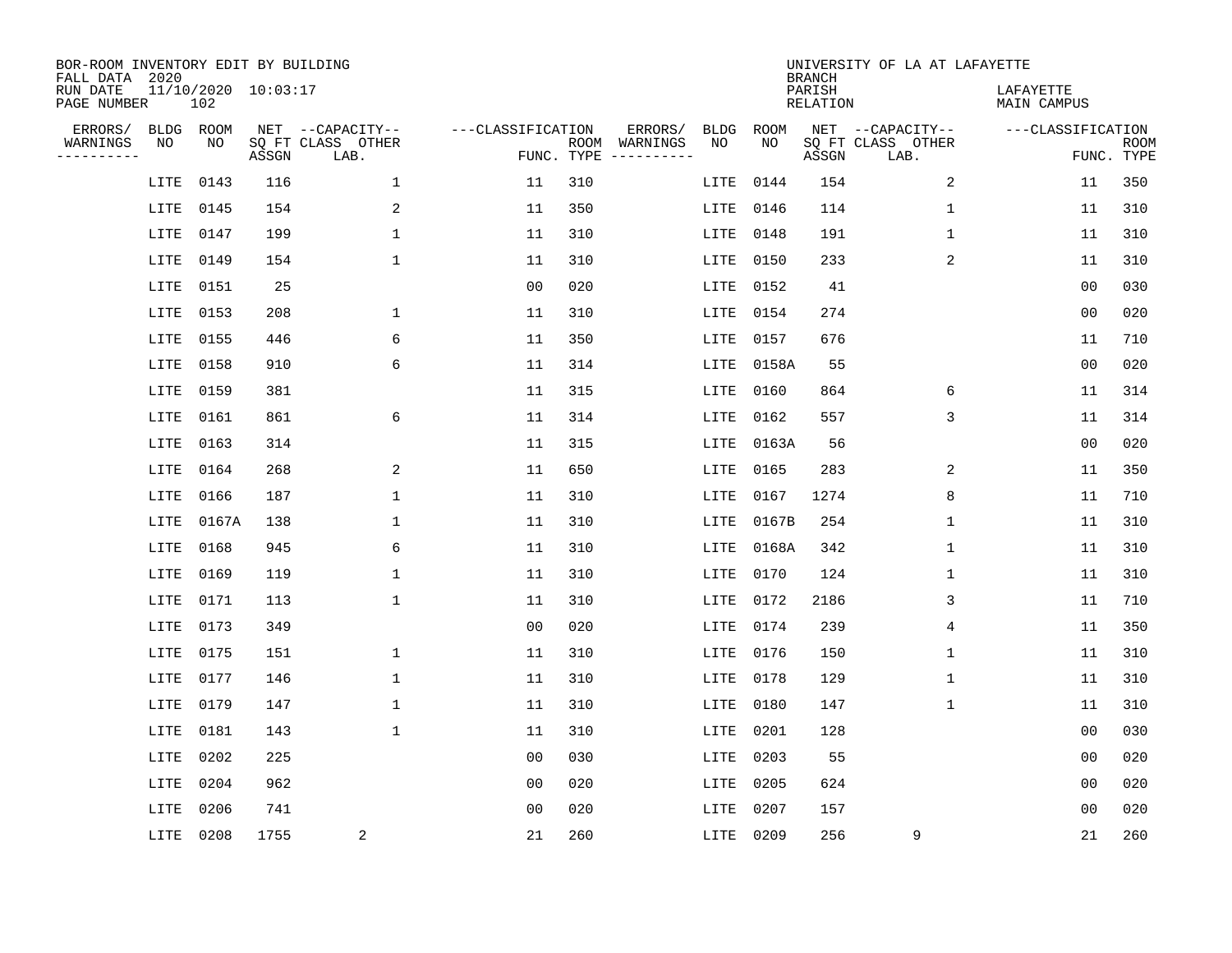| BOR-ROOM INVENTORY EDIT BY BUILDING<br>FALL DATA 2020 |                            |       |                           |                   |            |                              |             |             | <b>BRANCH</b>             | UNIVERSITY OF LA AT LAFAYETTE |                          |                           |
|-------------------------------------------------------|----------------------------|-------|---------------------------|-------------------|------------|------------------------------|-------------|-------------|---------------------------|-------------------------------|--------------------------|---------------------------|
| RUN DATE<br>PAGE NUMBER                               | 11/10/2020 10:03:17<br>103 |       |                           |                   |            |                              |             |             | PARISH<br><b>RELATION</b> |                               | LAFAYETTE<br>MAIN CAMPUS |                           |
| ERRORS/<br><b>BLDG</b>                                | ROOM                       |       | NET --CAPACITY--          | ---CLASSIFICATION |            | ERRORS/                      | <b>BLDG</b> | <b>ROOM</b> |                           | NET --CAPACITY--              | ---CLASSIFICATION        |                           |
| WARNINGS<br>NO<br>----------                          | NO                         | ASSGN | SQ FT CLASS OTHER<br>LAB. |                   | FUNC. TYPE | ROOM WARNINGS<br>----------- | NO          | NO          | ASSGN                     | SQ FT CLASS OTHER<br>LAB.     |                          | <b>ROOM</b><br>FUNC. TYPE |
| LITE                                                  | 0210                       | 151   |                           | 0 <sub>0</sub>    | 020        |                              | LITE        | 0211        | 817                       |                               | 00                       | 020                       |
| LITE                                                  | 0212                       | 929   |                           | 0 <sub>0</sub>    | 020        |                              | LITE        | 0213        | 98                        |                               | 00                       | 030                       |
| LITE                                                  | 0214A                      | 50    |                           | 0 <sub>0</sub>    | 020        |                              | LITE        | 0214B       | 50                        |                               | 0 <sub>0</sub>           | 020                       |
| LITE                                                  | 0215                       | 461   |                           | 0 <sub>0</sub>    | 020        |                              | LITE        | 0215A       | 441                       |                               | 0 <sub>0</sub>           | 020                       |
| LITE                                                  | 0215B                      | 1048  |                           | 0 <sub>0</sub>    | 020        |                              | LITE        | 0215C       | 283                       |                               | 0 <sub>0</sub>           | 020                       |
| LITE                                                  | 0216                       | 726   | 12                        | 11                | 350        |                              | LITE        | 0217        | 244                       |                               | 0 <sub>0</sub>           | 030                       |
| LITE                                                  | 0218                       | 645   | 12                        | 11                | 350        |                              | LITE        | 0219        | 330                       | 6                             | 0 <sub>0</sub>           | 030                       |
| LITE                                                  | 0220                       | 394   | $7\phantom{.0}$           | 0 <sub>0</sub>    | 030        |                              | LITE        | 0221        | 218                       |                               | 0 <sub>0</sub>           | 020                       |
| LITE                                                  | 0222                       | 50    | $\mathbf{1}$              | 0 <sub>0</sub>    | 010        |                              | LITE        | 0223        | 985                       |                               | 0 <sub>0</sub>           | 030                       |
| LITE                                                  | 0229                       | 1665  | 20                        | 21                | 220        |                              | LITE        | 0229A       | 188                       | 2                             | 11                       | 650                       |
| LITE                                                  | 0231                       | 323   | $\mathbf{1}$              | 11                | 310        |                              | LITE        | 0232        | 54                        |                               | 11                       | 315                       |
| LITE                                                  | 0233                       | 227   | $\mathbf{1}$              | 11                | 310        |                              | LITE        | 0234        | 224                       | 6                             | 11                       | 350                       |
| LITE                                                  | 0235                       | 233   | 1                         | 11                | 310        |                              | LITE        | 0236        | 56                        |                               | 11                       | 315                       |
| LITE                                                  | 0237                       | 332   | 1                         | 11                | 310        |                              | LITE        | 0238        | 160                       | 1                             | 11                       | 310                       |
| LITE                                                  | 0239                       | 288   |                           | 0 <sub>0</sub>    | 020        |                              | LITE        | 0240        | 1281                      | 36                            | 22                       | 314                       |
| LITE                                                  | 0241                       | 543   | 10                        | 22                | 250        |                              | LITE        | 0242        | 916                       | 20                            | 22                       | 250                       |
| LITE                                                  | 0243                       | 566   | 10                        | 22                | 250        |                              | LITE        | 0244        | 144                       | 2                             | 21                       | 310                       |
| LITE                                                  | 0245                       | 136   | 2                         | 22                | 310        |                              | LITE        | 0246        | 144                       | 2                             | 22                       | 320                       |
| LITE                                                  | 0247                       | 242   | 2                         | 22                | 325        |                              | LITE        | 0248        | 143                       | 2                             | 22                       | 325                       |
| LITE                                                  | 0249                       | 143   | 2                         | 22                | 310        |                              | LITE        | 0250        | 142                       | 2                             | 22                       | 320                       |
| LITE                                                  | 0251                       | 143   | 2                         | 22                | 320        |                              | LITE        | 0252        | 143                       | 2                             | 22                       | 320                       |
| LITE                                                  | 0253                       | 130   | 2                         | 22                | 320        |                              | LITE        | 0254        | 194                       | 2                             | 22                       | 310                       |
| LITE                                                  | 0255                       | 129   | 2                         | 22                | 310        |                              | LITE        | 0256        | 130                       | 2                             | 22                       | 310                       |
| LITE                                                  | 0257                       | 136   | 2                         | 22                | 310        |                              | LITE        | 0258        | 256                       | 12                            | 22                       | 350                       |
| LITE                                                  | 0259                       | 100   | 2                         | 22                | 731        |                              | LITE        | 0260        | 239                       | 2                             | 22                       | 255                       |
|                                                       | LITE 0261                  | 111   |                           | 0 <sub>0</sub>    | 030        |                              | LITE 0262   |             | 108                       |                               | 00                       | 030                       |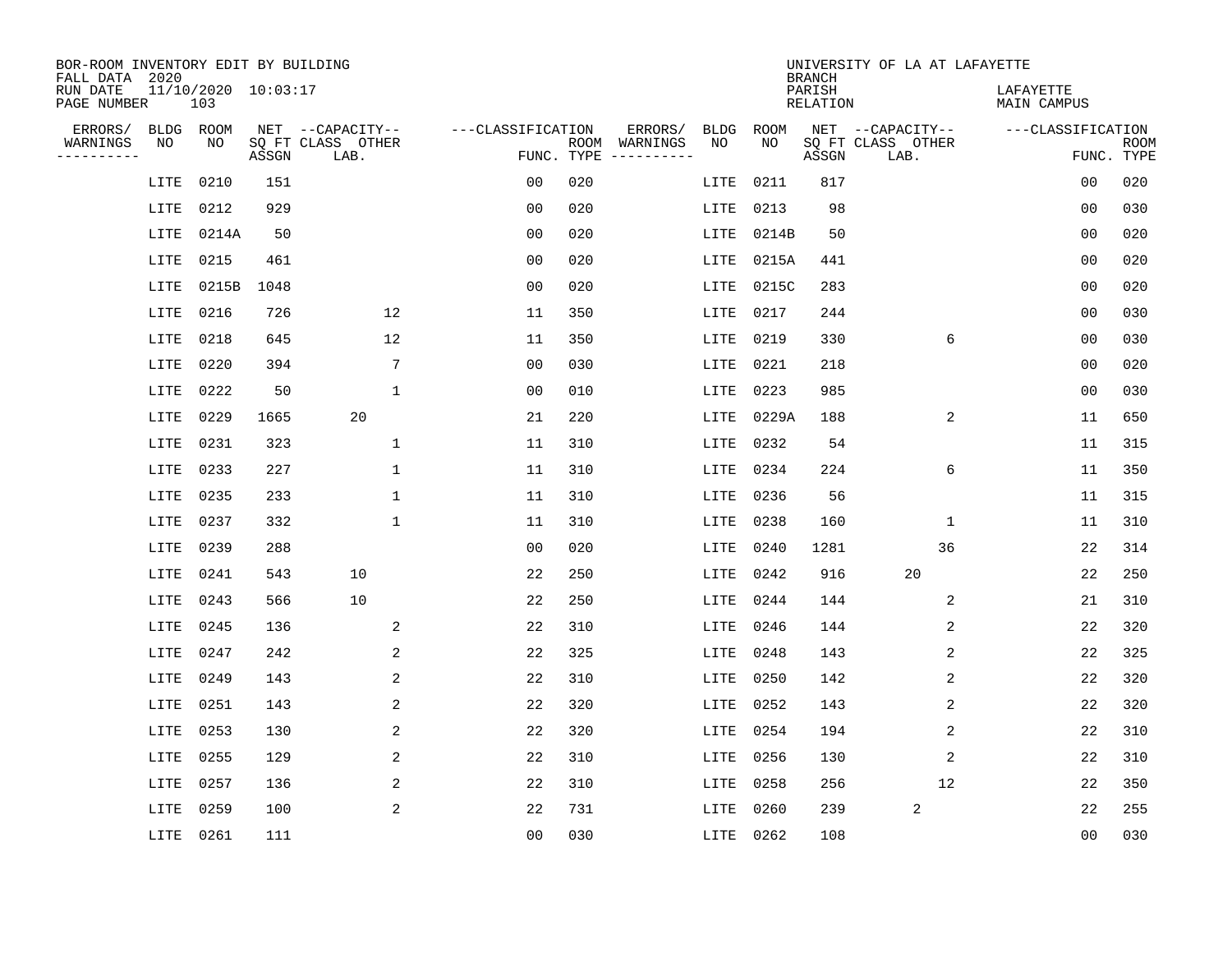| BOR-ROOM INVENTORY EDIT BY BUILDING<br>FALL DATA 2020 |      |            |                     |                           |                   |     |                                      |           |            | <b>BRANCH</b>                                    | UNIVERSITY OF LA AT LAFAYETTE                                                                                                                       |                                  |                           |
|-------------------------------------------------------|------|------------|---------------------|---------------------------|-------------------|-----|--------------------------------------|-----------|------------|--------------------------------------------------|-----------------------------------------------------------------------------------------------------------------------------------------------------|----------------------------------|---------------------------|
| RUN DATE<br>PAGE NUMBER                               |      | 104        | 11/10/2020 10:03:17 |                           |                   |     |                                      |           |            | PARISH<br>RELATION                               |                                                                                                                                                     | LAFAYETTE<br>MAIN CAMPUS         |                           |
| ERRORS/                                               |      | BLDG ROOM  |                     | NET --CAPACITY--          | ---CLASSIFICATION |     | ERRORS/                              | BLDG      | ROOM       |                                                  | NET --CAPACITY--                                                                                                                                    | ---CLASSIFICATION                |                           |
| WARNINGS<br>----------                                | NO   | NO         | ASSGN               | SQ FT CLASS OTHER<br>LAB. |                   |     | ROOM WARNINGS<br>FUNC. TYPE $------$ | NO.       | NO.        | ASSGN                                            | SQ FT CLASS OTHER<br>LAB.                                                                                                                           |                                  | <b>ROOM</b><br>FUNC. TYPE |
|                                                       | LITE | 0263       | 245                 | $\mathbf 1$               | 11                | 315 |                                      | LITE      | 0264       | 72                                               | $\mathbf{1}$                                                                                                                                        | 11                               | 315                       |
|                                                       | LITE | 0265       | 206                 | 6                         | 11                | 310 |                                      | LITE      | 0266       | 1004                                             | 14                                                                                                                                                  | 11                               | 315                       |
|                                                       | LITE | 0267       | 171                 | $\mathbf{1}$              | 11                | 310 |                                      | LITE      | 0268       | 117                                              | $\mathbf{1}$                                                                                                                                        | 11                               | 310                       |
|                                                       | LITE | 0269       | 119                 | 1                         | 11                | 310 |                                      |           | LITE 0270  | 66                                               |                                                                                                                                                     | 11                               | 315                       |
|                                                       | LITE | 0271       | 164                 | $\mathbf 1$               | 11                | 310 |                                      | LITE      | 0272       | 157                                              | 1                                                                                                                                                   | 11                               | 310                       |
|                                                       | LITE | 0273       | 158                 | $\mathbf 1$               | 11                | 310 |                                      |           | LITE 0274  | 158                                              | $\mathbf 1$                                                                                                                                         | 11                               | 310                       |
|                                                       | LITE | 0275       | 100                 | $\mathbf 1$               | 11                | 310 |                                      |           | LITE 0276  | 147                                              | $\mathbf 1$                                                                                                                                         | 11                               | 310                       |
|                                                       | LITE | 0277       | 147                 | $\mathbf{1}$              | 11                | 310 |                                      | LITE 0278 |            | 147                                              | $\mathbf{1}$                                                                                                                                        | 11                               | 310                       |
|                                                       | LITE | 0279       | 135                 |                           | 0 <sub>0</sub>    | 020 |                                      | LITE      | 0280       | 343                                              | $\mathbf{1}$                                                                                                                                        | 11                               | 310                       |
|                                                       | LITE | 0281       | 170                 | 1                         | 11                | 310 |                                      |           | LITE 0282  | 237                                              | $\mathbf 1$                                                                                                                                         | 11                               | 310                       |
|                                                       | LITE | 0283       | 237                 | $\mathbf 1$               | 11                | 310 |                                      | LITE      | 0284       | 296                                              | $\mathbf 1$                                                                                                                                         | 11                               | 310                       |
|                                                       | LITE | 0285       | 247                 | 1                         | 11                | 310 |                                      | LITE      | 0286       | 465                                              | 12                                                                                                                                                  | 11                               | 350                       |
|                                                       | LITE | 0287       | 150                 | $\mathbf{1}$              | 11                | 310 |                                      | LITE      | 0288       | 150                                              | $\mathbf{1}$                                                                                                                                        | 11                               | 310                       |
|                                                       | LITE | 0289       | 150                 | $\mathbf 1$               | 11                | 310 |                                      | LITE 0290 |            | 150                                              | $\mathbf{1}$                                                                                                                                        | 11                               | 310                       |
|                                                       | LITE | 0291       | 150                 | 1                         | 11                | 310 |                                      | LITE      | 0292       | 50                                               |                                                                                                                                                     | 00                               | 030                       |
|                                                       | LITE | 0293       | 150                 | 1                         | 11                | 310 |                                      |           | LITE 0293A | 37                                               |                                                                                                                                                     | 11                               | 315                       |
|                                                       | LITE | 0294       | 141                 | 2                         | 11                | 650 |                                      | LITE      | 0295       | 147                                              | 1                                                                                                                                                   | 11                               | 310                       |
|                                                       | LITE | 0296       | 147                 | $\mathbf{1}$              | 11                | 310 |                                      | LITE 0297 |            | 246                                              | $\mathbf{1}$                                                                                                                                        | 11                               | 310                       |
|                                                       | LITE | 0298       | 3246                | 20                        | 11                | 310 |                                      |           | LITE 0299  | 201                                              |                                                                                                                                                     | 00                               | 020                       |
|                                                       | LITE | 0301       | 153                 |                           | 0 <sub>0</sub>    | 020 |                                      |           | LITE 0302  | 612                                              |                                                                                                                                                     | 00                               | 030                       |
|                                                       | LITE | 0303       | 196                 |                           | 0 <sub>0</sub>    | 030 |                                      |           | LITE 0304  | 816                                              |                                                                                                                                                     | 0 <sub>0</sub>                   | 030                       |
|                                                       |      | LITE 0304A | 452                 |                           | 0 <sub>0</sub>    | 030 |                                      |           |            | TOTAL NUMBER CLASSROOMS<br>TOTAL NUMBER LABS 210 | TOTAL ASSIGNABLE & UNASSIGNABLE SQFT:<br>TOTAL NET ASSIGN SQ. FT. IN ROOM FILE<br>TOTAL NUMBER COMPUTER CLASSROOMS<br>TOTAL NUMBER SPECIAL LABS 220 | 65,497<br>43,460<br>$\mathbf{1}$ |                           |
|                                                       |      | LPCF 0001  | 574                 | 10                        | 31                | 880 |                                      |           |            | LPCF 0001A 102                                   |                                                                                                                                                     | 00 <sup>o</sup>                  | 020                       |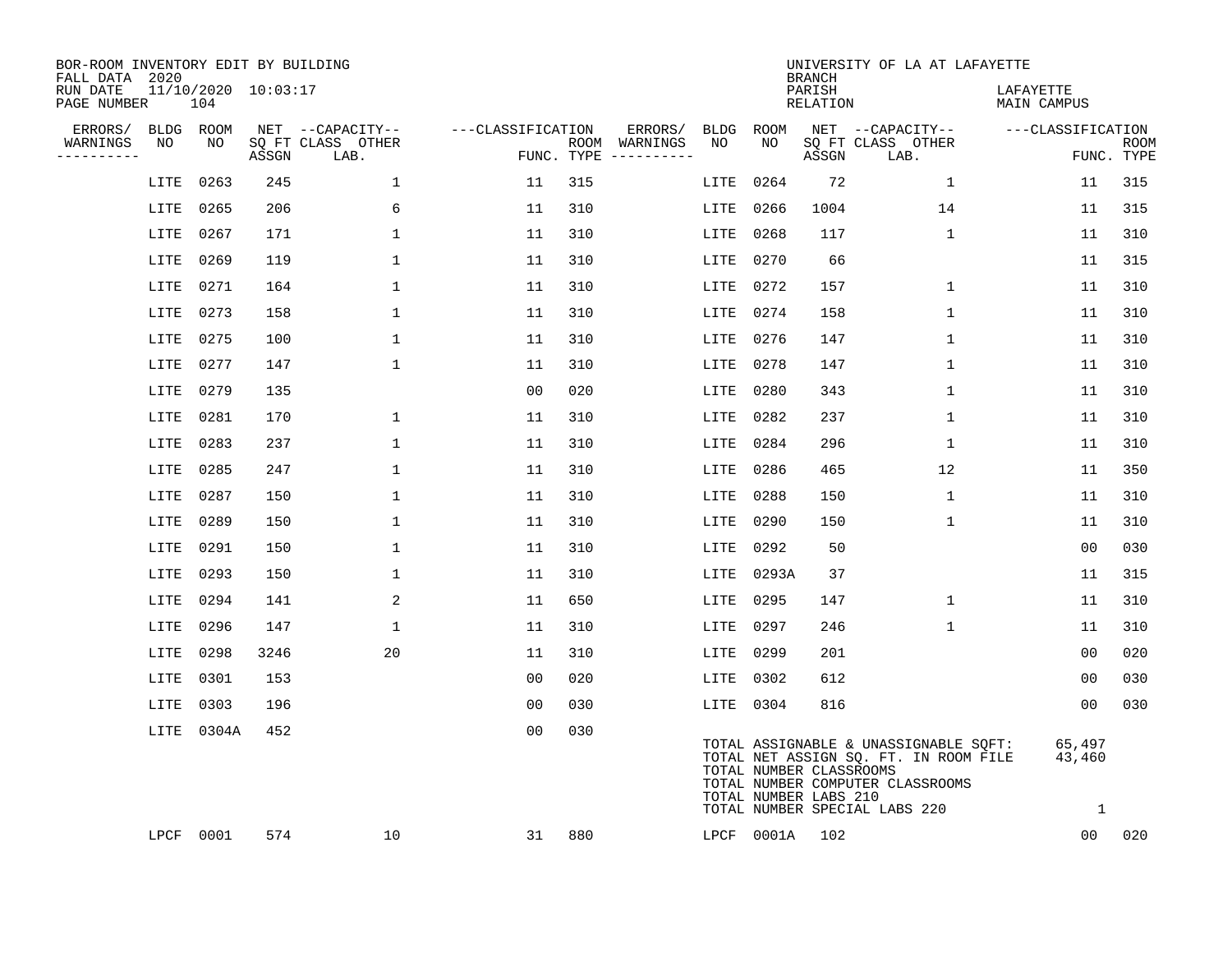| BOR-ROOM INVENTORY EDIT BY BUILDING<br>FALL DATA 2020 |              |                            |       |                           |                   |                    |                                                                                                             |             |             | <b>BRANCH</b>             | UNIVERSITY OF LA AT LAFAYETTE |                          |                           |
|-------------------------------------------------------|--------------|----------------------------|-------|---------------------------|-------------------|--------------------|-------------------------------------------------------------------------------------------------------------|-------------|-------------|---------------------------|-------------------------------|--------------------------|---------------------------|
| RUN DATE<br>PAGE NUMBER                               |              | 11/10/2020 10:03:17<br>105 |       |                           |                   |                    |                                                                                                             |             |             | PARISH<br><b>RELATION</b> |                               | LAFAYETTE<br>MAIN CAMPUS |                           |
| ERRORS/                                               | <b>BLDG</b>  | ROOM                       |       | NET --CAPACITY--          | ---CLASSIFICATION |                    | ERRORS/                                                                                                     | <b>BLDG</b> | <b>ROOM</b> |                           | NET --CAPACITY--              | ---CLASSIFICATION        |                           |
| WARNINGS<br>----------                                | NO           | NO                         | ASSGN | SQ FT CLASS OTHER<br>LAB. |                   | ROOM<br>FUNC. TYPE | WARNINGS<br>$\begin{tabular}{cccccc} - & - & - & - & - & - & - \\ & - & - & - & - & - & - \\ \end{tabular}$ | NO          | NO          | ASSGN                     | SQ FT CLASS OTHER<br>LAB.     |                          | <b>ROOM</b><br>FUNC. TYPE |
|                                                       | LPCF         | 0001B                      | 106   | 4                         | 31                | 420                |                                                                                                             | LPCF        | 0002        | 106                       | $\mathbf 1$                   | 31                       | 310                       |
|                                                       | LPCF         | 0003                       | 81    | 2                         | 31                | 310                |                                                                                                             | LPCF        | 0004        | 109                       | 2                             | 31                       | 850                       |
|                                                       | LPCF         | 0005                       | 109   | 2                         | 31                | 850                |                                                                                                             | LPCF        | 0006        | 109                       | 2                             | 31                       | 850                       |
|                                                       | LPCF         | 0007                       | 109   | 2                         | 31                | 850                |                                                                                                             | LPCF        | 0008        | 109                       | 2                             | 31                       | 850                       |
|                                                       | LPCF         | 0009                       | 109   | 2                         | 31                | 850                |                                                                                                             | LPCF        | 0010        | 109                       | 2                             | 31                       | 850                       |
|                                                       | LPCF         | 0011                       | 109   | 2                         | 31                | 850                |                                                                                                             | LPCF        | 0012        | 109                       | 2                             | 31                       | 850                       |
|                                                       | LPCF         | 0013                       | 109   | 2                         | 31                | 850                |                                                                                                             | LPCF        | 0014        | 23                        |                               | 31                       | 835                       |
|                                                       | ${\rm LPCF}$ | 0015                       | 16    |                           | 0 <sub>0</sub>    | 030                |                                                                                                             | LPCF        | 0016        | 35                        | $\mathbf 1$                   | 31                       | 310                       |
|                                                       | LPCF         | 0017                       | 59    | $\mathbf{1}$              | 0 <sub>0</sub>    | 030                |                                                                                                             | LPCF        | 0018        | 39                        |                               | 0 <sub>0</sub>           | 020                       |
|                                                       | LPCF         | 0019                       | 289   |                           | 0 <sub>0</sub>    | 020                |                                                                                                             | LPCF        | 0020        | 181                       |                               | 31                       | 315                       |
|                                                       | LPCF         | 0021                       | 104   |                           | 31                | 315                |                                                                                                             | LPCF        | 0022        | 686                       |                               | 31                       | 350                       |
|                                                       | LPCF         | 0023                       | 89    |                           | 31                | 730                |                                                                                                             | LPCF        | 0024        | 19                        |                               | 0 <sub>0</sub>           | 030                       |
|                                                       | LPCF         | 0025                       | 42    |                           | 31                | 730                |                                                                                                             | LPCF        | 0026        | 41                        | $\mathbf 1$                   | 0 <sub>0</sub>           | 030                       |
|                                                       | LPCF         | 0027                       | 28    |                           | 31                | 860                |                                                                                                             | LPCF        | 0028        | 41                        | $\mathbf 1$                   | 0 <sub>0</sub>           | 030                       |
|                                                       | LPCF         | 0029                       | 58    |                           | 0 <sub>0</sub>    | 010                |                                                                                                             | LPCF        | 0030        | 24                        |                               | 31                       | 855                       |
|                                                       | LPCF         | 0031                       | 253   |                           | 31                | 860                |                                                                                                             | LPCF        | 0032        | 111                       |                               | 31                       | 850                       |
|                                                       | LPCF         | 0033                       | 9     |                           | 0 <sub>0</sub>    | 030                |                                                                                                             | LPCF        | 0034        | 322                       |                               | 0 <sub>0</sub>           | 020                       |
|                                                       | LPCF         | 0035                       | 52    |                           | 31                | 850                |                                                                                                             | LPCF        | 0036        | 100                       | $\mathbf 1$                   | 31                       | 310                       |
|                                                       | LPCF         | 0037                       | 409   | 2                         | 31                | 310                |                                                                                                             | LPCF        | 0038        | 100                       | 1                             | 31                       | 310                       |
|                                                       | LPCF         | 0039                       | 180   |                           | 31                | 315                |                                                                                                             | LPCF        | 0040        | 52                        |                               | 31                       | 850                       |
|                                                       | LPCF         | 0041                       | 102   |                           | 31                | 850                |                                                                                                             | LPCF        | 0042        | 281                       |                               | 31                       | 830                       |
|                                                       | LPCF         | 0043                       | 104   |                           | 31                | 830                |                                                                                                             | LPCF        | 0044        | 73                        |                               | 31                       | 855                       |
|                                                       | LPCF         | 0045                       | 69    |                           | 31                | 315                |                                                                                                             | LPCF        | 0046        | 194                       |                               | 31                       | 315                       |
|                                                       | LPCF         | 0047                       | 761   | $\mathbf{1}$              | 31                | 310                |                                                                                                             | LPCF        | 0048        | 66                        |                               | 31                       | 845                       |
|                                                       | LPCF         | 0049                       | 197   |                           | 31                | 840                |                                                                                                             | LPCF        | 0050        | 238                       |                               | 31                       | 840                       |
|                                                       | LPCF         | 0051                       | 189   | $\mathbf 1$               | 31                | 310                |                                                                                                             | LPCF        | 0052        | 117                       | $\mathbf 1$                   | 31                       | 310                       |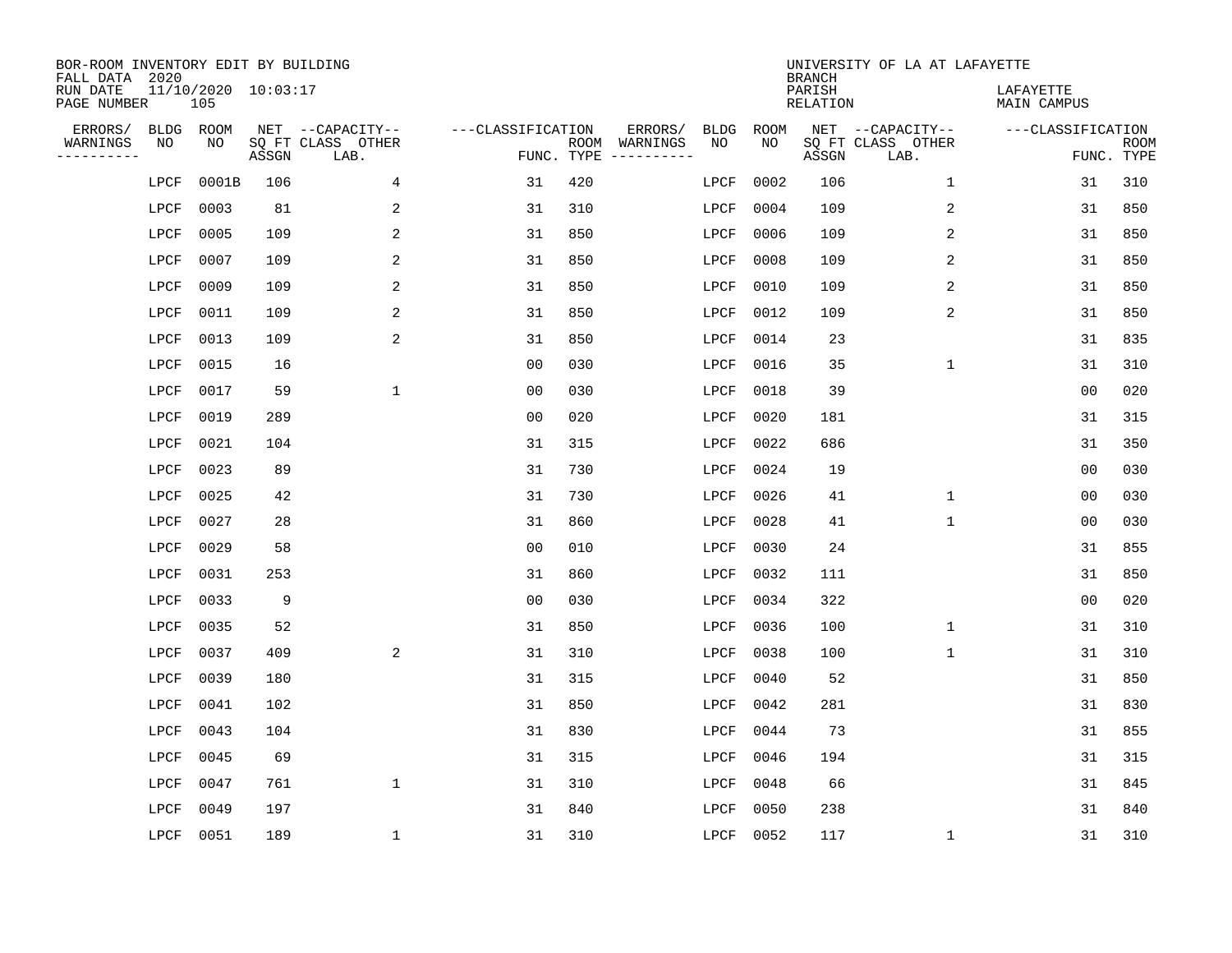| BOR-ROOM INVENTORY EDIT BY BUILDING<br>FALL DATA 2020 |              |      |                     |                           |                   |            |                                                                                                                             |             |                    | <b>BRANCH</b>      | UNIVERSITY OF LA AT LAFAYETTE         |                          |                           |
|-------------------------------------------------------|--------------|------|---------------------|---------------------------|-------------------|------------|-----------------------------------------------------------------------------------------------------------------------------|-------------|--------------------|--------------------|---------------------------------------|--------------------------|---------------------------|
| RUN DATE<br>PAGE NUMBER                               |              | 106  | 11/10/2020 10:03:17 |                           |                   |            |                                                                                                                             |             |                    | PARISH<br>RELATION |                                       | LAFAYETTE<br>MAIN CAMPUS |                           |
| ERRORS/                                               | <b>BLDG</b>  | ROOM |                     | NET --CAPACITY--          | ---CLASSIFICATION |            | ERRORS/                                                                                                                     | <b>BLDG</b> | <b>ROOM</b><br>NO. |                    | NET --CAPACITY--                      | ---CLASSIFICATION        |                           |
| WARNINGS<br>- - - - - - - - - -                       | NO           | NO   | ASSGN               | SQ FT CLASS OTHER<br>LAB. |                   | FUNC. TYPE | ROOM WARNINGS<br>$\begin{tabular}{ccccccccc} - & - & - & - & - & - & - & - \\ & - & - & - & - & - & - & - \\ \end{tabular}$ | NO          |                    | ASSGN              | SQ FT CLASS OTHER<br>LAB.             |                          | <b>ROOM</b><br>FUNC. TYPE |
|                                                       | LPCF         | 0053 | 65                  |                           | 31                | 315        |                                                                                                                             | LPCF        | 0054               | 172                | $\mathbf{1}$                          | 31                       | 310                       |
|                                                       | LPCF         | 0055 | 9                   |                           | 0 <sub>0</sub>    | 030        |                                                                                                                             | LPCF        | 0056               | 403                |                                       | 0 <sub>0</sub>           | 020                       |
|                                                       | LPCF         | 0057 | 90                  | $\mathbf{1}$              | 31                | 310        |                                                                                                                             | LPCF        | 0058               | 90                 | 1                                     | 31                       | 310                       |
|                                                       | LPCF         | 0059 | 90                  | $\mathbf{1}$              | 31                | 310        |                                                                                                                             | LPCF        | 0060               | 90                 | 1                                     | 31                       | 310                       |
|                                                       | LPCF         | 0061 | 90                  | 1                         | 31                | 310        |                                                                                                                             | LPCF        | 0062               | 102                |                                       | 31                       | 850                       |
|                                                       | LPCF         | 0063 | 102                 | 2                         | 31                | 850        |                                                                                                                             | LPCF        | 0064               | 102                | 2                                     | 31                       | 850                       |
|                                                       | LPCF         | 0065 | 102                 | 2                         | 31                | 850        |                                                                                                                             | LPCF        | 0066               | 102                | 2                                     | 31                       | 850                       |
|                                                       | LPCF         | 0067 | 102                 | 2                         | 31                | 850        |                                                                                                                             | LPCF        | 0068               | 102                | 2                                     | 31                       | 850                       |
|                                                       | LPCF         | 0069 | 102                 | 2                         | 31                | 850        |                                                                                                                             | LPCF        | 0070               | 102                | 2                                     | 31                       | 850                       |
|                                                       | LPCF         | 0071 | 102                 | 2                         | 31                | 850        |                                                                                                                             | LPCF        | 0072               | 308                |                                       | 0 <sub>0</sub>           | 020                       |
|                                                       | LPCF         | 0073 | 144                 | 2                         | 0 <sub>0</sub>    | 030        |                                                                                                                             | LPCF        | 0074               | 144                | 2                                     | 00                       | 030                       |
|                                                       | LPCF         | 0075 | 178                 |                           | 0 <sub>0</sub>    | 020        |                                                                                                                             | LPCF        | 0076               | 94                 |                                       | 0 <sub>0</sub>           | 020                       |
|                                                       | LPCF         | 0077 | 349                 | 6                         | 31                | 880        |                                                                                                                             | LPCF        | 0078               | 92                 | 2                                     | 31                       | 850                       |
|                                                       | LPCF         | 0079 | 92                  | 2                         | 31                | 850        |                                                                                                                             | LPCF        | 0080               | 115                | 2                                     | 31                       | 850                       |
|                                                       | LPCF         | 0081 | 92                  | 2                         | 31                | 850        |                                                                                                                             | LPCF        | 0082               | 115                | 2                                     | 31                       | 850                       |
|                                                       | LPCF         | 0083 | 92                  | 2                         | 31                | 850        |                                                                                                                             | LPCF        | 0084               | 187                | 2                                     | 31                       | 850                       |
|                                                       | LPCF         | 0085 | 49                  |                           | 31                | 855        |                                                                                                                             | LPCF        | 0086               | 34                 |                                       | 0 <sub>0</sub>           | 010                       |
|                                                       | LPCF         | 0087 | 362                 |                           | 31                | 315        |                                                                                                                             | LPCF        | 0088               | 22                 |                                       | 31                       | 760                       |
|                                                       | LPCF         | 0089 | 90                  |                           | 31                | 730        |                                                                                                                             | LPCF        | 0090               | 42                 | $\mathbf 1$                           | 00                       | 030                       |
|                                                       | LPCF         | 0091 | 20                  |                           | 31                | 855        |                                                                                                                             | LPCF        | 0092               | 155                | 2                                     | 31                       | 310                       |
|                                                       | ${\rm LPCF}$ | 0093 | 102                 |                           | 31                | 860        |                                                                                                                             | LPCF        | 0094               | 15                 |                                       | 0 <sub>0</sub>           | 030                       |
|                                                       | LPCF         | 0095 | 42                  | 1                         | 0 <sub>0</sub>    | 030        |                                                                                                                             | LPCF        | 0096               | 102                | $\mathbf 1$                           | 31                       | 310                       |
|                                                       | LPCF         | 0097 | 18                  |                           | 31                | 315        |                                                                                                                             | LPCF        | 0098               | 16                 |                                       | 31                       | 315                       |
|                                                       | LPCF         | 0099 | 9                   |                           | 0 <sub>0</sub>    | 030        |                                                                                                                             | LPCF        | 0100               | 102                |                                       | 31                       | 315                       |
|                                                       | LPCF         | 0101 | 325                 | $\mathbf 1$               | 31                | 310        |                                                                                                                             | LPCF        | 0102               | 14                 |                                       | 0 <sub>0</sub>           | 030                       |
|                                                       | LPCF         | 0106 | 14                  |                           | 31                | 730        |                                                                                                                             |             |                    |                    | TOTAL ASSIGNABLE & UNASSIGNABLE SQFT: | 13,466                   |                           |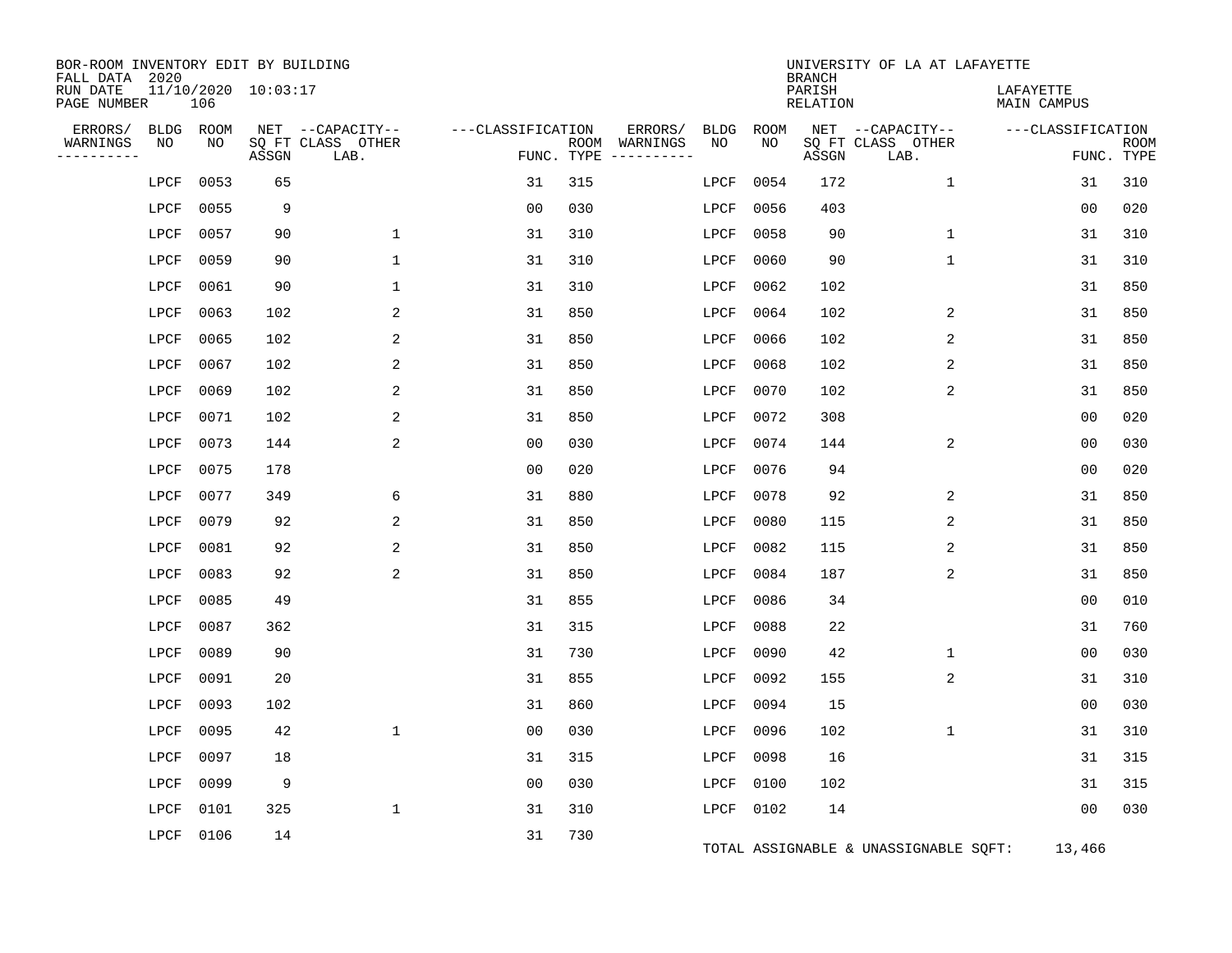| BOR-ROOM INVENTORY EDIT BY BUILDING<br>FALL DATA 2020<br>RUN DATE |      | 11/10/2020 10:03:17 |      |                                                                                                                     |                                       |     |                  |           |                                                                        | <b>BRANCH</b><br>PARISH |                               | UNIVERSITY OF LA AT LAFAYETTE                                                                                                  | LAFAYETTE   |                      |             |
|-------------------------------------------------------------------|------|---------------------|------|---------------------------------------------------------------------------------------------------------------------|---------------------------------------|-----|------------------|-----------|------------------------------------------------------------------------|-------------------------|-------------------------------|--------------------------------------------------------------------------------------------------------------------------------|-------------|----------------------|-------------|
| PAGE NUMBER                                                       |      | 107                 |      |                                                                                                                     |                                       |     |                  |           |                                                                        | RELATION                |                               |                                                                                                                                | MAIN CAMPUS |                      |             |
| ERRORS/ BLDG ROOM<br>WARNINGS NO                                  |      |                     |      | NET --CAPACITY--   ---CLASSIFICATION ERRORS/ BLDG ROOM NET --CAPACITY--   ---CLASSIFICATION<br>NO SQ FT CLASS OTHER |                                       |     | ROOM WARNINGS NO |           |                                                                        |                         |                               | NO SQ FT CLASS OTHER                                                                                                           |             |                      | <b>ROOM</b> |
| ---------                                                         |      |                     |      | ASSGN LAB.                                                                                                          | ROOM WARNINGS<br>FUNC. TYPE --------- |     |                  |           |                                                                        |                         | ASSGN LAB.                    |                                                                                                                                |             | FUNC. TYPE           |             |
|                                                                   |      |                     |      |                                                                                                                     |                                       |     |                  |           | TOTAL NUMBER CLASSROOMS<br>TOTAL NUMBER LABS 210                       |                         | TOTAL NUMBER SPECIAL LABS 220 | TOTAL NET ASSIGN SQ. FT. IN ROOM FILE 11,035<br>TOTAL NUMBER COMPUTER CLASSROOMS                                               |             |                      |             |
|                                                                   |      | LSS0 0101           | 172  | 4                                                                                                                   | 0 <sub>0</sub>                        | 030 |                  |           | LSS0 0102                                                              | 166                     |                               | $\overline{4}$                                                                                                                 |             | 00                   | 030         |
|                                                                   | LSS0 | 0103                | 144  | $\mathbf{1}$                                                                                                        | 93                                    | 310 |                  |           | LSS0 0103A                                                             | 147                     |                               | 3                                                                                                                              |             | 93                   | 325         |
|                                                                   | LSS0 | 0103B               | 145  | $\mathbf{1}$                                                                                                        | 93                                    | 310 |                  | LSS0 0104 |                                                                        | 147                     |                               | 2                                                                                                                              |             | 93                   | 310         |
|                                                                   | LSS0 | 0105                | 341  | 4                                                                                                                   | 93                                    | 630 |                  | LSS0 0106 |                                                                        | 147                     |                               | $\mathbf{1}$                                                                                                                   |             | 93                   | 660         |
|                                                                   | LSS0 | 0107                | 107  | $\mathbf 1$                                                                                                         | 93                                    | 525 |                  | LSS0      | 0108                                                                   | 102                     |                               | 2                                                                                                                              |             | 93                   | 525         |
|                                                                   | LSS0 | 0109                | 173  | 4                                                                                                                   | 0 <sub>0</sub>                        | 030 |                  | LSS0      | 0110                                                                   | 166                     |                               | 4                                                                                                                              |             | 00                   | 030         |
|                                                                   | LSS0 | 0201                | 198  | 8                                                                                                                   | 91                                    | 523 |                  | LSS0      | 0202                                                                   | 201                     |                               | 8                                                                                                                              |             | 91                   | 523         |
|                                                                   | LSS0 | 0203                | 208  | 8                                                                                                                   | 91                                    | 523 |                  | LSS0      | 0204                                                                   | 34                      |                               | $\mathbf 1$                                                                                                                    |             | 00                   | 030         |
|                                                                   | LSS0 | 0205                | 214  | 3                                                                                                                   | 0 <sub>0</sub>                        | 030 |                  | LSS0      | 0206                                                                   | 52                      |                               | 2                                                                                                                              |             | 91                   | 530         |
|                                                                   | LSS0 | 0207                | 101  | 4                                                                                                                   | 91                                    | 530 |                  | LSS0      | 0208                                                                   | 71                      |                               | 2                                                                                                                              |             | 91                   | 535         |
|                                                                   | LSS0 | 0209                | 260  | 10                                                                                                                  | 91                                    | 523 |                  | LSS0      | 0209A                                                                  | 71                      |                               | 2                                                                                                                              |             | 91                   | 535         |
|                                                                   | LSS0 | 0211                | 195  | 3                                                                                                                   | 0 <sub>0</sub>                        | 030 |                  |           | LSS0 0212                                                              | 34                      |                               | $\mathbf{1}$                                                                                                                   |             | 00                   | 030         |
|                                                                   |      | LSS0 0213           | 614  | 20                                                                                                                  | 93                                    | 523 |                  |           | TOTAL NUMBER CLASSROOMS<br>TOTAL NUMBER LABS 210                       |                         | TOTAL NUMBER SPECIAL LABS 220 | TOTAL ASSIGNABLE & UNASSIGNABLE SQFT: 4,210<br>TOTAL NET ASSIGN SQ. FT. IN ROOM FILE 3,056<br>TOTAL NUMBER COMPUTER CLASSROOMS |             |                      |             |
|                                                                   |      | LSUE T0000A 532     |      | 35                                                                                                                  | 11                                    | 110 |                  |           | LSUE T00002 532 30<br>TOTAL NUMBER CLASSROOMS<br>TOTAL NUMBER LABS 210 |                         | TOTAL NUMBER SPECIAL LABS 220 | TOTAL ASSIGNABLE & UNASSIGNABLE SQFT: 1,064<br>TOTAL NET ASSIGN SQ. FT. IN ROOM FILE<br>TOTAL NUMBER COMPUTER CLASSROOMS       |             | 11 110<br>1,064<br>2 |             |
|                                                                   |      | MCCU 0100           | 1918 |                                                                                                                     | 00                                    | 020 |                  |           | MCCU 0101                                                              | 317                     |                               | 1                                                                                                                              |             | 91                   | 910         |
|                                                                   | MCCU | 0101A               | 140  | $\mathbf 1$                                                                                                         | 91                                    | 920 |                  |           | MCCU 0101B                                                             | 140                     |                               | 1                                                                                                                              |             | 91                   | 920         |
|                                                                   |      | MCCU 0102           | 330  | $\mathbf{1}$                                                                                                        | 91                                    | 910 |                  |           | MCCU 0102A                                                             | 270                     |                               | $\mathbf{1}$                                                                                                                   |             | 91                   | 920         |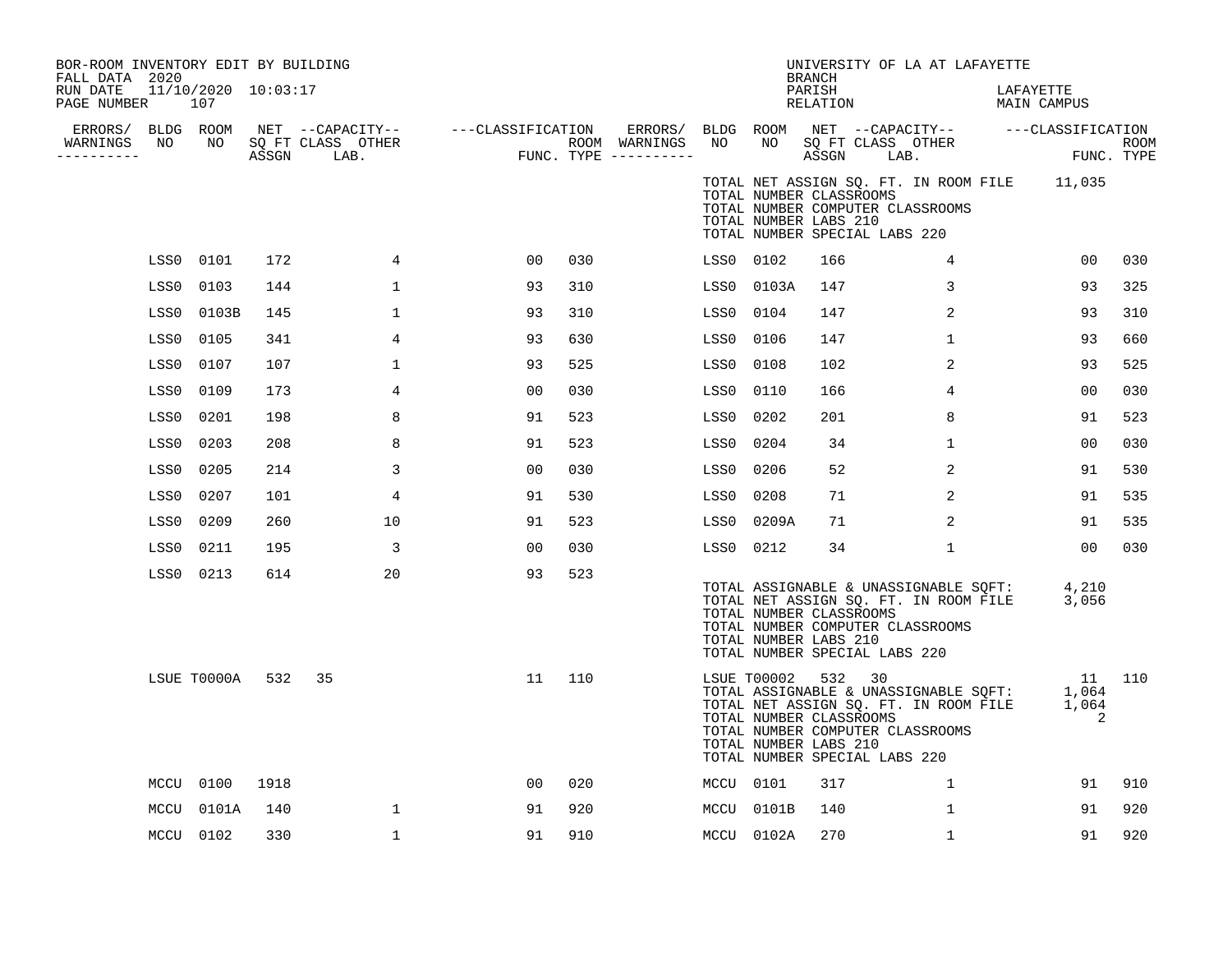| BOR-ROOM INVENTORY EDIT BY BUILDING<br>FALL DATA 2020 |      |                            |       |                           |                   |                    |          |             |             | <b>BRANCH</b>             | UNIVERSITY OF LA AT LAFAYETTE |                          |                           |
|-------------------------------------------------------|------|----------------------------|-------|---------------------------|-------------------|--------------------|----------|-------------|-------------|---------------------------|-------------------------------|--------------------------|---------------------------|
| RUN DATE<br>PAGE NUMBER                               |      | 11/10/2020 10:03:17<br>108 |       |                           |                   |                    |          |             |             | PARISH<br><b>RELATION</b> |                               | LAFAYETTE<br>MAIN CAMPUS |                           |
| ERRORS/                                               | BLDG | ROOM                       |       | NET --CAPACITY--          | ---CLASSIFICATION |                    | ERRORS/  | <b>BLDG</b> | <b>ROOM</b> |                           | NET --CAPACITY--              | ---CLASSIFICATION        |                           |
| WARNINGS<br>----------                                | ΝO   | NO                         | ASSGN | SQ FT CLASS OTHER<br>LAB. |                   | ROOM<br>FUNC. TYPE | WARNINGS | NO          | NO          | ASSGN                     | SQ FT CLASS OTHER<br>LAB.     |                          | <b>ROOM</b><br>FUNC. TYPE |
|                                                       | MCCU | 0103                       | 317   | 1                         | 91                | 910                |          | MCCU        | 0103A       | 140                       | 1                             | 91                       | 920                       |
|                                                       | MCCU | 0103B                      | 140   | 1                         | 91                | 920                |          | MCCU        | 0104        | 330                       | 1                             | 91                       | 910                       |
|                                                       | MCCU | 0104A                      | 270   | 1                         | 91                | 920                |          | MCCU        | 0105        | 317                       | $\mathbf 1$                   | 91                       | 910                       |
|                                                       | MCCU | 0105A                      | 140   | 1                         | 91                | 920                |          | MCCU        | 0105B       | 140                       | 1                             | 91                       | 920                       |
|                                                       | MCCU | 0106                       | 317   | $\mathbf{1}$              | 91                | 910                |          | MCCU        | 0106A       | 140                       | $\mathbf{1}$                  | 91                       | 920                       |
|                                                       | MCCU | 0106B                      | 140   | 1                         | 91                | 920                |          | MCCU        | 0107        | 330                       | $\mathbf{1}$                  | 91                       | 910                       |
|                                                       | MCCU | 0107A                      | 270   | $\mathbf{1}$              | 91                | 920                |          | MCCU        | 0108        | 317                       | $\mathbf{1}$                  | 91                       | 910                       |
|                                                       | MCCU | 0108A                      | 140   | $\mathbf{1}$              | 91                | 920                |          | MCCU        | 0108B       | 140                       | $\mathbf{1}$                  | 91                       | 920                       |
|                                                       | MCCU | 0109                       | 330   | $\mathbf{1}$              | 91                | 910                |          | MCCU        | 0109A       | 270                       | $\mathbf{1}$                  | 91                       | 920                       |
|                                                       | MCCU | 0110                       | 317   | $\mathbf{1}$              | 91                | 910                |          | MCCU        | 0110A       | 140                       | 1                             | 91                       | 920                       |
|                                                       | MCCU | 0110B                      | 140   | 1                         | 91                | 920                |          | MCCU        | 0111        | 12                        |                               | 91                       | 935                       |
|                                                       | MCCU | 0112                       | 12    |                           | 91                | 935                |          | MCCU        | 0113        | 12                        |                               | 0 <sub>0</sub>           | 030                       |
|                                                       | MCCU | 0114                       | 12    |                           | 91                | 935                |          | MCCU        | 0200        | 1918                      |                               | 0 <sub>0</sub>           | 020                       |
|                                                       | MCCU | 0201                       | 317   | 1                         | 91                | 910                |          | MCCU        | 0201A       | 140                       | 1                             | 91                       | 920                       |
|                                                       | MCCU | 0201B                      | 140   | 1                         | 91                | 920                |          | MCCU        | 0202        | 330                       | $\mathbf{1}$                  | 91                       | 910                       |
|                                                       | MCCU | 0202A                      | 270   | $\mathbf{1}$              | 91                | 920                |          | MCCU        | 0203        | 317                       | $\mathbf 1$                   | 91                       | 910                       |
|                                                       | MCCU | 0203A                      | 140   | 1                         | 91                | 920                |          | MCCU        | 0203B       | 140                       | 1                             | 91                       | 920                       |
|                                                       | MCCU | 0204                       | 330   | 1                         | 91                | 910                |          | MCCU        | 0204A       | 270                       | 1                             | 91                       | 920                       |
|                                                       | MCCU | 0205                       | 317   | 1                         | 91                | 910                |          | MCCU        | 0205A       | 140                       | 1                             | 91                       | 920                       |
|                                                       | MCCU | 0205B                      | 140   | 1                         | 91                | 920                |          | MCCU        | 0206        | 317                       | 1                             | 91                       | 910                       |
|                                                       | MCCU | 0206A                      | 140   | 1                         | 91                | 920                |          | MCCU        | 0206B       | 140                       | 1                             | 91                       | 920                       |
|                                                       | MCCU | 0207                       | 330   | $\mathbf{1}$              | 91                | 910                |          | MCCU        | 0207A       | 270                       | $\mathbf{1}$                  | 91                       | 920                       |
|                                                       | MCCU | 0208                       | 317   | $\mathbf{1}$              | 91                | 910                |          | MCCU        | 0208A       | 140                       | $\mathbf 1$                   | 91                       | 920                       |
|                                                       | MCCU | 0208B                      | 140   | $\mathbf{1}$              | 91                | 920                |          | MCCU        | 0209        | 330                       | $\mathbf 1$                   | 91                       | 910                       |
|                                                       | MCCU | 0209A                      | 270   | $\mathbf{1}$              | 91                | 920                |          | MCCU        | 0210        | 317                       | $\mathbf{1}$                  | 91                       | 910                       |
|                                                       |      | MCCU 0210A                 | 140   | $\mathbf{1}$              | 91                | 920                |          | MCCU        | 0210B       | 140                       | 1                             | 91                       | 920                       |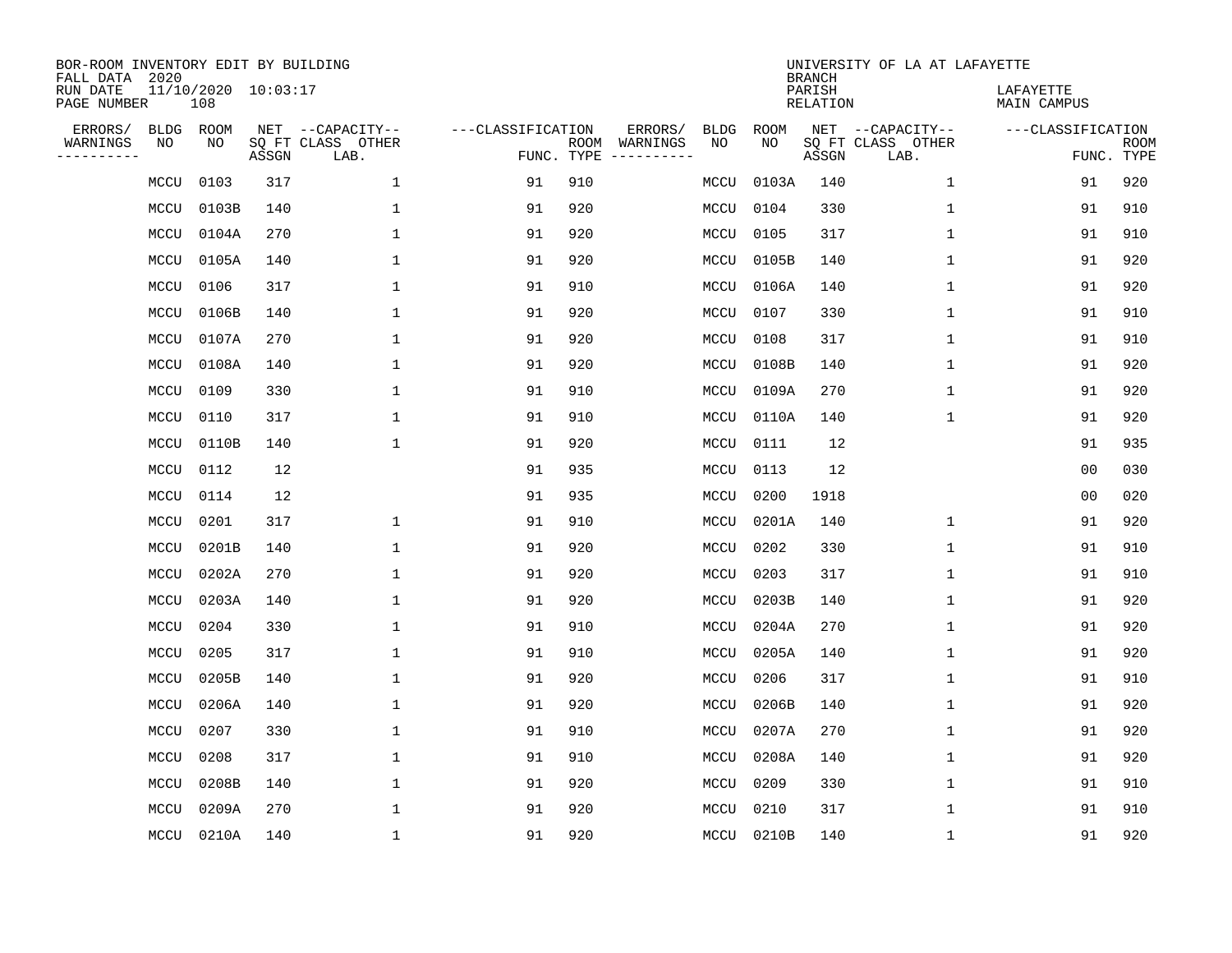| BOR-ROOM INVENTORY EDIT BY BUILDING<br>FALL DATA 2020 |             |                            |       |                           |                   |            |                              |           |            | <b>BRANCH</b>                                    | UNIVERSITY OF LA AT LAFAYETTE                                                                                                                       |                          |                           |
|-------------------------------------------------------|-------------|----------------------------|-------|---------------------------|-------------------|------------|------------------------------|-----------|------------|--------------------------------------------------|-----------------------------------------------------------------------------------------------------------------------------------------------------|--------------------------|---------------------------|
| RUN DATE<br>PAGE NUMBER                               |             | 11/10/2020 10:03:17<br>109 |       |                           |                   |            |                              |           |            | PARISH<br>RELATION                               |                                                                                                                                                     | LAFAYETTE<br>MAIN CAMPUS |                           |
| ERRORS/                                               | <b>BLDG</b> | ROOM                       |       | NET --CAPACITY--          | ---CLASSIFICATION |            | ERRORS/                      |           | BLDG ROOM  |                                                  | NET --CAPACITY--                                                                                                                                    | ---CLASSIFICATION        |                           |
| WARNINGS<br>---------                                 | NO          | NO                         | ASSGN | SQ FT CLASS OTHER<br>LAB. |                   | FUNC. TYPE | ROOM WARNINGS<br>----------- | NO        | NO.        | ASSGN                                            | SQ FT CLASS OTHER<br>LAB.                                                                                                                           |                          | <b>ROOM</b><br>FUNC. TYPE |
|                                                       | MCCU        | 0211                       | 12    |                           | 91                | 710        |                              | MCCU      | 0212       | 12                                               |                                                                                                                                                     | 91                       | 935                       |
|                                                       | MCCU        | 0213                       | 12    |                           | 91                | 935        |                              | MCCU      | 0214       | 12                                               |                                                                                                                                                     | 91                       | 935                       |
|                                                       | MCCU        | 0300                       | 1918  |                           | 00                | 020        |                              | MCCU      | 0301       | 317                                              | 1                                                                                                                                                   | 91                       | 910                       |
|                                                       | MCCU        | 0301A                      | 140   | 1                         | 91                | 920        |                              | MCCU      | 0301B      | 140                                              | $\mathbf 1$                                                                                                                                         | 91                       | 920                       |
|                                                       | MCCU        | 0302                       | 330   | $\mathbf{1}$              | 91                | 910        |                              | MCCU      | 0302A      | 270                                              | $\mathbf{1}$                                                                                                                                        | 91                       | 920                       |
|                                                       | MCCU        | 0303                       | 317   | $\mathbf{1}$              | 91                | 910        |                              |           | MCCU 0303A | 140                                              | $\mathbf{1}$                                                                                                                                        | 91                       | 920                       |
|                                                       | MCCU        | 0303B                      | 140   | $\mathbf 1$               | 91                | 920        |                              | MCCU      | 0304       | 330                                              | $\mathbf{1}$                                                                                                                                        | 91                       | 910                       |
|                                                       | MCCU        | 0304A                      | 270   | $\mathbf{1}$              | 91                | 920        |                              | MCCU      | 0305       | 317                                              | $\mathbf{1}$                                                                                                                                        | 91                       | 910                       |
|                                                       | MCCU        | 0305A                      | 140   | $\mathbf{1}$              | 91                | 920        |                              |           | MCCU 0305B | 140                                              | $\mathbf{1}$                                                                                                                                        | 91                       | 920                       |
|                                                       | MCCU        | 0306                       | 317   | 1                         | 91                | 910        |                              |           | MCCU 0306A | 140                                              | $\mathbf 1$                                                                                                                                         | 91                       | 920                       |
|                                                       | MCCU        | 0306B                      | 140   | $\mathbf 1$               | 91                | 920        |                              | MCCU 0307 |            | 330                                              | $\mathbf 1$                                                                                                                                         | 91                       | 910                       |
|                                                       | MCCU        | 0307A                      | 270   | $\mathbf 1$               | 91                | 920        |                              | MCCU 0308 |            | 317                                              | $\mathbf 1$                                                                                                                                         | 91                       | 910                       |
|                                                       | MCCU        | 0308A                      | 140   | 1                         | 91                | 920        |                              | MCCU      | 0308B      | 140                                              | $\mathbf 1$                                                                                                                                         | 91                       | 920                       |
|                                                       | MCCU        | 0309                       | 330   | $\mathbf 1$               | 91                | 910        |                              | MCCU      | 0309A      | 270                                              | $\mathbf 1$                                                                                                                                         | 91                       | 920                       |
|                                                       | MCCU        | 0310                       | 317   | $\mathbf 1$               | 91                | 910        |                              |           | MCCU 0310A | 140                                              | $\mathbf 1$                                                                                                                                         | 91                       | 920                       |
|                                                       | MCCU        | 0310B                      | 140   | 1                         | 91                | 920        |                              |           | MCCU 0311  | 12                                               |                                                                                                                                                     | 91                       | 935                       |
|                                                       | MCCU        | 0312                       | 12    |                           | 91                | 935        |                              |           | MCCU 0313  | 12                                               |                                                                                                                                                     | 91                       | 935                       |
|                                                       | MCCU 0314   |                            | 12    |                           | 91                | 935        |                              |           |            | TOTAL NUMBER CLASSROOMS<br>TOTAL NUMBER LABS 210 | TOTAL ASSIGNABLE & UNASSIGNABLE SQFT:<br>TOTAL NET ASSIGN SQ. FT. IN ROOM FILE<br>TOTAL NUMBER COMPUTER CLASSROOMS<br>TOTAL NUMBER SPECIAL LABS 220 | 23,844<br>18,078         |                           |
|                                                       | MIPF        | 0100                       | 488   |                           | 00                | 020        |                              |           | MIPF 0100A | 82                                               |                                                                                                                                                     | 00                       | 020                       |
|                                                       | MIPF        | 0101                       | 14    |                           | 0 <sub>0</sub>    | 030        |                              | MIPF      | 0102       | 556                                              |                                                                                                                                                     | 11                       | 525                       |
|                                                       | MIPF        | 0103                       | 6     | $\mathbf 1$               | 00                | 030        |                              | MIPF      | 0104       | 52                                               | 2                                                                                                                                                   | 93                       | 525                       |
|                                                       | MIPF        | 0105                       | 52    | 1                         | 93                | 730        |                              | MIPF      | 0106       | 209                                              | 3                                                                                                                                                   | 00                       | 030                       |
|                                                       | MIPF 0107   |                            | 406   | 4                         | 00                | 030        |                              | MIPF 0108 |            | 33                                               | $\mathbf 1$                                                                                                                                         | 0 <sub>0</sub>           | 010                       |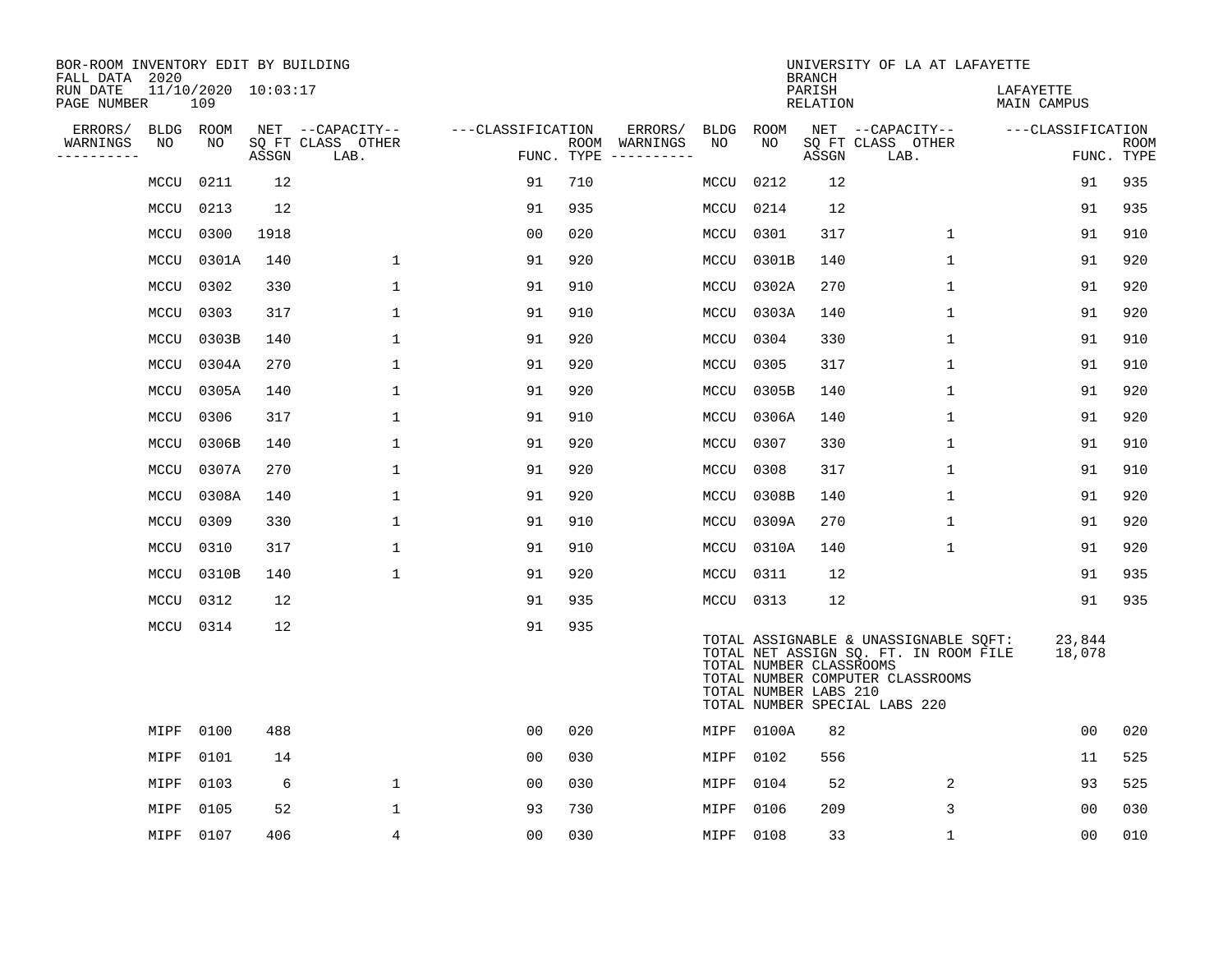| BOR-ROOM INVENTORY EDIT BY BUILDING<br>FALL DATA 2020 |             |                            |            |                           |                   |     |                                      |             |                                                  | BRANCH             | UNIVERSITY OF LA AT LAFAYETTE                                                                                                                       |                          |                           |
|-------------------------------------------------------|-------------|----------------------------|------------|---------------------------|-------------------|-----|--------------------------------------|-------------|--------------------------------------------------|--------------------|-----------------------------------------------------------------------------------------------------------------------------------------------------|--------------------------|---------------------------|
| RUN DATE<br>PAGE NUMBER                               |             | 11/10/2020 10:03:17<br>110 |            |                           |                   |     |                                      |             |                                                  | PARISH<br>RELATION |                                                                                                                                                     | LAFAYETTE<br>MAIN CAMPUS |                           |
| ERRORS/                                               |             | BLDG ROOM                  |            | NET --CAPACITY--          | ---CLASSIFICATION |     | ERRORS/                              | BLDG ROOM   |                                                  |                    | NET --CAPACITY-- ---CLASSIFICATION                                                                                                                  |                          |                           |
| WARNINGS<br>----------                                | NO          | NO                         | ASSGN      | SQ FT CLASS OTHER<br>LAB. |                   |     | ROOM WARNINGS<br>FUNC. TYPE $------$ | NO          | NO                                               | ASSGN              | SQ FT CLASS OTHER<br>LAB.                                                                                                                           |                          | <b>ROOM</b><br>FUNC. TYPE |
|                                                       | MIPF        | 0109                       | 460        |                           | 11                | 525 |                                      | MIPF        | 0110                                             | 187                |                                                                                                                                                     | 11                       | 525                       |
|                                                       | MIPF        | 0111                       | 216        | 2                         | 11                | 350 |                                      | MIPF        | 0112                                             | 216                | 2                                                                                                                                                   | 93                       | 350                       |
|                                                       | MIPF        | 0113                       | 248        | 2                         | 93                | 350 |                                      | MIPF 0114   |                                                  | 7952               | 40                                                                                                                                                  | 11                       | 520                       |
|                                                       | MIPF        |                            | 0115 75072 | 50                        | 11                | 520 |                                      |             | TOTAL NUMBER CLASSROOMS<br>TOTAL NUMBER LABS 210 |                    | TOTAL ASSIGNABLE & UNASSIGNABLE SQFT:<br>TOTAL NET ASSIGN SQ. FT. IN ROOM FILE<br>TOTAL NUMBER COMPUTER CLASSROOMS<br>TOTAL NUMBER SPECIAL LABS 220 | 86,249<br>85,011         |                           |
|                                                       | MNTB        | 0100                       | 278        |                           | 31                | 315 |                                      | MNTB        | 0100A                                            | 928                |                                                                                                                                                     | 31                       | 315                       |
|                                                       | MNTB        | 0101                       | 2363       |                           | 31                | 740 |                                      | MNTB        | 0101A                                            | 108                | $\mathbf{1}$                                                                                                                                        | 31                       | 313                       |
|                                                       | MNTB        | 0101B                      | 57         | $\mathbf{1}$              | 00                | 030 |                                      | MNTB        | 0101C                                            | 176                |                                                                                                                                                     | 31                       | 745                       |
|                                                       | MNTB        | 0102                       | 105        | $\mathbf{1}$              | 31                | 314 |                                      | MNTB        | 0103                                             | 92                 | $\mathbf{1}$                                                                                                                                        | 0 <sub>0</sub>           | 030                       |
|                                                       | MNTB        | 0104                       | 269        |                           | 31                | 630 |                                      | MNTB        | 0105                                             | 105                | $\mathbf{1}$                                                                                                                                        | 31                       | 314                       |
|                                                       | MNTB        | 0106                       | 371        |                           | 31                | 730 |                                      | <b>MNTB</b> | 0107                                             | 192                |                                                                                                                                                     | 31                       | 730                       |
|                                                       | MNTB        | 0108                       | 285        |                           | 31                | 730 |                                      | MNTB        | 0109                                             | 53                 |                                                                                                                                                     | 0 <sub>0</sub>           | 010                       |
|                                                       | MNTB        | 0110                       | 1081       |                           | 31                | 725 |                                      | MNTB        | 0111                                             | 3901               |                                                                                                                                                     | 31                       | 745                       |
|                                                       | <b>MNTB</b> | 0111A                      | 254        | 2                         | 31                | 314 |                                      | <b>MNTB</b> | 0111B                                            | 407                |                                                                                                                                                     | 31                       | 315                       |
|                                                       | MNTB        | 0111C                      | 70         | $\mathbf 1$               | 00                | 030 |                                      | MNTB        | 0112                                             | 6048               | $\mathbf{1}$                                                                                                                                        | 31                       | 730                       |
|                                                       | <b>MNTB</b> | 0112A                      | 70         | $\mathbf 1$               | 0 <sub>0</sub>    | 030 |                                      | <b>MNTB</b> | 0112B                                            | 37                 |                                                                                                                                                     | 31                       | 735                       |
|                                                       | MNTB        | 0112C                      | 92         |                           | 31                | 710 |                                      | <b>MNTB</b> | 0113                                             | 236                | $\mathbf{1}$                                                                                                                                        | 31                       | 313                       |
|                                                       | <b>MNTB</b> | 0114                       | 659        | 2                         | 31                | 314 |                                      | MNTB        | 0115                                             | 742                |                                                                                                                                                     | 31                       | 720                       |
|                                                       | MNTB        | 0116                       | 281        |                           | 31                | 315 |                                      | <b>MNTB</b> | 0117                                             | 983                |                                                                                                                                                     | 31                       | 720                       |
|                                                       | <b>MNTB</b> | 0117A                      | 110        | $\mathbf 1$               | 31                | 314 |                                      | <b>MNTB</b> | 0118                                             | 1684               |                                                                                                                                                     | 31                       | 720                       |
|                                                       | <b>MNTB</b> | 0118A                      | 112        | 3                         | 31                | 325 |                                      | MNTB        | 0119                                             | 2975               |                                                                                                                                                     | 31                       | 730                       |
|                                                       | MNTB        | 0119A 2532                 |            |                           | 31                | 730 |                                      |             | TOTAL NUMBER CLASSROOMS                          |                    | TOTAL ASSIGNABLE & UNASSIGNABLE SOFT:<br>TOTAL NET ASSIGN SQ. FT. IN ROOM FILE                                                                      | 27,656<br>27,314         |                           |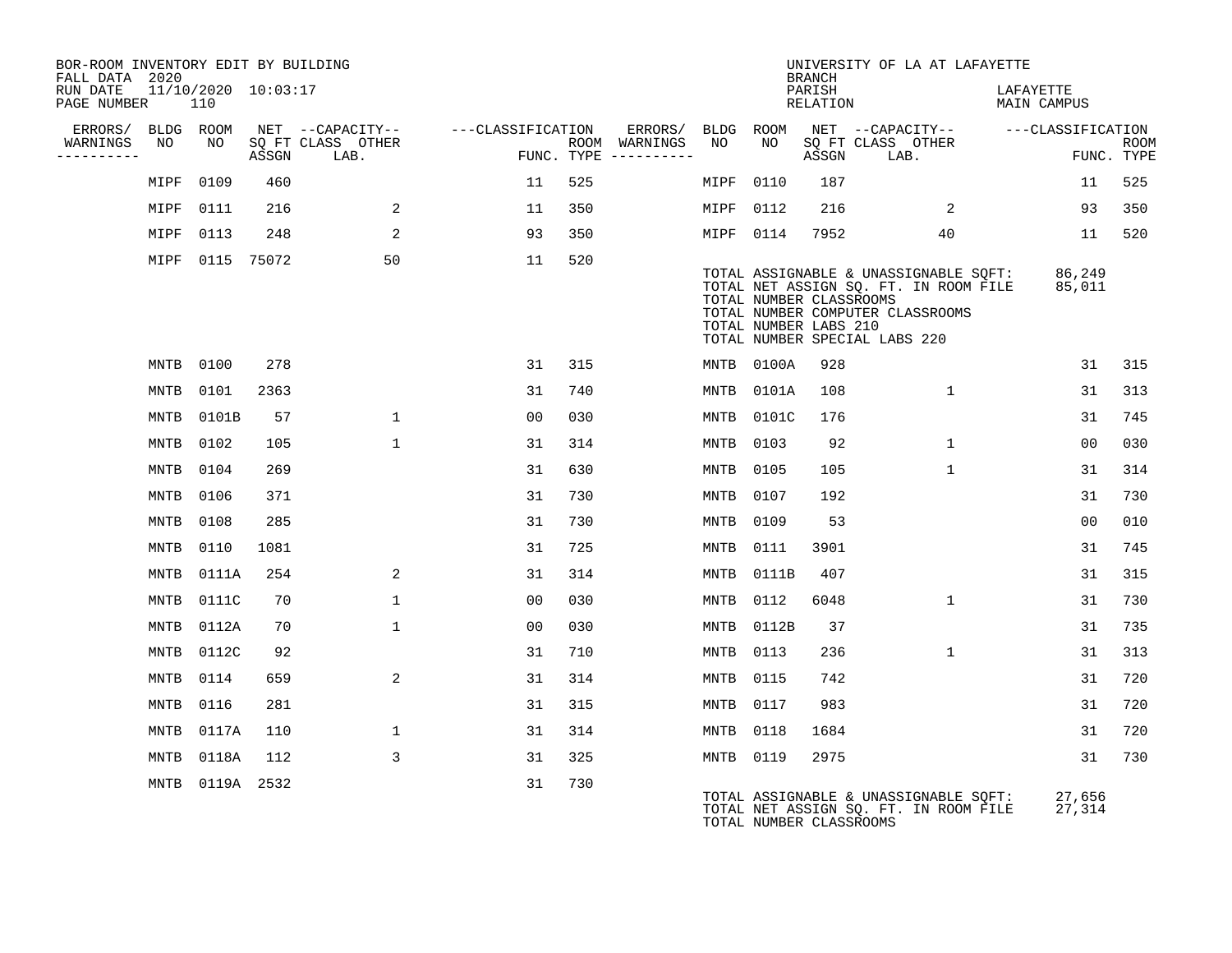| BOR-ROOM INVENTORY EDIT BY BUILDING<br>FALL DATA 2020 |                            |      |              |                                                                                                                                     |     |                                                                                                 |           |                                                  | <b>BRANCH</b>      |                               | UNIVERSITY OF LA AT LAFAYETTE                                                                                                  |                          |                 |                           |
|-------------------------------------------------------|----------------------------|------|--------------|-------------------------------------------------------------------------------------------------------------------------------------|-----|-------------------------------------------------------------------------------------------------|-----------|--------------------------------------------------|--------------------|-------------------------------|--------------------------------------------------------------------------------------------------------------------------------|--------------------------|-----------------|---------------------------|
| RUN DATE<br>PAGE NUMBER                               | 11/10/2020 10:03:17<br>111 |      |              |                                                                                                                                     |     |                                                                                                 |           |                                                  | PARISH<br>RELATION |                               |                                                                                                                                | LAFAYETTE<br>MAIN CAMPUS |                 |                           |
| WARNINGS<br>----------                                |                            |      |              | ERRORS/ BLDG ROOM NET --CAPACITY-- ----CLASSIFICATION<br>WARNINGS NO NO SQFTCLASS OTHER ROOM ROOM<br>--------- ASSGN LAB. FUNC.TYPE |     | ERRORS/ BLDG ROOM NET --CAPACITY-- ---CLASSIFICATION<br>ROOM WARNINGS NO<br>FUNC. TYPE $------$ |           |                                                  |                    |                               | NO SQ FT CLASS OTHER<br>ASSGN LAB.                                                                                             |                          |                 | <b>ROOM</b><br>FUNC. TYPE |
|                                                       |                            |      |              |                                                                                                                                     |     |                                                                                                 |           | TOTAL NUMBER LABS 210                            |                    | TOTAL NUMBER SPECIAL LABS 220 | TOTAL NUMBER COMPUTER CLASSROOMS                                                                                               |                          |                 |                           |
|                                                       | MTC0 0100                  | 35   |              | 00                                                                                                                                  | 020 |                                                                                                 | MTC0 0101 |                                                  | 19                 |                               |                                                                                                                                |                          | 00 <sub>o</sub> | 030                       |
|                                                       | MTC0 0102                  | 20   | $\mathbf{1}$ | 00                                                                                                                                  | 030 |                                                                                                 | MTC0 0103 |                                                  | 155                |                               | 1                                                                                                                              |                          | 21              | 540                       |
|                                                       | MTC0 0104A                 | 234  |              | 21                                                                                                                                  | 570 |                                                                                                 |           | MTC0 0104B                                       | 209                |                               |                                                                                                                                |                          | 21              | 570                       |
|                                                       | MTC0 0104C                 | 211  |              | 21                                                                                                                                  | 570 |                                                                                                 |           | TOTAL NUMBER CLASSROOMS<br>TOTAL NUMBER LABS 210 |                    | TOTAL NUMBER SPECIAL LABS 220 | TOTAL ASSIGNABLE & UNASSIGNABLE SQFT:<br>TOTAL NET ASSIGN SQ. FT. IN ROOM FILE<br>TOTAL NUMBER COMPUTER CLASSROOMS             |                          | 883<br>809      |                           |
|                                                       | MTD0 0100                  | 35   |              | 00                                                                                                                                  | 020 |                                                                                                 | MTD0 0101 |                                                  | 18                 |                               |                                                                                                                                |                          | 00              | 030                       |
|                                                       | MTD0 0102                  | 21   | $\mathbf{1}$ | 00                                                                                                                                  | 030 |                                                                                                 | MTD0 0103 |                                                  | 155                | $\sim$ 2                      |                                                                                                                                |                          | 21              | 540                       |
|                                                       | MTD0 0104A                 | 234  |              | 21                                                                                                                                  | 570 |                                                                                                 |           | MTD0 0104B                                       | 236                |                               |                                                                                                                                |                          | 21              | 570                       |
|                                                       | MTD0 0104C                 | 209  |              | 11                                                                                                                                  | 570 |                                                                                                 |           | TOTAL NUMBER CLASSROOMS<br>TOTAL NUMBER LABS 210 |                    | TOTAL NUMBER SPECIAL LABS 220 | TOTAL ASSIGNABLE & UNASSIGNABLE SQFT:<br>TOTAL NET ASSIGN SQ. FT. IN ROOM FILE<br>TOTAL NUMBER COMPUTER CLASSROOMS             |                          | 908<br>834      |                           |
|                                                       | MT54 0100                  | 40   |              | 00                                                                                                                                  | 020 |                                                                                                 | MT54 0101 |                                                  | 24                 |                               |                                                                                                                                |                          | 00 <sup>o</sup> | 030                       |
|                                                       | MT54 0102                  | 35   | $\mathbf{1}$ | 00                                                                                                                                  | 030 |                                                                                                 | MT54 0103 |                                                  | 202                |                               | 2                                                                                                                              |                          | 21              | 540                       |
|                                                       | MT54 0104                  | 854  |              | 21                                                                                                                                  | 570 |                                                                                                 |           | TOTAL NUMBER CLASSROOMS<br>TOTAL NUMBER LABS 210 |                    | TOTAL NUMBER SPECIAL LABS 220 | TOTAL ASSIGNABLE & UNASSIGNABLE SQFT: 1,155<br>TOTAL NET ASSIGN SQ. FT. IN ROOM FILE 1,056<br>TOTAL NUMBER COMPUTER CLASSROOMS |                          |                 |                           |
|                                                       | MX00 0100                  | 2151 |              | 00                                                                                                                                  | 020 |                                                                                                 |           | MX00 0100A 2024                                  |                    |                               |                                                                                                                                |                          | 00              | 020                       |
|                                                       | MX00 0100B                 | 286  |              | 00                                                                                                                                  | 020 |                                                                                                 |           | MX00 0100C                                       | 284                |                               |                                                                                                                                |                          | 00              | 020                       |
|                                                       | MX00 0100D                 | 227  |              | 0 <sup>0</sup>                                                                                                                      | 020 |                                                                                                 |           | MX00 0100E                                       | 64                 |                               |                                                                                                                                |                          | 11              | 315                       |
|                                                       | MX00 0101                  | 346  |              | 00                                                                                                                                  | 030 |                                                                                                 |           | MX00 0101A                                       | 147                |                               |                                                                                                                                |                          | 00              | 030                       |
|                                                       |                            |      |              |                                                                                                                                     |     |                                                                                                 |           |                                                  |                    |                               |                                                                                                                                |                          |                 |                           |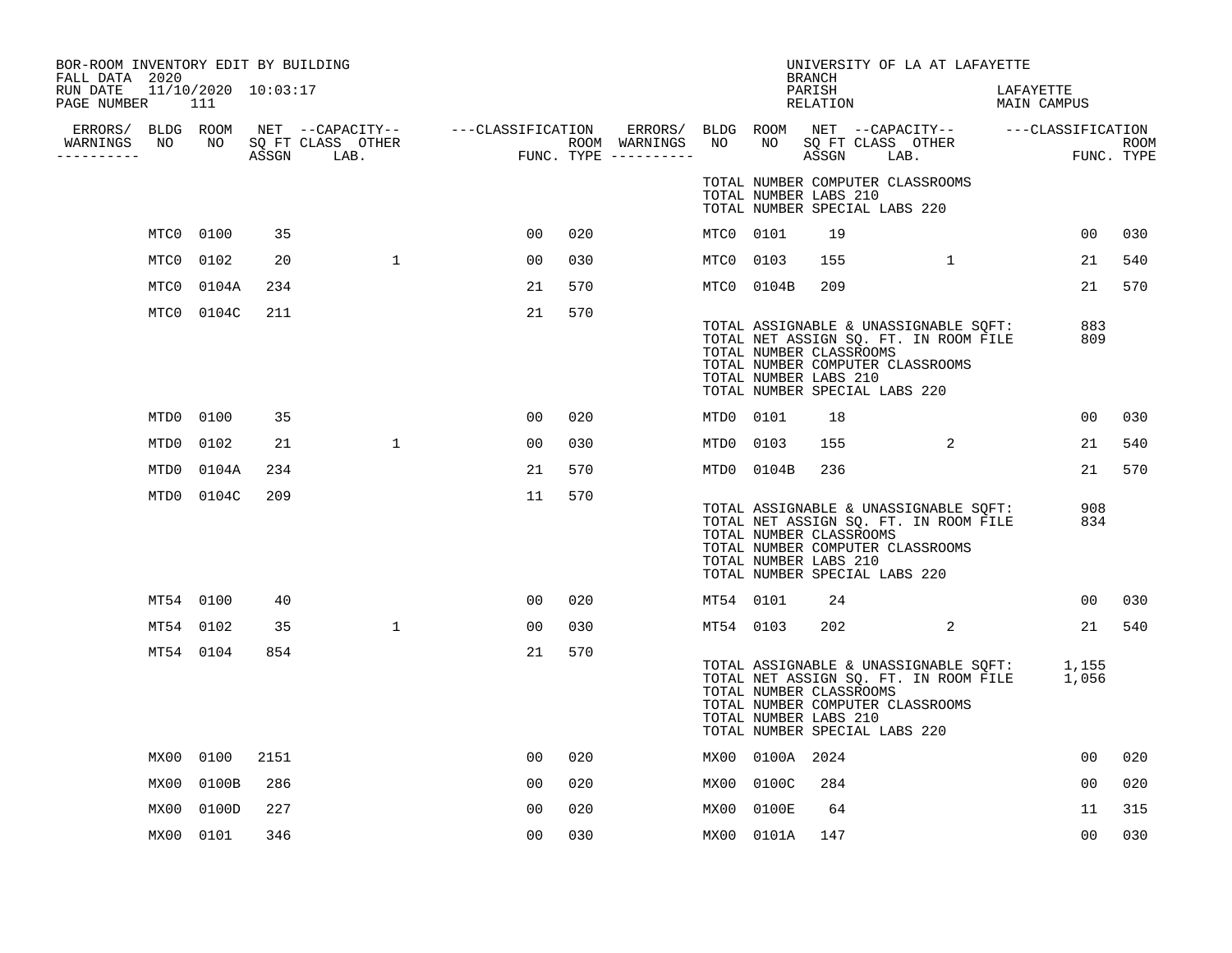| BOR-ROOM INVENTORY EDIT BY BUILDING<br>FALL DATA 2020 |             |                            |       |                           |    |                   |                    |                         |             |             | <b>BRANCH</b>             | UNIVERSITY OF LA AT LAFAYETTE |    |                                 |                           |
|-------------------------------------------------------|-------------|----------------------------|-------|---------------------------|----|-------------------|--------------------|-------------------------|-------------|-------------|---------------------------|-------------------------------|----|---------------------------------|---------------------------|
| RUN DATE<br>PAGE NUMBER                               |             | 11/10/2020 10:03:17<br>112 |       |                           |    |                   |                    |                         |             |             | PARISH<br><b>RELATION</b> |                               |    | LAFAYETTE<br><b>MAIN CAMPUS</b> |                           |
| ERRORS/                                               | <b>BLDG</b> | ROOM                       |       | NET --CAPACITY--          |    | ---CLASSIFICATION |                    | ERRORS/                 | <b>BLDG</b> | <b>ROOM</b> |                           | NET --CAPACITY--              |    | ---CLASSIFICATION               |                           |
| WARNINGS<br>----------                                | NO          | NO                         | ASSGN | SQ FT CLASS OTHER<br>LAB. |    |                   | ROOM<br>FUNC. TYPE | WARNINGS<br>----------- | NO          | NO          | ASSGN                     | SQ FT CLASS OTHER<br>LAB.     |    |                                 | <b>ROOM</b><br>FUNC. TYPE |
|                                                       | MX00        | 0102                       | 286   |                           |    | 0 <sub>0</sub>    | 030                |                         | MX00        | 0102A       | 196                       |                               |    | 00                              | 030                       |
|                                                       | MX00        | 0103                       | 2115  | 100                       |    | 11                | 110                |                         | MX00        | 0103A       | 2115                      | 100                           |    | 11                              | 110                       |
|                                                       | MX00        | 0103B                      | 196   |                           |    | 11                | 710                |                         | MX00        | 0103C       | 196                       |                               |    | 11                              | 535                       |
|                                                       | MX00        | 0104                       | 226   |                           | 4  | 0 <sub>0</sub>    | 030                |                         | MX00        | 0105        | 228                       |                               | 4  | 0 <sub>0</sub>                  | 030                       |
|                                                       | MX00        | 0106                       | 2006  | 60                        |    | 11                | 210                |                         | MX00        | 0107        | 85                        |                               |    | 0 <sub>0</sub>                  | 030                       |
|                                                       | MX00        | 0108                       | 44    |                           |    | 0 <sub>0</sub>    | 030                |                         | MX00        | 0109        | 85                        |                               |    | 11                              | 710                       |
|                                                       | MX00        | 0110                       | 844   | 12                        |    | 11                | 280                |                         | MX00        | 0110A       | 92                        | $\mathbf{1}$                  |    | 11                              | 280                       |
|                                                       | MX00        | 0110B                      | 90    | $\mathbf{1}$              |    | 11                | 280                |                         | MX00        | 0110C       | 94                        | $\mathbf{1}$                  |    | 11                              | 280                       |
|                                                       | MX00        | 0110D                      | 68    |                           | 2  | 11                | 320                |                         | MX00        | 0111        | 170                       |                               | 11 | 11                              | 350                       |
|                                                       | MX00        | 0112                       | 170   |                           | 2  | 11                | 731                |                         | MX00        | 0114        | 59                        |                               | 2  | 11                              | 314                       |
|                                                       | MX00        | 0115                       | 151   |                           | 2  | 11                | 314                |                         | MX00        | 0116        | 251                       |                               | 2  | 11                              | 720                       |
|                                                       | MX00        | 0116A                      | 97    |                           | 2  | 11                | 725                |                         | MX00        | 0116B       | 78                        |                               | 2  | 11                              | 725                       |
|                                                       | MX00        | 0117                       | 166   |                           |    | 11                | 731                |                         | MX00        | 0118        | 190                       |                               | 4  | 00                              | 030                       |
|                                                       | MX00        | 0119                       | 188   |                           | 4  | 00                | 030                |                         | MX00        | 0120        | 984                       | 48                            |    | 11                              | 110                       |
|                                                       | MX00        | 0120A                      | 11    |                           |    | 11                | 115                |                         | MX00        | 0121        | 984                       | 48                            |    | 11                              | 110                       |
|                                                       | MX00        | 0121A                      | 9     |                           |    | 11                | 710                |                         | MX00        | 0122        | 984                       | 48                            |    | 11                              | 110                       |
|                                                       | MX00        | 0122A                      | 11    |                           |    | 11                | 115                |                         | MX00        | 0123        | 984                       | 48                            |    | 11                              | 110                       |
|                                                       | MX00        | 0123A                      | 11    |                           |    | 11                | 115                |                         | MX00        | 0124        | 984                       | 48                            |    | 11                              | 110                       |
|                                                       | MX00        | 0124A                      | 11    |                           |    | 11                | 115                |                         | MX00        | 0125        | 984                       | 48                            |    | 11                              | 110                       |
|                                                       | MX00        | 0125A                      | 10    |                           |    | 11                | 115                |                         | MX00        | 0126        | 76                        |                               |    | 11                              | 710                       |
|                                                       | MX00        | 0127                       | 984   | 48                        |    | 11                | 110                |                         | MX00        | 0127A       | 10                        |                               |    | 11                              | 115                       |
|                                                       | MX00        | 0128                       | 104   |                           |    | 0 <sub>0</sub>    | 030                |                         | MX00        | 0129        | 41                        |                               |    | 0 <sub>0</sub>                  | 010                       |
|                                                       | MX00        | 0130                       | 984   | 48                        |    | 11                | 110                |                         | MX00        | 0130A       | 11                        |                               |    | 11                              | 115                       |
|                                                       | MX00        | 0131                       | 203   |                           |    | 00                | 030                |                         | MX00        | 0132        | 266                       |                               |    | 00                              | 030                       |
|                                                       | MX00        | 0200                       | 2809  |                           |    | 0 <sub>0</sub>    | 020                |                         | MX00        | 0200A       | 1089                      |                               | 10 | 00                              | 020                       |
|                                                       | MX00        | 0200B                      | 1350  |                           | 10 | 0 <sub>0</sub>    | 020                |                         | MX00        | 0200C       | 128                       |                               | 10 | 0 <sub>0</sub>                  | 020                       |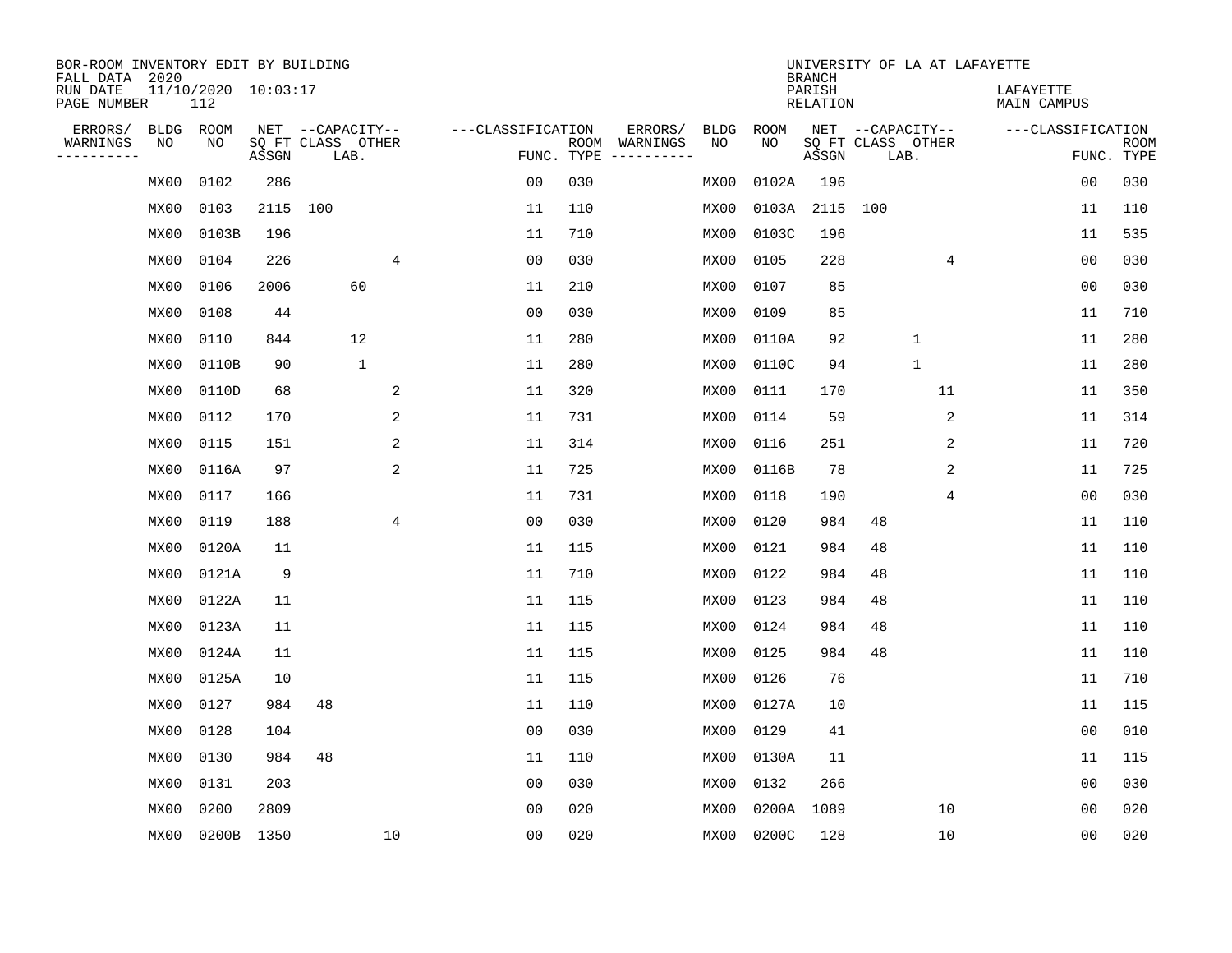| BOR-ROOM INVENTORY EDIT BY BUILDING<br>FALL DATA 2020 |             |                            |       |                           |                   |      |          |             |             | <b>BRANCH</b>             | UNIVERSITY OF LA AT LAFAYETTE |                          |                           |
|-------------------------------------------------------|-------------|----------------------------|-------|---------------------------|-------------------|------|----------|-------------|-------------|---------------------------|-------------------------------|--------------------------|---------------------------|
| RUN DATE<br>PAGE NUMBER                               |             | 11/10/2020 10:03:17<br>113 |       |                           |                   |      |          |             |             | PARISH<br><b>RELATION</b> |                               | LAFAYETTE<br>MAIN CAMPUS |                           |
| ERRORS/                                               | <b>BLDG</b> | ROOM                       |       | NET --CAPACITY--          | ---CLASSIFICATION |      | ERRORS/  | <b>BLDG</b> | <b>ROOM</b> |                           | NET --CAPACITY--              | ---CLASSIFICATION        |                           |
| WARNINGS<br>----------                                | NO          | NO                         | ASSGN | SQ FT CLASS OTHER<br>LAB. | FUNC. TYPE        | ROOM | WARNINGS | NO          | NO          | ASSGN                     | SQ FT CLASS OTHER<br>LAB.     |                          | <b>ROOM</b><br>FUNC. TYPE |
|                                                       | MX00        | 0200D                      | 204   | 10                        | 00                | 020  |          | MX00        | 0200E       | 122                       |                               | 00                       | 020                       |
|                                                       | MX00        | 0200F                      | 222   |                           | 0 <sub>0</sub>    | 020  |          | MX00        | 0200G       | 122                       |                               | 11                       | 315                       |
|                                                       | MX00        | 0200H                      | 124   |                           | 0 <sub>0</sub>    | 020  |          | MX00        | 0201        | 160                       | 2                             | 11                       | 310                       |
|                                                       | MX00        | 0202                       | 139   | 2                         | 11                | 310  |          | MX00        | 0203        | 162                       | 2                             | 11                       | 310                       |
|                                                       | MX00        | 0204                       | 139   | 2                         | 11                | 320  |          | MX00        | 0205        | 162                       | 2                             | 11                       | 310                       |
|                                                       | MX00        | 0206                       | 108   | 2                         | 11                | 310  |          | MX00        | 0207        | 162                       | 2                             | 11                       | 310                       |
|                                                       | MX00        | 0208                       | 108   | 2                         | 11                | 310  |          | MX00        | 0209        | 160                       | 2                             | 11                       | 310                       |
|                                                       | MX00        | 0210                       | 67    |                           | 0 <sub>0</sub>    | 010  |          | MX00        | 0211        | 135                       | 2                             | 11                       | 310                       |
|                                                       | MX00        | 0212                       | 41    | 1                         | 0 <sub>0</sub>    | 030  |          | MX00        | 0213        | 126                       |                               | 0 <sub>0</sub>           | 030                       |
|                                                       | MX00        | 0214                       | 41    | 1                         | 0 <sub>0</sub>    | 030  |          | MX00        | 0215        | 154                       |                               | 0 <sub>0</sub>           | 030                       |
|                                                       | MX00        | 0216                       | 139   | 2                         | 11                | 310  |          | MX00        | 0217        | 68                        |                               | 11                       | 710                       |
|                                                       | MX00        | 0218                       | 139   | 2                         | 11                | 310  |          | MX00        | 0219        | 135                       | 2                             | 11                       | 310                       |
|                                                       | MX00        | 0220                       | 547   | 10                        | 11                | 350  |          | MX00        | 0220A       | 57                        | 5                             | 11                       | 355                       |
|                                                       | MX00        | 0221                       | 160   | 2                         | 11                | 310  |          | MX00        | 0222        | 164                       | 2                             | 11                       | 310                       |
|                                                       | MX00        | 0223                       | 164   | 2                         | 11                | 310  |          | MX00        | 0224        | 164                       | 2                             | 11                       | 310                       |
|                                                       | MX00        | 0225                       | 160   | 2                         | 11                | 310  |          | MX00        | 0226        | 241                       | 1                             | 11                       | 313                       |
|                                                       | MX00        | 0227                       | 166   | 2                         | 11                | 314  |          | MX00        | 0228        | 175                       | 2                             | 11                       | 320                       |
|                                                       | MX00        | 0228A                      | 120   | $\sqrt{2}$                | 11                | 314  |          | MX00        | 0229        | 137                       | 1                             | 11                       | 313                       |
|                                                       | MX00        | 0230                       | 307   | 3                         | 11                | 325  |          | MX00        | 0231        | 41                        | 1                             | 0 <sub>0</sub>           | 030                       |
|                                                       | MX00        | 0232                       | 239   | 10                        | 11                | 350  |          | MX00        | 0233        | 217                       | 1                             | 11                       | 731                       |
|                                                       | MX00        | 0234                       | 66    |                           | 11                | 710  |          | MX00        | 0235        | 56                        |                               | 0 <sub>0</sub>           | 030                       |
|                                                       | MX00        | 0236                       | 423   | 2                         | 11                | 310  |          | MX00        | 0237        | 75                        | 1                             | 11                       | 315                       |
|                                                       | MX00        | 0238                       | 226   | 3                         | 11                | 325  |          | MX00        | 0239        | 152                       |                               | 0 <sub>0</sub>           | 030                       |
|                                                       | MX00        | 0240                       | 85    | $\mathbf 1$               | 11                | 310  |          | MX00        | 0241        | 85                        | 1                             | 11                       | 315                       |
|                                                       | MX00        | 0242                       | 208   | 15                        | 11                | 350  |          | MX00        | 0243        | 237                       | 2                             | 11                       | 310                       |
|                                                       | MX00        | 0244                       | 213   | $\sqrt{2}$                | 11                | 310  |          |             | MX00 0245   | 165                       |                               | 11                       | 731                       |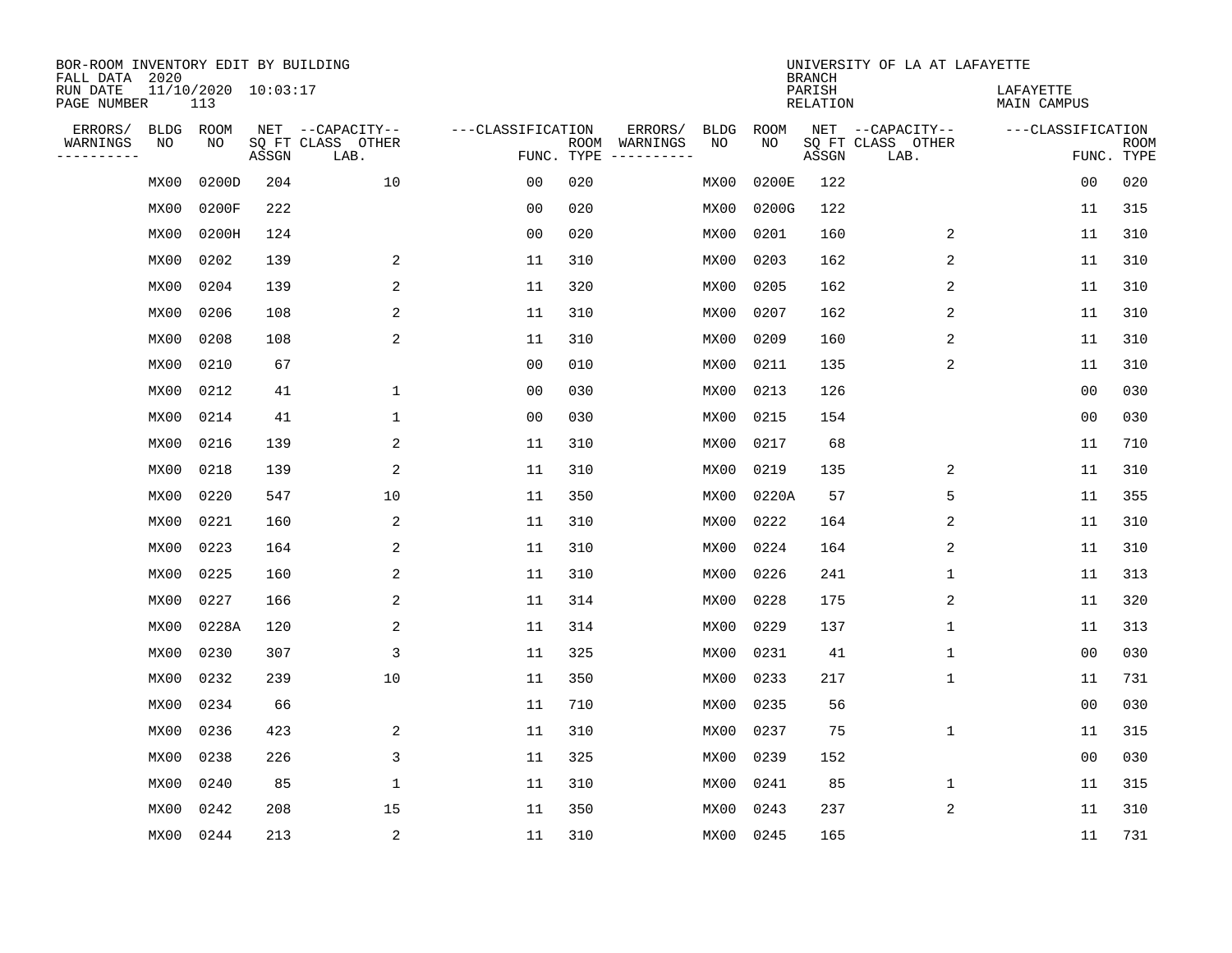| BOR-ROOM INVENTORY EDIT BY BUILDING<br>FALL DATA 2020 |                            |       |                           |                   |                    |                         |             |             | <b>BRANCH</b>             | UNIVERSITY OF LA AT LAFAYETTE |                          |                           |
|-------------------------------------------------------|----------------------------|-------|---------------------------|-------------------|--------------------|-------------------------|-------------|-------------|---------------------------|-------------------------------|--------------------------|---------------------------|
| RUN DATE<br>PAGE NUMBER                               | 11/10/2020 10:03:17<br>114 |       |                           |                   |                    |                         |             |             | PARISH<br><b>RELATION</b> |                               | LAFAYETTE<br>MAIN CAMPUS |                           |
| ERRORS/<br><b>BLDG</b>                                | ROOM                       |       | NET --CAPACITY--          | ---CLASSIFICATION |                    | ERRORS/                 | <b>BLDG</b> | <b>ROOM</b> |                           | NET --CAPACITY--              | ---CLASSIFICATION        |                           |
| WARNINGS<br>NO<br>----------                          | NO                         | ASSGN | SQ FT CLASS OTHER<br>LAB. |                   | ROOM<br>FUNC. TYPE | WARNINGS<br>----------- | NO          | NO          | ASSGN                     | SQ FT CLASS OTHER<br>LAB.     |                          | <b>ROOM</b><br>FUNC. TYPE |
| MX00                                                  | 0246                       | 232   | 3                         | 11                | 325                |                         | MX00        | 0247        | 136                       | 3                             | 00                       | 030                       |
| MX00                                                  | 0248                       | 136   | 3                         | 0 <sub>0</sub>    | 030                |                         | MX00        | 0249        | 139                       | 2                             | 11                       | 310                       |
| MX00                                                  | 0250                       | 139   | 2                         | 11                | 310                |                         | MX00        | 0251        | 137                       | $\overline{c}$                | 11                       | 310                       |
| MX00                                                  | 0252                       | 137   | 2                         | 11                | 310                |                         | MX00        | 0253        | 138                       | 2                             | 11                       | 310                       |
| MX00                                                  | 0254                       | 138   | 2                         | 11                | 310                |                         | MX00        | 0255        | 138                       | $\overline{2}$                | 11                       | 310                       |
| MX00                                                  | 0256                       | 138   | 2                         | 11                | 310                |                         | MX00        | 0257        | 138                       | 2                             | 11                       | 310                       |
| MX00                                                  | 0258                       | 138   | $\overline{c}$            | 11                | 310                |                         | MX00        | 0259        | 138                       | 2                             | 11                       | 310                       |
| MX00                                                  | 0260                       | 138   | 2                         | 11                | 310                |                         | MX00        | 0261        | 138                       | 2                             | 11                       | 310                       |
| MX00                                                  | 0262                       | 138   | 2                         | 11                | 310                |                         | MX00        | 0263        | 138                       | 2                             | 11                       | 310                       |
| MX00                                                  | 0264                       | 138   | 2                         | 11                | 310                |                         | MX00        | 0265        | 138                       | 2                             | 11                       | 310                       |
| MX00                                                  | 0266                       | 138   | 2                         | 11                | 310                |                         | MX00        | 0267        | 106                       |                               | 11                       | 731                       |
| MX00                                                  | 0268                       | 221   |                           | 0 <sub>0</sub>    | 030                |                         | MX00        | 0300        | 2947                      |                               | 0 <sub>0</sub>           | 020                       |
| MX00                                                  | 0300A                      | 156   |                           | 0 <sub>0</sub>    | 020                |                         | MX00        | 0300B       | 221                       |                               | 0 <sub>0</sub>           | 020                       |
| MX00                                                  | 0300C                      | 145   |                           | 0 <sub>0</sub>    | 020                |                         | MX00        | 0301        | 138                       | 2                             | 11                       | 310                       |
| MX00                                                  | 0302                       | 109   | 2                         | 11                | 310                |                         | MX00        | 0303        | 136                       | 2                             | 11                       | 310                       |
| MX00                                                  | 0304                       | 109   | 2                         | 11                | 310                |                         | MX00        | 0305        | 167                       | $\overline{c}$                | 11                       | 320                       |
| MX00                                                  | 0306                       | 109   | 2                         | 11                | 310                |                         | MX00        | 0307        | 164                       | 2                             | 11                       | 310                       |
| MX00                                                  | 0308                       | 109   | 2                         | 11                | 310                |                         | MX00        | 0309        | 167                       | 2                             | 11                       | 310                       |
| MX00                                                  | 0310                       | 109   | 2                         | 11                | 320                |                         | MX00        | 0311        | 131                       | 2                             | 11                       | 310                       |
| MX00                                                  | 0312                       | 39    |                           | 0 <sub>0</sub>    | 010                |                         | MX00        | 0313        | 125                       |                               | 0 <sub>0</sub>           | 030                       |
| MX00                                                  | 0314                       | 41    | 1                         | 0 <sub>0</sub>    | 030                |                         | MX00        | 0315        | 153                       |                               | 0 <sub>0</sub>           | 030                       |
| MX00                                                  | 0316                       | 41    | 1                         | 0 <sub>0</sub>    | 030                |                         | MX00        | 0317        | 67                        |                               | 11                       | 710                       |
| MX00                                                  | 0318                       | 136   | 2                         | 11                | 310                |                         | MX00        | 0319        | 131                       | 2                             | 11                       | 310                       |
| MX00                                                  | 0320                       | 179   | 10                        | 11                | 650                |                         | MX00        | 0321        | 167                       | 2                             | 11                       | 310                       |
| MX00                                                  | 0322                       | 138   | 2                         | 11                | 310                |                         | MX00        | 0323        | 164                       | 2                             | 11                       | 310                       |
| MX00                                                  | 0324                       | 109   | $\sqrt{2}$                | 11                | 320                |                         |             | MX00 0325   | 167                       | $\sqrt{2}$                    | 11                       | 310                       |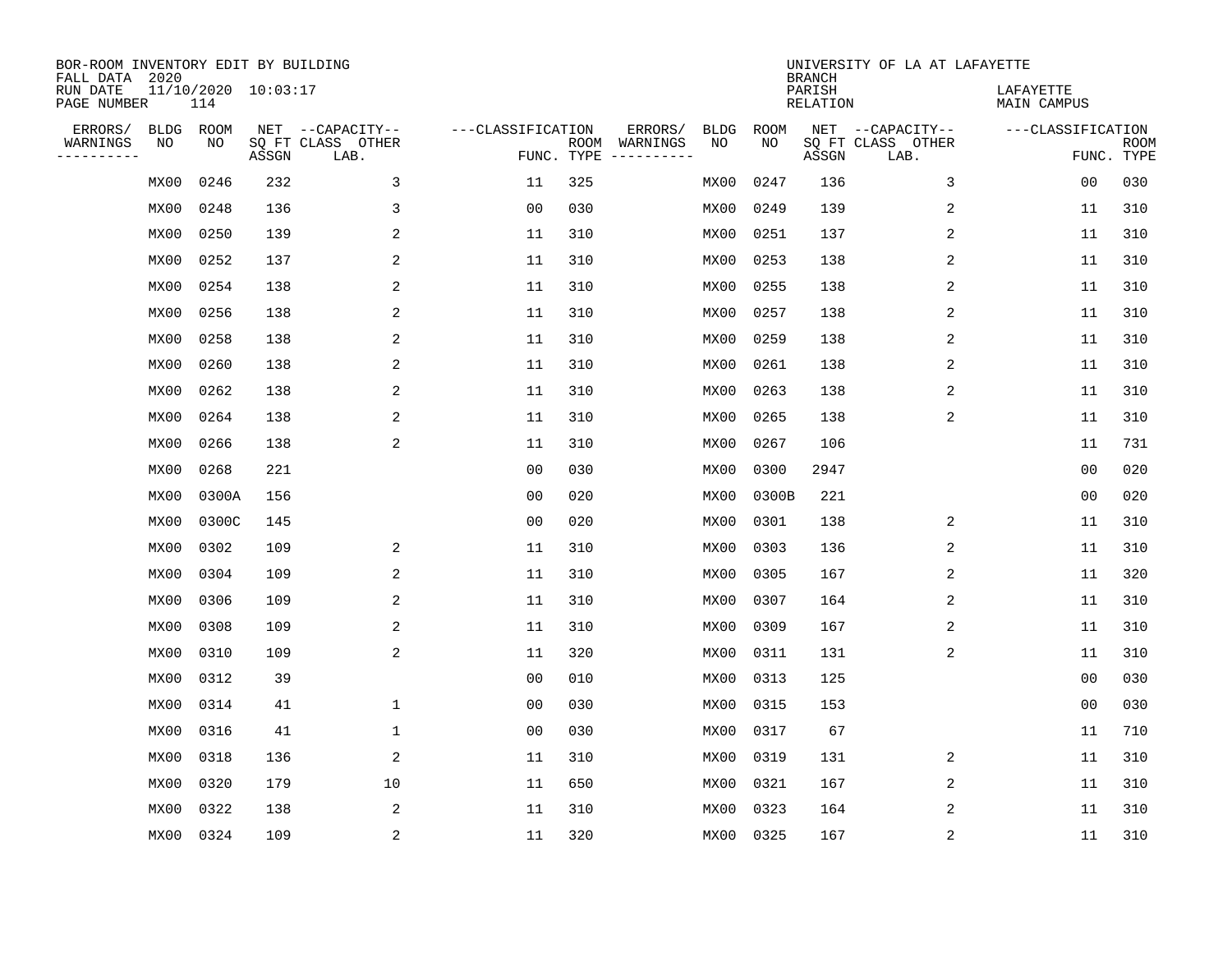| BOR-ROOM INVENTORY EDIT BY BUILDING<br>FALL DATA 2020 |      |                            |       |                           |                   |     |                                      |      |                                                                | <b>BRANCH</b>                   | UNIVERSITY OF LA AT LAFAYETTE                                                                                                                       |                                   |                           |
|-------------------------------------------------------|------|----------------------------|-------|---------------------------|-------------------|-----|--------------------------------------|------|----------------------------------------------------------------|---------------------------------|-----------------------------------------------------------------------------------------------------------------------------------------------------|-----------------------------------|---------------------------|
| RUN DATE<br>PAGE NUMBER                               |      | 11/10/2020 10:03:17<br>115 |       |                           |                   |     |                                      |      |                                                                | PARISH<br>RELATION              |                                                                                                                                                     | LAFAYETTE<br>MAIN CAMPUS          |                           |
| ERRORS/                                               |      | BLDG ROOM                  |       | NET --CAPACITY--          | ---CLASSIFICATION |     | ERRORS/                              | BLDG | ROOM                                                           |                                 | NET --CAPACITY--                                                                                                                                    | ---CLASSIFICATION                 |                           |
| WARNINGS<br>----------                                | NO   | NO                         | ASSGN | SQ FT CLASS OTHER<br>LAB. |                   |     | ROOM WARNINGS<br>FUNC. TYPE $------$ | NO   | NO.                                                            | $\operatorname{\mathsf{ASSGN}}$ | SQ FT CLASS OTHER<br>LAB.                                                                                                                           |                                   | <b>ROOM</b><br>FUNC. TYPE |
|                                                       | MX00 | 0326                       | 390   | $\mathbf 1$               | 11                | 313 |                                      | MX00 | 0326A                                                          | 197                             | 3                                                                                                                                                   | 11                                | 325                       |
|                                                       | MX00 | 0326B                      | 160   |                           | 11                | 731 |                                      | MX00 | 0327                                                           | 176                             |                                                                                                                                                     | 0 <sub>0</sub>                    | 030                       |
|                                                       | MX00 | 0328                       | 211   | 2                         | 11                | 314 |                                      | MX00 | 0328A                                                          | 207                             | 3                                                                                                                                                   | 61                                | 325                       |
|                                                       | MX00 | 0329                       | 145   |                           | 11                | 731 |                                      | MX00 | 0330                                                           | 24                              |                                                                                                                                                     | 11                                | 710                       |
|                                                       | MX00 | 0331                       | 56    |                           | 0 <sub>0</sub>    | 030 |                                      | MX00 | 0332                                                           | 163                             | $\mathbf 1$                                                                                                                                         | 11                                | 313                       |
|                                                       | MX00 | 0332A                      | 160   | 1                         | 11                | 313 |                                      | MX00 | 0332B                                                          | 162                             |                                                                                                                                                     | 11                                | 731                       |
|                                                       | MX00 | 0332C                      | 201   | 3                         | 11                | 325 |                                      | MX00 | 0333                                                           | 192                             | 6                                                                                                                                                   | 11                                | 350                       |
|                                                       | MX00 | 0334                       | 152   | 6                         | 11                | 350 |                                      | MX00 | 0335                                                           | 278                             | $\mathbf{1}$                                                                                                                                        | 11                                | 313                       |
|                                                       | MX00 | 0335A                      | 135   | $\mathbf{1}$              | 11                | 313 |                                      | MX00 | 0335B                                                          | 162                             |                                                                                                                                                     | 11                                | 731                       |
|                                                       | MX00 | 0335C                      | 202   | 3                         | 11                | 325 |                                      |      | MX00 0336                                                      | 136                             | 2                                                                                                                                                   | 0 <sub>0</sub>                    | 030                       |
|                                                       | MX00 | 0337                       | 136   | 2                         | 00                | 030 |                                      | MX00 | 0338                                                           | 139                             | 2                                                                                                                                                   | 11                                | 310                       |
|                                                       | MX00 | 0339                       | 139   | 2                         | 11                | 310 |                                      |      | MX00 0340                                                      | 140                             | 2                                                                                                                                                   | 11                                | 310                       |
|                                                       | MX00 | 0341                       | 140   | 2                         | 11                | 310 |                                      | MX00 | 0342                                                           | 140                             | 2                                                                                                                                                   | 11                                | 310                       |
|                                                       | MX00 | 0343                       | 140   | 2                         | 11                | 310 |                                      | MX00 | 0344                                                           | 140                             | 2                                                                                                                                                   | 11                                | 310                       |
|                                                       | MX00 | 0345                       | 140   | 2                         | 11                | 310 |                                      | MX00 | 0346                                                           | 140                             | 2                                                                                                                                                   | 11                                | 310                       |
|                                                       | MX00 | 0347                       | 140   | 2                         | 11                | 310 |                                      | MX00 | 0348                                                           | 140                             | 2                                                                                                                                                   | 11                                | 310                       |
|                                                       | MX00 | 0349                       | 140   | 2                         | 11                | 310 |                                      | MX00 | 0350                                                           | 140                             | 2                                                                                                                                                   | 11                                | 310                       |
|                                                       | MX00 | 0351                       | 140   | 2                         | 11                | 310 |                                      | MX00 | 0352                                                           | 140                             | 2                                                                                                                                                   | 11                                | 310                       |
|                                                       | MX00 | 0353                       | 140   | 2                         | 11                | 310 |                                      | MX00 | 0354                                                           | 140                             | 2                                                                                                                                                   | 11                                | 310                       |
|                                                       | MX00 | 0355                       | 140   | 2                         | 11                | 310 |                                      |      | MX00 0356                                                      | 240                             |                                                                                                                                                     | 00                                | 030                       |
|                                                       | MX00 | 0357                       | 35    |                           | 11                | 315 |                                      |      | MX00 E0100                                                     | 42                              | 6                                                                                                                                                   | 0 <sub>0</sub>                    | 020                       |
|                                                       |      | MX00 E0200                 | 20    | 4                         | 0 <sub>0</sub>    | 020 |                                      |      | MX00 E0300<br>TOTAL NUMBER CLASSROOMS<br>TOTAL NUMBER LABS 210 | 42                              | TOTAL ASSIGNABLE & UNASSIGNABLE SQFT:<br>TOTAL NET ASSIGN SQ. FT. IN ROOM FILE<br>TOTAL NUMBER COMPUTER CLASSROOMS<br>TOTAL NUMBER SPECIAL LABS 220 | 00<br>54,657<br>35,200<br>10<br>1 | 020                       |
|                                                       |      | M31C 0100                  | 35    |                           | 00                | 020 |                                      |      | M31C 0101                                                      | 19                              |                                                                                                                                                     | 00                                | 030                       |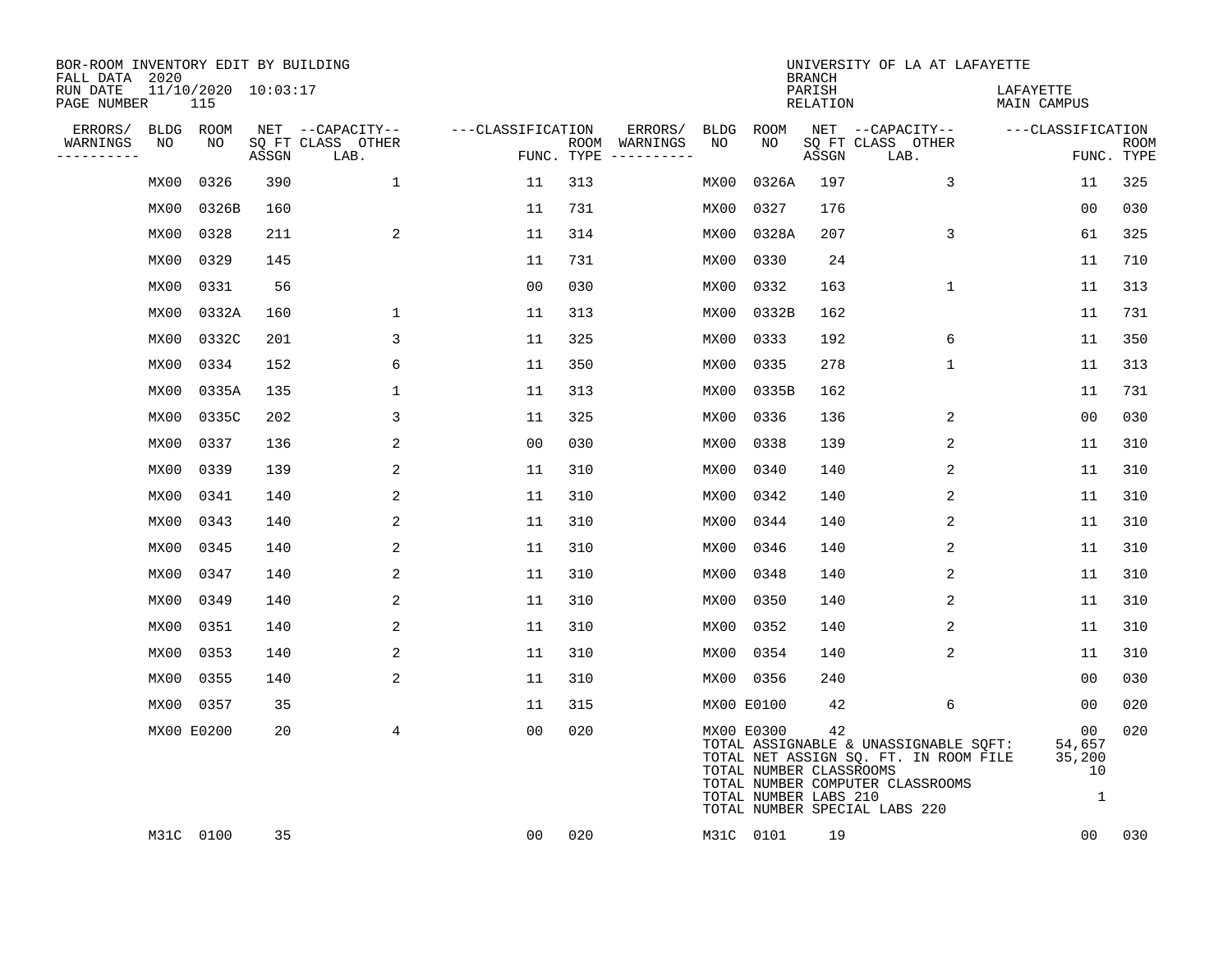| BOR-ROOM INVENTORY EDIT BY BUILDING<br>FALL DATA 2020 |           |                            |      |              |                   |                   |                |     |                                      |           |                                                                                   | <b>BRANCH</b>      |      | UNIVERSITY OF LA AT LAFAYETTE                                                                                      |                          |                           |
|-------------------------------------------------------|-----------|----------------------------|------|--------------|-------------------|-------------------|----------------|-----|--------------------------------------|-----------|-----------------------------------------------------------------------------------|--------------------|------|--------------------------------------------------------------------------------------------------------------------|--------------------------|---------------------------|
| RUN DATE<br>PAGE NUMBER                               |           | 11/10/2020 10:03:17<br>116 |      |              |                   |                   |                |     |                                      |           |                                                                                   | PARISH<br>RELATION |      |                                                                                                                    | LAFAYETTE<br>MAIN CAMPUS |                           |
| ERRORS/                                               | BLDG ROOM |                            |      |              | NET --CAPACITY--  | ---CLASSIFICATION |                |     | ERRORS/                              | BLDG ROOM |                                                                                   |                    |      | NET --CAPACITY--                                                                                                   | ---CLASSIFICATION        |                           |
| WARNINGS<br>----------                                | NO        | NO                         |      | ASSGN LAB.   | SQ FT CLASS OTHER |                   |                |     | ROOM WARNINGS<br>FUNC. TYPE $------$ | NO        | NO                                                                                | ASSGN              | LAB. | SQ FT CLASS OTHER                                                                                                  |                          | <b>ROOM</b><br>FUNC. TYPE |
|                                                       |           | M31C 0102                  | 21   |              | $\mathbf{1}$      |                   | 00             | 030 |                                      | M31C 0103 |                                                                                   | 156                |      | $\mathbf{1}$                                                                                                       | 21                       | 540                       |
|                                                       |           | M31C 0104A                 | 236  |              |                   |                   | 21             | 570 |                                      |           | M31C 0104B                                                                        | 209                |      |                                                                                                                    |                          | 21 570                    |
|                                                       |           | M31C 0104C                 | 211  |              |                   |                   | 21             | 570 |                                      |           | TOTAL NUMBER CLASSROOMS<br>TOTAL NUMBER LABS 210<br>TOTAL NUMBER SPECIAL LABS 220 |                    |      | TOTAL ASSIGNABLE & UNASSIGNABLE SOFT:<br>TOTAL NET ASSIGN SQ. FT. IN ROOM FILE<br>TOTAL NUMBER COMPUTER CLASSROOMS | 887<br>812               |                           |
|                                                       |           | NIWH 0101                  | 259  |              | $\overline{4}$    |                   | 45             | 650 |                                      |           | NIWH 0101A                                                                        | 59                 |      |                                                                                                                    | 45                       | 315                       |
|                                                       |           | NIWH 0101B                 | 36   |              | $\mathbf{1}$      |                   | 0 <sub>0</sub> | 030 |                                      | NIWH 0102 |                                                                                   | 155                |      | $\mathbf{1}$                                                                                                       | 61                       | 310                       |
|                                                       | NIWH 0103 |                            | 8560 |              | 10                |                   | 11             | 720 |                                      | NIWH 0104 |                                                                                   | 56                 |      | $\mathbf{1}$                                                                                                       | 45                       | 725                       |
|                                                       | NIWH 0105 |                            | 203  |              | $\mathbf{1}$      |                   | 0 <sub>0</sub> | 030 |                                      | NIWH 0106 |                                                                                   | 67                 |      | $\mathbf{1}$                                                                                                       | 45                       | 725                       |
|                                                       | NIWH 0201 |                            | 725  |              | $\mathbf{1}$      |                   | 45             | 725 |                                      |           | TOTAL NUMBER CLASSROOMS<br>TOTAL NUMBER LABS 210<br>TOTAL NUMBER SPECIAL LABS 220 |                    |      | TOTAL ASSIGNABLE & UNASSIGNABLE SQFT:<br>TOTAL NET ASSIGN SQ. FT. IN ROOM FILE<br>TOTAL NUMBER COMPUTER CLASSROOMS | 10,120<br>9,881          |                           |
|                                                       |           | OLVR 0100                  | 3537 |              |                   |                   | 00             | 020 |                                      |           | OLVR 0100A                                                                        | 702                |      |                                                                                                                    | 00                       | 020                       |
|                                                       |           | OLVR 0100B                 | 702  |              |                   |                   | 0 <sub>0</sub> | 020 |                                      |           | OLVR 0100C                                                                        | 60                 |      |                                                                                                                    | 00                       | 020                       |
|                                                       |           | OLVR 0100D                 | 197  |              |                   |                   | 0 <sub>0</sub> | 020 |                                      |           | OLVR 0100E                                                                        | 195                |      |                                                                                                                    | 0 <sub>0</sub>           | 020                       |
|                                                       |           | OLVR 0100F                 | 73   |              |                   |                   | 0 <sub>0</sub> | 020 |                                      |           | OLVR 0100G                                                                        | 28                 |      |                                                                                                                    | 0 <sub>0</sub>           | 020                       |
|                                                       |           | OLVR 0101                  | 1360 | 50           |                   |                   | 11             | 110 |                                      | OLVR 0102 |                                                                                   | 368                |      | 10                                                                                                                 | 11                       | 650                       |
|                                                       |           | OLVR 0103                  | 721  |              | 29                |                   | 11             | 250 |                                      | OLVR 0104 |                                                                                   | 58                 |      |                                                                                                                    | 0 <sub>0</sub>           | 030                       |
|                                                       |           | OLVR 0104A                 | 346  |              |                   |                   | 74             | 710 |                                      | OLVR 0105 |                                                                                   | 564                |      | 20                                                                                                                 | 11                       | 210                       |
|                                                       |           | OLVR 0106                  | 1520 |              | 30                |                   | 11             | 210 |                                      | OLVR 0107 |                                                                                   | 60                 |      | 1                                                                                                                  | 00                       | 020                       |
|                                                       |           | OLVR 0108                  | 88   |              | 4                 |                   | 11             | 255 |                                      | OLVR 0109 |                                                                                   | 569                |      | 23                                                                                                                 | 11                       | 250                       |
|                                                       |           | OLVR 0110                  | 203  |              |                   |                   | 11             | 730 |                                      | OLVR 0111 |                                                                                   | 190                |      |                                                                                                                    | 00                       | 030                       |
|                                                       |           | OLVR 0111A                 | 211  |              |                   |                   | 0 <sub>0</sub> | 030 |                                      | OLVR 0112 |                                                                                   | 2090 140           |      |                                                                                                                    | 11                       | 110                       |
|                                                       |           | OLVR 0112A                 | 119  | $\mathbf{1}$ |                   |                   | 11             | 115 |                                      |           | OLVR 0112B                                                                        | 121                |      |                                                                                                                    | 0 <sub>0</sub>           | 030                       |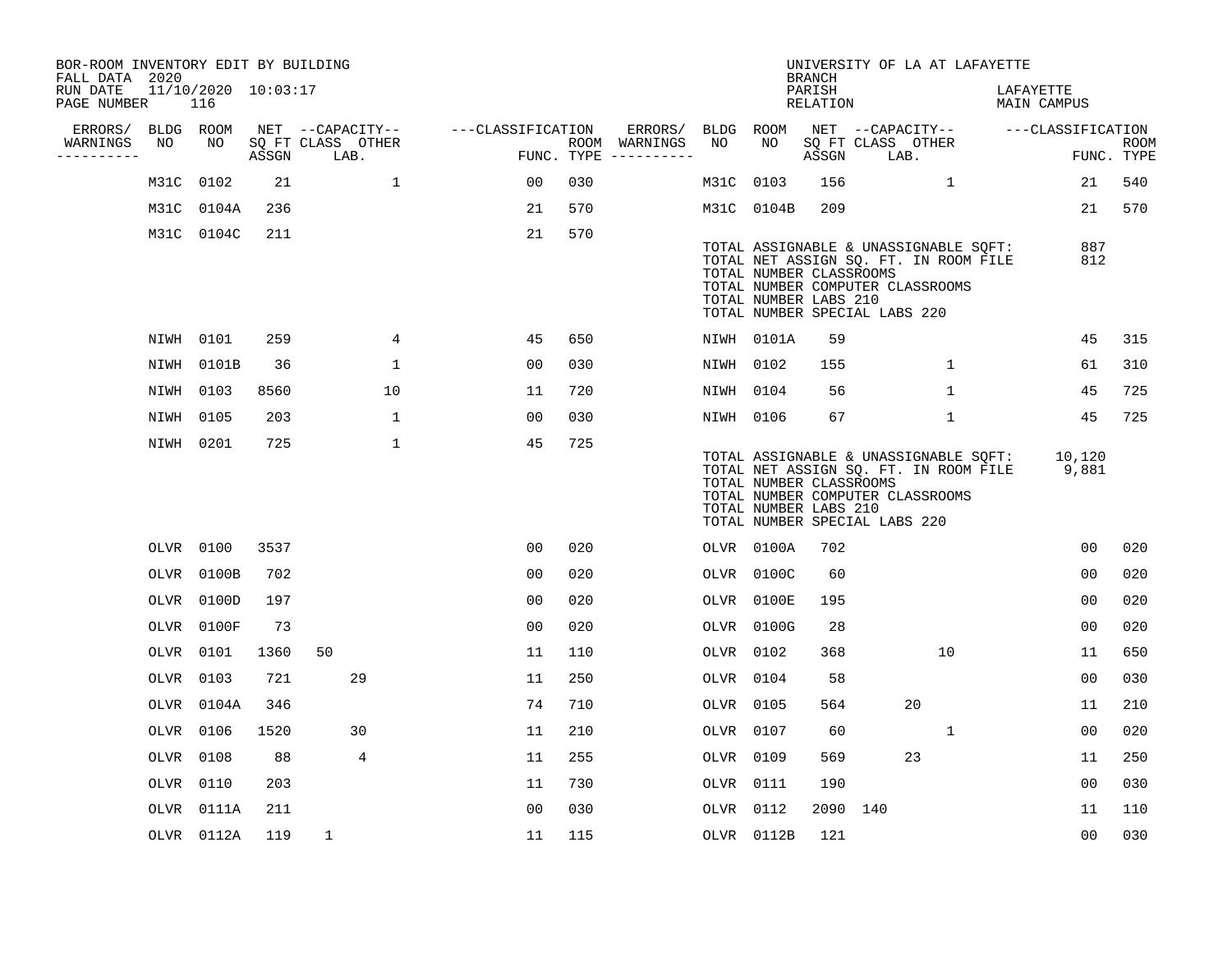| BOR-ROOM INVENTORY EDIT BY BUILDING<br>FALL DATA 2020 |           |                            |       |                           |                   |                    |          |             |           | <b>BRANCH</b>             |                           |             | UNIVERSITY OF LA AT LAFAYETTE |                |                           |
|-------------------------------------------------------|-----------|----------------------------|-------|---------------------------|-------------------|--------------------|----------|-------------|-----------|---------------------------|---------------------------|-------------|-------------------------------|----------------|---------------------------|
| RUN DATE<br>PAGE NUMBER                               |           | 11/10/2020 10:03:17<br>117 |       |                           |                   |                    |          |             |           | PARISH<br><b>RELATION</b> |                           |             | LAFAYETTE<br>MAIN CAMPUS      |                |                           |
| ERRORS/                                               | BLDG      | ROOM                       |       | NET --CAPACITY--          | ---CLASSIFICATION |                    | ERRORS/  | <b>BLDG</b> | ROOM      |                           | NET --CAPACITY--          |             | ---CLASSIFICATION             |                |                           |
| WARNINGS<br>----------                                | ΝO        | NO                         | ASSGN | SQ FT CLASS OTHER<br>LAB. |                   | ROOM<br>FUNC. TYPE | WARNINGS | NO          | NO        | ASSGN                     | SQ FT CLASS OTHER<br>LAB. |             |                               |                | <b>ROOM</b><br>FUNC. TYPE |
|                                                       | OLVR      | 0113                       | 742   | 30                        | 11                | 210                |          | OLVR        | 0114      | 74                        |                           |             |                               | 0 <sub>0</sub> | 030                       |
|                                                       | OLVR      | 0114A                      | 52    |                           | 00                | 030                |          | OLVR        | 0115      | 169                       |                           |             |                               | 00             | 030                       |
|                                                       | OLVR      | 0115A                      | 29    |                           | 00                | 010                |          | OLVR        | 0115B     | 178                       |                           | 6           |                               | 00             | 030                       |
|                                                       | OLVR      | 0116                       | 571   | 30                        | 11                | 110                |          | OLVR        | 0117      | 1419                      | 68                        |             |                               | 11             | 110                       |
|                                                       | OLVR      | 0118                       | 524   | 30                        | 11                | 110                |          | OLVR        | 0119      | 181                       |                           | 4           |                               | 11             | 313                       |
|                                                       | OLVR      | 0119A                      | 1152  | 30                        | 11                | 220                |          | OLVR        | 0119B     | 75                        |                           | $\mathbf 1$ |                               | 11             | 225                       |
|                                                       | OLVR      | 0120                       | 524   | 14                        | 11                | 280                |          | OLVR        | 0121      | 384                       |                           |             |                               | 0 <sub>0</sub> | 030                       |
|                                                       | OLVR      | 0121A                      | 299   |                           | 0 <sub>0</sub>    | 030                |          | OLVR        | 0200      | 2235                      |                           |             |                               | 0 <sub>0</sub> | 020                       |
|                                                       | OLVR      | 0200A                      | 1052  |                           | 0 <sub>0</sub>    | 020                |          | OLVR        | 0200B     | 1052                      |                           |             |                               | 0 <sub>0</sub> | 020                       |
|                                                       | OLVR      | 0200C                      | 60    |                           | 0 <sub>0</sub>    | 020                |          | OLVR        | 0200D     | 200                       |                           |             |                               | 0 <sub>0</sub> | 020                       |
|                                                       | OLVR      | 0200E                      | 347   |                           | 0 <sub>0</sub>    | 020                |          | OLVR        | 0200F     | 251                       |                           |             |                               | 0 <sub>0</sub> | 020                       |
|                                                       | OLVR      | 0200G                      | 232   |                           | 0 <sub>0</sub>    | 020                |          | OLVR        | 0200H     | 207                       |                           |             |                               | 0 <sub>0</sub> | 020                       |
|                                                       | OLVR      | 0201                       | 246   | 10                        | 11                | 313                |          | OLVR        | 0201A     | 223                       |                           | 6           |                               | 11             | 313                       |
|                                                       | OLVR      | 0201B                      | 110   | 1                         | 11                | 315                |          | OLVR        | 0201C     | 63                        |                           | 1           |                               | 11             | 315                       |
|                                                       | OLVR      | 0201D                      | 162   | 2                         | 11                | 314                |          | OLVR        | 0201E     | 192                       |                           | 2           |                               | 11             | 310                       |
|                                                       | OLVR      | 0201F                      | 377   | 10                        | 11                | 350                |          | OLVR        | 0201G     | 179                       |                           | 2           |                               | 11             | 314                       |
|                                                       | OLVR      | 0201H                      | 242   | 3                         | 22                | 325                |          | OLVR        | 0201I     | 42                        |                           | 1           |                               | 0 <sub>0</sub> | 020                       |
|                                                       | OLVR      | 0201J                      | 42    | 1                         | 11                | 315                |          | OLVR        | 0201K     | 139                       |                           | 1           |                               | 11             | 315                       |
|                                                       | OLVR      | 0202                       | 980   | 30                        | 22                | 220                |          | OLVR        | 0203      | 144                       |                           | 2           |                               | 11             | 310                       |
|                                                       | OLVR      | 0204                       | 518   | 21                        | 22                | 250                |          | OLVR        | 0205      | 144                       |                           | 2           |                               | 22             | 310                       |
|                                                       | OLVR      | 0206                       | 144   | 2                         | 22                | 314                |          | OLVR        | 0207      | 144                       |                           | 2           |                               | 22             | 310                       |
|                                                       | OLVR      | 0208                       | 221   | 9                         | 22                | 250                |          | OLVR        | 0209      | 213                       |                           | 9           |                               | 22             | 250                       |
|                                                       | OLVR      | 0210                       | 140   | 2                         | 22                | 314                |          | OLVR        | 0211      | 213                       |                           | 9           |                               | 22             | 250                       |
|                                                       | OLVR      | 0212                       | 269   |                           | 00                | 030                |          | OLVR        | 0213      | 225                       |                           | 9           |                               | 22             | 250                       |
|                                                       | OLVR      | 0214                       | 138   | 2                         | 11                | 310                |          | OLVR        | 0215      | 138                       |                           | 2           |                               | 11             | 310                       |
|                                                       | OLVR 0216 |                            | 495   | 20                        | 22                | 250                |          |             | OLVR 0217 | 138                       |                           | 2           |                               | 22             | 314                       |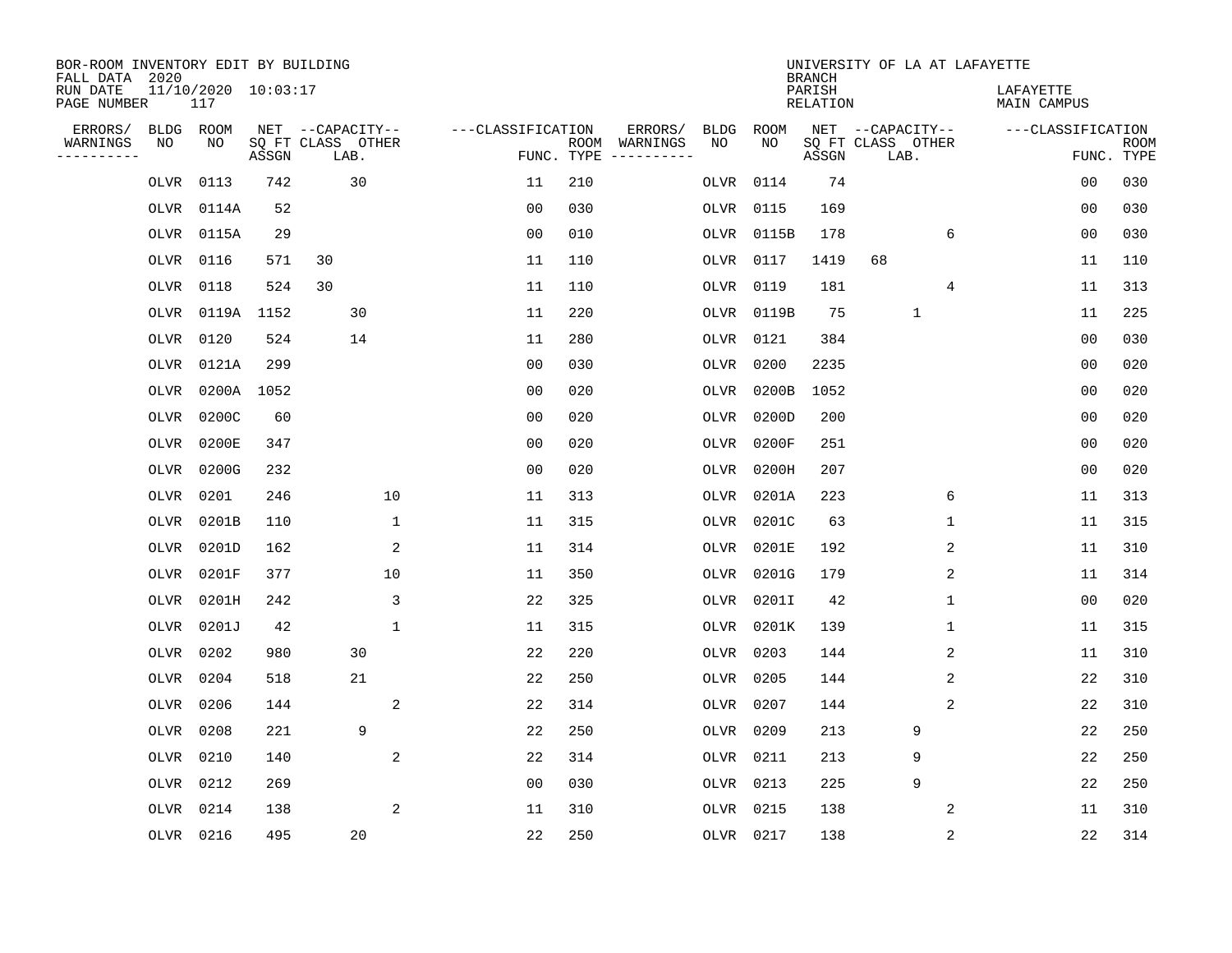| BOR-ROOM INVENTORY EDIT BY BUILDING<br>FALL DATA 2020 |           |                            |       |                           |                   |            |                              |             |           | <b>BRANCH</b>             | UNIVERSITY OF LA AT LAFAYETTE |                          |                           |
|-------------------------------------------------------|-----------|----------------------------|-------|---------------------------|-------------------|------------|------------------------------|-------------|-----------|---------------------------|-------------------------------|--------------------------|---------------------------|
| RUN DATE<br>PAGE NUMBER                               |           | 11/10/2020 10:03:17<br>118 |       |                           |                   |            |                              |             |           | PARISH<br><b>RELATION</b> |                               | LAFAYETTE<br>MAIN CAMPUS |                           |
| ERRORS/                                               | BLDG      | ROOM                       |       | NET --CAPACITY--          | ---CLASSIFICATION |            | ERRORS/                      | <b>BLDG</b> | ROOM      |                           | NET --CAPACITY--              | ---CLASSIFICATION        |                           |
| WARNINGS<br>----------                                | NO        | NO                         | ASSGN | SQ FT CLASS OTHER<br>LAB. |                   | FUNC. TYPE | ROOM WARNINGS<br>----------- | NO          | NO        | ASSGN                     | SQ FT CLASS OTHER<br>LAB.     |                          | <b>ROOM</b><br>FUNC. TYPE |
|                                                       | OLVR      | 0218                       | 50    |                           | 0 <sub>0</sub>    | 030        |                              | OLVR        | 0218A     | 102                       |                               | 0 <sub>0</sub>           | 030                       |
|                                                       | OLVR      | 0219                       | 138   | 2                         | 11                | 310        |                              | OLVR        | 0220      | 243                       | 4                             | 22                       | 420                       |
|                                                       | OLVR      | 0221                       | 44    |                           | 00                | 030        |                              | OLVR        | 0221A     | 75                        |                               | 00                       | 030                       |
|                                                       | OLVR      | 0222                       | 146   | 4                         | 11                | 313        |                              | OLVR        | 0222A     | 145                       | 2                             | 22                       | 313                       |
|                                                       | OLVR      | 0222B                      | 146   | 2                         | 11                | 314        |                              | OLVR        | 0222C     | 83                        |                               | 11                       | 731                       |
|                                                       | OLVR      | 0222D                      | 270   | 3                         | 11                | 310        |                              | OLVR        | 0222E     | 252                       | 12                            | 11                       | 350                       |
|                                                       | OLVR      | 0222F                      | 138   | $\overline{2}$            | 11                | 310        |                              | OLVR        | 0222G     | 164                       | 2                             | 11                       | 310                       |
|                                                       |           | OLVR 0222H                 | 120   |                           | 11                | 315        |                              | OLVR        | 0223      | 699                       | 20                            | 11                       | 650                       |
|                                                       | OLVR      | 0224                       | 206   |                           | 0 <sub>0</sub>    | 030        |                              | OLVR        | 0224A     | 184                       |                               | 0 <sub>0</sub>           | 030                       |
|                                                       | OLVR 0225 |                            | 138   | 2                         | 11                | 310        |                              | OLVR        | 0226      | 138                       | 6                             | 11                       | 250                       |
|                                                       | OLVR      | 0227                       | 138   | 2                         | 11                | 310        |                              | OLVR        | 0228      | 495                       | 20                            | 22                       | 250                       |
|                                                       | OLVR 0229 |                            | 138   | 2                         | 22                | 420        |                              | OLVR        | 0230      | 225                       | 4                             | 11                       | 320                       |
|                                                       | OLVR      | 0231                       | 269   |                           | 0 <sub>0</sub>    | 030        |                              | OLVR        | 0232      | 210                       | 10                            | 11                       | 320                       |
|                                                       | OLVR      | 0233                       | 141   | 2                         | 22                | 314        |                              | OLVR        | 0234      | 213                       | 9                             | 22                       | 250                       |
|                                                       | OLVR 0235 |                            | 221   | 9                         | 22                | 250        |                              | OLVR        | 0236      | 144                       | 2                             | 11                       | 310                       |
|                                                       | OLVR      | 0237                       | 144   | 2                         | 22                | 314        |                              | OLVR        | 0238      | 518                       | 21                            | 22                       | 250                       |
|                                                       | OLVR      | 0239                       | 139   | $\overline{a}$            | 11                | 310        |                              | OLVR        | 0240      | 469                       | 19                            | 22                       | 250                       |
|                                                       | OLVR      | 0241                       | 144   | 2                         | 11                | 310        |                              | OLVR        | 0242      | 42                        |                               | 0 <sub>0</sub>           | 030                       |
|                                                       | OLVR      | 0243                       | 42    |                           | 0 <sub>0</sub>    | 030        |                              | OLVR        | 0244      | 215                       | 9                             | 22                       | 250                       |
|                                                       | OLVR      | 0246                       | 60    |                           | 0 <sub>0</sub>    | 010        |                              | OLVR        | 0300      | 3290                      |                               | 0 <sub>0</sub>           | 020                       |
|                                                       | OLVR      | 0300A                      | 60    | 4                         | 0 <sub>0</sub>    | 020        |                              | OLVR        | 0300B     | 210                       |                               | 0 <sub>0</sub>           | 020                       |
|                                                       | OLVR      | 0300C                      | 234   |                           | 00                | 020        |                              | OLVR        | 0300D     | 234                       |                               | 0 <sub>0</sub>           | 020                       |
|                                                       | OLVR      | 0301                       | 144   | 2                         | 11                | 314        |                              | OLVR        | 0302      | 144                       | 2                             | 11                       | 314                       |
|                                                       | OLVR      | 0303                       | 144   | 2                         | 11                | 310        |                              | OLVR        | 0304      | 144                       | 2                             | 11                       | 310                       |
|                                                       | OLVR      | 0305                       | 144   | 2                         | 11                | 310        |                              |             | OLVR 0306 | 144                       | 2                             | 11                       | 314                       |
|                                                       | OLVR 0307 |                            | 127   | $\overline{2}$            | 11                | 310        |                              |             | OLVR 0308 | 127                       | 2                             | 11                       | 310                       |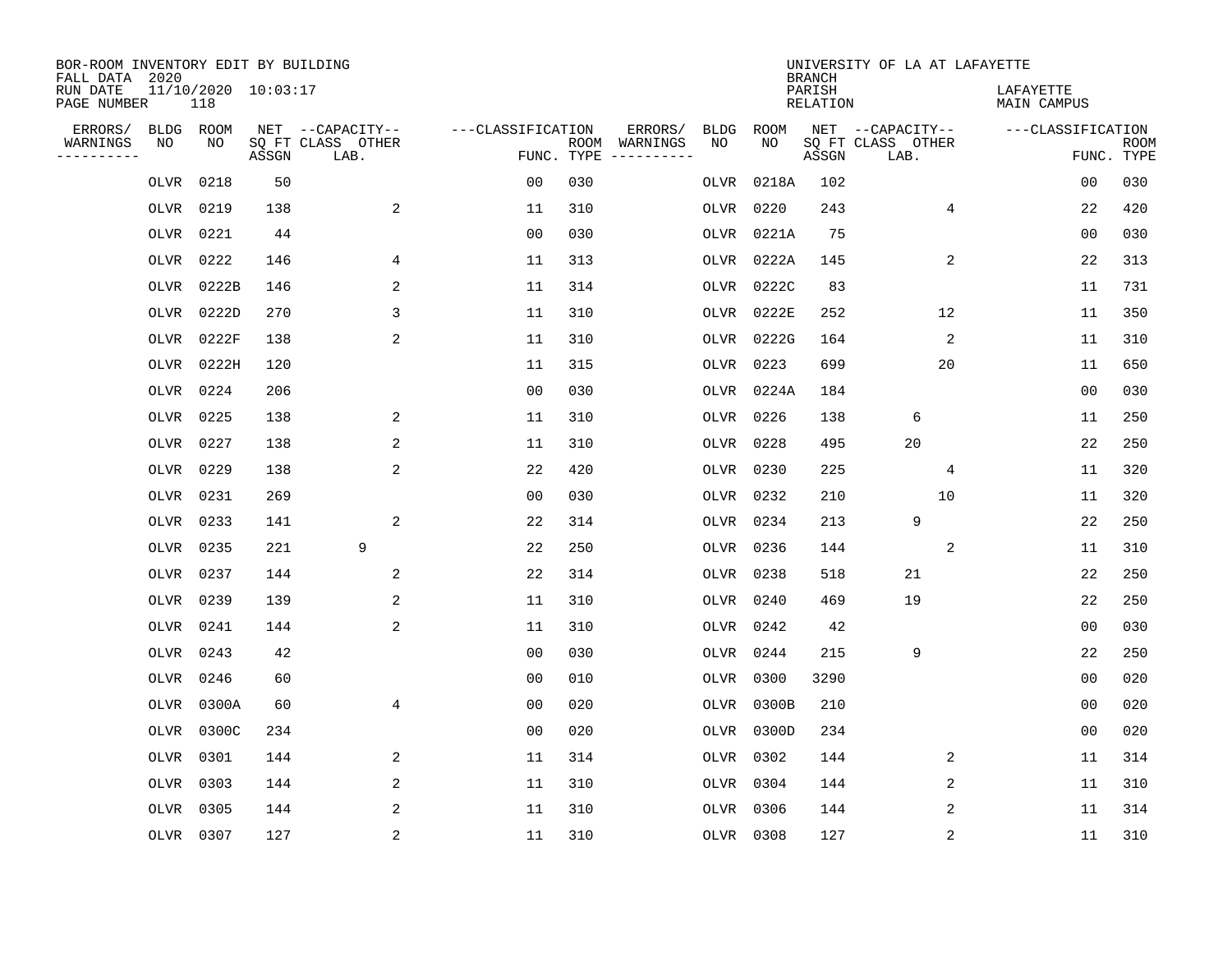| BOR-ROOM INVENTORY EDIT BY BUILDING<br>FALL DATA 2020 |                            |       |                           |                   |            |                              |             |             | <b>BRANCH</b>             | UNIVERSITY OF LA AT LAFAYETTE |                          |                           |
|-------------------------------------------------------|----------------------------|-------|---------------------------|-------------------|------------|------------------------------|-------------|-------------|---------------------------|-------------------------------|--------------------------|---------------------------|
| RUN DATE<br>PAGE NUMBER                               | 11/10/2020 10:03:17<br>119 |       |                           |                   |            |                              |             |             | PARISH<br><b>RELATION</b> |                               | LAFAYETTE<br>MAIN CAMPUS |                           |
| ERRORS/<br><b>BLDG</b>                                | ROOM                       |       | NET --CAPACITY--          | ---CLASSIFICATION |            | ERRORS/                      | <b>BLDG</b> | <b>ROOM</b> |                           | NET --CAPACITY--              | ---CLASSIFICATION        |                           |
| WARNINGS<br>NO<br>----------                          | NO                         | ASSGN | SQ FT CLASS OTHER<br>LAB. |                   | FUNC. TYPE | ROOM WARNINGS<br>----------- | NO          | NO          | ASSGN                     | SQ FT CLASS OTHER<br>LAB.     |                          | <b>ROOM</b><br>FUNC. TYPE |
| OLVR                                                  | 0309                       | 127   | 2                         | 11                | 310        |                              | OLVR        | 0310        | 242                       | 10                            | 22                       | 250                       |
| OLVR                                                  | 0311                       | 127   | 2                         | 11                | 310        |                              | OLVR        | 0312        | 291                       |                               | 0 <sub>0</sub>           | 030                       |
| OLVR                                                  | 0313                       | 122   | $\overline{4}$            | 11                | 280        |                              | OLVR        | 0314        | 137                       | 2                             | 11                       | 310                       |
| OLVR                                                  | 0315                       | 137   | $\mathbf{1}$              | 11                | 320        |                              |             | OLVR 0316   | 137                       | 3                             | 11                       | 320                       |
| OLVR                                                  | 0317                       | 242   | 10                        | 11                | 250        |                              | OLVR        | 0318        | 512                       | 4                             | 22                       | 731                       |
| OLVR                                                  | 0319                       | 798   | $\mathbf{1}$              | 64                | 710        |                              | OLVR        | 0320        | 116                       |                               | 0 <sub>0</sub>           | 030                       |
| OLVR                                                  | 0321                       | 148   | 2                         | 11                | 320        |                              |             | OLVR 0322   | 148                       | 2                             | 11                       | 320                       |
|                                                       | OLVR 0323                  | 148   | 2                         | 11                | 320        |                              |             | OLVR 0324   | 148                       | $\sqrt{2}$                    | 11                       | 310                       |
| OLVR                                                  | 0325                       | 148   | 2                         | 11                | 320        |                              | OLVR        | 0326        | 148                       | 2                             | 11                       | 320                       |
|                                                       | OLVR 0327                  | 148   | 2                         | 11                | 320        |                              |             | OLVR 0328   | 513                       | 21                            | 22                       | 250                       |
|                                                       | OLVR 0329                  | 513   |                           | 11                | 731        |                              | OLVR        | 0330        | 63                        |                               | 0 <sub>0</sub>           | 030                       |
|                                                       | OLVR 0331                  | 148   | 2                         | 11                | 320        |                              |             | OLVR 0332   | 148                       | 2                             | 11                       | 320                       |
| OLVR                                                  | 0333                       | 208   | 4                         | 0 <sub>0</sub>    | 030        |                              | OLVR        | 0334        | 204                       | 4                             | 0 <sub>0</sub>           | 030                       |
|                                                       | OLVR 0335                  | 148   | 2                         | 11                | 320        |                              |             | OLVR 0336   | 38                        |                               | 0 <sub>0</sub>           | 010                       |
| OLVR                                                  | 0337                       | 137   | 2                         | 22                | 314        |                              | OLVR        | 0338        | 40                        |                               | 0 <sub>0</sub>           | 030                       |
|                                                       | OLVR 0339                  | 40    |                           | 00                | 030        |                              | OLVR        | 0340        | 137                       | 1                             | 11                       | 320                       |
| OLVR                                                  | 0341                       | 213   | 9                         | 22                | 250        |                              | OLVR        | 0342        | 137                       | 1                             | 11                       | 310                       |
|                                                       | OLVR 0343                  | 122   | 4                         | 11                | 280        |                              | OLVR        | 0344        | 269                       | 1                             | 11                       | 310                       |
| OLVR                                                  | 0345                       | 127   | 2                         | 21                | 320        |                              | OLVR        | 0346        | 127                       | 2                             | 11                       | 310                       |
| OLVR                                                  | 0347                       | 205   | 8                         | 22                | 250        |                              | OLVR        | 0348        | 127                       | 2                             | 11                       | 310                       |
| OLVR                                                  | 0349                       | 127   | 2                         | 11                | 310        |                              | OLVR        | 0350        | 144                       | 2                             | 11                       | 310                       |
| OLVR                                                  | 0351                       | 144   | $\overline{a}$            | 11                | 310        |                              | OLVR        | 0352        | 205                       | 8                             | 11                       | 250                       |
| OLVR                                                  | 0353                       | 144   | 2                         | 11                | 310        |                              | OLVR        | 0354        | 144                       | 2                             | 11                       | 310                       |
| OLVR                                                  | 0355                       | 144   | 2                         | 11                | 310        |                              | OLVR        | 0356        | 241                       | 10                            | 11                       | 250                       |
| OLVR                                                  | 0357                       | 144   | 2                         | 11                | 310        |                              | OLVR        | 0358        | 237                       | 9                             | 11                       | 250                       |
|                                                       | OLVR 0359                  | 2009  | $\mathbf{1}$              | 21                | 320        |                              |             | OLVR 0359A  | 242                       | 10                            | 11                       | 350                       |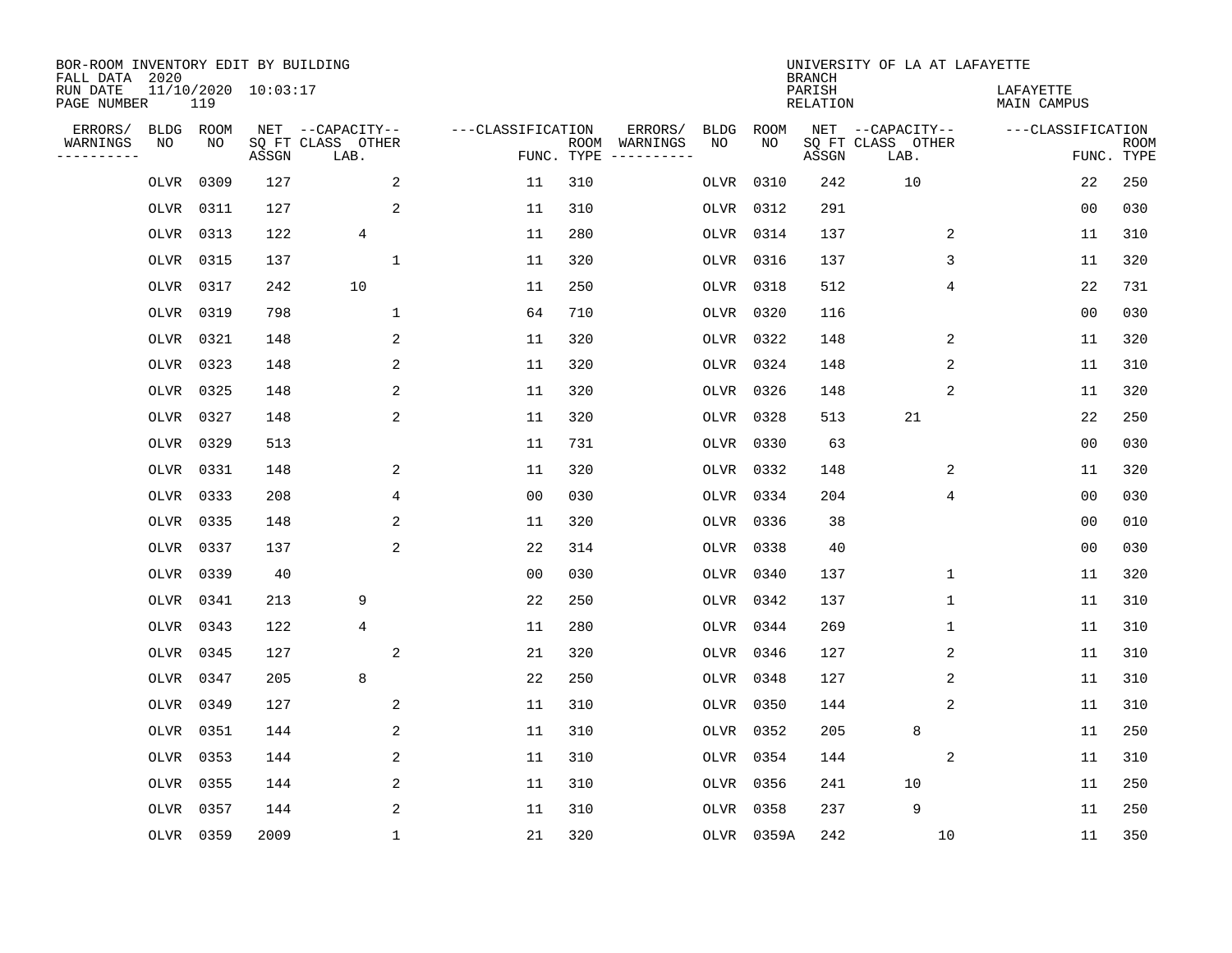| BOR-ROOM INVENTORY EDIT BY BUILDING<br>FALL DATA 2020 |             |                            |       |                           |                   |     |                                      |           |                                                  | <b>BRANCH</b>      |                               | UNIVERSITY OF LA AT LAFAYETTE                                                                                      |           |                                              |                    |
|-------------------------------------------------------|-------------|----------------------------|-------|---------------------------|-------------------|-----|--------------------------------------|-----------|--------------------------------------------------|--------------------|-------------------------------|--------------------------------------------------------------------------------------------------------------------|-----------|----------------------------------------------|--------------------|
| RUN DATE<br>PAGE NUMBER                               |             | 11/10/2020 10:03:17<br>120 |       |                           |                   |     |                                      |           |                                                  | PARISH<br>RELATION |                               |                                                                                                                    | LAFAYETTE | MAIN CAMPUS                                  |                    |
| ERRORS/                                               |             | BLDG ROOM                  |       | NET --CAPACITY--          | ---CLASSIFICATION |     | ERRORS/                              | BLDG ROOM |                                                  |                    |                               | NET --CAPACITY--                                                                                                   |           | ---CLASSIFICATION                            |                    |
| WARNINGS<br>-----------                               | NO          | NO                         | ASSGN | SQ FT CLASS OTHER<br>LAB. |                   |     | ROOM WARNINGS<br>FUNC. TYPE $------$ | NO        | NO                                               | ASSGN              | SQ FT CLASS OTHER<br>LAB.     |                                                                                                                    |           |                                              | ROOM<br>FUNC. TYPE |
|                                                       | OLVR        | 0363                       | 304   | 6                         | 22                | 250 |                                      |           | TOTAL NUMBER CLASSROOMS<br>TOTAL NUMBER LABS 210 |                    | TOTAL NUMBER SPECIAL LABS 220 | TOTAL ASSIGNABLE & UNASSIGNABLE SQFT:<br>TOTAL NET ASSIGN SQ. FT. IN ROOM FILE<br>TOTAL NUMBER COMPUTER CLASSROOMS |           | 56,883<br>37,515<br>5<br>3<br>$\overline{2}$ |                    |
|                                                       | OLVT        | 0100                       | 854   |                           | 0 <sub>0</sub>    | 020 |                                      |           | OLVT 0100A                                       | 251                |                               |                                                                                                                    |           | 0 <sub>0</sub>                               | 020                |
|                                                       | OLVT        | 0100B                      | 465   | $\overline{4}$            | 0 <sub>0</sub>    | 020 |                                      | OLVT      | 0100C                                            | 217                |                               |                                                                                                                    |           | 00                                           | 020                |
|                                                       | OLVT        | 0100D                      | 162   |                           | 0 <sub>0</sub>    | 020 |                                      | OLVT      | 0100E                                            | 161                |                               |                                                                                                                    |           | 00                                           | 020                |
|                                                       | OLVT        | 0100F                      | 47    |                           | 0 <sub>0</sub>    | 020 |                                      | OLVT      | 0100G                                            | 158                |                               |                                                                                                                    |           | 0 <sub>0</sub>                               | 020                |
|                                                       | OLVT        | 0100H                      | 47    |                           | 0 <sub>0</sub>    | 020 |                                      | OLVT      | 0100I                                            | 154                |                               |                                                                                                                    |           | 0 <sub>0</sub>                               | 020                |
|                                                       | OLVT        | 0101                       | 84    | $\mathbf 1$               | 92                | 310 |                                      | OLVT      | 0101P                                            | 21                 |                               |                                                                                                                    |           | 0 <sub>0</sub>                               | 030                |
|                                                       | OLVT        | 0101S                      | 875   |                           | 63                | 730 |                                      | OLVT      | 0102                                             | 108                |                               | $\mathbf{1}$                                                                                                       |           | 92                                           | 310                |
|                                                       | OLVT        | 0102P                      | 77    | 3                         | 63                | 310 |                                      | OLVT      | 0102S                                            | 445                |                               |                                                                                                                    |           | 63                                           | 730                |
|                                                       | OLVT        | 0103                       | 23    |                           | 0 <sub>0</sub>    | 030 |                                      | OLVT      | 0103P                                            | 84                 |                               | $\mathbf{1}$                                                                                                       |           | 63                                           | 310                |
|                                                       | <b>OLVT</b> | 0104                       | 122   | $\mathbf 1$               | 92                | 325 |                                      | OLVT      | 0104P                                            | 131                |                               | $\mathbf{1}$                                                                                                       |           | 63                                           | 310                |
|                                                       | OLVT        | 0105                       | 62    | $\mathbf 1$               | 0 <sub>0</sub>    | 030 |                                      | OLVT      | 0105A                                            | 59                 |                               |                                                                                                                    |           | 63                                           | 315                |
|                                                       | OLVT        | 0105P                      | 89    |                           | 11                | 315 |                                      | OLVT      | 0105S                                            | 93                 |                               |                                                                                                                    |           | 11                                           | 730                |
|                                                       | <b>OLVT</b> | 0106                       | 212   | 2                         | 92                | 310 |                                      | OLVT      | 0106P                                            | 177                |                               | $\mathbf{1}$                                                                                                       |           | 92                                           | 310                |
|                                                       | OLVT        | 0107                       | 128   | $\mathbf{1}$              | 92                | 310 |                                      | OLVT      | 0107A                                            | 26                 |                               |                                                                                                                    |           | 11                                           | 315                |
|                                                       | OLVT        | 0107P                      | 201   | $\mathbf 1$               | 63                | 325 |                                      | OLVT      | 0108                                             | 115                |                               | $\mathbf{1}$                                                                                                       |           | 92                                           | 310                |
|                                                       | OLVT        | 0108P                      | 56    | $\mathbf 1$               | 0 <sub>0</sub>    | 030 |                                      | OLVT      | 0109                                             | 134                |                               | $\mathbf{1}$                                                                                                       |           | 92                                           | 310                |
|                                                       | OLVT        | 0109A                      | 152   | 4                         | 92                | 710 |                                      | OLVT      | 0109P                                            | 12                 |                               |                                                                                                                    |           | 00                                           | 030                |
|                                                       | OLVT        | 0110                       | 113   | 1                         | 92                | 310 |                                      | OLVT      | 0110P                                            | 58                 |                               | $\mathbf{1}$                                                                                                       |           | 00                                           | 030                |
|                                                       | OLVT        | 0111                       | 56    | $\mathbf 1$               | 0 <sub>0</sub>    | 030 |                                      | OLVT      | 0111P                                            | 103                |                               | $\mathbf{1}$                                                                                                       |           | 63                                           | 325                |
|                                                       | OLVT        | 0112                       | 197   | $\mathbf{1}$              | 92                | 310 |                                      | OLVT      | 0112P                                            | 16                 |                               |                                                                                                                    |           | 00                                           | 010                |
|                                                       | OLVT        | 0113                       | 187   | $\mathbf 1$               | 92                | 325 |                                      | OLVT      | 0113P                                            | 137                |                               | 1                                                                                                                  |           | 63                                           | 310                |
|                                                       |             | OLVT 0114                  | 56    |                           | 92                | 315 |                                      |           | OLVT 0114P                                       | 246                |                               | 6                                                                                                                  |           | 63                                           | 350                |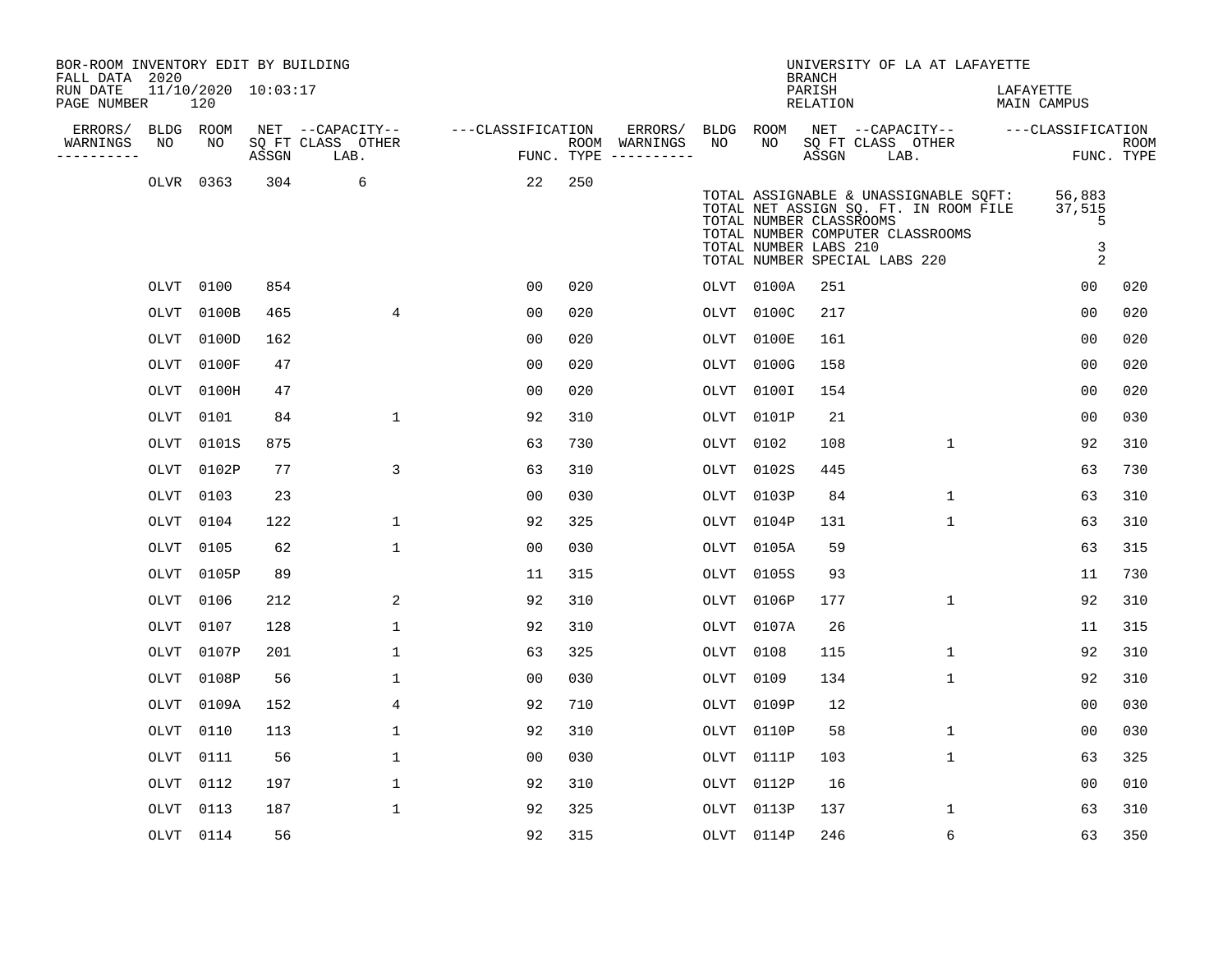| BOR-ROOM INVENTORY EDIT BY BUILDING<br>FALL DATA 2020 |             |                            |       |                           |                   |            |                              |             |                  | <b>BRANCH</b>             | UNIVERSITY OF LA AT LAFAYETTE |                          |                           |
|-------------------------------------------------------|-------------|----------------------------|-------|---------------------------|-------------------|------------|------------------------------|-------------|------------------|---------------------------|-------------------------------|--------------------------|---------------------------|
| RUN DATE<br>PAGE NUMBER                               |             | 11/10/2020 10:03:17<br>121 |       |                           |                   |            |                              |             |                  | PARISH<br><b>RELATION</b> |                               | LAFAYETTE<br>MAIN CAMPUS |                           |
| ERRORS/                                               | BLDG        | ROOM                       |       | NET --CAPACITY--          | ---CLASSIFICATION |            | ERRORS/                      | <b>BLDG</b> | <b>ROOM</b>      |                           | NET --CAPACITY--              | ---CLASSIFICATION        |                           |
| WARNINGS<br>-----------                               | NO          | NO                         | ASSGN | SQ FT CLASS OTHER<br>LAB. |                   | FUNC. TYPE | ROOM WARNINGS<br>----------- | NO          | NO               | ASSGN                     | SQ FT CLASS OTHER<br>LAB.     |                          | <b>ROOM</b><br>FUNC. TYPE |
|                                                       | OLVT        | 0115                       | 136   | 1                         | 92                | 310        |                              | OLVT        | 0115P            | 133                       | 1                             | 63                       | 310                       |
|                                                       | OLVT        | 0116                       | 176   | 1                         | 92                | 310        |                              | OLVT        | 0116P            | 45                        |                               | 63                       | 315                       |
|                                                       | OLVT        | 0117                       | 192   |                           | 92                | 315        |                              | OLVT        | 0117P            | 185                       | $\mathbf 1$                   | 63                       | 310                       |
|                                                       | OLVT        | 0118                       | 21    |                           | 0 <sub>0</sub>    | 010        |                              | OLVT        | 0118P            | 98                        |                               | 0 <sub>0</sub>           | 030                       |
|                                                       | OLVT        | 0119                       | 294   | 12                        | 92                | 350        |                              | OLVT        | 0119A            | 59                        | $\mathbf 1$                   | 11                       | 315                       |
|                                                       | OLVT        | 0119P                      | 93    |                           | 63                | 731        |                              | OLVT        | 0120P            | 224                       | 4                             | 63                       | 310                       |
|                                                       | OLVT        | 0121P                      | 118   | 4                         | 63                | 310        |                              | OLVT        | 0122A            | 71                        | $\mathbf{1}$                  | 00                       | 030                       |
|                                                       | <b>OLVT</b> | 0122P                      | 72    | 2                         | 0 <sub>0</sub>    | 010        |                              | OLVT        | 0123A            | 80                        | $\mathbf{1}$                  | 0 <sub>0</sub>           | 030                       |
|                                                       | OLVT        | 0123P                      | 72    | 2                         | 0 <sub>0</sub>    | 010        |                              | <b>OLVT</b> | 0124P            | 243                       | 2                             | 63                       | 720                       |
|                                                       | OLVT        | 0125P                      | 8     |                           | 63                | 315        |                              | OLVT        | 0200A            | 57                        |                               | 0 <sub>0</sub>           | 020                       |
|                                                       | OLVT        | 0200B                      | 162   |                           | 0 <sub>0</sub>    | 020        |                              | OLVT        | 0200C            | 45                        |                               | 0 <sub>0</sub>           | 020                       |
|                                                       | OLVT        | 0200D                      | 162   |                           | 0 <sub>0</sub>    | 020        |                              | OLVT        | 0200E            | 162                       |                               | 0 <sub>0</sub>           | 020                       |
|                                                       | OLVT        | 0200F                      | 162   |                           | 0 <sub>0</sub>    | 020        |                              | OLVT        | 0300A            | 45                        |                               | 0 <sub>0</sub>           | 020                       |
|                                                       | OLVT        | 0300B                      | 45    |                           | 0 <sub>0</sub>    | 020        |                              | OLVT        | 0300C            | 108                       |                               | 0 <sub>0</sub>           | 020                       |
|                                                       | OLVT        | 0300D                      | 108   |                           | 0 <sub>0</sub>    | 020        |                              | OLVT        | 0300E            | 108                       |                               | 0 <sub>0</sub>           | 020                       |
|                                                       | OLVT        | 0300F                      | 108   |                           | 0 <sub>0</sub>    | 020        |                              | OLVT        | 0400A            | 45                        |                               | 0 <sub>0</sub>           | 020                       |
|                                                       | OLVT        | 0400B                      | 45    |                           | 0 <sub>0</sub>    | 020        |                              | OLVT        | 0400C            | 108                       |                               | 0 <sub>0</sub>           | 020                       |
|                                                       | OLVT        | 0400D                      | 108   |                           | 0 <sub>0</sub>    | 020        |                              | OLVT        | 0400E            | 108                       |                               | 0 <sub>0</sub>           | 020                       |
|                                                       | OLVT        | 0400F                      | 108   |                           | 0 <sub>0</sub>    | 020        |                              | OLVT        | 0500A            | 45                        |                               | 0 <sub>0</sub>           | 020                       |
|                                                       | OLVT        | 0500B                      | 108   |                           | 0 <sub>0</sub>    | 020        |                              | OLVT        | 0500C            | 108                       |                               | 0 <sub>0</sub>           | 020                       |
|                                                       | OLVT        | 0500D                      | 108   |                           | 0 <sub>0</sub>    | 020        |                              | OLVT        | 0500E            | 108                       |                               | 0 <sub>0</sub>           | 020                       |
|                                                       | OLVT        | 0500F                      | 108   |                           | 0 <sub>0</sub>    | 020        |                              | OLVT        | 0600A            | 45                        |                               | 0 <sub>0</sub>           | 020                       |
|                                                       | <b>OLVT</b> | 0600B                      | 45    |                           | 0 <sub>0</sub>    | 020        |                              | OLVT        | 0600C            | 108                       |                               | 0 <sub>0</sub>           | 020                       |
|                                                       | OLVT        | 0600D                      | 108   |                           | 0 <sub>0</sub>    | 020        |                              |             | OLVT 0600E       | 108                       |                               | 0 <sub>0</sub>           | 020                       |
|                                                       | OLVT        | 0600F                      | 108   |                           | 0 <sub>0</sub>    | 020        |                              |             | OLVT L0101 44319 |                           |                               | 63                       | 590                       |
|                                                       |             | OLVT L0102 52927           |       |                           | 63                | 590        |                              |             | OLVT L0103 53075 |                           |                               | 63                       | 590                       |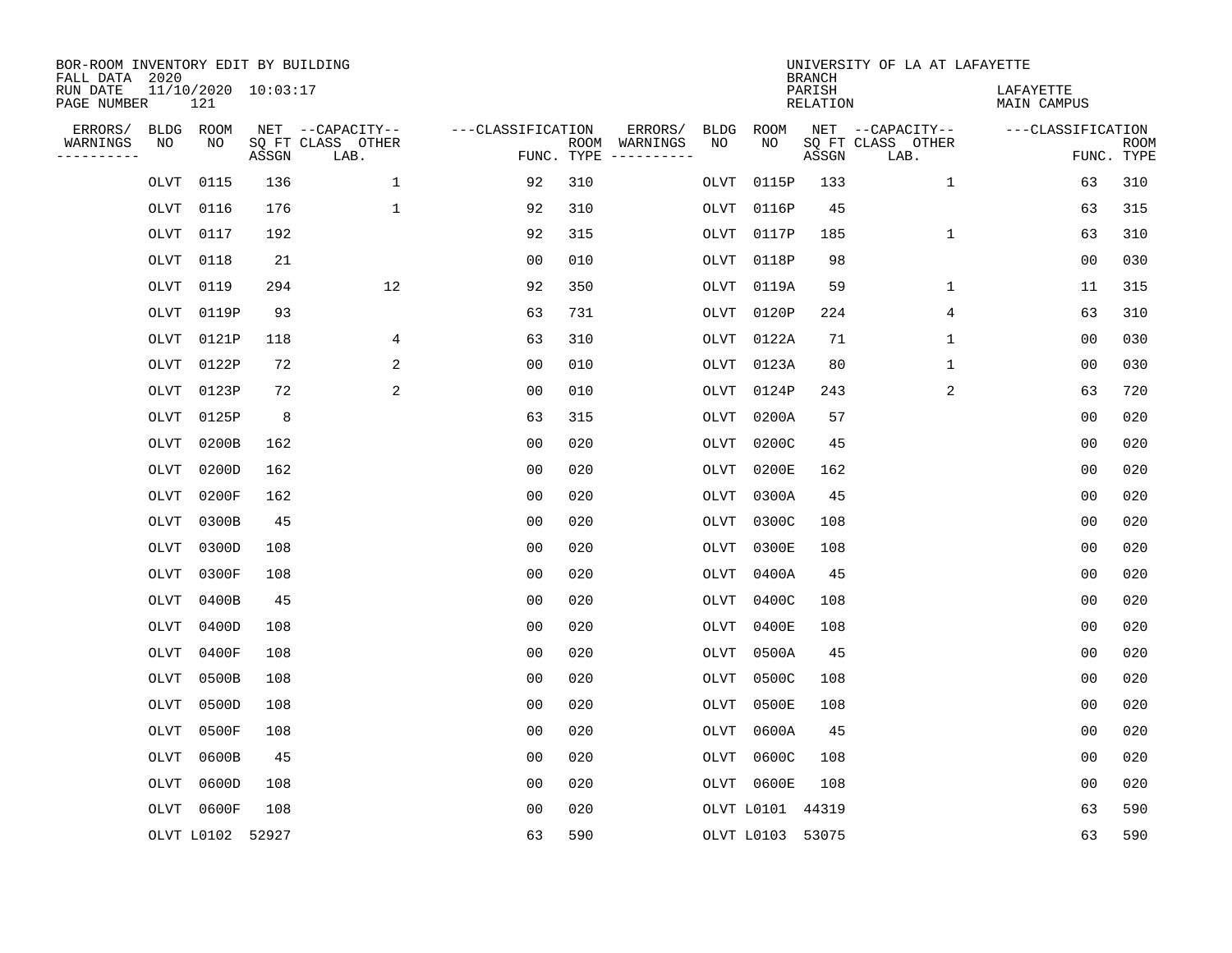| BOR-ROOM INVENTORY EDIT BY BUILDING<br>FALL DATA 2020 |    |                  |      |                                    |                 |                                      |  |                                                  | <b>BRANCH</b>      | UNIVERSITY OF LA AT LAFAYETTE                                                                                                                                       |                          |                           |
|-------------------------------------------------------|----|------------------|------|------------------------------------|-----------------|--------------------------------------|--|--------------------------------------------------|--------------------|---------------------------------------------------------------------------------------------------------------------------------------------------------------------|--------------------------|---------------------------|
| RUN DATE 11/10/2020 10:03:17<br>PAGE NUMBER           |    | 122              |      |                                    |                 |                                      |  |                                                  | PARISH<br>RELATION |                                                                                                                                                                     | LAFAYETTE<br>MAIN CAMPUS |                           |
| ERRORS/ BLDG ROOM                                     |    |                  |      | NET --CAPACITY-- ---CLASSIFICATION |                 |                                      |  |                                                  |                    |                                                                                                                                                                     |                          |                           |
| WARNINGS<br>----------                                | NO | NO               |      | SQ FT CLASS OTHER<br>ASSGN LAB.    | <b>EXECUTE:</b> | ROOM WARNINGS<br>FUNC. TYPE $------$ |  |                                                  |                    | ERRORS/ BLDG ROOM NET --CAPACITY-- ----CLASSIFICATION<br>WARNINGS NO NO SQFTCLASS OTHER ROOM ROOM<br>---------- ASSGN LAB. FUNC.TYPE                                |                          | <b>ROOM</b><br>FUNC. TYPE |
|                                                       |    | OLVT L0104 53073 |      |                                    | 63              | 590                                  |  | OLVT L0105 52964                                 |                    |                                                                                                                                                                     | 63                       | 590                       |
|                                                       |    | OLVT L0106 52964 |      |                                    | 63              | 590                                  |  | OLVT M0101                                       | 34                 |                                                                                                                                                                     | 00 <sub>o</sub>          | 030                       |
|                                                       |    | OLVT M0102       | 34   |                                    | 0 <sub>0</sub>  | 030                                  |  | TOTAL NUMBER CLASSROOMS<br>TOTAL NUMBER LABS 210 |                    | TOTAL ASSIGNABLE & UNASSIGNABLE SQFT: 321,782<br>TOTAL NET ASSIGN SQ. FT. IN ROOM FILE 315,579<br>TOTAL NUMBER COMPUTER CLASSROOMS<br>TOTAL NUMBER SPECIAL LABS 220 |                          |                           |
|                                                       |    | PC46 0100        | 146  |                                    | 00              | 020                                  |  | PC46 0100A                                       | 182                |                                                                                                                                                                     | 00 <sub>o</sub>          | 020                       |
|                                                       |    | PC46 0100B       | 173  |                                    | 0 <sub>0</sub>  | 020                                  |  | PC46 0100C                                       | 173                |                                                                                                                                                                     | 0 <sub>0</sub>           | 020                       |
|                                                       |    | PC46 0101        | 260  |                                    | 11              | 570                                  |  | PC46 0102                                        | 260                |                                                                                                                                                                     | 11                       | 570                       |
|                                                       |    | PC46 0103        | 268  |                                    | 11              | 570                                  |  | PC46 0104                                        | 180                |                                                                                                                                                                     | 11                       | 575                       |
|                                                       |    | PC46 0105        | 208  |                                    | 11              | 575                                  |  | PC46 0106                                        | 198                |                                                                                                                                                                     | 11                       | 570                       |
|                                                       |    | PC46 0107        | 198  |                                    | 11              | 570                                  |  | PC46 0108                                        | 198                |                                                                                                                                                                     | 11                       | 570                       |
|                                                       |    | PC46 0109        | 94   |                                    | 11              | 575                                  |  | PC46 0110                                        | 144                | $\overline{2}$                                                                                                                                                      | 11                       | 540                       |
|                                                       |    | PC46 0111        | 144  | 2                                  | 11              | 545                                  |  | PC46 0112                                        | 104                | $\mathbf{1}$                                                                                                                                                        | 11                       | 575                       |
|                                                       |    | PC46 0113        | 152  | 2                                  | 11              | 575                                  |  | PC46 0114                                        | 152                | 2                                                                                                                                                                   | 11                       | 575                       |
|                                                       |    | PC46 0115        | 26   |                                    | 0 <sub>0</sub>  | 030                                  |  | PC46 0116                                        | 92                 | $\mathbf{1}$                                                                                                                                                        | 11                       | 310                       |
|                                                       |    | PC46 0116A       | 92   | $\mathbf{1}$                       | 11              | 310                                  |  | PC46 0116B                                       | 48                 | 2                                                                                                                                                                   | 11                       | 650                       |
|                                                       |    | PC46 0117        | 44   |                                    | 0 <sub>0</sub>  | 030                                  |  | TOTAL NUMBER CLASSROOMS<br>TOTAL NUMBER LABS 210 |                    | TOTAL ASSIGNABLE & UNASSIGNABLE SQFT: 3,536<br>TOTAL NET ASSIGN SQ. FT. IN ROOM FILE<br>TOTAL NUMBER COMPUTER CLASSROOMS<br>TOTAL NUMBER SPECIAL LABS 220           | 2,792                    |                           |
|                                                       |    | PDF1 0101        | 2076 |                                    | 21              | 570                                  |  | TOTAL NUMBER CLASSROOMS<br>TOTAL NUMBER LABS 210 |                    | TOTAL ASSIGNABLE & UNASSIGNABLE SQFT: 2,076<br>TOTAL NET ASSIGN SQ. FT. IN ROOM FILE 2,076<br>TOTAL NUMBER COMPUTER CLASSROOMS<br>TOTAL NUMBER SPECIAL LABS 220     |                          |                           |
|                                                       |    | PDF2 0101 1592   |      |                                    | 21              | 570                                  |  | PDF2 0102                                        | 530                |                                                                                                                                                                     | 21                       | 570                       |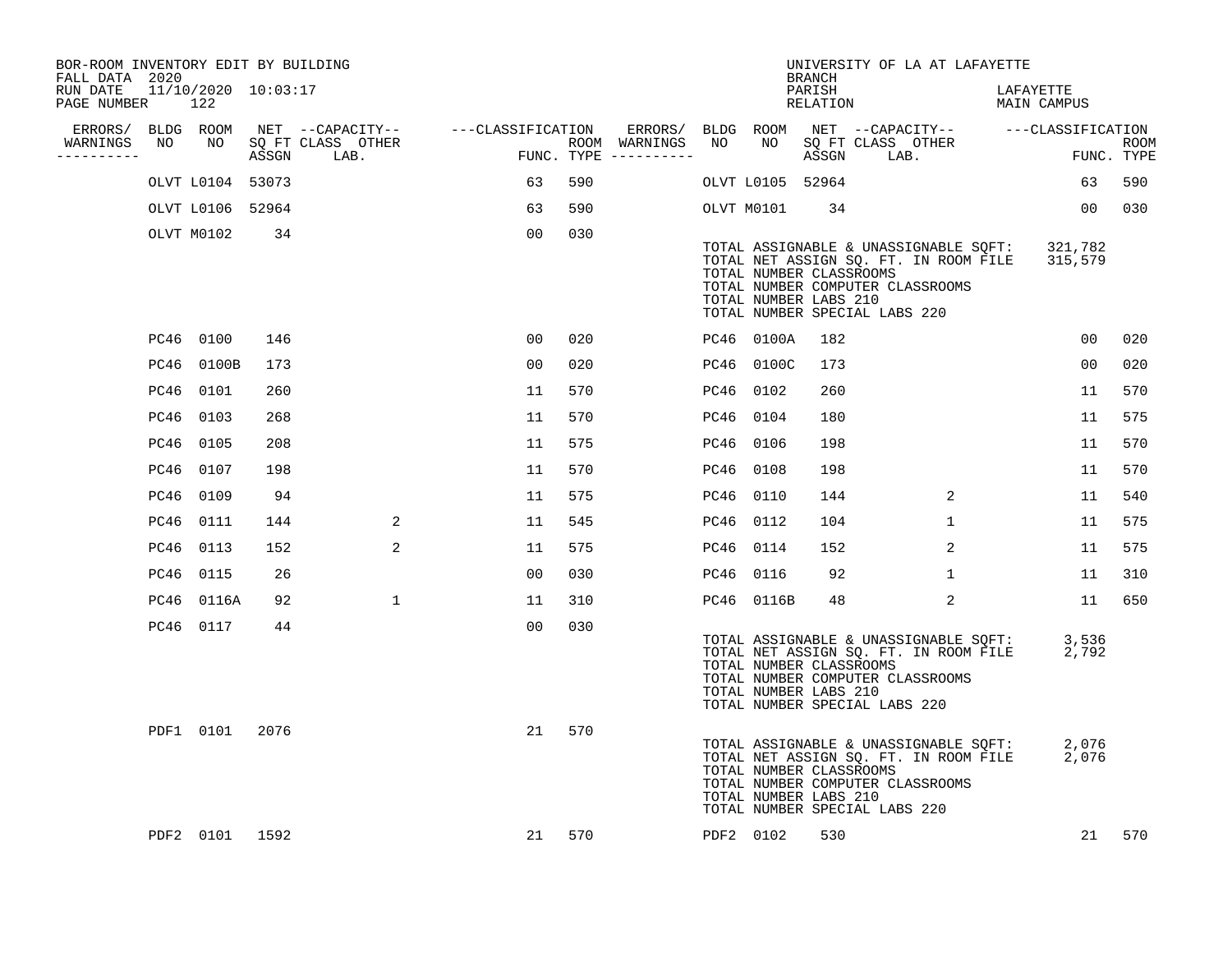| BOR-ROOM INVENTORY EDIT BY BUILDING<br>FALL DATA 2020 |                  |                |     |              |    |     |           |                                                                                   | <b>BRANCH</b> |     | UNIVERSITY OF LA AT LAFAYETTE    |                                                                                                                                               |                |     |
|-------------------------------------------------------|------------------|----------------|-----|--------------|----|-----|-----------|-----------------------------------------------------------------------------------|---------------|-----|----------------------------------|-----------------------------------------------------------------------------------------------------------------------------------------------|----------------|-----|
| RUN DATE 11/10/2020 10:03:17<br>PAGE NUMBER 123       |                  |                |     |              |    |     |           |                                                                                   |               |     |                                  | PARISH LAFAYETTE RELATION MAIN CAMPUS                                                                                                         |                |     |
| ___________                                           |                  |                |     |              |    |     |           |                                                                                   |               |     |                                  |                                                                                                                                               |                |     |
|                                                       |                  |                |     |              |    |     |           | TOTAL NUMBER CLASSROOMS<br>TOTAL NUMBER LABS 210<br>TOTAL NUMBER SPECIAL LABS 220 |               |     | TOTAL NUMBER COMPUTER CLASSROOMS | TOTAL ASSIGNABLE & UNASSIGNABLE SQFT: 2,122<br>TOTAL NET ASSIGN SQ. FT. IN ROOM FILE 2,122                                                    |                |     |
|                                                       |                  | PDF3 0101 2556 |     |              | 21 | 570 |           | TOTAL NUMBER CLASSROOMS<br>TOTAL NUMBER LABS 210<br>TOTAL NUMBER SPECIAL LABS 220 |               |     | TOTAL NUMBER COMPUTER CLASSROOMS | PDF3 0102 530 21 570<br>TOTAL ASSIGNABLE & UNASSIGNABLE SQFT: 3,086<br>TOTAL NET ASSIGN SQ. FT. IN ROOM FILE 3,086                            |                |     |
|                                                       |                  | PDF4 0101 1592 |     |              | 21 | 570 |           | TOTAL NUMBER CLASSROOMS<br>TOTAL NUMBER LABS 210<br>TOTAL NUMBER SPECIAL LABS 220 |               |     | TOTAL NUMBER COMPUTER CLASSROOMS | PDF4 0102 530 21 570<br>TOTAL ASSIGNABLE & UNASSIGNABLE SQFT: 2,122<br>TOTAL NET ASSIGN SQ. FT. IN ROOM FILE 2,122<br>TOTAL NUMBER CLASSROOMS |                |     |
|                                                       |                  | PDF5 0101 1592 |     |              | 21 | 570 |           | TOTAL NUMBER LABS 210<br>TOTAL NUMBER SPECIAL LABS 220                            |               |     | TOTAL NUMBER COMPUTER CLASSROOMS |                                                                                                                                               |                |     |
|                                                       |                  | PDF6 0102      | 530 |              | 21 | 570 |           | PDF6 0103                                                                         |               | 530 |                                  |                                                                                                                                               | 21 570         |     |
|                                                       |                  | PDF6 0104      | 530 |              | 21 | 570 |           | TOTAL NUMBER CLASSROOMS<br>TOTAL NUMBER LABS 210<br>TOTAL NUMBER SPECIAL LABS 220 |               |     | TOTAL NUMBER COMPUTER CLASSROOMS | TOTAL ASSIGNABLE & UNASSIGNABLE SQFT: 1,590<br>TOTAL NET ASSIGN SQ. FT. IN ROOM FILE 1,590                                                    |                |     |
|                                                       | PRD0             | 0173           | 962 | 20           | 11 | 220 | PRD0 0174 |                                                                                   | 250           |     | 8                                |                                                                                                                                               | 11             | 220 |
|                                                       | PRD0             | 0175           | 226 |              | 11 | 225 | PRD0 0176 |                                                                                   | 77            |     | $\mathbf{1}$                     |                                                                                                                                               | 11             | 220 |
|                                                       | PRD0             | 0177           | 85  | $\mathbf{1}$ | 11 | 220 | PRD0      | 0178                                                                              | 72            |     | $\mathbf{1}$                     |                                                                                                                                               | 11             | 220 |
|                                                       | PRD <sub>0</sub> | 0179           | 72  | $\mathbf{1}$ | 11 | 220 | PRD0 0180 |                                                                                   | 35            |     |                                  |                                                                                                                                               | 0 <sub>0</sub> | 030 |
|                                                       | PRD0             | 0181           | 17  |              | 11 | 215 |           |                                                                                   |               |     |                                  | TOTAL ASSIGNABLE & UNASSIGNABLE SQFT: 1,796                                                                                                   |                |     |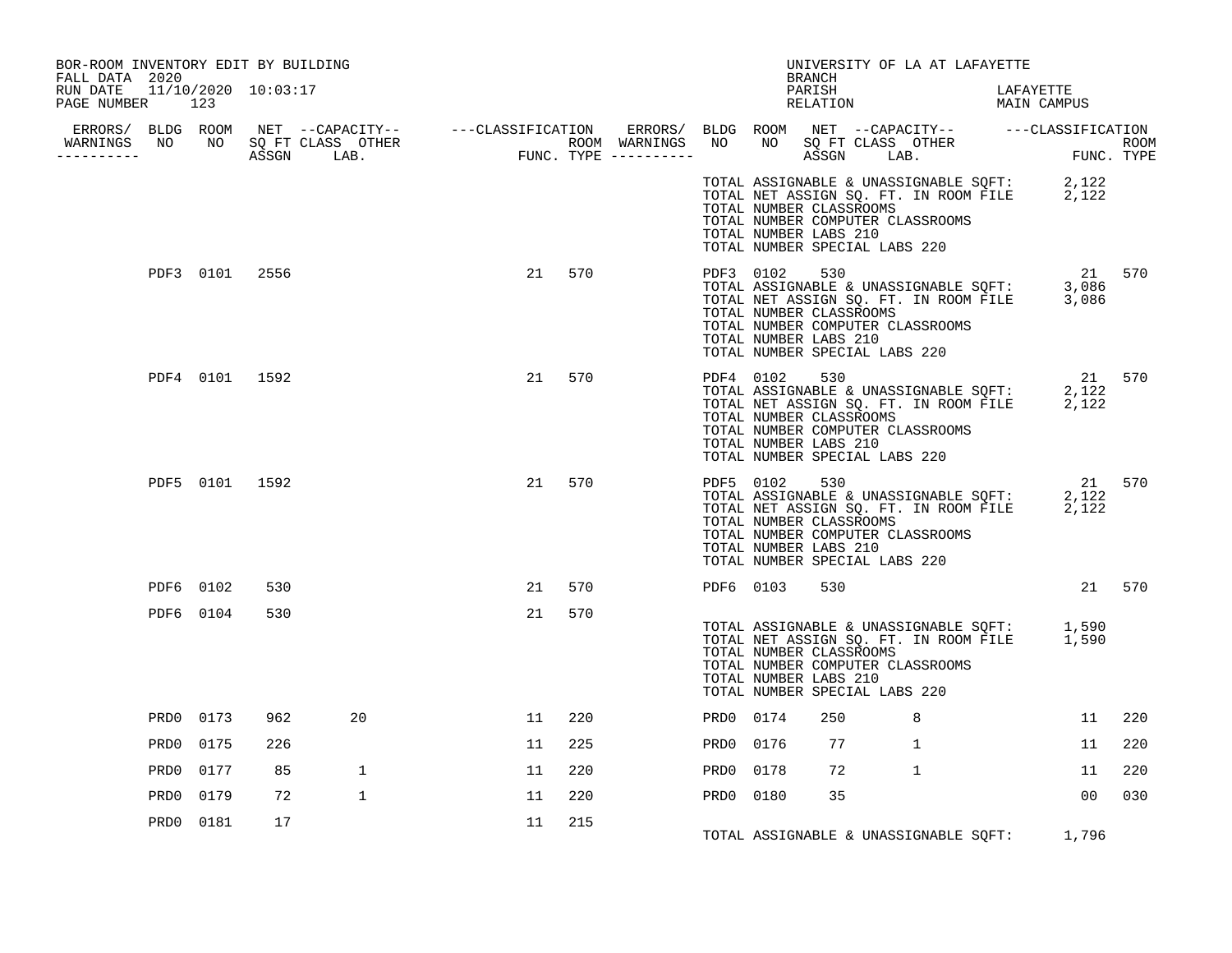| BOR-ROOM INVENTORY EDIT BY BUILDING<br>FALL DATA 2020 |      |            |      |                                  |    |     |           |            | BRANCH                                                                            | UNIVERSITY OF LA AT LAFAYETTE                                                                                                  |           |             |     |
|-------------------------------------------------------|------|------------|------|----------------------------------|----|-----|-----------|------------|-----------------------------------------------------------------------------------|--------------------------------------------------------------------------------------------------------------------------------|-----------|-------------|-----|
| RUN DATE  11/10/2020  10:03:17<br>PAGE NUMBER 124     |      |            |      |                                  |    |     |           |            | PARISH<br>RELATION                                                                |                                                                                                                                | LAFAYETTE | MAIN CAMPUS |     |
|                                                       |      |            |      |                                  |    |     |           |            |                                                                                   |                                                                                                                                |           |             |     |
| -----------                                           |      |            |      | WARNINGS NO NO SQ FT CLASS OTHER |    |     |           |            |                                                                                   |                                                                                                                                |           |             |     |
|                                                       |      |            |      |                                  |    |     |           |            | TOTAL NUMBER CLASSROOMS<br>TOTAL NUMBER LABS 210                                  | TOTAL NET ASSIGN SQ. FT. IN ROOM FILE 1,761<br>TOTAL NUMBER COMPUTER CLASSROOMS<br>TOTAL NUMBER SPECIAL LABS 220               |           | 6           |     |
|                                                       |      | PSLF 0101  | 365  | 2                                | 21 | 310 |           |            | TOTAL NUMBER CLASSROOMS<br>TOTAL NUMBER LABS 210<br>TOTAL NUMBER SPECIAL LABS 220 | TOTAL ASSIGNABLE & UNASSIGNABLE SQFT:<br>TOTAL NET ASSIGN SQ. FT. IN ROOM FILE<br>TOTAL NUMBER COMPUTER CLASSROOMS             |           | 365<br>365  |     |
|                                                       |      | RBRT 0100  | 37   |                                  | 00 | 020 | RBRT 0101 |            | 311                                                                               | 3                                                                                                                              |           | 11          | 310 |
|                                                       | RBRT | 0101A      | 23   |                                  | 45 | 315 | RBRT 0102 |            | 202                                                                               | 2                                                                                                                              |           | 11          | 310 |
|                                                       | RBRT | 0103       | 213  | $4\overline{ }$                  | 45 | 650 |           | RBRT 0103A | $\overline{9}$                                                                    |                                                                                                                                |           | 45          | 655 |
|                                                       |      | RBRT 0104  | 233  | 2                                | 11 | 310 |           | RBRT 0104A | 33                                                                                | $\mathbf{1}$                                                                                                                   |           | 00          | 030 |
|                                                       | RBRT | 0104B      | 5    |                                  | 45 | 315 |           | RBRT 0104C | 12                                                                                |                                                                                                                                |           | 11          | 315 |
|                                                       | RBRT | 0105       | 57   | $\mathbf{1}$                     | 00 | 030 | RBRT 0106 |            | 180                                                                               | 2                                                                                                                              |           | 11          | 310 |
|                                                       | RBRT | 0106A      | 16   |                                  | 11 | 315 | RBRT 0107 |            | 220                                                                               |                                                                                                                                |           | 45          | 315 |
|                                                       |      | RBRT 0108  | 85   | $\mathbf{1}$                     | 45 | 315 |           |            | TOTAL NUMBER CLASSROOMS<br>TOTAL NUMBER LABS 210<br>TOTAL NUMBER SPECIAL LABS 220 | TOTAL ASSIGNABLE & UNASSIGNABLE SQFT: 1,636<br>TOTAL NET ASSIGN SQ. FT. IN ROOM FILE 1,509<br>TOTAL NUMBER COMPUTER CLASSROOMS |           |             |     |
|                                                       |      | RBTA 0101  | 468  |                                  | 11 | 950 |           |            | TOTAL NUMBER CLASSROOMS<br>TOTAL NUMBER LABS 210<br>TOTAL NUMBER SPECIAL LABS 220 | TOTAL ASSIGNABLE & UNASSIGNABLE SQFT:<br>TOTAL NET ASSIGN SQ. FT. IN ROOM FILE<br>TOTAL NUMBER COMPUTER CLASSROOMS             |           | 468<br>468  |     |
|                                                       |      | RCTS 0100  | 1614 |                                  | 91 | 660 |           | RCTS 0100A | 64                                                                                |                                                                                                                                |           | 00          | 020 |
|                                                       |      | RCTS 0100B | 63   |                                  | 00 | 020 |           | RCTS 0100C | 181                                                                               | 10                                                                                                                             |           | 91          | 315 |
|                                                       | RCTS | 0100D      | 66   |                                  | 00 | 020 | RCTS 0101 |            | 133                                                                               | 1                                                                                                                              |           | 91          | 314 |
|                                                       |      | RCTS 0102  | 274  | 2                                | 91 | 314 | RCTS 0103 |            | 47                                                                                | $\mathbf{1}$                                                                                                                   |           | 00          | 030 |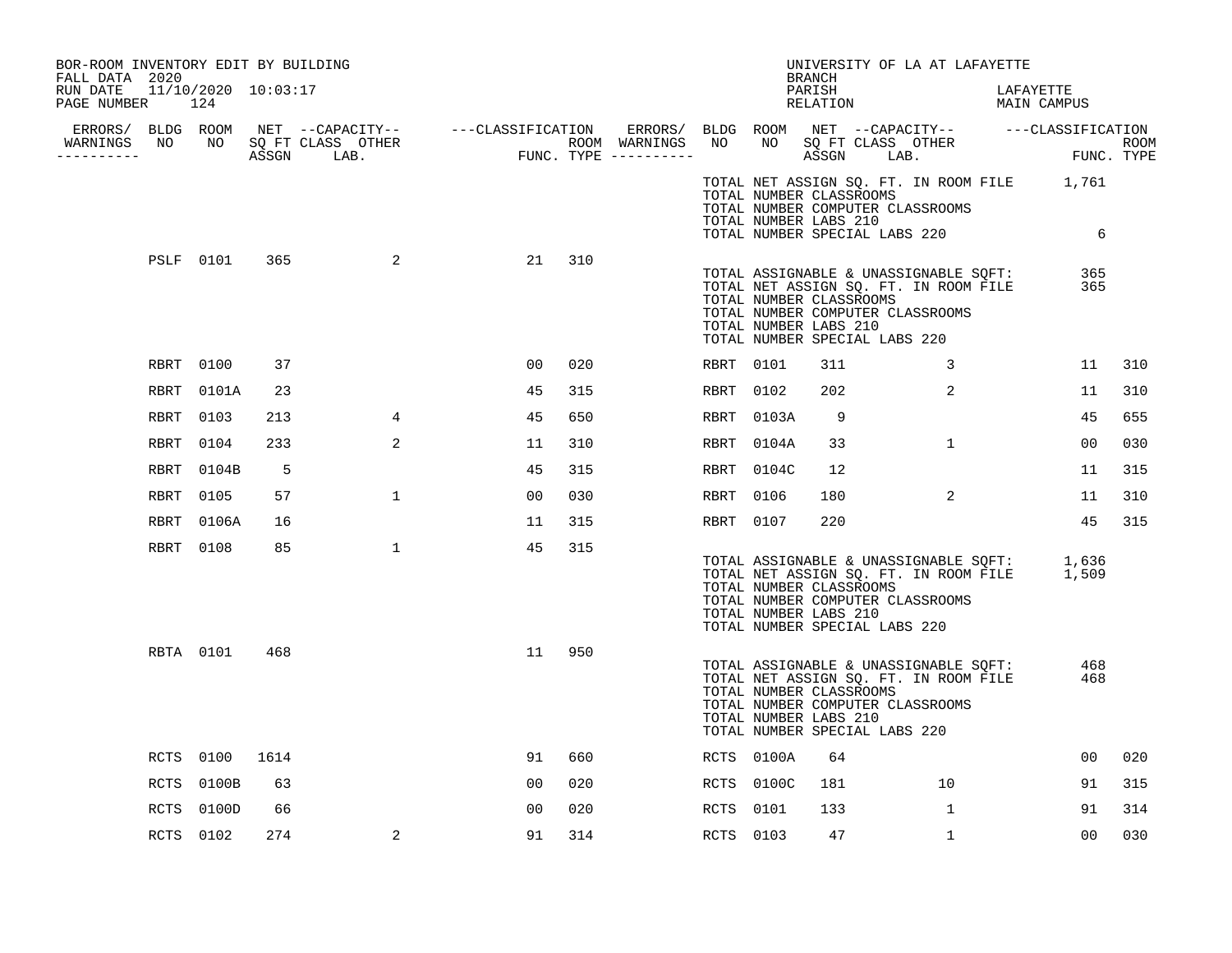| BOR-ROOM INVENTORY EDIT BY BUILDING<br>FALL DATA 2020 |           |            |                     |                           |                   |     |                                      |             |                                                  | <b>BRANCH</b>             | UNIVERSITY OF LA AT LAFAYETTE                                                                                                                       |                          |                           |
|-------------------------------------------------------|-----------|------------|---------------------|---------------------------|-------------------|-----|--------------------------------------|-------------|--------------------------------------------------|---------------------------|-----------------------------------------------------------------------------------------------------------------------------------------------------|--------------------------|---------------------------|
| RUN DATE<br>PAGE NUMBER                               |           | 125        | 11/10/2020 10:03:17 |                           |                   |     |                                      |             |                                                  | PARISH<br><b>RELATION</b> |                                                                                                                                                     | LAFAYETTE<br>MAIN CAMPUS |                           |
| ERRORS/                                               | BLDG ROOM |            |                     | NET --CAPACITY--          | ---CLASSIFICATION |     | ERRORS/                              | BLDG        | ROOM                                             |                           | NET --CAPACITY--                                                                                                                                    | ---CLASSIFICATION        |                           |
| WARNINGS<br>----------                                | NO        | NO         | ASSGN               | SQ FT CLASS OTHER<br>LAB. |                   |     | ROOM WARNINGS<br>FUNC. TYPE $------$ | NO          | NO                                               | ASSGN                     | SQ FT CLASS OTHER<br>LAB.                                                                                                                           |                          | <b>ROOM</b><br>FUNC. TYPE |
|                                                       | RCTS      | 0104       | 48                  | $\mathbf{1}$              | 00                | 030 |                                      | RCTS        | 0105                                             | 10                        |                                                                                                                                                     | 91                       | 710                       |
|                                                       | RCTS      | 0106       | 228                 |                           | 91                | 665 |                                      | <b>RCTS</b> | 0107                                             | 133                       | $\mathbf 1$                                                                                                                                         | 91                       | 314                       |
|                                                       | RCTS      | 0108       | 140                 | 1                         | 91                | 314 |                                      | RCTS        | 0109                                             | 133                       | $\mathbf{1}$                                                                                                                                        | 91                       | 314                       |
|                                                       | RCTS      | 0110       | 906                 |                           | 91                | 665 |                                      | RCTS        | 0111                                             | 44                        | $\mathbf{1}$                                                                                                                                        | 00                       | 030                       |
|                                                       | RCTS      | 0112       | 132                 | $\mathbf 1$               | 91                | 314 |                                      | RCTS 0113   |                                                  | 137                       | $\mathbf 1$                                                                                                                                         | 91                       | 314                       |
|                                                       | RCTS 0114 |            | 138                 | $\mathbf 1$               | 90                | 310 |                                      |             | TOTAL NUMBER CLASSROOMS<br>TOTAL NUMBER LABS 210 |                           | TOTAL ASSIGNABLE & UNASSIGNABLE SQFT:<br>TOTAL NET ASSIGN SQ. FT. IN ROOM FILE<br>TOTAL NUMBER COMPUTER CLASSROOMS<br>TOTAL NUMBER SPECIAL LABS 220 | 4,491<br>4,159           |                           |
|                                                       | RHFA 0100 |            | 868                 |                           | 0 <sub>0</sub>    | 020 |                                      |             | RHFA 0100A                                       | 260                       |                                                                                                                                                     | 0 <sub>0</sub>           | 020                       |
|                                                       |           | RHFA 0100B | 392                 |                           | 0 <sub>0</sub>    | 020 |                                      | RHFA        | 0100C                                            | 189                       |                                                                                                                                                     | 0 <sub>0</sub>           | 020                       |
|                                                       |           | RHFA 0100D | 324                 |                           | 0 <sub>0</sub>    | 020 |                                      |             | RHFA 0100E                                       | 147                       |                                                                                                                                                     | 00                       | 020                       |
|                                                       | RHFA      | 0100F      | 201                 |                           | 00                | 020 |                                      | RHFA        | 0100G                                            | 385                       |                                                                                                                                                     | 0 <sub>0</sub>           | 020                       |
|                                                       | RHFA      | 0101       | 47                  |                           | 21                | 850 |                                      |             | RHFA 0101A                                       | 85                        | 2                                                                                                                                                   | 21                       | 850                       |
|                                                       |           | RHFA 0101B | 412                 |                           | 11                | 570 |                                      |             | RHFA 0101C                                       | 85                        | 2                                                                                                                                                   | 21                       | 850                       |
|                                                       | RHFA      | 0101D      | 412                 |                           | 11                | 570 |                                      | RHFA        | 0102                                             | 47                        | $\overline{2}$                                                                                                                                      | 21                       | 850                       |
|                                                       |           | RHFA 0102A | 85                  | 2                         | 21                | 850 |                                      |             | RHFA 0102B                                       | 412                       |                                                                                                                                                     | 11                       | 570                       |
|                                                       |           | RHFA 0102C | 85                  | 2                         | 21                | 850 |                                      | RHFA        | 0102D                                            | 412                       |                                                                                                                                                     | 11                       | 570                       |
|                                                       | RHFA 0103 |            | 85                  | 2                         | 21                | 850 |                                      |             | RHFA 0103A                                       | 85                        | 1                                                                                                                                                   | 21                       | 850                       |
|                                                       |           | RHFA 0103B | 412                 |                           | 21                | 850 |                                      |             | RHFA 0103C                                       | 85                        | 2                                                                                                                                                   | 21                       | 850                       |
|                                                       |           | RHFA 0103D | 412                 |                           | 21                | 850 |                                      | RHFA        | 0104                                             | 47                        | 2                                                                                                                                                   | 21                       | 850                       |
|                                                       |           | RHFA 0104A | 85                  | 2                         | 21                | 850 |                                      | RHFA        | 0104B                                            | 412                       |                                                                                                                                                     | 11                       | 570                       |
|                                                       |           | RHFA 0104C | 85                  | 2                         | 11                | 575 |                                      |             | RHFA 0104D                                       | 412                       |                                                                                                                                                     | 11                       | 570                       |
|                                                       | RHFA 0105 |            | 385                 |                           | 21                | 850 |                                      |             | RHFA 0105A                                       | 90                        | $\mathbf 1$                                                                                                                                         | 21                       | 850                       |
|                                                       | RHFA 0106 |            | 48                  | $\mathbf{1}$              | 21                | 870 |                                      | RHFA 0107   |                                                  | 154                       | 2                                                                                                                                                   | 0 <sub>0</sub>           | 030                       |
|                                                       | RHFA 0108 |            | 126                 | 2                         | 21                | 760 |                                      | RHFA 0109   |                                                  | 70                        | $\mathbf{1}$                                                                                                                                        | 21                       | 760                       |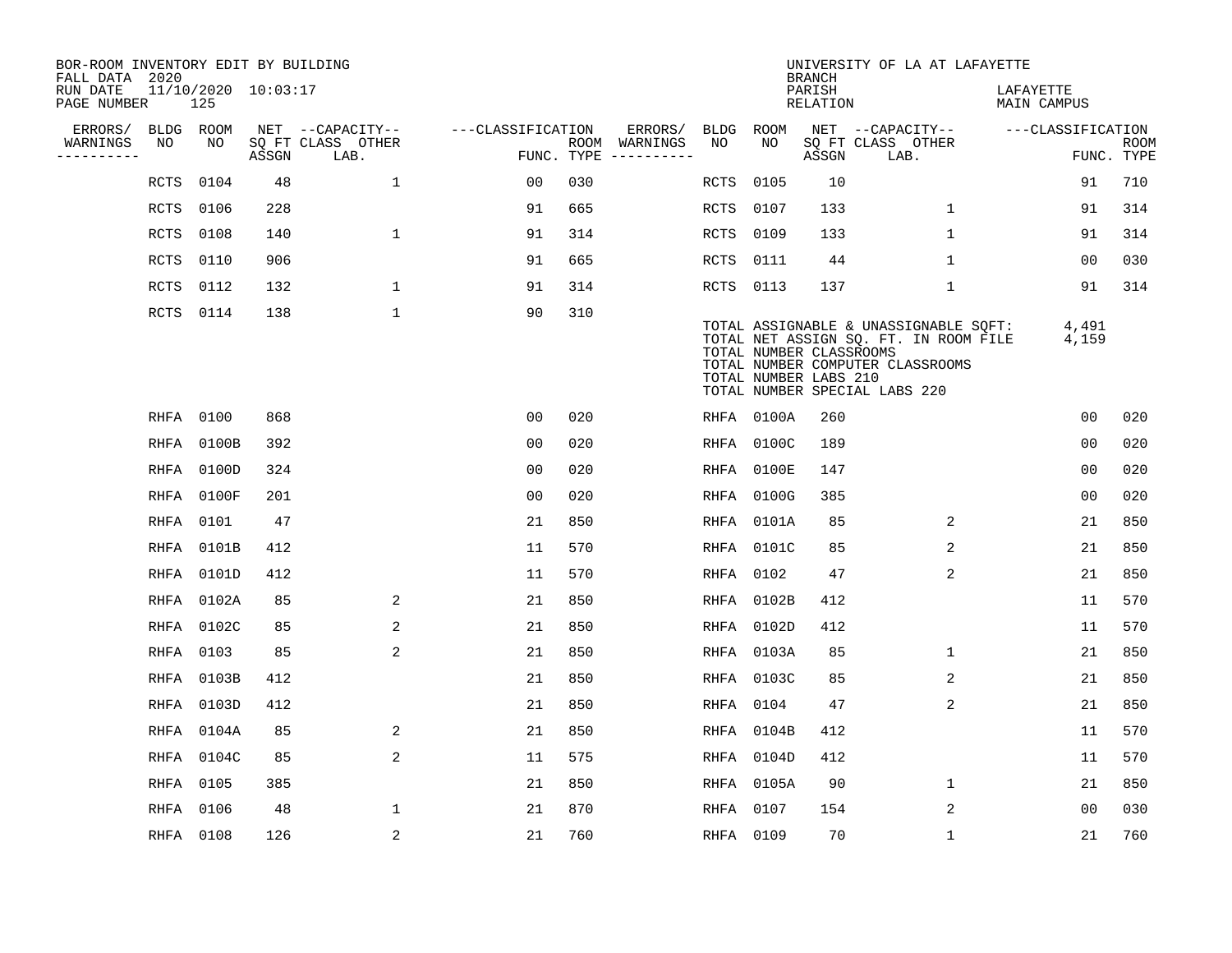| BOR-ROOM INVENTORY EDIT BY BUILDING<br>FALL DATA 2020 |      |           |                     |                           |                   |     |                                      |           |            | <b>BRANCH</b>                                    | UNIVERSITY OF LA AT LAFAYETTE                                                                                                                       |                          |                           |
|-------------------------------------------------------|------|-----------|---------------------|---------------------------|-------------------|-----|--------------------------------------|-----------|------------|--------------------------------------------------|-----------------------------------------------------------------------------------------------------------------------------------------------------|--------------------------|---------------------------|
| RUN DATE<br>PAGE NUMBER                               |      | 126       | 11/10/2020 10:03:17 |                           |                   |     |                                      |           |            | PARISH<br><b>RELATION</b>                        |                                                                                                                                                     | LAFAYETTE<br>MAIN CAMPUS |                           |
| ERRORS/                                               |      | BLDG ROOM |                     | NET --CAPACITY--          | ---CLASSIFICATION |     | ERRORS/                              | BLDG      | ROOM       |                                                  | NET --CAPACITY--                                                                                                                                    | ---CLASSIFICATION        |                           |
| WARNINGS<br>----------                                | NO   | NO        | ASSGN               | SQ FT CLASS OTHER<br>LAB. |                   |     | ROOM WARNINGS<br>FUNC. TYPE $------$ | NO        | NO.        | ASSGN                                            | SQ FT CLASS OTHER<br>LAB.                                                                                                                           |                          | <b>ROOM</b><br>FUNC. TYPE |
|                                                       | RHFA | 0110      | 110                 | $\mathbf{1}$              | 21                | 755 |                                      | RHFA      | 0111       | 235                                              | 2                                                                                                                                                   | 21                       | 755                       |
|                                                       |      | RHFA 0112 | 40                  |                           | 21                | 835 |                                      | RHFA      | 0113       | 20                                               |                                                                                                                                                     | 0 <sub>0</sub>           | 010                       |
|                                                       |      | RHFA 0114 | 186                 | 2                         | 0 <sub>0</sub>    | 030 |                                      | RHFA 0115 |            | 70                                               |                                                                                                                                                     | 0 <sub>0</sub>           | 030                       |
|                                                       |      | RHFA 0116 | 115                 | 2                         | 21                | 315 |                                      | RHFA 0117 |            | 105                                              | $\mathbf{1}$                                                                                                                                        | 21                       | 890                       |
|                                                       |      | RHFA 0118 | 256                 | 2                         | 21                | 325 |                                      |           | RHFA 0118A | 438                                              | 2                                                                                                                                                   | 11                       | 840                       |
|                                                       |      | RHFA 0119 | 98                  | $\overline{\mathbf{c}}$   | 21                | 840 |                                      |           | RHFA 0119A | 282                                              | $\mathbf{1}$                                                                                                                                        | 21                       | 840                       |
|                                                       |      | RHFA 0120 | 74                  |                           | 21                | 845 |                                      | RHFA 0121 |            | 78                                               |                                                                                                                                                     | 21                       | 870                       |
|                                                       |      | RHFA 0122 | 280                 | 2                         | 21                | 870 |                                      |           |            | TOTAL NUMBER CLASSROOMS<br>TOTAL NUMBER LABS 210 | TOTAL ASSIGNABLE & UNASSIGNABLE SQFT:<br>TOTAL NET ASSIGN SQ. FT. IN ROOM FILE<br>TOTAL NUMBER COMPUTER CLASSROOMS<br>TOTAL NUMBER SPECIAL LABS 220 | 10,228<br>7,032          |                           |
|                                                       | ROY0 | 0100      | 1145                |                           | 0 <sub>0</sub>    | 020 |                                      | ROY0 0101 |            | 316                                              | 1                                                                                                                                                   | 91                       | 910                       |
|                                                       | ROY0 | 0101A     | 141                 | $\mathbf 1$               | 91                | 920 |                                      | ROY0      | 0101B      | 141                                              | $\mathbf 1$                                                                                                                                         | 91                       | 920                       |
|                                                       | ROY0 | 0102      | 316                 | 1                         | 91                | 910 |                                      | ROY0      | 0102A      | 141                                              | $\mathbf 1$                                                                                                                                         | 91                       | 920                       |
|                                                       | ROY0 | 0102B     | 141                 | $\mathbf{1}$              | 91                | 920 |                                      | ROY0      | 0103       | 316                                              | $\mathbf{1}$                                                                                                                                        | 91                       | 910                       |
|                                                       | ROY0 | 0103A     | 141                 | $\mathbf{1}$              | 91                | 920 |                                      | ROY0      | 0103B      | 141                                              | $\mathbf{1}$                                                                                                                                        | 91                       | 920                       |
|                                                       | ROY0 | 0104      | 316                 | $\mathbf{1}$              | 91                | 910 |                                      | ROY0      | 0104A      | 141                                              | $\mathbf{1}$                                                                                                                                        | 91                       | 920                       |
|                                                       | ROY0 | 0104B     | 141                 | 1                         | 91                | 920 |                                      | ROY0      | 0105       | 316                                              | $\mathbf{1}$                                                                                                                                        | 91                       | 910                       |
|                                                       | ROY0 | 0105A     | 141                 | 1                         | 91                | 920 |                                      | ROY0      | 0105B      | 141                                              | 1                                                                                                                                                   | 91                       | 920                       |
|                                                       | ROY0 | 0106      | 316                 | 1                         | 91                | 910 |                                      | ROY0      | 0106A      | 141                                              | $\mathbf{1}$                                                                                                                                        | 91                       | 920                       |
|                                                       | ROY0 | 0106B     | 141                 | $\mathbf{1}$              | 91                | 920 |                                      | ROY0      | 0107       | 12                                               |                                                                                                                                                     | 0 <sub>0</sub>           | 030                       |
|                                                       | ROY0 | 0108      | 12                  |                           | 91                | 935 |                                      | ROY0      | 0200       | 1145                                             |                                                                                                                                                     | 0 <sub>0</sub>           | 020                       |
|                                                       | ROY0 | 0201      | 316                 | 1                         | 91                | 910 |                                      | ROY0      | 0201A      | 141                                              | $\mathbf{1}$                                                                                                                                        | 91                       | 920                       |
|                                                       | ROY0 | 0201B     | 141                 | $\mathbf{1}$              | 91                | 920 |                                      | ROY0      | 0202       | 141                                              | $\mathbf{1}$                                                                                                                                        | 91                       | 910                       |
|                                                       | ROY0 | 0202A     | 141                 | 1                         | 91                | 920 |                                      | ROY0      | 0202B      | 141                                              | 1                                                                                                                                                   | 91                       | 920                       |
|                                                       |      | ROY0 0203 | 316                 | $\mathbf{1}$              | 91                | 910 |                                      |           | ROY0 0203A | 141                                              | $\mathbf{1}$                                                                                                                                        | 91                       | 920                       |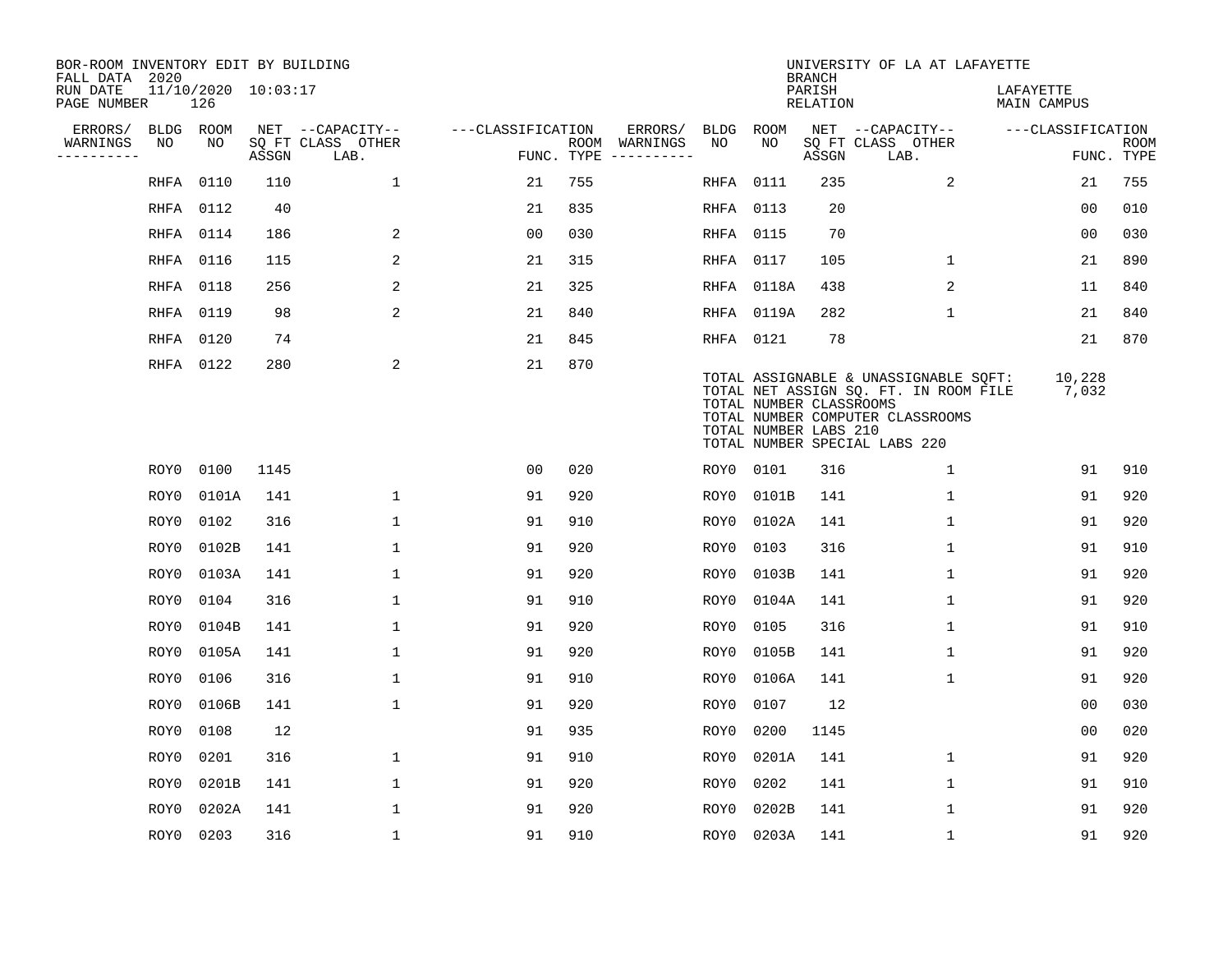| BOR-ROOM INVENTORY EDIT BY BUILDING<br>FALL DATA 2020 |                            |       |                           |                   |     |                                      |      |                                                  | <b>BRANCH</b>      | UNIVERSITY OF LA AT LAFAYETTE                                                                                                                       |                          |                           |
|-------------------------------------------------------|----------------------------|-------|---------------------------|-------------------|-----|--------------------------------------|------|--------------------------------------------------|--------------------|-----------------------------------------------------------------------------------------------------------------------------------------------------|--------------------------|---------------------------|
| RUN DATE<br>PAGE NUMBER                               | 11/10/2020 10:03:17<br>127 |       |                           |                   |     |                                      |      |                                                  | PARISH<br>RELATION |                                                                                                                                                     | LAFAYETTE<br>MAIN CAMPUS |                           |
| ERRORS/                                               | BLDG ROOM                  |       | NET --CAPACITY--          | ---CLASSIFICATION |     | ERRORS/                              |      | BLDG ROOM                                        |                    | NET --CAPACITY--                                                                                                                                    | ---CLASSIFICATION        |                           |
| NO<br>WARNINGS<br>----------                          | NO.                        | ASSGN | SQ FT CLASS OTHER<br>LAB. |                   |     | ROOM WARNINGS<br>FUNC. TYPE $------$ | NO   | NO.                                              | ASSGN              | SQ FT CLASS OTHER<br>LAB.                                                                                                                           |                          | <b>ROOM</b><br>FUNC. TYPE |
| ROY0                                                  | 0203B                      | 141   | $\mathbf 1$               | 91                | 920 |                                      | ROY0 | 0204                                             | 316                | $\mathbf{1}$                                                                                                                                        | 91                       | 910                       |
| ROY0                                                  | 0204A                      | 141   | 1                         | 91                | 920 |                                      | ROY0 | 0204B                                            | 141                | 1                                                                                                                                                   | 91                       | 920                       |
| ROY0                                                  | 0205                       | 162   | $\mathbf{1}$              | 91                | 910 |                                      | ROY0 | 0205A                                            | 141                | $\mathbf{1}$                                                                                                                                        | 91                       | 920                       |
| ROY0                                                  | 0205B                      | 141   | 1                         | 91                | 920 |                                      | ROY0 | 0206                                             | 316                | $\mathbf 1$                                                                                                                                         | 91                       | 910                       |
| ROY0                                                  | 0206A                      | 141   | $\mathbf 1$               | 91                | 920 |                                      | ROY0 | 0206B                                            | 141                | $\mathbf 1$                                                                                                                                         | 91                       | 920                       |
| ROY0                                                  | 0207                       | 12    |                           | 91                | 710 |                                      | ROY0 | 0208                                             | 12                 |                                                                                                                                                     | 91                       | 935                       |
| ROY0                                                  | 0300                       | 1145  |                           | 0 <sub>0</sub>    | 020 |                                      | ROY0 | 0301                                             | 316                | 1                                                                                                                                                   | 91                       | 910                       |
| ROY0                                                  | 0301A                      | 141   | 1                         | 91                | 920 |                                      | ROY0 | 0301B                                            | 141                | $\mathbf 1$                                                                                                                                         | 91                       | 920                       |
| ROY0                                                  | 0302                       | 316   | $\mathbf 1$               | 91                | 910 |                                      | ROY0 | 0302A                                            | 316                | $\mathbf{1}$                                                                                                                                        | 91                       | 920                       |
| ROY0                                                  | 0302B                      | 141   | 1                         | 91                | 920 |                                      | ROY0 | 0303                                             | 316                | $\mathbf{1}$                                                                                                                                        | 91                       | 910                       |
| ROY0                                                  | 0303A                      | 141   | $\mathbf{1}$              | 91                | 920 |                                      | ROY0 | 0303B                                            | 141                | $\mathbf{1}$                                                                                                                                        | 91                       | 920                       |
| ROY0                                                  | 0304                       | 316   | 1                         | 91                | 910 |                                      | ROY0 | 0304A                                            | 141                | $\mathbf 1$                                                                                                                                         | 91                       | 920                       |
| ROY0                                                  | 0304B                      | 141   | $\mathbf 1$               | 91                | 920 |                                      | ROY0 | 0305                                             | 141                | $\mathbf 1$                                                                                                                                         | 91                       | 910                       |
| ROY0                                                  | 0305A                      | 141   | 1                         | 91                | 920 |                                      | ROY0 | 0305B                                            | 141                | $\mathbf 1$                                                                                                                                         | 91                       | 920                       |
| ROY0                                                  | 0306                       | 316   | $\mathbf{1}$              | 91                | 910 |                                      |      | ROY0 0306A                                       | 141                | $\mathbf{1}$                                                                                                                                        | 91                       | 920                       |
| ROY0                                                  | 0306B                      | 141   | $\mathbf{1}$              | 91                | 920 |                                      |      | ROY0 0307                                        | 12                 |                                                                                                                                                     | 91                       | 710                       |
| ROY0                                                  | 0308                       | 12    |                           | 91                | 935 |                                      |      | TOTAL NUMBER CLASSROOMS<br>TOTAL NUMBER LABS 210 |                    | TOTAL ASSIGNABLE & UNASSIGNABLE SQFT:<br>TOTAL NET ASSIGN SQ. FT. IN ROOM FILE<br>TOTAL NUMBER COMPUTER CLASSROOMS<br>TOTAL NUMBER SPECIAL LABS 220 | 13,942<br>10,495         |                           |
|                                                       | SNFH 0100                  | 518   |                           | 0 <sub>0</sub>    | 020 |                                      |      | SNFH 0100A                                       | 89                 |                                                                                                                                                     | 0 <sub>0</sub>           | 020                       |
| SNFH                                                  | 0100B                      | 72    |                           | 0 <sub>0</sub>    | 020 |                                      |      | SNFH 0100C                                       | 65                 |                                                                                                                                                     | 0 <sub>0</sub>           | 020                       |
| SNFH                                                  | 0101                       | 1129  | 10                        | 91                | 650 |                                      |      | SNFH 0101A                                       | 84                 |                                                                                                                                                     | 91                       | 935                       |
| SNFH                                                  | 0101B                      | 46    |                           | 0 <sub>0</sub>    | 030 |                                      | SNFH | 0102                                             | 77                 |                                                                                                                                                     | 91                       | 935                       |
| SNFH                                                  | 0103                       | 168   | 2                         | 91                | 935 |                                      | SNFH | 0104                                             | 138                | 2                                                                                                                                                   | 91                       | 919                       |
|                                                       | SNFH 0105                  | 138   | $\overline{\mathbf{c}}$   | 91                | 919 |                                      |      | SNFH 0106                                        | 157                | $\mathbf{1}$                                                                                                                                        | 91                       | 310                       |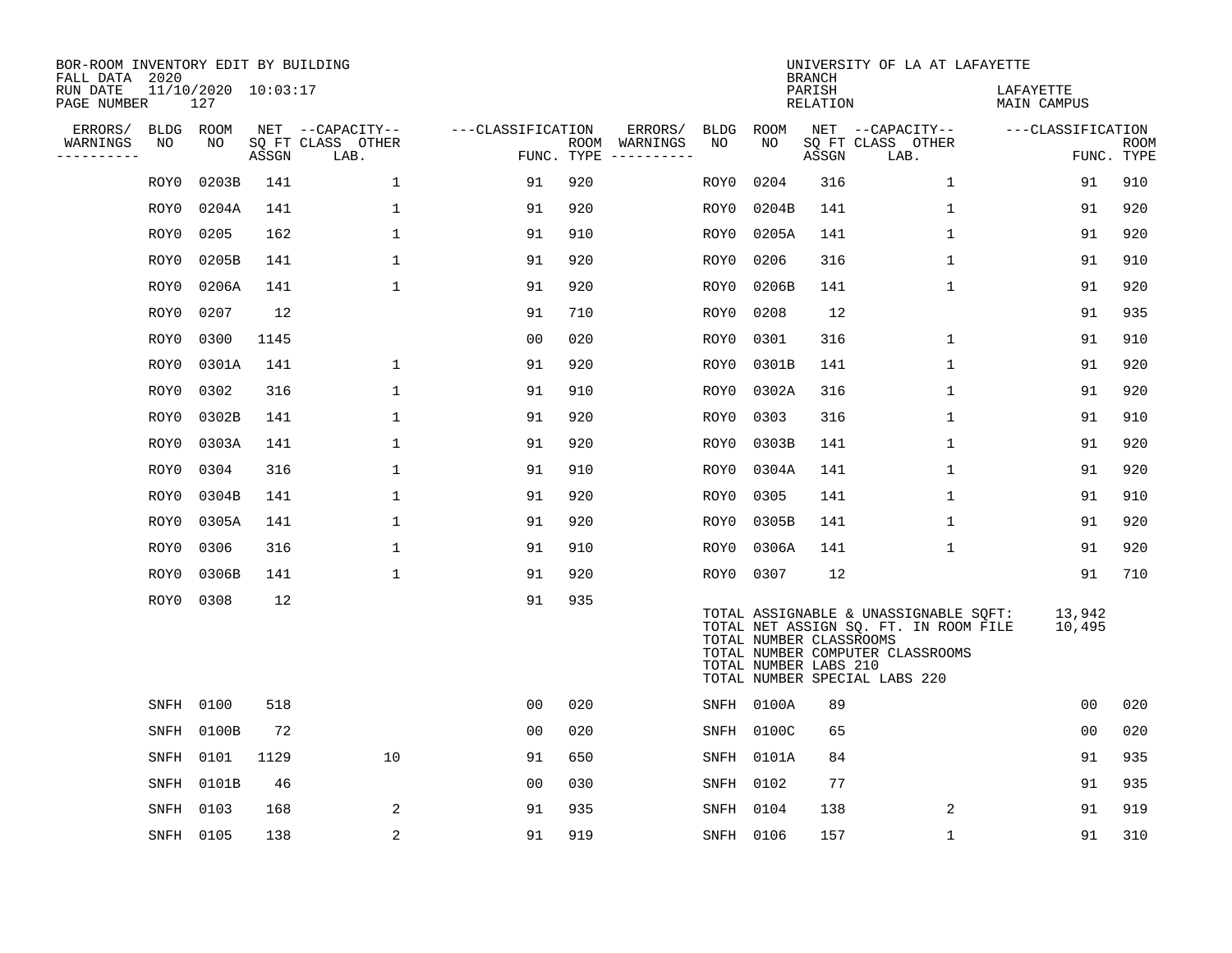| BOR-ROOM INVENTORY EDIT BY BUILDING<br>FALL DATA 2020 |           |                            |       |                           |                   |     |                                      |             |                                                               | <b>BRANCH</b>             | UNIVERSITY OF LA AT LAFAYETTE                                                                                                                            |                          |                           |
|-------------------------------------------------------|-----------|----------------------------|-------|---------------------------|-------------------|-----|--------------------------------------|-------------|---------------------------------------------------------------|---------------------------|----------------------------------------------------------------------------------------------------------------------------------------------------------|--------------------------|---------------------------|
| RUN DATE<br>PAGE NUMBER                               |           | 11/10/2020 10:03:17<br>128 |       |                           |                   |     |                                      |             |                                                               | PARISH<br><b>RELATION</b> |                                                                                                                                                          | LAFAYETTE<br>MAIN CAMPUS |                           |
| ERRORS/                                               | BLDG ROOM |                            |       | NET --CAPACITY--          | ---CLASSIFICATION |     | ERRORS/                              | <b>BLDG</b> | <b>ROOM</b>                                                   |                           | NET --CAPACITY--                                                                                                                                         | ---CLASSIFICATION        |                           |
| WARNINGS<br>----------                                | NO        | NO                         | ASSGN | SQ FT CLASS OTHER<br>LAB. |                   |     | ROOM WARNINGS<br>FUNC. TYPE $------$ | NO          | NO                                                            | ASSGN                     | SQ FT CLASS OTHER<br>LAB.                                                                                                                                |                          | <b>ROOM</b><br>FUNC. TYPE |
|                                                       | SNFH      | 0107                       | 195   | 2                         | 91                | 910 |                                      | SNFH        | 0108                                                          | 103                       | 1                                                                                                                                                        | 91                       | 919                       |
|                                                       | SNFH      | 0109                       | 171   | 2                         | 91                | 910 |                                      | SNFH        | 0110                                                          | 186                       | 2                                                                                                                                                        | 91                       | 910                       |
|                                                       |           | SNFH 0200A                 | 109   |                           | 0 <sub>0</sub>    | 020 |                                      | SNFH        | 0200B                                                         | 80                        |                                                                                                                                                          | 0 <sub>0</sub>           | 020                       |
|                                                       | SNFH      | 0201                       | 166   | 2                         | 91                | 910 |                                      | SNFH        | 0202                                                          | 167                       | 2                                                                                                                                                        | 91                       | 910                       |
|                                                       | SNFH      | 0203                       | 14    |                           | 0 <sub>0</sub>    | 030 |                                      |             | SNFH 0204                                                     | 118                       | 2                                                                                                                                                        | 91                       | 919                       |
|                                                       | SNFH 0205 |                            | 221   | 6                         | 91                | 910 |                                      |             | SNFH 0206<br>TOTAL NUMBER CLASSROOMS<br>TOTAL NUMBER LABS 210 | 167                       | 2<br>TOTAL ASSIGNABLE & UNASSIGNABLE SQFT:<br>TOTAL NET ASSIGN SQ. FT. IN ROOM FILE<br>TOTAL NUMBER COMPUTER CLASSROOMS<br>TOTAL NUMBER SPECIAL LABS 220 | 91<br>4,378<br>3,385     | 910                       |
|                                                       |           | THIB 0100                  | 1916  |                           | 0 <sub>0</sub>    | 020 |                                      | THIB        | 0101                                                          | 319                       | $\mathbf{1}$                                                                                                                                             | 91                       | 910                       |
|                                                       | THIB      | 0101A                      | 141   | $\mathbf 1$               | 91                | 920 |                                      | THIB        | 0101B                                                         | 141                       | $\mathbf{1}$                                                                                                                                             | 91                       | 920                       |
|                                                       |           | THIB 0102                  | 351   | $\mathbf{1}$              | 91                | 910 |                                      | THIB        | 0102A                                                         | 146                       | $\mathbf{1}$                                                                                                                                             | 91                       | 920                       |
|                                                       | THIB      | 0102B                      | 114   | $\mathbf 1$               | 91                | 920 |                                      | THIB        | 0102C                                                         | 114                       | $\mathbf 1$                                                                                                                                              | 91                       | 920                       |
|                                                       | THIB      | 0103                       | 157   | $\mathbf 1$               | 91                | 910 |                                      | THIB        | 0103A                                                         | 139                       | 1                                                                                                                                                        | 91                       | 920                       |
|                                                       | THIB      | 0103B                      | 141   | 1                         | 91                | 920 |                                      | THIB        | 0104                                                          | 402                       | 1                                                                                                                                                        | 91                       | 910                       |
|                                                       | THIB      | 0104A                      | 144   | $\mathbf 1$               | 91                | 920 |                                      | THIB        | 0104B                                                         | 141                       | 1                                                                                                                                                        | 91                       | 920                       |
|                                                       | THIB      | 0104C                      | 141   | $\mathbf{1}$              | 91                | 920 |                                      | THIB        | 0105                                                          | 316                       | $\mathbf{1}$                                                                                                                                             | 91                       | 910                       |
|                                                       | THIB      | 0105A                      | 141   | $\mathbf{1}$              | 91                | 920 |                                      | THIB        | 0105B                                                         | 141                       | 1                                                                                                                                                        | 91                       | 920                       |
|                                                       | THIB      | 0106                       | 316   | $\mathbf{1}$              | 91                | 910 |                                      | THIB        | 0106A                                                         | 141                       | 1                                                                                                                                                        | 91                       | 920                       |
|                                                       | THIB      | 0106B                      | 141   | $\mathbf 1$               | 91                | 920 |                                      | THIB        | 0107                                                          | 387                       | 1                                                                                                                                                        | 91                       | 910                       |
|                                                       | THIB      | 0107A                      | 146   | $\mathbf 1$               | 91                | 920 |                                      | THIB        | 0107B                                                         | 141                       | 1                                                                                                                                                        | 91                       | 920                       |
|                                                       | THIB      | 0107C                      | 141   | $\mathbf 1$               | 91                | 920 |                                      | THIB        | 0108                                                          | 316                       | 1                                                                                                                                                        | 91                       | 910                       |
|                                                       | THIB      | 0108A                      | 141   | $\mathbf 1$               | 91                | 920 |                                      | THIB        | 0108B                                                         | 141                       | 1                                                                                                                                                        | 91                       | 920                       |
|                                                       | THIB      | 0109                       | 381   | $\mathbf 1$               | 91                | 910 |                                      | THIB        | 0109A                                                         | 146                       | $\mathbf 1$                                                                                                                                              | 91                       | 920                       |
|                                                       | THIB      | 0109B                      | 141   | $\mathbf{1}$              | 91                | 920 |                                      | THIB        | 0109C                                                         | 141                       | $\mathbf{1}$                                                                                                                                             | 91                       | 920                       |
|                                                       |           | THIB 0110                  | 316   | $\mathbf{1}$              | 91                | 910 |                                      |             | THIB 0110A                                                    | 141                       | 1                                                                                                                                                        | 91                       | 920                       |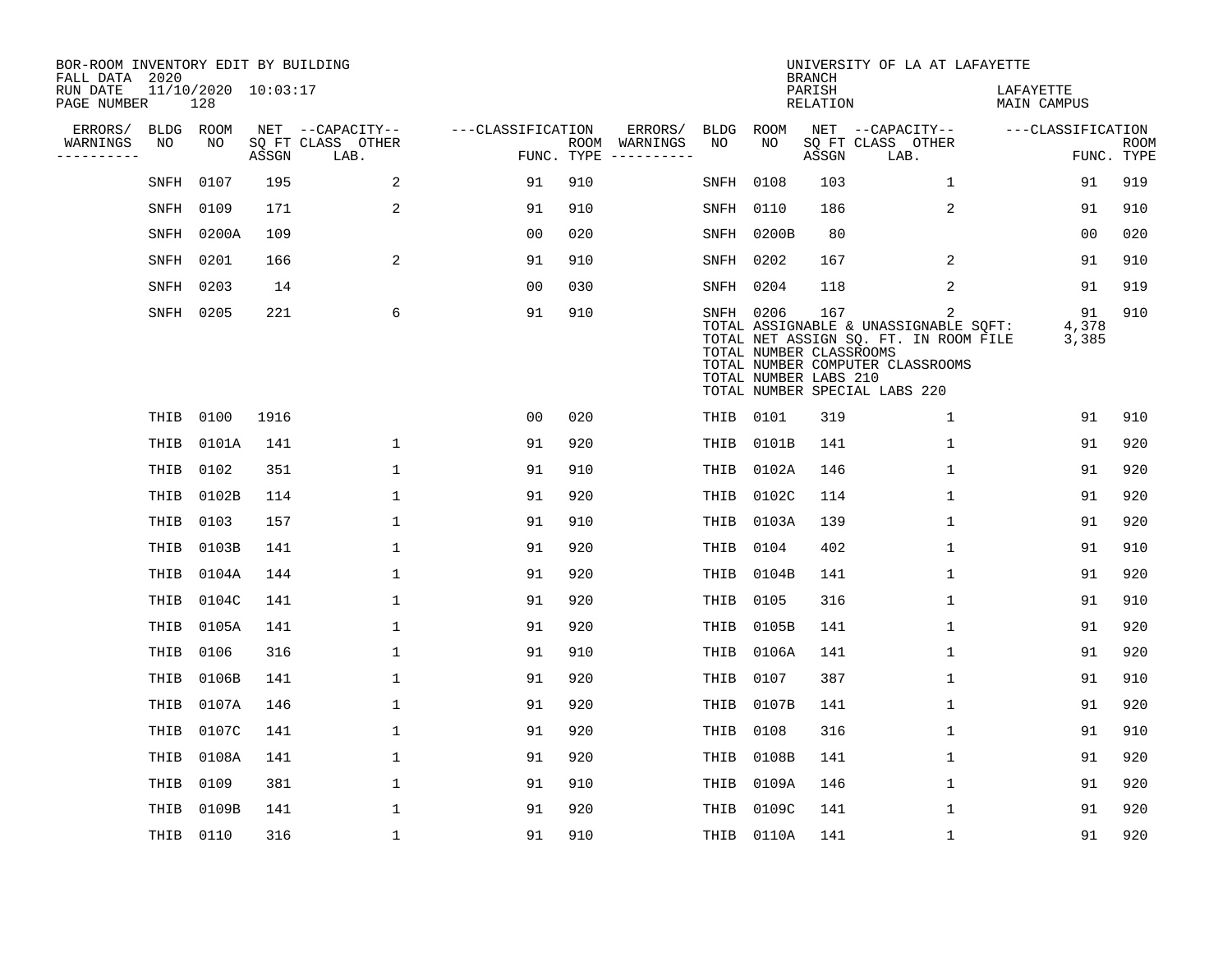| BOR-ROOM INVENTORY EDIT BY BUILDING<br>FALL DATA 2020 |      |                            |       |                           |                   |            |                              |             |            | <b>BRANCH</b>             | UNIVERSITY OF LA AT LAFAYETTE |                          |                           |
|-------------------------------------------------------|------|----------------------------|-------|---------------------------|-------------------|------------|------------------------------|-------------|------------|---------------------------|-------------------------------|--------------------------|---------------------------|
| RUN DATE<br>PAGE NUMBER                               |      | 11/10/2020 10:03:17<br>129 |       |                           |                   |            |                              |             |            | PARISH<br><b>RELATION</b> |                               | LAFAYETTE<br>MAIN CAMPUS |                           |
| ERRORS/                                               | BLDG | ROOM                       |       | NET --CAPACITY--          | ---CLASSIFICATION |            | ERRORS/                      | <b>BLDG</b> | ROOM       |                           | NET --CAPACITY--              | ---CLASSIFICATION        |                           |
| WARNINGS<br>----------                                | ΝO   | NO                         | ASSGN | SQ FT CLASS OTHER<br>LAB. |                   | FUNC. TYPE | ROOM WARNINGS<br>----------- | NO          | NO         | ASSGN                     | SQ FT CLASS OTHER<br>LAB.     |                          | <b>ROOM</b><br>FUNC. TYPE |
|                                                       | THIB | 0110B                      | 141   | $\mathbf 1$               | 91                | 920        |                              | THIB        | 0111       | 12                        |                               | 0 <sub>0</sub>           | 010                       |
|                                                       | THIB | 0112                       | 12    |                           | 00                | 010        |                              | THIB        | 0113       | 180                       |                               | 00                       | 030                       |
|                                                       | THIB | 0114                       | 12    |                           | 00                | 010        |                              | THIB        | 0200       | 1916                      |                               | 00                       | 020                       |
|                                                       | THIB | 0201                       | 316   | $\mathbf{1}$              | 91                | 910        |                              | THIB        | 0201A      | 141                       | $\mathbf 1$                   | 91                       | 920                       |
|                                                       | THIB | 0201B                      | 162   | $\mathbf 1$               | 91                | 920        |                              | THIB        | 0202       | 389                       | $\mathbf 1$                   | 91                       | 910                       |
|                                                       | THIB | 0202A                      | 146   | 1                         | 91                | 920        |                              | THIB        | 0202B      | 141                       | $\mathbf 1$                   | 91                       | 920                       |
|                                                       | THIB | 0202C                      | 141   | $\mathbf{1}$              | 91                | 920        |                              | THIB        | 0203       | 316                       | $\mathbf{1}$                  | 91                       | 910                       |
|                                                       | THIB | 0203A                      | 141   | $\mathbf{1}$              | 91                | 920        |                              | THIB        | 0203B      | 141                       | $\mathbf 1$                   | 91                       | 920                       |
|                                                       | THIB | 0204                       | 392   | 1                         | 91                | 910        |                              | THIB        | 0204A      | 146                       | $\mathbf 1$                   | 91                       | 920                       |
|                                                       | THIB | 0204B                      | 141   | $\mathbf{1}$              | 91                | 920        |                              | THIB        | 0204C      | 141                       | $\mathbf 1$                   | 91                       | 920                       |
|                                                       | THIB | 0205                       | 316   | $\mathbf{1}$              | 91                | 910        |                              | THIB        | 0205A      | 141                       | $\mathbf{1}$                  | 91                       | 920                       |
|                                                       | THIB | 0205B                      | 141   | $\mathbf{1}$              | 91                | 920        |                              | THIB        | 0206       | 316                       | $\mathbf 1$                   | 91                       | 910                       |
|                                                       | THIB | 0206A                      | 141   | $\mathbf{1}$              | 91                | 920        |                              | THIB        | 0206B      | 141                       | $\mathbf{1}$                  | 91                       | 920                       |
|                                                       | THIB | 0207                       | 395   | 1                         | 91                | 910        |                              | THIB        | 0207A      | 146                       | 1                             | 91                       | 920                       |
|                                                       | THIB | 0207B                      | 141   | 1                         | 91                | 920        |                              | THIB        | 0207C      | 141                       | $\mathbf{1}$                  | 91                       | 920                       |
|                                                       | THIB | 0208                       | 319   | 1                         | 91                | 910        |                              | THIB        | 0208A      | 141                       | 1                             | 91                       | 920                       |
|                                                       | THIB | 0208B                      | 141   | 1                         | 91                | 920        |                              | THIB        | 0209       | 391                       | 1                             | 91                       | 910                       |
|                                                       | THIB | 0209A                      | 146   | 1                         | 91                | 910        |                              | THIB        | 0209B      | 141                       | 1                             | 91                       | 920                       |
|                                                       | THIB | 0209C                      | 141   | 1                         | 91                | 920        |                              | THIB        | 0210       | 319                       | 1                             | 91                       | 910                       |
|                                                       | THIB | 0210A                      | 141   | $\mathbf{1}$              | 91                | 920        |                              | THIB        | 0210B      | 141                       | $\mathbf 1$                   | 91                       | 920                       |
|                                                       | THIB | 0211                       | 12    |                           | 91                | 935        |                              | THIB        | 0212       | 12                        |                               | 91                       | 935                       |
|                                                       | THIB | 0213                       | 12    |                           | 91                | 935        |                              | THIB        | 0214       | 12                        |                               | 91                       | 710                       |
|                                                       | THIB | 0300                       | 1916  |                           | 00                | 020        |                              | THIB        | 0301       | 316                       | 1                             | 91                       | 910                       |
|                                                       | THIB | 0301A                      | 141   | 1                         | 91                | 920        |                              | THIB        | 0301B      | 141                       | 1                             | 91                       | 920                       |
|                                                       | THIB | 0302                       | 398   | 1                         | 91                | 910        |                              | THIB        | 0302A      | 144                       | 1                             | 91                       | 920                       |
|                                                       |      | THIB 0302B                 | 115   | $\mathbf{1}$              | 91                | 920        |                              |             | THIB 0302C | 142                       | 1                             | 91                       | 920                       |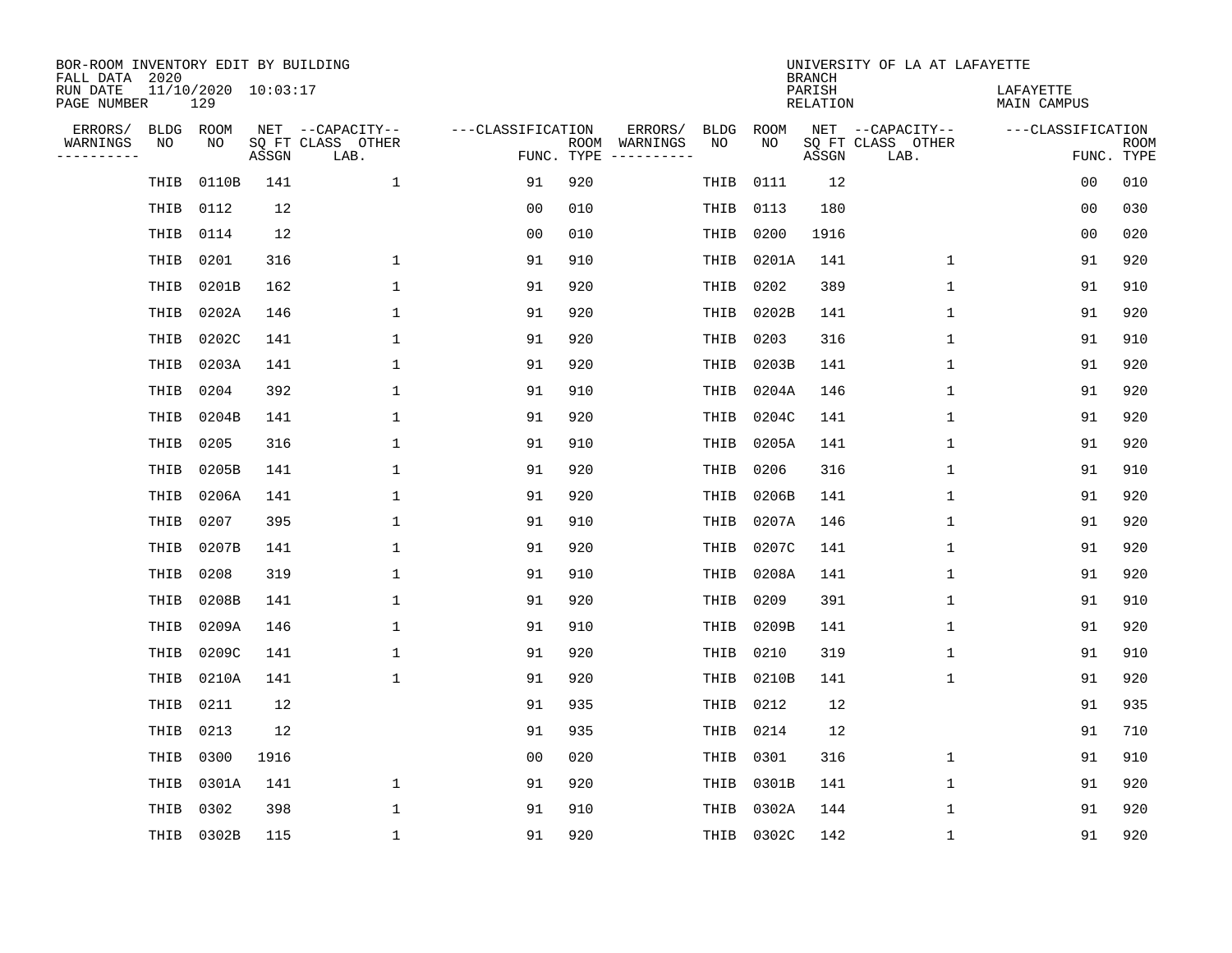| BOR-ROOM INVENTORY EDIT BY BUILDING<br>FALL DATA 2020 |           |                            |       |                           |                   |     |                                      |             |                                                  | <b>BRANCH</b>      | UNIVERSITY OF LA AT LAFAYETTE                                                                                                                       |                          |                           |
|-------------------------------------------------------|-----------|----------------------------|-------|---------------------------|-------------------|-----|--------------------------------------|-------------|--------------------------------------------------|--------------------|-----------------------------------------------------------------------------------------------------------------------------------------------------|--------------------------|---------------------------|
| RUN DATE<br>PAGE NUMBER                               |           | 11/10/2020 10:03:17<br>130 |       |                           |                   |     |                                      |             |                                                  | PARISH<br>RELATION |                                                                                                                                                     | LAFAYETTE<br>MAIN CAMPUS |                           |
| ERRORS/                                               | BLDG ROOM |                            |       | NET --CAPACITY--          | ---CLASSIFICATION |     | ERRORS/                              | <b>BLDG</b> | ROOM                                             |                    | NET --CAPACITY--                                                                                                                                    | ---CLASSIFICATION        |                           |
| WARNINGS<br>----------                                | NO        | NO.                        | ASSGN | SQ FT CLASS OTHER<br>LAB. |                   |     | ROOM WARNINGS<br>FUNC. TYPE $------$ | NO          | NO.                                              | ASSGN              | SQ FT CLASS OTHER<br>LAB.                                                                                                                           |                          | <b>ROOM</b><br>FUNC. TYPE |
|                                                       | THIB      | 0303                       | 316   | $\mathbf{1}$              | 91                | 910 |                                      | THIB        | 0303A                                            | 141                | $\mathbf{1}$                                                                                                                                        | 91                       | 920                       |
|                                                       | THIB      | 0303B                      | 141   | $\mathbf{1}$              | 91                | 920 |                                      | THIB        | 0304                                             | 607                | $\mathbf 1$                                                                                                                                         | 91                       | 910                       |
|                                                       | THIB      | 0304A                      | 146   | $\mathbf{1}$              | 91                | 920 |                                      | THIB        | 0304B                                            | 127                | $\mathbf 1$                                                                                                                                         | 91                       | 920                       |
|                                                       | THIB      | 0304C                      | 127   | 1                         | 91                | 920 |                                      | THIB        | 0305                                             | 316                | $\mathbf{1}$                                                                                                                                        | 91                       | 910                       |
|                                                       | THIB      | 0305A                      | 141   | 1                         | 91                | 920 |                                      | THIB        | 0305B                                            | 141                | $\mathbf{1}$                                                                                                                                        | 91                       | 920                       |
|                                                       | THIB      | 0306                       | 316   | 1                         | 91                | 910 |                                      | THIB        | 0306A                                            | 141                | $\mathbf 1$                                                                                                                                         | 91                       | 920                       |
|                                                       | THIB      | 0306B                      | 141   | $\mathbf{1}$              | 91                | 920 |                                      | THIB        | 0307                                             | 389                | $\mathbf{1}$                                                                                                                                        | 91                       | 910                       |
|                                                       | THIB      | 0307A                      | 148   | 1                         | 91                | 920 |                                      | THIB        | 0307B                                            | 141                | $\mathbf{1}$                                                                                                                                        | 91                       | 920                       |
|                                                       | THIB      | 0307C                      | 141   | $\mathbf{1}$              | 91                | 920 |                                      | THIB        | 0308                                             | 316                | $\mathbf{1}$                                                                                                                                        | 91                       | 910                       |
|                                                       | THIB      | 0308A                      | 141   | 1                         | 91                | 920 |                                      | THIB        | 0308B                                            | 141                | $\mathbf 1$                                                                                                                                         | 91                       | 920                       |
|                                                       | THIB      | 0309                       | 364   | $\mathbf{1}$              | 91                | 910 |                                      | THIB        | 0309A                                            | 144                | $\mathbf 1$                                                                                                                                         | 91                       | 920                       |
|                                                       | THIB      | 0309B                      | 141   | 1                         | 91                | 920 |                                      | THIB        | 0309C                                            | 114                | $\mathbf 1$                                                                                                                                         | 91                       | 920                       |
|                                                       | THIB      | 0310                       | 316   | $\mathbf{1}$              | 91                | 910 |                                      | THIB        | 0310A                                            | 148                | $\mathbf{1}$                                                                                                                                        | 91                       | 920                       |
|                                                       |           | THIB 0310B                 | 141   | $\mathbf{1}$              | 91                | 920 |                                      | THIB        | 0311                                             | 44                 |                                                                                                                                                     | 91                       | 935                       |
|                                                       | THIB 0312 |                            | 114   |                           | 91                | 935 |                                      | THIB 0313   |                                                  | 12                 |                                                                                                                                                     | 91                       | 935                       |
|                                                       |           | THIB 0314                  | 12    |                           | 91                | 935 |                                      |             | TOTAL NUMBER CLASSROOMS<br>TOTAL NUMBER LABS 210 |                    | TOTAL ASSIGNABLE & UNASSIGNABLE SQFT:<br>TOTAL NET ASSIGN SQ. FT. IN ROOM FILE<br>TOTAL NUMBER COMPUTER CLASSROOMS<br>TOTAL NUMBER SPECIAL LABS 220 | 26,678<br>20,714         |                           |
|                                                       | TRAH      | 0100                       | 1918  |                           | 0 <sub>0</sub>    | 020 |                                      | TRAH 0101   |                                                  | 316                | $\mathbf{1}$                                                                                                                                        | 91                       | 910                       |
|                                                       | TRAH      | 0101A                      | 141   | 1                         | 91                | 920 |                                      | TRAH        | 0101B                                            | 141                | 1                                                                                                                                                   | 91                       | 920                       |
|                                                       | TRAH      | 0102                       | 391   | $\mathbf 1$               | 91                | 910 |                                      | TRAH        | 0102A                                            | 146                | $\mathbf 1$                                                                                                                                         | 91                       | 920                       |
|                                                       | TRAH      | 0102B                      | 141   | $\mathbf 1$               | 91                | 920 |                                      | TRAH        | 0102C                                            | 141                | $\mathbf 1$                                                                                                                                         | 91                       | 920                       |
|                                                       | TRAH      | 0103                       | 316   | 1                         | 91                | 910 |                                      | TRAH        | 0103A                                            | 141                | $\mathbf 1$                                                                                                                                         | 91                       | 920                       |
|                                                       | TRAH      | 0103B                      | 141   | 1                         | 91                | 920 |                                      | TRAH        | 0104                                             | 402                | $\mathbf{1}$                                                                                                                                        | 91                       | 910                       |
|                                                       |           | TRAH 0104A                 | 146   | $\mathbf{1}$              | 91                | 920 |                                      |             | TRAH 0104B                                       | 135                | $\mathbf{1}$                                                                                                                                        | 91                       | 920                       |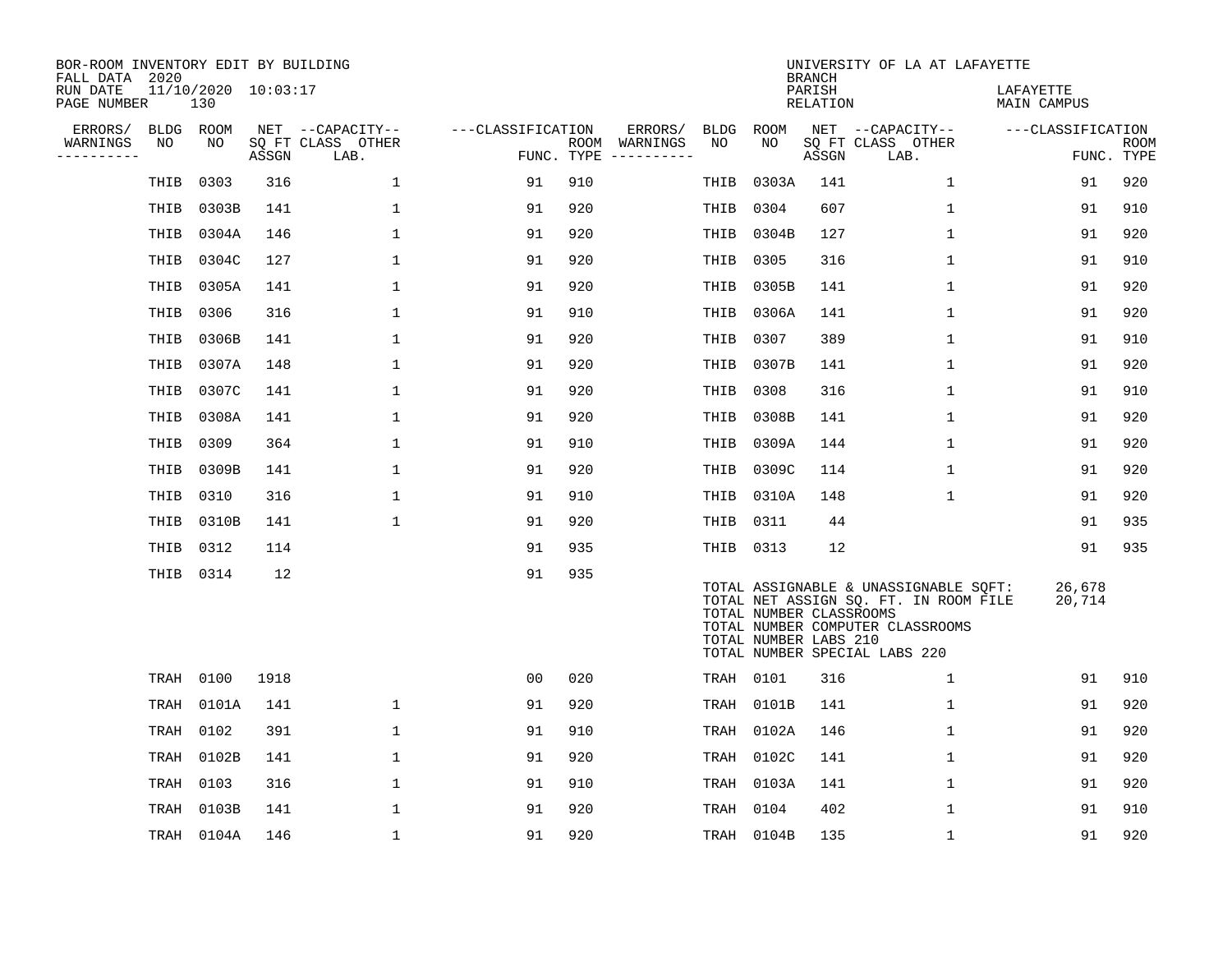| BOR-ROOM INVENTORY EDIT BY BUILDING<br>FALL DATA 2020 |                            |       |                           |                   |            |                              |             |             | <b>BRANCH</b>             | UNIVERSITY OF LA AT LAFAYETTE |                          |                           |
|-------------------------------------------------------|----------------------------|-------|---------------------------|-------------------|------------|------------------------------|-------------|-------------|---------------------------|-------------------------------|--------------------------|---------------------------|
| RUN DATE<br>PAGE NUMBER                               | 11/10/2020 10:03:17<br>131 |       |                           |                   |            |                              |             |             | PARISH<br><b>RELATION</b> |                               | LAFAYETTE<br>MAIN CAMPUS |                           |
| ERRORS/<br><b>BLDG</b>                                | ROOM                       |       | NET --CAPACITY--          | ---CLASSIFICATION |            | ERRORS/                      | <b>BLDG</b> | <b>ROOM</b> |                           | NET --CAPACITY--              | ---CLASSIFICATION        |                           |
| WARNINGS<br>NO<br>----------                          | NO                         | ASSGN | SQ FT CLASS OTHER<br>LAB. |                   | FUNC. TYPE | ROOM WARNINGS<br>----------- | NO          | NO          | ASSGN                     | SQ FT CLASS OTHER<br>LAB.     |                          | <b>ROOM</b><br>FUNC. TYPE |
| TRAH                                                  | 0104C                      | 135   | $\mathbf{1}$              | 91                | 920        |                              | TRAH        | 0105        | 316                       | $\mathbf 1$                   | 91                       | 910                       |
| TRAH                                                  | 0105A                      | 141   | 1                         | 91                | 920        |                              | TRAH        | 0105B       | 141                       | 1                             | 91                       | 920                       |
| TRAH                                                  | 0106                       | 316   | 1                         | 91                | 910        |                              | TRAH        | 0106A       | 141                       | $\mathbf 1$                   | 91                       | 920                       |
| TRAH                                                  | 0106B                      | 141   | 1                         | 91                | 920        |                              | TRAH        | 0107        | 393                       | $\mathbf 1$                   | 91                       | 910                       |
| TRAH                                                  | 0107A                      | 149   | $\mathbf{1}$              | 91                | 920        |                              | TRAH        | 0107B       | 141                       | $\mathbf 1$                   | 91                       | 920                       |
| TRAH                                                  | 0107C                      | 141   | 1                         | 91                | 920        |                              | TRAH        | 0108        | 316                       | $\mathbf 1$                   | 91                       | 910                       |
| TRAH                                                  | 0108A                      | 141   | $\mathbf{1}$              | 91                | 920        |                              | TRAH        | 0108B       | 141                       | $\mathbf{1}$                  | 91                       | 920                       |
| TRAH                                                  | 0109                       | 395   | $\mathbf{1}$              | 91                | 910        |                              | TRAH        | 0109A       | 146                       | $\mathbf{1}$                  | 91                       | 920                       |
| TRAH                                                  | 0109B                      | 141   | $\mathbf{1}$              | 91                | 920        |                              | TRAH        | 0109C       | 141                       | $\mathbf{1}$                  | 91                       | 920                       |
| TRAH                                                  | 0110                       | 316   | 1                         | 91                | 910        |                              | TRAH        | 0110A       | 141                       | $\mathbf 1$                   | 91                       | 920                       |
| TRAH                                                  | 0110B                      | 141   | 1                         | 91                | 920        |                              | TRAH        | 0111        | 12                        |                               | 0 <sub>0</sub>           | 010                       |
| TRAH                                                  | 0112                       | 12    |                           | 0 <sub>0</sub>    | 010        |                              | TRAH        | 0113        | 12                        |                               | 0 <sub>0</sub>           | 030                       |
| TRAH                                                  | 0114                       | 12    |                           | 0 <sub>0</sub>    | 010        |                              | TRAH        | 0200        | 1918                      |                               | 0 <sub>0</sub>           | 020                       |
| TRAH                                                  | 0201                       | 316   | 1                         | 91                | 910        |                              | TRAH        | 0201A       | 141                       | $\mathbf 1$                   | 91                       | 920                       |
| TRAH                                                  | 0201B                      | 141   | $\mathbf{1}$              | 91                | 920        |                              | TRAH        | 0202        | 384                       | $\mathbf{1}$                  | 91                       | 910                       |
| TRAH                                                  | 0202A                      | 148   | 1                         | 91                | 920        |                              | TRAH        | 0202B       | 141                       | 1                             | 91                       | 920                       |
| TRAH                                                  | 0202C                      | 141   | 1                         | 91                | 920        |                              | TRAH        | 0203        | 316                       | 1                             | 91                       | 910                       |
| TRAH                                                  | 0203A                      | 141   | 1                         | 91                | 920        |                              | TRAH        | 0203B       | 141                       | 1                             | 91                       | 920                       |
| TRAH                                                  | 0204                       | 389   | 1                         | 91                | 910        |                              | TRAH        | 0204A       | 150                       | 1                             | 91                       | 920                       |
| TRAH                                                  | 0204B                      | 141   | 1                         | 91                | 920        |                              | TRAH        | 0204C       | 141                       | 1                             | 91                       | 920                       |
| TRAH                                                  | 0205                       | 316   | 1                         | 91                | 910        |                              | TRAH        | 0205A       | 141                       | $\mathbf 1$                   | 91                       | 920                       |
| TRAH                                                  | 0205B                      | 141   | $\mathbf{1}$              | 91                | 920        |                              | TRAH        | 0206        | 316                       | $\mathbf 1$                   | 91                       | 910                       |
| TRAH                                                  | 0206A                      | 141   | 1                         | 91                | 920        |                              | TRAH        | 0206B       | 141                       | $\mathbf 1$                   | 91                       | 920                       |
| TRAH                                                  | 0207                       | 357   | $\mathbf{1}$              | 91                | 910        |                              | TRAH        | 0207A       | 144                       | $\mathbf 1$                   | 91                       | 920                       |
| TRAH                                                  | 0207B                      | 141   | 1                         | 91                | 920        |                              | TRAH        | 0207C       | 141                       | 1                             | 91                       | 920                       |
|                                                       | TRAH 0208                  | 316   | $\mathbf{1}$              | 91                | 910        |                              |             | TRAH 0208A  | 141                       | 1                             | 91                       | 920                       |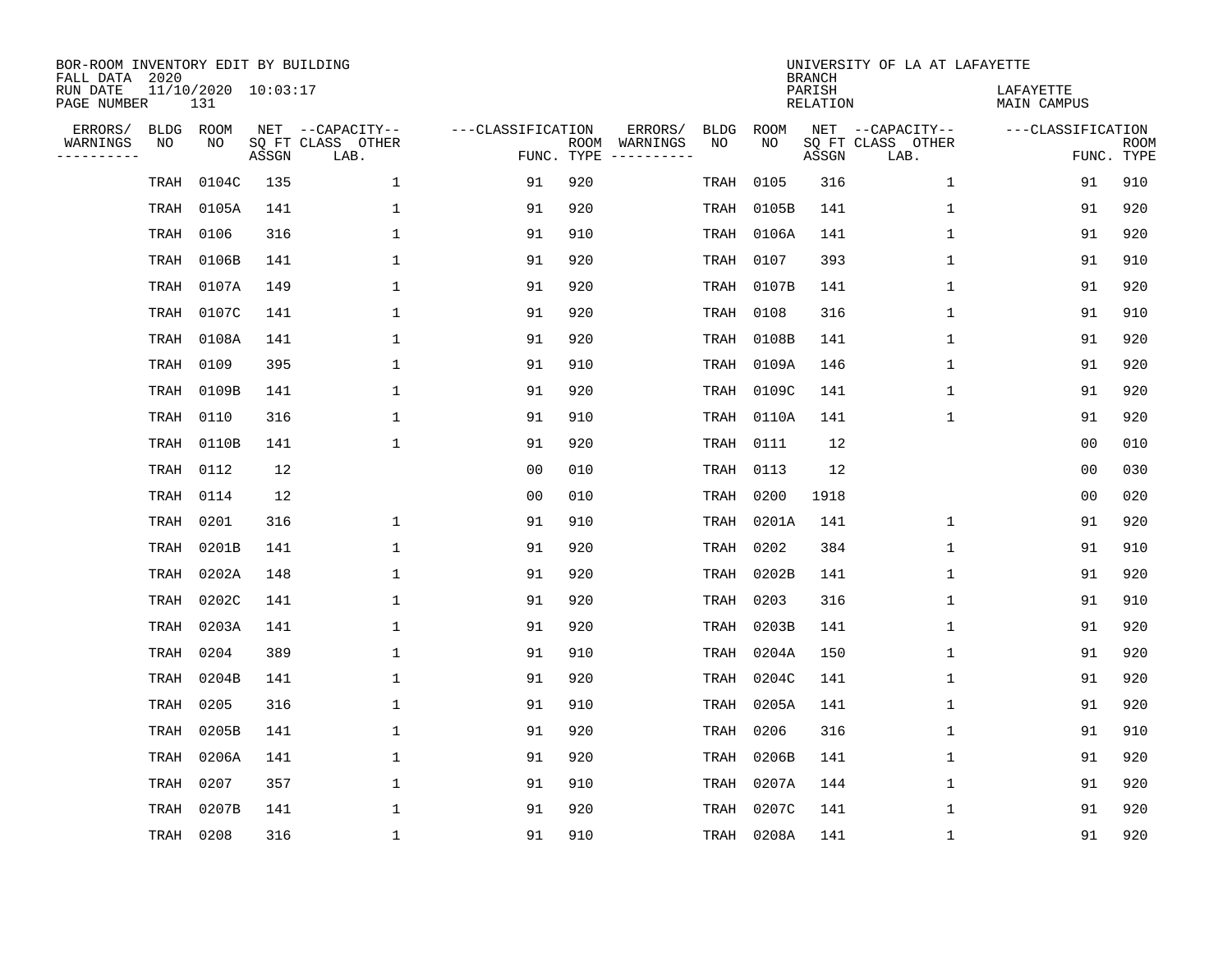| BOR-ROOM INVENTORY EDIT BY BUILDING<br>FALL DATA 2020 |            |                            |       |                           |                   |            |                              |             |                    | <b>BRANCH</b>      | UNIVERSITY OF LA AT LAFAYETTE         |                          |                           |
|-------------------------------------------------------|------------|----------------------------|-------|---------------------------|-------------------|------------|------------------------------|-------------|--------------------|--------------------|---------------------------------------|--------------------------|---------------------------|
| RUN DATE<br>PAGE NUMBER                               |            | 11/10/2020 10:03:17<br>132 |       |                           |                   |            |                              |             |                    | PARISH<br>RELATION |                                       | LAFAYETTE<br>MAIN CAMPUS |                           |
| ERRORS/                                               | BLDG<br>NO | ROOM<br>NO.                |       | NET --CAPACITY--          | ---CLASSIFICATION |            | ERRORS/                      | <b>BLDG</b> | <b>ROOM</b><br>NO. |                    | NET --CAPACITY--                      | ---CLASSIFICATION        |                           |
| WARNINGS<br>----------                                |            |                            | ASSGN | SO FT CLASS OTHER<br>LAB. |                   | FUNC. TYPE | ROOM WARNINGS<br>----------- | NO.         |                    | ASSGN              | SQ FT CLASS OTHER<br>LAB.             |                          | <b>ROOM</b><br>FUNC. TYPE |
|                                                       | TRAH       | 0208B                      | 141   | $\mathbf 1$               | 91                | 920        |                              | TRAH        | 0209               | 396                | 1                                     | 91                       | 910                       |
|                                                       | TRAH       | 0209A                      | 150   | $\mathbf{1}$              | 91                | 920        |                              | TRAH        | 0209B              | 141                | $\mathbf{1}$                          | 91                       | 920                       |
|                                                       | TRAH       | 0209C                      | 141   | 1                         | 91                | 920        |                              | TRAH        | 0210               | 316                | 1                                     | 91                       | 910                       |
|                                                       | TRAH       | 0210A                      | 141   | 1                         | 91                | 920        |                              | TRAH        | 0210B              | 141                | 1                                     | 91                       | 920                       |
|                                                       | TRAH       | 0211                       | 12    |                           | 91                | 935        |                              | TRAH        | 0212               | 12                 |                                       | 91                       | 935                       |
|                                                       | TRAH       | 0213                       | 12    |                           | 91                | 935        |                              | TRAH        | 0214               | 12                 |                                       | 91                       | 710                       |
|                                                       | TRAH       | 0300                       | 1918  |                           | 0 <sub>0</sub>    | 020        |                              | TRAH        | 0301               | 316                | $\mathbf 1$                           | 91                       | 910                       |
|                                                       | TRAH       | 0301A                      | 141   | $\mathbf{1}$              | 91                | 920        |                              | TRAH        | 0301B              | 141                | $\mathbf 1$                           | 91                       | 920                       |
|                                                       | TRAH       | 0302                       | 407   | $\mathbf{1}$              | 91                | 910        |                              | TRAH        | 0302A              | 144                | $\mathbf 1$                           | 91                       | 920                       |
|                                                       | TRAH       | 0302B                      | 140   | $\mathbf{1}$              | 91                | 920        |                              | TRAH        | 0302C              | 141                | $\mathbf{1}$                          | 91                       | 920                       |
|                                                       | TRAH       | 0303                       | 316   | 1                         | 91                | 910        |                              | TRAH        | 0303A              | 141                | $\mathbf 1$                           | 91                       | 920                       |
|                                                       | TRAH       | 0303B                      | 141   | 1                         | 91                | 920        |                              | TRAH        | 0304               | 438                | $\mathbf{1}$                          | 91                       | 910                       |
|                                                       | TRAH       | 0304A                      | 146   | $\mathbf{1}$              | 91                | 920        |                              | TRAH        | 0304B              | 141                | 1                                     | 91                       | 920                       |
|                                                       | TRAH       | 0304C                      | 141   | 1                         | 91                | 920        |                              | TRAH        | 0305               | 316                | 1                                     | 91                       | 910                       |
|                                                       | TRAH       | 0305A                      | 141   | $\mathbf{1}$              | 91                | 920        |                              | TRAH        | 0305B              | 141                | $\mathbf 1$                           | 91                       | 920                       |
|                                                       | TRAH       | 0306                       | 316   | 1                         | 91                | 910        |                              | TRAH        | 0306A              | 141                | 1                                     | 91                       | 920                       |
|                                                       | TRAH       | 0306B                      | 141   | 1                         | 91                | 920        |                              | TRAH        | 0307               | 404                | $\mathbf{1}$                          | 91                       | 910                       |
|                                                       | TRAH       | 0307A                      | 150   | 1                         | 91                | 920        |                              | TRAH        | 0307B              | 141                | $\mathbf 1$                           | 91                       | 920                       |
|                                                       | TRAH       | 0307C                      | 141   | 1                         | 91                | 920        |                              | TRAH        | 0308               | 316                | $\mathbf 1$                           | 91                       | 910                       |
|                                                       | TRAH       | 0308A                      | 141   | $\mathbf{1}$              | 91                | 920        |                              | TRAH        | 0308B              | 141                | $\mathbf 1$                           | 91                       | 920                       |
|                                                       | TRAH       | 0309                       | 422   | $\mathbf{1}$              | 91                | 910        |                              | TRAH        | 0309A              | 150                | $\mathbf 1$                           | 91                       | 920                       |
|                                                       | TRAH       | 0309B                      | 141   | 1                         | 91                | 920        |                              | TRAH        | 0309C              | 141                | 1                                     | 91                       | 920                       |
|                                                       | TRAH       | 0310                       | 316   | $\mathbf{1}$              | 91                | 920        |                              | TRAH        | 0310A              | 141                | $\mathbf 1$                           | 91                       | 920                       |
|                                                       | TRAH       | 0310B                      | 141   | 1                         | 91                | 920        |                              | TRAH        | 0311               | 12                 |                                       | 91                       | 935                       |
|                                                       | TRAH       | 0312                       | 12    |                           | 91                | 935        |                              |             | TRAH 0313          | 12                 |                                       | 91                       | 935                       |
|                                                       | TRAH 0314  |                            | 12    |                           | 91                | 710        |                              |             |                    |                    | TOTAL ASSIGNABLE & UNASSIGNABLE SQFT: | 26,580                   |                           |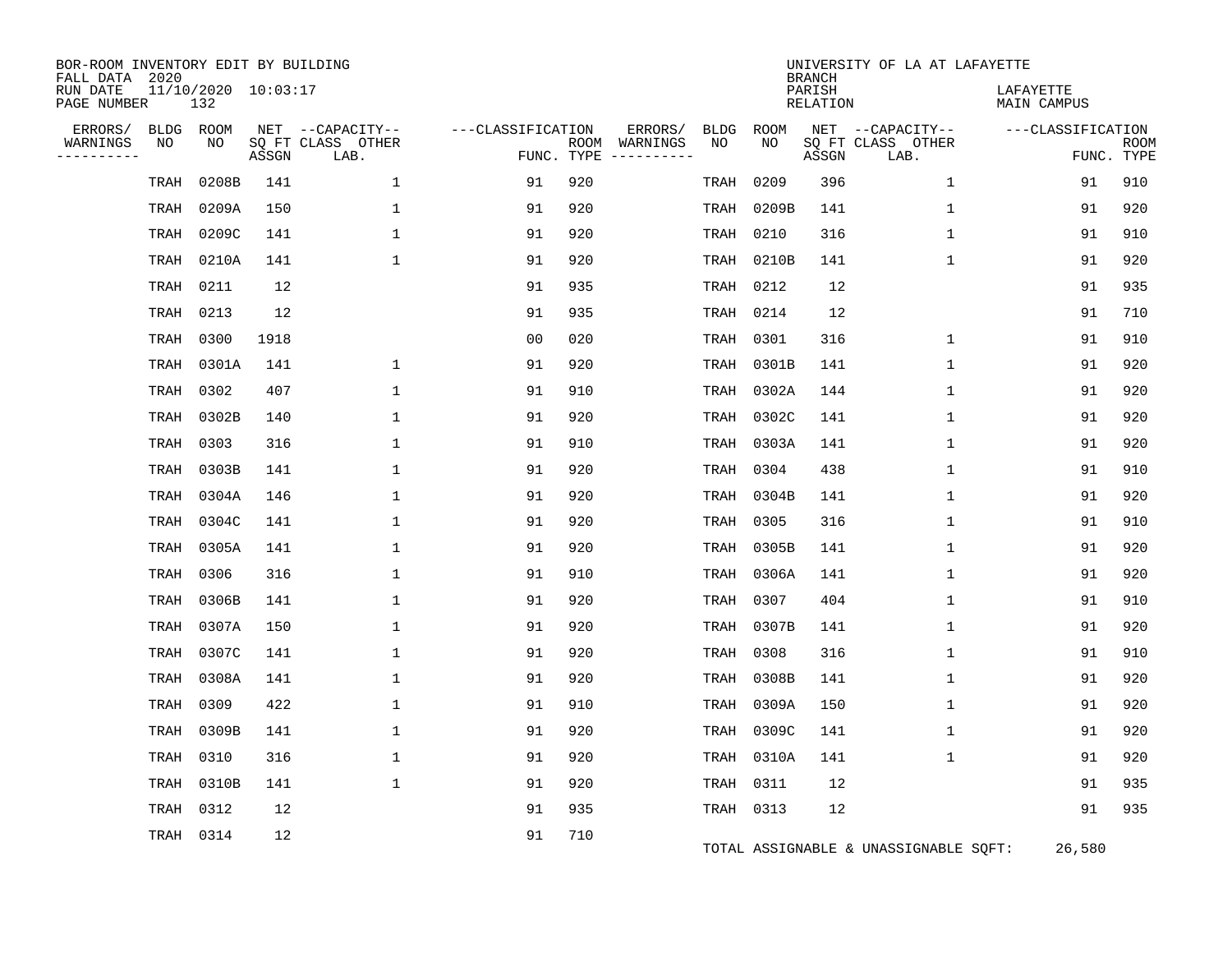| BOR-ROOM INVENTORY EDIT BY BUILDING<br>FALL DATA 2020 |                  |                            |      |                                                                                                                                            |                |     |             |                                                                                                      | <b>BRANCH</b>      | UNIVERSITY OF LA AT LAFAYETTE                                                                                                        |                                                                                                      |        |
|-------------------------------------------------------|------------------|----------------------------|------|--------------------------------------------------------------------------------------------------------------------------------------------|----------------|-----|-------------|------------------------------------------------------------------------------------------------------|--------------------|--------------------------------------------------------------------------------------------------------------------------------------|------------------------------------------------------------------------------------------------------|--------|
| RUN DATE<br>PAGE NUMBER                               |                  | 11/10/2020 10:03:17<br>133 |      |                                                                                                                                            |                |     |             |                                                                                                      | PARISH<br>RELATION |                                                                                                                                      | LAFAYETTE<br>MAIN CAMPUS                                                                             |        |
| ERRORS/ BLDG ROOM                                     |                  |                            |      |                                                                                                                                            |                |     |             |                                                                                                      |                    |                                                                                                                                      | ERRORS/ BLDG ROOM NET --CAPACITY-- ---CLASSIFICATION                                                 |        |
| WARNINGS<br>----------                                | NO               |                            |      | NET --CAPACITY-- ----CLASSIFICATION ERRORS/<br>SQ FT CLASS OTHER ROOM WARNINGS<br>ASSGN LAB. FUNC. TYPE ----------<br>NO SQ FT CLASS OTHER |                |     | NO          |                                                                                                      |                    |                                                                                                                                      | ROOM NET --CAFACILI<br>NO SQ FT CLASS OTHER TROUM<br>ACCONI LAR. FUNC TYPE                           |        |
|                                                       |                  |                            |      |                                                                                                                                            |                |     |             | TOTAL NUMBER CLASSROOMS<br>TOTAL NUMBER LABS 210<br>TOTAL NUMBER SPECIAL LABS 220                    |                    | TOTAL NUMBER COMPUTER CLASSROOMS                                                                                                     | TOTAL NET ASSIGN SQ. FT. IN ROOM FILE 20,778                                                         |        |
|                                                       | <b>TSCG 0100</b> |                            | 122  |                                                                                                                                            | 00             | 020 |             | TSCG 0100A                                                                                           | 42                 | 4                                                                                                                                    | 00                                                                                                   | 020    |
|                                                       |                  | TSCG 0100B                 | 42   | $\overline{4}$                                                                                                                             | 00             | 020 |             | TSCG 0100C                                                                                           | 129                |                                                                                                                                      | 00                                                                                                   | 020    |
|                                                       |                  | TSCG 0100D                 | 185  |                                                                                                                                            | 00             | 020 | TSCG        | 0101                                                                                                 | 63                 | $\mathbf{1}$                                                                                                                         | 00                                                                                                   | 030    |
|                                                       | TSCG 0102        |                            | 120  | $\mathbf{1}$                                                                                                                               | 0 <sub>0</sub> | 030 | TSCG        | 0103 32400                                                                                           |                    |                                                                                                                                      | 63                                                                                                   | 740    |
|                                                       | TSCG 0104        |                            | 3060 |                                                                                                                                            | 63             | 745 | <b>TSCG</b> | 0200                                                                                                 | 122                |                                                                                                                                      | 00                                                                                                   | 020    |
|                                                       |                  | TSCG 0200A                 | 45   | $\overline{4}$                                                                                                                             | 0 <sub>0</sub> | 020 |             | TSCG 0200B                                                                                           | 45                 | $4^{\circ}$                                                                                                                          | 0 <sub>0</sub>                                                                                       | 020    |
|                                                       |                  | TSCG 0200C                 | 159  |                                                                                                                                            | 0 <sub>0</sub> | 020 |             | TSCG 0200D                                                                                           | 178                |                                                                                                                                      | 0 <sub>0</sub>                                                                                       | 020    |
|                                                       | TSCG 0201        |                            | 62   | $\mathbf 1$                                                                                                                                | 0 <sub>0</sub> | 030 |             | TSCG 0202 32400                                                                                      |                    |                                                                                                                                      | 63                                                                                                   | 740    |
|                                                       | TSCG 0300        |                            | 122  |                                                                                                                                            | 0 <sub>0</sub> | 020 | <b>TSCG</b> | 0300A                                                                                                | 52                 | $\overline{4}$                                                                                                                       | 0 <sub>0</sub>                                                                                       | 020    |
|                                                       | TSCG             | 0300B                      | 42   | $\overline{4}$                                                                                                                             | 0 <sub>0</sub> | 020 |             | TSCG 0300C                                                                                           | 159                |                                                                                                                                      | 00                                                                                                   | 020    |
|                                                       |                  | TSCG 0300D                 | 182  |                                                                                                                                            | 0 <sub>0</sub> | 020 | TSCG 0301   |                                                                                                      | 57                 | $\mathbf{1}$                                                                                                                         | 00                                                                                                   | 030    |
|                                                       |                  | TSCG 0302 32400            |      |                                                                                                                                            | 63             | 740 | TSCG 0400   |                                                                                                      | 121                |                                                                                                                                      | 00                                                                                                   | 020    |
|                                                       |                  | TSCG 0400A                 | 42   | 4                                                                                                                                          | 00             | 020 |             | TSCG 0400B                                                                                           | 42                 | 4                                                                                                                                    | 00                                                                                                   | 020    |
|                                                       |                  | TSCG 0400C                 | 159  |                                                                                                                                            | 00             | 020 |             | TSCG 0400D                                                                                           | 204                |                                                                                                                                      | 00                                                                                                   | 020    |
|                                                       |                  | TSCG 0401                  | 62   | $\mathbf 1$                                                                                                                                | 00             | 030 |             | TSCG 0402 32400<br>TOTAL NUMBER CLASSROOMS<br>TOTAL NUMBER LABS 210<br>TOTAL NUMBER SPECIAL LABS 220 |                    | TOTAL NUMBER COMPUTER CLASSROOMS                                                                                                     | 63<br>TOTAL ASSIGNABLE & UNASSIGNABLE SQFT: 135,218<br>TOTAL NET ASSIGN SQ. FT. IN ROOM FILE 132,660 | 740    |
|                                                       |                  | TSTB 0101                  | 26   | $\mathbf{1}$                                                                                                                               | 11             | 660 |             | TOTAL NUMBER CLASSROOMS<br>TOTAL NUMBER LABS 210<br>TOTAL NUMBER SPECIAL LABS 220                    |                    | TSTB 0102 26 1<br>TOTAL ASSIGNABLE & UNASSIGNABLE SQFT:<br>TOTAL NET ASSIGN SQ. FT. IN ROOM FILE<br>TOTAL NUMBER COMPUTER CLASSROOMS | $\frac{11}{52}$                                                                                      | 11 660 |
|                                                       |                  | UAM1 0100                  | 378  |                                                                                                                                            | 00             | 020 |             | UAM1 0100A 114                                                                                       |                    |                                                                                                                                      | 00 <sup>o</sup>                                                                                      | 020    |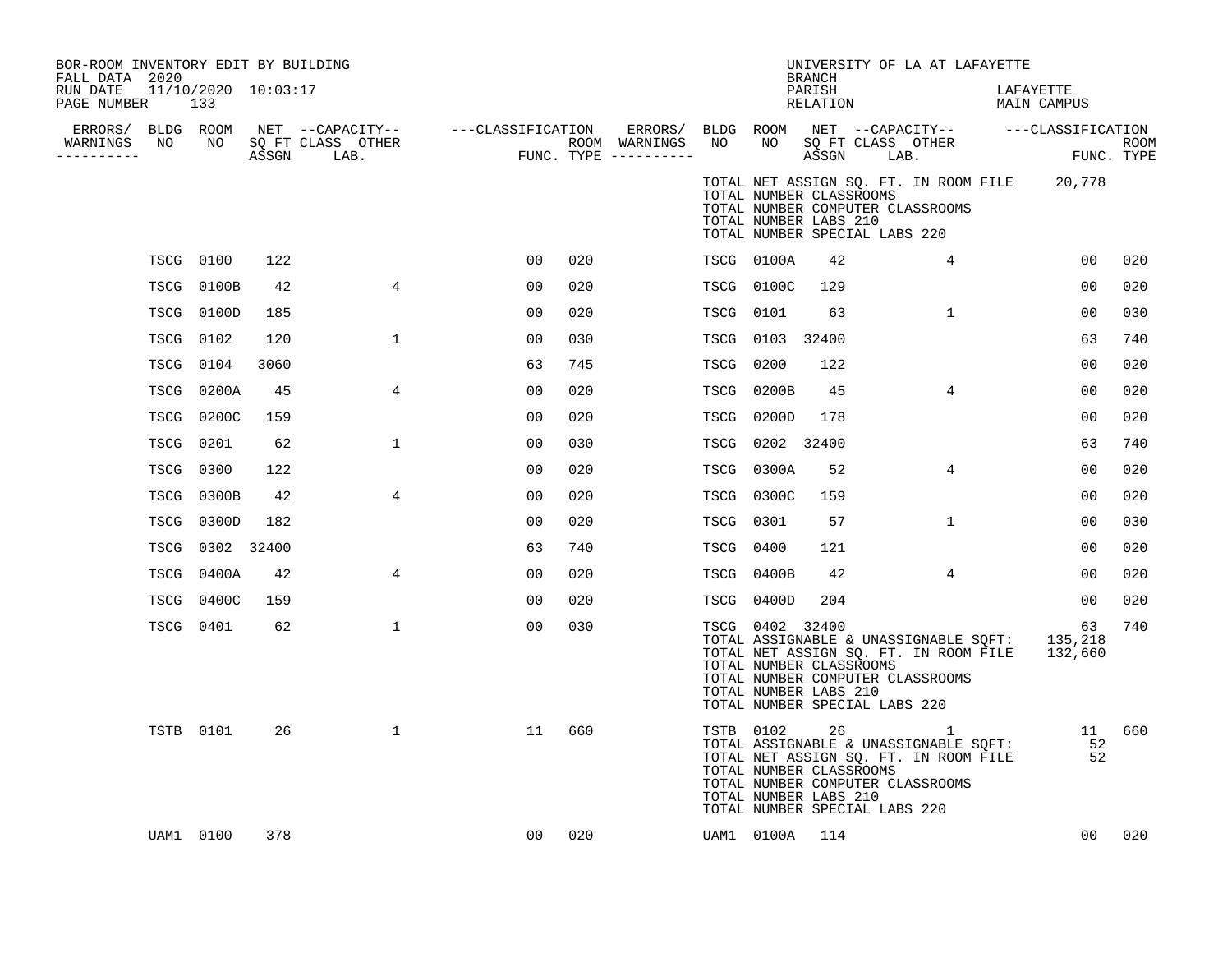| BOR-ROOM INVENTORY EDIT BY BUILDING<br>FALL DATA 2020 |           |                            |       |                           |                   |     |                                      |             |                                                  | <b>BRANCH</b>             | UNIVERSITY OF LA AT LAFAYETTE                                                                                                                       |                          |                           |
|-------------------------------------------------------|-----------|----------------------------|-------|---------------------------|-------------------|-----|--------------------------------------|-------------|--------------------------------------------------|---------------------------|-----------------------------------------------------------------------------------------------------------------------------------------------------|--------------------------|---------------------------|
| RUN DATE<br>PAGE NUMBER                               |           | 11/10/2020 10:03:17<br>134 |       |                           |                   |     |                                      |             |                                                  | PARISH<br><b>RELATION</b> |                                                                                                                                                     | LAFAYETTE<br>MAIN CAMPUS |                           |
| ERRORS/                                               | BLDG ROOM |                            |       | NET --CAPACITY--          | ---CLASSIFICATION |     | ERRORS/                              | <b>BLDG</b> | <b>ROOM</b>                                      |                           | NET --CAPACITY--                                                                                                                                    | ---CLASSIFICATION        |                           |
| WARNINGS<br>----------                                | NO        | NO                         | ASSGN | SQ FT CLASS OTHER<br>LAB. |                   |     | ROOM WARNINGS<br>FUNC. TYPE $------$ | NO          | NO                                               | ASSGN                     | SQ FT CLASS OTHER<br>LAB.                                                                                                                           |                          | <b>ROOM</b><br>FUNC. TYPE |
|                                                       | UAM1      | 0100B                      | 105   |                           | 00                | 020 |                                      | UAM1        | 0101                                             | 400                       | 2                                                                                                                                                   | 11                       | 310                       |
|                                                       | UAM1      | 0102                       | 396   | 2                         | 11                | 310 |                                      | UAM1        | 0103                                             | 332                       | 1                                                                                                                                                   | 11                       | 310                       |
|                                                       | UAM1      | 0104                       | 53    | 2                         | 0 <sub>0</sub>    | 030 |                                      | UAM1        | 0105                                             | 68                        | $\mathbf 1$                                                                                                                                         | 0 <sub>0</sub>           | 030                       |
|                                                       | UAM1      | 0106                       | 58    |                           | 0 <sub>0</sub>    | 010 |                                      | UAM1        | 0110                                             | 102                       | 1                                                                                                                                                   | 11                       | 310                       |
|                                                       | UAM1      | 0200                       | 385   |                           | 0 <sub>0</sub>    | 020 |                                      | UAM1        | 0200A                                            | 94                        |                                                                                                                                                     | 00                       | 020                       |
|                                                       | UAM1      | 0200B                      | 32    |                           | 0 <sub>0</sub>    | 020 |                                      |             | UAM1 0201                                        | 764                       | 40                                                                                                                                                  | 11                       | 680                       |
|                                                       | UAM1      | 0202                       | 407   | 2                         | 11                | 310 |                                      |             | UAM1 0203                                        | 112                       | 2                                                                                                                                                   | 11                       | 635                       |
|                                                       | UAM1      | 0204                       | 36    |                           | 0 <sub>0</sub>    | 030 |                                      |             | UAM1 0205                                        | 180                       |                                                                                                                                                     | 11                       | 730                       |
|                                                       | UAM1      | 0206                       | 80    |                           | 11                | 730 |                                      |             | TOTAL NUMBER CLASSROOMS<br>TOTAL NUMBER LABS 210 |                           | TOTAL ASSIGNABLE & UNASSIGNABLE SQFT:<br>TOTAL NET ASSIGN SQ. FT. IN ROOM FILE<br>TOTAL NUMBER COMPUTER CLASSROOMS<br>TOTAL NUMBER SPECIAL LABS 220 | 4,096<br>2,773           |                           |
|                                                       | UAM2      | 0100                       | 3378  |                           | 0 <sub>0</sub>    | 020 |                                      | UAM2        | 0100A                                            | 308                       |                                                                                                                                                     | 0 <sub>0</sub>           | 020                       |
|                                                       | UAM2      | 0100B                      | 104   |                           | 0 <sub>0</sub>    | 020 |                                      | UAM2        | 0100C                                            | 241                       |                                                                                                                                                     | 0 <sub>0</sub>           | 020                       |
|                                                       | UAM2      | 0100D                      | 52    | 2                         | 0 <sub>0</sub>    | 020 |                                      | UAM2        | 0100E                                            | 189                       |                                                                                                                                                     | 00                       | 020                       |
|                                                       | UAM2      | 0100F                      | 146   |                           | 00                | 020 |                                      | UAM2        | 0100G                                            | 120                       |                                                                                                                                                     | 00                       | 020                       |
|                                                       | UAM2      | 0101                       | 5048  |                           | 42                | 620 |                                      | UAM2        | 0102                                             | 2485                      |                                                                                                                                                     | 42                       | 620                       |
|                                                       | UAM2      | 0103                       | 824   |                           | 42                | 625 |                                      | UAM2        | 0104                                             | 208                       | 5                                                                                                                                                   | 0 <sub>0</sub>           | 030                       |
|                                                       | UAM2      | 0105                       | 206   | 5                         | 0 <sub>0</sub>    | 030 |                                      | UAM2        | 0106                                             | 67                        |                                                                                                                                                     | 42                       | 660                       |
|                                                       | UAM2      | 0107                       | 126   |                           | 42                | 315 |                                      | UAM2        | 0108                                             | 85                        | 1                                                                                                                                                   | 00                       | 030                       |
|                                                       | UAM2      | 0109                       | 181   | $\mathbf{1}$              | 42                | 310 |                                      | UAM2        | 0110                                             | 97                        | 1                                                                                                                                                   | 42                       | 310                       |
|                                                       | UAM2      | 0111                       | 94    | $\mathbf{1}$              | 42                | 310 |                                      | UAM2        | 0113                                             | 42                        |                                                                                                                                                     | 0 <sub>0</sub>           | 010                       |
|                                                       | UAM2      | 0114                       | 1979  |                           | 42                | 625 |                                      | UAM2        | 0115                                             | 92                        |                                                                                                                                                     | 0 <sub>0</sub>           | 030                       |
|                                                       | UAM2      | 0116                       | 95    |                           | 0 <sub>0</sub>    | 030 |                                      | UAM2        | 0117                                             | 1889                      |                                                                                                                                                     | 42                       | 625                       |
|                                                       | UAM2      | 0117A                      | 45    |                           | 42                | 625 |                                      | UAM2        | 0200                                             | 1978                      |                                                                                                                                                     | 0 <sub>0</sub>           | 020                       |
|                                                       | UAM2      | 0200A                      | 98    |                           | 0 <sub>0</sub>    | 020 |                                      |             | UAM2 0200B                                       | 144                       |                                                                                                                                                     | 0 <sub>0</sub>           | 020                       |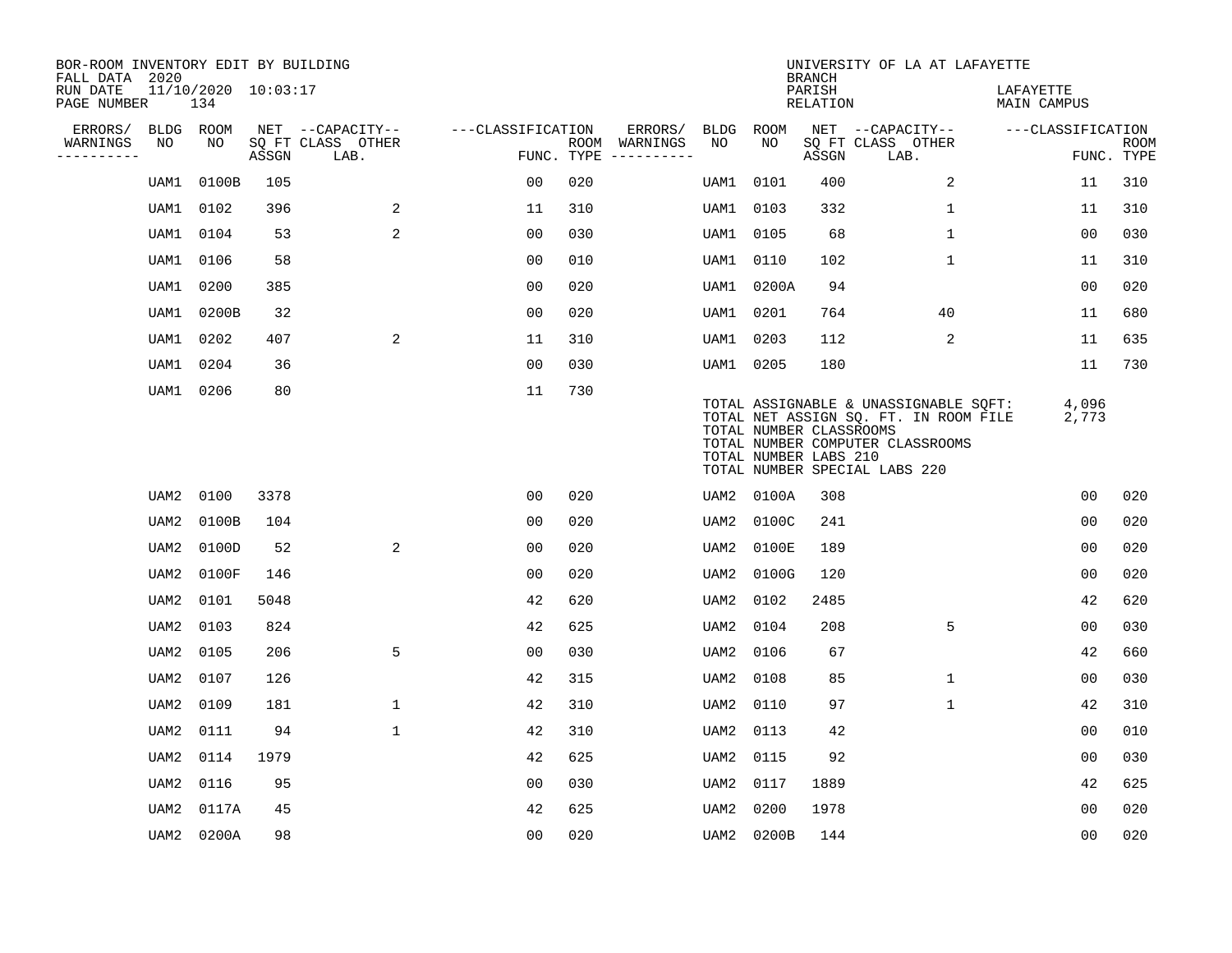| BOR-ROOM INVENTORY EDIT BY BUILDING<br>FALL DATA 2020 |             |                            |       |                           |                   |     |                                        |             |                                                  | <b>BRANCH</b>      | UNIVERSITY OF LA AT LAFAYETTE                                                                                                                       |                                    |                           |
|-------------------------------------------------------|-------------|----------------------------|-------|---------------------------|-------------------|-----|----------------------------------------|-------------|--------------------------------------------------|--------------------|-----------------------------------------------------------------------------------------------------------------------------------------------------|------------------------------------|---------------------------|
| RUN DATE<br>PAGE NUMBER                               |             | 11/10/2020 10:03:17<br>135 |       |                           |                   |     |                                        |             |                                                  | PARISH<br>RELATION |                                                                                                                                                     | LAFAYETTE<br>MAIN CAMPUS           |                           |
| ERRORS/                                               | <b>BLDG</b> | ROOM                       |       | NET --CAPACITY--          | ---CLASSIFICATION |     | ERRORS/                                | <b>BLDG</b> | ROOM                                             |                    | NET --CAPACITY--                                                                                                                                    | ---CLASSIFICATION                  |                           |
| WARNINGS<br>----------                                | NO          | NO                         | ASSGN | SQ FT CLASS OTHER<br>LAB. | FUNC. TYPE        |     | ROOM WARNINGS<br>$- - - - - - - - - -$ | NO          | NO.                                              | ASSGN              | SQ FT CLASS OTHER<br>LAB.                                                                                                                           |                                    | <b>ROOM</b><br>FUNC. TYPE |
|                                                       | UAM2        | 0200C 1353                 |       |                           | 0 <sub>0</sub>    | 020 |                                        | UAM2        | 0200D                                            | 120                |                                                                                                                                                     | 0 <sub>0</sub>                     | 020                       |
|                                                       | UAM2        | 0200E                      | 51    |                           | 0 <sub>0</sub>    | 020 |                                        | UAM2        | 0200F                                            | 166                |                                                                                                                                                     | 0 <sub>0</sub>                     | 020                       |
|                                                       | UAM2        | 0200G                      | 182   |                           | 0 <sub>0</sub>    | 020 |                                        | UAM2        | 0201                                             | 421                |                                                                                                                                                     | 42                                 | 620                       |
|                                                       | UAM2        | 0201A                      | 555   |                           | 42                | 730 |                                        | UAM2        | 0202                                             | 1274               |                                                                                                                                                     | 42                                 | 620                       |
|                                                       | UAM2        | 0203                       | 203   |                           | 0 <sub>0</sub>    | 030 |                                        | UAM2        | 0204                                             | 68                 |                                                                                                                                                     | 0 <sub>0</sub>                     | 030                       |
|                                                       | UAM2        | 0205                       | 1110  |                           | 42                | 625 |                                        | UAM2        | 0206                                             | 225                | $\mathbf 1$                                                                                                                                         | 42                                 | 310                       |
|                                                       | UAM2        | 0207                       | 790   | 4                         | 42                | 310 |                                        | UAM2        | 0208                                             | 187                | $\mathbf{1}$                                                                                                                                        | 42                                 | 315                       |
|                                                       | UAM2        | 0209                       | 436   | $\mathbf{1}$              | 42                | 325 |                                        | UAM2        | 0210                                             | 427                | $\mathbf{1}$                                                                                                                                        | 42                                 | 310                       |
|                                                       | UAM2        | 0211                       | 104   | 1                         | 42                | 310 |                                        | UAM2        | 0212                                             | 200                | 6                                                                                                                                                   | 42                                 | 350                       |
|                                                       | UAM2        | 0213                       | 101   | 2                         | 42                | 650 |                                        | UAM2        | 0214                                             | 88                 | 2                                                                                                                                                   | 0 <sub>0</sub>                     | 030                       |
|                                                       | UAM2        | 0215                       | 88    | 2                         | 00                | 030 |                                        | UAM2        | 0216                                             | 78                 |                                                                                                                                                     | 00                                 | 010                       |
|                                                       | UAM2        | 0217                       | 96    |                           | 0 <sub>0</sub>    | 030 |                                        | UAM2        | 0218                                             | 359                |                                                                                                                                                     | 0 <sub>0</sub>                     | 030                       |
|                                                       | UAM2        | 0219                       | 44    |                           | 0 <sub>0</sub>    | 030 |                                        | UAM2        | 0220                                             | 417                |                                                                                                                                                     | 42                                 | 730                       |
|                                                       | UAM2        | 0221                       | 1640  |                           | 0 <sub>0</sub>    | 030 |                                        | UAM2 0222   | TOTAL NUMBER CLASSROOMS<br>TOTAL NUMBER LABS 210 | 6560               | TOTAL ASSIGNABLE & UNASSIGNABLE SQFT:<br>TOTAL NET ASSIGN SQ. FT. IN ROOM FILE<br>TOTAL NUMBER COMPUTER CLASSROOMS<br>TOTAL NUMBER SPECIAL LABS 220 | 0 <sub>0</sub><br>37,664<br>19,082 | 040                       |
|                                                       | VOOR        | 0100                       | 1918  |                           | 0 <sub>0</sub>    | 020 |                                        | VOOR 0101   |                                                  | 316                | $\mathbf 1$                                                                                                                                         | 91                                 | 910                       |
|                                                       | <b>VOOR</b> | 0101A                      | 141   | $\mathbf 1$               | 91                | 920 |                                        |             | VOOR 0101B                                       | 141                | $\mathbf 1$                                                                                                                                         | 91                                 | 920                       |
|                                                       | VOOR        | 0102                       | 316   | $\mathbf 1$               | 91                | 910 |                                        |             | VOOR 0102A                                       | 262                | $\mathbf{1}$                                                                                                                                        | 91                                 | 920                       |
|                                                       | <b>VOOR</b> | 0103                       | 316   | $\mathbf 1$               | 91                | 910 |                                        |             | VOOR 0103A                                       | 141                | $\mathbf{1}$                                                                                                                                        | 91                                 | 920                       |
|                                                       | VOOR        | 0103B                      | 141   | $\mathbf{1}$              | 91                | 920 |                                        | VOOR        | 0104                                             | 316                | $\mathbf{1}$                                                                                                                                        | 91                                 | 910                       |
|                                                       | <b>VOOR</b> | 0104A                      | 259   | 1                         | 91                | 920 |                                        | VOOR        | 0105                                             | 316                | $\mathbf 1$                                                                                                                                         | 91                                 | 910                       |
|                                                       | VOOR        | 0105A                      | 141   | $\mathbf 1$               | 91                | 910 |                                        | VOOR        | 0105B                                            | 141                | $\mathbf 1$                                                                                                                                         | 91                                 | 920                       |
|                                                       | VOOR        | 0106                       | 316   | $\mathbf{1}$              | 91                | 910 |                                        | VOOR        | 0106A                                            | 141                | $\mathbf{1}$                                                                                                                                        | 91                                 | 920                       |
|                                                       |             | VOOR 0106B                 | 141   | 1                         | 91                | 920 |                                        | VOOR 0107   |                                                  | 316                | 1                                                                                                                                                   | 91                                 | 910                       |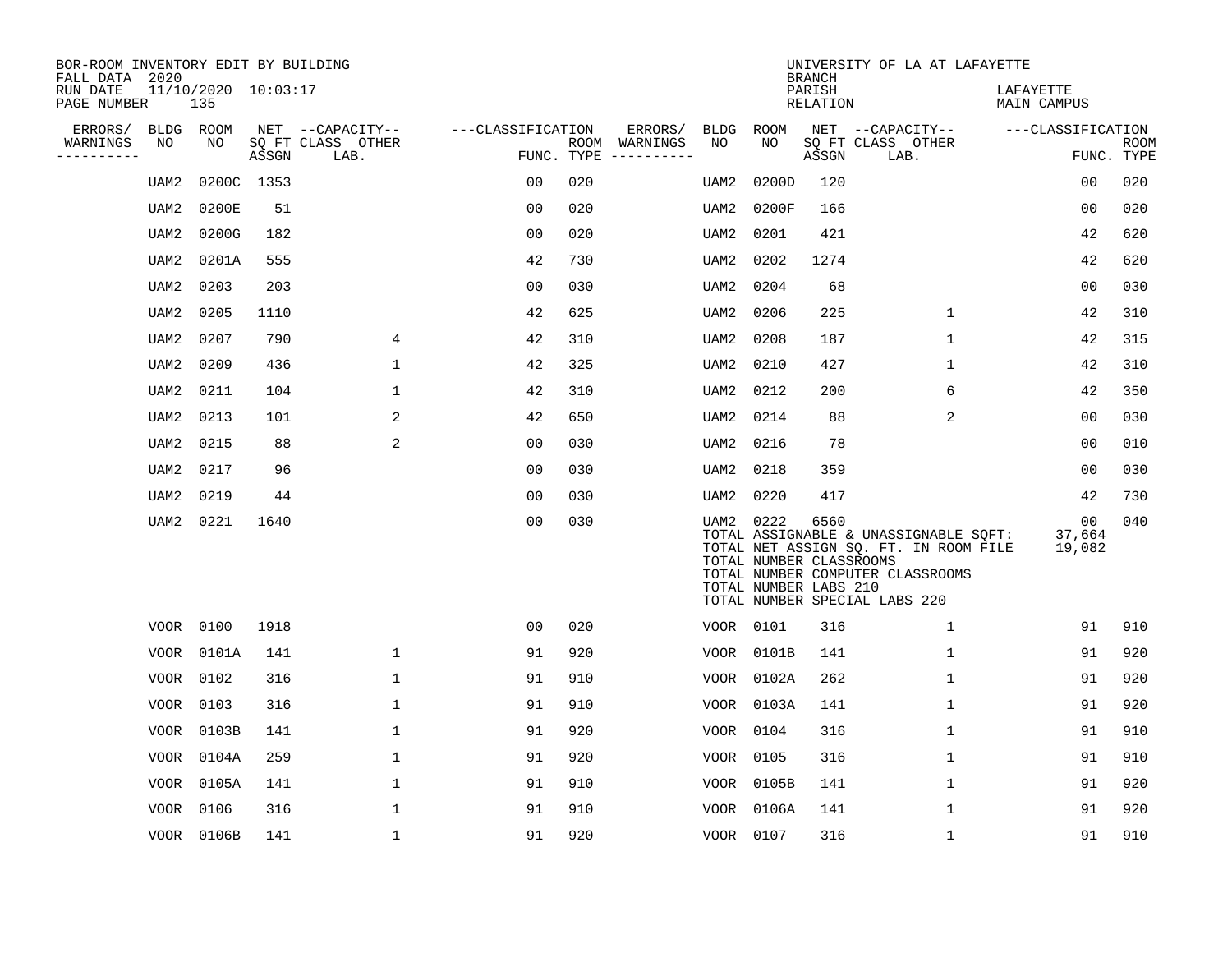| BOR-ROOM INVENTORY EDIT BY BUILDING<br>FALL DATA 2020 |             |                            |       |                           |                   |      |          |             |             | <b>BRANCH</b>             | UNIVERSITY OF LA AT LAFAYETTE |                          |                           |
|-------------------------------------------------------|-------------|----------------------------|-------|---------------------------|-------------------|------|----------|-------------|-------------|---------------------------|-------------------------------|--------------------------|---------------------------|
| RUN DATE<br>PAGE NUMBER                               |             | 11/10/2020 10:03:17<br>136 |       |                           |                   |      |          |             |             | PARISH<br><b>RELATION</b> |                               | LAFAYETTE<br>MAIN CAMPUS |                           |
| ERRORS/                                               | BLDG        | ROOM                       |       | NET --CAPACITY--          | ---CLASSIFICATION |      | ERRORS/  | <b>BLDG</b> | <b>ROOM</b> |                           | NET --CAPACITY--              | ---CLASSIFICATION        |                           |
| WARNINGS<br>----------                                | ΝO          | NO                         | ASSGN | SQ FT CLASS OTHER<br>LAB. | FUNC. TYPE        | ROOM | WARNINGS | NO          | NO          | ASSGN                     | SQ FT CLASS OTHER<br>LAB.     |                          | <b>ROOM</b><br>FUNC. TYPE |
|                                                       | VOOR        | 0107A                      | 274   | 1                         | 91                | 920  |          | VOOR        | 0108        | 316                       | 1                             | 91                       | 910                       |
|                                                       | VOOR        | 0108A                      | 141   | 1                         | 91                | 920  |          | VOOR        | 0108B       | 141                       | 1                             | 91                       | 920                       |
|                                                       | VOOR        | 0109                       | 305   | 1                         | 91                | 910  |          | VOOR        | 0109A       | 259                       | $\mathbf 1$                   | 91                       | 920                       |
|                                                       | VOOR        | 0110                       | 316   | $\mathbf{1}$              | 91                | 910  |          | VOOR        | 0110A       | 141                       | $\mathbf 1$                   | 91                       | 920                       |
|                                                       | VOOR        | 0110B                      | 141   | $\mathbf{1}$              | 91                | 920  |          | VOOR        | 0111        | 12                        |                               | 91                       | 935                       |
|                                                       |             | VOOR 0112                  | 12    |                           | 91                | 935  |          | VOOR        | 0113        | 12                        |                               | 0 <sub>0</sub>           | 030                       |
|                                                       |             | VOOR 0114                  | 12    |                           | 0 <sub>0</sub>    | 010  |          | VOOR        | 0200        | 1918                      |                               | 0 <sub>0</sub>           | 020                       |
|                                                       |             | VOOR 0201                  | 279   | $\mathbf{1}$              | 91                | 910  |          | VOOR        | 0201A       | 141                       | $\mathbf{1}$                  | 91                       | 920                       |
|                                                       | VOOR        | 0201B                      | 141   | $\mathbf{1}$              | 91                | 920  |          | VOOR        | 0202        | 327                       | $\mathbf{1}$                  | 91                       | 910                       |
|                                                       | VOOR        | 0202A                      | 270   | $\mathbf{1}$              | 91                | 920  |          | VOOR        | 0203        | 316                       | 1                             | 91                       | 910                       |
|                                                       | VOOR        | 0203A                      | 141   | $\mathbf{1}$              | 91                | 920  |          | VOOR        | 0203B       | 141                       | $\mathbf 1$                   | 91                       | 920                       |
|                                                       | VOOR        | 0204                       | 327   | $\mathbf{1}$              | 91                | 910  |          | VOOR        | 0204A       | 276                       | $\mathbf 1$                   | 91                       | 920                       |
|                                                       | VOOR        | 0205                       | 316   | $\mathbf{1}$              | 91                | 910  |          | VOOR        | 0205A       | 141                       | $\mathbf 1$                   | 91                       | 920                       |
|                                                       | VOOR        | 0205B                      | 141   | 1                         | 91                | 920  |          | VOOR        | 0206        | 316                       | 1                             | 91                       | 910                       |
|                                                       | VOOR        | 0206A                      | 141   | 1                         | 91                | 920  |          | VOOR        | 0206B       | 141                       | 1                             | 91                       | 920                       |
|                                                       | VOOR        | 0207                       | 327   | $\mathbf{1}$              | 91                | 910  |          | VOOR        | 0207A       | 272                       | $\mathbf 1$                   | 91                       | 920                       |
|                                                       | VOOR        | 0208                       | 316   | 1                         | 91                | 910  |          | VOOR        | 0208A       | 141                       | 1                             | 91                       | 920                       |
|                                                       | VOOR        | 0208B                      | 141   | 1                         | 91                | 920  |          | VOOR        | 0209        | 327                       | 1                             | 91                       | 910                       |
|                                                       | VOOR        | 0209A                      | 260   | 1                         | 91                | 920  |          | VOOR        | 0210        | 316                       | 1                             | 91                       | 910                       |
|                                                       | VOOR        | 0210A                      | 141   | $\mathbf{1}$              | 91                | 920  |          | VOOR        | 0210B       | 141                       | $\mathbf{1}$                  | 91                       | 920                       |
|                                                       | VOOR        | 0211                       | 12    |                           | 91                | 935  |          | VOOR        | 0212        | 12                        |                               | 0 <sub>0</sub>           | 030                       |
|                                                       | <b>VOOR</b> | 0213                       | 12    |                           | 91                | 710  |          | VOOR        | 0214        | 12                        |                               | 91                       | 935                       |
|                                                       | <b>VOOR</b> | 0300                       | 1918  |                           | 0 <sub>0</sub>    | 020  |          | VOOR        | 0301        | 316                       | $\mathbf{1}$                  | 91                       | 910                       |
|                                                       | VOOR        | 0301A                      | 141   | $\mathbf{1}$              | 91                | 920  |          | VOOR        | 0301B       | 141                       | $\mathbf 1$                   | 91                       | 920                       |
|                                                       | <b>VOOR</b> | 0302                       | 316   | $\mathbf{1}$              | 91                | 910  |          | VOOR        | 0302A       | 261                       | $\mathbf{1}$                  | 91                       | 920                       |
|                                                       |             | VOOR 0303                  | 316   | $\mathbf{1}$              | 91                | 910  |          |             | VOOR 0303A  | 141                       | $\mathbf{1}$                  | 91                       | 920                       |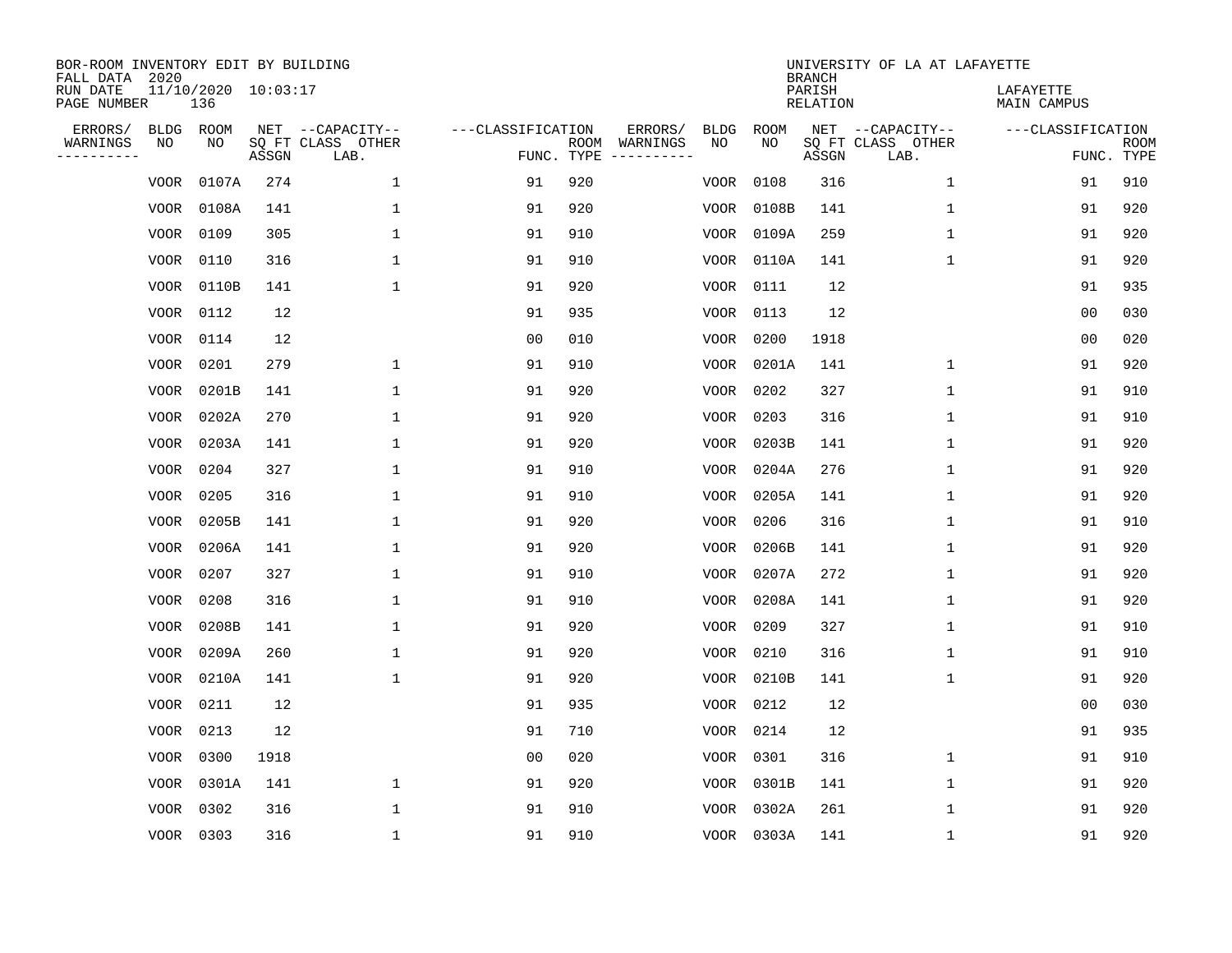| BOR-ROOM INVENTORY EDIT BY BUILDING<br>FALL DATA 2020 |    |            |      |                                 |                   |     |                                      |           |                                                                | <b>BRANCH</b>      | UNIVERSITY OF LA AT LAFAYETTE                                                                                                                       |                                 |                           |
|-------------------------------------------------------|----|------------|------|---------------------------------|-------------------|-----|--------------------------------------|-----------|----------------------------------------------------------------|--------------------|-----------------------------------------------------------------------------------------------------------------------------------------------------|---------------------------------|---------------------------|
| RUN DATE 11/10/2020 10:03:17<br>PAGE NUMBER           |    | 137        |      |                                 |                   |     |                                      |           |                                                                | PARISH<br>RELATION |                                                                                                                                                     | LAFAYETTE<br>MAIN CAMPUS        |                           |
| ERRORS/ BLDG ROOM                                     |    |            |      | NET --CAPACITY--                | ---CLASSIFICATION |     | ERRORS/ BLDG ROOM                    |           |                                                                |                    | NET --CAPACITY-- ---CLASSIFICATION                                                                                                                  |                                 |                           |
| WARNINGS<br>---------                                 | NO | NO         |      | SQ FT CLASS OTHER<br>ASSGN LAB. |                   |     | ROOM WARNINGS<br>FUNC. TYPE $------$ | NO        | NO                                                             | ASSGN              | SQ FT CLASS OTHER<br>LAB.                                                                                                                           |                                 | <b>ROOM</b><br>FUNC. TYPE |
|                                                       |    | VOOR 0303B | 141  | $\mathbf{1}$                    | 91                | 920 |                                      | VOOR 0304 |                                                                | 327                | $\mathbf{1}$                                                                                                                                        | 91                              | 910                       |
|                                                       |    | VOOR 0304A | 273  | $\mathbf{1}$                    | 91                | 920 |                                      | VOOR 0305 |                                                                | 316                | $\mathbf{1}$                                                                                                                                        | 91                              | 910                       |
|                                                       |    | VOOR 0305A | 140  | $\mathbf{1}$                    | 91                | 920 |                                      |           | VOOR 0305B                                                     | 141                | $\mathbf{1}$                                                                                                                                        | 91                              | 920                       |
|                                                       |    | VOOR 0306  | 316  | 1                               | 91                | 910 |                                      |           | VOOR 0306A                                                     | 141                | $\mathbf{1}$                                                                                                                                        | 91                              | 920                       |
|                                                       |    | VOOR 0306B | 141  | 1                               | 91                | 920 |                                      | VOOR 0307 |                                                                | 327                | $\mathbf{1}$                                                                                                                                        | 91                              | 910                       |
|                                                       |    | VOOR 0307A | 272  | 1                               | 91                | 920 |                                      | VOOR 0308 |                                                                | 316                | $\mathbf{1}$                                                                                                                                        | 91                              | 910                       |
|                                                       |    | VOOR 0308A | 141  | 1                               | 91                | 920 |                                      |           | VOOR 0308B                                                     | 141                | 1                                                                                                                                                   | 91                              | 920                       |
|                                                       |    | VOOR 0309  | 327  | $\mathbf{1}$                    | 91                | 910 |                                      |           | VOOR 0309A                                                     | 258                | $\mathbf{1}$                                                                                                                                        | 91                              | 920                       |
|                                                       |    | VOOR 0310  | 316  | $\mathbf{1}$                    | 91                | 910 |                                      |           | VOOR 0310A                                                     | 141                | $\mathbf{1}$                                                                                                                                        | 91                              | 920                       |
|                                                       |    | VOOR 0310B | 141  | $\mathbf{1}$                    | 91                | 920 |                                      | VOOR 0311 |                                                                | 12                 |                                                                                                                                                     | 00                              | 010                       |
|                                                       |    | VOOR 0312  | 12   |                                 | 00                | 010 |                                      | VOOR 0313 |                                                                | 12                 |                                                                                                                                                     | 91                              | 935                       |
|                                                       |    | VOOR 0314  | 12   |                                 | 91                | 710 |                                      |           | TOTAL NUMBER CLASSROOMS<br>TOTAL NUMBER LABS 210               |                    | TOTAL ASSIGNABLE & UNASSIGNABLE SQFT:<br>TOTAL NET ASSIGN SQ. FT. IN ROOM FILE<br>TOTAL NUMBER COMPUTER CLASSROOMS<br>TOTAL NUMBER SPECIAL LABS 220 | 23,678<br>17,864                |                           |
|                                                       |    | VPTB 0101  | 840  | 30                              | 11                | 110 |                                      |           | TOTAL NUMBER CLASSROOMS<br>TOTAL NUMBER LABS 210               |                    | TOTAL ASSIGNABLE & UNASSIGNABLE SOFT:<br>TOTAL NET ASSIGN SQ. FT. IN ROOM FILE<br>TOTAL NUMBER COMPUTER CLASSROOMS<br>TOTAL NUMBER SPECIAL LABS 220 | 840<br>840<br>1                 |                           |
|                                                       |    | WLCN 0101  | 398  | 6                               | 61                | 310 |                                      | WLCN 0102 |                                                                | 143                | $\mathbf{1}$                                                                                                                                        | 61                              | 310                       |
|                                                       |    | WLCN 0103  | 65   | $\mathbf{1}$                    | 00                | 030 |                                      |           | WLCN 0104                                                      | 986                | $\mathbf{1}$                                                                                                                                        | 00                              | 030                       |
|                                                       |    | WLCN 0105  | 64   |                                 | 45                | 730 |                                      |           | WLCN 0105A<br>TOTAL NUMBER CLASSROOMS<br>TOTAL NUMBER LABS 210 | $\overline{4}$     | TOTAL ASSIGNABLE & UNASSIGNABLE SQFT:<br>TOTAL NET ASSIGN SQ. FT. IN ROOM FILE<br>TOTAL NUMBER COMPUTER CLASSROOMS<br>TOTAL NUMBER SPECIAL LABS 220 | 00 <sub>o</sub><br>1,660<br>605 | 030                       |
|                                                       |    | 0001 0001  | 6553 | $\mathbf{1}$                    | 92                | 950 |                                      |           |                                                                |                    | TOTAL ASSIGNABLE & UNASSIGNABLE SQFT:                                                                                                               | 6,553                           |                           |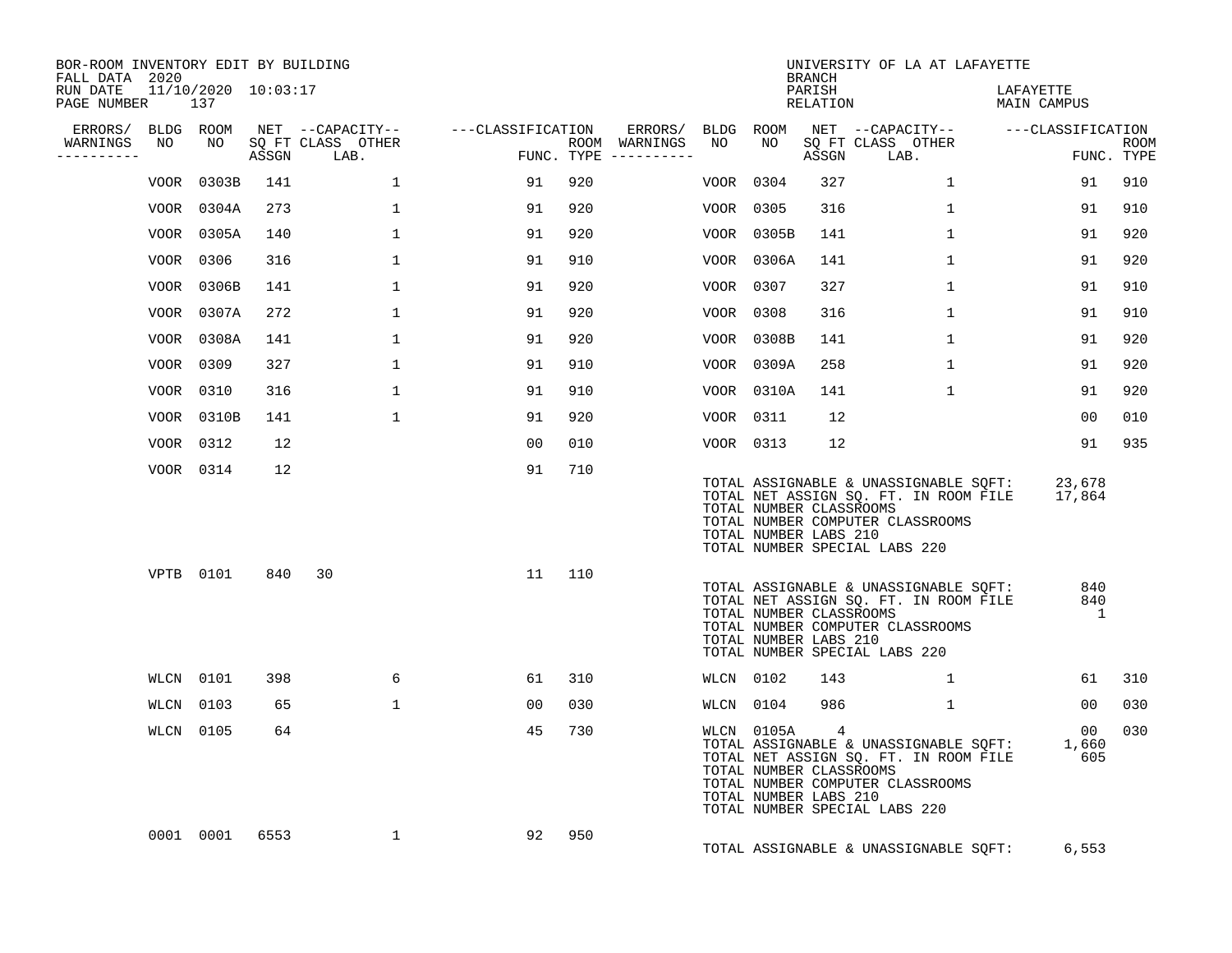| BOR-ROOM INVENTORY EDIT BY BUILDING<br>FALL DATA 2020 |      |                            |       |                           |                   |     |                                      |           |                                                                                   | <b>BRANCH</b>      |      | UNIVERSITY OF LA AT LAFAYETTE    |                                             |                |                           |
|-------------------------------------------------------|------|----------------------------|-------|---------------------------|-------------------|-----|--------------------------------------|-----------|-----------------------------------------------------------------------------------|--------------------|------|----------------------------------|---------------------------------------------|----------------|---------------------------|
| RUN DATE<br>PAGE NUMBER                               |      | 11/10/2020 10:03:17<br>138 |       |                           |                   |     |                                      |           |                                                                                   | PARISH<br>RELATION |      |                                  | LAFAYETTE<br><b>MAIN CAMPUS</b>             |                |                           |
| ERRORS/                                               |      | BLDG ROOM                  |       | NET --CAPACITY--          | ---CLASSIFICATION |     | ERRORS/                              | BLDG ROOM |                                                                                   |                    |      | NET --CAPACITY--                 | ---CLASSIFICATION                           |                |                           |
| WARNINGS<br>---------                                 | NO   | NO                         | ASSGN | SQ FT CLASS OTHER<br>LAB. |                   |     | ROOM WARNINGS<br>FUNC. TYPE $------$ | NO        | NO                                                                                | ASSGN              | LAB. | SQ FT CLASS OTHER                |                                             |                | <b>ROOM</b><br>FUNC. TYPE |
|                                                       |      |                            |       |                           |                   |     |                                      |           | TOTAL NUMBER CLASSROOMS<br>TOTAL NUMBER LABS 210<br>TOTAL NUMBER SPECIAL LABS 220 |                    |      | TOTAL NUMBER COMPUTER CLASSROOMS | TOTAL NET ASSIGN SQ. FT. IN ROOM FILE 6,553 |                |                           |
|                                                       | 0002 | 0100                       | 840   |                           | 0 <sub>0</sub>    | 020 |                                      |           | 0002 0100A                                                                        | 258                |      |                                  |                                             | 0 <sub>0</sub> | 020                       |
|                                                       | 0002 | 0100B                      | 258   |                           | 0 <sub>0</sub>    | 020 |                                      | 0002 0101 |                                                                                   | 134                |      | 2                                |                                             | 11             | 310                       |
|                                                       | 0002 | 0101A                      | 270   | 2                         | 11                | 310 |                                      |           | 0002 0101B                                                                        | 100                |      | 2                                |                                             | 11             | 310                       |
|                                                       | 0002 | 0101C                      | 90    | $\mathbf{1}$              | 11                | 310 |                                      |           | 0002 0101D                                                                        | 204                |      | $\mathbf{1}$                     |                                             | 11             | 310                       |
|                                                       | 0002 | 0102                       | 556   |                           | 00                | 030 |                                      |           | 0002 0102A                                                                        | 93                 |      |                                  |                                             | 0 <sub>0</sub> | 030                       |
|                                                       | 0002 | 0102B                      | 294   | 11                        | 00                | 030 |                                      | 0002 0103 |                                                                                   | 208                |      | 1                                |                                             | 11             | 310                       |
|                                                       | 0002 | 0104                       | 44    |                           | 00                | 010 |                                      | 0002 0105 |                                                                                   | 204                |      | 2                                |                                             | 11             | 310                       |
|                                                       |      | 0002 0105A                 | 112   | 2                         | 11                | 313 |                                      |           | 0002 0105B                                                                        | 100                |      | 1                                |                                             | 11             | 731                       |
|                                                       |      | 0002 0106                  | 294   | 10                        | 00                | 030 |                                      | 0002 0107 |                                                                                   | 136                |      | 2                                |                                             | 11             | 310                       |
|                                                       | 0002 | 0107A                      | 108   | 1                         | 11                | 315 |                                      | 0002 0108 |                                                                                   | 275                |      | 4                                |                                             | 11             | 315                       |
|                                                       | 0002 | 0108A                      | 97    |                           | 11                | 731 |                                      |           | 0002 0108B                                                                        | 83                 |      | 1                                |                                             | 11             | 315                       |
|                                                       | 0002 | 0108C                      | 55    |                           | 0 <sub>0</sub>    | 020 |                                      |           | 0002 0108D                                                                        | 131                |      | 1                                |                                             | 11             | 310                       |
|                                                       |      | 0002 0108E                 | 219   | $\mathbf{1}$              | 11                | 310 |                                      |           | 0002 0108F                                                                        | 298                | 8    |                                  |                                             | 11             | 110                       |
|                                                       | 0002 | 0108G                      | 138   | $\mathbf 1$               | 11                | 310 |                                      |           | 0002 0108H                                                                        | 133                |      | 1                                |                                             | 11             | 310                       |
|                                                       |      | 0002 0108I                 | 6     |                           | 00                | 030 |                                      | 0002 0109 |                                                                                   | 362                |      | 8                                |                                             | 22             | 410                       |
|                                                       |      | 0002 0110                  | 303   | 9                         | 00                | 030 |                                      | 0002 0111 |                                                                                   | 99                 |      |                                  |                                             | 0 <sub>0</sub> | 020                       |
|                                                       |      | 0002 0111A                 | 145   | 2                         | 11                | 310 |                                      |           | 0002 0111B                                                                        | 153                |      | 2                                |                                             | 11             | 310                       |
|                                                       |      | 0002 0111C                 | 200   | 2                         | 11                | 310 |                                      | 0002 0112 |                                                                                   | 100                |      |                                  |                                             | 0 <sub>0</sub> | 020                       |
|                                                       | 0002 | 0112A                      | 204   | 10                        | 22                | 250 |                                      |           | 0002 0112B                                                                        | 153                |      | 4                                |                                             | 22             | 250                       |
|                                                       |      | 0002 0112C                 | 144   | 4                         | 22                | 250 |                                      | 0002 0200 |                                                                                   | 1164               |      |                                  |                                             | 0 <sub>0</sub> | 020                       |
|                                                       | 0002 | 0200A                      | 258   |                           | 00                | 020 |                                      |           | 0002 0200B                                                                        | 258                |      |                                  |                                             | 00             | 020                       |
|                                                       | 0002 | 0201                       | 617   | 48                        | 11                | 110 |                                      | 0002 0202 |                                                                                   | 98                 |      |                                  |                                             | 0 <sub>0</sub> | 020                       |
|                                                       |      | 0002 0202A                 | 157   | $\mathbf 1$               | 11                | 310 |                                      |           | 0002 0202B                                                                        | 161                |      | $\mathbf 1$                      |                                             | 11             | 310                       |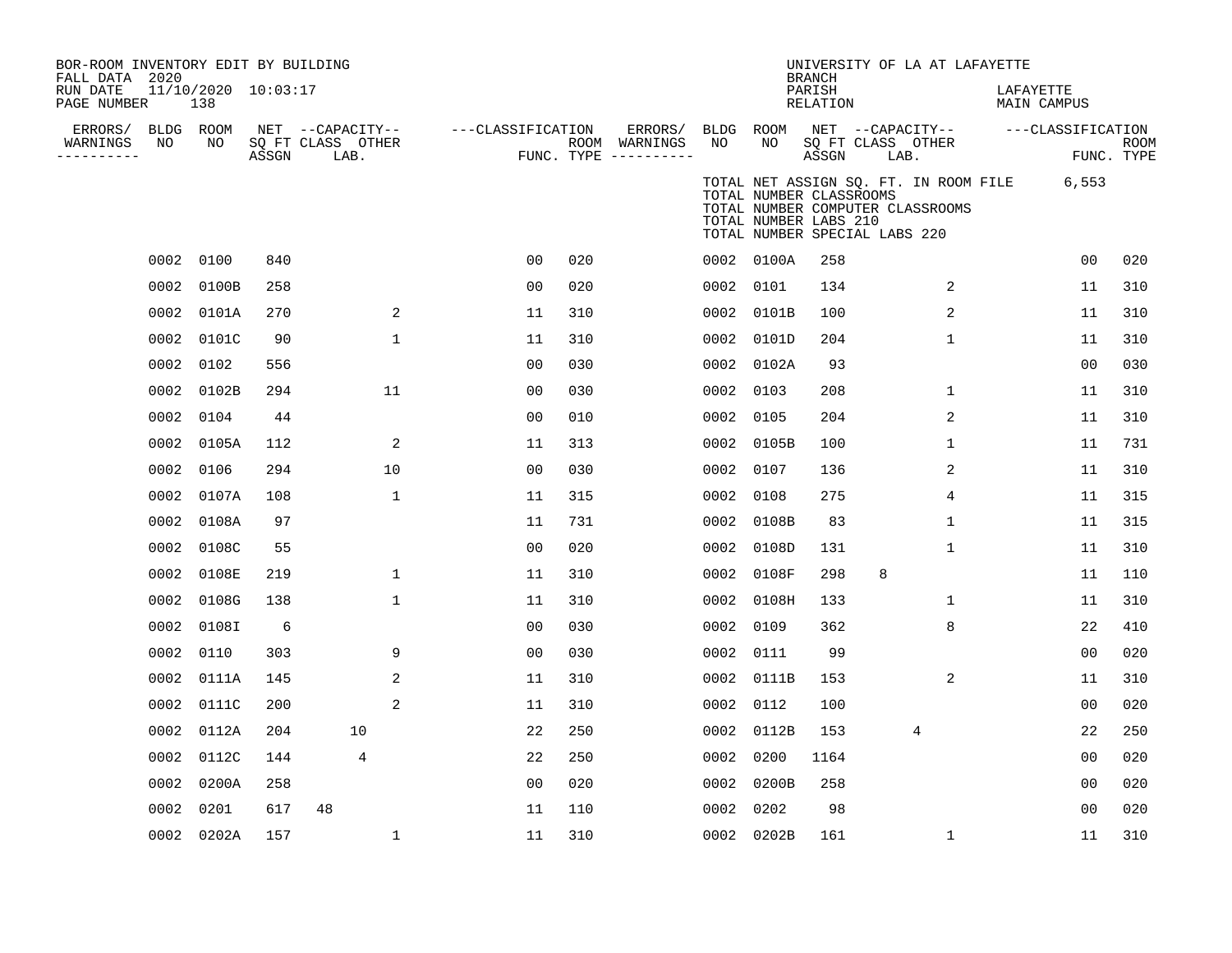| BOR-ROOM INVENTORY EDIT BY BUILDING<br>FALL DATA 2020 |                            |       |                           |                |                   |      |                                 |             |             | <b>BRANCH</b>             |    | UNIVERSITY OF LA AT LAFAYETTE |                          |                           |
|-------------------------------------------------------|----------------------------|-------|---------------------------|----------------|-------------------|------|---------------------------------|-------------|-------------|---------------------------|----|-------------------------------|--------------------------|---------------------------|
| RUN DATE<br>PAGE NUMBER                               | 11/10/2020 10:03:17<br>139 |       |                           |                |                   |      |                                 |             |             | PARISH<br><b>RELATION</b> |    |                               | LAFAYETTE<br>MAIN CAMPUS |                           |
| ERRORS/                                               | <b>BLDG</b><br>ROOM        |       | NET --CAPACITY--          |                | ---CLASSIFICATION |      | ERRORS/                         | <b>BLDG</b> | <b>ROOM</b> |                           |    | NET --CAPACITY--              | ---CLASSIFICATION        |                           |
| WARNINGS<br>NO<br>----------                          | NO                         | ASSGN | SQ FT CLASS OTHER<br>LAB. |                |                   | ROOM | WARNINGS<br>FUNC. TYPE $------$ | NO          | NO          | ASSGN                     |    | SQ FT CLASS OTHER<br>LAB.     |                          | <b>ROOM</b><br>FUNC. TYPE |
| 0002                                                  | 0202C                      | 190   |                           | 2              | 61                | 310  |                                 | 0002        | 0202D       | 93                        |    |                               | 00                       | 030                       |
|                                                       | 0002<br>0203               | 620   | 48                        |                | 11                | 110  |                                 | 0002        | 0204        | 37                        |    |                               | 00                       | 020                       |
|                                                       | 0002<br>0204A              | 55    |                           | 2              | 0 <sub>0</sub>    | 030  |                                 | 0002        | 0205        | 620                       | 44 |                               | 11                       | 110                       |
| 0002                                                  | 0206                       | 216   | 8                         |                | 11                | 280  |                                 | 0002        | 0206G       | 138                       |    | 1                             | 61                       | 310                       |
| 0002                                                  | 0207                       | 149   |                           | 2              | 11                | 310  |                                 | 0002        | 0208        | 119                       |    | 4                             | 11                       | 315                       |
|                                                       | 0208A<br>0002              | 26    |                           |                | 11                | 715  |                                 |             | 0002 0209   | 132                       |    | 2                             | 11                       | 310                       |
|                                                       | 0210<br>0002               | 103   |                           |                | 11                | 731  |                                 |             | 0002 0211   | 128                       |    | 2                             | 11                       | 310                       |
|                                                       | 0212<br>0002               | 76    |                           | 2              | 11                | 320  |                                 |             | 0002 0213   | 172                       |    | 2                             | 11                       | 310                       |
|                                                       | 0214<br>0002               | 172   |                           | 3              | 11                | 325  |                                 | 0002        | 0215        | 622                       | 48 |                               | 11                       | 110                       |
|                                                       | 0216<br>0002               | 176   |                           | 2              | 11                | 315  |                                 | 0002        | 0218        | 216                       | 40 |                               | 11                       | 110                       |
|                                                       | 0002<br>0220               | 37    |                           |                | 0 <sub>0</sub>    | 020  |                                 | 0002        | 0220A       | 55                        |    | 2                             | 0 <sub>0</sub>           | 030                       |
|                                                       | 0002<br>0222               | 258   |                           |                | 0 <sub>0</sub>    | 020  |                                 | 0002        | 0222A       | 197                       |    | 2                             | 11                       | 310                       |
|                                                       | 0002<br>0222B              | 161   |                           | $\overline{c}$ | 11                | 310  |                                 | 0002        | 0222C       | 149                       |    | 2                             | 11                       | 310                       |
|                                                       | 0002<br>0300               | 940   |                           |                | 0 <sub>0</sub>    | 020  |                                 | 0002        | 0300A       | 261                       |    |                               | 0 <sub>0</sub>           | 020                       |
|                                                       | 0002<br>0300B              | 265   |                           |                | 0 <sub>0</sub>    | 020  |                                 | 0002        | 0301        | 617                       | 30 |                               | 11                       | 110                       |
|                                                       | 0002<br>0302               | 147   |                           |                | 0 <sub>0</sub>    | 030  |                                 | 0002        | 0302A       | 147                       |    | 2                             | 11                       | 420                       |
|                                                       | 0302B<br>0002              | 422   | 28                        |                | 11                | 110  |                                 | 0002        | 0302C       | 93                        |    |                               | 0 <sub>0</sub>           | 030                       |
|                                                       | 0303<br>0002               | 1396  | 88                        |                | 11                | 110  |                                 | 0002        | 0303A       | 67                        |    |                               | 11                       | 115                       |
|                                                       | 0002<br>0304               | 115   |                           | 2              | 22                | 320  |                                 | 0002        | 0305        | 65                        |    | 2                             | 22                       | 320                       |
|                                                       | 0002<br>0306               | 65    |                           | $\mathbf 1$    | 11                | 320  |                                 | 0002        | 0307        | 49                        |    | $\mathbf{1}$                  | 22                       | 320                       |
|                                                       | 0002<br>0308               | 112   |                           | 2              | 11                | 310  |                                 | 0002        | 0309        | 49                        |    | 1                             | 11                       | 320                       |
|                                                       | 0002<br>0310               | 41    |                           | 2              | 11                | 320  |                                 | 0002        | 0311        | 78                        |    | 2                             | 11                       | 310                       |
|                                                       | 0312<br>0002               | 41    |                           | 1              | 11                | 320  |                                 | 0002        | 0313        | 149                       |    |                               | 0 <sub>0</sub>           | 020                       |
|                                                       | 0002<br>0313A              | 119   |                           | 2              | 11                | 310  |                                 |             | 0002 0313B  | 149                       |    | 2                             | 11                       | 310                       |
| 0002                                                  | 0313C                      | 67    |                           | 2              | 11                | 310  |                                 |             | 0002 0313D  | 122                       |    | 2                             | 11                       | 313                       |
|                                                       | 0002 0313E                 | 100   |                           | $\overline{c}$ | 11                | 310  |                                 |             | 0002 0313F  | 100                       |    | $\sqrt{2}$                    | 11                       | 310                       |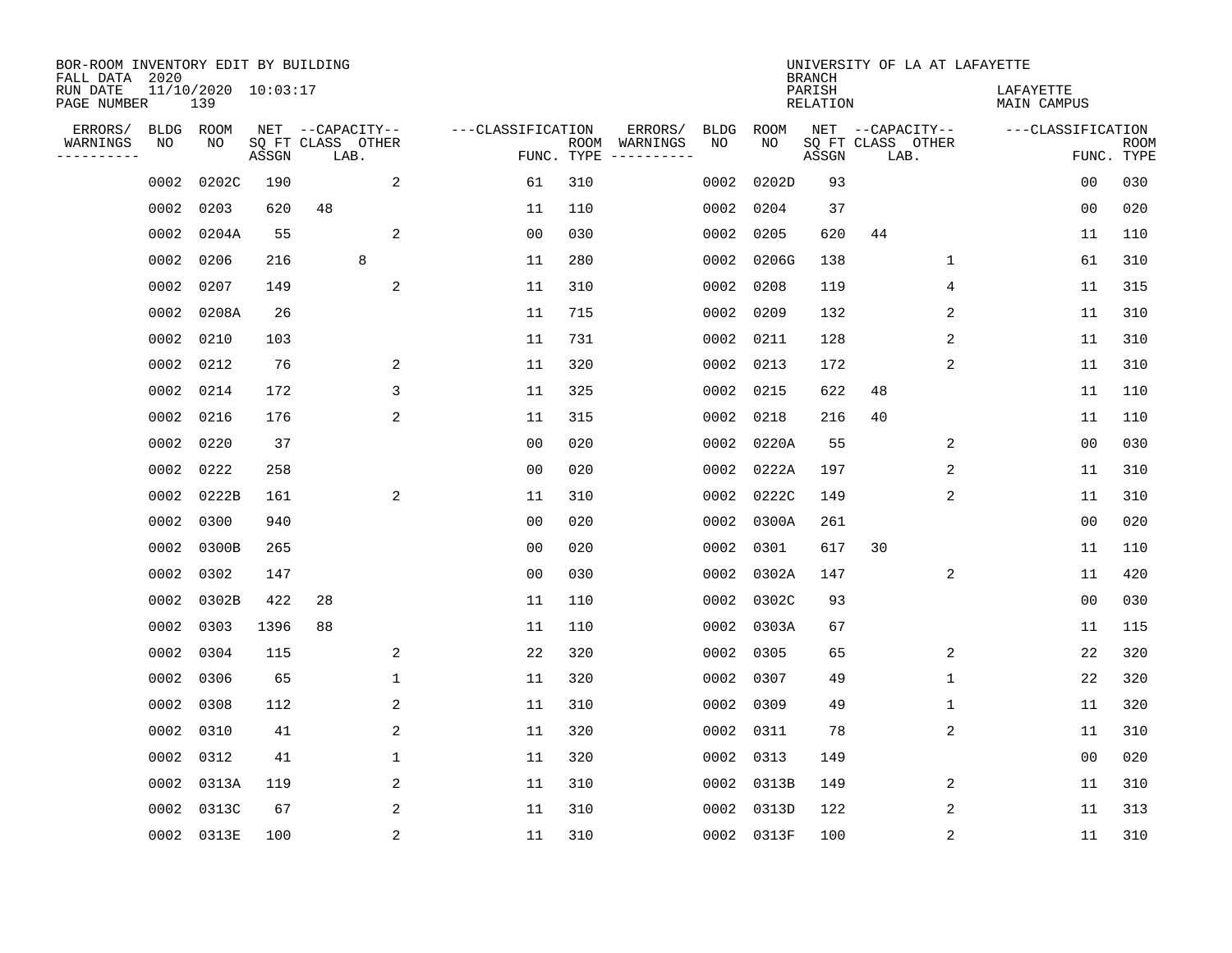| BOR-ROOM INVENTORY EDIT BY BUILDING<br>FALL DATA 2020 |      |                            |       |                           |                   |     |                                      |      |                                                                | <b>BRANCH</b>             | UNIVERSITY OF LA AT LAFAYETTE                                                                                                                       |                                 |                                           |                           |
|-------------------------------------------------------|------|----------------------------|-------|---------------------------|-------------------|-----|--------------------------------------|------|----------------------------------------------------------------|---------------------------|-----------------------------------------------------------------------------------------------------------------------------------------------------|---------------------------------|-------------------------------------------|---------------------------|
| RUN DATE<br>PAGE NUMBER                               |      | 11/10/2020 10:03:17<br>140 |       |                           |                   |     |                                      |      |                                                                | PARISH<br><b>RELATION</b> |                                                                                                                                                     | LAFAYETTE<br><b>MAIN CAMPUS</b> |                                           |                           |
| ERRORS/                                               |      | BLDG ROOM                  |       | NET --CAPACITY--          | ---CLASSIFICATION |     | ERRORS/                              | BLDG | ROOM                                                           |                           | NET --CAPACITY--                                                                                                                                    | ---CLASSIFICATION               |                                           |                           |
| WARNINGS<br>----------                                | NO   | NO                         | ASSGN | SQ FT CLASS OTHER<br>LAB. |                   |     | ROOM WARNINGS<br>FUNC. TYPE $------$ | NO   | NO                                                             | ASSGN                     | SQ FT CLASS OTHER<br>LAB.                                                                                                                           |                                 |                                           | <b>ROOM</b><br>FUNC. TYPE |
|                                                       | 0002 | 0314                       | 41    | 2                         | 22                | 320 |                                      | 0002 | 0316                                                           | 41                        | 2                                                                                                                                                   |                                 | 22                                        | 320                       |
|                                                       |      | 0002 0318                  | 60    | 2                         | 11                | 115 |                                      | 0002 | 0320                                                           | 484                       | 24                                                                                                                                                  |                                 | 11                                        | 110                       |
|                                                       |      | 0002 0320A                 | 107   | 2                         | 11                | 313 |                                      |      | 0002 0320B                                                     | 112                       | 2                                                                                                                                                   |                                 | 11                                        | 310                       |
|                                                       |      | 0002 0322                  | 250   | 12                        | 22                | 320 |                                      |      | 0002 0323                                                      | 24                        | $\mathbf{1}$                                                                                                                                        |                                 | 0 <sub>0</sub>                            | 010                       |
|                                                       |      | 0002 0324                  | 696   | 18                        | 22                | 260 |                                      |      | 0002 E0100                                                     | 42                        |                                                                                                                                                     |                                 | 00                                        | 020                       |
|                                                       |      | 0002 E0200                 | 42    |                           | 0 <sub>0</sub>    | 020 |                                      |      | 0002 E0300<br>TOTAL NUMBER CLASSROOMS<br>TOTAL NUMBER LABS 210 | 42                        | TOTAL ASSIGNABLE & UNASSIGNABLE SQFT:<br>TOTAL NET ASSIGN SQ. FT. IN ROOM FILE<br>TOTAL NUMBER COMPUTER CLASSROOMS<br>TOTAL NUMBER SPECIAL LABS 220 |                                 | 00 <sub>o</sub><br>22,948<br>15,430<br>10 | 020                       |
|                                                       |      | 0004 0004                  | 152   |                           | 0 <sub>0</sub>    | 030 |                                      |      | 0004 0100                                                      | 930                       |                                                                                                                                                     |                                 | 0 <sub>0</sub>                            | 020                       |
|                                                       |      | 0004 0100A                 | 195   |                           | 0 <sub>0</sub>    | 020 |                                      | 0004 | 0100B                                                          | 274                       |                                                                                                                                                     |                                 | 0 <sub>0</sub>                            | 020                       |
|                                                       |      | 0004 0100C                 | 195   |                           | 0 <sub>0</sub>    | 020 |                                      | 0004 | 0100D                                                          | 452                       |                                                                                                                                                     |                                 | 0 <sub>0</sub>                            | 020                       |
|                                                       |      | 0004 0101                  | 136   | $\overline{\mathbf{c}}$   | 11                | 310 |                                      | 0004 | 0101A                                                          | 117                       | 3                                                                                                                                                   |                                 | 11                                        | 310                       |
|                                                       |      | 0004 0101B                 | 52    |                           | 11                | 731 |                                      | 0004 | 0101C                                                          | 52                        |                                                                                                                                                     |                                 | 0 <sub>0</sub>                            | 010                       |
|                                                       |      | 0004 0102                  | 115   | 2                         | 11                | 310 |                                      |      | 0004 0103                                                      | 145                       |                                                                                                                                                     |                                 | 0 <sub>0</sub>                            | 030                       |
|                                                       |      | 0004 0103B                 | 145   | $\mathbf{1}$              | 11                | 310 |                                      |      | 0004 0104                                                      | 113                       | 2                                                                                                                                                   |                                 | 11                                        | 310                       |
|                                                       |      | 0004 0104A                 | 81    |                           | 45                | 315 |                                      |      | 0004 0104B                                                     | 72                        |                                                                                                                                                     |                                 | 45                                        | 315                       |
|                                                       |      | 0004 0105                  | 124   | 2                         | 54                | 314 |                                      |      | 0004 0105A                                                     | 177                       | 3                                                                                                                                                   |                                 | 0 <sub>0</sub>                            | 030                       |
|                                                       |      | 0004 0106                  | 223   | 2                         | 54                | 313 |                                      |      | 0004 0106A                                                     | 145                       | 3                                                                                                                                                   |                                 | 54                                        | 325                       |
|                                                       |      | 0004 0106B                 | 105   | 3                         | 54                | 315 |                                      |      | 0004 0106C                                                     | 140                       | 3                                                                                                                                                   |                                 | 56                                        | 314                       |
|                                                       |      | 0004 0107                  | 208   | 2                         | 54                | 314 |                                      | 0004 | 0108                                                           | 232                       | 2                                                                                                                                                   |                                 | 54                                        | 314                       |
|                                                       |      | 0004 0109                  | 193   | 2                         | 54                | 315 |                                      | 0004 | 0109A                                                          | 100                       | 2                                                                                                                                                   |                                 | 54                                        | 313                       |
|                                                       |      | 0004 0110                  | 257   | 4                         | 54                | 315 |                                      |      | 0004 0111                                                      | 153                       | 12                                                                                                                                                  |                                 | 54                                        | 350                       |
|                                                       |      | 0004 0111A                 | 13    | 2                         | 54                | 355 |                                      | 0004 | 0112                                                           | 271                       | 3                                                                                                                                                   |                                 | 54                                        | 315                       |
|                                                       |      | 0004 0113                  | 223   | 2                         | 32                | 310 |                                      |      | 0004 0114                                                      | 223                       | 2                                                                                                                                                   |                                 | 54                                        | 314                       |
|                                                       |      | 0004 0115                  | 113   | $\overline{2}$            | 54                | 314 |                                      |      | 0004 0116                                                      | 207                       | 2                                                                                                                                                   |                                 | 54                                        | 314                       |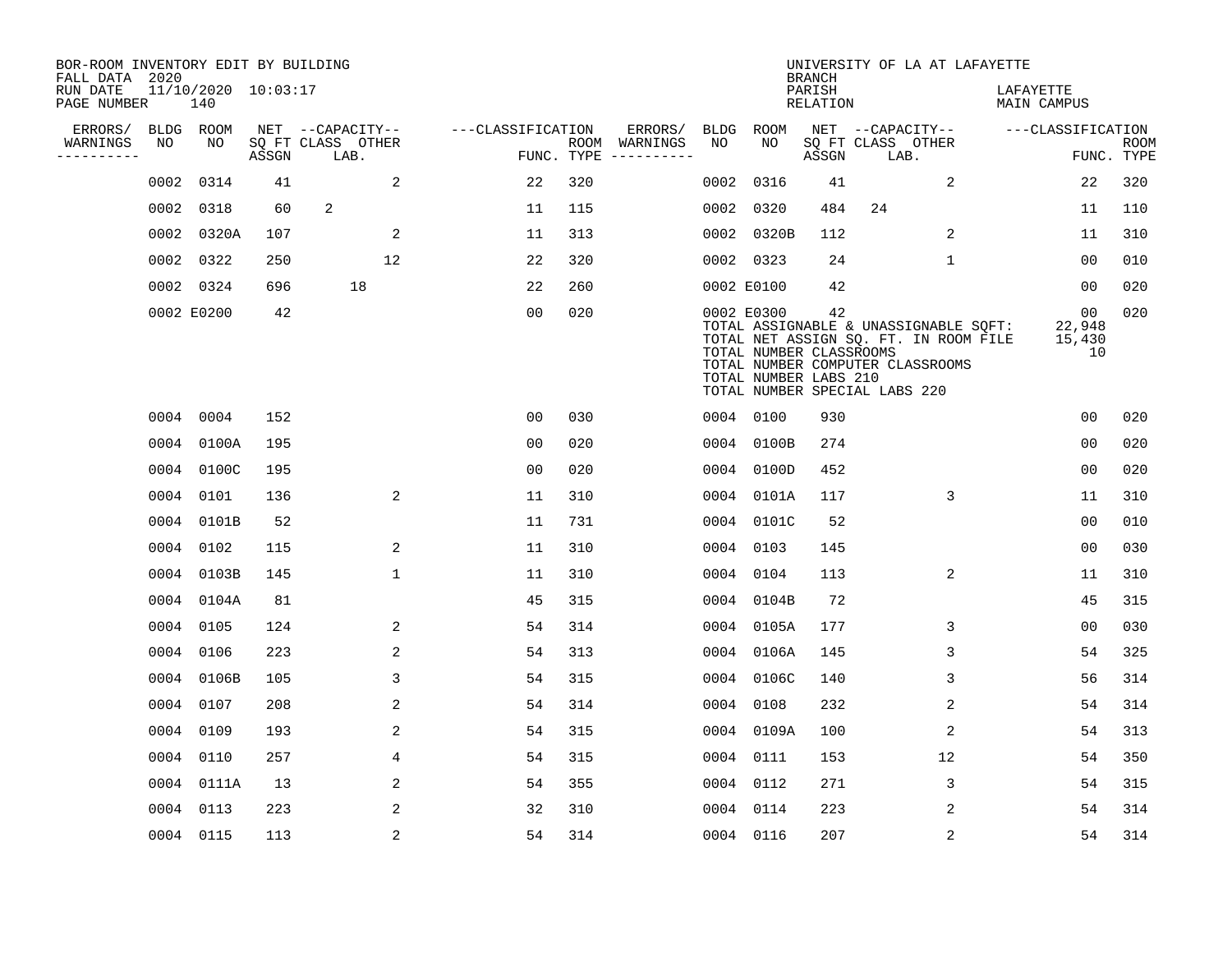| BOR-ROOM INVENTORY EDIT BY BUILDING<br>FALL DATA 2020<br>RUN DATE<br>PAGE NUMBER |    | 11/10/2020 10:03:17<br>141 |       |                                       |                   |                          |             |                                       | <b>BRANCH</b><br>PARISH<br>RELATION | UNIVERSITY OF LA AT LAFAYETTE                                                                                      | LAFAYETTE<br>MAIN CAMPUS |             |
|----------------------------------------------------------------------------------|----|----------------------------|-------|---------------------------------------|-------------------|--------------------------|-------------|---------------------------------------|-------------------------------------|--------------------------------------------------------------------------------------------------------------------|--------------------------|-------------|
| ERRORS/<br>WARNINGS                                                              | NO | BLDG ROOM<br>NO            |       | NET --CAPACITY--<br>SO FT CLASS OTHER | ---CLASSIFICATION | ERRORS/<br>ROOM WARNINGS | BLDG<br>NO. | ROOM<br>NO.                           |                                     | NET --CAPACITY--<br>SQ FT CLASS OTHER                                                                              | ---CLASSIFICATION        | <b>ROOM</b> |
| ----------                                                                       |    |                            | ASSGN | LAB.                                  |                   | FUNC. TYPE $------$      |             |                                       | ASSGN                               | LAB.                                                                                                               |                          | FUNC. TYPE  |
|                                                                                  |    | 0004 0117                  | 191   | 2                                     | 54                | 314                      | 0004        | 0118                                  | 191                                 | 3                                                                                                                  | 54                       | 313         |
|                                                                                  |    | 0004 0119                  | 191   | $\overline{a}$                        | 54                | 314                      | 0004        | 0120                                  | 191                                 | 3                                                                                                                  | 54                       | 314         |
|                                                                                  |    | 0004 0121                  | 191   | 2                                     | 00                | 030                      | 0004        | 0152                                  | 153                                 |                                                                                                                    | 0 <sub>0</sub>           | 020         |
|                                                                                  |    | 0004 0200                  | 607   |                                       | 00                | 020                      | 0004        | 0200A                                 | 195                                 |                                                                                                                    | 0 <sub>0</sub>           | 020         |
|                                                                                  |    | 0004 0200B                 | 275   |                                       | 00                | 020                      | 0004        | 0200C                                 | 195                                 |                                                                                                                    | 0 <sub>0</sub>           | 020         |
|                                                                                  |    | 0004 0200D                 | 275   |                                       | 00                | 020                      | 0004        | 0201                                  | 117                                 | 2                                                                                                                  | 54                       | 314         |
|                                                                                  |    | 0004 0201A                 | 142   |                                       | 0 <sub>0</sub>    | 030                      | 0004        | 0202                                  | 192                                 | $\mathbf 1$                                                                                                        | 54                       | 314         |
|                                                                                  |    | 0004 0203                  | 166   | 2                                     | 54                | 314                      | 0004        | 0204                                  | 191                                 | 3                                                                                                                  | 54                       | 313         |
|                                                                                  |    | 0004 0205                  | 191   | 2                                     | 54                | 314                      | 0004        | 0206                                  | 209                                 | 3                                                                                                                  | 54                       | 325         |
|                                                                                  |    | 0004 0207                  | 190   | $\overline{2}$                        | 54                | 314                      | 0004        | 0208                                  | 192                                 | 2                                                                                                                  | 46                       | 314         |
|                                                                                  |    | 0004 0208A                 | 11    |                                       | 61                | 315                      | 0004        | 0209                                  | 194                                 | 2                                                                                                                  | 54                       | 314         |
|                                                                                  |    | 0004 0210                  | 194   | 2                                     | 54                | 314                      | 0004        | 0211                                  | 196                                 | 2                                                                                                                  | 54                       | 314         |
|                                                                                  |    | 0004 0212                  | 196   | 2                                     | 54                | 314                      | 0004        | 0213                                  | 193                                 | 3                                                                                                                  | 54                       | 325         |
|                                                                                  |    | 0004 0214                  | 185   | $\overline{2}$                        | 54                | 314                      | 0004        | 0214A                                 | 8                                   |                                                                                                                    | 54                       | 315         |
|                                                                                  |    | 0004 0215                  | 227   | 12                                    | 54                | 350                      | 0004        | 0216                                  | 211                                 | 3                                                                                                                  | 22                       | 314         |
|                                                                                  |    | 0004 0216A                 | 8     | 1                                     | 22                | 315                      | 0004        | 0217                                  | 119                                 | 2                                                                                                                  | 54                       | 320         |
|                                                                                  |    | 0004 0218                  | 201   | 2                                     | 54                | 314                      | 0004        | 0218A                                 | 9                                   |                                                                                                                    | 54                       | 315         |
|                                                                                  |    | 0004 0219                  | 177   | 2                                     | 54                | 314                      |             | 0004 0219A                            | 12                                  |                                                                                                                    | 54                       | 315         |
|                                                                                  |    | 0004 0220                  | 189   | 2                                     | 54                | 314                      |             | 0004 0221                             | 192                                 | $\mathbf{1}$                                                                                                       | 54                       | 313         |
|                                                                                  |    | 0004 0222                  | 178   | $\mathbf 1$                           | 54                | 314                      |             | 0004 0222A                            | 12                                  |                                                                                                                    | 54                       | 315         |
|                                                                                  |    | 0004 0223                  | 191   | 2                                     | 00                | 030                      |             | 0004 B0101                            | 356                                 |                                                                                                                    | 0 <sub>0</sub>           | 030         |
|                                                                                  |    | 0004 B0102                 | 132   |                                       | 00                | 030                      |             | 0004 B0103                            | 230                                 |                                                                                                                    | 0 <sub>0</sub>           | 030         |
|                                                                                  |    | 0004 B0104                 | 425   |                                       | 0 <sub>0</sub>    | 030                      |             | 0004 B0105<br>TOTAL NUMBER CLASSROOMS | 310                                 | TOTAL ASSIGNABLE & UNASSIGNABLE SQFT:<br>TOTAL NET ASSIGN SQ. FT. IN ROOM FILE<br>TOTAL NUMBER COMPUTER CLASSROOMS | 00<br>14,934<br>8,685    | 030         |

TOTAL NUMBER LABS 210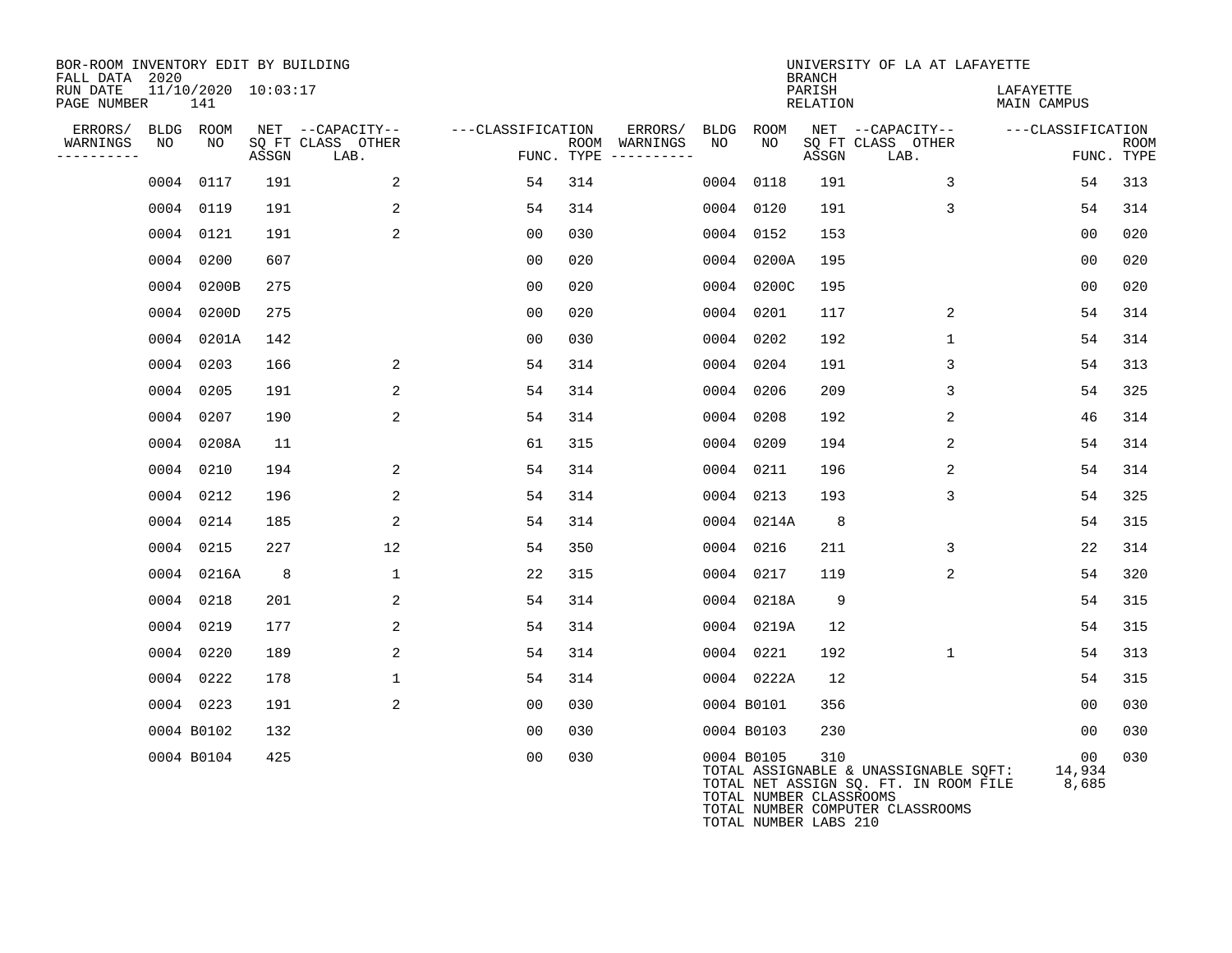| BOR-ROOM INVENTORY EDIT BY BUILDING<br>FALL DATA 2020<br>RUN DATE<br>PAGE NUMBER | 11/10/2020 10:03:17<br>142 |          |                                               |                   |     |                                                 |                   |            | <b>BRANCH</b><br>PARISH<br><b>RELATION</b> | UNIVERSITY OF LA AT LAFAYETTE                 | LAFAYETTE<br>MAIN CAMPUS |                           |
|----------------------------------------------------------------------------------|----------------------------|----------|-----------------------------------------------|-------------------|-----|-------------------------------------------------|-------------------|------------|--------------------------------------------|-----------------------------------------------|--------------------------|---------------------------|
| ERRORS/<br>BLDG<br>WARNINGS<br>NO<br>--------                                    | ROOM<br>NO                 | ASSGN    | NET --CAPACITY--<br>SQ FT CLASS OTHER<br>LAB. | ---CLASSIFICATION |     | ERRORS/<br>ROOM WARNINGS<br>FUNC. TYPE $------$ | <b>BLDG</b><br>NO | ROOM<br>NO | ASSGN                                      | NET --CAPACITY--<br>SQ FT CLASS OTHER<br>LAB. | ---CLASSIFICATION        | <b>ROOM</b><br>FUNC. TYPE |
|                                                                                  |                            |          |                                               |                   |     |                                                 |                   |            |                                            | TOTAL NUMBER SPECIAL LABS 220                 |                          |                           |
| 0005                                                                             | 0100                       | 1840     |                                               | 0 <sub>0</sub>    | 020 |                                                 |                   | 0005 0101  | 87                                         | $\mathbf 1$                                   | 11                       | 315                       |
| 0005                                                                             | 0102                       | 87       | $\mathbf 1$                                   | 11                | 310 |                                                 | 0005              | 0102A      | 22                                         |                                               | 11                       | 315                       |
| 0005                                                                             | 0103                       | 81       | 2                                             | 11                | 310 |                                                 | 0005              | 0104       | 224                                        | 3                                             | 31                       | 325                       |
| 0005                                                                             | 0105                       | 81       | $\mathbf{1}$                                  | 11                | 310 |                                                 | 0005              | 0106       | 330                                        | 25                                            | 11                       | 680                       |
| 0005                                                                             | 0107                       | 301      | 12                                            | 11                | 140 |                                                 | 0005              | 0108       | 625                                        | 20                                            | 11                       | 210                       |
| 0005                                                                             | 0108A                      | 128      | $\mathbf{1}$                                  | 11                | 310 |                                                 | 0005              | 0108B      | 35                                         |                                               | 11                       | 315                       |
| 0005                                                                             | 0109                       | 469      | 12                                            | 11                | 280 |                                                 | 0005              | 0109A      | 117                                        | 2                                             | 11                       | 310                       |
| 0005                                                                             | 0109B                      | 950      | 2                                             | 11                | 310 |                                                 | 0005              | 0110       | 782                                        | 53                                            | 11                       | 110                       |
| 0005                                                                             | 0111                       | 292      | 3                                             | 11                | 325 |                                                 | 0005              | 0111A      | 20                                         | 1                                             | 11                       | 315                       |
| 0005                                                                             | 0111B                      | 20       | 1                                             | 11                | 315 |                                                 | 0005              | 0112       | 171                                        | 2                                             | 11                       | 313                       |
| 0005                                                                             | 0112A                      | 22       | 2                                             | 11                | 315 |                                                 | 0005              | 0113       | 342                                        | 12                                            | 11                       | 315                       |
| 0005                                                                             | 0113A                      | 61       | 12                                            | 11                | 315 |                                                 | 0005              | 0114       | 38                                         |                                               | 0 <sub>0</sub>           | 010                       |
| 0005                                                                             | 0115                       | 155      | $\mathbf{1}$                                  | 11                | 710 |                                                 | 0005              | 0116       | 225                                        | 3                                             | 0 <sub>0</sub>           | 030                       |
| 0005                                                                             | 0117                       | 1318 120 |                                               | 11                | 110 |                                                 | 0005              | 0118       | 126                                        | 19                                            | 11                       | 310                       |
| 0005                                                                             | 0118A                      | 8        |                                               | 11                | 315 |                                                 | 0005              | 0119       | 126                                        | 2                                             | 11                       | 310                       |
| 0005                                                                             | 0119A                      | 8        |                                               | 11                | 315 |                                                 | 0005              | 0120       | 126                                        | 2                                             | 11                       | 310                       |
| 0005                                                                             | 0120A                      | 8        | 1                                             | 11                | 315 |                                                 | 0005              | 0121       | 220                                        | 2                                             | 0 <sub>0</sub>           | 030                       |
| 0005                                                                             | 0200                       | 1330     |                                               | 0 <sub>0</sub>    | 020 |                                                 | 0005              | 0200A      | 133                                        |                                               | 0 <sub>0</sub>           | 020                       |
| 0005                                                                             | 0200B                      | 133      |                                               | 0 <sub>0</sub>    | 020 |                                                 | 0005              | 0200C      | 205                                        |                                               | 00                       | 020                       |
| 0005                                                                             | 0202                       | 132      | 3                                             | 11                | 315 |                                                 | 0005              | 0203       | 59                                         |                                               | 11                       | 315                       |
| 0005                                                                             | 0204                       | 138      | 2                                             | 11                | 310 |                                                 | 0005              | 0205       | 113                                        | 2                                             | 11                       | 310                       |
| 0005                                                                             | 0206                       | 113      | 2                                             | 11                | 310 |                                                 | 0005              | 0207       | 120                                        | 2                                             | 11                       | 310                       |
| 0005                                                                             | 0208                       | 636      | 49                                            | 11                | 110 |                                                 | 0005              | 0209       | 645                                        | 48                                            | 11                       | 110                       |
| 0005                                                                             | 0210                       | 704      | 55                                            | 11                | 110 |                                                 | 0005              | 0213       | 237                                        | 2                                             | 11                       | 310                       |
|                                                                                  | 0005 0214                  | 150      | 2                                             | 11                | 310 |                                                 |                   | 0005 0215  | 150                                        | 2                                             | 11                       | 310                       |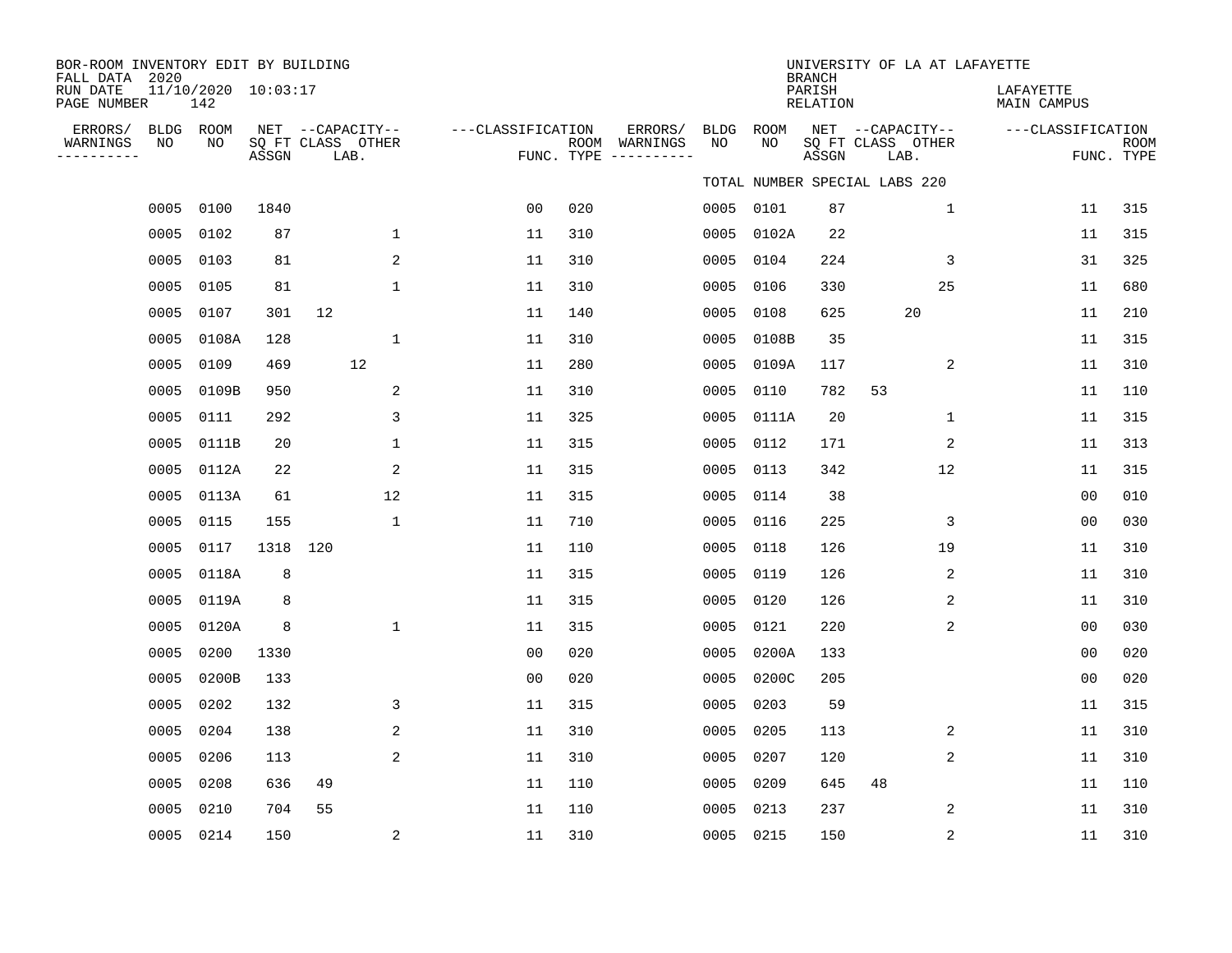| BOR-ROOM INVENTORY EDIT BY BUILDING<br>FALL DATA 2020 |      |                            |                |                           |                   |                    |                         |           |                                                                | <b>BRANCH</b>      | UNIVERSITY OF LA AT LAFAYETTE                                                                                                                       |                                                            |                           |
|-------------------------------------------------------|------|----------------------------|----------------|---------------------------|-------------------|--------------------|-------------------------|-----------|----------------------------------------------------------------|--------------------|-----------------------------------------------------------------------------------------------------------------------------------------------------|------------------------------------------------------------|---------------------------|
| RUN DATE<br>PAGE NUMBER                               |      | 11/10/2020 10:03:17<br>143 |                |                           |                   |                    |                         |           |                                                                | PARISH<br>RELATION |                                                                                                                                                     | LAFAYETTE<br>MAIN CAMPUS                                   |                           |
| ERRORS/                                               |      | BLDG ROOM                  |                | NET --CAPACITY--          | ---CLASSIFICATION |                    | ERRORS/                 | BLDG      | ROOM                                                           |                    | NET --CAPACITY--                                                                                                                                    | ---CLASSIFICATION                                          |                           |
| WARNINGS<br>. <u>.</u> .                              | NO   | NO                         | ASSGN          | SQ FT CLASS OTHER<br>LAB. |                   | ROOM<br>FUNC. TYPE | WARNINGS<br>----------- | NO        | NO                                                             | ASSGN              | SQ FT CLASS OTHER<br>LAB.                                                                                                                           |                                                            | <b>ROOM</b><br>FUNC. TYPE |
|                                                       | 0005 | 0216                       | 150            | 2                         | 11                | 310                |                         | 0005      | 0217                                                           | 150                | 2                                                                                                                                                   | 11                                                         | 310                       |
|                                                       | 0005 | 0218                       | 150            | 2                         | 11                | 310                |                         | 0005      | 0219                                                           | 203                | 2                                                                                                                                                   | 11                                                         | 310                       |
|                                                       | 0005 | 0220                       | 298            | 4                         | 11                | 325                |                         | 0005      | 0221                                                           | 154                | $\mathbf 1$                                                                                                                                         | 11                                                         | 313                       |
|                                                       | 0005 | 0221A                      | 24             |                           | 11                | 315                |                         | 0005      | 0222                                                           | 110                | $\mathbf{1}$                                                                                                                                        | 11                                                         | 315                       |
|                                                       | 0005 | 0223                       | 34             | $\mathbf{1}$              | 00                | 010                |                         | 0005      | 0224                                                           | 90                 |                                                                                                                                                     | 44                                                         | 710                       |
|                                                       | 0005 | 0224A                      | $\overline{4}$ |                           | 0 <sub>0</sub>    | 030                |                         | 0005      | 0225                                                           | 310                | 3                                                                                                                                                   | 0 <sub>0</sub>                                             | 030                       |
|                                                       | 0005 | 0226                       | 122            | 2                         | 11                | 310                |                         | 0005      | 0226A                                                          | 8                  | $\mathbf 1$                                                                                                                                         | 11                                                         | 315                       |
|                                                       | 0005 | 0227                       | 926            | 74                        | 11                | 110                |                         |           | 0005 0228                                                      | 122                | 2                                                                                                                                                   | 11                                                         | 310                       |
|                                                       | 0005 | 0228A                      | 8              |                           | 11                | 315                |                         | 0005      | 0229                                                           | 118                | 2                                                                                                                                                   | 11                                                         | 310                       |
|                                                       | 0005 | 0229A                      | 8              | 1                         | 11                | 315                |                         |           | 0005 0230                                                      | 118                | 2                                                                                                                                                   | 11                                                         | 310                       |
|                                                       |      | 0005 0230A                 | 7              | 1                         | 11                | 315                |                         | 0005 0231 |                                                                | 118                | 2                                                                                                                                                   | 11                                                         | 310                       |
|                                                       |      | 0005 0231A                 | 8              | $\mathbf{1}$              | 11                | 315                |                         |           | 0005 0232                                                      | 192                | 3                                                                                                                                                   | 00                                                         | 030                       |
|                                                       |      | 0005 B0001                 | 688            |                           | 0 <sub>0</sub>    | 030                |                         |           | 0005 B0002<br>TOTAL NUMBER CLASSROOMS<br>TOTAL NUMBER LABS 210 | 219                | TOTAL ASSIGNABLE & UNASSIGNABLE SQFT:<br>TOTAL NET ASSIGN SQ. FT. IN ROOM FILE<br>TOTAL NUMBER COMPUTER CLASSROOMS<br>TOTAL NUMBER SPECIAL LABS 220 | 00<br>18,782<br>13,211<br>6<br>$\mathbf 1$<br>$\mathbf{1}$ | 030                       |
|                                                       |      | 0006 0100                  | 76             |                           | 0 <sub>0</sub>    | 020                |                         |           | 0006 0100A                                                     | 911                |                                                                                                                                                     | 0 <sub>0</sub>                                             | 020                       |
|                                                       | 0006 | 0100B                      | 798            |                           | 0 <sub>0</sub>    | 020                |                         | 0006      | 0100C                                                          | 269                |                                                                                                                                                     | 00                                                         | 020                       |
|                                                       | 0006 | 0100D                      | 242            |                           | 0 <sub>0</sub>    | 020                |                         | 0006      | 0100E                                                          | 15                 |                                                                                                                                                     | 0 <sub>0</sub>                                             | 020                       |
|                                                       | 0006 | 0100F                      | 102            |                           | 0 <sub>0</sub>    | 020                |                         | 0006      | 0102C                                                          | 800                | 6                                                                                                                                                   | 44                                                         | 720                       |
|                                                       | 0006 | 0102D                      | 596            | 5                         | 44                | 730                |                         | 0006      | 0104                                                           | 54                 |                                                                                                                                                     | 64                                                         | 715                       |
|                                                       | 0006 | 0105                       | 44             |                           | 0 <sub>0</sub>    | 010                |                         | 0006      | 0106                                                           | 20                 |                                                                                                                                                     | 0 <sub>0</sub>                                             | 010                       |
|                                                       | 0006 | 0109                       | 1961           | 24                        | 44                | 240                |                         |           | 0006 0109A                                                     | 185                | 25                                                                                                                                                  | 44                                                         | 240                       |
|                                                       | 0006 | 0110                       | 714            | 4                         | 64                | 750                |                         | 0006      | 0111                                                           | 80                 | 2                                                                                                                                                   | 64                                                         | 731                       |
|                                                       | 0006 | 0112                       | 155            |                           | 64                | 710                |                         | 0006      | 0113                                                           | 264                |                                                                                                                                                     | 11                                                         | 731                       |
|                                                       |      | 0006 0114                  | 495            | 6                         | 44                | 750                |                         |           | 0006 0118                                                      | 219                | 3                                                                                                                                                   | 44                                                         | 325                       |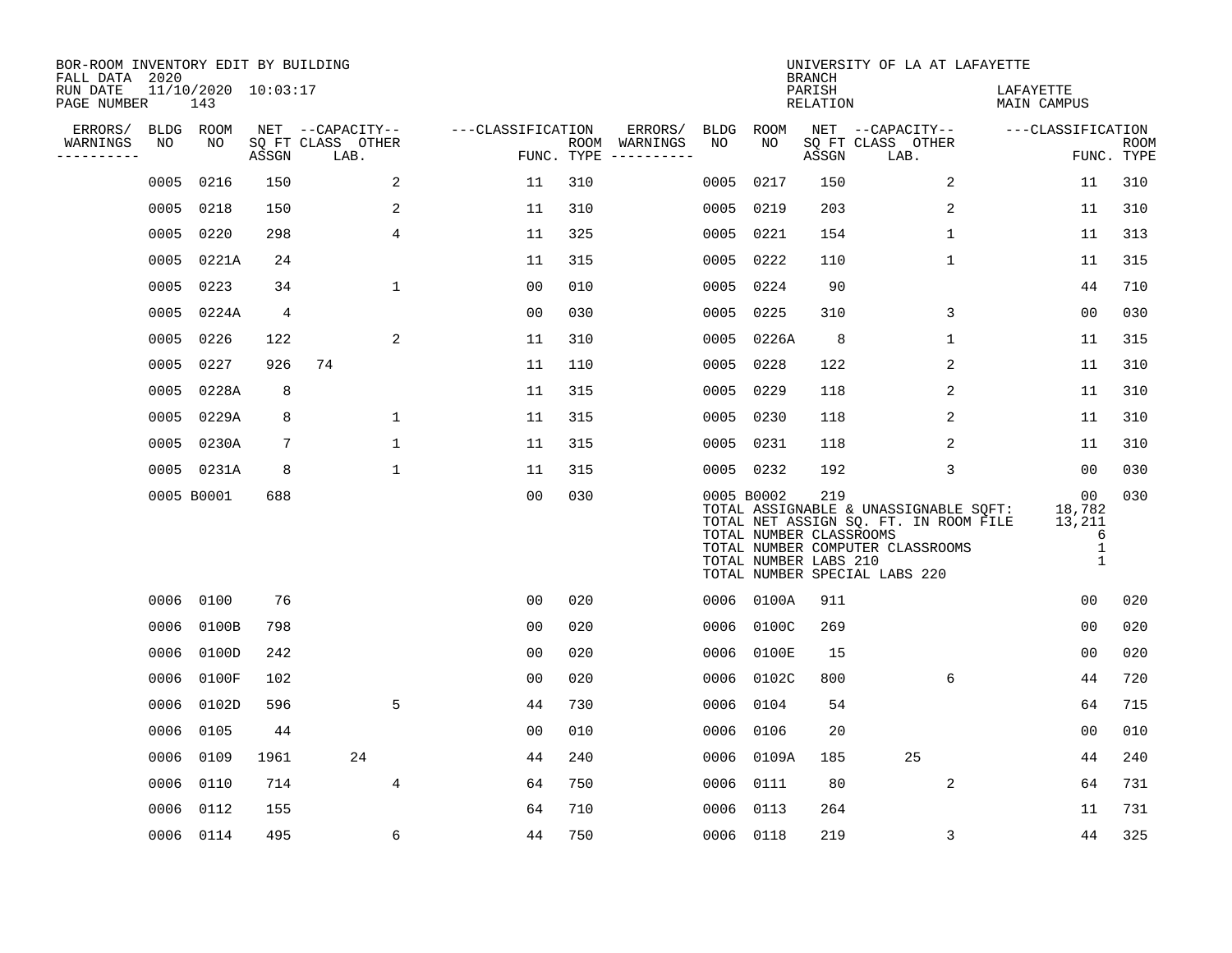| BOR-ROOM INVENTORY EDIT BY BUILDING<br>FALL DATA 2020 |             |       |                     |                           |                   |      |                                 |             |             | <b>BRANCH</b>             | UNIVERSITY OF LA AT LAFAYETTE |                          |                           |
|-------------------------------------------------------|-------------|-------|---------------------|---------------------------|-------------------|------|---------------------------------|-------------|-------------|---------------------------|-------------------------------|--------------------------|---------------------------|
| RUN DATE<br>PAGE NUMBER                               |             | 144   | 11/10/2020 10:03:17 |                           |                   |      |                                 |             |             | PARISH<br><b>RELATION</b> |                               | LAFAYETTE<br>MAIN CAMPUS |                           |
| ERRORS/                                               | <b>BLDG</b> | ROOM  |                     | NET --CAPACITY--          | ---CLASSIFICATION |      | ERRORS/                         | <b>BLDG</b> | <b>ROOM</b> |                           | NET --CAPACITY--              | ---CLASSIFICATION        |                           |
| WARNINGS<br>----------                                | NO          | NO    | ASSGN               | SQ FT CLASS OTHER<br>LAB. |                   | ROOM | WARNINGS<br>FUNC. TYPE $------$ | NO          | NO          | ASSGN                     | SQ FT CLASS OTHER<br>LAB.     |                          | <b>ROOM</b><br>FUNC. TYPE |
|                                                       | 0006        | 0119  | 126                 | 2                         | 44                | 313  |                                 | 0006        | 0121        | 154                       | 2                             | 44                       | 314                       |
|                                                       | 0006        | 0122  | 104                 | 2                         | 44                | 750  |                                 | 0006        | 0123        | 104                       | 2                             | 64                       | 314                       |
|                                                       | 0006        | 0125  | 115                 | 2                         | 64                | 314  |                                 | 0006        | 0126        | 91                        | 2                             | 64                       | 314                       |
|                                                       | 0006        | 0127  | 91                  | 2                         | 44                | 314  |                                 | 0006        | 0128        | 95                        | $\mathbf 1$                   | 64                       | 710                       |
|                                                       | 0006        | 0129  | 103                 | $\overline{c}$            | 64                | 314  |                                 | 0006        | 0130        | 103                       | 2                             | 64                       | 314                       |
|                                                       | 0006        | 0132  | 160                 | 2                         | 64                | 310  |                                 |             | 0006 0133   | 116                       | 2                             | 64                       | 314                       |
|                                                       | 0006        | 0136  | 120                 | 2                         | 64                | 314  |                                 | 0006        | 0137        | 128                       | 2                             | 64                       | 314                       |
|                                                       | 0006        | 0138  | 162                 | 2                         | 64                | 314  |                                 |             | 0006 0139   | 118                       | 2                             | 64                       | 314                       |
|                                                       | 0006        | 0140  | 115                 | 2                         | 64                | 314  |                                 | 0006        | 0142        | 97                        | 2                             | 44                       | 310                       |
|                                                       | 0006        | 0143  | 106                 | 2                         | 64                | 310  |                                 | 0006        | 0144        | 122                       | $\overline{c}$                | 64                       | 314                       |
|                                                       | 0006        | 0145  | 217                 |                           | 0 <sub>0</sub>    | 030  |                                 | 0006        | 0146        | 219                       | 2                             | 44                       | 314                       |
|                                                       | 0006        | 0147  | 110                 | 3                         | 0 <sub>0</sub>    | 030  |                                 | 0006        | 0148        | 104                       | 3                             | 0 <sub>0</sub>           | 030                       |
|                                                       | 0006        | 0200  | 78                  |                           | 0 <sub>0</sub>    | 020  |                                 | 0006        | 0200A       | 112                       |                               | 0 <sub>0</sub>           | 020                       |
|                                                       | 0006        | 0200E | 15                  |                           | 0 <sub>0</sub>    | 020  |                                 | 0006        | 0200F       | 8                         |                               | 0 <sub>0</sub>           | 030                       |
|                                                       | 0006        | 0200G | 33                  |                           | 81                | 081  |                                 | 0006        | 0201        | 423                       | 6                             | 44                       | 314                       |
|                                                       | 0006        | 0202  | 705                 | 6                         | 44                | 314  |                                 | 0006        | 0203        | 175                       | 3                             | 44                       | 314                       |
|                                                       | 0006        | 0300  | 1408                |                           | 0 <sub>0</sub>    | 020  |                                 | 0006        | 0300A       | 346                       |                               | 0 <sub>0</sub>           | 020                       |
|                                                       | 0006        | 0300B | 322                 |                           | 0 <sub>0</sub>    | 020  |                                 | 0006        | 0300C       | 113                       |                               | 0 <sub>0</sub>           | 020                       |
|                                                       | 0006        | 0300E | 15                  |                           | 0 <sub>0</sub>    | 020  |                                 | 0006        | 0306        | 97                        | 2                             | 64                       | 314                       |
|                                                       | 0006        | 0307  | 110                 | $\mathbf 1$               | 64                | 710  |                                 | 0006        | 0309        | 177                       | 1                             | 64                       | 314                       |
|                                                       | 0006        | 0310  | 130                 | 2                         | 64                | 314  |                                 | 0006        | 0313        | 493                       | 25                            | 64                       | 350                       |
|                                                       | 0006        | 0313A | 44                  |                           | 0 <sub>0</sub>    | 030  |                                 | 0006        | 0313B       | 12                        |                               | 00                       | 030                       |
|                                                       | 0006        | 0314  | 13                  |                           | 46                | 730  |                                 | 0006        | 0315        | 180                       | 20                            | 64                       | 314                       |
|                                                       | 0006        | 0316  | 2620                | 12                        | 64                | 710  |                                 | 0006        | 0317        | 7                         |                               | 0 <sub>0</sub>           | 030                       |
|                                                       | 0006        | 0318  | 7                   |                           | 64                | 710  |                                 | 0006        | 0318A       | 6                         |                               | 0 <sub>0</sub>           | 010                       |
|                                                       | 0006 0319   |       | 412                 | 2                         | 64                | 710  |                                 |             | 0006 0320   | 226                       | 2                             | 64                       | 314                       |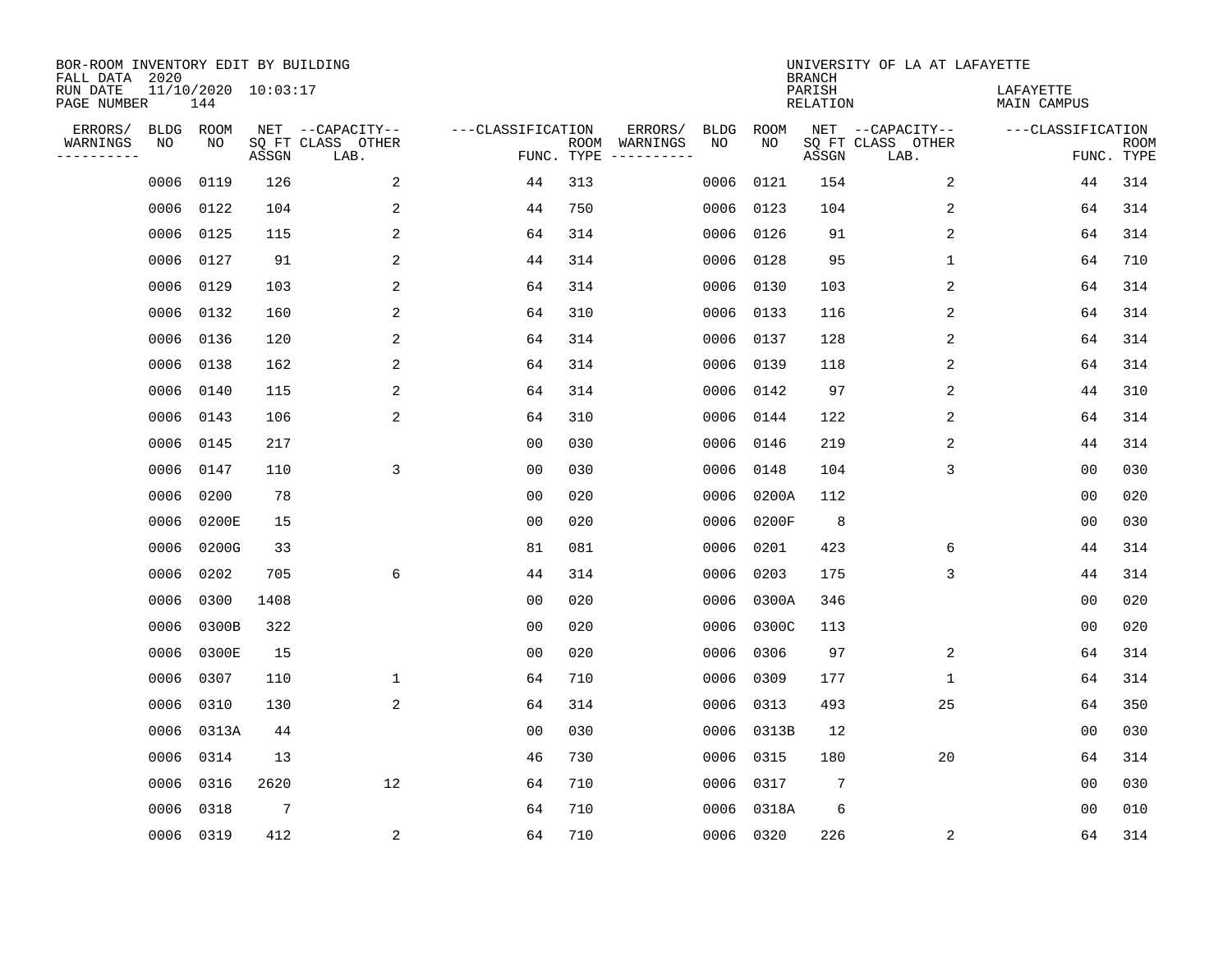| BOR-ROOM INVENTORY EDIT BY BUILDING<br>FALL DATA 2020 |             |           |                     |                           |                   |                    |                         |             |                                                               | <b>BRANCH</b>      | UNIVERSITY OF LA AT LAFAYETTE                                                                                                                            |                          |             |
|-------------------------------------------------------|-------------|-----------|---------------------|---------------------------|-------------------|--------------------|-------------------------|-------------|---------------------------------------------------------------|--------------------|----------------------------------------------------------------------------------------------------------------------------------------------------------|--------------------------|-------------|
| RUN DATE<br>PAGE NUMBER                               |             | 145       | 11/10/2020 10:03:17 |                           |                   |                    |                         |             |                                                               | PARISH<br>RELATION |                                                                                                                                                          | LAFAYETTE<br>MAIN CAMPUS |             |
| ERRORS/                                               | <b>BLDG</b> | ROOM      |                     | NET --CAPACITY--          | ---CLASSIFICATION |                    | ERRORS/                 | <b>BLDG</b> | ROOM                                                          |                    | NET --CAPACITY--                                                                                                                                         | ---CLASSIFICATION        |             |
| WARNINGS<br>. _ _ _ _ _ _ _ _ _                       | NO          | NO.       | ASSGN               | SQ FT CLASS OTHER<br>LAB. |                   | ROOM<br>FUNC. TYPE | WARNINGS<br>----------- | NO          | NO.                                                           | ASSGN              | SQ FT CLASS OTHER<br>LAB.                                                                                                                                | FUNC. TYPE               | <b>ROOM</b> |
|                                                       | 0006        | 0321      | 275                 | 2                         | 64                | 313                |                         | 0006        | 0322                                                          | 212                | 2                                                                                                                                                        | 64                       | 313         |
|                                                       | 0006        | 0323      | 258                 | 2                         | 44                | 314                |                         | 0006        | 0324                                                          | 130                | 2                                                                                                                                                        | 44                       | 313         |
|                                                       | 0006        | 0325      | 145                 | 2                         | 64                | 314                |                         | 0006        | 0326                                                          | 141                | 2                                                                                                                                                        | 44                       | 314         |
|                                                       | 0006        | 0328      | 165                 | 2                         | 64                | 314                |                         | 0006        | 0329                                                          | 137                | 2                                                                                                                                                        | 64                       | 314         |
|                                                       | 0006        | 0330      | 138                 | 2                         | 44                | 314                |                         |             | 0006 0333                                                     | 142                | 2                                                                                                                                                        | 44                       | 314         |
|                                                       | 0006        | 0334      | 158                 | $\overline{2}$            | 44                | 314                |                         |             | 0006 0335                                                     | 163                | 2                                                                                                                                                        | 44                       | 314         |
|                                                       | 0006        | 0336      | 127                 | 2                         | 44                | 314                |                         | 0006        | 0337                                                          | 177                | 4                                                                                                                                                        | 44                       | 315         |
|                                                       | 0006        | 0338      | 88                  | 2                         | 0 <sub>0</sub>    | 030                |                         | 0006        | 0339                                                          | 75                 | $\overline{2}$                                                                                                                                           | 0 <sub>0</sub>           | 030         |
|                                                       | 0006        | 0340      | 1482                |                           | 0 <sub>0</sub>    | 020                |                         | 0006        | 0400                                                          | 31                 |                                                                                                                                                          | 0 <sub>0</sub>           | 020         |
|                                                       | 0006        | 0400E     | 15                  |                           | 0 <sub>0</sub>    | 020                |                         | 0006        | 0401                                                          | 1355               | 3                                                                                                                                                        | 64                       | 720         |
|                                                       |             | 0006 0402 | 112                 | 2                         | 44                | 730                |                         |             | 0006 0403<br>TOTAL NUMBER CLASSROOMS<br>TOTAL NUMBER LABS 210 | 48                 | 1<br>TOTAL ASSIGNABLE & UNASSIGNABLE SQFT:<br>TOTAL NET ASSIGN SQ. FT. IN ROOM FILE<br>TOTAL NUMBER COMPUTER CLASSROOMS<br>TOTAL NUMBER SPECIAL LABS 220 | 64<br>24,841<br>17,756   | 731         |
|                                                       | 0007        | 0100      | 802                 |                           | 0 <sub>0</sub>    | 020                |                         |             | 0007 0100A                                                    | 435                |                                                                                                                                                          | 0 <sub>0</sub>           | 020         |
|                                                       | 0007        | 0100B     | 209                 |                           | 0 <sub>0</sub>    | 020                |                         | 0007        | 0100C                                                         | 368                |                                                                                                                                                          | 00                       | 020         |
|                                                       | 0007        | 0100D     | 47                  |                           | 0 <sub>0</sub>    | 020                |                         | 0007        | 0101                                                          | 679                | 24                                                                                                                                                       | 22                       | 250         |
|                                                       | 0007        | 0101A     | 72                  | 2                         | 22                | 255                |                         | 0007        | 0101B                                                         | 56                 | $\mathbf{1}$                                                                                                                                             | 22                       | 320         |
|                                                       | 0007        | 0102      | 752                 | 24                        | 11                | 210                |                         | 0007        | 0102A                                                         | 52                 |                                                                                                                                                          | 11                       | 215         |
|                                                       | 0007        | 0103      | 298                 | $\mathbf 1$               | 11                | 313                |                         | 0007        | 0103A                                                         | 210                | $\mathbf 1$                                                                                                                                              | 11                       | 325         |
|                                                       | 0007        | 0103B     | 161                 | 1                         | 11                | 314                |                         | 0007        | 0103C                                                         | 55                 |                                                                                                                                                          | 11                       | 731         |
|                                                       | 0007        | 0103D     | 147                 | $\mathbf{1}$              | 11                | 315                |                         | 0007        | 0104                                                          | 337                | 2                                                                                                                                                        | 22                       | 250         |
|                                                       | 0007        | 0104A     | 69                  |                           | 22                | 255                |                         | 0007        | 0105                                                          | 334                | $\overline{2}$                                                                                                                                           | 11                       | 280         |
|                                                       | 0007        | 0106      | 96                  | $\mathbf 1$               | 22                | 320                |                         | 0007        | 0107                                                          | 162                | 2                                                                                                                                                        | 21                       | 310         |
|                                                       | 0007        | 0108      | 704                 | 2                         | 21                | 250                |                         |             | 0007 0112A                                                    | 82                 |                                                                                                                                                          | 0 <sub>0</sub>           | 010         |
|                                                       |             | 0007 0113 | 292                 | 7                         | 0 <sub>0</sub>    | 030                |                         |             | 0007 0114                                                     | 156                | $\mathbf 1$                                                                                                                                              | 21                       | 310         |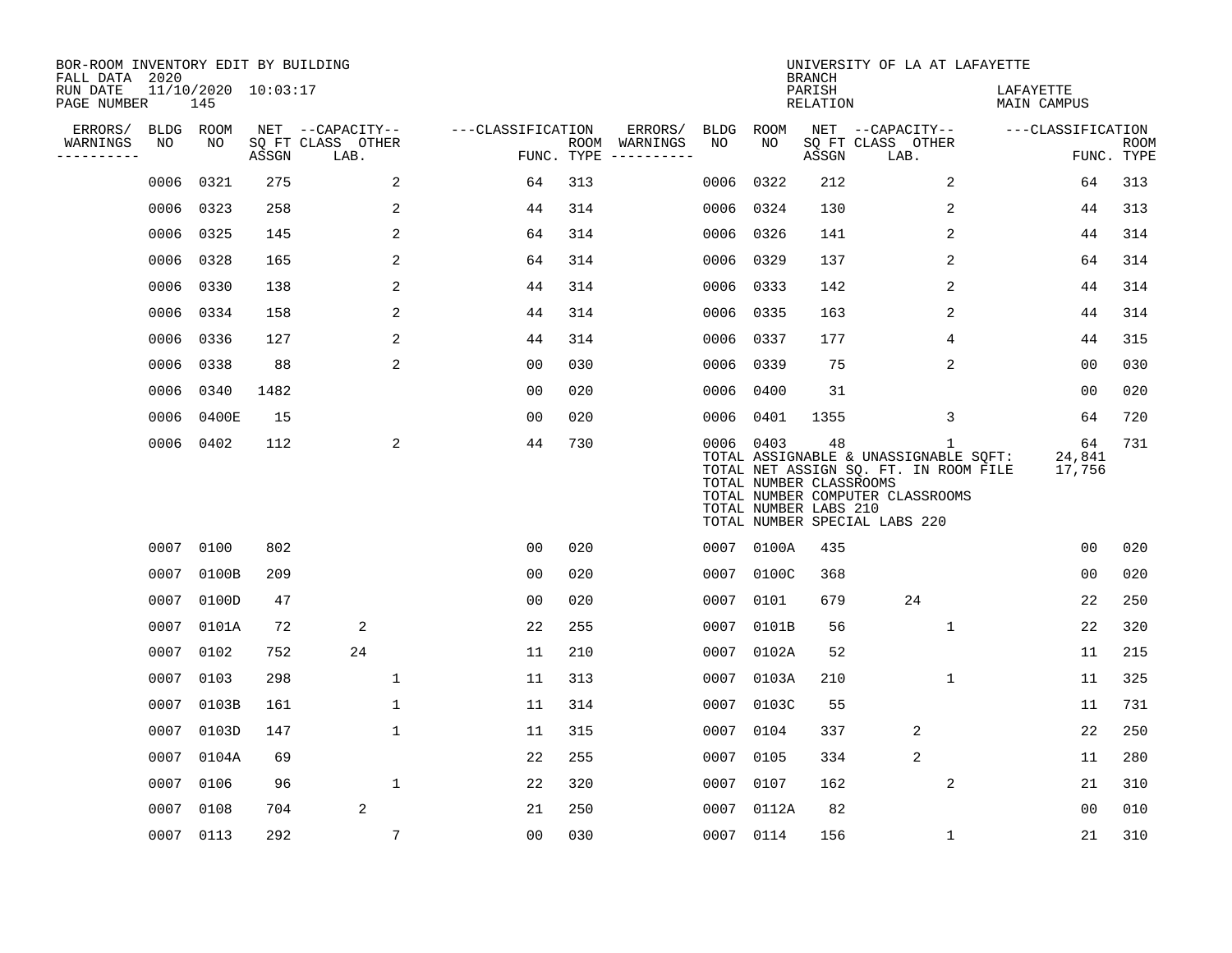| BOR-ROOM INVENTORY EDIT BY BUILDING<br>FALL DATA 2020 |      |                            |       |                           |                   |            |                              |      |                                                                                   | <b>BRANCH</b>      |          | UNIVERSITY OF LA AT LAFAYETTE                                                                                      |                          |                            |             |
|-------------------------------------------------------|------|----------------------------|-------|---------------------------|-------------------|------------|------------------------------|------|-----------------------------------------------------------------------------------|--------------------|----------|--------------------------------------------------------------------------------------------------------------------|--------------------------|----------------------------|-------------|
| RUN DATE<br>PAGE NUMBER                               |      | 11/10/2020 10:03:17<br>146 |       |                           |                   |            |                              |      |                                                                                   | PARISH<br>RELATION |          |                                                                                                                    | LAFAYETTE<br>MAIN CAMPUS |                            |             |
| ERRORS/                                               | BLDG | ROOM                       |       | NET --CAPACITY--          | ---CLASSIFICATION |            | ERRORS/                      | BLDG | ROOM                                                                              |                    |          | NET --CAPACITY--                                                                                                   | ---CLASSIFICATION        |                            |             |
| WARNINGS<br>----------                                | NO   | NO                         | ASSGN | SQ FT CLASS OTHER<br>LAB. |                   | FUNC. TYPE | ROOM WARNINGS<br>----------- | NO   | NO.                                                                               | ASSGN              | LAB.     | SQ FT CLASS OTHER                                                                                                  |                          | FUNC. TYPE                 | <b>ROOM</b> |
|                                                       | 0007 | 0115                       | 151   | 2                         | 22                | 320        |                              | 0007 | 0116                                                                              |                    | 1554 151 |                                                                                                                    |                          | 11                         | 110         |
|                                                       | 0007 | 0200                       | 714   |                           | 0 <sub>0</sub>    | 020        |                              | 0007 | 0200A                                                                             | 435                |          |                                                                                                                    |                          | 00                         | 020         |
|                                                       | 0007 | 0200B                      | 299   |                           | 0 <sub>0</sub>    | 020        |                              | 0007 | 0200C                                                                             | 368                |          |                                                                                                                    |                          | 00                         | 020         |
|                                                       | 0007 | 0200D                      | 47    |                           | 0 <sub>0</sub>    | 020        |                              | 0007 | 0200E                                                                             | 135                |          |                                                                                                                    |                          | 0 <sub>0</sub>             | 020         |
|                                                       | 0007 | 0205                       | 82    |                           | 11                | 731        |                              | 0007 | 0205A                                                                             | 22                 |          |                                                                                                                    |                          | 11                         | 710         |
|                                                       | 0007 | 0206                       | 435   | 20                        | 11                | 270        |                              | 0007 | 0206A                                                                             | 45                 |          | $\mathbf{1}$                                                                                                       |                          | 11                         | 215         |
|                                                       | 0007 | 0207                       | 213   | 11                        | 11                | 350        |                              | 0007 | 0207A                                                                             | 55                 |          |                                                                                                                    |                          | 11                         | 355         |
|                                                       | 0007 | 0208                       | 114   | 5                         | 22                | 420        |                              | 0007 | 0208A                                                                             | 110                |          | 2                                                                                                                  |                          | 11                         | 310         |
|                                                       | 0007 | 0208B                      | 191   | $\mathbf{1}$              | 11                | 310        |                              | 0007 | 0209                                                                              | 1116               |          | 24                                                                                                                 |                          | 11                         | 210         |
|                                                       | 0007 | 0209A                      | 52    |                           | 11                | 215        |                              | 0007 | 0209B                                                                             | 19                 |          |                                                                                                                    |                          | 11                         | 215         |
|                                                       | 0007 | 0209C                      | 98    | 2                         | 11                | 215        |                              | 0007 | 0210                                                                              | 143                |          | 3                                                                                                                  |                          | 22                         | 310         |
|                                                       | 0007 | 0211                       | 109   | 2                         | 11                | 310        |                              | 0007 | 0212                                                                              | 120                |          | 2                                                                                                                  |                          | 11                         | 310         |
|                                                       | 0007 | 0213                       | 199   | 2                         | 11                | 310        |                              | 0007 | 0214                                                                              | 1279               | 98       |                                                                                                                    |                          | 11                         | 110         |
|                                                       | 0007 | 0215                       | 316   | 7                         | 11                | 320        |                              | 0007 | 0216                                                                              | 415                |          | 2                                                                                                                  |                          | 22                         | 250         |
|                                                       | 0007 | 0217                       | 225   | $\mathbf{1}$              | 11                | 310        |                              |      | 0007 0218                                                                         | 719                |          | 35                                                                                                                 |                          | 22                         | 250         |
|                                                       | 0007 | 0219                       | 301   | 6                         | 0 <sub>0</sub>    | 030        |                              |      | 0007 B0001                                                                        | 695                |          |                                                                                                                    |                          | 0 <sub>0</sub>             | 030         |
|                                                       |      | 0007 B0002                 | 221   |                           | 0 <sub>0</sub>    | 030        |                              |      | TOTAL NUMBER CLASSROOMS<br>TOTAL NUMBER LABS 210<br>TOTAL NUMBER SPECIAL LABS 220 |                    |          | TOTAL ASSIGNABLE & UNASSIGNABLE SQFT:<br>TOTAL NET ASSIGN SO. FT. IN ROOM FILE<br>TOTAL NUMBER COMPUTER CLASSROOMS |                          | 17,572<br>12,122<br>2<br>2 |             |
|                                                       | 0008 | 0100                       | 1177  |                           | 0 <sub>0</sub>    | 020        |                              | 0008 | 0100A                                                                             | 71                 |          |                                                                                                                    |                          | 0 <sub>0</sub>             | 030         |
|                                                       | 0008 | 0100B                      | 182   |                           | 0 <sub>0</sub>    | 020        |                              | 0008 | 0100C                                                                             | 131                |          |                                                                                                                    |                          | 0 <sub>0</sub>             | 020         |
|                                                       | 0008 | 0100D                      | 105   |                           | 0 <sub>0</sub>    | 020        |                              | 0008 | 0101                                                                              | 117                |          | 102                                                                                                                |                          | 11                         | 350         |
|                                                       | 0008 | 0102                       | 77    | 2                         | 11                | 635        |                              | 0008 | 0102A                                                                             | 16                 |          |                                                                                                                    |                          | 11                         | 355         |
|                                                       | 0008 | 0103                       | 117   | 4                         | 0 <sub>0</sub>    | 030        |                              | 0008 | 0104                                                                              | 215                |          | 3                                                                                                                  |                          | 00                         | 030         |
|                                                       | 0008 | 0105                       | 184   | 2                         | 00                | 030        |                              | 0008 | 0106                                                                              | 335                |          | 2                                                                                                                  |                          | 52                         | 313         |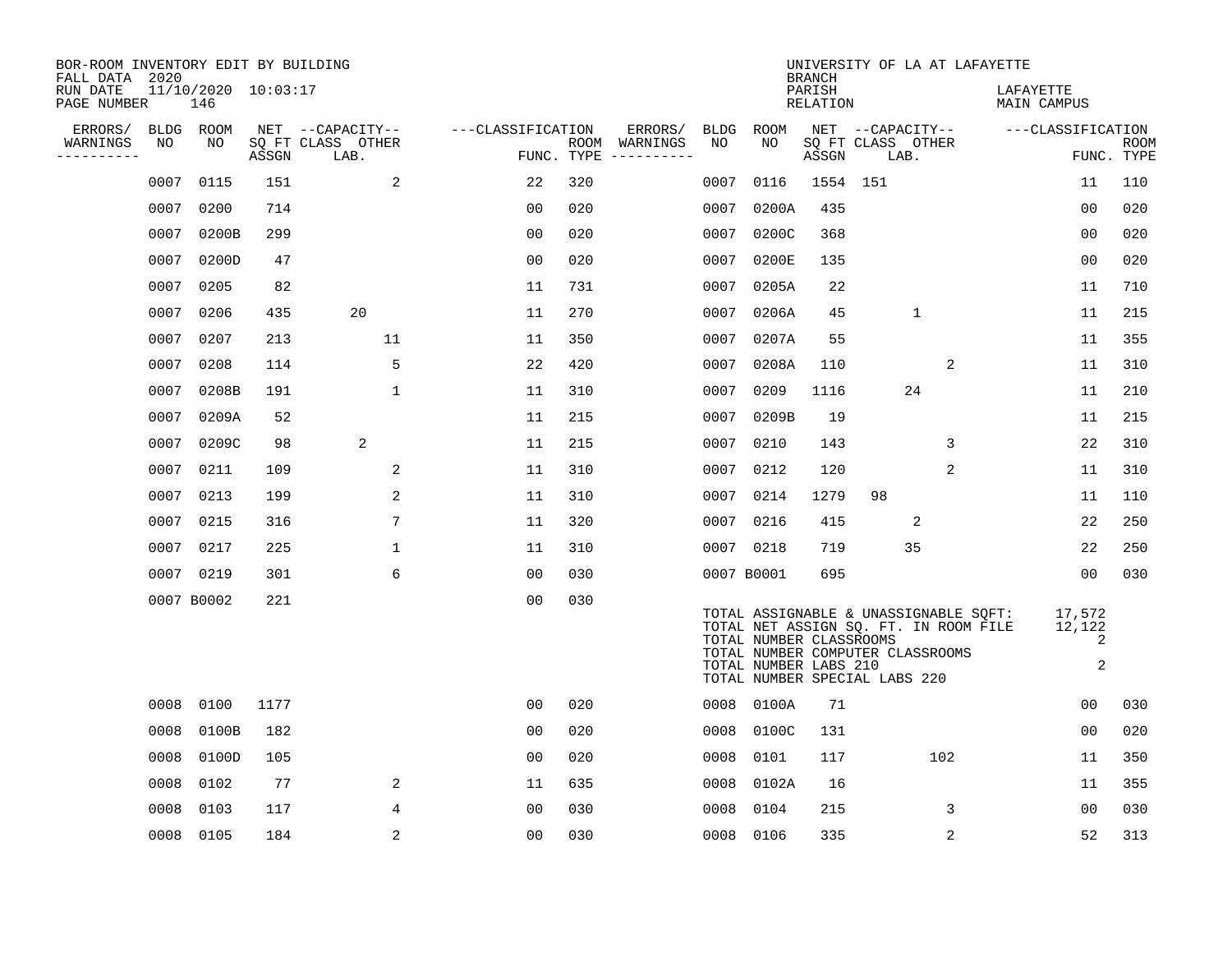| BOR-ROOM INVENTORY EDIT BY BUILDING<br>FALL DATA 2020 |      |                            |       |                           |                   |      |          |             |             | <b>BRANCH</b>             | UNIVERSITY OF LA AT LAFAYETTE |                          |                           |
|-------------------------------------------------------|------|----------------------------|-------|---------------------------|-------------------|------|----------|-------------|-------------|---------------------------|-------------------------------|--------------------------|---------------------------|
| RUN DATE<br>PAGE NUMBER                               |      | 11/10/2020 10:03:17<br>147 |       |                           |                   |      |          |             |             | PARISH<br><b>RELATION</b> |                               | LAFAYETTE<br>MAIN CAMPUS |                           |
| ERRORS/                                               | BLDG | ROOM                       |       | NET --CAPACITY--          | ---CLASSIFICATION |      | ERRORS/  | <b>BLDG</b> | <b>ROOM</b> |                           | NET --CAPACITY--              | ---CLASSIFICATION        |                           |
| WARNINGS<br>----------                                | ΝO   | NO                         | ASSGN | SQ FT CLASS OTHER<br>LAB. | FUNC. TYPE        | ROOM | WARNINGS | NO          | NO          | ASSGN                     | SQ FT CLASS OTHER<br>LAB.     |                          | <b>ROOM</b><br>FUNC. TYPE |
|                                                       | 0008 | 0106A                      | 235   | 2                         | 52                | 314  |          | 0008        | 0106B       | 269                       | 3                             | 52                       | 325                       |
|                                                       | 0008 | 0106C                      | 262   | 8                         | 52                | 350  |          | 0008        | 0106D       | 42                        | 2                             | 52                       | 315                       |
|                                                       | 0008 | 0106E                      | 50    | 2                         | 52                | 315  |          | 0008        | 0106F       | 76                        | $\overline{c}$                | 52                       | 320                       |
|                                                       | 0008 | 0106G                      | 54    | 2                         | 52                | 313  |          | 0008        | 0106H       | 56                        | 2                             | 52                       | 313                       |
|                                                       | 0008 | 0108                       | 55    |                           | 11                | 715  |          | 0008        | 0109        | 349                       | 6                             | 45                       | 280                       |
|                                                       | 0008 | 0109A                      | 86    | 4                         | 45                | 325  |          | 0008        | 0110        | 491                       | 60                            | 45                       | 280                       |
|                                                       | 0008 | 0110A                      | 86    | 2                         | 45                | 314  |          | 0008        | 0111        | 54                        |                               | 0 <sub>0</sub>           | 010                       |
|                                                       | 0008 | 0114                       | 377   | $\overline{a}$            | 45                | 313  |          | 0008        | 0114A       | 39                        | 2                             | 45                       | 315                       |
|                                                       | 0008 | 0114B                      | 1535  | 3                         | 45                | 325  |          | 0008        | 0114C       | 38                        | 2                             | 45                       | 320                       |
|                                                       | 0008 | 0114D                      | 73    | 2                         | 45                | 313  |          | 0008        | 0114E       | 119                       | 2                             | 45                       | 314                       |
|                                                       | 0008 | 0114F                      | 104   | 2                         | 45                | 314  |          | 0008        | 0114G       | 75                        | 2                             | 45                       | 313                       |
|                                                       | 0008 | 0114H                      | 38    |                           | 45                | 315  |          | 0008        | 0115        | 342                       | 2                             | 45                       | 315                       |
|                                                       | 0008 | 0116                       | 504   | 2                         | 45                | 310  |          | 0008        | 0116A       | 42                        | 2                             | 45                       | 315                       |
|                                                       | 0008 | 0116B                      | 10    | $\sqrt{2}$                | 45                | 315  |          | 0008        | 0200        | 1083                      |                               | 0 <sub>0</sub>           | 020                       |
|                                                       | 0008 | 0200A                      | 182   |                           | 0 <sub>0</sub>    | 020  |          | 0008        | 0200B       | 222                       |                               | 0 <sub>0</sub>           | 020                       |
|                                                       | 0008 | 0200C                      | 375   |                           | 0 <sub>0</sub>    | 020  |          | 0008        | 0201        | 422                       | 24                            | 11                       | 110                       |
|                                                       | 0008 | 0202                       | 150   | 2                         | 45                | 314  |          | 0008        | 0203A       | 56                        | 2                             | 11                       | 310                       |
|                                                       | 0008 | 0203B                      | 62    | 2                         | 11                | 310  |          | 0008        | 0203C       | 67                        | 2                             | 11                       | 310                       |
|                                                       | 0008 | 0203D                      | 59    | 2                         | 11                | 310  |          | 0008        | 0203E       | 88                        | 2                             | 11                       | 310                       |
|                                                       | 0008 | 0203F                      | 60    | 2                         | 11                | 310  |          | 0008        | 0203G       | 71                        | 2                             | 11                       | 310                       |
|                                                       | 0008 | 0203H                      | 76    | 2                         | 11                | 310  |          | 0008        | 0203J       | 51                        | 2                             | 11                       | 310                       |
|                                                       | 0008 | 0203K                      | 56    | 2                         | 15                | 350  |          | 0008        | 0203L       | 58                        | 2                             | 11                       | 310                       |
|                                                       | 0008 | 0203M                      | 64    | 2                         | 11                | 310  |          | 0008        | 0204        | 378                       | 9                             | 11                       | 110                       |
|                                                       | 0008 | 0204A                      | 81    | $\overline{2}$            | 45                | 320  |          | 0008        | 0204B       | 201                       | 2                             | 45                       | 314                       |
|                                                       | 0008 | 0205                       | 117   |                           | 0 <sub>0</sub>    | 030  |          | 0008        | 0206        | 218                       | 3                             | 0 <sub>0</sub>           | 030                       |
|                                                       | 0008 | 0207                       | 182   | $\sqrt{2}$                | 0 <sub>0</sub>    | 030  |          | 0008        | 0208        | 572                       | 19                            | 15                       | 110                       |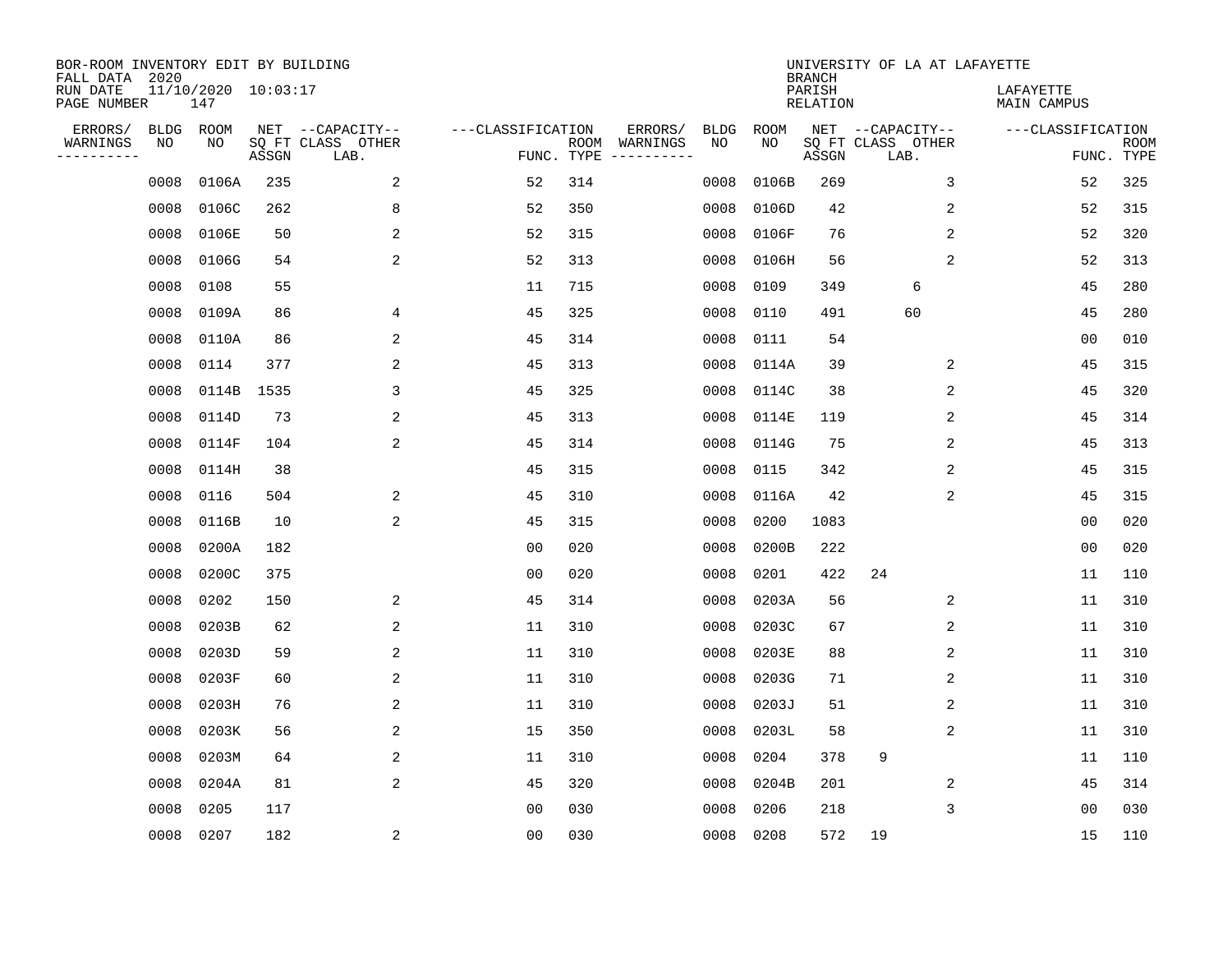| BOR-ROOM INVENTORY EDIT BY BUILDING<br>FALL DATA 2020 |      |                            |       |                           |                |                   |     |                                        |      |                                                                | <b>BRANCH</b>      |                               | UNIVERSITY OF LA AT LAFAYETTE                                                                                           |                          |                                  |                    |
|-------------------------------------------------------|------|----------------------------|-------|---------------------------|----------------|-------------------|-----|----------------------------------------|------|----------------------------------------------------------------|--------------------|-------------------------------|-------------------------------------------------------------------------------------------------------------------------|--------------------------|----------------------------------|--------------------|
| RUN DATE<br>PAGE NUMBER                               |      | 11/10/2020 10:03:17<br>148 |       |                           |                |                   |     |                                        |      |                                                                | PARISH<br>RELATION |                               |                                                                                                                         | LAFAYETTE<br>MAIN CAMPUS |                                  |                    |
| ERRORS/                                               |      | BLDG ROOM                  |       | NET --CAPACITY--          |                | ---CLASSIFICATION |     | ERRORS/                                |      | BLDG ROOM                                                      |                    |                               | NET --CAPACITY--                                                                                                        | ---CLASSIFICATION        |                                  |                    |
| WARNINGS<br>----------                                | NO   | NO                         | ASSGN | SQ FT CLASS OTHER<br>LAB. |                |                   |     | ROOM WARNINGS<br>FUNC. TYPE ---------- | NO   | NO                                                             | ASSGN              | LAB.                          | SQ FT CLASS OTHER                                                                                                       |                          |                                  | ROOM<br>FUNC. TYPE |
|                                                       | 0008 | 0208A                      | 100   |                           | 2              | 11                | 314 |                                        | 0008 | 0209                                                           | 580                |                               | 40                                                                                                                      |                          | 45                               | 410                |
|                                                       | 0008 | 0211                       | 51    |                           |                | 11                | 715 |                                        | 0008 | 0212                                                           | 504                | 50                            |                                                                                                                         |                          | 11                               | 110                |
|                                                       |      | 0008 0212B                 | 155   | $\mathbf{1}$              |                | 11                | 115 |                                        | 0008 | 0213                                                           | 661                |                               | 30                                                                                                                      |                          | 11                               | 220                |
|                                                       |      | 0008 0213A                 | 198   | 1                         |                | 45                | 225 |                                        |      | 0008 0214                                                      | 30                 |                               |                                                                                                                         |                          | 0 <sub>0</sub>                   | 010                |
|                                                       |      | 0008 B0100                 | 105   |                           |                | 00                | 020 |                                        |      | 0008 B0101                                                     | 431                |                               |                                                                                                                         |                          | 00                               | 010                |
|                                                       |      | 0008 B0102                 | 182   |                           |                | 00                | 030 |                                        |      | 0008 B0103                                                     | 153                |                               |                                                                                                                         |                          | 00                               | 030                |
|                                                       |      | 0008 E0100                 | 47    |                           | $\overline{4}$ | 00                | 020 |                                        |      | 0008 E0200<br>TOTAL NUMBER CLASSROOMS<br>TOTAL NUMBER LABS 210 | 47                 | TOTAL NUMBER SPECIAL LABS 220 | 4<br>TOTAL ASSIGNABLE & UNASSIGNABLE SQFT:<br>TOTAL NET ASSIGN SQ. FT. IN ROOM FILE<br>TOTAL NUMBER COMPUTER CLASSROOMS |                          | 00<br>16,383<br>10,773<br>4<br>1 | 020                |
|                                                       |      | 0009 0100                  | 3600  |                           |                | 81                | 970 |                                        |      | TOTAL NUMBER CLASSROOMS<br>TOTAL NUMBER LABS 210               |                    | TOTAL NUMBER SPECIAL LABS 220 | TOTAL ASSIGNABLE & UNASSIGNABLE SQFT:<br>TOTAL NET ASSIGN SQ. FT. IN ROOM FILE<br>TOTAL NUMBER COMPUTER CLASSROOMS      |                          | 3,600<br>3,600                   |                    |
|                                                       |      | 0011 0101                  | 4304  |                           | 35             | 92                | 950 |                                        |      | TOTAL NUMBER CLASSROOMS<br>TOTAL NUMBER LABS 210               |                    | TOTAL NUMBER SPECIAL LABS 220 | TOTAL ASSIGNABLE & UNASSIGNABLE SQFT:<br>TOTAL NET ASSIGN SQ. FT. IN ROOM FILE<br>TOTAL NUMBER COMPUTER CLASSROOMS      |                          | 4,304<br>4,304                   |                    |
|                                                       |      | 0012 0100                  | 416   |                           |                | 0 <sub>0</sub>    | 020 |                                        |      | 0012 0100A                                                     | 221                |                               |                                                                                                                         |                          | 0 <sub>0</sub>                   | 020                |
|                                                       |      | 0012 0100B                 | 336   |                           |                | 00                | 020 |                                        | 0012 | 0100C                                                          | 154                |                               | 1                                                                                                                       |                          | 77                               | 310                |
|                                                       |      | 0012 0100D                 | 77    |                           |                | 77                | 315 |                                        |      | 0012 0100E                                                     | 50                 |                               |                                                                                                                         |                          | 77                               | 315                |
|                                                       |      | 0012 0100F                 | 107   |                           | $\mathbf{1}$   | 77                | 310 |                                        | 0012 | 0100G                                                          | 80                 |                               |                                                                                                                         |                          | 77                               | 315                |
|                                                       |      | 0012 0101                  | 249   |                           | 1              | 77                | 310 |                                        | 0012 | 0102                                                           | 160                |                               | 1                                                                                                                       |                          | 77                               | 310                |
|                                                       |      | 0012 0103                  | 137   |                           | 1              | 77                | 310 |                                        |      | 0012 0103A                                                     | 80                 |                               |                                                                                                                         |                          | 77                               | 710                |
|                                                       |      | 0012 0104                  | 159   |                           | $\mathbf{1}$   | 77                | 310 |                                        |      | 0012 0105                                                      | 57                 |                               |                                                                                                                         |                          | 77                               | 731                |
|                                                       |      | 0012 0106                  | 273   |                           | 3              | 77                | 325 |                                        |      | 0012 0107                                                      | 130                |                               | $\mathbf 1$                                                                                                             |                          | 77                               | 310                |
|                                                       |      |                            |       |                           |                |                   |     |                                        |      |                                                                |                    |                               |                                                                                                                         |                          |                                  |                    |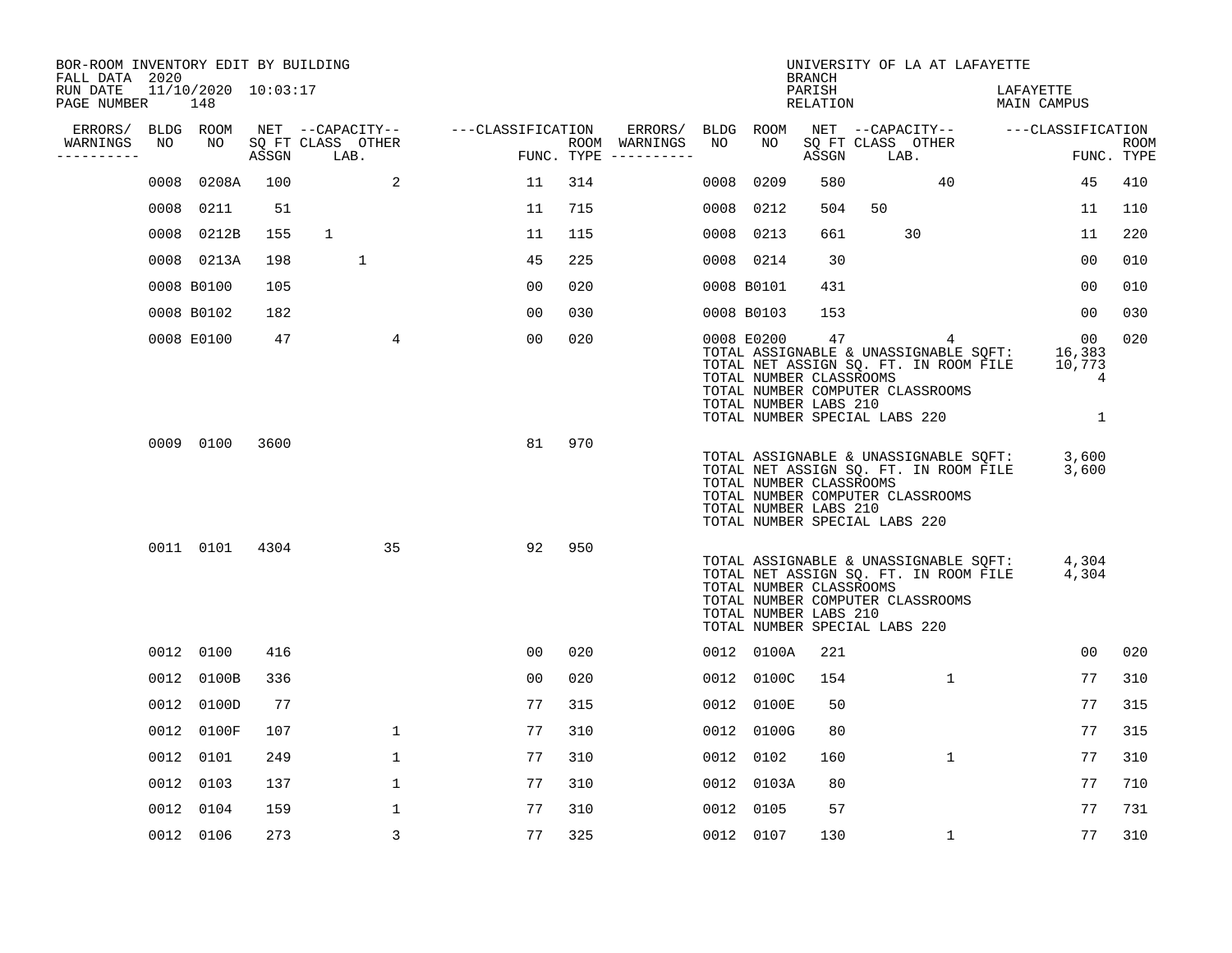| BOR-ROOM INVENTORY EDIT BY BUILDING<br>FALL DATA 2020 |           |            |                     |                           |                   |     |                                      |           |            | <b>BRANCH</b>                                          | UNIVERSITY OF LA AT LAFAYETTE                                                                                                                       |                           |                           |
|-------------------------------------------------------|-----------|------------|---------------------|---------------------------|-------------------|-----|--------------------------------------|-----------|------------|--------------------------------------------------------|-----------------------------------------------------------------------------------------------------------------------------------------------------|---------------------------|---------------------------|
| RUN DATE<br>PAGE NUMBER                               |           | 149        | 11/10/2020 10:03:17 |                           |                   |     |                                      |           |            | PARISH<br>RELATION                                     |                                                                                                                                                     | LAFAYETTE<br>MAIN CAMPUS  |                           |
| ERRORS/                                               | BLDG ROOM |            |                     | NET --CAPACITY--          | ---CLASSIFICATION |     | ERRORS/                              | BLDG ROOM |            |                                                        | NET --CAPACITY--                                                                                                                                    | ---CLASSIFICATION         |                           |
| WARNINGS<br>----------                                | NO        | NO         | ASSGN               | SQ FT CLASS OTHER<br>LAB. |                   |     | ROOM WARNINGS<br>FUNC. TYPE $------$ | NO        | NO         | ASSGN                                                  | SQ FT CLASS OTHER<br>LAB.                                                                                                                           |                           | <b>ROOM</b><br>FUNC. TYPE |
|                                                       | 0012      | 0108       | 150                 | $\mathbf{1}$              | 77                | 313 |                                      | 0012      | 0109       | 64                                                     |                                                                                                                                                     | 77                        | 731                       |
|                                                       | 0012 0110 |            | 510                 | 25                        | 77                | 110 |                                      | 0012 0111 |            | 112                                                    | 1                                                                                                                                                   | 77                        | 310                       |
|                                                       | 0012 0112 |            | 111                 | $\mathbf 1$               | 77                | 310 |                                      | 0012 0113 |            | 90                                                     | 4                                                                                                                                                   | 77                        | 315                       |
|                                                       | 0012 0114 |            | 69                  | $\mathbf 1$               | 77                | 310 |                                      | 0012 0115 |            | 66                                                     | $\mathbf 1$                                                                                                                                         | 00                        | 030                       |
|                                                       | 0012 0116 |            | 201                 |                           | 00                | 030 |                                      | 0012 0117 |            | 63                                                     | $\mathbf 1$                                                                                                                                         | 00                        | 030                       |
|                                                       | 0012 0118 |            | 108                 |                           | 77                | 731 |                                      | 0012 0119 |            | 141                                                    | 1                                                                                                                                                   | 77                        | 310                       |
|                                                       | 0012 0120 |            | 141                 | $\mathbf 1$               | 77                | 310 |                                      | 0012 0121 |            | 278                                                    | 13                                                                                                                                                  | 77                        | 350                       |
|                                                       | 0012 0122 |            | 272                 |                           | 77                | 315 |                                      | 0012 0123 |            | 149                                                    | $\mathbf{1}$                                                                                                                                        | 77                        | 310                       |
|                                                       | 0012      | 0124       | 230                 | $\mathbf 1$               | 77                | 310 |                                      | 0012 0125 |            | 235                                                    | $\mathbf 1$                                                                                                                                         | 77                        | 310                       |
|                                                       | 0012 0126 |            | 31                  |                           | 77                | 731 |                                      | 0012 0127 |            | 11                                                     |                                                                                                                                                     | 77                        | 315                       |
|                                                       | 0012 0128 |            | 262                 | 13                        | 77                | 315 |                                      |           | 0012 0128A | 46                                                     |                                                                                                                                                     | 77                        | 315                       |
|                                                       |           | 0012 0128B | 197                 |                           | 77                | 731 |                                      |           | 0012 0128C | 63                                                     |                                                                                                                                                     | 77                        | 731                       |
|                                                       | 0012 0129 |            | 168                 | 8                         | 0 <sub>0</sub>    | 030 |                                      |           | 0012 0129A | 60                                                     | $\mathbf 1$                                                                                                                                         | 0 <sub>0</sub>            | 030                       |
|                                                       |           | 0012 0129B | 43                  | 1                         | 0 <sub>0</sub>    | 030 |                                      |           | 0012 0129C | 20                                                     | 1                                                                                                                                                   | 0 <sub>0</sub>            | 030                       |
|                                                       |           | 0012 0129D | 7                   |                           | 77                | 710 |                                      |           | 0012 0130  | 176                                                    | 8                                                                                                                                                   | 00                        | 030                       |
|                                                       |           | 0012 0130A | 59                  | 1                         | 00                | 030 |                                      |           | 0012 0130B | 42                                                     | 1                                                                                                                                                   | 00                        | 030                       |
|                                                       |           | 0012 0130C | 19                  | $\mathbf 1$               | 0 <sub>0</sub>    | 030 |                                      | 0012 0131 |            | 17<br>TOTAL NUMBER CLASSROOMS<br>TOTAL NUMBER LABS 210 | TOTAL ASSIGNABLE & UNASSIGNABLE SQFT:<br>TOTAL NET ASSIGN SQ. FT. IN ROOM FILE<br>TOTAL NUMBER COMPUTER CLASSROOMS<br>TOTAL NUMBER SPECIAL LABS 220 | 00<br>6,897<br>4,990<br>1 | 010                       |
|                                                       | 0013 0001 |            | 347                 |                           | 0 <sub>0</sub>    | 030 |                                      |           | 0013 0002  | 134                                                    |                                                                                                                                                     | 0 <sub>0</sub>            | 030                       |
|                                                       | 0013 0100 |            | 861                 |                           | 0 <sub>0</sub>    | 020 |                                      |           | 0013 0100A | 193                                                    |                                                                                                                                                     | 00                        | 020                       |
|                                                       |           | 0013 0100B | 35                  |                           | 00                | 020 |                                      |           | 0013 0100C | 65                                                     |                                                                                                                                                     | 0 <sub>0</sub>            | 020                       |
|                                                       | 0013 0101 |            | 181                 | 1                         | 11                | 314 |                                      |           | 0013 0101A | 8                                                      | $\mathbf 1$                                                                                                                                         | 11                        | 315                       |
|                                                       |           | 0013 0101B | 9                   | 1                         | 11                | 315 |                                      |           | 0013 0101C | 8                                                      | $\mathbf 1$                                                                                                                                         | 11                        | 315                       |
|                                                       |           | 0013 0101D | 250                 | 4                         | 11                | 314 |                                      | 0013 0102 |            | 121                                                    | 2                                                                                                                                                   | 22                        | 320                       |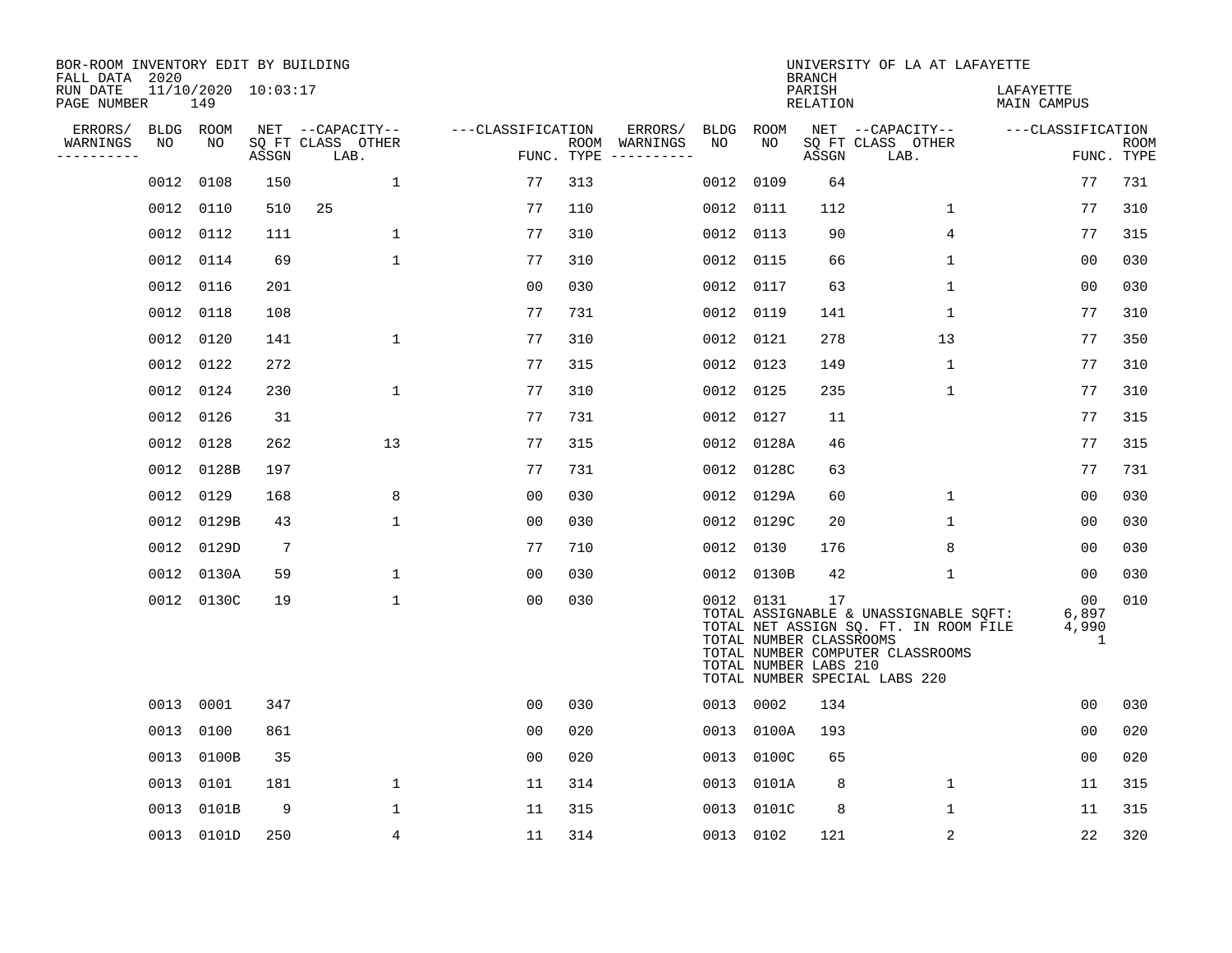| BOR-ROOM INVENTORY EDIT BY BUILDING<br>FALL DATA 2020<br>RUN DATE |      | $11/10/2020$ $10:03:17$ |       |                                               |                   |            |                                               |            | <b>BRANCH</b><br>PARISH | UNIVERSITY OF LA AT LAFAYETTE                 | LAFAYETTE         |                           |
|-------------------------------------------------------------------|------|-------------------------|-------|-----------------------------------------------|-------------------|------------|-----------------------------------------------|------------|-------------------------|-----------------------------------------------|-------------------|---------------------------|
| PAGE NUMBER                                                       |      | 150                     |       |                                               |                   |            |                                               |            | RELATION                |                                               | MAIN CAMPUS       |                           |
| ERRORS/<br>WARNINGS<br>---------                                  | NO   | BLDG ROOM<br>NO         | ASSGN | NET --CAPACITY--<br>SQ FT CLASS OTHER<br>LAB. | ---CLASSIFICATION | FUNC. TYPE | ERRORS/<br><b>BLDG</b><br>ROOM WARNINGS<br>NO | ROOM<br>NO | ASSGN                   | NET --CAPACITY--<br>SQ FT CLASS OTHER<br>LAB. | ---CLASSIFICATION | <b>ROOM</b><br>FUNC. TYPE |
|                                                                   | 0013 | 0102A                   | 9     | $\mathbf{1}$                                  | 11                | 315        | 0013                                          | 0102B      | 9                       | 1                                             | 11                | 315                       |
|                                                                   | 0013 | 0102C                   | 9     | $\mathbf{1}$                                  | 11                | 315        | 0013                                          | 0102D      | 172                     | 1                                             | 11                | 314                       |
|                                                                   | 0013 | 0102E                   | 293   | $\mathbf{1}$                                  | 0 <sub>0</sub>    | 030        |                                               | 0013 0102F | 59                      | $\mathbf{1}$                                  | 11                | 314                       |
|                                                                   | 0013 | 0103                    | 162   | 3                                             | 11                | 325        |                                               | 0013 0103A | 10                      | $\mathbf 1$                                   | 11                | 315                       |
|                                                                   | 0013 | 0103B                   | 10    | $\mathbf{1}$                                  | 11                | 315        | 0013                                          | 0103C      | 137                     | 9                                             | 11                | 350                       |
|                                                                   | 0013 | 0104                    | 261   | 1                                             | 11                | 313        |                                               | 0013 0104A | 10                      | 1                                             | 11                | 315                       |
|                                                                   | 0013 | 0104B                   | 10    | 1                                             | 11                | 315        | 0013                                          | 0104C      | 22                      | $\mathbf 1$                                   | 11                | 315                       |
|                                                                   | 0013 | 0105                    | 166   | 3                                             | 11                | 325        |                                               | 0013 0105A | 9                       | $\mathbf 1$                                   | 13                | 315                       |
|                                                                   | 0013 | 0105B                   | 9     | $\mathbf 1$                                   | 13                | 315        | 0013                                          | 0106       | 228                     | $\mathbf 1$                                   | 11                | 313                       |
|                                                                   | 0013 | 0106B                   | 9     | 1                                             | 11                | 315        |                                               | 0013 0106C | 9                       | $\mathbf 1$                                   | 11                | 315                       |
|                                                                   | 0013 | 0106L                   | 330   | 2                                             | 11                | 310        | 0013                                          | 0106M      | 55                      | $\mathbf{1}$                                  | 11                | 313                       |
|                                                                   | 0013 | 0106N                   | 49    | $\mathbf 1$                                   | 11                | 310        |                                               | 0013 01060 | 55                      | $\mathbf{1}$                                  | 11                | 310                       |
|                                                                   | 0013 | 0107                    | 209   | $\mathbf{1}$                                  | 11                | 314        | 0013                                          | 0107A      | 9                       | 1                                             | 11                | 315                       |
|                                                                   | 0013 | 0107B                   | 9     | $\mathbf{1}$                                  | 11                | 315        |                                               | 0013 0107C | 12                      | 1                                             | 0 <sub>0</sub>    | 030                       |
|                                                                   | 0013 | 0107D                   | 37    | 1                                             | 11                | 315        |                                               | 0013 0107E | 37                      | 1                                             | 11                | 314                       |
|                                                                   | 0013 | 0107F                   | 34    | 1                                             | 11                | 314        |                                               | 0013 0108  | 179                     | 14                                            | 11                | 220                       |
|                                                                   | 0013 | 0108A                   | 10    | $\mathbf{1}$                                  | 11                | 315        | 0013                                          | 0108B      | 10                      | 1                                             | 11                | 315                       |
|                                                                   | 0013 | 0108C                   | 10    | $\mathbf 1$                                   | 11                | 225        | 0013                                          | 0108D      | 136                     | 2                                             | 11                | 314                       |
|                                                                   | 0013 | 0109                    | 339   | 2                                             | 11                | 314        |                                               | 0013 0109A | 76                      | 1                                             | 11                | 315                       |
|                                                                   | 0013 | 0109B                   | 10    | $\mathbf 1$                                   | 11                | 315        |                                               | 0013 0109C | 10                      | 1                                             | 11                | 315                       |
|                                                                   | 0013 | 0110                    | 174   | 2                                             | 11                | 314        |                                               | 0013 0110A | 176                     | 3                                             | 11                | 325                       |
|                                                                   | 0013 | 0111                    | 911   | 9                                             | 11                | 220        | 0013                                          | 0112       | 168                     | 2                                             | 11                | 314                       |
|                                                                   | 0013 | 0113                    | 336   | 8                                             | 11                | 280        | 0013                                          | 0200       | 818                     |                                               | 0 <sub>0</sub>    | 020                       |
|                                                                   | 0013 | 0200A                   | 80    |                                               | 0 <sub>0</sub>    | 020        |                                               | 0013 0200B | 88                      |                                               | 0 <sub>0</sub>    | 020                       |
|                                                                   | 0013 | 0200C                   | 59    |                                               | 00                | 020        | 0013                                          | 0209       | 138                     | 3                                             | 00                | 030                       |
|                                                                   |      | 0013 0209A              | 18    |                                               | 0 <sub>0</sub>    | 010        |                                               | 0013 0210  | 29                      |                                               | 00                | 010                       |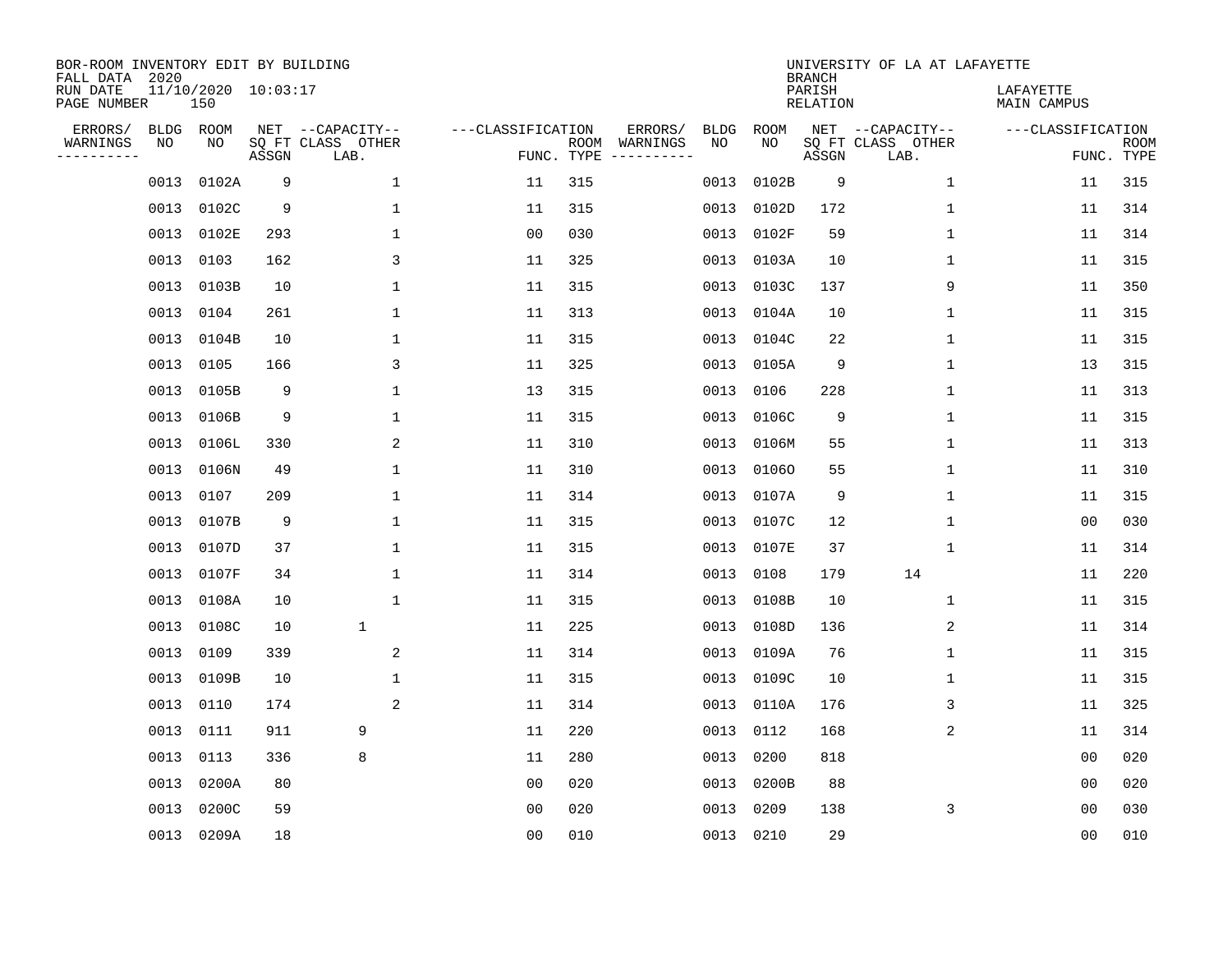| BOR-ROOM INVENTORY EDIT BY BUILDING<br>FALL DATA 2020 |           |                            |       |                           |                   |                    |                         |             |             | <b>BRANCH</b>             | UNIVERSITY OF LA AT LAFAYETTE |                          |                           |
|-------------------------------------------------------|-----------|----------------------------|-------|---------------------------|-------------------|--------------------|-------------------------|-------------|-------------|---------------------------|-------------------------------|--------------------------|---------------------------|
| RUN DATE<br>PAGE NUMBER                               |           | 11/10/2020 10:03:17<br>151 |       |                           |                   |                    |                         |             |             | PARISH<br><b>RELATION</b> |                               | LAFAYETTE<br>MAIN CAMPUS |                           |
| ERRORS/                                               | BLDG      | ROOM                       |       | NET --CAPACITY--          | ---CLASSIFICATION |                    | ERRORS/                 | <b>BLDG</b> | <b>ROOM</b> |                           | NET --CAPACITY--              | ---CLASSIFICATION        |                           |
| WARNINGS<br>----------                                | ΝO        | NO                         | ASSGN | SQ FT CLASS OTHER<br>LAB. |                   | ROOM<br>FUNC. TYPE | WARNINGS<br>----------- | NO          | NO          | ASSGN                     | SQ FT CLASS OTHER<br>LAB.     |                          | <b>ROOM</b><br>FUNC. TYPE |
|                                                       | 0013      | 0211                       | 296   | $\overline{a}$            | 52                | 314                |                         | 0013        | 0211A       | 10                        | $\mathbf{1}$                  | 52                       | 315                       |
|                                                       | 0013      | 0211B                      | 10    | 1                         | 52                | 315                |                         | 0013        | 0211C       | 10                        | 1                             | 52                       | 315                       |
|                                                       | 0013      | 0212                       | 16    | 3                         | 52                | 314                |                         | 0013        | 0212A       | 10                        | 1                             | 52                       | 315                       |
|                                                       |           | 0013 0212B                 | 10    | $\mathbf{1}$              | 52                | 315                |                         | 0013        | 0212C       | 10                        | 1                             | 52                       | 315                       |
|                                                       | 0013 0213 |                            | 134   | $\mathbf{1}$              | 52                | 313                |                         | 0013        | 0213A       | 8                         | $\mathbf{1}$                  | 52                       | 315                       |
|                                                       |           | 0013 0213B                 | 8     | $\mathbf{1}$              | 52                | 315                |                         | 0013        | 0214        | 269                       | 3                             | 13                       | 325                       |
|                                                       |           | 0013 0214A                 | 10    | $\mathbf{1}$              | 13                | 315                |                         | 0013        | 0214B       | 10                        | $\mathbf{1}$                  | 13                       | 315                       |
|                                                       |           | 0013 0214C                 | 10    | $\mathbf{1}$              | 13                | 315                |                         | 0013        | 0215        | 162                       | $\mathbf{1}$                  | 52                       | 313                       |
|                                                       | 0013      | 0215A                      | 11    | $\mathbf{1}$              | 13                | 315                |                         | 0013        | 0215B       | 11                        | $\mathbf{1}$                  | 13                       | 315                       |
|                                                       | 0013      | 0215C                      | 11    | $\mathbf{1}$              | 52                | 315                |                         | 0013        | 0215D       | 146                       | 2                             | 32                       | 314                       |
|                                                       | 0013      | 0215E                      | 136   | $\mathbf{1}$              | 13                | 313                |                         | 0013        | 0216        | 324                       | $\mathbf 1$                   | 52                       | 313                       |
|                                                       | 0013      | 0216A                      | 211   | 3                         | 52                | 325                |                         | 0013        | 0216F       | 9                         | $\mathbf 1$                   | 52                       | 315                       |
|                                                       | 0013      | 0216G                      | 9     | $\mathbf{1}$              | 52                | 315                |                         | 0013        | 0216H       | 9                         | $\mathbf 1$                   | 52                       | 315                       |
|                                                       | 0013      | 0216I                      | 9     | 1                         | 52                | 315                |                         | 0013        | 0218        | 70                        | 1                             | 32                       | 314                       |
|                                                       | 0013      | 0219                       | 323   | 2                         | 54                | 314                |                         | 0013        | 0219A       | 10                        | 1                             | 54                       | 315                       |
|                                                       | 0013      | 0219B                      | 10    | $\mathbf{1}$              | 54                | 315                |                         | 0013        | 0219C       | 10                        | $\mathbf 1$                   | 54                       | 315                       |
|                                                       | 0013      | 0220                       | 323   | 1                         | 32                | 313                |                         | 0013        | 0220A       | 10                        | 1                             | 32                       | 315                       |
|                                                       | 0013      | 0220B                      | 10    | 1                         | 32                | 315                |                         | 0013        | 0220C       | 10                        | $\mathbf{1}$                  | 32                       | 315                       |
|                                                       |           | 0013 0220E                 | 8     | 1                         | 13                | 315                |                         | 0013        | 0220F       | 454                       | 20                            | 13                       | 220                       |
|                                                       | 0013      | 0221                       | 151   | 1                         | 44                | 710                |                         | 0013        | 0221A       | 11                        |                               | 44                       | 715                       |
|                                                       | 0013      | 0222                       | 298   | 2                         | 32                | 314                |                         | 0013        | 0222A       | 13                        | 1                             | 32                       | 315                       |
|                                                       | 0013      | 0222B                      | 11    | $\mathbf{1}$              | 32                | 315                |                         | 0013        | 0222C       | 11                        | $\mathbf{1}$                  | 32                       | 315                       |
|                                                       | 0013      | 0222D                      | 76    | 6                         | 0 <sub>0</sub>    | 030                |                         | 0013        | 0223        | 283                       | 2                             | 32                       | 314                       |
|                                                       | 0013      | 0223A                      | 9     | $\mathbf{1}$              | 32                | 315                |                         | 0013        | 0223B       | 9                         | $\mathbf 1$                   | 32                       | 315                       |
|                                                       | 0013      | 0223C                      | 9     | $\mathbf{1}$              | 32                | 315                |                         | 0013        | 0224        | 268                       | 2                             | 52                       | 314                       |
|                                                       |           | 0013 0224A                 | 9     | $\mathbf{1}$              | 52                | 315                |                         |             | 0013 0224B  | 9                         | $\mathbf 1$                   | 52                       | 315                       |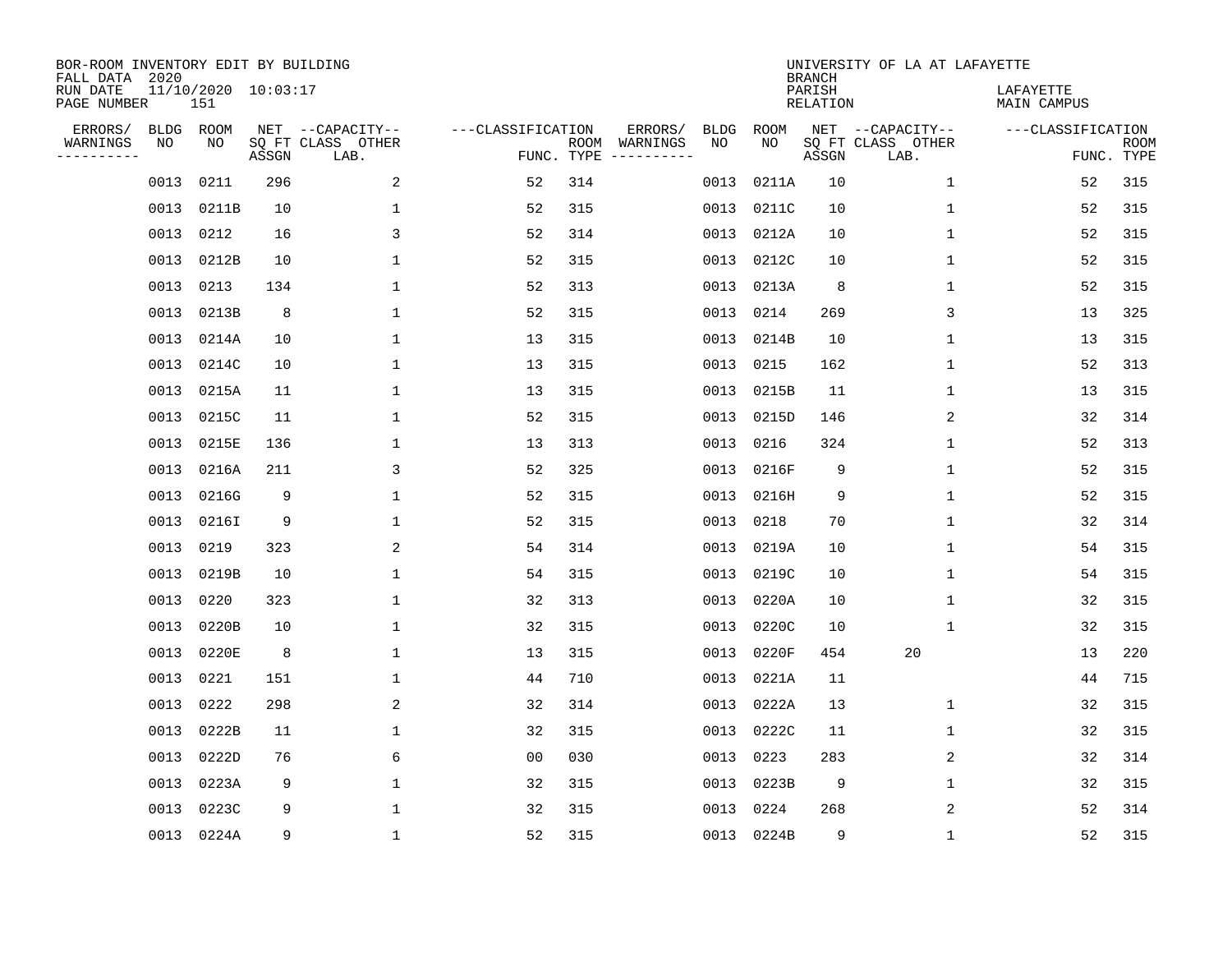| BOR-ROOM INVENTORY EDIT BY BUILDING<br>FALL DATA 2020 |      |                            |                 |                           |                   |     |                                      |      |                                                  | <b>BRANCH</b>      | UNIVERSITY OF LA AT LAFAYETTE                                                                                                                       |                                    |                           |
|-------------------------------------------------------|------|----------------------------|-----------------|---------------------------|-------------------|-----|--------------------------------------|------|--------------------------------------------------|--------------------|-----------------------------------------------------------------------------------------------------------------------------------------------------|------------------------------------|---------------------------|
| RUN DATE<br>PAGE NUMBER                               |      | 11/10/2020 10:03:17<br>152 |                 |                           |                   |     |                                      |      |                                                  | PARISH<br>RELATION |                                                                                                                                                     | LAFAYETTE<br>MAIN CAMPUS           |                           |
| ERRORS/                                               |      | BLDG ROOM                  |                 | NET --CAPACITY--          | ---CLASSIFICATION |     | ERRORS/                              |      | BLDG ROOM                                        |                    | NET --CAPACITY--                                                                                                                                    | ---CLASSIFICATION                  |                           |
| WARNINGS<br>----------                                | NO   | NO                         | ASSGN           | SQ FT CLASS OTHER<br>LAB. |                   |     | ROOM WARNINGS<br>FUNC. TYPE $------$ | NO   | NO                                               | ASSGN              | SQ FT CLASS OTHER<br>LAB.                                                                                                                           |                                    | <b>ROOM</b><br>FUNC. TYPE |
|                                                       | 0013 | 0224C                      | 9               | $\mathbf{1}$              | 52                | 315 |                                      | 0013 | 0225                                             | 190                | 2                                                                                                                                                   | 32                                 | 314                       |
|                                                       |      | 0013 0225A                 | 8               | $\mathbf 1$               | 32                | 315 |                                      |      | 0013 0225B                                       | 8                  | $\mathbf 1$                                                                                                                                         | 32                                 | 315                       |
|                                                       |      | 0013 0225C                 | 8               | $\mathbf{1}$              | 32                | 315 |                                      |      | 0013 B0001                                       | 345                |                                                                                                                                                     | 11                                 | 731                       |
|                                                       |      | 0013 B0002                 | 354             |                           | 0 <sub>0</sub>    | 030 |                                      |      | TOTAL NUMBER CLASSROOMS<br>TOTAL NUMBER LABS 210 |                    | TOTAL ASSIGNABLE & UNASSIGNABLE SQFT:<br>TOTAL NET ASSIGN SQ. FT. IN ROOM FILE<br>TOTAL NUMBER COMPUTER CLASSROOMS<br>TOTAL NUMBER SPECIAL LABS 220 | 13,622<br>10,022<br>$\overline{3}$ |                           |
|                                                       |      | 0014 0100                  | 324             |                           | 0 <sub>0</sub>    | 020 |                                      |      | 0014 0100A                                       | 51                 |                                                                                                                                                     | 0 <sub>0</sub>                     | 020                       |
|                                                       |      | 0014 0100B                 | 56              |                           | 0 <sub>0</sub>    | 020 |                                      |      | 0014 0100C                                       | 68                 |                                                                                                                                                     | 0 <sub>0</sub>                     | 020                       |
|                                                       |      | 0014 0100E                 | 56              |                           | 0 <sub>0</sub>    | 020 |                                      |      | 0014 0100F                                       | 53                 |                                                                                                                                                     | 0 <sub>0</sub>                     | 020                       |
|                                                       |      | 0014 0101                  | 65              |                           | 0 <sub>0</sub>    | 010 |                                      |      | 0014 0102                                        | 154                | $\mathbf{1}$                                                                                                                                        | 51                                 | 310                       |
|                                                       |      | 0014 0102A                 | 11              |                           | 0 <sub>0</sub>    | 030 |                                      |      | 0014 0103                                        | 185                | 3                                                                                                                                                   | 51                                 | 325                       |
|                                                       |      | 0014 0104                  | 118             |                           | 51                | 315 |                                      |      | 0014 0105                                        | 128                |                                                                                                                                                     | 51                                 | 315                       |
|                                                       |      | 0014 0106                  | 9               |                           | 0 <sub>0</sub>    | 030 |                                      |      | 0014 0107                                        | 196                | 13                                                                                                                                                  | 51                                 | 350                       |
|                                                       |      | 0014 0108                  | 119             | $\mathbf{1}$              | 51                | 313 |                                      |      | 0014 0109                                        | 131                | 1                                                                                                                                                   | 63                                 | 314                       |
|                                                       |      | 0014 0109A                 | 240             |                           | 63                | 315 |                                      |      | 0014 0110                                        | 52                 |                                                                                                                                                     | 00                                 | 030                       |
|                                                       |      | 0014 0111                  | 75              | $\mathbf{1}$              | 63                | 314 |                                      |      | 0014 0111A                                       | 11                 |                                                                                                                                                     | 63                                 | 315                       |
|                                                       |      | 0014 0112                  | 54              |                           | 0 <sub>0</sub>    | 030 |                                      |      | 0014 0114                                        | $7\phantom{.0}$    |                                                                                                                                                     | 00                                 | 030                       |
|                                                       |      | 0014 0116                  | 147             | 3                         | 63                | 325 |                                      |      | 0014 0118                                        | 75                 | $\mathbf{1}$                                                                                                                                        | 63                                 | 314                       |
|                                                       |      | 0014 0118A                 | 11              |                           | 63                | 315 |                                      |      | 0014 0200                                        | 134                |                                                                                                                                                     | 0 <sub>0</sub>                     | 020                       |
|                                                       |      | 0014 0200A                 | 51              |                           | 0 <sub>0</sub>    | 020 |                                      |      | 0014 0200B                                       | 46                 |                                                                                                                                                     | 0 <sub>0</sub>                     | 020                       |
|                                                       |      | 0014 0200C                 | 184             |                           | 0 <sub>0</sub>    | 020 |                                      |      | 0014 0200D                                       | 48                 |                                                                                                                                                     | 0 <sub>0</sub>                     | 020                       |
|                                                       |      | 0014 0200E                 | 72              |                           | 0 <sub>0</sub>    | 020 |                                      |      | 0014 0200F                                       | 98                 |                                                                                                                                                     | 0 <sub>0</sub>                     | 020                       |
|                                                       |      | 0014 0201                  | 75              |                           | 52                | 315 |                                      |      | 0014 0201A                                       | 6                  |                                                                                                                                                     | 52                                 | 315                       |
|                                                       |      | 0014 0202                  | 75              | $\mathbf 1$               | 52                | 314 |                                      |      | 0014 0202B                                       | 6                  |                                                                                                                                                     | 52                                 | 315                       |
|                                                       |      | 0014 0203                  | $7\phantom{.0}$ |                           | 0 <sub>0</sub>    | 030 |                                      |      | 0014 0204                                        | 173                | 11                                                                                                                                                  | 52                                 | 350                       |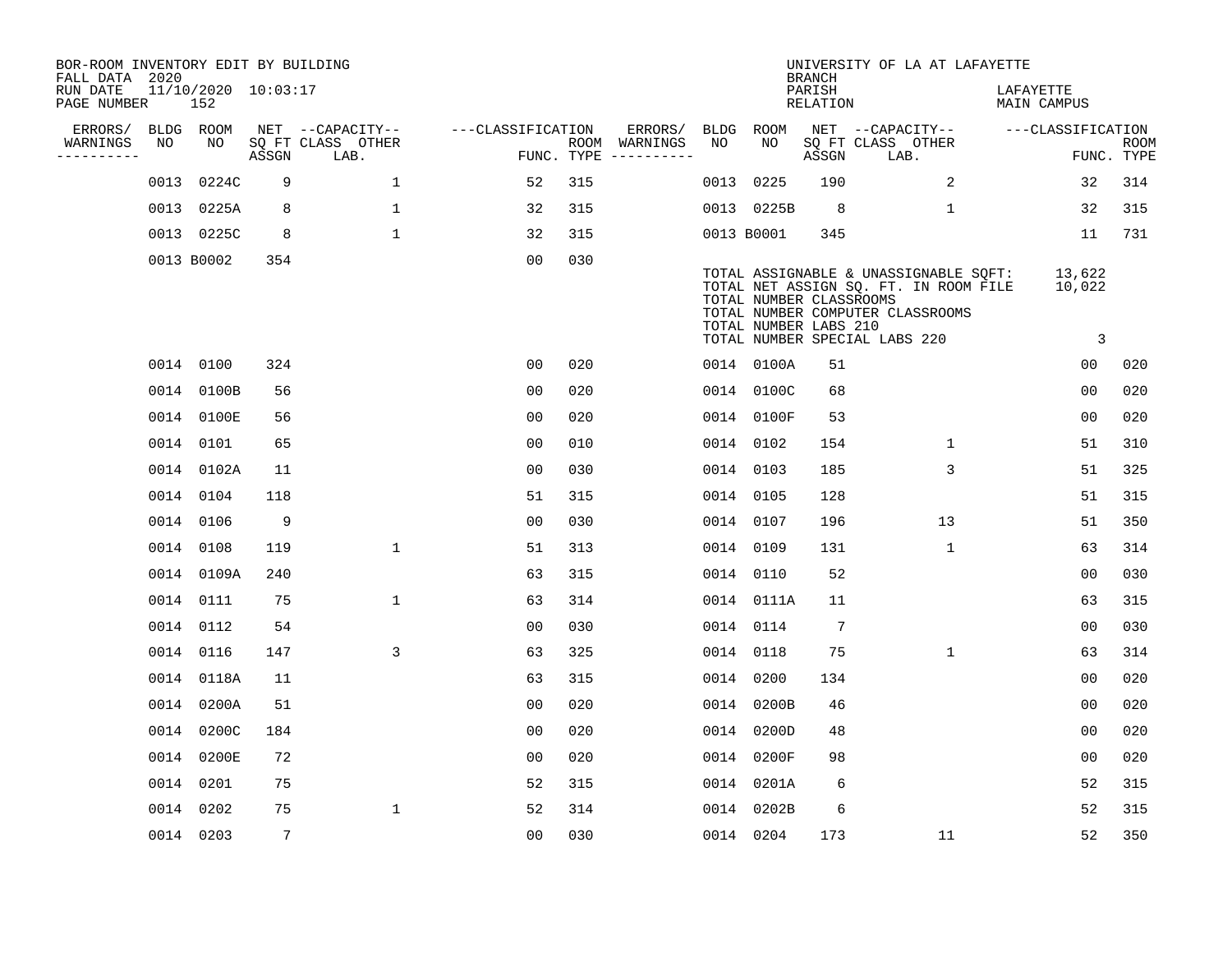| BOR-ROOM INVENTORY EDIT BY BUILDING<br>FALL DATA 2020 |                            |       |                           |                   |     |                                      |             |                                                                | <b>BRANCH</b>             | UNIVERSITY OF LA AT LAFAYETTE                                                                                                                       |                          |                           |
|-------------------------------------------------------|----------------------------|-------|---------------------------|-------------------|-----|--------------------------------------|-------------|----------------------------------------------------------------|---------------------------|-----------------------------------------------------------------------------------------------------------------------------------------------------|--------------------------|---------------------------|
| RUN DATE<br>PAGE NUMBER                               | 11/10/2020 10:03:17<br>153 |       |                           |                   |     |                                      |             |                                                                | PARISH<br><b>RELATION</b> |                                                                                                                                                     | LAFAYETTE<br>MAIN CAMPUS |                           |
| ERRORS/                                               | BLDG ROOM                  |       | NET --CAPACITY--          | ---CLASSIFICATION |     | ERRORS/                              | <b>BLDG</b> | <b>ROOM</b>                                                    |                           | NET --CAPACITY--                                                                                                                                    | ---CLASSIFICATION        |                           |
| WARNINGS<br>NO<br>----------                          | NO                         | ASSGN | SQ FT CLASS OTHER<br>LAB. |                   |     | ROOM WARNINGS<br>FUNC. TYPE $------$ | NO          | NO                                                             | ASSGN                     | SQ FT CLASS OTHER<br>LAB.                                                                                                                           |                          | <b>ROOM</b><br>FUNC. TYPE |
|                                                       | 0205<br>0014               | 353   | 2                         | 52                | 313 |                                      | 0014        | 0206                                                           | 171                       | $\mathbf{1}$                                                                                                                                        | 52                       | 314                       |
|                                                       | 0014 0207                  | 16    |                           | 00                | 030 |                                      | 0014        | 0208                                                           | 176                       | 11                                                                                                                                                  | 52                       | 350                       |
|                                                       | 0014 0209                  | 174   | $\mathbf 1$               | 52                | 313 |                                      | 0014        | 0210                                                           | 177                       |                                                                                                                                                     | 52                       | 315                       |
|                                                       | 0014 0211                  | 196   | $\mathbf{1}$              | 52                | 314 |                                      |             | 0014 0212                                                      | 56                        |                                                                                                                                                     | 0 <sub>0</sub>           | 030                       |
|                                                       | 0014 0213                  | 359   | $\mathbf{1}$              | 52                | 313 |                                      |             | 0014 0214                                                      | 56                        |                                                                                                                                                     | 0 <sub>0</sub>           | 030                       |
|                                                       | 0014 0215                  | 75    |                           | 52                | 315 |                                      |             | 0014 0215A                                                     | 6                         |                                                                                                                                                     | 52                       | 315                       |
|                                                       | 0014 0216                  | 167   | $\mathbf{1}$              | 63                | 314 |                                      |             | 0014 0217                                                      | 127                       | $\mathbf{1}$                                                                                                                                        | 92                       | 314                       |
|                                                       | 0014 0218                  | 7     |                           | 0 <sub>0</sub>    | 030 |                                      | 0014        | 0220                                                           | 75                        |                                                                                                                                                     | 52                       | 315                       |
|                                                       | 0014 0220A                 | 6     |                           | 52                | 315 |                                      | 0014        | 0300                                                           | 292                       |                                                                                                                                                     | 0 <sub>0</sub>           | 020                       |
|                                                       | 0014 0300A                 | 51    |                           | 0 <sub>0</sub>    | 020 |                                      |             | 0014 0300B                                                     | 38                        |                                                                                                                                                     | 0 <sub>0</sub>           | 020                       |
|                                                       | 0014 0300C                 | 67    |                           | 00                | 020 |                                      | 0014        | 0300D                                                          | 47                        |                                                                                                                                                     | 0 <sub>0</sub>           | 020                       |
|                                                       | 0014 0300E                 | 99    |                           | 0 <sub>0</sub>    | 020 |                                      | 0014        | 0301                                                           | 173                       | 3                                                                                                                                                   | 63                       | 325                       |
|                                                       | 0014 0302                  | 172   | $\mathsf{3}$              | 63                | 325 |                                      | 0014        | 0303                                                           | 176                       | 3                                                                                                                                                   | 63                       | 325                       |
|                                                       | 0014 0304                  | 11    |                           | 0 <sub>0</sub>    | 030 |                                      | 0014        | 0305                                                           | 16                        |                                                                                                                                                     | 0 <sub>0</sub>           | 030                       |
|                                                       | 0014 0306                  | 170   |                           | 11                | 315 |                                      | 0014        | 0307                                                           | 173                       | $\mathbf 1$                                                                                                                                         | 11                       | 310                       |
|                                                       | 0014 0308                  | 176   | $\mathbf{1}$              | 11                | 314 |                                      |             | 0014 0309                                                      | 196                       |                                                                                                                                                     | 11                       | 314                       |
|                                                       | 0014 0310                  | 177   |                           | 11                | 314 |                                      | 0014        | 0311                                                           | 210                       |                                                                                                                                                     | 11                       | 313                       |
|                                                       | 0014 0312                  | 58    |                           | 0 <sub>0</sub>    | 030 |                                      |             | 0014 0313                                                      | 159                       | 10                                                                                                                                                  | 11                       | 350                       |
|                                                       | 0014 0314                  | 53    |                           | 0 <sub>0</sub>    | 030 |                                      |             | 0014 0316                                                      | 10                        |                                                                                                                                                     | 0 <sub>0</sub>           | 030                       |
|                                                       | 0014 0318                  | 167   |                           | 11                | 315 |                                      |             | 0014 B0100                                                     | 24                        |                                                                                                                                                     | 0 <sub>0</sub>           | 030                       |
|                                                       | 0014 B0101                 | 328   |                           | 91                | 710 |                                      |             | 0014 B0102                                                     | 233                       |                                                                                                                                                     | 0 <sub>0</sub>           | 030                       |
|                                                       | 0014 B0103                 | 55    |                           | 0 <sub>0</sub>    | 030 |                                      |             | 0014 B0104<br>TOTAL NUMBER CLASSROOMS<br>TOTAL NUMBER LABS 210 | 260                       | TOTAL ASSIGNABLE & UNASSIGNABLE SQFT:<br>TOTAL NET ASSIGN SQ. FT. IN ROOM FILE<br>TOTAL NUMBER COMPUTER CLASSROOMS<br>TOTAL NUMBER SPECIAL LABS 220 | 00<br>9,159<br>6,264     | 030                       |
|                                                       | 0016 0100                  | 2051  |                           | 00                | 020 |                                      |             | 0016 0100A                                                     | 248                       |                                                                                                                                                     | 0 <sub>0</sub>           | 020                       |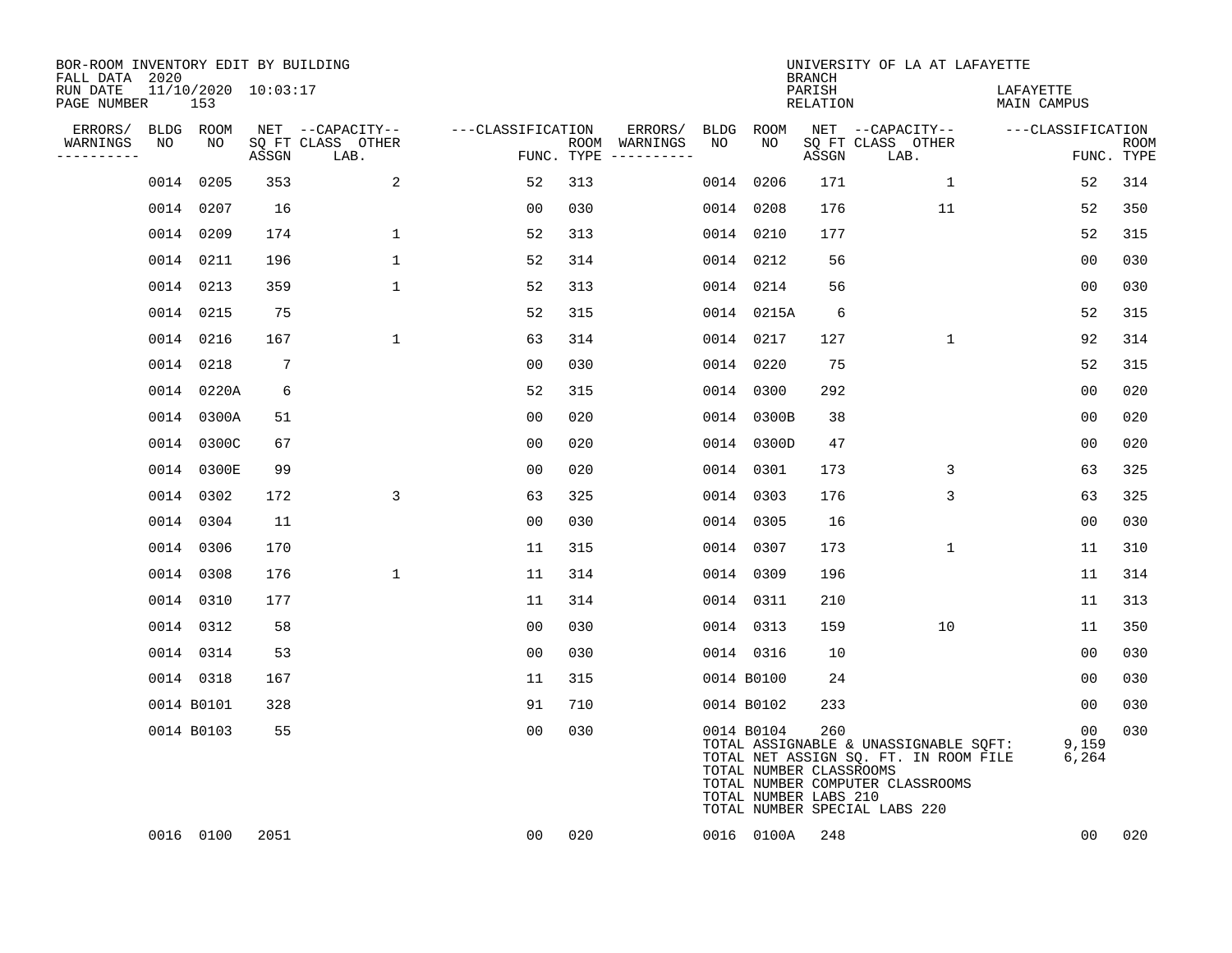| BOR-ROOM INVENTORY EDIT BY BUILDING<br>FALL DATA 2020 |           |                            |          |                           |                |                   |     |               |             |             | <b>BRANCH</b>             |                           |              | UNIVERSITY OF LA AT LAFAYETTE   |                |                           |
|-------------------------------------------------------|-----------|----------------------------|----------|---------------------------|----------------|-------------------|-----|---------------|-------------|-------------|---------------------------|---------------------------|--------------|---------------------------------|----------------|---------------------------|
| RUN DATE<br>PAGE NUMBER                               |           | 11/10/2020 10:03:17<br>154 |          |                           |                |                   |     |               |             |             | PARISH<br><b>RELATION</b> |                           |              | LAFAYETTE<br><b>MAIN CAMPUS</b> |                |                           |
| ERRORS/                                               | BLDG      | ROOM                       |          | NET --CAPACITY--          |                | ---CLASSIFICATION |     | ERRORS/       | <b>BLDG</b> | <b>ROOM</b> |                           | NET --CAPACITY--          |              | ---CLASSIFICATION               |                |                           |
| WARNINGS<br>----------                                | NO        | NO                         | ASSGN    | SQ FT CLASS OTHER<br>LAB. |                | FUNC. TYPE        |     | ROOM WARNINGS | NO          | NO          | ASSGN                     | SQ FT CLASS OTHER<br>LAB. |              |                                 |                | <b>ROOM</b><br>FUNC. TYPE |
|                                                       | 0016      | 0100B                      | 248      |                           |                | 00                | 020 |               | 0016        | 0100C       | 248                       |                           |              |                                 | 0 <sub>0</sub> | 020                       |
|                                                       | 0016      | 0100D                      | 248      |                           |                | 0 <sub>0</sub>    | 020 |               | 0016        | 0100E       | 31                        |                           |              |                                 | 0 <sub>0</sub> | 020                       |
|                                                       | 0016      | 0100F                      | 31       |                           |                | 0 <sub>0</sub>    | 020 |               | 0016        | 0100G       | 46                        |                           |              |                                 | 00             | 020                       |
|                                                       | 0016 0101 |                            | 1795 100 |                           |                | 11                | 110 |               | 0016        | 0102        | 741                       |                           |              |                                 | 11             | 731                       |
|                                                       | 0016 0103 |                            | 272      |                           | 5              | 0 <sub>0</sub>    | 030 |               | 0016        | 0104        | 28                        |                           |              |                                 | 0 <sub>0</sub> | 010                       |
|                                                       | 0016 0105 |                            | 256      |                           | 5              | 0 <sub>0</sub>    | 030 |               | 0016        | 0109        | 132                       |                           |              |                                 | 0 <sub>0</sub> | 030                       |
|                                                       | 0016 0111 |                            | 499      |                           |                | 11                | 731 |               | 0016        | 0112        | 1314                      |                           |              |                                 | 0 <sub>0</sub> | 030                       |
|                                                       | 0016 0113 |                            | 320      |                           |                | 0 <sub>0</sub>    | 030 |               | 0016        | 0114        | 585                       | 30                        |              |                                 | 11             | 110                       |
|                                                       |           | 0016 0114A                 | 15       |                           |                | 11                | 115 |               | 0016        | 0115        | 145                       |                           | 4            |                                 | 11             | 315                       |
|                                                       |           | 0016 0115A                 | 90       |                           | $\mathbf{1}$   | 11                | 310 |               | 0016        | 0115B       | 12                        |                           |              |                                 | 11             | 315                       |
|                                                       |           | 0016 0115C                 | 164      | $\mathbf 1$               |                | 11                | 270 |               | 0016        | 0115D       | 36                        |                           | $\mathbf{1}$ |                                 | 00             | 030                       |
|                                                       | 0016      | 0115E                      | 135      | 1                         |                | 11                | 270 |               | 0016        | 0115F       | 85                        |                           | $\mathbf{1}$ |                                 | 11             | 270                       |
|                                                       | 0016      | 0115G                      | 80       | 1                         |                | 11                | 270 |               | 0016        | 0115H       | 12                        |                           |              |                                 | 0 <sub>0</sub> | 030                       |
|                                                       | 0016      | 0116                       | 1389     | 116                       |                | 11                | 110 |               | 0016        | 0116A       | 372                       |                           | 40           |                                 | 11             | 350                       |
|                                                       | 0016      | 0116B                      | 287      |                           | 2              | 11                | 350 |               | 0016        | 0116C       | 32                        |                           |              |                                 | 0 <sub>0</sub> | 030                       |
|                                                       | 0016      | 0116D                      | 11       |                           |                | 11                | 730 |               | 0016        | 0116E       | 11                        |                           |              |                                 | 0 <sub>0</sub> | 030                       |
|                                                       | 0016      | 0200                       | 5114     |                           |                | 0 <sub>0</sub>    | 020 |               | 0016        | 0200A       | 248                       |                           |              |                                 | 0 <sub>0</sub> | 020                       |
|                                                       | 0016      | 0200B                      | 248      |                           |                | 0 <sub>0</sub>    | 020 |               | 0016        | 0200C       | 243                       |                           |              |                                 | 0 <sub>0</sub> | 020                       |
|                                                       | 0016      | 0200D                      | 243      |                           |                | 0 <sub>0</sub>    | 020 |               | 0016        | 0200E       | 46                        |                           |              |                                 | 0 <sub>0</sub> | 020                       |
|                                                       | 0016      | 0200F                      | 31       |                           |                | 0 <sub>0</sub>    | 020 |               | 0016        | 0200G       | 31                        |                           |              |                                 | 00             | 020                       |
|                                                       | 0016      | 0200L                      | 2193     |                           |                | 0 <sub>0</sub>    | 020 |               | 0016        | 0201        | 139                       |                           | $\mathbf 1$  |                                 | 11             | 710                       |
|                                                       | 0016      | 0202                       | 427      |                           | $\mathbf{1}$   | 11                | 313 |               | 0016        | 0202A       | 293                       |                           | 1            |                                 | 11             | 325                       |
|                                                       | 0016      | 0202B                      | 186      |                           |                | 11                | 315 |               | 0016        | 0202C       | 738                       |                           | 40           |                                 | 11             | 355                       |
|                                                       | 0016      | 0202D                      | 58       |                           | $\mathbf{1}$   | 11                | 315 |               | 0016        | 0202E       | 154                       |                           | 10           |                                 | 11             | 315                       |
|                                                       | 0016 0203 |                            | 95       |                           | 3              | 11                | 313 |               | 0016        | 0203A       | 101                       |                           | 2            |                                 | 11             | 315                       |
|                                                       |           | 0016 0203B                 | 66       |                           | $\overline{2}$ | 11                | 313 |               |             | 0016 0203C  | 76                        |                           | $\mathbf{1}$ |                                 | 11             | 315                       |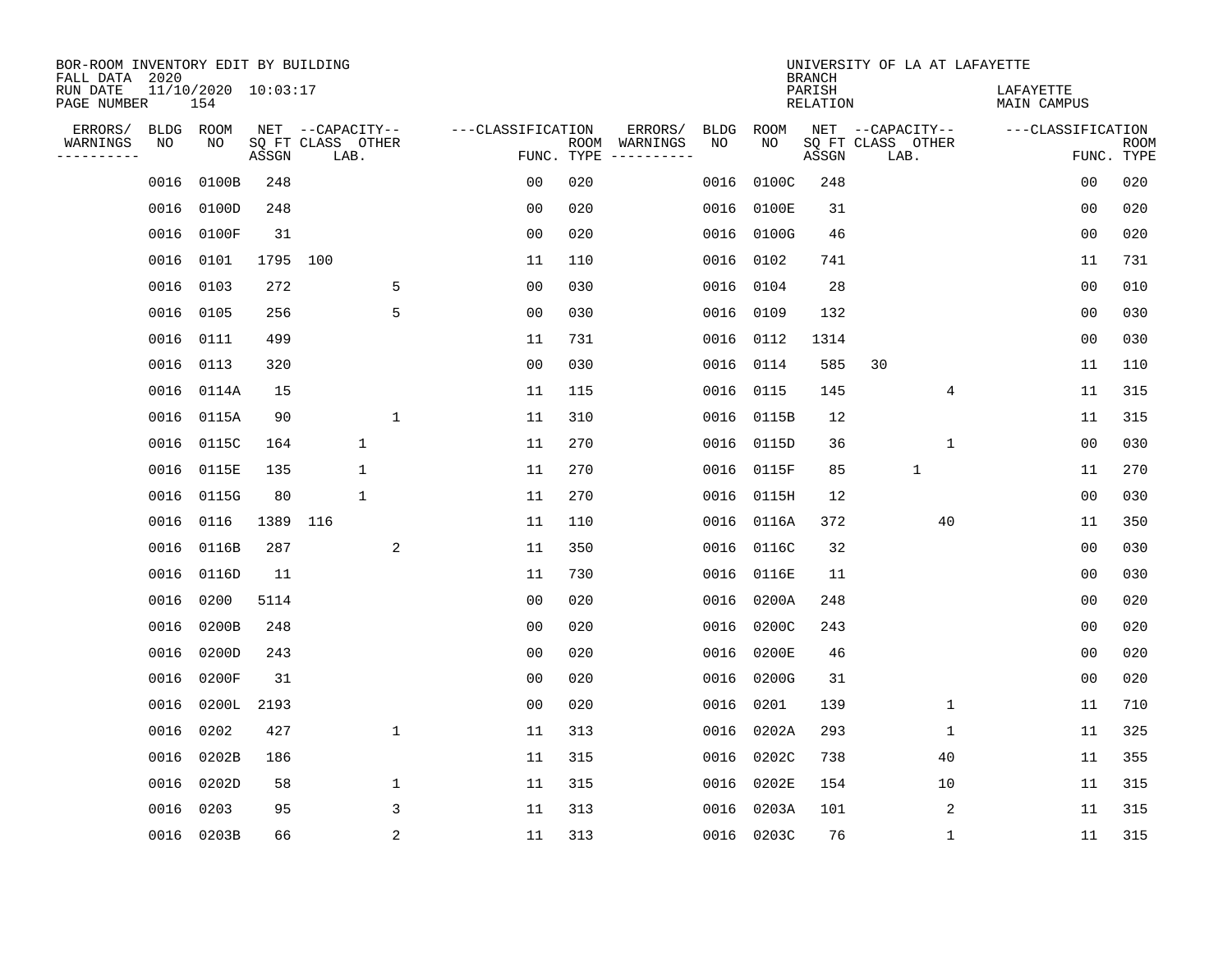| BOR-ROOM INVENTORY EDIT BY BUILDING<br>FALL DATA 2020 |                 |                            |       |                                       |                |                   |     |                          |            |             | <b>BRANCH</b>             | UNIVERSITY OF LA AT LAFAYETTE         |                          |             |
|-------------------------------------------------------|-----------------|----------------------------|-------|---------------------------------------|----------------|-------------------|-----|--------------------------|------------|-------------|---------------------------|---------------------------------------|--------------------------|-------------|
| RUN DATE<br>PAGE NUMBER                               |                 | 11/10/2020 10:03:17<br>155 |       |                                       |                |                   |     |                          |            |             | PARISH<br><b>RELATION</b> |                                       | LAFAYETTE<br>MAIN CAMPUS |             |
| ERRORS/<br>WARNINGS                                   | BLDG ROOM<br>NO | NO                         |       | NET --CAPACITY--<br>SQ FT CLASS OTHER |                | ---CLASSIFICATION |     | ERRORS/<br>ROOM WARNINGS | BLDG<br>NO | ROOM<br>NO. |                           | NET --CAPACITY--<br>SQ FT CLASS OTHER | ---CLASSIFICATION        | <b>ROOM</b> |
| ---------                                             |                 |                            | ASSGN | LAB.                                  |                | FUNC. TYPE        |     |                          |            |             | ASSGN                     | LAB.                                  |                          | FUNC. TYPE  |
|                                                       | 0016            | 0204                       | 291   |                                       | 4              | 11                | 350 |                          | 0016       | 0205        | 82                        |                                       | 11                       | 315         |
|                                                       | 0016            | 0205A                      | 79    |                                       | $\mathbf{1}$   | 11                | 310 |                          | 0016       | 0205B       | 69                        | $\mathbf{1}$                          | 11                       | 310         |
|                                                       | 0016            | 0205C                      | 107   |                                       | $\mathbf{1}$   | 11                | 310 |                          | 0016       | 0206        | 86                        | 3                                     | 11                       | 325         |
|                                                       | 0016            | 0206A                      | 103   |                                       | 1              | 11                | 310 |                          | 0016       | 0206B       | 67                        | $\mathbf 1$                           | 11                       | 310         |
|                                                       | 0016            | 0206C                      | 80    |                                       | $\mathbf{1}$   | 11                | 310 |                          | 0016       | 0207        | 74                        | $\mathbf 1$                           | 11                       | 314         |
|                                                       | 0016            | 0207A                      | 96    |                                       | 1              | 11                | 710 |                          | 0016       | 0207B       | 96                        | 1                                     | 11                       | 710         |
|                                                       | 0016            | 0207C                      | 90    |                                       | $\mathbf 1$    | 11                | 710 |                          | 0016       | 0207D       | 130                       | 1                                     | 11                       | 314         |
|                                                       | 0016            | 0207E                      | 130   |                                       | 1              | 11                | 314 |                          | 0016       | 0208        | 955                       | 60                                    | 11                       | 110         |
|                                                       | 0016            | 0208A                      | 149   |                                       |                | 11                | 115 |                          | 0016       | 0209        | 633                       | 24                                    | 11                       | 550         |
|                                                       | 0016            | 0209A                      | 189   |                                       | 4              | 0 <sub>0</sub>    | 030 |                          | 0016       | 0209B       | 126                       | $\mathbf 1$                           | 11                       | 314         |
|                                                       | 0016            | 0209C                      | 32    |                                       | 3              | 0 <sub>0</sub>    | 030 |                          | 0016       | 0210        | 893                       | 10                                    | 11                       | 550         |
|                                                       | 0016            | 0210A                      | 255   |                                       | 10             | 11                | 555 |                          | 0016       | 0210B       | 176                       |                                       | 11                       | 550         |
|                                                       | 0016            | 0211                       | 1070  |                                       | 10             | 11                | 550 |                          | 0016       | 0212        | 732                       | 6                                     | 11                       | 550         |
|                                                       | 0016            | 0212A                      | 133   |                                       | 2              | 0 <sub>0</sub>    | 030 |                          | 0016       | 0212B       | 141                       | 1                                     | 11                       | 310         |
|                                                       | 0016            | 0212C                      | 40    |                                       |                | 0 <sub>0</sub>    | 030 |                          | 0016       | 0213        | 570                       | 18                                    | 11                       | 140         |
|                                                       | 0016            | 0214                       | 45    |                                       |                | 0 <sub>0</sub>    | 020 |                          | 0016       | 0215        | 1010                      | 65                                    | 11                       | 550         |
|                                                       | 0016            | 0215A                      | 218   |                                       |                | 11                | 555 |                          | 0016       | 0215B       | 100                       |                                       | 11                       | 710         |
|                                                       | 0016            | 0215C                      | 90    |                                       |                | 11                | 555 |                          | 0016       | 0215D       | 115                       | 2                                     | 11                       | 550         |
|                                                       | 0016            | 0216                       | 984   |                                       | 10             | 11                | 550 |                          | 0016       | 0216A       | 278                       | 1                                     | 11                       | 314         |
|                                                       | 0016            | 0216B                      | 238   |                                       | $\mathbf{1}$   | 11                | 731 |                          | 0016       | 0217        | 533                       | 25                                    | 11                       | 550         |
|                                                       | 0016            | 0218                       | 1288  | 50                                    |                | 11                | 240 |                          | 0016       | 0218A       | 126                       | 1                                     | 11                       | 314         |
|                                                       | 0016            | 0218C                      | 311   |                                       |                | 11                | 555 |                          | 0016       | 0219        | 1633                      | 15                                    | 11                       | 530         |
|                                                       | 0016            | 0219B                      | 74    | 2                                     |                | 11                | 225 |                          | 0016       | 0220        | 218                       |                                       | 11                       | 535         |
|                                                       | 0016            | 0222                       | 4618  | 358                                   |                | 11                | 110 |                          | 0016       | 0223        | 132                       |                                       | 0 <sub>0</sub>           | 030         |
|                                                       | 0016            | 0224                       | 149   | 2                                     |                | 11                | 115 |                          | 0016       | 0225        | 132                       |                                       | 00                       | 030         |
|                                                       | 0016 0254       |                            | 282   |                                       | $\overline{a}$ | 11                | 313 |                          |            | 0016 0254A  | 126                       | 1                                     | 11                       | 314         |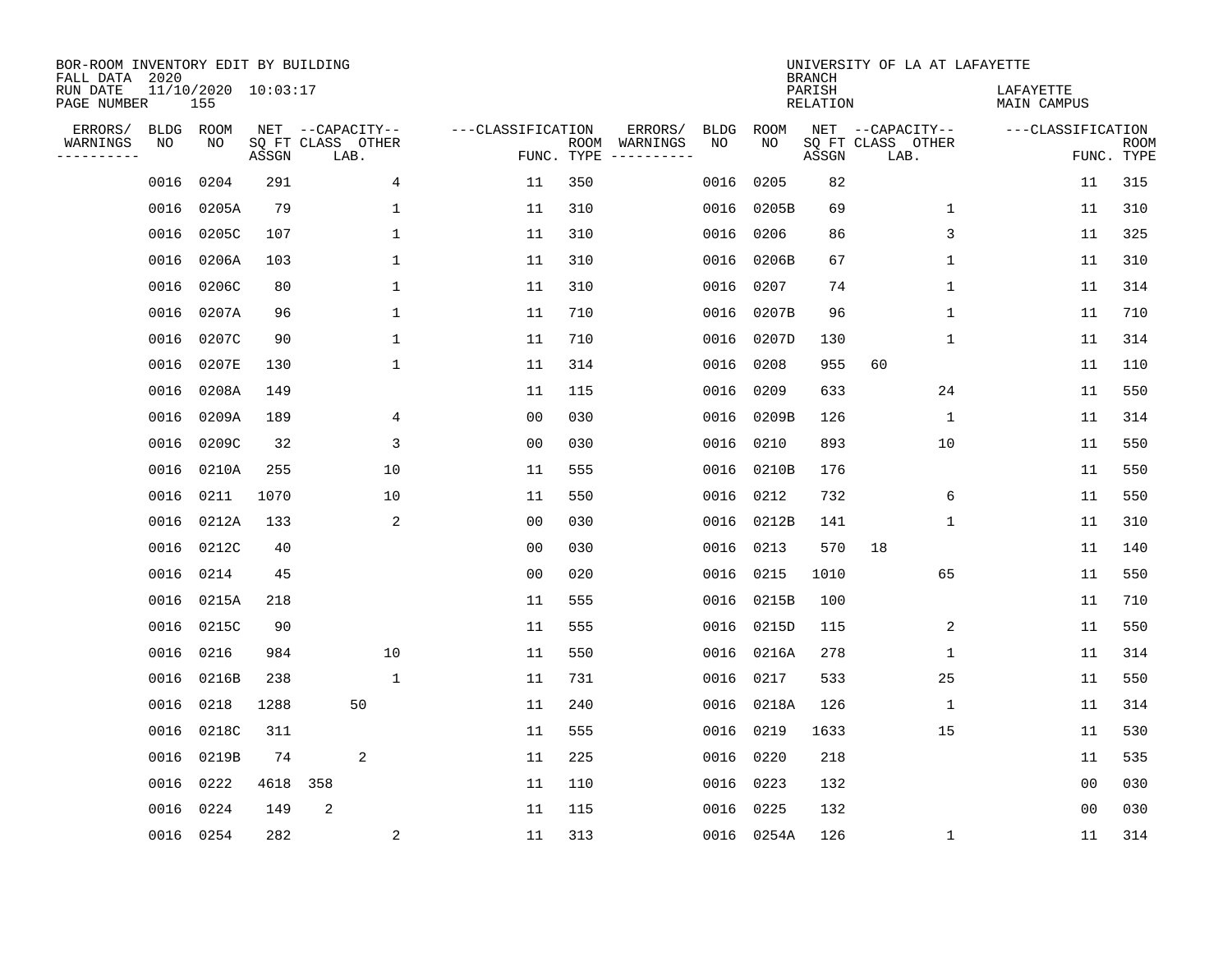| BOR-ROOM INVENTORY EDIT BY BUILDING<br>FALL DATA 2020 |             |                            |       |                           |                   |                    |                         |             |             | <b>BRANCH</b>             | UNIVERSITY OF LA AT LAFAYETTE |                          |                           |
|-------------------------------------------------------|-------------|----------------------------|-------|---------------------------|-------------------|--------------------|-------------------------|-------------|-------------|---------------------------|-------------------------------|--------------------------|---------------------------|
| RUN DATE<br>PAGE NUMBER                               |             | 11/10/2020 10:03:17<br>156 |       |                           |                   |                    |                         |             |             | PARISH<br><b>RELATION</b> |                               | LAFAYETTE<br>MAIN CAMPUS |                           |
| ERRORS/                                               | <b>BLDG</b> | ROOM                       |       | NET --CAPACITY--          | ---CLASSIFICATION |                    | ERRORS/                 | <b>BLDG</b> | <b>ROOM</b> |                           | NET --CAPACITY--              | ---CLASSIFICATION        |                           |
| WARNINGS<br>----------                                | NO          | NO                         | ASSGN | SQ FT CLASS OTHER<br>LAB. |                   | ROOM<br>FUNC. TYPE | WARNINGS<br>----------- | NO          | NO          | ASSGN                     | SQ FT CLASS OTHER<br>LAB.     |                          | <b>ROOM</b><br>FUNC. TYPE |
|                                                       | 0016        | 0254B                      | 83    | $\mathbf 1$               | 11                | 314                |                         | 0016        | 0300        | 4689                      |                               | 00                       | 020                       |
|                                                       | 0016        | 0300A                      | 248   |                           | 00                | 020                |                         | 0016        | 0300B       | 248                       |                               | 00                       | 020                       |
|                                                       | 0016        | 0300C                      | 243   |                           | 00                | 020                |                         | 0016        | 0300D       | 243                       |                               | 00                       | 020                       |
|                                                       | 0016        | 0300E                      | 46    |                           | 0 <sub>0</sub>    | 020                |                         |             | 0016 0300F  | 31                        |                               | 0 <sub>0</sub>           | 020                       |
|                                                       | 0016        | 0300G                      | 31    |                           | 0 <sub>0</sub>    | 020                |                         | 0016        | 0301        | 95                        | $\mathbf 1$                   | 11                       | 310                       |
|                                                       | 0016        | 0301A                      | 102   | 2                         | 11                | 310                |                         |             | 0016 0301B  | 69                        | $\overline{c}$                | 11                       | 310                       |
|                                                       | 0016        | 0301C                      | 78    | 2                         | 11                | 310                |                         | 0016        | 0302        | 224                       | 4                             | 31                       | 325                       |
|                                                       | 0016        | 0302A                      | 119   | 2                         | 31                | 315                |                         |             | 0016 0303   | 95                        | 1                             | 11                       | 315                       |
|                                                       | 0016        | 0303A                      | 78    | 2                         | 11                | 310                |                         | 0016        | 0303B       | 67                        | 2                             | 11                       | 310                       |
|                                                       | 0016        | 0303C                      | 102   | 2                         | 11                | 310                |                         | 0016        | 0304        | 867                       | 58                            | 11                       | 110                       |
|                                                       | 0016        | 0305                       | 85    | 3                         | 11                | 315                |                         | 0016        | 0305A       | 78                        | 2                             | 11                       | 310                       |
|                                                       | 0016        | 0305B                      | 78    | 2                         | 11                | 310                |                         | 0016        | 0305C       | 85                        | 2                             | 11                       | 310                       |
|                                                       | 0016        | 0306                       | 85    | 3                         | 11                | 315                |                         | 0016        | 0306A       | 78                        | 2                             | 11                       | 310                       |
|                                                       | 0016        | 0306B                      | 83    | 2                         | 11                | 310                |                         | 0016        | 0306C       | 85                        | $\overline{c}$                | 11                       | 310                       |
|                                                       | 0016        | 0307                       | 232   | 1                         | 11                | 314                |                         | 0016        | 0307A       | 121                       | 1                             | 11                       | 310                       |
|                                                       | 0016        | 0307B                      | 97    | 2                         | 11                | 314                |                         | 0016        | 0307C       | 118                       | 2                             | 11                       | 314                       |
|                                                       | 0016        | 0307D                      | 120   | 6                         | 11                | 350                |                         | 0016        | 0308        | 430                       | 10                            | 11                       | 650                       |
|                                                       | 0016        | 0308A                      | 198   | 4                         | 0 <sub>0</sub>    | 030                |                         | 0016        | 0309        | 92                        | 3                             | 11                       | 325                       |
|                                                       | 0016        | 0309A                      | 159   | 3                         | 22                | 320                |                         | 0016        | 0310        | 103                       | 3                             | 11                       | 315                       |
|                                                       | 0016        | 0310A                      | 81    | 2                         | 11                | 310                |                         |             | 0016 0310B  | 81                        | 2                             | 11                       | 310                       |
|                                                       | 0016        | 0310C                      | 95    | 2                         | 11                | 310                |                         | 0016        | 0311        | 103                       | 3                             | 11                       | 315                       |
|                                                       | 0016        | 0311A                      | 81    | 2                         | 11                | 310                |                         | 0016        | 0311B       | 81                        | 2                             | 11                       | 310                       |
|                                                       | 0016        | 0311C                      | 95    | 2                         | 11                | 310                |                         | 0016        | 0312        | 1063                      | 61                            | 11                       | 110                       |
|                                                       | 0016        | 0312A                      | 202   | 3                         | 11                | 315                |                         | 0016        | 0312B       | 49                        |                               | 11                       | 115                       |
|                                                       | 0016        | 0313                       | 1063  | 62                        | 11                | 110                |                         | 0016        | 0314        | 948                       | 63                            | 11                       | 110                       |
|                                                       |             | 0016 0314A                 | 49    |                           | 0 <sub>0</sub>    | 010                |                         |             | 0016 0314B  | 204                       | 4                             | 0 <sub>0</sub>           | 030                       |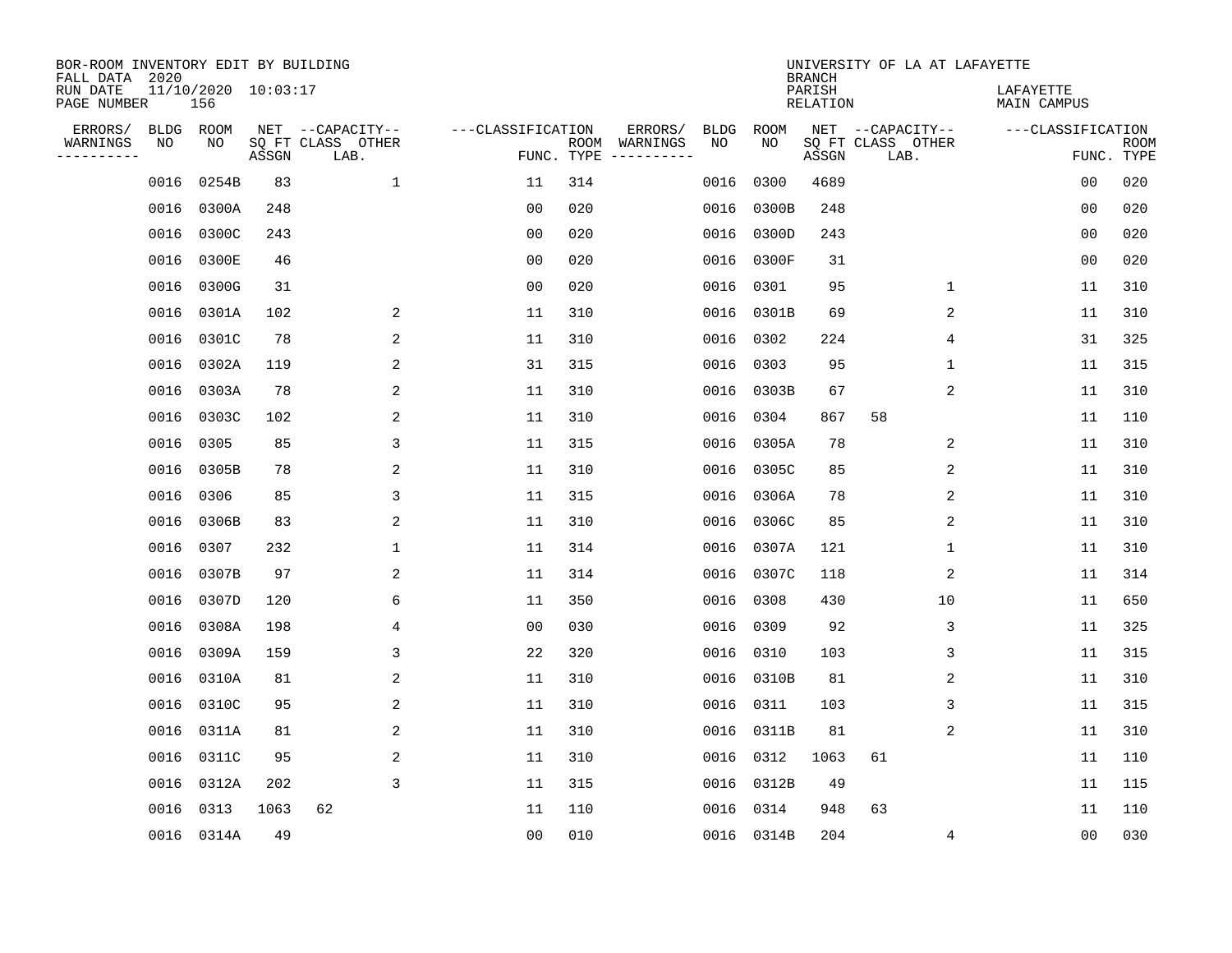| BOR-ROOM INVENTORY EDIT BY BUILDING<br>FALL DATA 2020 |      |                            |       |                           |                   |                    |          |             |             | <b>BRANCH</b>             | UNIVERSITY OF LA AT LAFAYETTE |                          |                           |
|-------------------------------------------------------|------|----------------------------|-------|---------------------------|-------------------|--------------------|----------|-------------|-------------|---------------------------|-------------------------------|--------------------------|---------------------------|
| RUN DATE<br>PAGE NUMBER                               |      | 11/10/2020 10:03:17<br>157 |       |                           |                   |                    |          |             |             | PARISH<br><b>RELATION</b> |                               | LAFAYETTE<br>MAIN CAMPUS |                           |
| ERRORS/                                               | BLDG | ROOM                       |       | NET --CAPACITY--          | ---CLASSIFICATION |                    | ERRORS/  | <b>BLDG</b> | <b>ROOM</b> |                           | NET --CAPACITY--              | ---CLASSIFICATION        |                           |
| WARNINGS<br>----------                                | ΝO   | NO                         | ASSGN | SQ FT CLASS OTHER<br>LAB. |                   | ROOM<br>FUNC. TYPE | WARNINGS | NO          | NO          | ASSGN                     | SQ FT CLASS OTHER<br>LAB.     |                          | <b>ROOM</b><br>FUNC. TYPE |
|                                                       | 0016 | 0314C                      | 204   | 4                         | 00                | 030                |          | 0016        | 0315        | 389                       | 23                            | 11                       | 535                       |
|                                                       |      | 0016 0316                  | 172   | 3                         | 11                | 535                |          | 0016        | 0317        | 1005                      | 55                            | 11                       | 110                       |
|                                                       | 0016 | 0318                       | 154   | 12                        | 11                | 350                |          | 0016        | 0318A       | 135                       | 1                             | 11                       | 310                       |
|                                                       |      | 0016 0318B                 | 132   | $\mathbf{1}$              | 11                | 310                |          | 0016        | 0318C       | 15                        | 1                             | 11                       | 315                       |
|                                                       | 0016 | 0318D                      | 15    | $\mathbf{1}$              | 11                | 315                |          | 0016        | 0318E       | 15                        | $\mathbf{1}$                  | 45                       | 315                       |
|                                                       |      | 0016 0318F                 | 15    | $\mathbf{1}$              | 11                | 315                |          | 0016        | 0319        | 74                        | $\mathbf 1$                   | 11                       | 310                       |
|                                                       |      | 0016 0319A                 | 102   | 2                         | 11                | 310                |          | 0016        | 0319B       | 82                        | 2                             | 11                       | 310                       |
|                                                       |      | 0016 0319C                 | 84    | $\overline{a}$            | 11                | 310                |          | 0016        | 0320        | 83                        | 3                             | 11                       | 315                       |
|                                                       | 0016 | 0320A                      | 110   | 2                         | 11                | 310                |          | 0016        | 0320B       | 84                        | 2                             | 11                       | 310                       |
|                                                       |      | 0016 0320C                 | 87    | 2                         | 11                | 310                |          | 0016        | 0321        | 79                        | 3                             | 11                       | 315                       |
|                                                       |      | 0016 0321A                 | 79    | 2                         | 11                | 310                |          | 0016        | 0321B       | 79                        | 2                             | 11                       | 310                       |
|                                                       | 0016 | 0321C                      | 93    | $\mathbf{1}$              | 11                | 310                |          | 0016        | 0322        | 83                        | 3                             | 11                       | 315                       |
|                                                       | 0016 | 0322A                      | 110   | 2                         | 11                | 310                |          | 0016        | 0322B       | 84                        | 2                             | 11                       | 310                       |
|                                                       | 0016 | 0322C                      | 87    | 2                         | 11                | 310                |          | 0016        | 0323        | 374                       | 5                             | 11                       | 535                       |
|                                                       | 0016 | 0323A                      | 75    | $\mathbf{1}$              | 11                | 535                |          | 0016        | 0323B       | 46                        | 1                             | 11                       | 535                       |
|                                                       | 0016 | 0324                       | 360   | 10                        | 11                | 530                |          | 0016        | 0324A       | 87                        | $\mathbf 1$                   | 11                       | 535                       |
|                                                       | 0016 | 0324B                      | 87    | 1                         | 11                | 535                |          | 0016        | 0324C       | 87                        | 1                             | 11                       | 535                       |
|                                                       | 0016 | 0324D                      | 88    | 1                         | 11                | 535                |          | 0016        | 0325        | 346                       | 3                             | 11                       | 535                       |
|                                                       | 0016 | 0325A                      | 82    |                           | 11                | 535                |          | 0016        | 0325B       | 82                        |                               | 11                       | 535                       |
|                                                       | 0016 | 0325C                      | 82    | 2                         | 11                | 535                |          | 0016        | 0326        | 65                        | 3                             | 11                       | 315                       |
|                                                       | 0016 | 0326A                      | 111   | 3                         | 11                | 310                |          | 0016        | 0326B       | 85                        | 2                             | 11                       | 310                       |
|                                                       | 0016 | 0326C                      | 85    | 2                         | 11                | 310                |          | 0016        | 0327        | 219                       | 2                             | 11                       | 310                       |
|                                                       | 0016 | 0327A                      | 91    |                           | 11                | 535                |          | 0016        | 0328        | 73                        |                               | 22                       | 315                       |
|                                                       | 0016 | 0328A                      | 112   | $\mathbf{1}$              | 22                | 420                |          | 0016        | 0328B       | 85                        | 1                             | 22                       | 420                       |
|                                                       | 0016 | 0328C                      | 85    | $\mathbf{1}$              | 22                | 420                |          | 0016        | 0329        | 120                       | 3                             | 11                       | 315                       |
|                                                       |      | 0016 0329A                 | 79    | $\overline{2}$            | 11                | 310                |          |             | 0016 0329B  | 79                        | $\sqrt{2}$                    | 11                       | 310                       |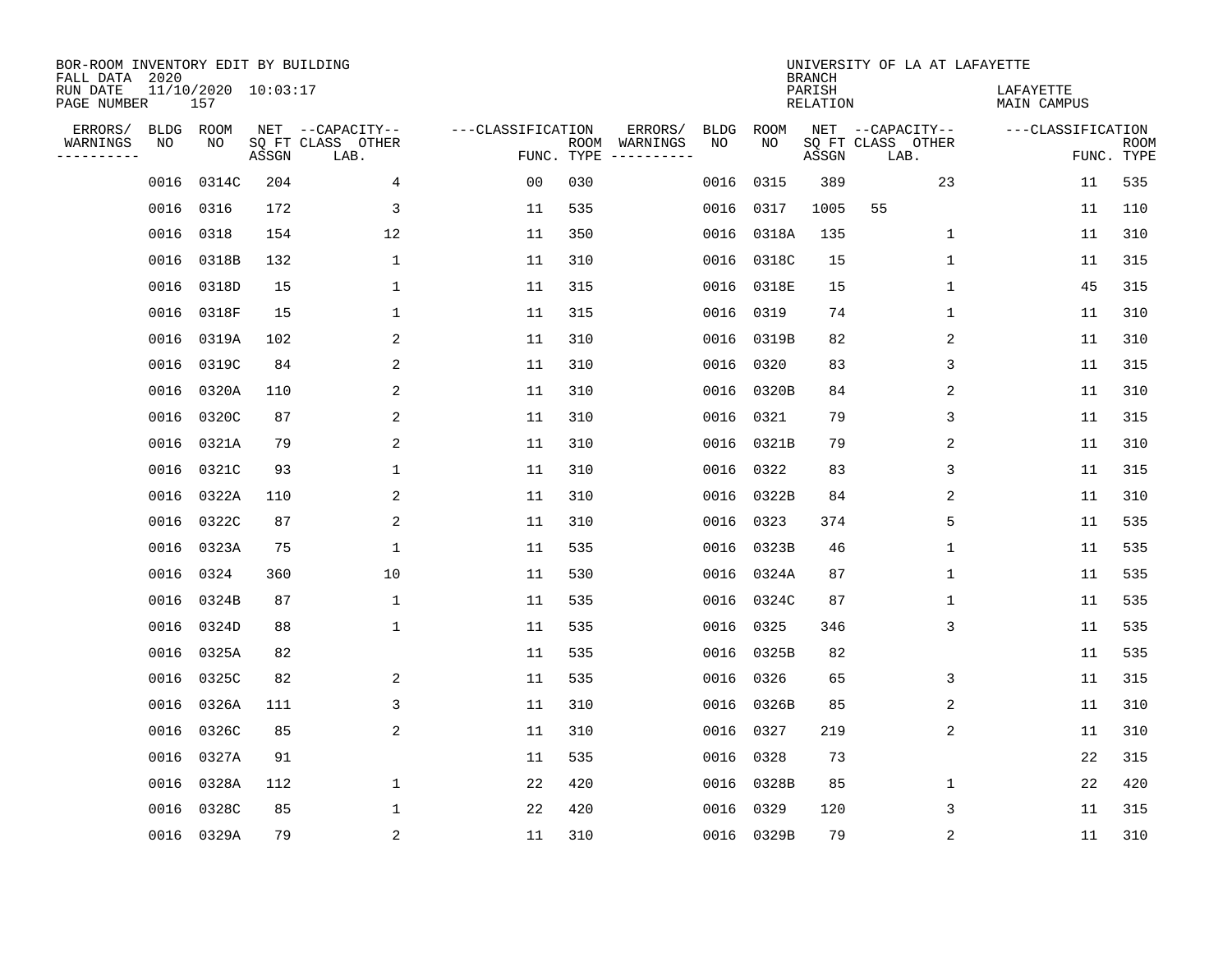| BOR-ROOM INVENTORY EDIT BY BUILDING<br>FALL DATA 2020 |      |                            |       |                           |                         |                   |            |                              |             |             | <b>BRANCH</b>             | UNIVERSITY OF LA AT LAFAYETTE |              |                          |                           |
|-------------------------------------------------------|------|----------------------------|-------|---------------------------|-------------------------|-------------------|------------|------------------------------|-------------|-------------|---------------------------|-------------------------------|--------------|--------------------------|---------------------------|
| RUN DATE<br>PAGE NUMBER                               |      | 11/10/2020 10:03:17<br>158 |       |                           |                         |                   |            |                              |             |             | PARISH<br><b>RELATION</b> |                               |              | LAFAYETTE<br>MAIN CAMPUS |                           |
| ERRORS/                                               | BLDG | ROOM                       |       | NET --CAPACITY--          |                         | ---CLASSIFICATION |            | ERRORS/                      | <b>BLDG</b> | <b>ROOM</b> |                           | NET --CAPACITY--              |              | ---CLASSIFICATION        |                           |
| WARNINGS<br>----------                                | NO   | NO                         | ASSGN | SQ FT CLASS OTHER<br>LAB. |                         |                   | FUNC. TYPE | ROOM WARNINGS<br>----------- | NO          | NO          | ASSGN                     | SQ FT CLASS OTHER<br>LAB.     |              |                          | <b>ROOM</b><br>FUNC. TYPE |
|                                                       | 0016 | 0329C                      | 93    |                           | $\overline{\mathbf{c}}$ | 11                | 310        |                              | 0016        | 0330        | 269                       |                               | 5            | 11                       | 310                       |
|                                                       | 0016 | 0330A                      | 74    |                           | 1                       | 31                | 313        |                              | 0016        | 0330B       | 71                        |                               | 1            | 31                       | 315                       |
|                                                       | 0016 | 0330C                      | 245   |                           | $\mathbf{1}$            | 11                | 310        |                              | 0016        | 0330D       | 15                        |                               |              | 11                       | 315                       |
|                                                       |      | 0016 0330E                 | 15    |                           |                         | 11                | 315        |                              | 0016        | 0330F       | 15                        |                               |              | 11                       | 315                       |
|                                                       |      | 0016 0370                  | 134   |                           | 12                      | 11                | 350        |                              | 0016        | 0370A       | 337                       |                               | 2            | 11                       | 314                       |
|                                                       |      | 0016 0370B                 | 113   |                           | $\mathbf{1}$            | 11                | 314        |                              | 0016        | 0370C       | 120                       |                               | $\mathbf{1}$ | 11                       | 314                       |
|                                                       |      | 0016 0400                  | 4456  |                           |                         | 0 <sub>0</sub>    | 020        |                              | 0016        | 0400A       | 243                       |                               | $\mathbf{1}$ | 0 <sub>0</sub>           | 020                       |
|                                                       |      | 0016 0400B                 | 526   |                           | $\mathbf{1}$            | 0 <sub>0</sub>    | 020        |                              | 0016        | 0400C       | 243                       |                               |              | 0 <sub>0</sub>           | 020                       |
|                                                       | 0016 | 0400D                      | 243   |                           |                         | 00                | 020        |                              | 0016        | 0400E       | 46                        |                               |              | 0 <sub>0</sub>           | 020                       |
|                                                       |      | 0016 0400F                 | 31    |                           |                         | 0 <sub>0</sub>    | 020        |                              | 0016        | 0400G       | 31                        |                               |              | 0 <sub>0</sub>           | 020                       |
|                                                       | 0016 | 0401                       | 870   | 18                        |                         | 11                | 110        |                              | 0016        | 0401A       | 73                        |                               | 2            | 0 <sub>0</sub>           | 030                       |
|                                                       | 0016 | 0401B                      | 73    |                           | 2                       | 0 <sub>0</sub>    | 030        |                              | 0016        | 0402        | 161                       |                               |              | 11                       | 315                       |
|                                                       | 0016 | 0402A                      | 227   |                           | $\mathbf{1}$            | 11                | 313        |                              | 0016        | 0402B       | 63                        |                               |              | 11                       | 315                       |
|                                                       | 0016 | 0402C                      | 8     |                           |                         | 11                | 315        |                              | 0016        | 0402D       | 8                         |                               |              | 11                       | 315                       |
|                                                       | 0016 | 0403                       | 746   | 40                        |                         | 11                | 110        |                              | 0016        | 0403A       | 42                        |                               |              | 11                       | 115                       |
|                                                       | 0016 | 0403B                      | 42    |                           |                         | 11                | 115        |                              | 0016        | 0404        | 353                       | $\mathbf{1}$                  |              | 22                       | 250                       |
|                                                       | 0016 | 0404A                      | 55    |                           |                         | 22                | 255        |                              | 0016        | 0405        | 405                       | 70                            |              | 11                       | 110                       |
|                                                       | 0016 | 0405A                      | 42    |                           |                         | 11                | 115        |                              | 0016        | 0405B       | 42                        |                               |              | 11                       | 115                       |
|                                                       | 0016 | 0406                       | 1425  | 28                        |                         | 11                | 270        |                              | 0016        | 0406A       | 41                        |                               |              | 11                       | 215                       |
|                                                       | 0016 | 0407                       | 38    |                           |                         | 11                | 731        |                              | 0016        | 0407A       | 74                        |                               |              | 22                       | 255                       |
|                                                       | 0016 | 0408                       | 1299  |                           | 20                      | 11                | 320        |                              | 0016        | 0409        | 1399                      | 28                            |              | 11                       | 210                       |
|                                                       | 0016 | 0409A                      | 41    |                           |                         | 11                | 215        |                              | 0016        | 0409B       | 228                       |                               |              | 22                       | 290                       |
|                                                       | 0016 | 0410                       | 1421  | 40                        |                         | 22                | 250        |                              | 0016        | 0410A       | 469                       |                               |              | 22                       | 570                       |
|                                                       | 0016 | 0410B                      | 475   |                           | $\mathbf{1}$            | 11                | 310        |                              | 0016        | 0411        | 1308                      | 28                            |              | 11                       | 140                       |
|                                                       | 0016 | 0412                       | 542   | 13                        |                         | 22                | 250        |                              | 0016        | 0412A       | 19                        |                               | $\mathbf{1}$ | 22                       | 570                       |
|                                                       |      | 0016 0414                  | 230   | 5                         |                         | 22                | 250        |                              |             | 0016 0414A  | 99                        | $\overline{2}$                |              | 22                       | 250                       |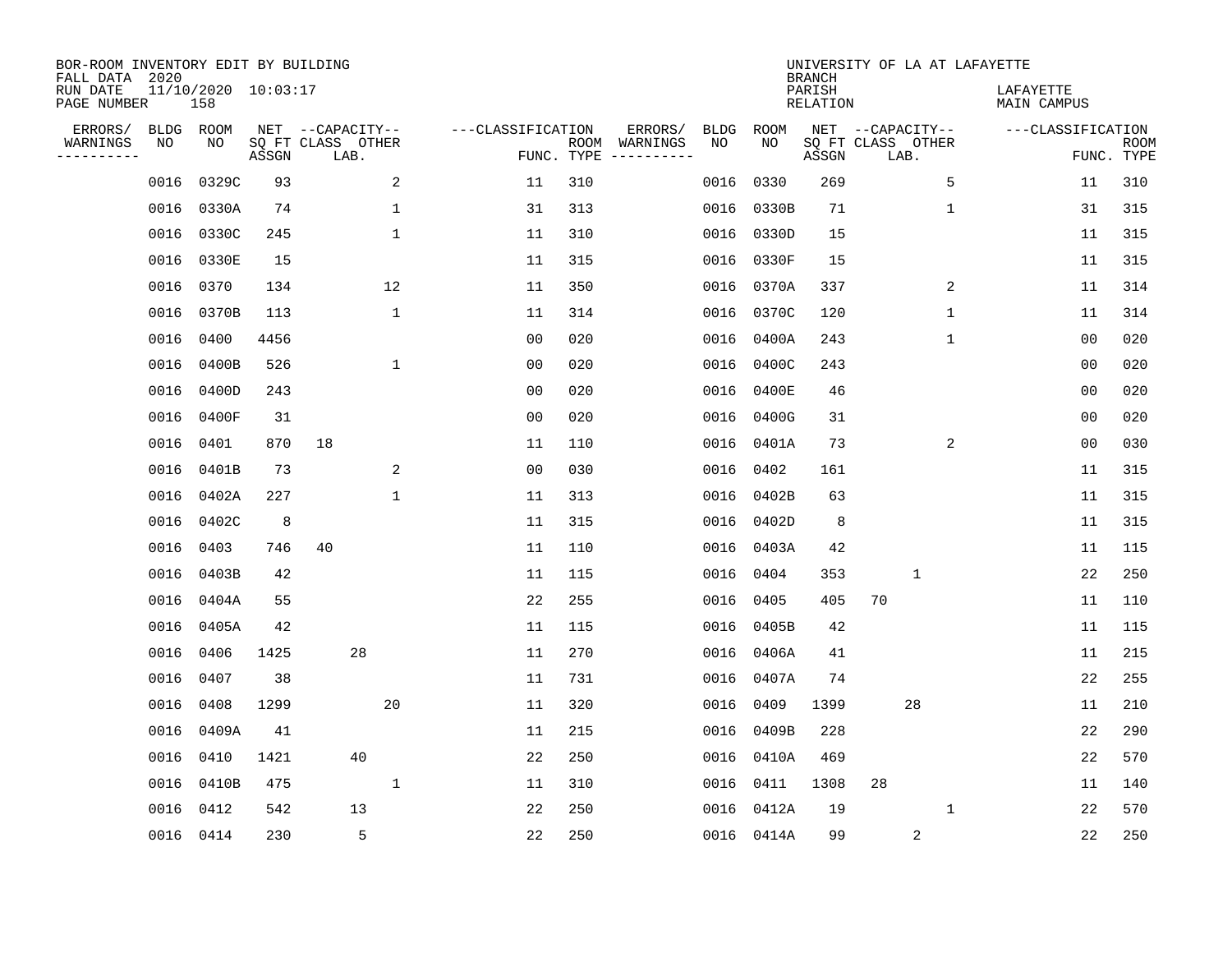| BOR-ROOM INVENTORY EDIT BY BUILDING<br>FALL DATA 2020 |      |                            |       |                           |              |                   |                    |          |             |             | <b>BRANCH</b>             | UNIVERSITY OF LA AT LAFAYETTE |             |                          |                           |
|-------------------------------------------------------|------|----------------------------|-------|---------------------------|--------------|-------------------|--------------------|----------|-------------|-------------|---------------------------|-------------------------------|-------------|--------------------------|---------------------------|
| RUN DATE<br>PAGE NUMBER                               |      | 11/10/2020 10:03:17<br>159 |       |                           |              |                   |                    |          |             |             | PARISH<br><b>RELATION</b> |                               |             | LAFAYETTE<br>MAIN CAMPUS |                           |
| ERRORS/                                               | BLDG | ROOM                       |       | NET --CAPACITY--          |              | ---CLASSIFICATION |                    | ERRORS/  | <b>BLDG</b> | <b>ROOM</b> |                           | NET --CAPACITY--              |             | ---CLASSIFICATION        |                           |
| WARNINGS<br>----------                                | NO   | NO                         | ASSGN | SQ FT CLASS OTHER<br>LAB. |              |                   | ROOM<br>FUNC. TYPE | WARNINGS | NO          | NO          | ASSGN                     | SQ FT CLASS OTHER<br>LAB.     |             |                          | <b>ROOM</b><br>FUNC. TYPE |
|                                                       | 0016 | 0414B                      | 97    | $\overline{c}$            |              | 22                | 250                |          | 0016        | 0414C       | 111                       | $\sqrt{2}$                    |             | 22                       | 250                       |
|                                                       | 0016 | 0415                       | 31    |                           |              | 0 <sub>0</sub>    | 010                |          | 0016        | 0415A       | 211                       |                               | 4           | 00                       | 030                       |
|                                                       | 0016 | 0415B                      | 218   |                           | 4            | 0 <sub>0</sub>    | 030                |          | 0016        | 0416        | 1225                      | 15                            |             | 11                       | 260                       |
|                                                       | 0016 | 0416B                      | 393   |                           |              | 22                | 570                |          |             | 0016 0416C  | 676                       |                               |             | 0 <sub>0</sub>           | 030                       |
|                                                       | 0016 | 0417                       | 1269  | 20                        |              | 22                | 290                |          | 0016        | 0417A       | 123                       |                               | $\mathbf 1$ | 22                       | 310                       |
|                                                       | 0016 | 0417B                      | 94    | $\mathbf{1}$              |              | 22                | 215                |          |             | 0016 0417C  | 59                        | $\mathbf{1}$                  |             | 22                       | 215                       |
|                                                       | 0016 | 0417D                      | 186   | 2                         |              | 22                | 215                |          | 0016        | 0417E       | 275                       |                               |             | 11                       | 215                       |
|                                                       | 0016 | 0418                       | 292   | 2                         |              | 22                | 215                |          |             | 0016 0419   | 787                       | 15                            |             | 22                       | 250                       |
|                                                       | 0016 | 0451                       | 35    |                           |              | 0 <sub>0</sub>    | 020                |          | 0016        | 0451A       | 43                        | $\mathbf{1}$                  |             | 21                       | 280                       |
|                                                       | 0016 | 0452                       | 526   | 4                         |              | 21                | 280                |          |             | 0016 0452A  | 52                        |                               |             | 21                       | 280                       |
|                                                       | 0016 | 0453                       | 458   | $\mathbf 1$               |              | 21                | 280                |          |             | 0016 0453A  | 132                       |                               | $\mathbf 1$ | 21                       | 325                       |
|                                                       | 0016 | 0454                       | 47    |                           |              | 0 <sub>0</sub>    | 020                |          | 0016        | 0500        | 5065                      |                               |             | 0 <sub>0</sub>           | 020                       |
|                                                       | 0016 | 0500A                      | 243   |                           |              | 00                | 020                |          | 0016        | 0500B       | 240                       |                               |             | 0 <sub>0</sub>           | 020                       |
|                                                       | 0016 | 0500C                      | 4951  |                           |              | 0 <sub>0</sub>    | 020                |          | 0016        | 0500D       | 243                       |                               |             | 0 <sub>0</sub>           | 020                       |
|                                                       | 0016 | 0500E                      | 46    |                           |              | 0 <sub>0</sub>    | 020                |          |             | 0016 0500F  | 31                        |                               |             | 0 <sub>0</sub>           | 020                       |
|                                                       | 0016 | 0500G                      | 31    |                           |              | 0 <sub>0</sub>    | 020                |          |             | 0016 0501   | 471                       |                               | 8           | 11                       | 350                       |
|                                                       | 0016 | 0502                       | 123   |                           | 16           | 11                | 310                |          | 0016        | 0502A       | 117                       |                               | 2           | 11                       | 325                       |
|                                                       | 0016 | 0503                       | 134   |                           | $\mathbf{1}$ | 11                | 310                |          | 0016        | 0503A       | 117                       |                               | 1           | 11                       | 315                       |
|                                                       | 0016 | 0504                       | 1043  | 30                        |              | 11                | 140                |          | 0016        | 0505        | 1090                      | 8                             |             | 22                       | 270                       |
|                                                       | 0016 | 0506                       | 523   | 6                         |              | 22                | 260                |          | 0016        | 0506A       | 134                       |                               | 1           | 22                       | 320                       |
|                                                       | 0016 | 0506B                      | 210   | 2                         |              | 22                | 260                |          | 0016        | 0506C       | 215                       | 2                             |             | 22                       | 260                       |
|                                                       | 0016 | 0506D                      | 22    |                           |              | 22                | 315                |          | 0016        | 0507        | 1105                      | 8                             |             | 22                       | 250                       |
|                                                       | 0016 | 0508B                      | 189   |                           | 2            | 11                | 320                |          | 0016        | 0508C       | 163                       |                               | 2           | 11                       | 310                       |
|                                                       | 0016 | 0508D                      | 20    |                           |              | 22                | 315                |          |             | 0016 0508H  | 51                        |                               |             | 22                       | 315                       |
|                                                       | 0016 | 0509                       | 130   |                           | $\mathbf{1}$ | 11                | 310                |          |             | 0016 0509A  | 130                       |                               |             | 22                       | 575                       |
|                                                       |      | 0016 0509B                 | 4     |                           |              | 22                | 315                |          |             | 0016 0509C  | $\overline{4}$            |                               |             | 22                       | 315                       |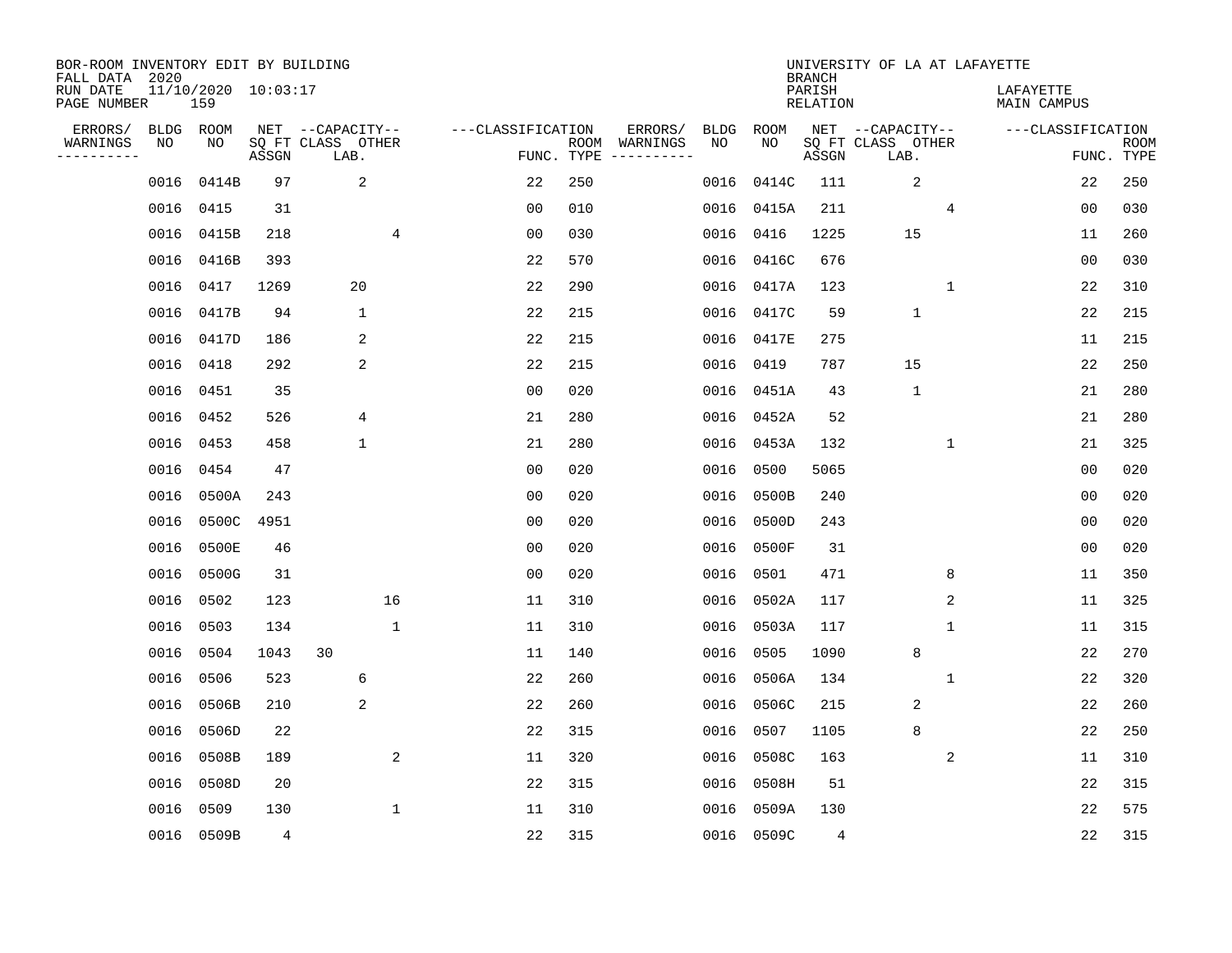| BOR-ROOM INVENTORY EDIT BY BUILDING<br>FALL DATA 2020 |      |                            |       |                           |             |                   |     |                                      |      |                                                                | <b>BRANCH</b>             | UNIVERSITY OF LA AT LAFAYETTE                                                                                                                       |             |                                                   |                           |
|-------------------------------------------------------|------|----------------------------|-------|---------------------------|-------------|-------------------|-----|--------------------------------------|------|----------------------------------------------------------------|---------------------------|-----------------------------------------------------------------------------------------------------------------------------------------------------|-------------|---------------------------------------------------|---------------------------|
| RUN DATE<br>PAGE NUMBER                               |      | 11/10/2020 10:03:17<br>160 |       |                           |             |                   |     |                                      |      |                                                                | PARISH<br><b>RELATION</b> |                                                                                                                                                     |             | LAFAYETTE<br>MAIN CAMPUS                          |                           |
| ERRORS/                                               |      | BLDG ROOM                  |       | NET --CAPACITY--          |             | ---CLASSIFICATION |     | ERRORS/                              | BLDG | ROOM                                                           |                           | NET --CAPACITY--                                                                                                                                    |             | ---CLASSIFICATION                                 |                           |
| WARNINGS<br>----------                                | NO   | NO                         | ASSGN | SQ FT CLASS OTHER<br>LAB. |             |                   |     | ROOM WARNINGS<br>FUNC. TYPE $------$ | NO   | NO                                                             | ASSGN                     | SQ FT CLASS OTHER<br>LAB.                                                                                                                           |             |                                                   | <b>ROOM</b><br>FUNC. TYPE |
|                                                       | 0016 | 0510                       | 108   |                           | $\mathbf 1$ | 11                | 310 |                                      | 0016 | 0510A                                                          | 115                       |                                                                                                                                                     | 2           | 11                                                | 310                       |
|                                                       | 0016 | 0512                       | 1044  | 8                         |             | 22                | 260 |                                      |      | 0016 0513                                                      | 505                       |                                                                                                                                                     |             | 22                                                | 255                       |
|                                                       |      | 0016 0513A                 | 6     |                           |             | 72                | 715 |                                      |      | 0016 0514                                                      | 116                       |                                                                                                                                                     | 1           | 11                                                | 310                       |
|                                                       |      | 0016 0514A                 | 115   |                           | 1           | 22                | 320 |                                      |      | 0016 0515                                                      | 542                       | 4                                                                                                                                                   |             | 22                                                | 260                       |
|                                                       | 0016 | 0515A                      | 37    | $\mathbf 1$               |             | 22                | 250 |                                      |      | 0016 0516                                                      | 958                       | 12                                                                                                                                                  |             | 22                                                | 250                       |
|                                                       |      | 0016 0518                  | 1056  | 4                         |             | 22                | 250 |                                      |      | 0016 0518A                                                     | 24                        |                                                                                                                                                     |             | 00                                                | 010                       |
|                                                       |      | 0016 0518D                 | 61    | $\mathbf{1}$              |             | 22                | 260 |                                      |      | 0016 0518E                                                     | 61                        | $\mathbf{1}$                                                                                                                                        |             | 22                                                | 260                       |
|                                                       |      | 0016 0519                  | 576   |                           | 8           | 11                | 350 |                                      |      | 0016 0519A                                                     | 535                       |                                                                                                                                                     | 6           | 11                                                | 310                       |
|                                                       | 0016 | 0519B                      | 570   | 4                         |             | 22                | 250 |                                      | 0016 | 0519C                                                          | 93                        |                                                                                                                                                     |             | 22                                                | 260                       |
|                                                       |      | 0016 0519D                 | 288   | 2                         |             | 11                | 280 |                                      |      | 0016 0519E                                                     | 60                        | $\mathbf{1}$                                                                                                                                        |             | 22                                                | 260                       |
|                                                       | 0016 | 0520                       | 115   | $\mathbf 1$               |             | 22                | 260 |                                      | 0016 | 0520A                                                          | 115                       | $\mathbf{1}$                                                                                                                                        |             | 22                                                | 255                       |
|                                                       | 0016 | 0520B                      | 682   |                           |             | 0 <sub>0</sub>    | 030 |                                      |      | 0016 0522                                                      | 1056                      | 8                                                                                                                                                   |             | 22                                                | 250                       |
|                                                       | 0016 | 0523                       | 340   | 5                         |             | 22                | 215 |                                      | 0016 | 0524                                                           | 1056                      | 10                                                                                                                                                  |             | 22                                                | 250                       |
|                                                       | 0016 | 0526                       | 127   |                           | 1           | 11                | 310 |                                      |      | 0016 0527                                                      | 123                       | 1                                                                                                                                                   |             | 11                                                | 255                       |
|                                                       |      | 0016 0528                  | 990   | 8                         |             | 22                | 250 |                                      |      | 0016 0529                                                      | 1040                      | 70                                                                                                                                                  |             | 11                                                | 110                       |
|                                                       |      | 0016 0529A                 | 17    |                           |             | 11                | 731 |                                      |      | 0016 0529B                                                     | 17                        |                                                                                                                                                     |             | 11                                                | 731                       |
|                                                       |      | 0016 0530                  | 116   | $\mathbf{1}$              |             | 11                | 280 |                                      |      | 0016 0530A                                                     | 116                       |                                                                                                                                                     | $\mathbf 1$ | 11                                                | 310                       |
|                                                       |      | 0016 M0212                 | 199   |                           | 4           | 00                | 030 |                                      |      | 0016 M0215                                                     | 647                       |                                                                                                                                                     |             | 0 <sub>0</sub>                                    | 030                       |
|                                                       |      | 0016 M0314                 | 250   |                           | 4           | 0 <sub>0</sub>    | 030 |                                      |      | 0016 M0317                                                     | 647                       |                                                                                                                                                     |             | 00                                                | 030                       |
|                                                       |      | 0016 M0518                 | 208   |                           | 4           | 0 <sub>0</sub>    | 030 |                                      |      | 0016 W0212                                                     | 194                       |                                                                                                                                                     | 4           | 0 <sub>0</sub>                                    | 030                       |
|                                                       |      | 0016 W0314                 | 198   |                           | 4           | 0 <sub>0</sub>    | 030 |                                      |      | 0016 W0518<br>TOTAL NUMBER CLASSROOMS<br>TOTAL NUMBER LABS 210 | 208                       | TOTAL ASSIGNABLE & UNASSIGNABLE SQFT:<br>TOTAL NET ASSIGN SQ. FT. IN ROOM FILE<br>TOTAL NUMBER COMPUTER CLASSROOMS<br>TOTAL NUMBER SPECIAL LABS 220 |             | 00<br>123,243<br>80,855<br>14<br>3<br>$\mathbf 1$ | 030                       |
|                                                       |      | 0017 0100                  | 2166  |                           |             | 0 <sub>0</sub>    | 020 |                                      |      | 0017 0100A                                                     | 251                       |                                                                                                                                                     |             | 00                                                | 020                       |
|                                                       |      | 0017 0100B                 | 251   |                           |             | 00                | 020 |                                      |      | 0017 0100C                                                     | 228                       |                                                                                                                                                     |             | 0 <sub>0</sub>                                    | 020                       |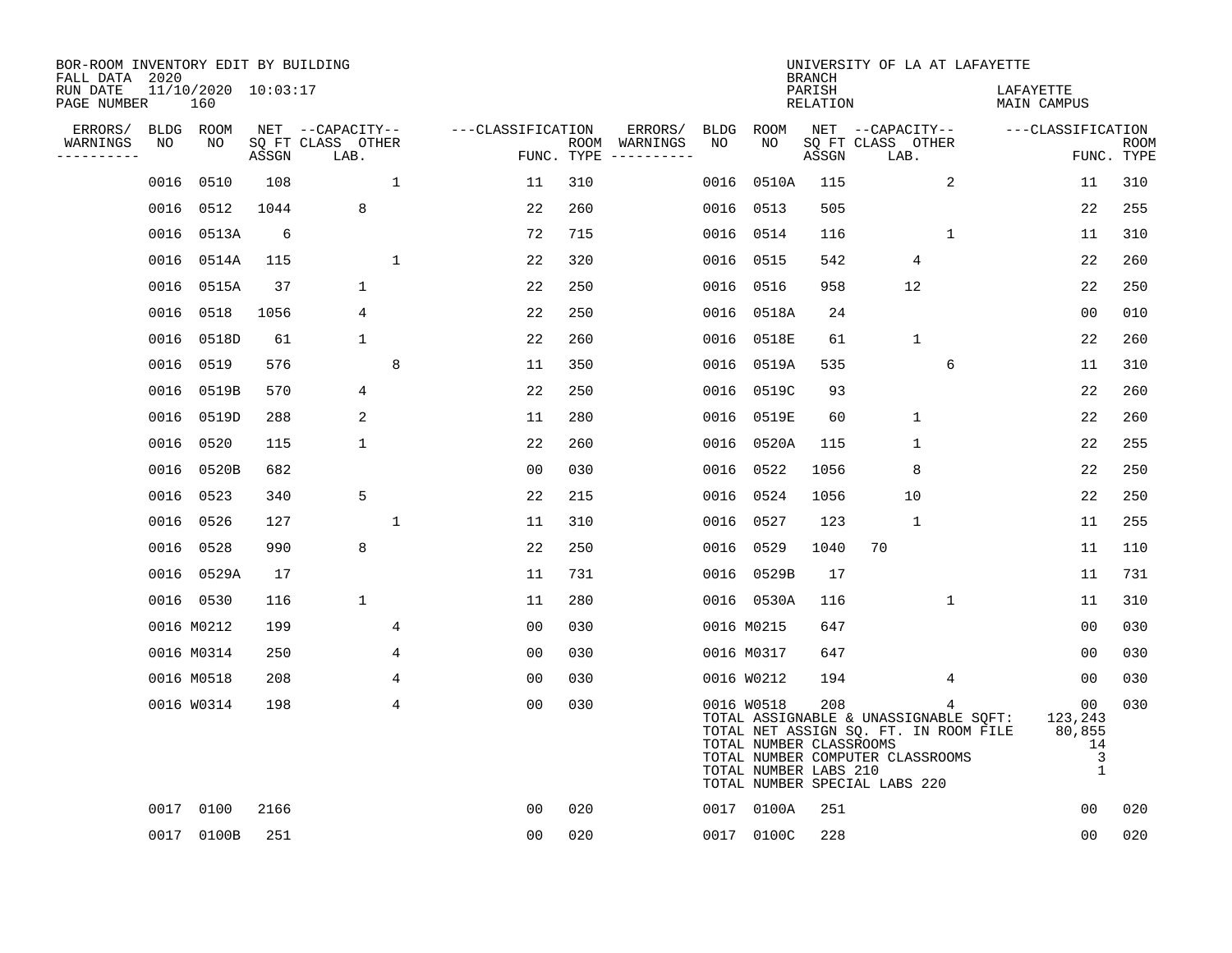| BOR-ROOM INVENTORY EDIT BY BUILDING<br>FALL DATA 2020<br>RUN DATE |                   | $11/10/2020$ $10:03:17$ |       |                                               |              |                   |                    |                     |            |            | <b>BRANCH</b><br>PARISH |    |                                               | UNIVERSITY OF LA AT LAFAYETTE<br>LAFAYETTE |                |                           |
|-------------------------------------------------------------------|-------------------|-------------------------|-------|-----------------------------------------------|--------------|-------------------|--------------------|---------------------|------------|------------|-------------------------|----|-----------------------------------------------|--------------------------------------------|----------------|---------------------------|
| PAGE NUMBER                                                       |                   | 161                     |       |                                               |              |                   |                    |                     |            |            | RELATION                |    |                                               | MAIN CAMPUS                                |                |                           |
| ERRORS/<br>WARNINGS<br>---------                                  | <b>BLDG</b><br>NO | ROOM<br>NO              | ASSGN | NET --CAPACITY--<br>SQ FT CLASS OTHER<br>LAB. |              | ---CLASSIFICATION | ROOM<br>FUNC. TYPE | ERRORS/<br>WARNINGS | BLDG<br>NO | ROOM<br>NO | ASSGN                   |    | NET --CAPACITY--<br>SQ FT CLASS OTHER<br>LAB. | ---CLASSIFICATION                          |                | <b>ROOM</b><br>FUNC. TYPE |
|                                                                   | 0017              | 0100D                   | 226   |                                               |              | 0 <sub>0</sub>    | 020                |                     | 0017       | 0100E      | 15                      |    |                                               |                                            | 0 <sub>0</sub> | 020                       |
|                                                                   | 0017              | 0101                    | 1592  | 8                                             |              | 41                | 280                |                     |            | 0017 0101A | 60                      |    | 2                                             |                                            | 11             | 310                       |
|                                                                   | 0017              | 0101B                   | 639   |                                               | 3            | 41                | 420                |                     | 0017       | 0102       | 348                     |    | $\mathbf{1}$                                  |                                            | 46             | 325                       |
|                                                                   | 0017              | 0102A                   | 348   |                                               | 8            | 11                | 420                |                     |            | 0017 0103  | 733                     | 35 |                                               |                                            | 11             | 140                       |
|                                                                   | 0017              | 0104                    | 928   | 40                                            |              | 11                | 270                |                     | 0017       | 0105       | 494                     |    | $\mathbf 1$                                   |                                            | 11             | 313                       |
|                                                                   | 0017              | 0105A                   | 153   |                                               | 2            | 11                | 314                |                     |            | 0017 0106  | 528                     | 26 |                                               |                                            | 11             | 110                       |
|                                                                   | 0017              | 0107                    | 517   | 6                                             |              | 22                | 250                |                     |            | 0017 0107A | 116                     |    | $\mathbf 1$                                   |                                            | 22             | 530                       |
|                                                                   | 0017              | 0107B                   | 136   |                                               | 2            | 22                | 314                |                     |            | 0017 0107C | 106                     |    | 2                                             |                                            | 11             | 310                       |
|                                                                   | 0017              | 0108                    | 747   | 52                                            |              | 11                | 110                |                     | 0017       | 0109       | 681                     |    | 49                                            |                                            | 11             | 270                       |
|                                                                   | 0017              | 0110                    | 932   | 25                                            |              | 11                | 260                |                     |            | 0017 0111  | 636                     | 42 |                                               |                                            | 11             | 110                       |
|                                                                   | 0017              | 0112                    | 281   |                                               | 3            | 11                | 325                |                     | 0017       | 0112A      | 5                       |    | $\mathbf 1$                                   |                                            | 11             | 315                       |
|                                                                   | 0017              | 0112B                   | 20    |                                               | 1            | 11                | 315                |                     |            | 0017 0113  | 20                      |    | $\mathbf 1$                                   |                                            | 11             | 315                       |
|                                                                   | 0017              | 0114                    | 268   |                                               | 4            | 11                | 314                |                     | 0017       | 0115       | 29                      |    |                                               |                                            | 0 <sub>0</sub> | 010                       |
|                                                                   | 0017              | 0116                    | 13    |                                               |              | 0 <sub>0</sub>    | 020                |                     | 0017       | 0116A      | 177                     |    | 7                                             |                                            | 0 <sub>0</sub> | 030                       |
|                                                                   | 0017              | 0117                    | 30    |                                               |              | 00                | 020                |                     | 0017       | 0117A      | 71                      |    | 1                                             |                                            | 00             | 030                       |
|                                                                   | 0017              | 0118                    | 27    |                                               |              | 0 <sub>0</sub>    | 020                |                     | 0017       | 0118A      | 59                      |    | 1                                             |                                            | 0 <sub>0</sub> | 030                       |
|                                                                   | 0017              | 0120                    | 59    |                                               |              | 0 <sub>0</sub>    | 020                |                     | 0017       | 0120A      | 170                     |    | 4                                             |                                            | 0 <sub>0</sub> | 030                       |
|                                                                   | 0017              | 0121                    | 450   |                                               |              | 0 <sub>0</sub>    | 030                |                     | 0017       | 0122       | 304                     |    | 12                                            |                                            | 11             | 350                       |
|                                                                   | 0017              | 0124                    | 115   |                                               | $\mathbf{1}$ | 11                | 315                |                     | 0017       | 0124A      | 32                      |    |                                               |                                            | 11             | 710                       |
|                                                                   | 0017              | 0200                    | 1800  |                                               |              | 0 <sub>0</sub>    | 020                |                     | 0017       | 0200A      | 228                     |    |                                               |                                            | 0 <sub>0</sub> | 020                       |
|                                                                   | 0017              | 0200B                   | 228   |                                               |              | 0 <sub>0</sub>    | 020                |                     | 0017       | 0200E      | 15                      |    |                                               |                                            | 0 <sub>0</sub> | 020                       |
|                                                                   | 0017              | 0201                    | 928   | 30                                            |              | 11                | 110                |                     | 0017       | 0202       | 723                     | 30 |                                               |                                            | 11             | 110                       |
|                                                                   | 0017              | 0203                    | 761   | 30                                            |              | 11                | 110                |                     | 0017       | 0204       | 266                     |    | 3                                             |                                            | 11             | 315                       |
|                                                                   | 0017              | 0204A                   | 120   |                                               | 3            | 11                | 325                |                     | 0017       | 0204B      | 119                     |    | 1                                             |                                            | 11             | 310                       |
|                                                                   | 0017              | 0204C                   | 124   |                                               | $\mathbf{1}$ | 11                | 310                |                     | 0017       | 0204D      | 114                     |    | 1                                             |                                            | 11             | 310                       |
|                                                                   |                   | 0017 0204E              | 130   |                                               | 1            | 11                | 310                |                     |            | 0017 0204F | 119                     |    | 1                                             |                                            | 11             | 310                       |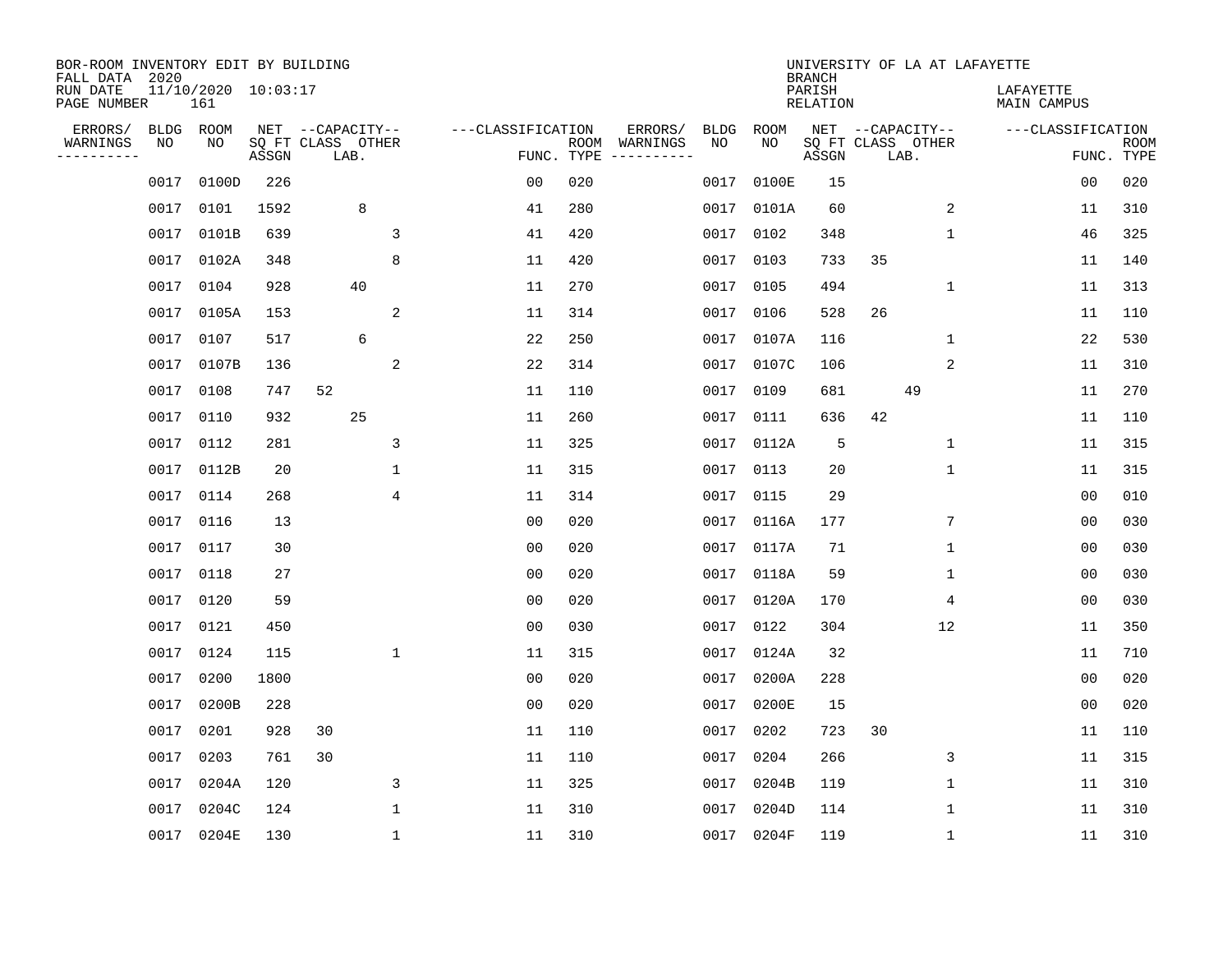| BOR-ROOM INVENTORY EDIT BY BUILDING<br>FALL DATA 2020 |             |                            |                |    |                           |              |                   |                    |          |      |            | <b>BRANCH</b>             | UNIVERSITY OF LA AT LAFAYETTE |      |             |                          |                |                           |
|-------------------------------------------------------|-------------|----------------------------|----------------|----|---------------------------|--------------|-------------------|--------------------|----------|------|------------|---------------------------|-------------------------------|------|-------------|--------------------------|----------------|---------------------------|
| RUN DATE<br>PAGE NUMBER                               |             | 11/10/2020 10:03:17<br>162 |                |    |                           |              |                   |                    |          |      |            | PARISH<br><b>RELATION</b> |                               |      |             | LAFAYETTE<br>MAIN CAMPUS |                |                           |
| ERRORS/                                               | <b>BLDG</b> | ROOM                       |                |    | NET --CAPACITY--          |              | ---CLASSIFICATION |                    | ERRORS/  | BLDG | ROOM       |                           | NET --CAPACITY--              |      |             | ---CLASSIFICATION        |                |                           |
| WARNINGS<br>----------                                | NO          | NO                         | ASSGN          |    | SQ FT CLASS OTHER<br>LAB. |              |                   | ROOM<br>FUNC. TYPE | WARNINGS | NO   | NO         | ASSGN                     | SO FT CLASS OTHER             | LAB. |             |                          |                | <b>ROOM</b><br>FUNC. TYPE |
|                                                       | 0017        | 0204G                      | 112            |    |                           | $\mathbf 1$  | 11                | 310                |          | 0017 | 0205       | 240                       |                               |      | $\mathbf 1$ |                          | 11             | 315                       |
|                                                       | 0017        | 0205A                      | 92             |    |                           | 1            | 11                | 315                |          | 0017 | 0205B      | 188                       |                               |      | 2           |                          | 22             | 310                       |
|                                                       | 0017        | 0206                       | 408            |    | 15                        |              | 11                | 350                |          | 0017 | 0207       | 704                       | 30                            |      |             |                          | 11             | 110                       |
|                                                       | 0017        | 0208                       | 928            | 30 |                           |              | 11                | 110                |          | 0017 | 0209       | 747                       | 30                            |      |             |                          | 11             | 110                       |
|                                                       | 0017        | 0210                       | 681            | 30 |                           |              | 11                | 110                |          | 0017 | 0211       | 928                       | 30                            |      |             |                          | 11             | 110                       |
|                                                       | 0017        | 0212                       | 704            |    | 25                        |              | 11                | 260                |          | 0017 | 0213       | 137                       |                               |      | $\mathbf 1$ |                          | 11             | 315                       |
|                                                       | 0017        | 0213A                      | 229            |    |                           | 3            | 11                | 325                |          | 0017 | 0213B      | 100                       |                               |      | 2           |                          | 46             | 314                       |
|                                                       | 0017        | 0214                       | 480            | 30 |                           |              | 11                | 110                |          | 0017 | 0215       | 281                       |                               |      | 3           |                          | 11             | 325                       |
|                                                       | 0017        | 0215A                      | $\overline{4}$ |    |                           | $\mathbf{1}$ | 11                | 315                |          | 0017 | 0216       | 20                        |                               |      | $\mathbf 1$ |                          | 11             | 315                       |
|                                                       | 0017        | 0217                       | 268            |    |                           | 3            | 11                | 313                |          |      | 0017 0217A | 137                       |                               |      | $\mathbf 1$ |                          | 11             | 315                       |
|                                                       | 0017        | 0218                       | 138            |    |                           | $\mathbf{1}$ | 11                | 315                |          | 0017 | 0218A      | 40                        |                               |      |             |                          | 11             | 710                       |
|                                                       | 0017        | 0219                       | 50             |    |                           |              | 0 <sub>0</sub>    | 010                |          | 0017 | 0220       | 59                        |                               |      |             |                          | 0 <sub>0</sub> | 020                       |
|                                                       | 0017        | 0220A                      | 177            |    |                           | $\mathbf{1}$ | 0 <sub>0</sub>    | 030                |          | 0017 | 0221       | 31                        |                               |      |             |                          | 0 <sub>0</sub> | 020                       |
|                                                       | 0017        | 0221A                      | 69             |    |                           | $\mathbf{1}$ | 00                | 030                |          | 0017 | 0222       | 26                        |                               |      |             |                          | 0 <sub>0</sub> | 020                       |
|                                                       | 0017        | 0222A                      | 58             |    |                           | 1            | 0 <sub>0</sub>    | 030                |          | 0017 | 0224       | 59                        |                               |      |             |                          | 00             | 020                       |
|                                                       | 0017        | 0224A                      | 170            |    |                           | 4            | 0 <sub>0</sub>    | 030                |          | 0017 | 0225       | 372                       |                               |      |             |                          | 0 <sub>0</sub> | 030                       |
|                                                       | 0017        | 0226                       | 264            |    |                           | 3            | 11                | 315                |          | 0017 | 0226A      | 120                       |                               |      | 2           |                          | 11             | 313                       |
|                                                       | 0017        | 0226B                      | 68             |    |                           | 1            | 11                | 315                |          | 0017 | 0300       | 4600                      |                               |      |             |                          | 0 <sub>0</sub> | 020                       |
|                                                       | 0017        | 0300A                      | 228            |    |                           |              | 0 <sub>0</sub>    | 020                |          | 0017 | 0300B      | 228                       |                               |      |             |                          | 00             | 020                       |
|                                                       | 0017        | 0300E                      | 15             |    |                           |              | 0 <sub>0</sub>    | 020                |          | 0017 | 0301       | 441                       |                               | 13   |             |                          | 11             | 313                       |
|                                                       | 0017        | 0301A                      | 212            |    |                           | 6            | 11                | 350                |          | 0017 | 0301B      | 261                       |                               |      | 3           |                          | 11             | 325                       |
|                                                       | 0017        | 0301C                      | 244            |    |                           | 1            | 11                | 315                |          | 0017 | 0302       | 723                       | 40                            |      |             |                          | 11             | 110                       |
|                                                       | 0017        | 0303                       | 761            |    | 20                        |              | 11                | 240                |          | 0017 | 0304       | 928                       |                               | 26   |             |                          | 11             | 240                       |
|                                                       | 0017        | 0305                       | 70             |    |                           |              | 0 <sub>0</sub>    | 020                |          | 0017 | 0305A      | 54                        |                               |      | 2           |                          | 22             | 320                       |
|                                                       | 0017        | 0305B                      | 58             |    |                           | 2            | 22                | 320                |          | 0017 | 0305C      | 47                        |                               |      | 2           |                          | 22             | 320                       |
|                                                       |             | 0017 0306                  | 720            | 42 |                           |              | 11                | 110                |          | 0017 | 0307       | 704                       | 42                            |      |             |                          | 11             | 110                       |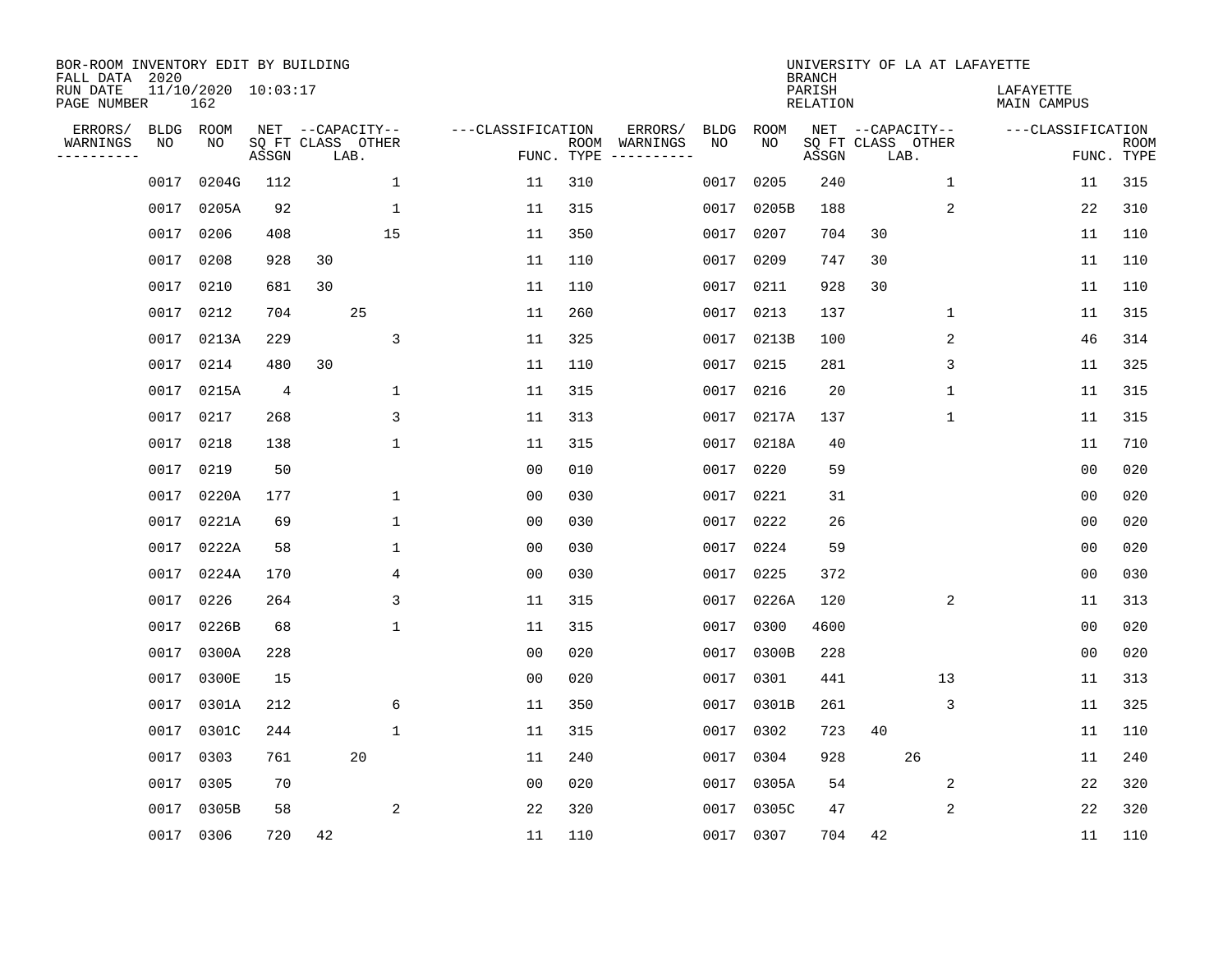| BOR-ROOM INVENTORY EDIT BY BUILDING<br>FALL DATA 2020 |           |                            |       |                           |                   |     |                                      |             |             | <b>BRANCH</b>             | UNIVERSITY OF LA AT LAFAYETTE |                          |                           |
|-------------------------------------------------------|-----------|----------------------------|-------|---------------------------|-------------------|-----|--------------------------------------|-------------|-------------|---------------------------|-------------------------------|--------------------------|---------------------------|
| RUN DATE<br>PAGE NUMBER                               |           | 11/10/2020 10:03:17<br>163 |       |                           |                   |     |                                      |             |             | PARISH<br><b>RELATION</b> |                               | LAFAYETTE<br>MAIN CAMPUS |                           |
| ERRORS/                                               | BLDG ROOM |                            |       | NET --CAPACITY--          | ---CLASSIFICATION |     | ERRORS/                              | <b>BLDG</b> | <b>ROOM</b> |                           | NET --CAPACITY--              | ---CLASSIFICATION        |                           |
| WARNINGS<br>----------                                | NO        | NO                         | ASSGN | SQ FT CLASS OTHER<br>LAB. |                   |     | ROOM WARNINGS<br>FUNC. TYPE $------$ | NO          | NO          | ASSGN                     | SQ FT CLASS OTHER<br>LAB.     |                          | <b>ROOM</b><br>FUNC. TYPE |
|                                                       | 0017      | 0308                       | 928   | 48                        | 11                | 110 |                                      | 0017        | 0309        | 747                       | 36                            | 11                       | 110                       |
|                                                       | 0017      | 0310                       | 681   | 40                        | 11                | 240 |                                      |             | 0017 0311   | 928                       | 44                            | 11                       | 110                       |
|                                                       | 0017      | 0312                       | 704   | 44                        | 11                | 110 |                                      |             | 0017 0313   | 77                        |                               | 00                       | 020                       |
|                                                       | 0017      | 0313A                      | 88    | 2                         | 22                | 320 |                                      |             | 0017 0313B  | 88                        | 2                             | 22                       | 320                       |
|                                                       | 0017      | 0313C                      | 88    | 2                         | 22                | 320 |                                      |             | 0017 0313D  | 114                       | 2                             | 22                       | 320                       |
|                                                       | 0017      | 0314                       | 384   | 9                         | 22                | 420 |                                      |             | 0017 0314A  | 96                        |                               | 22                       | 731                       |
|                                                       | 0017      | 0315                       | 283   | $\overline{4}$            | 22                | 320 |                                      |             | 0017 0316   | 283                       | 2                             | 22                       | 320                       |
|                                                       | 0017      | 0317                       | 424   | 12                        | 22                | 320 |                                      |             | 0017 0317A  | 52                        |                               | 11                       | 710                       |
|                                                       | 0017      | 0318                       | 48    |                           | 0 <sub>0</sub>    | 010 |                                      | 0017        | 0319        | 25                        |                               | 0 <sub>0</sub>           | 020                       |
|                                                       | 0017      | 0319A                      | 175   | 8                         | 0 <sub>0</sub>    | 030 |                                      |             | 0017 0320   | 30                        |                               | 0 <sub>0</sub>           | 020                       |
|                                                       | 0017      | 0320A                      | 68    | $\mathbf 1$               | 0 <sub>0</sub>    | 030 |                                      | 0017        | 0321        | 26                        |                               | 0 <sub>0</sub>           | 020                       |
|                                                       | 0017      | 0321A                      | 55    | $\mathbf{1}$              | 0 <sub>0</sub>    | 030 |                                      |             | 0017 0323   | 60                        |                               | 0 <sub>0</sub>           | 020                       |
|                                                       | 0017      | 0323A                      | 169   | 5                         | 0 <sub>0</sub>    | 030 |                                      | 0017        | 0324        | 408                       |                               | 0 <sub>0</sub>           | 030                       |
|                                                       | 0017      | 0400                       | 2023  |                           | 0 <sub>0</sub>    | 020 |                                      | 0017        | 0400A       | 228                       |                               | 0 <sub>0</sub>           | 020                       |
|                                                       | 0017      | 0400B                      | 228   |                           | 0 <sub>0</sub>    | 020 |                                      | 0017        | 0400E       | 15                        |                               | 0 <sub>0</sub>           | 020                       |
|                                                       | 0017      | 0401                       | 223   | 6                         | 22                | 320 |                                      | 0017        | 0401A       | 189                       | 2                             | 11                       | 731                       |
|                                                       | 0017      | 0402                       | 102   | 2                         | 11                | 310 |                                      | 0017        | 0403        | 102                       | 2                             | 11                       | 310                       |
|                                                       | 0017      | 0404                       | 102   | 2                         | 11                | 310 |                                      | 0017        | 0405        | 102                       | 2                             | 11                       | 310                       |
|                                                       | 0017      | 0406                       | 102   | 2                         | 11                | 310 |                                      |             | 0017 0407   | 102                       | 2                             | 11                       | 310                       |
|                                                       | 0017      | 0408                       | 102   | 2                         | 11                | 310 |                                      |             | 0017 0409   | 102                       | 2                             | 11                       | 310                       |
|                                                       | 0017      | 0410                       | 143   | 2                         | 11                | 310 |                                      |             | 0017 0410A  | 265                       | 2                             | 11                       | 731                       |
|                                                       | 0017      | 0411                       | 99    | $\overline{c}$            | 11                | 310 |                                      | 0017        | 0412        | 97                        | $\sqrt{2}$                    | 11                       | 310                       |
|                                                       | 0017      | 0413                       | 97    | 2                         | 11                | 310 |                                      |             | 0017 0414   | 97                        | 2                             | 11                       | 310                       |
|                                                       | 0017      | 0415                       | 97    | 2                         | 11                | 310 |                                      |             | 0017 0416   | 97                        | 2                             | 11                       | 310                       |
|                                                       | 0017      | 0417                       | 97    | 2                         | 11                | 310 |                                      |             | 0017 0418   | 97                        | 2                             | 11                       | 310                       |
|                                                       | 0017 0419 |                            | 97    | 2                         | 11                | 310 |                                      |             | 0017 0420   | 97                        | 2                             | 11                       | 310                       |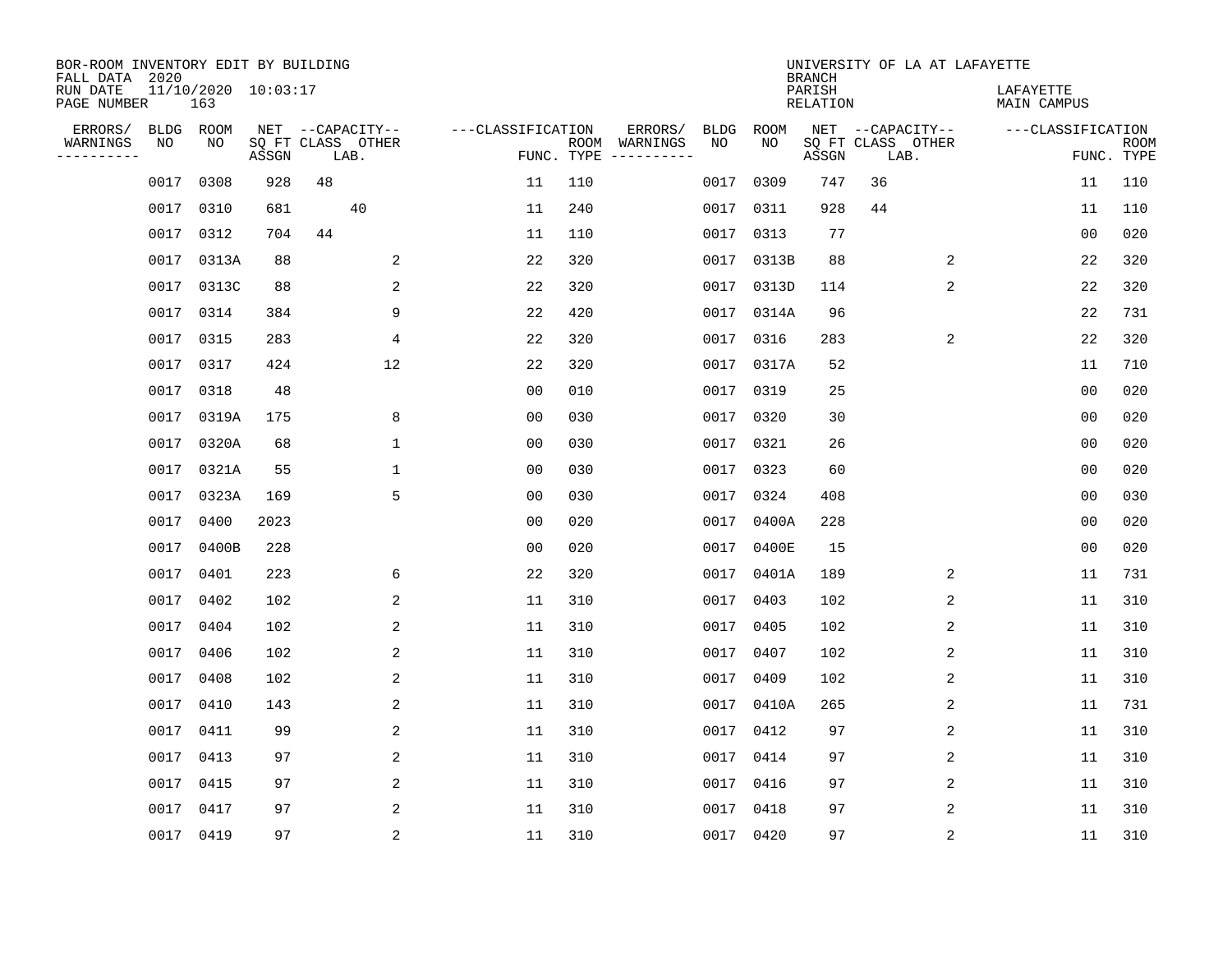| BOR-ROOM INVENTORY EDIT BY BUILDING<br>FALL DATA 2020 |      |                            |       |                           |                   |     |                                      |      |            | <b>BRANCH</b>             | UNIVERSITY OF LA AT LAFAYETTE         |                                 |                           |
|-------------------------------------------------------|------|----------------------------|-------|---------------------------|-------------------|-----|--------------------------------------|------|------------|---------------------------|---------------------------------------|---------------------------------|---------------------------|
| RUN DATE<br>PAGE NUMBER                               |      | 11/10/2020 10:03:17<br>164 |       |                           |                   |     |                                      |      |            | PARISH<br><b>RELATION</b> |                                       | LAFAYETTE<br><b>MAIN CAMPUS</b> |                           |
| ERRORS/                                               |      | BLDG ROOM                  |       | NET --CAPACITY--          | ---CLASSIFICATION |     | ERRORS/                              | BLDG | ROOM       |                           | NET --CAPACITY--                      | ---CLASSIFICATION               |                           |
| WARNINGS<br>----------                                | NO   | NO.                        | ASSGN | SQ FT CLASS OTHER<br>LAB. |                   |     | ROOM WARNINGS<br>FUNC. TYPE $------$ | NO   | NO.        | ASSGN                     | SQ FT CLASS OTHER<br>LAB.             |                                 | <b>ROOM</b><br>FUNC. TYPE |
|                                                       |      | 0017 0421                  | 97    | 2                         | 11                | 310 |                                      | 0017 | 0422       | 90                        | 2                                     | 11                              | 310                       |
|                                                       | 0017 | 0423                       | 143   | 2                         | 11                | 310 |                                      | 0017 | 0423A      | 257                       | 2                                     | 11                              | 731                       |
|                                                       |      | 0017 0424                  | 102   | 2                         | 11                | 310 |                                      |      | 0017 0425  | 102                       | 2                                     | 11                              | 310                       |
|                                                       |      | 0017 0426                  | 102   | 2                         | 11                | 310 |                                      | 0017 | 0427       | 102                       | 2                                     | 11                              | 310                       |
|                                                       |      | 0017 0428                  | 102   | 2                         | 11                | 310 |                                      |      | 0017 0429  | 102                       | 2                                     | 11                              | 310                       |
|                                                       |      | 0017 0430                  | 102   | 2                         | 11                | 310 |                                      |      | 0017 0431  | 102                       | 2                                     | 11                              | 310                       |
|                                                       |      | 0017 0432                  | 143   | 2                         | 11                | 310 |                                      |      | 0017 0432A | 241                       | 2                                     | 11                              | 731                       |
|                                                       |      | 0017 0433                  | 90    | 2                         | 11                | 310 |                                      | 0017 | 0434       | 97                        | 2                                     | 11                              | 310                       |
|                                                       |      | 0017 0435                  | 97    | 2                         | 11                | 310 |                                      |      | 0017 0436  | 97                        | 2                                     | 11                              | 310                       |
|                                                       |      | 0017 0437                  | 97    | 2                         | 11                | 310 |                                      | 0017 | 0438       | 119                       | 2                                     | 22                              | 320                       |
|                                                       |      | 0017 0439                  | 97    | 2                         | 11                | 310 |                                      |      | 0017 0440  | 97                        | 2                                     | 11                              | 310                       |
|                                                       | 0017 | 0441                       | 97    | 2                         | 11                | 310 |                                      | 0017 | 0442       | 97                        | 2                                     | 11                              | 310                       |
|                                                       |      | 0017 0443                  | 97    | 2                         | 11                | 310 |                                      | 0017 | 0444       | 99                        | 2                                     | 11                              | 310                       |
|                                                       |      | 0017 0445                  | 85    | 2                         | 11                | 310 |                                      | 0017 | 0446       | 88                        | 2                                     | 11                              | 310                       |
|                                                       |      | 0017 0447                  | 87    | 2                         | 11                | 310 |                                      |      | 0017 0448  | 85                        | 2                                     | 11                              | 310                       |
|                                                       | 0017 | 0449                       | 88    | $\overline{2}$            | 11                | 310 |                                      | 0017 | 0450       | 87                        | 2                                     | 11                              | 310                       |
|                                                       |      | 0017 0451                  | 386   | 10                        | 11                | 350 |                                      | 0017 | 0452       | 158                       | 2                                     | 11                              | 315                       |
|                                                       |      | 0017 0452A                 | 31    |                           | 11                | 715 |                                      |      | 0017 0453  | 139                       |                                       | 11                              | 715                       |
|                                                       |      | 0017 0453A                 | 105   | 2                         | 11                | 310 |                                      |      | 0017 0453B | 123                       | 2                                     | 11                              | 310                       |
|                                                       |      | 0017 0454                  | 25    | 5                         | 0 <sub>0</sub>    | 030 |                                      |      | 0017 0454A | 128                       | 5                                     | 0 <sub>0</sub>                  | 030                       |
|                                                       |      | 0017 0455                  | 200   | 2                         | 11                | 310 |                                      |      | 0017 0457  | 94                        |                                       | 00                              | 020                       |
|                                                       |      | 0017 0458                  | 137   | 4                         | 0 <sub>0</sub>    | 030 |                                      |      | 0017 0459  | 396                       |                                       | 00                              | 030                       |
|                                                       |      | 0017 0465                  | 61    |                           | 0 <sub>0</sub>    | 030 |                                      |      | 0017 0466  | 46                        |                                       | 0 <sub>0</sub>                  | 010                       |
|                                                       |      | 0017 0471                  | 109   |                           | 11                | 710 |                                      |      | 0017 S0456 | 219                       |                                       | 00                              | 020                       |
|                                                       |      | 0017 S0460                 | 215   |                           | 0 <sub>0</sub>    | 020 |                                      |      |            |                           | TOTAL ASSIGNABLE & UNASSIGNABLE SOFT: | 58,210                          |                           |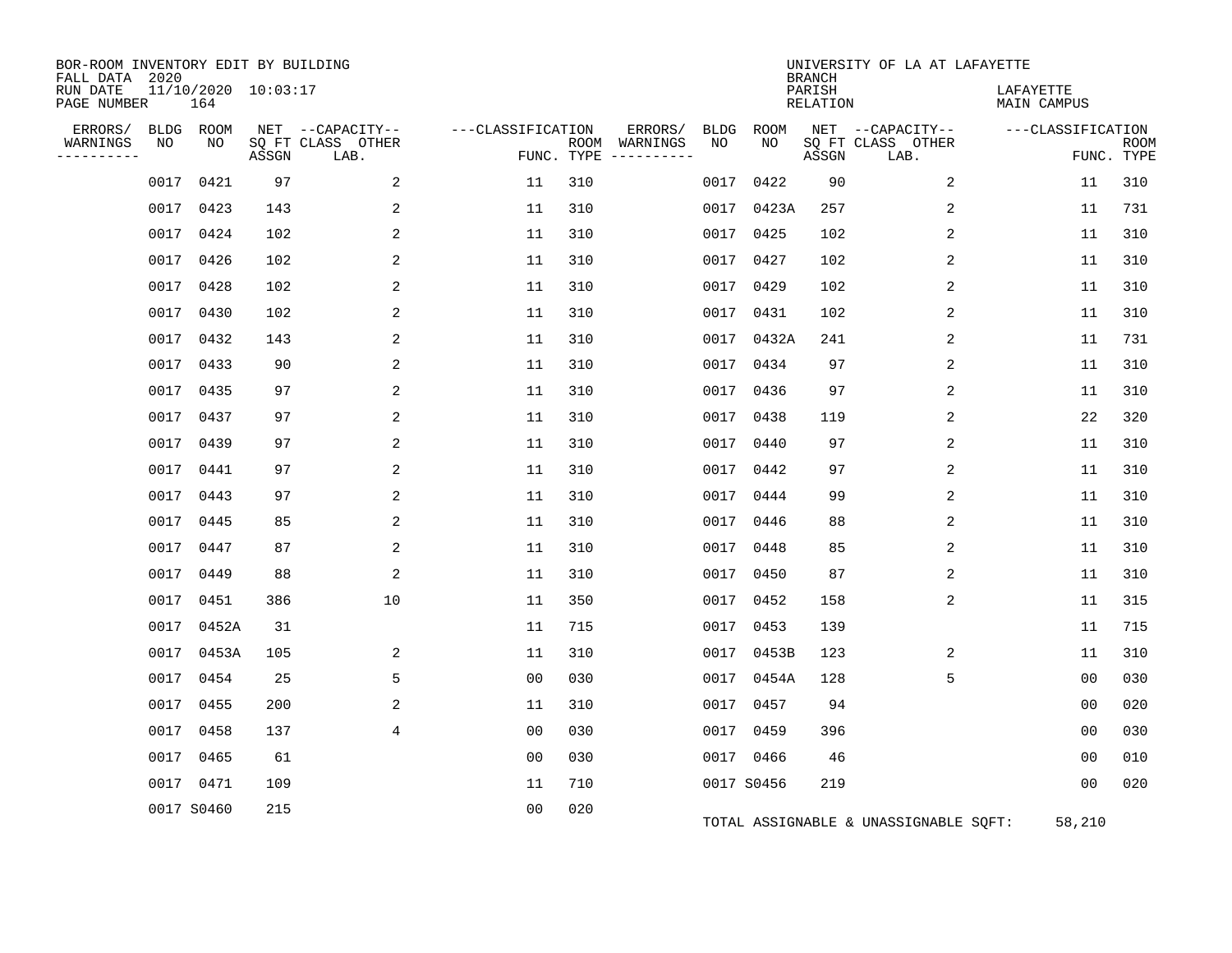| BOR-ROOM INVENTORY EDIT BY BUILDING<br>FALL DATA 2020<br>RUN DATE<br>PAGE NUMBER |                 | 11/10/2020 10:03:17<br>165 |       |                                               |                   |     |                                                           |           |                                                  | <b>BRANCH</b><br>PARISH<br>RELATION |                               | UNIVERSITY OF LA AT LAFAYETTE    | LAFAYETTE | <b>MAIN CAMPUS</b>                                                   |             |
|----------------------------------------------------------------------------------|-----------------|----------------------------|-------|-----------------------------------------------|-------------------|-----|-----------------------------------------------------------|-----------|--------------------------------------------------|-------------------------------------|-------------------------------|----------------------------------|-----------|----------------------------------------------------------------------|-------------|
| ERRORS/<br>WARNINGS<br>---------                                                 | BLDG ROOM<br>NO | NO                         | ASSGN | NET --CAPACITY--<br>SQ FT CLASS OTHER<br>LAB. | ---CLASSIFICATION |     | ERRORS/ BLDG ROOM<br>ROOM WARNINGS<br>FUNC. TYPE $------$ | NO        | NO                                               | ASSGN                               | SQ FT CLASS OTHER<br>LAB.     | NET --CAPACITY--                 |           | ---CLASSIFICATION<br>FUNC. TYPE                                      | <b>ROOM</b> |
|                                                                                  |                 |                            |       |                                               |                   |     |                                                           |           | TOTAL NUMBER CLASSROOMS<br>TOTAL NUMBER LABS 210 |                                     | TOTAL NUMBER SPECIAL LABS 220 | TOTAL NUMBER COMPUTER CLASSROOMS |           | TOTAL NET ASSIGN SQ. FT. IN ROOM FILE 40,549<br>19<br>$\overline{1}$ |             |
|                                                                                  |                 | 0018 0100                  | 141   |                                               | 0 <sub>0</sub>    | 020 |                                                           |           | 0018 0100A 1285                                  |                                     |                               |                                  |           | 0 <sub>0</sub>                                                       | 020         |
|                                                                                  | 0018            | 0100B                      | 378   |                                               | 57                | 835 |                                                           |           | 0018 0100C                                       | 655                                 |                               |                                  |           | 0 <sub>0</sub>                                                       | 020         |
|                                                                                  |                 | 0018 0101                  | 411   | $\mathbf 1$                                   | 57                | 315 |                                                           | 0018 0102 |                                                  | 272                                 |                               | 3                                |           | 57                                                                   | 325         |
|                                                                                  | 0018            | 0103                       | 39    | $\mathbf{1}$                                  | 00                | 030 |                                                           | 0018 0104 |                                                  | 39                                  |                               | $\mathbf{1}$                     |           | 0 <sup>0</sup>                                                       | 030         |
|                                                                                  |                 | 0018 0105                  | 123   | 6                                             | 57                | 890 |                                                           | 0018 0106 |                                                  | 132                                 |                               | $\mathbf{1}$                     |           | 0 <sup>0</sup>                                                       | 010         |
|                                                                                  | 0018            | 0107                       | 94    | $\mathbf 1$                                   | 57                | 420 |                                                           | 0018      | 0108                                             | 111                                 |                               | 2                                |           | 57                                                                   | 865         |
|                                                                                  | 0018            | 0108A                      | 60    |                                               | 0 <sub>0</sub>    | 030 |                                                           | 0018      | 0109                                             | 83                                  |                               | $\overline{2}$                   |           | 57                                                                   | 850         |
|                                                                                  | 0018            | 0109A                      | 83    | 2                                             | 57                | 850 |                                                           | 0018      | 0109B                                            | 60                                  |                               | 1                                |           | 0 <sub>0</sub>                                                       | 030         |
|                                                                                  |                 | 0018 0110                  | 79    | 2                                             | 57                | 850 |                                                           | 0018      | 0110A                                            | 115                                 |                               | 2                                |           | 57                                                                   | 850         |
|                                                                                  | 0018            | 0111                       | 339   | 8                                             | 57                | 350 |                                                           | 0018 0112 |                                                  | 794                                 |                               | 4                                |           | 57                                                                   | 731         |
|                                                                                  |                 | 0018 0112A                 | 47    | $\mathbf{1}$                                  | 00                | 030 |                                                           |           | 0018 0112B                                       | 54                                  |                               | $\mathbf{1}$                     |           | 57                                                                   | 315         |
|                                                                                  |                 | 0018 0112C                 | 140   | 2                                             | 57                | 314 |                                                           |           | 0018 0112D                                       | 356                                 |                               | 6                                |           | 57                                                                   | 830         |
|                                                                                  |                 | 0018 0113                  | 480   | 18                                            | 57                | 880 |                                                           | 0018 0114 |                                                  | 194                                 |                               | 8                                |           | 53                                                                   | 880         |
|                                                                                  |                 | 0018 0115                  | 123   |                                               | 0 <sub>0</sub>    | 020 |                                                           |           | 0018 0115B                                       | 53                                  |                               |                                  |           | 0 <sup>0</sup>                                                       | 020         |
|                                                                                  |                 | 0018 0115C                 | 56    | $\mathbf{1}$                                  | 0 <sub>0</sub>    | 030 |                                                           | 0018 0116 |                                                  | 328                                 |                               | 10                               |           | 53                                                                   | 350         |
|                                                                                  |                 | 0018 0117                  | 120   | $\overline{a}$                                | 0 <sub>0</sub>    | 030 |                                                           |           | 0018 0117A                                       | 118                                 |                               | 2                                |           | 0 <sub>0</sub>                                                       | 030         |
|                                                                                  | 0018            | 0118                       | 79    | $\mathbf 1$                                   | 53                | 315 |                                                           | 0018      | 0119                                             | 135                                 |                               | 2                                |           | 53                                                                   | 313         |
|                                                                                  | 0018            | 0120                       | 105   | $\overline{a}$                                | 53                | 850 |                                                           | 0018 0121 |                                                  | 120                                 |                               | 2                                |           | 53                                                                   | 850         |
|                                                                                  | 0018            | 0122                       | 147   | $\overline{a}$                                | 14                | 320 |                                                           |           | 0018 0122A                                       | 89                                  |                               | 2                                |           | 14                                                                   | 320         |
|                                                                                  | 0018            | 0122B                      | 89    | $\overline{a}$                                | 14                | 320 |                                                           | 0018 0123 |                                                  | 120                                 |                               | $\mathbf{1}$                     |           | 53                                                                   | 850         |
|                                                                                  | 0018            | 0124                       | 127   | 2                                             | 53                | 865 |                                                           |           | 0018 0124A                                       | 43                                  |                               |                                  |           | 53                                                                   | 731         |
|                                                                                  | 0018            | 0124B                      | 50    |                                               | 53                | 731 |                                                           | 0018      | 0124C                                            | 186                                 |                               | 8                                |           | 11                                                                   | 860         |
|                                                                                  |                 | 0018 0125                  | 120   | 2                                             | 53                | 850 |                                                           | 0018 0126 |                                                  | 124                                 |                               | 2                                |           | 53                                                                   | 314         |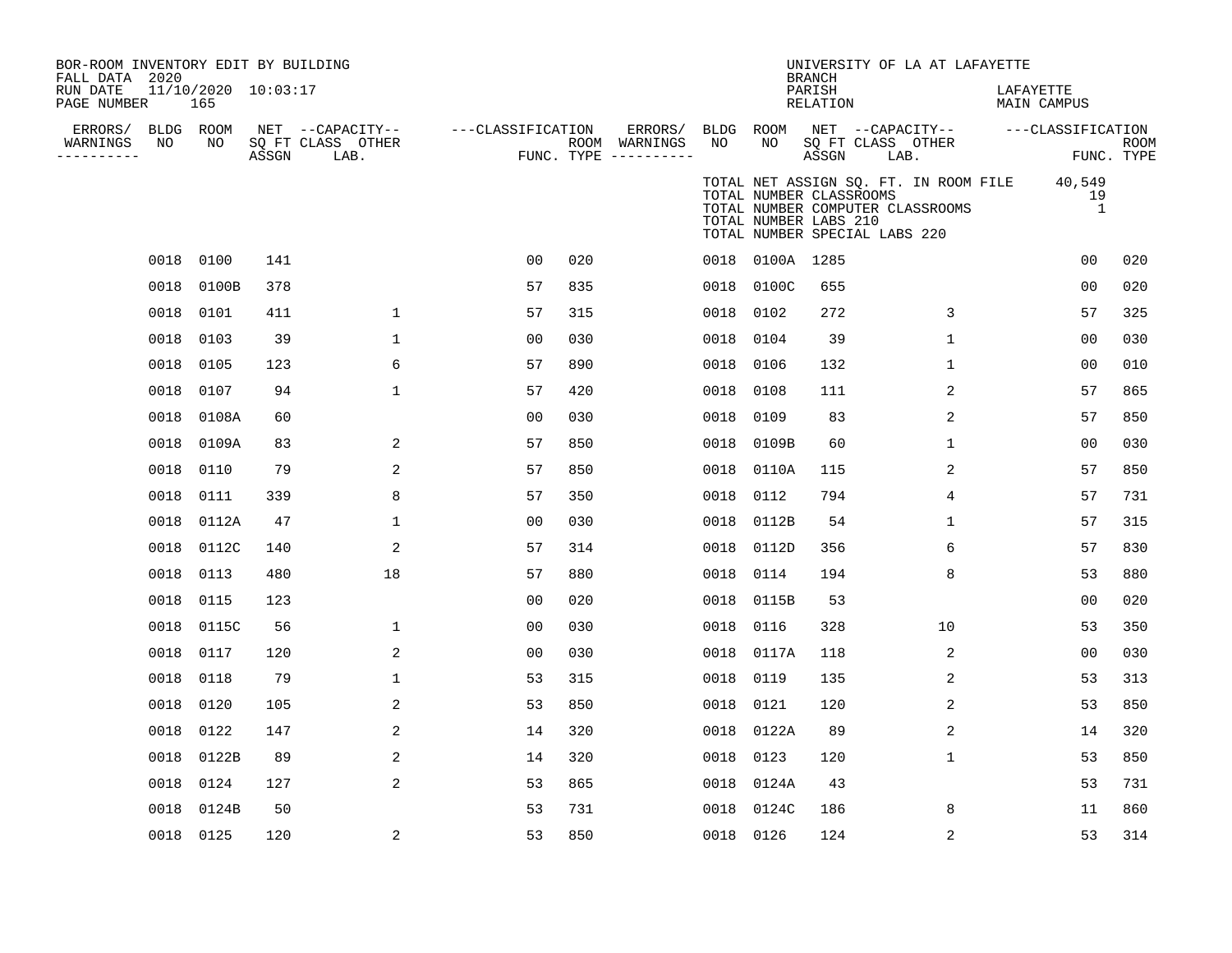| BOR-ROOM INVENTORY EDIT BY BUILDING<br>FALL DATA 2020 |                            |       |                           |                   |     |                                      |      |                                                  | <b>BRANCH</b>      | UNIVERSITY OF LA AT LAFAYETTE                                                                                                                       |                          |                           |
|-------------------------------------------------------|----------------------------|-------|---------------------------|-------------------|-----|--------------------------------------|------|--------------------------------------------------|--------------------|-----------------------------------------------------------------------------------------------------------------------------------------------------|--------------------------|---------------------------|
| RUN DATE<br>PAGE NUMBER                               | 11/10/2020 10:03:17<br>166 |       |                           |                   |     |                                      |      |                                                  | PARISH<br>RELATION |                                                                                                                                                     | LAFAYETTE<br>MAIN CAMPUS |                           |
| ERRORS/                                               | BLDG ROOM                  |       | NET --CAPACITY--          | ---CLASSIFICATION |     | ERRORS/                              | BLDG | <b>ROOM</b>                                      |                    | NET --CAPACITY--                                                                                                                                    | ---CLASSIFICATION        |                           |
| WARNINGS<br>NO<br>----------                          | NO                         | ASSGN | SQ FT CLASS OTHER<br>LAB. |                   |     | ROOM WARNINGS<br>FUNC. TYPE $------$ | NO   | NO                                               | ASSGN              | SQ FT CLASS OTHER<br>LAB.                                                                                                                           |                          | <b>ROOM</b><br>FUNC. TYPE |
| 0018                                                  | 0127                       | 121   | 2                         | 53                | 850 |                                      | 0018 | 0128                                             | 35                 | $\mathbf{1}$                                                                                                                                        | 53                       | 250                       |
|                                                       | 0018 0129                  | 188   | 3                         | 53                | 325 |                                      | 0018 | 0130                                             | 35                 | $\mathbf 1$                                                                                                                                         | 53                       | 250                       |
| 0018                                                  | 0131                       | 137   | 2                         | 57                | 314 |                                      | 0018 | 0131A                                            | 98                 | 2                                                                                                                                                   | 57                       | 850                       |
|                                                       | 0018 0131B                 | 98    | $\overline{a}$            | 57                | 850 |                                      | 0018 | 0132                                             | 223                | 8                                                                                                                                                   | 57                       | 830                       |
| 0018                                                  | 0132A                      | 145   | 2                         | 57                | 860 |                                      | 0018 | 0133                                             | 55                 | 2                                                                                                                                                   | 57                       | 830                       |
|                                                       | 0018 0133A                 | 83    | $\mathbf{1}$              | 57                | 855 |                                      | 0018 | 0133B                                            | 101                | $\mathbf{1}$                                                                                                                                        | 57                       | 850                       |
|                                                       | 0018 0133C                 | 119   | $\mathbf 1$               | 57                | 870 |                                      | 0018 | 0133D                                            | 117                | 2                                                                                                                                                   | 57                       | 850                       |
|                                                       | 0018 0133E                 | 53    | 2                         | 57                | 880 |                                      | 0018 | 0134                                             | 333                | 4                                                                                                                                                   | 57                       | 860                       |
| 0018                                                  | 0134A                      | 65    | $\mathbf 1$               | 57                | 820 |                                      | 0018 | 0134B                                            | 93                 | 2                                                                                                                                                   | 57                       | 850                       |
| 0018                                                  | 0134C                      | 93    | 2                         | 57                | 850 |                                      | 0018 | 0134D                                            | 87                 |                                                                                                                                                     | 57                       | 870                       |
| 0018                                                  | 0134E                      | 95    | 2                         | 57                | 850 |                                      | 0018 | 0134F                                            | 94                 | 2                                                                                                                                                   | 57                       | 850                       |
| 0018                                                  | 0134G                      | 43    | $\mathbf{1}$              | 0 <sub>0</sub>    | 030 |                                      | 0018 | 0135                                             | 195                | 2                                                                                                                                                   | 57                       | 314                       |
| 0018                                                  | 0135A                      | 97    | 2                         | 57                | 850 |                                      | 0018 | 0135B                                            | 92                 | 1                                                                                                                                                   | 57                       | 850                       |
| 0018                                                  | 0136                       | 884   | 8                         | 57                | 810 |                                      | 0018 | 0136A                                            | 34                 | 1                                                                                                                                                   | 57                       | 815                       |
|                                                       | 0018 0136B                 | 55    | $\mathbf 1$               | 57                | 815 |                                      | 0018 | 0136C                                            | 119                | 2                                                                                                                                                   | 57                       | 630                       |
|                                                       | 0018 0137                  | 171   | 1                         | 57                | 870 |                                      | 0018 | 0137A                                            | 56                 |                                                                                                                                                     | 00                       | 030                       |
|                                                       | 0018 0138                  | 96    | 2                         | 57                | 860 |                                      |      | 0018 0139                                        | 60                 | 2                                                                                                                                                   | 46                       | 310                       |
|                                                       | 0018 0140                  | 74    | 2                         | 57                | 860 |                                      |      | 0018 0141                                        | 64                 | 2                                                                                                                                                   | 57                       | 860                       |
|                                                       | 0018 B0101                 | 1351  |                           | 00                | 030 |                                      |      | 0018 B0102                                       | 3336               |                                                                                                                                                     | 11                       | 730                       |
|                                                       | 0018 B0103                 | 160   |                           | 0 <sub>0</sub>    | 030 |                                      |      | TOTAL NUMBER CLASSROOMS<br>TOTAL NUMBER LABS 210 |                    | TOTAL ASSIGNABLE & UNASSIGNABLE SQFT:<br>TOTAL NET ASSIGN SQ. FT. IN ROOM FILE<br>TOTAL NUMBER COMPUTER CLASSROOMS<br>TOTAL NUMBER SPECIAL LABS 220 | 18,251<br>13,713         |                           |
|                                                       | 0019 0100                  | 1783  |                           | 0 <sub>0</sub>    | 020 |                                      |      | 0019 0100A                                       | 291                |                                                                                                                                                     | 0 <sub>0</sub>           | 020                       |
| 0019                                                  | 0100B                      | 2041  |                           | 00                | 020 |                                      | 0019 | 0100C                                            | 353                |                                                                                                                                                     | 00                       | 020                       |
|                                                       | 0019 0100D                 | 354   |                           | 0 <sub>0</sub>    | 020 |                                      |      | 0019 0100E                                       | 170                |                                                                                                                                                     | 00                       | 020                       |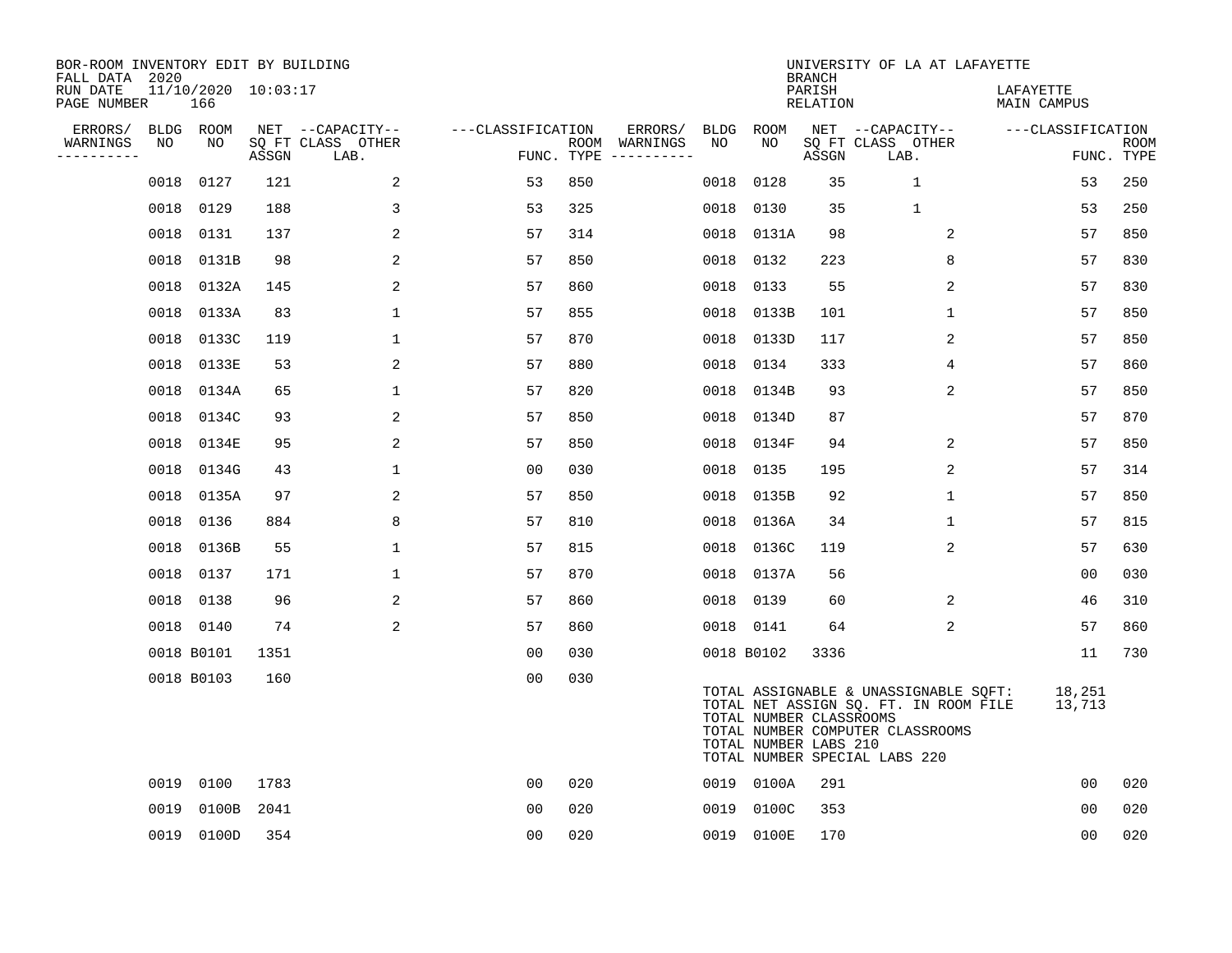| BOR-ROOM INVENTORY EDIT BY BUILDING<br>FALL DATA 2020 |             |                            |       |                           |                   |                    |          |             |             | <b>BRANCH</b>             | UNIVERSITY OF LA AT LAFAYETTE |                          |                           |
|-------------------------------------------------------|-------------|----------------------------|-------|---------------------------|-------------------|--------------------|----------|-------------|-------------|---------------------------|-------------------------------|--------------------------|---------------------------|
| RUN DATE<br>PAGE NUMBER                               |             | 11/10/2020 10:03:17<br>167 |       |                           |                   |                    |          |             |             | PARISH<br><b>RELATION</b> |                               | LAFAYETTE<br>MAIN CAMPUS |                           |
| ERRORS/                                               | <b>BLDG</b> | ROOM                       |       | NET --CAPACITY--          | ---CLASSIFICATION |                    | ERRORS/  | <b>BLDG</b> | <b>ROOM</b> |                           | NET --CAPACITY--              | ---CLASSIFICATION        |                           |
| WARNINGS<br>----------                                | NO          | NO                         | ASSGN | SQ FT CLASS OTHER<br>LAB. |                   | ROOM<br>FUNC. TYPE | WARNINGS | NO          | NO          | ASSGN                     | SQ FT CLASS OTHER<br>LAB.     |                          | <b>ROOM</b><br>FUNC. TYPE |
|                                                       | 0019        | 0100F                      | 468   |                           | 00                | 020                |          | 0019        | 0100G       | 466                       |                               | 00                       | 020                       |
|                                                       | 0019        | 0100H                      | 1048  |                           | 00                | 020                |          | 0019        | 0100I       | 880                       |                               | 0 <sub>0</sub>           | 020                       |
|                                                       | 0019        | 0100J                      | 910   |                           | 0 <sub>0</sub>    | 020                |          | 0019        | 0100K       | 260                       |                               | 0 <sub>0</sub>           | 020                       |
|                                                       | 0019        | 0101                       | 194   | $\mathbf{1}$              | 11                | 313                |          | 0019        | 0101A       | 137                       | 1                             | 11                       | 313                       |
|                                                       | 0019        | 0101B                      | 66    |                           | 11                | 315                |          | 0019        | 0101C       | 247                       | 3                             | 11                       | 325                       |
|                                                       | 0019        | 0102                       | 248   | 2                         | 11                | 310                |          | 0019        | 0103        | 195                       | 2                             | 11                       | 310                       |
|                                                       | 0019        | 0104                       | 178   | $\mathbf{1}$              | 11                | 310                |          | 0019        | 0105        | 144                       |                               | 11                       | 315                       |
|                                                       | 0019        | 0106                       | 140   | $\mathbf{1}$              | 11                | 310                |          | 0019        | 0107        | 142                       | $\mathbf{1}$                  | 11                       | 310                       |
|                                                       | 0019        | 0108                       | 293   | 2                         | 11                | 310                |          | 0019        | 0109        | 400                       | $\overline{4}$                | 11                       | 310                       |
|                                                       | 0019        | 0110                       | 146   |                           | 0 <sub>0</sub>    | 030                |          | 0019        | 0110A       | 38                        |                               | 0 <sub>0</sub>           | 030                       |
|                                                       | 0019        | 0111                       | 300   | 2                         | 51                | 314                |          | 0019        | 0112        | 237                       | 3                             | 11                       | 325                       |
|                                                       | 0019        | 0112A                      | 6     |                           | 11                | 315                |          | 0019        | 0113        | 130                       | 2                             | 11                       | 280                       |
|                                                       | 0019        | 0113A                      | 194   | 1                         | 11                | 310                |          | 0019        | 0113B       | 102                       | 2                             | 22                       | 320                       |
|                                                       | 0019        | 0114                       | 1306  | $\mathbf{1}$              | 11                | 715                |          | 0019        | 0115        | 570                       | 30                            | 11                       | 110                       |
|                                                       | 0019        | 0116                       | 76    |                           | 0 <sub>0</sub>    | 010                |          | 0019        | 0117        | 426                       | 30                            | 11                       | 110                       |
|                                                       | 0019        | 0118                       | 180   |                           | 0 <sub>0</sub>    | 030                |          | 0019        | 0118A       | 25                        |                               | 0 <sub>0</sub>           | 020                       |
|                                                       | 0019        | 0119                       | 440   | 20                        | 11                | 420                |          | 0019        | 0120        | 428                       | 30                            | 11                       | 110                       |
|                                                       | 0019        | 0121                       | 193   | $\overline{c}$            | 11                | 320                |          | 0019        | 0121A       | 121                       | 2                             | 11                       | 320                       |
|                                                       | 0019        | 0122                       | 184   | 1                         | 11                | 310                |          | 0019        | 0123        | 172                       |                               | 0 <sub>0</sub>           | 030                       |
|                                                       | 0019        | 0124                       | 43    |                           | 0 <sub>0</sub>    | 030                |          | 0019        | 0125        | 53                        |                               | 0 <sub>0</sub>           | 030                       |
|                                                       | 0019        | 0126                       | 29    |                           | 0 <sub>0</sub>    | 030                |          | 0019        | 0127        | 30                        |                               | 0 <sub>0</sub>           | 030                       |
|                                                       | 0019        | 0127A                      | 874   | 4                         | 73                | 615                |          | 0019        | 0127B       | 175                       | 5                             | 43                       | 535                       |
|                                                       | 0019        | 0127C                      | 120   | 5                         | 43                | 535                |          | 0019        | 0127D       | 95                        | 5                             | 43                       | 535                       |
|                                                       | 0019        | 0128                       | 190   |                           | 52                | 660                |          | 0019        | 0129        | 169                       | 1                             | 11                       | 310                       |
|                                                       | 0019        | 0130                       | 175   | 1                         | 11                | 310                |          | 0019        | 0131        | 95                        | 2                             | 11                       | 320                       |
|                                                       |             | 0019 0132                  | 175   | 1                         | 11                | 310                |          |             | 0019 0133   | 172                       | 1                             | 11                       | 310                       |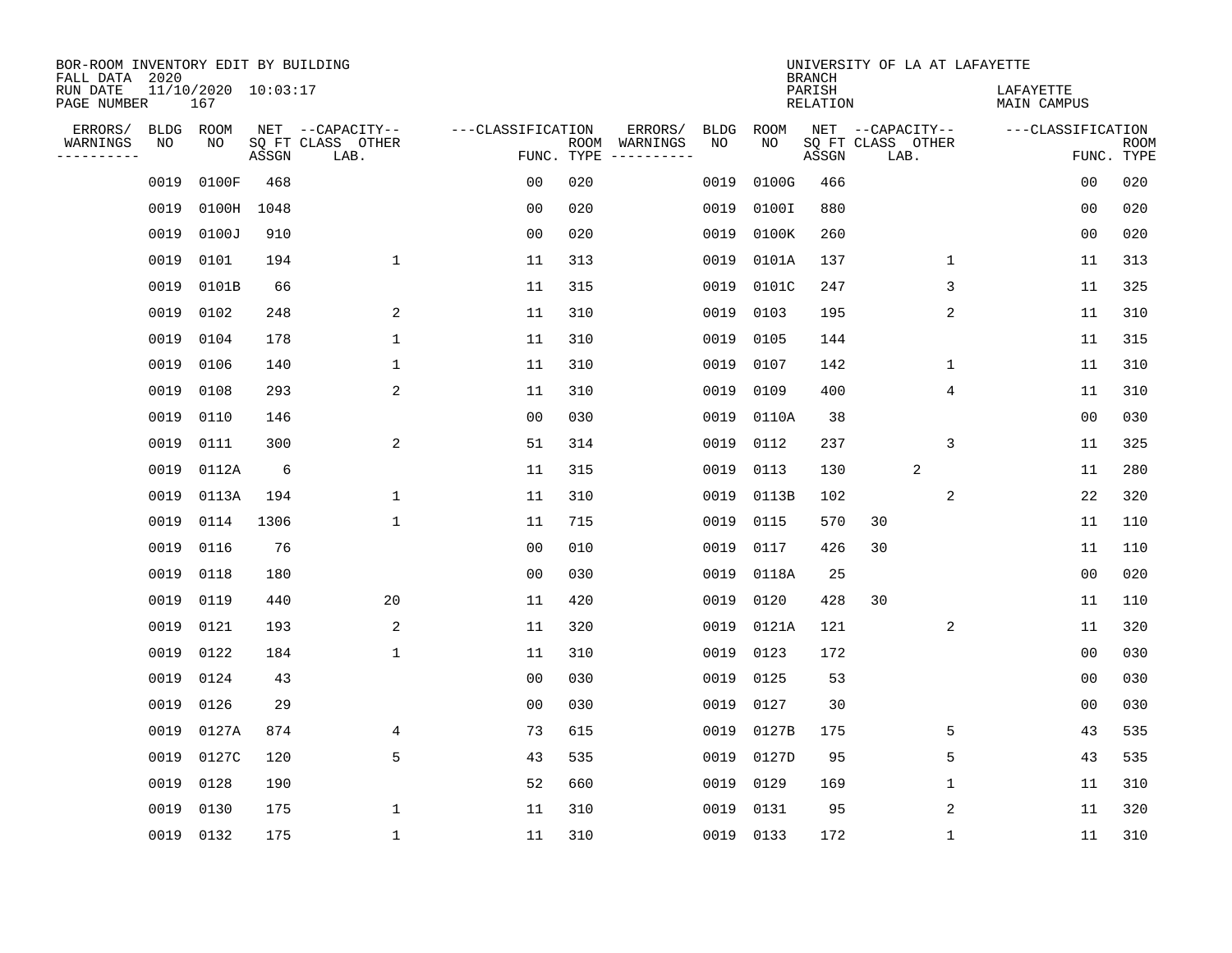| BOR-ROOM INVENTORY EDIT BY BUILDING<br>FALL DATA 2020 |      |                            |       |                           |                   |                    |          |             |             | <b>BRANCH</b>             | UNIVERSITY OF LA AT LAFAYETTE |                          |                           |
|-------------------------------------------------------|------|----------------------------|-------|---------------------------|-------------------|--------------------|----------|-------------|-------------|---------------------------|-------------------------------|--------------------------|---------------------------|
| RUN DATE<br>PAGE NUMBER                               |      | 11/10/2020 10:03:17<br>168 |       |                           |                   |                    |          |             |             | PARISH<br><b>RELATION</b> |                               | LAFAYETTE<br>MAIN CAMPUS |                           |
| ERRORS/                                               | BLDG | ROOM                       |       | NET --CAPACITY--          | ---CLASSIFICATION |                    | ERRORS/  | <b>BLDG</b> | <b>ROOM</b> |                           | NET --CAPACITY--              | ---CLASSIFICATION        |                           |
| WARNINGS<br>----------                                | ΝO   | NO                         | ASSGN | SQ FT CLASS OTHER<br>LAB. |                   | ROOM<br>FUNC. TYPE | WARNINGS | NO          | NO          | ASSGN                     | SQ FT CLASS OTHER<br>LAB.     |                          | <b>ROOM</b><br>FUNC. TYPE |
|                                                       | 0019 | 0134                       | 175   | $\mathbf 1$               | 11                | 310                |          | 0019        | 0135        | 163                       | 1                             | 11                       | 310                       |
|                                                       | 0019 | 0136                       | 137   | 1                         | 11                | 310                |          | 0019        | 0137        | 442                       | 6                             | 21                       | 250                       |
|                                                       | 0019 | 0138                       | 139   | $\mathbf{1}$              | 11                | 310                |          | 0019        | 0139        | 734                       | 20                            | 11                       | 210                       |
|                                                       | 0019 | 0139A                      | 49    | $\mathbf{1}$              | 11                | 215                |          | 0019        | 0140        | 767                       | 18                            | 11                       | 260                       |
|                                                       | 0019 | 0141                       | 53    | $\mathbf{1}$              | 11                | 710                |          | 0019        | 0142        | 255                       |                               | 0 <sub>0</sub>           | 030                       |
|                                                       | 0019 | 0144                       | 255   |                           | 0 <sub>0</sub>    | 030                |          | 0019        | 0145        | 130                       | $\mathbf 1$                   | 33                       | 535                       |
|                                                       | 0019 | 0146                       | 87    |                           | 0 <sub>0</sub>    | 030                |          | 0019        | 0147        | 144                       | $\mathbf{1}$                  | 33                       | 535                       |
|                                                       | 0019 | 0147A                      | 213   | 1                         | 33                | 535                |          | 0019        | 0149        | 142                       | 2                             | 33                       | 530                       |
|                                                       | 0019 | 0150                       | 89    | 1                         | 33                | 530                |          | 0019        | 0151        | 28                        | 2                             | 33                       | 530                       |
|                                                       | 0019 | 0151A                      | 299   | 2                         | 33                | 530                |          | 0019        | 0151B       | 274                       | 2                             | 33                       | 530                       |
|                                                       | 0019 | 0151C                      | 937   | 2                         | 53                | 530                |          | 0019        | 0152        | 384                       | $\mathbf{1}$                  | 33                       | 290                       |
|                                                       | 0019 | 0153                       | 428   | $\mathbf{1}$              | 33                | 535                |          | 0019        | 0154        | 227                       | $\mathbf{1}$                  | 11                       | 731                       |
|                                                       | 0019 | 0155                       | 157   |                           | 0 <sub>0</sub>    | 030                |          | 0019        | 0156        | 147                       | 3                             | 33                       | 325                       |
|                                                       | 0019 | 0157                       | 100   | 1                         | 33                | 530                |          | 0019        | 0158        | 120                       |                               | 33                       | 315                       |
|                                                       | 0019 | 0159                       | 56    |                           | 0 <sub>0</sub>    | 030                |          | 0019        | 0160        | 120                       | 2                             | 33                       | 314                       |
|                                                       | 0019 | 0163                       | 305   | 10                        | 33                | 350                |          | 0019        | 0164        | 119                       | 1                             | 33                       | 313                       |
|                                                       | 0019 | 0165                       | 185   | 3                         | 33                | 325                |          | 0019        | 0168        | 128                       | 1                             | 52                       | 615                       |
|                                                       | 0019 | 0169                       | 128   | 1                         | 52                | 615                |          | 0019        | 0170        | 458                       | 1                             | 52                       | 615                       |
|                                                       | 0019 | 0170A                      | 140   |                           | 0 <sub>0</sub>    | 030                |          | 0019        | 0171        | 446                       | 8                             | 52                       | 615                       |
|                                                       | 0019 | 0171A                      | 132   |                           | 0 <sub>0</sub>    | 030                |          | 0019        | 0172        | 36                        |                               | 0 <sub>0</sub>           | 030                       |
|                                                       | 0019 | 0173                       | 112   | 1                         | 52                | 615                |          | 0019        | 0174        | 328                       | 1                             | 52                       | 615                       |
|                                                       | 0019 | 0175                       | 360   | $\mathbf{1}$              | 52                | 615                |          | 0019        | 0176        | 575                       | 28                            | 11                       | 610                       |
|                                                       | 0019 | 0177                       | 3752  | 208                       | 52                | 610                |          | 0019        | 0178        | 1700                      | 14                            | 52                       | 615                       |
|                                                       | 0019 | 0179                       | 219   | 2                         | 52                | 314                |          | 0019        | 0180        | 610                       | 13                            | 52                       | 615                       |
|                                                       | 0019 | 0200                       | 1587  |                           | 0 <sub>0</sub>    | 020                |          | 0019        | 0200A       | 256                       |                               | 0 <sub>0</sub>           | 020                       |
|                                                       |      | 0019 0200B                 | 208   |                           | 0 <sub>0</sub>    | 020                |          |             | 0019 0200C  | 1293                      |                               | 0 <sub>0</sub>           | 020                       |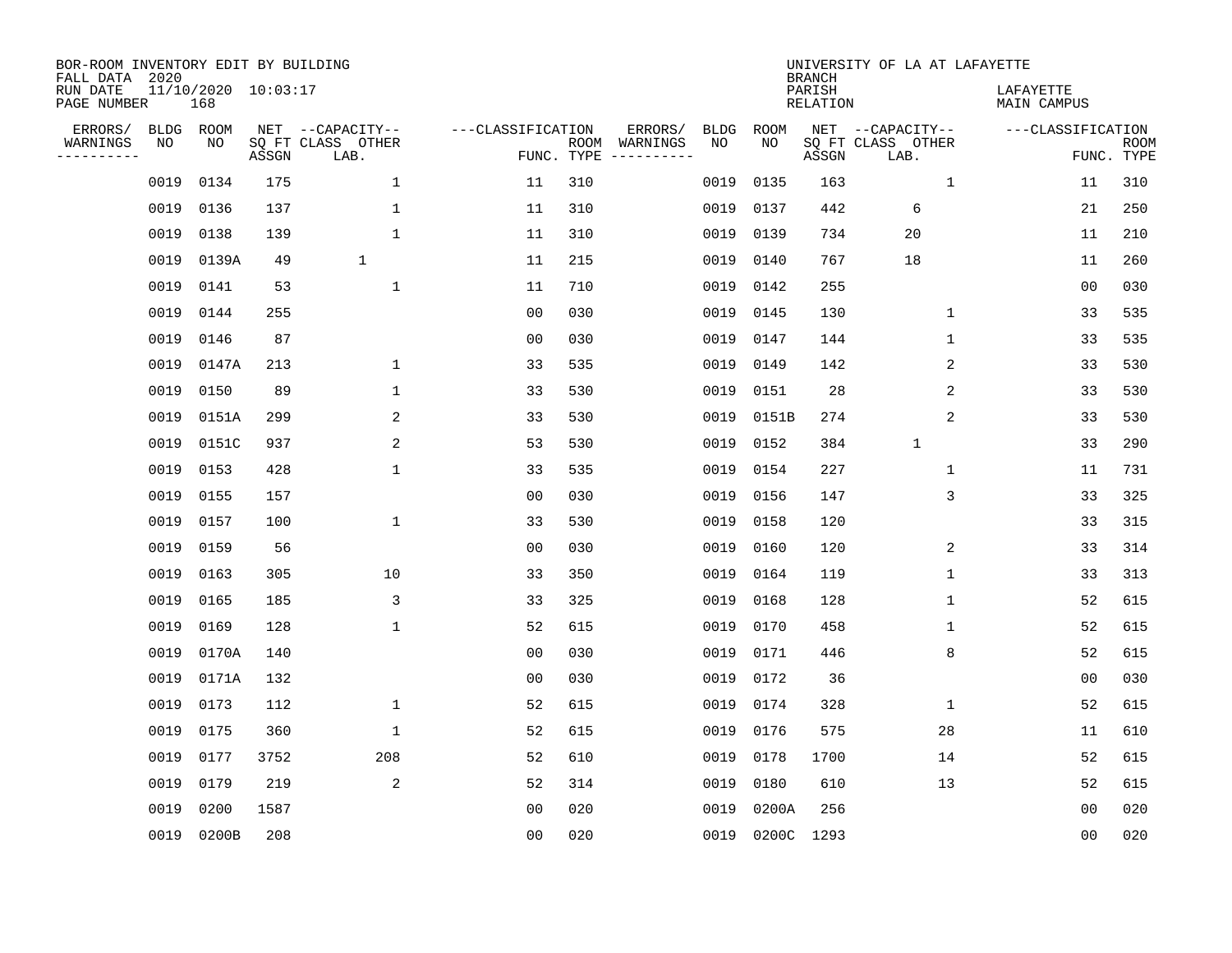| BOR-ROOM INVENTORY EDIT BY BUILDING<br>FALL DATA 2020 |      |                            |       |                           |                   |      |          |             |             | <b>BRANCH</b>             | UNIVERSITY OF LA AT LAFAYETTE |                          |                           |
|-------------------------------------------------------|------|----------------------------|-------|---------------------------|-------------------|------|----------|-------------|-------------|---------------------------|-------------------------------|--------------------------|---------------------------|
| RUN DATE<br>PAGE NUMBER                               |      | 11/10/2020 10:03:17<br>169 |       |                           |                   |      |          |             |             | PARISH<br><b>RELATION</b> |                               | LAFAYETTE<br>MAIN CAMPUS |                           |
| ERRORS/                                               | BLDG | ROOM                       |       | NET --CAPACITY--          | ---CLASSIFICATION |      | ERRORS/  | <b>BLDG</b> | <b>ROOM</b> |                           | NET --CAPACITY--              | ---CLASSIFICATION        |                           |
| WARNINGS<br>----------                                | ΝO   | NO                         | ASSGN | SQ FT CLASS OTHER<br>LAB. | FUNC. TYPE        | ROOM | WARNINGS | NO          | NO          | ASSGN                     | SQ FT CLASS OTHER<br>LAB.     |                          | <b>ROOM</b><br>FUNC. TYPE |
|                                                       | 0019 | 0200D                      | 28    | $\overline{3}$            | 00                | 020  |          | 0019        | 0200E       | 162                       |                               | 00                       | 020                       |
|                                                       | 0019 | 0200F                      | 134   |                           | 00                | 020  |          | 0019        | 0200G       | 1776                      |                               | 0 <sub>0</sub>           | 020                       |
|                                                       | 0019 | 0200H                      | 198   |                           | 0 <sub>0</sub>    | 020  |          | 0019        | 0201        | 212                       | 4                             | 11                       | 880                       |
|                                                       | 0019 | 0201A                      | 30    | 1                         | 11                | 870  |          | 0019        | 0201B       | 28                        |                               | 11                       | 315                       |
|                                                       | 0019 | 0201C                      | 363   | 3                         | 11                | 325  |          | 0019        | 0201D       | 17                        | $\mathbf 1$                   | 11                       | 313                       |
|                                                       | 0019 | 0201E                      | 164   | 4                         | 11                | 855  |          | 0019        | 0201F       | 15                        |                               | 0 <sub>0</sub>           | 030                       |
|                                                       | 0019 | 0201G                      | 24    | $\mathbf{1}$              | 11                | 710  |          | 0019        | 0202        | 535                       | 30                            | 11                       | 280                       |
|                                                       | 0019 | 0203                       | 69    | $\mathbf{1}$              | 11                | 260  |          | 0019        | 0204        | 540                       | 35                            | 11                       | 260                       |
|                                                       | 0019 | 0205                       | 152   | $\mathbf{1}$              | 11                | 310  |          | 0019        | 0205A       | 437                       |                               | 11                       | 850                       |
|                                                       | 0019 | 0205C                      | 6     |                           | 11                | 855  |          | 0019        | 0205D       | $7\phantom{.0}$           |                               | 11                       | 855                       |
|                                                       | 0019 | 0206                       | 282   | 6                         | 22                | 250  |          | 0019        | 0206A       | 180                       |                               | 0 <sub>0</sub>           | 030                       |
|                                                       | 0019 | 0207                       | 160   | 1                         | 11                | 310  |          | 0019        | 0207C       | 59                        | $\mathbf 1$                   | 11                       | 850                       |
|                                                       | 0019 | 0207F                      | 59    | 3                         | 11                | 850  |          | 0019        | 0207G       | 47                        | 3                             | 11                       | 850                       |
|                                                       | 0019 | 0207H                      | 58    | 3                         | 11                | 850  |          | 0019        | 0207I       | 50                        | 1                             | 11                       | 310                       |
|                                                       | 0019 | 0207J                      | 48    | 1                         | 11                | 310  |          | 0019        | 0207K       | 46                        |                               | 11                       | 730                       |
|                                                       | 0019 | 0207L                      | 47    | 3                         | 11                | 850  |          | 0019        | 0207M       | 56                        | 3                             | 11                       | 850                       |
|                                                       | 0019 | 0207N                      | 47    | 3                         | 11                | 850  |          | 0019        | 02070       | 56                        | 3                             | 11                       | 850                       |
|                                                       | 0019 | 0207P                      | 47    | 3                         | 11                | 850  |          | 0019        | 02070       | 56                        | 3                             | 11                       | 850                       |
|                                                       | 0019 | 0207R                      | 47    | 3                         | 11                | 850  |          | 0019        | 0207T       | 158                       | 5                             | 11                       | 850                       |
|                                                       | 0019 | 0208                       | 177   | 1                         | 11                | 310  |          | 0019        | 0208A       | 233                       | 2                             | 11                       | 310                       |
|                                                       | 0019 | 0208B                      | 112   | 1                         | 11                | 310  |          | 0019        | 0208C       | 101                       | 1                             | 11                       | 310                       |
|                                                       | 0019 | 0208D                      | 172   | 1                         | 11                | 310  |          | 0019        | 0209        | 282                       | 2                             | 11                       | 310                       |
|                                                       | 0019 | 0210                       | 166   |                           | 0 <sub>0</sub>    | 030  |          | 0019        | 0210A       | 223                       |                               | 0 <sub>0</sub>           | 030                       |
|                                                       | 0019 | 0211                       | 51    |                           | 0 <sub>0</sub>    | 030  |          | 0019        | 0211A       | 8                         |                               | 0 <sub>0</sub>           | 030                       |
|                                                       | 0019 | 0212                       | 278   | $\mathbf{1}$              | 0 <sub>0</sub>    | 010  |          | 0019        | 0213        | 58                        | $\mathbf{1}$                  | 11                       | 710                       |
|                                                       |      | 0019 0214                  | 202   | $\mathbf{1}$              | 11                | 850  |          |             | 0019 0214A  | 11                        |                               | 11                       | 855                       |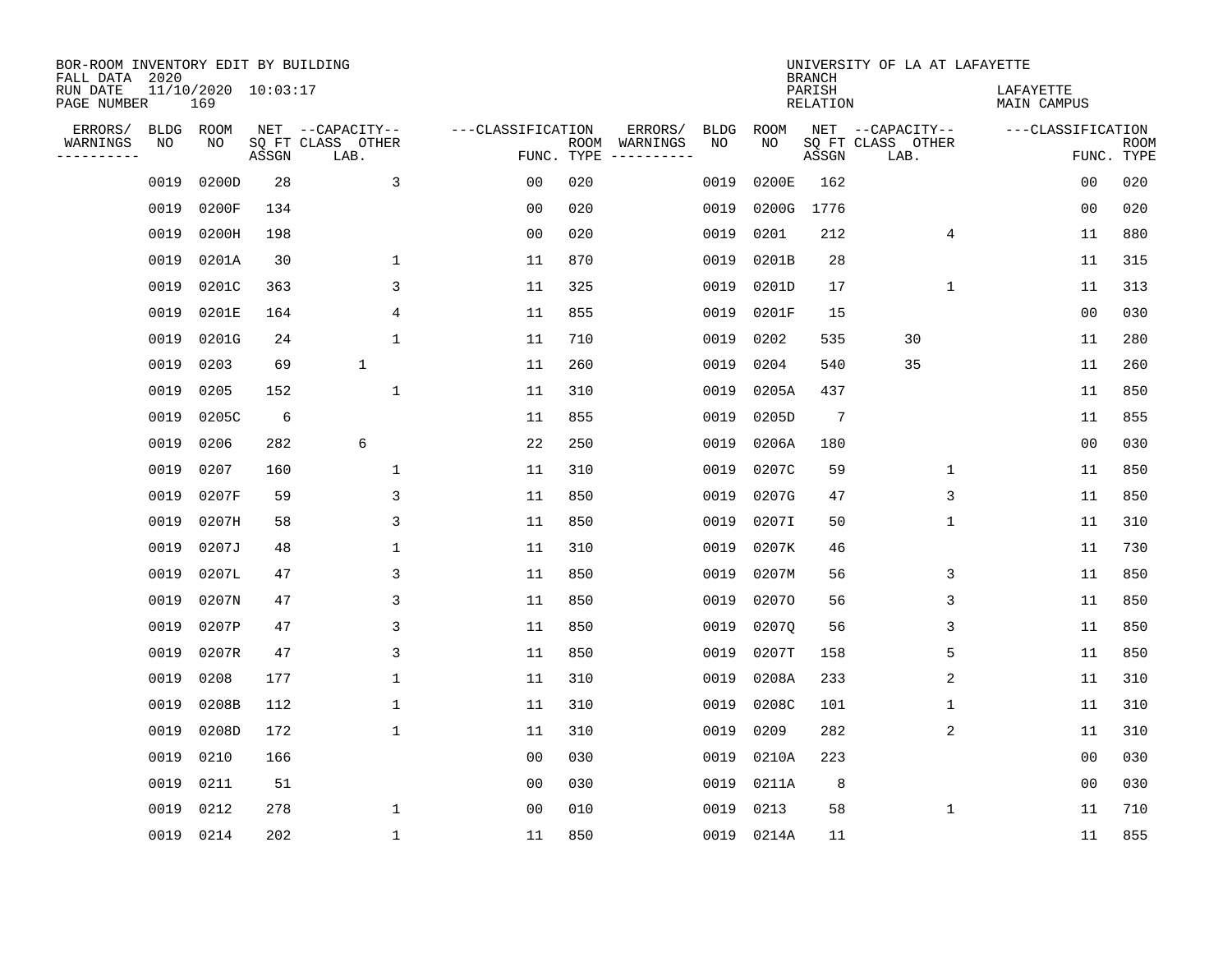| BOR-ROOM INVENTORY EDIT BY BUILDING<br>FALL DATA 2020 |             |       |                     |                           |                   |      |                                 |             |             | <b>BRANCH</b>             | UNIVERSITY OF LA AT LAFAYETTE |                          |                           |
|-------------------------------------------------------|-------------|-------|---------------------|---------------------------|-------------------|------|---------------------------------|-------------|-------------|---------------------------|-------------------------------|--------------------------|---------------------------|
| RUN DATE<br>PAGE NUMBER                               | 170         |       | 11/10/2020 10:03:17 |                           |                   |      |                                 |             |             | PARISH<br><b>RELATION</b> |                               | LAFAYETTE<br>MAIN CAMPUS |                           |
| ERRORS/                                               | <b>BLDG</b> | ROOM  |                     | NET --CAPACITY--          | ---CLASSIFICATION |      | ERRORS/                         | <b>BLDG</b> | <b>ROOM</b> |                           | NET --CAPACITY--              | ---CLASSIFICATION        |                           |
| WARNINGS<br>----------                                | NO          | NO    | ASSGN               | SQ FT CLASS OTHER<br>LAB. |                   | ROOM | WARNINGS<br>FUNC. TYPE $------$ | NO          | NO          | ASSGN                     | SQ FT CLASS OTHER<br>LAB.     |                          | <b>ROOM</b><br>FUNC. TYPE |
|                                                       | 0019        | 0214B | 11                  |                           | 11                | 855  |                                 | 0019        | 0215        | 33                        |                               | 00                       | 020                       |
|                                                       | 0019        | 0215A | 125                 | 2                         | 11                | 314  |                                 | 0019        | 0215B       | 154                       | 2                             | 11                       | 314                       |
|                                                       | 0019        | 0216  | 670                 | 50                        | 11                | 110  |                                 | 0019        | 0217        | 309                       |                               | 46                       | 540                       |
|                                                       | 0019        | 0217A | 65                  | 3                         | 11                | 850  |                                 | 0019        | 0217B       | 59                        | 3                             | 11                       | 850                       |
|                                                       | 0019        | 0217C | 58                  | 3                         | 11                | 850  |                                 | 0019        | 0217D       | 48                        | 3                             | 11                       | 850                       |
|                                                       | 0019        | 0217E | 50                  | 3                         | 11                | 850  |                                 | 0019        | 0217F       | 47                        | 3                             | 11                       | 850                       |
|                                                       | 0019        | 0217G | 48                  | 3                         | 11                | 850  |                                 | 0019        | 0217H       | 51                        | 3                             | 11                       | 850                       |
|                                                       | 0019        | 0217I | 47                  | 3                         | 11                | 850  |                                 | 0019        | 0217J       | 48                        | 3                             | 11                       | 850                       |
|                                                       | 0019        | 0217K | 48                  | 3                         | 11                | 850  |                                 | 0019        | 0217L       | 48                        | 3                             | 11                       | 850                       |
|                                                       | 0019        | 0217M | 158                 | 3                         | 11                | 860  |                                 | 0019        | 0217N       | 58                        | 3                             | 11                       | 850                       |
|                                                       | 0019        | 02170 | 58                  | 3                         | 11                | 850  |                                 | 0019        | 0217P       | 58                        | 3                             | 11                       | 850                       |
|                                                       | 0019        | 0218  | 166                 | $\mathbf{1}$              | 11                | 310  |                                 | 0019        | 0218A       | $7\phantom{.0}$           |                               | 11                       | 315                       |
|                                                       | 0019        | 0219  | 166                 | 1                         | 11                | 310  |                                 | 0019        | 0220        | 146                       | 1                             | 11                       | 310                       |
|                                                       | 0019        | 0221  | 153                 | 1                         | 11                | 310  |                                 | 0019        | 0222        | 153                       | 1                             | 11                       | 310                       |
|                                                       | 0019        | 0223  | 136                 | 1                         | 11                | 310  |                                 | 0019        | 0224        | 140                       | 2                             | 11                       | 320                       |
|                                                       | 0019        | 0225  | 322                 | 2                         | 22                | 320  |                                 | 0019        | 0225A       | 71                        | 1                             | 22                       | 420                       |
|                                                       | 0019        | 0225B | 141                 | 2                         | 22                | 320  |                                 | 0019        | 0225C       | 97                        | 2                             | 22                       | 320                       |
|                                                       | 0019        | 0226  | 485                 | 30                        | 11                | 110  |                                 | 0019        | 0227        | 1975                      | 90                            | 52                       | 610                       |
|                                                       | 0019        | 0228  | 163                 | $\mathbf{1}$              | 52                | 530  |                                 | 0019        | 0229        | 443                       | 2                             | 11                       | 550                       |
|                                                       | 0019        | 0229A | 55                  | 2                         | 11                | 550  |                                 | 0019        | 0230        | 126                       | 2                             | 22                       | 320                       |
|                                                       | 0019        | 0231  | 172                 | 12                        | 32                | 680  |                                 | 0019        | 0232        | 174                       | 2                             | 22                       | 320                       |
|                                                       | 0019        | 0233  | 125                 | 4                         | 11                | 350  |                                 | 0019        | 0234        | 51                        |                               | 11                       | 315                       |
|                                                       | 0019        | 0235  | 352                 | $\mathbf 1$               | 11                | 260  |                                 | 0019        | 0235A       | 64                        | $\mathbf{1}$                  | 11                       | 270                       |
|                                                       | 0019        | 0235B | 48                  | $\mathbf 1$               | 11                | 270  |                                 | 0019        | 0235C       | 51                        | 1                             | 11                       | 731                       |
|                                                       | 0019        | 0236  | 219                 | $\mathbf{1}$              | 11                | 313  |                                 | 0019        | 0236A       | 150                       | 1                             | 11                       | 313                       |
|                                                       | 0019 0236B  |       | 475                 | 15                        | 11                | 350  |                                 |             | 0019 0236C  | 266                       | 3                             | 11                       | 325                       |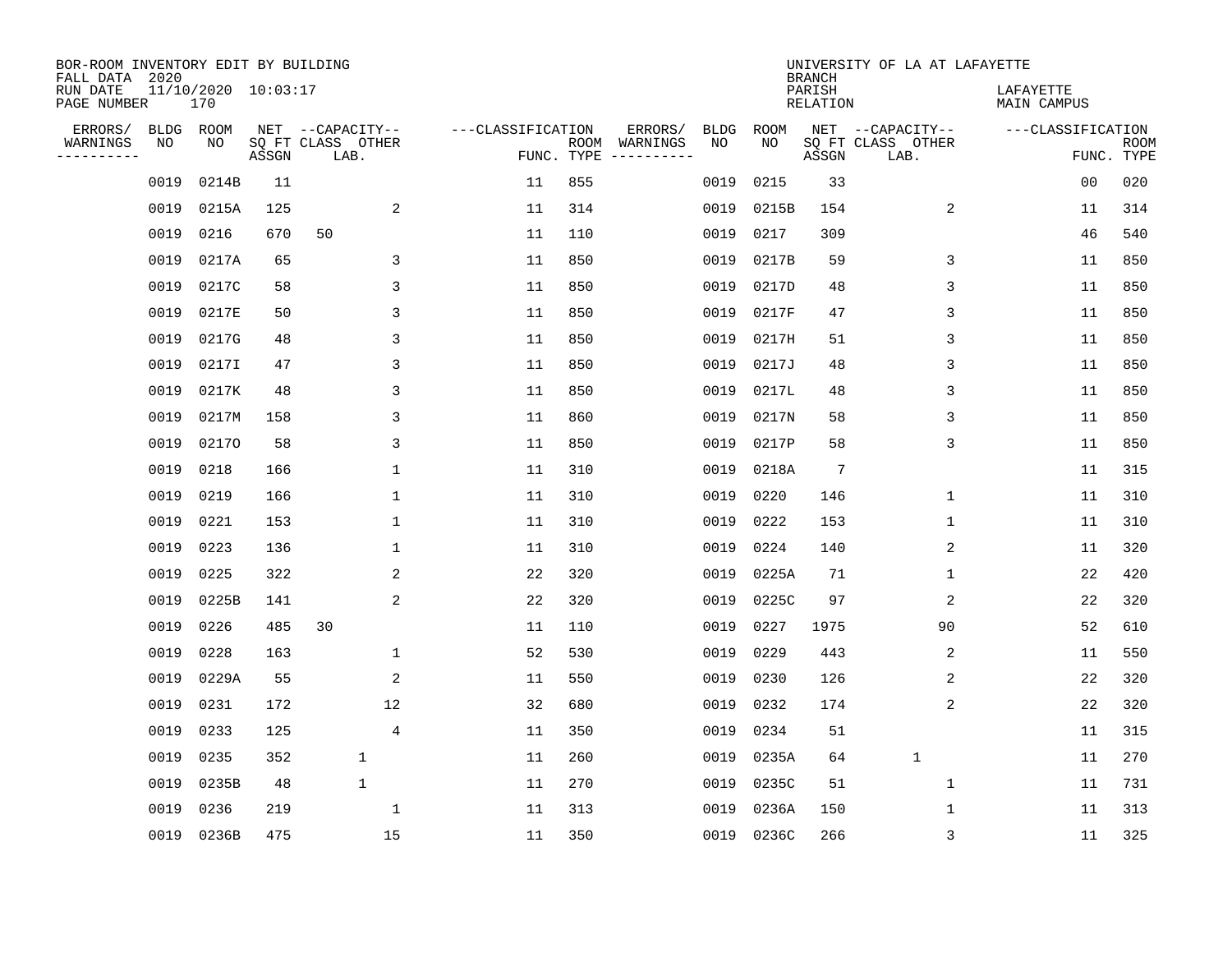| BOR-ROOM INVENTORY EDIT BY BUILDING<br>FALL DATA 2020 |      |                            |       |                           |                   |            |               |             |                                                                | <b>BRANCH</b>      | UNIVERSITY OF LA AT LAFAYETTE                                                                                                                       |                |                          |                                  |                           |
|-------------------------------------------------------|------|----------------------------|-------|---------------------------|-------------------|------------|---------------|-------------|----------------------------------------------------------------|--------------------|-----------------------------------------------------------------------------------------------------------------------------------------------------|----------------|--------------------------|----------------------------------|---------------------------|
| RUN DATE<br>PAGE NUMBER                               |      | 11/10/2020 10:03:17<br>171 |       |                           |                   |            |               |             |                                                                | PARISH<br>RELATION |                                                                                                                                                     |                | LAFAYETTE<br>MAIN CAMPUS |                                  |                           |
| ERRORS/                                               |      | BLDG ROOM                  |       | NET --CAPACITY--          | ---CLASSIFICATION |            | ERRORS/       | <b>BLDG</b> | ROOM                                                           |                    | NET --CAPACITY--                                                                                                                                    |                | ---CLASSIFICATION        |                                  |                           |
| WARNINGS<br>----------                                | NO   | NO.                        | ASSGN | SQ FT CLASS OTHER<br>LAB. |                   | FUNC. TYPE | ROOM WARNINGS | NO          | NO.                                                            | ASSGN              | SQ FT CLASS OTHER<br>LAB.                                                                                                                           |                |                          |                                  | <b>ROOM</b><br>FUNC. TYPE |
|                                                       | 0019 | 0237                       | 142   | $\mathbf{1}$              | 11                | 710        |               | 0019        | 0238                                                           | 261                |                                                                                                                                                     |                |                          | 0 <sub>0</sub>                   | 030                       |
|                                                       | 0019 | 0240                       | 700   |                           | 0 <sub>0</sub>    | 030        |               | 0019        | 0241                                                           | 1770               | 82                                                                                                                                                  |                |                          | 11                               | 110                       |
|                                                       | 0019 | 0242                       | 153   | 2                         | 22                | 320        |               | 0019        | 0243                                                           | 107                |                                                                                                                                                     | 2              |                          | 22                               | 320                       |
|                                                       | 0019 | 0244                       | 140   |                           | 00                | 030        |               |             | 0019 0245                                                      | 118                | $\mathbf{1}$                                                                                                                                        |                |                          | 11                               | 250                       |
|                                                       | 0019 | 0246                       | 182   | 1                         | 11                | 310        |               | 0019        | 0247                                                           | 388                |                                                                                                                                                     |                |                          | 0 <sub>0</sub>                   | 030                       |
|                                                       | 0019 | 0248                       | 744   | 30                        | 11                | 110        |               |             | 0019 0249                                                      | 245                | 10                                                                                                                                                  |                |                          | 11                               | 270                       |
|                                                       | 0019 | 0249A                      | 113   | 2                         | 22                | 320        |               |             | 0019 0249B                                                     | 113                |                                                                                                                                                     | 2              |                          | 11                               | 320                       |
|                                                       | 0019 | 0249C                      | 113   | 1                         | 11                | 731        |               |             | 0019 0249D                                                     | 113                |                                                                                                                                                     | $\overline{2}$ |                          | 11                               | 320                       |
|                                                       | 0019 | 0249E                      | 124   | 2                         | 11                | 320        |               |             | 0019 0250                                                      | 744                | 30                                                                                                                                                  |                |                          | 11                               | 210                       |
|                                                       | 0019 | 0251                       | 118   | 2                         | 22                | 320        |               |             | 0019 0252                                                      | 116                |                                                                                                                                                     | 2              |                          | 22                               | 320                       |
|                                                       | 0019 | 0253                       | 117   | 2                         | 22                | 320        |               |             | 0019 0254                                                      | 266                |                                                                                                                                                     |                |                          | 0 <sub>0</sub>                   | 030                       |
|                                                       | 0019 | 0255                       | 92    | 2                         | 22                | 320        |               |             | 0019 0255A                                                     | 72                 |                                                                                                                                                     |                |                          | 52                               | 731                       |
|                                                       | 0019 | 0256                       | 23    |                           | 0 <sub>0</sub>    | 030        |               |             | 0019 0257                                                      | 105                |                                                                                                                                                     |                |                          | 52                               | 615                       |
|                                                       | 0019 | 0257A                      | 8     |                           | 11                | 615        |               |             | 0019 0257B                                                     | 8                  |                                                                                                                                                     |                |                          | 11                               | 615                       |
|                                                       | 0019 | 0258                       | 144   |                           | 11                | 615        |               |             | 0019 0258A                                                     | 13                 |                                                                                                                                                     |                |                          | 11                               | 615                       |
|                                                       | 0019 | 0258B                      | 13    |                           | 11                | 615        |               | 0019        | 0259                                                           | 23                 |                                                                                                                                                     |                |                          | 0 <sub>0</sub>                   | 030                       |
|                                                       | 0019 | 0260                       | 96    | 1                         | 52                | 731        |               | 0019        | 0260A                                                          | 9                  |                                                                                                                                                     |                |                          | 11                               | 615                       |
|                                                       | 0019 | 0260B                      | 9     |                           | 11                | 615        |               |             | 0019 0261                                                      | 144                |                                                                                                                                                     |                |                          | 52                               | 615                       |
|                                                       |      | 0019 0261A                 | 13    |                           | 11                | 730        |               |             | 0019 0261B                                                     | 13                 |                                                                                                                                                     |                |                          | 11                               | 730                       |
|                                                       |      | 0019 B0001                 | 1291  |                           | 0 <sub>0</sub>    | 030        |               |             | 0019 B0002<br>TOTAL NUMBER CLASSROOMS<br>TOTAL NUMBER LABS 210 | 342                | TOTAL ASSIGNABLE & UNASSIGNABLE SQFT:<br>TOTAL NET ASSIGN SQ. FT. IN ROOM FILE<br>TOTAL NUMBER COMPUTER CLASSROOMS<br>TOTAL NUMBER SPECIAL LABS 220 |                |                          | 00<br>66,527<br>45,563<br>7<br>2 | 030                       |
|                                                       |      | 0020 0101                  | 795   | 4                         | 46                | 350        |               |             | 0020 0102                                                      | 211                |                                                                                                                                                     | 1              |                          | 46                               | 310                       |
|                                                       | 0020 | 0103                       | 269   | 2                         | 46                | 325        |               | 0020        | 0104                                                           | 39                 |                                                                                                                                                     | 2              |                          | 46                               | 315                       |
|                                                       |      | 0020 0105                  | 10    |                           | 0 <sub>0</sub>    | 020        |               |             | 0020 0106                                                      | 45                 |                                                                                                                                                     | $\mathbf{1}$   |                          | 46                               | 315                       |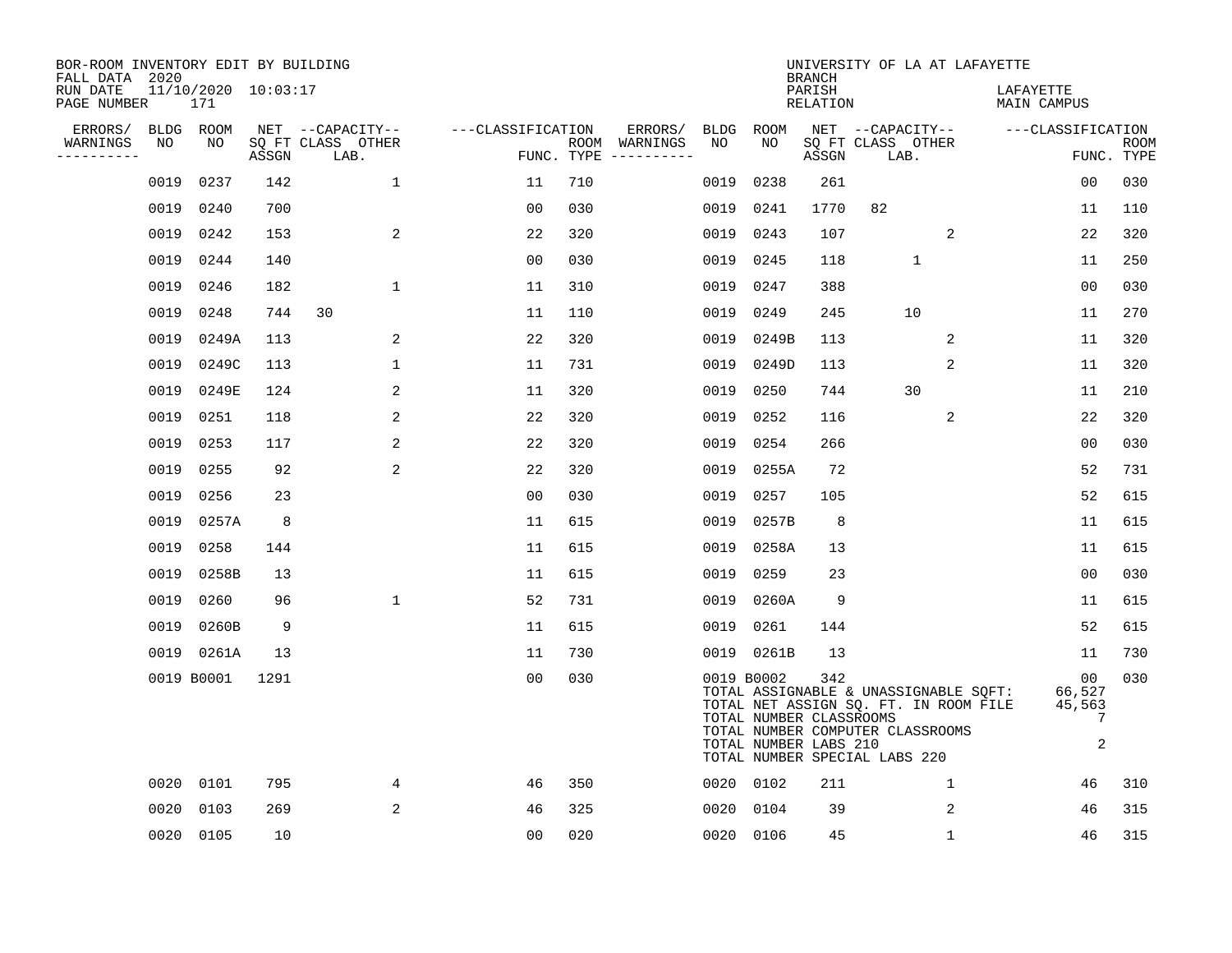| BOR-ROOM INVENTORY EDIT BY BUILDING<br>FALL DATA 2020 |    |                            |      |                                 |                   |      |                                        |           |                                                                                   | <b>BRANCH</b>      |      | UNIVERSITY OF LA AT LAFAYETTE                                                                                                  |                          |                |      |
|-------------------------------------------------------|----|----------------------------|------|---------------------------------|-------------------|------|----------------------------------------|-----------|-----------------------------------------------------------------------------------|--------------------|------|--------------------------------------------------------------------------------------------------------------------------------|--------------------------|----------------|------|
| RUN DATE<br>PAGE NUMBER                               |    | 11/10/2020 10:03:17<br>172 |      |                                 |                   |      |                                        |           |                                                                                   | PARISH<br>RELATION |      |                                                                                                                                | LAFAYETTE<br>MAIN CAMPUS |                |      |
| ERRORS/ BLDG ROOM                                     | NO | NO                         |      | NET --CAPACITY--                | ---CLASSIFICATION |      | ERRORS/ BLDG ROOM                      | NO        | NO .                                                                              |                    |      | NET --CAPACITY-- ---CLASSIFICATION                                                                                             |                          |                |      |
| WARNINGS<br>----------                                |    |                            |      | SQ FT CLASS OTHER<br>ASSGN LAB. |                   |      | ROOM WARNINGS<br>FUNC. TYPE ---------- |           |                                                                                   | ASSGN              | LAB. | SQ FT CLASS OTHER                                                                                                              |                          | FUNC. TYPE     | ROOM |
|                                                       |    | 0020 0107                  | 74   | $\sim$ 3                        | 00                | 030  |                                        |           | TOTAL NUMBER CLASSROOMS<br>TOTAL NUMBER LABS 210<br>TOTAL NUMBER SPECIAL LABS 220 |                    |      | TOTAL ASSIGNABLE & UNASSIGNABLE SQFT: 1,443<br>TOTAL NET ASSIGN SQ. FT. IN ROOM FILE 1,359<br>TOTAL NUMBER COMPUTER CLASSROOMS |                          |                |      |
|                                                       |    | 0024 0100                  | 1446 |                                 | 52                | 650  |                                        |           | 0024 0100A                                                                        | 40                 |      |                                                                                                                                |                          | 0 <sub>0</sub> | 020  |
|                                                       |    | 0024 0100B                 | 303  |                                 | 0 <sub>0</sub>    | 020  |                                        |           | 0024 0100C                                                                        | 37                 |      | $\mathbf{1}$                                                                                                                   |                          | 0 <sub>0</sub> | 030  |
|                                                       |    | 0024 0100D                 | 150  |                                 | 0 <sub>0</sub>    | 020  |                                        |           | 0024 0100E                                                                        | 150                |      |                                                                                                                                |                          | 00             | 020  |
|                                                       |    | 0024 0101                  | 300  | 6                               | 52                | 670  |                                        |           | 0024 0101A                                                                        | 10                 |      |                                                                                                                                |                          | 52             | 731  |
|                                                       |    | 0024 0102                  | 664  | 8                               | 52                | 670  |                                        |           | 0024 0102A                                                                        | 22                 |      |                                                                                                                                |                          | 0 <sub>0</sub> | 030  |
|                                                       |    | 0024 0103                  | 159  |                                 | 52                | 710  |                                        | 0024 0104 |                                                                                   | 20                 |      |                                                                                                                                |                          | 0 <sub>0</sub> | 030  |
|                                                       |    | 0024 0105                  | 36   |                                 | 0 <sub>0</sub>    | 030  |                                        | 0024 0106 |                                                                                   | 24                 |      |                                                                                                                                |                          | 0 <sub>0</sub> | 030  |
|                                                       |    | 0024 0107                  | 20   | 2                               | 52                | 630  |                                        | 0024 0108 |                                                                                   | 46                 |      |                                                                                                                                |                          | 0 <sub>0</sub> | 030  |
|                                                       |    | 0024 0109                  | 17   | $\mathbf{1}$                    | 0 <sub>0</sub>    | 010  |                                        | 0024 0110 |                                                                                   | 1046               |      | 50                                                                                                                             |                          | 52             | 680  |
|                                                       |    | 0024 0110A                 | 13   |                                 | 0 <sub>0</sub>    | 0.30 |                                        |           | 0024 0110B                                                                        | 208                |      | $\mathbf{1}$                                                                                                                   |                          | 52             | 310  |
|                                                       |    | 0024 0111                  | 150  | 3                               | 0 <sub>0</sub>    | 030  |                                        | 0024 0113 |                                                                                   | 212                |      | 4                                                                                                                              |                          | 00             | 030  |
|                                                       |    | 0024 0200                  | 759  |                                 | 0 <sub>0</sub>    | 030  |                                        |           | 0024 0200A                                                                        | 36                 |      | $\overline{4}$                                                                                                                 |                          | 0 <sub>0</sub> | 020  |
|                                                       |    | 0024 0200B                 | 199  |                                 | 0 <sub>0</sub>    | 020  |                                        |           | 0024 0200D                                                                        | 146                |      |                                                                                                                                |                          | 0 <sub>0</sub> | 020  |
|                                                       |    | 0024 0200E                 | 145  |                                 | 0 <sub>0</sub>    | 020  |                                        | 0024 0201 |                                                                                   | 17                 |      |                                                                                                                                |                          | 00             | 030  |
|                                                       |    | 0024 0202                  | 331  | 5                               | 11                | 320  |                                        | 0024 0203 |                                                                                   | 187                |      | $\mathbf{1}$                                                                                                                   |                          | 11             | 310  |
|                                                       |    | 0024 0204                  | 395  | $\mathbf{1}$                    | 52                | 950  |                                        | 0024 0205 |                                                                                   | 364                |      | $\mathbf{1}$                                                                                                                   |                          | 52             | 950  |
|                                                       |    | 0024 0206                  | 15   |                                 | 52                | 955  |                                        | 0024 0207 |                                                                                   | 15                 |      |                                                                                                                                |                          | 52             | 955  |
|                                                       |    | 0024 0208                  | 387  | $\mathbf{1}$                    | 52                | 950  |                                        | 0024 0209 |                                                                                   | 60                 |      |                                                                                                                                |                          | 52             | 955  |
|                                                       |    | 0024 0209A                 | 35   |                                 | 52                | 955  |                                        | 0024 0211 |                                                                                   | 350                |      | $\mathbf{1}$                                                                                                                   |                          | 52             | 950  |
|                                                       |    | 0024 0212                  | 15   |                                 | 0 <sub>0</sub>    | 030  |                                        |           | 0024 0212A                                                                        | 55                 |      |                                                                                                                                |                          | 52             | 710  |
|                                                       |    | 0024 0213                  | 454  | 28                              | 11                | 680  |                                        | 0024 0214 |                                                                                   | 390                |      | 12                                                                                                                             |                          | 11             | 680  |
|                                                       |    | 0024 0215                  | 169  | 3                               | 00                | 030  |                                        | 0024 0216 |                                                                                   | 252                |      | 16                                                                                                                             |                          | 11             | 650  |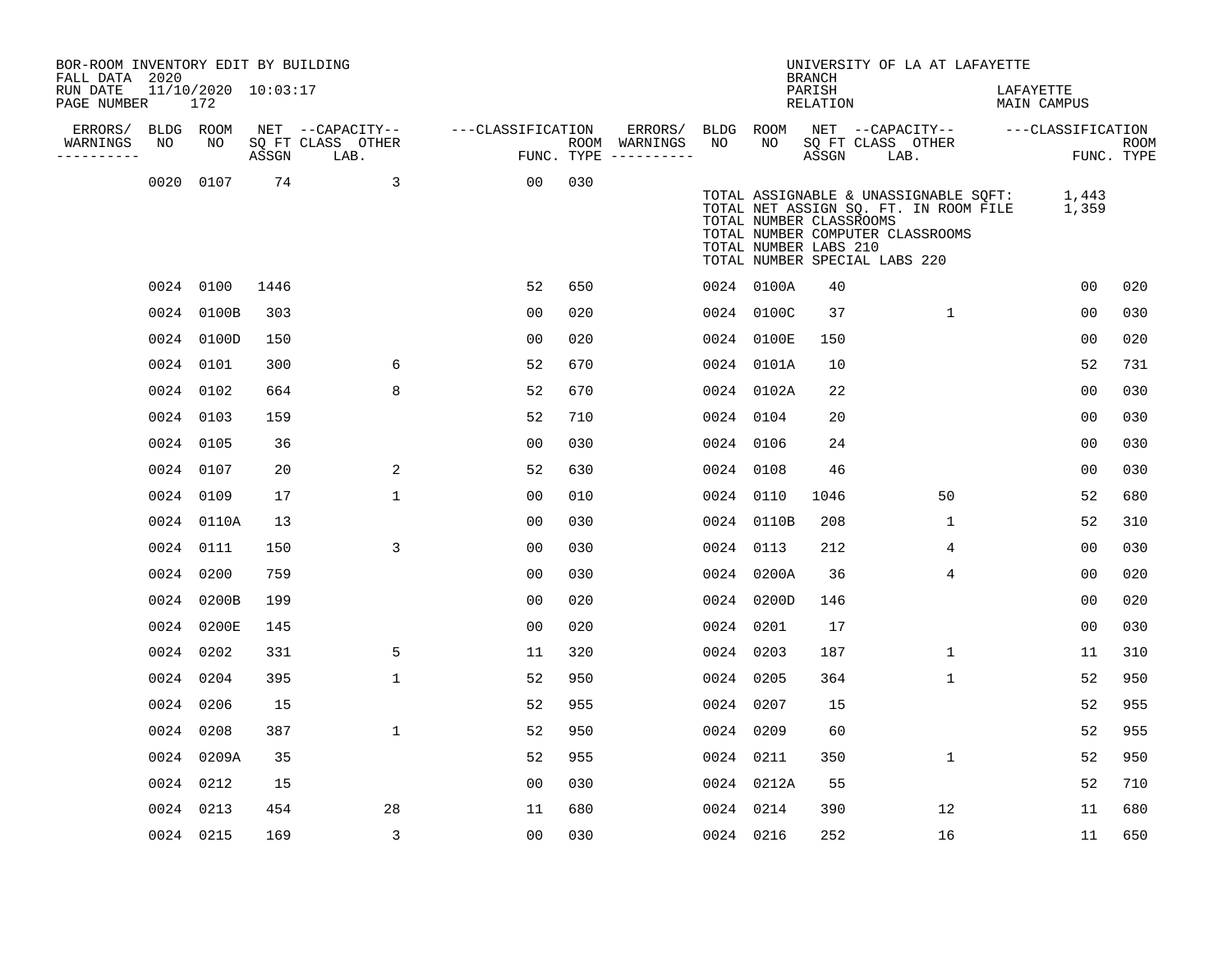| BOR-ROOM INVENTORY EDIT BY BUILDING<br>FALL DATA 2020 |      |                            |       |                           |                   |     |                                      |      |                                                               | <b>BRANCH</b>             | UNIVERSITY OF LA AT LAFAYETTE                                                                                                                       |             |                          |                           |
|-------------------------------------------------------|------|----------------------------|-------|---------------------------|-------------------|-----|--------------------------------------|------|---------------------------------------------------------------|---------------------------|-----------------------------------------------------------------------------------------------------------------------------------------------------|-------------|--------------------------|---------------------------|
| RUN DATE<br>PAGE NUMBER                               |      | 11/10/2020 10:03:17<br>173 |       |                           |                   |     |                                      |      |                                                               | PARISH<br><b>RELATION</b> |                                                                                                                                                     |             | LAFAYETTE<br>MAIN CAMPUS |                           |
| ERRORS/                                               |      | BLDG ROOM                  |       | NET --CAPACITY--          | ---CLASSIFICATION |     | ERRORS/                              | BLDG | ROOM                                                          |                           | NET --CAPACITY--                                                                                                                                    |             | ---CLASSIFICATION        |                           |
| WARNINGS<br>----------                                | NO   | NO                         | ASSGN | SQ FT CLASS OTHER<br>LAB. |                   |     | ROOM WARNINGS<br>FUNC. TYPE $------$ | NO   | NO                                                            | ASSGN                     | SQ FT CLASS OTHER<br>LAB.                                                                                                                           |             |                          | <b>ROOM</b><br>FUNC. TYPE |
|                                                       | 0024 | 0216A                      | 120   |                           | 11                | 655 |                                      |      | 0024 0217                                                     | 17                        |                                                                                                                                                     |             | 0 <sub>0</sub>           | 010                       |
|                                                       |      | 0024 0218                  | 22    |                           | 11                | 315 |                                      |      | 0024 0219                                                     | 207                       |                                                                                                                                                     | 4           | 0 <sub>0</sub>           | 030                       |
|                                                       |      | 0024 0221                  | 256   | 3                         | 11                | 325 |                                      |      | 0024 0223<br>TOTAL NUMBER CLASSROOMS<br>TOTAL NUMBER LABS 210 | 252                       | TOTAL ASSIGNABLE & UNASSIGNABLE SQFT:<br>TOTAL NET ASSIGN SQ. FT. IN ROOM FILE<br>TOTAL NUMBER COMPUTER CLASSROOMS<br>TOTAL NUMBER SPECIAL LABS 220 | 2           | 00<br>10,723<br>7,541    | 030                       |
|                                                       |      | 0025 0100                  | 141   |                           | 0 <sub>0</sub>    | 020 |                                      |      | 0025 0100A                                                    | 55                        |                                                                                                                                                     | 3           | 0 <sub>0</sub>           | 020                       |
|                                                       | 0025 | 0100B                      | 121   |                           | 0 <sub>0</sub>    | 020 |                                      |      | 0025 0100C                                                    | 121                       |                                                                                                                                                     |             | 0 <sub>0</sub>           | 020                       |
|                                                       | 0025 | 0101                       | 763   | 10                        | 11                | 280 |                                      |      | 0025 0101A                                                    | 16                        |                                                                                                                                                     |             | 0 <sub>0</sub>           | 030                       |
|                                                       | 0025 | 0101B                      | 16    |                           | 11                | 710 |                                      |      | 0025 0101C                                                    | 26                        |                                                                                                                                                     |             | 0 <sub>0</sub>           | 030                       |
|                                                       | 0025 | 0102                       | 326   | 6                         | 11                | 280 |                                      |      | 0025 0102A                                                    | 181                       |                                                                                                                                                     | 6           | 11                       | 655                       |
|                                                       | 0025 | 0103                       | 55    | $\mathbf{1}$              | 0 <sub>0</sub>    | 030 |                                      |      | 0025 0104                                                     | 822                       | 12                                                                                                                                                  |             | 11                       | 280                       |
|                                                       | 0025 | 0104A                      | 26    |                           | 00                | 030 |                                      | 0025 | 0105                                                          | 344                       | 19                                                                                                                                                  |             | 11                       | 110                       |
|                                                       | 0025 | 0106                       | 56    | $\mathbf 1$               | 00                | 030 |                                      | 0025 | 0200                                                          | 122                       |                                                                                                                                                     | 4           | 11                       | 410                       |
|                                                       | 0025 | 0200A                      | 55    | 3                         | 0 <sub>0</sub>    | 020 |                                      | 0025 | 0200B                                                         | 121                       |                                                                                                                                                     |             | 00                       | 020                       |
|                                                       | 0025 | 0200C                      | 121   |                           | 0 <sub>0</sub>    | 020 |                                      | 0025 | 0201                                                          | 240                       |                                                                                                                                                     | 2           | 11                       | 310                       |
|                                                       | 0025 | 0201A                      | 16    |                           | 0 <sub>0</sub>    | 030 |                                      | 0025 | 0201B                                                         | 16                        |                                                                                                                                                     |             | 11                       | 710                       |
|                                                       | 0025 | 0201C                      | 21    |                           | 0 <sub>0</sub>    | 010 |                                      | 0025 | 0202                                                          | 483                       | 8                                                                                                                                                   |             | 11                       | 240                       |
|                                                       | 0025 | 0202A                      | 29    |                           | 0 <sub>0</sub>    | 030 |                                      | 0025 | 0203                                                          | 344                       | 16                                                                                                                                                  |             | 11                       | 225                       |
|                                                       | 0025 | 0204                       | 53    | $\mathbf{1}$              | 0 <sub>0</sub>    | 030 |                                      | 0025 | 0205                                                          | 102                       |                                                                                                                                                     | 2           | 22                       | 320                       |
|                                                       | 0025 | 0205A                      | 26    |                           | 0 <sub>0</sub>    | 030 |                                      |      | 0025 0205B                                                    | 102                       |                                                                                                                                                     | 2           | 11                       | 313                       |
|                                                       | 0025 | 0206                       | 152   | $\overline{c}$            | 11                | 314 |                                      | 0025 | 0207                                                          | 132                       |                                                                                                                                                     | 3           | 11                       | 315                       |
|                                                       | 0025 | 0208                       | 344   | 10                        | 11                | 325 |                                      |      | 0025 0208A                                                    | 99                        |                                                                                                                                                     | 8           | 11                       | 350                       |
|                                                       | 0025 | 0209                       | 93    | 2                         | 22                | 320 |                                      |      | 0025 0210                                                     | 55                        |                                                                                                                                                     | $\mathbf 1$ | 0 <sub>0</sub>           | 030                       |
|                                                       | 0025 | 0300                       | 122   |                           | 0 <sub>0</sub>    | 020 |                                      | 0025 | 0300A                                                         | 55                        |                                                                                                                                                     |             | 0 <sub>0</sub>           | 020                       |
|                                                       |      | 0025 0300B                 | 136   |                           | 0 <sub>0</sub>    | 020 |                                      |      | 0025 0300C                                                    | 96                        |                                                                                                                                                     |             | 0 <sub>0</sub>           | 020                       |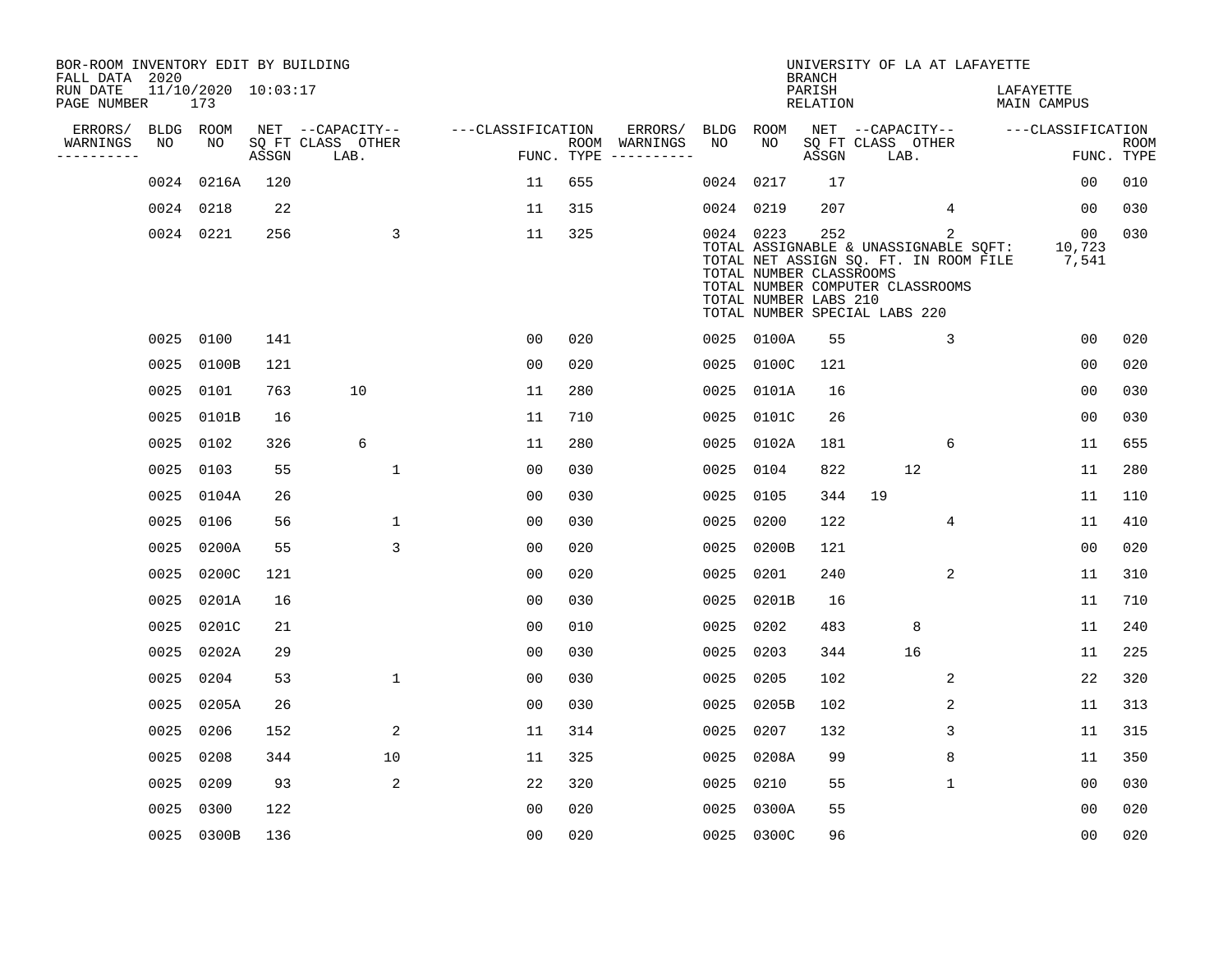| BOR-ROOM INVENTORY EDIT BY BUILDING<br>FALL DATA 2020 |      |                            |       |                           |                |                   |     |                                      |      |                                                                                                 | <b>BRANCH</b>      |                           | UNIVERSITY OF LA AT LAFAYETTE                                                                                      |                                 |                                       |             |
|-------------------------------------------------------|------|----------------------------|-------|---------------------------|----------------|-------------------|-----|--------------------------------------|------|-------------------------------------------------------------------------------------------------|--------------------|---------------------------|--------------------------------------------------------------------------------------------------------------------|---------------------------------|---------------------------------------|-------------|
| RUN DATE<br>PAGE NUMBER                               |      | 11/10/2020 10:03:17<br>174 |       |                           |                |                   |     |                                      |      |                                                                                                 | PARISH<br>RELATION |                           |                                                                                                                    | LAFAYETTE<br><b>MAIN CAMPUS</b> |                                       |             |
| ERRORS/                                               |      | BLDG ROOM                  |       | NET --CAPACITY--          |                | ---CLASSIFICATION |     | ERRORS/                              | BLDG | ROOM                                                                                            |                    |                           | NET --CAPACITY--                                                                                                   |                                 | ---CLASSIFICATION                     |             |
| WARNINGS<br>----------                                | NO   | NO                         | ASSGN | SO FT CLASS OTHER<br>LAB. |                |                   |     | ROOM WARNINGS<br>FUNC. TYPE $------$ | NO   | NO.                                                                                             | ASSGN              | SO FT CLASS OTHER<br>LAB. |                                                                                                                    |                                 | FUNC. TYPE                            | <b>ROOM</b> |
|                                                       |      | 0025 0301                  | 1175  |                           | 12             | 11                | 731 |                                      |      | 0025 0302                                                                                       | 1183               |                           | 12                                                                                                                 |                                 | 55                                    | 730         |
|                                                       |      | 0025 B0001                 | 269   |                           |                | 00                | 030 |                                      |      | 0025 B0002<br>TOTAL NUMBER CLASSROOMS<br>TOTAL NUMBER LABS 210<br>TOTAL NUMBER SPECIAL LABS 220 | 42                 |                           | TOTAL ASSIGNABLE & UNASSIGNABLE SQFT:<br>TOTAL NET ASSIGN SQ. FT. IN ROOM FILE<br>TOTAL NUMBER COMPUTER CLASSROOMS |                                 | 0 <sub>0</sub><br>8,873<br>7,039<br>1 | 030         |
|                                                       |      | 0027 0100                  | 867   |                           |                | 0 <sub>0</sub>    | 020 |                                      |      | 0027 0100A                                                                                      | 43                 |                           | 1                                                                                                                  |                                 | 00                                    | 020         |
|                                                       | 0027 | 0100B                      | 387   |                           |                | 0 <sub>0</sub>    | 020 |                                      | 0027 | 0100C                                                                                           | 52                 |                           |                                                                                                                    |                                 | 0 <sub>0</sub>                        | 020         |
|                                                       | 0027 | 0100D                      | 42    |                           |                | 0 <sub>0</sub>    | 030 |                                      | 0027 | 0101                                                                                            | 431                |                           | 23                                                                                                                 |                                 | 11                                    | 350         |
|                                                       | 0027 | 0101A                      | 170   |                           | 2              | 11                | 310 |                                      | 0027 | 0102                                                                                            | 294                |                           |                                                                                                                    |                                 | 0 <sub>0</sub>                        | 020         |
|                                                       | 0027 | 0102A                      | 150   |                           |                | 0 <sub>0</sub>    | 030 |                                      | 0027 | 0102B                                                                                           | 335                |                           | 18                                                                                                                 |                                 | 11                                    | 650         |
|                                                       | 0027 | 0102C                      | 77    |                           |                | 0 <sub>0</sub>    | 020 |                                      | 0027 | 0102D                                                                                           | 45                 |                           |                                                                                                                    |                                 | 0 <sub>0</sub>                        | 020         |
|                                                       | 0027 | 0103                       | 5078  | 130                       |                | 52                | 270 |                                      | 0027 | 0103A                                                                                           | 890                | 59                        |                                                                                                                    |                                 | 11                                    | 110         |
|                                                       | 0027 | 0103B                      | 225   |                           | 3              | 0 <sub>0</sub>    | 030 |                                      | 0027 | 0103C                                                                                           | 218                |                           | 3                                                                                                                  |                                 | 00                                    | 030         |
|                                                       | 0027 | 0103D                      | 194   |                           |                | 0 <sub>0</sub>    | 030 |                                      | 0027 | 0104                                                                                            | 2178               | 230                       |                                                                                                                    |                                 | 11                                    | 110         |
|                                                       | 0027 | 0105                       | 255   |                           | 3              | 11                | 325 |                                      | 0027 | 0105A                                                                                           | 92                 |                           | $\mathbf{1}$                                                                                                       |                                 | 11                                    | 315         |
|                                                       | 0027 | 0106                       | 63    |                           | 2              | 0 <sub>0</sub>    | 030 |                                      | 0027 | 0107                                                                                            | 17                 |                           |                                                                                                                    |                                 | 0 <sub>0</sub>                        | 010         |
|                                                       |      | 0027 0108                  | 53    |                           | $\mathbf{1}$   | 11                | 315 |                                      | 0027 | 0109                                                                                            | 372                |                           | $\overline{2}$                                                                                                     |                                 | 11                                    | 313         |
|                                                       | 0027 | 0110                       | 133   |                           | $\overline{2}$ | 11                | 310 |                                      | 0027 | 0200                                                                                            | 96                 |                           |                                                                                                                    |                                 | 00                                    | 020         |
|                                                       | 0027 | 0200A                      | 401   |                           |                | 00                | 020 |                                      | 0027 | 0200B                                                                                           | 224                |                           |                                                                                                                    |                                 | 0 <sub>0</sub>                        | 020         |
|                                                       |      | 0027 0200C                 | 59    |                           |                | 0 <sub>0</sub>    | 020 |                                      | 0027 | 0200D                                                                                           | 135                |                           |                                                                                                                    |                                 | 0 <sub>0</sub>                        | 020         |
|                                                       | 0027 | 0200E                      | 137   |                           |                | 0 <sub>0</sub>    | 020 |                                      | 0027 | 0201                                                                                            | 143                |                           | 2                                                                                                                  |                                 | 11                                    | 310         |
|                                                       | 0027 | 0201A                      | 201   |                           | 2              | 11                | 310 |                                      | 0027 | 0202                                                                                            | 221                |                           | 2                                                                                                                  |                                 | 11                                    | 310         |
|                                                       | 0027 | 0203                       | 895   | 30                        |                | 11                | 110 |                                      | 0027 | 0203A                                                                                           | 28                 |                           |                                                                                                                    |                                 | 11                                    | 115         |
|                                                       |      | 0027 0205                  | 152   |                           | 2              | 11                | 310 |                                      |      | 0027 0205A<br>TOTAL NUMBER CLASSROOMS                                                           | 204                |                           | 2<br>TOTAL ASSIGNABLE & UNASSIGNABLE SQFT:<br>TOTAL NET ASSIGN SQ. FT. IN ROOM FILE                                |                                 | 11<br>15,557<br>11,831<br>3           | 310         |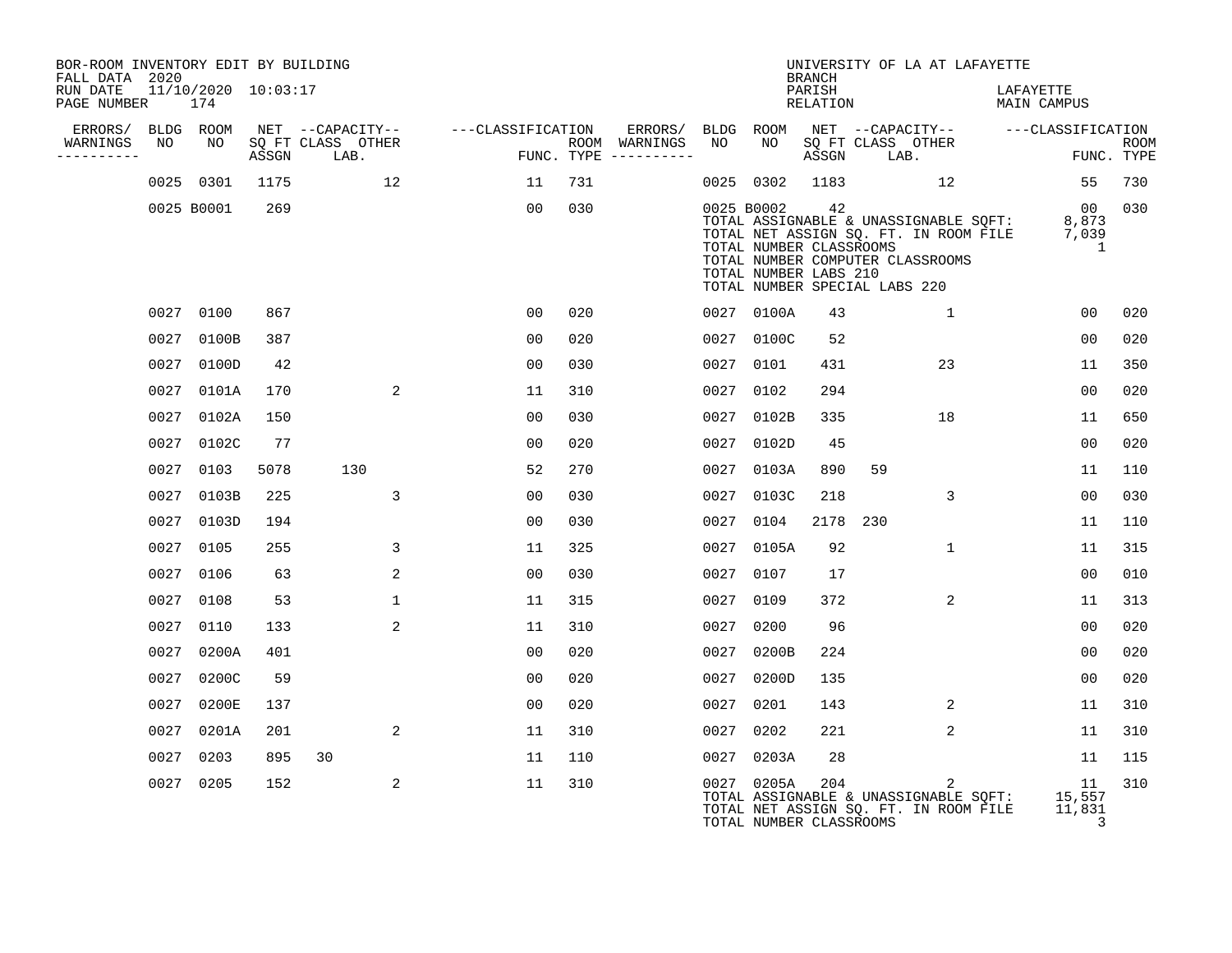| BOR-ROOM INVENTORY EDIT BY BUILDING<br>FALL DATA 2020 |      |                            |       |                                       |                   |     |                          |      |                       | <b>BRANCH</b>      | UNIVERSITY OF LA AT LAFAYETTE                                     |                |                          |                |            |
|-------------------------------------------------------|------|----------------------------|-------|---------------------------------------|-------------------|-----|--------------------------|------|-----------------------|--------------------|-------------------------------------------------------------------|----------------|--------------------------|----------------|------------|
| RUN DATE<br>PAGE NUMBER                               |      | 11/10/2020 10:03:17<br>175 |       |                                       |                   |     |                          |      |                       | PARISH<br>RELATION |                                                                   |                | LAFAYETTE<br>MAIN CAMPUS |                |            |
| ERRORS/ BLDG ROOM<br>WARNINGS                         | NO   | NO                         |       | NET --CAPACITY--<br>SQ FT CLASS OTHER | ---CLASSIFICATION |     | ERRORS/<br>ROOM WARNINGS | NO   | BLDG ROOM<br>NO.      |                    | NET --CAPACITY--<br>SQ FT CLASS OTHER                             |                | ---CLASSIFICATION        |                | ROOM       |
| ----------                                            |      |                            | ASSGN | LAB.                                  |                   |     | FUNC. TYPE $------$      |      |                       | ASSGN              | LAB.                                                              |                |                          |                | FUNC. TYPE |
|                                                       |      |                            |       |                                       |                   |     |                          |      | TOTAL NUMBER LABS 210 |                    | TOTAL NUMBER COMPUTER CLASSROOMS<br>TOTAL NUMBER SPECIAL LABS 220 |                |                          |                |            |
|                                                       | 0028 | 0100                       | 419   |                                       | 0 <sub>0</sub>    | 020 |                          |      | 0028 0100A            | 575                |                                                                   |                |                          | 0 <sub>0</sub> | 020        |
|                                                       | 0028 | 0100B                      | 575   |                                       | 0 <sub>0</sub>    | 020 |                          | 0028 | 0100C                 | 127                |                                                                   |                |                          | 0 <sub>0</sub> | 020        |
|                                                       | 0028 | 0100D                      | 50    |                                       | 0 <sub>0</sub>    | 020 |                          | 0028 | 0100E                 | 110                |                                                                   |                |                          | 0 <sub>0</sub> | 020        |
|                                                       | 0028 | 0100F                      | 72    |                                       | 0 <sub>0</sub>    | 020 |                          | 0028 | 0101                  | 60                 |                                                                   |                |                          | 0 <sub>0</sub> | 030        |
|                                                       | 0028 | 0101A                      | 43    |                                       | 91                | 935 |                          | 0028 | 0101B                 | 391                |                                                                   |                |                          | 91             | 935        |
|                                                       | 0028 | 0102                       | 560   |                                       | 0 <sub>0</sub>    | 030 |                          | 0028 | 0102A                 | 98                 |                                                                   |                |                          | 0 <sub>0</sub> | 030        |
|                                                       | 0028 | 0102B                      | 68    |                                       | 0 <sub>0</sub>    | 030 |                          | 0028 | 0103                  | 169                |                                                                   |                |                          | 91             | 935        |
|                                                       | 0028 | 0104                       | 110   | 1                                     | 0 <sub>0</sub>    | 010 |                          | 0028 | 0105                  | 184                |                                                                   |                |                          | 00             | 010        |
|                                                       | 0028 | 0105A                      | 26    |                                       | 00                | 010 |                          | 0028 | 0106                  | 145                |                                                                   |                |                          | 91             | 935        |
|                                                       | 0028 | 0107                       | 260   | 1                                     | 91                | 910 |                          | 0028 | 0108                  | 204                |                                                                   | $\overline{2}$ |                          | 91             | 910        |
|                                                       | 0028 | 0109                       | 260   | 2                                     | 91                | 910 |                          | 0028 | 0110                  | 204                |                                                                   | 2              |                          | 91             | 910        |
|                                                       | 0028 | 0111                       | 362   | 9                                     | 91                | 919 |                          | 0028 | 0112                  | 178                |                                                                   | $\mathbf{1}$   |                          | 91             | 910        |
|                                                       | 0028 | 0113                       | 9     |                                       | 91                | 935 |                          |      | 0028 0114             | 178                |                                                                   | 2              |                          | 91             | 910        |
|                                                       | 0028 | 0115                       | 97    |                                       | 91                | 935 |                          | 0028 | 0116                  | 208                |                                                                   | 2              |                          | 91             | 910        |
|                                                       | 0028 | 0117                       | 242   | 2                                     | 91                | 910 |                          | 0028 | 0118                  | 208                |                                                                   | $\mathbf{1}$   |                          | 91             | 910        |
|                                                       | 0028 | 0119                       | 207   | 2                                     | 91                | 910 |                          | 0028 | 0124                  | 148                |                                                                   |                |                          | 91             | 935        |
|                                                       | 0028 | 0125                       | 188   |                                       | 44                | 710 |                          |      | 0028 0125A            | 140                |                                                                   |                |                          | 91             | 935        |
|                                                       | 0028 | 0126                       | 204   | 2                                     | 91                | 910 |                          | 0028 | 0127                  | 287                |                                                                   | 3              |                          | 91             | 910        |
|                                                       | 0028 | 0128                       | 204   | 2                                     | 91                | 910 |                          | 0028 | 0129                  | 254                |                                                                   | 2              |                          | 91             | 910        |
|                                                       | 0028 | 0130                       | 178   | 2                                     | 91                | 910 |                          | 0028 | 0131                  | 353                |                                                                   | $\overline{7}$ |                          | 91             | 919        |
|                                                       | 0028 | 0132                       | 178   | 1                                     | 91                | 910 |                          | 0028 | 0133                  | 8                  |                                                                   |                |                          | 91             | 935        |
|                                                       | 0028 | 0134                       | 208   | 2                                     | 91                | 910 |                          | 0028 | 0135                  | 262                |                                                                   | 2              |                          | 91             | 919        |
|                                                       | 0028 | 0136                       | 208   | 2                                     | 91                | 910 |                          | 0028 | 0137                  | 288                |                                                                   | 2              |                          | 91             | 910        |
|                                                       |      | 0028 0200                  | 408   |                                       | 0 <sub>0</sub>    | 020 |                          |      | 0028 0200A            | 657                |                                                                   |                |                          | 0 <sub>0</sub> | 020        |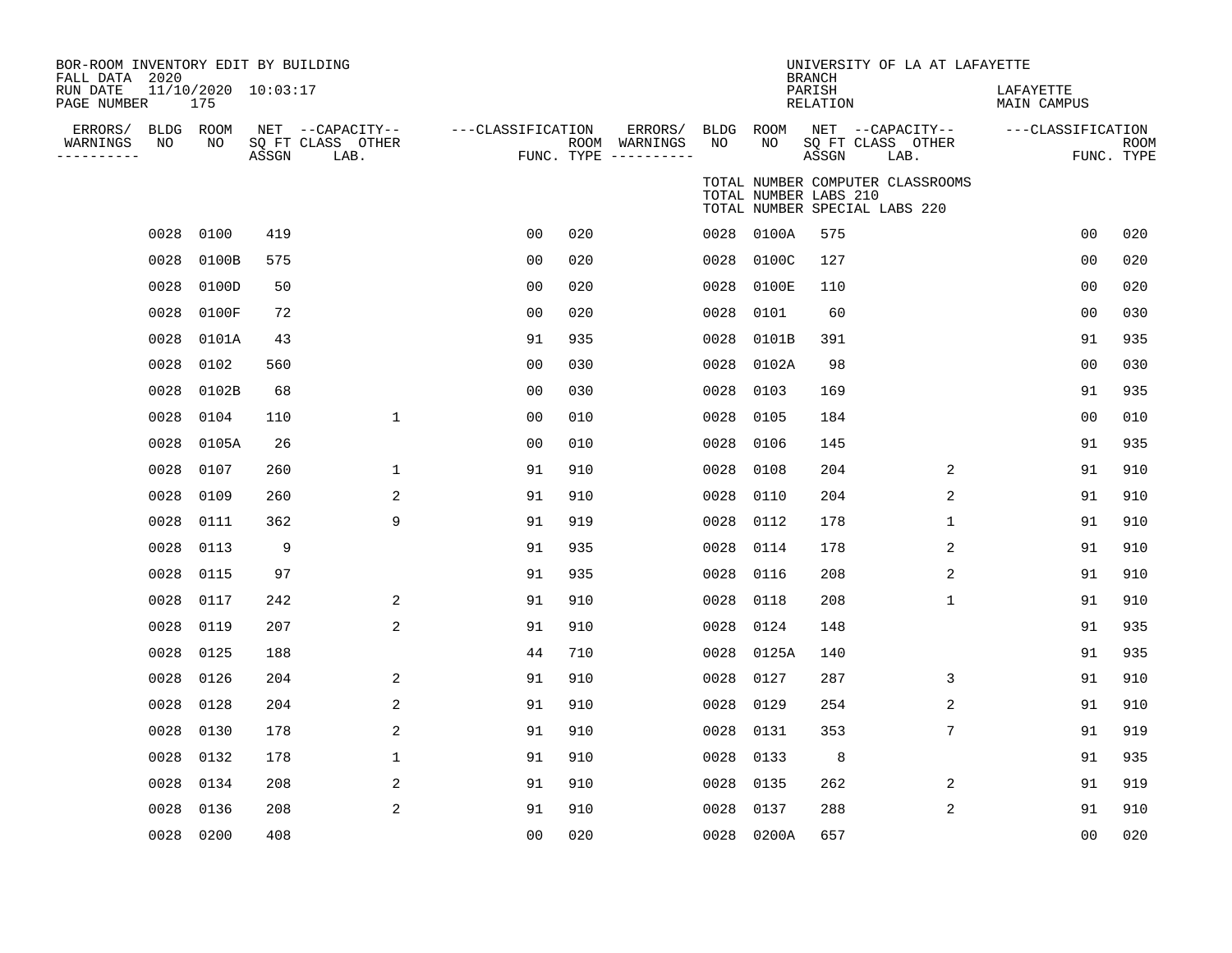| BOR-ROOM INVENTORY EDIT BY BUILDING<br>FALL DATA 2020 |                   |                            |       |                           |                   |            |                              |                   |                   | <b>BRANCH</b>             | UNIVERSITY OF LA AT LAFAYETTE |                          |                           |
|-------------------------------------------------------|-------------------|----------------------------|-------|---------------------------|-------------------|------------|------------------------------|-------------------|-------------------|---------------------------|-------------------------------|--------------------------|---------------------------|
| RUN DATE<br>PAGE NUMBER                               |                   | 11/10/2020 10:03:17<br>176 |       |                           |                   |            |                              |                   |                   | PARISH<br><b>RELATION</b> |                               | LAFAYETTE<br>MAIN CAMPUS |                           |
| ERRORS/<br>WARNINGS                                   | <b>BLDG</b><br>NO | ROOM<br>NO                 |       | NET --CAPACITY--          | ---CLASSIFICATION |            | ERRORS/                      | <b>BLDG</b><br>NO | <b>ROOM</b><br>NO |                           | NET --CAPACITY--              | ---CLASSIFICATION        |                           |
| ----------                                            |                   |                            | ASSGN | SQ FT CLASS OTHER<br>LAB. |                   | FUNC. TYPE | ROOM WARNINGS<br>----------- |                   |                   | ASSGN                     | SQ FT CLASS OTHER<br>LAB.     |                          | <b>ROOM</b><br>FUNC. TYPE |
|                                                       | 0028              | 0200B                      | 653   |                           | 0 <sub>0</sub>    | 020        |                              | 0028              | 0200C             | 142                       |                               | 00                       | 020                       |
|                                                       | 0028              | 0200D                      | 83    |                           | 0 <sub>0</sub>    | 020        |                              | 0028              | 0200E             | 86                        |                               | 00                       | 020                       |
|                                                       | 0028              | 0200F                      | 90    |                           | 0 <sub>0</sub>    | 020        |                              | 0028              | 0200G             | 142                       |                               | 0 <sub>0</sub>           | 020                       |
|                                                       | 0028              | 0201                       | 179   | 3                         | 91                | 919        |                              | 0028              | 0201A             | 46                        | $\mathbf 1$                   | 91                       | 919                       |
|                                                       | 0028              | 0202                       | 1225  | 40                        | 91                | 650        |                              | 0028              | 0202A             | 12                        |                               | 0 <sub>0</sub>           | 030                       |
|                                                       | 0028              | 0203                       | 69    | $\mathbf{1}$              | 0 <sub>0</sub>    | 030        |                              | 0028              | 0204              | 60                        | $\mathbf{1}$                  | 00                       | 010                       |
|                                                       | 0028              | 0205                       | 420   | $\mathbf 1$               | 91                | 950        |                              | 0028              | 0206              | 204                       | 2                             | 91                       | 910                       |
|                                                       | 0028              | 0207                       | 185   | 2                         | 91                | 910        |                              | 0028              | 0208              | 207                       | 1                             | 91                       | 910                       |
|                                                       | 0028              | 0209                       | 329   | 10                        | 91                | 919        |                              | 0028              | 0210              | 207                       | 2                             | 91                       | 910                       |
|                                                       | 0028              | 0211                       | 8     |                           | 91                | 935        |                              | 0028              | 0212              | 206                       | $\mathbf 1$                   | 91                       | 910                       |
|                                                       | 0028              | 0213                       | 122   | 1                         | 91                | 919        |                              | 0028              | 0214              | 205                       | 2                             | 91                       | 910                       |
|                                                       | 0028              | 0215                       | 203   | $\overline{2}$            | 91                | 910        |                              | 0028              | 0216              | 210                       | 2                             | 91                       | 910                       |
|                                                       | 0028              | 0217                       | 206   | 2                         | 91                | 910        |                              | 0028              | 0223              | 219                       | 2                             | 91                       | 310                       |
|                                                       | 0028              | 0224                       | 204   | 2                         | 91                | 910        |                              | 0028              | 0225              | 33                        |                               | 91                       | 935                       |
|                                                       | 0028              | 0226                       | 207   | 2                         | 91                | 910        |                              | 0028              | 0228              | 207                       | 2                             | 91                       | 910                       |
|                                                       | 0028              | 0229                       | 195   |                           | 0 <sub>0</sub>    | 020        |                              | 0028              | 0229A             | 187                       | 1                             | 91                       | 920                       |
|                                                       | 0028              | 0229B                      | 203   | 1                         | 91                | 950        |                              | 0028              | 0230              | 206                       | 2                             | 91                       | 910                       |
|                                                       | 0028              | 0231                       | 201   | 2                         | 91                | 910        |                              | 0028              | 0231A             | 336                       | 8                             | 91                       | 919                       |
|                                                       | 0028              | 0232                       | 207   | 2                         | 91                | 910        |                              | 0028              | 0234              | 207                       | 2                             | 91                       | 910                       |
|                                                       | 0028              | 0235                       | 8     |                           | 91                | 935        |                              | 0028              | 0237              | 125                       | 1                             | 91                       | 919                       |
|                                                       | 0028              | 0240                       | 206   | 2                         | 91                | 910        |                              | 0028              | 0241              | 206                       | 2                             | 91                       | 910                       |
|                                                       | 0028              | 0300                       | 367   |                           | 0 <sub>0</sub>    | 020        |                              | 0028              | 0300A             | 537                       |                               | 00                       | 020                       |
|                                                       | 0028              | 0300B                      | 537   |                           | 0 <sub>0</sub>    | 020        |                              | 0028              | 0300C             | 139                       |                               | 0 <sub>0</sub>           | 020                       |
|                                                       | 0028              | 0300D                      | 138   |                           | 0 <sub>0</sub>    | 020        |                              | 0028              | 0300F             | 38                        |                               | 0 <sub>0</sub>           | 020                       |
|                                                       | 0028              | 0301                       | 291   | 5                         | 91                | 919        |                              | 0028              | 0302              | 271                       | 2                             | 91                       | 910                       |
|                                                       | 0028              | 0303                       | 201   | $\overline{c}$            | 91                | 910        |                              |                   | 0028 0304         | 210                       | $\sqrt{2}$                    | 91                       | 910                       |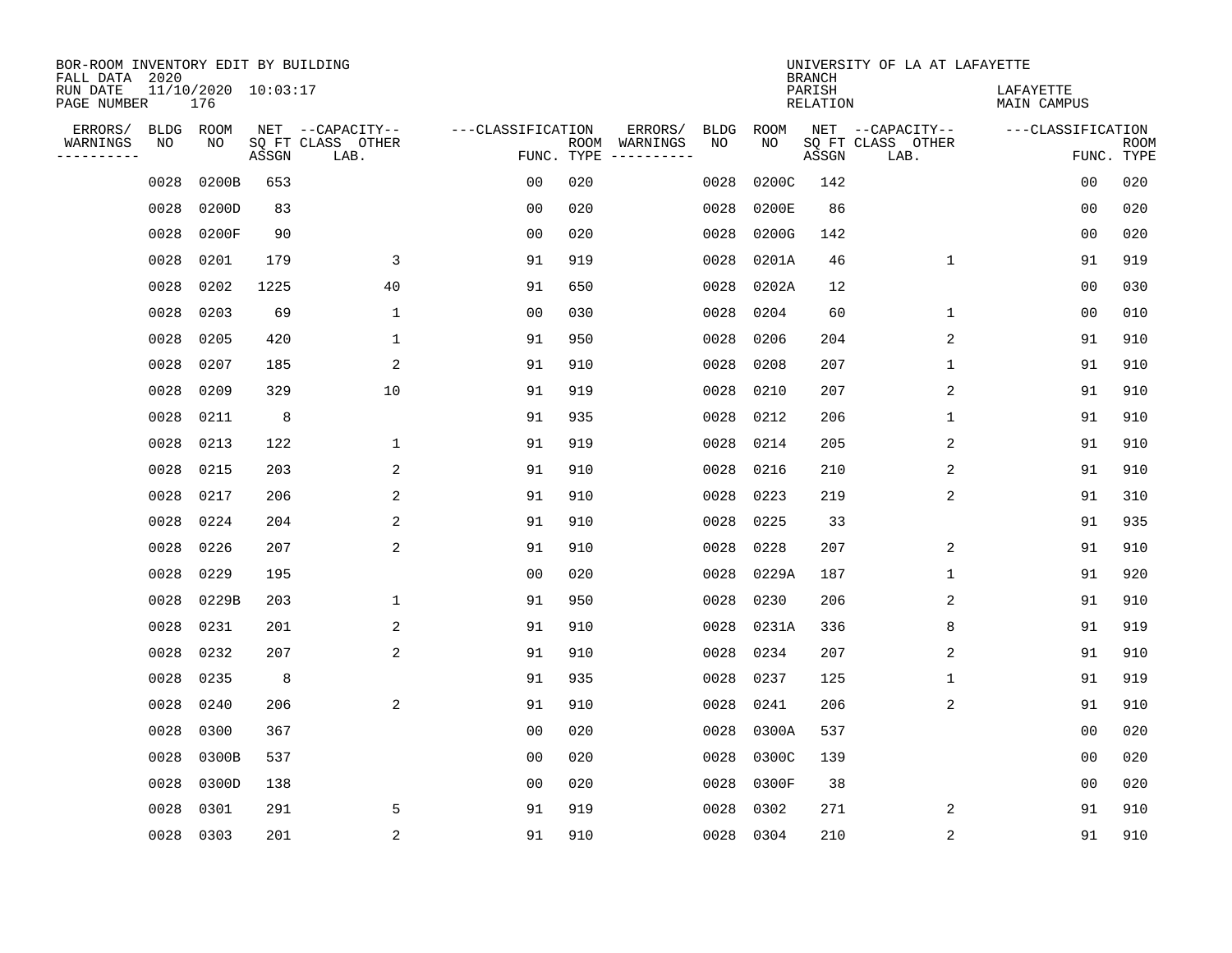| BOR-ROOM INVENTORY EDIT BY BUILDING<br>FALL DATA 2020 |      |                            |       |                           |                   |     |                                      |           |                                                  | <b>BRANCH</b>      | UNIVERSITY OF LA AT LAFAYETTE                                                                                                                       |                          |                           |
|-------------------------------------------------------|------|----------------------------|-------|---------------------------|-------------------|-----|--------------------------------------|-----------|--------------------------------------------------|--------------------|-----------------------------------------------------------------------------------------------------------------------------------------------------|--------------------------|---------------------------|
| RUN DATE<br>PAGE NUMBER                               |      | 11/10/2020 10:03:17<br>177 |       |                           |                   |     |                                      |           |                                                  | PARISH<br>RELATION |                                                                                                                                                     | LAFAYETTE<br>MAIN CAMPUS |                           |
| ERRORS/                                               | BLDG | ROOM                       |       | NET --CAPACITY--          | ---CLASSIFICATION |     | ERRORS/                              | BLDG ROOM |                                                  |                    | NET --CAPACITY--                                                                                                                                    | ---CLASSIFICATION        |                           |
| WARNINGS<br>---------                                 | NO   | NO                         | ASSGN | SQ FT CLASS OTHER<br>LAB. |                   |     | ROOM WARNINGS<br>FUNC. TYPE $------$ | NO        | NO                                               | ASSGN              | SQ FT CLASS OTHER<br>LAB.                                                                                                                           |                          | <b>ROOM</b><br>FUNC. TYPE |
|                                                       | 0028 | 0305                       | 201   | $\mathbf{1}$              | 91                | 910 |                                      | 0028      | 0306                                             | 207                | 2                                                                                                                                                   | 91                       | 910                       |
|                                                       | 0028 | 0307                       | 206   | 2                         | 91                | 910 |                                      | 0028      | 0308                                             | 204                | 2                                                                                                                                                   | 91                       | 910                       |
|                                                       | 0028 | 0309                       | 333   | 9                         | 91                | 919 |                                      | 0028      | 0310                                             | 207                | $\overline{2}$                                                                                                                                      | 91                       | 910                       |
|                                                       | 0028 | 0311                       | 121   | $\mathbf 1$               | 91                | 919 |                                      | 0028      | 0311A                                            | 8                  |                                                                                                                                                     | 91                       | 935                       |
|                                                       | 0028 | 0312                       | 207   | 2                         | 91                | 910 |                                      | 0028      | 0313                                             | 220                | 2                                                                                                                                                   | 91                       | 910                       |
|                                                       | 0028 | 0314                       | 207   | 2                         | 91                | 910 |                                      |           | 0028 0315                                        | 206                | 2                                                                                                                                                   | 91                       | 910                       |
|                                                       | 0028 | 0316                       | 18    |                           | 00                | 010 |                                      | 0028 0321 |                                                  | 198                | $\overline{2}$                                                                                                                                      | 91                       | 910                       |
|                                                       | 0028 | 0321A                      | 9     |                           | 91                | 935 |                                      | 0028      | 0322                                             | 201                | $\mathbf{1}$                                                                                                                                        | 91                       | 910                       |
|                                                       | 0028 | 0323                       | 192   | 2                         | 91                | 910 |                                      |           | 0028 0323A                                       | 4                  |                                                                                                                                                     | 91                       | 935                       |
|                                                       | 0028 | 0324                       | 276   | 2                         | 91                | 910 |                                      |           | 0028 0325                                        | 33                 |                                                                                                                                                     | 44                       | 710                       |
|                                                       | 0028 | 0325A                      | 290   | 2                         | 91                | 910 |                                      | 0028 0326 |                                                  | 207                | 2                                                                                                                                                   | 91                       | 910                       |
|                                                       | 0028 | 0327                       | 201   | 2                         | 91                | 910 |                                      | 0028 0328 |                                                  | 206                | 2                                                                                                                                                   | 91                       | 910                       |
|                                                       | 0028 | 0329                       | 201   | 2                         | 91                | 910 |                                      | 0028 0330 |                                                  | 207                | 2                                                                                                                                                   | 91                       | 910                       |
|                                                       | 0028 | 0331                       | 195   | 2                         | 91                | 910 |                                      |           | 0028 0332                                        | 207                | 2                                                                                                                                                   | 91                       | 910                       |
|                                                       | 0028 | 0333                       | 338   | 9                         | 91                | 919 |                                      | 0028      | 0334                                             | 202                | 2                                                                                                                                                   | 91                       | 910                       |
|                                                       | 0028 | 0335                       | 124   | $\mathbf{1}$              | 91                | 919 |                                      |           | 0028 0335A                                       | 8                  |                                                                                                                                                     | 91                       | 935                       |
|                                                       | 0028 | 0336                       | 206   | 2                         | 91                | 910 |                                      |           | 0028 0337                                        | 202                | 2                                                                                                                                                   | 91                       | 910                       |
|                                                       | 0028 | 0339                       | 206   | 2                         | 91                | 910 |                                      |           | TOTAL NUMBER CLASSROOMS<br>TOTAL NUMBER LABS 210 |                    | TOTAL ASSIGNABLE & UNASSIGNABLE SQFT:<br>TOTAL NET ASSIGN SQ. FT. IN ROOM FILE<br>TOTAL NUMBER COMPUTER CLASSROOMS<br>TOTAL NUMBER SPECIAL LABS 220 | 28,215<br>20,810         |                           |
|                                                       | 0029 | 0100                       | 2691  |                           | 00                | 020 |                                      |           | 0029 0100A                                       | 49                 |                                                                                                                                                     | 00                       | 020                       |
|                                                       | 0029 | 0100B                      | 253   |                           | 00                | 020 |                                      | 0029      | 0100C                                            | 230                |                                                                                                                                                     | 0 <sub>0</sub>           | 020                       |
|                                                       | 0029 | 0100D                      | 171   |                           | 00                | 020 |                                      | 0029      | 0106                                             | 22                 |                                                                                                                                                     | 00                       | 010                       |
|                                                       | 0029 | 0107                       | 44    |                           | 0 <sup>0</sup>    | 030 |                                      | 0029      | 0108                                             | 2640 236           |                                                                                                                                                     | 11                       | 110                       |
|                                                       |      | 0029 0109                  | 943   | 18                        | 22                | 250 |                                      | 0029 0110 |                                                  | 210                | 2                                                                                                                                                   | 0 <sub>0</sub>           | 030                       |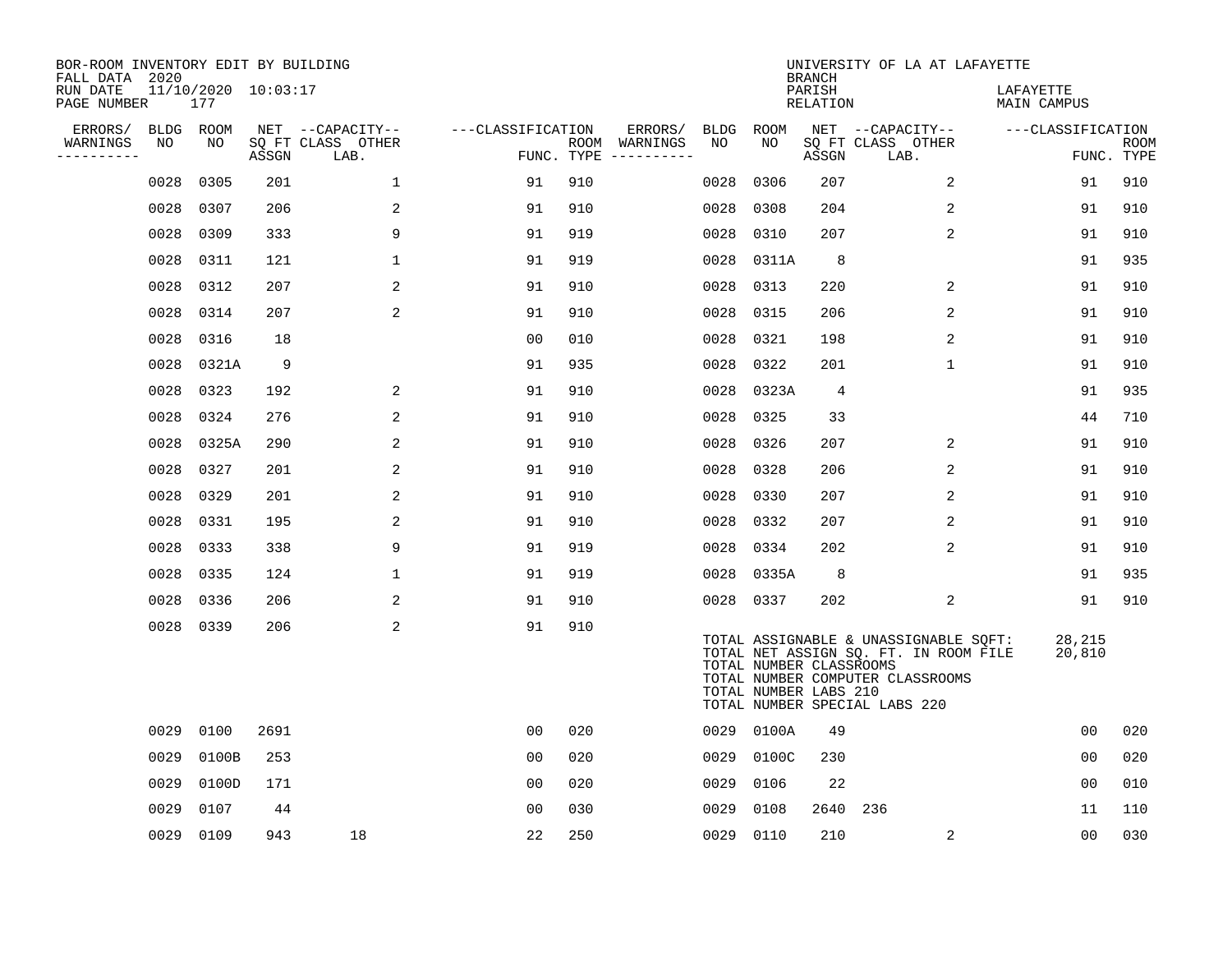| BOR-ROOM INVENTORY EDIT BY BUILDING<br>FALL DATA 2020 |             |                            |                |                           |                |                   |                    |          |             |             | <b>BRANCH</b>             |                           |              | UNIVERSITY OF LA AT LAFAYETTE   |                |                           |
|-------------------------------------------------------|-------------|----------------------------|----------------|---------------------------|----------------|-------------------|--------------------|----------|-------------|-------------|---------------------------|---------------------------|--------------|---------------------------------|----------------|---------------------------|
| RUN DATE<br>PAGE NUMBER                               |             | 11/10/2020 10:03:17<br>178 |                |                           |                |                   |                    |          |             |             | PARISH<br><b>RELATION</b> |                           |              | LAFAYETTE<br><b>MAIN CAMPUS</b> |                |                           |
| ERRORS/                                               | <b>BLDG</b> | ROOM                       |                | NET --CAPACITY--          |                | ---CLASSIFICATION |                    | ERRORS/  | <b>BLDG</b> | <b>ROOM</b> |                           | NET --CAPACITY--          |              | ---CLASSIFICATION               |                |                           |
| WARNINGS<br>----------                                | NO          | NO                         | ASSGN          | SQ FT CLASS OTHER<br>LAB. |                |                   | ROOM<br>FUNC. TYPE | WARNINGS | NO          | NO          | ASSGN                     | SQ FT CLASS OTHER<br>LAB. |              |                                 |                | <b>ROOM</b><br>FUNC. TYPE |
|                                                       | 0029        | 0111                       | 42             |                           |                | 00                | 020                |          | 0029        | 0112        | 814                       | 50                        |              |                                 | 11             | 110                       |
|                                                       | 0029        | 0113                       | 770            | 30                        |                | 11                | 140                |          | 0029        | 0114        | 218                       |                           |              |                                 | 00             | 030                       |
|                                                       | 0029        | 0115                       | 814            | 50                        |                | 11                | 110                |          | 0029        | 0116        | 1061                      | 60                        |              |                                 | 11             | 110                       |
|                                                       | 0029        | 0117                       | 240            |                           | 4              | 11                | 320                |          | 0029        | 0119        | 234                       |                           | 4            |                                 | 22             | 250                       |
|                                                       | 0029        | 0119A                      | 32             |                           |                | 22                | 255                |          | 0029        | 0121        | 180                       |                           | 2            |                                 | 11             | 320                       |
|                                                       | 0029        | 0121A                      | $\overline{4}$ |                           |                | 11                | 315                |          | 0029        | 0122        | 54                        |                           | $\mathbf{1}$ |                                 | 11             | 320                       |
|                                                       | 0029        | 0123                       | 158            |                           | $\overline{4}$ | 11                | 320                |          | 0029        | 0124        | 171                       |                           | 3            |                                 | 11             | 320                       |
|                                                       | 0029        | 0125                       | 68             |                           |                | 44                | 710                |          | 0029        | 0125A       | 52                        |                           |              |                                 | 11             | 731                       |
|                                                       | 0029        | 0126                       | 100            |                           |                | 11                | 731                |          | 0029        | 0127        | 770                       | 42                        |              |                                 | 11             | 110                       |
|                                                       | 0029        | 0128                       | 704            |                           | 10             | 11                | 320                |          | 0029        | 0129        | 266                       |                           | 6            |                                 | 0 <sub>0</sub> | 030                       |
|                                                       | 0029        | 0130                       | 42             |                           |                | 0 <sub>0</sub>    | 020                |          | 0029        | 0131        | 584                       |                           | 30           |                                 | 22             | 250                       |
|                                                       | 0029        | 0132                       | 4              |                           |                | 11                | 315                |          | 0029        | 0133        | 4                         |                           |              |                                 | 11             | 115                       |
|                                                       | 0029        | 0134                       | 15             |                           |                | 0 <sub>0</sub>    | 030                |          | 0029        | 0135        | 121                       |                           |              |                                 | 0 <sub>0</sub> | 020                       |
|                                                       | 0029        | 0136                       | 10             |                           |                | 0 <sub>0</sub>    | 010                |          | 0029        | 0137        | 52                        |                           | 1            |                                 | 0 <sub>0</sub> | 030                       |
|                                                       | 0029        | 0200                       | 1523           |                           |                | 0 <sub>0</sub>    | 020                |          | 0029        | 0200A       | 49                        |                           |              |                                 | 0 <sub>0</sub> | 020                       |
|                                                       | 0029        | 0200B                      | 253            |                           |                | 0 <sub>0</sub>    | 020                |          | 0029        | 0200C       | 387                       |                           |              |                                 | 0 <sub>0</sub> | 020                       |
|                                                       | 0029        | 0204                       | 131            |                           |                | 0 <sub>0</sub>    | 020                |          | 0029        | 0205        | 673                       |                           | 11           |                                 | 11             | 550                       |
|                                                       | 0029        | 0205A                      | 146            |                           | 4              | 11                | 550                |          | 0029        | 0206        | 614                       |                           | 6            |                                 | 11             | 550                       |
|                                                       | 0029        | 0207                       | 51             |                           | 4              | 11                | 555                |          | 0029        | 0208        | 53                        |                           | 4            |                                 | 11             | 555                       |
|                                                       | 0029        | 0210                       | 207            |                           | 3              | 22                | 310                |          | 0029        | 0211        | 160                       |                           | 3            |                                 | 0 <sub>0</sub> | 030                       |
|                                                       | 0029        | 0212                       | 180            |                           | 3              | 0 <sub>0</sub>    | 030                |          | 0029        | 0213        | 144                       |                           | 3            |                                 | 11             | 215                       |
|                                                       | 0029        | 0214                       | 1101           | 24                        |                | 11                | 210                |          | 0029        | 0214A       | 230                       |                           | 18           |                                 | 11             | 270                       |
|                                                       | 0029        | 0215                       | 690            | 15                        |                | 22                | 250                |          | 0029        | 0216        | 230                       |                           |              |                                 | 0 <sub>0</sub> | 030                       |
|                                                       | 0029        | 0217                       | 81             |                           | 2              | 22                | 320                |          | 0029        | 0218        | 68                        |                           | 2            |                                 | 22             | 320                       |
|                                                       | 0029        | 0219                       | 724            | 14                        |                | 21                | 250                |          | 0029        | 0219A       | 880                       |                           | 14           |                                 | 11             | 270                       |
|                                                       | 0029        | 0220                       | 1232           | 40                        |                | 11                | 110                |          | 0029        | 0221        | 488                       |                           |              |                                 | 11             | 290                       |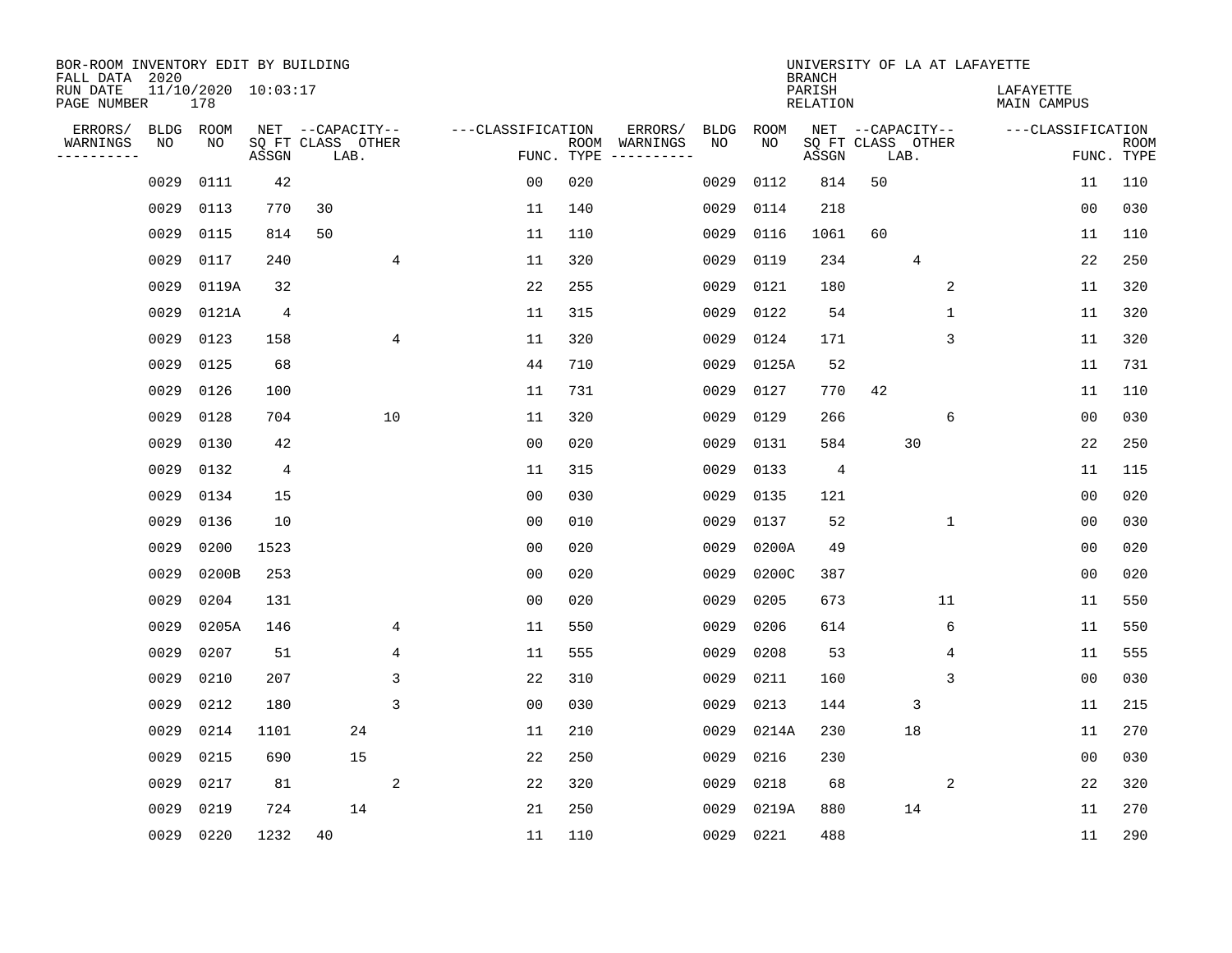| BOR-ROOM INVENTORY EDIT BY BUILDING<br>FALL DATA 2020 |      |                            |       |                           |                   |                    |          |             |             | <b>BRANCH</b>             | UNIVERSITY OF LA AT LAFAYETTE |                          |                           |
|-------------------------------------------------------|------|----------------------------|-------|---------------------------|-------------------|--------------------|----------|-------------|-------------|---------------------------|-------------------------------|--------------------------|---------------------------|
| RUN DATE<br>PAGE NUMBER                               |      | 11/10/2020 10:03:17<br>179 |       |                           |                   |                    |          |             |             | PARISH<br><b>RELATION</b> |                               | LAFAYETTE<br>MAIN CAMPUS |                           |
| ERRORS/                                               | BLDG | ROOM                       |       | NET --CAPACITY--          | ---CLASSIFICATION |                    | ERRORS/  | <b>BLDG</b> | <b>ROOM</b> |                           | NET --CAPACITY--              | ---CLASSIFICATION        |                           |
| WARNINGS<br>----------                                | ΝO   | NO                         | ASSGN | SQ FT CLASS OTHER<br>LAB. |                   | ROOM<br>FUNC. TYPE | WARNINGS | NO          | NO          | ASSGN                     | SQ FT CLASS OTHER<br>LAB.     |                          | <b>ROOM</b><br>FUNC. TYPE |
|                                                       | 0029 | 0222                       | 161   |                           | 22                | 255                |          | 0029        | 0223        | 759                       | 15                            | 22                       | 250                       |
|                                                       | 0029 | 0224                       | 36    | 1                         | 11                | 590                |          | 0029        | 0225        | 36                        |                               | 0 <sub>0</sub>           | 030                       |
|                                                       | 0029 | 0226                       | 1130  | 36                        | 11                | 270                |          | 0029        | 0230        | 28                        | $\mathbf{1}$                  | 11                       | 290                       |
|                                                       | 0029 | 0231                       | 25    | $\mathbf 1$               | 11                | 290                |          | 0029        | 0233        | 78                        | $\mathbf 1$                   | 11                       | 555                       |
|                                                       | 0029 | 0234                       | 14    |                           | 0 <sub>0</sub>    | 030                |          | 0029        | 0300        | 2214                      |                               | 0 <sub>0</sub>           | 020                       |
|                                                       | 0029 | 0300A                      | 49    |                           | 0 <sub>0</sub>    | 020                |          | 0029        | 0300B       | 253                       |                               | 0 <sub>0</sub>           | 020                       |
|                                                       | 0029 | 0300C                      | 213   |                           | 0 <sub>0</sub>    | 020                |          | 0029        | 0304        | 49                        |                               | 0 <sub>0</sub>           | 030                       |
|                                                       | 0029 | 0305                       | 77    |                           | 0 <sub>0</sub>    | 010                |          | 0029        | 0306        | 129                       | 3                             | 0 <sub>0</sub>           | 030                       |
|                                                       | 0029 | 0307                       | 129   | 3                         | 0 <sub>0</sub>    | 030                |          | 0029        | 0308        | 208                       | 2                             | 11                       | 310                       |
|                                                       | 0029 | 0309                       | 130   | 2                         | 11                | 315                |          | 0029        | 0310        | 148                       | 2                             | 11                       | 310                       |
|                                                       | 0029 | 0311                       | 148   | 2                         | 11                | 310                |          | 0029        | 0312        | 130                       | 2                             | 22                       | 310                       |
|                                                       | 0029 | 0313                       | 130   | 2                         | 11                | 310                |          | 0029        | 0314        | 148                       | 2                             | 11                       | 310                       |
|                                                       | 0029 | 0315                       | 130   | 2                         | 11                | 310                |          | 0029        | 0316        | 130                       | 2                             | 22                       | 314                       |
|                                                       | 0029 | 0317                       | 112   | 2                         | 11                | 320                |          | 0029        | 0318        | 112                       | 2                             | 11                       | 314                       |
|                                                       | 0029 | 0319                       | 120   | 2                         | 22                | 314                |          | 0029        | 0320        | 480                       | 20                            | 11                       | 650                       |
|                                                       | 0029 | 0321                       | 250   | 2                         | 11                | 310                |          | 0029        | 0322        | 418                       | 23                            | 11                       | 350                       |
|                                                       | 0029 | 0323                       | 250   | 2                         | 11                | 310                |          | 0029        | 0324        | 112                       | 2                             | 22                       | 250                       |
|                                                       | 0029 | 0325                       | 112   | 2                         | 11                | 310                |          | 0029        | 0326        | 109                       | $\sqrt{2}$                    | 22                       | 250                       |
|                                                       | 0029 | 0327                       | 148   | 2                         | 11                | 310                |          | 0029        | 0328        | 130                       | 2                             | 11                       | 310                       |
|                                                       | 0029 | 0329                       | 148   | 2                         | 11                | 310                |          | 0029        | 0330        | 130                       | 2                             | 11                       | 310                       |
|                                                       | 0029 | 0331                       | 130   | 2                         | 11                | 310                |          | 0029        | 0332        | 148                       | 2                             | 11                       | 310                       |
|                                                       | 0029 | 0333                       | 148   | 2                         | 11                | 310                |          | 0029        | 0334        | 122                       | 2                             | 11                       | 310                       |
|                                                       | 0029 | 0335                       | 130   | 2                         | 22                | 314                |          | 0029        | 0336        | 208                       | 3                             | 11                       | 325                       |
|                                                       | 0029 | 0337                       | 140   | $\overline{a}$            | 11                | 310                |          |             | 0029 B0001  | 168                       |                               | 0 <sub>0</sub>           | 020                       |
|                                                       |      | 0029 B0002                 | 69    |                           | 0 <sub>0</sub>    | 030                |          |             | 0029 B0003  | 191                       |                               | 0 <sub>0</sub>           | 020                       |
|                                                       |      | 0029 B0005                 | 29    |                           | 0 <sub>0</sub>    | 010                |          |             | 0029 B0006  | 162                       |                               | 0 <sub>0</sub>           | 030                       |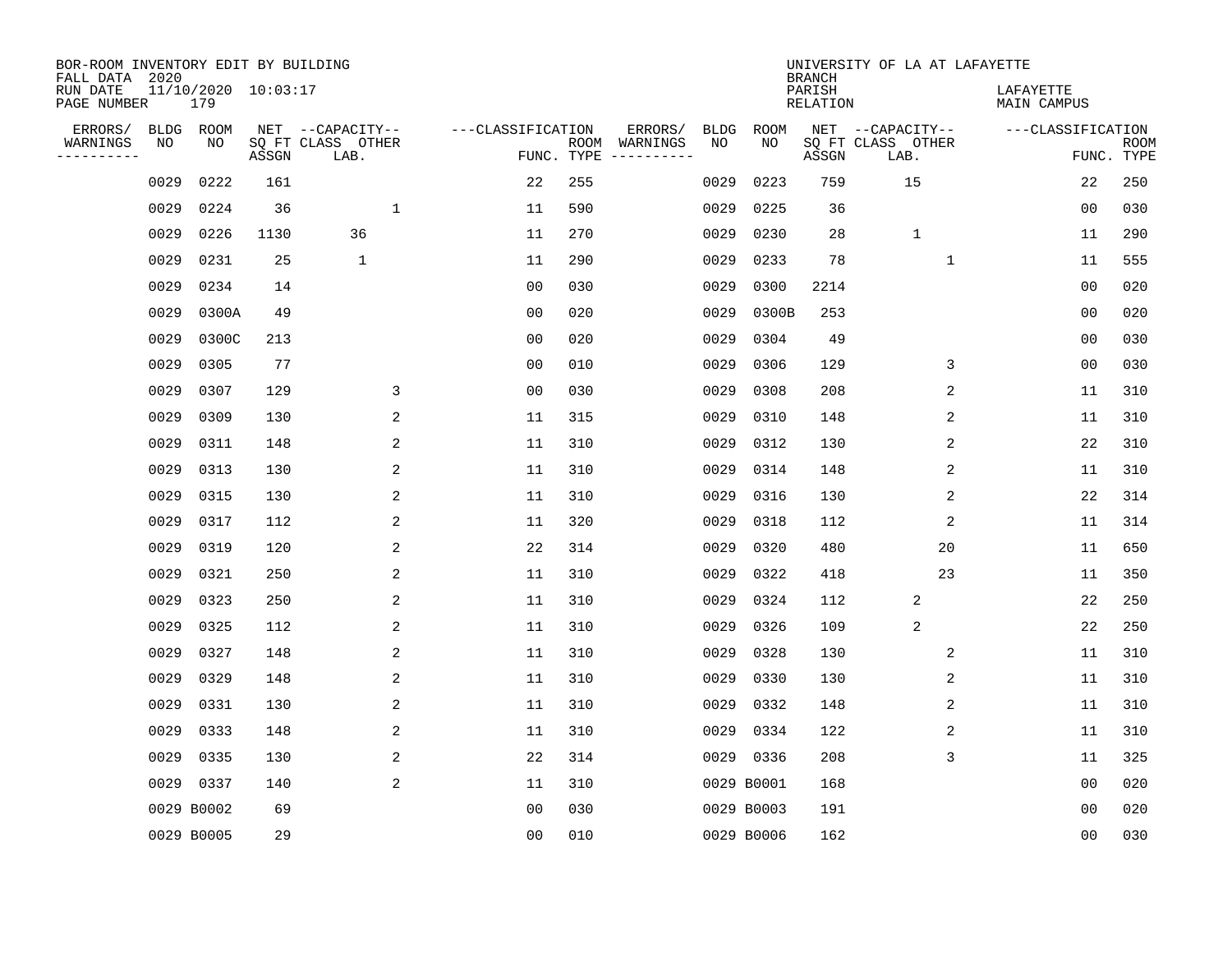| BOR-ROOM INVENTORY EDIT BY BUILDING<br>FALL DATA 2020 |    |                            |       |                           |                   |            |                              |    |                                                                | <b>BRANCH</b>             | UNIVERSITY OF LA AT LAFAYETTE                                                                                                                       |                                                                          |                           |
|-------------------------------------------------------|----|----------------------------|-------|---------------------------|-------------------|------------|------------------------------|----|----------------------------------------------------------------|---------------------------|-----------------------------------------------------------------------------------------------------------------------------------------------------|--------------------------------------------------------------------------|---------------------------|
| RUN DATE<br>PAGE NUMBER                               |    | 11/10/2020 10:03:17<br>180 |       |                           |                   |            |                              |    |                                                                | PARISH<br><b>RELATION</b> |                                                                                                                                                     | LAFAYETTE<br>MAIN CAMPUS                                                 |                           |
| ERRORS/                                               |    | BLDG ROOM                  |       | NET --CAPACITY--          | ---CLASSIFICATION |            | ERRORS/                      |    | BLDG ROOM                                                      |                           | NET --CAPACITY--                                                                                                                                    | ---CLASSIFICATION                                                        |                           |
| WARNINGS<br>----------                                | NO | NO                         | ASSGN | SQ FT CLASS OTHER<br>LAB. |                   | FUNC. TYPE | ROOM WARNINGS<br>----------- | NO | NO                                                             | ASSGN                     | SQ FT CLASS OTHER<br>LAB.                                                                                                                           |                                                                          | <b>ROOM</b><br>FUNC. TYPE |
|                                                       |    | 0029 B0007                 | 104   | 1                         | 22                | 255        |                              |    | 0029 B0008                                                     | 1171                      | 30                                                                                                                                                  | 22                                                                       | 250                       |
|                                                       |    | 0029 B0009                 | 1167  | 30                        | 22                | 250        |                              |    | 0029 B0010                                                     | 594                       |                                                                                                                                                     | 00                                                                       | 030                       |
|                                                       |    | 0029 B0011                 | 45    |                           | 0 <sub>0</sub>    | 030        |                              |    | 0029 B0012<br>TOTAL NUMBER CLASSROOMS<br>TOTAL NUMBER LABS 210 | 50                        | TOTAL ASSIGNABLE & UNASSIGNABLE SQFT:<br>TOTAL NET ASSIGN SQ. FT. IN ROOM FILE<br>TOTAL NUMBER COMPUTER CLASSROOMS<br>TOTAL NUMBER SPECIAL LABS 220 | 00 <sub>o</sub><br>39,221<br>27,401<br>6<br>$\mathbf{1}$<br>$\mathbf{1}$ | 020                       |
|                                                       |    | 003A 0100                  | 1080  |                           | 00                | 020        |                              |    | 003A 0100A                                                     | 691                       |                                                                                                                                                     | 0 <sub>0</sub>                                                           | 020                       |
|                                                       |    | 003A 0100B                 | 691   |                           | 0 <sub>0</sub>    | 020        |                              |    | 003A 0100C                                                     | 420                       |                                                                                                                                                     | 0 <sub>0</sub>                                                           | 020                       |
|                                                       |    | 003A 0100D                 | 513   |                           | 0 <sub>0</sub>    | 020        |                              |    | 003A 0100E                                                     | 511                       |                                                                                                                                                     | 0 <sub>0</sub>                                                           | 020                       |
|                                                       |    | 003A 0100F                 | 238   |                           | 0 <sub>0</sub>    | 020        |                              |    | 003A 0100G                                                     | 238                       |                                                                                                                                                     | 0 <sub>0</sub>                                                           | 020                       |
|                                                       |    | 003A 0100H                 | 124   |                           | 00                | 020        |                              |    | 003A 0100I                                                     | 40                        |                                                                                                                                                     | 00                                                                       | 020                       |
|                                                       |    | 003A 0104                  | 134   | 6                         | 0 <sub>0</sub>    | 030        |                              |    | 003A 0105                                                      | 16                        |                                                                                                                                                     | 00                                                                       | 020                       |
|                                                       |    | 003A 0106                  | 16    |                           | 0 <sub>0</sub>    | 020        |                              |    | 003A 0107                                                      | 134                       | 5                                                                                                                                                   | 0 <sub>0</sub>                                                           | 030                       |
|                                                       |    | 003A 0109                  | 555   |                           | 61                | 710        |                              |    | 003A 0113                                                      | 157                       | $\mathbf{1}$                                                                                                                                        | 62                                                                       | 320                       |
|                                                       |    | 003A 0113A                 | 137   | 3                         | 62                | 325        |                              |    | 003A 0113B                                                     | 68                        | $\mathbf{1}$                                                                                                                                        | 62                                                                       | 314                       |
|                                                       |    | 003A 0114                  | 155   |                           | 0 <sub>0</sub>    | 030        |                              |    | 003A 0115                                                      | 530                       |                                                                                                                                                     | 0 <sub>0</sub>                                                           | 030                       |
|                                                       |    | 003A 0116                  | 150   |                           | 62                | 750        |                              |    | 003A 0117                                                      | 57                        |                                                                                                                                                     | 62                                                                       | 313                       |
|                                                       |    | 003A 0118                  | 52    |                           | 62                | 755        |                              |    | 003A 0119                                                      | 97                        |                                                                                                                                                     | 62                                                                       | 755                       |
|                                                       |    | 003A 0120                  | 364   | 4                         | 62                | 750        |                              |    | 003A 0120A                                                     | 129                       | $\mathbf 1$                                                                                                                                         | 62                                                                       | 314                       |
|                                                       |    | 003A 0120B                 | 129   | $\mathbf{1}$              | 62                | 314        |                              |    | 003A 0121                                                      | 306                       | 3                                                                                                                                                   | 62                                                                       | 325                       |
|                                                       |    | 003A 0122                  | 288   | $\mathbf{1}$              | 62                | 314        |                              |    | 003A 0123                                                      | 235                       | 3                                                                                                                                                   | 63                                                                       | 315                       |
|                                                       |    | 003A 0123A                 | 140   | 3                         | 63                | 325        |                              |    | 003A 0123B                                                     | 236                       | $\mathbf{1}$                                                                                                                                        | 63                                                                       | 313                       |
|                                                       |    | 003A 0123C                 | 100   | $\mathbf{1}$              | 63                | 313        |                              |    | 003A 0123D                                                     | 100                       | 1                                                                                                                                                   | 63                                                                       | 313                       |
|                                                       |    | 003A 0123E                 | 111   | $\mathbf{1}$              | 63                | 313        |                              |    | 003A 0123F                                                     | 111                       | $\mathbf{1}$                                                                                                                                        | 63                                                                       | 313                       |
|                                                       |    | 003A 0124                  | 167   | $\mathbf{1}$              | 63                | 310        |                              |    | 003A 0124A                                                     | 176                       | 2                                                                                                                                                   | 63                                                                       | 314                       |
|                                                       |    | 003A 0124B                 | 155   | $\mathbf{1}$              | 63                | 314        |                              |    | 003A 0124C                                                     | 166                       | $\mathbf{1}$                                                                                                                                        | 62                                                                       | 325                       |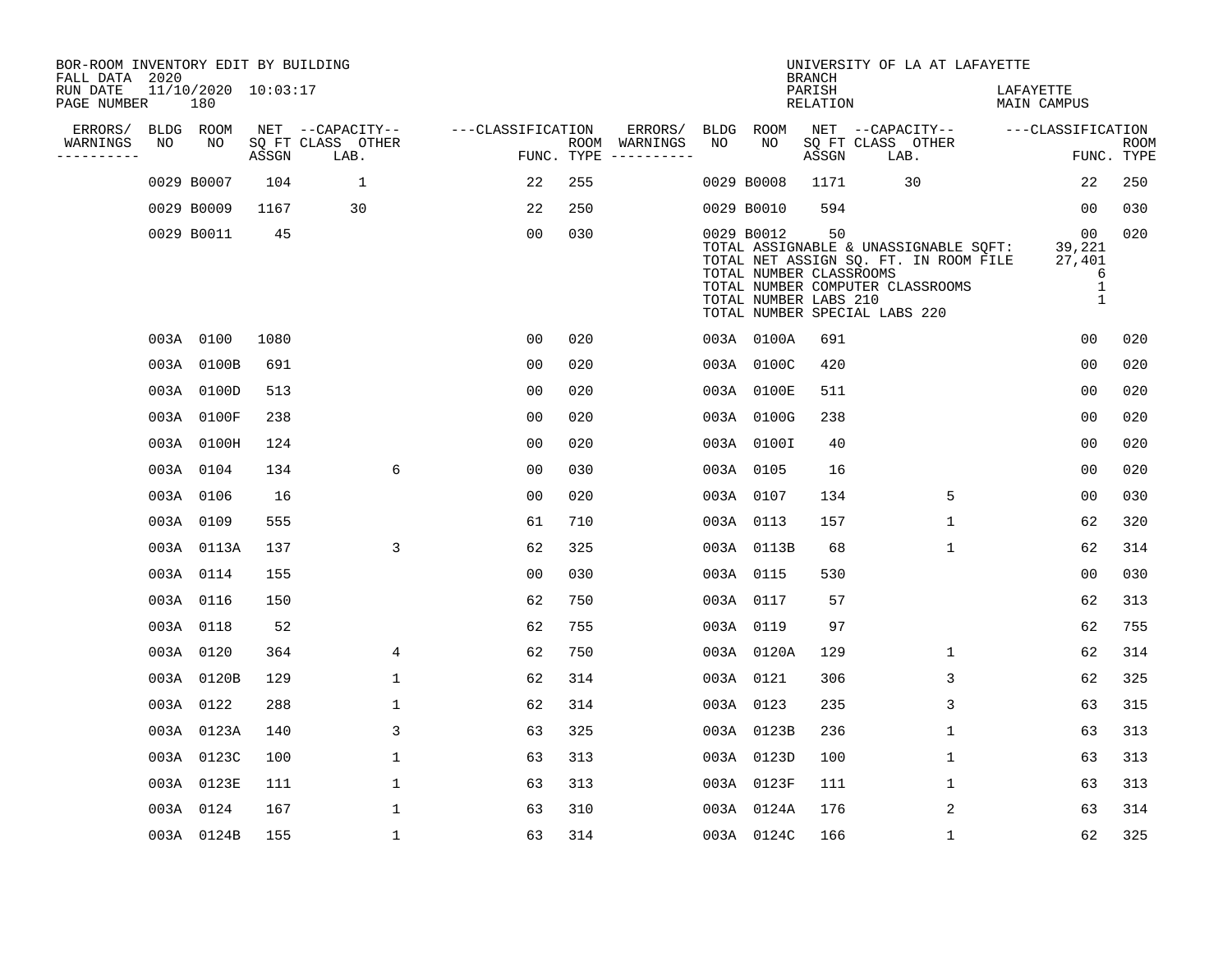| BOR-ROOM INVENTORY EDIT BY BUILDING<br>FALL DATA 2020 |                            |       |       |                           |                   |     |                                      |             |             | <b>BRANCH</b>             | UNIVERSITY OF LA AT LAFAYETTE |                          |                           |
|-------------------------------------------------------|----------------------------|-------|-------|---------------------------|-------------------|-----|--------------------------------------|-------------|-------------|---------------------------|-------------------------------|--------------------------|---------------------------|
| RUN DATE<br>PAGE NUMBER                               | 11/10/2020 10:03:17<br>181 |       |       |                           |                   |     |                                      |             |             | PARISH<br><b>RELATION</b> |                               | LAFAYETTE<br>MAIN CAMPUS |                           |
| ERRORS/                                               | BLDG ROOM                  |       |       | NET --CAPACITY--          | ---CLASSIFICATION |     | ERRORS/                              | <b>BLDG</b> | <b>ROOM</b> |                           | NET --CAPACITY--              | ---CLASSIFICATION        |                           |
| WARNINGS<br>----------                                | NO                         | NO    | ASSGN | SQ FT CLASS OTHER<br>LAB. |                   |     | ROOM WARNINGS<br>FUNC. TYPE $------$ | NO          | NO          | ASSGN                     | SQ FT CLASS OTHER<br>LAB.     |                          | <b>ROOM</b><br>FUNC. TYPE |
|                                                       | 003A                       | 0124D | 72    |                           | 63                | 314 |                                      |             | 003A 0124E  | 83                        | 1                             | 63                       | 314                       |
|                                                       | 003A 0126                  |       | 599   |                           | 63                | 750 |                                      |             | 003A 0130   | 619                       | 8                             | 56                       | 313                       |
|                                                       | 003A 0131                  |       | 35    | $\mathbf 1$               | 0 <sub>0</sub>    | 030 |                                      |             | 003A 0132   | 37                        | 1                             | 0 <sub>0</sub>           | 030                       |
|                                                       | 003A 0133                  |       | 212   | $\mathbf 1$               | 56                | 313 |                                      |             | 003A 0134   | 142                       | 1                             | 63                       | 314                       |
|                                                       | 003A 0135                  |       | 256   | $\mathbf 1$               | 56                | 325 |                                      |             | 003A 0136   | 425                       | 10                            | 56                       | 350                       |
|                                                       | 003A 0137                  |       | 81    |                           | 56                | 420 |                                      |             | 003A 0137A  | 169                       |                               | 56                       | 420                       |
|                                                       | 003A 0138                  |       | 88    | $\mathbf 1$               | 56                | 314 |                                      |             | 003A 0139   | 100                       | $\mathbf 1$                   | 56                       | 314                       |
|                                                       | 003A 0140                  |       | 88    | $\mathbf 1$               | 56                | 313 |                                      |             | 003A 0141   | 100                       | 1                             | 56                       | 314                       |
|                                                       | 003A 0142                  |       | 124   | 1                         | 56                | 314 |                                      |             | 003A 0143   | 161                       | $\mathbf 1$                   | 56                       | 314                       |
|                                                       | 003A 0144                  |       | 147   | 1                         | 56                | 314 |                                      |             | 003A 0145   | 190                       | $\mathbf 1$                   | 56                       | 314                       |
|                                                       | 003A 0146                  |       | 425   | 4                         | 56                | 314 |                                      |             | 003A 0147   | 115                       |                               | 56                       | 420                       |
|                                                       | 003A 0148                  |       | 123   |                           | 0 <sub>0</sub>    | 030 |                                      |             | 003A 0149   | 175                       | 3                             | 62                       | 313                       |
|                                                       | 003A 0149A                 |       | 35    |                           | 63                | 315 |                                      |             | 003A 0150   | 165                       | $\mathbf 1$                   | 52                       | 314                       |
|                                                       | 003A 0153                  |       | 221   | 1                         | 62                | 314 |                                      |             | 003A 0154A  | 48                        | 1                             | 62                       | 314                       |
|                                                       | 003A 0154B                 |       | 112   | $\mathbf 1$               | 62                | 314 |                                      |             | 003A 0155A  | 120                       | 1                             | 62                       | 310                       |
|                                                       | 003A 0155B                 |       | 115   | $\mathbf 1$               | 62                | 314 |                                      |             | 003A 0156   | 15                        |                               | 0 <sub>0</sub>           | 020                       |
|                                                       | 003A 0157                  |       | 49    | 2                         | 0 <sub>0</sub>    | 030 |                                      |             | 003A 0158   | 23                        |                               | 0 <sub>0</sub>           | 020                       |
|                                                       | 003A 0159                  |       | 36    | 2                         | 0 <sub>0</sub>    | 030 |                                      |             | 003A 0161   | 154                       | $\mathbf 1$                   | 62                       | 314                       |
|                                                       | 003A 0162                  |       | 196   | $\mathbf{1}$              | 62                | 314 |                                      |             | 003A 0163   | 199                       | 1                             | 62                       | 325                       |
|                                                       | 003A 0164                  |       | 188   | $\mathbf 1$               | 62                | 314 |                                      |             | 003A 0165   | 20                        |                               | 0 <sub>0</sub>           | 010                       |
|                                                       | 003A 0166                  |       | 78    |                           | 0 <sub>0</sub>    | 030 |                                      |             | 003A 0169   | 452                       | 3                             | 46                       | 313                       |
|                                                       | 003A 0169A                 |       | 45    |                           | 46                | 315 |                                      |             | 003A 0169B  | 153                       | 3                             | 46                       | 325                       |
|                                                       | 003A 0169C                 |       | 84    | 1                         | 46                | 314 |                                      |             | 003A 0170   | 292                       | 3                             | 63                       | 313                       |
|                                                       | 003A 0170A                 |       | 110   | $\mathbf 1$               | 63                | 314 |                                      |             | 003A 0170B  | 93                        | $\mathbf 1$                   | 63                       | 314                       |
|                                                       | 003A 0170C                 |       | 87    | $\mathbf{1}$              | 63                | 314 |                                      |             | 003A 0170D  | 88                        | 1                             | 63                       | 314                       |
|                                                       | 003A 0170E                 |       | 133   | $\mathbf{1}$              | 63                | 325 |                                      |             | 003A 0170F  | 237                       |                               | 63                       | 420                       |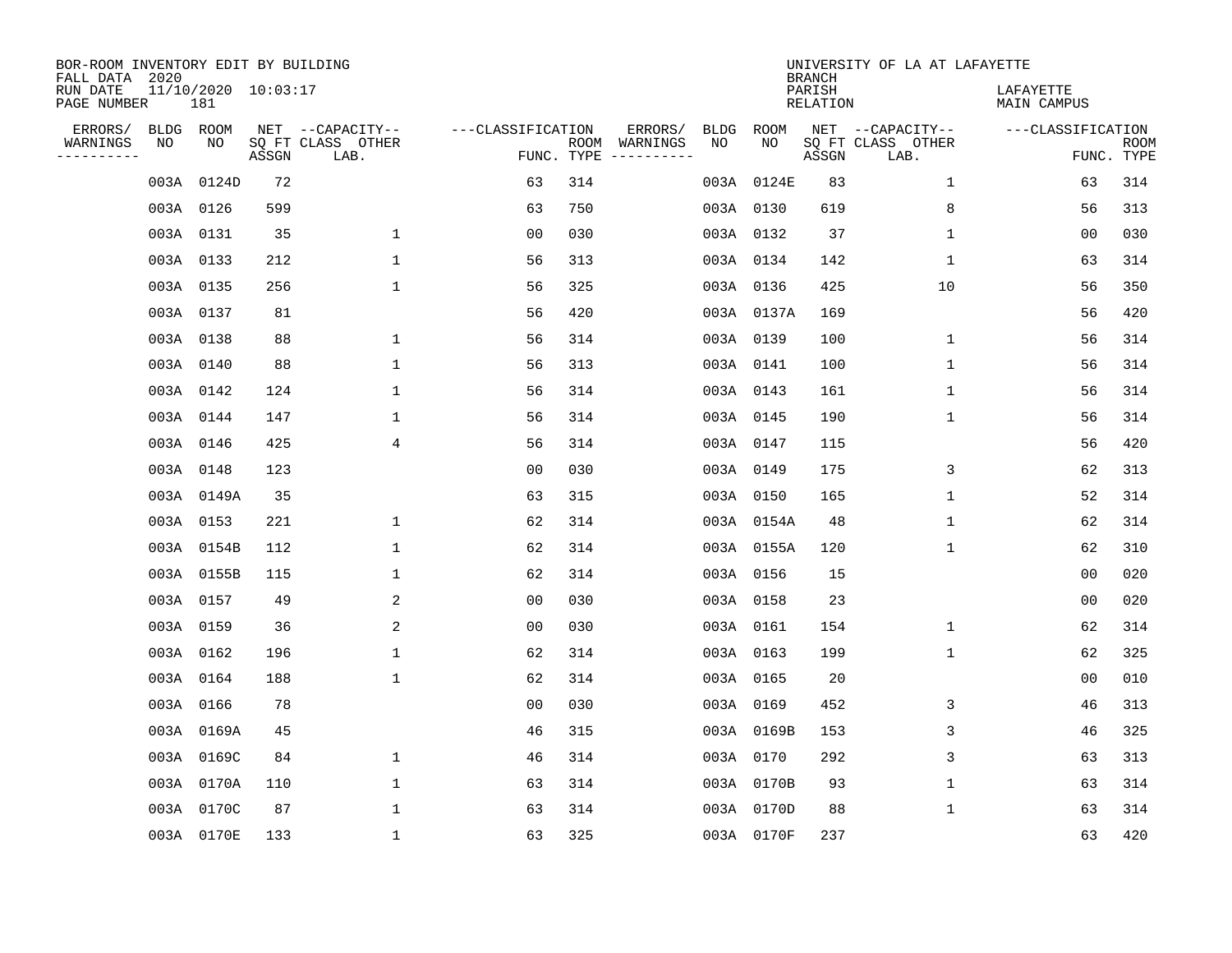| BOR-ROOM INVENTORY EDIT BY BUILDING<br>FALL DATA 2020 |           |                            |       |                                               |                                 |     |                          |            |            | <b>BRANCH</b>      | UNIVERSITY OF LA AT LAFAYETTE                 |                          |                           |
|-------------------------------------------------------|-----------|----------------------------|-------|-----------------------------------------------|---------------------------------|-----|--------------------------|------------|------------|--------------------|-----------------------------------------------|--------------------------|---------------------------|
| RUN DATE<br>PAGE NUMBER                               |           | 11/10/2020 10:03:17<br>182 |       |                                               |                                 |     |                          |            |            | PARISH<br>RELATION |                                               | LAFAYETTE<br>MAIN CAMPUS |                           |
| ERRORS/<br>WARNINGS<br>---------                      | ΝO        | BLDG ROOM<br>NO            | ASSGN | NET --CAPACITY--<br>SQ FT CLASS OTHER<br>LAB. | ---CLASSIFICATION<br>FUNC. TYPE |     | ERRORS/<br>ROOM WARNINGS | BLDG<br>NO | ROOM<br>NO | ASSGN              | NET --CAPACITY--<br>SQ FT CLASS OTHER<br>LAB. | ---CLASSIFICATION        | <b>ROOM</b><br>FUNC. TYPE |
|                                                       |           | 003A 0170G                 | 87    | $\mathbf{1}$                                  | 63                              | 314 |                          |            | 003A 0173  | 1309               |                                               | 0 <sub>0</sub>           | 030                       |
|                                                       | 003A 0174 |                            | 95    | 3                                             | 62                              | 315 |                          |            | 003A 0175  | 195                | 9                                             | 62                       | 313                       |
|                                                       | 003A 0176 |                            | 197   | $\mathbf 1$                                   | 62                              | 325 |                          |            | 003A 0178  | 95                 | $\mathbf 1$                                   | 62                       | 314                       |
|                                                       | 003A 0179 |                            | 95    | $\mathbf 1$                                   | 62                              | 314 |                          |            | 003A 0180  | 95                 | $\mathbf 1$                                   | 62                       | 314                       |
|                                                       | 003A 0181 |                            | 95    | $\mathbf 1$                                   | 62                              | 314 |                          |            | 003A 0182  | 94                 | $\mathbf 1$                                   | 62                       | 314                       |
|                                                       |           | 003A 0183                  | 95    | $\mathbf{1}$                                  | 62                              | 314 |                          |            | 003A 0185  | 93                 | $\mathbf{1}$                                  | 62                       | 314                       |
|                                                       |           | 003A 0200                  | 1080  |                                               | 00                              | 020 |                          |            | 003A 0200A | 691                |                                               | 0 <sub>0</sub>           | 020                       |
|                                                       |           | 003A 0200B                 | 691   |                                               | 0 <sub>0</sub>                  | 020 |                          |            | 003A 0200C | 238                |                                               | 0 <sub>0</sub>           | 020                       |
|                                                       |           | 003A 0200D                 | 238   |                                               | 0 <sub>0</sub>                  | 020 |                          |            | 003A 0204  | 134                | 6                                             | 0 <sub>0</sub>           | 030                       |
|                                                       |           | 003A 0205                  | 16    |                                               | 00                              | 020 |                          |            | 003A 0206  | 16                 |                                               | 00                       | 020                       |
|                                                       | 003A 0207 |                            | 134   | 3                                             | 00                              | 030 |                          |            | 003A 0208  | 76                 |                                               | 51                       | 315                       |
|                                                       |           | 003A 0209                  | 76    |                                               | 51                              | 315 |                          |            | 003A 0210  | 106                | 1                                             | 63                       | 313                       |
|                                                       | 003A 0211 |                            | 363   | 1                                             | 51                              | 313 |                          |            | 003A 0212  | 129                | 8                                             | 51                       | 350                       |
|                                                       | 003A 0213 |                            | 171   | $\mathbf{1}$                                  | 51                              | 325 |                          |            | 003A 0214  | 219                | $\mathbf{1}$                                  | 51                       | 314                       |
|                                                       | 003A 0215 |                            | 550   |                                               | 0 <sub>0</sub>                  | 030 |                          |            | 003A 0216  | 8                  |                                               | 61                       | 315                       |
|                                                       | 003A 0217 |                            | 275   | 2                                             | 46                              | 314 |                          |            | 003A 0218  | 115                | $\mathbf{1}$                                  | 46                       | 314                       |
|                                                       | 003A 0219 |                            | 213   | $\mathbf{1}$                                  | 46                              | 314 |                          |            | 003A 0220  | 90                 | $\mathbf{1}$                                  | 51                       | 313                       |
|                                                       | 003A 0221 |                            | 147   | $\mathbf{1}$                                  | 63                              | 314 |                          |            | 003A 0222  | 230                | 1                                             | 51                       | 350                       |
|                                                       |           | 003A 0223                  | 241   | 1                                             | 51                              | 313 |                          |            | 003A 0224  | 77                 | 1                                             | 51                       | 314                       |
|                                                       | 003A 0225 |                            | 77    | $\mathbf 1$                                   | 51                              | 314 |                          |            | 003A 0226  | 136                | 1                                             | 51                       | 314                       |
|                                                       |           | 003A 0227                  | 8     |                                               | 63                              | 315 |                          |            | 003A 0228  | 270                | 1                                             | 63                       | 325                       |
|                                                       | 003A 0229 |                            | 114   | $\mathbf 1$                                   | 63                              | 314 |                          |            | 003A 0230  | 211                | 1                                             | 63                       | 313                       |
|                                                       | 003A 0231 |                            | 223   | $\mathbf{1}$                                  | 61                              | 314 |                          |            | 003A 0232  | 16                 |                                               | 61                       | 315                       |
|                                                       | 003A 0233 |                            | 350   | $\mathbf{1}$                                  | 61                              | 325 |                          |            | 003A 0234  | 22                 | $\mathbf{1}$                                  | 61                       | 315                       |
|                                                       | 003A 0235 |                            | 94    |                                               | 61                              | 313 |                          |            | 003A 0236  | 8                  |                                               | 61                       | 750                       |
|                                                       | 003A 0237 |                            | 245   | $\mathbf 1$                                   | 47                              | 325 |                          |            | 003A 0238  | 113                | $\mathbf{1}$                                  | 47                       | 314                       |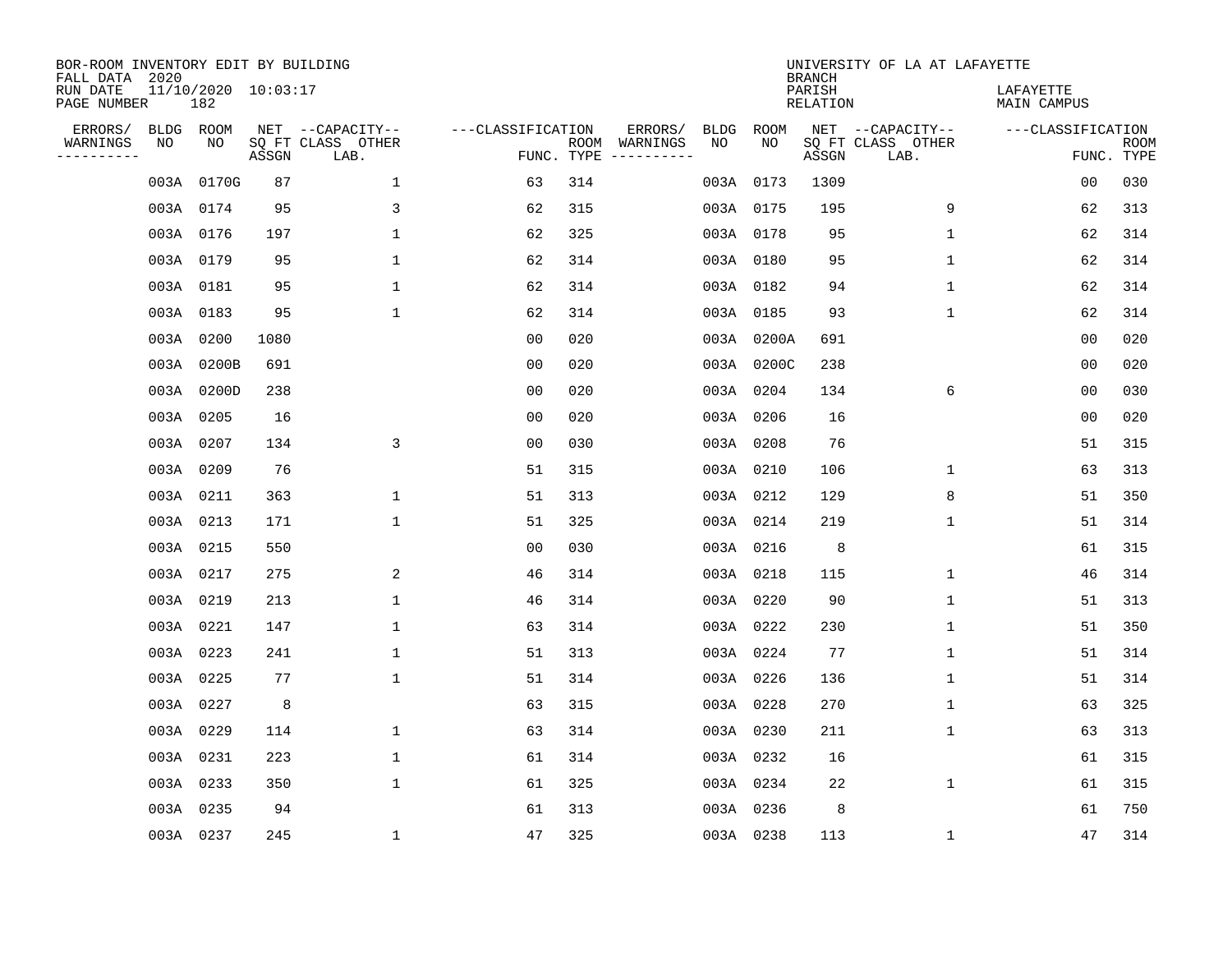| BOR-ROOM INVENTORY EDIT BY BUILDING<br>FALL DATA 2020 |      |                            |       |                           |                   |            |                              |      |            | <b>BRANCH</b>             | UNIVERSITY OF LA AT LAFAYETTE |                          |                           |
|-------------------------------------------------------|------|----------------------------|-------|---------------------------|-------------------|------------|------------------------------|------|------------|---------------------------|-------------------------------|--------------------------|---------------------------|
| RUN DATE<br>PAGE NUMBER                               |      | 11/10/2020 10:03:17<br>183 |       |                           |                   |            |                              |      |            | PARISH<br><b>RELATION</b> |                               | LAFAYETTE<br>MAIN CAMPUS |                           |
| ERRORS/                                               |      | BLDG ROOM                  |       | NET --CAPACITY--          | ---CLASSIFICATION |            | ERRORS/                      | BLDG | ROOM       |                           | NET --CAPACITY--              | ---CLASSIFICATION        |                           |
| WARNINGS<br>----------                                | NO   | NO                         | ASSGN | SQ FT CLASS OTHER<br>LAB. |                   | FUNC. TYPE | ROOM WARNINGS<br>----------- | NO   | NO         | ASSGN                     | SQ FT CLASS OTHER<br>LAB.     |                          | <b>ROOM</b><br>FUNC. TYPE |
|                                                       | 003A | 0239                       | 209   | $\mathbf{1}$              | 47                | 313        |                              |      | 003A 0240  | 8                         |                               | 52                       | 355                       |
|                                                       |      | 003A 0241                  | 154   | 8                         | 52                | 350        |                              |      | 003A 0242  | 112                       | 1                             | 52                       | 325                       |
|                                                       |      | 003A 0242A                 | 114   | $\mathbf 1$               | 52                | 314        |                              |      | 003A 0243  | 211                       | $\mathbf 1$                   | 52                       | 313                       |
|                                                       |      | 003A 0244                  | 133   | $\mathbf 1$               | 46                | 325        |                              |      | 003A 0245  | 262                       | $\mathbf 1$                   | 46                       | 325                       |
|                                                       |      | 003A 0246                  | 248   | 6                         | 46                | 313        |                              |      | 003A 0247  | 8                         |                               | 61                       | 315                       |
|                                                       |      | 003A 0248                  | 209   | $\mathbf{1}$              | 55                | 313        |                              |      | 003A 0249  | 113                       | $\mathbf{1}$                  | 55                       | 314                       |
|                                                       |      | 003A 0250                  | 264   | $\mathbf{1}$              | 55                | 325        |                              |      | 003A 0251  | 8                         |                               | 55                       | 315                       |
|                                                       |      | 003A 0252                  | 248   | 1                         | 61                | 325        |                              |      | 003A 0253  | 125                       |                               | 61                       | 314                       |
|                                                       |      | 003A 0254                  | 13    |                           | 61                | 315        |                              |      | 003A 0255  | 40                        | $\mathbf 1$                   | 61                       | 315                       |
|                                                       |      | 003A 0256                  | 33    |                           | 61                | 315        |                              |      | 003A 0257  | 190                       |                               | 61                       | 313                       |
|                                                       |      | 003A 0258                  | 242   | $\mathbf 1$               | 61                | 313        |                              |      | 003A 0259  | 393                       | 16                            | 61                       | 350                       |
|                                                       |      | 003A 0260                  | 338   | $\mathbf 1$               | 54                | 313        |                              |      | 003A 0261  | 190                       | $\mathbf 1$                   | 54                       | 325                       |
|                                                       | 003A | 0262                       | 25    |                           | 54                | 315        |                              |      | 003A 0263  | 90                        | 1                             | 54                       | 314                       |
|                                                       |      | 003A 0300                  | 1072  |                           | 0 <sub>0</sub>    | 020        |                              |      | 003A 0300A | 691                       |                               | 0 <sub>0</sub>           | 020                       |
|                                                       |      | 003A 0300B                 | 691   |                           | 0 <sub>0</sub>    | 020        |                              |      | 003A 0300C | 238                       |                               | 0 <sub>0</sub>           | 020                       |
|                                                       |      | 003A 0300D                 | 238   |                           | 0 <sub>0</sub>    | 020        |                              |      | 003A 0300E | 115                       |                               | 0 <sub>0</sub>           | 020                       |
|                                                       |      | 003A 0300F                 | 356   |                           | 0 <sub>0</sub>    | 020        |                              |      | 003A 0304  | 134                       | 4                             | 0 <sub>0</sub>           | 030                       |
|                                                       |      | 003A 0306                  | 133   |                           | 61                | 731        |                              |      | 003A 0307  | 69                        | $\overline{4}$                | 45                       | 650                       |
|                                                       |      | 003A 0308                  | 134   | 2                         | 0 <sub>0</sub>    | 030        |                              |      | 003A 0309  | 263                       | 1                             | 61                       | 313                       |
|                                                       |      | 003A 0309A                 | 9     |                           | 61                | 315        |                              |      | 003A 0310  | 59                        |                               | 0 <sub>0</sub>           | 010                       |
|                                                       |      | 003A 0311                  | 88    |                           | 45                | 655        |                              |      | 003A 0312  | 186                       | 3                             | 61                       | 325                       |
|                                                       |      | 003A 0313                  | 161   | $\mathbf 1$               | 61                | 310        |                              |      | 003A 0314  | 90                        | 1                             | 61                       | 310                       |
|                                                       |      | 003A 0316                  | 550   |                           | 0 <sub>0</sub>    | 030        |                              |      | 003A 0317  | 208                       | 1                             | 65                       | 314                       |
|                                                       |      | 003A 0318                  | 50    |                           | 65                | 315        |                              |      | 003A 0319  | 304                       | $\mathbf 1$                   | 65                       | 310                       |
|                                                       |      | 003A 0320                  | 90    | $\mathbf{1}$              | 65                | 325        |                              |      | 003A 0321  | 90                        | $\mathbf 1$                   | 65                       | 314                       |
|                                                       |      | 003A 0322                  | 195   | $\mathbf{1}$              | 65                | 325        |                              |      | 003A 0323  | 87                        |                               | 65                       | 315                       |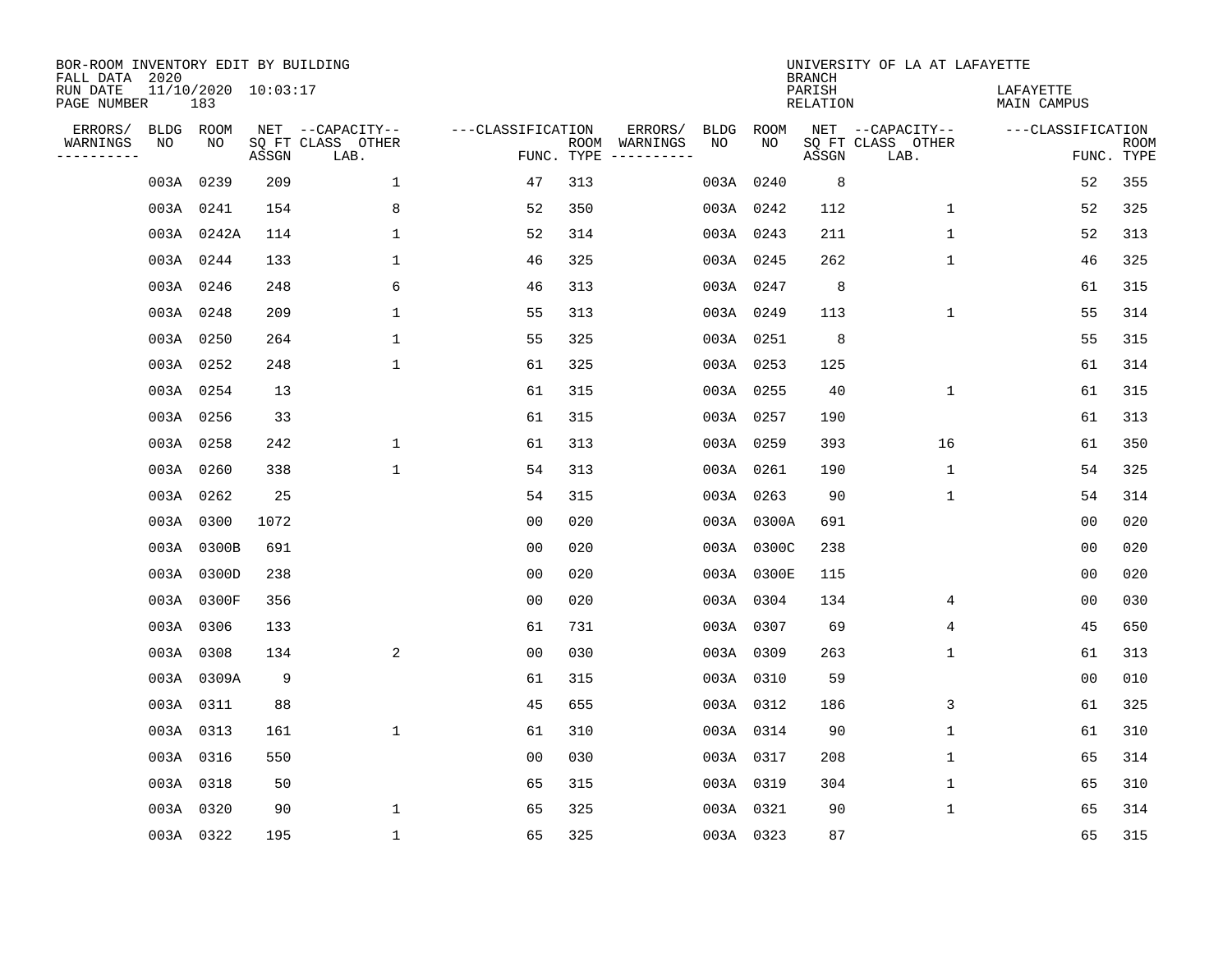| BOR-ROOM INVENTORY EDIT BY BUILDING<br>FALL DATA 2020 |                            |       |                           |                   |     |                                      |      |                                                  | <b>BRANCH</b>      | UNIVERSITY OF LA AT LAFAYETTE                                                                                                                       |                          |                           |
|-------------------------------------------------------|----------------------------|-------|---------------------------|-------------------|-----|--------------------------------------|------|--------------------------------------------------|--------------------|-----------------------------------------------------------------------------------------------------------------------------------------------------|--------------------------|---------------------------|
| RUN DATE<br>PAGE NUMBER                               | 11/10/2020 10:03:17<br>184 |       |                           |                   |     |                                      |      |                                                  | PARISH<br>RELATION |                                                                                                                                                     | LAFAYETTE<br>MAIN CAMPUS |                           |
| ERRORS/                                               | BLDG ROOM                  |       | NET --CAPACITY--          | ---CLASSIFICATION |     | ERRORS/                              | BLDG | ROOM                                             |                    | NET --CAPACITY--                                                                                                                                    | ---CLASSIFICATION        |                           |
| WARNINGS<br>NO<br>-----------                         | NO                         | ASSGN | SQ FT CLASS OTHER<br>LAB. |                   |     | ROOM WARNINGS<br>FUNC. TYPE $------$ | NO   | NO                                               | ASSGN              | SQ FT CLASS OTHER<br>LAB.                                                                                                                           |                          | <b>ROOM</b><br>FUNC. TYPE |
|                                                       | 003A 0324                  | 179   | 1                         | 65                | 310 |                                      |      | 003A 0325                                        | 8                  | 1                                                                                                                                                   | 65                       | 314                       |
|                                                       | 003A 0326                  | 127   | 8                         | 65                | 350 |                                      |      | 003A 0327                                        | 128                | $\mathbf{1}$                                                                                                                                        | 65                       | 314                       |
|                                                       | 003A 0328                  | 280   |                           | 65                | 315 |                                      |      | 003A 0329                                        | 140                | $\mathbf{1}$                                                                                                                                        | 65                       | 314                       |
|                                                       | 003A 0330                  | 16    |                           | 65                | 315 |                                      |      | 003A 0332                                        | 429                | 6                                                                                                                                                   | 46                       | 313                       |
|                                                       | 003A 0332A                 | 41    |                           | 61                | 710 |                                      |      | 003A 0332B                                       | 55                 |                                                                                                                                                     | 46                       | 731                       |
|                                                       | 003A 0332C                 | 177   | $\mathbf{1}$              | 46                | 325 |                                      |      | 003A 0332D                                       | 178                | $\mathbf{1}$                                                                                                                                        | 46                       | 314                       |
|                                                       | 003A 0332E                 | 122   | $\mathbf 1$               | 46                | 314 |                                      |      | 003A 0332F                                       | 85                 | $\mathbf 1$                                                                                                                                         | 46                       | 314                       |
|                                                       | 003A 0333                  | 413   | $\mathbf{1}$              | 61                | 310 |                                      |      | 003A 0334                                        | 272                | $\mathbf{1}$                                                                                                                                        | 61                       | 310                       |
|                                                       | 003A 0335                  | 129   | $\mathbf{1}$              | 61                | 325 |                                      |      | 003A 0336                                        | 173                | $\mathbf{1}$                                                                                                                                        | 64                       | 313                       |
|                                                       | 003A 0336A                 | 171   | 1                         | 63                | 314 |                                      |      | 003A 0336B                                       | 170                | 1                                                                                                                                                   | 64                       | 314                       |
|                                                       | 003A 0336C                 | 151   | 1                         | 61                | 314 |                                      |      | 003A 0336D                                       | 151                | 1                                                                                                                                                   | 64                       | 314                       |
|                                                       | 003A 0336E                 | 293   | 3                         | 64                | 325 |                                      |      | 003A 0336F                                       | 210                | 14                                                                                                                                                  | 64                       | 350                       |
|                                                       | 003A 0336G                 | 170   |                           | 64                | 315 |                                      |      | 003A 0338                                        | 245                | 3                                                                                                                                                   | 61                       | 310                       |
|                                                       | 003A 0338A                 | 112   | $\mathbf 1$               | 61                | 310 |                                      |      | 003A 0339                                        | 94                 | $\mathbf 1$                                                                                                                                         | 61                       | 320                       |
|                                                       | 003A 0340                  | 150   | $\mathbf{1}$              | 61                | 310 |                                      |      | 003A 0341                                        | 181                | $\mathbf{1}$                                                                                                                                        | 61                       | 310                       |
|                                                       | 003A 0342                  | 81    |                           | 61                | 315 |                                      |      | 003A 0343                                        | 201                | 1                                                                                                                                                   | 61                       | 310                       |
|                                                       | 003A 0344                  | 185   | $\mathbf 1$               | 61                | 310 |                                      |      | 003A 0345                                        | 157                | 1                                                                                                                                                   | 61                       | 310                       |
|                                                       | 003A 0346                  | 129   | $\mathbf{1}$              | 61                | 310 |                                      |      | 003A 0347                                        | 354                | $\mathbf{1}$                                                                                                                                        | 61                       | 310                       |
|                                                       | 003A 0348                  | 356   | 3                         | 61                | 325 |                                      |      | 003A E0100A                                      | 35                 |                                                                                                                                                     | 00                       | 020                       |
|                                                       | 003A E0100B                | 35    |                           | 0 <sub>0</sub>    | 020 |                                      |      | 003A E0200A                                      | 35                 |                                                                                                                                                     | 00                       | 020                       |
|                                                       | 003A E0200B                | 35    |                           | 0 <sub>0</sub>    | 020 |                                      |      | 003A E0300A                                      | 35                 |                                                                                                                                                     | 0 <sub>0</sub>           | 020                       |
|                                                       | 003A E0300B                | 35    |                           | 00                | 020 |                                      |      | TOTAL NUMBER CLASSROOMS<br>TOTAL NUMBER LABS 210 |                    | TOTAL ASSIGNABLE & UNASSIGNABLE SQFT:<br>TOTAL NET ASSIGN SQ. FT. IN ROOM FILE<br>TOTAL NUMBER COMPUTER CLASSROOMS<br>TOTAL NUMBER SPECIAL LABS 220 | 45,591<br>30,059         |                           |
|                                                       | 003B 0100                  | 1790  |                           | 00                | 020 |                                      |      | 003B 0100A                                       | 226                |                                                                                                                                                     | 00                       | 020                       |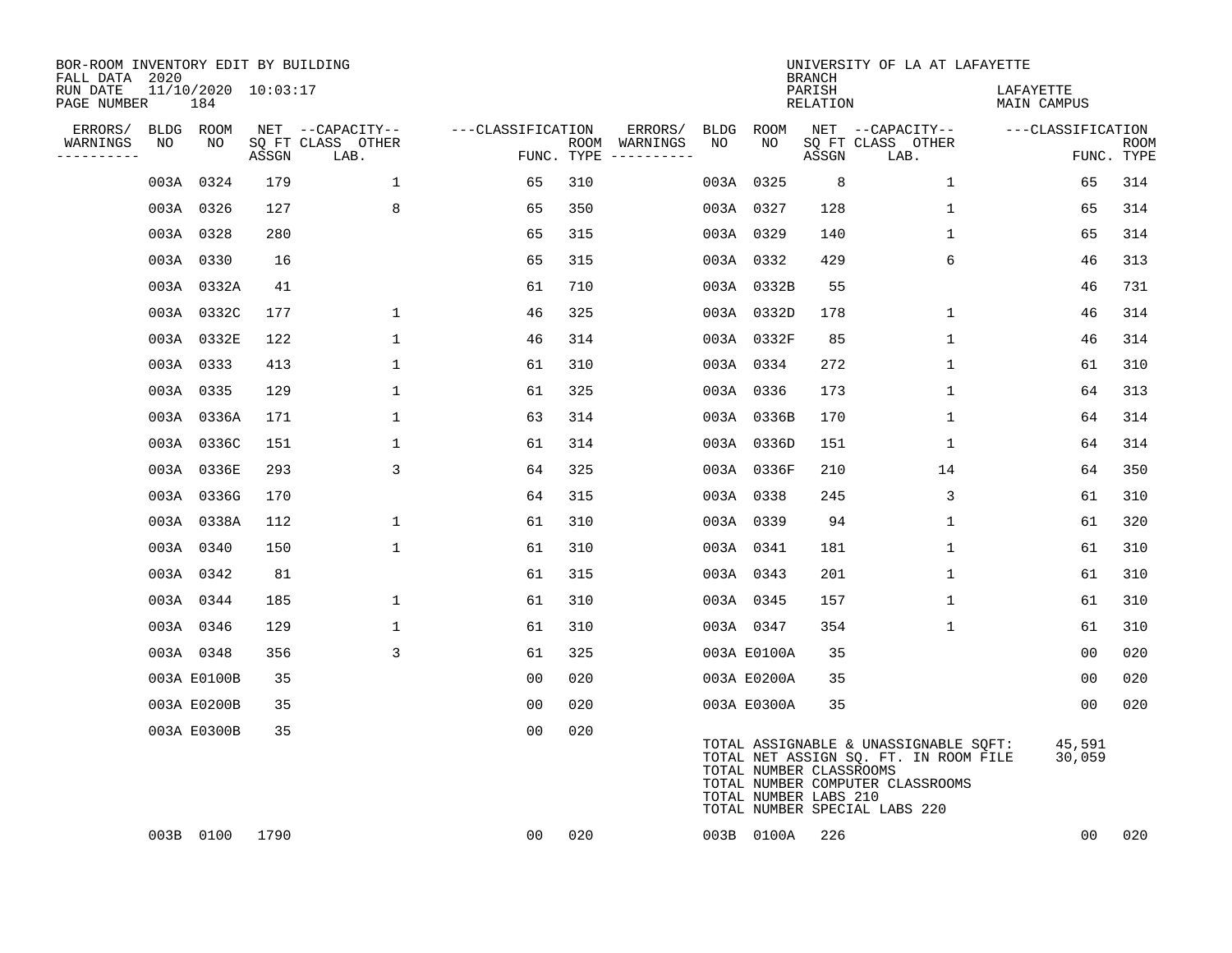| BOR-ROOM INVENTORY EDIT BY BUILDING<br>FALL DATA 2020 |           |                                |                            |    |                  |    |                   |     |               |             |           | <b>BRANCH</b>      |    | UNIVERSITY OF LA AT LAFAYETTE |                          |                |             |
|-------------------------------------------------------|-----------|--------------------------------|----------------------------|----|------------------|----|-------------------|-----|---------------|-------------|-----------|--------------------|----|-------------------------------|--------------------------|----------------|-------------|
| RUN DATE<br>PAGE NUMBER                               |           | $11/10/2020$ $10:03:17$<br>185 |                            |    |                  |    |                   |     |               |             |           | PARISH<br>RELATION |    |                               | LAFAYETTE<br>MAIN CAMPUS |                |             |
| ERRORS/                                               | BLDG      | ROOM                           |                            |    | NET --CAPACITY-- |    | ---CLASSIFICATION |     | ERRORS/       | <b>BLDG</b> | ROOM      |                    |    | NET --CAPACITY--              | ---CLASSIFICATION        |                |             |
| WARNINGS<br>---------                                 | ΝO        | NO                             | SQ FT CLASS OTHER<br>ASSGN |    | LAB.             |    | FUNC. TYPE        |     | ROOM WARNINGS | NO          | NO        | ASSGN              |    | SQ FT CLASS OTHER<br>LAB.     |                          | FUNC. TYPE     | <b>ROOM</b> |
|                                                       | 003B      | 0100B                          | 22                         |    |                  |    | 0 <sub>0</sub>    | 020 |               | 003B        | 0100C     | 223                |    |                               |                          | 0 <sub>0</sub> | 020         |
|                                                       | 003B      | 0101                           | 675                        |    |                  | 30 | 55                | 680 |               | 003B        | 0101A     | 22                 |    |                               |                          | 55             | 685         |
|                                                       | 003B      | 0102                           | 686                        | 37 |                  |    | 11                | 110 |               | 003B        | 0102A     | 22                 |    |                               |                          | 11             | 115         |
|                                                       | 003B      | 0103                           | 481                        | 32 |                  |    | 11                | 110 |               | 003B        | 0104      | 861                |    |                               |                          | 11             | 650         |
|                                                       | 003B      | 0104A                          | 965                        | 24 |                  |    | 11                | 140 |               | 003B        | 0104B     | 24                 |    |                               |                          | 11             | 731         |
|                                                       | 003B      | 0104C                          | 24                         |    |                  |    | 0 <sub>0</sub>    | 030 |               | 003B        | 0105      | 1120               |    | 32                            |                          | 11             | 240         |
|                                                       | 003B 0106 |                                | 1032                       |    | 31               |    | 11                | 220 |               | 003B        | 0107      | 932                |    | 4                             |                          | 11             | 280         |
|                                                       | 003B      | 0108                           | 932                        |    | 32               |    | 11                | 280 |               | 003B        | 0109      | 400                |    |                               |                          | 0 <sub>0</sub> | 030         |
|                                                       | 003B      | 0109A                          | 29                         |    |                  |    | 0 <sub>0</sub>    | 030 |               | 003B        | 0110      | 1180               | 32 |                               |                          | 11             | 140         |
|                                                       | 003B 0111 |                                | 1203                       | 36 |                  |    | 11                | 140 |               | 003B        | 0111A     | 95                 |    |                               |                          | 11             | 710         |
|                                                       | 003B 0112 |                                | 1066                       |    | 32               |    | 11                | 220 |               | 003B        | 0200      | 1608               |    |                               |                          | 0 <sub>0</sub> | 020         |
|                                                       | 003B      | 0200A                          | 226                        |    |                  |    | 0 <sub>0</sub>    | 020 |               | 003B        | 0200B     | 22                 |    | 2                             |                          | 0 <sub>0</sub> | 020         |
|                                                       | 003B      | 0200C                          | 223                        |    |                  |    | 0 <sub>0</sub>    | 020 |               | 003B        | 0201      | 724                | 40 |                               |                          | 11             | 110         |
|                                                       | 003B      | 0201A                          | 22                         |    |                  |    | 11                | 115 |               | 003B        | 0202      | 687                | 40 |                               |                          | 11             | 110         |
|                                                       | 003B      | 0202A                          | 23                         |    |                  |    | 11                | 115 |               | 003B        | 0203      | 663                | 34 |                               |                          | 11             | 110         |
|                                                       | 003B      | 0204                           | 744                        | 40 |                  |    | 11                | 110 |               | 003B        | 0205      | 835                | 40 |                               |                          | 11             | 110         |
|                                                       | 003B      | 0205A                          | 18                         |    |                  |    | 11                | 115 |               | 003B        | 0206      | 786                | 40 |                               |                          | 11             | 110         |
|                                                       | 003B      | 0207                           | 906                        | 32 |                  |    | 11                | 110 |               | 003B        | 0208      | 738                | 40 |                               |                          | 11             | 110         |
|                                                       | 003B      | 0209                           | 124                        |    |                  | 4  | 0 <sub>0</sub>    | 030 |               | 003B        | 0210      | 377                |    |                               |                          | 0 <sub>0</sub> | 030         |
|                                                       | 003B      | 0211                           | 19                         |    |                  |    | 0 <sub>0</sub>    | 010 |               | 003B        | 0212      | 83                 |    | 4                             |                          | 0 <sub>0</sub> | 030         |
|                                                       | 003B      | 0212A                          | 112                        |    |                  | 4  | 0 <sub>0</sub>    | 030 |               | 003B        | 0214      | 775                | 42 |                               |                          | 11             | 110         |
|                                                       | 003B      | 0215                           | 727                        | 42 |                  |    | 11                | 110 |               | 003B        | 0216      | 1069               | 50 |                               |                          | 11             | 110         |
|                                                       | 003B      | 0217                           | 1069                       | 50 |                  |    | 11                | 110 |               | 003B        | 0217A     | 95                 |    |                               |                          | 11             | 710         |
|                                                       | 003B      | 0300                           | 1039                       |    |                  |    | 0 <sub>0</sub>    | 020 |               | 003B        | 0300A     | 130                |    |                               |                          | 00             | 020         |
|                                                       | 003B      | 0300B                          | 22                         |    |                  |    | 00                | 020 |               | 003B        | 0300C     | 163                |    |                               |                          | 00             | 020         |
|                                                       |           | 003B 0300D                     | 89                         |    |                  |    | 62                | 315 |               |             | 003B 0301 | 274                |    | 2                             |                          | 44             | 731         |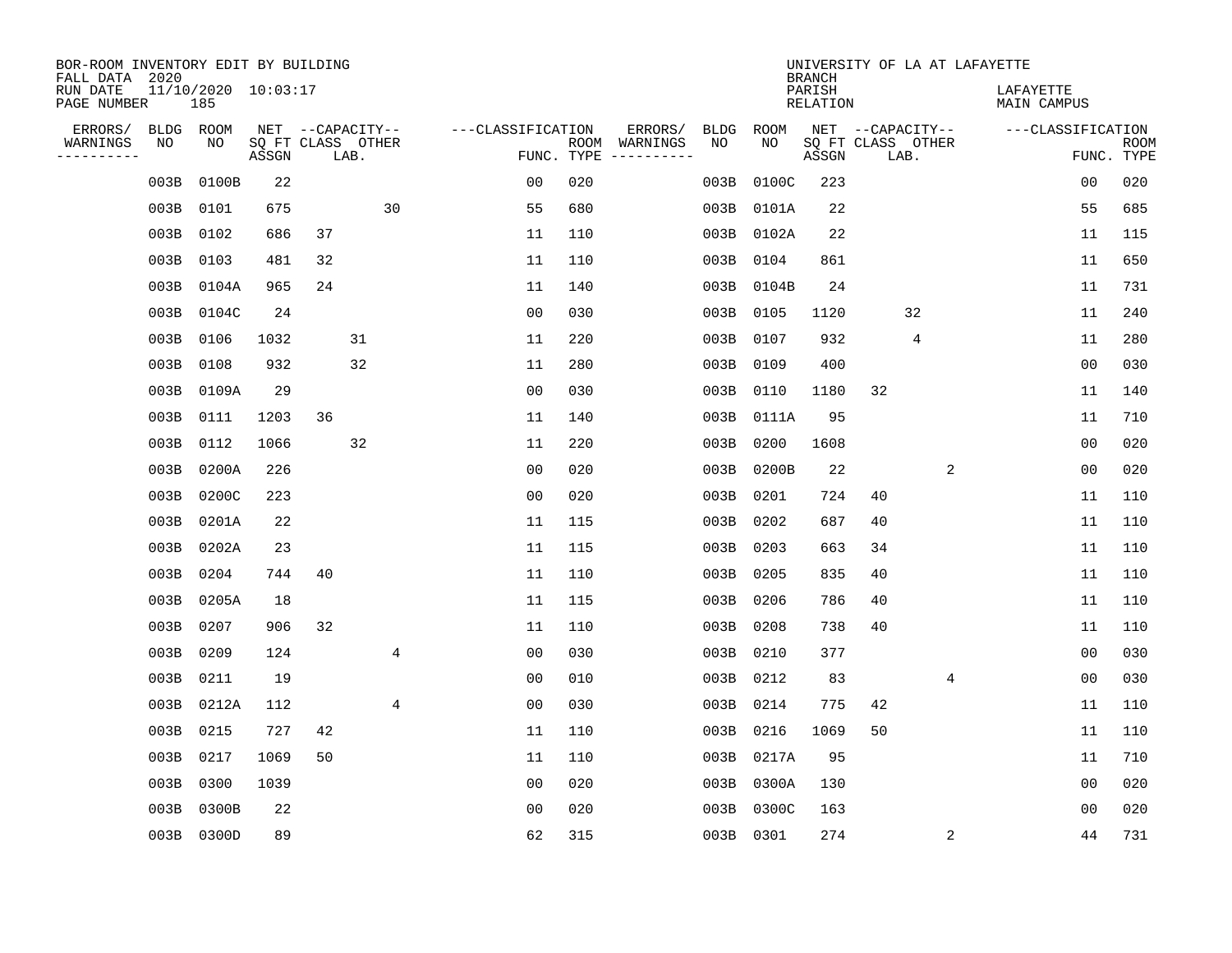| BOR-ROOM INVENTORY EDIT BY BUILDING<br>FALL DATA 2020 |                            |     |                                 |                   |                                      |           |                                                                | <b>BRANCH</b>      | UNIVERSITY OF LA AT LAFAYETTE                                                                                                                                                       |                                          |                           |
|-------------------------------------------------------|----------------------------|-----|---------------------------------|-------------------|--------------------------------------|-----------|----------------------------------------------------------------|--------------------|-------------------------------------------------------------------------------------------------------------------------------------------------------------------------------------|------------------------------------------|---------------------------|
| RUN DATE<br>PAGE NUMBER                               | 11/10/2020 10:03:17<br>186 |     |                                 |                   |                                      |           |                                                                | PARISH<br>RELATION |                                                                                                                                                                                     | LAFAYETTE<br>MAIN CAMPUS                 |                           |
| ERRORS/                                               | BLDG ROOM                  |     | NET --CAPACITY--                | ---CLASSIFICATION |                                      |           |                                                                |                    | ERRORS/ BLDG ROOM NET --CAPACITY--  ---CLASSIFICATION                                                                                                                               |                                          |                           |
| WARNINGS<br>NO<br>----------                          | NO                         |     | SQ FT CLASS OTHER<br>ASSGN LAB. |                   | ROOM WARNINGS<br>FUNC. TYPE $------$ | NO        |                                                                | ASSGN              | NO SQ FT CLASS OTHER<br>LAB.                                                                                                                                                        |                                          | <b>ROOM</b><br>FUNC. TYPE |
|                                                       | 003B 0302                  | 238 | 2                               | 11                | 310                                  |           | 003B 0302A                                                     | 56                 | $\mathbf{1}$                                                                                                                                                                        | 11                                       | 315                       |
|                                                       | 003B 0303                  | 16  |                                 | 00                | 020                                  |           | 003B 0303A                                                     | 108                | $\mathbf{1}$                                                                                                                                                                        | 00                                       | 030                       |
|                                                       | 003B 0304                  | 328 | 2                               | 0 <sub>0</sub>    | 030                                  | 003B 0305 |                                                                | 53                 |                                                                                                                                                                                     | 00                                       | 020                       |
|                                                       | 003B 0305A                 | 84  | 2                               | 00                | 030                                  |           | 003B 0306                                                      | 54                 | $\mathbf{1}$                                                                                                                                                                        | 11                                       | 315                       |
|                                                       | 003B 0306A                 | 15  |                                 | 11                | 315                                  |           | 003B 0306B                                                     | 15                 |                                                                                                                                                                                     | 11                                       | 315                       |
|                                                       | 003B 0306C                 | 15  |                                 | 11                | 315                                  |           | 003B 0306D                                                     | 15                 |                                                                                                                                                                                     | 11                                       | 315                       |
|                                                       | 003B 0306E                 | 15  |                                 | 11                | 315                                  | 003B 0307 |                                                                | 14                 | $\mathbf{1}$                                                                                                                                                                        | 62                                       | 313                       |
| 003B                                                  | 0307A                      | 150 | $\mathbf 1$                     | 62                | 314                                  |           | 003B 0307B                                                     | 170                | 2                                                                                                                                                                                   | 62                                       | 310                       |
|                                                       | 003B 0307C                 | 150 | 8                               | 62                | 350                                  |           | 003B 0307D                                                     | 345                | 3                                                                                                                                                                                   | 63                                       | 314                       |
|                                                       | 003B 0307E                 | 137 | $\mathbf{1}$                    | 62                | 314                                  |           | 003B 0307F                                                     | 215                | 3                                                                                                                                                                                   | 62                                       | 325                       |
|                                                       | 003B 0308                  | 54  | $\mathbf 1$                     | 11                | 315                                  |           | 003B 0308A                                                     | 15                 |                                                                                                                                                                                     | 11                                       | 315                       |
|                                                       | 003B 0308B                 | 15  |                                 | 11                | 315                                  |           | 003B 0308C                                                     | 15                 |                                                                                                                                                                                     | 11                                       | 315                       |
|                                                       | 003B 0309                  | 53  | $\mathbf{1}$                    | 62                | 315                                  |           | 003B 0309A                                                     | 154                | $\mathbf{1}$                                                                                                                                                                        | 62                                       | 314                       |
|                                                       | 003B 0309B                 | 136 | $\mathbf{1}$                    | 62                | 314                                  |           | 003B 0309C                                                     | 125                | $\mathbf{1}$                                                                                                                                                                        | 62                                       | 314                       |
|                                                       | 003B 0309D                 | 123 | $\mathbf{1}$                    | 62                | 314                                  | 003B 0310 |                                                                | 54                 |                                                                                                                                                                                     | 11                                       | 315                       |
|                                                       | 003B 0310A                 | 15  |                                 | 11                | 315                                  |           | 003B 0310B                                                     | 15                 |                                                                                                                                                                                     | 11                                       | 315                       |
|                                                       | 003B 0310C                 | 15  |                                 | 11                | 315                                  |           | 003B 0311                                                      | 188                | $\mathbf{1}$                                                                                                                                                                        | 11                                       | 680                       |
|                                                       | 003B 0311A                 | 362 | $\mathbf 1$                     | 11                | 680                                  |           | 003B 0312                                                      | 226                |                                                                                                                                                                                     | 62                                       | 315                       |
|                                                       | 003B 0313                  | 318 | 2                               | 44                | 314                                  |           | 003B 0313A<br>TOTAL NUMBER CLASSROOMS<br>TOTAL NUMBER LABS 210 | 332                | $\overline{a}$<br>TOTAL ASSIGNABLE & UNASSIGNABLE SOFT: 32,810<br>TOTAL NET ASSIGN SQ. FT. IN ROOM FILE 25,359<br>TOTAL NUMBER COMPUTER CLASSROOMS<br>TOTAL NUMBER SPECIAL LABS 220 | 44<br>14<br>$\overline{\mathbf{3}}$<br>2 | 315                       |
|                                                       | 003C 0001                  | 36  |                                 | 11                | 590                                  |           | TOTAL NUMBER CLASSROOMS<br>TOTAL NUMBER LABS 210               |                    | TOTAL ASSIGNABLE & UNASSIGNABLE SQFT:<br>TOTAL NET ASSIGN SQ. FT. IN ROOM FILE<br>TOTAL NUMBER COMPUTER CLASSROOMS                                                                  | 36<br>36                                 |                           |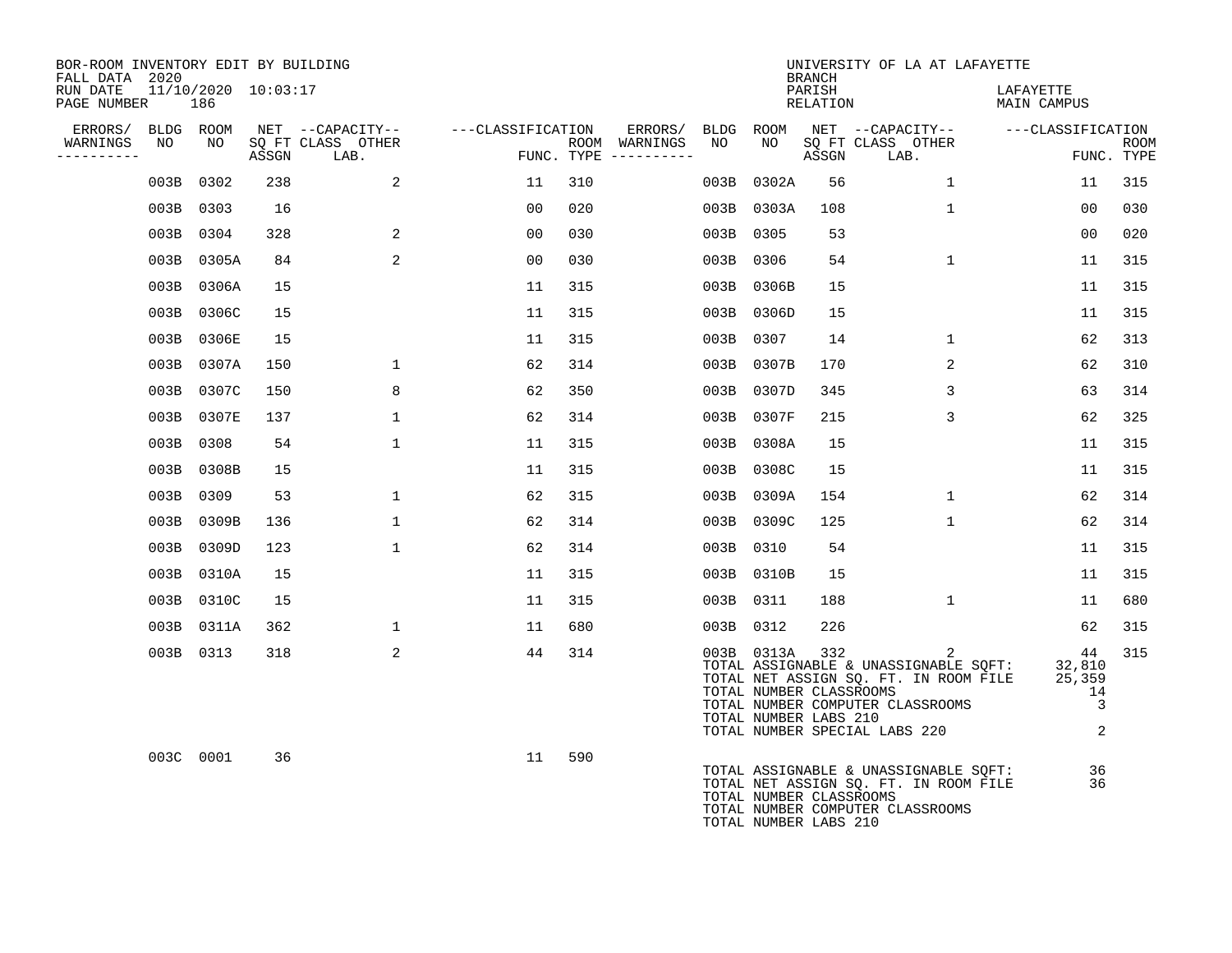| BOR-ROOM INVENTORY EDIT BY BUILDING<br>FALL DATA 2020 |                 |                            |       |                                                         |                |     |                          |                 |                                                                                   | <b>BRANCH</b>      |      | UNIVERSITY OF LA AT LAFAYETTE                                                                                      |                          |                |                    |
|-------------------------------------------------------|-----------------|----------------------------|-------|---------------------------------------------------------|----------------|-----|--------------------------|-----------------|-----------------------------------------------------------------------------------|--------------------|------|--------------------------------------------------------------------------------------------------------------------|--------------------------|----------------|--------------------|
| RUN DATE<br>PAGE NUMBER                               |                 | 11/10/2020 10:03:17<br>187 |       |                                                         |                |     |                          |                 |                                                                                   | PARISH<br>RELATION |      |                                                                                                                    | LAFAYETTE<br>MAIN CAMPUS |                |                    |
| ERRORS/<br>WARNINGS                                   | BLDG ROOM<br>NO | NO                         |       | NET --CAPACITY-- ---CLASSIFICATION<br>SQ FT CLASS OTHER |                |     | ERRORS/<br>ROOM WARNINGS | BLDG ROOM<br>NO | NO                                                                                | SQ FT CLASS OTHER  |      |                                                                                                                    |                          |                |                    |
| ----------                                            |                 |                            | ASSGN | LAB.                                                    |                |     | FUNC. TYPE $------$      |                 |                                                                                   | ASSGN              | LAB. |                                                                                                                    |                          |                | ROOM<br>FUNC. TYPE |
|                                                       |                 |                            |       |                                                         |                |     |                          |                 | TOTAL NUMBER SPECIAL LABS 220                                                     |                    |      |                                                                                                                    |                          |                |                    |
|                                                       |                 | 003D 0001A                 | 500   |                                                         | 11             | 590 |                          |                 | TOTAL NUMBER CLASSROOMS<br>TOTAL NUMBER LABS 210<br>TOTAL NUMBER SPECIAL LABS 220 |                    |      | TOTAL ASSIGNABLE & UNASSIGNABLE SQFT:<br>TOTAL NET ASSIGN SQ. FT. IN ROOM FILE<br>TOTAL NUMBER COMPUTER CLASSROOMS |                          | 500<br>500     |                    |
|                                                       |                 | 0031 0100                  | 805   |                                                         | 0 <sup>0</sup> | 020 |                          |                 | 0031 0100A 6972                                                                   |                    |      |                                                                                                                    |                          | 0 <sub>0</sub> | 020                |
|                                                       |                 | 0031 0100B 1421            |       |                                                         | 0 <sub>0</sub> | 020 |                          |                 | 0031 0100C                                                                        | 51                 |      |                                                                                                                    |                          | 0 <sub>0</sub> | 020                |
|                                                       |                 | 0031 0100D 1204            |       |                                                         | 0 <sub>0</sub> | 020 |                          |                 | 0031 0100E                                                                        | 944                |      | 20                                                                                                                 |                          | 51             | 680                |
|                                                       |                 | 0031 0100F                 | 192   |                                                         | 0 <sub>0</sub> | 020 |                          |                 | 0031 0100G 1019                                                                   |                    |      |                                                                                                                    |                          | 0 <sub>0</sub> | 020                |
|                                                       |                 | 0031 0100H                 | 259   |                                                         | 0 <sup>0</sup> | 020 |                          |                 | 0031 0100I 7500                                                                   |                    |      |                                                                                                                    |                          | 0 <sub>0</sub> | 020                |
|                                                       |                 | 0031 0100J                 | 720   |                                                         | 00             | 020 |                          |                 | 0031 0100K 2396                                                                   |                    |      |                                                                                                                    |                          | 00             | 020                |
|                                                       |                 | 0031 0100L                 | 595   |                                                         | 0 <sup>0</sup> | 020 |                          |                 | 0031 0100M                                                                        | 281                |      |                                                                                                                    |                          | 52             | 315                |
|                                                       |                 | 0031 0100N                 | 141   |                                                         | 0 <sup>0</sup> | 020 |                          |                 | 0031 01000                                                                        | 681                |      |                                                                                                                    |                          | 0 <sub>0</sub> | 020                |
|                                                       |                 | 0031 0100P                 | 584   |                                                         | 0 <sub>0</sub> | 020 |                          |                 | 0031 01000                                                                        | 30                 |      |                                                                                                                    |                          | 0 <sub>0</sub> | 020                |
|                                                       |                 | 0031 0100R                 | 130   |                                                         | 0 <sub>0</sub> | 020 |                          |                 | 0031 0100S                                                                        | 187                |      |                                                                                                                    |                          | 0 <sub>0</sub> | 020                |
|                                                       |                 | 0031 0100T                 | 44    |                                                         | 0 <sub>0</sub> | 020 |                          |                 | 0031 0100U                                                                        | 51                 |      |                                                                                                                    |                          | 0 <sub>0</sub> | 020                |
|                                                       |                 | 0031 0100V                 | 68    |                                                         | 0 <sub>0</sub> | 020 |                          |                 | 0031 0100Y                                                                        | 111                |      |                                                                                                                    |                          | 0 <sub>0</sub> | 020                |
|                                                       |                 | 0031 0100Z                 | 46    |                                                         | 0 <sub>0</sub> | 020 |                          | 0031 0101       |                                                                                   | 267                |      | $\overline{4}$                                                                                                     |                          | 51             | 313                |
|                                                       |                 | 0031 0102                  | 475   | 2                                                       | 91             | 315 |                          | 0031 0103       |                                                                                   | 157                |      | 1                                                                                                                  |                          | 91             | 310                |
|                                                       |                 | 0031 0104                  | 155   | $\mathbf 1$                                             | 91             | 310 |                          | 0031 0105       |                                                                                   | 156                |      | $\mathbf{1}$                                                                                                       |                          | 91             | 310                |
|                                                       |                 | 0031 0106                  | 154   | $\mathbf{1}$                                            | 91             | 310 |                          | 0031 0107       |                                                                                   | 156                |      | $\mathbf{1}$                                                                                                       |                          | 91             | 310                |
|                                                       | 0031 0108       |                            | 295   | 20                                                      | 91             | 350 |                          | 0031 0109       |                                                                                   | 157                |      | $\mathbf{1}$                                                                                                       |                          | 91             | 310                |
|                                                       |                 | 0031 0110                  | 299   | $\mathbf 1$                                             | 91             | 310 |                          | 0031 0111       |                                                                                   | 443                |      |                                                                                                                    |                          | 91             | 313                |
|                                                       |                 | 0031 0112                  | 362   | 6                                                       | 00             | 030 |                          | 0031 0113       |                                                                                   | 362                |      | 6                                                                                                                  |                          | 0 <sub>0</sub> | 030                |
|                                                       |                 | 0031 0114                  | 53    | 1                                                       | 0 <sub>0</sub> | 030 |                          |                 | 0031 0114A                                                                        | 89                 |      |                                                                                                                    |                          | 00             | 010                |
|                                                       |                 | 0031 0115                  | 56    |                                                         | 00             | 030 |                          |                 | 0031 0115A                                                                        | 65                 |      |                                                                                                                    |                          | 0 <sub>0</sub> | 030                |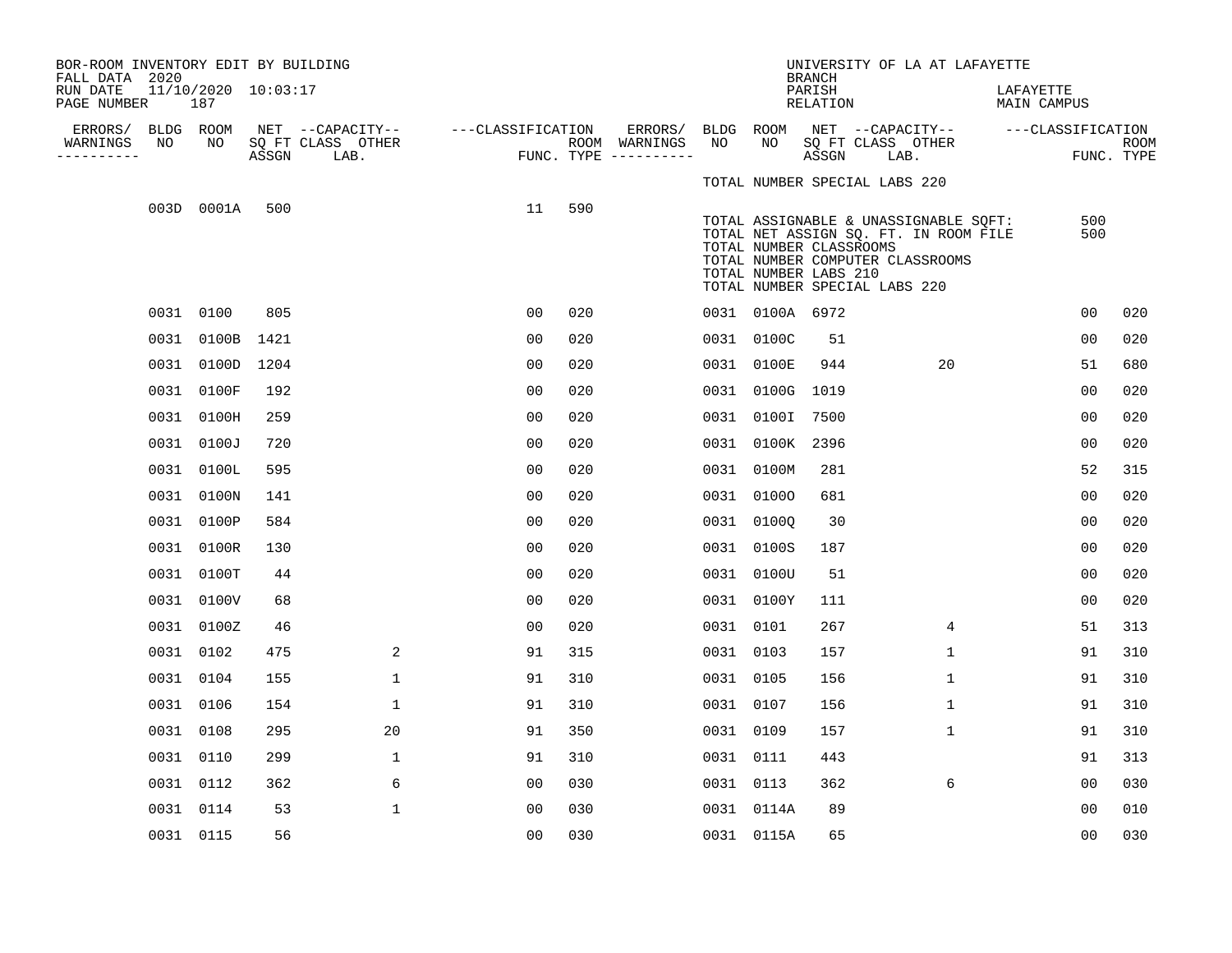| BOR-ROOM INVENTORY EDIT BY BUILDING<br>FALL DATA 2020 |           |                            |       |                           |                   |                    |                         |             |            | <b>BRANCH</b>             | UNIVERSITY OF LA AT LAFAYETTE |                          |                           |
|-------------------------------------------------------|-----------|----------------------------|-------|---------------------------|-------------------|--------------------|-------------------------|-------------|------------|---------------------------|-------------------------------|--------------------------|---------------------------|
| RUN DATE<br>PAGE NUMBER                               |           | 11/10/2020 10:03:17<br>188 |       |                           |                   |                    |                         |             |            | PARISH<br><b>RELATION</b> |                               | LAFAYETTE<br>MAIN CAMPUS |                           |
| ERRORS/                                               | BLDG ROOM |                            |       | NET --CAPACITY--          | ---CLASSIFICATION |                    | ERRORS/                 | <b>BLDG</b> | ROOM       |                           | NET --CAPACITY--              | ---CLASSIFICATION        |                           |
| WARNINGS<br>----------                                | NO        | NO                         | ASSGN | SQ FT CLASS OTHER<br>LAB. |                   | ROOM<br>FUNC. TYPE | WARNINGS<br>----------- | NO          | NO         | ASSGN                     | SQ FT CLASS OTHER<br>LAB.     |                          | <b>ROOM</b><br>FUNC. TYPE |
|                                                       | 0031      | 0115B                      | 49    |                           | 00                | 030                |                         |             | 0031 0115C | 88                        |                               | 00                       | 030                       |
|                                                       | 0031      | 0115D                      | 29    |                           | 00                | 030                |                         |             | 0031 0116  | 882                       | 124                           | 51                       | 680                       |
|                                                       | 0031      | 0116A                      | 61    |                           | 51                | 730                |                         |             | 0031 0117A | 4166                      | 578                           | 51                       | 680                       |
|                                                       |           | 0031 0117B                 | 4150  | 569                       | 51                | 680                |                         |             | 0031 0118  | 546                       | 76                            | 11                       | 680                       |
|                                                       | 0031 0119 |                            | 170   |                           | 64                | 715                |                         |             | 0031 0120  | 303                       | 5                             | 00                       | 030                       |
|                                                       | 0031 0121 |                            | 303   | 5                         | 0 <sub>0</sub>    | 030                |                         |             | 0031 0122  | 585                       |                               | 51                       | 730                       |
|                                                       | 0031 0123 |                            | 1430  |                           | 0 <sub>0</sub>    | 020                |                         |             | 0031 0124  | 145                       | $\mathbf{1}$                  | 51                       | 685                       |
|                                                       | 0031 0125 |                            | 151   | 1                         | 51                | 685                |                         |             | 0031 0126  | 58                        | $\mathbf{1}$                  | 51                       | 730                       |
|                                                       | 0031      | 0127                       | 92    | $\mathbf{1}$              | 51                | 655                |                         |             | 0031 0128  | 283                       | $\mathbf{1}$                  | 51                       | 635                       |
|                                                       |           | 0031 0128A                 | 30    |                           | 0 <sub>0</sub>    | 030                |                         |             | 0031 0129  | 47                        |                               | 0 <sub>0</sub>           | 010                       |
|                                                       | 0031      | 0130                       | 2345  | 250                       | 51                | 680                |                         |             | 0031 0130A | 87                        |                               | 0 <sub>0</sub>           | 030                       |
|                                                       |           | 0031 0130B                 | 603   |                           | 51                | 685                |                         |             | 0031 0130C | 306                       |                               | 0 <sub>0</sub>           | 030                       |
|                                                       | 0031      | 0130D                      | 147   |                           | 51                | 685                |                         |             | 0031 0130E | 165                       |                               | 51                       | 685                       |
|                                                       | 0031      | 0131                       | 49    |                           | 0 <sub>0</sub>    | 030                |                         |             | 0031 0132  | 49                        |                               | 0 <sub>0</sub>           | 030                       |
|                                                       | 0031      | 0133                       | 109   |                           | 51                | 730                |                         |             | 0031 0133A | 75                        |                               | 51                       | 685                       |
|                                                       | 0031      | 0134                       | 312   | $\mathbf{1}$              | 51                | 310                |                         |             | 0031 0134A | 132                       | 1                             | 51                       | 310                       |
|                                                       | 0031      | 0134B                      | 221   |                           | 51                | 315                |                         |             | 0031 0134C | 132                       | 1                             | 51                       | 310                       |
|                                                       | 0031      | 0134D                      | 212   |                           | 91                | 635                |                         |             | 0031 0134E | 143                       | 1                             | 51                       | 310                       |
|                                                       | 0031      | 0134F                      | 132   | 1                         | 51                | 310                |                         |             | 0031 0134G | 221                       |                               | 51                       | 313                       |
|                                                       | 0031      | 0135                       | 748   | $\mathbf 1$               | 54                | 310                |                         |             | 0031 0135A | 202                       | 1                             | 54                       | 310                       |
|                                                       | 0031      | 0135B                      | 148   | 1                         | 54                | 310                |                         |             | 0031 0135C | 116                       | 1                             | 54                       | 310                       |
|                                                       | 0031      | 0135D                      | 146   |                           | 54                | 313                |                         |             | 0031 0136  | 436                       |                               | 46                       | 313                       |
|                                                       | 0031      | 0136A                      | 157   | 1                         | 46                | 310                |                         |             | 0031 0136B | 166                       | 1                             | 46                       | 310                       |
|                                                       | 0031      | 0136C                      | 106   | $\mathbf{1}$              | 46                | 310                |                         |             | 0031 0136D | 939                       |                               | 0 <sub>0</sub>           | 020                       |
|                                                       | 0031      | 0136E                      | 69    |                           | 51                | 730                |                         |             | 0031 0136F | 152                       | 1                             | 46                       | 310                       |
|                                                       |           | 0031 0136G                 | 117   | $\mathbf{1}$              | 46                | 310                |                         |             | 0031 0136H | 266                       | 1                             | 46                       | 310                       |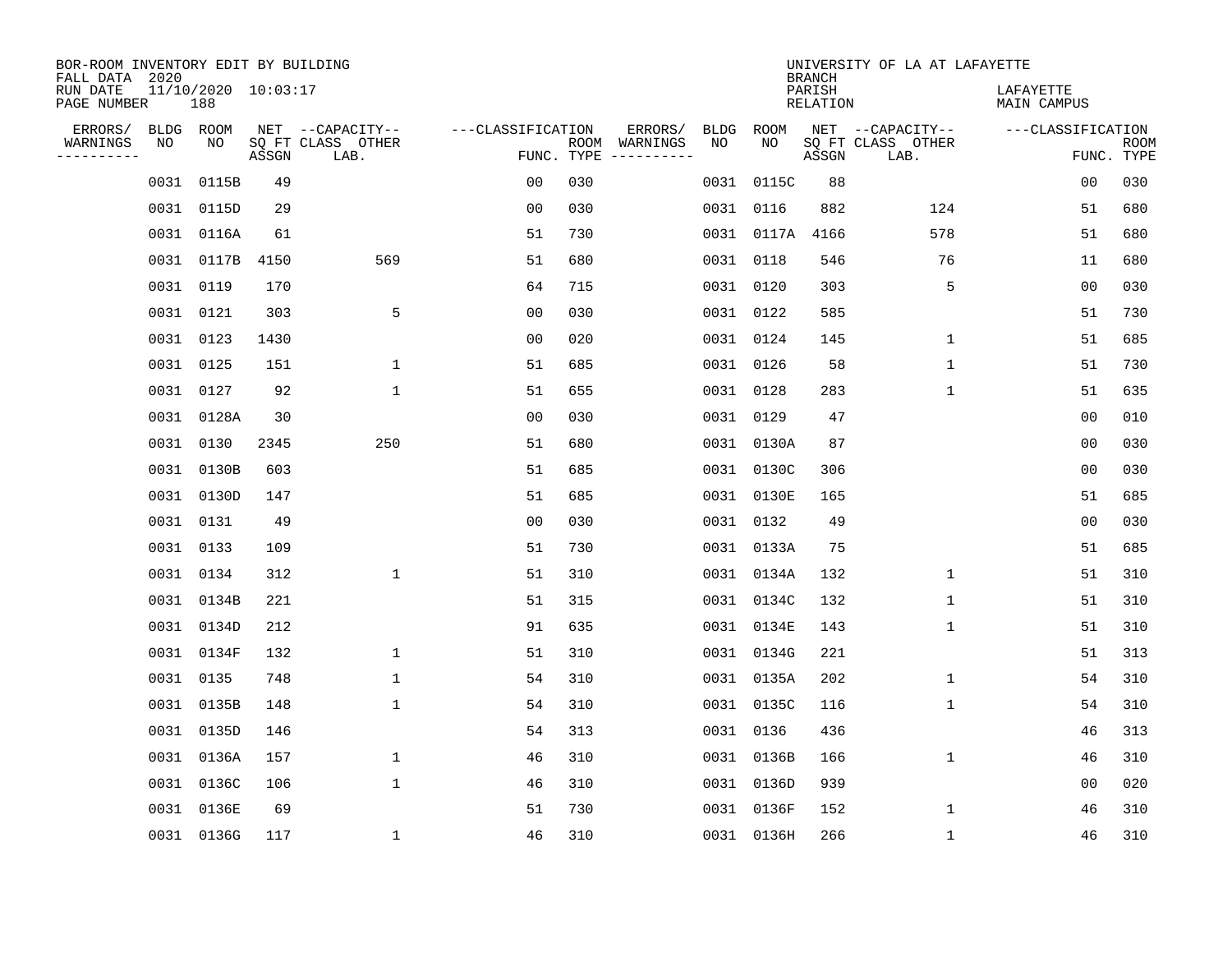| BOR-ROOM INVENTORY EDIT BY BUILDING<br>FALL DATA 2020 |           |                            |       |                           |                   |            |                              |      |            | <b>BRANCH</b>             | UNIVERSITY OF LA AT LAFAYETTE |                          |                           |
|-------------------------------------------------------|-----------|----------------------------|-------|---------------------------|-------------------|------------|------------------------------|------|------------|---------------------------|-------------------------------|--------------------------|---------------------------|
| RUN DATE<br>PAGE NUMBER                               |           | 11/10/2020 10:03:17<br>189 |       |                           |                   |            |                              |      |            | PARISH<br><b>RELATION</b> |                               | LAFAYETTE<br>MAIN CAMPUS |                           |
| ERRORS/                                               | BLDG ROOM |                            |       | NET --CAPACITY--          | ---CLASSIFICATION |            | ERRORS/                      | BLDG | ROOM<br>NO |                           | NET --CAPACITY--              | ---CLASSIFICATION        |                           |
| WARNINGS<br>----------                                | NO        | NO                         | ASSGN | SQ FT CLASS OTHER<br>LAB. |                   | FUNC. TYPE | ROOM WARNINGS<br>----------- | NO   |            | ASSGN                     | SQ FT CLASS OTHER<br>LAB.     |                          | <b>ROOM</b><br>FUNC. TYPE |
|                                                       |           | 0031 0136I                 | 222   | 1                         | 46                | 310        |                              |      | 0031 0136J | 214                       | 1                             | 46                       | 310                       |
|                                                       |           | 0031 0136K                 | 26    |                           | 46                | 315        |                              |      | 0031 0136L | 113                       | 1                             | 46                       | 310                       |
|                                                       |           | 0031 0136M                 | 28    |                           | 51                | 730        |                              |      | 0031 0137  | 711                       | 70                            | 51                       | 630                       |
|                                                       |           | 0031 0137A                 | 373   |                           | 51                | 635        |                              |      | 0031 0137B | 24                        |                               | 51                       | 730                       |
|                                                       |           | 0031 0138 11730            |       |                           | 91                | 660        |                              |      | 0031 0138A | 53                        |                               | 91                       | 665                       |
|                                                       |           | 0031 0138B                 | 54    |                           | 91                | 665        |                              |      | 0031 0138C | 108                       | $\mathbf 1$                   | 91                       | 310                       |
|                                                       |           | 0031 0138D                 | 90    | $\mathbf{1}$              | 91                | 310        |                              |      | 0031 0138E | 184                       | $\mathbf{1}$                  | 91                       | 310                       |
|                                                       |           | 0031 0138F                 | 81    | $\mathbf{1}$              | 91                | 310        |                              |      | 0031 0138G | 342                       |                               | 91                       | 325                       |
|                                                       |           | 0031 0139                  | 1080  | 50                        | 51                | 680        |                              |      | 0031 0140  | 1631                      |                               | 91                       | 660                       |
|                                                       | 0031 0141 |                            | 2532  |                           | 0 <sub>0</sub>    | 030        |                              |      | 0031 0141A | 63                        |                               | 0 <sub>0</sub>           | 030                       |
|                                                       |           | 0031 0141B                 | 246   |                           | 64                | 715        |                              |      | 0031 0141C | 200                       |                               | 0 <sub>0</sub>           | 030                       |
|                                                       |           | 0031 0142                  | 1426  |                           | 51                | 635        |                              |      | 0031 0142A | 127                       |                               | 51                       | 635                       |
|                                                       |           | 0031 0142B                 | 133   |                           | 51                | 635        |                              |      | 0031 0142C | 114                       |                               | 51                       | 635                       |
|                                                       |           | 0031 0142D                 | 578   |                           | 51                | 635        |                              |      | 0031 0143  | 1887                      |                               | 51                       | 635                       |
|                                                       |           | 0031 0143A                 | 124   |                           | 0 <sub>0</sub>    | 030        |                              |      | 0031 0143B | 271                       |                               | 51                       | 635                       |
|                                                       |           | 0031 0144                  | 515   |                           | 0 <sub>0</sub>    | 030        |                              |      | 0031 0145  | 55                        |                               | 00                       | 010                       |
|                                                       | 0031 0146 |                            | 65    |                           | 00                | 030        |                              |      | 0031 0147  | 412                       | 5                             | 0 <sub>0</sub>           | 030                       |
|                                                       | 0031 0148 |                            | 413   | 5                         | 0 <sub>0</sub>    | 030        |                              |      | 0031 0149  | 2228                      | 45                            | 11                       | 220                       |
|                                                       |           | 0031 0149A                 | 382   |                           | 51                | 635        |                              |      | 0031 0150  | 273                       |                               | 0 <sub>0</sub>           | 030                       |
|                                                       | 0031 0151 |                            | 307   |                           | 51                | 730        |                              |      | 0031 0152  | 300                       |                               | 51                       | 730                       |
|                                                       | 0031 0153 |                            | 389   | 12                        | 51                | 350        |                              |      | 0031 0154  | 174                       | $\mathbf 1$                   | 51                       | 310                       |
|                                                       | 0031 0156 |                            | 182   | 1                         | 51                | 310        |                              |      | 0031 0157  | 1379                      |                               | 51                       | 313                       |
|                                                       |           | 0031 0157A                 | 175   |                           | 51                | 313        |                              |      | 0031 0158  | 4005                      |                               | 51                       | 660                       |
|                                                       |           | 0031 0158A                 | 134   |                           | 64                | 715        |                              |      | 0031 0159  | 260                       |                               | 51                       | 313                       |
|                                                       |           | 0031 0159A                 | 175   | $\mathbf{1}$              | 51                | 310        |                              |      | 0031 0159B | 149                       | $\mathbf 1$                   | 51                       | 310                       |
|                                                       |           | 0031 0159C                 | 149   | $\mathbf{1}$              | 51                | 310        |                              |      | 0031 0159D | 155                       | 1                             | 51                       | 310                       |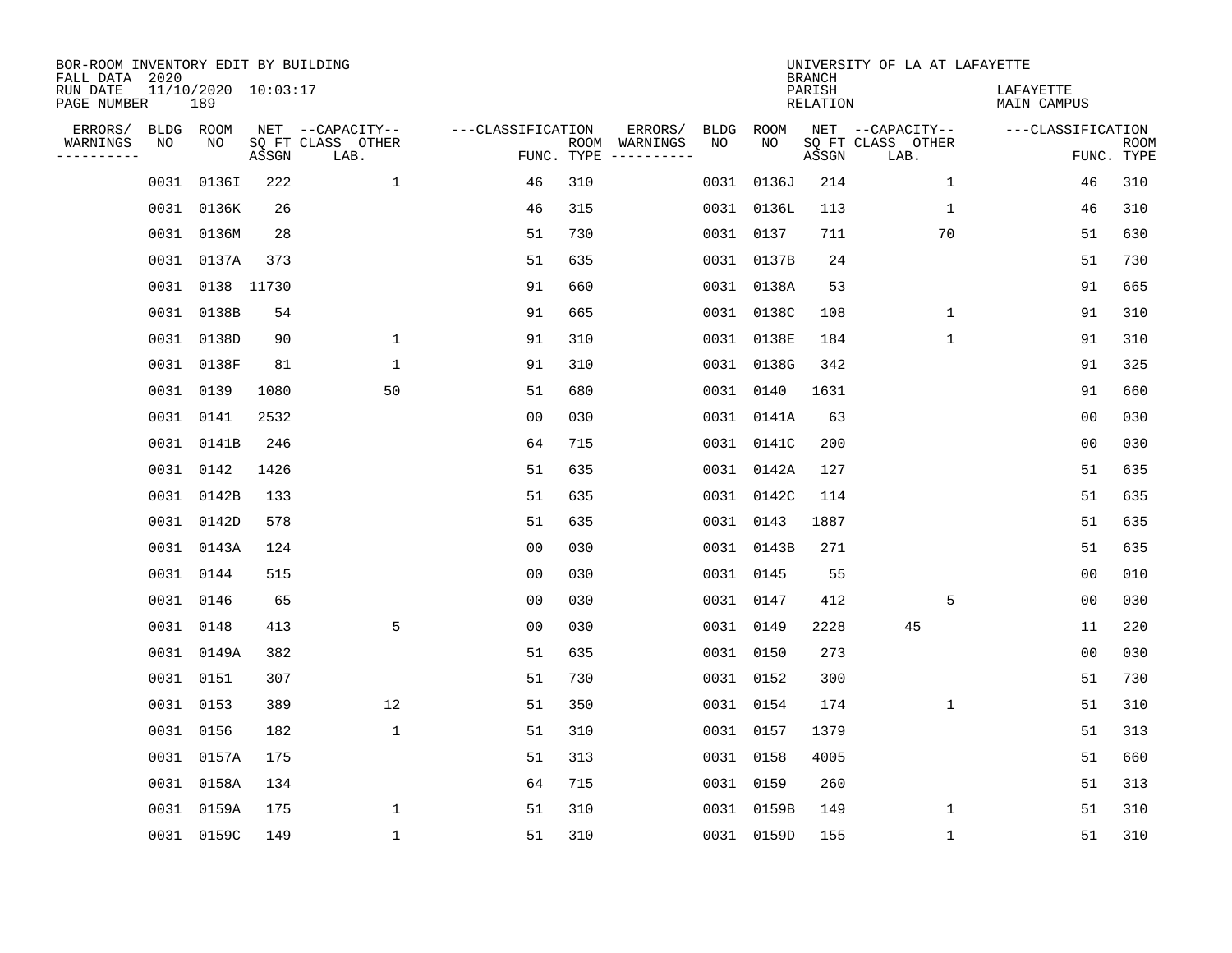| BOR-ROOM INVENTORY EDIT BY BUILDING<br>FALL DATA 2020 |           |                            |       |                           |                   |     |                                      |             |             | <b>BRANCH</b>             | UNIVERSITY OF LA AT LAFAYETTE |                          |                           |
|-------------------------------------------------------|-----------|----------------------------|-------|---------------------------|-------------------|-----|--------------------------------------|-------------|-------------|---------------------------|-------------------------------|--------------------------|---------------------------|
| RUN DATE<br>PAGE NUMBER                               |           | 11/10/2020 10:03:17<br>190 |       |                           |                   |     |                                      |             |             | PARISH<br><b>RELATION</b> |                               | LAFAYETTE<br>MAIN CAMPUS |                           |
| ERRORS/                                               | BLDG ROOM |                            |       | NET --CAPACITY--          | ---CLASSIFICATION |     | ERRORS/                              | <b>BLDG</b> | <b>ROOM</b> |                           | NET --CAPACITY--              | ---CLASSIFICATION        |                           |
| WARNINGS<br>----------                                | NO        | NO                         | ASSGN | SQ FT CLASS OTHER<br>LAB. |                   |     | ROOM WARNINGS<br>FUNC. TYPE $------$ | NO          | NO          | ASSGN                     | SQ FT CLASS OTHER<br>LAB.     |                          | <b>ROOM</b><br>FUNC. TYPE |
|                                                       | 0031      | 0159E                      | 325   |                           | 51                | 315 |                                      |             | 0031 0159F  | 239                       | 12                            | 51                       | 350                       |
|                                                       |           | 0031 0159G                 | 471   |                           | 0 <sub>0</sub>    | 020 |                                      |             | 0031 0160   | 289                       |                               | 00                       | 030                       |
|                                                       | 0031      | 0161                       | 291   |                           | 0 <sub>0</sub>    | 030 |                                      |             | 0031 0162   | 246                       |                               | 51                       | 313                       |
|                                                       | 0031      | 0162A                      | 155   | $\mathbf 1$               | 51                | 310 |                                      |             | 0031 0162B  | 222                       | $\mathbf 1$                   | 51                       | 310                       |
|                                                       | 0031      | 0162C                      | 165   | $\mathbf{1}$              | 51                | 310 |                                      |             | 0031 0162D  | 50                        |                               | 51                       | 315                       |
|                                                       |           | 0031 0162E                 | 185   | $\mathbf{1}$              | 51                | 310 |                                      |             | 0031 0163   | 2626                      | $\mathbf 1$                   | 51                       | 310                       |
|                                                       |           | 0031 0163A                 | 55    |                           | 51                | 730 |                                      |             | 0031 0163B  | 257                       | 12                            | 51                       | 350                       |
|                                                       |           | 0031 0163C                 | 87    |                           | 51                | 313 |                                      |             | 0031 0164   | 235                       | 1                             | 51                       | 310                       |
|                                                       | 0031      | 0165                       | 286   | 1                         | 51                | 310 |                                      |             | 0031 0166   | 179                       | $\mathbf 1$                   | 51                       | 310                       |
|                                                       | 0031 0167 |                            | 188   | $\mathbf{1}$              | 51                | 310 |                                      |             | 0031 0168   | 246                       | $\mathbf 1$                   | 51                       | 310                       |
|                                                       | 0031      | 0169                       | 776   | $\mathbf{1}$              | 51                | 310 |                                      |             | 0031 0170   | 73                        |                               | 51                       | 730                       |
|                                                       | 0031 0171 |                            | 378   |                           | 51                | 730 |                                      |             | 0031 0171A  | 84                        |                               | 0 <sub>0</sub>           | 030                       |
|                                                       | 0031      | 0171B                      | 123   |                           | 64                | 715 |                                      |             | 0031 0171C  | 101                       |                               | 0 <sub>0</sub>           | 030                       |
|                                                       | 0031      | 0200                       | 6488  |                           | 00                | 020 |                                      |             | 0031 0200B  | 1876                      |                               | 0 <sub>0</sub>           | 020                       |
|                                                       | 0031      | 0200C                      | 49    |                           | 0 <sub>0</sub>    | 020 |                                      |             | 0031 0200D  | 1434                      |                               | 0 <sub>0</sub>           | 020                       |
|                                                       | 0031      | 0200F                      | 1314  |                           | 0 <sub>0</sub>    | 020 |                                      |             | 0031 0200G  | 406                       |                               | 00                       | 020                       |
|                                                       | 0031      | 0200J                      | 1011  |                           | 0 <sub>0</sub>    | 020 |                                      | 0031        | 0200L       | 623                       |                               | 0 <sub>0</sub>           | 020                       |
|                                                       | 0031      | 0200N                      | 279   |                           | 0 <sub>0</sub>    | 020 |                                      |             | 0031 02000  | 692                       |                               | 0 <sub>0</sub>           | 020                       |
|                                                       | 0031      | 0200P                      | 648   |                           | 0 <sub>0</sub>    | 020 |                                      |             | 0031 02000  | 92                        |                               | 0 <sub>0</sub>           | 020                       |
|                                                       | 0031      | 0200R                      | 130   |                           | 0 <sub>0</sub>    | 020 |                                      |             | 0031 0200S  | 314                       |                               | 0 <sub>0</sub>           | 020                       |
|                                                       | 0031      | 0200T                      | 44    |                           | 0 <sub>0</sub>    | 020 |                                      |             | 0031 0200U  | 51                        |                               | 0 <sub>0</sub>           | 020                       |
|                                                       | 0031      | 0201                       | 345   | $7\phantom{.0}$           | 0 <sub>0</sub>    | 030 |                                      |             | 0031 0202   | 359                       | 7                             | 0 <sub>0</sub>           | 030                       |
|                                                       | 0031      | 0203                       | 61    |                           | 0 <sub>0</sub>    | 010 |                                      |             | 0031 0204   | 85                        |                               | 51                       | 730                       |
|                                                       | 0031      | 0204A                      | 127   |                           | 0 <sub>0</sub>    | 030 |                                      |             | 0031 0205   | 439                       | 61                            | 51                       | 680                       |
|                                                       | 0031      | 0206                       | 115   |                           | 64                | 715 |                                      |             | 0031 0207A  | 432                       | 56                            | 51                       | 680                       |
|                                                       |           | 0031 0207B                 | 432   | 56                        | 51                | 680 |                                      |             | 0031 0208A  | 430                       | 57                            | 51                       | 680                       |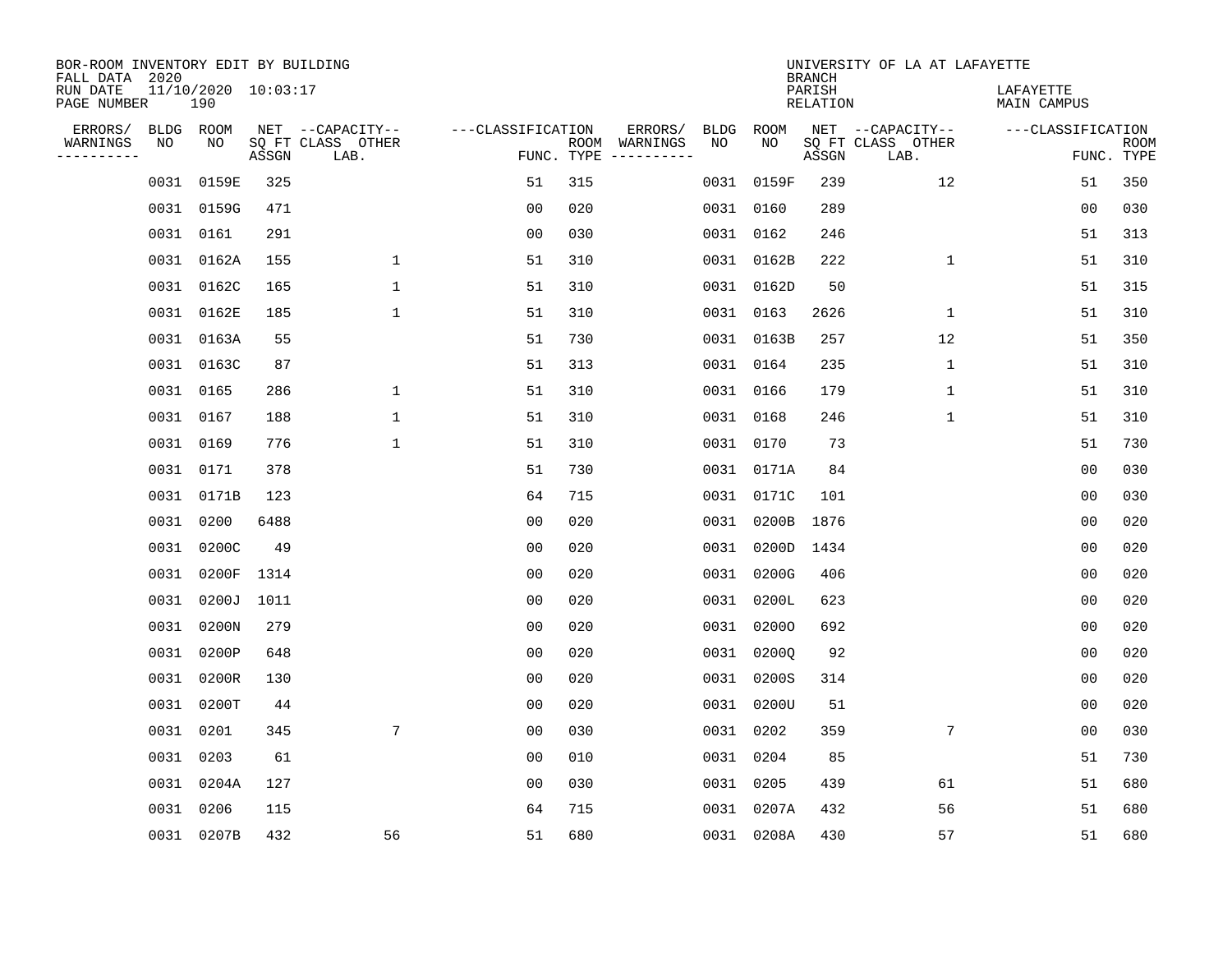| BOR-ROOM INVENTORY EDIT BY BUILDING<br>FALL DATA 2020 |           |                            |       |                           |                   |            |                              |      |            | <b>BRANCH</b>             | UNIVERSITY OF LA AT LAFAYETTE |                          |                           |
|-------------------------------------------------------|-----------|----------------------------|-------|---------------------------|-------------------|------------|------------------------------|------|------------|---------------------------|-------------------------------|--------------------------|---------------------------|
| RUN DATE<br>PAGE NUMBER                               |           | 11/10/2020 10:03:17<br>191 |       |                           |                   |            |                              |      |            | PARISH<br><b>RELATION</b> |                               | LAFAYETTE<br>MAIN CAMPUS |                           |
| ERRORS/                                               | BLDG ROOM |                            |       | NET --CAPACITY--          | ---CLASSIFICATION |            | ERRORS/                      | BLDG | ROOM       |                           | NET --CAPACITY--              | ---CLASSIFICATION        |                           |
| WARNINGS<br>----------                                | NO        | NO                         | ASSGN | SQ FT CLASS OTHER<br>LAB. |                   | FUNC. TYPE | ROOM WARNINGS<br>----------- | NO   | NO         | ASSGN                     | SQ FT CLASS OTHER<br>LAB.     |                          | <b>ROOM</b><br>FUNC. TYPE |
|                                                       | 0031      | 0208B                      | 430   | 56                        | 51                | 680        |                              | 0031 |            | 0209A 1596                | 101                           | 51                       | 680                       |
|                                                       |           | 0031 0209B                 | 793   | 106                       | 51                | 680        |                              |      | 0031 0209C | 238                       | 4                             | 51                       | 685                       |
|                                                       |           | 0031 0210A                 | 595   | 80                        | 51                | 680        |                              |      | 0031 0210B | 595                       | 80                            | 51                       | 680                       |
|                                                       |           | 0031 0211A                 | 431   | 57                        | 51                | 680        |                              |      | 0031 0211B | 431                       | 57                            | 51                       | 680                       |
|                                                       |           | 0031 0212A                 | 435   | 57                        | 51                | 680        |                              |      | 0031 0212B | 435                       | 57                            | 51                       | 680                       |
|                                                       |           | 0031 0213                  | 208   |                           | 0 <sub>0</sub>    | 020        |                              |      | 0031 0213A | 86                        |                               | 0 <sub>0</sub>           | 030                       |
|                                                       |           | 0031 0213B                 | 136   | 1                         | 51                | 685        |                              |      | 0031 0214  | 150                       |                               | 51                       | 730                       |
|                                                       |           | 0031 0215                  | 437   | 61                        | 51                | 680        |                              |      | 0031 0216  | 113                       |                               | 64                       | 715                       |
|                                                       |           | 0031 0217                  | 483   | 8                         | 0 <sub>0</sub>    | 030        |                              |      | 0031 0218  | 483                       | 8                             | 0 <sub>0</sub>           | 030                       |
|                                                       |           | 0031 0219                  | 1454  | 48                        | 51                | 680        |                              |      | 0031 0220  | 14772                     | 888                           | 51                       | 630                       |
|                                                       |           | 0031 0220A                 | 453   |                           | 0 <sub>0</sub>    | 030        |                              |      | 0031 0221  | 117                       |                               | 0 <sub>0</sub>           | 020                       |
|                                                       |           | 0031 0222                  | 839   | 3                         | 51                | 635        |                              |      | 0031 0223  | 1913                      | 102                           | 51                       | 635                       |
|                                                       |           | 0031 0224                  | 148   |                           | 0 <sub>0</sub>    | 030        |                              |      | 0031 0225  | 1329                      | 86                            | 51                       | 680                       |
|                                                       |           | 0031 0226                  | 126   | 2                         | 0 <sub>0</sub>    | 030        |                              |      | 0031 0227  | 126                       | 2                             | 0 <sub>0</sub>           | 030                       |
|                                                       |           | 0031 0228                  | 3471  |                           | 51                | 635        |                              |      | 0031 0228A | 778                       |                               | 51                       | 635                       |
|                                                       |           | 0031 0228B                 | 177   |                           | 51                | 635        |                              |      | 0031 0228C | 151                       |                               | 51                       | 635                       |
|                                                       |           | 0031 0230                  | 53    | 1                         | 0 <sub>0</sub>    | 030        |                              |      | 0031 0230A | 53                        | 1                             | 0 <sub>0</sub>           | 030                       |
|                                                       | 0031 0231 |                            | 111   | 1                         | 51                | 310        |                              |      | 0031 0232  | 143                       | 1                             | 51                       | 310                       |
|                                                       |           | 0031 0233                  | 104   | 1                         | 51                | 310        |                              |      | 0031 0234  | 143                       | $\mathbf{1}$                  | 51                       | 310                       |
|                                                       |           | 0031 0235                  | 97    | 1                         | 51                | 310        |                              |      | 0031 0236  | 143                       | 1                             | 51                       | 310                       |
|                                                       |           | 0031 0237                  | 99    | $\mathbf{1}$              | 51                | 310        |                              |      | 0031 0238  | 104                       | $\mathbf 1$                   | 51                       | 325                       |
|                                                       |           | 0031 0239                  | 282   |                           | 51                | 635        |                              |      | 0031 0240  | 115                       |                               | 0 <sub>0</sub>           | 010                       |
|                                                       |           | 0031 0241                  | 158   | 2                         | 51                | 635        |                              |      | 0031 0242  | 46                        |                               | 0 <sub>0</sub>           | 030                       |
|                                                       |           | 0031 0243                  | 252   |                           | 0 <sub>0</sub>    | 030        |                              |      | 0031 0244  | 251                       |                               | 51                       | 635                       |
|                                                       |           | 0031 0245                  | 1236  |                           | 0 <sub>0</sub>    | 030        |                              |      | 0031 0246  | 60                        |                               | 0 <sub>0</sub>           | 010                       |
|                                                       |           | 0031 0247                  | 274   |                           | 0 <sub>0</sub>    | 030        |                              |      | 0031 0247A | 271                       |                               | 0 <sub>0</sub>           | 030                       |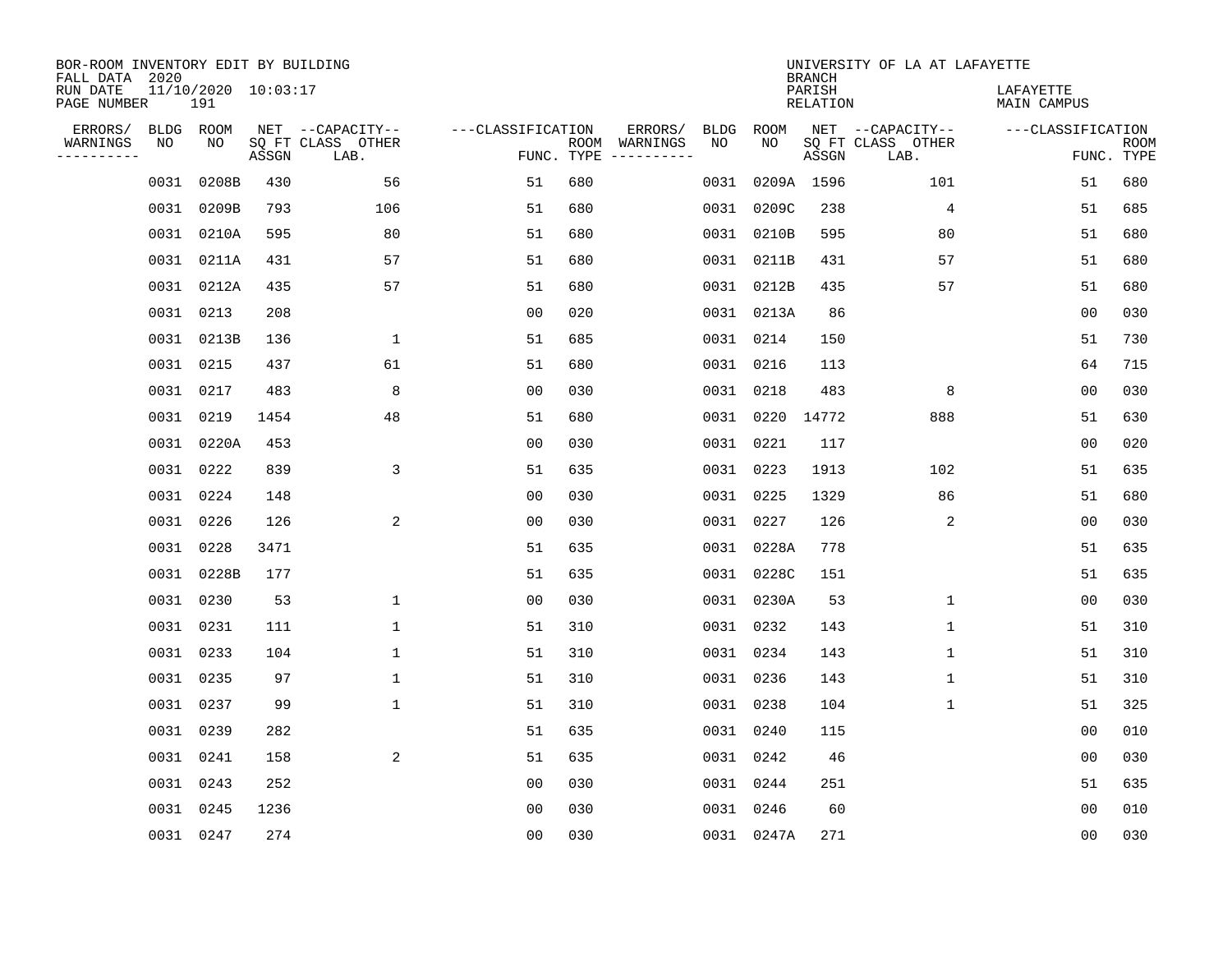| BOR-ROOM INVENTORY EDIT BY BUILDING<br>FALL DATA 2020 |    |                            |       |                           |                   |     |                                      |    |                                                                | <b>BRANCH</b>      | UNIVERSITY OF LA AT LAFAYETTE                                                                                                                            |                               |                           |
|-------------------------------------------------------|----|----------------------------|-------|---------------------------|-------------------|-----|--------------------------------------|----|----------------------------------------------------------------|--------------------|----------------------------------------------------------------------------------------------------------------------------------------------------------|-------------------------------|---------------------------|
| RUN DATE<br>PAGE NUMBER                               |    | 11/10/2020 10:03:17<br>192 |       |                           |                   |     |                                      |    |                                                                | PARISH<br>RELATION |                                                                                                                                                          | LAFAYETTE<br>MAIN CAMPUS      |                           |
| ERRORS/                                               |    | BLDG ROOM                  |       | NET --CAPACITY--          | ---CLASSIFICATION |     | ERRORS/                              |    | BLDG ROOM                                                      |                    | NET --CAPACITY--                                                                                                                                         | ---CLASSIFICATION             |                           |
| WARNINGS<br>-----------                               | NO | NO                         | ASSGN | SQ FT CLASS OTHER<br>LAB. |                   |     | ROOM WARNINGS<br>FUNC. TYPE $------$ | NO | NO                                                             | ASSGN              | SQ FT CLASS OTHER<br>LAB.                                                                                                                                |                               | <b>ROOM</b><br>FUNC. TYPE |
|                                                       |    | 0031 0248                  | 533   | 2                         | 51                | 685 |                                      |    | 0031 M0200                                                     | 5741               |                                                                                                                                                          | 0 <sub>0</sub>                | 020                       |
|                                                       |    | 0031 M0201                 | 159   | 3                         | 91                | 685 |                                      |    | 0031 M0201A                                                    | 34                 |                                                                                                                                                          | 91                            | 731                       |
|                                                       |    | 0031 M0202                 | 776   | 3                         | 91                | 680 |                                      |    | 0031 S00001                                                    | 147                | $4^{\circ}$                                                                                                                                              | 11                            | 410                       |
|                                                       |    | 0031 S00002                | 190   | 4                         | 11                | 410 |                                      |    | 0031 S00003                                                    | 152                | 4                                                                                                                                                        | 11                            | 410                       |
|                                                       |    | 0031 S00004                | 124   | 4                         | 11                | 410 |                                      |    | 0031 S00005                                                    | 124                | 4                                                                                                                                                        | 11                            | 410                       |
|                                                       |    | 0031 S00006                | 278   | 6                         | 11                | 410 |                                      |    | 0031 S00007                                                    | 215                | 6                                                                                                                                                        | 11                            | 410                       |
|                                                       |    | 0031 V0101                 | 110   | 4                         | 51                | 635 |                                      |    | 0031 V0102                                                     | 76                 | 2                                                                                                                                                        | 51                            | 635                       |
|                                                       |    | 0031 V0103                 | 182   | 2                         | 51                | 635 |                                      |    | 0031 V0104<br>TOTAL NUMBER CLASSROOMS<br>TOTAL NUMBER LABS 210 | 110                | 2<br>TOTAL ASSIGNABLE & UNASSIGNABLE SQFT:<br>TOTAL NET ASSIGN SQ. FT. IN ROOM FILE<br>TOTAL NUMBER COMPUTER CLASSROOMS<br>TOTAL NUMBER SPECIAL LABS 220 | 51<br>163,433<br>100,968<br>1 | 635                       |
|                                                       |    | 0032 0101                  | 1359  | 4                         | 31                | 350 |                                      |    | 0032 0102                                                      | 112                | 3                                                                                                                                                        | 91                            | 325                       |
|                                                       |    | 0032 0103                  | 112   | 2                         | 31                | 314 |                                      |    | 0032 0104                                                      | 70                 | 1                                                                                                                                                        | 0 <sub>0</sub>                | 030                       |
|                                                       |    | 0032 0105                  | 82    | 2                         | 0 <sub>0</sub>    | 030 |                                      |    | 0032 0106                                                      | 70                 |                                                                                                                                                          | 31                            | 315                       |
|                                                       |    | 0032 0107                  | 92    | $\mathbf{1}$              | 31                | 355 |                                      |    | TOTAL NUMBER CLASSROOMS<br>TOTAL NUMBER LABS 210               |                    | TOTAL ASSIGNABLE & UNASSIGNABLE SQFT:<br>TOTAL NET ASSIGN SQ. FT. IN ROOM FILE<br>TOTAL NUMBER COMPUTER CLASSROOMS<br>TOTAL NUMBER SPECIAL LABS 220      | 1,897<br>1,745                |                           |
|                                                       |    | 0033 0100                  | 1945  |                           | 00                | 020 |                                      |    | 0033 0100A                                                     | 400                |                                                                                                                                                          | 0 <sub>0</sub>                | 020                       |
|                                                       |    | 0033 0100B                 | 13    |                           | 45                | 730 |                                      |    | 0033 0101                                                      | 3                  |                                                                                                                                                          | 00                            | 020                       |
|                                                       |    | 0033 0101A                 | 106   | 2                         | 00                | 030 |                                      |    | 0033 0102                                                      | 202                | 2                                                                                                                                                        | 11                            | 310                       |
|                                                       |    | 0033 0102A                 | 126   | $\mathbf 1$               | 11                | 310 |                                      |    | 0033 0103                                                      | 76                 | $\mathbf 1$                                                                                                                                              | 11                            | 310                       |
|                                                       |    | 0033 0104                  | 85    | 2                         | 91                | 630 |                                      |    | 0033 0104A                                                     | 30                 |                                                                                                                                                          | 45                            | 635                       |
|                                                       |    | 0033 0105                  | 92    |                           | 0 <sub>0</sub>    | 020 |                                      |    | 0033 0105A                                                     | 130                | 3                                                                                                                                                        | 0 <sub>0</sub>                | 030                       |
|                                                       |    | 0033 0106                  | 179   | 4                         | 11                | 350 |                                      |    | 0033 0106A                                                     | 186                | 2                                                                                                                                                        | 11                            | 310                       |
|                                                       |    | 0033 0106B                 | 201   | 5                         | 11                | 650 |                                      |    | 0033 0107                                                      | 690                | 266                                                                                                                                                      | 11                            | 525                       |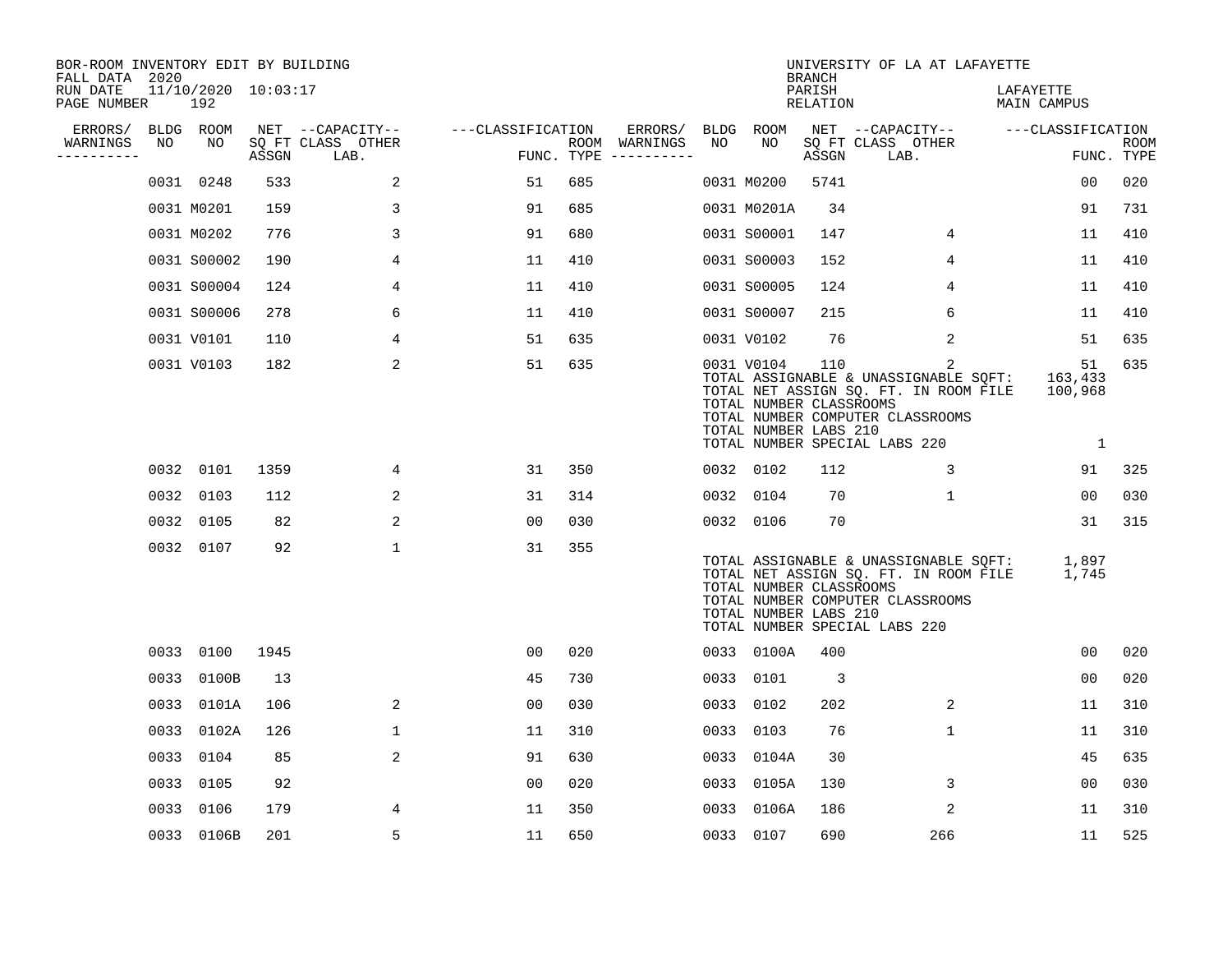| BOR-ROOM INVENTORY EDIT BY BUILDING<br>FALL DATA 2020 |      |                 |                     |                           |                   |     |                                      |           |                                                  | <b>BRANCH</b>      | UNIVERSITY OF LA AT LAFAYETTE                                                                                                                       |                          |                           |
|-------------------------------------------------------|------|-----------------|---------------------|---------------------------|-------------------|-----|--------------------------------------|-----------|--------------------------------------------------|--------------------|-----------------------------------------------------------------------------------------------------------------------------------------------------|--------------------------|---------------------------|
| RUN DATE<br>PAGE NUMBER                               |      | 193             | 11/10/2020 10:03:17 |                           |                   |     |                                      |           |                                                  | PARISH<br>RELATION |                                                                                                                                                     | LAFAYETTE<br>MAIN CAMPUS |                           |
| ERRORS/                                               |      | BLDG ROOM       |                     | NET --CAPACITY--          | ---CLASSIFICATION |     | ERRORS/                              | BLDG      | ROOM                                             |                    | NET --CAPACITY--                                                                                                                                    | ---CLASSIFICATION        |                           |
| WARNINGS<br>-----------                               | NO   | NO              | ASSGN               | SQ FT CLASS OTHER<br>LAB. |                   |     | ROOM WARNINGS<br>FUNC. TYPE $------$ | NO        | NO                                               | ASSGN              | SQ FT CLASS OTHER<br>LAB.                                                                                                                           |                          | <b>ROOM</b><br>FUNC. TYPE |
|                                                       | 0033 | 0107A           | 730                 |                           | 11                | 525 |                                      | 0033      | 0107B                                            | 8                  |                                                                                                                                                     | 0 <sub>0</sub>           | 030                       |
|                                                       |      | 0033 0108       | 106                 |                           | 0 <sub>0</sub>    | 010 |                                      | 0033 0109 |                                                  | 139                |                                                                                                                                                     | 45                       | 730                       |
|                                                       |      | 0033 0110       | 278                 |                           | 11                | 525 |                                      |           | 0033 0110A                                       | 183                |                                                                                                                                                     | 45                       | 730                       |
|                                                       |      | 0033 0111       | 493                 | 6                         | 11                | 525 |                                      | 0033 0112 |                                                  | 704                |                                                                                                                                                     | 0 <sub>0</sub>           | 030                       |
|                                                       |      | 0033 0113       | 475                 |                           | 45                | 730 |                                      |           | 0033 0113A                                       | 24                 |                                                                                                                                                     | 00                       | 010                       |
|                                                       |      | 0033 0113B      | 10                  |                           | 42                | 620 |                                      | 0033 0114 |                                                  | 477                |                                                                                                                                                     | 45                       | 730                       |
|                                                       |      | 0033 0114A      | 23                  |                           | 45                | 730 |                                      |           | 0033 0114B                                       | 10                 |                                                                                                                                                     | 42                       | 620                       |
|                                                       |      | 0033 0115 11244 |                     | 500                       | 11                | 520 |                                      | 0033 0116 |                                                  | 19                 | $\mathbf{1}$                                                                                                                                        | 11                       | 315                       |
|                                                       |      | 0033 0116A      | 10                  |                           | 11                | 315 |                                      | 0033 0117 |                                                  | 83                 | 2                                                                                                                                                   | 45                       | 660                       |
|                                                       |      | 0033 0117A      | 33                  |                           | 45                | 665 |                                      | 0033 0118 |                                                  | 288                | 3                                                                                                                                                   | 11                       | 310                       |
|                                                       |      | 0033 0118A      | 78                  |                           | 45                | 315 |                                      |           | 0033 0118B                                       | 9                  |                                                                                                                                                     | 11                       | 315                       |
|                                                       |      | 0033 0119       | 70                  |                           | 0 <sub>0</sub>    | 020 |                                      | 0033 0120 |                                                  | 122                | 2                                                                                                                                                   | 11                       | 310                       |
|                                                       |      | 0033 0120A      | 102                 | 2                         | 11                | 310 |                                      | 0033 0121 |                                                  | 58                 |                                                                                                                                                     | 45                       | 730                       |
|                                                       | 0033 | 0123            | 221                 |                           | 45                | 730 |                                      | 0033 0124 |                                                  | 1257               | 42                                                                                                                                                  | 74                       | 525                       |
|                                                       |      | 0033 0125       | 593                 |                           | 0 <sub>0</sub>    | 030 |                                      | 0033 0127 |                                                  | 514                | 20                                                                                                                                                  | 11                       | 525                       |
|                                                       |      | 0033 0127A      | 287                 | 20                        | 11                | 610 |                                      | 0033 0128 |                                                  | 769                | 20                                                                                                                                                  | 11                       | 525                       |
|                                                       |      | 0033 0200       | 235                 |                           | 0 <sub>0</sub>    | 020 |                                      |           | 0033 0200A                                       | 235                |                                                                                                                                                     | 0 <sub>0</sub>           | 020                       |
|                                                       | 0033 | 0200B           | 64                  |                           | 0 <sub>0</sub>    | 020 |                                      |           | 0033 0200C                                       | 75                 |                                                                                                                                                     | 00                       | 020                       |
|                                                       |      | 0033 0201       | 190                 | 2                         | 11                | 310 |                                      |           | 0033 0201A                                       | 264                | 3                                                                                                                                                   | 11                       | 325                       |
|                                                       |      | 0033 0201B      | 156                 | 2                         | 11                | 310 |                                      | 0033 0202 |                                                  | 1424               | 79                                                                                                                                                  | 11                       | 680                       |
|                                                       |      | 0033 0202A      | 35                  |                           | 11                | 315 |                                      | 0033 0203 |                                                  | 175                | 1                                                                                                                                                   | 11                       | 310                       |
|                                                       |      | 0033 0203A      | 277                 | $\mathbf 1$               | 11                | 310 |                                      |           | TOTAL NUMBER CLASSROOMS<br>TOTAL NUMBER LABS 210 |                    | TOTAL ASSIGNABLE & UNASSIGNABLE SQFT:<br>TOTAL NET ASSIGN SQ. FT. IN ROOM FILE<br>TOTAL NUMBER COMPUTER CLASSROOMS<br>TOTAL NUMBER SPECIAL LABS 220 | 27,011<br>22,221         |                           |
|                                                       |      | 0037 0100       | 408                 |                           | 00                | 020 |                                      |           | 0037 0100A                                       | 86                 |                                                                                                                                                     | 00                       | 020                       |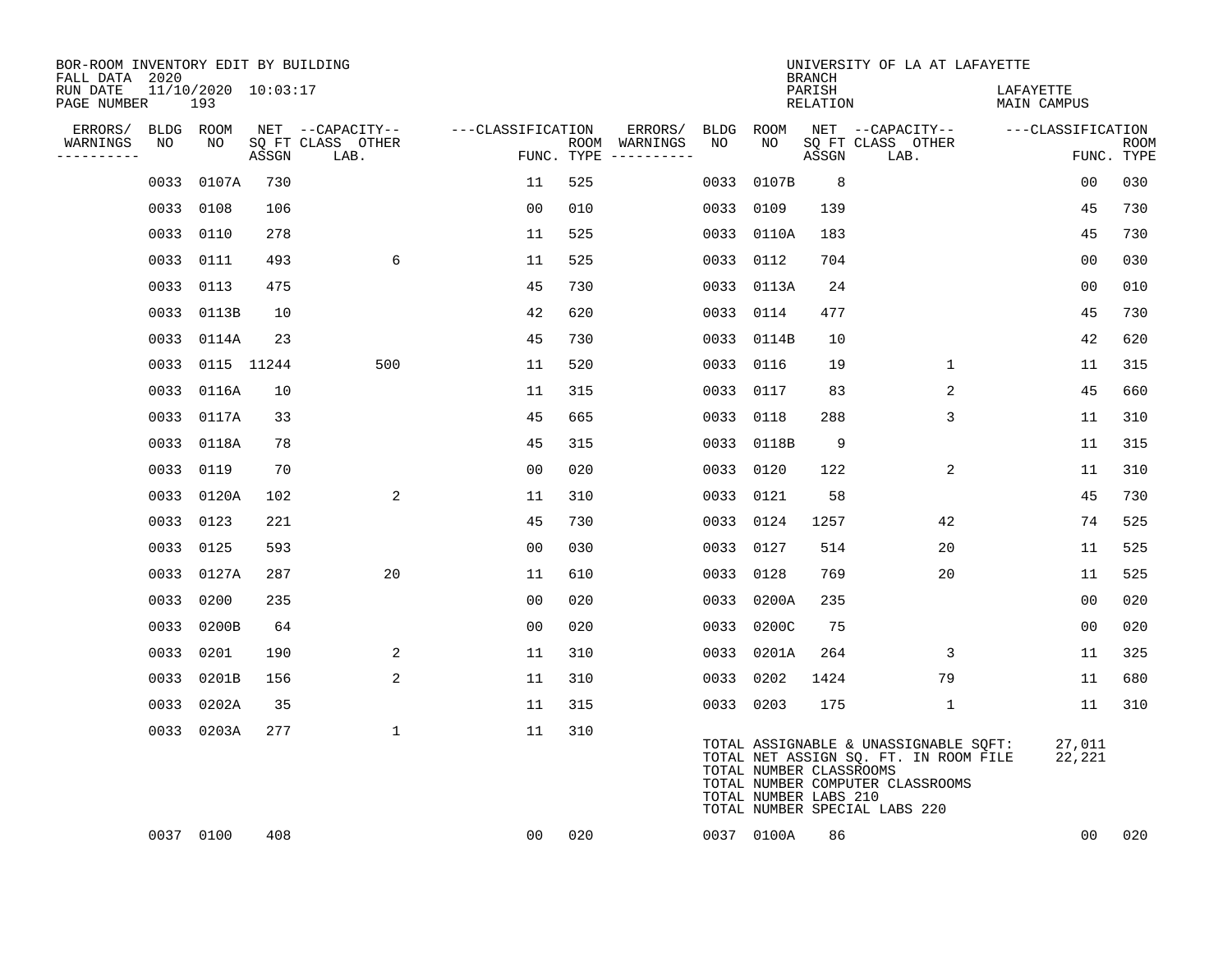| BOR-ROOM INVENTORY EDIT BY BUILDING<br>FALL DATA 2020 |                                |       |                                               |                   |                    |                     |                   |            | <b>BRANCH</b>      | UNIVERSITY OF LA AT LAFAYETTE                 |    |                          |                           |
|-------------------------------------------------------|--------------------------------|-------|-----------------------------------------------|-------------------|--------------------|---------------------|-------------------|------------|--------------------|-----------------------------------------------|----|--------------------------|---------------------------|
| RUN DATE<br>PAGE NUMBER                               | $11/10/2020$ $10:03:17$<br>194 |       |                                               |                   |                    |                     |                   |            | PARISH<br>RELATION |                                               |    | LAFAYETTE<br>MAIN CAMPUS |                           |
| ERRORS/<br><b>BLDG</b><br>WARNINGS<br>NO<br>--------  | ROOM<br>NO                     | ASSGN | NET --CAPACITY--<br>SQ FT CLASS OTHER<br>LAB. | ---CLASSIFICATION | ROOM<br>FUNC. TYPE | ERRORS/<br>WARNINGS | <b>BLDG</b><br>NO | ROOM<br>NO | ASSGN              | NET --CAPACITY--<br>SQ FT CLASS OTHER<br>LAB. |    | ---CLASSIFICATION        | <b>ROOM</b><br>FUNC. TYPE |
| 0037                                                  | 0100B                          | 164   |                                               | 0 <sub>0</sub>    | 020                |                     | 0037              | 0100C      | 48                 |                                               |    | 0 <sub>0</sub>           | 020                       |
| 0037                                                  | 0100D                          | 48    |                                               | 0 <sub>0</sub>    | 020                |                     | 0037              | 0100E      | 112                |                                               |    | 00                       | 020                       |
| 0037                                                  | 0100F                          | 112   |                                               | 0 <sub>0</sub>    | 020                |                     | 0037              | 0101       | 1045               | 50                                            |    | 11                       | 210                       |
| 0037                                                  | 0101A                          | 72    |                                               | 0 <sub>0</sub>    | 030                |                     |                   | 0037 0101B | 505                | 8                                             |    | 11                       | 215                       |
| 0037                                                  | 0102                           | 164   | 2                                             | 11                | 310                |                     | 0037              | 0103       | 146                |                                               | 1  | 11                       | 310                       |
| 0037                                                  | 0103A                          | 145   | $\mathbf 1$                                   | 11                | 310                |                     |                   | 0037 0104  | 4967               | 50                                            |    | 11                       | 270                       |
| 0037                                                  | 0104A                          | 69    |                                               | 22                | 260                |                     |                   | 0037 0104B | 69                 | 6                                             |    | 11                       | 280                       |
| 0037                                                  | 0105                           | 120   | 4                                             | 11                | 410                |                     |                   | 0037 0106  | 167                |                                               | 2  | 11                       | 310                       |
| 0037                                                  | 0107                           | 167   | 2                                             | 11                | 310                |                     | 0037              | 0108       | 164                |                                               | 2  | 11                       | 310                       |
| 0037                                                  | 0109                           | 1165  | 13                                            | 11                | 270                |                     |                   | 0037 0109A | 302                |                                               |    | 11                       | 215                       |
| 0037                                                  | 0109B                          | 14    |                                               | 11                | 225                |                     | 0037              | 0110       | 2646               | 100                                           |    | 11                       | 270                       |
| 0037                                                  | 0110A                          | 114   | 4                                             | 11                | 260                |                     | 0037              | 0110B      | 167                | 4                                             |    | 11                       | 260                       |
| 0037                                                  | 0112                           | 129   | 2                                             | 11                | 310                |                     | 0037              | 0113       | 2791               |                                               | 12 | 11                       | 720                       |
| 0037                                                  | 0113A                          | 129   | $\mathbf{1}$                                  | 11                | 725                |                     | 0037              | 0113B      | 137                |                                               | 1  | 11                       | 725                       |
| 0037                                                  | 0113C                          | 284   |                                               | 0 <sub>0</sub>    | 030                |                     | 0037              | 0113D      | 85                 |                                               |    | 11                       | 731                       |
| 0037                                                  | 0115                           | 154   | 2                                             | 11                | 310                |                     | 0037              | 0116       | 1165               | 20                                            |    | 11                       | 270                       |
| 0037                                                  | 0116A                          | 268   | 2                                             | 11                | 310                |                     | 0037              | 0116B      | 302                | 15                                            |    | 11                       | 260                       |
| 0037                                                  | 0117                           | 80    |                                               | 0 <sub>0</sub>    | 030                |                     | 0037              | 0118       | 158                |                                               | 2  | 11                       | 310                       |
| 0037                                                  | 0119                           | 167   | 2                                             | 11                | 310                |                     | 0037              | 0120       | 167                |                                               | 1  | 11                       | 310                       |
| 0037                                                  | 0121                           | 120   | 15                                            | 22                | 260                |                     | 0037              | 0122       | 4940               | 55                                            |    | 11                       | 270                       |
| 0037                                                  | 0122A                          | 576   | 6                                             | 11                | 280                |                     | 0037              | 0123       | 297                |                                               | 2  | 11                       | 310                       |
| 0037                                                  | 0123A                          | 150   | 2                                             | 11                | 310                |                     | 0037              | 0124       | 164                |                                               | 2  | 21                       | 310                       |
| 0037                                                  | 0124A                          | 82    | 2                                             | 22                | 320                |                     | 0037              | 0125       | 238                | 15                                            |    | 21                       | 270                       |
| 0037                                                  | 0125A                          | 76    |                                               | 0 <sub>0</sub>    | 030                |                     | 0037              | 0125B      | 238                |                                               | 2  | 11                       | 310                       |
| 0037                                                  | 0125C                          | 93    | $\mathbf{1}$                                  | 11                | 731                |                     |                   | 0037 0125D | 529                |                                               | 20 | 11                       | 310                       |
|                                                       | 0037 0125E                     | 357   | 7                                             | 11                | 260                |                     |                   | 0037 0127  | 100                |                                               | 1  | 11                       | 313                       |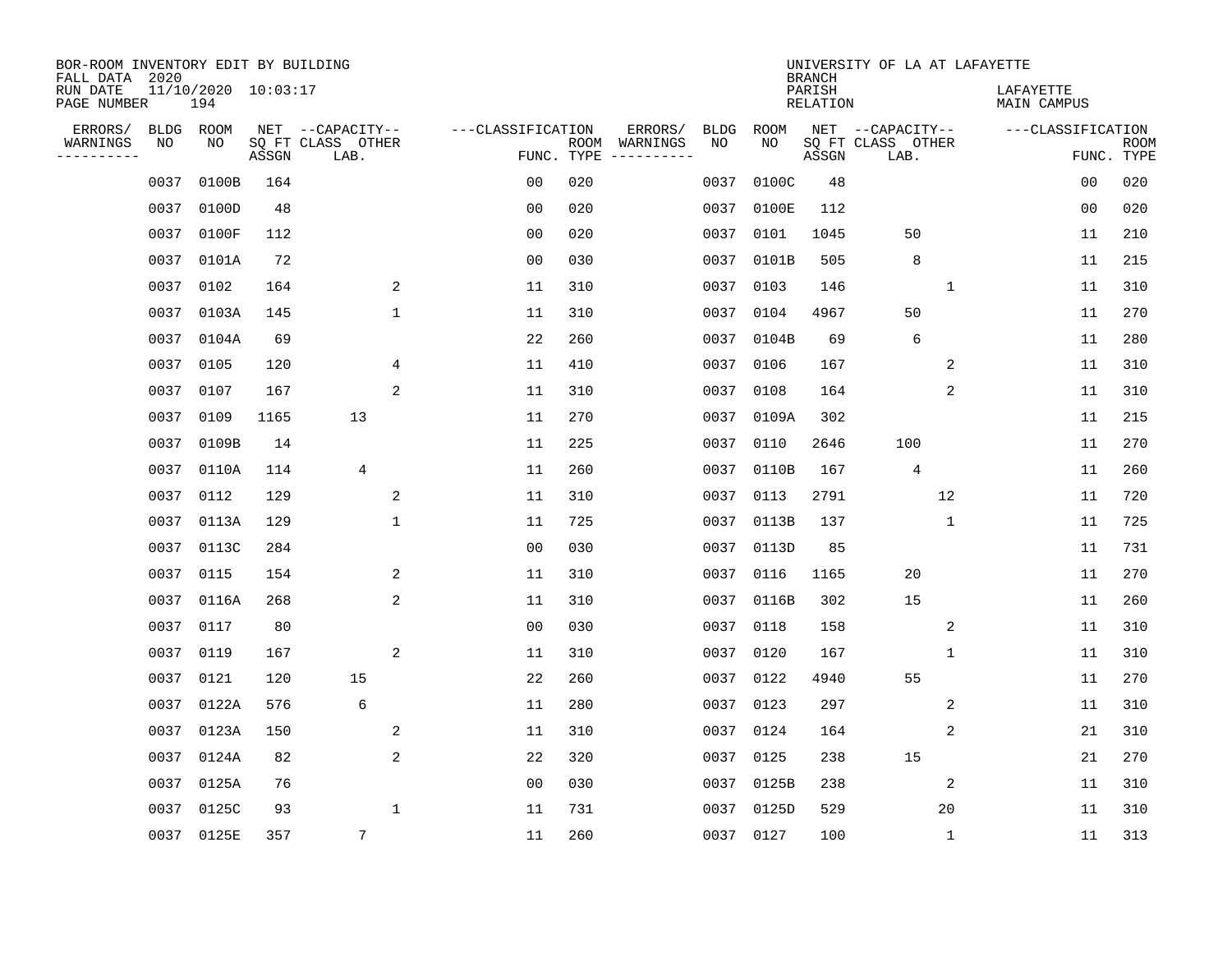| BOR-ROOM INVENTORY EDIT BY BUILDING<br>FALL DATA 2020 |             |                            |       |                           |                   |                    |          |             |             | <b>BRANCH</b>             | UNIVERSITY OF LA AT LAFAYETTE |                          |                           |
|-------------------------------------------------------|-------------|----------------------------|-------|---------------------------|-------------------|--------------------|----------|-------------|-------------|---------------------------|-------------------------------|--------------------------|---------------------------|
| RUN DATE<br>PAGE NUMBER                               |             | 11/10/2020 10:03:17<br>195 |       |                           |                   |                    |          |             |             | PARISH<br><b>RELATION</b> |                               | LAFAYETTE<br>MAIN CAMPUS |                           |
| ERRORS/                                               | <b>BLDG</b> | ROOM                       |       | NET --CAPACITY--          | ---CLASSIFICATION |                    | ERRORS/  | <b>BLDG</b> | <b>ROOM</b> |                           | NET --CAPACITY--              | ---CLASSIFICATION        |                           |
| WARNINGS<br>----------                                | NO          | NO                         | ASSGN | SQ FT CLASS OTHER<br>LAB. |                   | ROOM<br>FUNC. TYPE | WARNINGS | NO          | NO          | ASSGN                     | SQ FT CLASS OTHER<br>LAB.     |                          | <b>ROOM</b><br>FUNC. TYPE |
|                                                       | 0037        | 0128                       | 293   | 3                         | 11                | 325                |          | 0037        | 0129        | 293                       | 1                             | 11                       | 313                       |
|                                                       | 0037        | 0131                       | 168   | 5                         | 00                | 030                |          | 0037        | 0132        | 195                       | 2                             | 00                       | 030                       |
|                                                       | 0037        | 0133                       | 543   |                           | 0 <sub>0</sub>    | 030                |          | 0037        | 0134        |                           | 2184 150                      | 11                       | 110                       |
|                                                       | 0037        | 0134A                      | 187   | $\mathbf{1}$              | 11                | 115                |          |             | 0037 0135   | 2305                      | 1                             | 11                       | 550                       |
|                                                       | 0037        | 0137                       | 1045  | $\mathbf 1$               | 11                | 620                |          | 0037        | 0138        | 2531                      | 12                            | 11                       | 620                       |
|                                                       | 0037        | 0139                       | 1910  | 15                        | 11                | 620                |          |             | 0037 0200   | 2759                      |                               | 0 <sub>0</sub>           | 020                       |
|                                                       | 0037        | 0200A                      | 153   |                           | 0 <sub>0</sub>    | 020                |          | 0037        | 0200B       | 191                       |                               | 00                       | 020                       |
|                                                       | 0037        | 0200C                      | 86    |                           | 0 <sub>0</sub>    | 020                |          |             | 0037 0200D  | 75                        |                               | 0 <sub>0</sub>           | 020                       |
|                                                       | 0037        | 0200E                      | 60    |                           | 0 <sub>0</sub>    | 020                |          | 0037        | 0200F       | 306                       |                               | 0 <sub>0</sub>           | 020                       |
|                                                       | 0037        | 0200H                      | 69    |                           | 0 <sub>0</sub>    | 020                |          | 0037        | 0200I       | 566                       |                               | 0 <sub>0</sub>           | 020                       |
|                                                       | 0037        | 0201A                      | 100   | 2                         | 11                | 310                |          | 0037        | 0201B       | 100                       | 2                             | 11                       | 310                       |
|                                                       | 0037        | 0201C                      | 336   | 18                        | 11                | 350                |          | 0037        | 0202        | 659                       |                               | 11                       | 620                       |
|                                                       | 0037        | 0202A                      | 162   | 1                         | 11                | 314                |          | 0037        | 0202B       | 151                       | $\mathbf 1$                   | 11                       | 313                       |
|                                                       | 0037        | 0203                       | 445   | 18                        | 45                | 680                |          | 0037        | 0203B       | 21                        |                               | 11                       | 731                       |
|                                                       | 0037        | 0203C                      | 133   | 2                         | 22                | 320                |          | 0037        | 0203D       | 133                       | 2                             | 11                       | 314                       |
|                                                       | 0037        | 0203E                      | 113   | 2                         | 11                | 315                |          | 0037        | 0204        | 405                       | 3                             | 11                       | 325                       |
|                                                       | 0037        | 0204A                      | 47    | 1                         | 11                | 731                |          | 0037        | 0204B       | 12                        | 1                             | 11                       | 315                       |
|                                                       | 0037        | 0205                       | 280   | 1                         | 11                | 313                |          | 0037        | 0206        | 170                       | 3                             | 11                       | 325                       |
|                                                       | 0037        | 0206A                      | 15    | 1                         | 45                | 315                |          | 0037        | 0207        | 450                       | 25                            | 11                       | 270                       |
|                                                       | 0037        | 0207A                      | 129   | 19                        | 11                | 310                |          | 0037        | 0207B       | 59                        | $\mathbf{1}$                  | 11                       | 215                       |
|                                                       | 0037        | 0207C                      | 734   | 20                        | 11                | 270                |          | 0037        | 0207D       | 401                       | 30                            | 11                       | 270                       |
|                                                       | 0037        | 0207E                      | 761   | $\mathbf 1$               | 11                | 270                |          | 0037        | 0207F       | 130                       | 15                            | 11                       | 270                       |
|                                                       | 0037        | 0207G                      | 130   | 15                        | 11                | 270                |          | 0037        | 0208        | 264                       | 2                             | 11                       | 310                       |
|                                                       | 0037        | 0208A                      | 122   | 2                         | 11                | 310                |          | 0037        | 0209        | 263                       | 2                             | 22                       | 290                       |
|                                                       | 0037        | 0209A                      | 20    | 2                         | 11                | 215                |          | 0037        | 0209B       | 123                       | $\mathbf{1}$                  | 11                       | 290                       |
|                                                       |             | 0037 0209C                 | 17    | $\mathbf 1$               | 11                | 215                |          |             | 0037 0209D  | 42                        | 1                             | 45                       | 315                       |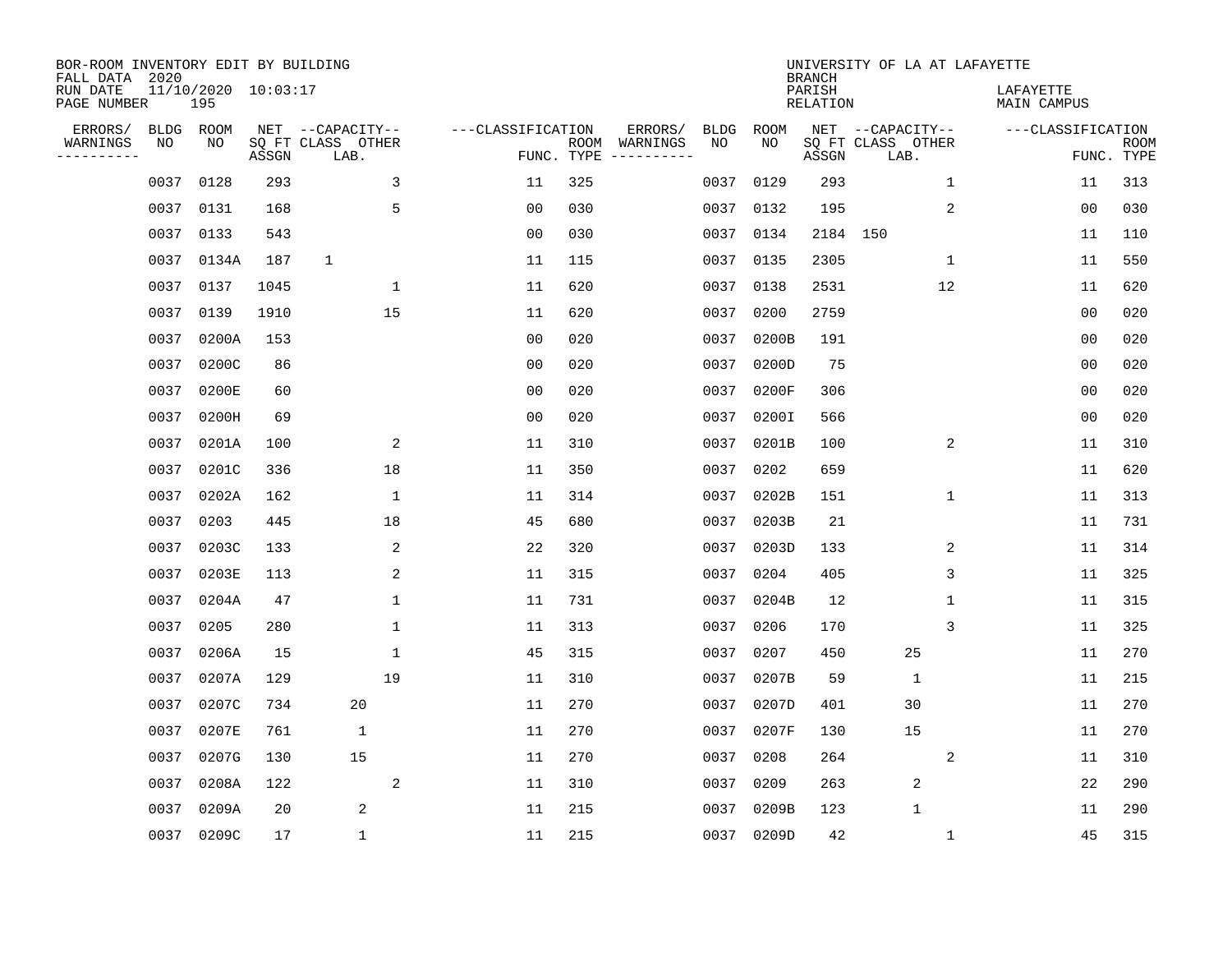| BOR-ROOM INVENTORY EDIT BY BUILDING<br>FALL DATA 2020 |      |                            |       |                           |              |                   |                    |                         |             |            | <b>BRANCH</b>             | UNIVERSITY OF LA AT LAFAYETTE |             |                          |                           |
|-------------------------------------------------------|------|----------------------------|-------|---------------------------|--------------|-------------------|--------------------|-------------------------|-------------|------------|---------------------------|-------------------------------|-------------|--------------------------|---------------------------|
| RUN DATE<br>PAGE NUMBER                               |      | 11/10/2020 10:03:17<br>196 |       |                           |              |                   |                    |                         |             |            | PARISH<br><b>RELATION</b> |                               |             | LAFAYETTE<br>MAIN CAMPUS |                           |
| ERRORS/                                               | BLDG | ROOM                       |       | NET --CAPACITY--          |              | ---CLASSIFICATION |                    | ERRORS/                 | <b>BLDG</b> | ROOM       |                           | NET --CAPACITY--              |             | ---CLASSIFICATION        |                           |
| WARNINGS<br>-----------                               | NO   | NO                         | ASSGN | SQ FT CLASS OTHER<br>LAB. |              |                   | ROOM<br>FUNC. TYPE | WARNINGS<br>----------- | NO          | NO         | ASSGN                     | SQ FT CLASS OTHER<br>LAB.     |             |                          | <b>ROOM</b><br>FUNC. TYPE |
|                                                       | 0037 | 0209E                      | 130   |                           | $\mathbf{1}$ | 11                | 310                |                         | 0037        | 0209F      | 122                       |                               | 1           | 11                       | 310                       |
|                                                       | 0037 | 0209G                      | 597   | 21                        |              | 11                | 240                |                         | 0037        | 0209H      | 859                       | 28                            |             | 11                       | 240                       |
|                                                       | 0037 | 0209I                      | 575   | $\mathbf 1$               |              | 11                | 270                |                         | 0037        | 0209J      | 19                        |                               |             | 11                       | 215                       |
|                                                       | 0037 | 0209K                      | 19    | 1                         |              | 11                | 215                |                         |             | 0037 0209L | 20                        | 1                             |             | 11                       | 215                       |
|                                                       | 0037 | 0211                       | 915   | 30                        |              | 11                | 110                |                         |             | 0037 0212  | 522                       | 8                             |             | 21                       | 250                       |
|                                                       | 0037 | 0212A                      | 690   |                           | 1            | 11                | 310                |                         |             | 0037 0212B | 153                       |                               | $\mathbf 1$ | 11                       | 310                       |
|                                                       | 0037 | 0213                       | 131   |                           | 2            | 21                | 320                |                         |             | 0037 0213A | 130                       |                               |             | 21                       | 215                       |
|                                                       | 0037 | 0214                       | 196   |                           | 3            | 0 <sub>0</sub>    | 030                |                         |             | 0037 0215  | 233                       |                               | 4           | 0 <sub>0</sub>           | 030                       |
|                                                       | 0037 | 0216                       | 45    |                           |              | 0 <sub>0</sub>    | 010                |                         | 0037        | 0216A      | 127                       |                               |             | 0 <sub>0</sub>           | 010                       |
|                                                       | 0037 | 0217                       | 316   | $\mathbf 1$               |              | 14                | 215                |                         |             | 0037 0218  | 203                       |                               |             | 11                       | 715                       |
|                                                       | 0037 | 0218A                      | 101   |                           |              | 11                | 731                |                         | 0037        | 0219       | 834                       |                               |             | 11                       | 555                       |
|                                                       | 0037 | 0219A                      | 191   |                           | 1            | 11                | 731                |                         |             | 0037 0220  | 1875                      | 30                            |             | 11                       | 280                       |
|                                                       | 0037 | 0228                       | 2508  | 30                        |              | 11                | 280                |                         | 0037        | 0232       | 2472                      | 30                            |             | 11                       | 280                       |
|                                                       | 0037 | 0300                       | 2378  |                           |              | 0 <sub>0</sub>    | 020                |                         | 0037        | 0300A      | 157                       |                               |             | 0 <sub>0</sub>           | 020                       |
|                                                       | 0037 | 0300B                      | 178   |                           |              | 0 <sub>0</sub>    | 020                |                         | 0037        | 0300C      | 106                       |                               |             | 0 <sub>0</sub>           | 020                       |
|                                                       | 0037 | 0300D                      | 644   |                           |              | 0 <sub>0</sub>    | 020                |                         | 0037        | 0301A      | 1446                      | 20                            |             | 11                       | 260                       |
|                                                       | 0037 | 0301B                      | 1445  | 18                        |              | 11                | 260                |                         | 0037        | 0301C      | 157                       | $\mathbf{1}$                  |             | 11                       | 260                       |
|                                                       | 0037 | 0301D                      | 156   |                           |              | 11                | 115                |                         | 0037        | 0302       | 236                       |                               | 2           | 11                       | 310                       |
|                                                       | 0037 | 0303                       | 207   | $\mathbf 1$               |              | 11                | 280                |                         | 0037        | 0304       | 236                       |                               | 2           | 11                       | 310                       |
|                                                       | 0037 | 0305                       | 1003  | 20                        |              | 11                | 280                |                         | 0037        | 0305A      | 169                       |                               |             | 11                       | 280                       |
|                                                       | 0037 | 0305B                      | 100   | 2                         |              | 11                | 280                |                         | 0037        | 0306       | 263                       |                               | 2           | 11                       | 310                       |
|                                                       | 0037 | 0307                       | 822   | 20                        |              | 11                | 270                |                         | 0037        | 0307A      | 133                       |                               |             | 11                       | 115                       |
|                                                       | 0037 | 0307B                      | 133   | $\mathbf{1}$              |              | 11                | 115                |                         | 0037        | 0307C      | 133                       | 1                             |             | 11                       | 115                       |
|                                                       | 0037 | 0307D                      | 133   | 30                        |              | 11                | 115                |                         | 0037        | 0307E      | 844                       | 30                            |             | 11                       | 110                       |
|                                                       | 0037 | 0308                       | 3202  | 15                        |              | 11                | 270                |                         | 0037        | 0308A      | 620                       | 15                            |             | 11                       | 270                       |
|                                                       |      | 0037 0308B                 | 860   | 15                        |              | 11                | 270                |                         |             | 0037 0308C | 779                       | 15                            |             | 11                       | 270                       |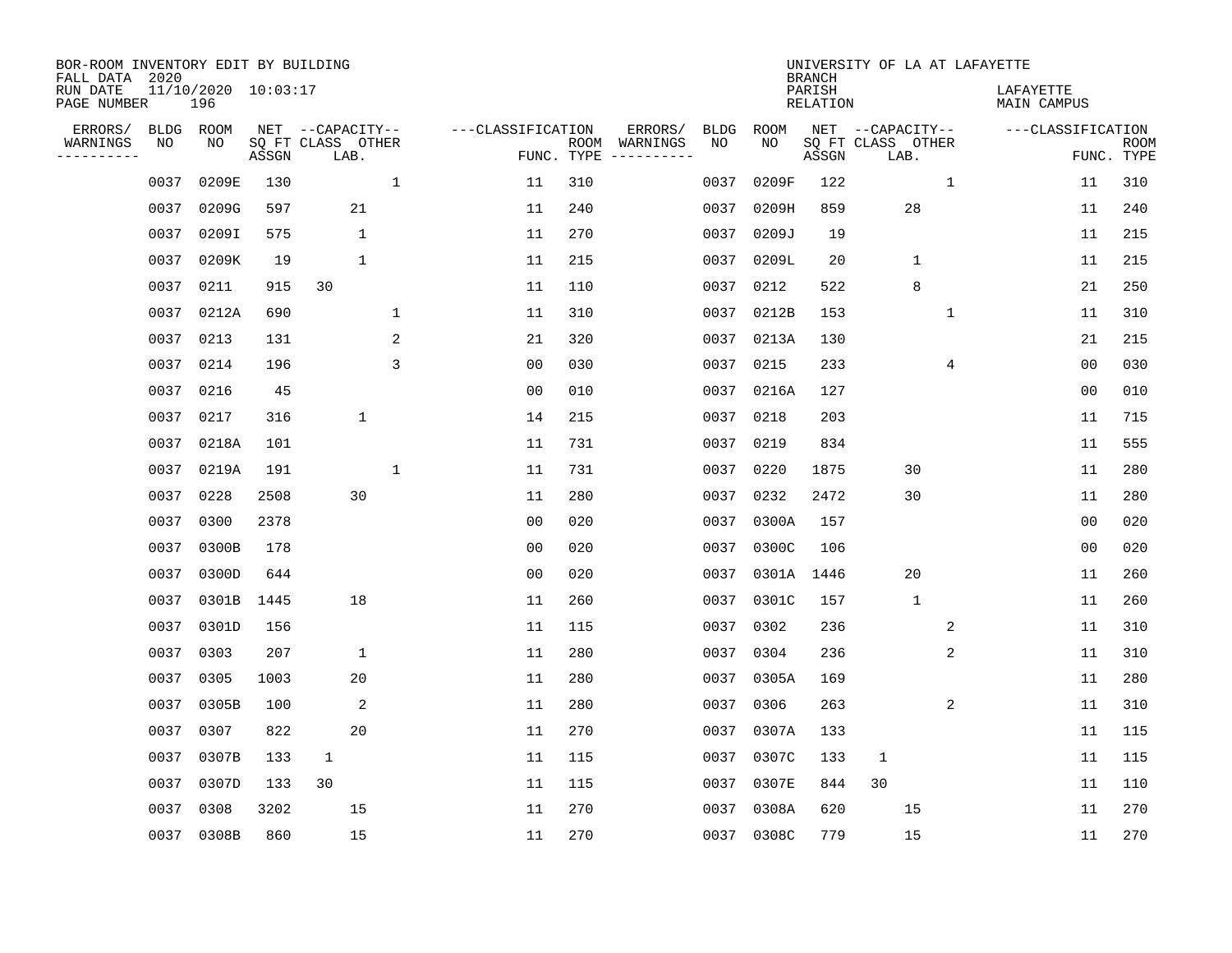| BOR-ROOM INVENTORY EDIT BY BUILDING<br>FALL DATA 2020 |      |                            |       |                           |                   |            |                              |      |                                                  | <b>BRANCH</b>      | UNIVERSITY OF LA AT LAFAYETTE                                                                                                                       |                                                            |                           |
|-------------------------------------------------------|------|----------------------------|-------|---------------------------|-------------------|------------|------------------------------|------|--------------------------------------------------|--------------------|-----------------------------------------------------------------------------------------------------------------------------------------------------|------------------------------------------------------------|---------------------------|
| RUN DATE<br>PAGE NUMBER                               |      | 11/10/2020 10:03:17<br>197 |       |                           |                   |            |                              |      |                                                  | PARISH<br>RELATION |                                                                                                                                                     | LAFAYETTE<br>MAIN CAMPUS                                   |                           |
| ERRORS/                                               |      | BLDG ROOM                  |       | NET --CAPACITY--          | ---CLASSIFICATION |            | ERRORS/                      | BLDG | ROOM                                             |                    | NET --CAPACITY--                                                                                                                                    | ---CLASSIFICATION                                          |                           |
| WARNINGS<br>----------                                | NO   | NO.                        | ASSGN | SQ FT CLASS OTHER<br>LAB. |                   | FUNC. TYPE | ROOM WARNINGS<br>----------- | NO   | NO.                                              | ASSGN              | SO FT CLASS OTHER<br>LAB.                                                                                                                           |                                                            | <b>ROOM</b><br>FUNC. TYPE |
|                                                       | 0037 | 0308D                      | 282   | 15                        | 11                | 270        |                              | 0037 | 0308E                                            | 282                | 15                                                                                                                                                  | 11                                                         | 270                       |
|                                                       | 0037 | 0308F                      | 210   | 15                        | 11                | 270        |                              | 0037 | 0308G                                            | 26                 |                                                                                                                                                     | 11                                                         | 710                       |
|                                                       | 0037 | 0309A                      | 117   | 2                         | 11                | 310        |                              | 0037 | 0309B                                            | 117                | 1                                                                                                                                                   | 11                                                         | 315                       |
|                                                       | 0037 | 0310                       | 207   | 1                         | 11                | 313        |                              |      | 0037 0311                                        | 236                | 3                                                                                                                                                   | 11                                                         | 325                       |
|                                                       | 0037 | 0313                       | 215   | 2                         | 11                | 310        |                              |      | 0037 0315                                        | 789                | 10                                                                                                                                                  | 11                                                         | 215                       |
|                                                       | 0037 | 0316                       | 467   | 18                        | 11                | 270        |                              |      | 0037 0316A                                       | 96                 | $\mathbf{1}$                                                                                                                                        | 11                                                         | 140                       |
|                                                       |      | 0037 0316B                 | 48    | $\mathbf{1}$              | 11                | 315        |                              |      | 0037 0316C                                       | 48                 | $\mathbf{1}$                                                                                                                                        | 11                                                         | 315                       |
|                                                       |      | 0037 0317                  | 124   |                           | 0 <sub>0</sub>    | 030        |                              |      | 0037 0318                                        | 137                | $\overline{2}$                                                                                                                                      | 11                                                         | 310                       |
|                                                       | 0037 | 0319                       | 60    | $\mathbf 1$               | 11                | 215        |                              |      | 0037 0319C                                       | 2252               |                                                                                                                                                     | 0 <sub>0</sub>                                             | 020                       |
|                                                       |      | 0037 0320                  | 60    | $\mathbf 1$               | 11                | 270        |                              |      | 0037 0321                                        | 98                 |                                                                                                                                                     | 11                                                         | 215                       |
|                                                       | 0037 | 0322                       | 98    |                           | 11                | 215        |                              |      | 0037 0323                                        | 98                 | $\mathbf{1}$                                                                                                                                        | 11                                                         | 215                       |
|                                                       |      | 0037 0324                  | 98    | $\mathbf 1$               | 46                | 220        |                              |      | 0037 0325                                        | 98                 | $\mathbf{1}$                                                                                                                                        | 11                                                         | 215                       |
|                                                       | 0037 | 0326                       | 98    | $\mathbf 1$               | 11                | 215        |                              |      | 0037 0327                                        | 101                | $\mathbf{1}$                                                                                                                                        | 11                                                         | 215                       |
|                                                       | 0037 | 0328                       | 172   | 4                         | 11                | 215        |                              |      | 0037 0328A                                       | 11                 | $\mathbf{1}$                                                                                                                                        | 11                                                         | 225                       |
|                                                       | 0037 | 0328B                      | 11    |                           | 11                | 225        |                              | 0037 | 0329                                             | 232                | 4                                                                                                                                                   | 11                                                         | 215                       |
|                                                       |      | 0037 0329A                 | 32    |                           | 11                | 535        |                              |      | 0037 0330                                        | 371                |                                                                                                                                                     | 00                                                         | 030                       |
|                                                       |      | 0037 S0125                 | 108   |                           | 11                | 225        |                              |      | TOTAL NUMBER CLASSROOMS<br>TOTAL NUMBER LABS 210 |                    | TOTAL ASSIGNABLE & UNASSIGNABLE SQFT:<br>TOTAL NET ASSIGN SQ. FT. IN ROOM FILE<br>TOTAL NUMBER COMPUTER CLASSROOMS<br>TOTAL NUMBER SPECIAL LABS 220 | 87,930<br>74,458<br>3<br>$\mathbf{1}$<br>$\mathbf{1}$<br>1 |                           |
|                                                       | 0038 | 0100                       | 942   | 8                         | 00                | 020        |                              |      | 0038 0100A                                       | 67                 | 8                                                                                                                                                   | 0 <sub>0</sub>                                             | 020                       |
|                                                       | 0038 | 0100B                      | 129   | 8                         | 0 <sub>0</sub>    | 020        |                              | 0038 | 0100C                                            | 192                | 8                                                                                                                                                   | 00                                                         | 020                       |
|                                                       | 0038 | 0100D                      | 148   | 8                         | 00                | 020        |                              | 0038 | 0101                                             | 315                | 17                                                                                                                                                  | 11                                                         | 270                       |
|                                                       | 0038 | 0102                       | 174   | 1                         | 14                | 313        |                              | 0038 | 0103                                             | 203                | $\mathbf 1$                                                                                                                                         | 14                                                         | 313                       |
|                                                       | 0038 | 0104                       | 157   | 1                         | 14                | 314        |                              | 0038 | 0105                                             | 157                | $\mathbf 1$                                                                                                                                         | 14                                                         | 314                       |
|                                                       |      | 0038 0106                  | 157   | $\mathbf{1}$              | 14                | 314        |                              |      | 0038 0107                                        | 157                | 20                                                                                                                                                  | 14                                                         | 314                       |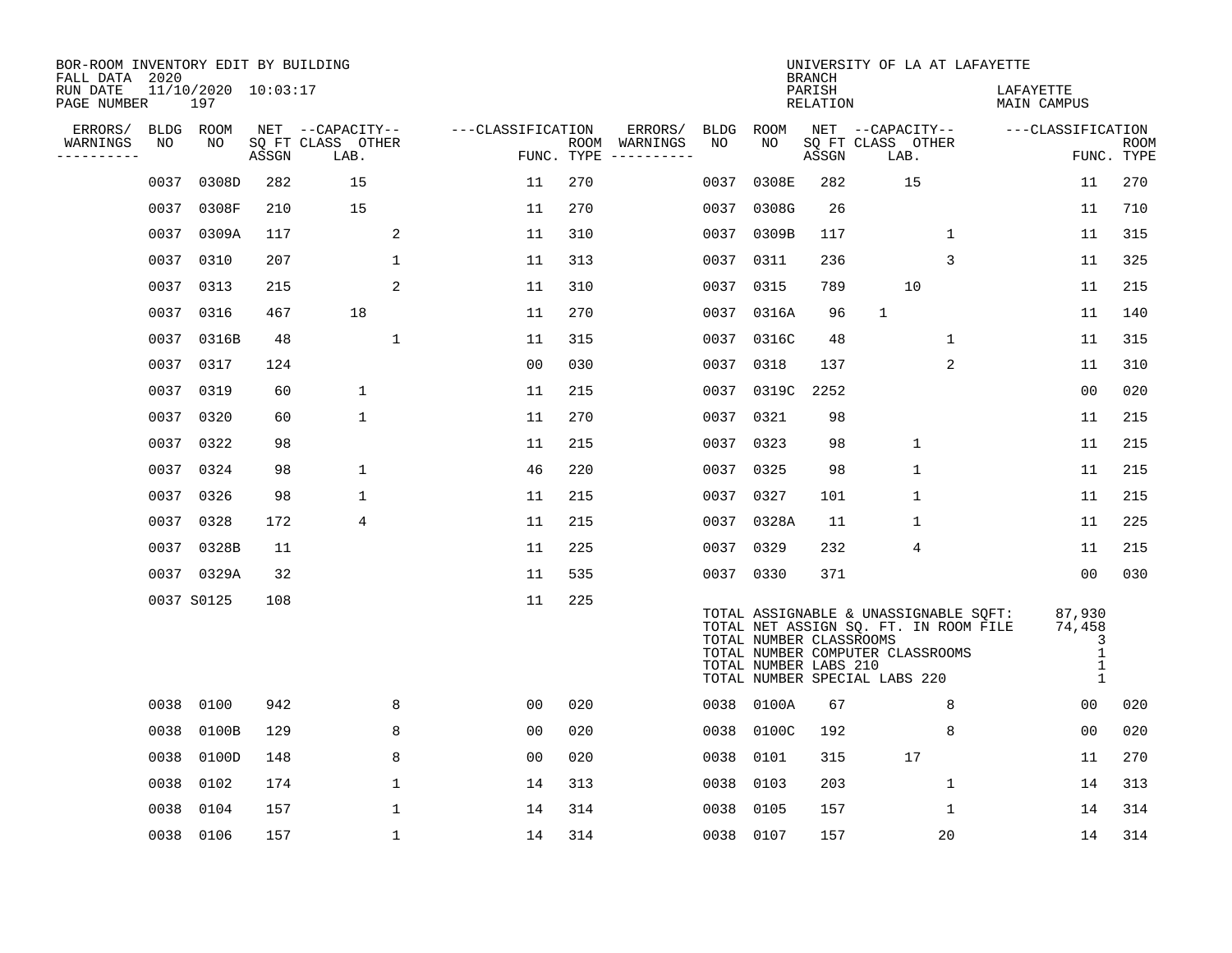| BOR-ROOM INVENTORY EDIT BY BUILDING<br>FALL DATA 2020 |              |                     |                           |                   |                                      |      |            | <b>BRANCH</b>                                    | UNIVERSITY OF LA AT LAFAYETTE                                                                                                                       |                          |                           |
|-------------------------------------------------------|--------------|---------------------|---------------------------|-------------------|--------------------------------------|------|------------|--------------------------------------------------|-----------------------------------------------------------------------------------------------------------------------------------------------------|--------------------------|---------------------------|
| RUN DATE<br>PAGE NUMBER                               | 198          | 11/10/2020 10:03:17 |                           |                   |                                      |      |            | PARISH<br>RELATION                               |                                                                                                                                                     | LAFAYETTE<br>MAIN CAMPUS |                           |
| ERRORS/                                               | BLDG ROOM    |                     | NET --CAPACITY--          | ---CLASSIFICATION | ERRORS/                              | BLDG | ROOM       |                                                  | NET --CAPACITY--                                                                                                                                    | ---CLASSIFICATION        |                           |
| WARNINGS<br>----------                                | NO<br>NO     | ASSGN               | SQ FT CLASS OTHER<br>LAB. |                   | ROOM WARNINGS<br>FUNC. TYPE $------$ | NO   | NO         | ASSGN                                            | SQ FT CLASS OTHER<br>LAB.                                                                                                                           |                          | <b>ROOM</b><br>FUNC. TYPE |
|                                                       | 0038<br>0108 | 158                 | 1                         | 14                | 315                                  | 0038 | 0109       | 160                                              | 3                                                                                                                                                   | 00                       | 030                       |
|                                                       | 0038 0110    | 95                  | 2                         | 00                | 030                                  | 0038 | 0111       | 31                                               | $\mathbf{1}$                                                                                                                                        | 00                       | 030                       |
|                                                       | 0038 0112    | 31                  | $\mathbf{1}$              | 00                | 030                                  | 0038 | 0113       | 67                                               |                                                                                                                                                     | 0 <sub>0</sub>           | 010                       |
|                                                       | 0038<br>0114 | 129                 | $\mathbf{1}$              | 14                | 310                                  | 0038 | 0115       | 635                                              | 30                                                                                                                                                  | 14                       | 680                       |
|                                                       | 0038 0116    | 507                 | 20                        | 14                | 680                                  | 0038 | 0117       | 513                                              | 20                                                                                                                                                  | 14                       | 680                       |
|                                                       | 0038 0118    | 513                 | 20                        | 14                | 240                                  | 0038 | 0119       | 154                                              | 3                                                                                                                                                   | 14                       | 325                       |
|                                                       | 0038 0120    | 102                 | 2                         | 14                | 313                                  | 0038 | 0121       | 149                                              | 6                                                                                                                                                   | 14                       | 325                       |
|                                                       | 0038 0122    | 644                 | 20                        | 14                | 680                                  | 0038 | 0123       | 516                                              | 20                                                                                                                                                  | 14                       | 680                       |
|                                                       | 0038 0123A   | 39                  |                           | 11                | 115                                  |      | 0038 0124  | 521                                              | 20                                                                                                                                                  | 14                       | 240                       |
|                                                       | 0038 0124A   | 39                  |                           | 45                | 115                                  |      | 0038 0125  | 521                                              | 20                                                                                                                                                  | 14                       | 240                       |
|                                                       | 0038 0126    | 15                  |                           | 14                | 715                                  |      | 0038 0127  | 15                                               |                                                                                                                                                     | 14                       | 715                       |
|                                                       | 0038<br>0128 | 41                  |                           | 00                | 030                                  | 0038 | 0129       | 68                                               | 2                                                                                                                                                   | 14                       | 710                       |
|                                                       | 0038 0130    | 68                  | $\mathbf{1}$              | 14                | 731                                  | 0038 | 0131       | 68                                               | $\mathbf{1}$                                                                                                                                        | 14                       | 731                       |
|                                                       | 0038 0132    | 72                  | $\mathbf{1}$              | 14                | 731                                  |      | 0038 0133  | 68                                               | $\mathbf{1}$                                                                                                                                        | 14                       | 731                       |
|                                                       | 0038 0134    | 122                 | $\mathbf 1$               | 14                | 731                                  |      |            | TOTAL NUMBER CLASSROOMS<br>TOTAL NUMBER LABS 210 | TOTAL ASSIGNABLE & UNASSIGNABLE SQFT:<br>TOTAL NET ASSIGN SQ. FT. IN ROOM FILE<br>TOTAL NUMBER COMPUTER CLASSROOMS<br>TOTAL NUMBER SPECIAL LABS 220 | 8,859<br>6,956           |                           |
|                                                       | 0039 0100    | 74                  |                           | 00                | 020                                  |      | 0039 0100A | 105                                              |                                                                                                                                                     | 00                       | 020                       |
|                                                       | 0101<br>0039 | 63                  | 5                         | 11                | 260                                  | 0039 | 0101A      | 2                                                |                                                                                                                                                     | 0 <sub>0</sub>           | 030                       |
|                                                       | 0039 0101B   | 21                  |                           | 11                | 731                                  | 0039 | 0102       | 63                                               | 5                                                                                                                                                   | 11                       | 260                       |
|                                                       | 0039<br>0103 | 63                  | 5                         | 11                | 260                                  |      | 0039 0104  | 62                                               | 1                                                                                                                                                   | 0 <sub>0</sub>           | 030                       |
|                                                       | 0039 0105    | 183                 | 10                        | 11                | 270                                  |      |            | TOTAL NUMBER CLASSROOMS<br>TOTAL NUMBER LABS 210 | TOTAL ASSIGNABLE & UNASSIGNABLE SQFT:<br>TOTAL NET ASSIGN SQ. FT. IN ROOM FILE<br>TOTAL NUMBER COMPUTER CLASSROOMS                                  | 636<br>393               |                           |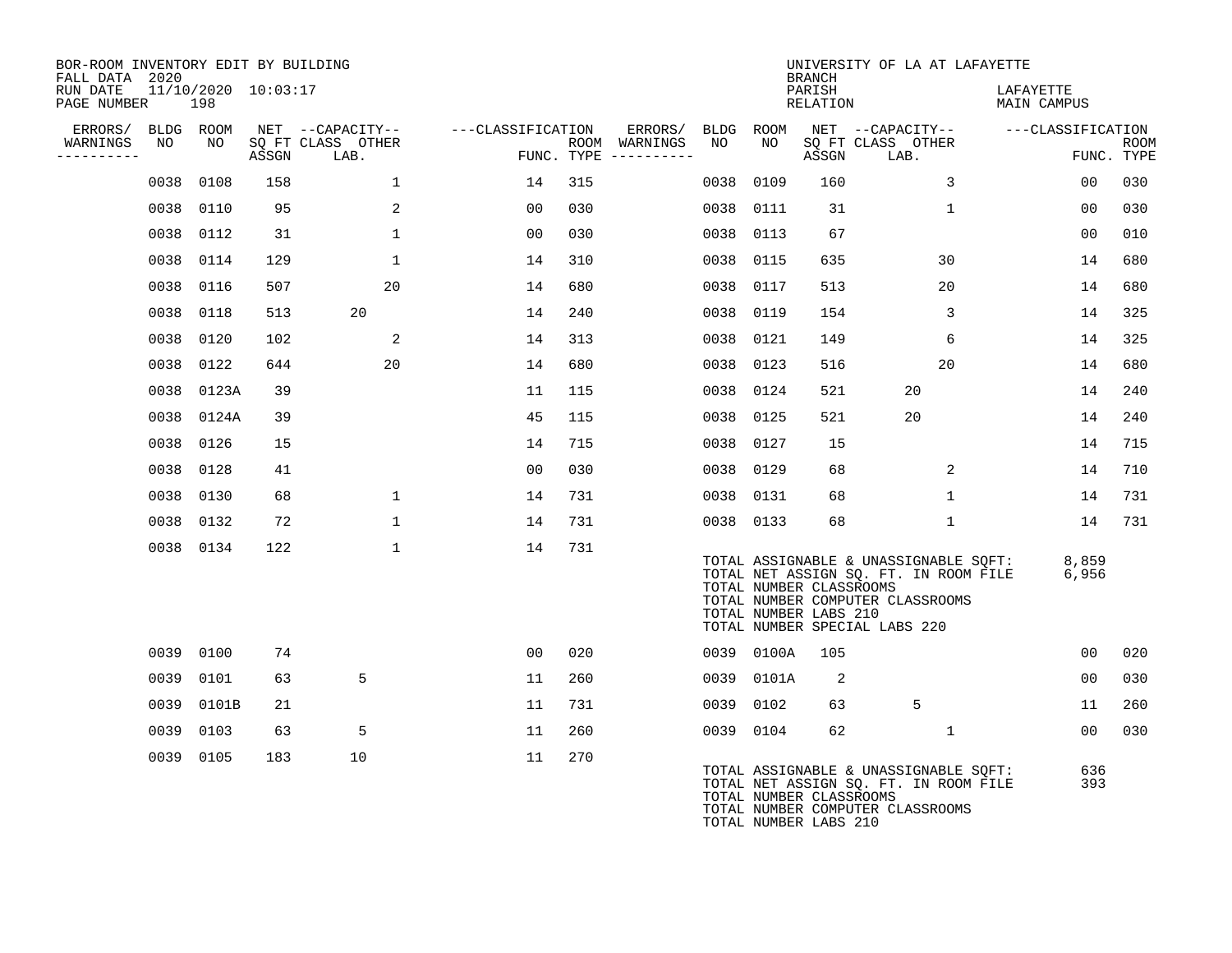| BOR-ROOM INVENTORY EDIT BY BUILDING<br>FALL DATA 2020 |    |                            |       |                                               |                   |     |                                                 |            |            | <b>BRANCH</b>      | UNIVERSITY OF LA AT LAFAYETTE                 |              |                          |                           |
|-------------------------------------------------------|----|----------------------------|-------|-----------------------------------------------|-------------------|-----|-------------------------------------------------|------------|------------|--------------------|-----------------------------------------------|--------------|--------------------------|---------------------------|
| RUN DATE<br>PAGE NUMBER                               |    | 11/10/2020 10:03:17<br>199 |       |                                               |                   |     |                                                 |            |            | PARISH<br>RELATION |                                               |              | LAFAYETTE<br>MAIN CAMPUS |                           |
| ERRORS/<br>WARNINGS<br>----------                     | NO | BLDG ROOM<br>NO            | ASSGN | NET --CAPACITY--<br>SQ FT CLASS OTHER<br>LAB. | ---CLASSIFICATION |     | ERRORS/<br>ROOM WARNINGS<br>FUNC. TYPE $------$ | BLDG<br>NO | ROOM<br>NO | ASSGN              | NET --CAPACITY--<br>SQ FT CLASS OTHER<br>LAB. |              | ---CLASSIFICATION        | <b>ROOM</b><br>FUNC. TYPE |
|                                                       |    |                            |       |                                               |                   |     |                                                 |            |            |                    | TOTAL NUMBER SPECIAL LABS 220                 |              |                          |                           |
|                                                       |    | 0041 0100                  | 2304  |                                               | 0 <sub>0</sub>    | 020 |                                                 |            | 0041 0100A | 590                |                                               |              | 0 <sub>0</sub>           | 020                       |
|                                                       |    | 0041 0100B                 | 118   |                                               | 0 <sub>0</sub>    | 020 |                                                 |            | 0041 0100C | 216                |                                               |              | 0 <sub>0</sub>           | 020                       |
|                                                       |    | 0041 0100D                 | 686   |                                               | 0 <sub>0</sub>    | 020 |                                                 |            | 0041 0100E | 35                 |                                               |              | 0 <sub>0</sub>           | 020                       |
|                                                       |    | 0041 0100F                 | 194   |                                               | 0 <sub>0</sub>    | 020 |                                                 |            | 0041 0102  | 24                 |                                               |              | 0 <sub>0</sub>           | 020                       |
|                                                       |    | 0041 0102A                 | 32    | 9                                             | 0 <sub>0</sub>    | 030 |                                                 |            | 0041 0103  | 92                 |                                               |              | 11                       | 315                       |
|                                                       |    | 0041 0103A                 | 180   | 1                                             | 11                | 310 |                                                 |            | 0041 0104  | 82                 |                                               |              | 11                       | 315                       |
|                                                       |    | 0041 0104A                 | 82    | $\mathbf{1}$                                  | 11                | 310 |                                                 |            | 0041 0105  | 94                 |                                               | $\mathbf{1}$ | 11                       | 310                       |
|                                                       |    | 0041 0105A                 | 91    |                                               | 11                | 315 |                                                 | 0041       | 0106       | 495                |                                               | 26           | 11                       | 350                       |
|                                                       |    | 0041 0106A                 | 320   | 8                                             | 11                | 410 |                                                 |            | 0041 0106B | 150                |                                               | 8            | 11                       | 410                       |
|                                                       |    | 0041 0106C                 | 256   | 2                                             | 11                | 355 |                                                 |            | 0041 0106D | 26                 |                                               |              | 11                       | 355                       |
|                                                       |    | 0041 0106E                 | 258   | 4                                             | 11                | 355 |                                                 |            | 0041 0108  | 374                |                                               | 2            | 11                       | 313                       |
|                                                       |    | 0041 0108A                 | 105   |                                               | 11                | 315 |                                                 |            | 0041 0108B | 90                 |                                               | 2            | 11                       | 313                       |
|                                                       |    | 0041 0108C                 | 195   | 2                                             | 11                | 325 |                                                 |            | 0041 0108D | 96                 |                                               | $\mathbf{1}$ | 11                       | 315                       |
|                                                       |    | 0041 0108E                 | 182   | $\mathbf{1}$                                  | 22                | 250 |                                                 |            | 0041 0108F | 41                 |                                               | $\mathbf{1}$ | 0 <sub>0</sub>           | 030                       |
|                                                       |    | 0041 0108G                 | 94    | $\mathbf{1}$                                  | 11                | 310 |                                                 |            | 0041 0108H | 85                 |                                               | $\mathbf{1}$ | 11                       | 310                       |
|                                                       |    | 0041 0108J                 | 15    |                                               | 11                | 315 |                                                 |            | 0041 0109  | 284                |                                               | 19           | 11                       | 315                       |
|                                                       |    | 0041 0109A                 | 43    | $\mathbf{1}$                                  | 0 <sub>0</sub>    | 030 |                                                 |            | 0041 0110  | 959                | 55                                            |              | 11                       | 210                       |
|                                                       |    | 0041 0111                  | 289   | 2                                             | 11                | 310 |                                                 |            | 0041 0112  | 874                |                                               | 24           | 22                       | 320                       |
|                                                       |    | 0041 0112A                 | 44    |                                               | 11                | 710 |                                                 |            | 0041 0113  | 959                | 28                                            |              | 11                       | 210                       |
|                                                       |    | 0041 0114                  | 283   |                                               | 11                | 215 |                                                 |            | 0041 0115  | 860                | 24                                            |              | 11                       | 210                       |
|                                                       |    | 0041 0117                  | 2098  | 278                                           | 11                | 110 |                                                 |            | 0041 0117A | 73                 |                                               |              | 11                       | 115                       |
|                                                       |    | 0041 0117B                 | 73    |                                               | 11                | 115 |                                                 |            | 0041 0118  | 33                 |                                               |              | 0 <sub>0</sub>           | 020                       |
|                                                       |    | 0041 0118A                 | 203   | 5                                             | 00                | 030 |                                                 |            | 0041 0119  | 111                |                                               |              | 0 <sub>0</sub>           | 030                       |
|                                                       |    | 0041 0120                  | 666   | $\overline{4}$                                | 22                | 250 |                                                 |            | 0041 0120A | 64                 |                                               | $\mathbf 1$  | 22                       | 310                       |
|                                                       |    | 0041 0120B                 | 59    | 2                                             | 22                | 310 |                                                 |            | 0041 0121  | 35                 |                                               |              | 0 <sub>0</sub>           | 010                       |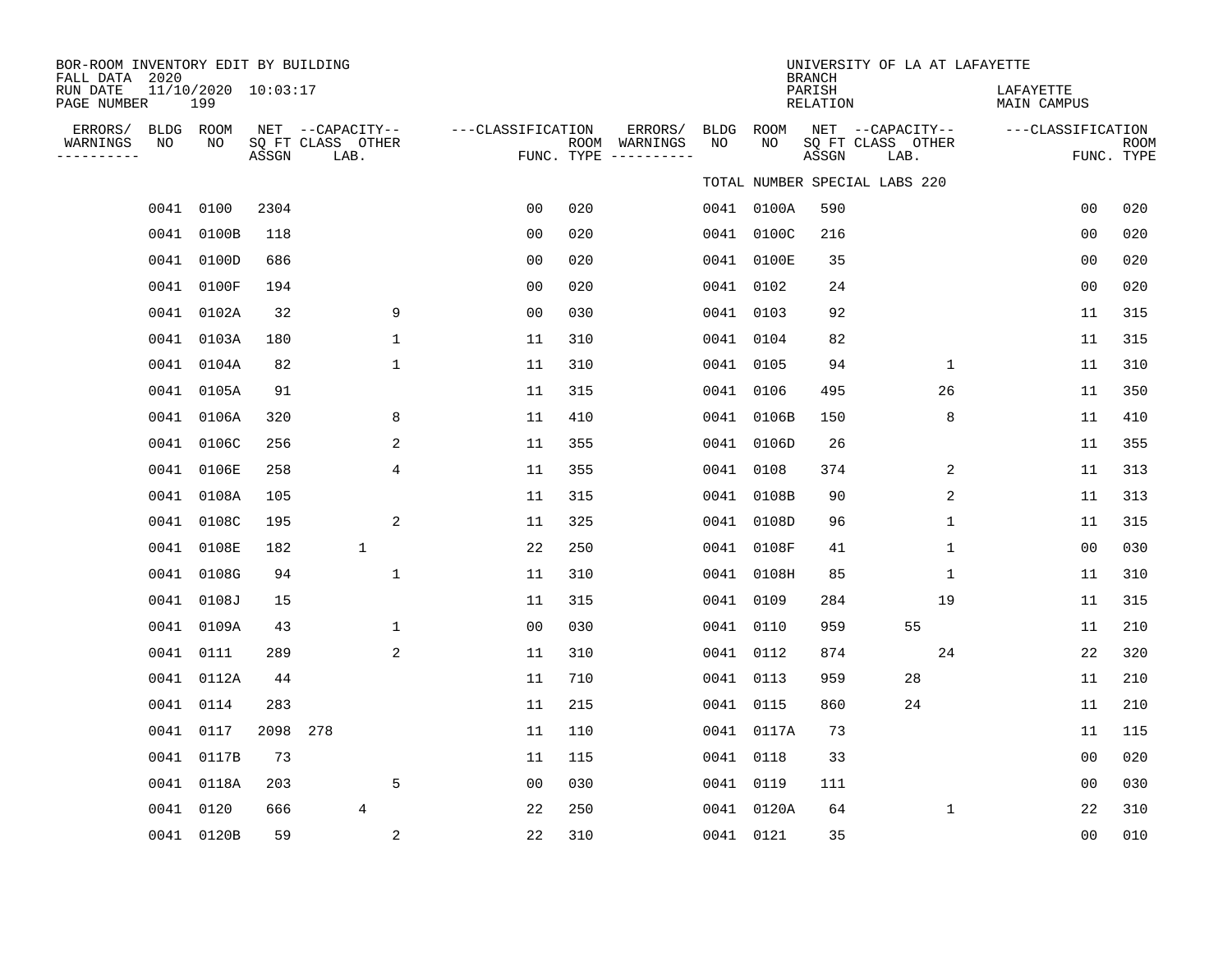| BOR-ROOM INVENTORY EDIT BY BUILDING<br>FALL DATA 2020 |           |                            |       |                           |                |                   |            |               |      |            | <b>BRANCH</b>             | UNIVERSITY OF LA AT LAFAYETTE |   |                          |                           |
|-------------------------------------------------------|-----------|----------------------------|-------|---------------------------|----------------|-------------------|------------|---------------|------|------------|---------------------------|-------------------------------|---|--------------------------|---------------------------|
| RUN DATE<br>PAGE NUMBER                               |           | 11/10/2020 10:03:17<br>200 |       |                           |                |                   |            |               |      |            | PARISH<br><b>RELATION</b> |                               |   | LAFAYETTE<br>MAIN CAMPUS |                           |
| ERRORS/                                               | BLDG ROOM |                            |       | NET --CAPACITY--          |                | ---CLASSIFICATION |            | ERRORS/       | BLDG | ROOM       |                           | NET --CAPACITY--              |   | ---CLASSIFICATION        |                           |
| WARNINGS<br>---------                                 | NO        | NO                         | ASSGN | SQ FT CLASS OTHER<br>LAB. |                |                   | FUNC. TYPE | ROOM WARNINGS | NO   | NO         | ASSGN                     | SQ FT CLASS OTHER<br>LAB.     |   |                          | <b>ROOM</b><br>FUNC. TYPE |
|                                                       | 0041 0122 |                            | 661   | 37                        |                | 11                | 110        |               |      | 0041 0122A | 137                       |                               |   | 11                       | 115                       |
|                                                       |           | 0041 0122B                 | 58    |                           |                | 11                | 115        |               |      | 0041 0123  | 852                       | 24                            |   | 11                       | 210                       |
|                                                       |           | 0041 0123A                 | 138   |                           |                | 11                | 215        |               |      | 0041 0124  | 836                       | 30                            |   | 11                       | 210                       |
|                                                       |           | 0041 0124A                 | 143   |                           |                | 11                | 215        |               |      | 0041 0127  | 146                       |                               |   | 0 <sub>0</sub>           | 030                       |
|                                                       | 0041 0128 |                            | 51    |                           |                | 22                | 255        |               |      | 0041 0128A | 81                        |                               |   | 22                       | 255                       |
|                                                       | 0041 0129 |                            | 41    |                           |                | 0 <sub>0</sub>    | 010        |               |      | 0041 0130  | 101                       |                               |   | 0 <sub>0</sub>           | 030                       |
|                                                       | 0041 0131 |                            | 182   | $\mathbf{1}$              |                | 11                | 255        |               |      | 0041 0132  | 129                       |                               | 2 | 0 <sub>0</sub>           | 030                       |
|                                                       | 0041 0133 |                            | 1046  | 10                        |                | 22                | 250        |               |      | 0041 0133A | 113                       |                               | 2 | 22                       | 570                       |
|                                                       |           | 0041 0133B                 | 100   |                           | 2              | 22                | 570        |               |      | 0041 0133C | 127                       |                               | 1 | 22                       | 570                       |
|                                                       |           | 0041 0133D                 | 139   |                           | $\mathbf{1}$   | 22                | 570        |               |      | 0041 0134  | 134                       |                               | 3 | 21                       | 325                       |
|                                                       |           | 0041 0134A                 | 118   |                           | $\overline{3}$ | 21                | 325        |               | 0041 | 0136       | 246                       | $\sqrt{2}$                    |   | 21                       | 260                       |
|                                                       |           | 0041 0136A                 | 139   | 2                         |                | 21                | 260        |               |      | 0041 0136B | 72                        |                               | 2 | 21                       | 320                       |
|                                                       |           | 0041 0136C                 | 124   | 2                         |                | 21                | 260        |               | 0041 | 0136D      | 131                       | 2                             |   | 21                       | 260                       |
|                                                       |           | 0041 0136E                 | 31    | $\mathbf 1$               |                | 21                | 255        |               |      | 0041 0136F | 29                        | $\mathbf 1$                   |   | 21                       | 255                       |
|                                                       | 0041 0137 |                            | 386   | 4                         |                | 21                | 250        |               |      | 0041 0137A | 143                       | 2                             |   | 21                       | 260                       |
|                                                       |           | 0041 0137B                 | 96    | $\mathbf 1$               |                | 21                | 260        |               |      | 0041 0137C | 63                        | $\mathbf{1}$                  |   | 21                       | 260                       |
|                                                       |           | 0041 0137D                 | 63    | 1                         |                | 21                | 260        |               |      | 0041 0137E | 84                        | $\mathbf{1}$                  |   | 21                       | 260                       |
|                                                       | 0041 0138 |                            | 270   | 3                         |                | 22                | 260        |               |      | 0041 0138A | 83                        | 2                             |   | 22                       | 255                       |
|                                                       | 0041 0139 |                            | 108   |                           |                | 0 <sub>0</sub>    | 030        |               |      | 0041 0140  | 1115                      | $\overline{4}$                |   | 22                       | 290                       |
|                                                       |           | 0041 0140A                 | 156   | 1                         |                | 22                | 260        |               |      | 0041 0141  | 122                       |                               | 1 | 22                       | 310                       |
|                                                       |           | 0041 0141A                 | 167   | 4                         |                | 22                | 250        |               |      | 0041 0142  | 130                       |                               | 2 | 22                       | 320                       |
|                                                       |           | 0041 0142A                 | 166   |                           | $\mathbf 1$    | 11                | 310        |               |      | 0041 0200  | 2439                      |                               |   | 0 <sub>0</sub>           | 020                       |
|                                                       |           | 0041 0200A                 | 119   |                           |                | 0 <sub>0</sub>    | 020        |               |      | 0041 0200B | 1570                      |                               |   | 0 <sub>0</sub>           | 020                       |
|                                                       |           | 0041 0200C                 | 214   |                           |                | 0 <sub>0</sub>    | 020        |               |      | 0041 0200D | 102                       |                               |   | 00                       | 020                       |
|                                                       | 0041      | 0200E                      | 38    |                           |                | 0 <sub>0</sub>    | 020        |               |      | 0041 0201  | 16                        |                               |   | 0 <sub>0</sub>           | 030                       |
|                                                       |           | 0041 0201A                 | 80    |                           | 5              | 0 <sub>0</sub>    | 030        |               |      | 0041 0202  | 20                        |                               |   | 0 <sub>0</sub>           | 010                       |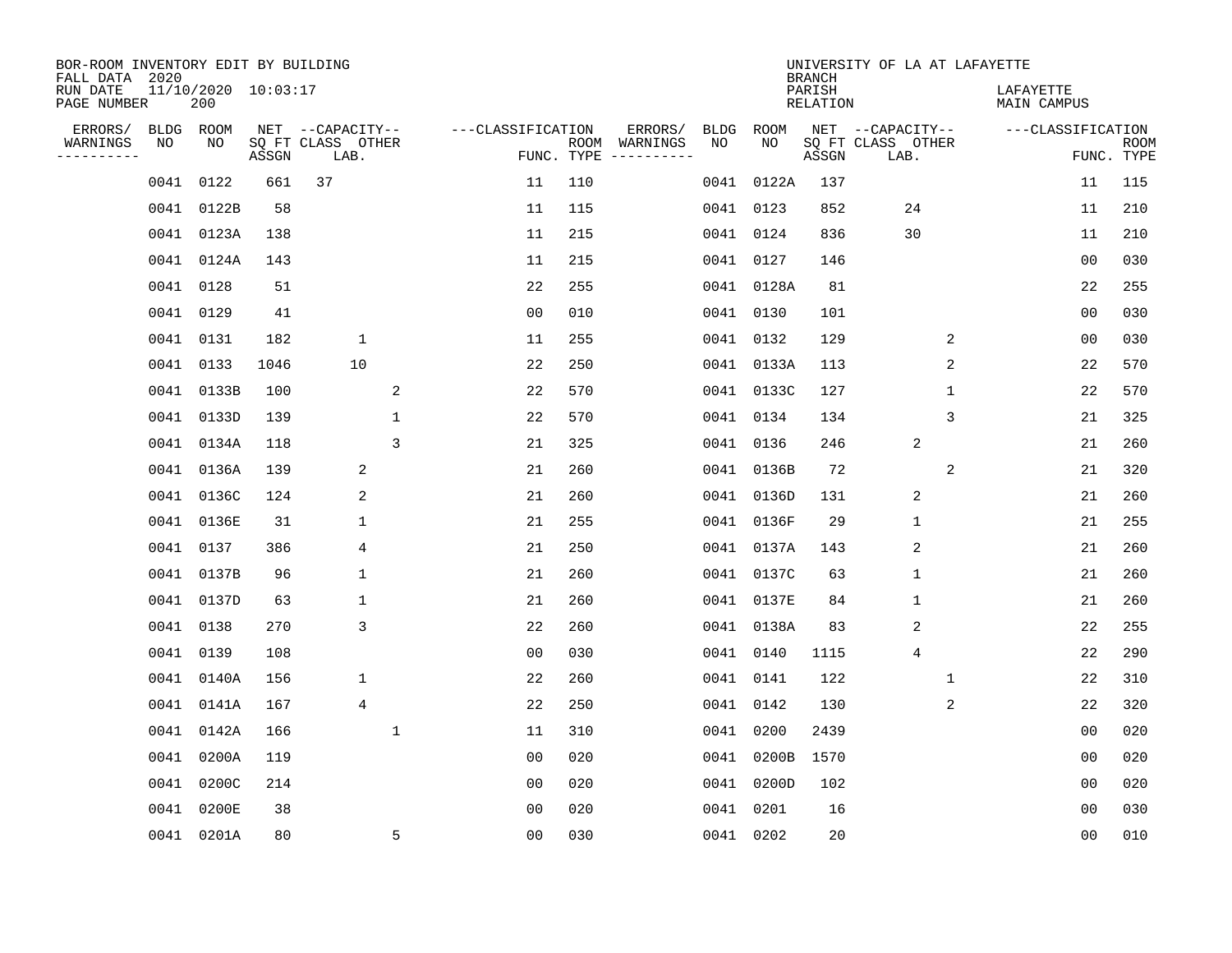| BOR-ROOM INVENTORY EDIT BY BUILDING<br>FALL DATA 2020 |             |                            |       |                           |                   |                    |                        |            | <b>BRANCH</b>             | UNIVERSITY OF LA AT LAFAYETTE |                          |                           |
|-------------------------------------------------------|-------------|----------------------------|-------|---------------------------|-------------------|--------------------|------------------------|------------|---------------------------|-------------------------------|--------------------------|---------------------------|
| RUN DATE<br>PAGE NUMBER                               |             | 11/10/2020 10:03:17<br>201 |       |                           |                   |                    |                        |            | PARISH<br><b>RELATION</b> |                               | LAFAYETTE<br>MAIN CAMPUS |                           |
| ERRORS/                                               | <b>BLDG</b> | ROOM                       |       | NET --CAPACITY--          | ---CLASSIFICATION |                    | ERRORS/<br><b>BLDG</b> | ROOM       |                           | NET --CAPACITY--              | ---CLASSIFICATION        |                           |
| WARNINGS<br>---------                                 | NO          | NO                         | ASSGN | SQ FT CLASS OTHER<br>LAB. |                   | ROOM<br>FUNC. TYPE | WARNINGS<br>NO         | NO.        | ASSGN                     | SQ FT CLASS OTHER<br>LAB.     |                          | <b>ROOM</b><br>FUNC. TYPE |
|                                                       | 0041        | 0203                       | 162   | 2                         | 22                | 250                | 0041                   | 0204       | 480                       | 4                             | 22                       | 320                       |
|                                                       | 0041        | 0205                       | 268   | $\mathbf 1$               | 22                | 320                |                        | 0041 0205A | 8                         |                               | 22                       | 315                       |
|                                                       | 0041        | 0205B                      | 8     |                           | 22                | 731                |                        | 0041 0205C | 132                       | $\mathbf{1}$                  | 22                       | 310                       |
|                                                       | 0041        | 0205D                      | 143   | $\mathbf{1}$              | 22                | 310                |                        | 0041 0205E | 155                       | $\mathbf{1}$                  | 22                       | 314                       |
|                                                       | 0041        | 0205F                      | 672   | 5                         | 22                | 250                |                        | 0041 0205G | 36                        | 1                             | 22                       | 255                       |
|                                                       | 0041        | 0205H                      | 58    | $\mathbf 1$               | 22                | 255                |                        | 0041 0206  | 200                       | 2                             | 22                       | 310                       |
|                                                       | 0041        | 0207                       | 765   | 7                         | 22                | 250                |                        | 0041 0207A | 43                        | 2                             | 22                       | 260                       |
|                                                       | 0041        | 0207B                      | 43    | 2                         | 22                | 260                |                        | 0041 0208  | 68                        |                               | 22                       | 255                       |
|                                                       | 0041        | 0209                       | 56    | 3                         | 22                | 250                | 0041                   | 0210       | 57                        | $\mathbf 1$                   | 22                       | 320                       |
|                                                       | 0041        | 0210A                      | 46    |                           | 0 <sub>0</sub>    | 020                |                        | 0041 0210B | 57                        | $\mathbf 1$                   | 22                       | 320                       |
|                                                       | 0041        | 0211                       | 80    | 2                         | 22                | 250                | 0041                   | 0211A      | 343                       | 4                             | 22                       | 290                       |
|                                                       | 0041        | 0211B                      | 51    | $\mathbf 1$               | 22                | 255                |                        | 0041 0211C | 94                        | 1                             | 22                       | 290                       |
|                                                       | 0041        | 0212                       | 571   | 8                         | 22                | 250                | 0041                   | 0212A      | 80                        | 2                             | 22                       | 250                       |
|                                                       | 0041        | 0213                       | 143   | 10                        | 21                | 315                | 0041                   | 0213A      | 15                        | $\mathbf{1}$                  | 21                       | 250                       |
|                                                       | 0041        | 0213B                      | 138   | 1                         | 21                | 310                | 0041                   | 0214       | 760                       | 10                            | 22                       | 250                       |
|                                                       | 0041        | 0215                       | 189   | 2                         | 11                | 310                | 0041                   | 0216       | 578                       | 4                             | 22                       | 250                       |
|                                                       | 0041        | 0217                       | 189   | 2                         | 21                | 320                | 0041                   | 0218       | 765                       | 8                             | 21                       | 250                       |
|                                                       | 0041        | 0219                       | 670   | 37                        | 11                | 110                | 0041                   | 0220       | 1514 116                  |                               | 11                       | 110                       |
|                                                       | 0041        | 0220A                      | 77    |                           | 11                | 115                | 0041                   | 0221       | 119                       |                               | 0 <sub>0</sub>           | 030                       |
|                                                       | 0041        | 0221A                      | 60    | $\mathbf{1}$              | 21                | 320                |                        | 0041 0221B | 60                        | 1                             | 21                       | 320                       |
|                                                       | 0041        | 0221C                      | 48    | 1                         | 21                | 320                |                        | 0041 0221D | 74                        | 1                             | 22                       | 320                       |
|                                                       | 0041        | 0221E                      | 169   | $\mathbf{1}$              | 22                | 320                | 0041                   | 0221F      | 372                       | $\mathbf 1$                   | 00                       | 030                       |
|                                                       | 0041        | 0222                       | 33    | $\mathbf{1}$              | 22                | 315                |                        | 0041 0222A | 149                       | 1                             | 22                       | 310                       |
|                                                       | 0041        | 0223                       | 200   |                           | 0 <sub>0</sub>    | 010                | 0041                   | 0224       | 279                       | 3                             | 21                       | 310                       |
|                                                       | 0041        | 0225                       | 948   | 16                        | 21                | 250                | 0041                   | 0226       | 599                       | 16                            | 21                       | 250                       |
|                                                       |             | 0041 0226A                 | 209   | $\mathbf 1$               | 21                | 250                |                        | 0041 0226B | 164                       | $\mathbf 1$                   | 21                       | 310                       |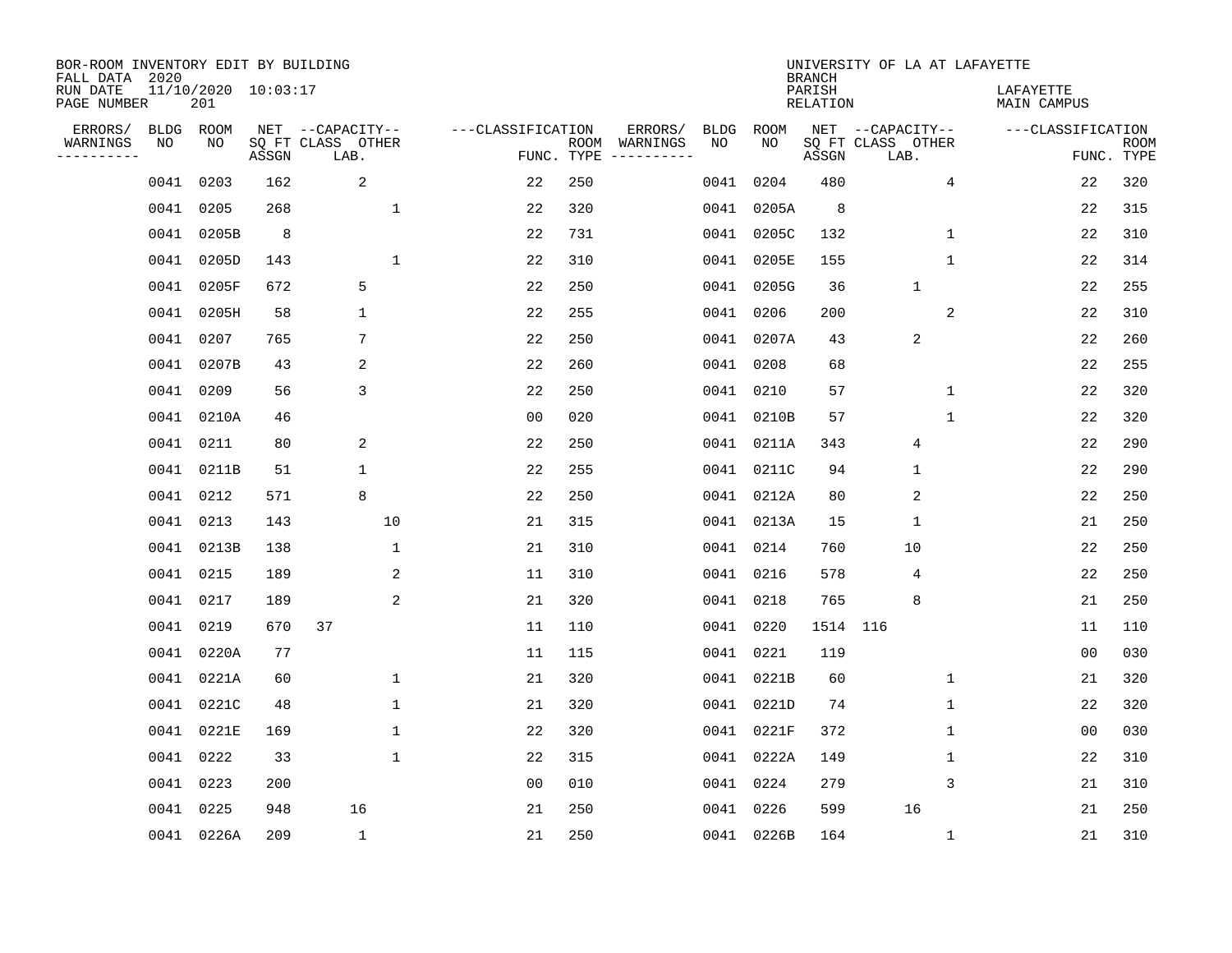| BOR-ROOM INVENTORY EDIT BY BUILDING<br>FALL DATA 2020 |      |                            |       |                           |                   |            |                              |      |            | <b>BRANCH</b>                                           | UNIVERSITY OF LA AT LAFAYETTE                                                                                                                       |              |                                 |                            |
|-------------------------------------------------------|------|----------------------------|-------|---------------------------|-------------------|------------|------------------------------|------|------------|---------------------------------------------------------|-----------------------------------------------------------------------------------------------------------------------------------------------------|--------------|---------------------------------|----------------------------|
| RUN DATE<br>PAGE NUMBER                               |      | 11/10/2020 10:03:17<br>202 |       |                           |                   |            |                              |      |            | PARISH<br>RELATION                                      |                                                                                                                                                     |              | LAFAYETTE<br><b>MAIN CAMPUS</b> |                            |
| ERRORS/                                               |      | BLDG ROOM                  |       | NET --CAPACITY--          | ---CLASSIFICATION |            | ERRORS/                      | BLDG | ROOM       |                                                         | NET --CAPACITY--                                                                                                                                    |              | ---CLASSIFICATION               |                            |
| WARNINGS<br>----------                                | NO   | NO                         | ASSGN | SQ FT CLASS OTHER<br>LAB. |                   | FUNC. TYPE | ROOM WARNINGS<br>----------- | NO   | NO         | ASSGN                                                   | SQ FT CLASS OTHER<br>LAB.                                                                                                                           |              |                                 | <b>ROOM</b><br>FUNC. TYPE  |
|                                                       | 0041 | 0226C                      | 30    | $\mathbf{1}$              | 21                | 255        |                              |      | 0041 0227  | 870                                                     | 8                                                                                                                                                   |              | 22                              | 250                        |
|                                                       |      | 0041 0227A                 | 101   | 2                         | 22                | 320        |                              |      | 0041 0228  | 382                                                     |                                                                                                                                                     | 2            | 22                              | 310                        |
|                                                       |      | 0041 0229                  | 456   |                           | 00                | 030        |                              |      | 0041 0231  | 38                                                      |                                                                                                                                                     | $\mathbf{1}$ | 00                              | 030                        |
|                                                       |      | 0041 0232                  | 50    | $\mathbf{1}$              | 0 <sub>0</sub>    | 030        |                              |      | 0041 0233  | 230                                                     | 15                                                                                                                                                  |              | 11                              | 270                        |
|                                                       |      | 0041 0234                  | 206   | 2                         | 22                | 314        |                              |      | 0041 0235  | 206                                                     |                                                                                                                                                     | 2            | 11                              | 310                        |
|                                                       |      | 0041 0236                  | 226   | 15                        | 22                | 270        |                              |      | 0041 0237  | 132                                                     |                                                                                                                                                     |              | 0 <sub>0</sub>                  | 030                        |
|                                                       |      | 0041 0238                  | 182   | 4                         | 00                | 030        |                              |      | 0041 0239  | 725                                                     | 34                                                                                                                                                  |              | 11                              | 210                        |
|                                                       |      | 0041 0239A                 | 90    | 2                         | 11                | 290        |                              |      | 0041 0240  | 142                                                     | $\mathbf{1}$                                                                                                                                        |              | 22                              | 250                        |
|                                                       |      | 0041 0241                  | 566   | 18                        | 22                | 250        |                              |      | 0041 0241A | 50                                                      | $\mathbf{1}$                                                                                                                                        |              | 22                              | 255                        |
|                                                       |      | 0041 0242                  | 116   | 1                         | 11                | 310        |                              |      | 0041 0242A | 148                                                     |                                                                                                                                                     | 1            | 11                              | 310                        |
|                                                       |      | 0041 0243                  | 153   | 1                         | 11                | 310        |                              |      | 0041 0243A | 118                                                     |                                                                                                                                                     | 1            | 11                              | 310                        |
|                                                       | 0041 | 0244                       | 116   | $\mathbf{1}$              | 11                | 310        |                              |      | 0041 0244A | 166                                                     |                                                                                                                                                     | $\mathbf 1$  | 11                              | 310                        |
|                                                       | 0041 | 0245                       | 845   | 24                        | 11                | 210        |                              |      | 0041 0245A | 92                                                      |                                                                                                                                                     |              | 11                              | 215                        |
|                                                       | 0041 | 0245B                      | 38    |                           | 11                | 215        |                              |      | 0041 0246  | 136                                                     |                                                                                                                                                     |              | 0 <sub>0</sub>                  | 030                        |
|                                                       |      | 0041 0247                  | 570   | 8                         | 22                | 250        |                              |      | 0041 0247A | 42                                                      | $\mathbf{1}$                                                                                                                                        |              | 22                              | 255                        |
|                                                       | 0041 | 0248                       | 594   | 5                         | 22                | 250        |                              |      | 0041 0248A | 113                                                     | 2                                                                                                                                                   |              | 22                              | 250                        |
|                                                       | 0041 | 0248B                      | 144   | 2                         | 22                | 570        |                              |      | 0041 0249  | 689                                                     | 6                                                                                                                                                   |              | 22                              | 250                        |
|                                                       | 0041 | 0249A                      | 203   | 2                         | 22                | 320        |                              |      | 0041 0249B | 41                                                      |                                                                                                                                                     | 1            | 22                              | 420                        |
|                                                       |      | 0041 0250                  | 689   | 3                         | 22                | 250        |                              |      | 0041 0251  | 111                                                     |                                                                                                                                                     | 3            | 22                              | 325                        |
|                                                       |      | 0041 0251A                 | 162   | 3                         | 22                | 325        |                              |      | 0041 0300  | 151                                                     |                                                                                                                                                     |              | 0 <sub>0</sub>                  | 020                        |
|                                                       |      | 0041 0300E                 | 38    |                           | 0 <sub>0</sub>    | 020        |                              |      | 0041 0300S | 201                                                     |                                                                                                                                                     |              | 00                              | 020                        |
|                                                       |      | 0041 0301                  | 624   | $\mathbf 1$               | 11                | 720        |                              |      | 0041 0302  | 112<br>TOTAL NUMBER CLASSROOMS<br>TOTAL NUMBER LABS 210 | TOTAL ASSIGNABLE & UNASSIGNABLE SQFT:<br>TOTAL NET ASSIGN SQ. FT. IN ROOM FILE<br>TOTAL NUMBER COMPUTER CLASSROOMS<br>TOTAL NUMBER SPECIAL LABS 220 |              | 11<br>53,758<br>41,849          | 225<br>$\overline{4}$<br>7 |
|                                                       |      | 0042 0100                  | 2947  |                           | 00                | 020        |                              |      | 0042 0100A | 375                                                     |                                                                                                                                                     |              | 0 <sub>0</sub>                  | 020                        |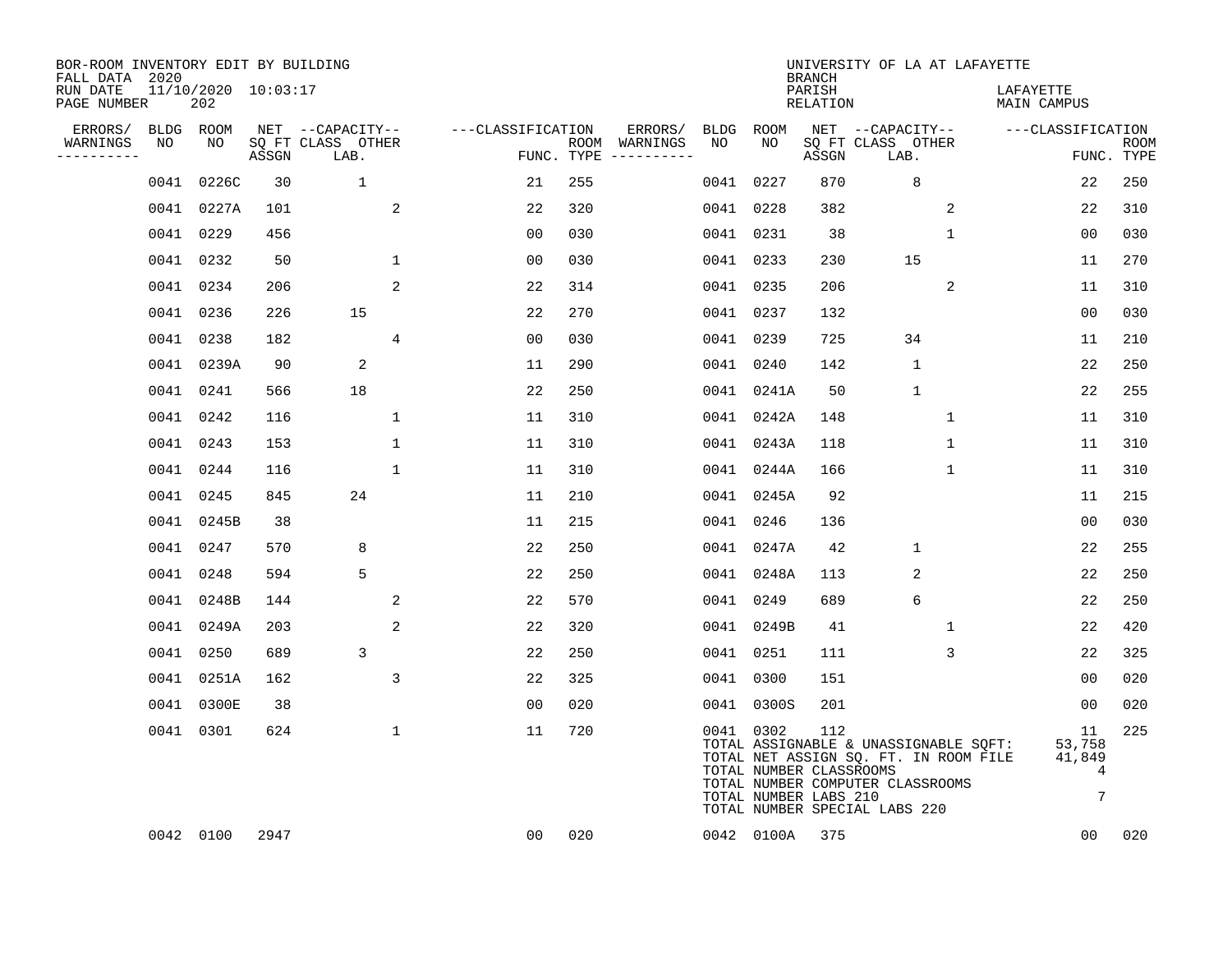| BOR-ROOM INVENTORY EDIT BY BUILDING<br>FALL DATA 2020 |             |                            |          |                   |      |                |                   |                    |          |             |             | <b>BRANCH</b>             |                           |             | UNIVERSITY OF LA AT LAFAYETTE   |                |                           |
|-------------------------------------------------------|-------------|----------------------------|----------|-------------------|------|----------------|-------------------|--------------------|----------|-------------|-------------|---------------------------|---------------------------|-------------|---------------------------------|----------------|---------------------------|
| RUN DATE<br>PAGE NUMBER                               |             | 11/10/2020 10:03:17<br>203 |          |                   |      |                |                   |                    |          |             |             | PARISH<br><b>RELATION</b> |                           |             | LAFAYETTE<br><b>MAIN CAMPUS</b> |                |                           |
| ERRORS/                                               | <b>BLDG</b> | ROOM                       |          | NET --CAPACITY--  |      |                | ---CLASSIFICATION |                    | ERRORS/  | <b>BLDG</b> | <b>ROOM</b> |                           | NET --CAPACITY--          |             | ---CLASSIFICATION               |                |                           |
| WARNINGS<br>----------                                | NO          | NO                         | ASSGN    | SQ FT CLASS OTHER | LAB. |                |                   | ROOM<br>FUNC. TYPE | WARNINGS | NO          | NO          | ASSGN                     | SQ FT CLASS OTHER<br>LAB. |             |                                 |                | <b>ROOM</b><br>FUNC. TYPE |
|                                                       | 0042        | 0100B                      | 375      |                   |      |                | 00                | 020                |          | 0042        | 0100C       | 192                       |                           |             |                                 | 00             | 020                       |
|                                                       | 0042        | 0100D                      | 78       |                   |      |                | 0 <sub>0</sub>    | 020                |          | 0042        | 0102        | 776                       |                           |             |                                 | 00             | 030                       |
|                                                       | 0042        | 0103                       | 1459     | 90                |      |                | 11                | 110                |          | 0042        | 0104        | 155                       |                           |             |                                 | 11             | 731                       |
|                                                       | 0042        | 0105                       | 156      |                   |      |                | 0 <sub>0</sub>    | 030                |          | 0042        | 0106        | 1374                      | 90                        |             |                                 | 11             | 110                       |
|                                                       | 0042        | 0107                       | 277      |                   | 2    |                | 11                | 250                |          | 0042        | 0109        | 167                       |                           | 3           |                                 | 0 <sub>0</sub> | 030                       |
|                                                       | 0042        | 0110                       | 20       |                   |      |                | 0 <sub>0</sub>    | 030                |          | 0042        | 0111        | 302                       |                           | 2           |                                 | 11             | 310                       |
|                                                       | 0042        | 0112                       | 123      | $\mathbf{1}$      |      |                | 11                | 115                |          | 0042        | 0112A       | 12                        |                           | $\mathbf 1$ |                                 | 0 <sub>0</sub> | 030                       |
|                                                       | 0042        | 0113                       | 2055 175 |                   |      |                | 11                | 110                |          | 0042        | 0117        | 582                       |                           |             |                                 | 11             | 731                       |
|                                                       | 0042        | 0117A                      | 53       |                   |      |                | 0 <sub>0</sub>    | 020                |          | 0042        | 0118        | 2223                      | 220                       |             |                                 | 11             | 110                       |
|                                                       | 0042        | 0120A                      | 1659     |                   | 24   |                | 22                | 250                |          | 0042        | 0120B       | 486                       |                           | 20          |                                 | 11             | 280                       |
|                                                       | 0042        | 0121                       | 896      |                   |      |                | 11                | 731                |          | 0042        | 0122        | 65                        |                           |             |                                 | 11             | 731                       |
|                                                       | 0042        | 0123                       | 2199     |                   | 80   |                | 11                | 210                |          | 0042        | 0124        | 129                       |                           | 2           |                                 | 11             | 310                       |
|                                                       | 0042        | 0125                       | 135      |                   |      | $\overline{c}$ | 11                | 310                |          | 0042        | 0126        | 67                        |                           |             |                                 | 0 <sub>0</sub> | 010                       |
|                                                       | 0042        | 0127                       | 62       |                   |      |                | 0 <sub>0</sub>    | 030                |          | 0042        | 0128        | 202                       |                           | 3           |                                 | 0 <sub>0</sub> | 030                       |
|                                                       | 0042 0129   |                            | 204      |                   |      |                | 0 <sub>0</sub>    | 020                |          |             | 0042 0130   | 102                       |                           | 2           |                                 | 11             | 310                       |
|                                                       | 0042        | 0131                       | 100      |                   |      | 2              | 11                | 310                |          |             | 0042 0132   | 102                       |                           | 2           |                                 | 11             | 310                       |
|                                                       | 0042        | 0133                       | 104      |                   |      | 2              | 11                | 310                |          |             | 0042 0134   | 162                       |                           |             |                                 | 0 <sub>0</sub> | 020                       |
|                                                       | 0042        | 0135                       | 97       |                   |      | 2              | 11                | 310                |          | 0042        | 0136        | 97                        |                           | 2           |                                 | 11             | 310                       |
|                                                       | 0042        | 0137                       | 100      |                   | 1    |                | 11                | 310                |          |             | 0042 0138   | 102                       |                           | 1           |                                 | 11             | 310                       |
|                                                       | 0042        | 0139                       | 396      |                   | 15   |                | 11                | 280                |          |             | 0042 0140   | 95                        |                           |             |                                 | 00             | 030                       |
|                                                       | 0042        | 0141                       | 98       |                   |      |                | 0 <sub>0</sub>    | 030                |          |             | 0042 0142   | 95                        |                           |             |                                 | 0 <sub>0</sub> | 030                       |
|                                                       | 0042        | 0143                       | 54       |                   |      |                | 00                | 030                |          | 0042        | 0144        | 99                        |                           |             |                                 | 00             | 030                       |
|                                                       | 0042        | 0200                       | 2583     |                   |      |                | 0 <sub>0</sub>    | 020                |          | 0042        | 0200A       | 375                       |                           |             |                                 | 0 <sub>0</sub> | 020                       |
|                                                       | 0042        | 0200B                      | 213      |                   |      |                | 0 <sub>0</sub>    | 020                |          | 0042        | 0200C       | 213                       |                           |             |                                 | 0 <sub>0</sub> | 020                       |
|                                                       | 0042        | 0200D                      | 78       |                   | 10   |                | 0 <sub>0</sub>    | 020                |          | 0042        | 0202        | 476                       |                           | 2           |                                 | 11             | 314                       |
|                                                       |             | 0042 0202A                 | 9        |                   |      | $\mathbf{1}$   | 11                | 315                |          |             | 0042 0203   | 272                       |                           | 3           |                                 | 11             | 325                       |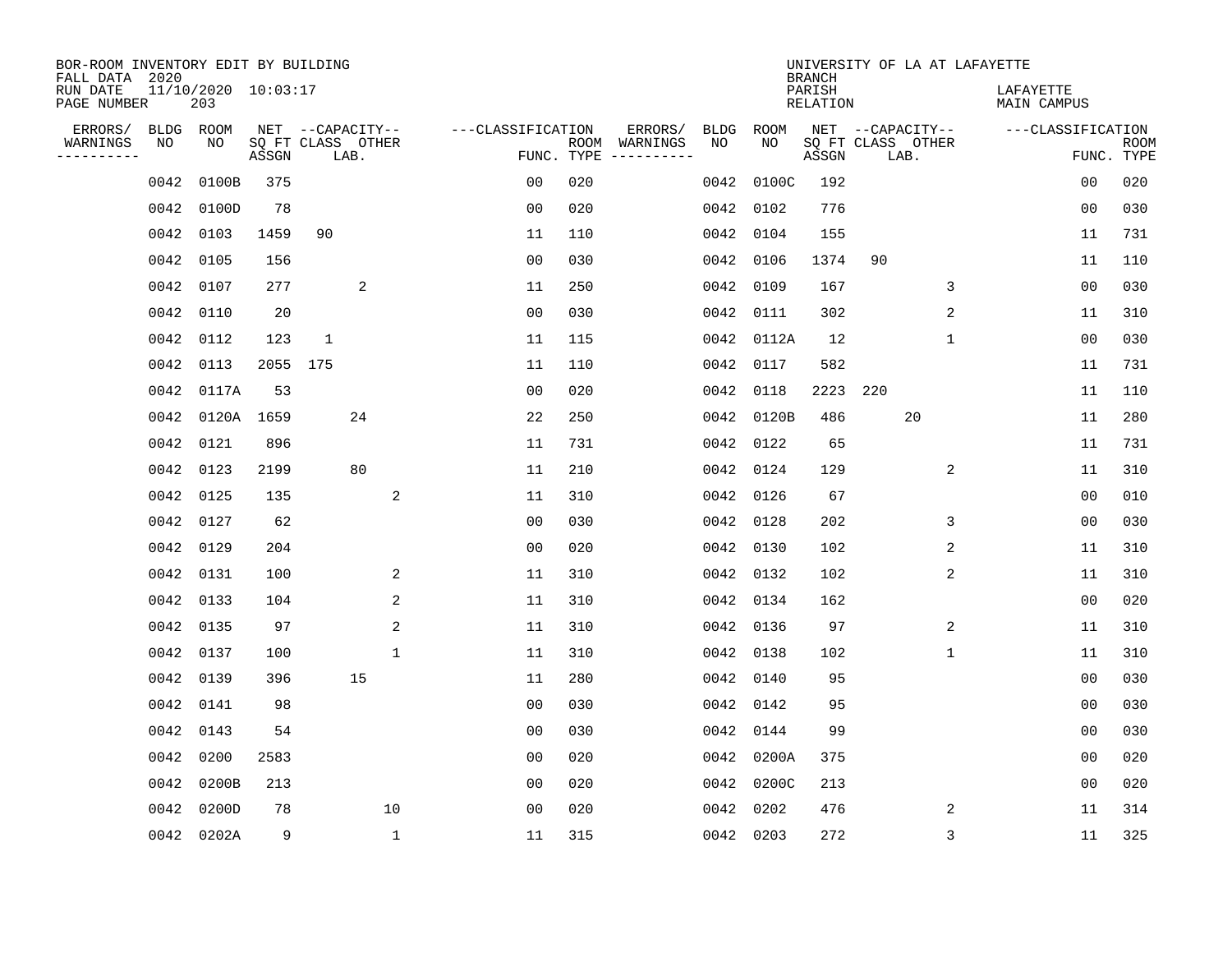| BOR-ROOM INVENTORY EDIT BY BUILDING<br>FALL DATA 2020 |           |                            |       |                           |              |                   |     |                                        |      |                                                               | <b>BRANCH</b>             | UNIVERSITY OF LA AT LAFAYETTE                                                                                                                       |                                  |                           |
|-------------------------------------------------------|-----------|----------------------------|-------|---------------------------|--------------|-------------------|-----|----------------------------------------|------|---------------------------------------------------------------|---------------------------|-----------------------------------------------------------------------------------------------------------------------------------------------------|----------------------------------|---------------------------|
| RUN DATE<br>PAGE NUMBER                               |           | 11/10/2020 10:03:17<br>204 |       |                           |              |                   |     |                                        |      |                                                               | PARISH<br><b>RELATION</b> |                                                                                                                                                     | LAFAYETTE<br>MAIN CAMPUS         |                           |
| ERRORS/                                               |           | BLDG ROOM                  |       | NET --CAPACITY--          |              | ---CLASSIFICATION |     | ERRORS/                                | BLDG | ROOM                                                          |                           | NET --CAPACITY--                                                                                                                                    | ---CLASSIFICATION                |                           |
| WARNINGS<br>----------                                | NO        | NO                         | ASSGN | SQ FT CLASS OTHER<br>LAB. |              |                   |     | ROOM WARNINGS<br>FUNC. TYPE ---------- | NO   | NO.                                                           | ASSGN                     | SQ FT CLASS OTHER<br>LAB.                                                                                                                           |                                  | <b>ROOM</b><br>FUNC. TYPE |
|                                                       | 0042      | 0204                       | 99    |                           | $\mathbf{1}$ | 11                | 731 |                                        | 0042 | 0204A                                                         | 82                        |                                                                                                                                                     | 11                               | 710                       |
|                                                       | 0042 0205 |                            | 201   | $\mathbf 1$               |              | 11                | 215 |                                        | 0042 | 0206                                                          | 1231                      | 12                                                                                                                                                  | 11                               | 210                       |
|                                                       | 0042 0207 |                            | 278   | 2                         |              | 11                | 250 |                                        | 0042 | 0208                                                          | 114                       |                                                                                                                                                     | 0 <sub>0</sub>                   | 030                       |
|                                                       | 0042      | 0209                       | 1128  | 8                         |              | 11                | 250 |                                        | 0042 | 0210                                                          | 268                       | 5                                                                                                                                                   | 11                               | 250                       |
|                                                       | 0042 0211 |                            | 375   |                           |              | 0 <sub>0</sub>    | 020 |                                        |      | 0042 0212                                                     | 171                       | 3                                                                                                                                                   | 0 <sub>0</sub>                   | 030                       |
|                                                       | 0042 0214 |                            | 46    |                           |              | 0 <sub>0</sub>    | 020 |                                        |      | 0042 0215                                                     | 129                       | 2                                                                                                                                                   | 11                               | 310                       |
|                                                       | 0042 0216 |                            | 186   |                           | 2            | 11                | 310 |                                        |      | 0042 0217                                                     | 175                       | $\overline{2}$                                                                                                                                      | 11                               | 310                       |
|                                                       | 0042 0218 |                            | 121   |                           | 2            | 11                | 310 |                                        | 0042 | 0219                                                          | 116                       | 2                                                                                                                                                   | 11                               | 310                       |
|                                                       | 0042 0220 |                            | 167   |                           | 2            | 11                | 310 |                                        | 0042 | 0221                                                          | 1398                      | 24                                                                                                                                                  | 11                               | 210                       |
|                                                       | 0042 0224 |                            | 339   | 8                         |              | 11                | 215 |                                        | 0042 | 0225                                                          | 200                       | 3                                                                                                                                                   | 11                               | 215                       |
|                                                       |           | 0042 0225A                 | 65    |                           |              | 0 <sub>0</sub>    | 030 |                                        | 0042 | 0226                                                          | 1188                      | 8                                                                                                                                                   | 11                               | 210                       |
|                                                       | 0042 0227 |                            | 975   | 70                        |              | 11                | 110 |                                        | 0042 | 0228                                                          | 63                        |                                                                                                                                                     | 0 <sub>0</sub>                   | 030                       |
|                                                       | 0042      | 0230                       | 998   | 80                        |              | 11                | 110 |                                        | 0042 | 0231                                                          | 77                        |                                                                                                                                                     | 0 <sub>0</sub>                   | 030                       |
|                                                       | 0042 0232 |                            | 1248  | 24                        |              | 11                | 250 |                                        | 0042 | 0233                                                          | 879                       | 4                                                                                                                                                   | 11                               | 731                       |
|                                                       | 0042 0234 |                            | 64    |                           | 2            | 11                | 731 |                                        | 0042 | 0235                                                          | 1236                      | 30                                                                                                                                                  | 11                               | 270                       |
|                                                       | 0042 0236 |                            | 1150  | 28                        |              | 11                | 270 |                                        | 0042 | 0237                                                          | 316                       | 3                                                                                                                                                   | 21                               | 250                       |
|                                                       | 0042      | 0238                       | 303   | 6                         |              | 21                | 250 |                                        | 0042 | 0239                                                          | 48                        |                                                                                                                                                     | 0 <sub>0</sub>                   | 010                       |
|                                                       | 0042 0241 |                            | 45    |                           | 3            | 0 <sub>0</sub>    | 030 |                                        | 0042 | 0242                                                          | 205                       | 3                                                                                                                                                   | 21                               | 250                       |
|                                                       | 0042 0243 |                            | 205   | 3                         |              | 21                | 250 |                                        | 0042 | 0244                                                          | 205                       | 3                                                                                                                                                   | 21                               | 250                       |
|                                                       | 0042 0245 |                            | 205   | 3                         |              | 21                | 250 |                                        |      | 0042 0246                                                     | 205                       | 3                                                                                                                                                   | 21                               | 250                       |
|                                                       |           | 0042 0247                  | 396   |                           | 15           | 11                | 350 |                                        |      | 0042 0248<br>TOTAL NUMBER CLASSROOMS<br>TOTAL NUMBER LABS 210 | 41                        | TOTAL ASSIGNABLE & UNASSIGNABLE SQFT:<br>TOTAL NET ASSIGN SQ. FT. IN ROOM FILE<br>TOTAL NUMBER COMPUTER CLASSROOMS<br>TOTAL NUMBER SPECIAL LABS 220 | 00<br>42,768<br>31,972<br>6<br>4 | 030                       |
|                                                       | 0043      | 0001                       | 115   |                           |              | 0 <sub>0</sub>    | 030 |                                        |      | 0043 0002                                                     | 186                       |                                                                                                                                                     | 00                               | 030                       |
|                                                       | 0043 0101 |                            | 847   |                           | 35           | 55                | 313 |                                        |      | 0043 0102                                                     | 208                       | $\mathbf{1}$                                                                                                                                        | 55                               | 325                       |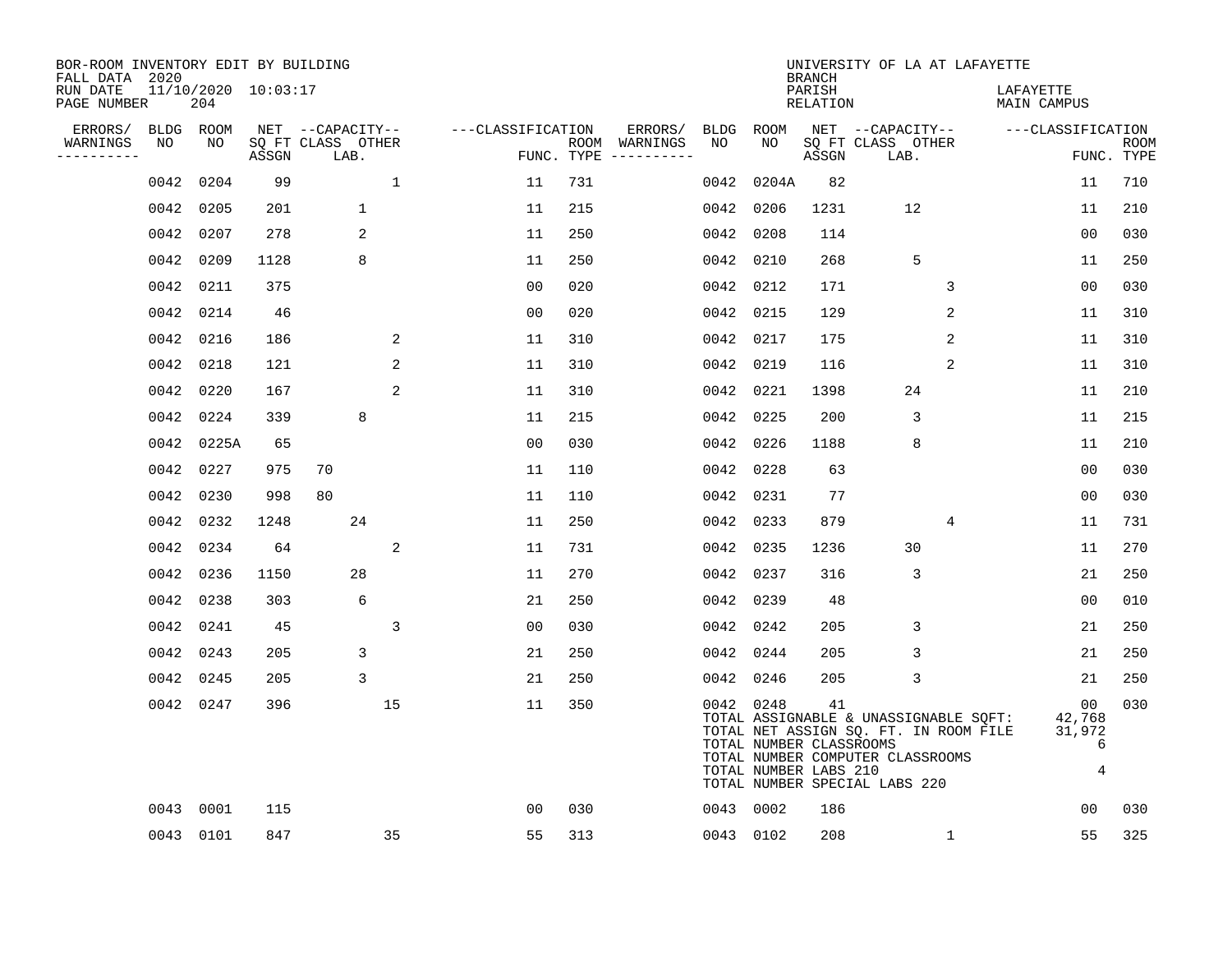| BOR-ROOM INVENTORY EDIT BY BUILDING<br>FALL DATA 2020 |      |                            |       |                           |                   |     |                                      |      |                                                  | <b>BRANCH</b>      | UNIVERSITY OF LA AT LAFAYETTE                                                                                                                       |                          |                           |
|-------------------------------------------------------|------|----------------------------|-------|---------------------------|-------------------|-----|--------------------------------------|------|--------------------------------------------------|--------------------|-----------------------------------------------------------------------------------------------------------------------------------------------------|--------------------------|---------------------------|
| RUN DATE<br>PAGE NUMBER                               |      | 11/10/2020 10:03:17<br>205 |       |                           |                   |     |                                      |      |                                                  | PARISH<br>RELATION |                                                                                                                                                     | LAFAYETTE<br>MAIN CAMPUS |                           |
| ERRORS/                                               |      | BLDG ROOM                  |       | NET --CAPACITY--          | ---CLASSIFICATION |     | ERRORS/                              |      | BLDG ROOM                                        |                    | NET --CAPACITY--                                                                                                                                    | ---CLASSIFICATION        |                           |
| WARNINGS<br>----------                                | NO   | NO                         | ASSGN | SQ FT CLASS OTHER<br>LAB. |                   |     | ROOM WARNINGS<br>FUNC. TYPE $------$ | NO   | NO                                               | ASSGN              | SQ FT CLASS OTHER<br>LAB.                                                                                                                           |                          | <b>ROOM</b><br>FUNC. TYPE |
|                                                       | 0043 | 0103                       | 51    | $\mathbf{1}$              | 65                | 919 |                                      | 0043 | 0103A                                            | 7                  |                                                                                                                                                     | 11                       | 730                       |
|                                                       |      | 0043 0104                  | 196   | $\overline{4}$            | 55                | 320 |                                      |      | 0043 0104A                                       | 8                  |                                                                                                                                                     | 11                       | 625                       |
|                                                       |      | 0043 0105                  | 141   |                           | 55                | 650 |                                      |      | 0043 0106                                        | 55                 |                                                                                                                                                     | 0 <sub>0</sub>           | 020                       |
|                                                       |      | 0043 0106A                 | 8     |                           | 0 <sub>0</sub>    | 030 |                                      |      | 0043 0107                                        | 177                | 2                                                                                                                                                   | 55                       | 630                       |
|                                                       |      | 0043 0108                  | 35    |                           | 00                | 020 |                                      | 0043 | 0109                                             | 26                 |                                                                                                                                                     | 61                       | 731                       |
|                                                       |      | 0043 0110                  | 80    |                           | 0 <sub>0</sub>    | 030 |                                      |      | 0043 0111                                        | 56                 |                                                                                                                                                     | 45                       | 730                       |
|                                                       | 0043 | 0200                       | 133   |                           | 0 <sub>0</sub>    | 020 |                                      |      | 0043 0201                                        | 281                | $\mathbf{1}$                                                                                                                                        | 55                       | 313                       |
|                                                       | 0043 | 0201A                      | 282   | 2                         | 55                | 310 |                                      |      | 0043 0201B                                       | 100                | $\mathbf{1}$                                                                                                                                        | 65                       | 310                       |
|                                                       |      | 0043 0201C                 | 100   | $\mathbf{1}$              | 55                | 310 |                                      |      | 0043 0202                                        | 319                | 2                                                                                                                                                   | 55                       | 313                       |
|                                                       |      | 0043 0202A                 | 102   | $\mathbf 1$               | 55                | 310 |                                      |      | 0043 0202B                                       | 69                 | $\mathbf 1$                                                                                                                                         | 0 <sub>0</sub>           | 030                       |
|                                                       |      | 0043 0202C                 | 44    |                           | 55                | 731 |                                      |      | 0043 0202D                                       | 14                 |                                                                                                                                                     | 55                       | 730                       |
|                                                       |      | 0043 0206                  | 35    |                           | 0 <sub>0</sub>    | 020 |                                      |      | 0043 B0101                                       | 143                |                                                                                                                                                     | 00                       | 030                       |
|                                                       |      | 0043 B0102                 | 188   |                           | 0 <sub>0</sub>    | 030 |                                      |      | TOTAL NUMBER CLASSROOMS<br>TOTAL NUMBER LABS 210 |                    | TOTAL ASSIGNABLE & UNASSIGNABLE SQFT:<br>TOTAL NET ASSIGN SQ. FT. IN ROOM FILE<br>TOTAL NUMBER COMPUTER CLASSROOMS<br>TOTAL NUMBER SPECIAL LABS 220 | 4,006<br>2,959           |                           |
|                                                       |      | 0044 0100                  | 4516  |                           | 0 <sub>0</sub>    | 020 |                                      |      | 0044 0100A                                       | 63                 |                                                                                                                                                     | 0 <sub>0</sub>           | 020                       |
|                                                       |      | 0044 0100B                 | 2237  |                           | 0 <sub>0</sub>    | 020 |                                      |      | 0044 0100C                                       | 108                |                                                                                                                                                     | 0 <sub>0</sub>           | 020                       |
|                                                       |      | 0044 0100D                 | 129   |                           | 0 <sub>0</sub>    | 020 |                                      |      | 0044 0100E                                       | 101                |                                                                                                                                                     | 11                       | 315                       |
|                                                       |      | 0044 0101                  | 1120  | 90                        | 11                | 110 |                                      |      | 0044 0101A                                       | 48                 |                                                                                                                                                     | 11                       | 115                       |
|                                                       |      | 0044 0101B                 | 83    |                           | 11                | 731 |                                      |      | 0044 0102                                        | 327                | 25                                                                                                                                                  | 11                       | 350                       |
|                                                       |      | 0044 0103                  | 316   | 2                         | 11                | 314 |                                      |      | 0044 0103A                                       | 389                |                                                                                                                                                     | 0 <sub>0</sub>           | 030                       |
|                                                       |      | 0044 0104                  | 299   | 3                         | 11                | 325 |                                      |      | 0044 0104A                                       | 9                  |                                                                                                                                                     | 11                       | 315                       |
|                                                       |      | 0044 0104B                 | 10    |                           | 11                | 315 |                                      |      | 0044 0104C                                       | 6                  |                                                                                                                                                     | 11                       | 315                       |
|                                                       |      | 0044 0104D                 | 35    |                           | 11                | 315 |                                      |      | 0044 0104E                                       | 16                 |                                                                                                                                                     | 11                       | 315                       |
|                                                       |      | 0044 0105                  | 311   | 2                         | 53                | 313 |                                      |      | 0044 0105A                                       | 138                | 8                                                                                                                                                   | 53                       | 350                       |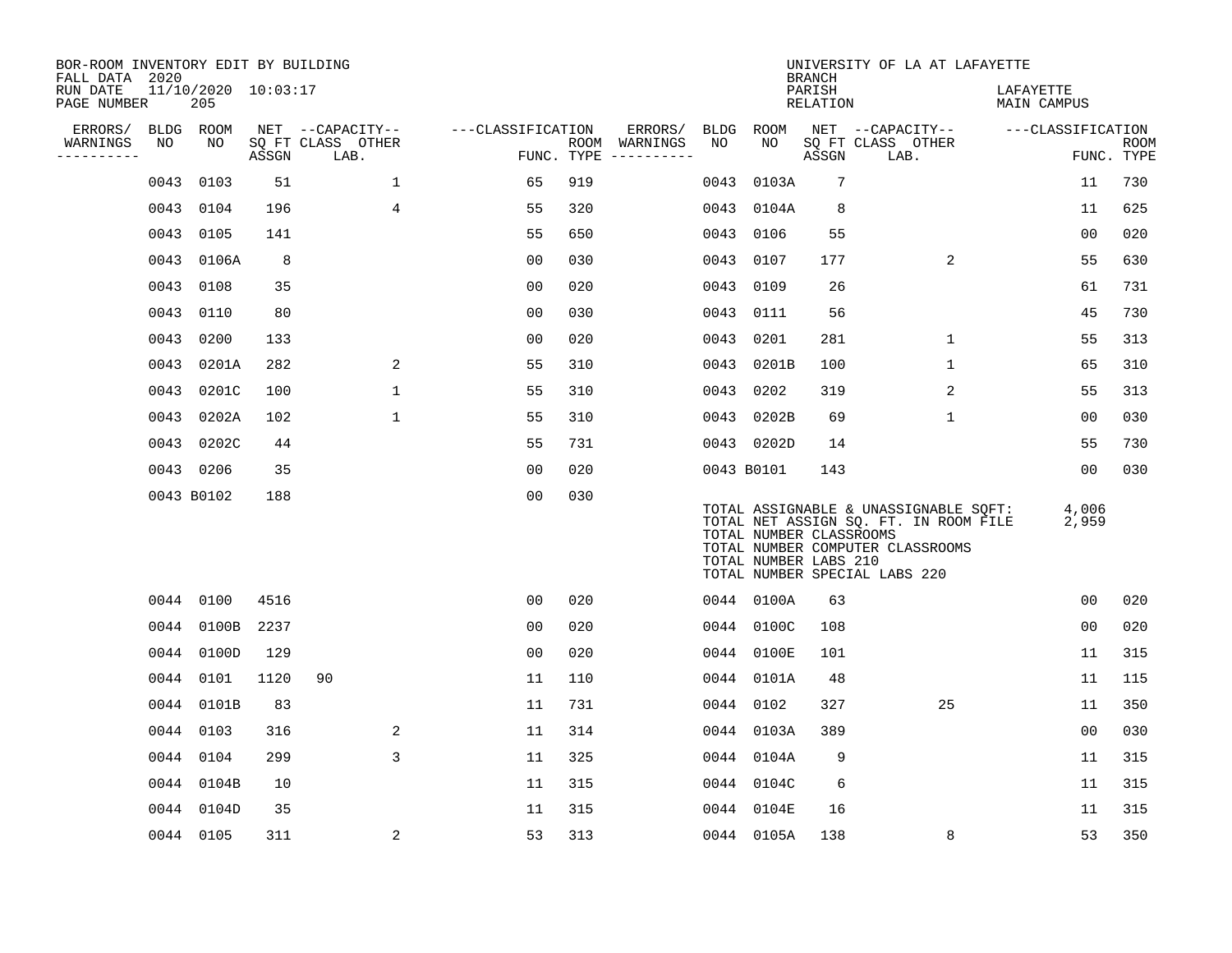| BOR-ROOM INVENTORY EDIT BY BUILDING<br>FALL DATA 2020 |           |                            |       |                           |                   |                    |                         |             |            | <b>BRANCH</b>      | UNIVERSITY OF LA AT LAFAYETTE |                          |                           |
|-------------------------------------------------------|-----------|----------------------------|-------|---------------------------|-------------------|--------------------|-------------------------|-------------|------------|--------------------|-------------------------------|--------------------------|---------------------------|
| RUN DATE<br>PAGE NUMBER                               |           | 11/10/2020 10:03:17<br>206 |       |                           |                   |                    |                         |             |            | PARISH<br>RELATION |                               | LAFAYETTE<br>MAIN CAMPUS |                           |
| ERRORS/                                               |           | BLDG ROOM                  |       | NET --CAPACITY--          | ---CLASSIFICATION |                    | ERRORS/                 | <b>BLDG</b> | ROOM       |                    | NET --CAPACITY--              | ---CLASSIFICATION        |                           |
| WARNINGS<br>----------                                | NO        | NO                         | ASSGN | SQ FT CLASS OTHER<br>LAB. |                   | ROOM<br>FUNC. TYPE | WARNINGS<br>----------- | NO          | NO         | ASSGN              | SQ FT CLASS OTHER<br>LAB.     |                          | <b>ROOM</b><br>FUNC. TYPE |
|                                                       | 0044      | 0105B                      | 240   | 2                         | 53                | 314                |                         | 0044        | 0106       | 430                | 4                             | 11                       | 313                       |
|                                                       |           | 0044 0106A                 | 21    | 1                         | 11                | 315                |                         | 0044        | 0106B      | 10                 | 1                             | 11                       | 315                       |
|                                                       |           | 0044 0106C                 | 154   | 2                         | 11                | 314                |                         |             | 0044 0106D | 7                  | 1                             | 11                       | 314                       |
|                                                       |           | 0044 0106E                 | 175   | 3                         | 11                | 325                |                         |             | 0044 0106F | 7                  |                               | 11                       | 315                       |
|                                                       |           | 0044 0107                  | 158   | 3                         | 11                | 314                |                         |             | 0044 0107A | 257                | 2                             | 11                       | 731                       |
|                                                       |           | 0044 0107B                 | 109   | $\mathbf 1$               | 11                | 315                |                         |             | 0044 0108  | 127                | 2                             | 11                       | 315                       |
|                                                       |           | 0044 0108A                 | 21    |                           | 11                | 731                |                         |             | 0044 0109  | 47                 |                               | 00                       | 030                       |
|                                                       | 0044 0110 |                            | 2099  | 25                        | 11                | 550                |                         |             | 0044 0110A | 59                 | $\mathbf{1}$                  | 11                       | 550                       |
|                                                       | 0044      | 0111                       | 275   | 3                         | 11                | 720                |                         |             | 0044 0111A | 103                | $\mathbf{1}$                  | 11                       | 720                       |
|                                                       |           | 0044 0112                  | 679   | 14                        | 22                | 250                |                         |             | 0044 0113  | 50                 |                               | 0 <sub>0</sub>           | 010                       |
|                                                       |           | 0044 0114                  | 688   | 6                         | 11                | 731                |                         |             | 0044 0114A | 199                | 2                             | 11                       | 720                       |
|                                                       | 0044 0115 |                            | 280   | 4                         | 0 <sub>0</sub>    | 030                |                         |             | 0044 0116  | 1239               | 15                            | 11                       | 270                       |
|                                                       |           | 0044 0117                  | 821   | 39                        | 11                | 250                |                         | 0044        | 0118       | 1041               | 25                            | 11                       | 280                       |
|                                                       |           | 0044 0118A                 | 196   | 4                         | 11                | 320                |                         | 0044        | 0119       | 1033               | 45                            | 11                       | 250                       |
|                                                       |           | 0044 0121                  | 56    |                           | 44                | 710                |                         | 0044        | 0122       | 370                | 2                             | 22                       | 320                       |
|                                                       |           | 0044 0122A                 | 796   | 44                        | 11                | 110                |                         | 0044        | 0123       | 935                | 15                            | 22                       | 250                       |
|                                                       |           | 0044 0123A                 | 152   | 2                         | 22                | 255                |                         | 0044        | 0124       | 146                | 3                             | 11                       | 310                       |
|                                                       |           | 0044 0124A                 | 146   | 1                         | 11                | 310                |                         | 0044        | 0124B      | 131                | 3                             | 11                       | 310                       |
|                                                       |           | 0044 0124C                 | 93    | 2                         | 11                | 310                |                         |             | 0044 0124D | 94                 | 1                             | 11                       | 310                       |
|                                                       |           | 0044 0126                  | 160   | 2                         | 11                | 310                |                         |             | 0044 0126A | 178                | 2                             | 11                       | 310                       |
|                                                       |           | 0044 0126B                 | 29    | 1                         | 11                | 315                |                         |             | 0044 0127  | 541                | 7                             | 22                       | 250                       |
|                                                       |           | 0044 0128A                 | 95    | $\mathbf{1}$              | 11                | 314                |                         |             | 0044 0128B | 100                |                               | 11                       | 315                       |
|                                                       |           | 0044 0128C                 | 140   | 3                         | 11                | 325                |                         |             | 0044 0129  | 985                | 18                            | 11                       | 240                       |
|                                                       |           | 0044 0130                  | 314   | 13                        | 11                | 350                |                         |             | 0044 0131A | 425                | 2                             | 21                       | 320                       |
|                                                       |           | 0044 0132                  | 752   | 31                        | 11                | 240                |                         |             | 0044 0133  | 554                | 16                            | 22                       | 250                       |
|                                                       |           | 0044 0134                  | 531   | $\overline{c}$            | 22                | 320                |                         |             | 0044 0135  | 770                | 10                            | 22                       | 250                       |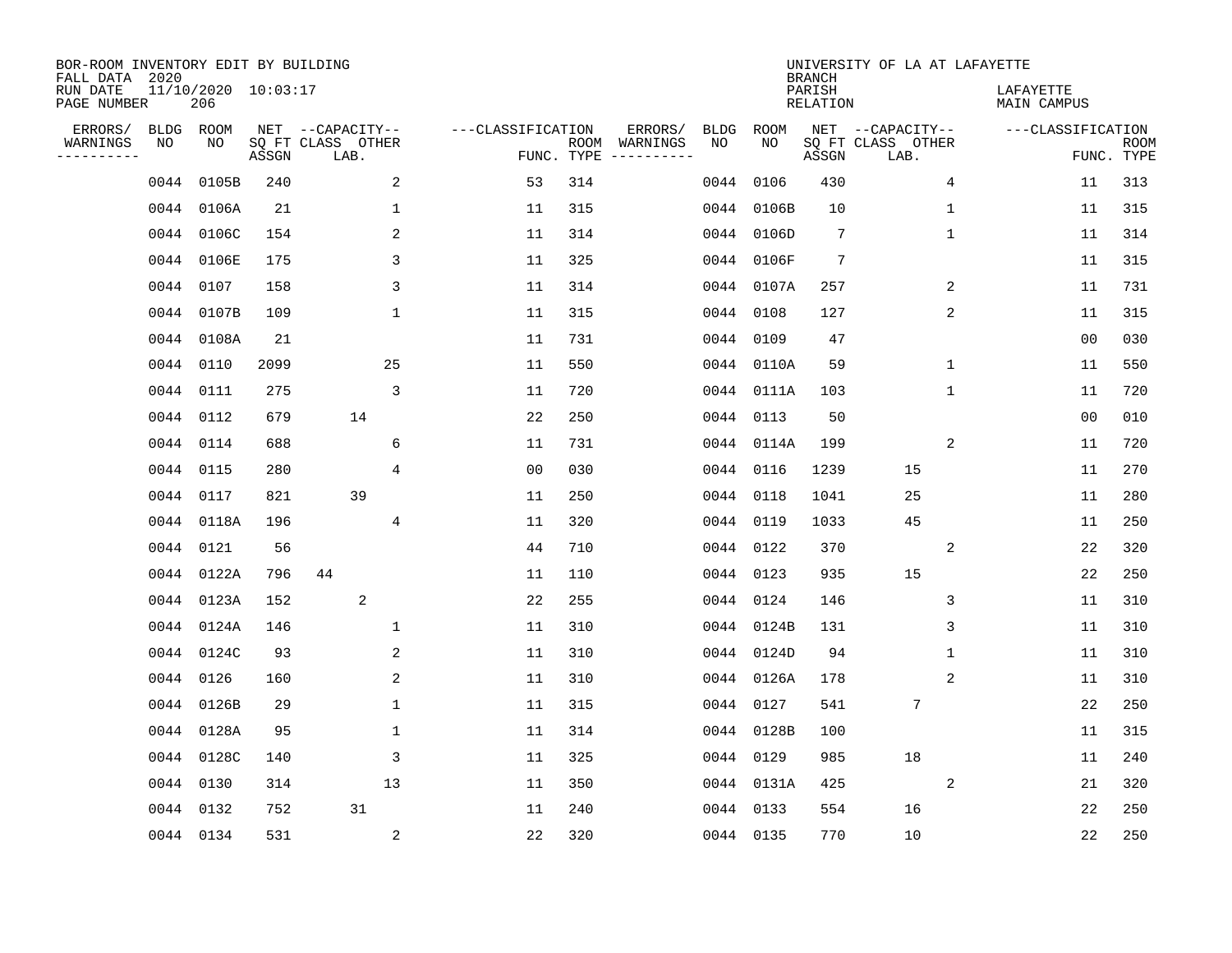| BOR-ROOM INVENTORY EDIT BY BUILDING<br>FALL DATA 2020 |           |                            |       |                           |   |                   |                    |                         |             |            | <b>BRANCH</b>             | UNIVERSITY OF LA AT LAFAYETTE |                |                          |                |                           |
|-------------------------------------------------------|-----------|----------------------------|-------|---------------------------|---|-------------------|--------------------|-------------------------|-------------|------------|---------------------------|-------------------------------|----------------|--------------------------|----------------|---------------------------|
| RUN DATE<br>PAGE NUMBER                               |           | 11/10/2020 10:03:17<br>207 |       |                           |   |                   |                    |                         |             |            | PARISH<br><b>RELATION</b> |                               |                | LAFAYETTE<br>MAIN CAMPUS |                |                           |
| ERRORS/                                               |           | BLDG ROOM                  |       | NET --CAPACITY--          |   | ---CLASSIFICATION |                    | ERRORS/                 | <b>BLDG</b> | ROOM       |                           | NET --CAPACITY--              |                | ---CLASSIFICATION        |                |                           |
| WARNINGS<br>----------                                | NO        | NO                         | ASSGN | SQ FT CLASS OTHER<br>LAB. |   |                   | ROOM<br>FUNC. TYPE | WARNINGS<br>----------- | NO          | NO         | ASSGN                     | SQ FT CLASS OTHER<br>LAB.     |                |                          |                | <b>ROOM</b><br>FUNC. TYPE |
|                                                       | 0044      | 0136                       | 324   |                           |   | 22                | 315                |                         | 0044        | 0136A      | 102                       |                               |                |                          | 22             | 255                       |
|                                                       |           | 0044 0136B                 | 204   | $\mathbf 1$               |   | 22                | 255                |                         |             | 0044 0136C | 2170                      | 35                            |                |                          | 22             | 250                       |
|                                                       |           | 0044 0136D                 | 77    |                           | 2 | 22                | 320                |                         |             | 0044 0136E | 75                        |                               | 2              |                          | 22             | 320                       |
|                                                       |           | 0044 0136F                 | 78    |                           | 2 | 22                | 320                |                         |             | 0044 0136G | 141                       |                               |                |                          | 22             | 720                       |
|                                                       |           | 0044 0136H                 | 21    |                           |   | 0 <sub>0</sub>    | 030                |                         |             | 0044 0136J | 174                       | $\mathbf{1}$                  |                |                          | 22             | 255                       |
|                                                       |           | 0044 0137                  | 286   |                           | 7 | 0 <sub>0</sub>    | 030                |                         |             | 0044 0138  | 1071                      | 5                             |                |                          | 22             | 250                       |
|                                                       |           | 0044 0139                  | 56    |                           |   | 0 <sub>0</sub>    | 010                |                         |             | 0044 0140  | 2599                      | 40                            |                |                          | 52             | 250                       |
|                                                       |           | 0044 0140A 1359            |       |                           |   | 0 <sub>0</sub>    | 030                |                         |             | 0044 0141  | 404                       | 5                             |                |                          | 22             | 250                       |
|                                                       |           | 0044 0141A                 | 103   | $\mathbf 1$               |   | 21                | 255                |                         |             | 0044 0141B | 94                        |                               | 2              |                          | 11             | 310                       |
|                                                       |           | 0044 0142                  | 464   | 8                         |   | 11                | 280                |                         |             | 0044 0143  | 490                       | 10                            |                |                          | 11             | 250                       |
|                                                       |           | 0044 0144                  | 849   | 24                        |   | 11                | 270                |                         |             | 0044 0144A | 713                       | 13                            |                |                          | 22             | 260                       |
|                                                       |           | 0044 0145                  | 918   | 15                        |   | 11                | 270                |                         |             | 0044 0146  | 546                       | 12                            |                |                          | 21             | 250                       |
|                                                       |           | 0044 0146A                 | 166   |                           | 2 | 11                | 731                |                         |             | 0044 0146B | 570                       | 11                            |                |                          | 22             | 260                       |
|                                                       |           | 0044 0146C                 | 710   | 14                        |   | 11                | 260                |                         |             | 0044 0146D | 227                       | 10                            |                |                          | 21             | 250                       |
|                                                       | 0044 0149 |                            | 843   | 15                        |   | 22                | 270                |                         |             | 0044 0149A | 116                       |                               |                |                          | 22             | 255                       |
|                                                       |           | 0044 0150                  | 2342  | 46                        |   | 22                | 270                |                         |             | 0044 0150A | 118                       |                               | 2              |                          | 11             | 310                       |
|                                                       |           | 0044 0150B                 | 118   | 6                         |   | 11                | 260                |                         | 0044        | 0151       | 608                       | 15                            |                |                          | 11             | 270                       |
|                                                       |           | 0044 0151A                 | 89    | $\mathbf{1}$              |   | 11                | 215                |                         |             | 0044 0152  | 492                       | 10                            |                |                          | 21             | 250                       |
|                                                       |           | 0044 0153                  | 301   |                           | 4 | 0 <sub>0</sub>    | 030                |                         |             | 0044 0153A | 14                        |                               |                |                          | 0 <sub>0</sub> | 010                       |
|                                                       |           | 0044 0154                  | 410   | 10                        |   | 11                | 280                |                         |             | 0044 0155  | 70                        |                               | 1              |                          | 0 <sub>0</sub> | 010                       |
|                                                       |           | 0044 0155A                 | 113   |                           | 2 | 0 <sub>0</sub>    | 030                |                         |             | 0044 0156  | 410                       | 4                             |                |                          | 21             | 250                       |
|                                                       | 0044      | 0200                       | 6995  |                           |   | 0 <sub>0</sub>    | 020                |                         | 0044        | 0200A      | 45                        |                               | $\overline{4}$ |                          | 0 <sub>0</sub> | 020                       |
|                                                       |           | 0044 0200B                 | 147   |                           |   | 0 <sub>0</sub>    | 020                |                         | 0044        | 0200C      | 276                       |                               |                |                          | 11             | 315                       |
|                                                       | 0044      | 0200D                      | 180   |                           |   | 11                | 315                |                         |             | 0044 0200E | 140                       |                               |                |                          | 0 <sub>0</sub> | 020                       |
|                                                       | 0044      | 0200F                      | 132   |                           |   | 0 <sub>0</sub>    | 020                |                         |             | 0044 0200G | 164                       |                               |                |                          | 0 <sub>0</sub> | 020                       |
|                                                       |           | 0044 0200H                 | 280   |                           |   | 11                | 315                |                         |             | 0044 0200I | 640                       |                               |                |                          | 11             | 315                       |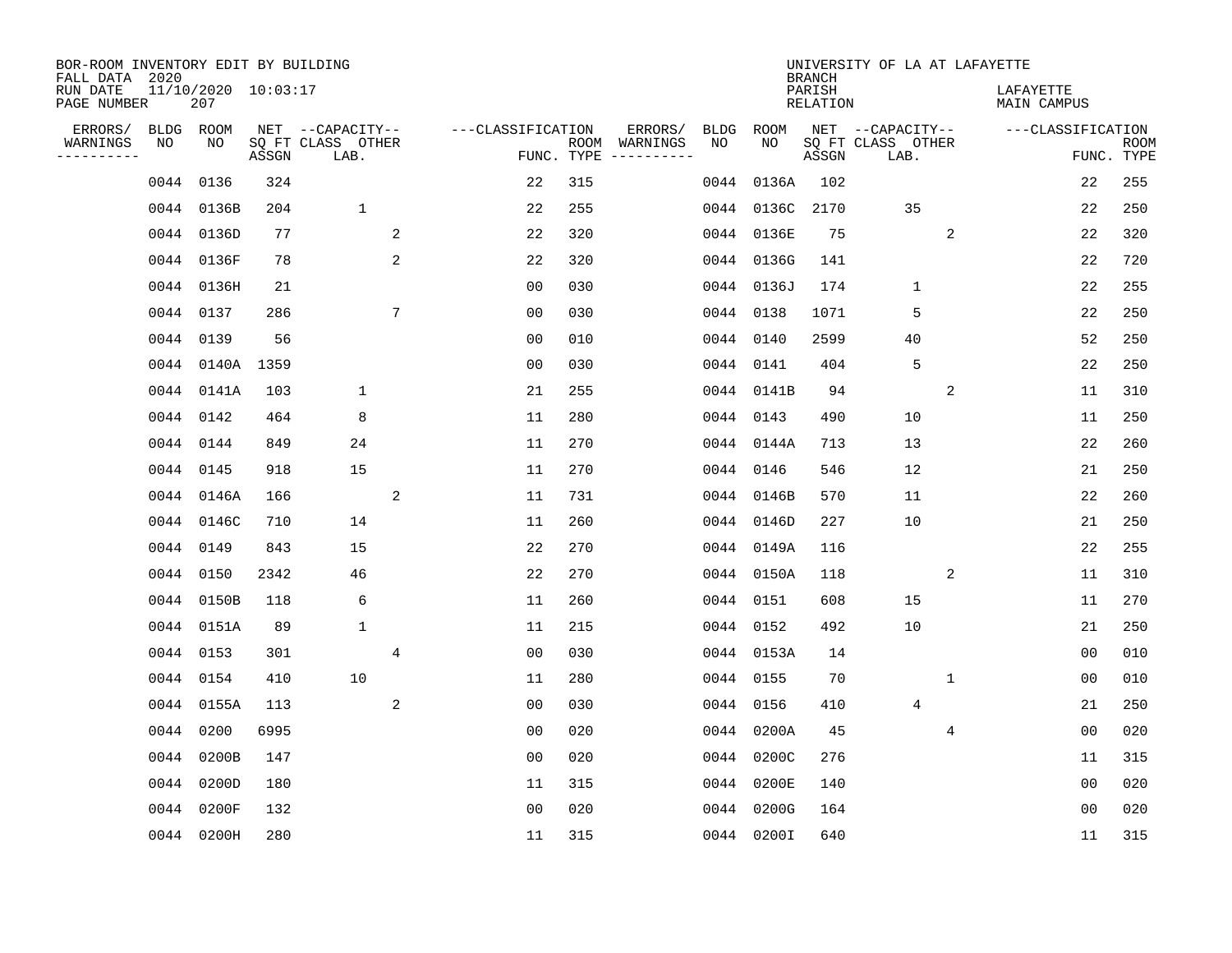| BOR-ROOM INVENTORY EDIT BY BUILDING<br>FALL DATA 2020 |                 |                            |       |                           |                   |            |                                        |             | <b>BRANCH</b>             | UNIVERSITY OF LA AT LAFAYETTE |                          |             |
|-------------------------------------------------------|-----------------|----------------------------|-------|---------------------------|-------------------|------------|----------------------------------------|-------------|---------------------------|-------------------------------|--------------------------|-------------|
| RUN DATE<br>PAGE NUMBER                               |                 | 11/10/2020 10:03:17<br>208 |       |                           |                   |            |                                        |             | PARISH<br><b>RELATION</b> |                               | LAFAYETTE<br>MAIN CAMPUS |             |
| ERRORS/<br>WARNINGS                                   | BLDG ROOM<br>NO | NO                         |       | NET --CAPACITY--          | ---CLASSIFICATION |            | ERRORS/<br>BLDG<br>ROOM WARNINGS<br>NO | ROOM<br>NO. |                           | NET --CAPACITY--              | ---CLASSIFICATION        | <b>ROOM</b> |
| .                                                     |                 |                            | ASSGN | SQ FT CLASS OTHER<br>LAB. |                   | FUNC. TYPE |                                        |             | ASSGN                     | SQ FT CLASS OTHER<br>LAB.     |                          | FUNC. TYPE  |
|                                                       | 0044            | 0200J                      | 134   |                           | 0 <sub>0</sub>    | 020        | 0044                                   | 0200K       | 256                       |                               | 00                       | 020         |
|                                                       | 0044 0201       |                            | 1099  | 47                        | 11                | 110        | 0044                                   | 0202        | 808                       | 32                            | 11                       | 110         |
|                                                       | 0044 0203       |                            | 517   | 10                        | 22                | 250        | 0044                                   | 0204        | 1113                      | 20                            | 21                       | 250         |
|                                                       | 0044 0205       |                            | 523   | 29                        | 11                | 220        |                                        | 0044 0206   | 494                       | 10                            | 21                       | 250         |
|                                                       | 0044 0207       |                            | 592   | 12                        | 22                | 250        | 0044                                   | 0208        | 590                       | 10                            | 21                       | 250         |
|                                                       | 0044 0209       |                            | 30    |                           | 0 <sub>0</sub>    | 020        |                                        | 0044 0209A  | 125                       | 2                             | 22                       | 250         |
|                                                       |                 | 0044 0209B                 | 114   |                           | 22                | 255        |                                        | 0044 0210   | 1530                      | 40                            | 11                       | 240         |
|                                                       |                 | 0044 0210A                 | 557   | 2                         | 11                | 555        |                                        | 0044 0211   | 205                       | 6                             | 22                       | 250         |
|                                                       |                 | 0044 0212                  | 510   | 20                        | 21                | 250        | 0044                                   | 0212A       | 150                       | 3                             | 21                       | 250         |
|                                                       |                 | 0044 0212B                 | 109   | 2                         | 22                | 250        |                                        | 0044 0212C  | 167                       | 3                             | 21                       | 250         |
|                                                       | 0044 0213       |                            | 47    |                           | 0 <sub>0</sub>    | 010        | 0044                                   | 0214        | 691                       | 38                            | 11                       | 410         |
|                                                       | 0044 0216       |                            | 331   | 12                        | 21                | 350        |                                        | 0044 0216A  | 128                       | 2                             | 11                       | 310         |
|                                                       |                 | 0044 0216B                 | 128   | 2                         | 21                | 310        | 0044                                   | 0216C       | 38                        |                               | 11                       | 731         |
|                                                       |                 | 0044 0216D                 | 179   |                           | 11                | 315        | 0044                                   | 0217        | 101                       | 3                             | 11                       | 310         |
|                                                       |                 | 0044 0217A                 | 194   | 2                         | 11                | 313        | 0044                                   | 0217B       | 14                        |                               | 11                       | 315         |
|                                                       |                 | 0044 0217D                 | 258   | 3                         | 11                | 325        | 0044                                   | 0217E       | 11                        |                               | 11                       | 315         |
|                                                       |                 | 0044 0217F                 | 129   | $\mathbf 1$               | 11                | 310        | 0044                                   | 0217G       | 211                       | 5                             | 21                       | 320         |
|                                                       |                 | 0044 0217H                 | 10    |                           | 11                | 315        | 0044                                   | 0217J       | 130                       | 2                             | 11                       | 310         |
|                                                       |                 | 0044 0217K                 | 155   | 2                         | 21                | 314        | 0044                                   | 0217L       | 104                       | 2                             | 11                       | 310         |
|                                                       |                 | 0044 0217M                 | 166   | 2                         | 11                | 310        |                                        | 0044 0218A  | 117                       | 2                             | 21                       | 310         |
|                                                       |                 | 0044 0218B                 | 94    | 2                         | 21                | 310        | 0044                                   | 0218C       | 94                        | 2                             | 11                       | 310         |
|                                                       |                 | 0044 0218D                 | 130   | 2                         | 11                | 310        | 0044                                   | 0218E       | 188                       | 2                             | 21                       | 310         |
|                                                       |                 | 0044 0218F                 | 53    |                           | 11                | 315        | 0044                                   | 0218G       | 137                       | 2                             | 21                       | 320         |
|                                                       | 0044 0219       |                            | 76    |                           | 21                | 255        | 0044                                   | 0220A       | 317                       | 6                             | 21                       | 250         |
|                                                       | 0044            | 0220B                      | 247   | 5                         | 21                | 250        | 0044                                   | 0220C       | 150                       |                               | 21                       | 255         |
|                                                       | 0044 0221       |                            | 832   | 25                        | 21                | 250        |                                        | 0044 0221A  | 247                       | 4                             | 22                       | 320         |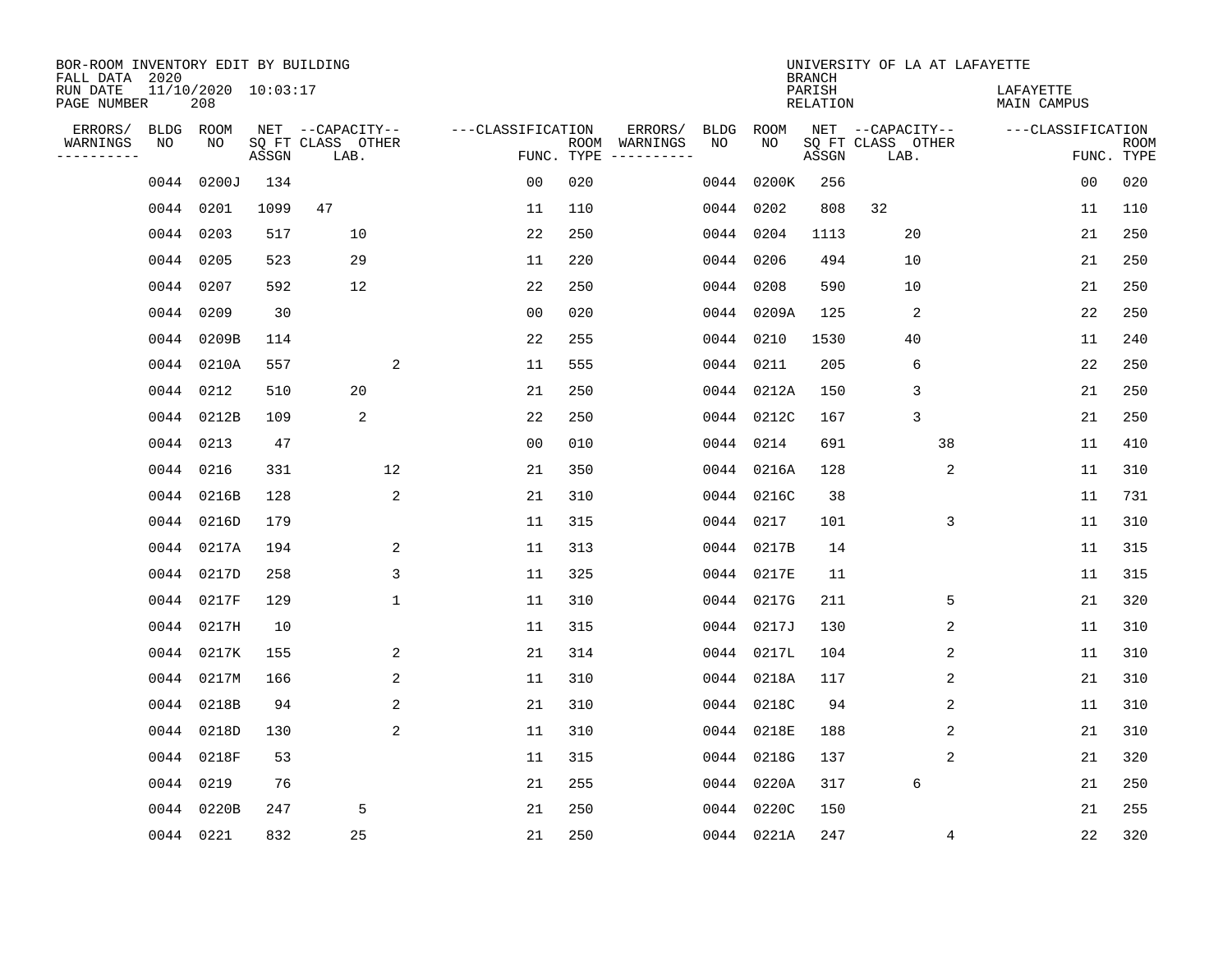| BOR-ROOM INVENTORY EDIT BY BUILDING<br>FALL DATA 2020 |                            |       |                           |                   |     |                                      |             |            | <b>BRANCH</b>             | UNIVERSITY OF LA AT LAFAYETTE |             |                          |                           |
|-------------------------------------------------------|----------------------------|-------|---------------------------|-------------------|-----|--------------------------------------|-------------|------------|---------------------------|-------------------------------|-------------|--------------------------|---------------------------|
| RUN DATE<br>PAGE NUMBER                               | 11/10/2020 10:03:17<br>209 |       |                           |                   |     |                                      |             |            | PARISH<br><b>RELATION</b> |                               |             | LAFAYETTE<br>MAIN CAMPUS |                           |
| ERRORS/                                               | BLDG ROOM                  |       | NET --CAPACITY--          | ---CLASSIFICATION |     | ERRORS/                              | <b>BLDG</b> | ROOM       |                           | NET --CAPACITY--              |             | ---CLASSIFICATION        |                           |
| WARNINGS<br>NO<br>----------                          | NO                         | ASSGN | SQ FT CLASS OTHER<br>LAB. |                   |     | ROOM WARNINGS<br>FUNC. TYPE $------$ | NO          | NO         | ASSGN                     | SQ FT CLASS OTHER<br>LAB.     |             |                          | <b>ROOM</b><br>FUNC. TYPE |
|                                                       | 0222A<br>0044              | 169   | 2                         | 21                | 310 |                                      | 0044        | 0222B      | 15                        |                               | 2           | 21                       | 310                       |
|                                                       | 0044 0222C                 | 46    |                           | 21                | 731 |                                      |             | 0044 0222D | 148                       |                               | 2           | 21                       | 310                       |
|                                                       | 0044 0222E                 | 152   | 2                         | 21                | 310 |                                      |             | 0044 0223  | 533                       | 11                            |             | 22                       | 250                       |
|                                                       | 0044 0224                  | 72    | 2                         | 11                | 315 |                                      |             | 0044 0224A | 138                       |                               | 2           | 11                       | 315                       |
|                                                       | 0224B<br>0044              | 231   | 2                         | 11                | 310 |                                      |             | 0044 0225  | 655                       | 36                            |             | 11                       | 110                       |
|                                                       | 0044 0226                  | 38    |                           | 21                | 255 |                                      |             | 0044 0227  | 259                       |                               | 2           | 11                       | 320                       |
|                                                       | 0044 0227A                 | 285   | $\mathbf{1}$              | 11                | 310 |                                      |             | 0044 0227B | 92                        |                               |             | 11                       | 710                       |
|                                                       | 0044 0228                  | 578   | 24                        | 21                | 250 |                                      |             | 0044 0229  | 871                       | 17                            |             | 22                       | 250                       |
|                                                       | 0044<br>0230               | 209   | 5                         | 21                | 250 |                                      |             | 0044 0231  | 637                       |                               |             | 11                       | 731                       |
|                                                       | 0044 0232                  | 1058  | 65                        | 11                | 110 |                                      |             | 0044 0233  | 260                       |                               | 7           | 0 <sub>0</sub>           | 030                       |
|                                                       | 0044 0234                  | 306   | 2                         | 21                | 250 |                                      |             | 0044 0235  | 61                        |                               |             | 0 <sub>0</sub>           | 030                       |
|                                                       | 0044 0236                  | 319   | 3                         | 22                | 320 |                                      |             | 0044 0237  | 143                       |                               | 3           | 11                       | 310                       |
|                                                       | 0044 0238                  | 196   | 5                         | 22                | 320 |                                      |             | 0044 0239  | 138                       |                               | $\mathbf 1$ | 11                       | 320                       |
|                                                       | 0044 0240                  | 299   | 5                         | 22                | 250 |                                      |             | 0044 0240A | 66                        |                               |             | 22                       | 225                       |
|                                                       | 0044 0241                  | 127   | 2                         | 11                | 310 |                                      | 0044        | 0242       | 791                       | 15                            |             | 21                       | 250                       |
|                                                       | 0044 0243                  | 127   |                           | 11                | 315 |                                      | 0044        | 0243A      | 115                       |                               | 4           | 11                       | 680                       |
|                                                       | 0243B<br>0044              | 92    | 2                         | 11                | 310 |                                      | 0044        | 0243C      | 95                        |                               | 2           | 11                       | 310                       |
|                                                       | 0044 0243D                 | 128   | 2                         | 11                | 310 |                                      | 0044        | 0243E      | 97                        |                               | 2           | 11                       | 310                       |
|                                                       | 0044 0243F                 | 30    |                           | 11                | 731 |                                      |             | 0044 0244  | 1117                      | 40                            |             | 11                       | 110                       |
|                                                       | 0044 0245                  | 683   | 45                        | 11                | 210 |                                      |             | 0044 0246A | 648                       | 10                            |             | 21                       | 250                       |
|                                                       | 0044 0246B                 | 288   | 10                        | 21                | 260 |                                      |             | 0044 0246C | 266                       | 2                             |             | 21                       | 260                       |
|                                                       | 0044<br>0247               | 819   | 15                        | 11                | 270 |                                      | 0044        | 0248       | 157                       |                               | 4           | 11                       | 313                       |
|                                                       | 0044 0248A                 | 175   | 2                         | 11                | 310 |                                      |             | 0044 0248B | 234                       | 4                             |             | 22                       | 260                       |
|                                                       | 0044 0248C                 | 140   | $\mathbf 1$               | 11                | 315 |                                      |             | 0044 0248D | 13                        |                               |             | 11                       | 731                       |
|                                                       | 0044<br>0248E              | 140   | 2                         | 22                | 310 |                                      |             | 0044 0248F | 140                       |                               | 2           | 11                       | 310                       |
|                                                       | 0044 0248G                 | 140   | 2                         | 11                | 310 |                                      |             | 0044 0248H | 115                       |                               | $\sqrt{2}$  | 11                       | 310                       |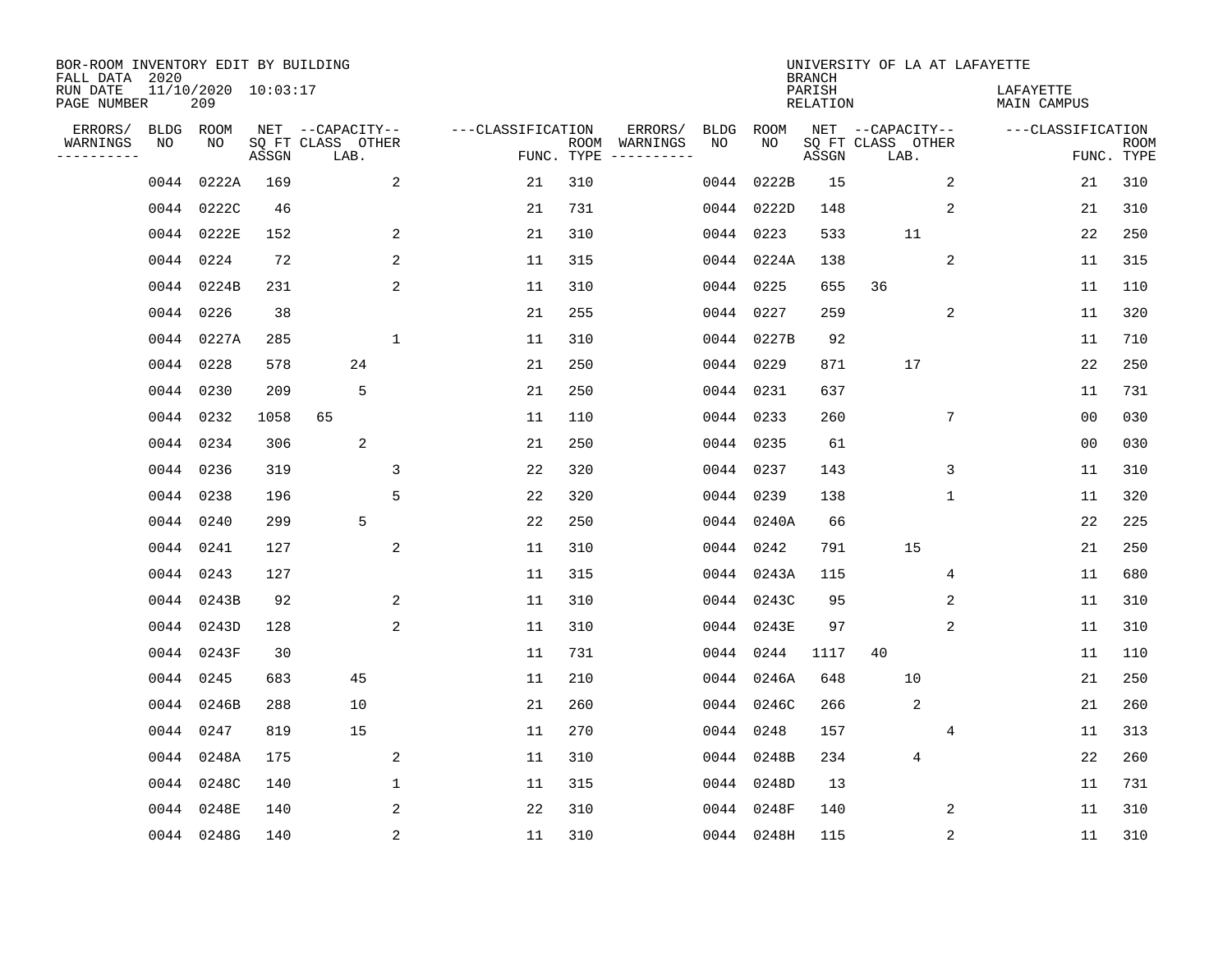| BOR-ROOM INVENTORY EDIT BY BUILDING<br>FALL DATA 2020 |      |                            |       |                           |                   |     |                                      |      |                                                  | <b>BRANCH</b>      | UNIVERSITY OF LA AT LAFAYETTE                                                                                                                       |                                               |                           |
|-------------------------------------------------------|------|----------------------------|-------|---------------------------|-------------------|-----|--------------------------------------|------|--------------------------------------------------|--------------------|-----------------------------------------------------------------------------------------------------------------------------------------------------|-----------------------------------------------|---------------------------|
| RUN DATE<br>PAGE NUMBER                               |      | 11/10/2020 10:03:17<br>210 |       |                           |                   |     |                                      |      |                                                  | PARISH<br>RELATION |                                                                                                                                                     | LAFAYETTE<br>MAIN CAMPUS                      |                           |
| ERRORS/                                               |      | BLDG ROOM                  |       | NET --CAPACITY--          | ---CLASSIFICATION |     | ERRORS/                              | BLDG | ROOM                                             |                    | NET --CAPACITY--                                                                                                                                    | ---CLASSIFICATION                             |                           |
| WARNINGS<br>----------                                | NO   | NO                         | ASSGN | SQ FT CLASS OTHER<br>LAB. |                   |     | ROOM WARNINGS<br>FUNC. TYPE $------$ | NO   | NO                                               | ASSGN              | SQ FT CLASS OTHER<br>LAB.                                                                                                                           |                                               | <b>ROOM</b><br>FUNC. TYPE |
|                                                       | 0044 | 0248I                      | 104   | 2                         | 11                | 310 |                                      |      | 0044 0248J                                       | 230                | 2                                                                                                                                                   | 11                                            | 310                       |
|                                                       |      | 0044 0248K                 | 16    |                           | 11                | 731 |                                      |      | 0044 0248L                                       | 10                 |                                                                                                                                                     | 11                                            | 731                       |
|                                                       |      | 0044 0248M                 | 110   | 16                        | 11                | 310 |                                      |      | 0044 0248N                                       | 167                | 2                                                                                                                                                   | 11                                            | 315                       |
|                                                       |      | 0044 02480                 | 227   | 10                        | 11                | 350 |                                      |      | 0044 0248P                                       | 264                | 3                                                                                                                                                   | 11                                            | 325                       |
|                                                       |      | 0044 0249                  | 823   | 30                        | 11                | 220 |                                      |      | 0044 0249A                                       | 108                | 1                                                                                                                                                   | 11                                            | 731                       |
|                                                       |      | 0044 0250                  | 190   | 10                        | 11                | 350 |                                      |      | 0044 0251                                        | 731                | 18                                                                                                                                                  | 11                                            | 210                       |
|                                                       |      | 0044 0252                  | 557   | 10                        | 22                | 260 |                                      |      | 0044 0252A                                       | 129                | 3                                                                                                                                                   | 11                                            | 710                       |
|                                                       |      | 0044 0252B                 | 261   | 5                         | 22                | 250 |                                      |      | 0044 0254A                                       | 20                 |                                                                                                                                                     | 11                                            | 731                       |
|                                                       |      | 0044 0254B                 | 15    |                           | 11                | 731 |                                      |      | 0044 0254C                                       | 136                | 2                                                                                                                                                   | 21                                            | 310                       |
|                                                       |      | 0044 0254D                 | 118   | 1                         | 11                | 315 |                                      |      | 0044 0254E                                       | 142                | 2                                                                                                                                                   | 21                                            | 310                       |
|                                                       |      | 0044 0254F                 | 97    | 2                         | 22                | 310 |                                      |      | 0044 0254G                                       | 218                | 10                                                                                                                                                  | 11                                            | 350                       |
|                                                       |      | 0044 0254H                 | 123   | 2                         | 11                | 310 |                                      |      | 0044 0254I                                       | 47                 | 1                                                                                                                                                   | 11                                            | 315                       |
|                                                       |      | 0044 0254J                 | 105   | 2                         | 11                | 310 |                                      |      | 0044 0254K                                       | 172                | 2                                                                                                                                                   | 22                                            | 310                       |
|                                                       |      | 0044 0254M                 | 85    | 2                         | 11                | 310 |                                      |      | 0044 0254N                                       | 83                 | 2                                                                                                                                                   | 11                                            | 310                       |
|                                                       |      | 0044 02540                 | 11    |                           | 11                | 710 |                                      |      | 0044 0254P                                       | 108                | 2                                                                                                                                                   | 11                                            | 320                       |
|                                                       |      | 0044 0254Q                 | 112   | 2                         | 11                | 310 |                                      |      | 0044 0255                                        | 163                | 2                                                                                                                                                   | 11                                            | 320                       |
|                                                       |      | 0044 0256                  | 507   | 32                        | 11                | 110 |                                      |      | 0044 0257                                        | 745                | 50                                                                                                                                                  | 11                                            | 110                       |
|                                                       |      | 0044 0258                  | 1072  | 36                        | 11                | 110 |                                      |      | 0044 0258A                                       | 83                 | 1                                                                                                                                                   | 11                                            | 315                       |
|                                                       |      | 0044 0259                  | 289   | 7                         | 0 <sub>0</sub>    | 030 |                                      |      | 0044 0260                                        | 283                | 3                                                                                                                                                   | 11                                            | 313                       |
|                                                       |      | 0044 0260A                 | 146   | 3                         | 11                | 325 |                                      |      | 0044 0260B                                       | 140                | 2                                                                                                                                                   | 11                                            | 310                       |
|                                                       |      | 0044 A02201                | 244   | 3                         | 21                | 325 |                                      |      | TOTAL NUMBER CLASSROOMS<br>TOTAL NUMBER LABS 210 |                    | TOTAL ASSIGNABLE & UNASSIGNABLE SQFT:<br>TOTAL NET ASSIGN SQ. FT. IN ROOM FILE<br>TOTAL NUMBER COMPUTER CLASSROOMS<br>TOTAL NUMBER SPECIAL LABS 220 | 98,485<br>79,746<br>10<br>$\overline{a}$<br>2 |                           |
|                                                       |      | 0046 0100                  | 6900  |                           | 0 <sub>0</sub>    | 020 |                                      |      | 0046 0100A                                       | 64                 |                                                                                                                                                     | 00                                            | 020                       |
|                                                       |      | 0046 0100B                 | 31    |                           | 00                | 020 |                                      |      | 0046 0100C                                       | 52                 |                                                                                                                                                     | 0 <sub>0</sub>                                | 020                       |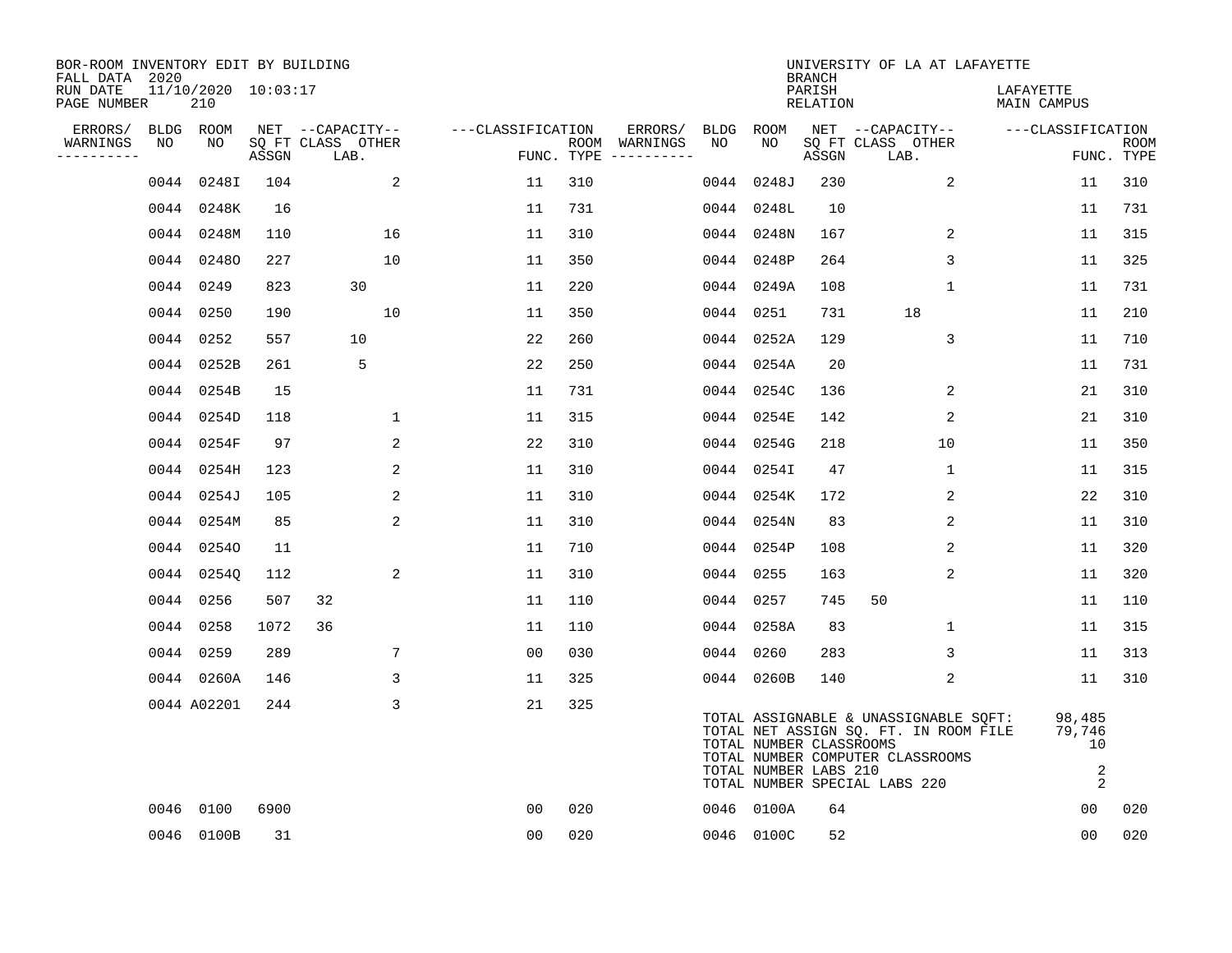| BOR-ROOM INVENTORY EDIT BY BUILDING<br>FALL DATA 2020<br>RUN DATE |            | 11/10/2020 10:03:17 |       |                                               |                 |                                 |     |                          |                   |             | <b>BRANCH</b><br>PARISH | UNIVERSITY OF LA AT LAFAYETTE                 |              | LAFAYETTE         |                           |
|-------------------------------------------------------------------|------------|---------------------|-------|-----------------------------------------------|-----------------|---------------------------------|-----|--------------------------|-------------------|-------------|-------------------------|-----------------------------------------------|--------------|-------------------|---------------------------|
| PAGE NUMBER                                                       |            | 211                 |       |                                               |                 |                                 |     |                          |                   |             | <b>RELATION</b>         |                                               |              | MAIN CAMPUS       |                           |
| ERRORS/<br>WARNINGS<br>---------                                  | BLDG<br>NO | ROOM<br>NO          | ASSGN | NET --CAPACITY--<br>SQ FT CLASS OTHER<br>LAB. |                 | ---CLASSIFICATION<br>FUNC. TYPE |     | ERRORS/<br>ROOM WARNINGS | <b>BLDG</b><br>NO | ROOM<br>NO. | ASSGN                   | NET --CAPACITY--<br>SQ FT CLASS OTHER<br>LAB. |              | ---CLASSIFICATION | <b>ROOM</b><br>FUNC. TYPE |
|                                                                   | 0046       | 0100G               | 227   |                                               |                 | 0 <sub>0</sub>                  | 020 |                          | 0046              | 0100H       | 168                     |                                               |              | 0 <sub>0</sub>    | 020                       |
|                                                                   | 0046       | 0100I               | 183   |                                               |                 | 0 <sub>0</sub>                  | 020 |                          | 0046              | 0101        | 180                     |                                               | 8            | 11                | 313                       |
|                                                                   | 0046       | 0101A               | 130   |                                               | 1               | 11                              | 310 |                          | 0046              | 0101B       | 141                     |                                               | $\mathbf{1}$ | 11                | 310                       |
|                                                                   | 0046       | 0101C               | 141   |                                               | $\mathbf{1}$    | 11                              | 310 |                          | 0046              | 0101D       | 262                     |                                               | 2            | 11                | 325                       |
|                                                                   | 0046       | 0101E               | 129   |                                               | 4               | 11                              | 315 |                          | 0046              | 0101F       | 127                     |                                               | 4            | 11                | 315                       |
|                                                                   | 0046       | 0101G               | 143   |                                               | $\mathbf 1$     | 11                              | 313 |                          | 0046              | 0101H       | 100                     |                                               | 1            | 11                | 315                       |
|                                                                   | 0046       | 0101J               | 24    |                                               |                 | 11                              | 315 |                          | 0046              | 0105        | 500                     | 10                                            |              | 11                | 280                       |
|                                                                   | 0046       | 0106                | 793   | 24                                            |                 | 11                              | 210 |                          | 0046              | 0107        | 735                     | 24                                            |              | 11                | 280                       |
|                                                                   | 0046       | 0108                | 745   | 24                                            |                 | 11                              | 220 |                          | 0046              | 0109        | 488                     | 27                                            |              | 11                | 210                       |
|                                                                   | 0046       | 0109A               | 478   |                                               | 28              | 11                              | 680 |                          | 0046              | 0109B       | 543                     |                                               | 24           | 11                | 350                       |
|                                                                   | 0046       | 0111                | 86    |                                               |                 | 0 <sub>0</sub>                  | 010 |                          | 0046              | 0112        | 434                     |                                               | 4            | 11                | 320                       |
|                                                                   | 0046       | 0113                | 445   |                                               | $7\phantom{.0}$ | 11                              | 320 |                          | 0046              | 0114        | 16                      |                                               |              | 00                | 020                       |
|                                                                   | 0046       | 0115                | 16    |                                               |                 | 0 <sub>0</sub>                  | 020 |                          | 0046              | 0116        | 221                     |                                               | 9            | 0 <sub>0</sub>    | 030                       |
|                                                                   | 0046       | 0117                | 231   |                                               | 5               | 0 <sub>0</sub>                  | 030 |                          | 0046              | 0118        | 463                     |                                               |              | 0 <sub>0</sub>    | 030                       |
|                                                                   | 0046       | 0121                | 172   |                                               | 2               | 11                              | 310 |                          | 0046              | 0121A       | 85                      |                                               | 1            | 11                | 310                       |
|                                                                   | 0046       | 0121B               | 118   |                                               | 2               | 21                              | 310 |                          | 0046              | 0121C       | 63                      |                                               | 1            | 11                | 310                       |
|                                                                   | 0046       | 0121D               | 108   |                                               | $\mathbf{1}$    | 11                              | 310 |                          | 0046              | 0122        | 475                     | 22                                            |              | 11                | 110                       |
|                                                                   | 0046       | 0123                | 363   | 23                                            |                 | 11                              | 110 |                          | 0046              | 0123A       | 113                     |                                               |              | 11                | 710                       |
|                                                                   | 0046       | 0127                | 411   |                                               |                 | 0 <sub>0</sub>                  | 030 |                          | 0046              | 0128        | 719                     | 26                                            |              | 11                | 110                       |
|                                                                   | 0046       | 0129                | 719   | 32                                            |                 | 11                              | 110 |                          | 0046              | 0130        | 719                     | 36                                            |              | 11                | 110                       |
|                                                                   | 0046       | 0131                | 739   | 32                                            |                 | 11                              | 110 |                          | 0046              | 0133        | 188                     | 6                                             |              | 11                | 280                       |
|                                                                   | 0046       | 0134                | 170   |                                               | 2               | 11                              | 310 |                          | 0046              | 0135        | 283                     | 12                                            |              | 11                | 110                       |
|                                                                   | 0046       | 0136                | 318   | 12                                            |                 | 11                              | 280 |                          | 0046              | 0137        | 124                     |                                               | 1            | 11                | 310                       |
|                                                                   | 0046       | 0138                | 141   |                                               | $\mathbf 1$     | 11                              | 310 |                          | 0046              | 0139        | 105                     |                                               | $\mathbf 1$  | 11                | 310                       |
|                                                                   | 0046       | 0140                | 126   |                                               | 2               | 11                              | 310 |                          | 0046              | 0141        | 23                      |                                               | 1            | 00                | 030                       |
|                                                                   |            | 0046 0143           | 667   | 36                                            |                 | 11                              | 110 |                          |                   | 0046 0144   | 880                     | 32                                            |              | 11                | 110                       |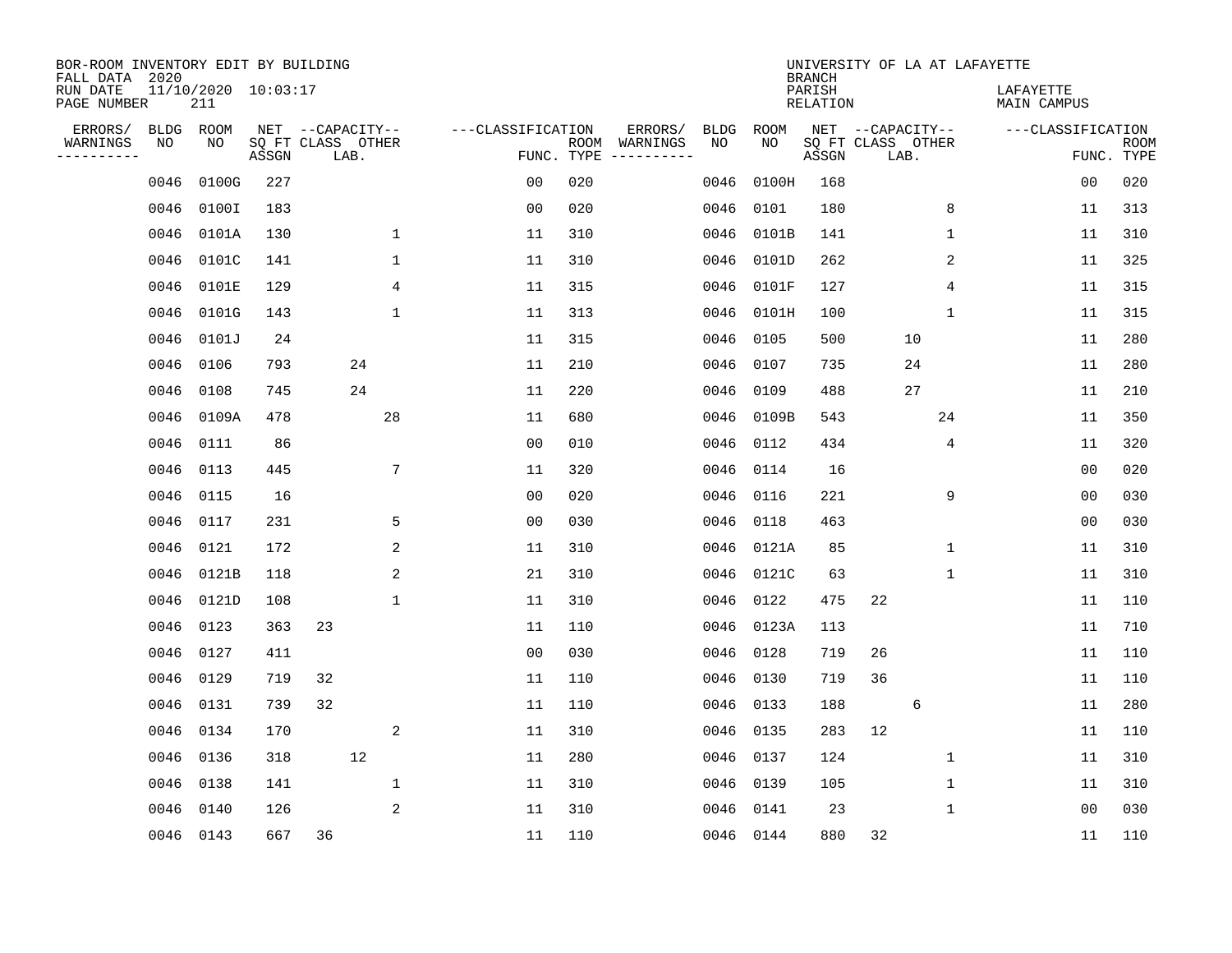| BOR-ROOM INVENTORY EDIT BY BUILDING<br>FALL DATA 2020 |                                |          |                                               |              |                   |     |                                                 |            |            | <b>BRANCH</b>      |      |                                       | UNIVERSITY OF LA AT LAFAYETTE |                           |
|-------------------------------------------------------|--------------------------------|----------|-----------------------------------------------|--------------|-------------------|-----|-------------------------------------------------|------------|------------|--------------------|------|---------------------------------------|-------------------------------|---------------------------|
| RUN DATE<br>PAGE NUMBER                               | $11/10/2020$ $10:03:17$<br>212 |          |                                               |              |                   |     |                                                 |            |            | PARISH<br>RELATION |      |                                       | LAFAYETTE<br>MAIN CAMPUS      |                           |
| ERRORS/<br>WARNINGS<br>NO<br>---------                | BLDG ROOM<br>NO                | ASSGN    | NET --CAPACITY--<br>SQ FT CLASS OTHER<br>LAB. |              | ---CLASSIFICATION |     | ERRORS/<br>ROOM WARNINGS<br>FUNC. TYPE $------$ | BLDG<br>NO | ROOM<br>NO | ASSGN              | LAB. | NET --CAPACITY--<br>SQ FT CLASS OTHER | ---CLASSIFICATION             | <b>ROOM</b><br>FUNC. TYPE |
| 0046                                                  | 0146                           | 151      | $\mathbf{1}$                                  |              | 11                | 115 |                                                 | 0046       | 0147       | 3149               | 275  |                                       | 11                            | 110                       |
| 0046                                                  | 0148                           | 270      |                                               |              | 11                | 115 |                                                 | 0046       | 0149       | 42                 |      |                                       | 11                            | 115                       |
| 0046                                                  | 0150                           | 42       |                                               |              | 11                | 115 |                                                 | 0046       | 0152       | 36                 |      |                                       | 0 <sub>0</sub>                | 010                       |
| 0046                                                  | 0200                           | 4575     |                                               |              | 0 <sub>0</sub>    | 020 |                                                 | 0046       | 0200A      | 132                |      |                                       | 0 <sub>0</sub>                | 020                       |
| 0046                                                  | 0200B                          | 132      |                                               |              | 0 <sub>0</sub>    | 020 |                                                 | 0046       | 0200C      | 221                |      |                                       | 00                            | 020                       |
| 0046                                                  | 0200D                          | 221      |                                               |              | 0 <sub>0</sub>    | 020 |                                                 | 0046       | 0200E      | 31                 |      |                                       | 0 <sub>0</sub>                | 020                       |
| 0046                                                  | 0200F                          | 52       |                                               |              | 0 <sub>0</sub>    | 020 |                                                 | 0046       | 0200G      | 227                |      |                                       | 0 <sub>0</sub>                | 020                       |
| 0046                                                  | 0200H                          | 168      |                                               |              | 0 <sub>0</sub>    | 020 |                                                 | 0046       | 0200I      | 181                |      |                                       | 0 <sub>0</sub>                | 020                       |
| 0046                                                  | 0201                           | 640      | 35                                            |              | 11                | 110 |                                                 | 0046       | 0202       | 640                | 35   |                                       | 11                            | 110                       |
| 0046                                                  | 0203                           | 643      | 35                                            |              | 11                | 110 |                                                 | 0046       | 0204       | 644                | 35   |                                       | 11                            | 110                       |
| 0046                                                  | 0205                           | 640      | 12                                            |              | 22                | 270 |                                                 | 0046       | 0206       | 16                 |      |                                       | 0 <sub>0</sub>                | 020                       |
| 0046                                                  | 0207                           | 16       |                                               |              | 0 <sub>0</sub>    | 020 |                                                 | 0046       | 0208       | 221                |      | 11                                    | 0 <sub>0</sub>                | 030                       |
| 0046                                                  | 0209                           | 221      |                                               | 9            | 0 <sub>0</sub>    | 030 |                                                 | 0046       | 0210       | 500                |      | 10                                    | 11                            | 280                       |
| 0046                                                  | 0211                           | 463      |                                               |              | 0 <sub>0</sub>    | 030 |                                                 | 0046       | 0213       | 256                |      | 2                                     | 11                            | 314                       |
| 0046                                                  | 0213A                          | 602      | 12                                            |              | 22                | 290 |                                                 | 0046       | 0213B      | 96                 |      | 2                                     | 11                            | 314                       |
| 0046                                                  | 0213C                          | 81       | 2                                             |              | 11                | 215 |                                                 | 0046       | 0214       | 292                |      | 1                                     | 11                            | 310                       |
| 0046                                                  | 0214A                          | 148      | 2                                             |              | 11                | 280 |                                                 | 0046       | 0214B      | 147                |      |                                       | 11                            | 730                       |
| 0046                                                  | 0215                           | 1785 144 |                                               |              | 11                | 110 |                                                 | 0046       | 0216       | 75                 |      |                                       | 45                            | 730                       |
| 0046                                                  | 0217                           | 25       |                                               |              | 44                | 710 |                                                 | 0046       | 0219       | 412                | 24   |                                       | 11                            | 110                       |
| 0046                                                  | 0220                           | 196      |                                               | 1            | 11                | 325 |                                                 | 0046       | 0221       | 338                |      | 10                                    | 11                            | 313                       |
| 0046                                                  | 0222                           | 672      |                                               | 6            | 11                | 313 |                                                 | 0046       | 0223       | 97                 |      | 1                                     | 11                            | 310                       |
| 0046                                                  | 0224                           | 124      |                                               | $\mathbf 1$  | 11                | 310 |                                                 | 0046       | 0225       | 116                |      | $\mathbf 1$                           | 11                            | 310                       |
| 0046                                                  | 0226                           | 117      |                                               | $\mathbf{1}$ | 11                | 310 |                                                 | 0046       | 0227       | 124                |      | 1                                     | 11                            | 310                       |
| 0046                                                  | 0228                           | 118      |                                               | $\mathbf{1}$ | 11                | 310 |                                                 | 0046       | 0229       | 111                |      | $\mathbf 1$                           | 11                            | 310                       |
| 0046                                                  | 0230                           | 108      |                                               | $\mathbf{1}$ | 11                | 310 |                                                 | 0046       | 0231       | 118                |      | 1                                     | 11                            | 310                       |
|                                                       | 0046 0232                      | 130      |                                               | $\mathbf{1}$ | 11                | 310 |                                                 |            | 0046 0233  | 123                |      | 1                                     | 11                            | 310                       |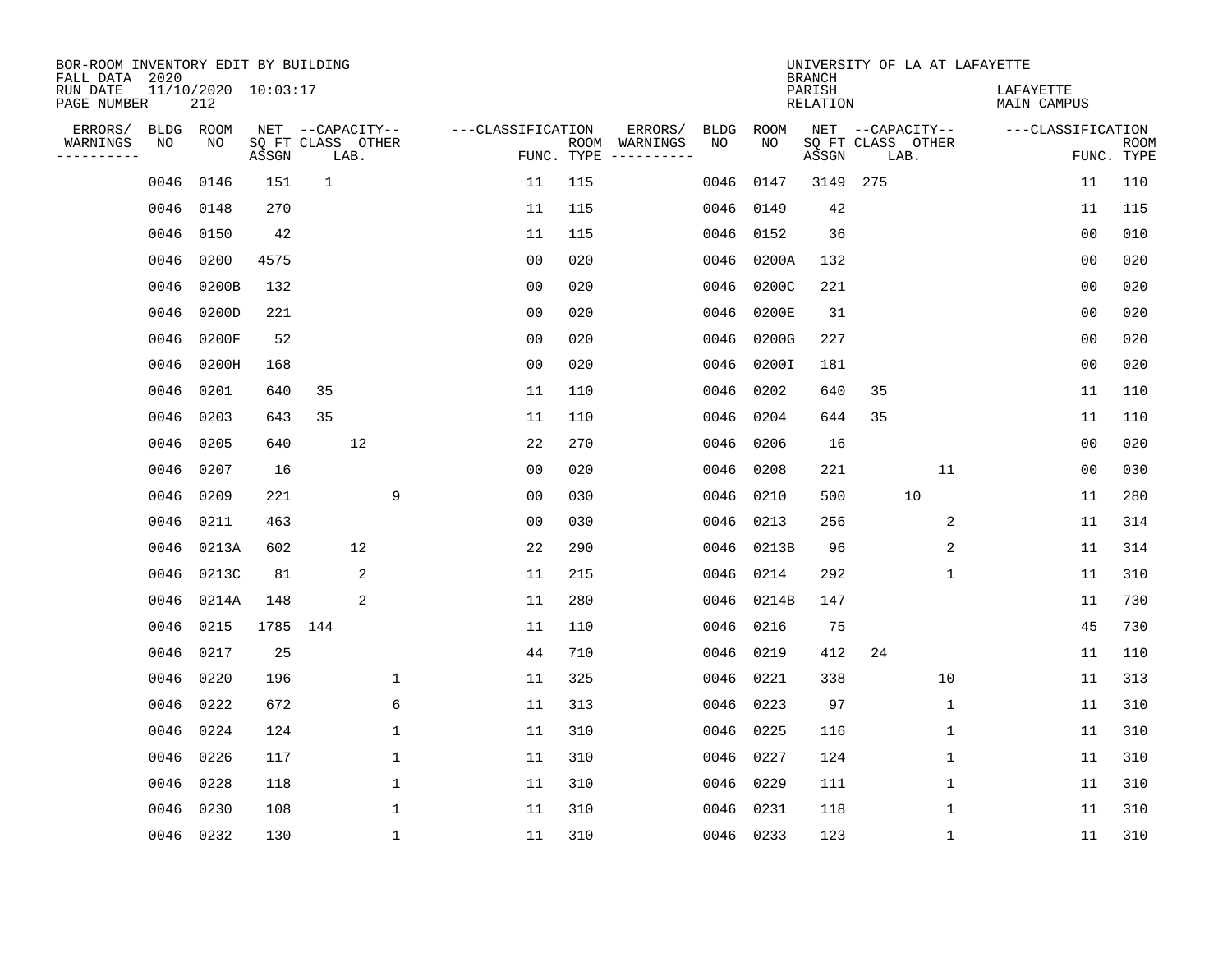| BOR-ROOM INVENTORY EDIT BY BUILDING<br>FALL DATA 2020 |             |                            |                            |    |                  |              |                   |            |               |             |             | <b>BRANCH</b>             | UNIVERSITY OF LA AT LAFAYETTE |    |              |                          |                |                           |
|-------------------------------------------------------|-------------|----------------------------|----------------------------|----|------------------|--------------|-------------------|------------|---------------|-------------|-------------|---------------------------|-------------------------------|----|--------------|--------------------------|----------------|---------------------------|
| RUN DATE<br>PAGE NUMBER                               |             | 11/10/2020 10:03:17<br>213 |                            |    |                  |              |                   |            |               |             |             | PARISH<br><b>RELATION</b> |                               |    |              | LAFAYETTE<br>MAIN CAMPUS |                |                           |
| ERRORS/                                               | <b>BLDG</b> | ROOM                       |                            |    | NET --CAPACITY-- |              | ---CLASSIFICATION |            | ERRORS/       | <b>BLDG</b> | <b>ROOM</b> |                           | NET --CAPACITY--              |    |              | ---CLASSIFICATION        |                |                           |
| WARNINGS<br>----------                                | NO          | NO                         | SQ FT CLASS OTHER<br>ASSGN |    | LAB.             |              |                   | FUNC. TYPE | ROOM WARNINGS | NO          | NO          | ASSGN                     | SQ FT CLASS OTHER<br>LAB.     |    |              |                          |                | <b>ROOM</b><br>FUNC. TYPE |
|                                                       | 0046        | 0234                       | 123                        |    |                  | 1            | 11                | 310        |               | 0046        | 0235        | 123                       |                               |    | $\mathbf 1$  |                          | 11             | 310                       |
|                                                       | 0046        | 0238                       | 467                        |    |                  | 10           | 11                | 320        |               | 0046        | 0240        | 36                        |                               |    |              |                          | 0 <sub>0</sub> | 010                       |
|                                                       | 0046        | 0241                       | 467                        |    |                  | 10           | 11                | 320        |               | 0046        | 0242        | 23                        |                               |    |              |                          | 0 <sub>0</sub> | 020                       |
|                                                       | 0046        | 0243                       | 23                         |    |                  |              | 0 <sub>0</sub>    | 020        |               | 0046        | 0244        | 99                        |                               |    | 4            |                          | 0 <sub>0</sub> | 030                       |
|                                                       | 0046        | 0245                       | 109                        |    |                  | 2            | 0 <sub>0</sub>    | 030        |               | 0046        | 0246        | 139                       |                               |    | 1            |                          | 11             | 325                       |
|                                                       | 0046        | 0247                       | 115                        |    |                  | $\mathbf{1}$ | 11                | 310        |               | 0046        | 0248        | 121                       |                               |    | 4            |                          | 11             | 310                       |
|                                                       | 0046        | 0249                       | 114                        |    |                  | $\mathbf{1}$ | 11                | 310        |               | 0046        | 0250        | 114                       |                               |    | $\mathbf{1}$ |                          | 11             | 310                       |
|                                                       | 0046        | 0251                       | 121                        |    |                  | $\mathbf{1}$ | 11                | 310        |               | 0046        | 0252        | 121                       |                               |    | $\mathbf{1}$ |                          | 11             | 310                       |
|                                                       | 0046        | 0253                       | 114                        |    |                  | $\mathbf{1}$ | 11                | 310        |               | 0046        | 0254        | 114                       |                               |    | $\mathbf{1}$ |                          | 11             | 310                       |
|                                                       | 0046        | 0255                       | 121                        |    |                  | $\mathbf 1$  | 11                | 310        |               | 0046        | 0256        | 118                       |                               |    | 1            |                          | 11             | 310                       |
|                                                       | 0046        | 0257                       | 111                        |    |                  | $\mathbf 1$  | 11                | 310        |               | 0046        | 0258        | 111                       |                               |    | 1            |                          | 11             | 310                       |
|                                                       |             | 0046 0259                  | 118                        |    |                  | 1            | 11                | 310        |               | 0046        | 0260        | 125                       |                               |    | 1            |                          | 11             | 310                       |
|                                                       | 0046        | 0261                       | 118                        |    |                  | $\mathbf 1$  | 11                | 310        |               | 0046        | 0262        | 118                       |                               |    | 1            |                          | 11             | 310                       |
|                                                       | 0046        | 0263                       | 125                        |    |                  | $\mathbf 1$  | 11                | 310        |               | 0046        | 0266        | 194                       |                               |    | 2            |                          | 11             | 325                       |
|                                                       | 0046        | 0300                       | 5110                       |    |                  |              | 0 <sub>0</sub>    | 020        |               | 0046        | 0300D       | 221                       |                               |    |              |                          | 0 <sub>0</sub> | 020                       |
|                                                       | 0046        | 0300E                      | 31                         |    |                  |              | 00                | 020        |               | 0046        | 0300F       | 52                        |                               |    |              |                          | 00             | 020                       |
|                                                       | 0046        | 0300G                      | 227                        |    |                  |              | 0 <sub>0</sub>    | 020        |               | 0046        | 0300H       | 168                       |                               |    |              |                          | 00             | 020                       |
|                                                       | 0046        | 0300I                      | 181                        |    |                  |              | 0 <sub>0</sub>    | 020        |               | 0046        | 0301        | 647                       | 42                            |    |              |                          | 11             | 110                       |
|                                                       | 0046        | 0302                       | 644                        | 42 |                  |              | 11                | 110        |               | 0046        | 0303        | 643                       | 36                            |    |              |                          | 11             | 110                       |
|                                                       | 0046        | 0304                       | 646                        | 36 |                  |              | 11                | 110        |               | 0046        | 0305        | 647                       | 42                            |    |              |                          | 11             | 110                       |
|                                                       | 0046        | 0306                       | 75                         |    |                  |              | 0 <sub>0</sub>    | 010        |               | 0046        | 0307        | 715                       |                               | 22 |              |                          | 11             | 220                       |
|                                                       | 0046        | 0309                       | 335                        |    |                  |              | 0 <sub>0</sub>    | 030        |               | 0046        | 0310        | 16                        |                               |    |              |                          | 0 <sub>0</sub> | 020                       |
|                                                       | 0046        | 0311                       | 16                         |    |                  |              | 0 <sub>0</sub>    | 020        |               | 0046        | 0312        | 189                       |                               | 11 |              |                          | 0 <sub>0</sub> | 030                       |
|                                                       | 0046        | 0313                       | 189                        |    |                  | 9            | 0 <sub>0</sub>    | 030        |               | 0046        | 0315        | 1513                      |                               | 32 |              |                          | 11             | 680                       |
|                                                       | 0046        | 0316                       | 500                        |    | 10               |              | 11                | 280        |               | 0046        | 0317        | 28                        |                               |    |              |                          | 44             | 710                       |
|                                                       |             | 0046 0318                  | 1783 178                   |    |                  |              | 11                | 110        |               |             | 0046 0319   | 643                       | 36                            |    |              |                          | 11             | 110                       |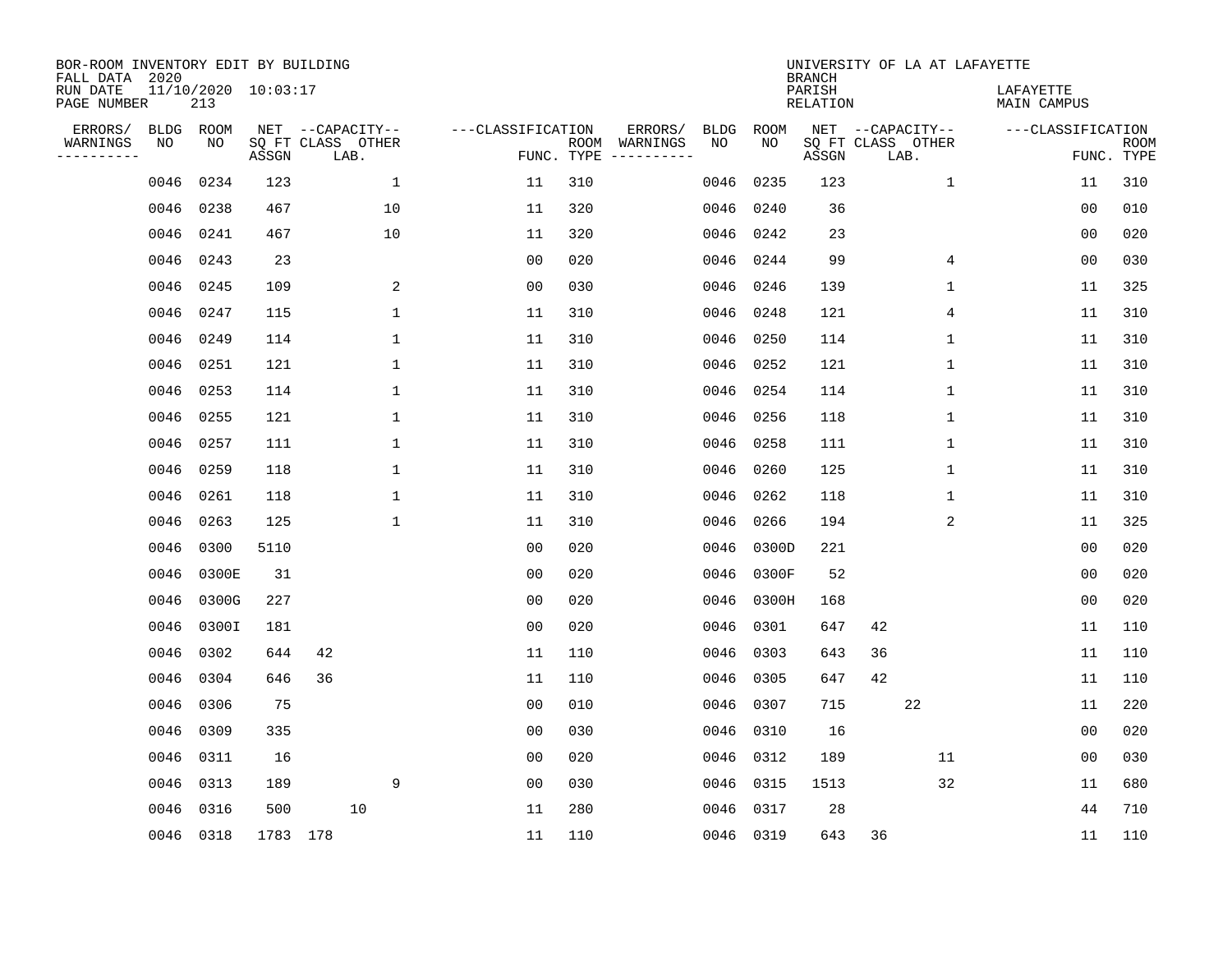| BOR-ROOM INVENTORY EDIT BY BUILDING<br>FALL DATA 2020 |             |           |                     |                           |                   |            |                                                                                                                  |      |           | <b>BRANCH</b>             | UNIVERSITY OF LA AT LAFAYETTE |                                 |                           |
|-------------------------------------------------------|-------------|-----------|---------------------|---------------------------|-------------------|------------|------------------------------------------------------------------------------------------------------------------|------|-----------|---------------------------|-------------------------------|---------------------------------|---------------------------|
| RUN DATE<br>PAGE NUMBER                               |             | 214       | 11/10/2020 10:03:17 |                           |                   |            |                                                                                                                  |      |           | PARISH<br><b>RELATION</b> |                               | LAFAYETTE<br><b>MAIN CAMPUS</b> |                           |
| ERRORS/                                               | <b>BLDG</b> | ROOM      |                     | NET --CAPACITY--          | ---CLASSIFICATION |            | ERRORS/                                                                                                          | BLDG | ROOM      |                           | NET --CAPACITY--              | ---CLASSIFICATION               |                           |
| WARNINGS<br>----------                                | NO          | NO        | ASSGN               | SQ FT CLASS OTHER<br>LAB. |                   | FUNC. TYPE | ROOM WARNINGS<br>$\begin{tabular}{cccccc} - & - & - & - & - & - & - \\ & - & - & - & - & - & - \\ \end{tabular}$ | NO   | NO        | ASSGN                     | SQ FT CLASS OTHER<br>LAB.     |                                 | <b>ROOM</b><br>FUNC. TYPE |
|                                                       | 0046        | 0320      | 647                 | 42                        | 11                | 110        |                                                                                                                  | 0046 | 0321      | 647                       | 32                            | 11                              | 110                       |
|                                                       | 0046        | 0322      | 124                 | $\mathbf 1$               | 11                | 310        |                                                                                                                  | 0046 | 0323      | 117                       | $\mathbf 1$                   | 11                              | 310                       |
|                                                       | 0046        | 0324      | 117                 | $\mathbf{1}$              | 11                | 310        |                                                                                                                  | 0046 | 0325      | 124                       | 1                             | 11                              | 310                       |
|                                                       | 0046        | 0326      | 118                 | $\mathbf{1}$              | 11                | 310        |                                                                                                                  | 0046 | 0327      | 111                       | 1                             | 11                              | 310                       |
|                                                       | 0046        | 0328      | 110                 | $\mathbf 1$               | 11                | 310        |                                                                                                                  | 0046 | 0329      | 118                       | $\mathbf{1}$                  | 11                              | 310                       |
|                                                       | 0046        | 0330      | 130                 | 2                         | 22                | 310        |                                                                                                                  |      | 0046 0331 | 123                       | $\mathbf{1}$                  | 11                              | 310                       |
|                                                       | 0046        | 0332      | 123                 | $\mathbf{1}$              | 11                | 310        |                                                                                                                  | 0046 | 0333      | 125                       | $\mathbf{1}$                  | 11                              | 310                       |
|                                                       | 0046 0336   |           | 16                  |                           | 0 <sub>0</sub>    | 020        |                                                                                                                  | 0046 | 0337      | 16                        |                               | 0 <sub>0</sub>                  | 020                       |
|                                                       | 0046        | 0338      | 119                 | 4                         | 0 <sub>0</sub>    | 030        |                                                                                                                  | 0046 | 0339      | 119                       | 2                             | 0 <sub>0</sub>                  | 030                       |
|                                                       | 0046        | 0340      | 139                 | $\mathbf 1$               | 11                | 310        |                                                                                                                  | 0046 | 0341      | 115                       | $\mathbf 1$                   | 11                              | 310                       |
|                                                       | 0046        | 0342      | 121                 | $\mathbf 1$               | 11                | 310        |                                                                                                                  | 0046 | 0343      | 115                       | 2                             | 11                              | 310                       |
|                                                       | 0046        | 0344      | 115                 | $\mathbf{1}$              | 11                | 310        |                                                                                                                  | 0046 | 0345      | 121                       | 1                             | 11                              | 310                       |
|                                                       | 0046        | 0346      | 121                 | $\mathbf{1}$              | 11                | 310        |                                                                                                                  | 0046 | 0347      | 114                       | 1                             | 11                              | 310                       |
|                                                       | 0046        | 0348      | 114                 | $\mathbf 1$               | 11                | 310        |                                                                                                                  | 0046 | 0349      | 121                       | 1                             | 11                              | 310                       |
|                                                       | 0046        | 0350      | 118                 | $\mathbf 1$               | 11                | 310        |                                                                                                                  | 0046 | 0351      | 111                       | 1                             | 11                              | 325                       |
|                                                       | 0046        | 0352      | 111                 | $\mathbf{1}$              | 11                | 310        |                                                                                                                  | 0046 | 0353      | 118                       | 1                             | 11                              | 310                       |
|                                                       | 0046        | 0354      | 124                 | $\mathbf{1}$              | 11                | 310        |                                                                                                                  | 0046 | 0355      | 118                       | 1                             | 11                              | 310                       |
|                                                       | 0046        | 0356      | 118                 | $\mathbf 1$               | 11                | 310        |                                                                                                                  | 0046 | 0357      | 125                       | 1                             | 11                              | 310                       |
|                                                       | 0046        | 0361      | 36                  |                           | 0 <sub>0</sub>    | 010        |                                                                                                                  | 0046 | 0400      | 4526                      |                               | 0 <sub>0</sub>                  | 020                       |
|                                                       | 0046        | 0400D     | 220                 |                           | 0 <sub>0</sub>    | 020        |                                                                                                                  | 0046 | 0400E     | 31                        |                               | 0 <sub>0</sub>                  | 020                       |
|                                                       | 0046        | 0400F     | 52                  |                           | 0 <sub>0</sub>    | 020        |                                                                                                                  | 0046 | 0400G     | 222                       |                               | 0 <sub>0</sub>                  | 020                       |
|                                                       | 0046        | 0400H     | 169                 |                           | 0 <sub>0</sub>    | 020        |                                                                                                                  | 0046 | 0400I     | 173                       |                               | 0 <sub>0</sub>                  | 020                       |
|                                                       | 0046        | 0401      | 647                 | 36                        | 11                | 110        |                                                                                                                  | 0046 | 0402      | 645                       | 36                            | 11                              | 110                       |
|                                                       | 0046        | 0403      | 643                 | 36                        | 11                | 110        |                                                                                                                  | 0046 | 0404      | 645                       | 36                            | 11                              | 110                       |
|                                                       | 0046        | 0405      | 647                 | 32                        | 11                | 110        |                                                                                                                  | 0046 | 0406      | 730                       | 20                            | 11                              | 110                       |
|                                                       |             | 0046 0407 | 28                  |                           | 44                | 710        |                                                                                                                  |      | 0046 0408 | 75                        |                               | 0 <sub>0</sub>                  | 010                       |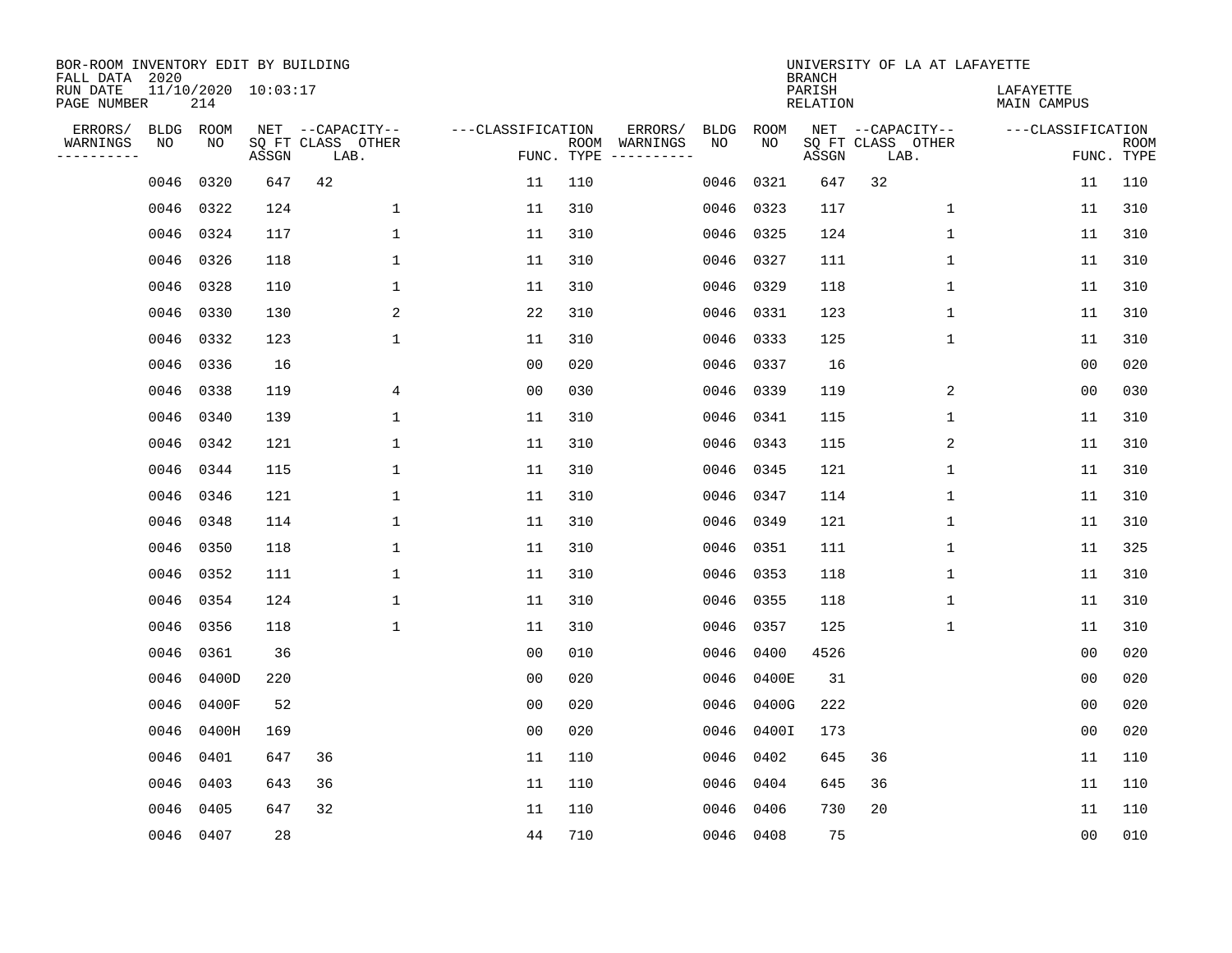| BOR-ROOM INVENTORY EDIT BY BUILDING<br>FALL DATA 2020 |      |           |                     |                           |                   |                    |                         |      |           | <b>BRANCH</b>             | UNIVERSITY OF LA AT LAFAYETTE |                                 |                           |
|-------------------------------------------------------|------|-----------|---------------------|---------------------------|-------------------|--------------------|-------------------------|------|-----------|---------------------------|-------------------------------|---------------------------------|---------------------------|
| RUN DATE<br>PAGE NUMBER                               |      | 215       | 11/10/2020 10:03:17 |                           |                   |                    |                         |      |           | PARISH<br><b>RELATION</b> |                               | LAFAYETTE<br><b>MAIN CAMPUS</b> |                           |
| ERRORS/                                               | BLDG | ROOM      |                     | NET --CAPACITY--          | ---CLASSIFICATION |                    | ERRORS/                 | BLDG | ROOM      |                           | NET --CAPACITY--              | ---CLASSIFICATION               |                           |
| WARNINGS<br>----------                                | NO   | NO        | ASSGN               | SQ FT CLASS OTHER<br>LAB. |                   | ROOM<br>FUNC. TYPE | WARNINGS<br>----------- | NO   | NO        | ASSGN                     | SQ FT CLASS OTHER<br>LAB.     |                                 | <b>ROOM</b><br>FUNC. TYPE |
|                                                       | 0046 | 0409      | 478                 | 10                        | 11                | 314                |                         | 0046 | 0410      | 335                       | 6                             | 22                              | 320                       |
|                                                       | 0046 | 0412      | 333                 | 6                         | 22                | 320                |                         | 0046 | 0413      | 16                        |                               | 00                              | 020                       |
|                                                       | 0046 | 0414      | 16                  |                           | 0 <sub>0</sub>    | 020                |                         | 0046 | 0415      | 141                       | 3                             | 0 <sub>0</sub>                  | 030                       |
|                                                       | 0046 | 0416      | 141                 | 5                         | 0 <sub>0</sub>    | 030                |                         |      | 0046 0417 | 296                       |                               | 0 <sub>0</sub>                  | 030                       |
|                                                       | 0046 | 0418      | 282                 | 8                         | 22                | 260                |                         | 0046 | 0419      | 178                       |                               | 22                              | 725                       |
|                                                       | 0046 | 0420      | 91                  |                           | 22                | 725                |                         |      | 0046 0422 | 1783                      | 144                           | 11                              | 110                       |
|                                                       | 0046 | 0423      | 645                 | 36                        | 11                | 110                |                         |      | 0046 0424 | 647                       | 36                            | 11                              | 110                       |
|                                                       | 0046 | 0425      | 647                 | 32                        | 11                | 110                |                         |      | 0046 0426 | 500                       | 12                            | 11                              | 280                       |
|                                                       | 0046 | 0427      | 125                 | $\mathbf{1}$              | 11                | 310                |                         | 0046 | 0428      | 118                       | $\mathbf{1}$                  | 11                              | 310                       |
|                                                       | 0046 | 0429      | 118                 | 2                         | 21                | 250                |                         | 0046 | 0430      | 123                       | 1                             | 11                              | 310                       |
|                                                       | 0046 | 0431      | 118                 | $\mathbf 1$               | 21                | 290                |                         | 0046 | 0432      | 111                       | $\mathbf 1$                   | 11                              | 310                       |
|                                                       | 0046 | 0433      | 111                 |                           | 21                | 290                |                         |      | 0046 0434 | 118                       | $\mathbf 1$                   | 11                              | 310                       |
|                                                       | 0046 | 0435      | 121                 | 1                         | 11                | 310                |                         | 0046 | 0436      | 112                       | $\mathbf 1$                   | 11                              | 310                       |
|                                                       | 0046 | 0437      | 114                 | 1                         | 52                | 314                |                         | 0046 | 0438      | 121                       | 1                             | 11                              | 310                       |
|                                                       | 0046 | 0439      | 121                 | 1                         | 11                | 310                |                         | 0046 | 0440      | 115                       | 1                             | 11                              | 310                       |
|                                                       | 0046 | 0441      | 115                 | 1                         | 11                | 310                |                         |      | 0046 0442 | 121                       | 1                             | 11                              | 310                       |
|                                                       | 0046 | 0443      | 115                 | $\mathbf{1}$              | 11                | 310                |                         | 0046 | 0444      | 115                       | 1                             | 11                              | 310                       |
|                                                       | 0046 | 0445      | 16                  |                           | 0 <sub>0</sub>    | 030                |                         | 0046 | 0446      | 16                        |                               | 0 <sub>0</sub>                  | 030                       |
|                                                       | 0046 | 0447      | 99                  | 4                         | 0 <sub>0</sub>    | 030                |                         | 0046 | 0448      | 99                        | 2                             | 0 <sub>0</sub>                  | 030                       |
|                                                       | 0046 | 0453      | 232                 | 15                        | 46                | 313                |                         | 0046 | 0454      | 325                       | $\mathbf 1$                   | 46                              | 313                       |
|                                                       | 0046 | 0455      | 211                 | $\mathbf{1}$              | 46                | 325                |                         | 0046 | 0456      | 296                       | 7                             | 11                              | 315                       |
|                                                       | 0046 | 0457      | 295                 | 21                        | 22                | 260                |                         | 0046 | 0457A     | 132                       | 3                             | 11                              | 530                       |
|                                                       | 0046 | 0458      | 36                  |                           | 0 <sub>0</sub>    | 010                |                         | 0046 | 0459      | 129                       | 1                             | 11                              | 310                       |
|                                                       | 0046 | 0460      | 118                 | $\mathbf 1$               | 11                | 310                |                         | 0046 | 0461      | 124                       | $\mathbf 1$                   | 11                              | 310                       |
|                                                       | 0046 | 0462      | 124                 | $\mathbf{1}$              | 11                | 310                |                         | 0046 | 0463      | 118                       | 1                             | 11                              | 310                       |
|                                                       |      | 0046 0464 | 125                 | $\mathbf{1}$              | 11                | 310                |                         |      | 0046 0500 | 4564                      |                               | 00                              | 020                       |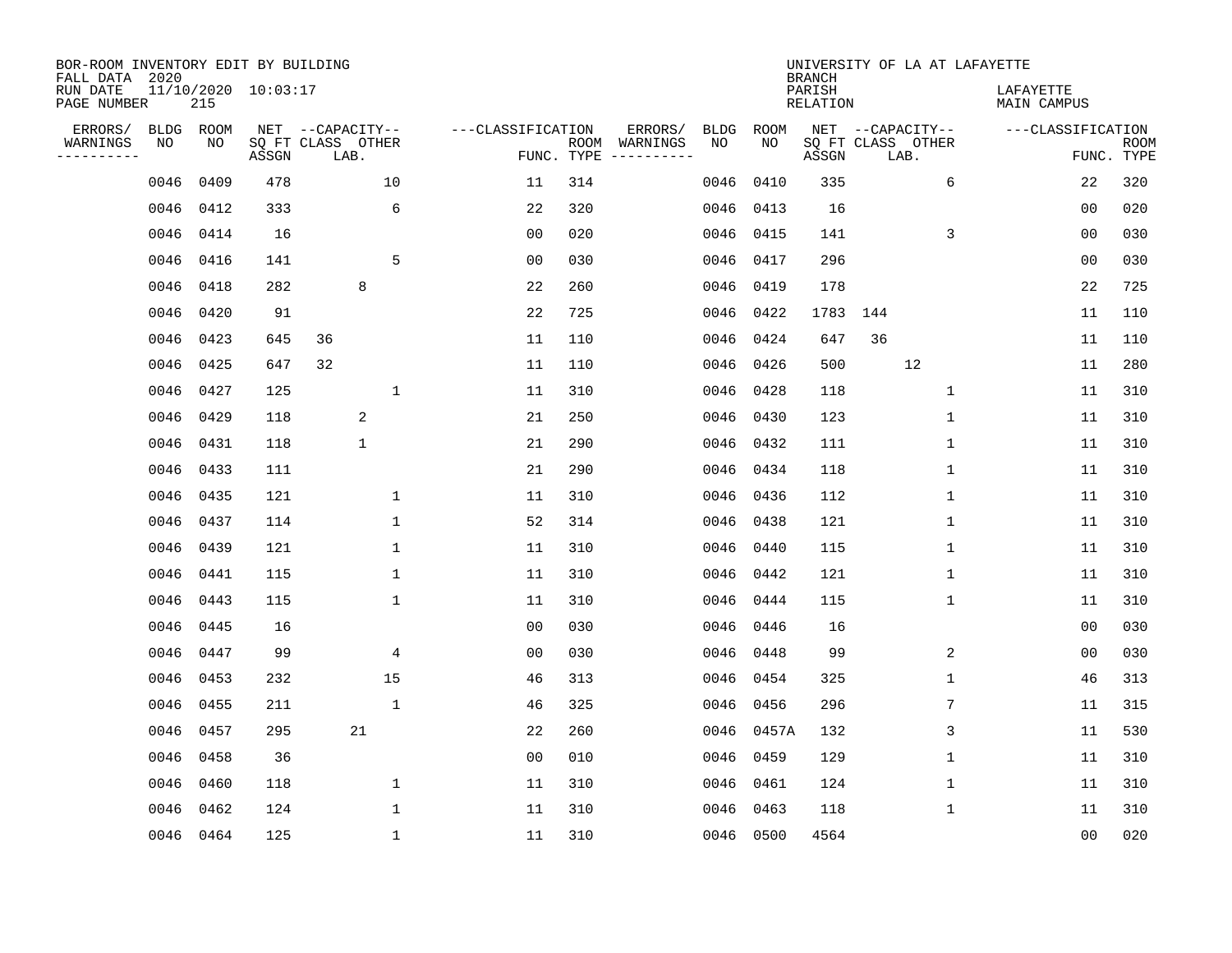| BOR-ROOM INVENTORY EDIT BY BUILDING<br>FALL DATA 2020 |           |                            |       |                           |                   |            |               |             |           | <b>BRANCH</b>             |      | UNIVERSITY OF LA AT LAFAYETTE |                                 |                           |
|-------------------------------------------------------|-----------|----------------------------|-------|---------------------------|-------------------|------------|---------------|-------------|-----------|---------------------------|------|-------------------------------|---------------------------------|---------------------------|
| RUN DATE<br>PAGE NUMBER                               |           | 11/10/2020 10:03:17<br>216 |       |                           |                   |            |               |             |           | PARISH<br><b>RELATION</b> |      |                               | LAFAYETTE<br><b>MAIN CAMPUS</b> |                           |
| ERRORS/                                               | BLDG      | ROOM                       |       | NET --CAPACITY--          | ---CLASSIFICATION |            | ERRORS/       | <b>BLDG</b> | ROOM      |                           |      | NET --CAPACITY--              | ---CLASSIFICATION               |                           |
| WARNINGS<br>----------                                | NO        | NO                         | ASSGN | SQ FT CLASS OTHER<br>LAB. |                   | FUNC. TYPE | ROOM WARNINGS | NO          | NO        | ASSGN                     | LAB. | SQ FT CLASS OTHER             |                                 | <b>ROOM</b><br>FUNC. TYPE |
|                                                       | 0046      | 0500D                      | 220   |                           | 0 <sub>0</sub>    | 020        |               | 0046        | 0500E     | 31                        |      |                               | 0 <sub>0</sub>                  | 020                       |
|                                                       | 0046      | 0500F                      | 52    |                           | 0 <sub>0</sub>    | 020        |               | 0046        | 0500G     | 227                       |      |                               | 0 <sub>0</sub>                  | 020                       |
|                                                       | 0046      | 0500H                      | 178   |                           | 00                | 020        |               | 0046        | 0500I     | 174                       |      |                               | 0 <sub>0</sub>                  | 020                       |
|                                                       | 0046      | 0501                       | 647   | 31                        | 11                | 110        |               | 0046        | 0502      | 647                       | 36   |                               | 11                              | 110                       |
|                                                       | 0046      | 0503                       | 645   | 36                        | 11                | 110        |               | 0046        | 0504      | 643                       |      | 42                            | 11                              | 240                       |
|                                                       | 0046 0505 |                            | 645   | 36                        | 11                | 110        |               | 0046        | 0506      | 501                       |      | 20                            | 11                              | 280                       |
|                                                       | 0046      | 0508                       | 75    |                           | 0 <sub>0</sub>    | 010        |               | 0046        | 0509      | 327                       |      | 7                             | 63                              | 310                       |
|                                                       | 0046 0510 |                            | 327   | 12                        | 45                | 680        |               | 0046        | 0511      | 327                       |      | 6                             | 63                              | 310                       |
|                                                       | 0046      | 0512                       | 238   | 18                        | 45                | 650        |               | 0046        | 0513      | 16                        |      |                               | 0 <sub>0</sub>                  | 020                       |
|                                                       | 0046 0514 |                            | 16    |                           | 0 <sub>0</sub>    | 020        |               | 0046        | 0515      | 141                       |      | 3                             | 0 <sub>0</sub>                  | 030                       |
|                                                       | 0046 0516 |                            | 141   | 5                         | 0 <sub>0</sub>    | 030        |               | 0046        | 0517      | 296                       |      |                               | 0 <sub>0</sub>                  | 030                       |
|                                                       | 0046      | 0518                       | 282   | 12                        | 47                | 410        |               | 0046        | 0519      | 178                       |      | 4                             | 11                              | 310                       |
|                                                       | 0046      | 0520                       | 91    |                           | 45                | 315        |               | 0046        | 0522      | 1783                      | 144  |                               | 11                              | 110                       |
|                                                       | 0046      | 0523                       | 643   | 42                        | 11                | 110        |               | 0046        | 0524      | 647                       | 32   |                               | 11                              | 110                       |
|                                                       | 0046      | 0525                       | 647   | 32                        | 11                | 110        |               | 0046        | 0527      | 139                       |      | $\mathbf{1}$                  | 11                              | 310                       |
|                                                       | 0046      | 0528                       | 122   | $\mathbf{1}$              | 11                | 310        |               | 0046        | 0529      | 1282                      |      | $\mathbf 1$                   | 11                              | 310                       |
|                                                       | 0046      | 0530                       | 121   | $\mathbf{1}$              | 11                | 310        |               | 0046        | 0531      | 114                       |      | $\mathbf 1$                   | 11                              | 310                       |
|                                                       | 0046      | 0532                       | 117   | 6                         | 11                | 310        |               | 0046        | 0533      | 111                       |      | $\mathbf 1$                   | 11                              | 310                       |
|                                                       | 0046      | 0534                       | 125   | 6                         | 11                | 310        |               | 0046        | 0535      | 118                       |      | 5                             | 11                              | 310                       |
|                                                       | 0046      | 0536                       | 133   | $\mathbf{1}$              | 11                | 310        |               | 0046        | 0537      | 115                       |      | 1                             | 11                              | 310                       |
|                                                       | 0046      | 0538                       | 120   | 1                         | 11                | 310        |               | 0046        | 0539      | 111                       |      | $\mathbf 1$                   | 11                              | 310                       |
|                                                       | 0046      | 0540                       | 121   | 6                         | 11                | 310        |               | 0046        | 0541      | 115                       |      | 1                             | 11                              | 310                       |
|                                                       | 0046      | 0542                       | 116   | 1                         | 11                | 310        |               | 0046        | 0543      | 124                       |      | 8                             | 11                              | 310                       |
|                                                       | 0046      | 0544                       | 125   | 5                         | 11                | 310        |               | 0046        | 0545      | 16                        |      |                               | 0 <sub>0</sub>                  | 020                       |
|                                                       | 0046      | 0546                       | 16    |                           | 0 <sub>0</sub>    | 020        |               | 0046        | 0547      | 119                       |      | 4                             | 0 <sub>0</sub>                  | 030                       |
|                                                       | 0046 0548 |                            | 119   | 2                         | 0 <sub>0</sub>    | 030        |               |             | 0046 0553 | 235                       |      |                               | 51                              | 315                       |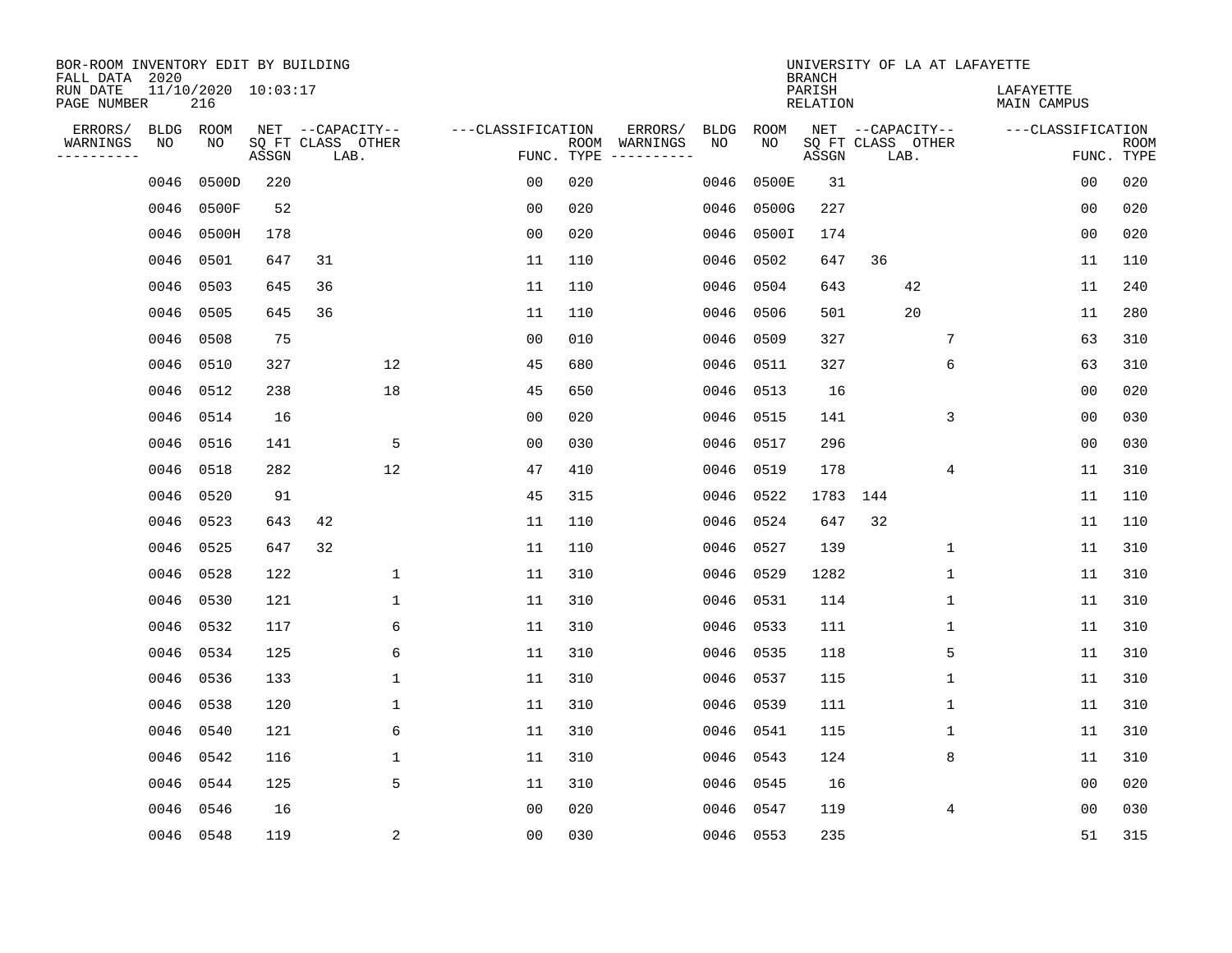| BOR-ROOM INVENTORY EDIT BY BUILDING<br>FALL DATA 2020 |      |                            |       |                           |                   |     |                                      |      |                                                                 | <b>BRANCH</b>      | UNIVERSITY OF LA AT LAFAYETTE                                                                                                                                      |                          |                    |
|-------------------------------------------------------|------|----------------------------|-------|---------------------------|-------------------|-----|--------------------------------------|------|-----------------------------------------------------------------|--------------------|--------------------------------------------------------------------------------------------------------------------------------------------------------------------|--------------------------|--------------------|
| RUN DATE<br>PAGE NUMBER                               |      | 11/10/2020 10:03:17<br>217 |       |                           |                   |     |                                      |      |                                                                 | PARISH<br>RELATION |                                                                                                                                                                    | LAFAYETTE<br>MAIN CAMPUS |                    |
| ERRORS/                                               |      | BLDG ROOM                  |       | NET --CAPACITY--          | ---CLASSIFICATION |     | ERRORS/                              |      | BLDG ROOM                                                       |                    | NET --CAPACITY--                                                                                                                                                   | ---CLASSIFICATION        |                    |
| WARNINGS<br>----------                                | NO   | NO                         | ASSGN | SQ FT CLASS OTHER<br>LAB. |                   |     | ROOM WARNINGS<br>FUNC. TYPE $------$ | NO   | NO                                                              | ASSGN              | SQ FT CLASS OTHER<br>LAB.                                                                                                                                          |                          | ROOM<br>FUNC. TYPE |
|                                                       | 0046 | 0554                       | 315   | 2                         | 11                | 310 |                                      | 0046 | 0554A                                                           | 133                | $\mathbf{1}$                                                                                                                                                       | 11                       | 310                |
|                                                       |      | 0046 0555                  | 210   | 16                        | 11                | 310 |                                      |      | 0046 0556                                                       | 296                | 4                                                                                                                                                                  | 45                       | 650                |
|                                                       |      | 0046 0557                  | 292   | 20                        | 11                | 350 |                                      |      | 0046 0558                                                       | 36                 |                                                                                                                                                                    | 00                       | 010                |
|                                                       |      | 0046 0559                  | 131   | 1                         | 11                | 310 |                                      |      | 0046 0560                                                       | 123                | $\mathbf{1}$                                                                                                                                                       | 11                       | 310                |
|                                                       |      | 0046 0561                  | 118   | $\mathbf 1$               | 11                | 310 |                                      |      | 0046 0562                                                       | 111                | $\mathbf{1}$                                                                                                                                                       | 11                       | 310                |
|                                                       |      | 0046 0563                  | 118   | $\mathbf{1}$              | 11                | 310 |                                      |      | 0046 0564                                                       | 117                | 1                                                                                                                                                                  | 11                       | 310                |
|                                                       |      | 0046 0567                  | 125   | $\mathbf 1$               | 11                | 310 |                                      |      | 0046 0568                                                       | 123                | $\mathbf{1}$                                                                                                                                                       | 46                       | 310                |
|                                                       |      | 0046 0569                  | 118   | 4                         | 11                | 310 |                                      |      | 0046 0570                                                       | 111                | $\mathbf{1}$                                                                                                                                                       | 11                       | 310                |
|                                                       |      | 0046 0571                  | 124   | 2                         | 11                | 310 |                                      |      | 0046 0572                                                       | 117                | 2                                                                                                                                                                  | 11                       | 310                |
|                                                       |      | 0046 E0100A                | 31    |                           | 00                | 020 |                                      |      | 0046 E0100B                                                     | 52                 |                                                                                                                                                                    | 0 <sub>0</sub>           | 020                |
|                                                       |      | 0046 E0200A                | 31    |                           | 00                | 020 |                                      |      | 0046 E0200B                                                     | 31                 |                                                                                                                                                                    | 0 <sub>0</sub>           | 020                |
|                                                       |      | 0046 E0300A                | 29    |                           | 0 <sub>0</sub>    | 020 |                                      |      | 0046 E0300B                                                     | 29                 |                                                                                                                                                                    | 0 <sub>0</sub>           | 020                |
|                                                       |      | 0046 S0000A                | 864   | 30                        | 11                | 410 |                                      |      | 0046 S0100A                                                     | 193                |                                                                                                                                                                    | $00 \,$                  | 020                |
|                                                       |      | 0046 S0100B                | 168   |                           | 0 <sub>0</sub>    | 020 |                                      |      | 0046 S0100C                                                     | 139                |                                                                                                                                                                    | 00                       | 020                |
|                                                       |      | 0046 S0300B                | 172   |                           | 0 <sub>0</sub>    | 020 |                                      |      | 0046 S0300C                                                     | 139                |                                                                                                                                                                    | 00                       | 020                |
|                                                       |      | 0046 S0500A                | 225   |                           | 00                | 020 |                                      |      | 0046 S0500B                                                     | 166                |                                                                                                                                                                    | $00 \,$                  | 020                |
|                                                       |      | 0046 S0500C                | 137   |                           | 0 <sub>0</sub>    | 020 |                                      |      | 0046 V0000A<br>TOTAL NUMBER CLASSROOMS<br>TOTAL NUMBER LABS 210 | 277                | TOTAL ASSIGNABLE & UNASSIGNABLE SQFT: 113,083<br>TOTAL NET ASSIGN SQ. FT. IN ROOM FILE 75,349<br>TOTAL NUMBER COMPUTER CLASSROOMS<br>TOTAL NUMBER SPECIAL LABS 220 | 91<br>43<br>2<br>2       | 660                |
|                                                       |      | 0047 0100                  | 1400  |                           | 92                | 950 |                                      |      | TOTAL NUMBER CLASSROOMS<br>TOTAL NUMBER LABS 210                |                    | TOTAL ASSIGNABLE & UNASSIGNABLE SQFT: 1,400<br>TOTAL NET ASSIGN SQ. FT. IN ROOM FILE<br>TOTAL NUMBER COMPUTER CLASSROOMS<br>TOTAL NUMBER SPECIAL LABS 220          | 1,400                    |                    |
|                                                       |      | 0048 0100                  | 2279  |                           | 0 <sub>0</sub>    | 020 |                                      |      | 0048 0100A                                                      | 917                |                                                                                                                                                                    | 00                       | 020                |
|                                                       |      | 0048 0100B                 | 118   |                           | 0 <sub>0</sub>    | 020 |                                      |      | 0048 0100C                                                      | 100                |                                                                                                                                                                    | 0 <sub>0</sub>           | 020                |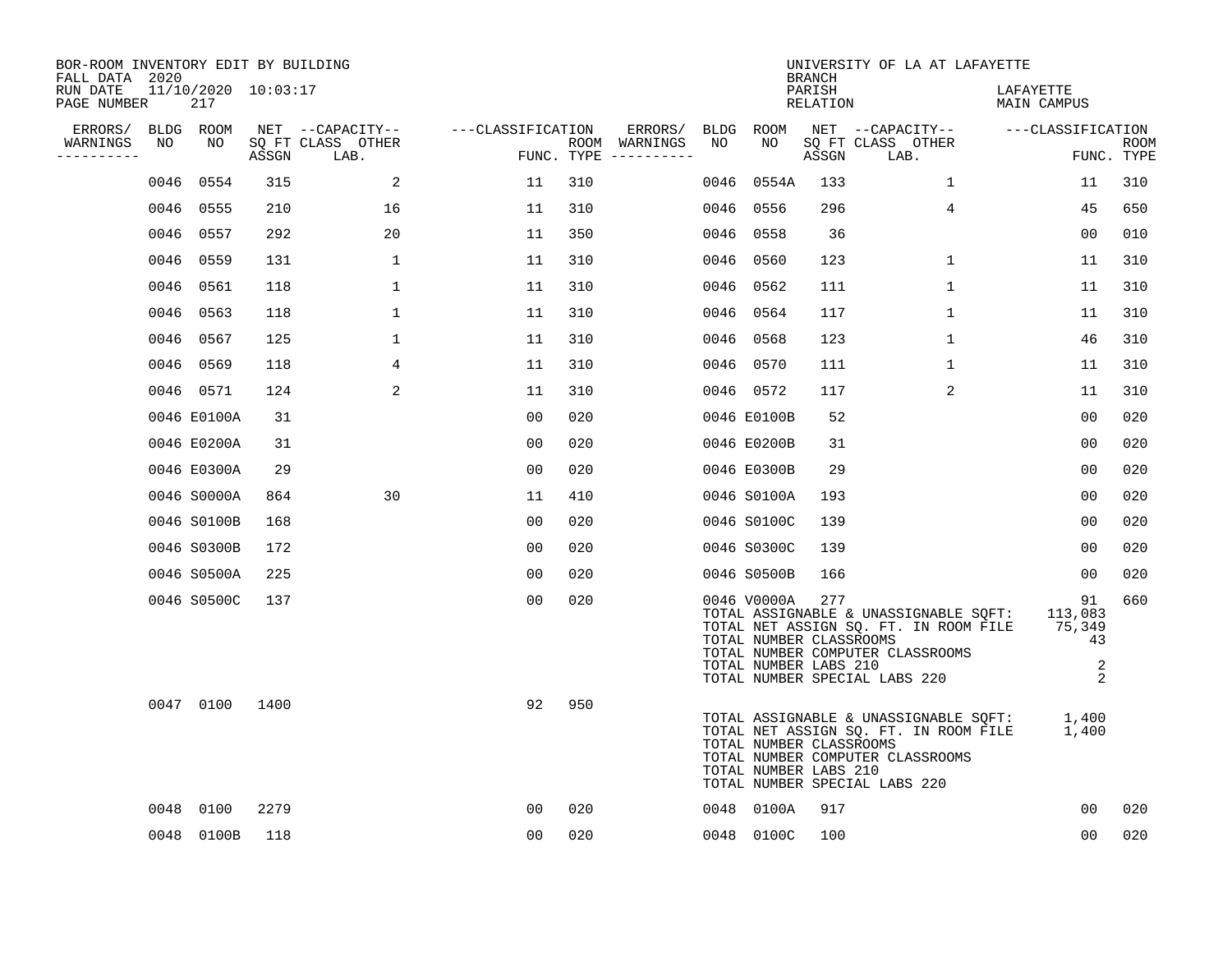| BOR-ROOM INVENTORY EDIT BY BUILDING<br>FALL DATA 2020 |             |                            |       |                           |                   |     |                                      |             |            | <b>BRANCH</b>             | UNIVERSITY OF LA AT LAFAYETTE |                          |                           |
|-------------------------------------------------------|-------------|----------------------------|-------|---------------------------|-------------------|-----|--------------------------------------|-------------|------------|---------------------------|-------------------------------|--------------------------|---------------------------|
| RUN DATE<br>PAGE NUMBER                               |             | 11/10/2020 10:03:17<br>218 |       |                           |                   |     |                                      |             |            | PARISH<br><b>RELATION</b> |                               | LAFAYETTE<br>MAIN CAMPUS |                           |
| ERRORS/                                               | <b>BLDG</b> | ROOM                       |       | NET --CAPACITY--          | ---CLASSIFICATION |     | ERRORS/                              | <b>BLDG</b> | ROOM       |                           | NET --CAPACITY--              | ---CLASSIFICATION        |                           |
| WARNINGS<br>----------                                | NO          | NO                         | ASSGN | SQ FT CLASS OTHER<br>LAB. |                   |     | ROOM WARNINGS<br>FUNC. TYPE $------$ | NO          | NO         | ASSGN                     | SQ FT CLASS OTHER<br>LAB.     |                          | <b>ROOM</b><br>FUNC. TYPE |
|                                                       | 0048        | 0100D                      | 1188  |                           | 0 <sub>0</sub>    | 020 |                                      | 0048        | 0100E      | 122                       |                               | 00                       | 020                       |
|                                                       | 0048        | 0100F                      | 550   |                           | 0 <sub>0</sub>    | 020 |                                      | 0048        | 0100G      | 123                       |                               | 00                       | 020                       |
|                                                       | 0048        | 0100I                      | 519   |                           | 53                | 315 |                                      | 0048        | 0102       | 98                        | 2                             | 45                       | 310                       |
|                                                       | 0048        | 0103                       | 150   | 3                         | 45                | 315 |                                      | 0048        | 0103A      | 13                        |                               | 53                       | 315                       |
|                                                       | 0048        | 0104                       | 1131  | 14                        | 53                | 313 |                                      | 0048        | 0104A      | 375                       | 24                            | 53                       | 240                       |
|                                                       | 0048        | 0104B                      | 164   | 2                         | 53                | 314 |                                      | 0048        | 0104C      | 196                       | 2                             | 53                       | 314                       |
|                                                       | 0048        | 0104D                      | 181   | 6                         | 53                | 650 |                                      | 0048        | 0104E      | 141                       | 2                             | 53                       | 680                       |
|                                                       | 0048        | 0104F                      | 137   | 2                         | 53                | 680 |                                      | 0048        | 0104G      | 120                       | 2                             | 53                       | 680                       |
|                                                       | 0048        | 0104H                      | 29    |                           | 53                | 731 |                                      | 0048        | 0104I      | 104                       | 2                             | 53                       | 314                       |
|                                                       | 0048        | 0104J                      | 102   | 2                         | 53                | 680 |                                      | 0048        | 0104K      | 104                       | 2                             | 53                       | 680                       |
|                                                       | 0048        | 0104L                      | 98    | 2                         | 53                | 680 |                                      | 0048        | 0104M      | 346                       | 8                             | 53                       | 325                       |
|                                                       | 0048        | 0104N                      | 555   | 40                        | 53                | 350 |                                      | 0048        | 0105       | 312                       | 3                             | 45                       | 325                       |
|                                                       | 0048        | 0106                       | 190   | 2                         | 45                | 314 |                                      | 0048        | 0107       | 78                        | 1                             | 45                       | 315                       |
|                                                       | 0048        | 0109                       | 570   | 14                        | 45                | 410 |                                      | 0048        | 0109A      | 21                        | 1                             | 11                       | 710                       |
|                                                       | 0048        | 0111                       | 120   | 1                         | 45                | 315 |                                      | 0048        | 0111A      | 308                       | 30                            | 45                       | 410                       |
|                                                       | 0048        | 0111B                      | 308   | 30                        | 45                | 410 |                                      | 0048        | 0122       | 308                       | 2                             | 45                       | 314                       |
|                                                       | 0048        | 0122A                      | 155   | 2                         | 45                | 314 |                                      | 0048        | 0122B      | 155                       | 2                             | 45                       | 314                       |
|                                                       | 0048        | 0123                       | 1260  | 36                        | 11                | 210 |                                      | 0048        | 0124       | 270                       |                               | 51                       | 731                       |
|                                                       | 0048        | 0125                       | 878   | 1                         | 51                | 731 |                                      | 0048        | 0126       | 233                       | 4                             | 45                       | 313                       |
|                                                       | 0048        | 0126A                      | 43    | $\mathbf{1}$              | 45                | 410 |                                      | 0048        | 0126B      | 42                        | 1                             | 45                       | 410                       |
|                                                       | 0048        | 0126C                      | 43    | 1                         | 45                | 410 |                                      | 0048        | 0126D      | 42                        | 1                             | 45                       | 410                       |
|                                                       | 0048        | 0126E                      | 43    | $\mathbf{1}$              | 45                | 410 |                                      | 0048        | 0126H      | 820                       | 20                            | 45                       | 410                       |
|                                                       | 0048        | 0126I                      | 48    | 1                         | 45                | 410 |                                      | 0048        | 0126J      | 48                        | 1                             | 45                       | 410                       |
|                                                       | 0048        | 0126K                      | 48    | $\mathbf 1$               | 45                | 410 |                                      | 0048        | 0126L      | 399                       | $\mathbf{1}$                  | 45                       | 260                       |
|                                                       | 0048        | 0126M                      | 319   | 2                         | 45                | 314 |                                      | 0048        | 0126N      | 131                       | 2                             | 45                       | 314                       |
|                                                       |             | 0048 01260                 | 56    | 5                         | 45                | 410 |                                      |             | 0048 0126P | 56                        | 5                             | 45                       | 410                       |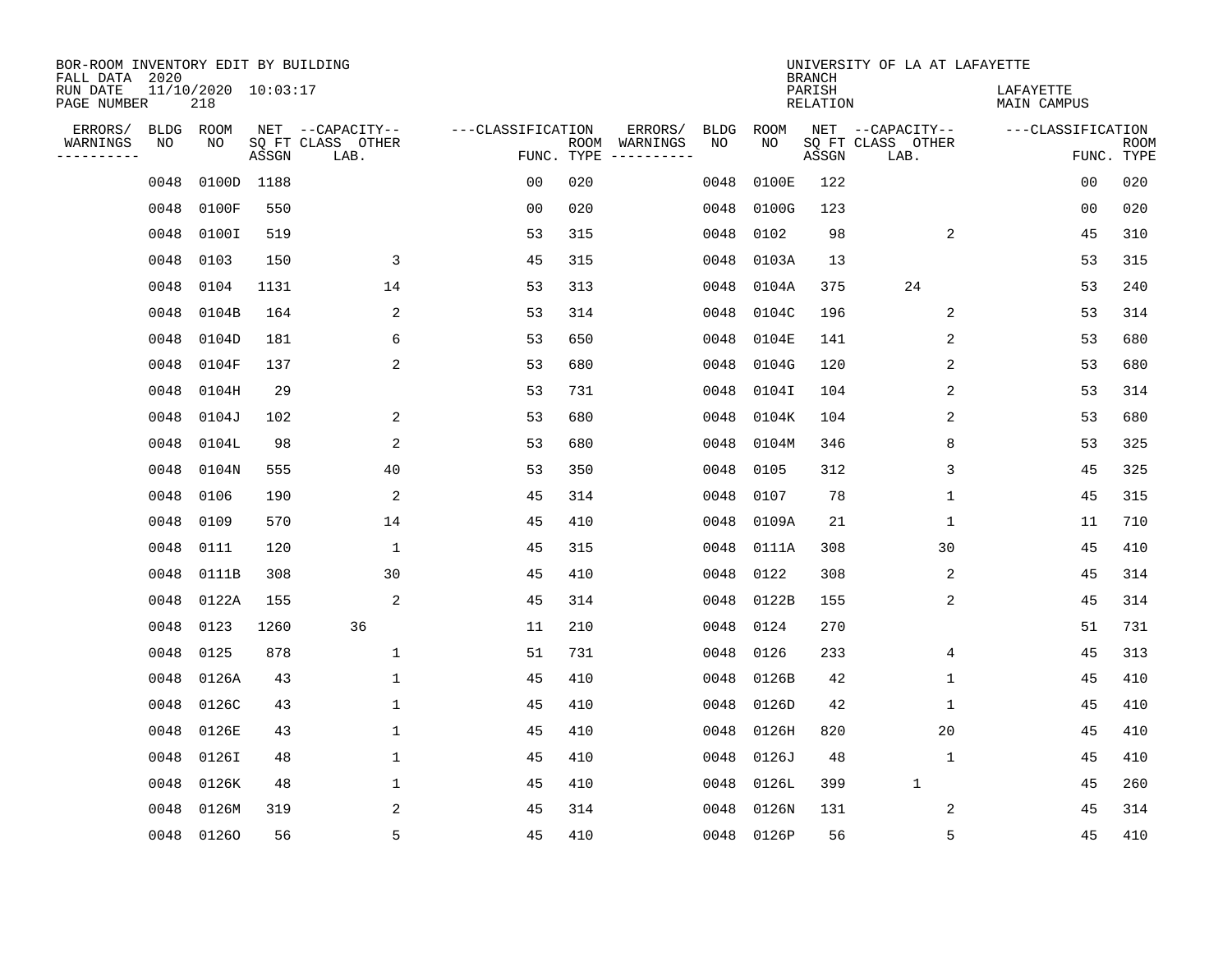| BOR-ROOM INVENTORY EDIT BY BUILDING<br>FALL DATA 2020 |           |                                |       |                           |                   |            |               |      |            | <b>BRANCH</b>      | UNIVERSITY OF LA AT LAFAYETTE |                          |                           |
|-------------------------------------------------------|-----------|--------------------------------|-------|---------------------------|-------------------|------------|---------------|------|------------|--------------------|-------------------------------|--------------------------|---------------------------|
| RUN DATE<br>PAGE NUMBER                               |           | $11/10/2020$ $10:03:17$<br>219 |       |                           |                   |            |               |      |            | PARISH<br>RELATION |                               | LAFAYETTE<br>MAIN CAMPUS |                           |
| ERRORS/                                               | BLDG ROOM |                                |       | NET --CAPACITY--          | ---CLASSIFICATION |            | ERRORS/       | BLDG | ROOM       |                    | NET --CAPACITY--              | ---CLASSIFICATION        |                           |
| WARNINGS<br>----------                                | NO        | NO                             | ASSGN | SQ FT CLASS OTHER<br>LAB. |                   | FUNC. TYPE | ROOM WARNINGS | NO   | NO         | ASSGN              | SQ FT CLASS OTHER<br>LAB.     |                          | <b>ROOM</b><br>FUNC. TYPE |
|                                                       | 0048      | 0126Q                          | 263   |                           | 45                | 731        |               | 0048 | 0126R      | 17                 |                               | 45                       | 731                       |
|                                                       | 0048      | 0127                           | 2504  | 50                        | 51                | 630        |               | 0048 | 0128       | 125                |                               | 00                       | 030                       |
|                                                       | 0048      | 0129                           | 100   | 2                         | 53                | 314        |               | 0048 | 0130       | 100                | 1                             | 53                       | 320                       |
|                                                       | 0048      | 0131                           | 80    | 3                         | 0 <sub>0</sub>    | 030        |               | 0048 | 0132       | 15                 |                               | 0 <sub>0</sub>           | 010                       |
|                                                       | 0048      | 0133                           | 903   | $\mathbf{1}$              | 63                | 310        |               | 0048 | 0134       | 868                | 45                            | 51                       | 635                       |
|                                                       | 0048      | 0137                           | 631   |                           | 51                | 635        |               | 0048 | 0140       | 250                | 3                             | 51                       | 325                       |
|                                                       | 0048      | 0140A                          | 64    | 2                         | 51                | 314        |               | 0048 | 01400      | 275                | 8                             | 53                       | 315                       |
|                                                       | 0048      | 0141                           | 141   |                           | 51                | 314        |               | 0048 | 0142A      | 26                 |                               | 51                       | 635                       |
|                                                       | 0048      | 0143A                          | 57    |                           | 51                | 635        |               | 0048 | 0143B      | 145                |                               | 51                       | 635                       |
|                                                       | 0048      | 0143C                          | 71    |                           | 51                | 635        |               | 0048 | 0143D      | 73                 |                               | 51                       | 635                       |
|                                                       | 0048      | 0144                           | 120   | 2                         | 0 <sub>0</sub>    | 030        |               | 0048 | 0145       | 120                |                               | 51                       | 730                       |
|                                                       | 0048      | 0146                           | 120   | 2                         | 0 <sub>0</sub>    | 030        |               | 0048 | 0150       | 2011               | 6                             | 45                       | 630                       |
|                                                       | 0048      | 0151A                          | 80    | 2                         | 0 <sub>0</sub>    | 030        |               | 0048 | 0151B      | 80                 | 2                             | 0 <sub>0</sub>           | 030                       |
|                                                       | 0048      | 0151C                          | 74    |                           | 0 <sub>0</sub>    | 030        |               | 0048 | 0152       | 1936               | 71                            | 11                       | 240                       |
|                                                       | 0048      | 0152A                          | 505   | 12                        | 11                | 280        |               | 0048 | 0153       | 795                | 12                            | 11                       | 225                       |
|                                                       | 0048      | 0153A                          | 110   | 2                         | 11                | 314        |               | 0048 | 0153B      | 493                | 4                             | 11                       | 225                       |
|                                                       | 0048      | 0153C                          | 12    |                           | 11                | 731        |               | 0048 | 0153D      | 12                 |                               | 11                       | 731                       |
|                                                       | 0048      | 0154                           | 1803  | 64                        | 11                | 210        |               | 0048 | 0154A      | 52                 |                               | 11                       | 215                       |
|                                                       | 0048      | 0154B                          | 52    |                           | 11                | 215        |               | 0048 | 0157       | 161                | 2                             | 11                       | 310                       |
|                                                       | 0048      | 0158                           | 240   | 3                         | 0 <sub>0</sub>    | 030        |               | 0048 | 0160       | 31                 |                               | 00                       | 030                       |
|                                                       | 0048      | 0161                           | 150   | $\mathbf{1}$              | 11                | 325        |               | 0048 | 0162       | 150                | 2                             | 11                       | 310                       |
|                                                       | 0048      | 0164                           | 7781  |                           | 82                | 082        |               | 0048 | 0171       | 37                 | $\mathbf 1$                   | 0 <sub>0</sub>           | 030                       |
|                                                       | 0048      | 0172                           | 38    | $\mathbf{1}$              | 0 <sub>0</sub>    | 030        |               | 0048 | 0173       | 1306               | 130                           | 11                       | 410                       |
|                                                       | 0048      | 0200                           | 4146  |                           | 0 <sub>0</sub>    | 020        |               | 0048 | 0200A      | 93                 |                               | 0 <sub>0</sub>           | 020                       |
|                                                       | 0048      | 0200B                          | 94    |                           | 0 <sub>0</sub>    | 020        |               | 0048 | 0200C      | 96                 |                               | 0 <sub>0</sub>           | 020                       |
|                                                       | 0048 0201 |                                | 140   | 2                         | 91                | 920        |               |      | 0048 0201A | 40                 | $\mathbf 1$                   | 0 <sub>0</sub>           | 030                       |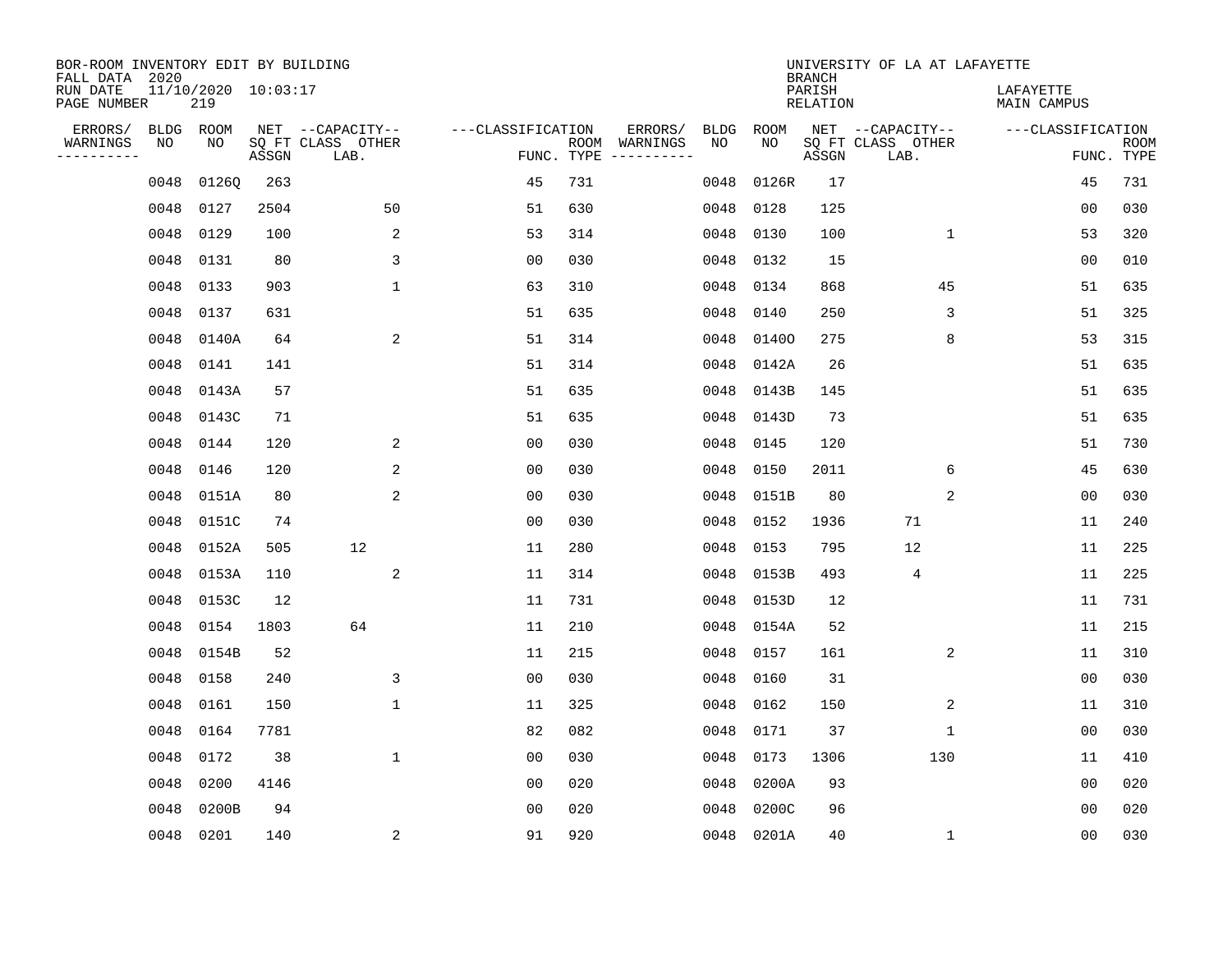| BOR-ROOM INVENTORY EDIT BY BUILDING<br>FALL DATA 2020 |             |                            |       |                           |                   |                    |          |      |           | <b>BRANCH</b>             | UNIVERSITY OF LA AT LAFAYETTE |                                 |                           |
|-------------------------------------------------------|-------------|----------------------------|-------|---------------------------|-------------------|--------------------|----------|------|-----------|---------------------------|-------------------------------|---------------------------------|---------------------------|
| RUN DATE<br>PAGE NUMBER                               |             | 11/10/2020 10:03:17<br>220 |       |                           |                   |                    |          |      |           | PARISH<br><b>RELATION</b> |                               | LAFAYETTE<br><b>MAIN CAMPUS</b> |                           |
| ERRORS/                                               | <b>BLDG</b> | ROOM                       |       | NET --CAPACITY--          | ---CLASSIFICATION |                    | ERRORS/  | BLDG | ROOM      |                           | NET --CAPACITY--              | ---CLASSIFICATION               |                           |
| WARNINGS<br>----------                                | NO          | NO                         | ASSGN | SQ FT CLASS OTHER<br>LAB. |                   | ROOM<br>FUNC. TYPE | WARNINGS | NO   | NO        | ASSGN                     | SQ FT CLASS OTHER<br>LAB.     |                                 | <b>ROOM</b><br>FUNC. TYPE |
|                                                       | 0048        | 0202                       | 140   | $\overline{a}$            | 91                | 920                |          | 0048 | 0202A     | 508                       | 20                            | 51                              | 650                       |
|                                                       | 0048        | 0203                       | 250   | 2                         | 91                | 920                |          | 0048 | 0204      | 275                       | 2                             | 91                              | 920                       |
|                                                       | 0048        | 0204A                      | 275   |                           | 0 <sub>0</sub>    | 010                |          | 0048 | 0205      | 246                       | 2                             | 91                              | 920                       |
|                                                       | 0048        | 0205A                      | 70    |                           | 11                | 710                |          | 0048 | 0205B     | 170                       |                               | 0 <sub>0</sub>                  | 010                       |
|                                                       | 0048        | 0206                       | 246   | 2                         | 91                | 920                |          | 0048 | 0207      | 246                       | 2                             | 91                              | 920                       |
|                                                       | 0048        | 0208                       | 246   | 2                         | 91                | 920                |          | 0048 | 0209      | 246                       | 2                             | 91                              | 920                       |
|                                                       | 0048        | 0210                       | 246   | 2                         | 91                | 920                |          | 0048 | 0211      | 246                       | 2                             | 91                              | 920                       |
|                                                       | 0048        | 0212                       | 246   | 2                         | 91                | 920                |          | 0048 | 0213      | 246                       | 2                             | 91                              | 920                       |
|                                                       | 0048        | 0214                       | 246   | 2                         | 91                | 920                |          | 0048 | 0215      | 246                       | 2                             | 91                              | 920                       |
|                                                       | 0048        | 0216                       | 246   | 2                         | 91                | 920                |          | 0048 | 0217      | 246                       | 2                             | 91                              | 920                       |
|                                                       | 0048        | 0218                       | 246   | 3                         | 91                | 920                |          | 0048 | 0219      | 350                       | 3                             | 91                              | 920                       |
|                                                       | 0048        | 0219A                      | 189   | 2                         | 51                | 314                |          | 0048 | 0220      | 193                       | 1                             | 91                              | 920                       |
|                                                       | 0048        | 0221                       | 350   | 3                         | 91                | 920                |          | 0048 | 0222      | 184                       | 1                             | 91                              | 920                       |
|                                                       | 0048        | 0223                       | 350   | $\mathsf{3}$              | 91                | 920                |          | 0048 | 0224      | 193                       | 1                             | 91                              | 920                       |
|                                                       | 0048        | 0225                       | 350   | 3                         | 91                | 920                |          | 0048 | 0226      | 193                       | 2                             | 91                              | 920                       |
|                                                       | 0048        | 0227                       | 350   | 3                         | 91                | 920                |          | 0048 | 0228      | 350                       | 3                             | 91                              | 920                       |
|                                                       | 0048        | 0228C                      | 359   |                           | 51                | 731                |          | 0048 | 0229      | 240                       | 3                             | 91                              | 920                       |
|                                                       | 0048        | 0230                       | 240   | 2                         | 91                | 920                |          | 0048 | 0231      | 240                       | 2                             | 91                              | 920                       |
|                                                       | 0048        | 0232                       | 240   | 2                         | 91                | 920                |          | 0048 | 0233      | 240                       | 2                             | 91                              | 920                       |
|                                                       | 0048        | 0234                       | 240   | 2                         | 91                | 920                |          | 0048 | 0235      | 240                       | 2                             | 91                              | 920                       |
|                                                       | 0048        | 0236                       | 240   | 2                         | 91                | 920                |          | 0048 | 0237      | 240                       | 2                             | 91                              | 920                       |
|                                                       | 0048        | 0238                       | 240   | 2                         | 91                | 920                |          | 0048 | 0239      | 240                       | 2                             | 91                              | 920                       |
|                                                       | 0048        | 0240                       | 240   | 2                         | 91                | 920                |          | 0048 | 0241      | 240                       | 2                             | 91                              | 920                       |
|                                                       | 0048        | 0241A                      | 14    |                           | 51                | 731                |          | 0048 | 0241B     | 13                        |                               | 0 <sub>0</sub>                  | 010                       |
|                                                       | 0048        | 0241C                      | 15    |                           | 0 <sub>0</sub>    | 030                |          | 0048 | 0242      | 240                       | 2                             | 91                              | 920                       |
|                                                       |             | 0048 0243                  | 240   | 2                         | 91                | 920                |          |      | 0048 0244 | 240                       | 2                             | 91                              | 920                       |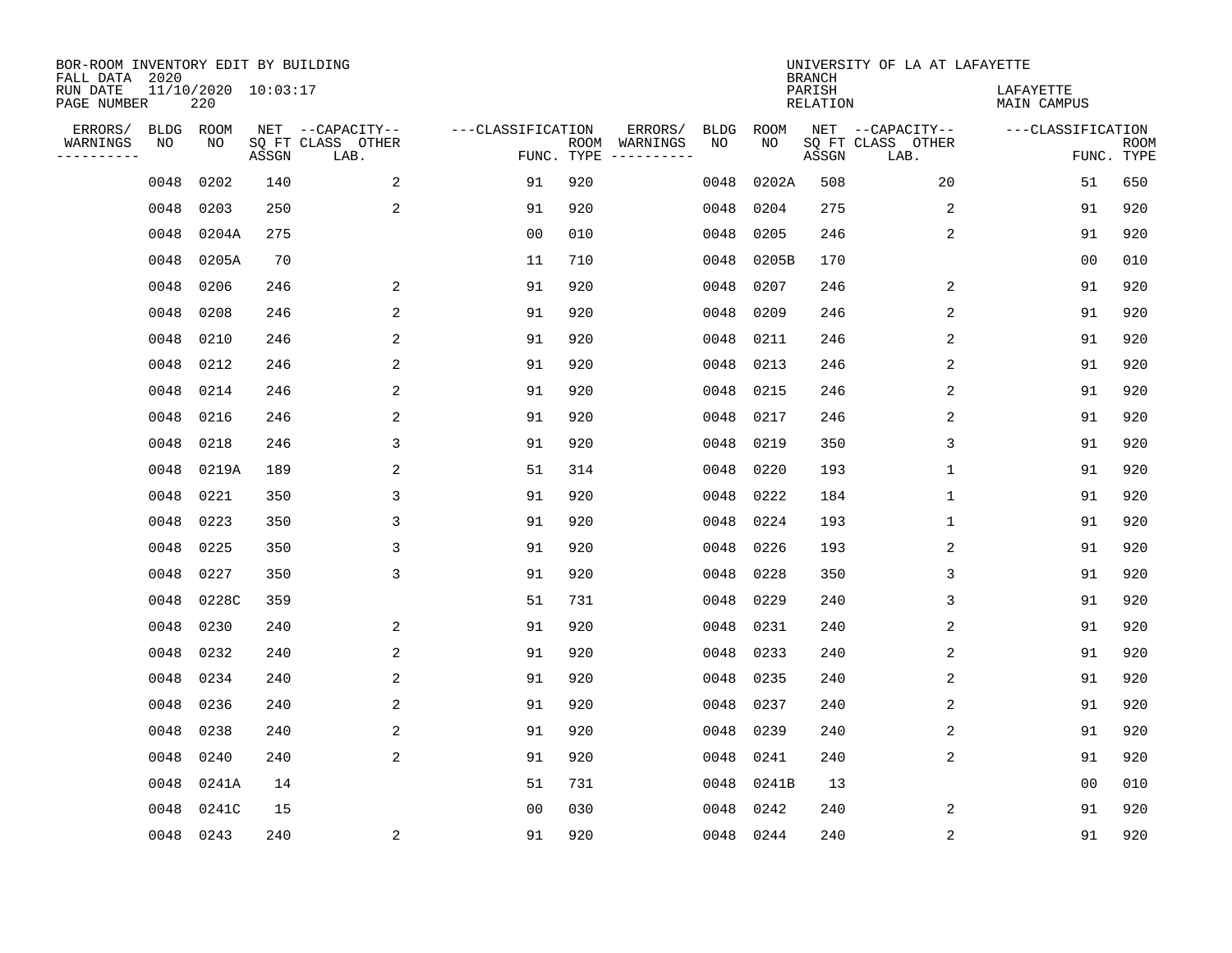| BOR-ROOM INVENTORY EDIT BY BUILDING<br>FALL DATA 2020 |             |                            |       |                           |                   |     |                                      |             |             | <b>BRANCH</b>             | UNIVERSITY OF LA AT LAFAYETTE |                          |                           |
|-------------------------------------------------------|-------------|----------------------------|-------|---------------------------|-------------------|-----|--------------------------------------|-------------|-------------|---------------------------|-------------------------------|--------------------------|---------------------------|
| RUN DATE<br>PAGE NUMBER                               |             | 11/10/2020 10:03:17<br>221 |       |                           |                   |     |                                      |             |             | PARISH<br><b>RELATION</b> |                               | LAFAYETTE<br>MAIN CAMPUS |                           |
| ERRORS/                                               | <b>BLDG</b> | ROOM                       |       | NET --CAPACITY--          | ---CLASSIFICATION |     | ERRORS/                              | <b>BLDG</b> | <b>ROOM</b> |                           | NET --CAPACITY--              | ---CLASSIFICATION        |                           |
| WARNINGS<br>----------                                | NO          | NO                         | ASSGN | SQ FT CLASS OTHER<br>LAB. |                   |     | ROOM WARNINGS<br>FUNC. TYPE $------$ | NO          | NO          | ASSGN                     | SQ FT CLASS OTHER<br>LAB.     |                          | <b>ROOM</b><br>FUNC. TYPE |
|                                                       | 0048        | 0245                       | 240   | 2                         | 91                | 920 |                                      | 0048        | 0246        | 220                       | 2                             | 91                       | 920                       |
|                                                       | 0048        | 0247                       | 240   | 2                         | 91                | 920 |                                      | 0048        | 0248        | 240                       | 2                             | 91                       | 920                       |
|                                                       | 0048        | 0249                       | 240   | 2                         | 91                | 920 |                                      | 0048        | 0250        | 240                       | 2                             | 91                       | 920                       |
|                                                       | 0048        | 0251                       | 240   | 2                         | 91                | 920 |                                      | 0048        | 0252        | 240                       | 2                             | 91                       | 920                       |
|                                                       | 0048        | 0253                       | 240   | 2                         | 91                | 920 |                                      | 0048        | 0254        | 240                       | $\overline{2}$                | 91                       | 920                       |
|                                                       | 0048        | 0255                       | 240   | 2                         | 91                | 920 |                                      | 0048        | 0256        | 240                       | $\overline{2}$                | 91                       | 920                       |
|                                                       | 0048        | 0257                       | 240   | 2                         | 91                | 920 |                                      | 0048        | 0258        | 240                       | 2                             | 91                       | 920                       |
|                                                       | 0048        | 0259                       | 240   | 2                         | 91                | 920 |                                      | 0048        | 0260        | 240                       | 3                             | 91                       | 920                       |
|                                                       | 0048        | 0261                       | 350   | 3                         | 91                | 920 |                                      | 0048        | 0261C       | 350                       | 8                             | 51                       | 731                       |
|                                                       | 0048        | 0262                       | 350   | 3                         | 91                | 920 |                                      | 0048        | 0263        | 350                       | 3                             | 91                       | 920                       |
|                                                       | 0048        | 0264                       | 193   | 2                         | 91                | 920 |                                      | 0048        | 0265        | 350                       | 3                             | 91                       | 920                       |
|                                                       | 0048        | 0266                       | 193   | $\mathbf{1}$              | 91                | 920 |                                      | 0048        | 0267        | 350                       | 3                             | 91                       | 920                       |
|                                                       | 0048        | 0268                       | 193   | 1                         | 91                | 920 |                                      | 0048        | 0269        | 350                       | 3                             | 91                       | 920                       |
|                                                       | 0048        | 0270                       | 193   | 1                         | 91                | 920 |                                      | 0048        | 0270A       | 195                       |                               | 51                       | 731                       |
|                                                       | 0048        | 0271                       | 240   | 3                         | 91                | 920 |                                      | 0048        | 0272        | 240                       | 2                             | 91                       | 920                       |
|                                                       | 0048        | 0273                       | 240   | 2                         | 91                | 920 |                                      | 0048        | 0274        | 240                       | 2                             | 91                       | 920                       |
|                                                       | 0048        | 0275                       | 240   | 2                         | 91                | 920 |                                      | 0048        | 0276        | 240                       | 2                             | 91                       | 920                       |
|                                                       | 0048        | 0277                       | 240   | 2                         | 91                | 920 |                                      | 0048        | 0278        | 240                       | 2                             | 91                       | 920                       |
|                                                       | 0048        | 0279                       | 240   | 2                         | 91                | 920 |                                      | 0048        | 0280        | 240                       | 2                             | 91                       | 920                       |
|                                                       | 0048        | 0281                       | 240   | 2                         | 91                | 920 |                                      | 0048        | 0282        | 240                       | 2                             | 91                       | 920                       |
|                                                       | 0048        | 0283                       | 240   | 2                         | 91                | 920 |                                      | 0048        | 0284        | 240                       | 2                             | 91                       | 920                       |
|                                                       | 0048        | 0285                       | 240   | 2                         | 91                | 920 |                                      | 0048        | 0286        | 240                       | 2                             | 91                       | 920                       |
|                                                       | 0048        | 0287                       | 240   | 2                         | 91                | 920 |                                      | 0048        | 0288        | 240                       | 2                             | 91                       | 920                       |
|                                                       | 0048        | 0288A                      | 236   |                           | 0 <sub>0</sub>    | 010 |                                      | 0048        | 0288B       | 25                        |                               | 51                       | 731                       |
|                                                       | 0048        | 0288C                      | 27    |                           | 0 <sub>0</sub>    | 030 |                                      | 0048        | 0289        | 181                       | 2                             | 51                       | 630                       |
|                                                       |             | 0048 0290                  | 479   | 1                         | 91                | 950 |                                      |             | 0048 0300   | 4146                      |                               | 0 <sub>0</sub>           | 020                       |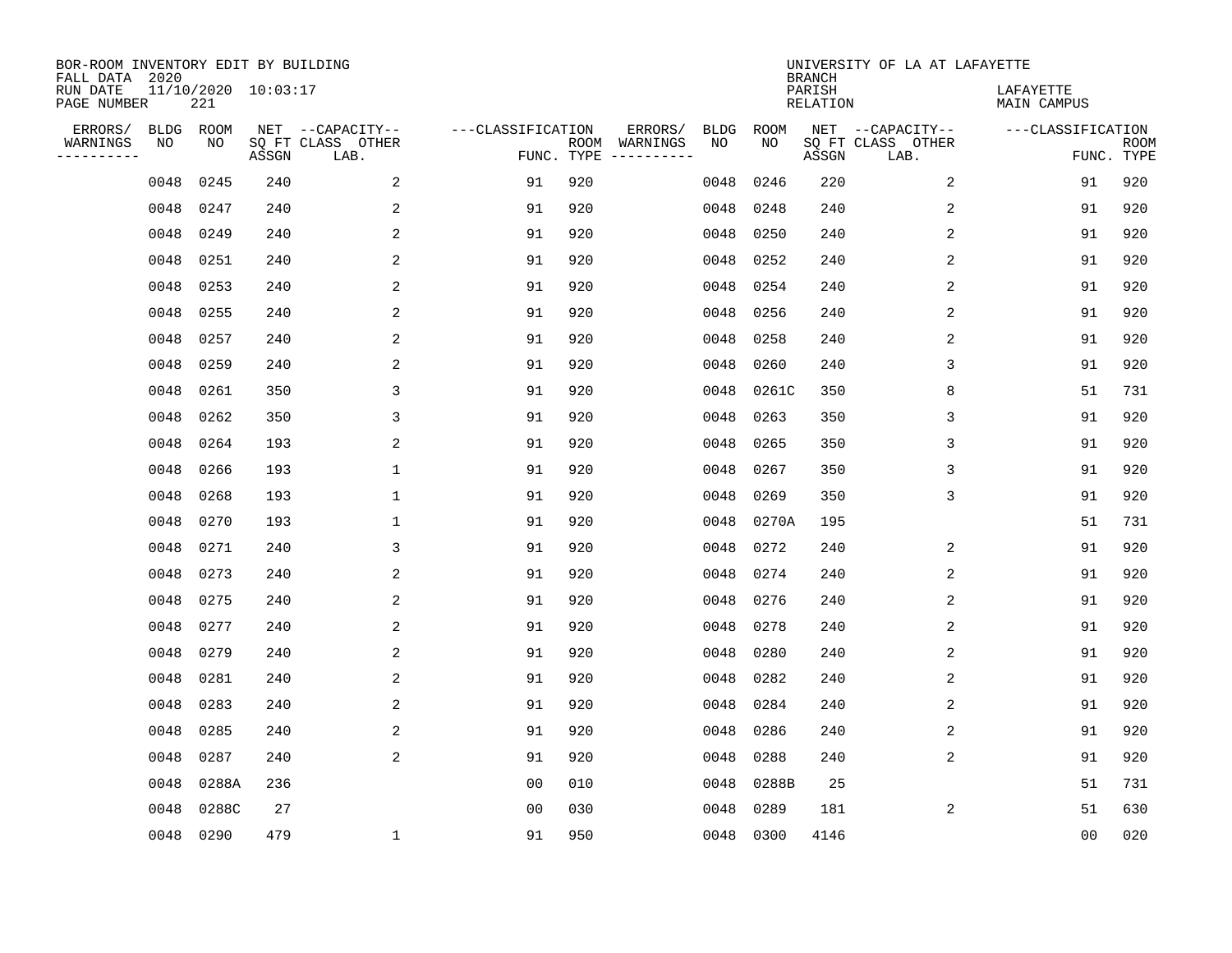| BOR-ROOM INVENTORY EDIT BY BUILDING<br>FALL DATA 2020 |             |                            |       |                           |                   |     |                                      |             |             | <b>BRANCH</b>             | UNIVERSITY OF LA AT LAFAYETTE |                          |                           |
|-------------------------------------------------------|-------------|----------------------------|-------|---------------------------|-------------------|-----|--------------------------------------|-------------|-------------|---------------------------|-------------------------------|--------------------------|---------------------------|
| RUN DATE<br>PAGE NUMBER                               |             | 11/10/2020 10:03:17<br>222 |       |                           |                   |     |                                      |             |             | PARISH<br><b>RELATION</b> |                               | LAFAYETTE<br>MAIN CAMPUS |                           |
| ERRORS/                                               | <b>BLDG</b> | ROOM                       |       | NET --CAPACITY--          | ---CLASSIFICATION |     | ERRORS/                              | <b>BLDG</b> | <b>ROOM</b> |                           | NET --CAPACITY--              | ---CLASSIFICATION        |                           |
| WARNINGS<br>----------                                | NO          | NO                         | ASSGN | SQ FT CLASS OTHER<br>LAB. |                   |     | ROOM WARNINGS<br>FUNC. TYPE $------$ | NO          | NO          | ASSGN                     | SQ FT CLASS OTHER<br>LAB.     |                          | <b>ROOM</b><br>FUNC. TYPE |
|                                                       | 0048        | 0300A                      | 99    |                           | 0 <sub>0</sub>    | 020 |                                      | 0048        | 0300B       | 99                        |                               | 00                       | 020                       |
|                                                       | 0048        | 0300C                      | 99    |                           | 0 <sub>0</sub>    | 020 |                                      | 0048        | 0301        | 140                       | 1                             | 91                       | 920                       |
|                                                       | 0048        | 0302                       | 41    | 15                        | 51                | 670 |                                      | 0048        | 0302A       | 508                       | 1                             | 0 <sub>0</sub>           | 030                       |
|                                                       | 0048        | 0303                       | 250   | $\mathbf 1$               | 91                | 920 |                                      | 0048        | 0304        | 275                       | $\mathbf 1$                   | 91                       | 920                       |
|                                                       | 0048        | 0304A                      | 275   | 2                         | 0 <sub>0</sub>    | 010 |                                      | 0048        | 0304B       | 166                       | 2                             | 0 <sub>0</sub>           | 010                       |
|                                                       | 0048        | 0305                       | 246   | $\mathbf 1$               | 91                | 920 |                                      | 0048        | 0305A       | 70                        |                               | 51                       | 710                       |
|                                                       | 0048        | 0306                       | 246   | $\mathbf{1}$              | 91                | 920 |                                      | 0048        | 0307        | 246                       | $\mathbf 1$                   | 91                       | 920                       |
|                                                       | 0048        | 0308                       | 246   | $\mathbf{1}$              | 91                | 920 |                                      | 0048        | 0309        | 246                       | $\mathbf 1$                   | 91                       | 920                       |
|                                                       | 0048        | 0310                       | 246   | $\mathbf{1}$              | 91                | 920 |                                      | 0048        | 0311        | 246                       | $\mathbf 1$                   | 91                       | 920                       |
|                                                       | 0048        | 0312                       | 246   | $\mathbf{1}$              | 91                | 920 |                                      | 0048        | 0313        | 246                       | $\mathbf 1$                   | 91                       | 920                       |
|                                                       | 0048        | 0314                       | 246   | $\mathbf{1}$              | 91                | 920 |                                      | 0048        | 0315        | 246                       | $\mathbf 1$                   | 91                       | 920                       |
|                                                       | 0048        | 0316                       | 246   | $\mathbf{1}$              | 91                | 920 |                                      | 0048        | 0317        | 246                       | $\mathbf{1}$                  | 91                       | 920                       |
|                                                       | 0048        | 0318                       | 246   | 1                         | 91                | 920 |                                      | 0048        | 0319        | 350                       | $\mathbf 1$                   | 91                       | 920                       |
|                                                       | 0048        | 0320                       | 193   | 1                         | 91                | 920 |                                      | 0048        | 0321        | 350                       | 1                             | 91                       | 920                       |
|                                                       | 0048        | 0321A                      | 190   | 2                         | 51                | 314 |                                      | 0048        | 0322        | 184                       | 1                             | 91                       | 920                       |
|                                                       | 0048        | 0323                       | 350   | 1                         | 91                | 920 |                                      | 0048        | 0324        | 193                       | 1                             | 91                       | 920                       |
|                                                       | 0048        | 0325                       | 350   | 1                         | 91                | 920 |                                      | 0048        | 0326        | 193                       | 1                             | 91                       | 920                       |
|                                                       | 0048        | 0327                       | 350   | $\mathbf{1}$              | 91                | 920 |                                      | 0048        | 0328        | 350                       | 1                             | 91                       | 920                       |
|                                                       | 0048        | 0328A                      | 289   |                           | 51                | 731 |                                      | 0048        | 0328C       | 359                       |                               | 65                       | 730                       |
|                                                       | 0048        | 0329                       | 240   | $\mathbf 1$               | 91                | 920 |                                      | 0048        | 0330        | 240                       | 1                             | 91                       | 920                       |
|                                                       | 0048        | 0331                       | 240   | 1                         | 91                | 920 |                                      | 0048        | 0332        | 240                       | 1                             | 91                       | 920                       |
|                                                       | 0048        | 0333                       | 240   | $\mathbf 1$               | 91                | 920 |                                      | 0048        | 0334        | 240                       | $\mathbf 1$                   | 91                       | 920                       |
|                                                       | 0048        | 0335                       | 240   | 1                         | 91                | 920 |                                      | 0048        | 0336        | 240                       | 1                             | 91                       | 920                       |
|                                                       | 0048        | 0337                       | 240   | $\mathbf 1$               | 91                | 920 |                                      | 0048        | 0338        | 240                       | 1                             | 91                       | 920                       |
|                                                       | 0048        | 0339                       | 240   | $\mathbf{1}$              | 91                | 920 |                                      | 0048        | 0340        | 240                       | 1                             | 91                       | 920                       |
|                                                       | 0048 0341   |                            | 240   | $\mathbf{1}$              | 91                | 920 |                                      |             | 0048 0341A  | 15                        |                               | 51                       | 731                       |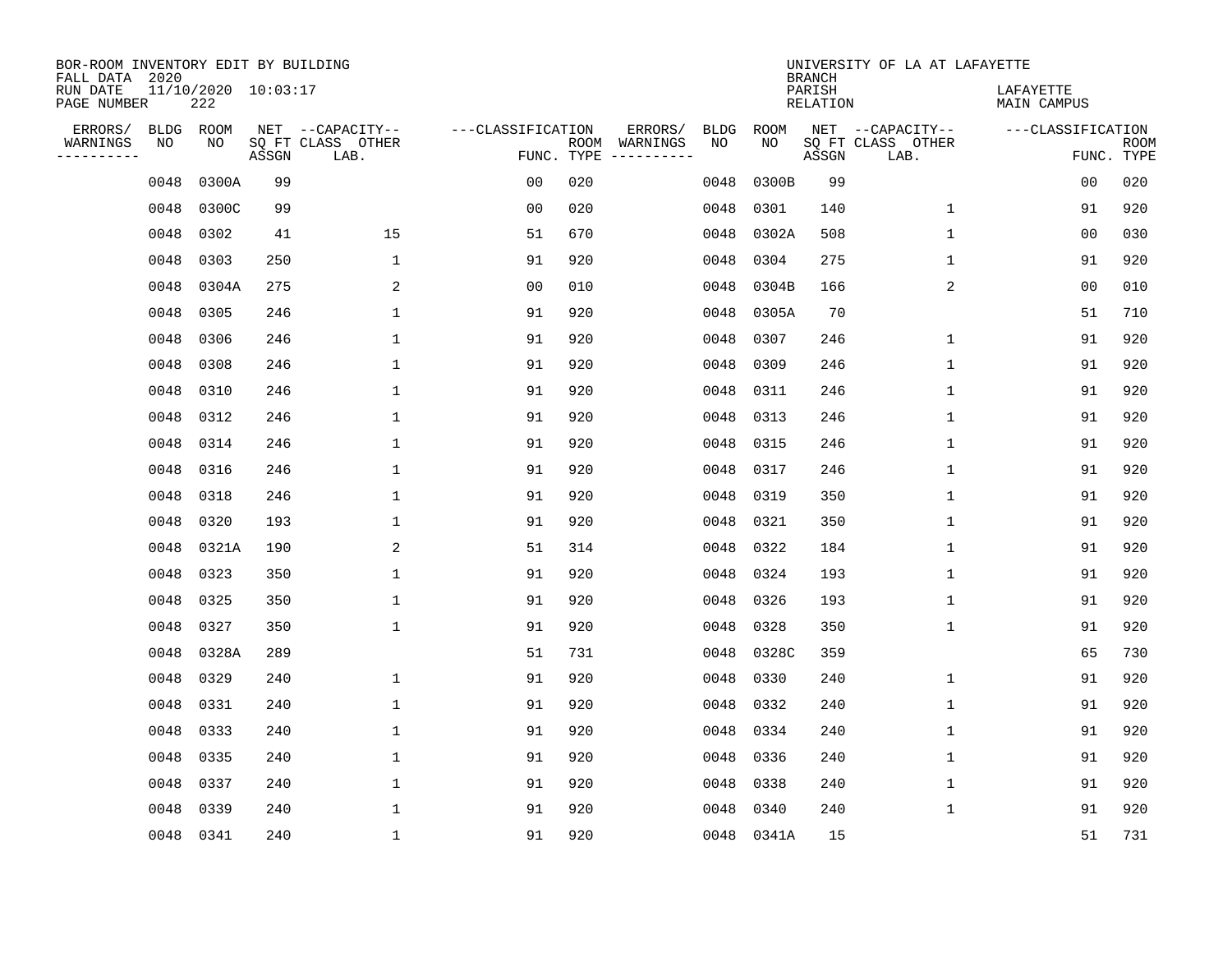| BOR-ROOM INVENTORY EDIT BY BUILDING<br>FALL DATA 2020 |      |                            |       |                           |                   |                    |          |             |             | <b>BRANCH</b>             | UNIVERSITY OF LA AT LAFAYETTE |                                 |                           |
|-------------------------------------------------------|------|----------------------------|-------|---------------------------|-------------------|--------------------|----------|-------------|-------------|---------------------------|-------------------------------|---------------------------------|---------------------------|
| RUN DATE<br>PAGE NUMBER                               |      | 11/10/2020 10:03:17<br>223 |       |                           |                   |                    |          |             |             | PARISH<br><b>RELATION</b> |                               | LAFAYETTE<br><b>MAIN CAMPUS</b> |                           |
| ERRORS/                                               | BLDG | ROOM                       |       | NET --CAPACITY--          | ---CLASSIFICATION |                    | ERRORS/  | <b>BLDG</b> | <b>ROOM</b> |                           | NET --CAPACITY--              | ---CLASSIFICATION               |                           |
| WARNINGS<br>----------                                | ΝO   | NO                         | ASSGN | SQ FT CLASS OTHER<br>LAB. |                   | ROOM<br>FUNC. TYPE | WARNINGS | NO          | NO          | ASSGN                     | SQ FT CLASS OTHER<br>LAB.     |                                 | <b>ROOM</b><br>FUNC. TYPE |
|                                                       | 0048 | 0341B                      | 14    |                           | 0 <sub>0</sub>    | 010                |          | 0048        | 0341C       | 12                        |                               | 0 <sub>0</sub>                  | 030                       |
|                                                       | 0048 | 0342                       | 240   | 1                         | 91                | 920                |          | 0048        | 0343        | 240                       | 1                             | 91                              | 920                       |
|                                                       | 0048 | 0344                       | 240   | 1                         | 91                | 920                |          | 0048        | 0345        | 240                       | $\mathbf{1}$                  | 91                              | 920                       |
|                                                       | 0048 | 0346                       | 220   | $\mathbf{1}$              | 91                | 920                |          | 0048        | 0347        | 240                       | $\mathbf{1}$                  | 91                              | 920                       |
|                                                       | 0048 | 0348                       | 240   | $\mathbf 1$               | 91                | 920                |          | 0048        | 0349        | 240                       | $\mathbf 1$                   | 91                              | 920                       |
|                                                       | 0048 | 0350                       | 240   | 1                         | 91                | 920                |          | 0048        | 0351        | 240                       | $\mathbf 1$                   | 91                              | 920                       |
|                                                       | 0048 | 0352                       | 240   | $\mathbf{1}$              | 91                | 920                |          | 0048        | 0353        | 240                       | $\mathbf{1}$                  | 91                              | 920                       |
|                                                       | 0048 | 0354                       | 240   | $\mathbf{1}$              | 91                | 920                |          | 0048        | 0355        | 240                       | $\mathbf{1}$                  | 91                              | 920                       |
|                                                       | 0048 | 0356                       | 240   | 1                         | 91                | 920                |          | 0048        | 0357        | 240                       | $\mathbf 1$                   | 91                              | 920                       |
|                                                       | 0048 | 0358                       | 240   | $\mathbf{1}$              | 91                | 920                |          | 0048        | 0359        | 240                       | $\mathbf{1}$                  | 91                              | 920                       |
|                                                       | 0048 | 0360                       | 240   | $\mathbf{1}$              | 91                | 920                |          | 0048        | 0361        | 240                       | $\mathbf{1}$                  | 91                              | 920                       |
|                                                       | 0048 | 0361A                      | 341   |                           | 51                | 731                |          | 0048        | 0362        | 350                       | $\mathbf{1}$                  | 91                              | 920                       |
|                                                       | 0048 | 0363                       | 350   | $\mathbf{1}$              | 91                | 920                |          | 0048        | 0364        | 193                       | $\mathbf{1}$                  | 91                              | 920                       |
|                                                       | 0048 | 0365                       | 350   | 1                         | 91                | 920                |          | 0048        | 0366        | 193                       | 1                             | 91                              | 920                       |
|                                                       | 0048 | 0367                       | 350   | 1                         | 91                | 920                |          | 0048        | 0368        | 193                       | 1                             | 91                              | 920                       |
|                                                       | 0048 | 0369                       | 360   | 1                         | 91                | 920                |          | 0048        | 0370        | 193                       | 1                             | 91                              | 920                       |
|                                                       | 0048 | 0370A                      | 201   |                           | 51                | 731                |          | 0048        | 0371        | 240                       | 1                             | 91                              | 920                       |
|                                                       | 0048 | 0372                       | 240   | 1                         | 91                | 920                |          | 0048        | 0373        | 240                       | 1                             | 91                              | 920                       |
|                                                       | 0048 | 0374                       | 240   | $\mathbf{1}$              | 91                | 920                |          | 0048        | 0375        | 240                       | $\mathbf 1$                   | 91                              | 920                       |
|                                                       | 0048 | 0376                       | 240   | $\mathbf{1}$              | 91                | 920                |          | 0048        | 0377        | 240                       | $\mathbf{1}$                  | 91                              | 920                       |
|                                                       | 0048 | 0378                       | 240   | $\mathbf{1}$              | 91                | 920                |          | 0048        | 0379        | 240                       | $\mathbf{1}$                  | 91                              | 920                       |
|                                                       | 0048 | 0380                       | 240   | $\mathbf{1}$              | 91                | 920                |          | 0048        | 0381        | 240                       | $\mathbf{1}$                  | 91                              | 920                       |
|                                                       | 0048 | 0382                       | 240   | 1                         | 91                | 920                |          | 0048        | 0383        | 240                       | 1                             | 91                              | 920                       |
|                                                       | 0048 | 0384                       | 240   | 1                         | 91                | 920                |          | 0048        | 0385        | 240                       | 1                             | 91                              | 920                       |
|                                                       | 0048 | 0386                       | 240   | $\mathbf{1}$              | 91                | 920                |          | 0048        | 0387        | 240                       | 1                             | 91                              | 920                       |
|                                                       |      | 0048 0388                  | 240   | $\mathbf{1}$              | 91                | 920                |          | 0048        | 0388A       | 236                       |                               | 0 <sub>0</sub>                  | 010                       |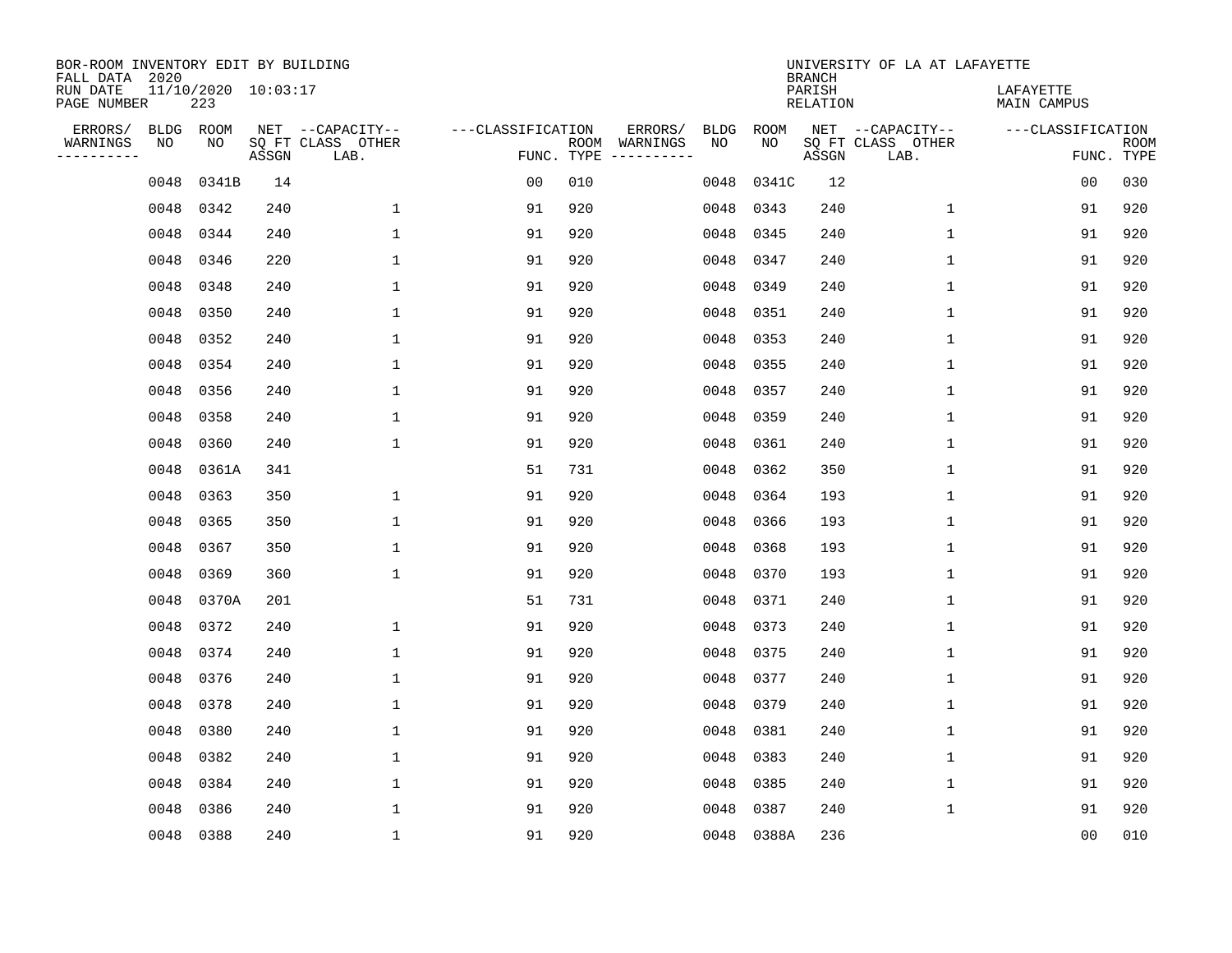| BOR-ROOM INVENTORY EDIT BY BUILDING<br>FALL DATA 2020 |             |                            |       |                           |                   |                    |                         |      |             | <b>BRANCH</b>             | UNIVERSITY OF LA AT LAFAYETTE |                                 |                           |
|-------------------------------------------------------|-------------|----------------------------|-------|---------------------------|-------------------|--------------------|-------------------------|------|-------------|---------------------------|-------------------------------|---------------------------------|---------------------------|
| RUN DATE<br>PAGE NUMBER                               |             | 11/10/2020 10:03:17<br>224 |       |                           |                   |                    |                         |      |             | PARISH<br><b>RELATION</b> |                               | LAFAYETTE<br><b>MAIN CAMPUS</b> |                           |
| ERRORS/                                               | <b>BLDG</b> | ROOM                       |       | NET --CAPACITY--          | ---CLASSIFICATION |                    | ERRORS/                 | BLDG | <b>ROOM</b> |                           | NET --CAPACITY--              | ---CLASSIFICATION               |                           |
| WARNINGS<br>-----------                               | NO          | NO                         | ASSGN | SQ FT CLASS OTHER<br>LAB. |                   | ROOM<br>FUNC. TYPE | WARNINGS<br>----------- | NO   | NO          | ASSGN                     | SQ FT CLASS OTHER<br>LAB.     |                                 | <b>ROOM</b><br>FUNC. TYPE |
|                                                       | 0048        | 0388B                      | 25    |                           | 00                | 030                |                         | 0048 | 0389        | 496                       | 35                            | 51                              | 660                       |
|                                                       | 0048        | 0390                       | 496   | $\mathbf 1$               | 91                | 950                |                         | 0048 | 0400        | 4146                      |                               | 00                              | 020                       |
|                                                       | 0048        | 0400A                      | 99    |                           | 0 <sub>0</sub>    | 020                |                         | 0048 | 0400B       | 99                        |                               | 0 <sub>0</sub>                  | 020                       |
|                                                       | 0048        | 0400C                      | 99    |                           | 0 <sub>0</sub>    | 020                |                         | 0048 | 0401        | 143                       | $\mathbf 1$                   | 91                              | 920                       |
|                                                       | 0048        | 0401A                      | 40    | $\mathbf 1$               | 0 <sub>0</sub>    | 030                |                         | 0048 | 0402        | 678                       | $\mathbf{1}$                  | 51                              | 630                       |
|                                                       | 0048        | 0402A                      | 131   |                           | 64                | 710                |                         | 0048 | 0403        | 127                       | $\mathbf{1}$                  | 91                              | 920                       |
|                                                       | 0048        | 0404                       | 264   | $\mathbf{1}$              | 91                | 920                |                         | 0048 | 0404A       | 275                       | $\mathbf{1}$                  | 0 <sub>0</sub>                  | 010                       |
|                                                       | 0048        | 0404B                      | 170   | $\mathbf{1}$              | 51                | 314                |                         | 0048 | 0405        | 238                       | $\mathbf{1}$                  | 91                              | 920                       |
|                                                       | 0048        | 0405A                      | 70    |                           | 51                | 710                |                         | 0048 | 0406        | 238                       | $\mathbf{1}$                  | 91                              | 920                       |
|                                                       | 0048        | 0407                       | 238   | 1                         | 91                | 920                |                         | 0048 | 0408        | 238                       | $\mathbf 1$                   | 91                              | 920                       |
|                                                       | 0048        | 0409                       | 238   | 1                         | 91                | 920                |                         | 0048 | 0410        | 238                       | 1                             | 91                              | 920                       |
|                                                       | 0048        | 0411                       | 238   | 1                         | 91                | 920                |                         | 0048 | 0412        | 238                       | $\mathbf 1$                   | 91                              | 920                       |
|                                                       | 0048        | 0413                       | 238   | 1                         | 91                | 920                |                         | 0048 | 0414        | 238                       | $\mathbf 1$                   | 91                              | 920                       |
|                                                       | 0048        | 0415                       | 238   | 1                         | 91                | 920                |                         | 0048 | 0416        | 235                       | 1                             | 91                              | 920                       |
|                                                       | 0048        | 0417                       | 248   | 1                         | 91                | 920                |                         | 0048 | 0418        | 306                       | 1                             | 91                              | 920                       |
|                                                       | 0048        | 0419                       | 356   | 1                         | 91                | 920                |                         | 0048 | 0420        | 191                       | 1                             | 91                              | 920                       |
|                                                       | 0048        | 0421                       | 356   | 1                         | 91                | 920                |                         | 0048 | 0421A       | 195                       | 1                             | 51                              | 314                       |
|                                                       | 0048        | 0422                       | 182   | 1                         | 91                | 920                |                         | 0048 | 0423        | 353                       | 1                             | 91                              | 920                       |
|                                                       | 0048        | 0424                       | 191   | 1                         | 91                | 920                |                         | 0048 | 0425        | 336                       | 1                             | 91                              | 920                       |
|                                                       | 0048        | 0426                       | 212   | 1                         | 91                | 920                |                         | 0048 | 0426A       | 282                       |                               | 51                              | 731                       |
|                                                       | 0048        | 0427                       | 336   | 1                         | 91                | 920                |                         | 0048 | 0428        | 356                       | 1                             | 91                              | 920                       |
|                                                       | 0048        | 0429                       | 304   | $\mathbf 1$               | 91                | 920                |                         | 0048 | 0430        | 236                       | $\mathbf 1$                   | 91                              | 920                       |
|                                                       | 0048        | 0431                       | 236   | 1                         | 91                | 920                |                         | 0048 | 0432        | 236                       | 1                             | 91                              | 920                       |
|                                                       | 0048        | 0433                       | 236   | $\mathbf 1$               | 91                | 920                |                         | 0048 | 0434        | 236                       | $\mathbf 1$                   | 91                              | 920                       |
|                                                       | 0048        | 0435                       | 236   | $\mathbf{1}$              | 91                | 920                |                         | 0048 | 0436        | 236                       | 1                             | 91                              | 920                       |
|                                                       |             | 0048 0437                  | 236   | $\mathbf{1}$              | 91                | 920                |                         |      | 0048 0438   | 236                       | 1                             | 91                              | 920                       |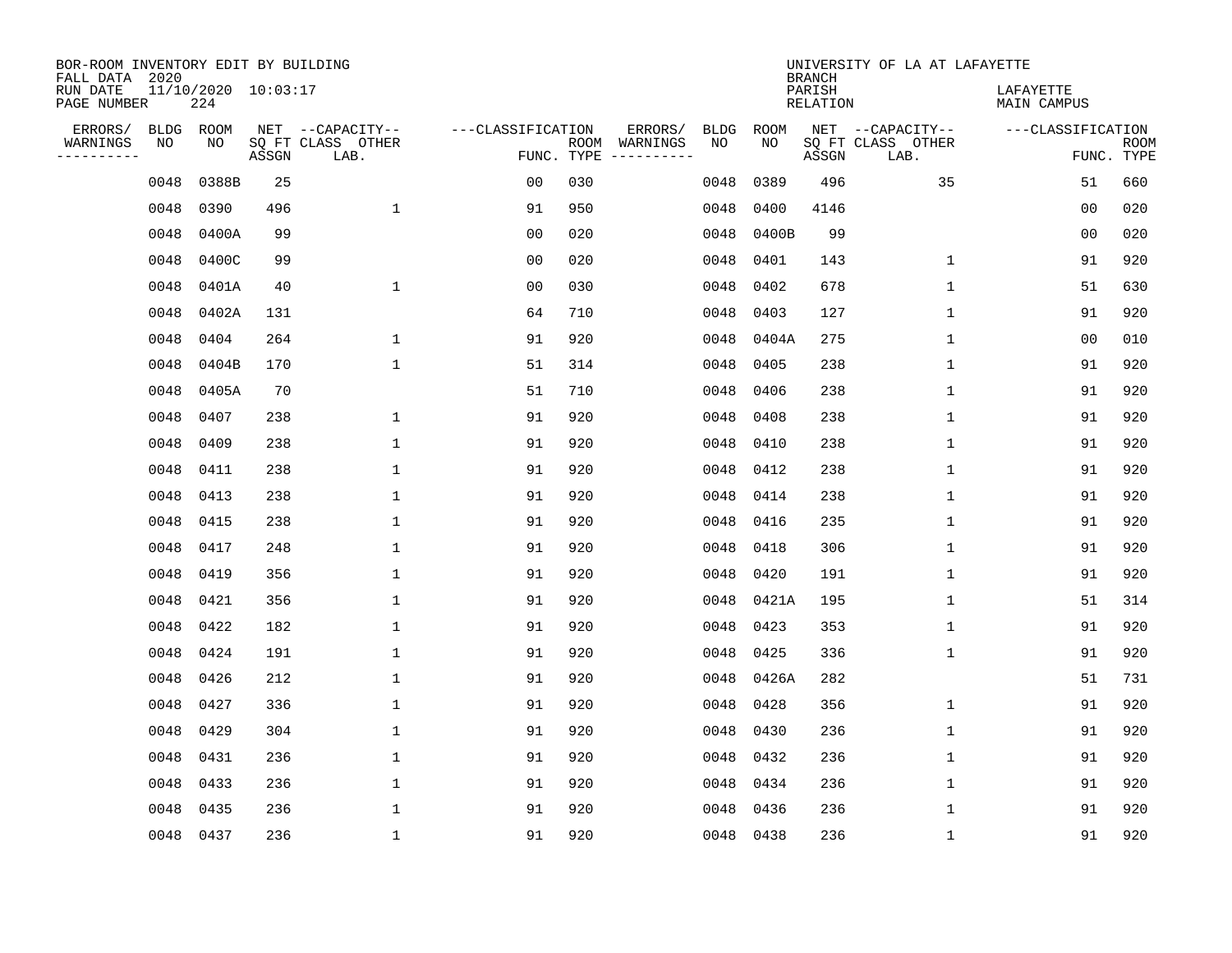| BOR-ROOM INVENTORY EDIT BY BUILDING<br>FALL DATA 2020 |             |                            |       |                           |                   |     |                              |             |             | <b>BRANCH</b>      | UNIVERSITY OF LA AT LAFAYETTE |                                 |                           |
|-------------------------------------------------------|-------------|----------------------------|-------|---------------------------|-------------------|-----|------------------------------|-------------|-------------|--------------------|-------------------------------|---------------------------------|---------------------------|
| RUN DATE<br>PAGE NUMBER                               |             | 11/10/2020 10:03:17<br>225 |       |                           |                   |     |                              |             |             | PARISH<br>RELATION |                               | LAFAYETTE<br><b>MAIN CAMPUS</b> |                           |
| ERRORS/                                               | <b>BLDG</b> | ROOM                       |       | NET --CAPACITY--          | ---CLASSIFICATION |     | ERRORS/                      | <b>BLDG</b> | <b>ROOM</b> |                    | NET --CAPACITY--              | ---CLASSIFICATION               |                           |
| WARNINGS<br>----------                                | NO          | NO                         | ASSGN | SQ FT CLASS OTHER<br>LAB. | FUNC. TYPE        |     | ROOM WARNINGS<br>----------- | NO          | NO          | ASSGN              | SQ FT CLASS OTHER<br>LAB.     |                                 | <b>ROOM</b><br>FUNC. TYPE |
|                                                       | 0048        | 0439                       | 236   | $\mathbf 1$               | 91                | 920 |                              | 0048        | 0440        | 236                | $\mathbf 1$                   | 91                              | 920                       |
|                                                       | 0048        | 0441                       | 236   | $\mathbf{1}$              | 91                | 920 |                              | 0048        | 0441A       | 13                 |                               | 0 <sub>0</sub>                  | 030                       |
|                                                       | 0048        | 0441B                      | 14    |                           | 0 <sub>0</sub>    | 010 |                              | 0048        | 0441C       | 17                 |                               | 0 <sub>0</sub>                  | 010                       |
|                                                       | 0048        | 0442                       | 236   | $\mathbf 1$               | 91                | 920 |                              | 0048        | 0443        | 236                | $\mathbf{1}$                  | 91                              | 920                       |
|                                                       | 0048        | 0444                       | 236   | $\mathbf 1$               | 91                | 920 |                              | 0048        | 0445        | 236                | $\mathbf{1}$                  | 91                              | 920                       |
|                                                       | 0048        | 0446                       | 236   | $\mathbf{1}$              | 91                | 920 |                              | 0048        | 0447        | 236                | $\mathbf{1}$                  | 91                              | 920                       |
|                                                       | 0048        | 0448                       | 236   | $\mathbf 1$               | 91                | 920 |                              | 0048        | 0449        | 236                | $\mathbf{1}$                  | 91                              | 920                       |
|                                                       | 0048        | 0450                       | 236   | $\mathbf{1}$              | 91                | 920 |                              | 0048        | 0451        | 236                | $\mathbf{1}$                  | 91                              | 920                       |
|                                                       | 0048        | 0452                       | 236   | $\mathbf{1}$              | 91                | 920 |                              | 0048        | 0453        | 236                | $\mathbf{1}$                  | 91                              | 920                       |
|                                                       | 0048        | 0454                       | 236   | $\mathbf{1}$              | 91                | 920 |                              | 0048        | 0455        | 236                | $\mathbf 1$                   | 91                              | 920                       |
|                                                       | 0048        | 0456                       | 236   | $\mathbf{1}$              | 91                | 920 |                              | 0048        | 0457        | 236                | $\mathbf{1}$                  | 91                              | 920                       |
|                                                       | 0048        | 0458                       | 236   | $\mathbf{1}$              | 91                | 920 |                              | 0048        | 0459        | 260                | $\mathbf{1}$                  | 91                              | 920                       |
|                                                       | 0048        | 0460                       | 301   | $\mathbf{1}$              | 91                | 920 |                              | 0048        | 0461        | 352                | $\mathbf 1$                   | 91                              | 920                       |
|                                                       | 0048        | 0461C                      | 350   |                           | 51                | 731 |                              | 0048        | 0462        | 352                | 1                             | 91                              | 920                       |
|                                                       | 0048        | 0463                       | 352   | 1                         | 91                | 920 |                              | 0048        | 0464        | 212                | 1                             | 91                              | 920                       |
|                                                       | 0048        | 0465                       | 352   | $\mathbf{1}$              | 91                | 920 |                              | 0048        | 0466        | 188                | $\mathbf{1}$                  | 91                              | 920                       |
|                                                       | 0048        | 0467                       | 352   | $\mathbf{1}$              | 91                | 920 |                              | 0048        | 0468        | 188                | $\mathbf 1$                   | 91                              | 920                       |
|                                                       | 0048        | 0469                       | 352   | $\mathbf{1}$              | 91                | 920 |                              | 0048        | 0470        | 188                | $\mathbf 1$                   | 91                              | 920                       |
|                                                       | 0048        | 0470A                      | 195   |                           | 51                | 731 |                              | 0048        | 0471        | 302                | $\mathbf 1$                   | 91                              | 920                       |
|                                                       | 0048        | 0472                       | 238   | 1                         | 91                | 920 |                              | 0048        | 0473        | 238                | $\mathbf 1$                   | 91                              | 920                       |
|                                                       | 0048        | 0474                       | 234   | $\mathbf{1}$              | 91                | 920 |                              | 0048        | 0475        | 238                | $\mathbf 1$                   | 91                              | 920                       |
|                                                       | 0048        | 0476                       | 234   | $\mathbf 1$               | 91                | 920 |                              | 0048        | 0477        | 238                | $\mathbf 1$                   | 91                              | 920                       |
|                                                       | 0048        | 0478                       | 238   | $\mathbf{1}$              | 91                | 920 |                              | 0048        | 0479        | 238                | $\mathbf 1$                   | 91                              | 920                       |
|                                                       | 0048        | 0480                       | 234   | $\mathbf{1}$              | 91                | 920 |                              | 0048        | 0481        | 238                | 1                             | 91                              | 920                       |
|                                                       | 0048        | 0482                       | 242   | $\mathbf{1}$              | 91                | 920 |                              | 0048        | 0483        | 238                | $\mathbf 1$                   | 91                              | 920                       |
|                                                       | 0048 0484   |                            | 242   | $\mathbf{1}$              | 91                | 920 |                              |             | 0048 0485   | 238                | $\mathbf 1$                   | 91                              | 920                       |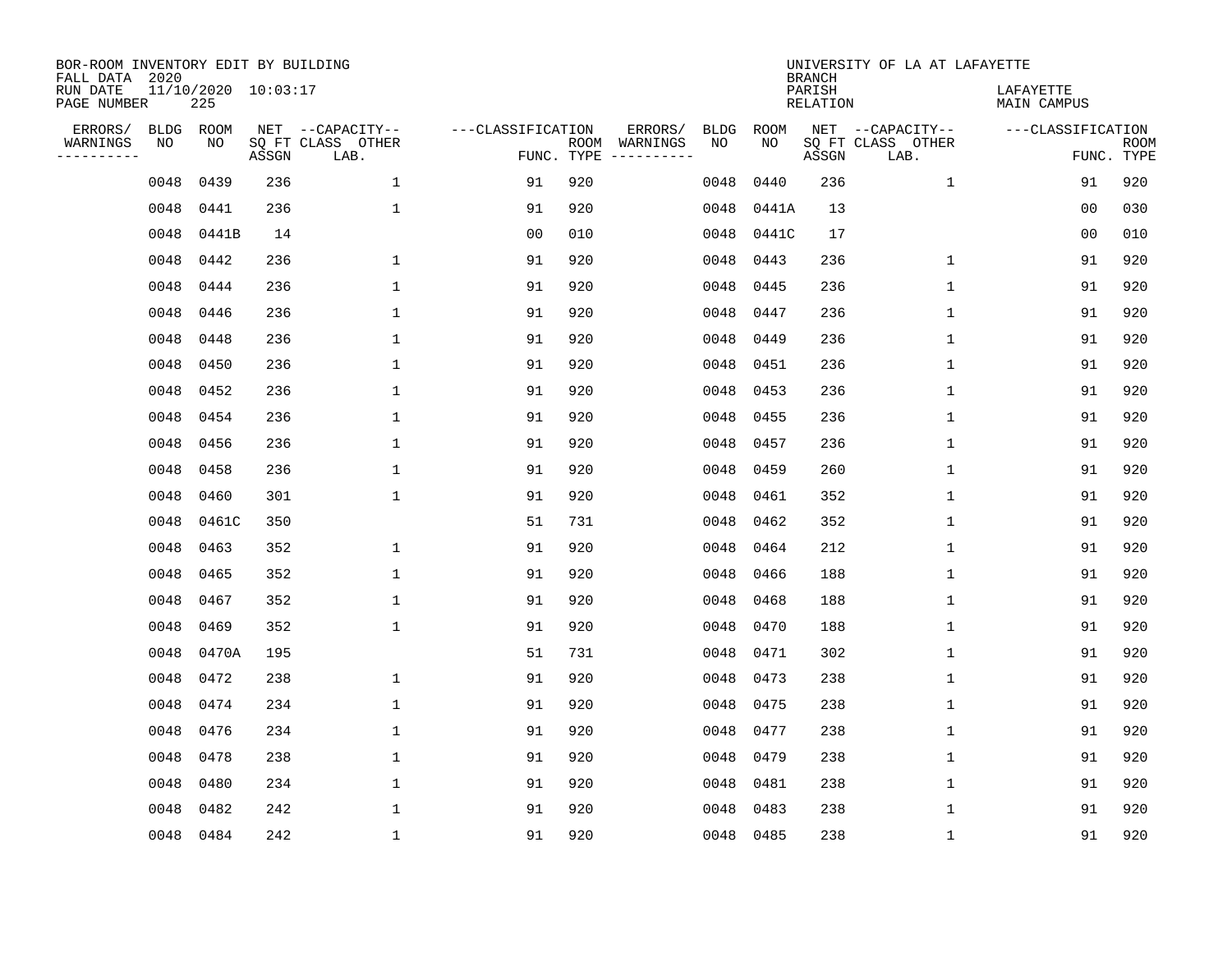| BOR-ROOM INVENTORY EDIT BY BUILDING<br>FALL DATA 2020 |      |                            |       |                           |                   |     |                                      |             |             | <b>BRANCH</b>             | UNIVERSITY OF LA AT LAFAYETTE |                          |                           |
|-------------------------------------------------------|------|----------------------------|-------|---------------------------|-------------------|-----|--------------------------------------|-------------|-------------|---------------------------|-------------------------------|--------------------------|---------------------------|
| RUN DATE<br>PAGE NUMBER                               |      | 11/10/2020 10:03:17<br>226 |       |                           |                   |     |                                      |             |             | PARISH<br><b>RELATION</b> |                               | LAFAYETTE<br>MAIN CAMPUS |                           |
| ERRORS/                                               |      | BLDG ROOM                  |       | NET --CAPACITY--          | ---CLASSIFICATION |     | ERRORS/                              | <b>BLDG</b> | <b>ROOM</b> |                           | NET --CAPACITY--              | ---CLASSIFICATION        |                           |
| WARNINGS<br>----------                                | NO   | NO                         | ASSGN | SQ FT CLASS OTHER<br>LAB. |                   |     | ROOM WARNINGS<br>FUNC. TYPE $------$ | NO          | NO          | ASSGN                     | SQ FT CLASS OTHER<br>LAB.     |                          | <b>ROOM</b><br>FUNC. TYPE |
|                                                       | 0048 | 0486                       | 238   | 1                         | 91                | 920 |                                      | 0048        | 0487        | 238                       | $\mathbf 1$                   | 91                       | 920                       |
|                                                       | 0048 | 0488                       | 238   | $\mathbf 1$               | 91                | 920 |                                      | 0048        | 0488A       | 236                       | 1                             | 00                       | 010                       |
|                                                       | 0048 | 0488B                      | 25    |                           | 0 <sub>0</sub>    | 030 |                                      | 0048        | 0488C       | 144                       |                               | 0 <sub>0</sub>           | 030                       |
|                                                       |      | 0048 0489                  | 223   | 2                         | 11                | 310 |                                      |             | 0048 0490   | 460                       | 1                             | 91                       | 950                       |
|                                                       |      | 0048 B0001                 | 500   |                           | 0 <sub>0</sub>    | 030 |                                      |             | 0048 B0002  | 688                       |                               | 51                       | 731                       |
|                                                       |      | 0048 B0003                 | 1127  | 30                        | 51                | 720 |                                      |             | 0048 B0004  | 575                       |                               | 51                       | 750                       |
|                                                       |      | 0048 B0004A                | 77    |                           | 0 <sub>0</sub>    | 030 |                                      |             | 0048 B0004B | 77                        |                               | 0 <sub>0</sub>           | 030                       |
|                                                       |      | 0048 B0005                 | 552   |                           | 51                | 731 |                                      |             | 0048 B0006  | 2451                      |                               | 0 <sub>0</sub>           | 030                       |
|                                                       |      | 0048 B0007                 | 1720  |                           | 51                | 731 |                                      |             | 0048 B0008  | 141                       |                               | 51                       | 731                       |
|                                                       |      | 0048 B0009                 | 211   |                           | 11                | 710 |                                      |             | 0048 B0010  | 1341                      |                               | 51                       | 731                       |
|                                                       |      | 0048 B0011                 | 696   |                           | 00                | 020 |                                      |             | 0048 B0012  | 133                       |                               | 0 <sub>0</sub>           | 010                       |
|                                                       |      | 0048 B0013 25934           |       |                           | 0 <sub>0</sub>    | 020 |                                      |             | 0048 B0020  | 94                        | 6                             | 0 <sub>0</sub>           | 020                       |
|                                                       |      | 0048 B0021                 | 91    |                           | 0 <sub>0</sub>    | 020 |                                      |             | 0048 B0022  | 91                        |                               | 0 <sub>0</sub>           | 020                       |
|                                                       |      | 0048 B0023                 | 91    |                           | 00                | 020 |                                      |             | 0048 E0100A | 54                        | 4                             | 00                       | 020                       |
|                                                       |      | 0048 E0100B                | 54    | 4                         | 0 <sub>0</sub>    | 020 |                                      |             | 0048 E0200A | 54                        | 6                             | 0 <sub>0</sub>           | 020                       |
|                                                       |      | 0048 E0200B                | 54    | 5                         | 0 <sub>0</sub>    | 020 |                                      |             | 0048 E0300A | 54                        | 5                             | 0 <sub>0</sub>           | 020                       |
|                                                       |      | 0048 E0300B                | 54    | 5                         | 0 <sub>0</sub>    | 020 |                                      |             | 0048 E0400A | 54                        | 5                             | 0 <sub>0</sub>           | 020                       |
|                                                       |      | 0048 E0400B                | 54    | 5                         | 0 <sub>0</sub>    | 020 |                                      |             | 0048 M0100  | 3182                      |                               | 0 <sub>0</sub>           | 020                       |
|                                                       |      | 0048 M0100A                | 326   |                           | 0 <sub>0</sub>    | 020 |                                      |             | 0048 M0100B | 54                        |                               | 0 <sub>0</sub>           | 020                       |
|                                                       |      | 0048 M0100C                | 54    |                           | 0 <sub>0</sub>    | 020 |                                      |             | 0048 M0100D | 135                       |                               | 0 <sub>0</sub>           | 020                       |
|                                                       |      | 0048 M0100E                | 133   |                           | 0 <sub>0</sub>    | 020 |                                      |             | 0048 M0100F | 188                       |                               | 0 <sub>0</sub>           | 020                       |
|                                                       |      | 0048 M0100G                | 101   |                           | 0 <sub>0</sub>    | 020 |                                      |             | 0048 M0100H | 650                       |                               | 0 <sub>0</sub>           | 020                       |
|                                                       |      | 0048 M0100I                | 120   |                           | 0 <sub>0</sub>    | 020 |                                      |             | 0048 M0100J | 126                       |                               | 0 <sub>0</sub>           | 020                       |
|                                                       |      | 0048 M0128                 | 858   |                           | 11                | 315 |                                      |             | 0048 M0128A | 79                        |                               | 93                       | 314                       |
|                                                       |      | 0048 M0160                 | 248   | 4                         | 93                | 313 |                                      |             | 0048 M0160A | 250                       | 2                             | 93                       | 314                       |
|                                                       |      | 0048 M0160B                | 282   | $\overline{3}$            | 93                | 325 |                                      |             | 0048 M0160C | 282                       | 1                             | 93                       | 314                       |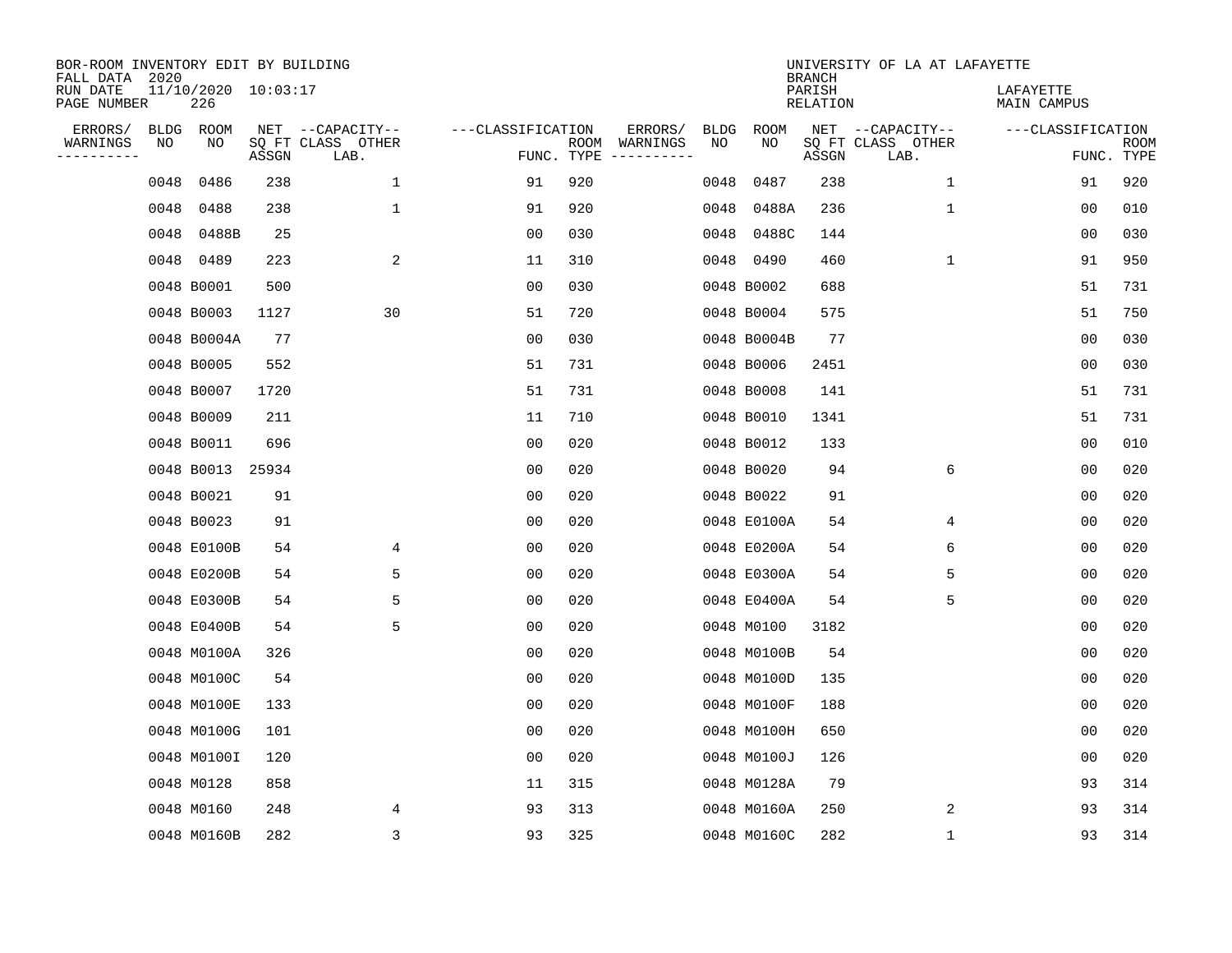| BOR-ROOM INVENTORY EDIT BY BUILDING<br>FALL DATA 2020 |    |                            |       |                           |                   |                                      |      |                         | <b>BRANCH</b>      | UNIVERSITY OF LA AT LAFAYETTE                                                  |                          |                           |
|-------------------------------------------------------|----|----------------------------|-------|---------------------------|-------------------|--------------------------------------|------|-------------------------|--------------------|--------------------------------------------------------------------------------|--------------------------|---------------------------|
| RUN DATE<br>PAGE NUMBER                               |    | 11/10/2020 10:03:17<br>227 |       |                           |                   |                                      |      |                         | PARISH<br>RELATION |                                                                                | LAFAYETTE<br>MAIN CAMPUS |                           |
| ERRORS/                                               |    | BLDG ROOM                  |       | NET --CAPACITY--          | ---CLASSIFICATION | ERRORS/                              | BLDG | ROOM                    |                    | NET --CAPACITY--                                                               | ---CLASSIFICATION        |                           |
| WARNINGS<br>---------                                 | NO | NO                         | ASSGN | SQ FT CLASS OTHER<br>LAB. |                   | ROOM WARNINGS<br>FUNC. TYPE $------$ | NO   | NO                      | ASSGN              | SQ FT CLASS OTHER<br>LAB.                                                      |                          | <b>ROOM</b><br>FUNC. TYPE |
|                                                       |    | 0048 M0160D                | 247   | 6                         | 93                | 280                                  |      | 0048 M0161              | 24                 |                                                                                | 11                       | 710                       |
|                                                       |    | 0048 M0162                 | 22    | 4                         | 93                | 325                                  |      | 0048 M0163              | 22                 |                                                                                | 93                       | 314                       |
|                                                       |    | 0048 M0171                 | 2072  | 5                         | 53                | 310                                  |      | 0048 M0171A             | 61                 |                                                                                | 53                       | 315                       |
|                                                       |    | 0048 M0171C                | 74    |                           | 53                | 315                                  |      | 0048 M0171D             | 138                | 3                                                                              | 53                       | 325                       |
|                                                       |    | 0048 M0172                 | 1386  | 40                        | 11                | 410                                  |      | 0048 M0172A             | 72                 |                                                                                | 11                       | 731                       |
|                                                       |    | 0048 M0172B                | 34    |                           | 11                | 710                                  |      | 0048 M0172C             | 86                 | $\mathbf 1$                                                                    | 11                       | 320                       |
|                                                       |    | 0048 M0172D                | 138   | $\mathbf 1$               | 11                | 314                                  |      | 0048 M0172E             | 96                 | $\mathbf{1}$                                                                   | 11                       | 314                       |
|                                                       |    | 0048 M0173                 | 1386  | 30                        | 11                | 410                                  |      | 0048 M0173A             | 68                 |                                                                                | 11                       | 731                       |
|                                                       |    | 0048 M0173C                | 78    | 1                         | 11                | 314                                  |      | 0048 M0173D             | 144                | 3                                                                              | 11                       | 325                       |
|                                                       |    | 0048 M0173E                | 106   | $\mathbf{1}$              | 11                | 314                                  |      | 0048 M0174              | 1968               | 20                                                                             | 93                       | 280                       |
|                                                       |    | 0048 M0174A                | 123   |                           | 45                | 635                                  |      | 0048 M0174C             | 41                 |                                                                                | 11                       | 730                       |
|                                                       |    | 0048 M0174D                | 41    |                           | 11                | 355                                  |      | 0048 M0174E             | 160                | 1                                                                              | 11                       | 313                       |
|                                                       |    | 0048 M0174F                | 19    |                           | 11                | 730                                  |      | 0048 M0175              | 124                |                                                                                | 0 <sub>0</sub>           | 030                       |
|                                                       |    | 0048 M0176                 | 6295  |                           | 00                | 030                                  |      | 0048 M0177              | 30                 |                                                                                | 0 <sub>0</sub>           | 030                       |
|                                                       |    | 0048 M0178                 | 130   | $\mathbf{1}$              | 11                | 310                                  |      | 0048 M0180              | 146                | 1                                                                              | 11                       | 310                       |
|                                                       |    | 0048 M0181                 | 48    |                           | 00                | 010                                  |      | 0048 M0182              | 133                | $\mathbf{1}$                                                                   | 11                       | 310                       |
|                                                       |    | 0048 M0187                 | 150   | $\mathbf{1}$              | 63                | 314                                  |      | 0048 M0187A             | 54                 |                                                                                | 63                       | 315                       |
|                                                       |    | 0048 M0189                 | 75    | $\mathbf 1$               | 00                | 030                                  |      | 0048 M0190              | 75                 | $\mathbf{1}$                                                                   | 0 <sub>0</sub>           | 030                       |
|                                                       |    | 0048 M0191                 | 41    |                           | 63                | 315                                  |      | 0048 M0192              | 859                |                                                                                | 11                       | 315                       |
|                                                       |    | 0048 M0192A                | 128   | $\mathbf 1$               | 63                | 314                                  |      | 0048 M0192B             | 127                | $\mathbf 1$                                                                    | 63                       | 314                       |
|                                                       |    | 0048 M0192C                | 126   | $\mathbf{1}$              | 63                | 314                                  |      | 0048 M0192D             | 126                | $\mathbf{1}$                                                                   | 63                       | 314                       |
|                                                       |    | 0048 M0195                 | 200   | 4                         | 14                | 350                                  |      | 0048 M0196              | 618                | 30                                                                             | 14                       | 680                       |
|                                                       |    | 0048 M0197                 | 639   | 30                        | 14                | 680                                  |      | 0048 M0198              | 447                | 10                                                                             | 11                       | 140                       |
|                                                       |    | 0048 M0199                 | 639   | 8                         | 11                | 140                                  |      | TOTAL NUMBER CLASSROOMS |                    | TOTAL ASSIGNABLE & UNASSIGNABLE SQFT:<br>TOTAL NET ASSIGN SQ. FT. IN ROOM FILE | 195,299<br>130,388       |                           |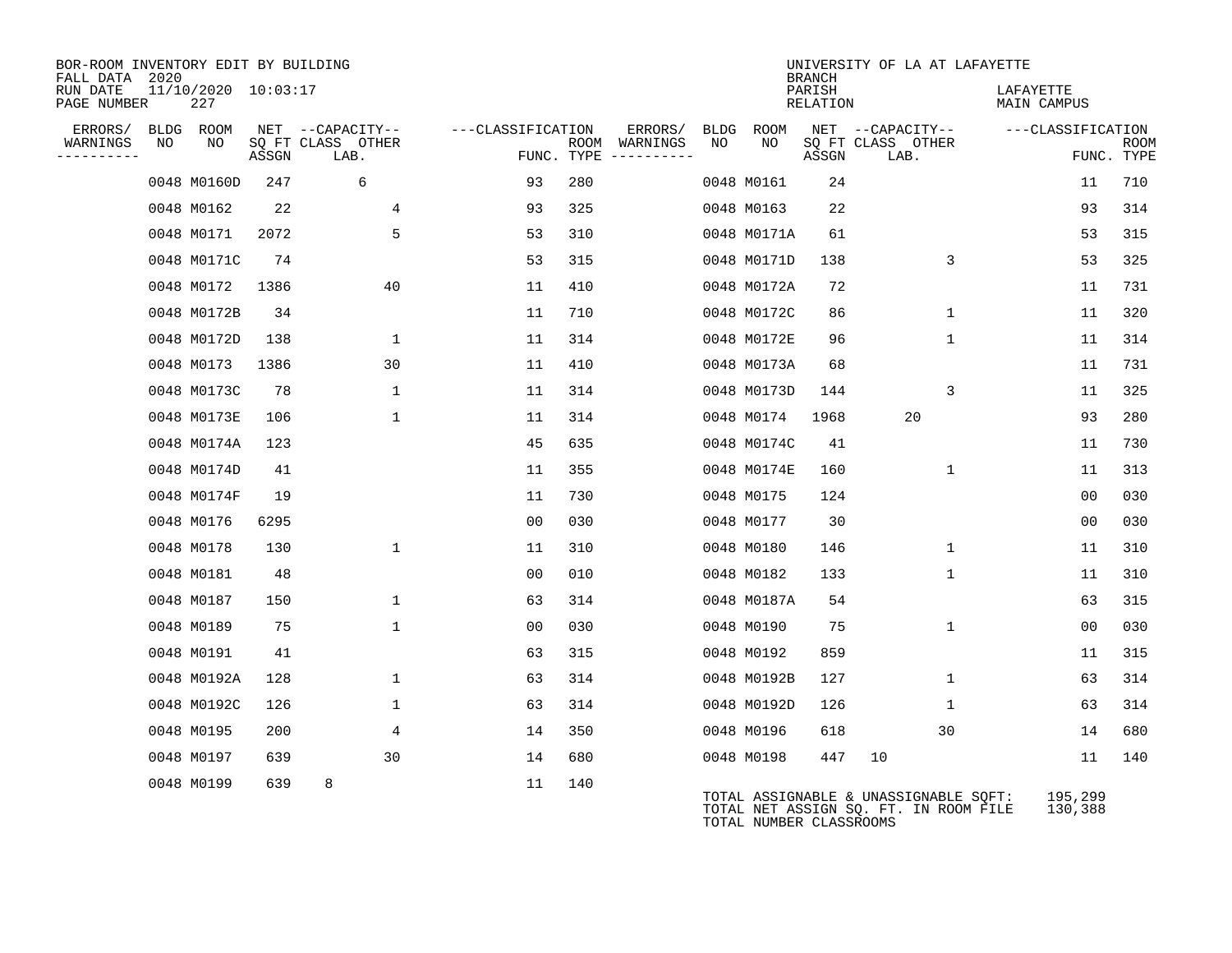| BOR-ROOM INVENTORY EDIT BY BUILDING       |           |                            |       |                           |   |                   |     |                                      |      |                       |                                            | UNIVERSITY OF LA AT LAFAYETTE                                     |                          |                           |
|-------------------------------------------|-----------|----------------------------|-------|---------------------------|---|-------------------|-----|--------------------------------------|------|-----------------------|--------------------------------------------|-------------------------------------------------------------------|--------------------------|---------------------------|
| FALL DATA 2020<br>RUN DATE<br>PAGE NUMBER |           | 11/10/2020 10:03:17<br>228 |       |                           |   |                   |     |                                      |      |                       | <b>BRANCH</b><br>PARISH<br><b>RELATION</b> |                                                                   | LAFAYETTE<br>MAIN CAMPUS |                           |
| ERRORS/                                   | BLDG ROOM |                            |       | NET --CAPACITY--          |   | ---CLASSIFICATION |     | ERRORS/                              |      | BLDG ROOM             |                                            | NET --CAPACITY--                                                  | ---CLASSIFICATION        |                           |
| WARNINGS<br>----------                    | NO        | NO                         | ASSGN | SQ FT CLASS OTHER<br>LAB. |   |                   |     | ROOM WARNINGS<br>FUNC. TYPE $------$ | NO.  | NO.                   | ASSGN                                      | SQ FT CLASS OTHER<br>LAB.                                         |                          | <b>ROOM</b><br>FUNC. TYPE |
|                                           |           |                            |       |                           |   |                   |     |                                      |      | TOTAL NUMBER LABS 210 |                                            | TOTAL NUMBER COMPUTER CLASSROOMS<br>TOTAL NUMBER SPECIAL LABS 220 | 2<br>$\overline{a}$      |                           |
|                                           | 0052      | 0100                       | 724   |                           |   | 0 <sub>0</sub>    | 020 |                                      |      | 0052 0100A            | 75                                         |                                                                   | 0 <sub>0</sub>           | 020                       |
|                                           | 0052      | 0100B                      | 398   |                           |   | 00                | 020 |                                      | 0052 | 0100C                 | 509                                        |                                                                   | 0 <sub>0</sub>           | 020                       |
|                                           | 0052      | 0100D                      | 274   |                           |   | 0 <sub>0</sub>    | 020 |                                      | 0052 | 0100M                 | 486                                        |                                                                   | 0 <sub>0</sub>           | 020                       |
|                                           | 0052      | 0100S                      | 495   |                           |   | 0 <sub>0</sub>    | 020 |                                      | 0052 | 0103                  | 431                                        |                                                                   | 0 <sub>0</sub>           | 020                       |
|                                           | 0052      | 0104                       | 290   |                           |   | 0 <sub>0</sub>    | 020 |                                      | 0052 | 0105                  | 1218                                       | 12                                                                | 11                       | 250                       |
|                                           | 0052      | 0106                       | 202   |                           |   | 11                | 215 |                                      | 0052 | 0108                  | 1229                                       | 15                                                                | 11                       | 210                       |
|                                           | 0052      | 0109                       | 343   | 7                         |   | 22                | 250 |                                      | 0052 | 0110                  | 560                                        | 4                                                                 | 11                       | 210                       |
|                                           | 0052      | 0110A                      | 144   | 2                         |   | 11                | 215 |                                      | 0052 | 0110B                 | 150                                        | 2                                                                 | 11                       | 215                       |
|                                           | 0052      | 0111                       | 66    |                           |   | 11                | 730 |                                      | 0052 | 0112                  | 162                                        |                                                                   | 11                       | 731                       |
|                                           | 0052      | 0114                       | 128   | 2                         |   | 22                | 250 |                                      | 0052 | 0115                  | 179                                        | 2                                                                 | 11                       | 310                       |
|                                           | 0052      | 0116                       | 360   | 13                        |   | 22                | 250 |                                      | 0052 | 0118                  | 99                                         |                                                                   | 11                       | 731                       |
|                                           | 0052      | 0119                       | 2166  | 10                        |   | 21                | 250 |                                      | 0052 | 0119A                 | 157                                        | 2                                                                 | 21                       | 250                       |
|                                           | 0052      | 0119B                      | 157   | 2                         |   | 21                | 250 |                                      | 0052 | 0119C                 | 157                                        | $\overline{2}$                                                    | 21                       | 250                       |
|                                           | 0052      | 0119D                      | 224   | 2                         |   | 21                | 250 |                                      | 0052 | 0119E                 | 999                                        | 10                                                                | 21                       | 250                       |
|                                           | 0052      | 0120                       | 196   |                           |   | 0 <sub>0</sub>    | 030 |                                      | 0052 | 0121                  | 48                                         |                                                                   | 00                       | 030                       |
|                                           | 0052      | 0122                       | 206   |                           | 4 | 0 <sub>0</sub>    | 030 |                                      | 0052 | 0123                  | 330                                        | 7                                                                 | 0 <sub>0</sub>           | 030                       |
|                                           | 0052      | 0124                       | 2790  | 20                        |   | 11                | 250 |                                      |      | 0052 0124A            | 20                                         |                                                                   | 21                       | 255                       |
|                                           | 0052      | 0124B                      | 90    |                           |   | 0 <sub>0</sub>    | 010 |                                      | 0052 | 0125                  | 229                                        | 2                                                                 | 11                       | 320                       |
|                                           | 0052      | 0126                       | 268   |                           | 4 | 11                | 320 |                                      | 0052 | 0127                  | 231                                        | 3                                                                 | 11                       | 320                       |
|                                           | 0052      | 0128                       | 100   |                           |   | 11                | 731 |                                      | 0052 | 0129                  | 194                                        | 5                                                                 | 11                       | 320                       |
|                                           | 0052      | 0130                       | 1674  | 10                        |   | 11                | 260 |                                      | 0052 | 0132                  | 4211                                       | 15                                                                | 11                       | 210                       |
|                                           | 0052      | 0133                       | 95    |                           | 6 | 11                | 680 |                                      | 0052 | 0134                  | 334                                        |                                                                   | 11                       | 215                       |
|                                           | 0052      | 0135                       | 148   |                           | 2 | 11                | 310 |                                      | 0052 | 0136                  | 272                                        | 2                                                                 | 11                       | 310                       |
|                                           | 0052 0137 |                            | 98    |                           |   | 11                | 260 |                                      |      | 0052 0138             | 3269                                       | 20                                                                | 11                       | 250                       |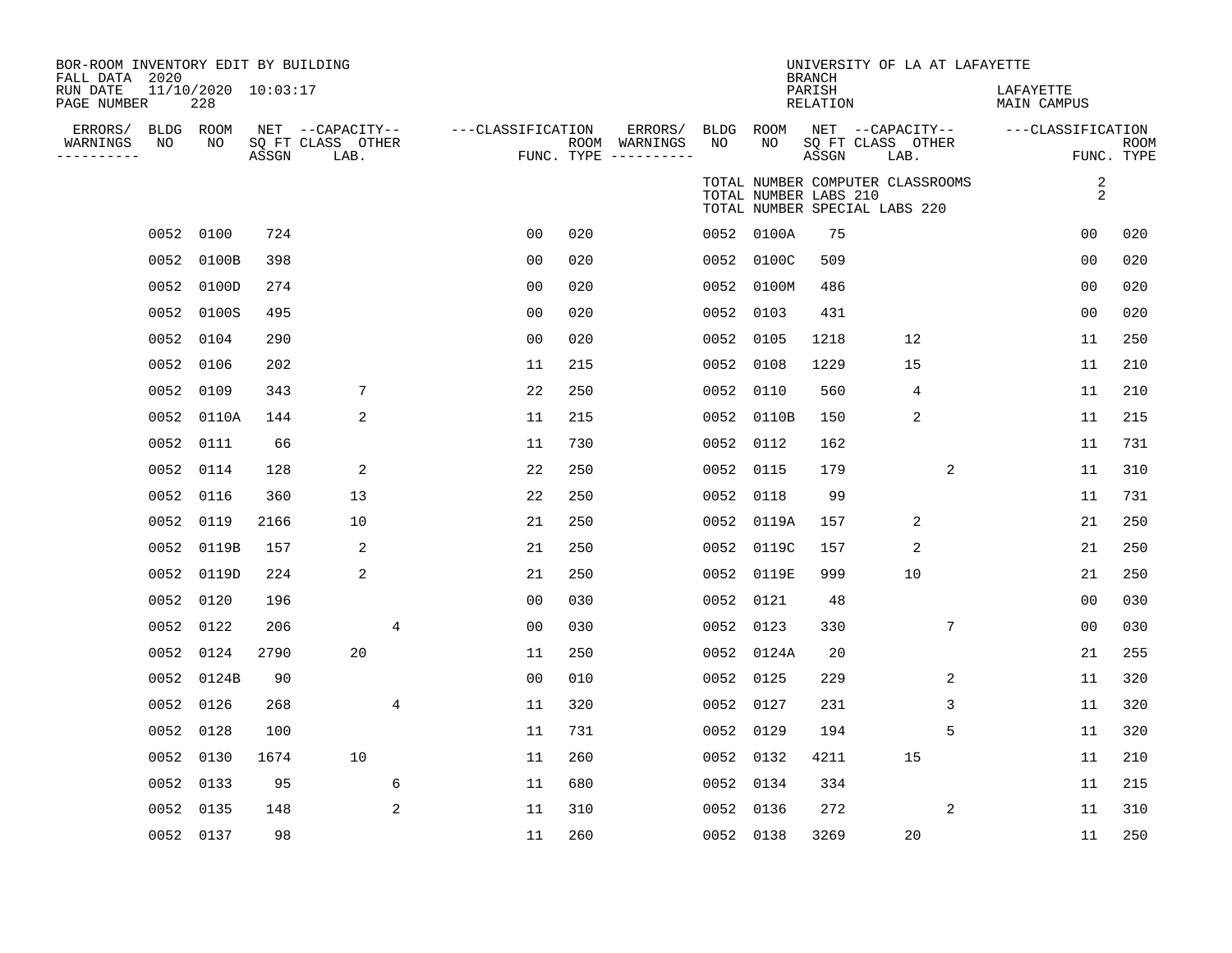| BOR-ROOM INVENTORY EDIT BY BUILDING<br>FALL DATA 2020 |      |                            |       |                           |                   |                    |                         |             |           | <b>BRANCH</b>             | UNIVERSITY OF LA AT LAFAYETTE |                          |                           |
|-------------------------------------------------------|------|----------------------------|-------|---------------------------|-------------------|--------------------|-------------------------|-------------|-----------|---------------------------|-------------------------------|--------------------------|---------------------------|
| RUN DATE<br>PAGE NUMBER                               |      | 11/10/2020 10:03:17<br>229 |       |                           |                   |                    |                         |             |           | PARISH<br><b>RELATION</b> |                               | LAFAYETTE<br>MAIN CAMPUS |                           |
| ERRORS/                                               | BLDG | ROOM                       |       | NET --CAPACITY--          | ---CLASSIFICATION |                    | ERRORS/                 | <b>BLDG</b> | ROOM      |                           | NET --CAPACITY--              | ---CLASSIFICATION        |                           |
| WARNINGS<br>----------                                | NO   | NO                         | ASSGN | SQ FT CLASS OTHER<br>LAB. |                   | ROOM<br>FUNC. TYPE | WARNINGS<br>----------- | NO          | NO        | ASSGN                     | SQ FT CLASS OTHER<br>LAB.     |                          | <b>ROOM</b><br>FUNC. TYPE |
|                                                       | 0052 | 0138A                      | 412   | 8                         | 11                | 350                |                         | 0052        | 0139      | 322                       | 4                             | 11                       | 320                       |
|                                                       | 0052 | 0200                       | 4208  |                           | 00                | 020                |                         | 0052        | 0200A     | 75                        |                               | 0 <sub>0</sub>           | 020                       |
|                                                       | 0052 | 0200B                      | 600   |                           | 0 <sub>0</sub>    | 020                |                         | 0052        | 0200C     | 405                       |                               | 11                       | 315                       |
|                                                       | 0052 | 0200D                      | 230   |                           | 11                | 315                |                         | 0052        | 0200E     | 509                       |                               | 0 <sub>0</sub>           | 020                       |
|                                                       | 0052 | 0200F                      | 274   |                           | 0 <sub>0</sub>    | 020                |                         | 0052        | 0200G     | 600                       |                               | 0 <sub>0</sub>           | 020                       |
|                                                       | 0052 | 0210                       | 1201  | 16                        | 11                | 210                |                         |             | 0052 0211 | 1276                      | 40                            | 11                       | 210                       |
|                                                       | 0052 | 0212                       | 601   | 19                        | 22                | 250                |                         |             | 0052 0213 | 660                       | 36                            | 11                       | 110                       |
|                                                       | 0052 | 0214                       | 252   | $\overline{4}$            | 22                | 250                |                         |             | 0052 0215 | 108                       | 2                             | 22                       | 250                       |
|                                                       | 0052 | 0216                       | 153   | 2                         | 11                | 310                |                         | 0052        | 0217      | 108                       | 2                             | 11                       | 310                       |
|                                                       | 0052 | 0218                       | 108   | 2                         | 11                | 310                |                         | 0052        | 0219      | 109                       | 2                             | 11                       | 310                       |
|                                                       | 0052 | 0220                       | 109   | 2                         | 11                | 310                |                         | 0052        | 0221      | 110                       | 2                             | 11                       | 310                       |
|                                                       |      | 0052 0222                  | 110   | 2                         | 11                | 310                |                         |             | 0052 0223 | 109                       | 2                             | 11                       | 310                       |
|                                                       | 0052 | 0224                       | 110   | 2                         | 11                | 310                |                         | 0052        | 0225      | 113                       | 2                             | 11                       | 310                       |
|                                                       | 0052 | 0226                       | 103   | 2                         | 11                | 710                |                         | 0052        | 0227      | 86                        | 1                             | 11                       | 310                       |
|                                                       | 0052 | 0228                       | 95    | 2                         | 11                | 310                |                         | 0052        | 0229      | 95                        | 2                             | 11                       | 310                       |
|                                                       | 0052 | 0230                       | 95    | 2                         | 11                | 310                |                         | 0052        | 0231      | 100                       |                               | 11                       | 731                       |
|                                                       | 0052 | 0232                       | 87    | 2                         | 11                | 320                |                         | 0052        | 0233      | 101                       | 2                             | 11                       | 310                       |
|                                                       | 0052 | 0234                       | 99    | 2                         | 11                | 320                |                         | 0052        | 0235      | 99                        | 2                             | 11                       | 320                       |
|                                                       | 0052 | 0236                       | 100   | 2                         | 11                | 310                |                         | 0052        | 0237      | 98                        | 2                             | 11                       | 310                       |
|                                                       | 0052 | 0238                       | 97    | 2                         | 11                | 310                |                         | 0052        | 0239      | 100                       | 2                             | 11                       | 310                       |
|                                                       | 0052 | 0240                       | 98    | 2                         | 11                | 310                |                         |             | 0052 0241 | 94                        | 2                             | 11                       | 310                       |
|                                                       | 0052 | 0242                       | 102   | 2                         | 11                | 310                |                         | 0052        | 0243      | 100                       | 2                             | 11                       | 310                       |
|                                                       | 0052 | 0244                       | 88    | 2                         | 11                | 310                |                         |             | 0052 0245 | 247                       | 2                             | 11                       | 310                       |
|                                                       | 0052 | 0246                       | 236   |                           | 11                | 315                |                         |             | 0052 0247 | 234                       | 3                             | 11                       | 325                       |
|                                                       | 0052 | 0248                       | 130   | 2                         | 11                | 310                |                         |             | 0052 0249 | 272                       | 4                             | 11                       | 320                       |
|                                                       |      | 0052 0250                  | 264   | $\overline{c}$            | 11                | 310                |                         |             | 0052 0251 | 24                        |                               | 11                       | 315                       |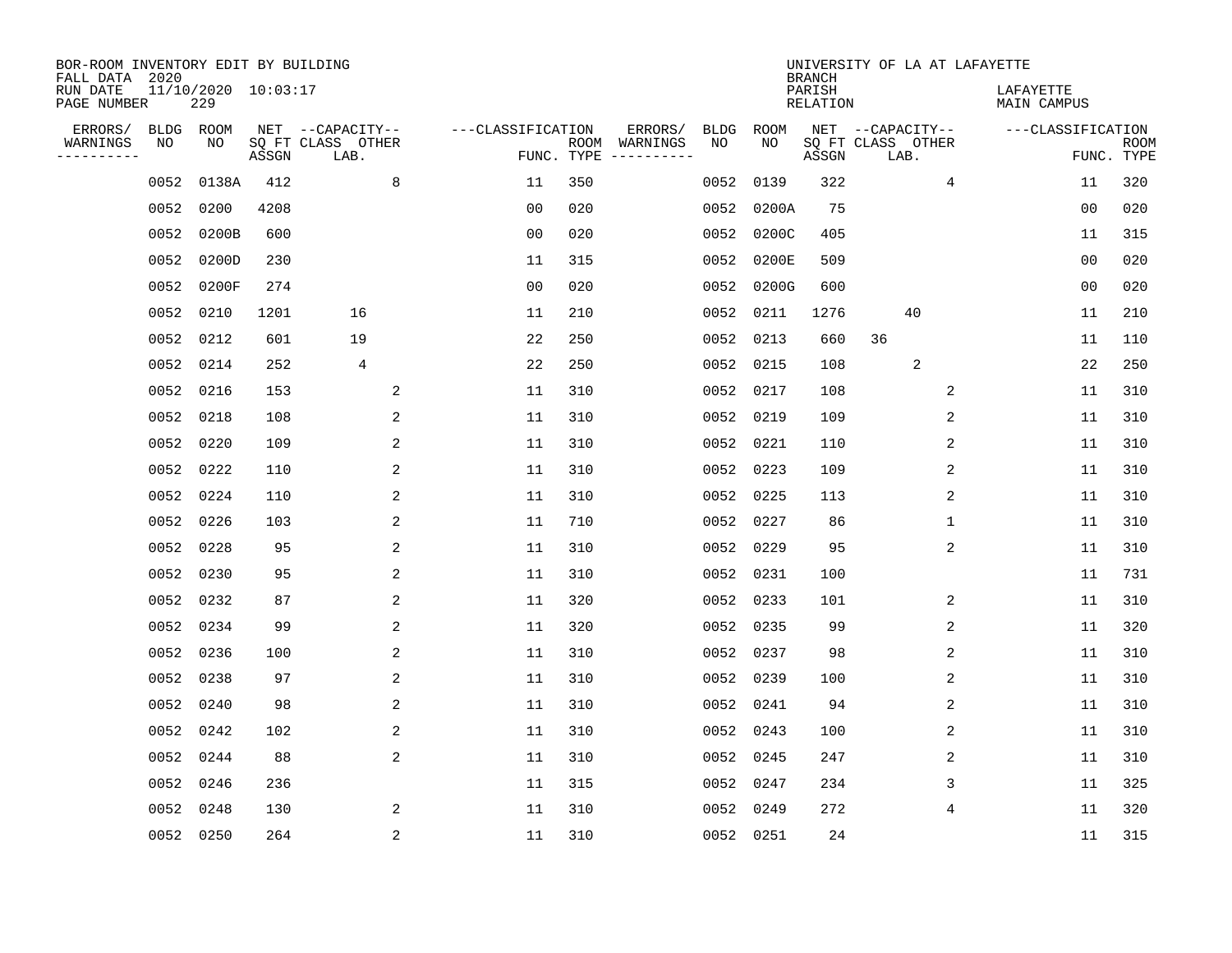| BOR-ROOM INVENTORY EDIT BY BUILDING<br>FALL DATA 2020 |      |            |                     |                           |                 |                   |                    |          |             |           | <b>BRANCH</b>             | UNIVERSITY OF LA AT LAFAYETTE |             |                                 |                |                           |
|-------------------------------------------------------|------|------------|---------------------|---------------------------|-----------------|-------------------|--------------------|----------|-------------|-----------|---------------------------|-------------------------------|-------------|---------------------------------|----------------|---------------------------|
| RUN DATE<br>PAGE NUMBER                               |      | 230        | 11/10/2020 10:03:17 |                           |                 |                   |                    |          |             |           | PARISH<br><b>RELATION</b> |                               |             | LAFAYETTE<br><b>MAIN CAMPUS</b> |                |                           |
| ERRORS/                                               |      | BLDG ROOM  |                     | NET --CAPACITY--          |                 | ---CLASSIFICATION |                    | ERRORS/  | <b>BLDG</b> | ROOM      |                           | NET --CAPACITY--              |             | ---CLASSIFICATION               |                |                           |
| WARNINGS<br>----------                                | ΝO   | NO         | ASSGN               | SQ FT CLASS OTHER<br>LAB. |                 |                   | ROOM<br>FUNC. TYPE | WARNINGS | NO          | NO        | ASSGN                     | SQ FT CLASS OTHER<br>LAB.     |             |                                 |                | <b>ROOM</b><br>FUNC. TYPE |
|                                                       | 0052 | 0252       | 24                  |                           |                 | 11                | 315                |          | 0052        | 0253      | 92                        |                               |             |                                 | 11             | 315                       |
|                                                       |      | 0052 0254  | 251                 |                           | 10              | 11                | 350                |          | 0052        | 0255      | 118                       |                               | 5           |                                 | 11             | 310                       |
|                                                       |      | 0052 0256  | 522                 |                           | 10              | 11                | 650                |          | 0052        | 0257      | 230                       |                               | 2           |                                 | 11             | 310                       |
|                                                       |      | 0052 0258  | 111                 |                           | $\mathbf{1}$    | 0 <sub>0</sub>    | 030                |          | 0052        | 0259      | 131                       |                               | $\mathbf 1$ |                                 | 0 <sub>0</sub> | 030                       |
|                                                       | 0052 | 0260       | 591                 | 11                        |                 | 11                | 210                |          | 0052        | 0261      | 144                       |                               | 2           |                                 | 11             | 310                       |
|                                                       |      | 0052 0262  | 142                 |                           | 1               | 11                | 310                |          | 0052        | 0263      | 139                       |                               | 2           |                                 | 11             | 310                       |
|                                                       |      | 0052 0264  | 868                 |                           |                 | 0 <sub>0</sub>    | 030                |          | 0052        | 0265      | 96                        |                               |             |                                 | 0 <sub>0</sub> | 030                       |
|                                                       |      | 0052 0266  | 851                 | 16                        |                 | 11                | 210                |          | 0052        | 0267      | 854                       | 16                            |             |                                 | 11             | 210                       |
|                                                       | 0052 | 0268       | 548                 |                           | 36              | 11                | 650                |          | 0052        | 0269      | 830                       | 20                            |             |                                 | 11             | 210                       |
|                                                       | 0052 | 0270       | 867                 | 18                        |                 | 11                | 250                |          | 0052        | 0271      | 817                       | 25                            |             |                                 | 11             | 210                       |
|                                                       | 0052 | 0272       | 1016                | 20                        |                 | 11                | 210                |          | 0052        | 0273      | 850                       | 16                            |             |                                 | 11             | 250                       |
|                                                       | 0052 | 0274       | 88                  |                           |                 | 11                | 255                |          | 0052        | 0275      | 88                        |                               |             |                                 | 11             | 215                       |
|                                                       | 0052 | 0276A      | 770                 |                           | $7\phantom{.0}$ | 11                | 320                |          | 0052        | 0276B     | 504                       | 25                            |             |                                 | 11             | 220                       |
|                                                       |      | 0052 0276C | 36                  |                           |                 | 11                | 225                |          | 0052        | 0276D     | 36                        |                               |             |                                 | 11             | 215                       |
|                                                       |      | 0052 0277  | 46                  |                           |                 | 0 <sub>0</sub>    | 010                |          | 0052        | 0278      | 317                       |                               | 8           |                                 | 0 <sub>0</sub> | 030                       |
|                                                       | 0052 | 0279       | 234                 |                           | 5               | 0 <sub>0</sub>    | 030                |          | 0052        | 0281      | 120                       |                               |             |                                 | 11             | 315                       |
|                                                       | 0052 | 0282       | 120                 |                           |                 | 11                | 315                |          | 0052        | 0283      | 131                       |                               | 1           |                                 | 11             | 310                       |
|                                                       | 0052 | 0283A      | 131                 |                           | $\mathbf 1$     | 11                | 710                |          | 0052        | 0284      | 328                       |                               |             |                                 | 0 <sub>0</sub> | 020                       |
|                                                       | 0052 | 0285       | 328                 |                           |                 | 0 <sub>0</sub>    | 020                |          | 0052        | 0300      | 2088                      |                               |             |                                 | 0 <sub>0</sub> | 020                       |
|                                                       | 0052 | 0300A      | 75                  |                           |                 | 0 <sub>0</sub>    | 020                |          | 0052        | 0300B     | 509                       |                               |             |                                 | 0 <sub>0</sub> | 020                       |
|                                                       | 0052 | 0300C      | 274                 |                           |                 | 0 <sub>0</sub>    | 020                |          | 0052        | 0300D     | 924                       |                               |             |                                 | 0 <sub>0</sub> | 020                       |
|                                                       | 0052 | 0300E      | 447                 |                           |                 | 11                | 315                |          | 0052        | 0300F     | 33                        |                               |             |                                 | 0 <sub>0</sub> | 020                       |
|                                                       | 0052 | 0300G      | 33                  |                           |                 | 0 <sub>0</sub>    | 020                |          | 0052        | 0308      | 873                       | 48                            |             |                                 | 11             | 110                       |
|                                                       | 0052 | 0309       | 893                 | 46                        |                 | 11                | 110                |          | 0052        | 0310      | 735                       | 39                            |             |                                 | 11             | 110                       |
|                                                       | 0052 | 0311       | 757                 | 48                        |                 | 11                | 110                |          | 0052        | 0312      | 685                       | 42                            |             |                                 | 11             | 110                       |
|                                                       |      | 0052 0313  | 826                 | 56                        |                 | 11                | 110                |          |             | 0052 0314 | 825                       | 54                            |             |                                 | 11             | 110                       |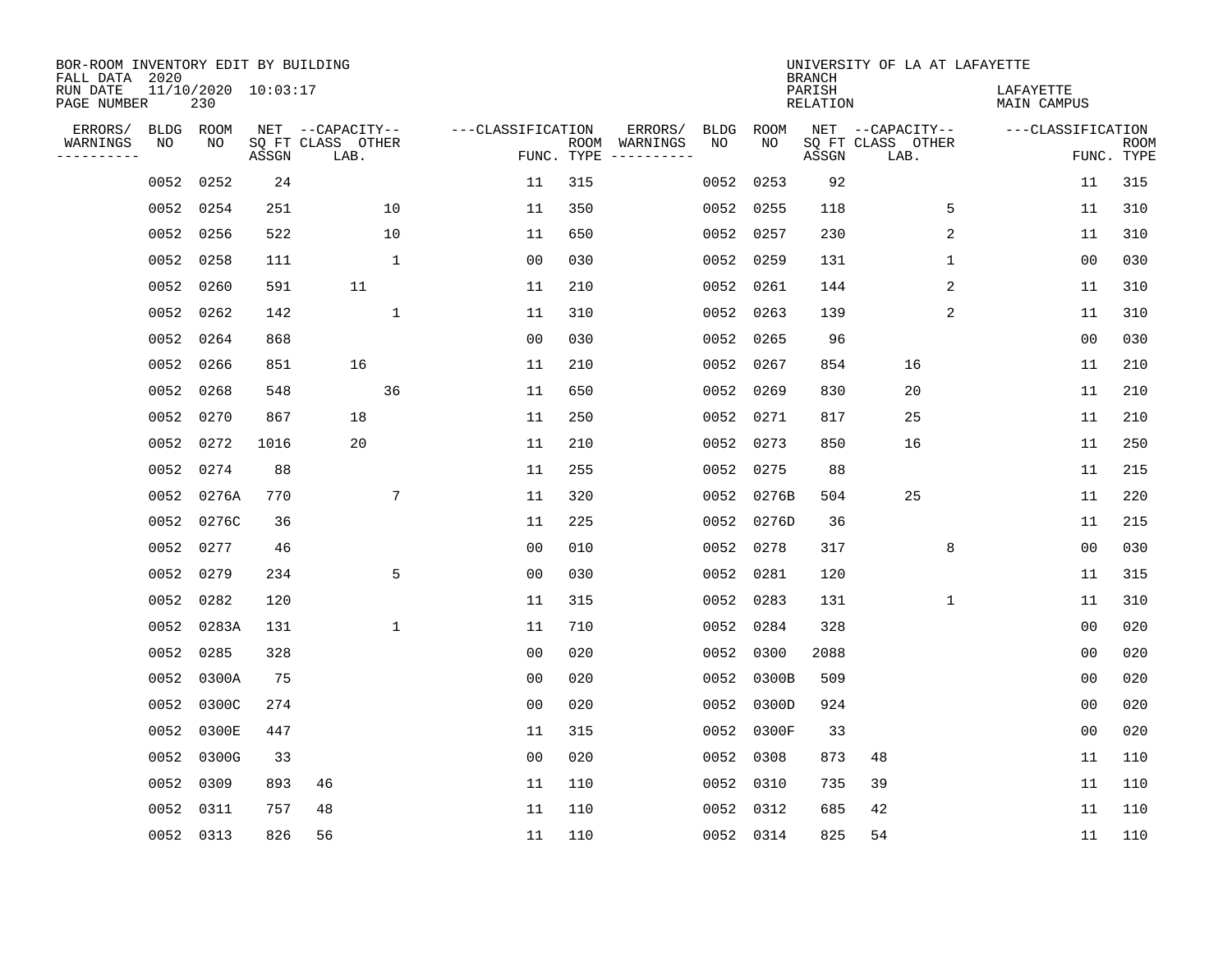| BOR-ROOM INVENTORY EDIT BY BUILDING<br>FALL DATA 2020 |      |                            |          |                           |                   |                    |                         |      |            | <b>BRANCH</b>             | UNIVERSITY OF LA AT LAFAYETTE |                          |                           |
|-------------------------------------------------------|------|----------------------------|----------|---------------------------|-------------------|--------------------|-------------------------|------|------------|---------------------------|-------------------------------|--------------------------|---------------------------|
| RUN DATE<br>PAGE NUMBER                               |      | 11/10/2020 10:03:17<br>231 |          |                           |                   |                    |                         |      |            | PARISH<br><b>RELATION</b> |                               | LAFAYETTE<br>MAIN CAMPUS |                           |
| ERRORS/                                               | BLDG | ROOM                       |          | NET --CAPACITY--          | ---CLASSIFICATION |                    | ERRORS/                 | BLDG | ROOM       |                           | NET --CAPACITY--              | ---CLASSIFICATION        |                           |
| WARNINGS<br>----------                                | NO   | ΝO                         | ASSGN    | SQ FT CLASS OTHER<br>LAB. |                   | ROOM<br>FUNC. TYPE | WARNINGS<br>----------- | NO   | NO         | ASSGN                     | SQ FT CLASS OTHER<br>LAB.     |                          | <b>ROOM</b><br>FUNC. TYPE |
|                                                       | 0052 | 0315                       | 867      | 47                        | 11                | 110                |                         | 0052 | 0316       | 806                       | 16                            | 22                       | 250                       |
|                                                       | 0052 | 0317                       | 698      | 13                        | 22                | 250                |                         | 0052 | 0318       | 607                       | 13                            | 22                       | 250                       |
|                                                       | 0052 | 0318A                      | 114      | $\mathbf{1}$              | 22                | 310                |                         | 0052 | 0318B      | 40                        | 2                             | 22                       | 310                       |
|                                                       |      | 0052 0318C                 | 46       | 2                         | 22                | 320                |                         | 0052 | 0318D      | 32                        | 2                             | 22                       | 320                       |
|                                                       | 0052 | 0319                       | 320      |                           | 11                | 730                |                         | 0052 | 0320       | 134                       | 2                             | 11                       | 310                       |
|                                                       |      | 0052 0320A                 | 253      | 2                         | 11                | 310                |                         | 0052 | 0320B      | 170                       |                               | 11                       | 315                       |
|                                                       | 0052 | 0320C                      | 170      | 2                         | 11                | 310                |                         | 0052 | 0320D      | 195                       | 12                            | 11                       | 350                       |
|                                                       | 0052 | 0320E                      | 193      | 3                         | 11                | 325                |                         | 0052 | 0321       | 354                       | 2                             | 22                       | 310                       |
|                                                       | 0052 | 0321A                      | 147      | 7                         | 22                | 250                |                         | 0052 | 0321B      | 108                       | 4                             | 22                       | 250                       |
|                                                       |      | 0052 0321C                 | 69       | 2                         | 22                | 250                |                         | 0052 | 0321D      | 69                        | 2                             | 22                       | 310                       |
|                                                       |      | 0052 0321E                 | 181      | 7                         | 22                | 250                |                         | 0052 | 0321F      | 102                       | 3                             | 22                       | 250                       |
|                                                       | 0052 | 0321G                      | 102      | 2                         | 22                | 255                |                         | 0052 | 0321H      | 36                        |                               | 22                       | 315                       |
|                                                       | 0052 | 0322                       | 553      | 20                        | 45                | 350                |                         | 0052 | 0322A      | 66                        |                               | 11                       | 315                       |
|                                                       | 0052 | 0324                       | 1681 115 |                           | 11                | 110                |                         | 0052 | 0325       | 250                       |                               | 11                       | 115                       |
|                                                       | 0052 | 0326                       | 84       |                           | 11                | 730                |                         | 0052 | 0327       | 44                        |                               | 0 <sub>0</sub>           | 010                       |
|                                                       | 0052 | 0328                       | 317      | 8                         | 0 <sub>0</sub>    | 030                |                         | 0052 | 0329       | 242                       | 5                             | 00                       | 030                       |
|                                                       | 0052 | 0330                       | 736      |                           | 00                | 030                |                         | 0052 | 0331       | 96                        |                               | 0 <sub>0</sub>           | 030                       |
|                                                       | 0052 | 0332                       | 2455     | 163                       | 45                | 110                |                         | 0052 | 0333       | 434                       | 10                            | 11                       | 650                       |
|                                                       | 0052 | 0334                       | 256      | 16                        | 11                | 680                |                         | 0052 | 0335       | 495                       | 33                            | 11                       | 110                       |
|                                                       | 0052 | 0337                       | 140      | 3                         | 11                | 325                |                         | 0052 | 0338       | 174                       | 2                             | 11                       | 310                       |
|                                                       | 0052 | 0339                       | 138      | 2                         | 11                | 310                |                         | 0052 | 0340       | 138                       | 2                             | 11                       | 310                       |
|                                                       | 0052 | 0341                       | 138      | 2                         | 11                | 310                |                         | 0052 | 0342       | 138                       | 2                             | 11                       | 310                       |
|                                                       | 0052 | 0343                       | 138      | 2                         | 45                | 310                |                         | 0052 | 0344       | 66                        | 3                             | 11                       | 320                       |
|                                                       | 0052 | 0345                       | 133      | 3                         | 11                | 325                |                         | 0052 | 0346       | 133                       | 2                             | 11                       | 310                       |
|                                                       |      | 0052 0347                  | 133      | 2                         | 11                | 310                |                         |      | 0052 0348  | 208                       | 2                             | 11                       | 310                       |
|                                                       |      | 0052 M0100                 | 689      |                           | 0 <sub>0</sub>    | 020                |                         |      | 0052 M0105 | 98                        |                               | 00                       | 030                       |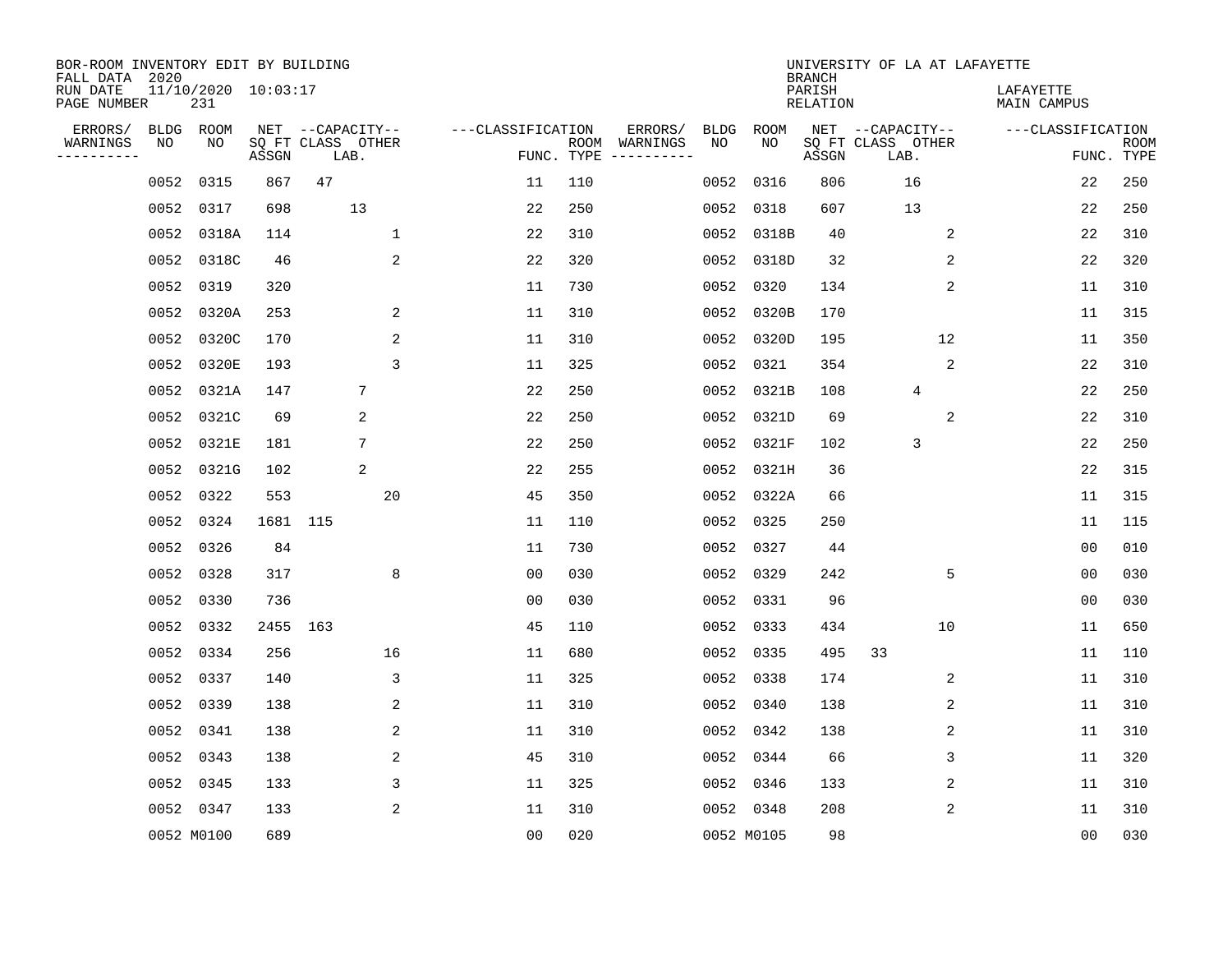| BOR-ROOM INVENTORY EDIT BY BUILDING<br>FALL DATA 2020 |    |                            |      |                                    |                |     |                                      |    |                                                                                   | <b>BRANCH</b>      | UNIVERSITY OF LA AT LAFAYETTE                                                                                                                       |                          |                                                        |             |
|-------------------------------------------------------|----|----------------------------|------|------------------------------------|----------------|-----|--------------------------------------|----|-----------------------------------------------------------------------------------|--------------------|-----------------------------------------------------------------------------------------------------------------------------------------------------|--------------------------|--------------------------------------------------------|-------------|
| RUN DATE<br>PAGE NUMBER                               |    | 11/10/2020 10:03:17<br>232 |      |                                    |                |     |                                      |    |                                                                                   | PARISH<br>RELATION |                                                                                                                                                     | LAFAYETTE<br>MAIN CAMPUS |                                                        |             |
| ERRORS/ BLDG ROOM                                     |    |                            |      | NET --CAPACITY-- ---CLASSIFICATION |                |     | ERRORS/ BLDG ROOM                    |    |                                                                                   |                    | NET --CAPACITY-- ---CLASSIFICATION                                                                                                                  |                          |                                                        |             |
| WARNINGS<br>--------                                  | NO | NO                         |      | SQ FT CLASS OTHER<br>ASSGN LAB.    |                |     | ROOM WARNINGS<br>FUNC. TYPE $------$ | NO | NO                                                                                | ASSGN              | SQ FT CLASS OTHER<br>LAB.                                                                                                                           |                          | FUNC. TYPE                                             | <b>ROOM</b> |
|                                                       |    | 0052 M0106                 | 248  |                                    | 0 <sub>0</sub> | 030 |                                      |    | 0052 M0107                                                                        | 77                 |                                                                                                                                                     |                          | 00                                                     | 030         |
|                                                       |    | 0052 M0108                 | 124  |                                    | 00             | 030 |                                      |    | 0052 M0109                                                                        | 192                |                                                                                                                                                     |                          | 00                                                     | 030         |
|                                                       |    | 0052 M0111                 | 20   |                                    | 00             | 030 |                                      |    | 0052 M0112                                                                        | 176                |                                                                                                                                                     |                          | 00                                                     | 030         |
|                                                       |    | 0052 M0113                 | 260  |                                    | 00             | 030 |                                      |    | 0052 M0114                                                                        | 99                 |                                                                                                                                                     |                          | 0 <sub>0</sub>                                         | 030         |
|                                                       |    | 0052 M0115                 | 108  |                                    | 00             | 030 |                                      |    | 0052 M0116                                                                        | 109                |                                                                                                                                                     |                          | 0 <sub>0</sub>                                         | 030         |
|                                                       |    | 0052 M0118                 | 127  | 2                                  | 21             | 314 |                                      |    | 0052 M0119                                                                        | 152                | 3                                                                                                                                                   |                          | 21                                                     | 314         |
|                                                       |    | 0052 M0120                 | 152  | 2                                  | 21             | 310 |                                      |    | 0052 M0121                                                                        | 152                | $4\overline{ }$                                                                                                                                     |                          | 21                                                     | 320         |
|                                                       |    | 0052 M0122                 | 186  | 12                                 | 22             | 350 |                                      |    | 0052 M0123                                                                        | 246                | 3                                                                                                                                                   |                          | 21                                                     | 325         |
|                                                       |    | 0052 M0125                 | 35   |                                    | 21             | 315 |                                      |    | 0052 M0127                                                                        | 267                | 2                                                                                                                                                   |                          | 21                                                     | 310         |
|                                                       |    | 0052 M0128                 | 1026 |                                    | 11             | 290 |                                      |    | 0052 M0129                                                                        | 846                |                                                                                                                                                     |                          | 11                                                     | 731         |
|                                                       |    | 0052 M0130                 | 498  |                                    | 11             | 731 |                                      |    | 0052 M0131                                                                        | 212                |                                                                                                                                                     |                          | 11                                                     | 215         |
|                                                       |    | 0052 M0132                 | 374  |                                    | 11             | 215 |                                      |    | 0052 M0133<br>TOTAL NUMBER CLASSROOMS<br>TOTAL NUMBER LABS 210                    | 8                  | TOTAL ASSIGNABLE & UNASSIGNABLE SQFT:<br>TOTAL NET ASSIGN SQ. FT. IN ROOM FILE<br>TOTAL NUMBER COMPUTER CLASSROOMS<br>TOTAL NUMBER SPECIAL LABS 220 |                          | 21<br>88,327<br>67,479<br>- 12<br>11<br>$\overline{1}$ | 315         |
|                                                       |    | 0059 0101                  | 199  |                                    | 11             | 730 |                                      |    | 0059 0101A                                                                        | 146                |                                                                                                                                                     |                          | 11                                                     | 730         |
|                                                       |    | 0059 0102                  | 235  | 2                                  | 11             | 730 |                                      |    | 0059 0103                                                                         | 37                 | 2                                                                                                                                                   |                          | 00                                                     | 030         |
|                                                       |    | 0059 0104                  | 4591 |                                    | 11             | 730 |                                      |    | TOTAL NUMBER CLASSROOMS<br>TOTAL NUMBER LABS 210<br>TOTAL NUMBER SPECIAL LABS 220 |                    | TOTAL ASSIGNABLE & UNASSIGNABLE SQFT:<br>TOTAL NET ASSIGN SQ. FT. IN ROOM FILE<br>TOTAL NUMBER COMPUTER CLASSROOMS                                  |                          | 5,208<br>5,171                                         |             |
|                                                       |    | 006A 0101                  | 910  |                                    | 74             | 750 |                                      |    | TOTAL NUMBER CLASSROOMS<br>TOTAL NUMBER LABS 210<br>TOTAL NUMBER SPECIAL LABS 220 |                    | TOTAL ASSIGNABLE & UNASSIGNABLE SQFT:<br>TOTAL NET ASSIGN SQ. FT. IN ROOM FILE<br>TOTAL NUMBER COMPUTER CLASSROOMS                                  |                          | 910<br>910                                             |             |
|                                                       |    | 0061 0118D                 | 20   |                                    | 0 <sub>0</sub> | 010 |                                      |    | 0061 0118E 144                                                                    |                    | $4^{\circ}$                                                                                                                                         |                          | 00 <sub>o</sub>                                        | 030         |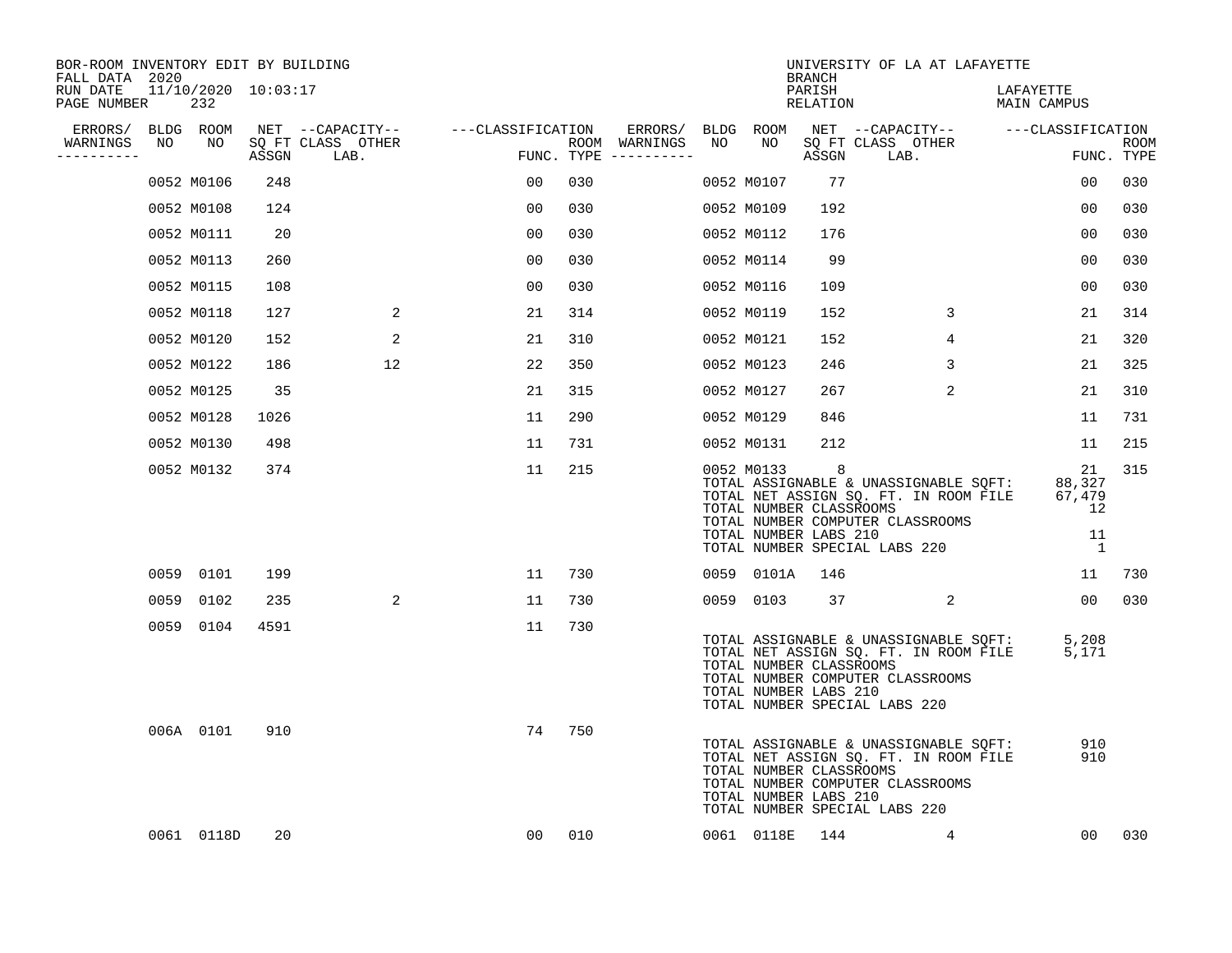| BOR-ROOM INVENTORY EDIT BY BUILDING<br>FALL DATA 2020 |      |                            |       |                           |                   |                    |                                   |      |                                                  | <b>BRANCH</b>      | UNIVERSITY OF LA AT LAFAYETTE                                                                                                                       |                          |                           |
|-------------------------------------------------------|------|----------------------------|-------|---------------------------|-------------------|--------------------|-----------------------------------|------|--------------------------------------------------|--------------------|-----------------------------------------------------------------------------------------------------------------------------------------------------|--------------------------|---------------------------|
| RUN DATE<br>PAGE NUMBER                               |      | 11/10/2020 10:03:17<br>233 |       |                           |                   |                    |                                   |      |                                                  | PARISH<br>RELATION |                                                                                                                                                     | LAFAYETTE<br>MAIN CAMPUS |                           |
| ERRORS/                                               |      | BLDG ROOM                  |       | NET --CAPACITY--          | ---CLASSIFICATION |                    | ERRORS/                           | BLDG | ROOM                                             |                    | NET --CAPACITY--                                                                                                                                    | ---CLASSIFICATION        |                           |
| WARNINGS<br>----------                                | NO   | NO.                        | ASSGN | SQ FT CLASS OTHER<br>LAB. |                   | ROOM<br>FUNC. TYPE | WARNINGS<br>$- - - - - - - - - -$ | NO   | NO.                                              | ASSGN              | SQ FT CLASS OTHER<br>LAB.                                                                                                                           |                          | <b>ROOM</b><br>FUNC. TYPE |
|                                                       |      | 0061 0119                  | 499   |                           | 11                | 650                |                                   | 0061 | 0120                                             | 88                 | 2                                                                                                                                                   | 61                       | 310                       |
|                                                       |      | 0061 0121                  | 84    | 2                         | 61                | 310                |                                   |      | 0061 0122                                        | 3729               |                                                                                                                                                     | 61                       | 720                       |
|                                                       |      | 0061 0122A                 | 143   | $\mathbf{1}$              | 11                | 310                |                                   |      | 0061 0123                                        | 1011               |                                                                                                                                                     | 61                       | 720                       |
|                                                       |      | 0061 0124                  | 155   | 1                         | 61                | 310                |                                   |      | 0061 0125                                        | 370                |                                                                                                                                                     | 11                       | 720                       |
|                                                       |      | 0061 0125A                 | 96    |                           | 11                | 725                |                                   |      | 0061 0125B                                       | 120                |                                                                                                                                                     | 11                       | 725                       |
|                                                       |      | 0061 0126                  | 543   |                           | 61                | 720                |                                   |      | 0061 0126A                                       | 234                | 4                                                                                                                                                   | 11                       | 650                       |
|                                                       |      | 0061 0126B                 | 189   | 4                         | 11                | 310                |                                   |      | 0061 0127                                        | 1968               |                                                                                                                                                     | 61                       | 720                       |
|                                                       |      | 0061 0127A                 | 89    | 1                         | 11                | 310                |                                   |      | 0061 0128                                        | 140                |                                                                                                                                                     | 11                       | 725                       |
|                                                       |      | 0061 0129                  | 453   |                           | 61                | 730                |                                   |      | 0061 0129A                                       | 105                |                                                                                                                                                     | 11                       | 725                       |
|                                                       |      | 0061 0129B                 | 95    | $\mathbf{1}$              | 11                | 310                |                                   |      | 0061 0129C                                       | 68                 |                                                                                                                                                     | 11                       | 315                       |
|                                                       |      | 0061 0130                  | 182   |                           | 11                | 725                |                                   |      | 0061 0131                                        | 286                |                                                                                                                                                     | 11                       | 650                       |
|                                                       |      | 0061 0132                  | 624   | 4                         | 11                | 720                |                                   |      | 0061 0133                                        | 363                |                                                                                                                                                     | 11                       | 725                       |
|                                                       |      | 0061 0133A                 | 93    |                           | 11                | 725                |                                   |      | 0061 0134                                        | 72                 |                                                                                                                                                     | 61                       | 730                       |
|                                                       |      | 0061 0135                  | 190   | $\overline{4}$            | 11                | 650                |                                   |      | 0061 0136                                        | 142                | $\mathbf 1$                                                                                                                                         | 11                       | 310                       |
|                                                       |      | 0061 0137                  | 93    |                           | 11                | 730                |                                   |      | 0061 0138                                        | 93                 |                                                                                                                                                     | 11                       | 730                       |
|                                                       |      | 0061 0201                  | 192   |                           | 61                | 725                |                                   |      | 0061 0202                                        | 1940               |                                                                                                                                                     | 61                       | 725                       |
|                                                       |      | 0061 M0201                 | 431   |                           | 11                | 730                |                                   |      | 0061 M0202                                       | 161                |                                                                                                                                                     | 11                       | 730                       |
|                                                       |      | 0061 M0203                 | 281   |                           | 11                | 730                |                                   |      | 0061 M0204                                       | 111                |                                                                                                                                                     | 11                       | 730                       |
|                                                       |      | 0061 M0205                 | 389   |                           | 0 <sub>0</sub>    | 030                |                                   |      | TOTAL NUMBER CLASSROOMS<br>TOTAL NUMBER LABS 210 |                    | TOTAL ASSIGNABLE & UNASSIGNABLE SQFT:<br>TOTAL NET ASSIGN SQ. FT. IN ROOM FILE<br>TOTAL NUMBER COMPUTER CLASSROOMS<br>TOTAL NUMBER SPECIAL LABS 220 | 15,986<br>15,433         |                           |
|                                                       |      | 0066 0100                  | 1497  |                           | 00                | 020                |                                   |      | 0066 0101                                        | 1208               | 30                                                                                                                                                  | 11                       | 270                       |
|                                                       | 0066 | 0101A                      | 113   |                           | 11                | 731                |                                   |      | 0066 0102                                        | 132                | 2                                                                                                                                                   | 11                       | 310                       |
|                                                       | 0066 | 0103                       | 914   | 20                        | 11                | 110                |                                   |      | 0066 0103A                                       | 132                | $\overline{2}$                                                                                                                                      | 11                       | 310                       |
|                                                       |      | 0066 0104                  | 51    | $\mathbf 1$               | 0 <sub>0</sub>    | 030                |                                   |      | 0066 0105                                        | 143                | $\mathbf{1}$                                                                                                                                        | 0 <sub>0</sub>           | 030                       |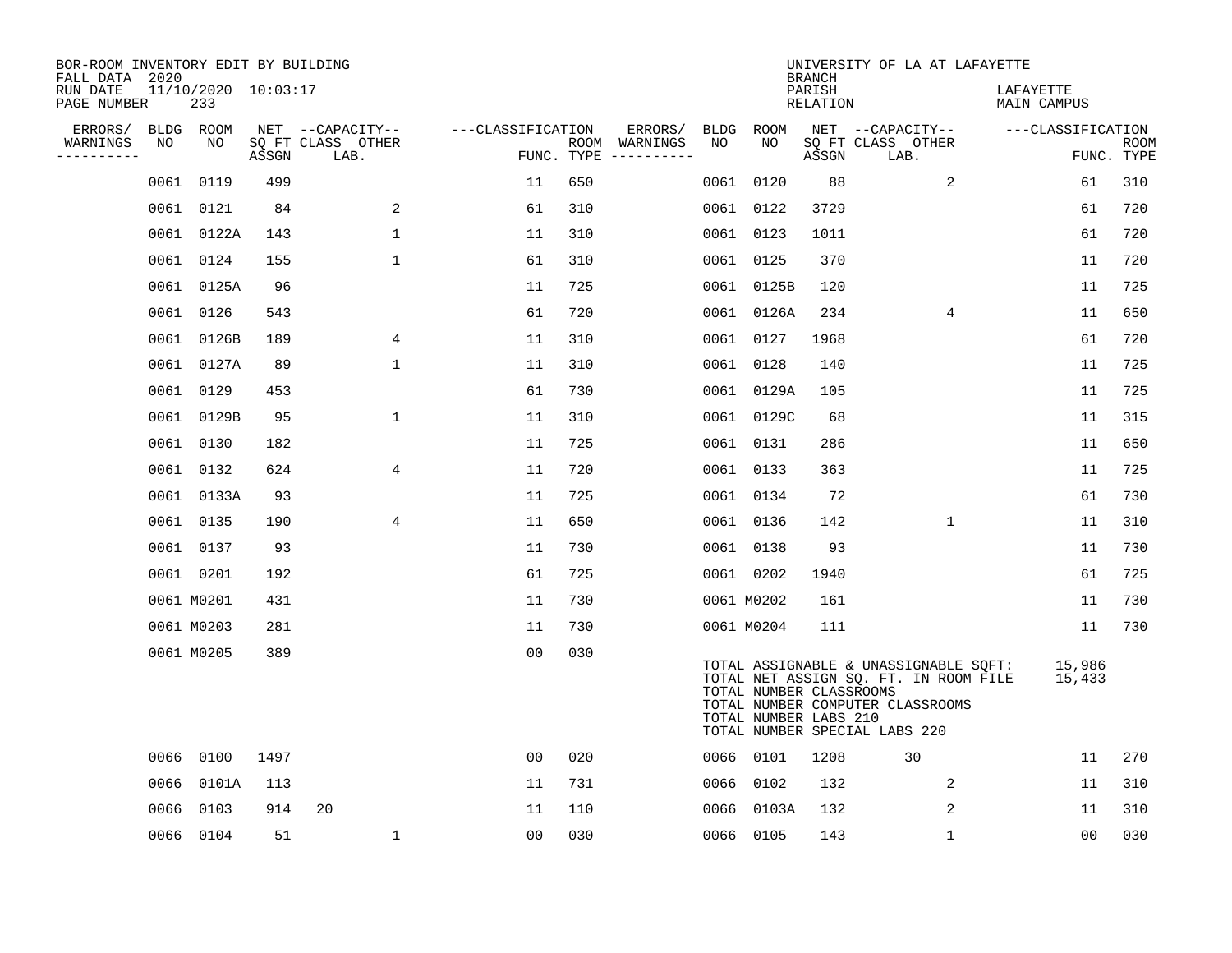| BOR-ROOM INVENTORY EDIT BY BUILDING<br>FALL DATA 2020 |           |                            |       |                           |                |                   |            |                              |      |                                                                                                | <b>BRANCH</b>      |    | UNIVERSITY OF LA AT LAFAYETTE                                                                                            |                             |                           |
|-------------------------------------------------------|-----------|----------------------------|-------|---------------------------|----------------|-------------------|------------|------------------------------|------|------------------------------------------------------------------------------------------------|--------------------|----|--------------------------------------------------------------------------------------------------------------------------|-----------------------------|---------------------------|
| RUN DATE<br>PAGE NUMBER                               |           | 11/10/2020 10:03:17<br>234 |       |                           |                |                   |            |                              |      |                                                                                                | PARISH<br>RELATION |    |                                                                                                                          | LAFAYETTE<br>MAIN CAMPUS    |                           |
| ERRORS/                                               | BLDG ROOM |                            |       | NET --CAPACITY--          |                | ---CLASSIFICATION |            | ERRORS/                      |      | BLDG ROOM                                                                                      |                    |    | NET --CAPACITY--                                                                                                         | ---CLASSIFICATION           |                           |
| WARNINGS<br>----------                                | NO        | NO                         | ASSGN | SQ FT CLASS OTHER<br>LAB. |                |                   | FUNC. TYPE | ROOM WARNINGS<br>----------- | NO   | NO                                                                                             | ASSGN              |    | SQ FT CLASS OTHER<br>LAB.                                                                                                |                             | <b>ROOM</b><br>FUNC. TYPE |
|                                                       | 0066      | 0106                       | 55    |                           |                | 11                | 731        |                              | 0066 | 0107                                                                                           | 866                | 20 |                                                                                                                          | 11                          | 110                       |
|                                                       | 0066      | 0107A                      | 167   | 2                         |                | 11                | 250        |                              | 0066 | 0107B                                                                                          | 167                |    | 2                                                                                                                        | 11                          | 310                       |
|                                                       | 0066      | 0107C                      | 144   | 1                         |                | 11                | 115        |                              | 0066 | 0108                                                                                           | 1066               | 24 |                                                                                                                          | 11                          | 110                       |
|                                                       | 0066      | 0108A                      | 75    |                           |                | 11                | 115        |                              | 0066 | 0109                                                                                           | 37                 |    |                                                                                                                          | 11                          | 710                       |
|                                                       | 0066      | 0110                       | 1370  | 150                       |                | 11                | 270        |                              |      | 0066 0110A                                                                                     | 133                |    |                                                                                                                          | 11                          | 731                       |
|                                                       | 0066      | 0111                       | 124   |                           |                | 11                | 731        |                              |      | 0066 0112                                                                                      | 383                |    | 21                                                                                                                       | 11                          | 270                       |
|                                                       | 0066      | 0113                       | 283   |                           | 2              | 11                | 310        |                              |      | 0066 0113A                                                                                     | 54                 |    | $\mathbf{1}$                                                                                                             | 11                          | 315                       |
|                                                       | 0066      | 0114                       | 19    |                           | $\mathbf{1}$   | 0 <sub>0</sub>    | 030        |                              | 0066 | 0115                                                                                           | 218                |    | 2                                                                                                                        | 11                          | 310                       |
|                                                       | 0066      | 0116                       | 311   | 10                        |                | 11                | 270        |                              | 0066 | 0117                                                                                           | 593                |    | 10                                                                                                                       | 11                          | 270                       |
|                                                       | 0066      | 0118                       | 128   |                           |                | 11                | 731        |                              |      | 0066 0119                                                                                      | 37                 |    |                                                                                                                          | 0 <sub>0</sub>              | 010                       |
|                                                       | 0066      | 0120                       | 1261  | 126                       |                | 11                | 270        |                              |      | 0066 0120A                                                                                     | 188                |    |                                                                                                                          | 11                          | 731                       |
|                                                       | 0066      | 0120B                      | 157   |                           |                | 11                | 731        |                              |      | 0066 0120C                                                                                     | 153                |    |                                                                                                                          | 11                          | 731                       |
|                                                       |           | 0066 0121                  | 37    |                           |                | 0 <sub>0</sub>    | 010        |                              |      | 0066 0122<br>TOTAL NUMBER CLASSROOMS<br>TOTAL NUMBER LABS 210<br>TOTAL NUMBER SPECIAL LABS 220 | 190                |    | 10<br>TOTAL ASSIGNABLE & UNASSIGNABLE SQFT:<br>TOTAL NET ASSIGN SQ. FT. IN ROOM FILE<br>TOTAL NUMBER COMPUTER CLASSROOMS | 11<br>12,406<br>10,622<br>3 | 680                       |
|                                                       | 0068      | 0100                       | 300   |                           |                | 0 <sub>0</sub>    | 020        |                              |      | 0068 0100A                                                                                     | 955                |    |                                                                                                                          | 0 <sub>0</sub>              | 020                       |
|                                                       | 0068      | 0100B                      | 270   |                           |                | 0 <sub>0</sub>    | 020        |                              | 0068 | 0100C                                                                                          | 494                |    |                                                                                                                          | 0 <sub>0</sub>              | 020                       |
|                                                       | 0068      | 0100D                      | 47    |                           | 4              | 00                | 020        |                              | 0068 | 0100E                                                                                          | 431                |    |                                                                                                                          | 0 <sub>0</sub>              | 020                       |
|                                                       | 0068      | 0100F                      | 59    |                           |                | 0 <sub>0</sub>    | 020        |                              | 0068 | 0101                                                                                           | 291                |    | 4                                                                                                                        | 11                          | 315                       |
|                                                       | 0068      | 0101A                      | 162   |                           | 1              | 11                | 310        |                              | 0068 | 0102                                                                                           | 192                |    | 2                                                                                                                        | 11                          | 310                       |
|                                                       | 0068      | 0102A                      | 163   |                           | $\overline{2}$ | 11                | 310        |                              | 0068 | 0103                                                                                           | 399                |    | 4                                                                                                                        | 11                          | 310                       |
|                                                       | 0068      | 0103A                      | 130   |                           |                | 11                | 730        |                              | 0068 | 0104                                                                                           | 52                 |    |                                                                                                                          | 0 <sub>0</sub>              | 030                       |
|                                                       | 0068      | 0105                       | 75    |                           |                | 0 <sub>0</sub>    | 030        |                              | 0068 | 0106                                                                                           | 150                |    | $\overline{2}$                                                                                                           | 0 <sub>0</sub>              | 030                       |
|                                                       | 0068      | 0107                       | 1255  |                           | 50             | 11                | 650        |                              | 0068 | 0107A                                                                                          | 50                 |    |                                                                                                                          | 00                          | 030                       |
|                                                       |           | 0068 0107B                 | 380   |                           | 6              | 0 <sub>0</sub>    | 030        |                              |      | 0068 0107C                                                                                     | 108                |    | $\mathbf 1$                                                                                                              | 0 <sub>0</sub>              | 030                       |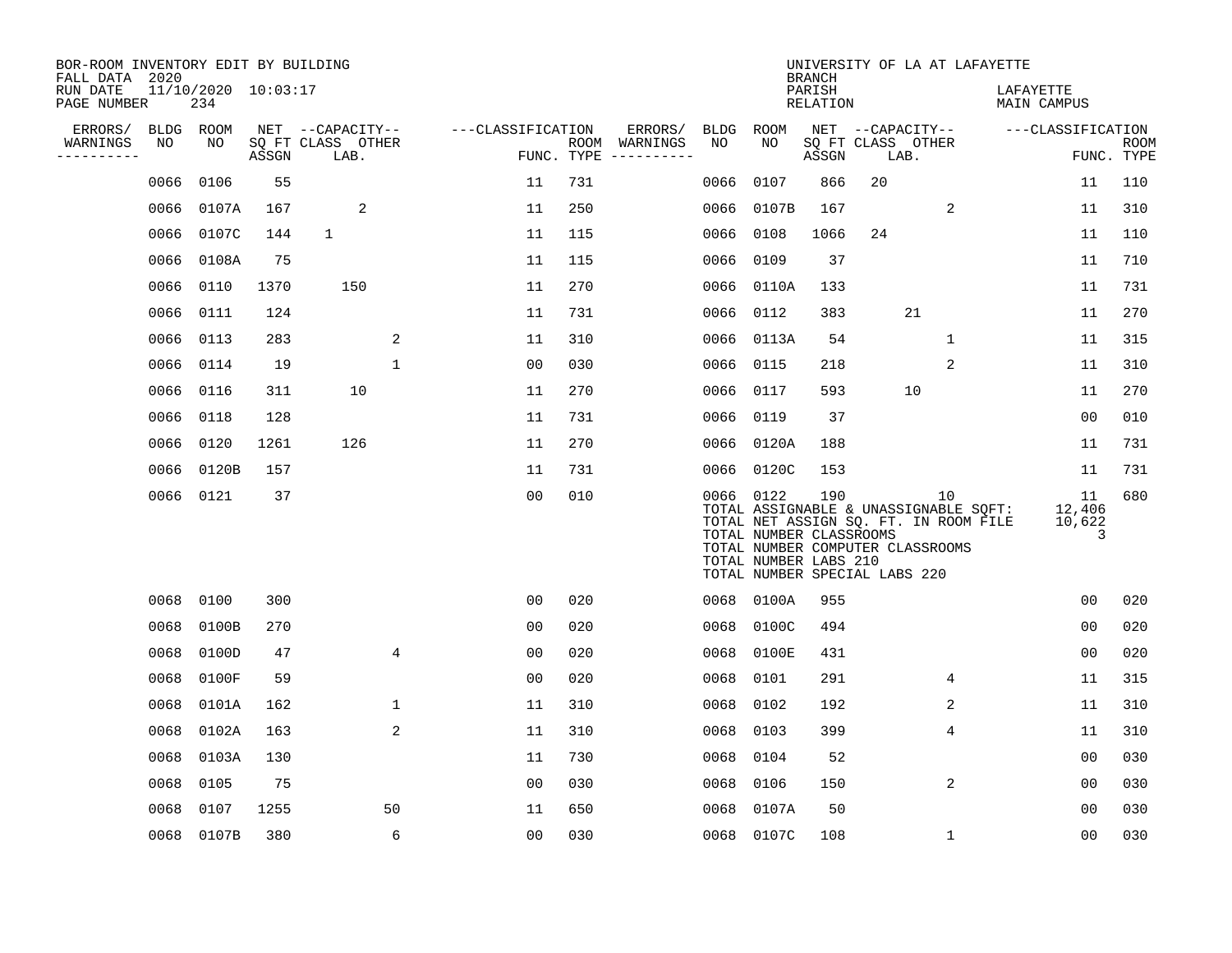| BOR-ROOM INVENTORY EDIT BY BUILDING<br>FALL DATA 2020 |             |            |                     |                           |                   |                    |          |             |             | <b>BRANCH</b>             | UNIVERSITY OF LA AT LAFAYETTE |                          |                           |
|-------------------------------------------------------|-------------|------------|---------------------|---------------------------|-------------------|--------------------|----------|-------------|-------------|---------------------------|-------------------------------|--------------------------|---------------------------|
| RUN DATE<br>PAGE NUMBER                               |             | 235        | 11/10/2020 10:03:17 |                           |                   |                    |          |             |             | PARISH<br><b>RELATION</b> |                               | LAFAYETTE<br>MAIN CAMPUS |                           |
| ERRORS/                                               | <b>BLDG</b> | ROOM       |                     | NET --CAPACITY--          | ---CLASSIFICATION |                    | ERRORS/  | <b>BLDG</b> | <b>ROOM</b> |                           | NET --CAPACITY--              | ---CLASSIFICATION        |                           |
| WARNINGS<br>----------                                | NO          | NO         | ASSGN               | SQ FT CLASS OTHER<br>LAB. |                   | ROOM<br>FUNC. TYPE | WARNINGS | NO          | NO          | ASSGN                     | SQ FT CLASS OTHER<br>LAB.     |                          | <b>ROOM</b><br>FUNC. TYPE |
|                                                       | 0068        | 0108       | 310                 |                           | 44                | 710                |          | 0068        | 0108A       | 272                       |                               | 11                       | 730                       |
|                                                       | 0068        | 0109       | 455                 | 10                        | 11                | 310                |          | 0068        | 0110        | 193                       | 2                             | 11                       | 325                       |
|                                                       | 0068        | 0111       | 98                  |                           | 0 <sub>0</sub>    | 030                |          | 0068        | 0112        | 606                       | 4                             | 11                       | 310                       |
|                                                       | 0068        | 0113       | 182                 | 3                         | 11                | 310                |          | 0068        | 0114        | 167                       | 3                             | 44                       | 310                       |
|                                                       | 0068        | 0115       | 252                 | $\mathbf 1$               | 11                | 720                |          | 0068        | 0116        | 149                       | 3                             | 44                       | 710                       |
|                                                       | 0068        | 0117       | 29                  |                           | 44                | 710                |          | 0068        | 0118        | 57                        |                               | 0 <sub>0</sub>           | 010                       |
|                                                       | 0068        | 0119       | 150                 | 2                         | 0 <sub>0</sub>    | 030                |          | 0068        | 0120        | 328                       | 2                             | 11                       | 310                       |
|                                                       | 0068        | 0121       | 252                 | 3                         | 11                | 720                |          | 0068        | 0121A       | 88                        | $\mathbf{1}$                  | 11                       | 310                       |
|                                                       | 0068        | 0122       | 252                 | 3                         | 11                | 720                |          | 0068        | 0122A       | 88                        | 1                             | 11                       | 310                       |
|                                                       | 0068        | 0123       | 275                 | 3                         | 11                | 720                |          | 0068        | 0123A       | 96                        | 3                             | 11                       | 310                       |
|                                                       | 0068        | 0124       | 56                  |                           | 0 <sub>0</sub>    | 030                |          | 0068        | 0125        | 39                        |                               | 11                       | 730                       |
|                                                       | 0068        | 0126       | 39                  |                           | 11                | 730                |          | 0068        | 0127        | 1961                      |                               | 11                       | 730                       |
|                                                       | 0068        | 0200       | 218                 |                           | 0 <sub>0</sub>    | 020                |          | 0068        | 0200A       | 553                       |                               | 0 <sub>0</sub>           | 020                       |
|                                                       | 0068        | 0200B      | 281                 |                           | 0 <sub>0</sub>    | 020                |          | 0068        | 0200C       | 98                        |                               | 0 <sub>0</sub>           | 020                       |
|                                                       | 0068        | 0200D      | 47                  | 4                         | 0 <sub>0</sub>    | 020                |          | 0068        | 0201        | 506                       | 3                             | 11                       | 310                       |
|                                                       | 0068        | 0201A      | 58                  |                           | 0 <sub>0</sub>    | 030                |          | 0068        | 0201B       | 43                        |                               | 11                       | 315                       |
|                                                       | 0068        | 0202       | 122                 | 1                         | 11                | 310                |          | 0068        | 0203        | 303                       | 1                             | 11                       | 325                       |
|                                                       | 0068        | 0204       | 182                 | 1                         | 11                | 310                |          | 0068        | 0205        | 182                       | 1                             | 11                       | 310                       |
|                                                       | 0068        | 0206       | 178                 | 1                         | 11                | 310                |          | 0068        | 0207        | 181                       | 1                             | 11                       | 310                       |
|                                                       | 0068        | 0208       | 151                 | 2                         | 0 <sub>0</sub>    | 030                |          | 0068        | 0209        | 127                       |                               | 11                       | 315                       |
|                                                       | 0068        | 0210       | 352                 | 10                        | 41                | 420                |          | 0068        | 0211        | 141                       | 1                             | 11                       | 315                       |
|                                                       | 0068        | 0211A      | 18                  |                           | 0 <sub>0</sub>    | 030                |          | 0068        | 0212        | 143                       | 1                             | 11                       | 310                       |
|                                                       | 0068        | 0213       | 148                 | $\mathbf{1}$              | 11                | 310                |          | 0068        | 0214        | 173                       | 1                             | 11                       | 310                       |
|                                                       | 0068        | 0214A      | 58                  |                           | 0 <sub>0</sub>    | 030                |          | 0068        | 0215A       | 397                       | 10                            | 11                       | 350                       |
|                                                       | 0068        | 0215B      | 360                 | 10                        | 11                | 350                |          | 0068        | 0216        | 330                       | 2                             | 11                       | 310                       |
|                                                       |             | 0068 0216A | 131                 |                           | 11                | 315                |          |             | 0068 0217   | 101                       | $\sqrt{2}$                    | 11                       | 635                       |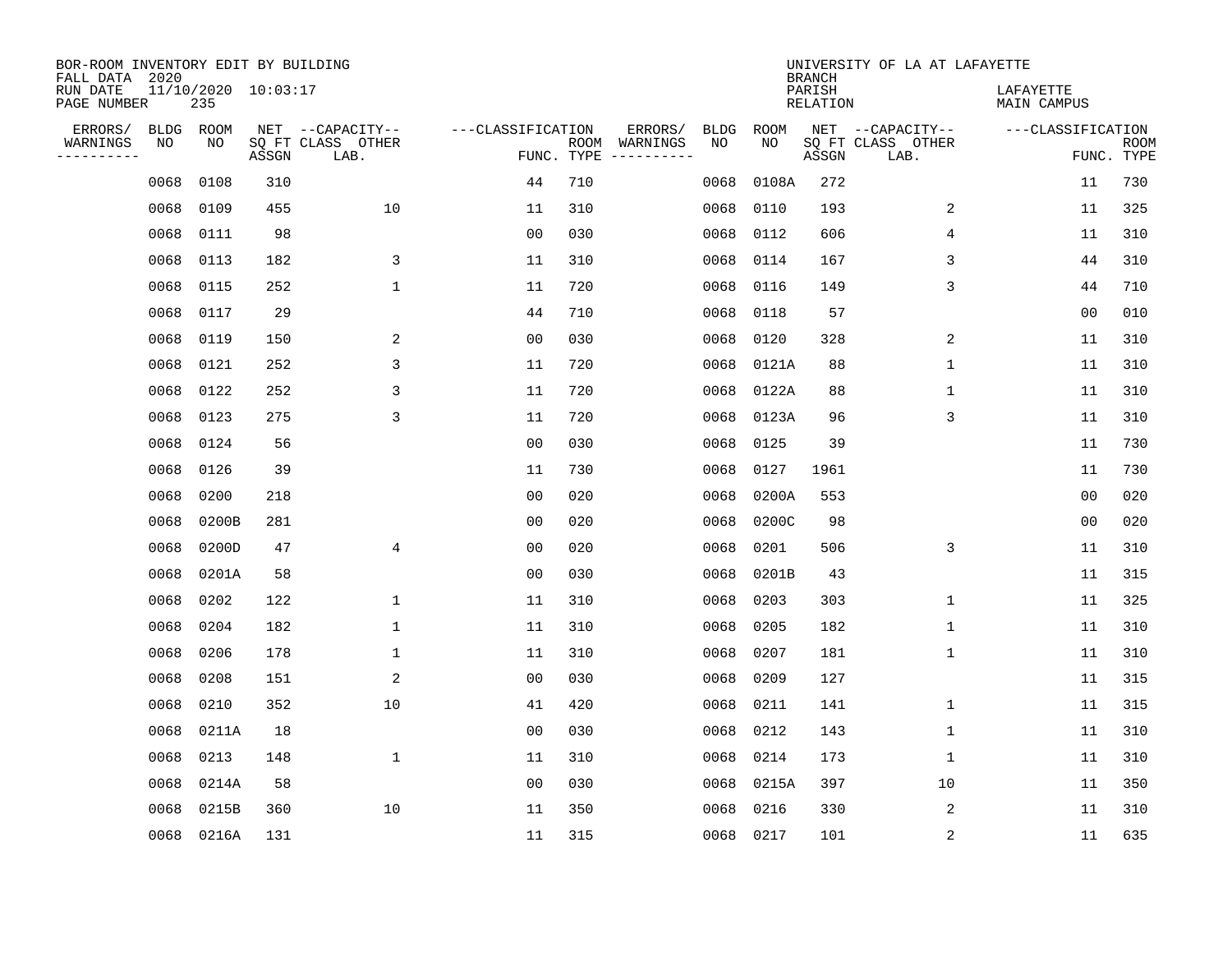| BOR-ROOM INVENTORY EDIT BY BUILDING<br>FALL DATA 2020 |      |                            |       |                           |                   |     |                                      |      |                                                                | <b>BRANCH</b>             | UNIVERSITY OF LA AT LAFAYETTE                                                                                                                            |                                 |                           |
|-------------------------------------------------------|------|----------------------------|-------|---------------------------|-------------------|-----|--------------------------------------|------|----------------------------------------------------------------|---------------------------|----------------------------------------------------------------------------------------------------------------------------------------------------------|---------------------------------|---------------------------|
| RUN DATE<br>PAGE NUMBER                               |      | 11/10/2020 10:03:17<br>236 |       |                           |                   |     |                                      |      |                                                                | PARISH<br><b>RELATION</b> |                                                                                                                                                          | LAFAYETTE<br><b>MAIN CAMPUS</b> |                           |
| ERRORS/                                               |      | BLDG ROOM                  |       | NET --CAPACITY--          | ---CLASSIFICATION |     | ERRORS/                              | BLDG | ROOM                                                           |                           | NET --CAPACITY--                                                                                                                                         | ---CLASSIFICATION               |                           |
| WARNINGS<br>----------                                | NO   | NO                         | ASSGN | SQ FT CLASS OTHER<br>LAB. |                   |     | ROOM WARNINGS<br>FUNC. TYPE $------$ | NO   | NO                                                             | ASSGN                     | SQ FT CLASS OTHER<br>LAB.                                                                                                                                |                                 | <b>ROOM</b><br>FUNC. TYPE |
|                                                       | 0068 | 0218                       | 214   |                           | 11                | 315 |                                      | 0068 | 0218A                                                          | 22                        |                                                                                                                                                          | 0 <sub>0</sub>                  | 030                       |
|                                                       | 0068 | 0219                       | 127   |                           | 11                | 315 |                                      | 0068 | 0220                                                           | 62                        |                                                                                                                                                          | 00                              | 030                       |
|                                                       | 0068 | 0220A                      | 162   | 4                         | 00                | 030 |                                      | 0068 | 0221                                                           | 187                       | 1                                                                                                                                                        | 71                              | 310                       |
|                                                       | 0068 | 0222                       | 48    |                           | 0 <sub>0</sub>    | 030 |                                      | 0068 | 0223                                                           | 305                       | $\mathbf 1$                                                                                                                                              | 11                              | 310                       |
|                                                       | 0068 | 0224                       | 147   | $\mathbf 1$               | 11                | 310 |                                      | 0068 | 0225                                                           | 181                       | $\mathbf 1$                                                                                                                                              | 11                              | 310                       |
|                                                       | 0068 | 0225A                      | 122   | $\mathbf{1}$              | 11                | 310 |                                      | 0068 | 0226                                                           | 203                       | $\mathbf 1$                                                                                                                                              | 11                              | 310                       |
|                                                       |      | 0068 0227                  | 128   | $\mathbf{1}$              | 11                | 310 |                                      |      | 0068 0227A<br>TOTAL NUMBER CLASSROOMS<br>TOTAL NUMBER LABS 210 | 184                       | 1<br>TOTAL ASSIGNABLE & UNASSIGNABLE SQFT:<br>TOTAL NET ASSIGN SQ. FT. IN ROOM FILE<br>TOTAL NUMBER COMPUTER CLASSROOMS<br>TOTAL NUMBER SPECIAL LABS 220 | 11<br>20,031<br>14,523          | 310                       |
|                                                       |      | 0072 0100                  | 106   |                           | 00                | 020 |                                      |      | 0072 0100A                                                     | 172                       |                                                                                                                                                          | 0 <sub>0</sub>                  | 020                       |
|                                                       |      | 0072 0100B                 | 282   |                           | 0 <sub>0</sub>    | 020 |                                      |      | 0072 0101                                                      | 983                       | 20                                                                                                                                                       | 15                              | 640                       |
|                                                       | 0072 | 0101A                      | 69    |                           | 45                | 645 |                                      |      | 0072 0101B                                                     | 79                        | 1                                                                                                                                                        | 74                              | 640                       |
|                                                       | 0072 | 0101C                      | 23    |                           | 0 <sub>0</sub>    | 030 |                                      |      | 0072 0102                                                      | 17                        |                                                                                                                                                          | 0 <sub>0</sub>                  | 030                       |
|                                                       | 0072 | 0103                       | 1245  | 20                        | 15                | 640 |                                      |      | 0072 0103A                                                     | 79                        |                                                                                                                                                          | 74                              | 640                       |
|                                                       | 0072 | 0103B                      | 39    |                           | 15                | 640 |                                      |      | 0072 0103C                                                     | 37                        |                                                                                                                                                          | 45                              | 645                       |
|                                                       |      | 0072 0104                  | 37    |                           | 45                | 645 |                                      |      | 0072 0105                                                      | 34                        |                                                                                                                                                          | 0 <sub>0</sub>                  | 030                       |
|                                                       | 0072 | 0106                       | 1029  | 30                        | 15                | 640 |                                      |      | 0072 0106A                                                     | 34                        |                                                                                                                                                          | 45                              | 645                       |
|                                                       |      | 0072 0106B                 | 39    |                           | 74                | 640 |                                      |      | 0072 0106C                                                     | 39                        | $\mathbf 1$                                                                                                                                              | 74                              | 640                       |
|                                                       |      | 0072 0106D                 | 20    |                           | 0 <sub>0</sub>    | 030 |                                      |      | 0072 0106E                                                     | $7\phantom{.0}$           |                                                                                                                                                          | 0 <sub>0</sub>                  | 030                       |
|                                                       | 0072 | 0107                       | 587   |                           | 0 <sub>0</sub>    | 030 |                                      |      | 0072 0107A                                                     | 33                        |                                                                                                                                                          | 45                              | 645                       |
|                                                       | 0072 | 0107B                      | 38    |                           | 45                | 640 |                                      |      | 0072 0107C                                                     | 12                        |                                                                                                                                                          | 0 <sub>0</sub>                  | 030                       |
|                                                       | 0072 | 0108                       | 353   | 2                         | 45                | 645 |                                      |      | 0072 0108A                                                     | 113                       |                                                                                                                                                          | 45                              | 645                       |
|                                                       |      | 0072 0108B                 | 104   |                           | 45                | 645 |                                      |      | 0072 0109                                                      | 651                       | 20                                                                                                                                                       | 45                              | 640                       |
|                                                       | 0072 | 0109A                      | 18    |                           | 0 <sub>0</sub>    | 030 |                                      |      | 0072 0110                                                      | 38                        | $\mathbf{1}$                                                                                                                                             | 0 <sub>0</sub>                  | 030                       |
|                                                       |      | 0072 0111                  | 19    |                           | 0 <sub>0</sub>    | 030 |                                      |      | 0072 0112                                                      | 38                        | $\mathbf 1$                                                                                                                                              | 0 <sub>0</sub>                  | 030                       |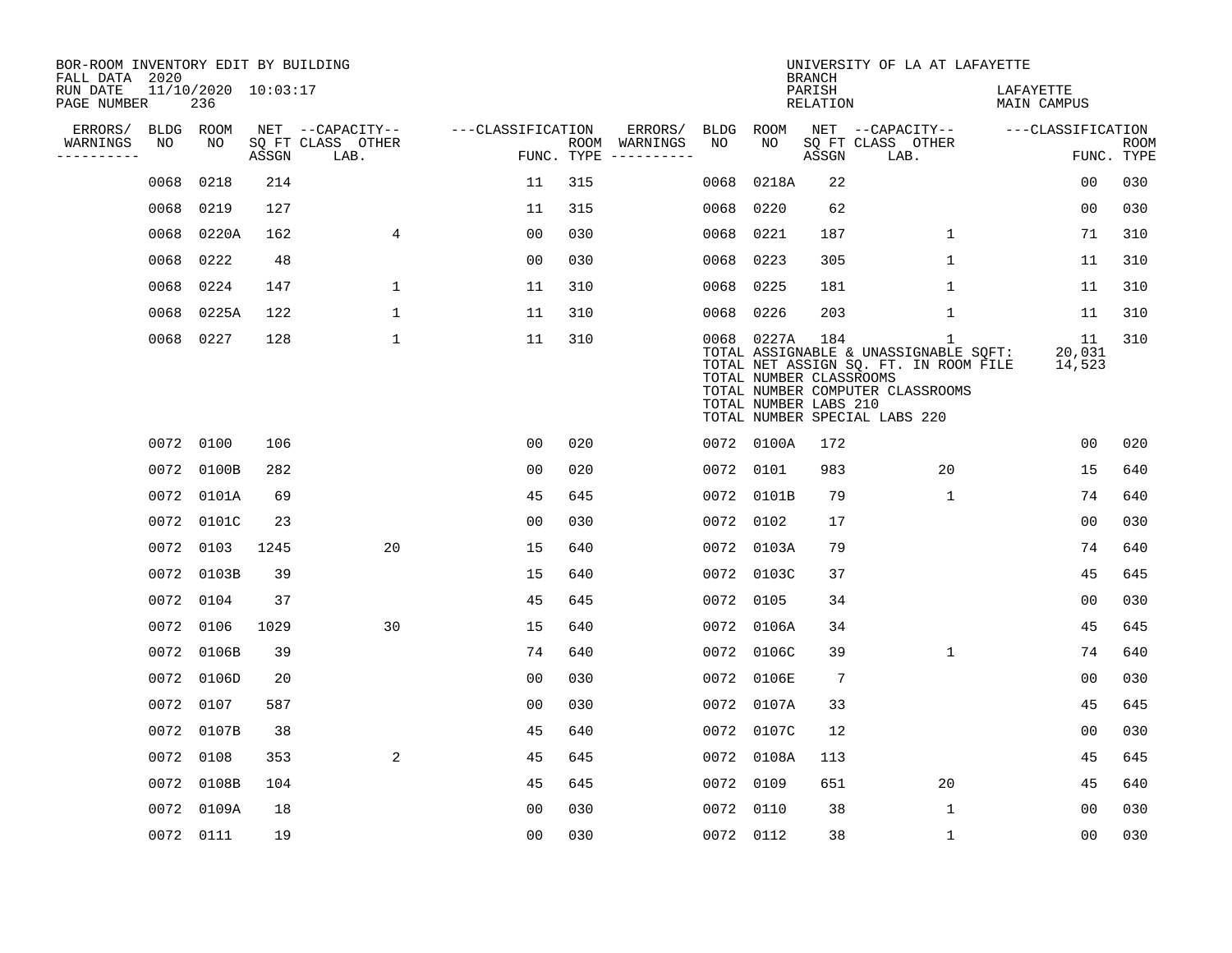| BOR-ROOM INVENTORY EDIT BY BUILDING<br>FALL DATA 2020 |           |                            |       |                           |                   |     |                                      |           |                                                  | <b>BRANCH</b>      | UNIVERSITY OF LA AT LAFAYETTE                                                                                                                       |                          |                           |
|-------------------------------------------------------|-----------|----------------------------|-------|---------------------------|-------------------|-----|--------------------------------------|-----------|--------------------------------------------------|--------------------|-----------------------------------------------------------------------------------------------------------------------------------------------------|--------------------------|---------------------------|
| RUN DATE<br>PAGE NUMBER                               |           | 11/10/2020 10:03:17<br>237 |       |                           |                   |     |                                      |           |                                                  | PARISH<br>RELATION |                                                                                                                                                     | LAFAYETTE<br>MAIN CAMPUS |                           |
| ERRORS/                                               | BLDG ROOM |                            |       | NET --CAPACITY--          | ---CLASSIFICATION |     | ERRORS/                              | BLDG      | ROOM                                             |                    | NET --CAPACITY--                                                                                                                                    | ---CLASSIFICATION        |                           |
| WARNINGS<br>----------                                | NO        | NO                         | ASSGN | SQ FT CLASS OTHER<br>LAB. |                   |     | ROOM WARNINGS<br>FUNC. TYPE $------$ | NO        | NO                                               | ASSGN              | SQ FT CLASS OTHER<br>LAB.                                                                                                                           |                          | <b>ROOM</b><br>FUNC. TYPE |
|                                                       | 0072      | 0113                       | 33    |                           | 00                | 010 |                                      | 0072      | 0114                                             | 1232               | 40                                                                                                                                                  | 15                       | 640                       |
|                                                       | 0072 0115 |                            | 297   | 2                         | 11                | 310 |                                      | 0072      | 0115A                                            | 14                 |                                                                                                                                                     | 45                       | 315                       |
|                                                       |           | 0072 0115B                 | 13    |                           | 45                | 315 |                                      | 0072      | 0116                                             | 318                | 1                                                                                                                                                   | 11                       | 310                       |
|                                                       |           | 0072 0116A                 | 14    |                           | 45                | 315 |                                      | 0072      | 0117                                             | 215                | $\mathbf{1}$                                                                                                                                        | 11                       | 310                       |
|                                                       | 0072 0118 |                            | 388   | 8                         | 45                | 310 |                                      |           | 0072 0118A                                       | 13                 |                                                                                                                                                     | 0 <sub>0</sub>           | 030                       |
|                                                       |           | 0072 0118B                 | 70    |                           | 45                | 315 |                                      |           | 0072 0118C                                       | 28                 |                                                                                                                                                     | 00                       | 030                       |
|                                                       | 0072 0119 |                            | 41    | $\mathbf{1}$              | 74                | 640 |                                      |           | 0072 0119A                                       | 14                 |                                                                                                                                                     | 45                       | 640                       |
|                                                       | 0072 0120 |                            | 58    |                           | 45                | 645 |                                      |           | TOTAL NUMBER CLASSROOMS<br>TOTAL NUMBER LABS 210 |                    | TOTAL ASSIGNABLE & UNASSIGNABLE SQFT:<br>TOTAL NET ASSIGN SQ. FT. IN ROOM FILE<br>TOTAL NUMBER COMPUTER CLASSROOMS<br>TOTAL NUMBER SPECIAL LABS 220 | 9,122<br>7,675           |                           |
|                                                       | 0078 0100 |                            | 62    |                           | 00                | 020 |                                      | 0078 0101 |                                                  | 372                | 2                                                                                                                                                   | 11                       | 313                       |
|                                                       | 0078      | 0102                       | 264   | 17                        | 11                | 350 |                                      | 0078      | 0102A                                            | 228                |                                                                                                                                                     | 11                       | 315                       |
|                                                       | 0078      | 0103                       | 57    | $\mathbf{1}$              | 00                | 030 |                                      | 0078      | 0104                                             | 196                | 2                                                                                                                                                   | 45                       | 635                       |
|                                                       | 0078      | 0104A                      | 45    |                           | 11                | 315 |                                      | 0078      | 0105                                             | 225                | 2                                                                                                                                                   | 11                       | 310                       |
|                                                       | 0078      | 0105A                      | 124   | $\mathbf{1}$              | 11                | 310 |                                      | 0078      | 0105B                                            | 23                 |                                                                                                                                                     | 11                       | 710                       |
|                                                       | 0078      | 0105D                      | 13    |                           | 45                | 555 |                                      | 0078      | 0106A                                            | 106                | $\mathbf{1}$                                                                                                                                        | 11                       | 310                       |
|                                                       | 0078      | 0106B                      | 145   | 3                         | 11                | 310 |                                      | 0078      | 0106C                                            | 153                | 2                                                                                                                                                   | 11                       | 310                       |
|                                                       | 0078      | 0107A                      | 18    |                           | 00                | 010 |                                      | 0078      | 0107B                                            | 19                 |                                                                                                                                                     | 11                       | 315                       |
|                                                       |           | 0078 0107C                 | 151   | $\mathbf{1}$              | 11                | 310 |                                      | 0078      | 0107D                                            | 136                | $\mathbf{1}$                                                                                                                                        | 11                       | 310                       |
|                                                       | 0078      | 0108                       | 230   | 4                         | 52                | 550 |                                      | 0078      | 0200                                             | 177                |                                                                                                                                                     | 0 <sub>0</sub>           | 020                       |
|                                                       |           | 0078 0200A                 | 62    |                           | 0 <sub>0</sub>    | 020 |                                      | 0078      | 0201A                                            | 243                | 2                                                                                                                                                   | 11                       | 310                       |
|                                                       | 0078      | 0201B                      | 174   | $\mathbf{1}$              | 11                | 310 |                                      | 0078      | 0201C                                            | 226                | 2                                                                                                                                                   | 11                       | 310                       |
|                                                       | 0078 0202 |                            | 201   | 3                         | 11                | 325 |                                      | 0078      | 0203                                             | 205                | $\mathbf 1$                                                                                                                                         | 11                       | 310                       |
|                                                       | 0078 0204 |                            | 51    |                           | 11                | 315 |                                      | 0078 0205 |                                                  | 70                 | $\mathbf{1}$<br>TOTAL ASSIGNABLE & UNASSIGNABLE SQFT:                                                                                               | 00<br>3,976              | 030                       |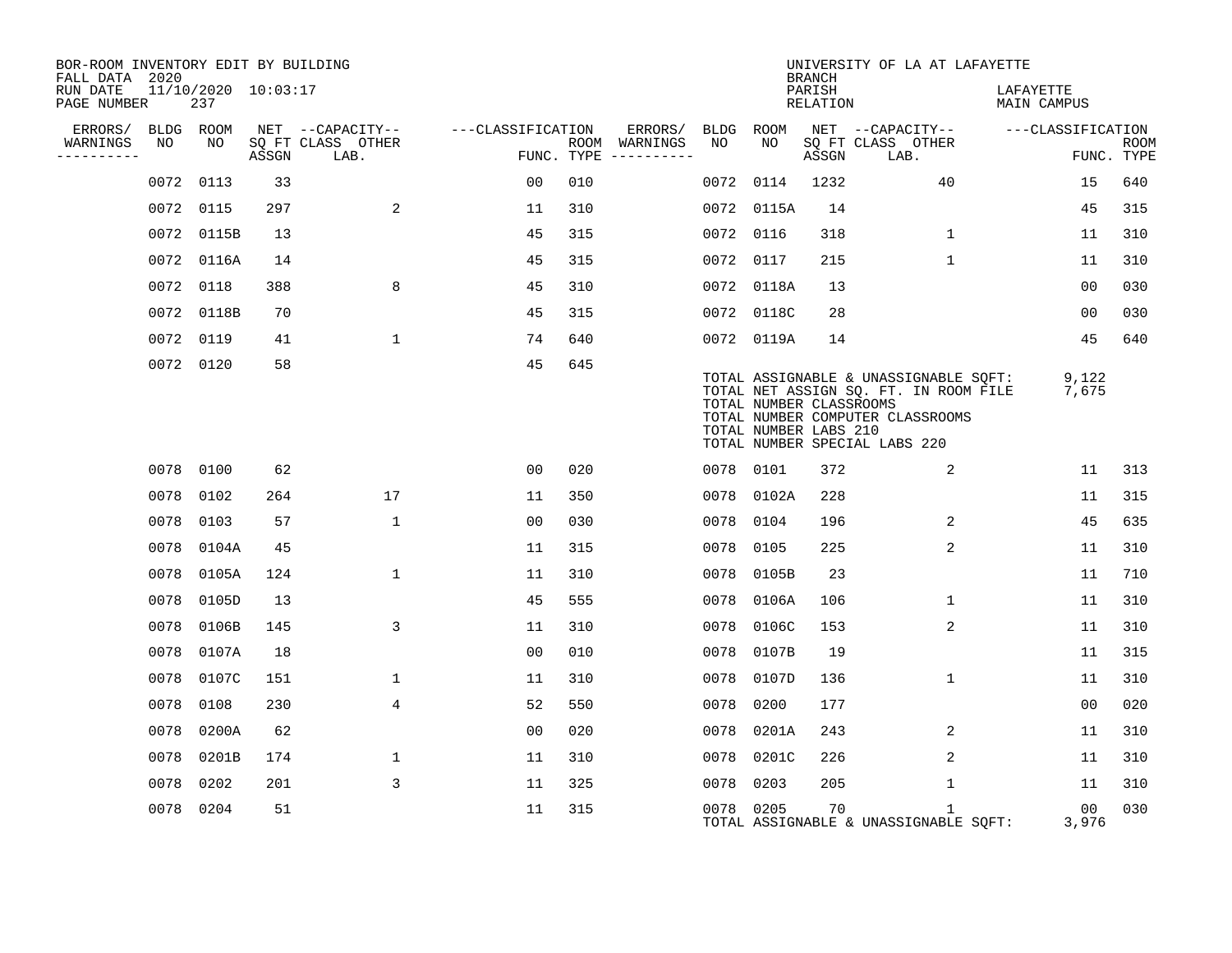| BOR-ROOM INVENTORY EDIT BY BUILDING<br>FALL DATA 2020 |      |                            |       |                                       |                   |     |                          |                 |                                                                                   | <b>BRANCH</b>      |                   | UNIVERSITY OF LA AT LAFAYETTE                                             |           |                   |      |
|-------------------------------------------------------|------|----------------------------|-------|---------------------------------------|-------------------|-----|--------------------------|-----------------|-----------------------------------------------------------------------------------|--------------------|-------------------|---------------------------------------------------------------------------|-----------|-------------------|------|
| RUN DATE<br>PAGE NUMBER                               |      | 11/10/2020 10:03:17<br>238 |       |                                       |                   |     |                          |                 |                                                                                   | PARISH<br>RELATION |                   |                                                                           | LAFAYETTE | MAIN CAMPUS       |      |
| ERRORS/<br>WARNINGS                                   | NO   | BLDG ROOM<br>NO            |       | NET --CAPACITY--<br>SO FT CLASS OTHER | ---CLASSIFICATION |     | ERRORS/<br>ROOM WARNINGS | BLDG ROOM<br>NO | NO                                                                                |                    | SO FT CLASS OTHER | NET --CAPACITY--                                                          |           | ---CLASSIFICATION | ROOM |
| ----------                                            |      |                            | ASSGN | LAB.                                  |                   |     | FUNC. TYPE $------$      |                 |                                                                                   | ASSGN              | LAB.              |                                                                           |           | FUNC. TYPE        |      |
|                                                       |      |                            |       |                                       |                   |     |                          |                 | TOTAL NUMBER CLASSROOMS<br>TOTAL NUMBER LABS 210<br>TOTAL NUMBER SPECIAL LABS 220 |                    |                   | TOTAL NET ASSIGN SQ. FT. IN ROOM FILE<br>TOTAL NUMBER COMPUTER CLASSROOMS |           | 3,530             |      |
|                                                       | 0087 | 0100                       | 1209  |                                       | 0 <sub>0</sub>    | 020 |                          |                 | 0087 0100A                                                                        | 699                |                   |                                                                           |           | 0 <sub>0</sub>    | 020  |
|                                                       | 0087 | 0100B                      | 288   |                                       | 0 <sub>0</sub>    | 020 |                          |                 | 0087 0100C                                                                        | 1869               |                   |                                                                           |           | 0 <sub>0</sub>    | 020  |
|                                                       | 0087 | 0100D                      | 227   |                                       | 0 <sub>0</sub>    | 020 |                          |                 | 0087 0100E                                                                        | 758                |                   |                                                                           |           | 0 <sub>0</sub>    | 020  |
|                                                       | 0087 | 0100F                      | 816   |                                       | 0 <sub>0</sub>    | 020 |                          | 0087 0102       |                                                                                   | 5894               |                   | 900                                                                       |           | 52                | 610  |
|                                                       | 0087 | 0103                       | 1244  | 50                                    | 52                | 610 |                          |                 | 0087 0104                                                                         | 4002               |                   | 160                                                                       |           | 52                | 610  |
|                                                       | 0087 | 0105                       | 179   | 1                                     | 52                | 615 |                          | 0087 0106       |                                                                                   | 128                |                   | 1                                                                         |           | 52                | 314  |
|                                                       | 0087 | 0106A                      | 544   | 1                                     | 52                | 615 |                          | 0087 0107       |                                                                                   | 190                |                   | 1                                                                         |           | 52                | 615  |
|                                                       | 0087 | 0108                       | 436   | 1                                     | 52                | 615 |                          | 0087 0109       |                                                                                   | 436                |                   | 1                                                                         |           | 52                | 731  |
|                                                       | 0087 | 0110                       | 626   |                                       | 0 <sup>0</sup>    | 020 |                          | 0087 0111       |                                                                                   | 194                |                   | $\mathbf{1}$                                                              |           | 52                | 615  |
|                                                       | 0087 | 0112                       | 451   | 1                                     | 52                | 615 |                          | 0087 0113       |                                                                                   | 1020               |                   | $\mathbf{1}$                                                              |           | 52                | 615  |
|                                                       | 0087 | 0114                       | 179   | 1                                     | 52                | 615 |                          | 0087 0116       |                                                                                   | 186                |                   | 4                                                                         |           | 0 <sub>0</sub>    | 030  |
|                                                       | 0087 | 0117                       | 184   | 4                                     | 0 <sub>0</sub>    | 030 |                          | 0087 0118       |                                                                                   | 249                |                   | 2                                                                         |           | 11                | 315  |
|                                                       | 0087 | 0118A                      | 84    | 6                                     | 11                | 350 |                          |                 | 0087 0118B                                                                        | 82                 |                   | $\mathbf{1}$                                                              |           | 11                | 325  |
|                                                       | 0087 | 0118C                      | 83    | $\mathsf 3$                           | 11                | 210 |                          | 0087 0119       |                                                                                   | 229                |                   | 2                                                                         |           | 11                | 314  |
|                                                       | 0087 | 0120                       | 146   | $\mathbf 1$                           | 11                | 315 |                          | 0087 0123       |                                                                                   | 197                |                   | 4                                                                         |           | 22                | 320  |
|                                                       | 0087 | 0124                       | 228   | 10                                    | 11                | 220 |                          | 0087 0125       |                                                                                   | 576                |                   | 15                                                                        |           | 11                | 210  |
|                                                       | 0087 | 0126                       | 183   | $\mathbf 1$                           | 11                | 310 |                          | 0087 0127       |                                                                                   | 232                |                   | 24                                                                        |           | 11                | 220  |
|                                                       | 0087 | 0128                       | 312   | $\mathbf{1}$                          | 11                | 420 |                          |                 | 0087 0128A                                                                        | 600                |                   | 7                                                                         |           | 11                | 220  |
|                                                       | 0087 | 0129                       | 183   | $\mathbf{1}$                          | 11                | 290 |                          | 0087 0130       |                                                                                   | 228                |                   | 8                                                                         |           | 11                | 220  |
|                                                       | 0087 | 0131                       | 183   | 2                                     | 11                | 220 |                          | 0087 0132       |                                                                                   | 576                | 32                |                                                                           |           | 11                | 110  |
|                                                       | 0087 | 0133                       | 228   | $\overline{a}$                        | 11                | 220 |                          | 0087 0134       |                                                                                   | 576                | 32                |                                                                           |           | 11                | 110  |
|                                                       | 0087 | 0135                       | 183   | 8                                     | 11                | 220 |                          | 0087 0136       |                                                                                   | 288                |                   |                                                                           |           | 0 <sub>0</sub>    | 030  |
|                                                       |      | 0087 0137                  | 251   | 6                                     | 11                | 210 |                          | 0087 0138       |                                                                                   | 183                |                   | 8                                                                         |           | 11                | 210  |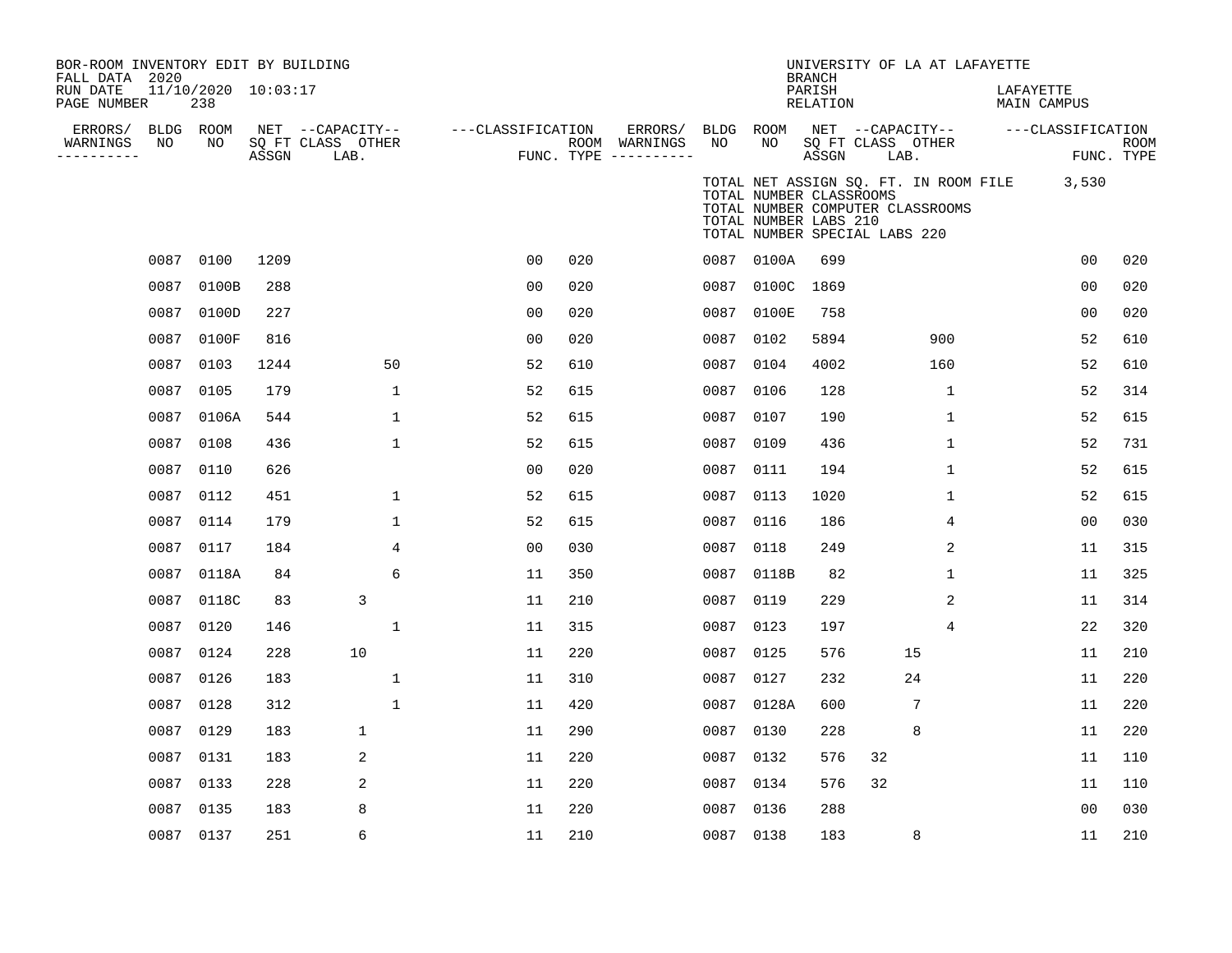| BOR-ROOM INVENTORY EDIT BY BUILDING<br>FALL DATA 2020<br>RUN DATE<br>PAGE NUMBER |                   | 11/10/2020 10:03:17<br>239 |       |                                       |             |                |                   |                    |                     |                   |             | <b>BRANCH</b><br>PARISH<br><b>RELATION</b> |                                               |              | UNIVERSITY OF LA AT LAFAYETTE | LAFAYETTE<br>MAIN CAMPUS |                           |
|----------------------------------------------------------------------------------|-------------------|----------------------------|-------|---------------------------------------|-------------|----------------|-------------------|--------------------|---------------------|-------------------|-------------|--------------------------------------------|-----------------------------------------------|--------------|-------------------------------|--------------------------|---------------------------|
| ERRORS/<br>WARNINGS<br>--------                                                  | <b>BLDG</b><br>ΝO | ROOM<br>NO                 | ASSGN | NET --CAPACITY--<br>SQ FT CLASS OTHER | LAB.        |                | ---CLASSIFICATION | ROOM<br>FUNC. TYPE | ERRORS/<br>WARNINGS | <b>BLDG</b><br>NO | ROOM<br>NO. | ASSGN                                      | NET --CAPACITY--<br>SQ FT CLASS OTHER<br>LAB. |              |                               | ---CLASSIFICATION        | <b>ROOM</b><br>FUNC. TYPE |
|                                                                                  | 0087              | 0139                       | 232   |                                       | 2           |                | 11                | 220                |                     | 0087              | 0140        | 199                                        |                                               | 15           |                               | 11                       | 210                       |
|                                                                                  | 0087              | 0143                       | 672   | 37                                    |             |                | 11                | 110                |                     | 0087              | 0144        | 53                                         |                                               |              | $\mathbf 1$                   | 0 <sub>0</sub>           | 030                       |
|                                                                                  | 0087              | 0145                       | 53    |                                       |             | 2              | 0 <sub>0</sub>    | 030                |                     | 0087              | 0146        | 94                                         |                                               |              | 6                             | 11                       | 355                       |
|                                                                                  | 0087              | 0147                       | 368   |                                       |             | 12             | 11                | 350                |                     | 0087              | 0149        | 40                                         |                                               |              |                               | 0 <sub>0</sub>           | 010                       |
|                                                                                  | 0087              | 0150                       | 161   |                                       |             | 4              | 0 <sub>0</sub>    | 030                |                     | 0087              | 0151        | 173                                        |                                               |              | 3                             | 00                       | 030                       |
|                                                                                  | 0087              | 0153                       | 1291  | 86                                    |             |                | 11                | 110                |                     | 0087              | 0158        |                                            | 2551 142                                      |              |                               | 11                       | 110                       |
|                                                                                  | 0087              | 0158A                      | 60    | $\mathbf{1}$                          |             |                | 11                | 115                |                     | 0087              | 0158B       | 204                                        |                                               | 25           |                               | 11                       | 215                       |
|                                                                                  | 0087              | 0158C                      | 32    |                                       | 1           |                | 11                | 215                |                     | 0087              | 0158D       | 81                                         |                                               | 4            |                               | 11                       | 215                       |
|                                                                                  | 0087              | 0161                       | 520   |                                       |             |                | 0 <sub>0</sub>    | 030                |                     | 0087              | 0163        | 420                                        |                                               | 40           |                               | 11                       | 210                       |
|                                                                                  | 0087              | 0165                       | 242   |                                       |             | 2              | 11                | 310                |                     | 0087              | 0166        | 251                                        | 1                                             |              |                               | 11                       | 115                       |
|                                                                                  | 0087              | 0167                       | 256   | $\mathbf{1}$                          |             |                | 11                | 115                |                     | 0087              | 0168        | 3120                                       | 173                                           |              |                               | 11                       | 110                       |
|                                                                                  | 0087              | 0169                       | 433   | $\mathbf{1}$                          |             |                | 11                | 115                |                     | 0087              | 0170        | 124                                        |                                               | 2            |                               | 11                       | 220                       |
|                                                                                  | 0087              | 0171                       | 97    |                                       | 1           |                | 11                | 220                |                     | 0087              | 0172        | 361                                        |                                               | 10           |                               | 11                       | 210                       |
|                                                                                  | 0087              | 0200                       | 317   |                                       |             |                | 0 <sub>0</sub>    | 020                |                     | 0087              | 0200A       | 699                                        |                                               |              |                               | 0 <sub>0</sub>           | 020                       |
|                                                                                  | 0087              | 0200B                      | 288   |                                       |             |                | 0 <sub>0</sub>    | 020                |                     | 0087              | 0200C       | 1672                                       |                                               |              |                               | 0 <sub>0</sub>           | 020                       |
|                                                                                  | 0087              | 0200D                      | 227   |                                       |             |                | 0 <sub>0</sub>    | 020                |                     | 0087              | 0201        | 291                                        |                                               |              | 1                             | 52                       | 615                       |
|                                                                                  | 0087              | 0202                       | 381   |                                       |             |                | 0 <sub>0</sub>    | 030                |                     | 0087              | 0203        | 182                                        |                                               |              | 1                             | 52                       | 615                       |
|                                                                                  | 0087              | 0206                       | 71    |                                       | 1           |                | 11                | 280                |                     | 0087              | 0207        | 71                                         |                                               | $\mathbf{1}$ |                               | 11                       | 280                       |
|                                                                                  | 0087              | 0208                       | 71    |                                       | 1           |                | 11                | 280                |                     | 0087              | 0209        | 71                                         |                                               | $\mathbf 1$  |                               | 11                       | 280                       |
|                                                                                  | 0087              | 0210                       | 71    |                                       | $\mathbf 1$ |                | 11                | 280                |                     | 0087              | 0211        | 71                                         |                                               | $\mathbf{1}$ |                               | 11                       | 280                       |
|                                                                                  | 0087              | 0212                       | 303   |                                       |             |                | 0 <sub>0</sub>    | 020                |                     | 0087              | 0213        | 71                                         |                                               | $\mathbf 1$  |                               | 11                       | 280                       |
|                                                                                  | 0087              | 0214                       | 71    |                                       | 1           |                | 11                | 280                |                     | 0087              | 0215        | 71                                         |                                               | $\mathbf{1}$ |                               | 11                       | 280                       |
|                                                                                  | 0087              | 0216                       | 71    |                                       | 1           |                | 11                | 280                |                     | 0087              | 0217        | 71                                         |                                               | $\mathbf{1}$ |                               | 11                       | 280                       |
|                                                                                  | 0087              | 0218                       | 71    |                                       | 1           |                | 11                | 280                |                     | 0087              | 0220        | 204                                        |                                               |              | 4                             | 0 <sub>0</sub>           | 030                       |
|                                                                                  | 0087              | 0221                       | 185   |                                       |             | $\overline{4}$ | 00                | 030                |                     | 0087              | 0222        | 197                                        |                                               | 8            |                               | 11                       | 210                       |
|                                                                                  |                   | 0087 0223                  | 181   |                                       | 8           |                | 11                | 210                |                     | 0087              | 0224        | 70                                         |                                               | $\mathbf 1$  |                               | 11                       | 280                       |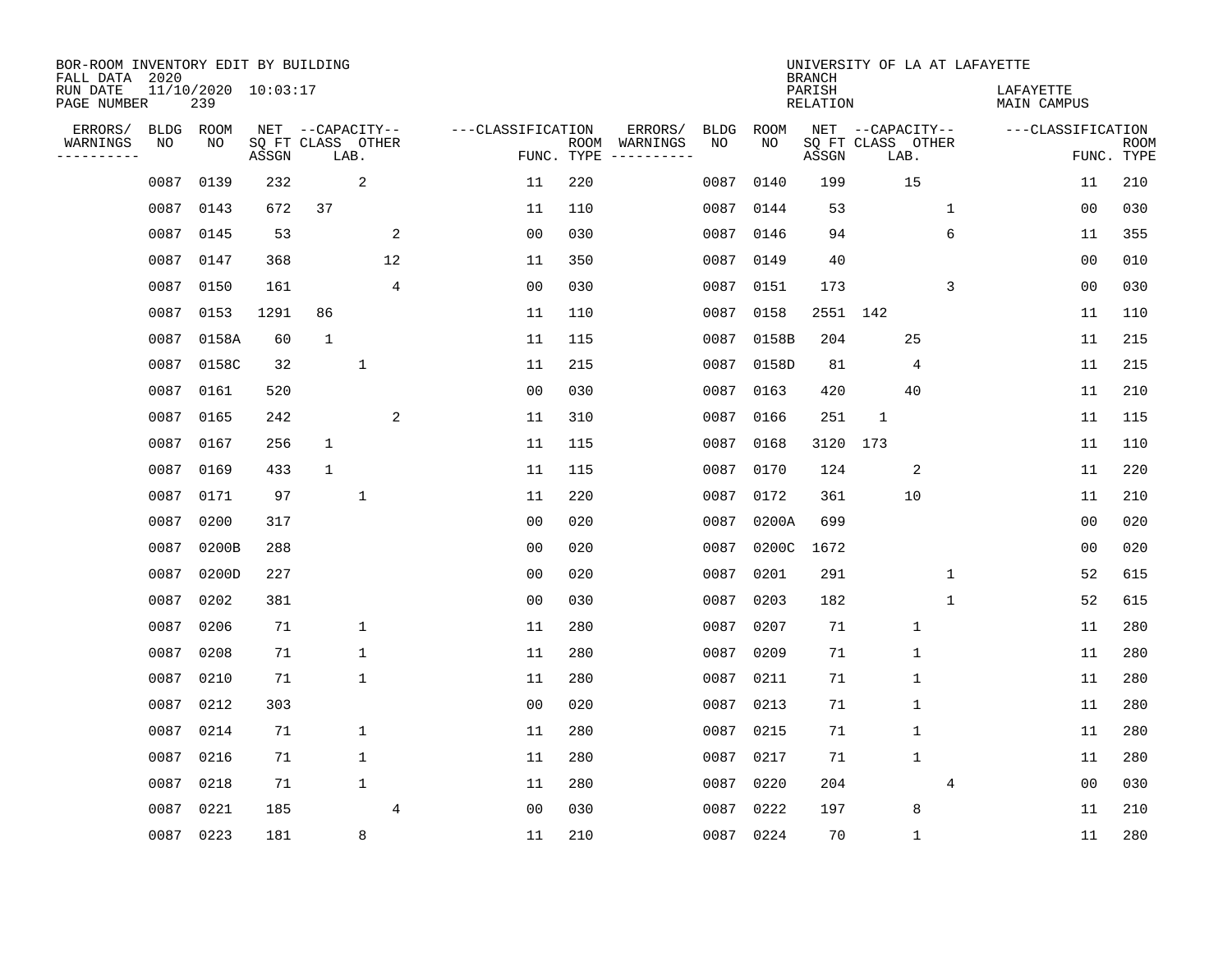| BOR-ROOM INVENTORY EDIT BY BUILDING<br>FALL DATA 2020 |      |                            |       |                           |                      |     |                                      |           |                                                  | <b>BRANCH</b>      | UNIVERSITY OF LA AT LAFAYETTE                                                                                                                       |                                  |                           |
|-------------------------------------------------------|------|----------------------------|-------|---------------------------|----------------------|-----|--------------------------------------|-----------|--------------------------------------------------|--------------------|-----------------------------------------------------------------------------------------------------------------------------------------------------|----------------------------------|---------------------------|
| RUN DATE<br>PAGE NUMBER                               |      | 11/10/2020 10:03:17<br>240 |       |                           |                      |     |                                      |           |                                                  | PARISH<br>RELATION |                                                                                                                                                     | LAFAYETTE<br>MAIN CAMPUS         |                           |
| ERRORS/                                               |      | BLDG ROOM                  |       | NET --CAPACITY--          | ---CLASSIFICATION    |     | ERRORS/                              | BLDG ROOM |                                                  |                    | NET --CAPACITY-- ---CLASSIFICATION                                                                                                                  |                                  |                           |
| WARNINGS<br>----------                                | NO   | NO                         | ASSGN | SQ FT CLASS OTHER<br>LAB. |                      |     | ROOM WARNINGS<br>FUNC. TYPE $------$ | NO        | NO                                               | ASSGN              | SQ FT CLASS OTHER<br>LAB.                                                                                                                           |                                  | <b>ROOM</b><br>FUNC. TYPE |
|                                                       | 0087 | 0225                       | 739   | 36                        | 11                   | 280 |                                      | 0087      | 0225A                                            | 54                 |                                                                                                                                                     | 44                               | 710                       |
|                                                       | 0087 | 0226                       | 224   | 6                         | 11                   | 270 |                                      | 0087      | 0227                                             | 141                | $\mathbf{1}$                                                                                                                                        | 11                               | 290                       |
|                                                       |      | 0087 0228                  | 71    | $\mathbf{1}$              | 11                   | 280 |                                      | 0087      | 0229                                             | 71                 | $\mathbf{1}$                                                                                                                                        | 11                               | 280                       |
|                                                       | 0087 | 0230                       | 71    | 1                         | 11                   | 280 |                                      |           | 0087 0231                                        | 71                 | $\mathbf{1}$                                                                                                                                        | 11                               | 280                       |
|                                                       | 0087 | 0232                       | 70    | $\mathbf{1}$              | 11                   | 290 |                                      | 0087      | 0234                                             | 71                 | 1                                                                                                                                                   | 11                               | 280                       |
|                                                       |      | 0087 0235                  | 71    | $\mathbf{1}$              | 11                   | 280 |                                      |           | 0087 0236                                        | 71                 | $\mathbf{1}$                                                                                                                                        | 11                               | 280                       |
|                                                       |      | 0087 0237                  | 71    | $\mathbf 1$               | 11                   | 280 |                                      | 0087      | 0238                                             | 71                 |                                                                                                                                                     | 00                               | 020                       |
|                                                       |      | 0087 0239                  | 257   |                           | 0 <sub>0</sub>       | 020 |                                      |           | 0087 0240                                        | 197                | 4                                                                                                                                                   | 11                               | 220                       |
|                                                       | 0087 | 0241                       | 183   | 4                         | 11                   | 220 |                                      | 0087      | 0242                                             | 197                | 2                                                                                                                                                   | 11                               | 310                       |
|                                                       |      | 0087 0243                  | 183   |                           | $\overline{a}$<br>11 | 310 |                                      | 0087      | 0244                                             | 195                | 4                                                                                                                                                   | 11                               | 220                       |
|                                                       | 0087 | 0245                       | 183   | $\overline{4}$            | 22                   | 220 |                                      | 0087      | 0246                                             | 195                | 2                                                                                                                                                   | 11                               | 310                       |
|                                                       | 0087 | 0247                       | 183   |                           | $\overline{3}$<br>22 | 325 |                                      | 0087      | 0248                                             | 197                | 4                                                                                                                                                   | 11                               | 220                       |
|                                                       | 0087 | 0249                       | 183   | 4                         | 11                   | 220 |                                      | 0087      | 0250                                             | 197                | $\overline{2}$                                                                                                                                      | 11                               | 310                       |
|                                                       | 0087 | 0251                       | 197   | 5                         | 11                   | 290 |                                      | 0087      | 0252                                             | 288                |                                                                                                                                                     | 00                               | 030                       |
|                                                       | 0087 | 0253                       | 576   | 28                        | 11                   | 270 |                                      |           | 0087 0254                                        | 934                | 52                                                                                                                                                  | 11                               | 110                       |
|                                                       |      | 0087 0257                  | 21    |                           | 00                   | 010 |                                      |           | 0087 E0100                                       | 78                 |                                                                                                                                                     | 00                               | 020                       |
|                                                       |      | 0087 E0200                 | 78    |                           | 0 <sub>0</sub>       | 020 |                                      |           | TOTAL NUMBER CLASSROOMS<br>TOTAL NUMBER LABS 210 |                    | TOTAL ASSIGNABLE & UNASSIGNABLE SQFT:<br>TOTAL NET ASSIGN SQ. FT. IN ROOM FILE<br>TOTAL NUMBER COMPUTER CLASSROOMS<br>TOTAL NUMBER SPECIAL LABS 220 | 52,365<br>39,146<br>7<br>9<br>16 |                           |
|                                                       |      | 0092 0101                  | 2387  |                           | 92<br>3              | 950 |                                      |           | TOTAL NUMBER CLASSROOMS<br>TOTAL NUMBER LABS 210 |                    | TOTAL ASSIGNABLE & UNASSIGNABLE SQFT:<br>TOTAL NET ASSIGN SQ. FT. IN ROOM FILE<br>TOTAL NUMBER COMPUTER CLASSROOMS<br>TOTAL NUMBER SPECIAL LABS 220 | 2,387<br>2,387                   |                           |
|                                                       | 0093 | 0100 15095                 |       |                           | 0 <sub>0</sub>       | 020 |                                      |           | 0093 0100A                                       | 181                |                                                                                                                                                     | 00                               | 020                       |
|                                                       |      | 0093 0100B                 | 165   |                           | 0 <sub>0</sub>       | 020 |                                      |           | 0093 0100C                                       | 166                |                                                                                                                                                     | 00                               | 020                       |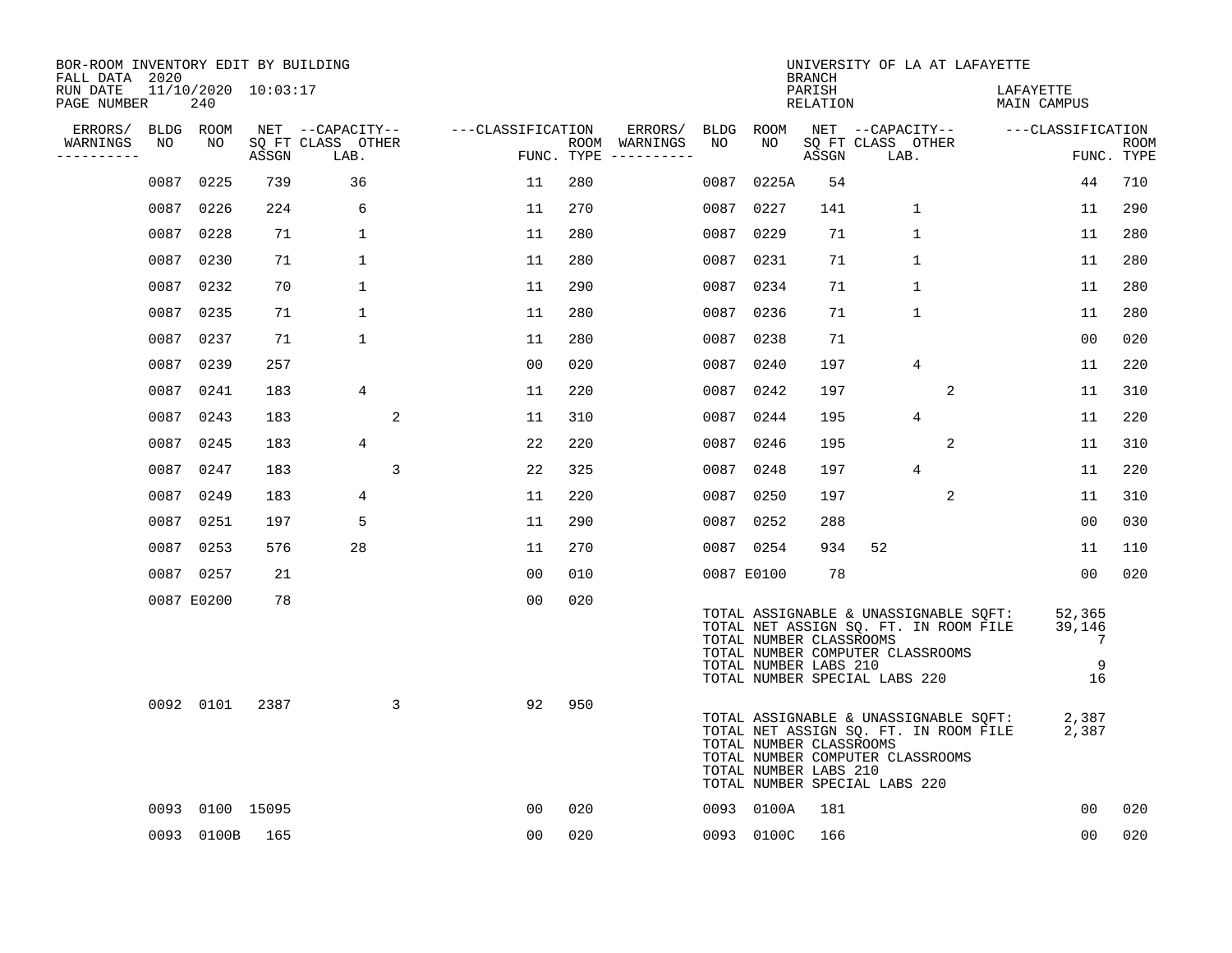| BOR-ROOM INVENTORY EDIT BY BUILDING<br>FALL DATA 2020 |            |                                |       |                                       |                   |     |                                                                                                            |                   |             | <b>BRANCH</b>      | UNIVERSITY OF LA AT LAFAYETTE         |   |                          |                |             |
|-------------------------------------------------------|------------|--------------------------------|-------|---------------------------------------|-------------------|-----|------------------------------------------------------------------------------------------------------------|-------------------|-------------|--------------------|---------------------------------------|---|--------------------------|----------------|-------------|
| RUN DATE<br>PAGE NUMBER                               |            | $11/10/2020$ $10:03:17$<br>241 |       |                                       |                   |     |                                                                                                            |                   |             | PARISH<br>RELATION |                                       |   | LAFAYETTE<br>MAIN CAMPUS |                |             |
| ERRORS/<br>WARNINGS                                   | BLDG<br>ΝO | ROOM<br>NO                     |       | NET --CAPACITY--<br>SQ FT CLASS OTHER | ---CLASSIFICATION |     | ERRORS/<br>ROOM WARNINGS                                                                                   | <b>BLDG</b><br>NO | ROOM<br>NO. |                    | NET --CAPACITY--<br>SQ FT CLASS OTHER |   | ---CLASSIFICATION        |                | <b>ROOM</b> |
| ---------                                             |            |                                | ASSGN | LAB.                                  | FUNC. TYPE        |     | $\begin{tabular}{ccccccccc} - & - & - & - & - & - & - & - \\ & - & - & - & - & - & - & - \\ \end{tabular}$ |                   |             | ASSGN              | LAB.                                  |   |                          |                | FUNC. TYPE  |
|                                                       | 0093       | 0100D                          | 4481  |                                       | 0 <sub>0</sub>    | 020 |                                                                                                            | 0093              |             | 0100E 1230         |                                       |   |                          | 00             | 020         |
|                                                       | 0093       | 0100F                          | 808   |                                       | 0 <sub>0</sub>    | 020 |                                                                                                            | 0093              | 0100G       | 41                 |                                       |   |                          | 0 <sub>0</sub> | 020         |
|                                                       |            | 0093 0100H                     | 596   |                                       | 0 <sub>0</sub>    | 020 |                                                                                                            | 0093              | 0100I       | 254                |                                       |   |                          | 0 <sub>0</sub> | 020         |
|                                                       |            | 0093 0100J                     | 153   |                                       | 0 <sub>0</sub>    | 020 |                                                                                                            | 0093              | 0100K       | 176                |                                       |   |                          | 0 <sub>0</sub> | 020         |
|                                                       |            | 0093 0101A 3215                |       | 50                                    | 11                | 210 |                                                                                                            | 0093              | 0101F       | 165                |                                       |   |                          | 11             | 215         |
|                                                       |            | 0093 0101G                     | 88    |                                       | 0 <sub>0</sub>    | 010 |                                                                                                            | 0093              | 0102A       | 164                |                                       |   |                          | 11             | 215         |
|                                                       |            | 0093 0102E                     | 48    |                                       | 11                | 710 |                                                                                                            | 0093              | 0102F       | 1243               | 30                                    |   |                          | 11             | 270         |
|                                                       |            | 0093 0102G                     | 215   |                                       | 11                | 525 |                                                                                                            | 0093              | 0103A       | 60                 |                                       |   |                          | 11             | 315         |
|                                                       |            | 0093 0103G                     | 57    |                                       | 0 <sub>0</sub>    | 020 |                                                                                                            | 0093              | 0104A       | 97                 |                                       |   |                          | 11             | 215         |
|                                                       |            | 0093 0104F                     | 841   |                                       | 11                | 520 |                                                                                                            | 0093              | 0104G       | 167                |                                       | 3 |                          | 0 <sub>0</sub> | 030         |
|                                                       |            | 0093 0105A                     | 97    | 2                                     | 11                | 410 |                                                                                                            | 0093              | 0105C       | 160                |                                       |   |                          | 11             | 675         |
|                                                       |            | 0093 0105E                     | 1863  | 34                                    | 11                | 210 |                                                                                                            | 0093              | 0105F       | 841                |                                       |   |                          | 11             | 520         |
|                                                       | 0093       | 0105G                          | 388   |                                       | 11                | 525 |                                                                                                            | 0093              | 0106A       | 162                |                                       |   |                          | 11             | 215         |
|                                                       | 0093       | 0106C                          | 148   |                                       | 0 <sub>0</sub>    | 030 |                                                                                                            | 0093              | 0106E       | 18                 |                                       |   |                          | 0 <sub>0</sub> | 030         |
|                                                       |            | 0093 0106G                     | 69    |                                       | 0 <sub>0</sub>    | 020 |                                                                                                            | 0093              | 0107A 1462  |                    | 44                                    |   |                          | 11             | 210         |
|                                                       |            | 0093 0107B                     | 713   | 2                                     | 11                | 675 |                                                                                                            | 0093              | 0107C       | 162                |                                       |   |                          | 0 <sub>0</sub> | 030         |
|                                                       |            | 0093 0107E                     | 121   |                                       | 0 <sub>0</sub>    | 030 |                                                                                                            | 0093              | 0107F       | 60                 |                                       |   |                          | 0 <sub>0</sub> | 010         |
|                                                       |            | 0093 0107G                     | 51    |                                       | 0 <sub>0</sub>    | 020 |                                                                                                            | 0093              | 0108A       | 942                | 61                                    |   |                          | 11             | 110         |
|                                                       | 0093       | 0108B                          | 880   | 8                                     | 11                | 550 |                                                                                                            | 0093              | 0108C       | 118                |                                       |   |                          | 11             | 215         |
|                                                       | 0093       | 0108D                          | 357   | 8                                     | 11                | 675 |                                                                                                            | 0093              | 0108E       | 6059               | 40                                    |   |                          | 11             | 270         |
|                                                       | 0093       | 0108G                          | 384   |                                       | 11                | 525 |                                                                                                            | 0093              | 0109A       | 103                |                                       | 2 |                          | 11             | 310         |
|                                                       | 0093       | 0109C                          | 118   |                                       | 11                | 675 |                                                                                                            | 0093              | 0109E       | 1557               |                                       |   |                          | 0 <sub>0</sub> | 030         |
|                                                       | 0093       | 0109F                          | 53    |                                       | 0 <sub>0</sub>    | 020 |                                                                                                            | 0093              | 0109G       | 127                |                                       |   |                          | 11             | 525         |
|                                                       | 0093       | 0110A                          | 100   | 2                                     | 22                | 260 |                                                                                                            | 0093              | 0110B       | 1260               |                                       |   |                          | 52             | 650         |
|                                                       | 0093       | 0110C                          | 162   |                                       | 00                | 010 |                                                                                                            | 0093              | 0110E       | 121                |                                       |   |                          | 52             | 750         |
|                                                       |            | 0093 0110F                     | 841   |                                       | 11                | 520 |                                                                                                            |                   | 0093 0110G  | 56                 |                                       |   |                          | 0 <sub>0</sub> | 030         |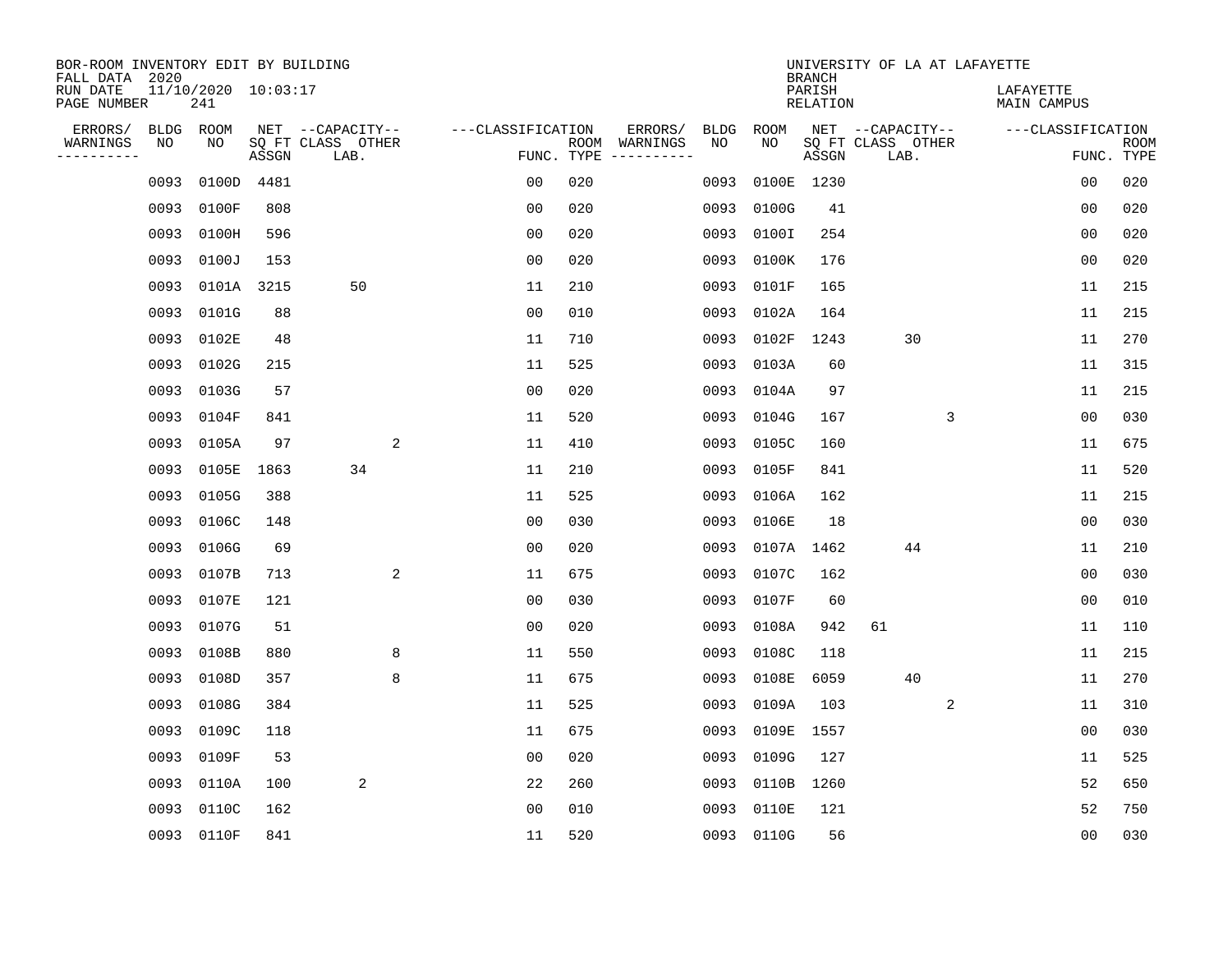| BOR-ROOM INVENTORY EDIT BY BUILDING<br>FALL DATA 2020 |      |                            |       |                           |                   |            |                              |             |             | <b>BRANCH</b>             | UNIVERSITY OF LA AT LAFAYETTE |                          |                           |
|-------------------------------------------------------|------|----------------------------|-------|---------------------------|-------------------|------------|------------------------------|-------------|-------------|---------------------------|-------------------------------|--------------------------|---------------------------|
| RUN DATE<br>PAGE NUMBER                               |      | 11/10/2020 10:03:17<br>242 |       |                           |                   |            |                              |             |             | PARISH<br><b>RELATION</b> |                               | LAFAYETTE<br>MAIN CAMPUS |                           |
| ERRORS/                                               | BLDG | ROOM                       |       | NET --CAPACITY--          | ---CLASSIFICATION |            | ERRORS/                      | <b>BLDG</b> | <b>ROOM</b> |                           | NET --CAPACITY--              | ---CLASSIFICATION        |                           |
| WARNINGS<br>----------                                | NO   | NO                         | ASSGN | SQ FT CLASS OTHER<br>LAB. |                   | FUNC. TYPE | ROOM WARNINGS<br>----------- | NO          | NO          | ASSGN                     | SQ FT CLASS OTHER<br>LAB.     |                          | <b>ROOM</b><br>FUNC. TYPE |
|                                                       | 0093 | 0111A                      | 100   | 2                         | 22                | 250        |                              | 0093        | 0111B       | 146                       |                               | 00                       | 030                       |
|                                                       | 0093 | 0111C                      | 96    |                           | 00                | 030        |                              | 0093        | 0111E       | 269                       |                               | 11                       | 525                       |
|                                                       | 0093 | 0111F                      | 827   |                           | 11                | 520        |                              | 0093        | 0111G       | 58                        |                               | 00                       | 020                       |
|                                                       |      | 0093 0112A                 | 103   | 2                         | 11                | 310        |                              | 0093        | 0112B       | 163                       | 3                             | 0 <sub>0</sub>           | 030                       |
|                                                       | 0093 | 0112C                      | 212   |                           | 11                | 215        |                              | 0093        | 0112G       | 58                        |                               | 0 <sub>0</sub>           | 020                       |
|                                                       |      | 0093 0113A                 | 105   | 2                         | 22                | 260        |                              | 0093        | 0113B       | 207                       | 3                             | 0 <sub>0</sub>           | 030                       |
|                                                       |      | 0093 0113C                 | 162   |                           | 11                | 675        |                              | 0093        | 0113E       | 66                        |                               | 00                       | 010                       |
|                                                       |      | 0093 0113F                 | 834   |                           | 11                | 520        |                              | 0093        | 0113G       | 105                       |                               | 0 <sub>0</sub>           | 010                       |
|                                                       | 0093 | 0114B                      | 58    |                           | 11                | 731        |                              | 0093        | 0114C       | 148                       |                               | 0 <sub>0</sub>           | 030                       |
|                                                       |      | 0093 0114F                 | 834   |                           | 11                | 520        |                              | 0093        | 0114G       | 105                       | 2                             | 11                       | 314                       |
|                                                       |      | 0093 0115A                 | 148   | 3                         | 0 <sub>0</sub>    | 030        |                              | 0093        | 0115B       | 251                       | 4                             | 51                       | 350                       |
|                                                       |      | 0093 0115C                 | 162   |                           | 11                | 731        |                              | 0093        | 0115F       | 834                       |                               | 11                       | 520                       |
|                                                       | 0093 | 0115G                      | 58    |                           | 0 <sub>0</sub>    | 020        |                              | 0093        | 0116A       | 143                       | 3                             | 0 <sub>0</sub>           | 030                       |
|                                                       | 0093 | 0116B                      | 51    |                           | 11                | 315        |                              | 0093        | 0116C       | 118                       |                               | 11                       | 675                       |
|                                                       | 0093 | 0116F                      | 834   |                           | 11                | 520        |                              | 0093        | 0116G       | 58                        |                               | 0 <sub>0</sub>           | 020                       |
|                                                       | 0093 | 0117A                      | 106   | 2                         | 11                | 310        |                              | 0093        | 0117B       | 105                       | 2                             | 11                       | 314                       |
|                                                       | 0093 | 0117C                      | 118   |                           | 11                | 675        |                              | 0093        | 0117F       | 820                       |                               | 11                       | 520                       |
|                                                       | 0093 | 0117G                      | 586   |                           | 11                | 525        |                              | 0093        | 0118A       | 183                       | 2                             | 11                       | 314                       |
|                                                       | 0093 | 0118B                      | 165   | 3                         | 11                | 325        |                              | 0093        | 0118C       | 162                       |                               | 0 <sub>0</sub>           | 030                       |
|                                                       | 0093 | 0118G                      | 69    |                           | 0 <sub>0</sub>    | 020        |                              | 0093        | 0119A       | 183                       | 4                             | 11                       | 280                       |
|                                                       | 0093 | 0119B                      | 49    |                           | 11                | 315        |                              | 0093        | 0119C       | 116                       |                               | 0 <sub>0</sub>           | 010                       |
|                                                       | 0093 | 0119G                      | 51    |                           | 0 <sub>0</sub>    | 020        |                              | 0093        | 0120A       | 81                        | 2                             | 11                       | 310                       |
|                                                       | 0093 | 0120B                      | 196   | 2                         | 11                | 310        |                              | 0093        | 0120C       | 190                       |                               | 11                       | 675                       |
|                                                       | 0093 | 0120G                      | 387   |                           | 11                | 525        |                              | 0093        | 0121A       | 81                        | 2                             | 11                       | 310                       |
|                                                       | 0093 | 0121B                      | 76    | $\mathbf{1}$              | 11                | 313        |                              | 0093        | 0121C       | 5375                      | 40                            | 14                       | 670                       |
|                                                       |      | 0093 0121G                 | 88    |                           | 11                | 731        |                              |             | 0093 0122A  | 93                        |                               | 0 <sub>0</sub>           | 020                       |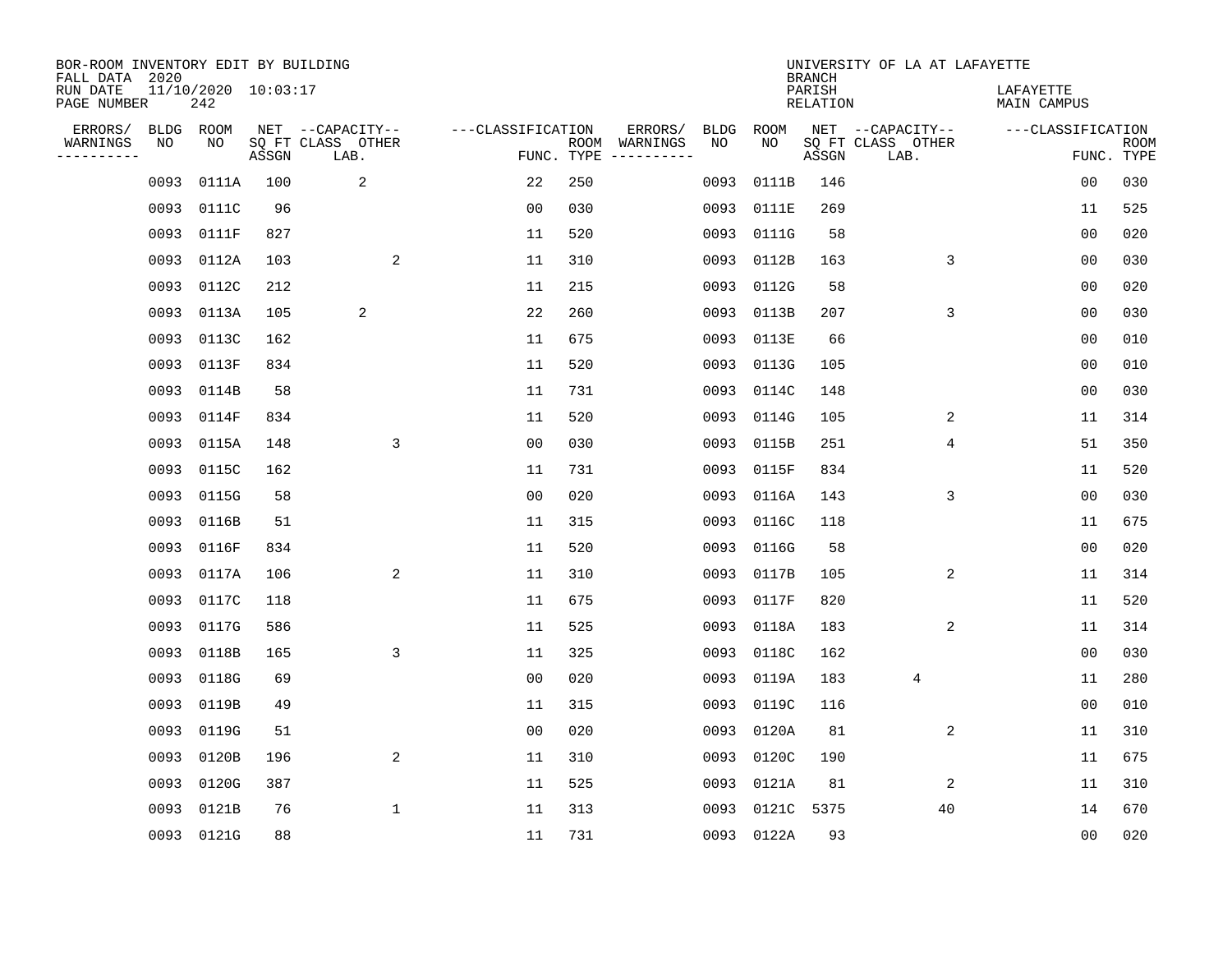| BOR-ROOM INVENTORY EDIT BY BUILDING<br>FALL DATA 2020 |                            |       |                           |                   |     |                                            |             | <b>BRANCH</b>             | UNIVERSITY OF LA AT LAFAYETTE |                          |                           |
|-------------------------------------------------------|----------------------------|-------|---------------------------|-------------------|-----|--------------------------------------------|-------------|---------------------------|-------------------------------|--------------------------|---------------------------|
| RUN DATE<br>PAGE NUMBER                               | 11/10/2020 10:03:17<br>243 |       |                           |                   |     |                                            |             | PARISH<br><b>RELATION</b> |                               | LAFAYETTE<br>MAIN CAMPUS |                           |
| ERRORS/<br><b>BLDG</b>                                | ROOM                       |       | NET --CAPACITY--          | ---CLASSIFICATION |     | ERRORS/<br><b>BLDG</b>                     | <b>ROOM</b> |                           | NET --CAPACITY--              | ---CLASSIFICATION        |                           |
| WARNINGS<br>NO<br>----------                          | NO                         | ASSGN | SQ FT CLASS OTHER<br>LAB. |                   |     | NO<br>ROOM WARNINGS<br>FUNC. TYPE $------$ | NO          | ASSGN                     | SQ FT CLASS OTHER<br>LAB.     |                          | <b>ROOM</b><br>FUNC. TYPE |
| 0093                                                  | 0122B                      | 243   |                           | 11                | 315 | 0093                                       |             | 0122C 4830                | 34                            | 14                       | 670                       |
| 0093                                                  | 0122G                      | 215   |                           | 11                | 525 | 0093                                       | 0123A       | 77                        | 2                             | 11                       | 310                       |
| 0093                                                  | 0123B                      | 227   | $\mathbf 1$               | 11                | 313 | 0093                                       | 0123C       | 4830                      | 40                            | 14                       | 670                       |
| 0093                                                  | 0123G                      | 57    |                           | 11                | 525 | 0093                                       | 0124A       | 77                        |                               | 11                       | 315                       |
| 0093                                                  | 0124B                      | 301   | 3                         | 11                | 325 | 0093                                       | 0124C       | 5380                      | 65                            | 11                       | 210                       |
| 0093                                                  | 0124G                      | 167   | 3                         | 0 <sub>0</sub>    | 030 |                                            | 0093 0125A  | 77                        | 1                             | 22                       | 320                       |
| 0093                                                  | 0125B                      | 168   | 2                         | 11                | 310 |                                            | 0093 0125G  | 213                       | 8                             | 0 <sub>0</sub>           | 030                       |
| 0093                                                  | 0126A                      | 77    | $\overline{c}$            | 22                | 320 |                                            | 0093 0126B  | 160                       | 2                             | 11                       | 310                       |
| 0093                                                  | 0126G                      | 290   |                           | 0 <sub>0</sub>    | 030 | 0093                                       | 0127A       | 93                        |                               | 0 <sub>0</sub>           | 020                       |
| 0093                                                  | 0127B                      | 161   | 2                         | 11                | 310 |                                            | 0093 0127G  | 213                       | 7                             | 0 <sub>0</sub>           | 030                       |
| 0093                                                  | 0128B                      | 157   | 2                         | 11                | 310 | 0093                                       | 0128G       | 780                       |                               | 11                       | 525                       |
| 0093                                                  | 0129A                      | 105   | 2                         | 11                | 310 |                                            | 0093 0129B  | 157                       | 2                             | 11                       | 310                       |
| 0093                                                  | 0129G                      | 246   |                           | 11                | 525 | 0093                                       | 0130A       | 106                       | 2                             | 11                       | 310                       |
| 0093                                                  | 0130B                      | 157   | 2                         | 11                | 310 | 0093                                       | 0130G       | 3601                      |                               | 11                       | 525                       |
| 0093                                                  | 0131A                      | 102   | 2                         | 11                | 310 | 0093                                       | 0131B       | 63                        | $\mathbf{1}$                  | 22                       | 250                       |
| 0093                                                  | 0131G                      | 57    |                           | 00                | 020 | 0093                                       | 0132A       | 102                       | 2                             | 11                       | 310                       |
| 0093                                                  | 0132B                      | 650   | 36                        | 11                | 110 | 0093                                       | 0132G       | 57                        |                               | 00                       | 020                       |
| 0093                                                  | 0133B                      | 48    |                           | 11                | 710 |                                            | 0093 0133G  | 93                        |                               | 0 <sub>0</sub>           | 010                       |
| 0093                                                  | 0134A                      | 86    | 2                         | 11                | 310 |                                            | 0093 0134B  | 63                        |                               | 11                       | 315                       |
| 0093                                                  | 0135A                      | 84    | 2                         | 11                | 310 |                                            | 0093 0135B  | 104                       |                               | 11                       | 355                       |
| 0093                                                  | 0136A                      | 85    | 2                         | 11                | 310 |                                            | 0093 0136B  | 584                       | 34                            | 11                       | 350                       |
| 0093                                                  | 0137A                      | 85    | 2                         | 11                | 310 | 0093                                       | 0137B       | 869                       | 40                            | 11                       | 210                       |
| 0093                                                  | 0138A                      | 85    | 2                         | 11                | 310 | 0093                                       | 0138B       | 132                       |                               | 11                       | 215                       |
| 0093                                                  | 0138G                      | 780   |                           | 11                | 730 | 0093                                       | 0139A       | 117                       | 2                             | 11                       | 310                       |
| 0093                                                  | 0139B                      | 180   |                           | 11                | 731 | 0093                                       | 0139G       | 151                       | $\overline{c}$                | 11                       | 650                       |
|                                                       | 0093 0140B                 | 97    | 2                         | 11                | 410 |                                            | 0093 0140G  | 363                       |                               | 11                       | 675                       |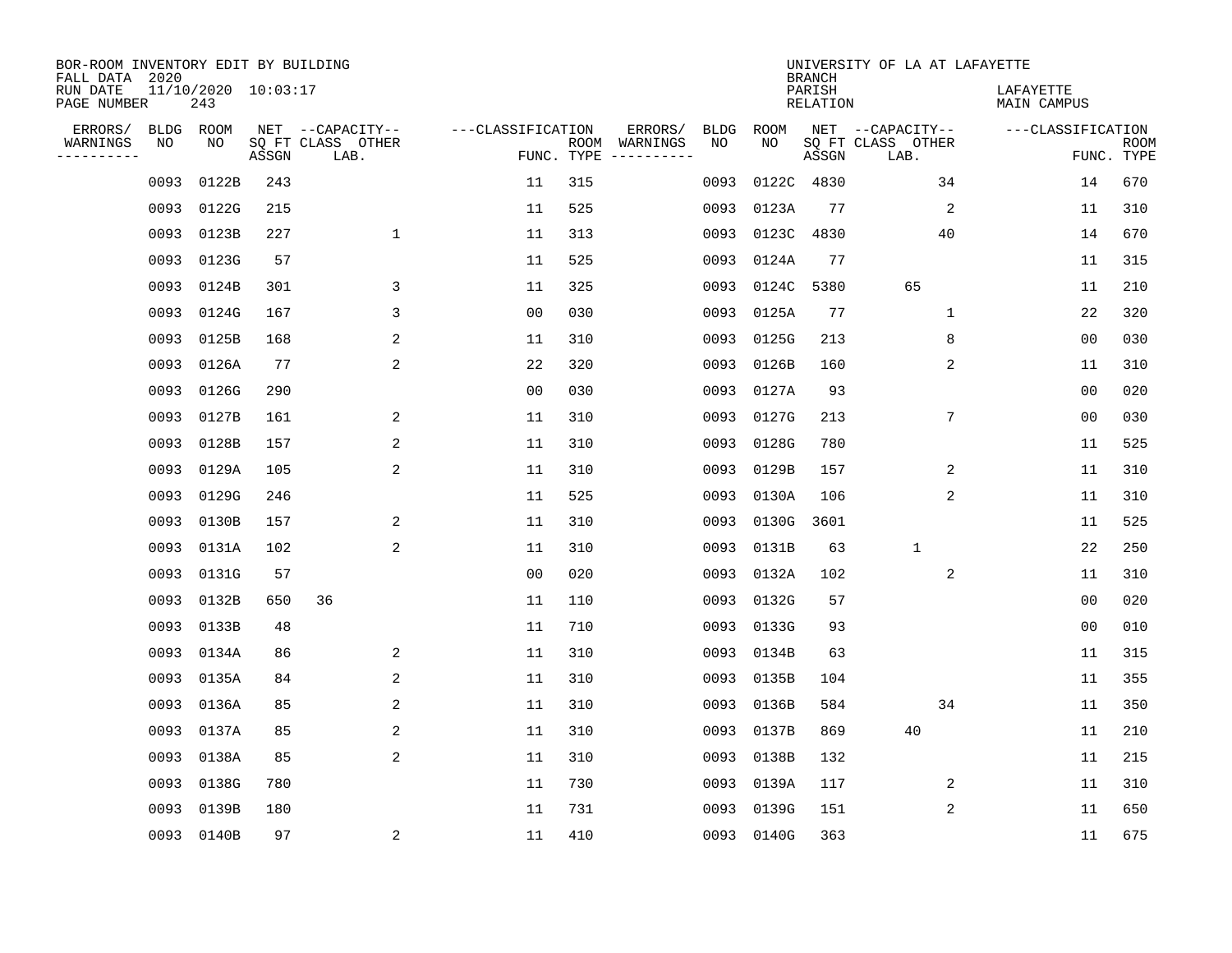| BOR-ROOM INVENTORY EDIT BY BUILDING<br>FALL DATA 2020 |      |                            |          |                           |   |                   |                    |                         |      |             | <b>BRANCH</b>             | UNIVERSITY OF LA AT LAFAYETTE |    |                          |                |                           |
|-------------------------------------------------------|------|----------------------------|----------|---------------------------|---|-------------------|--------------------|-------------------------|------|-------------|---------------------------|-------------------------------|----|--------------------------|----------------|---------------------------|
| RUN DATE<br>PAGE NUMBER                               |      | 11/10/2020 10:03:17<br>244 |          |                           |   |                   |                    |                         |      |             | PARISH<br><b>RELATION</b> |                               |    | LAFAYETTE<br>MAIN CAMPUS |                |                           |
| ERRORS/                                               | BLDG | ROOM                       |          | NET --CAPACITY--          |   | ---CLASSIFICATION |                    | ERRORS/                 | BLDG | <b>ROOM</b> |                           | NET --CAPACITY--              |    | ---CLASSIFICATION        |                |                           |
| WARNINGS<br>----------                                | NO   | NO                         | ASSGN    | SQ FT CLASS OTHER<br>LAB. |   |                   | ROOM<br>FUNC. TYPE | WARNINGS<br>----------- | NO   | NO          | ASSGN                     | SQ FT CLASS OTHER<br>LAB.     |    |                          |                | <b>ROOM</b><br>FUNC. TYPE |
|                                                       | 0093 | 0141B                      | 97       |                           |   | 11                | 215                |                         | 0093 | 0141G       | 140                       |                               |    |                          | 11             | 731                       |
|                                                       | 0093 | 0142B                      | 1033     | 65                        |   | 11                | 210                |                         |      | 0093 0142G  | 167                       |                               | 10 |                          | 51             | 630                       |
|                                                       | 0093 | 0143B                      | 380      |                           |   | 00                | 030                |                         |      | 0093 0144B  | 176                       | 4                             |    |                          | 22             | 250                       |
|                                                       | 0093 | 0144G                      | 56       |                           |   | 0 <sub>0</sub>    | 020                |                         |      | 0093 0145B  | 162                       |                               |    |                          | 11             | 115                       |
|                                                       | 0093 | 0145G                      | 56       |                           |   | 0 <sub>0</sub>    | 020                |                         |      | 0093 0146B  | 50                        |                               |    |                          | 22             | 255                       |
|                                                       | 0093 | 0146G                      | 3594     |                           |   | 11                | 525                |                         |      | 0093 0147B  | 63                        |                               |    |                          | 00             | 030                       |
|                                                       | 0093 | 0147G                      | 213      |                           | 6 | 0 <sub>0</sub>    | 030                |                         |      | 0093 0148B  | 104                       |                               |    |                          | 00             | 020                       |
|                                                       | 0093 | 0148G                      | 290      |                           |   | 0 <sub>0</sub>    | 030                |                         |      | 0093 0149B  | 18                        |                               |    |                          | 0 <sub>0</sub> | 020                       |
|                                                       | 0093 | 0149G                      | 213      |                           | 6 | 0 <sub>0</sub>    | 030                |                         |      | 0093 0150B  | 48                        |                               |    |                          | 11             | 315                       |
|                                                       | 0093 | 0150G                      | 246      |                           |   | 11                | 525                |                         |      | 0093 0151B  | 87                        | $\mathbf{1}$                  |    |                          | 22             | 250                       |
|                                                       | 0093 | 0151G                      | 780      |                           |   | 11                | 525                |                         |      | 0093 0152B  | 785                       | 26                            |    |                          | 11             | 220                       |
|                                                       | 0093 | 0153B                      | 2283 111 |                           |   | 11                | 110                |                         |      | 0093 0154B  | 88                        |                               |    |                          | 11             | 115                       |
|                                                       | 0093 | 0155B                      | 756      | 37                        |   | 11                | 110                |                         | 0093 | 0156B       | 742                       | 40                            |    |                          | 11             | 110                       |
|                                                       | 0093 | 0157B                      | 756      | 42                        |   | 11                | 110                |                         | 0093 | 0158B       | 325                       |                               | 7  |                          | 00             | 030                       |
|                                                       | 0093 | 0160B                      | 58       |                           |   | 00                | 020                |                         | 0093 | 0161B       | 43                        |                               |    |                          | 00             | 010                       |
|                                                       | 0093 | 0162B                      | 77       |                           |   | 00                | 020                |                         | 0093 | 0164B       | 373                       |                               | 8  |                          | 00             | 030                       |
|                                                       | 0093 | 0165A                      | 56       |                           |   | 0 <sub>0</sub>    | 030                |                         | 0093 | 0165B       | 444                       |                               |    |                          | 0 <sub>0</sub> | 030                       |
|                                                       | 0093 | 0200A                      | 181      |                           |   | 0 <sub>0</sub>    | 020                |                         | 0093 | 0200B       | 165                       |                               |    |                          | 0 <sub>0</sub> | 020                       |
|                                                       | 0093 | 0200C                      | 166      |                           |   | 0 <sub>0</sub>    | 020                |                         | 0093 | 0200D       | 399                       |                               |    |                          | 0 <sub>0</sub> | 020                       |
|                                                       | 0093 | 0200E                      | 312      |                           |   | 0 <sub>0</sub>    | 020                |                         | 0093 | 0200F       | 769                       |                               |    |                          | 0 <sub>0</sub> | 020                       |
|                                                       | 0093 | 0200G                      | 51       |                           |   | 0 <sub>0</sub>    | 020                |                         | 0093 | 0200H       | 591                       |                               |    |                          | 0 <sub>0</sub> | 020                       |
|                                                       | 0093 | 0200I                      | 231      |                           |   | 0 <sub>0</sub>    | 020                |                         | 0093 | 0200J       | 164                       |                               |    |                          | 0 <sub>0</sub> | 020                       |
|                                                       | 0093 | 0200K                      | 206      |                           |   | 0 <sub>0</sub>    | 020                |                         | 0093 | 0200T       | 9857                      |                               |    |                          | 11             | 520                       |
|                                                       | 0093 | 0201                       | 235      |                           | 2 | 11                | 675                |                         | 0093 | 0202        | 245                       |                               |    |                          | 00             | 030                       |
|                                                       | 0093 | 0202K                      | 68       |                           |   | 0 <sub>0</sub>    | 030                |                         | 0093 | 0203        | 4958                      |                               | 30 |                          | 14             | 670                       |
|                                                       |      | 0093 0203J                 | 440      | 27                        |   | 11                | 220                |                         |      | 0093 0206J  | 269                       |                               | 6  |                          | 11             | 675                       |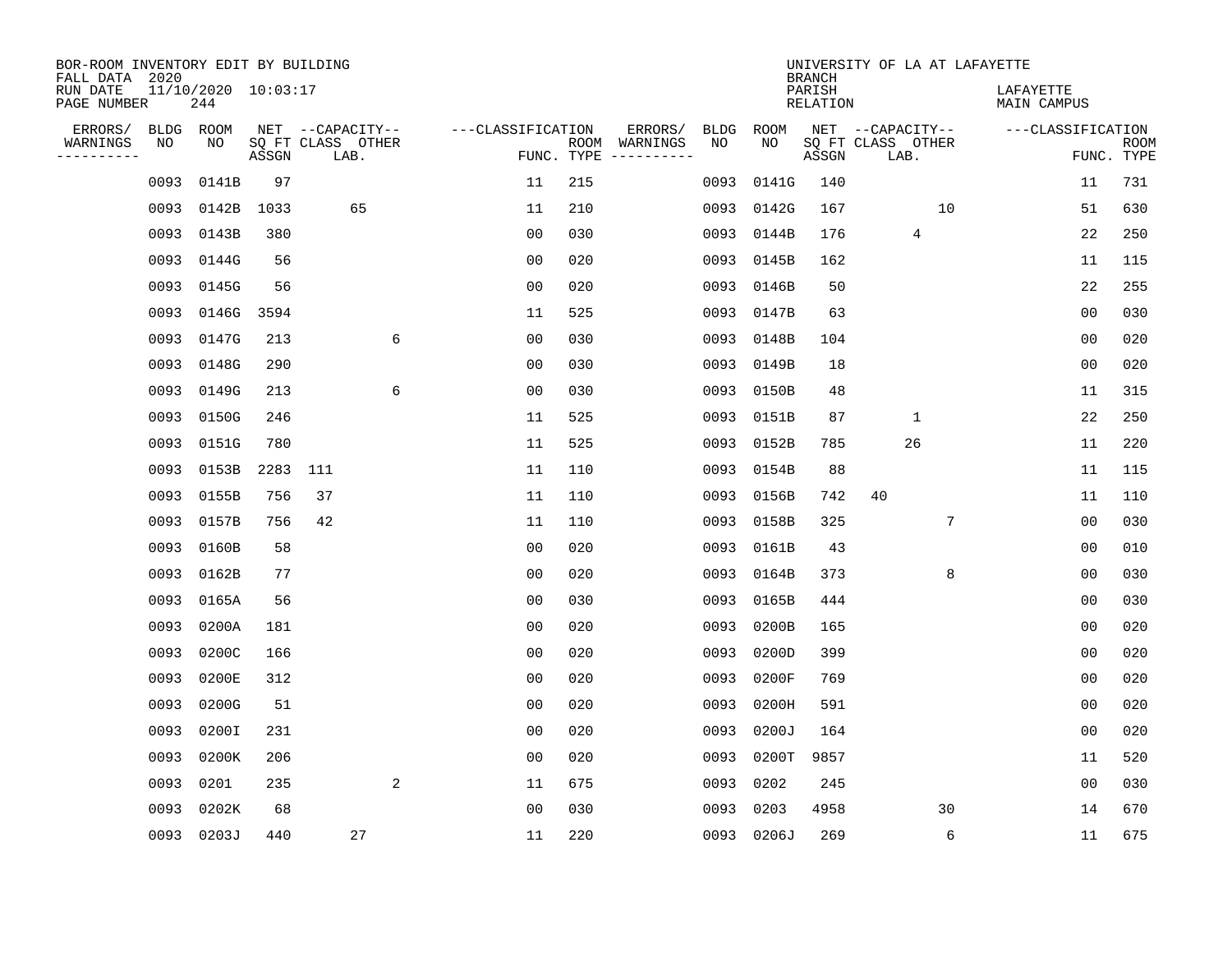| BOR-ROOM INVENTORY EDIT BY BUILDING<br>FALL DATA 2020 |      |                            |       |                           |                   |     |                                      |      |                                                  | <b>BRANCH</b>      | UNIVERSITY OF LA AT LAFAYETTE                                                                                                                       |                                   |                    |
|-------------------------------------------------------|------|----------------------------|-------|---------------------------|-------------------|-----|--------------------------------------|------|--------------------------------------------------|--------------------|-----------------------------------------------------------------------------------------------------------------------------------------------------|-----------------------------------|--------------------|
| RUN DATE<br>PAGE NUMBER                               |      | 11/10/2020 10:03:17<br>245 |       |                           |                   |     |                                      |      |                                                  | PARISH<br>RELATION |                                                                                                                                                     | LAFAYETTE<br>MAIN CAMPUS          |                    |
| ERRORS/                                               |      | BLDG ROOM                  |       | NET --CAPACITY--          | ---CLASSIFICATION |     | ERRORS/                              |      | BLDG ROOM                                        |                    | NET --CAPACITY--                                                                                                                                    | ---CLASSIFICATION                 |                    |
| WARNINGS<br>---------                                 | NO   | NO                         | ASSGN | SQ FT CLASS OTHER<br>LAB. |                   |     | ROOM WARNINGS<br>FUNC. TYPE $------$ | NO   | NO.                                              | ASSGN              | SQ FT CLASS OTHER<br>LAB.                                                                                                                           |                                   | ROOM<br>FUNC. TYPE |
|                                                       | 0093 | 0207J                      | 154   |                           | 00                | 030 |                                      | 0093 | 0208K                                            | 68                 |                                                                                                                                                     | 00                                | 030                |
|                                                       |      | 0093 0209J                 | 51    |                           | 11                | 731 |                                      |      | 0093 0209K                                       | 129                |                                                                                                                                                     | 00                                | 030                |
|                                                       |      | 0093 0210J                 | 62    |                           | 00                | 010 |                                      |      | 0093 W0101                                       | 316                | $\mathbf{1}$                                                                                                                                        | 11                                | 314                |
|                                                       |      | 0093 W0102                 | 103   |                           | 0 <sub>0</sub>    | 030 |                                      |      | 0093 W0102A                                      | 90                 |                                                                                                                                                     | 51                                | 710                |
|                                                       |      | 0093 W0103                 | 9312  | 25                        | 11                | 670 |                                      |      | 0093 W0104                                       | 171                |                                                                                                                                                     | 00                                | 030                |
|                                                       |      | 0093 W0105                 | 250   |                           | 00                | 030 |                                      |      | 0093 W0106                                       | 707                |                                                                                                                                                     | 51                                | 735                |
|                                                       |      | 0093 W0107                 | 1230  | 6                         | 14                | 270 |                                      |      | TOTAL NUMBER CLASSROOMS<br>TOTAL NUMBER LABS 210 |                    | TOTAL ASSIGNABLE & UNASSIGNABLE SQFT:<br>TOTAL NET ASSIGN SQ. FT. IN ROOM FILE<br>TOTAL NUMBER COMPUTER CLASSROOMS<br>TOTAL NUMBER SPECIAL LABS 220 | 140,763<br>104,266<br>6<br>6<br>2 |                    |
|                                                       |      | 0096 0001                  | 128   |                           | 11                | 520 |                                      |      | TOTAL NUMBER CLASSROOMS<br>TOTAL NUMBER LABS 210 |                    | TOTAL ASSIGNABLE & UNASSIGNABLE SOFT:<br>TOTAL NET ASSIGN SQ. FT. IN ROOM FILE<br>TOTAL NUMBER COMPUTER CLASSROOMS<br>TOTAL NUMBER SPECIAL LABS 220 | 128<br>128                        |                    |
|                                                       |      | 0097 CD10                  | 81    | 54                        | 33                | 525 |                                      |      | 0097 E0101                                       | 812                |                                                                                                                                                     | 91                                | 660                |
|                                                       |      | 0097 E0101A                | 138   |                           | 45                | 665 |                                      |      | 0097 E0101B                                      | 138                |                                                                                                                                                     | 0 <sub>0</sub>                    | 030                |
|                                                       |      | 0097 E0103                 | 831   | 9                         | 0 <sub>0</sub>    | 030 |                                      |      | 0097 E0104                                       | 114                | 2                                                                                                                                                   | 31                                | 540                |
|                                                       |      | 0097 E0104A                | 40    | $\mathbf{1}$              | 0 <sub>0</sub>    | 030 |                                      |      | 0097 E0105                                       | 761                | 16                                                                                                                                                  | 00                                | 030                |
|                                                       |      | 0097 E0106                 | 570   |                           | 45                | 525 |                                      |      | 0097 E0106A                                      | 178                | 2                                                                                                                                                   | 45                                | 525                |
|                                                       |      | 0097 E0108                 | 831   | 9                         | 0 <sub>0</sub>    | 030 |                                      |      | 0097 E0109                                       | 169                |                                                                                                                                                     | 0 <sub>0</sub>                    | 030                |
|                                                       |      | 0097 E0111                 | 761   | 16                        | 0 <sub>0</sub>    | 030 |                                      |      | 0097 E0114                                       | 477                |                                                                                                                                                     | 0 <sub>0</sub>                    | 030                |
|                                                       |      | 0097 E0115                 | 287   |                           | 0 <sub>0</sub>    | 030 |                                      |      | 0097 P0100                                       | 90                 |                                                                                                                                                     | 0 <sub>0</sub>                    | 020                |
|                                                       |      | 0097 P0101                 | 908   | 20                        | 33                | 525 |                                      |      | 0097 P0102                                       | 61                 |                                                                                                                                                     | 45                                | 525                |
|                                                       |      | 0097 P0103                 | 74    |                           | 0 <sub>0</sub>    | 030 |                                      |      | 0097 P0104                                       | 1318               | 84                                                                                                                                                  | 31                                | 523                |
|                                                       |      | 0097 P0105                 | 23    | $\mathbf{1}$              | 0 <sub>0</sub>    | 030 |                                      |      | 0097 P0105A                                      | 25                 | $\mathbf{1}$                                                                                                                                        | 00                                | 030                |
|                                                       |      | 0097 P0200                 | 191   | 6                         | 31                | 523 |                                      |      | 0097 P0201                                       | 161                | 6                                                                                                                                                   | 33                                | 525                |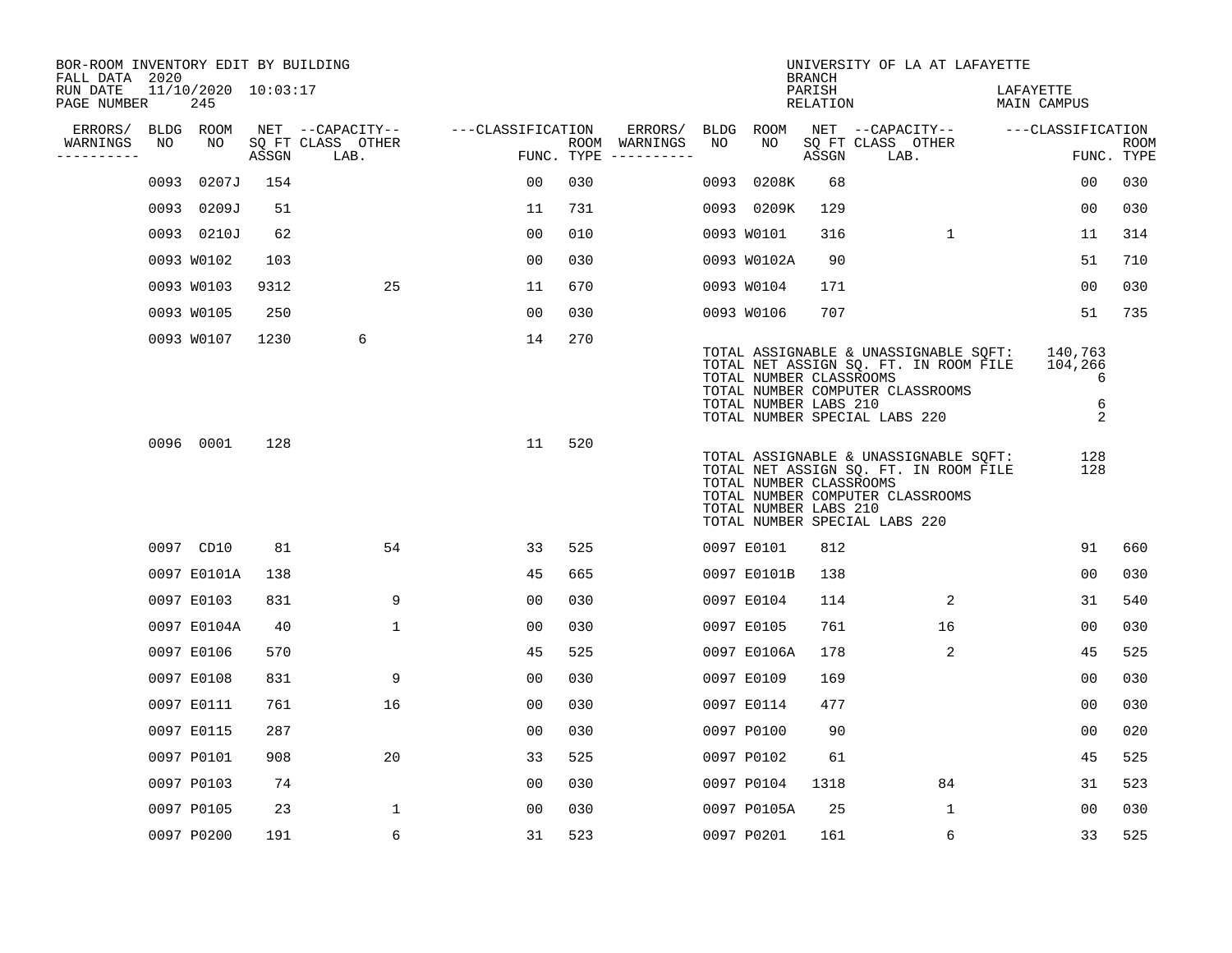| BOR-ROOM INVENTORY EDIT BY BUILDING<br>FALL DATA 2020 |    |                            |       |                           |                   |      |                                 |             |             | <b>BRANCH</b>             | UNIVERSITY OF LA AT LAFAYETTE |                          |                           |
|-------------------------------------------------------|----|----------------------------|-------|---------------------------|-------------------|------|---------------------------------|-------------|-------------|---------------------------|-------------------------------|--------------------------|---------------------------|
| RUN DATE<br>PAGE NUMBER                               |    | 11/10/2020 10:03:17<br>246 |       |                           |                   |      |                                 |             |             | PARISH<br><b>RELATION</b> |                               | LAFAYETTE<br>MAIN CAMPUS |                           |
| ERRORS/                                               |    | BLDG ROOM                  |       | NET --CAPACITY--          | ---CLASSIFICATION |      | ERRORS/                         | <b>BLDG</b> | <b>ROOM</b> |                           | NET --CAPACITY--              | ---CLASSIFICATION        |                           |
| WARNINGS<br>----------                                | NO | NO                         | ASSGN | SQ FT CLASS OTHER<br>LAB. |                   | ROOM | WARNINGS<br>FUNC. TYPE $------$ | NO          | NO          | ASSGN                     | SQ FT CLASS OTHER<br>LAB.     |                          | <b>ROOM</b><br>FUNC. TYPE |
|                                                       |    | 0097 P0202                 | 161   | 6                         | 31                | 523  |                                 |             | 0097 P0203  | 78                        | 2                             | 33                       | 525                       |
|                                                       |    | 0097 P0203A                | 78    | 2                         | 33                | 525  |                                 |             | 0097 P0204  | 154                       | 6                             | 33                       | 525                       |
|                                                       |    | 0097 P0205                 | 161   | 6                         | 33                | 525  |                                 |             | 0097 P0206  | 100                       | 2                             | 33                       | 525                       |
|                                                       |    | 0097 P0206A                | 50    | 2                         | 33                | 525  |                                 |             | 0097 P0207  | 161                       | 6                             | 31                       | 523                       |
|                                                       |    | 0097 P0208                 | 189   | 6                         | 31                | 523  |                                 |             | 0097 P0209  | 577                       |                               | 00                       | 020                       |
|                                                       |    | 0097 P0210                 | 71    |                           | 45                | 665  |                                 |             | 0097 P0211  | 92                        |                               | 45                       | 665                       |
|                                                       |    | 0097 P0212                 | 65    |                           | 0 <sub>0</sub>    | 030  |                                 |             | 0097 P0213  | 28                        | $\mathbf{1}$                  | 00                       | 030                       |
|                                                       |    | 0097 P0214                 | 53    | $\mathbf{1}$              | 0 <sub>0</sub>    | 030  |                                 |             | 0097 P0300  | 804                       | 44                            | 31                       | 523                       |
|                                                       |    | 0097 P0301                 | 208   | 15                        | 31                | 523  |                                 |             | 0097 P0302  | 1111                      | 40                            | 31                       | 523                       |
|                                                       |    | 0097 P0303                 | 315   |                           | 0 <sub>0</sub>    | 020  |                                 |             | 0097 P0304  | 59                        |                               | 0 <sub>0</sub>           | 030                       |
|                                                       |    | 0097 P0305                 | 39    | $\mathbf 1$               | 0 <sub>0</sub>    | 030  |                                 |             | 0097 P0306  | 112                       | 2                             | 0 <sub>0</sub>           | 030                       |
|                                                       |    | 0097 S0001A                | 90    |                           | 0 <sub>0</sub>    | 020  |                                 |             | 0097 S0001P | 90                        |                               | 0 <sub>0</sub>           | 020                       |
|                                                       |    | 0097 S0001S                | 90    |                           | 0 <sub>0</sub>    | 020  |                                 |             | 0097 S0002P | 88                        |                               | 0 <sub>0</sub>           | 020                       |
|                                                       |    | 0097 S0002S                | 87    |                           | 0 <sub>0</sub>    | 020  |                                 |             | 0097 S0101  | 1525                      | 25                            | 0 <sub>0</sub>           | 030                       |
|                                                       |    | 0097 S0101A                | 104   |                           | 0 <sub>0</sub>    | 010  |                                 |             | 0097 S0102  | 1000                      | 15                            | 0 <sub>0</sub>           | 030                       |
|                                                       |    | 0097 S0102A                | 104   |                           | 00                | 030  |                                 |             | 0097 S0103  | 437                       |                               | 91                       | 635                       |
|                                                       |    | 0097 S0103A                | 162   |                           | 91                | 635  |                                 |             | 0097 S0103B | 19                        |                               | 91                       | 635                       |
|                                                       |    | 0097 S0104                 | 606   | 8                         | 91                | 630  |                                 |             | 0097 S0105  | 437                       | 4                             | 91                       | 635                       |
|                                                       |    | 0097 S0105A                | 162   |                           | 91                | 635  |                                 |             | 0097 S0105B | 19                        |                               | 91                       | 665                       |
|                                                       |    | 0097 S0106                 | 606   | 12                        | 91                | 630  |                                 |             | 0097 S0107  | 1000                      | 15                            | 0 <sub>0</sub>           | 030                       |
|                                                       |    | 0097 S0107A                | 104   |                           | 0 <sub>0</sub>    | 030  |                                 |             | 0097 S0108  | 1525                      |                               | 00                       | 030                       |
|                                                       |    | 0097 S0108A                | 104   |                           | 0 <sub>0</sub>    | 010  |                                 |             | 0097 T0101  | 41                        |                               | 55                       | 525                       |
|                                                       |    | 0097 T0102                 | 41    |                           | 55                | 525  |                                 |             | 0097 T0103  | 41                        |                               | 55                       | 525                       |
|                                                       |    | 0097 W0101                 | 737   |                           | 91                | 660  |                                 |             | 0097 W0102  | 124                       |                               | 45                       | 665                       |
|                                                       |    | 0097 W0103                 | 796   | 9                         | 0 <sub>0</sub>    | 030  |                                 |             | 0097 W0104  | 168                       |                               | 0 <sub>0</sub>           | 030                       |
|                                                       |    | 0097 W0105                 | 730   | 16                        | 0 <sub>0</sub>    | 030  |                                 |             | 0097 W0106  | 585                       |                               | 00                       | 030                       |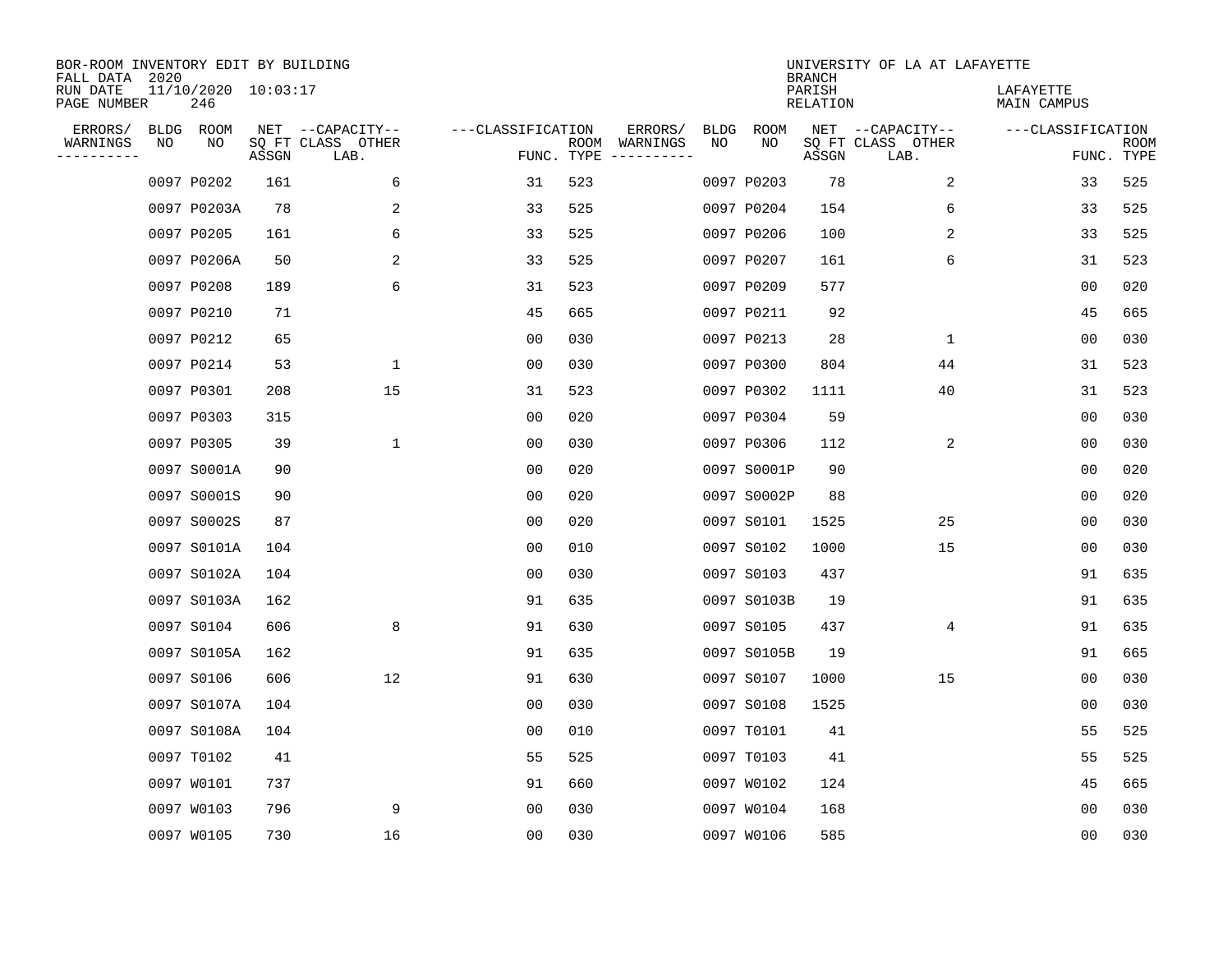| BOR-ROOM INVENTORY EDIT BY BUILDING<br>FALL DATA 2020 |      |                            |                |                           |                   |     |                                      |      |                                                                | <b>BRANCH</b>      | UNIVERSITY OF LA AT LAFAYETTE                                                                                                                       |                          |                           |
|-------------------------------------------------------|------|----------------------------|----------------|---------------------------|-------------------|-----|--------------------------------------|------|----------------------------------------------------------------|--------------------|-----------------------------------------------------------------------------------------------------------------------------------------------------|--------------------------|---------------------------|
| RUN DATE<br>PAGE NUMBER                               |      | 11/10/2020 10:03:17<br>247 |                |                           |                   |     |                                      |      |                                                                | PARISH<br>RELATION |                                                                                                                                                     | LAFAYETTE<br>MAIN CAMPUS |                           |
| ERRORS/                                               |      | BLDG ROOM                  |                | NET --CAPACITY--          | ---CLASSIFICATION |     | ERRORS/                              |      | BLDG ROOM                                                      |                    | NET --CAPACITY--                                                                                                                                    | ---CLASSIFICATION        |                           |
| WARNINGS<br>----------                                | NO   | NO                         | ASSGN          | SQ FT CLASS OTHER<br>LAB. |                   |     | ROOM WARNINGS<br>FUNC. TYPE $------$ | NO   | NO                                                             | ASSGN              | SQ FT CLASS OTHER<br>LAB.                                                                                                                           |                          | <b>ROOM</b><br>FUNC. TYPE |
|                                                       |      | 0097 W0107                 | 124            |                           | 45                | 665 |                                      |      | 0097 W0108                                                     | 796                | 9                                                                                                                                                   | 00                       | 030                       |
|                                                       |      | 0097 W0109                 | 119            |                           | 31                | 540 |                                      |      | 0097 W0110                                                     | 53                 |                                                                                                                                                     | 0 <sub>0</sub>           | 030                       |
|                                                       |      | 0097 W0111                 | 730            | 16                        | 0 <sub>0</sub>    | 030 |                                      |      | 0097 W0112                                                     | 660                |                                                                                                                                                     | 91                       | 660                       |
|                                                       |      | 0097 W0112A                | 37             |                           | 45                | 665 |                                      |      | 0097 W0112B                                                    | 50                 |                                                                                                                                                     | 45                       | 665                       |
|                                                       |      | 0097 W0113                 | 112            |                           | 0 <sub>0</sub>    | 020 |                                      |      | 0097 W0120                                                     | 188                |                                                                                                                                                     | 91                       | 710                       |
|                                                       |      | 0097 W0201                 | 1013           |                           | 91                | 660 |                                      |      | 0097 W0202                                                     | 124                |                                                                                                                                                     | 91                       | 665                       |
|                                                       |      | 0097 W0203                 | 796            | 9                         | 0 <sub>0</sub>    | 030 |                                      |      | 0097 W0204                                                     | 174                |                                                                                                                                                     | 0 <sub>0</sub>           | 030                       |
|                                                       |      | 0097 W0205                 | 730            | 16                        | 0 <sub>0</sub>    | 030 |                                      |      | 0097 W0206                                                     | 98                 |                                                                                                                                                     | 91                       | 525                       |
|                                                       |      | 0097 W0207                 | 363            | 6                         | 91                | 660 |                                      |      | 0097 W0208                                                     | 124                |                                                                                                                                                     | 45                       | 665                       |
|                                                       |      | 0097 W0209                 | 796            | 9                         | 0 <sub>0</sub>    | 030 |                                      |      | 0097 W0210                                                     | 119                |                                                                                                                                                     | 31                       | 540                       |
|                                                       |      | 0097 W0211                 | 53             | 1                         | 00                | 030 |                                      |      | 0097 W0212                                                     | 730                | 16                                                                                                                                                  | 00                       | 030                       |
|                                                       |      | 0097 W0213                 | 98             |                           | 45                | 665 |                                      |      | 0097 W0214<br>TOTAL NUMBER CLASSROOMS<br>TOTAL NUMBER LABS 210 | 473                | TOTAL ASSIGNABLE & UNASSIGNABLE SQFT:<br>TOTAL NET ASSIGN SQ. FT. IN ROOM FILE<br>TOTAL NUMBER COMPUTER CLASSROOMS<br>TOTAL NUMBER SPECIAL LABS 220 | 91<br>33,887<br>14,972   | 660                       |
|                                                       | 0098 | 0100                       | 884            |                           | 93                | 650 |                                      | 0098 | 0100A 1337                                                     |                    |                                                                                                                                                     | 0 <sub>0</sub>           | 020                       |
|                                                       | 0098 | 0100B                      | 1828           |                           | 0 <sub>0</sub>    | 020 |                                      | 0098 | 0100C                                                          | 482                |                                                                                                                                                     | 0 <sub>0</sub>           | 020                       |
|                                                       | 0098 | 0100D                      | 738            |                           | 0 <sub>0</sub>    | 020 |                                      | 0098 | 0100E                                                          | 44                 |                                                                                                                                                     | 0 <sub>0</sub>           | 020                       |
|                                                       | 0098 | 0100F                      | 47             |                           | 0 <sub>0</sub>    | 020 |                                      | 0098 | 0101                                                           | 204                | 6                                                                                                                                                   | 93                       | 350                       |
|                                                       | 0098 | 0102                       | 243            | 12                        | 93                | 325 |                                      | 0098 | 0102A                                                          | 27                 | $\mathbf{1}$                                                                                                                                        | 93                       | 315                       |
|                                                       | 0098 | 0104                       | $\overline{3}$ |                           | 45                | 315 |                                      | 0098 | 0105                                                           | 391                | 2                                                                                                                                                   | 93                       | 313                       |
|                                                       | 0098 | 0106                       | 415            | 5                         | 93                | 314 |                                      | 0098 | 0107                                                           | 33                 | $\mathbf{1}$                                                                                                                                        | 93                       | 315                       |
|                                                       | 0098 | 0108                       | 66             | 2                         | 0 <sub>0</sub>    | 030 |                                      | 0098 | 0109                                                           | 163                | 2                                                                                                                                                   | 93                       | 314                       |
|                                                       | 0098 | 0110                       | 14             | $\mathbf{1}$              | 93                | 731 |                                      | 0098 | 0111                                                           | 172                | 2                                                                                                                                                   | 93                       | 314                       |
|                                                       | 0098 | 0112                       | 83             | 1                         | 93                | 660 |                                      | 0098 | 0113                                                           | 192                | 2                                                                                                                                                   | 93                       | 314                       |
|                                                       |      | 0098 0117                  | 243            | 2                         | 93                | 314 |                                      |      | 0098 0118                                                      | 254                | 5                                                                                                                                                   | 93                       | 530                       |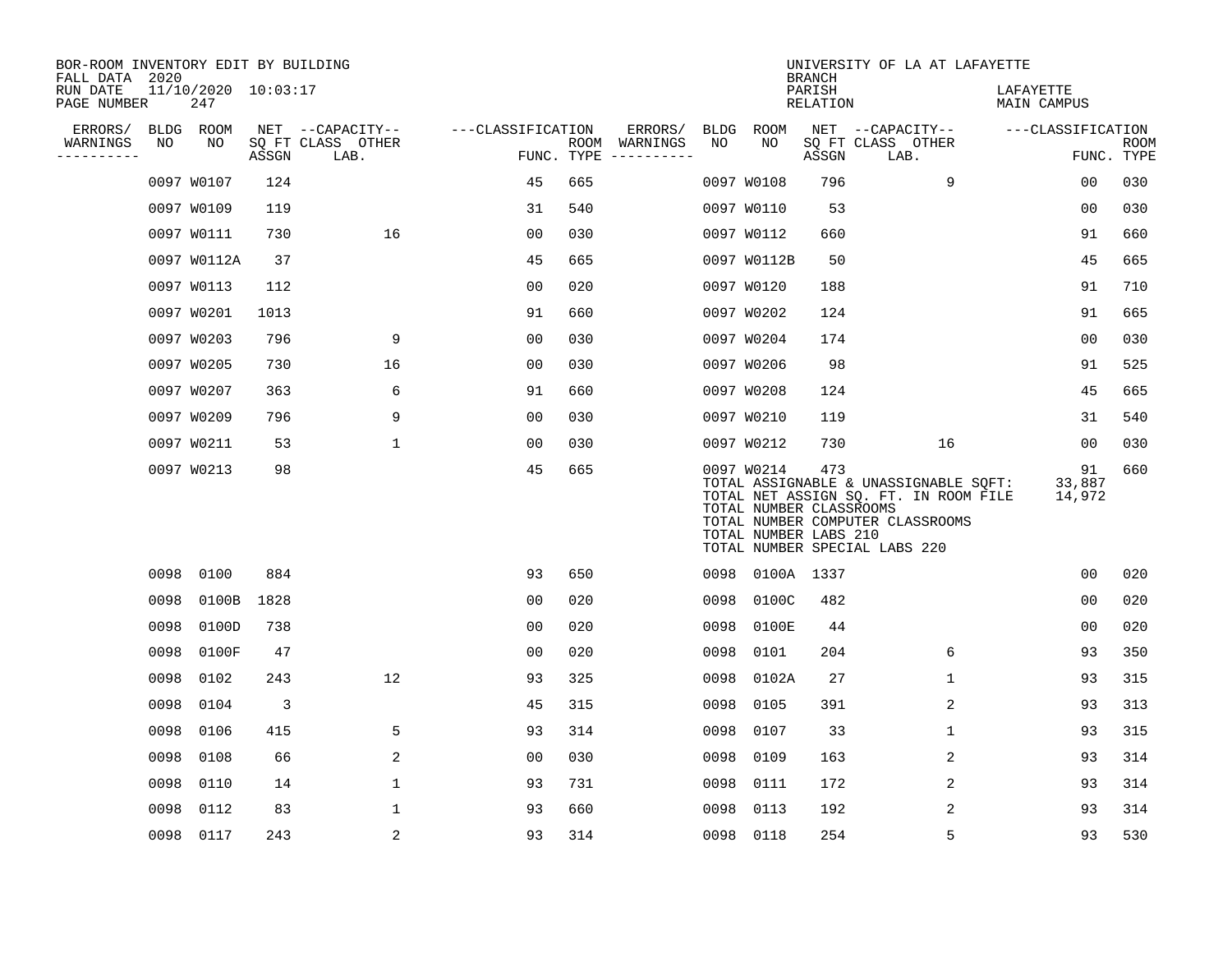| BOR-ROOM INVENTORY EDIT BY BUILDING<br>FALL DATA 2020 |             |                            |       |                           |                   |            |                              |             |             | <b>BRANCH</b>             | UNIVERSITY OF LA AT LAFAYETTE |                                 |                           |
|-------------------------------------------------------|-------------|----------------------------|-------|---------------------------|-------------------|------------|------------------------------|-------------|-------------|---------------------------|-------------------------------|---------------------------------|---------------------------|
| RUN DATE<br>PAGE NUMBER                               |             | 11/10/2020 10:03:17<br>248 |       |                           |                   |            |                              |             |             | PARISH<br><b>RELATION</b> |                               | LAFAYETTE<br><b>MAIN CAMPUS</b> |                           |
| ERRORS/                                               | <b>BLDG</b> | ROOM                       |       | NET --CAPACITY--          | ---CLASSIFICATION |            | ERRORS/                      | <b>BLDG</b> | <b>ROOM</b> |                           | NET --CAPACITY--              | ---CLASSIFICATION               |                           |
| WARNINGS<br>----------                                | NO          | NO                         | ASSGN | SQ FT CLASS OTHER<br>LAB. |                   | FUNC. TYPE | ROOM WARNINGS<br>----------- | NO          | NO          | ASSGN                     | SQ FT CLASS OTHER<br>LAB.     |                                 | <b>ROOM</b><br>FUNC. TYPE |
|                                                       | 0098        | 0119                       | 223   | 4                         | 93                | 313        |                              | 0098        | 0119A       | 190                       | 2                             | 93                              | 314                       |
|                                                       | 0098        | 0119B                      | 190   | 2                         | 93                | 314        |                              | 0098        | 0119E       | 10                        | $\mathbf 1$                   | 93                              | 315                       |
|                                                       | 0098        | 0120                       | 327   | 12                        | 93                | 350        |                              | 0098        | 0121        | 48                        | 1                             | 93                              | 315                       |
|                                                       | 0098        | 0122                       | 123   | $\mathbf{1}$              | 93                | 530        |                              | 0098        | 0123        | 232                       | 2                             | 93                              | 314                       |
|                                                       | 0098        | 0124                       | 93    | 2                         | 63                | 314        |                              | 0098        | 0125        | 240                       | $\overline{2}$                | 93                              | 314                       |
|                                                       | 0098        | 0126                       | 269   | $\overline{2}$            | 93                | 314        |                              | 0098        | 0127        | 269                       | 15                            | 93                              | 314                       |
|                                                       | 0098        | 0128                       | 216   | $\mathbf{1}$              | 93                | 314        |                              | 0098        | 0129        | 124                       | $\overline{2}$                | 93                              | 314                       |
|                                                       | 0098        | 0129A                      | 35    |                           | 93                | 315        |                              | 0098        | 0130        | 348                       | 5                             | 93                              | 314                       |
|                                                       | 0098        | 0131                       | 235   | 6                         | 65                | 313        |                              | 0098        | 0131A       | 348                       | 3                             | 65                              | 325                       |
|                                                       | 0098        | 0132                       | 146   | 6                         | 65                | 314        |                              | 0098        | 0133        | 182                       | 6                             | 65                              | 314                       |
|                                                       | 0098        | 0134                       | 184   | 6                         | 65                | 314        |                              | 0098        | 0135        | 199                       | 6                             | 65                              | 314                       |
|                                                       | 0098        | 0140                       | 563   | 37                        | 93                | 530        |                              | 0098        | 0140A       | 227                       |                               | 93                              | 535                       |
|                                                       | 0098        | 0141                       | 200   | 3                         | 93                | 325        |                              | 0098        | 0142        | 115                       | 2                             | 93                              | 314                       |
|                                                       | 0098        | 0143                       | 130   | $\overline{\mathbf{c}}$   | 93                | 314        |                              | 0098        | 0144        | 224                       | 14                            | 93                              | 525                       |
|                                                       | 0098        | 0145                       | 445   | $7\phantom{.0}$           | 93                | 525        |                              | 0098        | 0146        | 448                       | 8                             | 93                              | 525                       |
|                                                       | 0098        | 0147                       | 611   |                           | 93                | 525        |                              | 0098        | 0148        | 115                       | $\mathbf{1}$                  | 93                              | 525                       |
|                                                       | 0098        | 0149                       | 136   | $\mathbf 1$               | 93                | 290        |                              | 0098        | 0149A       | 93                        | $\mathbf{1}$                  | 93                              | 290                       |
|                                                       | 0098        | 0150                       | 376   | 3                         | 45                | 525        |                              | 0098        | 0151        | 55                        |                               | 45                              | 525                       |
|                                                       | 0098        | 0152                       | 43    | $\mathbf{1}$              | 93                | 731        |                              | 0098        | 0153        | 55                        |                               | 45                              | 525                       |
|                                                       | 0098        | 0154                       | 82    | 3                         | 0 <sub>0</sub>    | 030        |                              | 0098        | 0155        | 225                       | 3                             | 45                              | 525                       |
|                                                       | 0098        | 0156                       | 62    | $\mathbf{1}$              | 93                | 535        |                              | 0098        | 0157        | 108                       |                               | 0 <sub>0</sub>                  | 010                       |
|                                                       | 0098        | 0158                       | 104   |                           | 0 <sub>0</sub>    | 030        |                              | 0098        | 0159        | 635                       |                               | 0 <sub>0</sub>                  | 030                       |
|                                                       | 0098        | 0159A                      | 223   |                           | 0 <sub>0</sub>    | 030        |                              | 0098        | 0162        | 425                       | $\mathbf 1$                   | 93                              | 525                       |
|                                                       | 0098        | 0163                       | 706   | $\mathbf 1$               | 93                | 525        |                              | 0098        | 0164        | 1470                      | 4                             | 93                              | 310                       |
|                                                       | 0098        | 0164A                      | 628   | 20                        | 93                | 520        |                              | 0098        | 0164B       | 1184                      | 66                            | 93                              | 530                       |
|                                                       | 0098 0165   |                            | 248   | $7\overline{ }$           | 93                | 525        |                              | 0098        | 0166        | 80                        |                               | 45                              | 525                       |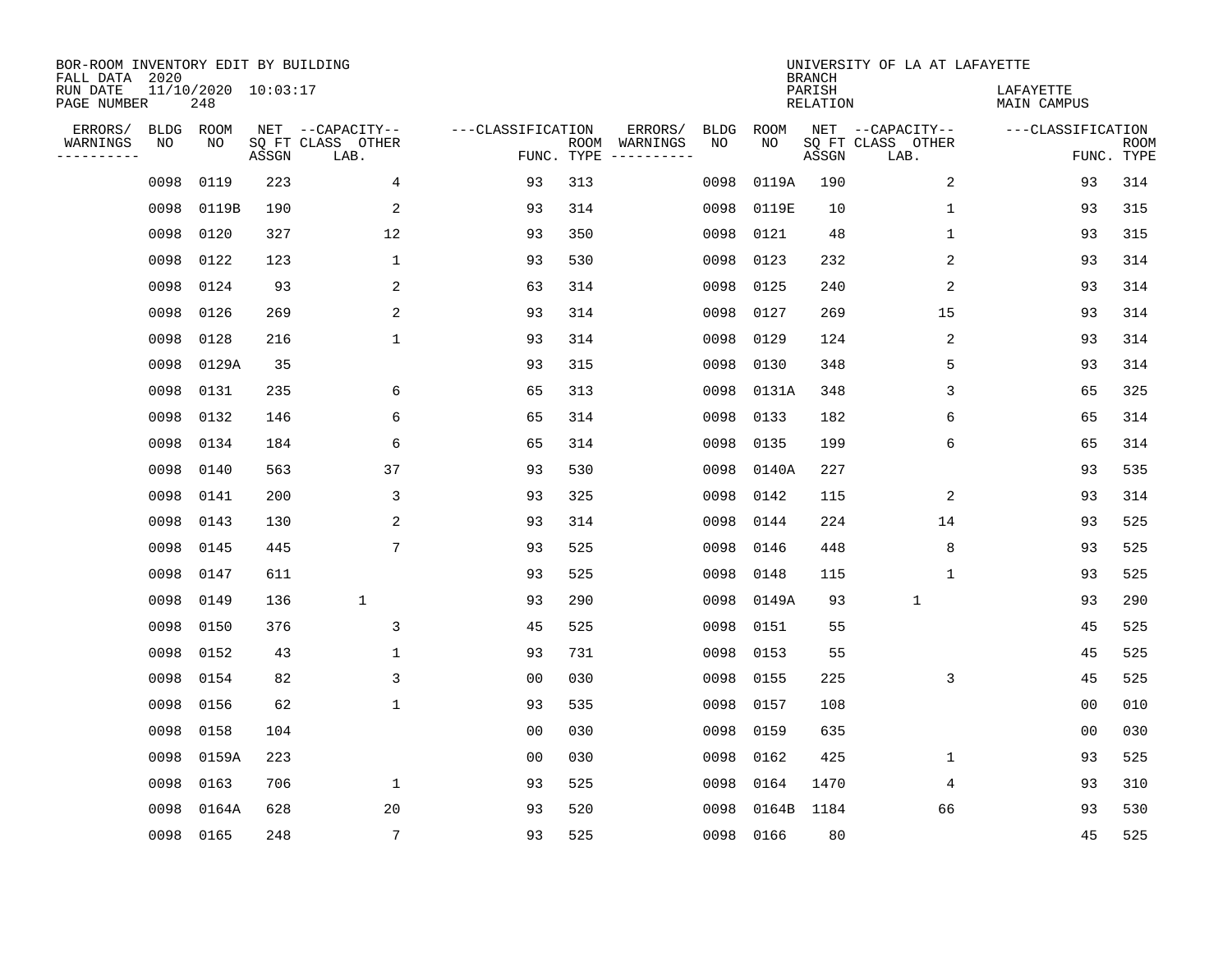| BOR-ROOM INVENTORY EDIT BY BUILDING<br>FALL DATA 2020 |           |                 |                |                                    |                |                     |                  |           |                                                               | BRANCH             | UNIVERSITY OF LA AT LAFAYETTE                                                                                                                                                          |                          |                           |
|-------------------------------------------------------|-----------|-----------------|----------------|------------------------------------|----------------|---------------------|------------------|-----------|---------------------------------------------------------------|--------------------|----------------------------------------------------------------------------------------------------------------------------------------------------------------------------------------|--------------------------|---------------------------|
| RUN DATE 11/10/2020 10:03:17<br>PAGE NUMBER 249       |           |                 |                |                                    |                |                     |                  |           |                                                               | PARISH<br>RELATION |                                                                                                                                                                                        | LAFAYETTE<br>MAIN CAMPUS |                           |
|                                                       |           |                 |                |                                    |                |                     |                  |           |                                                               |                    | ERRORS/ BLDG ROOM NET --CAPACITY-- - ---CLASSIFICATION ERRORS/ BLDG ROOM NET --CAPACITY-- - ---CLASSIFICATION                                                                          |                          |                           |
| WARNINGS NO<br>----------                             |           |                 |                | NO SO FT CLASS OTHER<br>ASSGN LAB. | FUN            | FUNC. TYPE $------$ | ROOM WARNINGS NO |           | NO                                                            |                    | SQ FT CLASS OTHER<br>ASSGN LAB.                                                                                                                                                        |                          | <b>ROOM</b><br>FUNC. TYPE |
|                                                       |           | 0098 0167       | 677            | 16                                 | 93             | 314                 |                  | 0098 0168 |                                                               | 85                 | $\overline{a}$                                                                                                                                                                         | 93                       | 314                       |
|                                                       |           | 0098 0168A      | 71             | 2                                  | 93             | 314                 |                  |           | 0098 0168B                                                    | 67                 | $\mathbf{1}$                                                                                                                                                                           | 93                       | 314                       |
|                                                       |           | 0098 0169       | 90             | 2                                  | 93             | 314                 |                  | 0098 0170 |                                                               | 117                | $\overline{2}$                                                                                                                                                                         | 93                       | 314                       |
|                                                       | 0098 0171 |                 | 80             | $\mathbf{1}$                       | 56             | 855                 |                  | 0098      | 0172                                                          | 178                | $\mathbf{3}$                                                                                                                                                                           | 93                       | 325                       |
|                                                       |           | 0098 0173       | 981            | $\mathbf{1}$                       | 93             | 525                 |                  | 0098 0174 |                                                               | 131                | $\mathbf{1}$                                                                                                                                                                           | 93                       | 310                       |
|                                                       | 0098 0175 |                 | 70             | $\mathbf{1}$                       | 0 <sub>0</sub> | 030                 |                  | 0098 0176 |                                                               | 257                | 6                                                                                                                                                                                      | 93                       | 650                       |
|                                                       | 0098 0177 |                 | 536            | $\mathbf{1}$                       | 93             | 730                 |                  | 0098 0178 |                                                               | 506                | $\mathbf{1}$                                                                                                                                                                           | 93                       | 731                       |
|                                                       | 0098 0179 |                 | 730            | 48                                 | 93             | 530                 |                  | 0098 0180 |                                                               | 105                | $\overline{2}$                                                                                                                                                                         | 93                       | 870                       |
|                                                       |           | 0098 0180A      | 91             | $\mathbf{1}$                       | 93             | 870                 |                  | 0098 0181 |                                                               | 98                 | $\mathbf{1}$                                                                                                                                                                           | 93                       | 870                       |
|                                                       |           | 0098 0185       | 25             |                                    | 00             | 030                 |                  | 0098 0186 |                                                               | 136                |                                                                                                                                                                                        | 00                       | 030                       |
|                                                       |           | 0098 0187       | 206            | 1                                  | 93             | 635                 |                  | 0098 0188 |                                                               | 103                | 2                                                                                                                                                                                      | 93                       | 314                       |
|                                                       |           | 0098 0189       | 158            | 2                                  | 93             | 314                 |                  |           | 0098 0190<br>TOTAL NUMBER CLASSROOMS<br>TOTAL NUMBER LABS 210 |                    | 4375 100<br>TOTAL ASSIGNABLE & UNASSIGNABLE SQFT: 31,983<br>TOTAL NET ASSIGN SQ. FT. IN ROOM FILE 26,058<br>TOTAL NUMBER COMPUTER CLASSROOMS<br>TOTAL NUMBER SPECIAL LABS 220          | 93                       | 630                       |
|                                                       |           | 0099 0101       | 2536           |                                    | 00             | 030                 |                  |           | 0099 0102                                                     | 139                |                                                                                                                                                                                        | 45                       | 725                       |
|                                                       |           | 0099 0103       | 108            | $\mathbf{1}$                       | 11             | 310                 |                  |           | TOTAL NUMBER CLASSROOMS<br>TOTAL NUMBER LABS 210              |                    | 0099 0104 1110 2 74<br>TOTAL ASSIGNABLE & UNASSIGNABLE SQFT: 3,893<br>TOTAL NET ASSIGN SQ. FT. IN ROOM FILE 1,357<br>TOTAL NUMBER COMPUTER CLASSROOMS<br>TOTAL NUMBER SPECIAL LABS 220 | 74                       | 720                       |
|                                                       |           |                 | 0100 0101 5983 | 40                                 | 11             | 520                 |                  |           | TOTAL NUMBER CLASSROOMS<br>TOTAL NUMBER LABS 210              |                    | TOTAL ASSIGNABLE & UNASSIGNABLE SQFT: 5,983<br>TOTAL NET ASSIGN SQ. FT. IN ROOM FILE 5,983<br>TOTAL NUMBER COMPUTER CLASSROOMS<br>TOTAL NUMBER SPECIAL LABS 220                        |                          |                           |
|                                                       |           | 0101 0001 16961 |                |                                    | 11             | 590                 |                  |           |                                                               |                    | TOTAL ASSIGNABLE & UNASSIGNABLE SQFT:                                                                                                                                                  | 16,961                   |                           |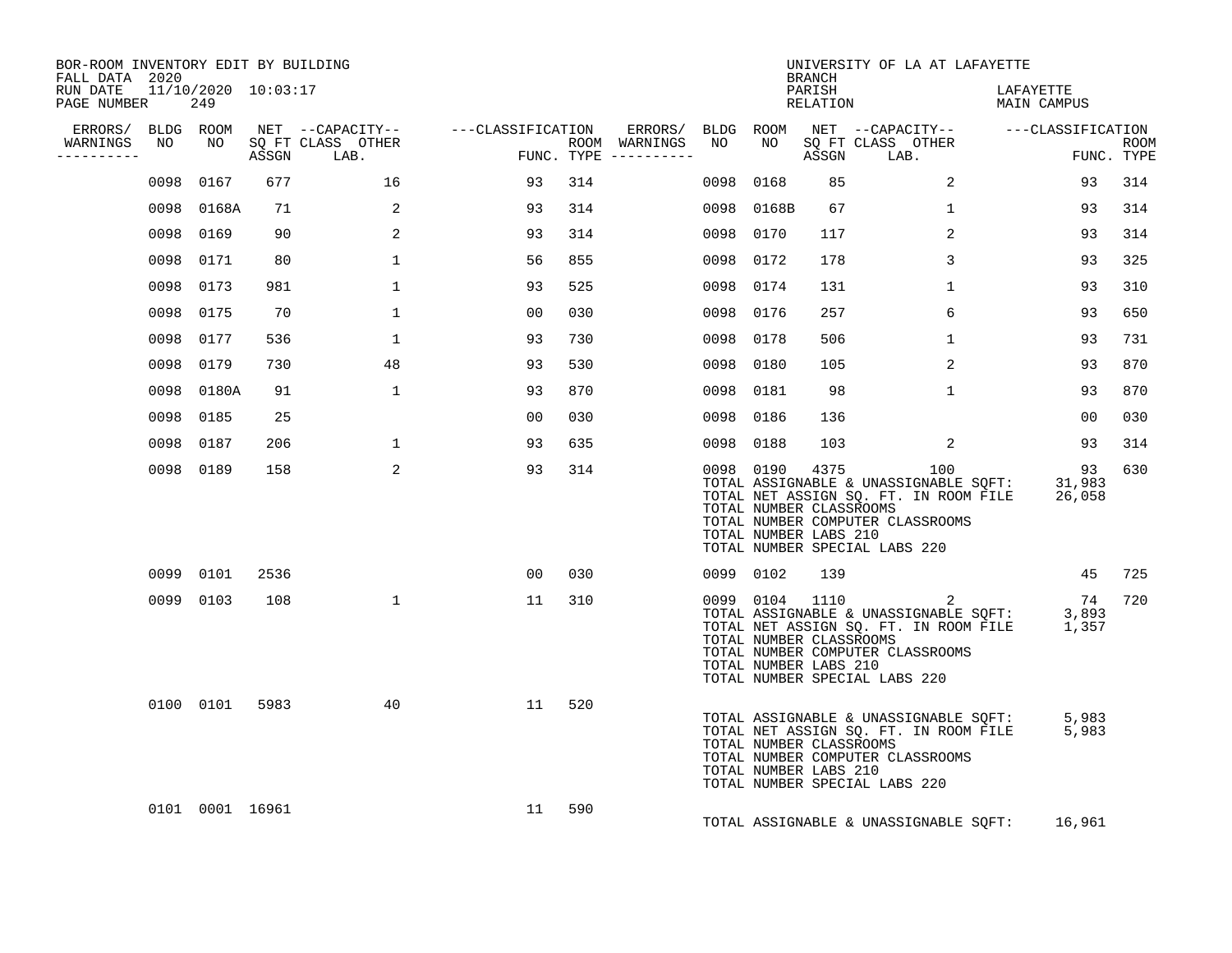| BOR-ROOM INVENTORY EDIT BY BUILDING<br>FALL DATA 2020 |            |               |              |                 |     |           |                                                                                                                                                                                                         | UNIVERSITY OF LA AT LAFAYETTE<br>BRANCH                   |       |              |           |                                                                                                                                                                                    |        |
|-------------------------------------------------------|------------|---------------|--------------|-----------------|-----|-----------|---------------------------------------------------------------------------------------------------------------------------------------------------------------------------------------------------------|-----------------------------------------------------------|-------|--------------|-----------|------------------------------------------------------------------------------------------------------------------------------------------------------------------------------------|--------|
| RUN DATE 11/10/2020 10:03:17<br>PAGE NUMBER 250       |            |               |              |                 |     |           |                                                                                                                                                                                                         | PARISH<br>PARISH DARISH LAFAYETTE<br>RELATION MAIN CAMPUS |       |              | LAFAYETTE |                                                                                                                                                                                    |        |
|                                                       |            |               |              |                 |     |           |                                                                                                                                                                                                         |                                                           |       |              |           |                                                                                                                                                                                    |        |
|                                                       |            |               |              |                 |     |           |                                                                                                                                                                                                         |                                                           |       |              |           |                                                                                                                                                                                    |        |
|                                                       |            |               |              |                 |     |           | TOTAL NUMBER CLASSROOMS<br>TOTAL NUMBER COMPUTER CLASSROOMS<br>TOTAL NUMBER LABS 210<br>TOTAL NUMBER SPECIAL LABS 220                                                                                   |                                                           |       |              |           | TOTAL NET ASSIGN SQ. FT. IN ROOM FILE 16,961                                                                                                                                       |        |
|                                                       |            | 011A 0101 377 |              | 92 950          |     |           | TOTAL ASSIGNABLE & UNASSIGNABLE SQFT:<br>TOTAL NET ASSIGN SQ. FT. IN ROOM FILE<br>TOTAL NUMBER CLASSROOMS<br>TOTAL NUMBER COMPUTER CLASSROOMS<br>TOTAL NUMBER LABS 210<br>TOTAL NUMBER SPECIAL LABS 220 |                                                           |       |              |           | 377<br>377                                                                                                                                                                         |        |
|                                                       | 011B 0100  | 360           |              | 00              | 020 | 011B 0101 |                                                                                                                                                                                                         | 279                                                       |       | 20           |           |                                                                                                                                                                                    | 11 350 |
|                                                       | 011B 0102  | 82            | $\mathbf{1}$ | 00              | 030 |           | 011B 0102A                                                                                                                                                                                              | 34                                                        |       |              |           | 11                                                                                                                                                                                 | 315    |
|                                                       | 011B 0103  | 328           | 3            | 11              | 310 | 011B 0104 |                                                                                                                                                                                                         |                                                           | 254 2 |              |           | 11                                                                                                                                                                                 | 310    |
|                                                       | 011B 0105  | 254           | 2            | 11              | 310 | 011B 0106 |                                                                                                                                                                                                         | 119                                                       |       |              |           | 45                                                                                                                                                                                 | 730    |
|                                                       | 011B 0107  | 199           | $\mathbf{1}$ | 45              | 635 | 011B 0108 |                                                                                                                                                                                                         | 88                                                        |       |              |           | 45                                                                                                                                                                                 | 730    |
|                                                       | 011B 0109  | 187           |              | 45              | 730 |           | TOTAL NUMBER CLASSROOMS<br>TOTAL NUMBER COMPUTER CLASSROOMS<br>TOTAL NUMBER LABS 210<br>TOTAL NUMBER SPECIAL LABS 220                                                                                   |                                                           |       |              |           |                                                                                                                                                                                    | 030    |
|                                                       |            | 011C 0101 411 |              | 11 950          |     |           | TOTAL ASSIGNABLE & UNASSIGNABLE SQFT:<br>TOTAL NET ASSIGN SQ. FT. IN ROOM FILE<br>TOTAL NUMBER CLASSROOMS<br>TOTAL NUMBER COMPUTER CLASSROOMS<br>TOTAL NUMBER LABS 210<br>TOTAL NUMBER SPECIAL LABS 220 |                                                           |       |              |           | 411<br>411                                                                                                                                                                         |        |
|                                                       | 0152 0101  | 1846          |              | 63              | 730 |           | 0152 0101A                                                                                                                                                                                              | 84                                                        |       | 1            |           |                                                                                                                                                                                    | 63 325 |
|                                                       | 0152 0101C | 580           |              | 21              | 730 |           | 0152 0101D                                                                                                                                                                                              | 39                                                        |       | $\mathbf{1}$ |           | 21                                                                                                                                                                                 | 730    |
|                                                       | 0152 0102  | 38            | $\mathbf{1}$ | 00 <sub>o</sub> | 030 |           | TOTAL NUMBER CLASSROOMS<br>TOTAL NUMBER COMPUTER CLASSROOMS<br>TOTAL NUMBER LABS 210<br>TOTAL NUMBER SPECIAL LABS 220                                                                                   |                                                           |       |              |           | $\begin{array}{lllllll} 0152 & 0103 & 1900 & 1 & 21 \\ \text{TOTAL ASSIGNABLE & UNASSIGNABLE & SCFT:} & 4,487 \\ \text{TOTAL NET ASSIGN SG. FT. IN ROOM FILE} & 4,449 \end{array}$ | 730    |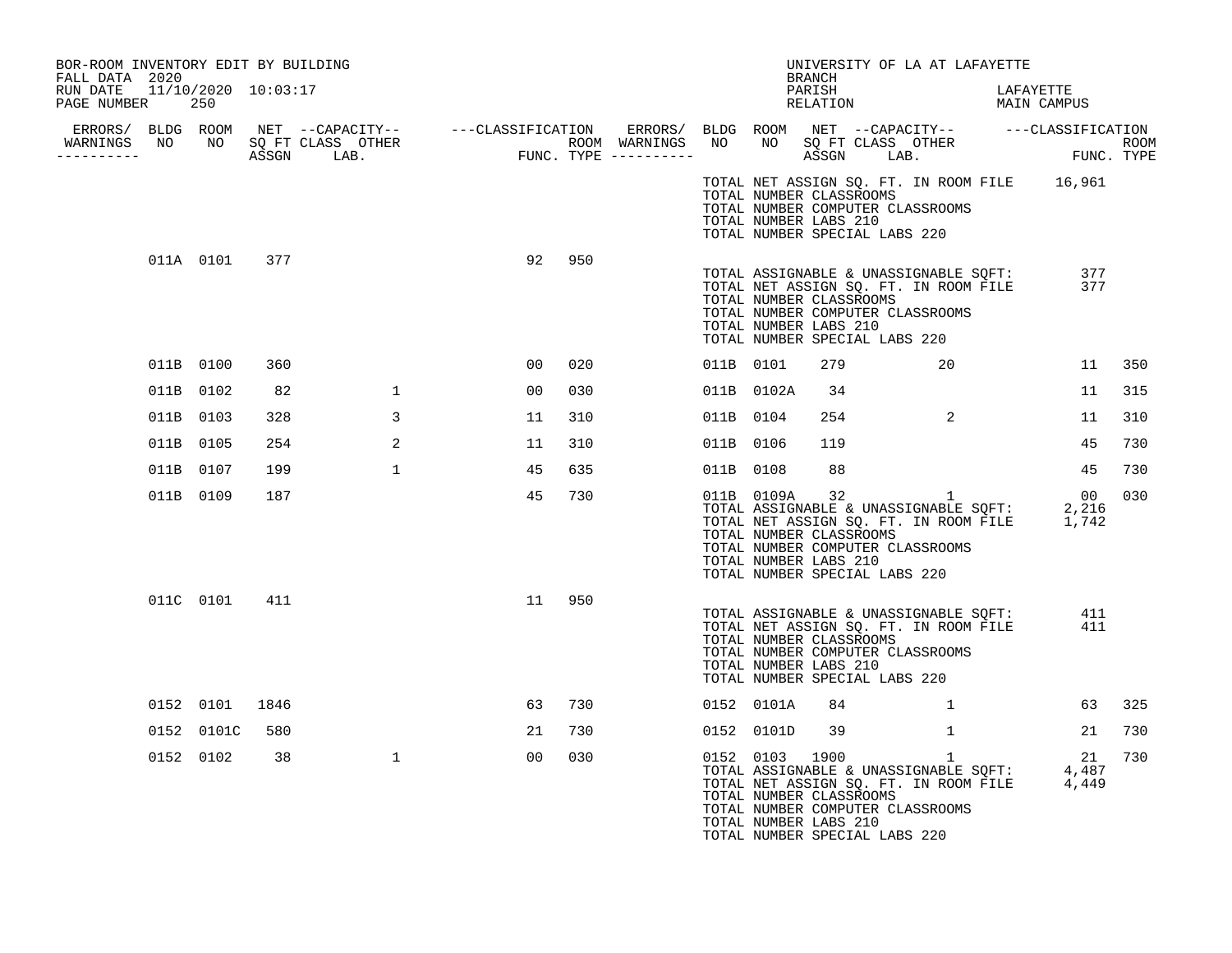| BOR-ROOM INVENTORY EDIT BY BUILDING<br>FALL DATA 2020 |                                |             |                                               |                   |            |                                         |            |             | <b>BRANCH</b>      | UNIVERSITY OF LA AT LAFAYETTE                 |                          |                           |
|-------------------------------------------------------|--------------------------------|-------------|-----------------------------------------------|-------------------|------------|-----------------------------------------|------------|-------------|--------------------|-----------------------------------------------|--------------------------|---------------------------|
| RUN DATE<br>PAGE NUMBER                               | $11/10/2020$ $10:03:17$<br>251 |             |                                               |                   |            |                                         |            |             | PARISH<br>RELATION |                                               | LAFAYETTE<br>MAIN CAMPUS |                           |
| ERRORS/<br>WARNINGS<br>NO<br>---------                | BLDG ROOM<br>NO                | ASSGN       | NET --CAPACITY--<br>SQ FT CLASS OTHER<br>LAB. | ---CLASSIFICATION | FUNC. TYPE | ERRORS/<br>ROOM WARNINGS<br>----------- | BLDG<br>NO | ROOM<br>NO. | ASSGN              | NET --CAPACITY--<br>SQ FT CLASS OTHER<br>LAB. | ---CLASSIFICATION        | <b>ROOM</b><br>FUNC. TYPE |
| 0157                                                  | 0100                           | 631         |                                               | 0 <sub>0</sub>    | 020        |                                         | 0157       | 0100A 6168  |                    |                                               | 0 <sub>0</sub>           | 020                       |
| 0157                                                  | 0100B                          | 161         |                                               | 0 <sub>0</sub>    | 020        |                                         |            | 0157 0100C  | 24                 |                                               | 0 <sub>0</sub>           | 020                       |
| 0157                                                  | 0100D                          | 24          |                                               | 0 <sub>0</sub>    | 020        |                                         |            | 0157 0100E  | 38                 |                                               | 41                       | 440                       |
| 0157                                                  | 0100F                          | 200         |                                               | 0 <sub>0</sub>    | 020        |                                         |            | 0157 0100G  | 200                |                                               | 0 <sub>0</sub>           | 020                       |
| 0157                                                  | 0100H                          | 510         |                                               | 0 <sub>0</sub>    | 020        |                                         |            | 0157 0100I  | 215                |                                               | 00                       | 020                       |
| 0157                                                  | 0100J                          | 110         |                                               | 0 <sub>0</sub>    | 020        |                                         |            | 0157 0100K  | 39                 |                                               | 0 <sub>0</sub>           | 020                       |
| 0157                                                  | 0100L                          | 39          |                                               | 0 <sub>0</sub>    | 020        |                                         |            | 0157 0100M  | 875                |                                               | 0 <sub>0</sub>           | 020                       |
| 0157                                                  | 0100N                          | 106         |                                               | 0 <sub>0</sub>    | 020        |                                         |            | 0157 0101   | 99                 |                                               | 0 <sub>0</sub>           | 030                       |
| 0157                                                  | 0102                           | 1473        | 138                                           | 41                | 680        |                                         | 0157       | 0103        | 91                 | 2                                             | 41                       | 715                       |
| 0157                                                  | 0104A                          | 245         | 8                                             | 51                | 630        |                                         |            | 0157 0104B  | 1890               | 20                                            | 11                       | 630                       |
| 0157                                                  |                                | 0104C 3059  | 20                                            | 11                | 420        |                                         | 0157       | 0104D       | 3180               | 65                                            | 11                       | 410                       |
| 0157                                                  |                                | 0104E 12444 | 125                                           | 11                | 420        |                                         |            | 0157 0104F  | 3267               |                                               | 11                       | 240                       |
| 0157                                                  | 0105                           | 1674        | 20                                            | 41                | 420        |                                         | 0157       | 0106        | 909                | 2                                             | 41                       | 440                       |
| 0157                                                  | 0107                           | 348         | 2                                             | 41                | 440        |                                         | 0157       | 0108        | 142                | 1                                             | 41                       | 325                       |
| 0157                                                  | 0109                           | 135         | 1                                             | 41                | 325        |                                         | 0157       | 0110        | 145                | 2                                             | 41                       | 314                       |
| 0157                                                  | 0111                           | 147         | 2                                             | 0 <sub>0</sub>    | 030        |                                         | 0157       | 0112        | 1086               | 105                                           | 41                       | 410                       |
| 0157                                                  | 0113A                          | 33          | $\mathbf 1$                                   | 41                | 410        |                                         |            | 0157 0113B  | 33                 | 1                                             | 41                       | 410                       |
| 0157                                                  | 0113C                          | 33          | $\mathbf 1$                                   | 41                | 410        |                                         | 0157       | 0113D       | 55                 | 11                                            | 41                       | 260                       |
|                                                       | 0157 0113E                     | 33          | 1                                             | 41                | 410        |                                         |            | 0157 0113F  | 33                 | 1                                             | 41                       | 455                       |
| 0157                                                  | 0114                           | 265         | 5                                             | 41                | 440        |                                         |            | 0157 0115   | 329                | 2                                             | 41                       | 455                       |
| 0157                                                  | 0116A                          | 29          | 1                                             | 11                | 410        |                                         |            | 0157 0116B  | 29                 | 1                                             | 11                       | 410                       |
| 0157                                                  | 0116C                          | 29          | $\mathbf 1$                                   | 11                | 410        |                                         | 0157       | 0116D       | 29                 | $\mathbf 1$                                   | 11                       | 410                       |
| 0157                                                  | 0116E                          | 29          | 1                                             | 11                | 410        |                                         |            | 0157 0116F  | 29                 | 1                                             | 11                       | 410                       |
| 0157                                                  | 0116G                          | 29          | $\mathbf{1}$                                  | 11                | 410        |                                         |            | 0157 0116H  | 29                 | $\mathbf 1$                                   | 11                       | 410                       |
| 0157                                                  | 0116I                          | 29          | 1                                             | 11                | 410        |                                         |            | 0157 0116J  | 29                 | 1                                             | 11                       | 410                       |
|                                                       | 0157 0116K                     | 29          | 1                                             | 11                | 410        |                                         |            | 0157 0116L  | 29                 | 1                                             | 11                       | 410                       |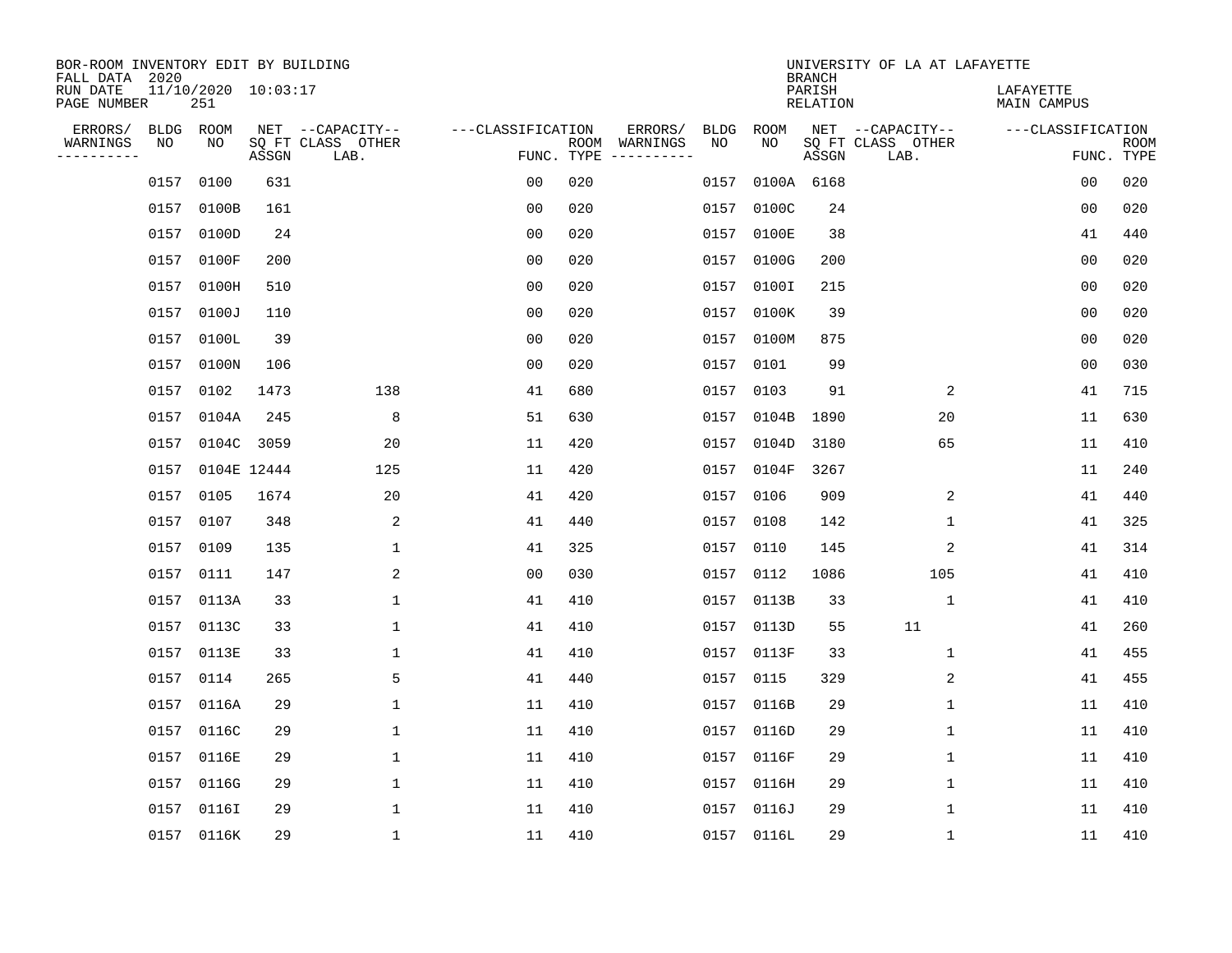| BOR-ROOM INVENTORY EDIT BY BUILDING<br>FALL DATA 2020 |             |                            |       |                           |                   |     |                                      |             |             | <b>BRANCH</b>             | UNIVERSITY OF LA AT LAFAYETTE |                          |                           |
|-------------------------------------------------------|-------------|----------------------------|-------|---------------------------|-------------------|-----|--------------------------------------|-------------|-------------|---------------------------|-------------------------------|--------------------------|---------------------------|
| RUN DATE<br>PAGE NUMBER                               |             | 11/10/2020 10:03:17<br>252 |       |                           |                   |     |                                      |             |             | PARISH<br><b>RELATION</b> |                               | LAFAYETTE<br>MAIN CAMPUS |                           |
| ERRORS/                                               | <b>BLDG</b> | ROOM                       |       | NET --CAPACITY--          | ---CLASSIFICATION |     | ERRORS/                              | <b>BLDG</b> | <b>ROOM</b> |                           | NET --CAPACITY--              | ---CLASSIFICATION        |                           |
| WARNINGS<br>----------                                | NO          | NO                         | ASSGN | SQ FT CLASS OTHER<br>LAB. |                   |     | ROOM WARNINGS<br>FUNC. TYPE $------$ | NO          | NO          | ASSGN                     | SQ FT CLASS OTHER<br>LAB.     |                          | <b>ROOM</b><br>FUNC. TYPE |
|                                                       | 0157        | 0116M                      | 29    | 1                         | 11                | 410 |                                      | 0157        | 0116N       | 29                        | $\mathbf 1$                   | 11                       | 410                       |
|                                                       | 0157        | 01160                      | 29    | 1                         | 11                | 410 |                                      |             | 0157 0116P  | 29                        | 1                             | 11                       | 410                       |
|                                                       | 0157        | 01160                      | 29    | $\mathbf 1$               | 11                | 410 |                                      |             | 0157 0116R  | 29                        | $\mathbf 1$                   | 11                       | 410                       |
|                                                       | 0157        | 0116S                      | 29    | 1                         | 11                | 410 |                                      |             | 0157 0116T  | 29                        | 1                             | 11                       | 410                       |
|                                                       | 0157        | 0117                       | 135   | 13                        | 41                | 420 |                                      | 0157        | 0119        | 122                       | 6                             | 11                       | 220                       |
|                                                       | 0157        | 0120                       | 165   | 16                        | 41                | 731 |                                      |             | 0157 0121   | 3318                      | 28                            | 11                       | 310                       |
|                                                       | 0157        | 0122                       | 140   | $\mathbf 1$               | 41                | 315 |                                      |             | 0157 0123   | 45                        | $\mathbf{1}$                  | 41                       | 440                       |
|                                                       | 0157 0124   |                            | 179   | $\mathbf{1}$              | 41                | 314 |                                      |             | 0157 0125   | 144                       | $\mathbf 1$                   | 48                       | 325                       |
|                                                       | 0157        | 0126                       | 32    | $\mathbf{1}$              | 0 <sub>0</sub>    | 030 |                                      |             | 0157 0127   | 152                       | $\mathbf{1}$                  | 48                       | 314                       |
|                                                       | 0157 0128   |                            | 32    | 1                         | 0 <sub>0</sub>    | 030 |                                      |             | 0157 0129   | 152                       | 1                             | 41                       | 314                       |
|                                                       | 0157        | 0130                       | 157   | $\mathbf 1$               | 41                | 314 |                                      |             | 0157 0131   | 159                       | $\mathbf 1$                   | 41                       | 320                       |
|                                                       | 0157        | 0132                       | 156   | 3                         | 41                | 325 |                                      |             | 0157 0133   | 134                       | $\mathbf 1$                   | 41                       | 325                       |
|                                                       | 0157        | 0134                       | 134   | 2                         | 41                | 325 |                                      |             | 0157 0135   | 360                       | $\mathbf 1$                   | 41                       | 731                       |
|                                                       | 0157        | 0136                       | 169   | $\mathbf 1$               | 41                | 440 |                                      |             | 0157 0137   | 299                       | $\mathbf 1$                   | 45                       | 455                       |
|                                                       | 0157        | 0138                       | 15    |                           | 0 <sub>0</sub>    | 030 |                                      | 0157        | 0139        | 614                       |                               | 0 <sub>0</sub>           | 030                       |
|                                                       | 0157        | 0140                       | 106   |                           | 00                | 030 |                                      |             | 0157 0141   | 882                       | 32                            | 11                       | 210                       |
|                                                       | 0157        | 0142                       | 104   |                           | 0 <sub>0</sub>    | 030 |                                      | 0157        | 0143        | 104                       |                               | 00                       | 030                       |
|                                                       | 0157        | 0144                       | 190   |                           | 0 <sub>0</sub>    | 030 |                                      |             | 0157 0145   | 386                       |                               | 0 <sub>0</sub>           | 030                       |
|                                                       | 0157        | 0146                       | 1819  |                           | 0 <sub>0</sub>    | 030 |                                      |             | 0157 0146A  | 553                       |                               | 0 <sub>0</sub>           | 030                       |
|                                                       | 0157        | 0146B                      | 338   |                           | 0 <sub>0</sub>    | 030 |                                      |             | 0157 0148   | 153                       |                               | 0 <sub>0</sub>           | 010                       |
|                                                       | 0157        | 0149                       | 168   | $\mathbf 1$               | 41                | 314 |                                      |             | 0157 0150   | 156                       | 3                             | 41                       | 310                       |
|                                                       | 0157        | 0151                       | 168   | 3                         | 41                | 314 |                                      |             | 0157 0152   | 168                       | 3                             | 41                       | 314                       |
|                                                       | 0157        | 0153                       | 168   | 3                         | 41                | 314 |                                      |             | 0157 0154   | 430                       | 3                             | 41                       | 314                       |
|                                                       | 0157        | 0155                       | 2735  | 16                        | 41                | 420 |                                      |             | 0157 0156   | 106                       | 3                             | 41                       | 325                       |
|                                                       | 0157        | 0157                       | 771   | 6                         | 41                | 440 |                                      | 0157        | 0158        | 4470                      | 872                           | 41                       | 420                       |
|                                                       |             | 0157 0158A 2728            |       | 15                        | 11                | 420 |                                      |             | 0157 0158B  | 2019                      | 20                            | 11                       | 240                       |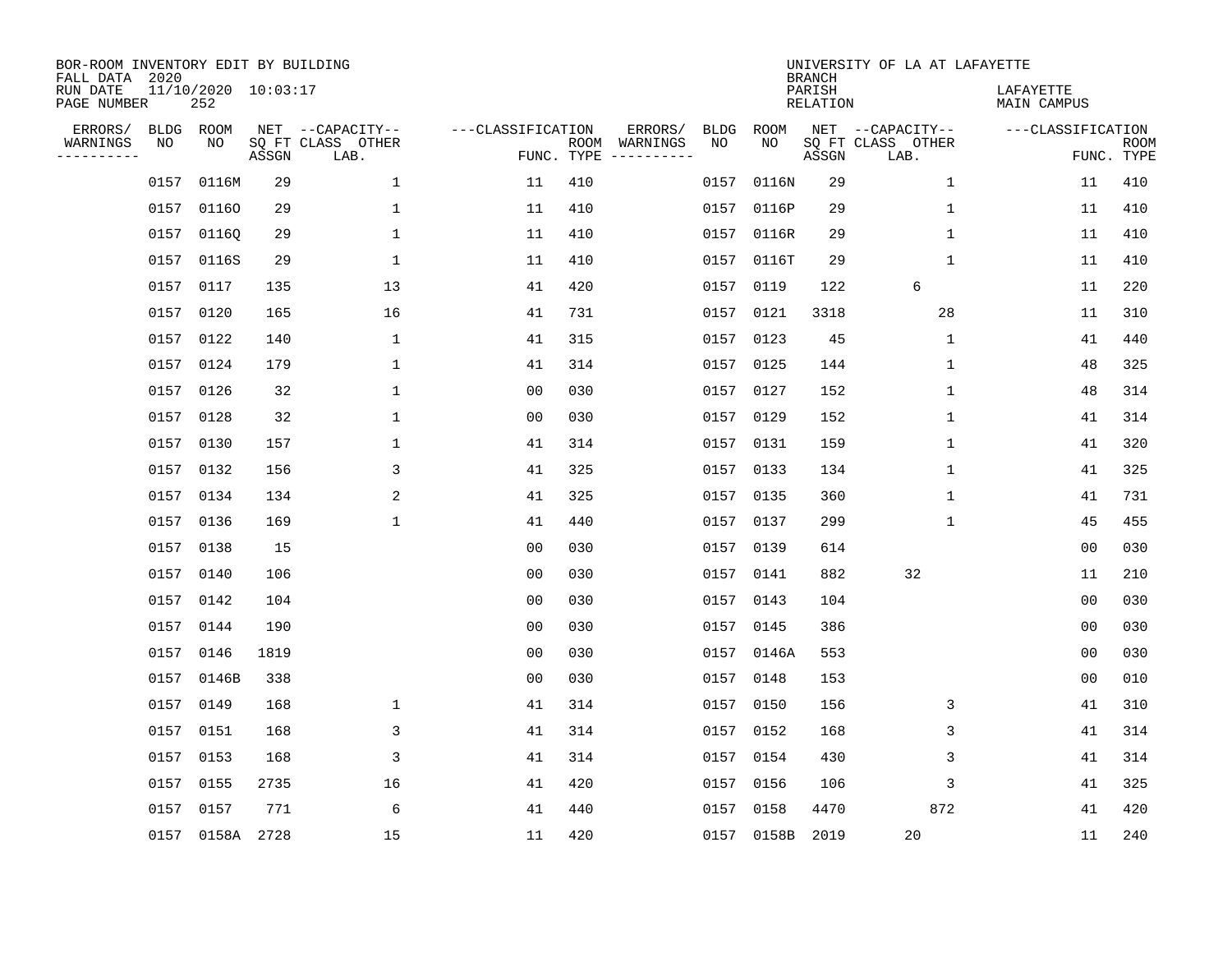| BOR-ROOM INVENTORY EDIT BY BUILDING<br>FALL DATA 2020 |           |                            |       |                           |                   |            |               |      |                 | <b>BRANCH</b>             | UNIVERSITY OF LA AT LAFAYETTE |                          |                           |
|-------------------------------------------------------|-----------|----------------------------|-------|---------------------------|-------------------|------------|---------------|------|-----------------|---------------------------|-------------------------------|--------------------------|---------------------------|
| RUN DATE<br>PAGE NUMBER                               |           | 11/10/2020 10:03:17<br>253 |       |                           |                   |            |               |      |                 | PARISH<br><b>RELATION</b> |                               | LAFAYETTE<br>MAIN CAMPUS |                           |
| ERRORS/                                               | BLDG ROOM |                            |       | NET --CAPACITY--          | ---CLASSIFICATION |            | ERRORS/       | BLDG | ROOM            |                           | NET --CAPACITY--              | ---CLASSIFICATION        |                           |
| WARNINGS<br>.                                         | NO        | NO                         | ASSGN | SQ FT CLASS OTHER<br>LAB. |                   | FUNC. TYPE | ROOM WARNINGS | NO   | NO.             | ASSGN                     | SQ FT CLASS OTHER<br>LAB.     |                          | <b>ROOM</b><br>FUNC. TYPE |
|                                                       | 0157      | 0159                       | 164   |                           | 0 <sub>0</sub>    | 020        |               | 0157 | 0159A           | 315                       | 5                             | 00                       | 030                       |
|                                                       | 0157      | 0160                       | 352   | $7\phantom{.0}$           | 0 <sub>0</sub>    | 030        |               | 0157 | 0200            | 465                       |                               | 0 <sub>0</sub>           | 020                       |
|                                                       | 0157      | 0200A                      | 38    |                           | 0 <sub>0</sub>    | 020        |               | 0157 | 0200B           | 262                       |                               | 00                       | 020                       |
|                                                       | 0157      | 0200C                      | 37    |                           | 0 <sub>0</sub>    | 020        |               | 0157 | 0200D           | 37                        |                               | 0 <sub>0</sub>           | 020                       |
|                                                       | 0157      | 0200E                      | 186   |                           | 0 <sub>0</sub>    | 020        |               | 0157 | 0200F           | 223                       |                               | 00                       | 020                       |
|                                                       | 0157      | 0200G                      | 311   |                           | 0 <sub>0</sub>    | 020        |               | 0157 | 0200H           | 215                       |                               | 0 <sub>0</sub>           | 020                       |
|                                                       | 0157      | 0200I                      | 152   |                           | 0 <sub>0</sub>    | 020        |               | 0157 | 0200J           | 39                        |                               | 0 <sub>0</sub>           | 020                       |
|                                                       |           | 0157 0200K                 | 39    |                           | 0 <sub>0</sub>    | 020        |               | 0157 | 0201            | 56                        |                               | 0 <sub>0</sub>           | 030                       |
|                                                       | 0157      | 0202A                      | 126   | 10                        | 41                | 410        |               | 0157 | 0202B           | 126                       | 10                            | 41                       | 410                       |
|                                                       | 0157      | 0202C                      | 126   | 10                        | 41                | 410        |               | 0157 | 0202D           | 126                       | 10                            | 41                       | 410                       |
|                                                       | 0157      | 0202E                      | 126   | $\mathbf 1$               | 41                | 310        |               | 0157 | 0202F           | 127                       | 1                             | 41                       | 313                       |
|                                                       | 0157      | 0203                       | 36    |                           | 45                | 440        |               | 0157 | 0204 20014      |                           | 175                           | 41                       | 420                       |
|                                                       | 0157      | 0204A                      | 15    |                           | 45                | 455        |               | 0157 | 0204B           | 15                        |                               | 45                       | 455                       |
|                                                       | 0157      | 0204C                      | 15    |                           | 41                | 315        |               | 0157 | 0205A           | 21                        | 1                             | 47                       | 410                       |
|                                                       | 0157      | 0205B                      | 21    | 1                         | 47                | 410        |               | 0157 | 0205C           | 21                        | 1                             | 47                       | 410                       |
|                                                       | 0157      | 0205D                      | 21    | $\mathbf 1$               | 47                | 410        |               | 0157 | 0205E           | 21                        | 1                             | 47                       | 410                       |
|                                                       | 0157      | 0205F                      | 21    | $\mathbf{1}$              | 47                | 410        |               | 0157 | 0205G           | 21                        | 1                             | 47                       | 410                       |
|                                                       | 0157      | 0205H                      | 21    | $\mathbf 1$               | 47                | 410        |               | 0157 | 0205I           | 21                        | 1                             | 47                       | 410                       |
|                                                       | 0157      | 0205K                      | 21    | 1                         | 47                | 410        |               | 0157 | 0205L           | 21                        | 1                             | 47                       | 410                       |
|                                                       | 0157      | 0205M                      | 21    | $\mathbf{1}$              | 47                | 410        |               | 0157 | 0205N           | 21                        | 1                             | 47                       | 410                       |
|                                                       | 0157      | 02050                      | 21    | 1                         | 11                | 410        |               | 0157 | 0205P           | 21                        | 1                             | 47                       | 410                       |
|                                                       | 0157      | 02050                      | 21    | $\mathbf 1$               | 47                | 410        |               | 0157 | 0205R           | 21                        | 1                             | 47                       | 410                       |
|                                                       | 0157      | 0205T                      | 21    | $\mathbf 1$               | 47                | 410        |               | 0157 | 0205U           | 21                        | 1                             | 47                       | 410                       |
|                                                       | 0157      | 0205V                      | 21    | $\mathbf{1}$              | 47                | 410        |               | 0157 | 0205W           | 21                        | 1                             | 11                       | 410                       |
|                                                       | 0157      | 0205X                      | 21    | 1                         | 47                | 410        |               | 0157 | 0205Y           | 21                        | 1                             | 47                       | 410                       |
|                                                       |           | 0157 0205Z                 | 21    | $\mathbf{1}$              | 47                | 410        |               |      | 0157 0206 31487 |                           | 225                           | 41                       | 420                       |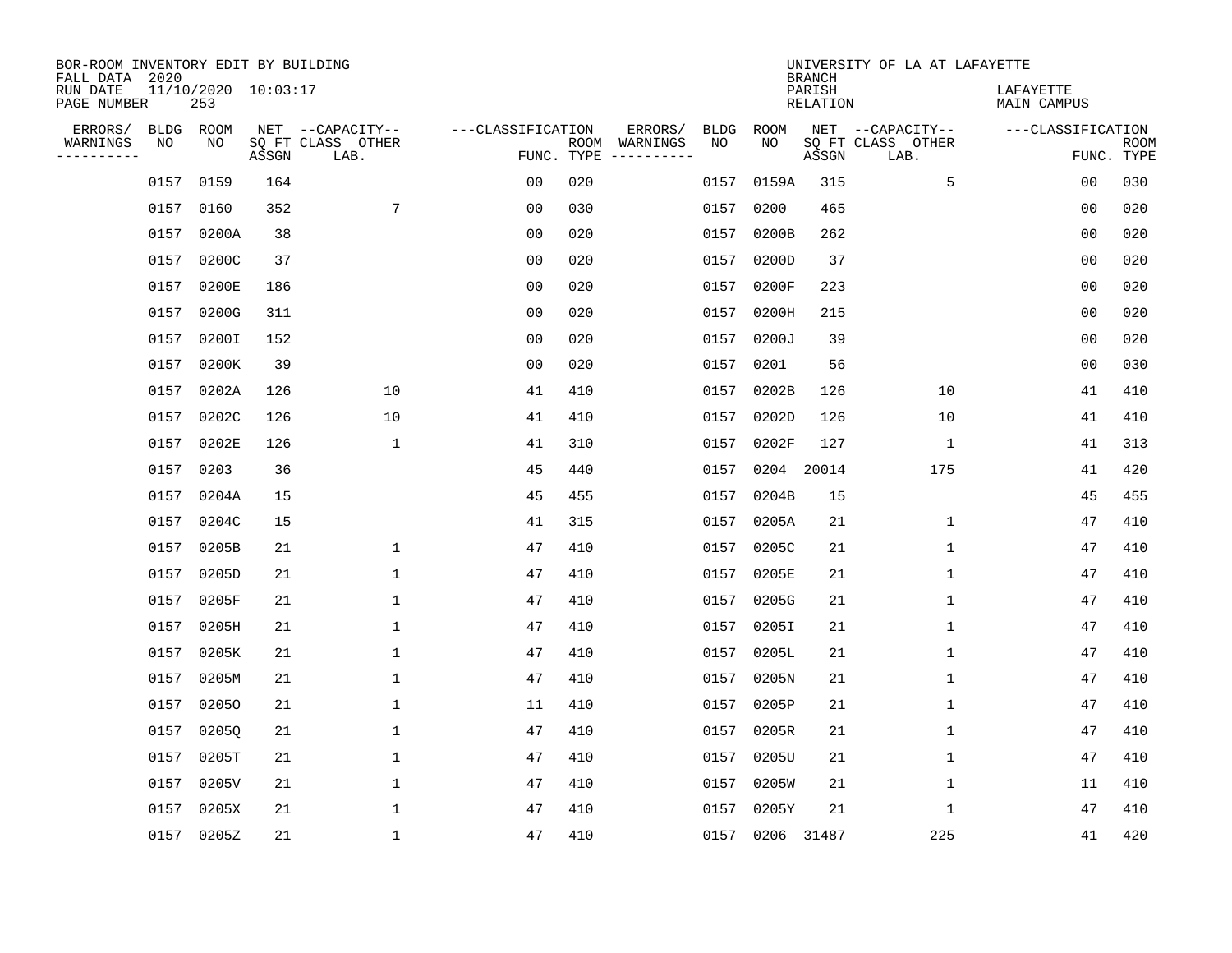| BOR-ROOM INVENTORY EDIT BY BUILDING<br>FALL DATA 2020 |           |                            |       |                           |                   |            |                              |      |             | <b>BRANCH</b>             | UNIVERSITY OF LA AT LAFAYETTE |                          |                           |
|-------------------------------------------------------|-----------|----------------------------|-------|---------------------------|-------------------|------------|------------------------------|------|-------------|---------------------------|-------------------------------|--------------------------|---------------------------|
| RUN DATE<br>PAGE NUMBER                               |           | 11/10/2020 10:03:17<br>254 |       |                           |                   |            |                              |      |             | PARISH<br><b>RELATION</b> |                               | LAFAYETTE<br>MAIN CAMPUS |                           |
| ERRORS/                                               | BLDG      | ROOM                       |       | NET --CAPACITY--          | ---CLASSIFICATION |            | ERRORS/                      | BLDG | <b>ROOM</b> |                           | NET --CAPACITY--              | ---CLASSIFICATION        |                           |
| WARNINGS<br>----------                                | ΝO        | NO                         | ASSGN | SQ FT CLASS OTHER<br>LAB. |                   | FUNC. TYPE | ROOM WARNINGS<br>----------- | NO   | NO          | ASSGN                     | SQ FT CLASS OTHER<br>LAB.     |                          | <b>ROOM</b><br>FUNC. TYPE |
|                                                       | 0157      | 0207 23325                 |       | 200                       | 41                | 420        |                              | 0157 | 0208A       | 21                        | $\mathbf 1$                   | 47                       | 410                       |
|                                                       |           | 0157 0208B                 | 21    | 1                         | 47                | 410        |                              | 0157 | 0208C       | 21                        | 1                             | 47                       | 410                       |
|                                                       | 0157      | 0208D                      | 21    | 1                         | 47                | 410        |                              | 0157 | 0208E       | 21                        | 1                             | 47                       | 410                       |
|                                                       |           | 0157 0208F                 | 21    | $\mathbf{1}$              | 47                | 410        |                              | 0157 | 0208G       | 21                        | $\mathbf 1$                   | 47                       | 410                       |
|                                                       |           | 0157 0208H                 | 21    | $\mathbf{1}$              | 47                | 410        |                              | 0157 | 0208I       | 21                        | $\mathbf{1}$                  | 47                       | 410                       |
|                                                       |           | 0157 0209A                 | 21    | 1                         | 47                | 410        |                              |      | 0157 0209B  | 21                        | $\mathbf 1$                   | 47                       | 410                       |
|                                                       |           | 0157 0209C                 | 21    | $\mathbf{1}$              | 47                | 410        |                              | 0157 | 0209D       | 21                        | $\mathbf{1}$                  | 47                       | 410                       |
|                                                       |           | 0157 0209E                 | 21    | $\mathbf{1}$              | 47                | 410        |                              |      | 0157 0209F  | 21                        | $\mathbf 1$                   | 47                       | 410                       |
|                                                       |           | 0157 0209G                 | 21    | 1                         | 47                | 410        |                              | 0157 | 0209H       | 21                        | $\mathbf{1}$                  | 47                       | 410                       |
|                                                       |           | 0157 0209I                 | 21    | $\mathbf{1}$              | 47                | 410        |                              |      | 0157 0210   | 95                        |                               | 0 <sub>0</sub>           | 030                       |
|                                                       | 0157 0211 |                            | 95    |                           | 0 <sub>0</sub>    | 030        |                              | 0157 | 0212        | 578                       |                               | 0 <sub>0</sub>           | 030                       |
|                                                       | 0157 0213 |                            | 151   | 4                         | 45                | 650        |                              |      | 0157 0213A  | 105                       | 3                             | 0 <sub>0</sub>           | 030                       |
|                                                       |           | 0157 0213B                 | 118   | 4                         | 00                | 030        |                              | 0157 | 0213C       | 90                        | 2                             | 41                       | 650                       |
|                                                       |           | 0157 0213D                 | 150   | 6                         | 00                | 030        |                              |      | 0157 0213E  | 93                        | 3                             | 00                       | 030                       |
|                                                       |           | 0157 0213F                 | 60    |                           | 00                | 010        |                              | 0157 | 0214        | 606                       |                               | 0 <sub>0</sub>           | 030                       |
|                                                       | 0157 0215 |                            | 445   | 1                         | 41                | 313        |                              | 0157 | 0216        | 318                       | 14                            | 41                       | 350                       |
|                                                       | 0157 0217 |                            | 266   | 6                         | 41                | 325        |                              | 0157 | 0218        | 170                       | 3                             | 41                       | 325                       |
|                                                       | 0157 0219 |                            | 170   | 8                         | 41                | 350        |                              | 0157 | 0220        | 178                       | 1                             | 41                       | 315                       |
|                                                       |           | 0157 0220A                 | 42    |                           | 41                | 315        |                              | 0157 | 0221        | 1921                      | 10                            | 41                       | 650                       |
|                                                       |           | 0157 0221A                 | 161   |                           | 41                | 655        |                              | 0157 | 0221B       | 156                       |                               | 41                       | 655                       |
|                                                       |           | 0157 0221C                 | 169   | $\mathbf{1}$              | 0 <sub>0</sub>    | 030        |                              | 0157 | 0222        | 26                        |                               | 41                       | 730                       |
|                                                       | 0157      | 0300                       | 875   |                           | 0 <sub>0</sub>    | 020        |                              | 0157 | 0300A       | 39                        |                               | 0 <sub>0</sub>           | 020                       |
|                                                       |           | 0157 0300B                 | 36    |                           | 00                | 020        |                              | 0157 | 0300C       | 242                       |                               | 0 <sub>0</sub>           | 020                       |
|                                                       | 0157      | 0300D                      | 37    |                           | 00                | 020        |                              | 0157 | 0300E       | 37                        |                               | 00                       | 020                       |
|                                                       | 0157      | 0300F                      | 152   |                           | 0 <sub>0</sub>    | 020        |                              | 0157 | 0300G       | 200                       |                               | 0 <sub>0</sub>           | 020                       |
|                                                       |           | 0157 0300H                 | 200   |                           | 0 <sub>0</sub>    | 020        |                              |      | 0157 0300I  | 311                       |                               | 0 <sub>0</sub>           | 020                       |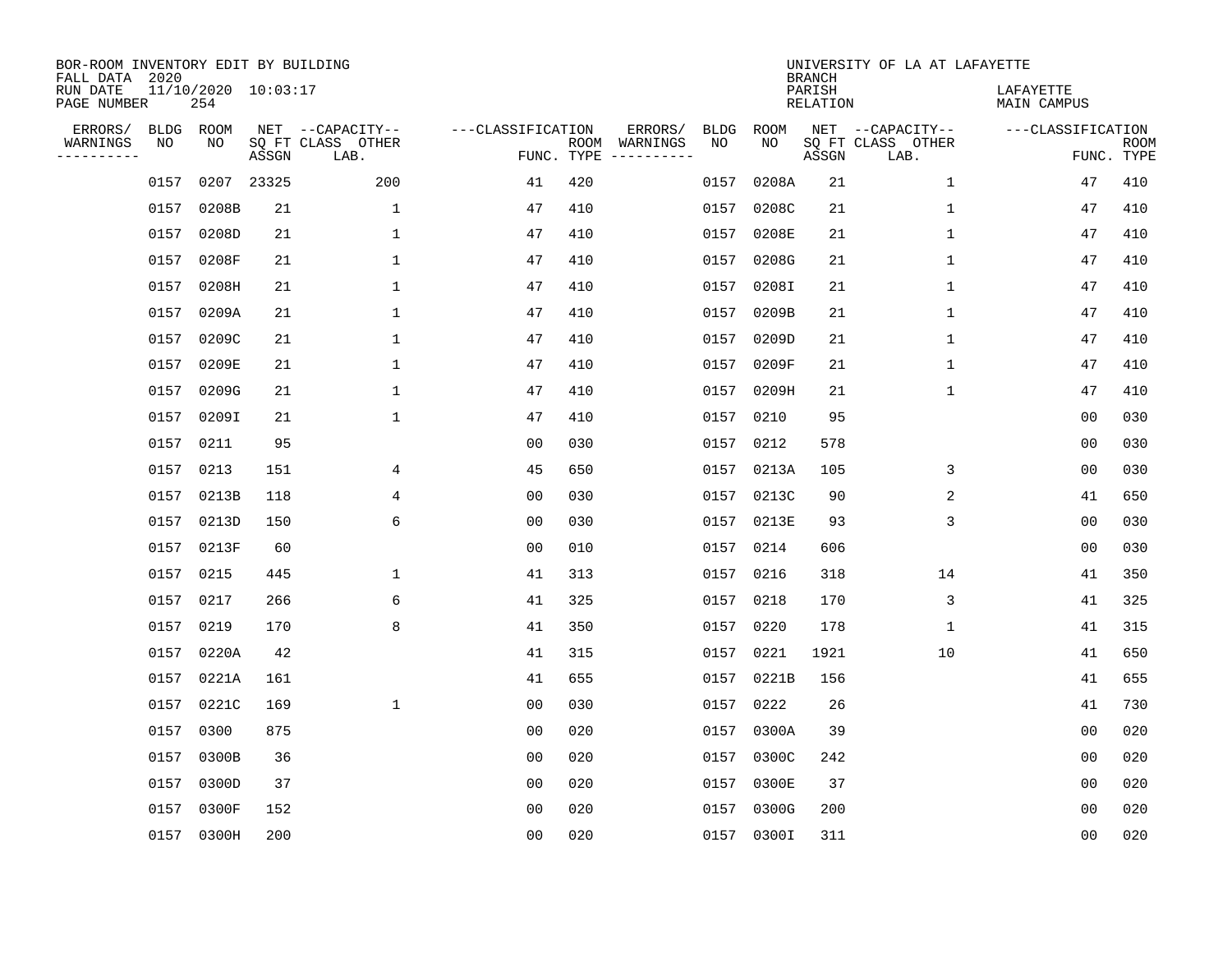| BOR-ROOM INVENTORY EDIT BY BUILDING<br>FALL DATA 2020 |      |                            |       |                           |                   |      |                         |      |             | <b>BRANCH</b>             | UNIVERSITY OF LA AT LAFAYETTE |                          |                           |
|-------------------------------------------------------|------|----------------------------|-------|---------------------------|-------------------|------|-------------------------|------|-------------|---------------------------|-------------------------------|--------------------------|---------------------------|
| RUN DATE<br>PAGE NUMBER                               |      | 11/10/2020 10:03:17<br>255 |       |                           |                   |      |                         |      |             | PARISH<br><b>RELATION</b> |                               | LAFAYETTE<br>MAIN CAMPUS |                           |
| ERRORS/                                               | BLDG | ROOM                       |       | NET --CAPACITY--          | ---CLASSIFICATION |      | ERRORS/                 | BLDG | <b>ROOM</b> |                           | NET --CAPACITY--              | ---CLASSIFICATION        |                           |
| WARNINGS<br>-----------                               | NO   | NO                         | ASSGN | SQ FT CLASS OTHER<br>LAB. | FUNC. TYPE        | ROOM | WARNINGS<br>----------- | NO   | NO          | ASSGN                     | SQ FT CLASS OTHER<br>LAB.     |                          | <b>ROOM</b><br>FUNC. TYPE |
|                                                       | 0157 | 0300J                      | 215   |                           | 00                | 020  |                         | 0157 | 0300K       | 92                        |                               | 00                       | 020                       |
|                                                       | 0157 | 0300L                      | 46    |                           | 00                | 020  |                         | 0157 | 0300M       | 2780                      |                               | 0 <sub>0</sub>           | 020                       |
|                                                       | 0157 | 0300N                      | 122   |                           | 0 <sub>0</sub>    | 020  |                         | 0157 | 0300P       | 166                       |                               | 11                       | 315                       |
|                                                       | 0157 | 0300Q                      | 87    |                           | 11                | 315  |                         | 0157 | 0301        | 713                       | 1                             | 41                       | 310                       |
|                                                       | 0157 | 0302                       | 2821  | 6                         | 43                | 440  |                         | 0157 | 0302A       | 163                       | 6                             | 44                       | 310                       |
|                                                       | 0157 | 0302B                      | 252   | 31                        | 44                | 315  |                         |      | 0157 0302C  | 314                       | 8                             | 44                       | 314                       |
|                                                       | 0157 | 0303                       | 36    | 12                        | 44                | 420  |                         | 0157 | 0304 18503  |                           | 150                           | 41                       | 420                       |
|                                                       | 0157 | 0304A                      | 15    |                           | 45                | 455  |                         | 0157 | 0304B       | 246                       | 2                             | 45                       | 455                       |
|                                                       | 0157 | 0304C                      | 15    |                           | 45                | 455  |                         | 0157 | 0304D       | 51                        |                               | 0 <sub>0</sub>           | 010                       |
|                                                       |      | 0157 0305                  | 5387  |                           | 45                | 455  |                         | 0157 | 0306        | 283                       | 6                             | 0 <sub>0</sub>           | 030                       |
|                                                       | 0157 | 0307                       | 833   |                           | 0 <sub>0</sub>    | 030  |                         | 0157 | 0308        | 9447                      |                               | 41                       | 320                       |
|                                                       |      | 0157 0308A                 | 15    |                           | 41                | 313  |                         | 0157 | 0309        | 95                        |                               | 0 <sub>0</sub>           | 030                       |
|                                                       | 0157 | 0310                       | 95    |                           | 0 <sub>0</sub>    | 030  |                         | 0157 | 0311        | 408                       |                               | 0 <sub>0</sub>           | 030                       |
|                                                       | 0157 | 0312                       | 895   |                           | 0 <sub>0</sub>    | 030  |                         | 0157 | 0313        | 374                       | 8                             | 21                       | 440                       |
|                                                       | 0157 | 0313A                      | 24    | $\mathbf 1$               | 21                | 320  |                         | 0157 | 0313B       | 24                        | 1                             | 21                       | 320                       |
|                                                       | 0157 | 0313C                      | 24    | $\mathbf 1$               | 21                | 315  |                         | 0157 | 0313D       | 24                        | 1                             | 21                       | 731                       |
|                                                       | 0157 | 0313E                      | 221   | 1                         | 21                | 314  |                         | 0157 | 0313F       | 203                       |                               | 21                       | 290                       |
|                                                       | 0157 | 0314                       | 3093  | 308                       | 47                | 430  |                         | 0157 | 0315        | 124                       | 3                             | 21                       | 325                       |
|                                                       | 0157 | 0316                       | 402   | 7                         | 0 <sub>0</sub>    | 030  |                         | 0157 | 0317        | 1173                      | 65                            | 41                       | 440                       |
|                                                       | 0157 | 0317A                      | 37    | 2                         | 0 <sub>0</sub>    | 020  |                         | 0157 | 0318        | 200                       | 1                             | 41                       | 535                       |
|                                                       | 0157 | 0319                       | 110   | 1                         | 41                | 535  |                         | 0157 | 0320        | 1777                      | 1                             | 21                       | 325                       |
|                                                       | 0157 | 0321                       | 281   | 2                         | 21                | 313  |                         | 0157 | 0322        | 212                       | 1                             | 21                       | 350                       |
|                                                       | 0157 | 0323                       | 158   | 1                         | 21                | 314  |                         | 0157 | 0324        | 199                       | 3                             | 21                       | 325                       |
|                                                       | 0157 | 0325                       | 158   | $\mathbf{1}$              | 21                | 314  |                         | 0157 | 0326        | 100                       | 1                             | 0 <sub>0</sub>           | 030                       |
|                                                       | 0157 | 0327                       | 638   |                           | 21                | 315  |                         | 0157 | 0350        | 2094                      | 104                           | 11                       | 240                       |
|                                                       |      | 0157 0351                  | 215   | $\overline{a}$            | 11                | 310  |                         |      | 0157 0352   | 149                       | 1                             | 11                       | 310                       |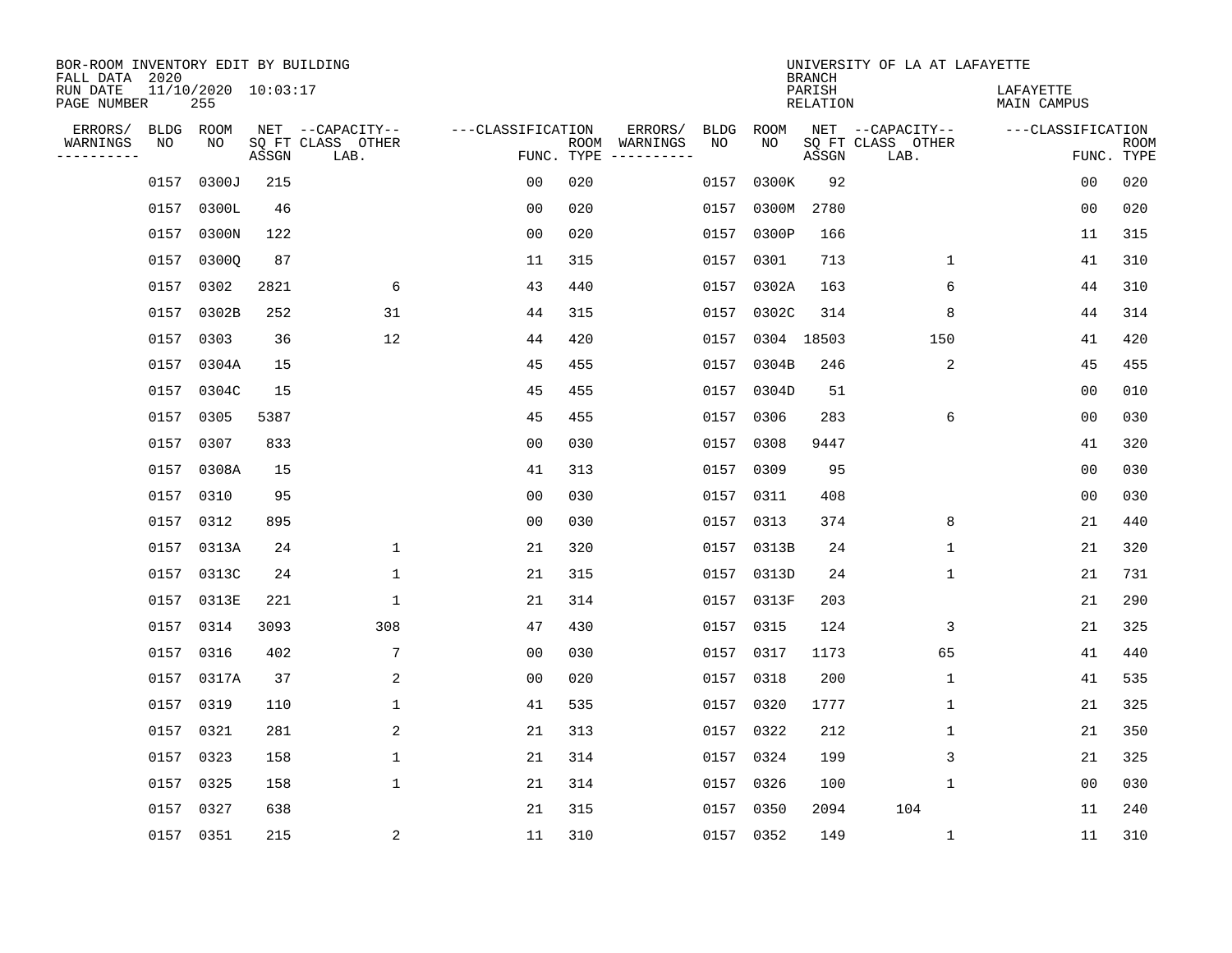| BOR-ROOM INVENTORY EDIT BY BUILDING<br>FALL DATA 2020 |                            |       |                           |                   |                    |                                                                                                                   |             | <b>BRANCH</b>             | UNIVERSITY OF LA AT LAFAYETTE |                          |                           |
|-------------------------------------------------------|----------------------------|-------|---------------------------|-------------------|--------------------|-------------------------------------------------------------------------------------------------------------------|-------------|---------------------------|-------------------------------|--------------------------|---------------------------|
| RUN DATE<br>PAGE NUMBER                               | 11/10/2020 10:03:17<br>256 |       |                           |                   |                    |                                                                                                                   |             | PARISH<br><b>RELATION</b> |                               | LAFAYETTE<br>MAIN CAMPUS |                           |
| ERRORS/<br><b>BLDG</b>                                | ROOM                       |       | NET --CAPACITY--          | ---CLASSIFICATION |                    | ERRORS/<br><b>BLDG</b>                                                                                            | <b>ROOM</b> |                           | NET --CAPACITY--              | ---CLASSIFICATION        |                           |
| WARNINGS<br>NO<br>----------                          | NO                         | ASSGN | SQ FT CLASS OTHER<br>LAB. |                   | ROOM<br>FUNC. TYPE | NO<br>WARNINGS<br>$\begin{tabular}{cccccc} - & - & - & - & - & - & - \\ & - & - & - & - & - & - \\ \end{tabular}$ | NO          | ASSGN                     | SQ FT CLASS OTHER<br>LAB.     |                          | <b>ROOM</b><br>FUNC. TYPE |
| 0157                                                  | 0353                       | 82    | $\mathbf{1}$              | 11                | 315                | 0157                                                                                                              | 0354        | 110                       | 6                             | 11                       | 410                       |
| 0157                                                  | 0355                       | 110   | 6                         | 11                | 410                | 0157                                                                                                              | 0356        | 110                       | 6                             | 11                       | 410                       |
| 0157                                                  | 0357                       | 88    | 2                         | 11                | 410                | 0157                                                                                                              | 0358        | 73                        | 2                             | 11                       | 410                       |
| 0157                                                  | 0359                       | 122   | 1                         | 11                | 310                | 0157                                                                                                              | 0360        | 114                       | 1                             | 11                       | 310                       |
| 0157                                                  | 0361                       | 114   | $\mathbf 1$               | 11                | 310                | 0157                                                                                                              | 0362        | 129                       | $\mathbf 1$                   | 11                       | 325                       |
| 0157                                                  | 0363                       | 148   | 1                         | 11                | 325                |                                                                                                                   | 0157 0364   | 88                        | 1                             | 11                       | 320                       |
| 0157                                                  | 0365                       | 85    | $\mathbf{1}$              | 11                | 310                | 0157                                                                                                              | 0366        | 20                        | $\mathbf{1}$                  | 11                       | 410                       |
| 0157                                                  | 0367                       | 20    | 1                         | 11                | 410                |                                                                                                                   | 0157 0368   | 20                        | $\mathbf{1}$                  | 11                       | 410                       |
| 0157                                                  | 0369                       | 20    | $\mathbf{1}$              | 11                | 410                | 0157                                                                                                              | 0370        | 32                        |                               | 11                       | 731                       |
| 0157                                                  | 0371                       | 32    |                           | 11                | 731                |                                                                                                                   | 0157 0372   | 32                        |                               | 11                       | 731                       |
| 0157                                                  | 0373                       | 67    | 2                         | 11                | 410                | 0157                                                                                                              | 0374        | 67                        | 2                             | 11                       | 410                       |
| 0157                                                  | 0375                       | 69    | 2                         | 11                | 410                |                                                                                                                   | 0157 0376   | 84                        |                               | 11                       | 731                       |
| 0157                                                  | 0377                       | 624   | 34                        | 11                | 110                | 0157                                                                                                              | 0380        | 1155                      | 105                           | 11                       | 410                       |
| 0157                                                  | 0380A                      | 248   | 10                        | 11                | 650                | 0157                                                                                                              | 0380B       | 8                         | 4                             | 11                       | 455                       |
| 0157                                                  | 0380C                      | 13    | 4                         | 21                | 355                | 0157                                                                                                              | 0381        | 411                       | 16                            | 11                       | 350                       |
| 0157                                                  | 0382                       | 365   | 4                         | 11                | 420                | 0157                                                                                                              | 0383        | 201                       | 3                             | 21                       | 325                       |
| 0157                                                  | 0384                       | 219   | 1                         | 21                | 314                | 0157                                                                                                              | 0385        | 204                       | 1                             | 21                       | 314                       |
| 0157                                                  | 0386                       | 219   | 1                         | 21                | 325                | 0157                                                                                                              | 0387        | 369                       |                               | 21                       | 290                       |
| 0157                                                  | 0388                       | 299   | 32                        | 21                | 260                | 0157                                                                                                              | 0389        | 2025                      |                               | 21                       | 290                       |
| 0157                                                  | 0390                       | 6962  |                           | 63                | 730                |                                                                                                                   | 0157 A0002A | 21                        | 1                             | 47                       | 410                       |
|                                                       | 0157 A0121A                | 56    | 1                         | 11                | 310                |                                                                                                                   | 0157 B0002B | 21                        | 1                             | 47                       | 410                       |
|                                                       | 0157 B0121B                | 56    | 1                         | 11                | 310                |                                                                                                                   | 0157 C0121C | 56                        | 1                             | 11                       | 310                       |
|                                                       | 0157 D0121D                | 56    | $\mathbf 1$               | 11                | 310                |                                                                                                                   | 0157 E0121E | 56                        | 1                             | 11                       | 310                       |
|                                                       | 0157 F0121F                | 56    | $\mathbf 1$               | 11                | 310                |                                                                                                                   | 0157 G0121G | 56                        | $\mathbf 1$                   | 11                       | 310                       |
|                                                       | 0157 H0121H                | 56    | 1                         | 11                | 310                |                                                                                                                   | 0157 I0121I | 56                        | 1                             | 11                       | 310                       |
|                                                       | 0157 J0121J                | 56    | 1                         | 11                | 310                |                                                                                                                   | 0157 K0121K | 56                        | 1                             | 11                       | 310                       |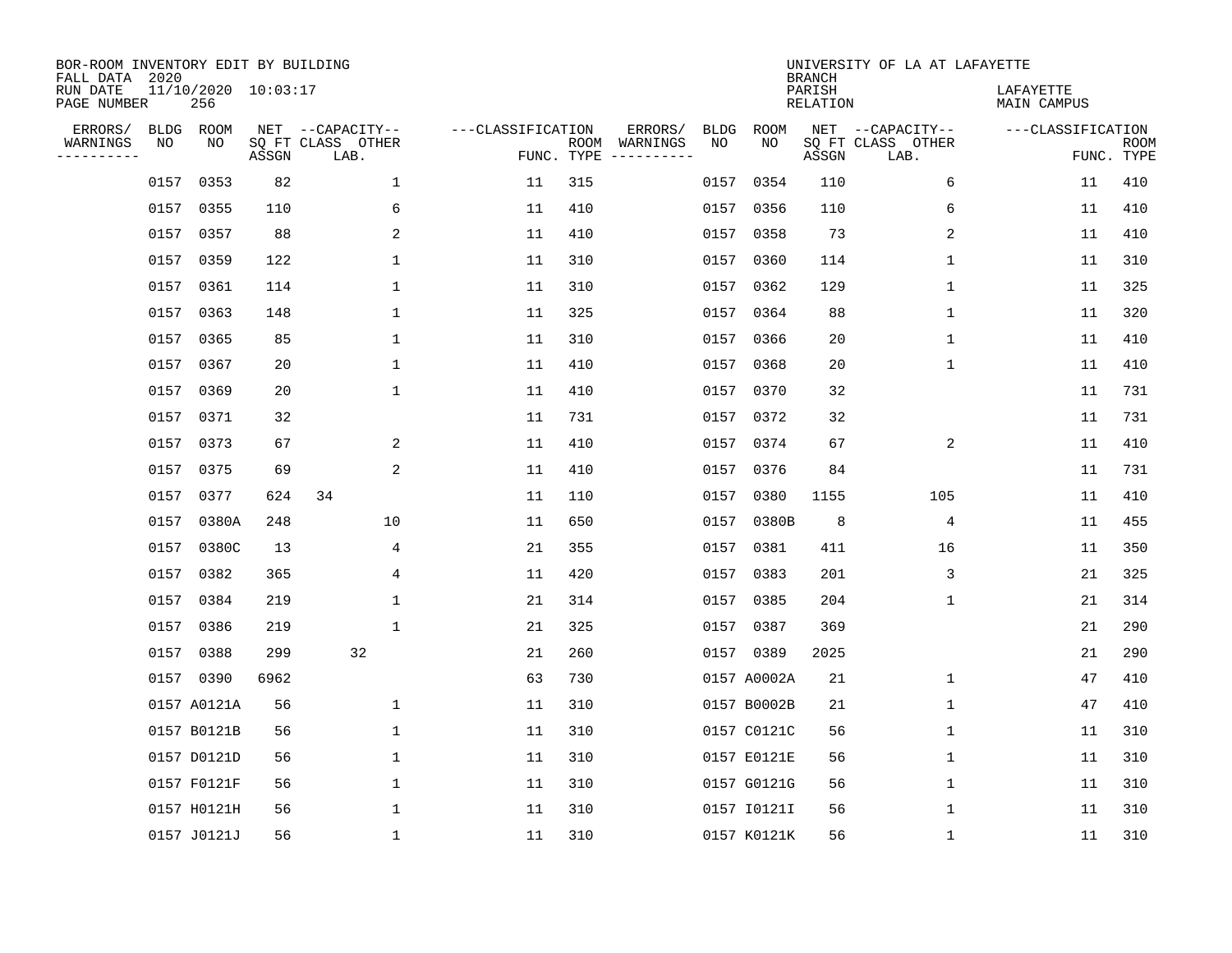| BOR-ROOM INVENTORY EDIT BY BUILDING<br>FALL DATA 2020 |      |                            |       |                           |                                     |     |                                      |      |                                                                    | BRANCH             | UNIVERSITY OF LA AT LAFAYETTE                                                                                                                                               |                              |                           |
|-------------------------------------------------------|------|----------------------------|-------|---------------------------|-------------------------------------|-----|--------------------------------------|------|--------------------------------------------------------------------|--------------------|-----------------------------------------------------------------------------------------------------------------------------------------------------------------------------|------------------------------|---------------------------|
| RUN DATE<br>PAGE NUMBER                               |      | 11/10/2020 10:03:17<br>257 |       |                           |                                     |     |                                      |      |                                                                    | PARISH<br>RELATION |                                                                                                                                                                             | LAFAYETTE<br>MAIN CAMPUS     |                           |
| ERRORS/                                               |      | BLDG ROOM                  |       |                           | NET --CAPACITY-- ----CLASSIFICATION |     | ERRORS/ BLDG ROOM                    |      |                                                                    |                    | NET --CAPACITY-- ---CLASSIFICATION                                                                                                                                          |                              |                           |
| WARNINGS<br>----------                                | NO   | NO                         | ASSGN | SQ FT CLASS OTHER<br>LAB. |                                     |     | ROOM WARNINGS<br>FUNC. TYPE $------$ | NO   | NO                                                                 | ASSGN              | SQ FT CLASS OTHER<br>LAB.                                                                                                                                                   |                              | <b>ROOM</b><br>FUNC. TYPE |
|                                                       |      | 0157 L0121L                | 56    | $\mathbf{1}$              | 11                                  | 310 |                                      |      | 0157 M0121M                                                        | 56                 | $\mathbf{1}$                                                                                                                                                                | 11                           | 310                       |
|                                                       |      | 0157 N0121N                | 56    | $\mathbf{1}$              | 11                                  | 310 |                                      |      | 0157 001210                                                        | 56                 | $\mathbf{1}$                                                                                                                                                                | 11                           | 310                       |
|                                                       |      | 0157 P0121P                | 56    | $\mathbf{1}$              | 11                                  | 310 |                                      |      | 0157 Q0121Q                                                        | 56                 | $\mathbf{1}$                                                                                                                                                                | 11                           | 310                       |
|                                                       |      | 0157 R0121R                | 56    | $\mathbf{1}$              | 11                                  | 310 |                                      |      | 0157 S0121S<br>TOTAL NUMBER CLASSROOMS<br>TOTAL NUMBER LABS 210    | 56                 | $\mathbf{1}$<br>TOTAL ASSIGNABLE & UNASSIGNABLE SQFT:<br>TOTAL NET ASSIGN SQ. FT. IN ROOM FILE 199,168<br>TOTAL NUMBER COMPUTER CLASSROOMS<br>TOTAL NUMBER SPECIAL LABS 220 | 11<br>226,705<br>1<br>1<br>1 | 310                       |
|                                                       |      | 0160 0101                  | 330   | 7                         | 11                                  | 210 |                                      |      | TOTAL NUMBER CLASSROOMS<br>TOTAL NUMBER LABS 210                   |                    | TOTAL ASSIGNABLE & UNASSIGNABLE SOFT:<br>TOTAL NET ASSIGN SQ. FT. IN ROOM FILE<br>TOTAL NUMBER COMPUTER CLASSROOMS<br>TOTAL NUMBER SPECIAL LABS 220                         | 330<br>330<br>$\overline{1}$ |                           |
|                                                       |      | 017A 0101 1248             |       |                           | 00                                  | 030 |                                      |      | 017A 0101A 223<br>TOTAL NUMBER CLASSROOMS<br>TOTAL NUMBER LABS 210 |                    | TOTAL ASSIGNABLE & UNASSIGNABLE SQFT:<br>TOTAL NET ASSIGN SQ. FT. IN ROOM FILE<br>TOTAL NUMBER COMPUTER CLASSROOMS<br>TOTAL NUMBER SPECIAL LABS 220                         | 45<br>1,471<br>223           | 730                       |
|                                                       |      | 0170 0101                  | 510   |                           | 74                                  | 750 |                                      |      | TOTAL NUMBER CLASSROOMS<br>TOTAL NUMBER LABS 210                   |                    | TOTAL ASSIGNABLE & UNASSIGNABLE SQFT:<br>TOTAL NET ASSIGN SQ. FT. IN ROOM FILE<br>TOTAL NUMBER COMPUTER CLASSROOMS<br>TOTAL NUMBER SPECIAL LABS 220                         | 510<br>510                   |                           |
|                                                       |      | 0200 0100                  | 2538  |                           | 00                                  | 020 |                                      |      | 0200 0100A                                                         | 68                 |                                                                                                                                                                             | 00                           | 020                       |
|                                                       | 0200 | 0100B 1374                 |       |                           | 00                                  | 020 |                                      | 0200 | 0100C                                                              | 61                 |                                                                                                                                                                             | 0 <sub>0</sub>               | 020                       |
|                                                       | 0200 | 0100D                      | 38    |                           | 0 <sub>0</sub>                      | 020 |                                      | 0200 | 0100E                                                              | 64                 |                                                                                                                                                                             | 00                           | 020                       |
|                                                       | 0200 | 0101                       | 65    | $\mathbf{1}$              | 13                                  | 310 |                                      | 0200 | 0102                                                               | 74                 | $\mathbf{1}$                                                                                                                                                                | 13                           | 310                       |
|                                                       | 0200 | 0103                       | 87    | 1                         | 13                                  | 310 |                                      | 0200 | 0104                                                               | 87                 | $\mathbf{1}$                                                                                                                                                                | 13                           | 310                       |
|                                                       | 0200 | 0105                       | 87    | $\mathbf{1}$              | 13                                  | 310 |                                      | 0200 | 0106                                                               | 87                 | $\mathbf{1}$                                                                                                                                                                | 11                           | 310                       |
|                                                       |      | 0200 0107                  | 65    | 1                         | 11                                  | 315 |                                      |      | 0200 0108                                                          | 74                 |                                                                                                                                                                             | 11                           | 710                       |
|                                                       |      |                            |       |                           |                                     |     |                                      |      |                                                                    |                    |                                                                                                                                                                             |                              |                           |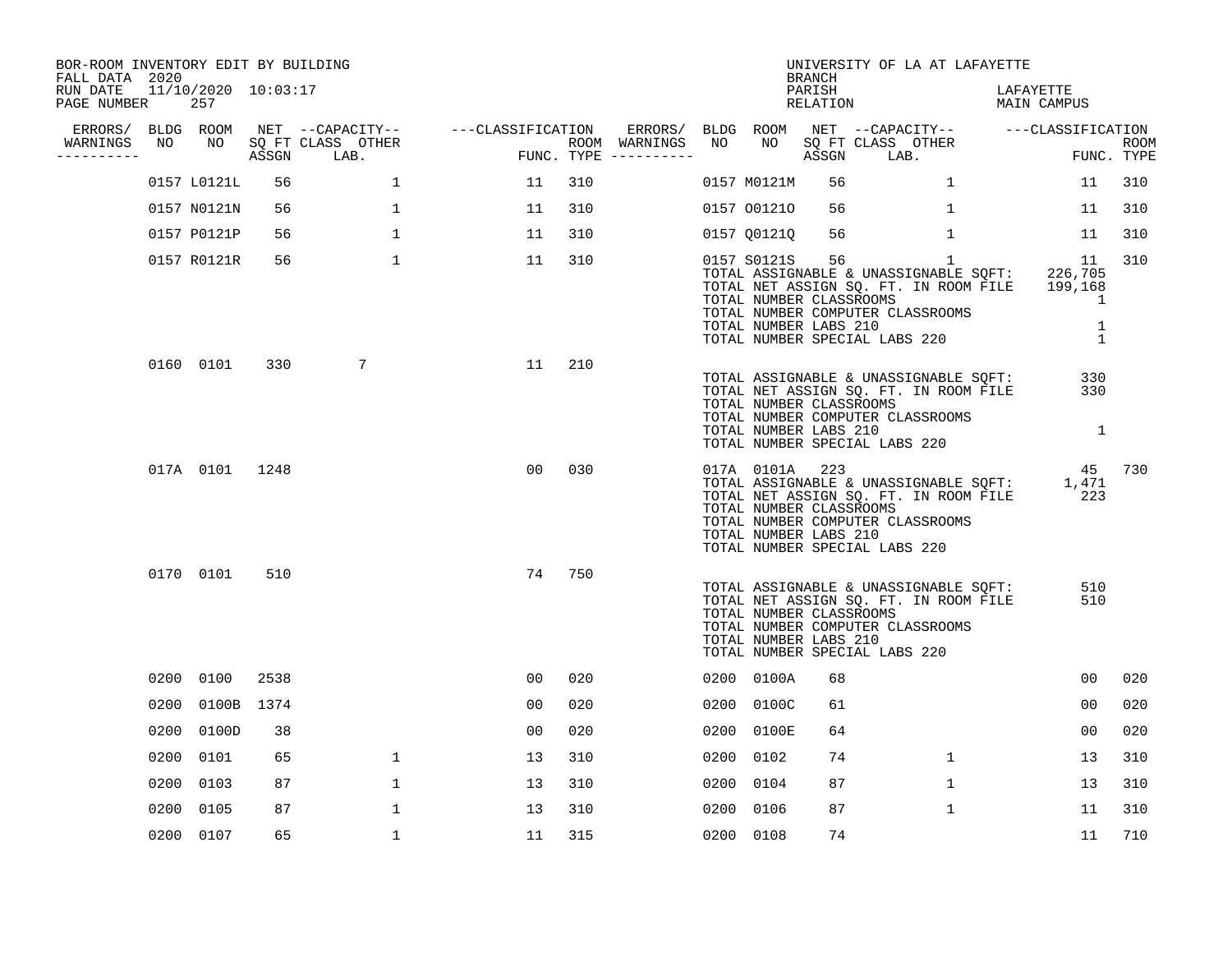| BOR-ROOM INVENTORY EDIT BY BUILDING<br>FALL DATA 2020 |             |       |                     |                           |                   |                    |                         |             |             | <b>BRANCH</b>             | UNIVERSITY OF LA AT LAFAYETTE |                                 |                           |
|-------------------------------------------------------|-------------|-------|---------------------|---------------------------|-------------------|--------------------|-------------------------|-------------|-------------|---------------------------|-------------------------------|---------------------------------|---------------------------|
| RUN DATE<br>PAGE NUMBER                               |             | 258   | 11/10/2020 10:03:17 |                           |                   |                    |                         |             |             | PARISH<br><b>RELATION</b> |                               | LAFAYETTE<br><b>MAIN CAMPUS</b> |                           |
| ERRORS/                                               | <b>BLDG</b> | ROOM  |                     | NET --CAPACITY--          | ---CLASSIFICATION |                    | ERRORS/                 | <b>BLDG</b> | <b>ROOM</b> |                           | NET --CAPACITY--              | ---CLASSIFICATION               |                           |
| WARNINGS<br>----------                                | NO          | NO    | ASSGN               | SQ FT CLASS OTHER<br>LAB. |                   | ROOM<br>FUNC. TYPE | WARNINGS<br>----------- | NO          | NO          | ASSGN                     | SQ FT CLASS OTHER<br>LAB.     |                                 | <b>ROOM</b><br>FUNC. TYPE |
|                                                       | 0200        | 0109  | 65                  | $\mathbf{1}$              | 11                | 315                |                         | 0200        | 0110        | 74                        | 1                             | 11                              | 310                       |
|                                                       | 0200        | 0111  | 87                  | 1                         | 11                | 310                |                         | 0200        | 0112        | 87                        | 1                             | 11                              | 310                       |
|                                                       | 0200        | 0113  | 87                  | $\mathbf 1$               | 11                | 310                |                         | 0200        | 0114        | 87                        | 1                             | 11                              | 310                       |
|                                                       | 0200        | 0115  | 74                  | $\mathbf{1}$              | 11                | 310                |                         | 0200        | 0116        | 65                        | 1                             | 11                              | 315                       |
|                                                       | 0200        | 0119  | 248                 | 14                        | 11                | 650                |                         | 0200        | 0121        | 235                       | 3                             | 11                              | 280                       |
|                                                       | 0200        | 0123  | 19                  |                           | 11                | 315                |                         | 0200        | 0125        | 19                        |                               | 11                              | 315                       |
|                                                       | 0200        | 0126  | 39                  |                           | 0 <sub>0</sub>    | 030                |                         | 0200        | 0127        | 19                        |                               | 11                              | 315                       |
|                                                       | 0200        | 0128  | 152                 | $\mathbf{1}$              | 52                | 731                |                         | 0200        | 0129        | 19                        |                               | 11                              | 315                       |
|                                                       | 0200        | 0130  | 108                 | $\mathbf{1}$              | 52                | 731                |                         | 0200        | 0131        | 98                        | $\mathbf{1}$                  | 52                              | 731                       |
|                                                       | 0200        | 0131A | 19                  | $\mathbf{1}$              | 00                | 030                |                         | 0200        | 0132        | 238                       | 2                             | 11                              | 280                       |
|                                                       | 0200        | 0133  | 74                  |                           | 0 <sub>0</sub>    | 030                |                         | 0200        | 0134        | 54                        |                               | 0 <sub>0</sub>                  | 010                       |
|                                                       | 0200        | 0135  | 75                  | 2                         | 0 <sub>0</sub>    | 030                |                         | 0200        | 0136        | 74                        | 2                             | 0 <sub>0</sub>                  | 030                       |
|                                                       | 0200        | 0137  | 112                 | $\mathbf 1$               | 11                | 635                |                         | 0200        | 0138        | 308                       | 2                             | 11                              | 310                       |
|                                                       | 0200        | 0139  | 199                 | 6                         | 11                | 350                |                         | 0200        | 0140        | 193                       | 1                             | 13                              | 310                       |
|                                                       | 0200        | 0141  | 149                 |                           | 11                | 315                |                         | 0200        | 0142        | 228                       |                               | 0 <sub>0</sub>                  | 030                       |
|                                                       | 0200        | 0143  | 86                  |                           | 0 <sub>0</sub>    | 020                |                         | 0200        | 0144        | 26                        |                               | 0 <sub>0</sub>                  | 030                       |
|                                                       | 0200        | 0145  | 47                  | 2                         | 0 <sub>0</sub>    | 030                |                         | 0200        | 0146        | 93                        | 2                             | 0 <sub>0</sub>                  | 030                       |
|                                                       | 0200        | 0147  | 53                  |                           | 11                | 731                |                         | 0200        | 0148        | 709                       | 2                             | 11                              | 950                       |
|                                                       | 0200        | 0149  | 407                 |                           | 0 <sub>0</sub>    | 030                |                         | 0200        | 0200        | 312                       |                               | 0 <sub>0</sub>                  | 020                       |
|                                                       | 0200        | 0200A | 570                 |                           | 0 <sub>0</sub>    | 020                |                         | 0200        | 0200B       | 67                        |                               | 0 <sub>0</sub>                  | 020                       |
|                                                       | 0200        | 0200C | 98                  |                           | 0 <sub>0</sub>    | 020                |                         | 0200        | 0200D       | 1111                      |                               | 0 <sub>0</sub>                  | 020                       |
|                                                       | 0200        | 0200F | 80                  |                           | 0 <sub>0</sub>    | 020                |                         | 0200        | 0201        | 854                       | 47                            | 11                              | 110                       |
|                                                       | 0200        | 0202  | 101                 | 1                         | 11                | 731                |                         | 0200        | 0203        | 149                       | 3                             | 0 <sub>0</sub>                  | 030                       |
|                                                       | 0200        | 0204  | 149                 | 3                         | 0 <sub>0</sub>    | 030                |                         | 0200        | 0205        | 633                       | 18                            | 11                              | 110                       |
|                                                       | 0200        | 0205A | 57                  |                           | 0 <sub>0</sub>    | 030                |                         | 0200        | 0213        | 118                       | 4                             | 11                              | 410                       |
|                                                       | 0200        | 0214  | 184                 | 4                         | 11                | 410                |                         |             | 0200 0215   | 50                        |                               | 00                              | 030                       |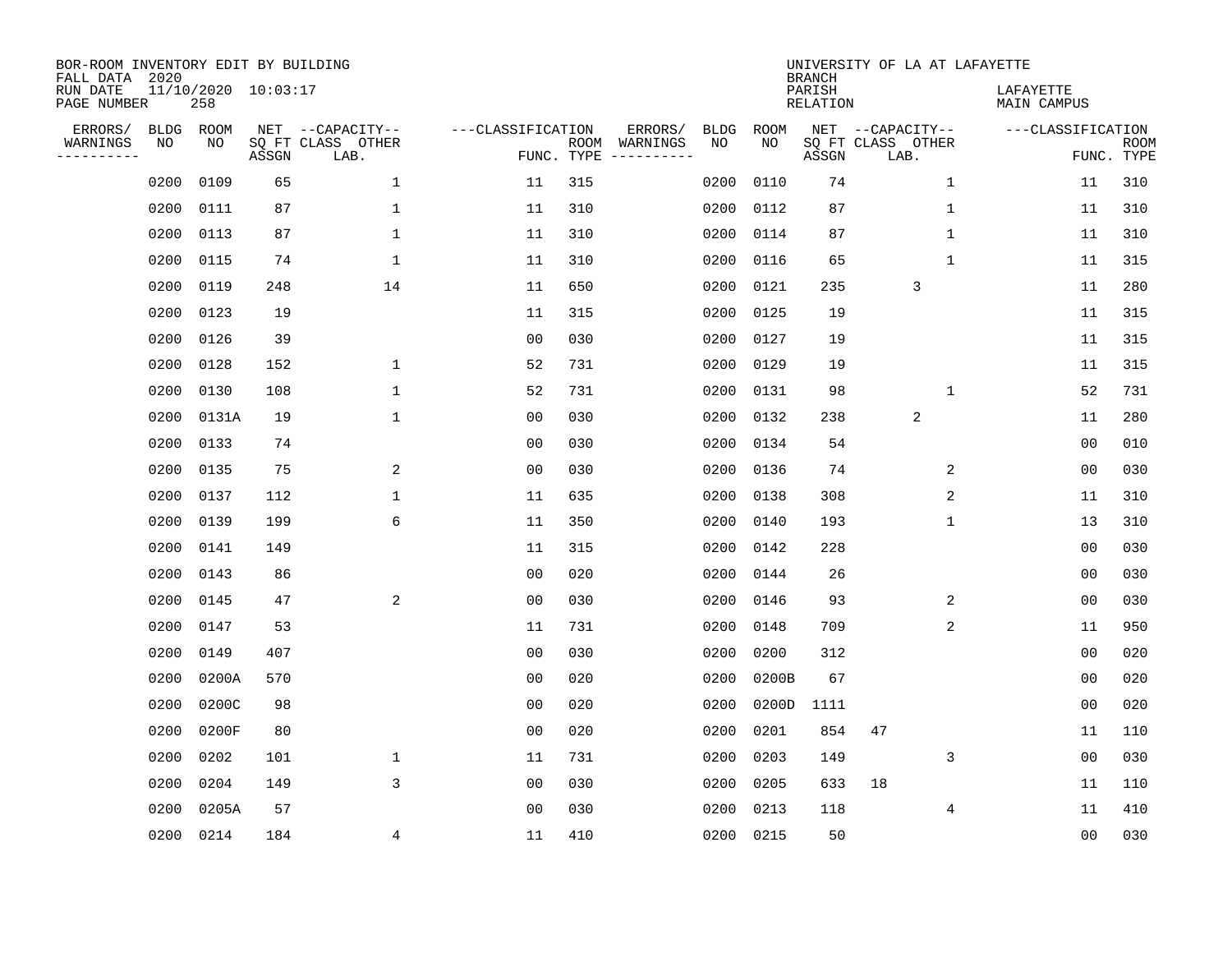| BOR-ROOM INVENTORY EDIT BY BUILDING<br>FALL DATA 2020 |             |           |                     |      |                   |                   |            |                                                                                                                                                                                                                                                                                                                                                                                                                                                                                              |             |                                                  | <b>BRANCH</b>             |                               | UNIVERSITY OF LA AT LAFAYETTE                                                                                      |                          |                        |                           |
|-------------------------------------------------------|-------------|-----------|---------------------|------|-------------------|-------------------|------------|----------------------------------------------------------------------------------------------------------------------------------------------------------------------------------------------------------------------------------------------------------------------------------------------------------------------------------------------------------------------------------------------------------------------------------------------------------------------------------------------|-------------|--------------------------------------------------|---------------------------|-------------------------------|--------------------------------------------------------------------------------------------------------------------|--------------------------|------------------------|---------------------------|
| RUN DATE<br>PAGE NUMBER                               |             | 259       | 11/10/2020 10:03:17 |      |                   |                   |            |                                                                                                                                                                                                                                                                                                                                                                                                                                                                                              |             |                                                  | PARISH<br><b>RELATION</b> |                               |                                                                                                                    | LAFAYETTE<br>MAIN CAMPUS |                        |                           |
| ERRORS/                                               | <b>BLDG</b> | ROOM      |                     |      | NET --CAPACITY--  | ---CLASSIFICATION |            | ERRORS/                                                                                                                                                                                                                                                                                                                                                                                                                                                                                      | <b>BLDG</b> | ROOM                                             |                           | NET --CAPACITY--              |                                                                                                                    |                          | ---CLASSIFICATION      |                           |
| WARNINGS<br>----------                                | NO          | NO        | ASSGN               | LAB. | SQ FT CLASS OTHER |                   | FUNC. TYPE | ROOM WARNINGS<br>$\begin{tabular}{ccccccccc} \multicolumn{2}{c }{\multicolumn{2}{c }{\multicolumn{2}{c }{\multicolumn{2}{c }{\multicolumn{2}{c}}}} & \multicolumn{2}{c }{\multicolumn{2}{c }{\multicolumn{2}{c }{\multicolumn{2}{c}}}} & \multicolumn{2}{c }{\multicolumn{2}{c }{\multicolumn{2}{c }{\multicolumn{2}{c}}}} & \multicolumn{2}{c }{\multicolumn{2}{c }{\multicolumn{2}{c }{\multicolumn{2}{c}}}} & \multicolumn{2}{c }{\multicolumn{2}{c }{\multicolumn{2}{c }{\multicolumn{2$ | NO          | NO                                               | ASSGN                     | SQ FT CLASS OTHER<br>LAB.     |                                                                                                                    |                          |                        | <b>ROOM</b><br>FUNC. TYPE |
|                                                       | 0200        | 0216      | 72                  |      |                   | 00                | 010        |                                                                                                                                                                                                                                                                                                                                                                                                                                                                                              | 0200        | 0217                                             | 31                        |                               |                                                                                                                    |                          | 0 <sub>0</sub>         | 010                       |
|                                                       | 0200        | 0218      | 180                 | 5    |                   | 11                | 110        |                                                                                                                                                                                                                                                                                                                                                                                                                                                                                              | 0200        | 0219                                             | 109                       |                               | $\mathbf 1$                                                                                                        |                          | 00                     | 030                       |
|                                                       | 0200        | 0220      | 361                 | 20   |                   | 11                | 110        |                                                                                                                                                                                                                                                                                                                                                                                                                                                                                              | 0200        | 0222                                             | 365                       | 19                            |                                                                                                                    |                          | 11                     | 110                       |
|                                                       | 0200        | 0223      | 361                 | 8    |                   | 11                | 110        |                                                                                                                                                                                                                                                                                                                                                                                                                                                                                              | 0200        | 0224                                             | 365                       | 9                             |                                                                                                                    |                          | 11                     | 110                       |
|                                                       | 0200        | 0225      | 178                 | 12   |                   | 11                | 110        |                                                                                                                                                                                                                                                                                                                                                                                                                                                                                              | 0200        | 0226                                             | 185                       | 21                            |                                                                                                                    |                          | 11                     | 110                       |
|                                                       | 0200        | 0227      | 73                  |      |                   | 11                | 535        |                                                                                                                                                                                                                                                                                                                                                                                                                                                                                              | 0200        | 0228                                             | 361                       | 20                            |                                                                                                                    |                          | 11                     | 110                       |
|                                                       | 0200        | 0229      | 19                  |      | $\mathbf{1}$      | 0 <sub>0</sub>    | 030        |                                                                                                                                                                                                                                                                                                                                                                                                                                                                                              | 0200        | 0230                                             | 180                       | 16                            |                                                                                                                    |                          | 11                     | 110                       |
|                                                       | 0200        | 0231      | 361                 | 19   |                   | 11                | 110        |                                                                                                                                                                                                                                                                                                                                                                                                                                                                                              | 0200        | 0232                                             | 365                       | 8                             |                                                                                                                    |                          | 11                     | 110                       |
|                                                       | 0200        | 0233      | 356                 |      | 11                | 11                | 240        |                                                                                                                                                                                                                                                                                                                                                                                                                                                                                              | 0200        | 0234                                             | 360                       | 8                             |                                                                                                                    |                          | 11                     | 110                       |
|                                                       | 0200        | 0235      | 97                  |      |                   | 11                | 731        |                                                                                                                                                                                                                                                                                                                                                                                                                                                                                              |             | TOTAL NUMBER CLASSROOMS<br>TOTAL NUMBER LABS 210 |                           | TOTAL NUMBER SPECIAL LABS 220 | TOTAL ASSIGNABLE & UNASSIGNABLE SOFT:<br>TOTAL NET ASSIGN SQ. FT. IN ROOM FILE<br>TOTAL NUMBER COMPUTER CLASSROOMS |                          | 18,407<br>10,168<br>14 |                           |
|                                                       | 0201        | 0100      | 151                 |      |                   | 00                | 020        |                                                                                                                                                                                                                                                                                                                                                                                                                                                                                              |             | 0201 0100A                                       | 364                       |                               |                                                                                                                    |                          | 00                     | 020                       |
|                                                       | 0201        | 0100B     | 76                  |      |                   | 0 <sub>0</sub>    | 020        |                                                                                                                                                                                                                                                                                                                                                                                                                                                                                              | 0201        | 0100C                                            | 145                       |                               |                                                                                                                    |                          | 0 <sub>0</sub>         | 020                       |
|                                                       | 0201        | 0100D     | 145                 |      |                   | 0 <sub>0</sub>    | 020        |                                                                                                                                                                                                                                                                                                                                                                                                                                                                                              | 0201 0101   |                                                  | 175                       |                               | $\mathbf{1}$                                                                                                       |                          | 11                     | 515                       |
|                                                       | 0201        | 0103      | 633                 |      | 42                | 11                | 315        |                                                                                                                                                                                                                                                                                                                                                                                                                                                                                              |             | 0201 0103A                                       | 255                       |                               | 17                                                                                                                 |                          | 11                     | 315                       |
|                                                       | 0201        | 0105      | 39                  |      | $\mathbf 1$       | 0 <sub>0</sub>    | 030        |                                                                                                                                                                                                                                                                                                                                                                                                                                                                                              | 0201 0106   |                                                  | 71                        |                               | $\mathbf 1$                                                                                                        |                          | 0 <sub>0</sub>         | 030                       |
|                                                       | 0201        | 0108      | 14                  |      |                   | 0 <sub>0</sub>    | 030        |                                                                                                                                                                                                                                                                                                                                                                                                                                                                                              | 0201 0109   |                                                  | 120                       |                               | 2                                                                                                                  |                          | 14                     | 314                       |
|                                                       | 0201        | 0110      | 18                  |      |                   | 0 <sub>0</sub>    | 010        |                                                                                                                                                                                                                                                                                                                                                                                                                                                                                              |             | 0201 0111                                        | 250                       |                               | 4                                                                                                                  |                          | 51                     | 350                       |
|                                                       | 0201        | 0112      | 165                 |      | 10                | 11                | 315        |                                                                                                                                                                                                                                                                                                                                                                                                                                                                                              |             | 0201 0112A                                       | $\overline{2}$            |                               |                                                                                                                    |                          | 11                     | 315                       |
|                                                       | 0201        | 0112B     | 5                   |      |                   | 11                | 315        |                                                                                                                                                                                                                                                                                                                                                                                                                                                                                              | 0201 0114   |                                                  | 126                       |                               | 1                                                                                                                  |                          | 32                     | 314                       |
|                                                       |             | 0201 0115 | 21                  |      | 2                 | 11                | 710        |                                                                                                                                                                                                                                                                                                                                                                                                                                                                                              | 0201 0116   |                                                  | 21                        |                               | 2                                                                                                                  |                          | 11                     | 710                       |
|                                                       | 0201        | 0117      | 126                 |      | 2                 | 32                | 314        |                                                                                                                                                                                                                                                                                                                                                                                                                                                                                              | 0201        | 0118                                             | 235                       |                               | $\mathbf{1}$                                                                                                       |                          | 11                     | 515                       |
|                                                       | 0201        | 0119      | 45                  |      |                   | 11                | 731        |                                                                                                                                                                                                                                                                                                                                                                                                                                                                                              | 0201 0120   |                                                  | 38                        |                               |                                                                                                                    |                          | 11                     | 731                       |
|                                                       |             | 0201 0121 | 125                 |      |                   | 11                | 731        |                                                                                                                                                                                                                                                                                                                                                                                                                                                                                              | 0201 0122   |                                                  | 125                       |                               | 2                                                                                                                  |                          | 32                     | 314                       |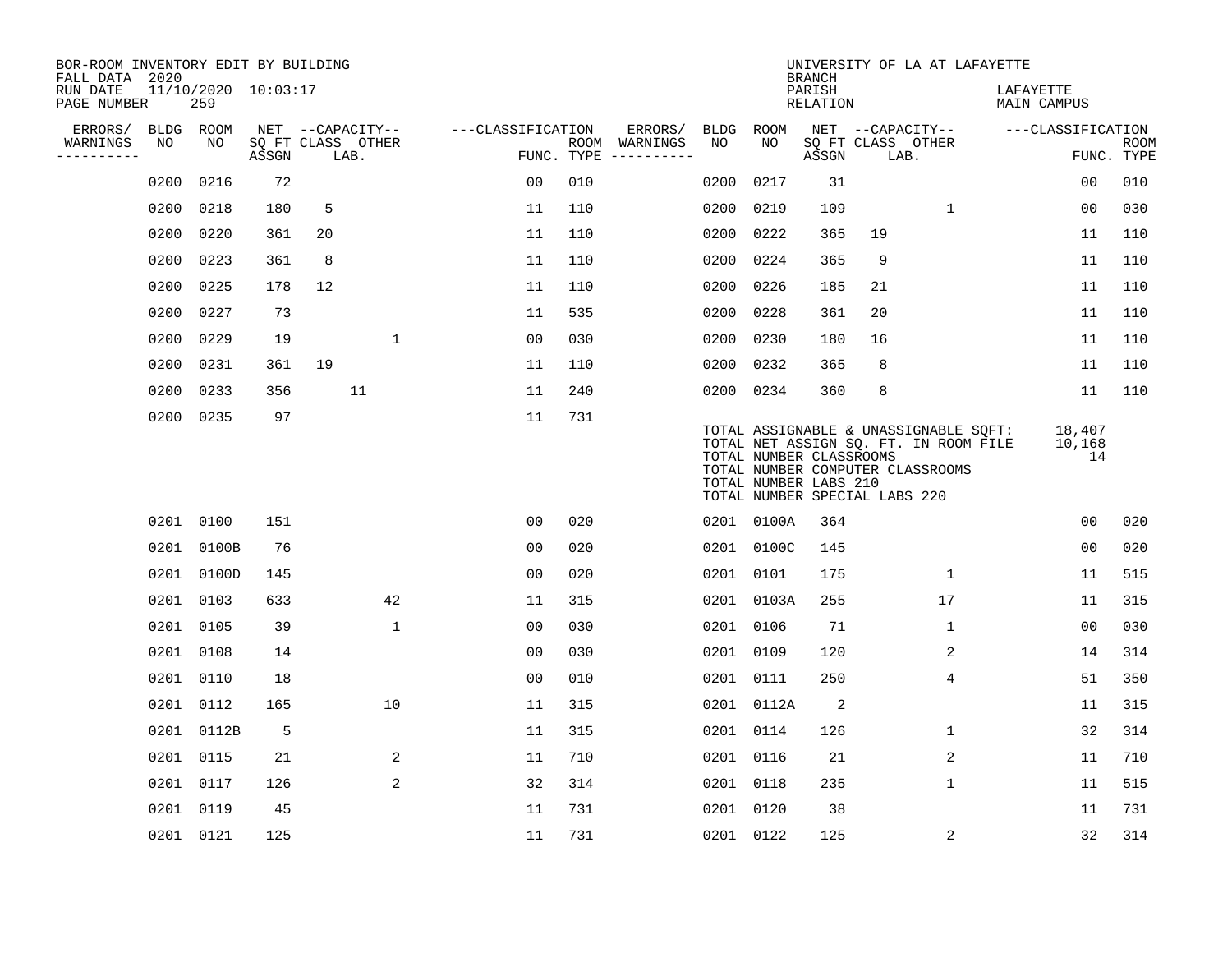| BOR-ROOM INVENTORY EDIT BY BUILDING<br>FALL DATA 2020 |           |                            |       |                           |                   |     |                                      |    |                                                  | <b>BRANCH</b>      | UNIVERSITY OF LA AT LAFAYETTE                                                                                                                       |                |                          |                     |                           |
|-------------------------------------------------------|-----------|----------------------------|-------|---------------------------|-------------------|-----|--------------------------------------|----|--------------------------------------------------|--------------------|-----------------------------------------------------------------------------------------------------------------------------------------------------|----------------|--------------------------|---------------------|---------------------------|
| RUN DATE<br>PAGE NUMBER                               |           | 11/10/2020 10:03:17<br>260 |       |                           |                   |     |                                      |    |                                                  | PARISH<br>RELATION |                                                                                                                                                     |                | LAFAYETTE<br>MAIN CAMPUS |                     |                           |
| ERRORS/ BLDG ROOM                                     |           |                            |       | NET --CAPACITY--          | ---CLASSIFICATION |     | ERRORS/ BLDG ROOM                    |    |                                                  |                    | NET --CAPACITY--                                                                                                                                    |                | ---CLASSIFICATION        |                     |                           |
| WARNINGS<br>----------                                | NO        | NO                         | ASSGN | SQ FT CLASS OTHER<br>LAB. |                   |     | ROOM WARNINGS<br>FUNC. TYPE $------$ | NO | NO                                               | ASSGN              | SQ FT CLASS OTHER<br>LAB.                                                                                                                           |                |                          |                     | <b>ROOM</b><br>FUNC. TYPE |
|                                                       |           | 0201 0123                  | 127   |                           | 00                | 030 |                                      |    | 0201 0126                                        | 39                 |                                                                                                                                                     | $\mathbf{1}$   |                          | 00                  | 030                       |
|                                                       |           | 0201 0127                  | 71    | $\mathbf{1}$              | 0 <sub>0</sub>    | 030 |                                      |    | 0201 0128                                        | 239                |                                                                                                                                                     | 6              |                          | 11                  | 515                       |
|                                                       |           | 0201 0200                  | 333   |                           | 0 <sub>0</sub>    | 020 |                                      |    | 0201 0200A                                       | 76                 |                                                                                                                                                     |                |                          | 0 <sub>0</sub>      | 020                       |
|                                                       |           | 0201 0200B                 | 145   |                           | 0 <sub>0</sub>    | 020 |                                      |    | 0201 0200C                                       | 145                |                                                                                                                                                     |                |                          | 00                  | 020                       |
|                                                       |           | 0201 0200D                 | 152   |                           | 0 <sub>0</sub>    | 020 |                                      |    | 0201 0203                                        | 602                | 24                                                                                                                                                  |                |                          | 11                  | 110                       |
|                                                       |           | 0201 0204                  | 127   | 3                         | 11                | 325 |                                      |    | 0201 0206                                        | 5                  |                                                                                                                                                     |                |                          | 0 <sub>0</sub>      | 010                       |
|                                                       |           | 0201 0207                  | 17    |                           | 00                | 010 |                                      |    | 0201 0209                                        | 8                  |                                                                                                                                                     | $\mathbf{1}$   |                          | 11                  | 731                       |
|                                                       |           | 0201 0210                  | 29    | $\mathbf{1}$              | 0 <sub>0</sub>    | 030 |                                      |    | 0201 0211                                        | 62                 |                                                                                                                                                     | $\mathbf{1}$   |                          | 0 <sub>0</sub>      | 030                       |
|                                                       |           | 0201 0212                  | 53    | $\mathbf{1}$              | 11                | 315 |                                      |    | 0201 0212A                                       | 53                 |                                                                                                                                                     |                |                          | 00                  | 030                       |
|                                                       |           | 0201 0213                  | 176   | 6                         | 11                | 410 |                                      |    | 0201 0214                                        | 474                |                                                                                                                                                     | $\overline{2}$ |                          | 11                  | 310                       |
|                                                       | 0201 0215 |                            | 89    | $\mathbf 1$               | 11                | 315 |                                      |    | 0201 0216                                        | 714                | 32                                                                                                                                                  |                |                          | 11                  | 110                       |
|                                                       |           | 0201 0217                  | 86    | 2                         | 11                | 115 |                                      |    | 0201 0219                                        | 8                  |                                                                                                                                                     |                |                          | 11                  | 731                       |
|                                                       | 0201 0220 |                            | 29    | $\mathbf{1}$              | 0 <sub>0</sub>    | 030 |                                      |    | 0201 0221                                        | 58                 |                                                                                                                                                     | $\mathbf{1}$   |                          | 0 <sub>0</sub>      | 030                       |
|                                                       |           | 0201 0223                  | 8     |                           | 11                | 710 |                                      |    | 0201 0224                                        | 129                |                                                                                                                                                     | 2              |                          | 11                  | 314                       |
|                                                       | 0201 0226 |                            | 127   | 2                         | 11                | 315 |                                      |    | 0201 0228                                        | 221                | 18                                                                                                                                                  |                |                          | 11                  | 110                       |
|                                                       | 0201 0229 |                            | 115   | $\mathbf 1$               | 11                | 310 |                                      |    | 0201 0230                                        | 74                 |                                                                                                                                                     | $\mathbf{1}$   |                          | 11                  | 315                       |
|                                                       |           | 0201 0231                  | 63    | $\mathbf{1}$              | 11                | 731 |                                      |    | 0201 0232                                        | 225                | 10                                                                                                                                                  |                |                          | 11                  | 280                       |
|                                                       |           | 0201 0300                  | 15    |                           | 0 <sub>0</sub>    | 020 |                                      |    | TOTAL NUMBER CLASSROOMS<br>TOTAL NUMBER LABS 210 |                    | TOTAL ASSIGNABLE & UNASSIGNABLE SQFT:<br>TOTAL NET ASSIGN SQ. FT. IN ROOM FILE<br>TOTAL NUMBER COMPUTER CLASSROOMS<br>TOTAL NUMBER SPECIAL LABS 220 |                |                          | 8,384<br>6,005<br>3 |                           |
|                                                       |           | 0204 0001                  | 2000  |                           | 92                | 950 |                                      |    | TOTAL NUMBER CLASSROOMS<br>TOTAL NUMBER LABS 210 |                    | TOTAL ASSIGNABLE & UNASSIGNABLE SQFT:<br>TOTAL NET ASSIGN SQ. FT. IN ROOM FILE<br>TOTAL NUMBER COMPUTER CLASSROOMS<br>TOTAL NUMBER SPECIAL LABS 220 |                | 2,000                    | 2,000               |                           |
|                                                       |           | 0205 0100                  | 100   |                           | 11                | 535 |                                      |    |                                                  |                    | TOTAL ASSIGNABLE & UNASSIGNABLE SQFT:                                                                                                               |                |                          | 100                 |                           |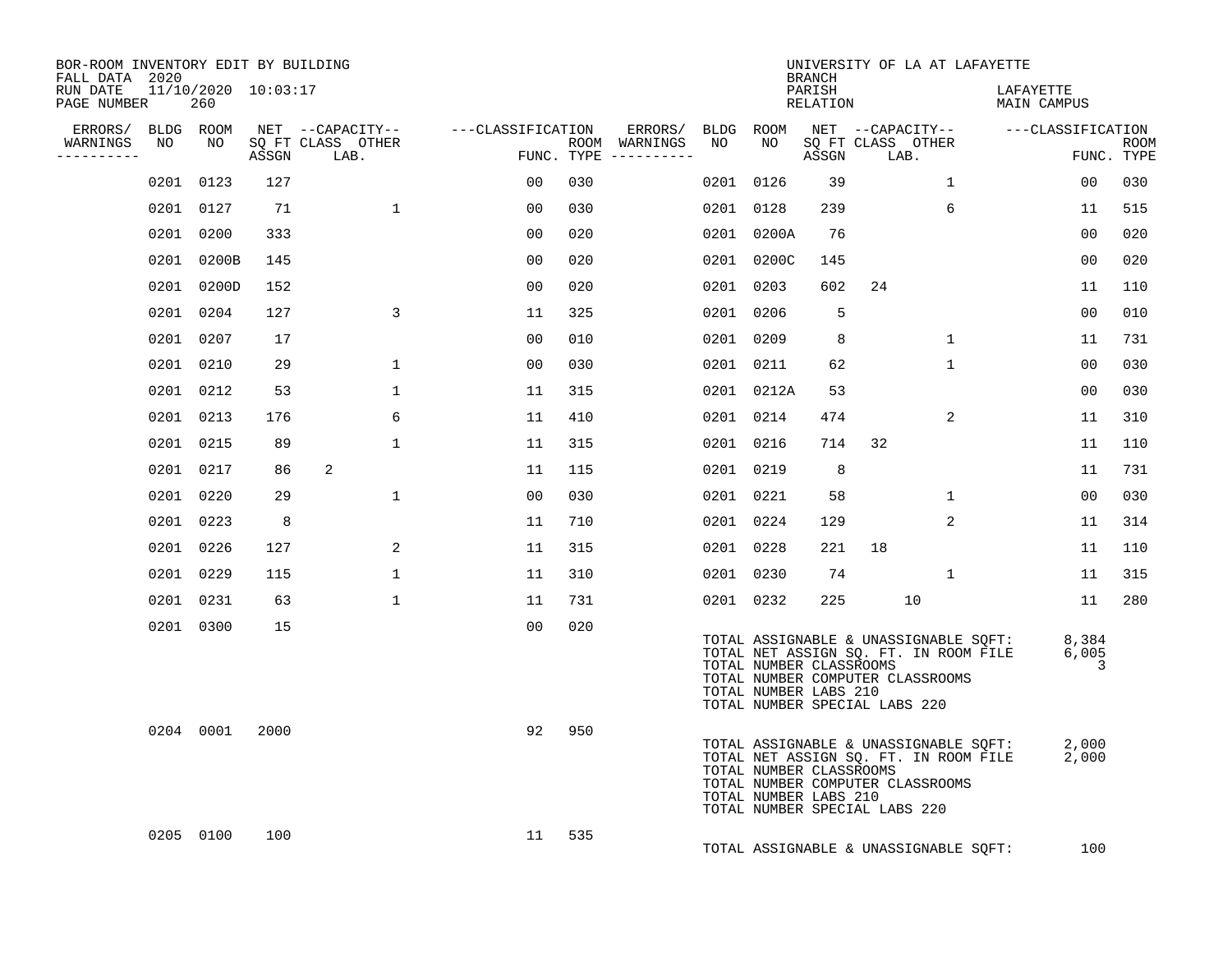| BOR-ROOM INVENTORY EDIT BY BUILDING                                 |           |                |                                                                                                                                                                                                                                      |    |        |  | BRANCH                                                                                                                                | UNIVERSITY OF LA AT LAFAYETTE                                                                |        |  |
|---------------------------------------------------------------------|-----------|----------------|--------------------------------------------------------------------------------------------------------------------------------------------------------------------------------------------------------------------------------------|----|--------|--|---------------------------------------------------------------------------------------------------------------------------------------|----------------------------------------------------------------------------------------------|--------|--|
| FALL DATA 2020<br>RUN DATE  11/10/2020  10:03:17<br>PAGE NUMBER 261 |           |                |                                                                                                                                                                                                                                      |    |        |  |                                                                                                                                       | PARISH LAFAYETTE RELATION MAIN CAMPUS                                                        |        |  |
|                                                                     |           |                |                                                                                                                                                                                                                                      |    |        |  |                                                                                                                                       |                                                                                              |        |  |
|                                                                     |           |                | ERRORS/ BLDG ROOM NET --CAPACITY-- ----CLASSIFICATION ERRORS/ BLDG ROOM NET --CAPACITY-- -----CLASSIFICATION<br>WARNINGS NO NO SQFTCLASS OTHER ROOM WARNINGS NO NO SQFTCLASS OTHER ROOM<br>----------- ASSGN LAB. FUNC.TYPE -------- |    |        |  |                                                                                                                                       |                                                                                              |        |  |
|                                                                     |           |                |                                                                                                                                                                                                                                      |    |        |  | TOTAL NUMBER CLASSROOMS<br>TOTAL NUMBER COMPUTER CLASSROOMS<br>TOTAL NUMBER LABS 210<br>TOTAL NUMBER SPECIAL LABS 220                 | TOTAL NET ASSIGN SQ. FT. IN ROOM FILE 100                                                    |        |  |
|                                                                     |           |                | 0208 0100 30 1                                                                                                                                                                                                                       |    | 11 310 |  | TOTAL NUMBER CLASSROOMS<br>TOTAL NUMBER COMPUTER CLASSROOMS<br>TOTAL NUMBER LABS 210<br>TOTAL NUMBER SPECIAL LABS 220                 | TOTAL ASSIGNABLE & UNASSIGNABLE SQFT: 30<br>TOTAL NET ASSIGN SQ. FT. IN ROOM FILE 30         |        |  |
|                                                                     |           |                | 0209 0100 20019                                                                                                                                                                                                                      | 75 | 590    |  | TOTAL NUMBER CLASSROOMS<br>TOTAL NUMBER COMPUTER CLASSROOMS<br>TOTAL NUMBER LABS 210<br>TOTAL NUMBER SPECIAL LABS 220                 | TOTAL ASSIGNABLE & UNASSIGNABLE SQFT: 20,019<br>TOTAL NET ASSIGN SQ. FT. IN ROOM FILE 20,019 |        |  |
|                                                                     |           |                | 0301 0101 1401 3                                                                                                                                                                                                                     |    | 92 970 |  | TOTAL NUMBER CLASSROOMS<br>TOTAL NUMBER COMPUTER CLASSROOMS<br>TOTAL NUMBER LABS 210<br>TOTAL NUMBER SPECIAL LABS 220                 | TOTAL ASSIGNABLE & UNASSIGNABLE SQFT: 1,401<br>TOTAL NET ASSIGN SQ. FT. IN ROOM FILE 1,401   |        |  |
|                                                                     |           | 0304 0101 41   |                                                                                                                                                                                                                                      | 11 | 560    |  | TOTAL NUMBER CLASSROOMS<br>TOTAL NUMBER COMPUTER CLASSROOMS<br>TOTAL NUMBER LABS 210<br>TOTAL NUMBER SPECIAL LABS 220                 | TOTAL ASSIGNABLE & UNASSIGNABLE SQFT: 41<br>TOTAL NET ASSIGN SQ. FT. IN ROOM FILE 41         |        |  |
|                                                                     | 0306 0101 |                | $\overline{3}$                                                                                                                                                                                                                       | 22 | 270    |  | 0306 0102 98 3                                                                                                                        |                                                                                              | 22 270 |  |
|                                                                     | 0306 0103 | 20             |                                                                                                                                                                                                                                      |    | 00 030 |  | 0306 0104 33<br>TOTAL NUMBER CLASSROOMS<br>TOTAL NUMBER COMPUTER CLASSROOMS<br>TOTAL NUMBER LABS 210<br>TOTAL NUMBER SPECIAL LABS 220 | TOTAL ASSIGNABLE & UNASSIGNABLE SQFT: 734<br>TOTAL NET ASSIGN SQ. FT. IN ROOM FILE 681       | 00 030 |  |
|                                                                     |           | 0309 0101 7031 |                                                                                                                                                                                                                                      | 21 | 560    |  |                                                                                                                                       | TOTAL ASSIGNABLE & UNASSIGNABLE SQFT: 7,031<br>TOTAL NET ASSIGN SQ. FT. IN ROOM FILE         | 7,031  |  |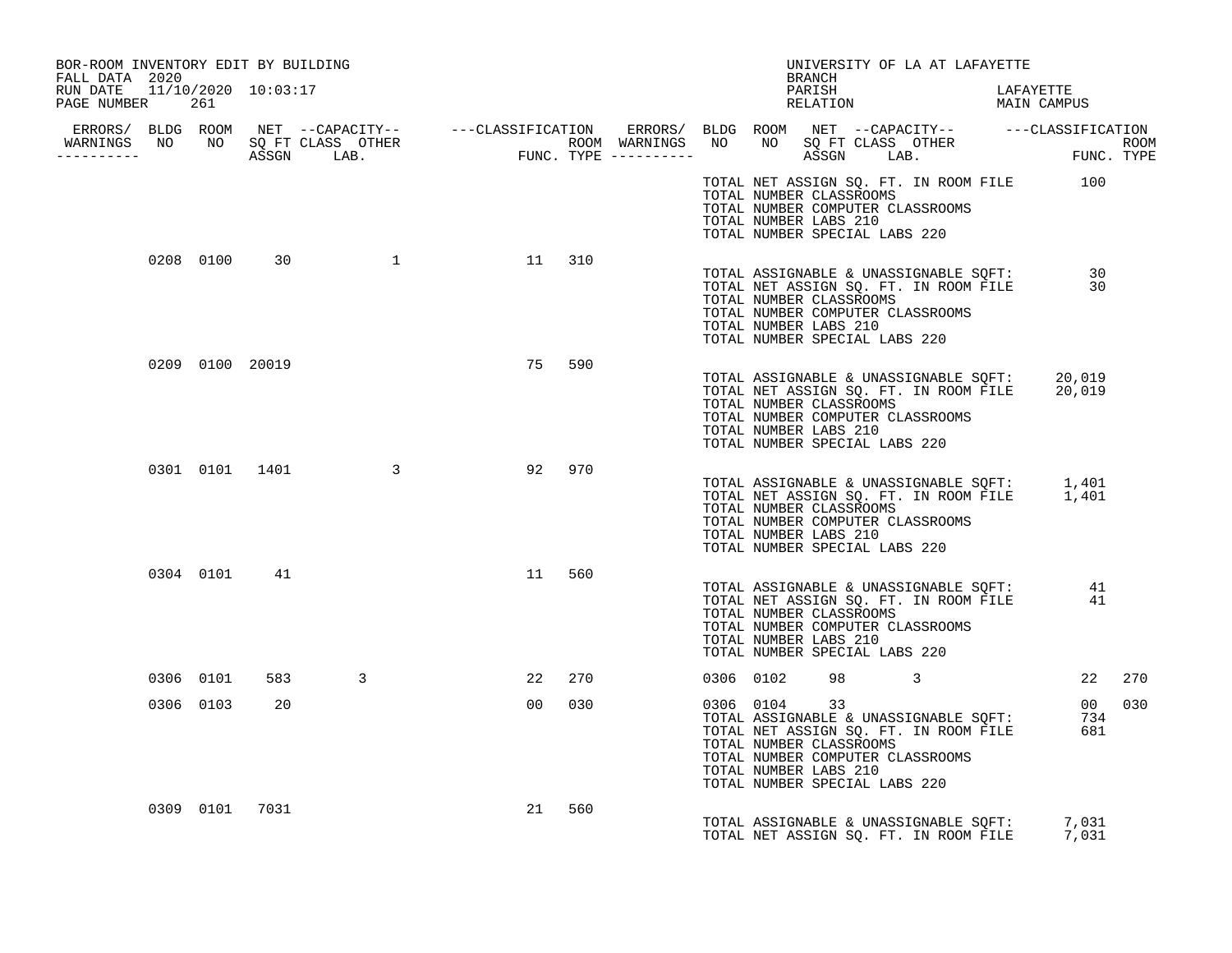| BOR-ROOM INVENTORY EDIT BY BUILDING<br>FALL DATA 2020                                                                                                                                                                                |           |                 |     |          |  |                |     |           |                                                                                   | BRANCH | UNIVERSITY OF LA AT LAFAYETTE                                                                                                                                                                                                |                |     |
|--------------------------------------------------------------------------------------------------------------------------------------------------------------------------------------------------------------------------------------|-----------|-----------------|-----|----------|--|----------------|-----|-----------|-----------------------------------------------------------------------------------|--------|------------------------------------------------------------------------------------------------------------------------------------------------------------------------------------------------------------------------------|----------------|-----|
| RUN DATE 11/10/2020 10:03:17<br>PAGE NUMBER 262                                                                                                                                                                                      |           |                 |     |          |  |                |     |           |                                                                                   |        | PARISH LAFAYETTE RELATION MAIN CAMPUS                                                                                                                                                                                        |                |     |
| ERRORS/ BLDG ROOM NET --CAPACITY-- ----CLASSIFICATION ERRORS/ BLDG ROOM NET --CAPACITY-- -----CLASSIFICATION<br>WARNINGS NO NO SQFTCLASS OTHER ROOM WARNINGS NO NO SQFTCLASS OTHER ROOM<br>----------- ASSGN LAB. FUNC.TYPE -------- |           |                 |     |          |  |                |     |           |                                                                                   |        |                                                                                                                                                                                                                              |                |     |
|                                                                                                                                                                                                                                      |           |                 |     |          |  |                |     |           | TOTAL NUMBER CLASSROOMS<br>TOTAL NUMBER LABS 210<br>TOTAL NUMBER SPECIAL LABS 220 |        | TOTAL NUMBER COMPUTER CLASSROOMS                                                                                                                                                                                             |                |     |
|                                                                                                                                                                                                                                      |           | 0310 0101       | 500 |          |  | 45 730         |     |           | TOTAL NUMBER CLASSROOMS<br>TOTAL NUMBER LABS 210<br>TOTAL NUMBER SPECIAL LABS 220 |        | TOTAL ASSIGNABLE & UNASSIGNABLE SQFT:<br>TOTAL NET ASSIGN SQ. FT. IN ROOM FILE<br>TOTAL NUMBER COMPUTER CLASSROOMS                                                                                                           | 500<br>500     |     |
|                                                                                                                                                                                                                                      |           | 0313 0101       | 571 | 15       |  | 22             | 250 | 0313 0102 |                                                                                   | 134    |                                                                                                                                                                                                                              | 22             | 255 |
|                                                                                                                                                                                                                                      |           | 0313 0103       | 42  |          |  | 22             | 255 | 0313 0104 |                                                                                   | 27     |                                                                                                                                                                                                                              | 0 <sub>0</sub> | 020 |
|                                                                                                                                                                                                                                      | 0313 0105 |                 | 195 | $\sim$ 3 |  | 22             | 260 | 0313 0106 |                                                                                   | 850    |                                                                                                                                                                                                                              | 22             | 260 |
|                                                                                                                                                                                                                                      | 0313 0107 |                 | 941 | 12       |  | 22             | 260 | 0313 0108 |                                                                                   | 409    |                                                                                                                                                                                                                              | 00             | 030 |
|                                                                                                                                                                                                                                      | 0313 0109 |                 | 143 |          |  | 00             | 030 | 0313 0110 |                                                                                   | 143    |                                                                                                                                                                                                                              | 00             | 030 |
|                                                                                                                                                                                                                                      | 0313 0111 |                 | 60  |          |  | 0 <sub>0</sub> | 030 | 0313 0112 |                                                                                   | 23     |                                                                                                                                                                                                                              | 00             | 030 |
|                                                                                                                                                                                                                                      |           | 0313 0201       | 215 | $\sim$ 5 |  | 22             | 731 | 0313 0202 | TOTAL NUMBER CLASSROOMS<br>TOTAL NUMBER LABS 210<br>TOTAL NUMBER SPECIAL LABS 220 | 350    | TOTAL ASSIGNABLE & UNASSIGNABLE SQFT: 4,103<br>TOTAL NET ASSIGN SQ. FT. IN ROOM FILE 3,298<br>TOTAL NUMBER COMPUTER CLASSROOMS                                                                                               | 45             | 731 |
|                                                                                                                                                                                                                                      |           | 0314 0101 12475 |     |          |  | 21 570         |     |           |                                                                                   |        |                                                                                                                                                                                                                              |                |     |
|                                                                                                                                                                                                                                      |           |                 |     |          |  |                |     |           | TOTAL NUMBER CLASSROOMS<br>TOTAL NUMBER LABS 210<br>TOTAL NUMBER SPECIAL LABS 220 |        | TOTAL ASSIGNABLE & UNASSIGNABLE SQFT: 12,475<br>TOTAL NET ASSIGN SQ. FT. IN ROOM FILE 12,475<br>TOTAL NUMBER COMPUTER CLASSROOMS                                                                                             |                |     |
|                                                                                                                                                                                                                                      |           | 0317 0101 1131  |     |          |  | 21             | 570 |           | TOTAL NUMBER CLASSROOMS<br>TOTAL NUMBER LABS 210<br>TOTAL NUMBER SPECIAL LABS 220 |        | $\begin{tabular}{llllll} 0317 & 0102 & 1581 & 21 & 570 \\ \text{TOTAL ASSIGNABLE & UNASSIGNABLE SQFT:} & 2,712 \\ \text{TOTAL NET ASSIGN SQ. FT. IN Room FILE} & 2,712 \\ \end{tabular}$<br>TOTAL NUMBER COMPUTER CLASSROOMS |                |     |
|                                                                                                                                                                                                                                      |           | 0318 0101 2184  |     |          |  | 21             | 570 |           |                                                                                   |        | TOTAL ASSIGNABLE & UNASSIGNABLE SQFT: 2,184                                                                                                                                                                                  |                |     |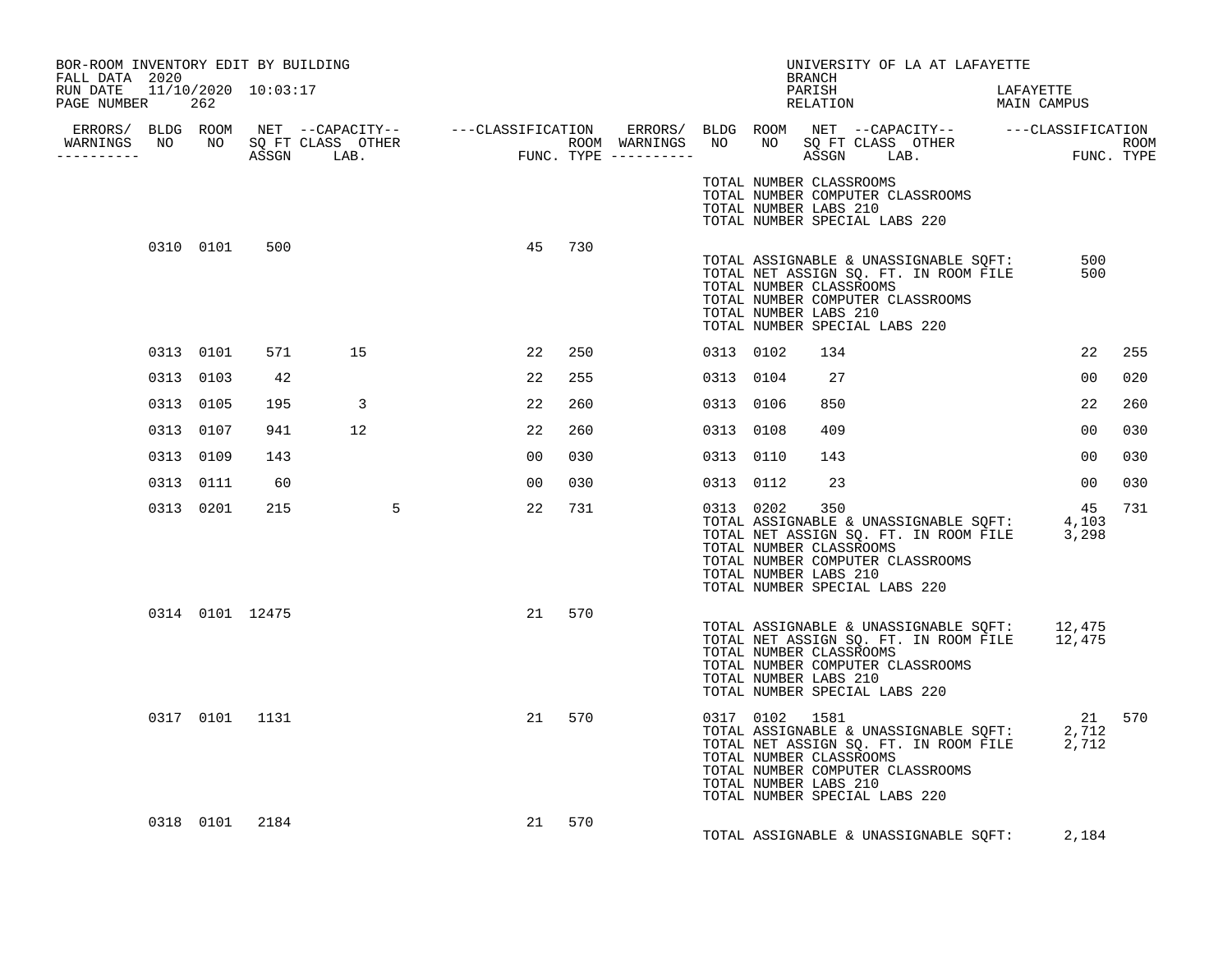| BOR-ROOM INVENTORY EDIT BY BUILDING<br>FALL DATA 2020 |                |                |                                  |                 |        |  |            | BRANCH                                                                            | UNIVERSITY OF LA AT LAFAYETTE                                                                                                  |           |        |     |
|-------------------------------------------------------|----------------|----------------|----------------------------------|-----------------|--------|--|------------|-----------------------------------------------------------------------------------|--------------------------------------------------------------------------------------------------------------------------------|-----------|--------|-----|
| RUN DATE 11/10/2020 10:03:17<br>PAGE NUMBER 263       |                |                |                                  |                 |        |  |            | PARISH                                                                            | PARISH LAFAYETTE RELATION MAIN CAMPUS                                                                                          | LAFAYETTE |        |     |
|                                                       |                |                | WARNINGS NO NO SQ FT CLASS OTHER |                 |        |  |            |                                                                                   |                                                                                                                                |           |        |     |
|                                                       |                |                |                                  |                 |        |  |            |                                                                                   |                                                                                                                                |           |        |     |
|                                                       |                |                |                                  |                 |        |  |            | TOTAL NUMBER CLASSROOMS<br>TOTAL NUMBER LABS 210<br>TOTAL NUMBER SPECIAL LABS 220 | TOTAL NET ASSIGN SQ. FT. IN ROOM FILE 2,184<br>TOTAL NUMBER COMPUTER CLASSROOMS                                                |           |        |     |
|                                                       |                | 0319 0101 6210 |                                  | 45              | 730    |  |            | TOTAL NUMBER CLASSROOMS<br>TOTAL NUMBER LABS 210<br>TOTAL NUMBER SPECIAL LABS 220 | TOTAL ASSIGNABLE & UNASSIGNABLE SQFT: 6,210<br>TOTAL NET ASSIGN SQ. FT. IN ROOM FILE 6,210<br>TOTAL NUMBER COMPUTER CLASSROOMS |           |        |     |
|                                                       |                |                | 0326 0101 1105 3                 | 92              | 970    |  |            | TOTAL NUMBER CLASSROOMS<br>TOTAL NUMBER LABS 210<br>TOTAL NUMBER SPECIAL LABS 220 | TOTAL ASSIGNABLE & UNASSIGNABLE SQFT: 1,105<br>TOTAL NET ASSIGN SQ. FT. IN ROOM FILE 1,105<br>TOTAL NUMBER COMPUTER CLASSROOMS |           |        |     |
|                                                       | 0329 0101      |                | 434<br>3                         |                 | 11 290 |  | 0329 0102  | 157                                                                               |                                                                                                                                |           | 11     | 731 |
|                                                       | 0329 0103      | 25             |                                  | 00 <sub>o</sub> | 020    |  | 0329 0104  | 34                                                                                |                                                                                                                                |           | 00     | 030 |
|                                                       | 0329 0105      | 141            | $\mathbf{1}$                     | 11              | 314    |  | 0329 0105A |                                                                                   | $12$ $1$                                                                                                                       |           | 61     | 310 |
|                                                       | 0329 0106      | 284            | $\mathbf{1}$                     | 11              | 314    |  |            |                                                                                   | 0329 0106A 11 1                                                                                                                |           | 45 310 |     |
|                                                       | 0329 0107      | 108            |                                  | 11              | 731    |  |            | TOTAL NUMBER CLASSROOMS<br>TOTAL NUMBER LABS 210<br>TOTAL NUMBER SPECIAL LABS 220 | TOTAL ASSIGNABLE & UNASSIGNABLE SQFT: 1,206<br>TOTAL NET ASSIGN SQ. FT. IN ROOM FILE 1,147<br>TOTAL NUMBER COMPUTER CLASSROOMS |           |        |     |
|                                                       |                | 033A 0001 81   |                                  |                 | 11 730 |  |            | TOTAL NUMBER CLASSROOMS<br>TOTAL NUMBER LABS 210<br>TOTAL NUMBER SPECIAL LABS 220 | TOTAL ASSIGNABLE & UNASSIGNABLE SQFT: 81<br>TOTAL NET ASSIGN SQ. FT. IN ROOM FILE 81<br>TOTAL NUMBER COMPUTER CLASSROOMS       |           |        |     |
|                                                       | 0330 0101 1139 |                |                                  | 92              | 970    |  |            | TOTAL NUMBER CLASSROOMS                                                           | TOTAL ASSIGNABLE & UNASSIGNABLE SQFT: 1,139<br>TOTAL NET ASSIGN SQ. FT. IN ROOM FILE 1,139<br>TOTAL NUMBER COMPUTER CLASSROOMS |           |        |     |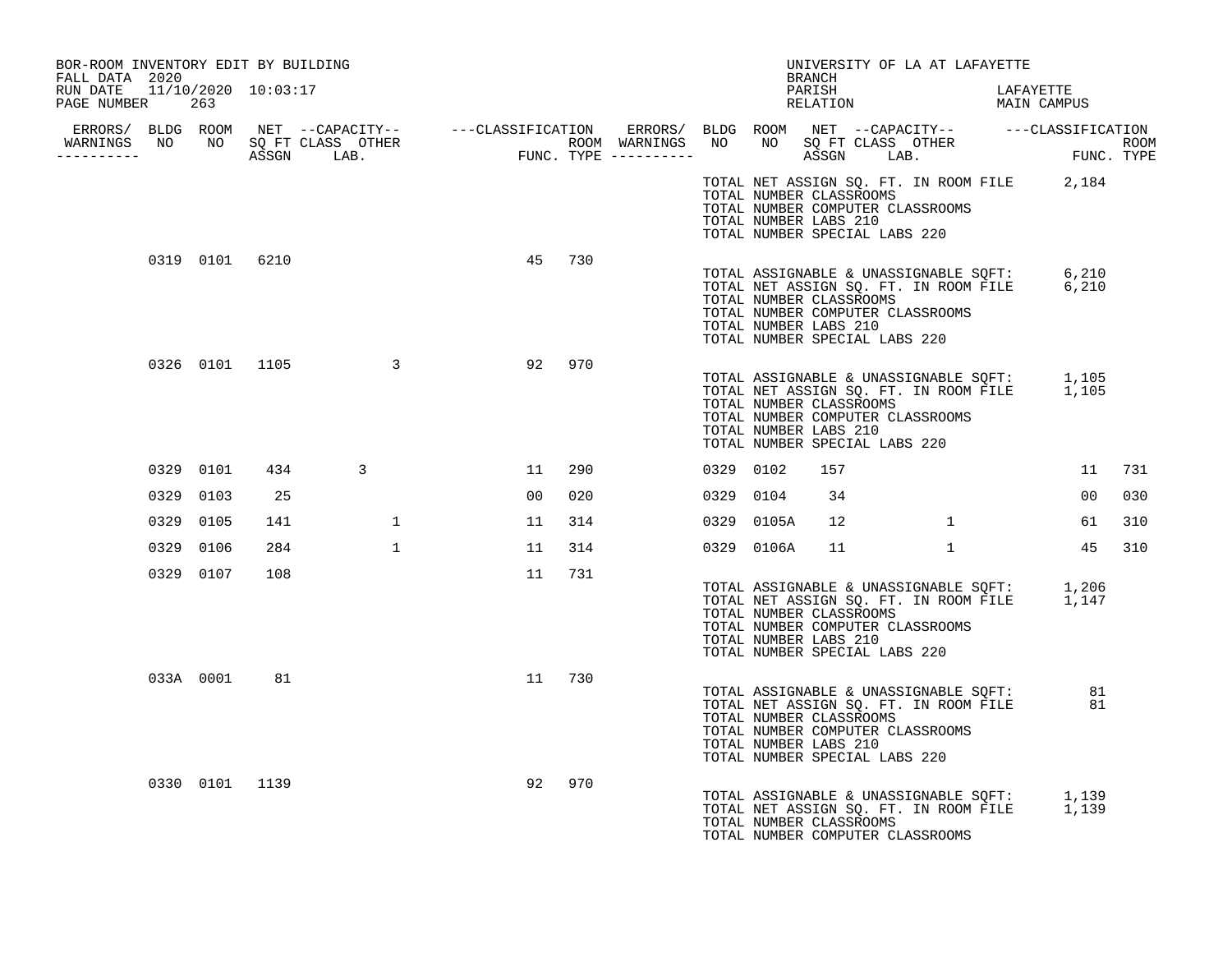| BOR-ROOM INVENTORY EDIT BY BUILDING<br>FALL DATA 2020 |               |    |                                                                                                                                                                                                                                      |                                                       |        |  |                                         | BRANCH | UNIVERSITY OF LA AT LAFAYETTE                                                                                                                                                                            |           |        |  |
|-------------------------------------------------------|---------------|----|--------------------------------------------------------------------------------------------------------------------------------------------------------------------------------------------------------------------------------------|-------------------------------------------------------|--------|--|-----------------------------------------|--------|----------------------------------------------------------------------------------------------------------------------------------------------------------------------------------------------------------|-----------|--------|--|
| RUN DATE 11/10/2020 10:03:17<br>PAGE NUMBER 264       |               |    |                                                                                                                                                                                                                                      |                                                       |        |  |                                         | PARISH | PARISH LAFAYETTE<br>RELATION MAIN CAMPUS                                                                                                                                                                 | LAFAYETTE |        |  |
| -----------                                           |               |    | ERRORS/ BLDG ROOM NET --CAPACITY-- ----CLASSIFICATION ERRORS/ BLDG ROOM NET --CAPACITY-- -----CLASSIFICATION<br>WARNINGS NO NO SQETCLASS OTHER ROOM WARNINGS NO NO SQETCLASS OTHER ROOM<br>----------- ASSGN LAB. FUNC.TYPE -------- |                                                       |        |  |                                         |        |                                                                                                                                                                                                          |           |        |  |
|                                                       |               |    |                                                                                                                                                                                                                                      |                                                       |        |  |                                         |        | TOTAL NUMBER LABS 210<br>TOTAL NUMBER SPECIAL LABS 220                                                                                                                                                   |           |        |  |
|                                                       |               |    | 0332 0101 1383 3                                                                                                                                                                                                                     | 5 2 9 2 9 2 9 7 0 3 2 9 2 9 2 9 7 0 $\,$ 9 $2$ 9 $70$ |        |  | TOTAL NUMBER LABS 210                   |        | TOTAL ASSIGNABLE & UNASSIGNABLE SQFT: 1,383<br>TOTAL NET ASSIGN SQ. FT. IN ROOM FILE 1,383<br>TOTAL NUMBER CLASSROOMS<br>TOTAL NUMBER COMPUTER CLASSROOMS<br>TOTAL NUMBER SPECIAL LABS 220               |           |        |  |
|                                                       | 0333 0001 388 |    |                                                                                                                                                                                                                                      | 55                                                    | 560    |  | TOTAL NUMBER LABS 210                   |        | TOTAL ASSIGNABLE & UNASSIGNABLE SQFT: 388<br>TOTAL NET ASSIGN SQ. FT. IN ROOM FILE 388<br>TOTAL NUMBER CLASSROOMS<br>TOTAL NUMBER COMPUTER CLASSROOMS<br>TOTAL NUMBER SPECIAL LABS 220                   |           |        |  |
|                                                       |               |    | 0355 0101 1708 3                                                                                                                                                                                                                     | 92 950                                                |        |  | TOTAL NUMBER LABS 210                   |        | TOTAL ASSIGNABLE & UNASSIGNABLE SQFT: 1,708<br>TOTAL NET ASSIGN SQ. FT. IN ROOM FILE 1,708<br>TOTAL NUMBER CLASSROOMS<br>TOTAL NUMBER COMPUTER CLASSROOMS<br>TOTAL NUMBER SPECIAL LABS 220               |           |        |  |
|                                                       |               |    | 0360 0001 1628                                                                                                                                                                                                                       | 11 570                                                |        |  | TOTAL NUMBER LABS 210                   |        | TOTAL ASSIGNABLE & UNASSIGNABLE SQFT: 1,628<br>TOTAL NET ASSIGN SQ. FT. IN ROOM FILE 1,628<br>TOTAL NUMBER CLASSROOMS<br>TOTAL NUMBER COMPUTER CLASSROOMS<br>TOTAL NUMBER SPECIAL LABS 220               |           |        |  |
|                                                       |               |    | 0361 0001 1109                                                                                                                                                                                                                       |                                                       | 21 570 |  | TOTAL NUMBER LABS 210                   |        | TOTAL ASSIGNABLE & UNASSIGNABLE SQFT: 1,109<br>TOTAL NET ASSIGN SQ. FT. IN ROOM FILE 1,109<br>TOTAL NUMBER CLASSROOMS<br>TOTAL NUMBER COMPUTER CLASSROOMS<br>TOTAL NUMBER SPECIAL LABS 220               |           |        |  |
|                                                       | 037A 0101 428 |    |                                                                                                                                                                                                                                      | 00                                                    | 030    |  | 037A 0101A 535<br>TOTAL NUMBER LABS 210 |        | 037A 0101A 535<br>TOTAL ASSIGNABLE & UNASSIGNABLE SQFT: 963<br>TOTAL NET ASSIGN SQ. FT. IN ROOM FILE 535<br>TOTAL NUMBER CLASSROOMS<br>TOTAL NUMBER COMPUTER CLASSROOMS<br>TOTAL NUMBER SPECIAL LABS 220 |           | 45 730 |  |
|                                                       | 0370 0001     | 98 |                                                                                                                                                                                                                                      | 11 560                                                |        |  |                                         |        | TOTAL ASSIGNABLE & UNASSIGNABLE SOFT:                                                                                                                                                                    |           | 98     |  |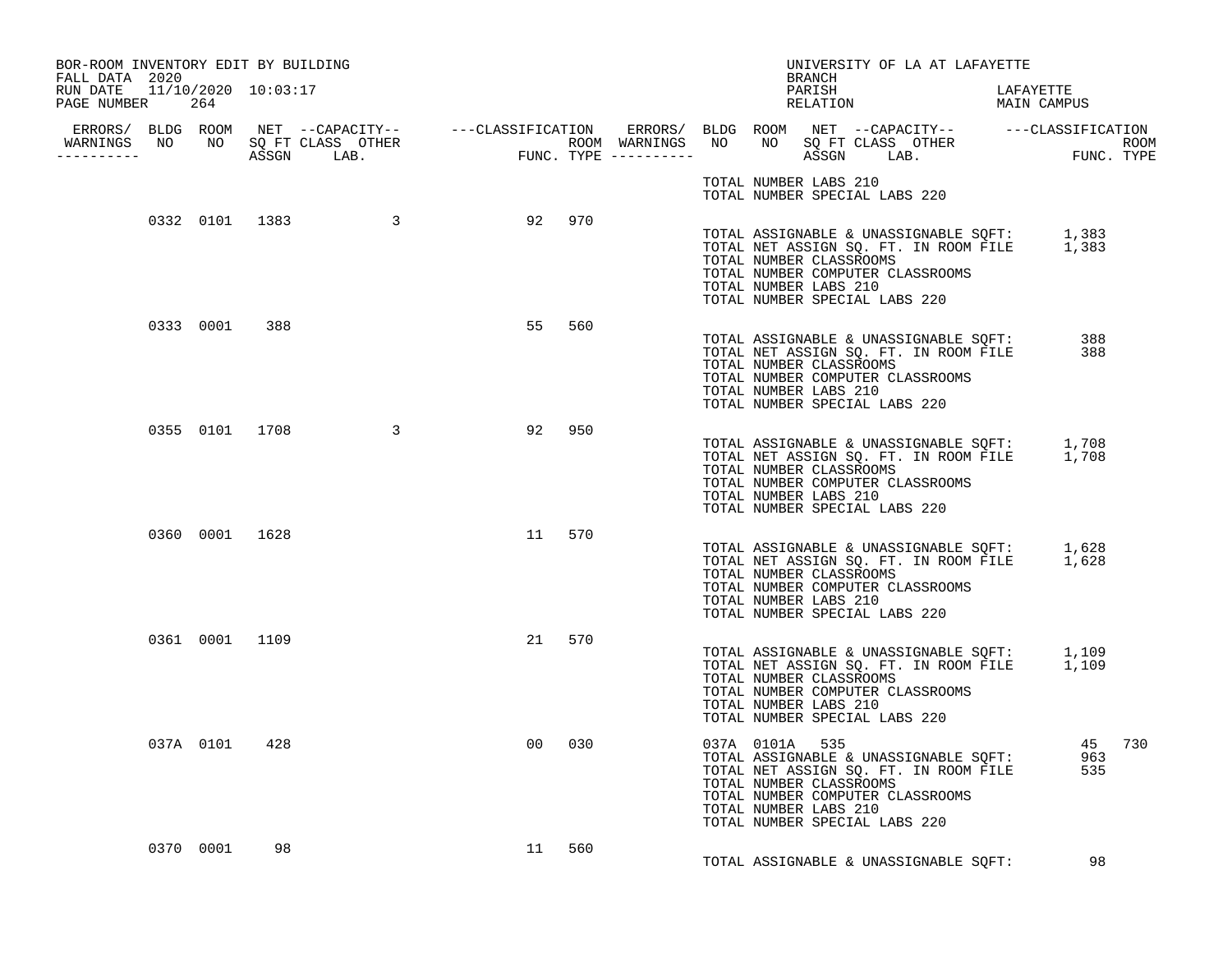| BOR-ROOM INVENTORY EDIT BY BUILDING                                                                                                                                                                                                                |                |     |              |              |                 |     |           |                                                                                                                                    |               |   | UNIVERSITY OF LA AT LAFAYETTE         |                                                                                                                    |        |
|----------------------------------------------------------------------------------------------------------------------------------------------------------------------------------------------------------------------------------------------------|----------------|-----|--------------|--------------|-----------------|-----|-----------|------------------------------------------------------------------------------------------------------------------------------------|---------------|---|---------------------------------------|--------------------------------------------------------------------------------------------------------------------|--------|
| FALL DATA 2020<br>RUN DATE 11/10/2020 10:03:17<br>PAGE NUMBER                                                                                                                                                                                      | 265            |     |              |              |                 |     |           |                                                                                                                                    | <b>BRANCH</b> |   |                                       | PARISH LAFAYETTE RELATION MAIN CAMPUS                                                                              |        |
| ERRORS/ BLDG ROOM NET --CAPACITY-- ----CLASSIFICATION ERRORS/ BLDG ROOM NET --CAPACITY-- -----CLASSIFICATION<br>WARNINGS NO NO SQFTCLASS OTHER ---------------- ROOM WARNINGS NO NO SQFTCLASS OTHER ROOM<br>------------------------<br>__________ |                |     |              |              |                 |     |           |                                                                                                                                    |               |   |                                       |                                                                                                                    |        |
|                                                                                                                                                                                                                                                    |                |     |              |              |                 |     |           | TOTAL NUMBER CLASSROOMS<br>TOTAL NUMBER COMPUTER CLASSROOMS<br>TOTAL NUMBER LABS 210<br>TOTAL NUMBER SPECIAL LABS 220              |               |   |                                       | TOTAL NET ASSIGN SQ. FT. IN ROOM FILE 98                                                                           |        |
|                                                                                                                                                                                                                                                    | 0371 0001 1986 |     |              |              | 11              | 570 |           | TOTAL NUMBER CLASSROOMS<br>TOTAL NUMBER COMPUTER CLASSROOMS<br>TOTAL NUMBER LABS 210<br>TOTAL NUMBER SPECIAL LABS 220              |               |   |                                       | TOTAL ASSIGNABLE & UNASSIGNABLE SQFT: 1,986<br>TOTAL NET ASSIGN SQ. FT. IN ROOM FILE 1,986                         |        |
|                                                                                                                                                                                                                                                    | 0372 0100      | 268 |              |              | 11              | 730 |           | TOTAL NUMBER CLASSROOMS<br>TOTAL NUMBER COMPUTER CLASSROOMS<br>TOTAL NUMBER LABS 210<br>TOTAL NUMBER SPECIAL LABS 220              |               |   | TOTAL ASSIGNABLE & UNASSIGNABLE SQFT: | 268<br>TOTAL NET ASSIGN SQ. FT. IN ROOM FILE<br>268                                                                |        |
|                                                                                                                                                                                                                                                    | 0401 0100C     | 100 |              |              | 00 <sub>o</sub> | 020 |           | 0401 0101                                                                                                                          | 127           |   | 1                                     |                                                                                                                    | 21 310 |
|                                                                                                                                                                                                                                                    | 0401 0102      | 202 |              |              | 21              | 731 | 0401 0103 |                                                                                                                                    | 131           |   | $\mathbf{1}$                          | 21                                                                                                                 | 310    |
|                                                                                                                                                                                                                                                    | 0401 0104      | 700 | 14           |              | 21              | 210 |           | 0401 0104A                                                                                                                         | 430           | 8 |                                       | 21                                                                                                                 | 290    |
|                                                                                                                                                                                                                                                    | 0401 0105      | 140 |              | $\mathbf{1}$ | 21              | 310 | 0401 0106 |                                                                                                                                    | 182           |   |                                       | 77                                                                                                                 | 731    |
|                                                                                                                                                                                                                                                    | 0401 0107      | 165 |              |              | 77              | 731 |           | 0401 0108                                                                                                                          | 100           |   | $\mathbf{1}$                          | 21                                                                                                                 | 310    |
|                                                                                                                                                                                                                                                    | 0401 0109      | 376 |              |              | 77              | 731 | 0401 0110 |                                                                                                                                    | 599           |   |                                       | 77                                                                                                                 | 731    |
|                                                                                                                                                                                                                                                    | 0401 0111      | 191 | $\mathbf{3}$ |              | 21              | 250 | 0401 0112 |                                                                                                                                    | 565           |   |                                       | 11                                                                                                                 | 731    |
|                                                                                                                                                                                                                                                    | 0401 0113      | 195 |              | 2            | 00 <sub>o</sub> | 030 | 0401 0114 |                                                                                                                                    | 230           |   |                                       | 77                                                                                                                 | 731    |
|                                                                                                                                                                                                                                                    | 0401 0115      | 235 |              |              | 77              | 731 |           | 0401 0116<br>TOTAL NUMBER CLASSROOMS<br>TOTAL NUMBER COMPUTER CLASSROOMS<br>TOTAL NUMBER LABS 210<br>TOTAL NUMBER SPECIAL LABS 220 | 295           |   |                                       | 77<br>TOTAL ASSIGNABLE & UNASSIGNABLE SQFT: 4,963<br>TOTAL NET ASSIGN SQ. FT. IN ROOM FILE 4,668<br>$\overline{1}$ | 731    |
|                                                                                                                                                                                                                                                    | 0404 0101 1541 |     |              |              | 00              | 030 |           | 0404 0102<br>TOTAL NUMBER CLASSROOMS<br>TOTAL NUMBER COMPUTER CLASSROOMS                                                           | 754           |   | TOTAL NET ASSIGN SQ. FT. IN ROOM FILE | 45 730<br>TOTAL ASSIGNABLE & UNASSIGNABLE SQFT: 2,295<br>754                                                       |        |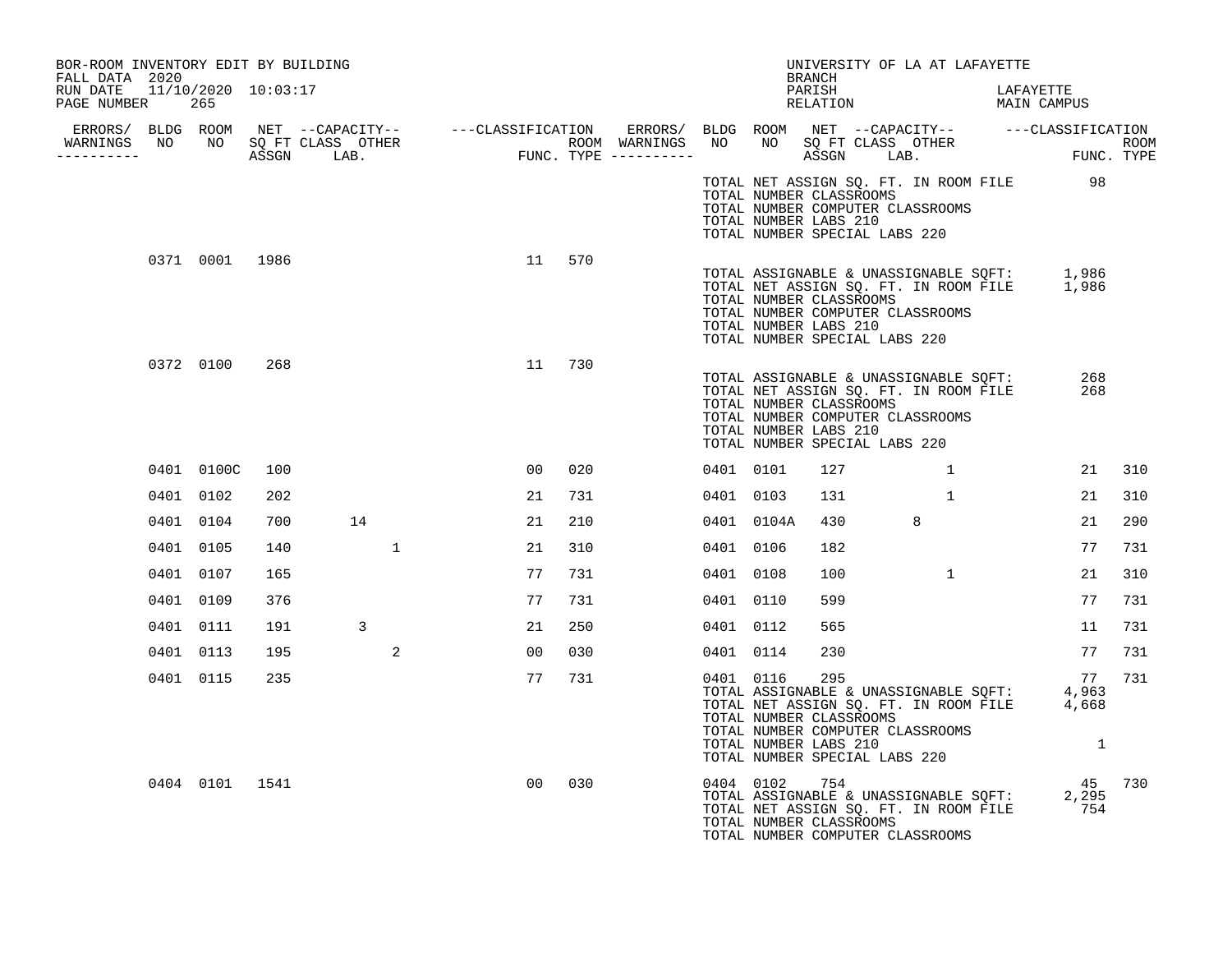| BOR-ROOM INVENTORY EDIT BY BUILDING<br>FALL DATA 2020 |                                |       |                                               |                |      |                                      |           |                                                  | <b>BRANCH</b>      | UNIVERSITY OF LA AT LAFAYETTE                                                                                                                       |                          |                           |
|-------------------------------------------------------|--------------------------------|-------|-----------------------------------------------|----------------|------|--------------------------------------|-----------|--------------------------------------------------|--------------------|-----------------------------------------------------------------------------------------------------------------------------------------------------|--------------------------|---------------------------|
| RUN DATE<br>PAGE NUMBER                               | $11/10/2020$ $10:03:17$<br>266 |       |                                               |                |      |                                      |           |                                                  | PARISH<br>RELATION |                                                                                                                                                     | LAFAYETTE<br>MAIN CAMPUS |                           |
| ERRORS/ BLDG ROOM<br>WARNINGS<br>NO<br>----------     | NO                             | ASSGN | NET --CAPACITY--<br>SQ FT CLASS OTHER<br>LAB. |                |      | ROOM WARNINGS<br>FUNC. TYPE $------$ | NO        | NO                                               | ASSGN              | ---CLASSIFICATION ERRORS/ BLDG ROOM NET --CAPACITY--<br>SO FT CLASS OTHER<br>LAB.                                                                   | ---CLASSIFICATION        | <b>ROOM</b><br>FUNC. TYPE |
|                                                       |                                |       |                                               |                |      |                                      |           | TOTAL NUMBER LABS 210                            |                    | TOTAL NUMBER SPECIAL LABS 220                                                                                                                       |                          |                           |
|                                                       | 0405 0100 10313                |       |                                               | 00             | 020  |                                      |           | 0405 0101 12602                                  |                    | 2520                                                                                                                                                | 31                       | 610                       |
|                                                       | 0405 0102                      | 67    |                                               | 31             | 615  |                                      | 0405 0103 |                                                  | 67                 |                                                                                                                                                     | 31                       | 615                       |
|                                                       | 0405 0104                      | 147   |                                               | 45             | 615  |                                      |           | 0405 0105                                        | 147                |                                                                                                                                                     | 45                       | 615                       |
|                                                       | 0405 0106                      | 272   | 5                                             | 0 <sub>0</sub> | 0.30 |                                      |           | 0405 0107                                        | 147                |                                                                                                                                                     | 45                       | 615                       |
|                                                       | 0405 0108                      | 218   | 8                                             | 00             | 030  |                                      | 0405 0109 |                                                  | 153                |                                                                                                                                                     | 11                       | 615                       |
|                                                       | 0405 0110                      | 8     |                                               | 0 <sub>0</sub> | 030  |                                      |           | 0405 0111                                        | 269                |                                                                                                                                                     | 45                       | 525                       |
|                                                       | 0405 0111A                     | 69    |                                               | 55             | 525  |                                      |           | 0405 0112                                        | 223                |                                                                                                                                                     | 45                       | 525                       |
|                                                       | 0405 0113                      | 111   |                                               | 45             | 615  |                                      |           | 0405 0114                                        | 89                 |                                                                                                                                                     | 00                       | 030                       |
|                                                       | 0405 0115                      | 111   |                                               | 45             | 615  |                                      |           | 0405 0116                                        | 153                |                                                                                                                                                     | 45                       | 615                       |
|                                                       | 0405 0117                      | 485   | $\mathbf 1$                                   | 11             | 310  |                                      |           | 0405 0117A                                       | 20                 |                                                                                                                                                     | 45                       | 315                       |
|                                                       | 0405 0118                      | 367   | 5                                             | 11             | 310  |                                      |           | 0405 0118A                                       | 50                 |                                                                                                                                                     | 45                       | 730                       |
|                                                       | 0405 0118B                     | 52    |                                               | 45             | 730  |                                      |           | 0405 0118C                                       | 31                 |                                                                                                                                                     | 0 <sub>0</sub>           | 030                       |
|                                                       | 0405 0119                      | 224   |                                               | 45             | 525  |                                      |           | 0405 0121                                        | 8                  |                                                                                                                                                     | 00                       | 030                       |
|                                                       | 0405 0122                      | 224   | 10                                            | 00             | 030  |                                      |           | 0405 0123                                        | 272                | 5                                                                                                                                                   | 00                       | 030                       |
|                                                       | 0405 0201 10710                |       | 8512                                          | 31             | 523  |                                      |           | TOTAL NUMBER CLASSROOMS<br>TOTAL NUMBER LABS 210 |                    | TOTAL ASSIGNABLE & UNASSIGNABLE SQFT:<br>TOTAL NET ASSIGN SQ. FT. IN ROOM FILE<br>TOTAL NUMBER COMPUTER CLASSROOMS<br>TOTAL NUMBER SPECIAL LABS 220 | 37,609<br>26,174         |                           |
|                                                       | 0406 F0406 14170               |       |                                               | 31             | 620  |                                      |           | TOTAL NUMBER CLASSROOMS<br>TOTAL NUMBER LABS 210 |                    | TOTAL ASSIGNABLE & UNASSIGNABLE SQFT:<br>TOTAL NET ASSIGN SQ. FT. IN ROOM FILE<br>TOTAL NUMBER COMPUTER CLASSROOMS<br>TOTAL NUMBER SPECIAL LABS 220 | 14,170<br>14,170         |                           |
|                                                       | 0407 0100 28476                |       |                                               | 31             | 620  |                                      |           | 0407 0101                                        | 96                 | 2                                                                                                                                                   | 00                       | 030                       |
| 0407                                                  | 0102                           | 113   | 3                                             | 00             | 030  |                                      |           | 0407 0103                                        | 978                |                                                                                                                                                     | 31                       | 625                       |
|                                                       | 0407 0104                      | 978   |                                               | 31             | 625  |                                      |           | 0407 0105                                        | 113                |                                                                                                                                                     | 0 <sub>0</sub>           | 030                       |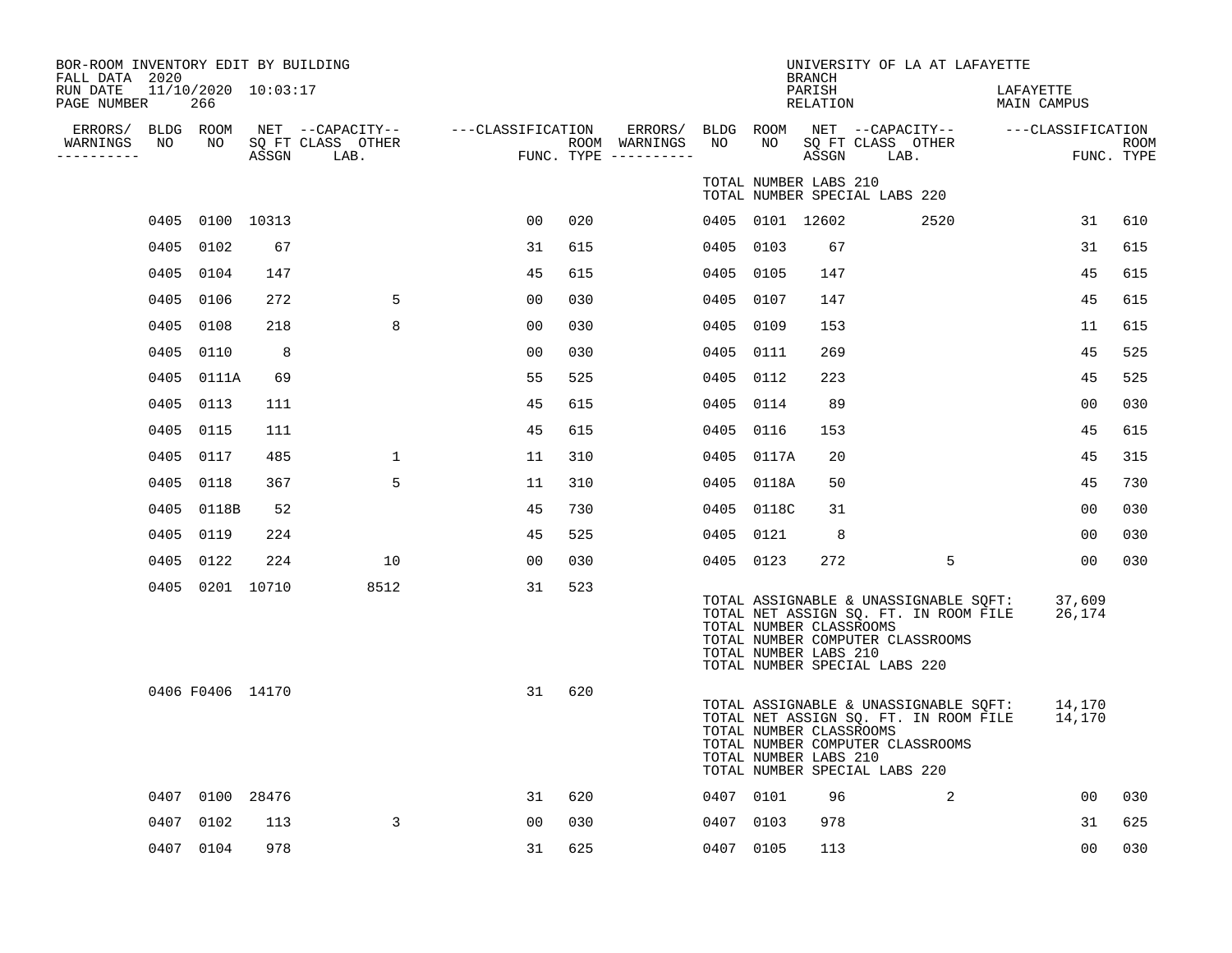| BOR-ROOM INVENTORY EDIT BY BUILDING<br>FALL DATA 2020 |           |                 |                                  |        |        |  |                | <b>BRANCH</b>                                                                                                                | UNIVERSITY OF LA AT LAFAYETTE                                                  |                                                                                                                 |        |
|-------------------------------------------------------|-----------|-----------------|----------------------------------|--------|--------|--|----------------|------------------------------------------------------------------------------------------------------------------------------|--------------------------------------------------------------------------------|-----------------------------------------------------------------------------------------------------------------|--------|
| RUN DATE 11/10/2020 10:03:17<br>PAGE NUMBER 267       |           |                 |                                  |        |        |  |                | PARISH                                                                                                                       | PARISH LAFAYETTE<br>RELATION MAIN CAMPUS                                       | LAFAYETTE                                                                                                       |        |
| -----------                                           |           |                 | WARNINGS NO NO SQ FT CLASS OTHER |        |        |  |                |                                                                                                                              |                                                                                |                                                                                                                 |        |
|                                                       |           | 0407 0106 95    |                                  | 00 030 |        |  |                | TOTAL NUMBER CLASSROOMS<br>TOTAL NUMBER COMPUTER CLASSROOMS<br>TOTAL NUMBER LABS 210<br>TOTAL NUMBER SPECIAL LABS 220        |                                                                                | TOTAL ASSIGNABLE & UNASSIGNABLE SQFT: 30,849<br>TOTAL NET ASSIGN SQ. FT. IN ROOM FILE 30,432                    |        |
|                                                       |           | 0408 0100 22070 |                                  | 31     | 620    |  | 0408 0101 19   |                                                                                                                              |                                                                                | 00 030                                                                                                          |        |
|                                                       | 0408 0102 | 639             |                                  | 31     | 625    |  |                | TOTAL NUMBER CLASSROOMS<br>TOTAL NUMBER COMPUTER CLASSROOMS<br>TOTAL NUMBER LABS 210<br>TOTAL NUMBER SPECIAL LABS 220        |                                                                                | TOTAL ASSIGNABLE & UNASSIGNABLE SQFT: 22,728<br>TOTAL NET ASSIGN SQ. FT. IN ROOM FILE 22,709                    |        |
|                                                       |           | 0409 0101 2220  |                                  | 45     | 730    |  | 0409 0102 1676 | TOTAL NUMBER CLASSROOMS<br>TOTAL NUMBER COMPUTER CLASSROOMS<br>TOTAL NUMBER LABS 210<br>TOTAL NUMBER SPECIAL LABS 220        |                                                                                | 45 730<br>45 0409<br>TOTAL ASSIGNABLE & UNASSIGNABLE SQFT: 3,896<br>TOTAL NET ASSIGN SQ. FT. IN ROOM FILE 3,896 |        |
|                                                       |           | 041A 0101 458   |                                  |        | 74 750 |  |                | TOTAL NUMBER CLASSROOMS<br>TOTAL NUMBER COMPUTER CLASSROOMS<br>TOTAL NUMBER LABS 210<br>TOTAL NUMBER SPECIAL LABS 220        | TOTAL NET ASSIGN SQ. FT. IN ROOM FILE<br>TOTAL NET ASSIGN SQ. FT. IN ROOM FILE | 458<br>458                                                                                                      |        |
|                                                       | 041B 0101 | 257             |                                  | 11 225 |        |  | 041B 0102      | 25                                                                                                                           |                                                                                |                                                                                                                 | 11 225 |
|                                                       | 041B 0103 | 517             |                                  | 11     | 225    |  | 041B 0104      | 332<br>TOTAL NUMBER CLASSROOMS<br>TOTAL NUMBER COMPUTER CLASSROOMS<br>TOTAL NUMBER LABS 210<br>TOTAL NUMBER SPECIAL LABS 220 |                                                                                | 11<br>11<br>TOTAL ASSIGNABLE & UNASSIGNABLE SQFT: 1,131<br>TOTAL NET ASSIGN SQ. FT. IN ROOM FILE 1,131          | 225    |
|                                                       |           | 041C 0001 1396  |                                  | 11     | 580    |  |                | TOTAL NUMBER CLASSROOMS<br>TOTAL NUMBER COMPUTER CLASSROOMS<br>TOTAL NUMBER LABS 210                                         |                                                                                | TOTAL ASSIGNABLE & UNASSIGNABLE SQFT: 1,396<br>TOTAL NET ASSIGN SQ. FT. IN ROOM FILE 1,396                      |        |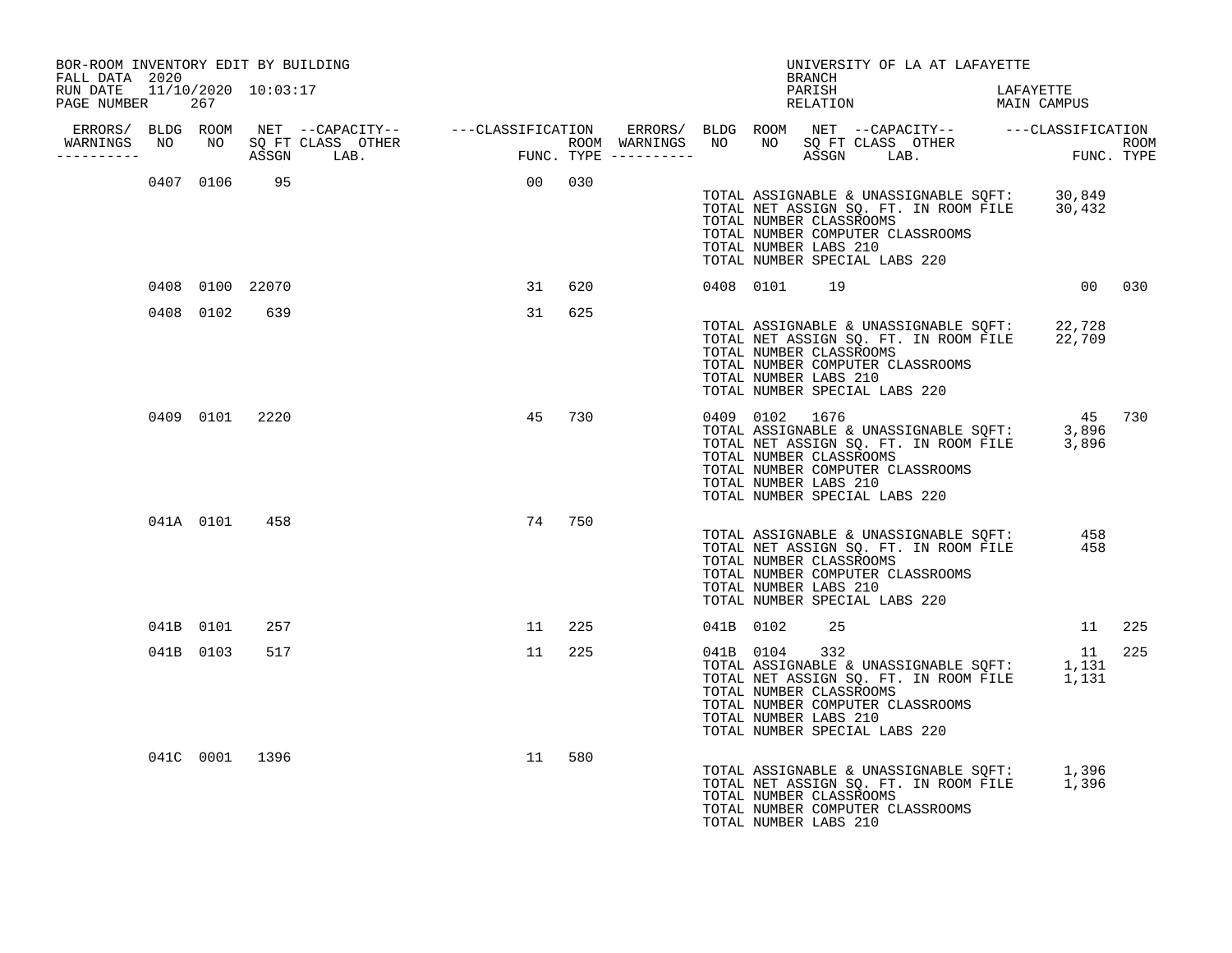| BOR-ROOM INVENTORY EDIT BY BUILDING<br>FALL DATA 2020 |           |                |                                  |                 |     |  |                                                                                                                                    | BRANCH             |  | UNIVERSITY OF LA AT LAFAYETTE                                                  |                                                                                                        |        |
|-------------------------------------------------------|-----------|----------------|----------------------------------|-----------------|-----|--|------------------------------------------------------------------------------------------------------------------------------------|--------------------|--|--------------------------------------------------------------------------------|--------------------------------------------------------------------------------------------------------|--------|
| RUN DATE 11/10/2020 10:03:17<br>PAGE NUMBER 268       |           |                |                                  |                 |     |  |                                                                                                                                    | PARISH<br>RELATION |  |                                                                                | LAFAYETTE<br>MAIN CAMPUS                                                                               |        |
| -----------                                           |           |                | WARNINGS NO NO SQ FT CLASS OTHER |                 |     |  |                                                                                                                                    |                    |  |                                                                                |                                                                                                        |        |
|                                                       |           |                |                                  |                 |     |  | TOTAL NUMBER SPECIAL LABS 220                                                                                                      |                    |  |                                                                                |                                                                                                        |        |
|                                                       |           | 0410 0001 3995 |                                  | 31 620          |     |  | TOTAL NUMBER CLASSROOMS<br>TOTAL NUMBER COMPUTER CLASSROOMS<br>TOTAL NUMBER LABS 210<br>TOTAL NUMBER SPECIAL LABS 220              |                    |  |                                                                                | TOTAL ASSIGNABLE & UNASSIGNABLE SQFT: 3,995<br>TOTAL NET ASSIGN SQ. FT. IN ROOM FILE 3,995             |        |
|                                                       |           | 0411 0101 2268 |                                  | 45              | 730 |  | TOTAL NUMBER CLASSROOMS<br>TOTAL NUMBER COMPUTER CLASSROOMS<br>TOTAL NUMBER LABS 210<br>TOTAL NUMBER SPECIAL LABS 220              |                    |  |                                                                                | TOTAL ASSIGNABLE & UNASSIGNABLE SQFT: 2,268<br>TOTAL NET ASSIGN SQ. FT. IN ROOM FILE 2,268             |        |
|                                                       |           | 0412 0001 5317 |                                  | 91              | 970 |  | TOTAL NUMBER CLASSROOMS<br>TOTAL NUMBER COMPUTER CLASSROOMS<br>TOTAL NUMBER LABS 210<br>TOTAL NUMBER SPECIAL LABS 220              |                    |  |                                                                                | TOTAL ASSIGNABLE & UNASSIGNABLE SQFT: 5,317<br>TOTAL NET ASSIGN SQ. FT. IN ROOM FILE 5,317             |        |
|                                                       | 0413 0100 | 81             |                                  | 00 <sub>o</sub> | 020 |  | 0413 0101                                                                                                                          | 3500               |  |                                                                                |                                                                                                        | 21 580 |
|                                                       | 0413 0102 | 4859           |                                  | 11              | 580 |  | 0413 0103<br>TOTAL NUMBER CLASSROOMS<br>TOTAL NUMBER COMPUTER CLASSROOMS<br>TOTAL NUMBER LABS 210<br>TOTAL NUMBER SPECIAL LABS 220 | 786                |  |                                                                                | 11<br>11<br>TOTAL ASSIGNABLE & UNASSIGNABLE SQFT: 9,226<br>TOTAL NET ASSIGN SQ. FT. IN ROOM FILE 9,145 | 580    |
|                                                       | 0414 0001 | 34             |                                  | 11              | 730 |  | TOTAL NUMBER CLASSROOMS<br>TOTAL NUMBER COMPUTER CLASSROOMS<br>TOTAL NUMBER LABS 210<br>TOTAL NUMBER SPECIAL LABS 220              |                    |  | TOTAL ASSIGNABLE & UNASSIGNABLE SQFT:<br>TOTAL NET ASSIGN SQ. FT. IN ROOM FILE | 34<br>34                                                                                               |        |
|                                                       | 0415 0101 | 662            |                                  | 11              | 620 |  | TOTAL NUMBER CLASSROOMS<br>TOTAL NUMBER COMPUTER CLASSROOMS<br>TOTAL NUMBER LABS 210<br>TOTAL NUMBER SPECIAL LABS 220              |                    |  | TOTAL ASSIGNABLE & UNASSIGNABLE SQFT:<br>TOTAL NET ASSIGN SQ. FT. IN ROOM FILE | 662<br>662                                                                                             |        |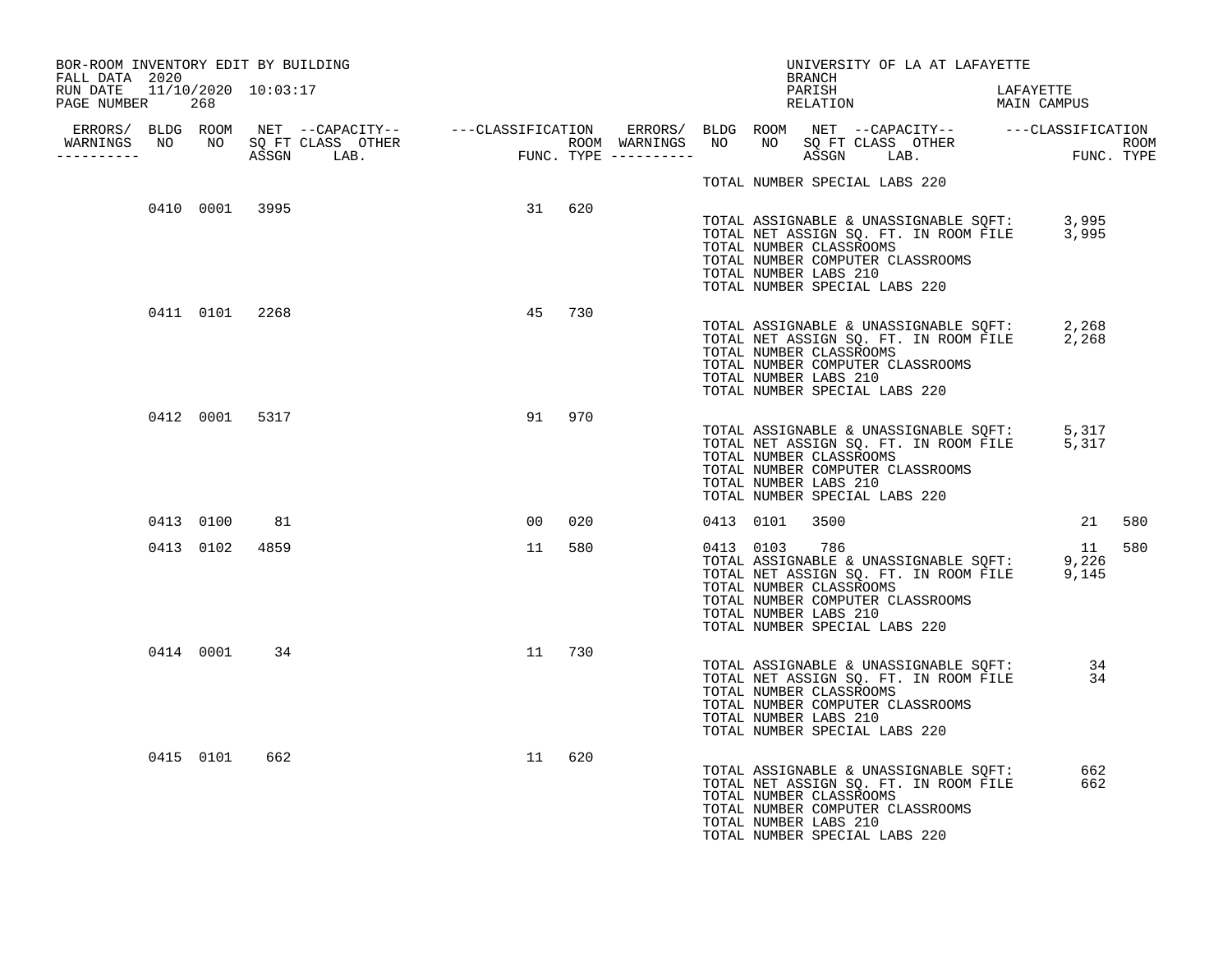| BOR-ROOM INVENTORY EDIT BY BUILDING<br>FALL DATA 2020 |      |           |                |              |                 |     |  |           | BRANCH                                                                                             |    | UNIVERSITY OF LA AT LAFAYETTE         |                                                                                                                                   |     |
|-------------------------------------------------------|------|-----------|----------------|--------------|-----------------|-----|--|-----------|----------------------------------------------------------------------------------------------------|----|---------------------------------------|-----------------------------------------------------------------------------------------------------------------------------------|-----|
| RUN DATE 11/10/2020 10:03:17<br>PAGE NUMBER           |      | 269       |                |              |                 |     |  |           |                                                                                                    |    | PARISH LAFAYETTE RELATION MAIN CAMPUS |                                                                                                                                   |     |
| ----------                                            |      |           |                |              |                 |     |  |           |                                                                                                    |    |                                       |                                                                                                                                   |     |
|                                                       |      |           | 0416 0101 2769 |              | 21 580          |     |  |           | TOTAL NUMBER CLASSROOMS<br>TOTAL NUMBER LABS 210<br>TOTAL NUMBER SPECIAL LABS 220                  |    | TOTAL NUMBER COMPUTER CLASSROOMS      | TOTAL ASSIGNABLE & UNASSIGNABLE SQFT: 2,769<br>TOTAL NET ASSIGN SQ. FT. IN ROOM FILE 2,769                                        |     |
|                                                       |      | 0417 0101 | 2830           |              | 21              | 580 |  |           | TOTAL NUMBER CLASSROOMS<br>TOTAL NUMBER LABS 210<br>TOTAL NUMBER SPECIAL LABS 220                  |    | TOTAL NUMBER COMPUTER CLASSROOMS      | TOTAL ASSIGNABLE & UNASSIGNABLE SQFT: 2,830<br>TOTAL NET ASSIGN SQ. FT. IN ROOM FILE 2,830                                        |     |
|                                                       |      | 0418 0101 | 924            |              | 21              | 580 |  |           | 0418 0102 867<br>TOTAL NUMBER CLASSROOMS<br>TOTAL NUMBER LABS 210<br>TOTAL NUMBER SPECIAL LABS 220 |    | TOTAL NUMBER COMPUTER CLASSROOMS      | 11 580<br>0418 0102 867 11<br>TOTAL ASSIGNABLE & UNASSIGNABLE SQFT: 1,791<br>TOTAL NET ASSIGN SQ. FT. IN ROOM FILE 1,791          |     |
|                                                       |      | 0420 0100 | 909            | 6            | $00 \,$         | 020 |  | 0420 0101 | 1019                                                                                               |    | 101                                   | 21                                                                                                                                | 290 |
|                                                       |      | 0420 0102 | 463            | 26           | 11              | 680 |  | 0420 0103 | 895                                                                                                | 47 |                                       | 11                                                                                                                                | 110 |
|                                                       | 0420 | 0104      | 118            | $\mathbf{1}$ | 22              | 314 |  | 0420 0105 | 177                                                                                                |    | 2                                     | 22                                                                                                                                | 250 |
|                                                       | 0420 | 0106      | 84             | $\mathbf{1}$ | 45              | 255 |  | 0420 0107 | 78                                                                                                 |    |                                       | 32                                                                                                                                | 420 |
|                                                       | 0420 | 0108      | 80             | $\mathbf{1}$ | 11              | 310 |  | 0420 0109 | 71                                                                                                 |    | $\mathbf{1}$                          | 22                                                                                                                                | 314 |
|                                                       | 0420 | 0110      | 71             |              | 22              | 731 |  | 0420 0111 | 381                                                                                                |    | $\overline{3}$                        | 22                                                                                                                                | 320 |
|                                                       | 0420 | 0112      | 1128           |              | 22              | 720 |  | 0420 0113 | 177                                                                                                |    |                                       | 45                                                                                                                                | 730 |
|                                                       | 0420 | 0114      | 105            |              | 22              | 255 |  | 0420 0115 | 43                                                                                                 |    |                                       | 00 <sub>o</sub>                                                                                                                   | 010 |
|                                                       |      | 0420 0116 | 53             | 2            | 00 <sub>o</sub> | 030 |  |           | TOTAL NUMBER CLASSROOMS<br>TOTAL NUMBER LABS 210<br>TOTAL NUMBER SPECIAL LABS 220                  |    | TOTAL NUMBER COMPUTER CLASSROOMS      | 0420 0117 53 2 00<br>TOTAL ASSIGNABLE & UNASSIGNABLE SQFT: 5,905<br>TOTAL NET ASSIGN SQ. FT. IN ROOM FILE 4,847<br>$\overline{1}$ | 030 |
|                                                       |      |           | 0422 0001 1100 |              | 21              | 560 |  |           |                                                                                                    |    |                                       | TOTAL ASSIGNABLE & UNASSIGNABLE SQFT: 1,100                                                                                       |     |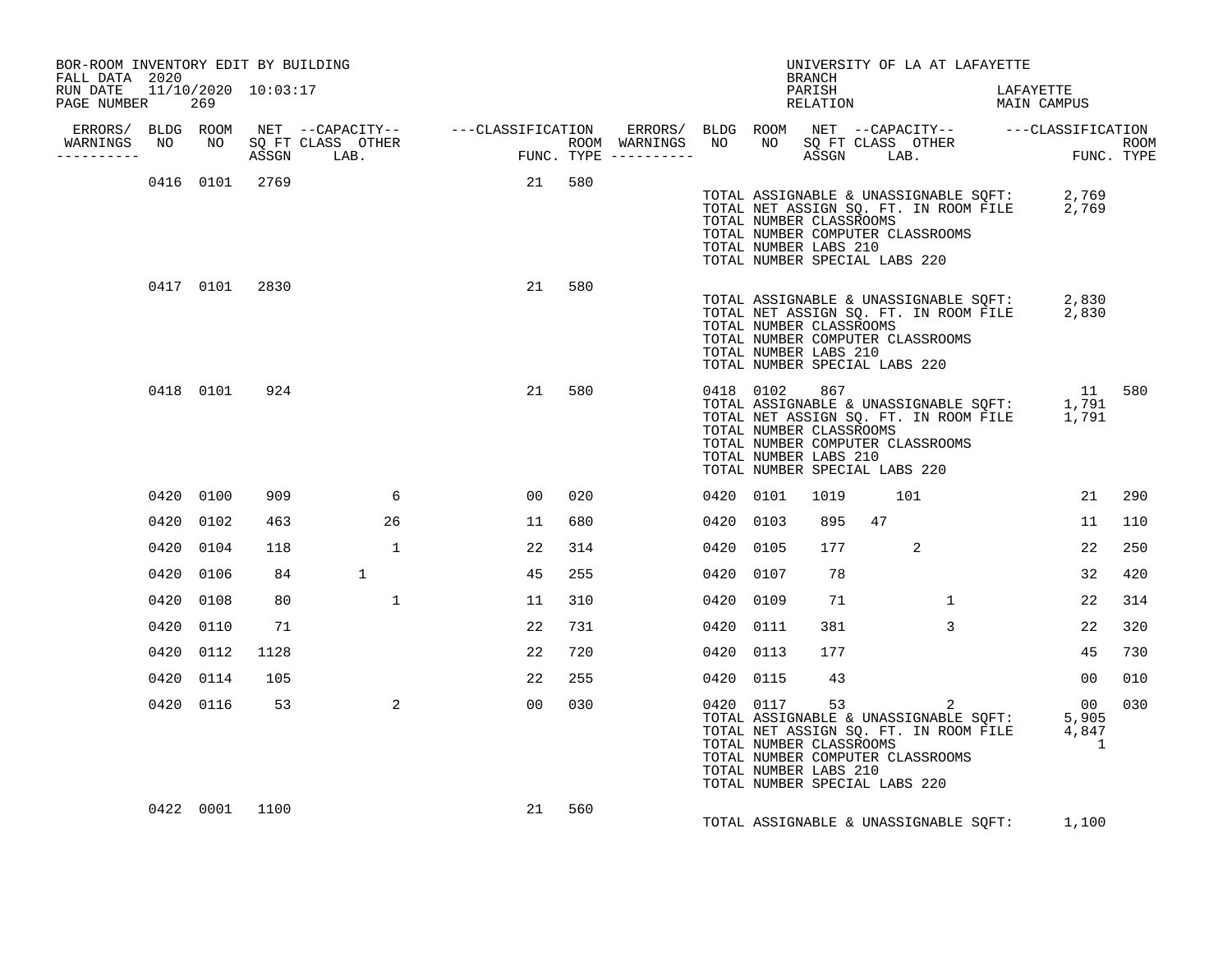| BOR-ROOM INVENTORY EDIT BY BUILDING<br>FALL DATA 2020 |           |                 |                                                                                                                                                                                                                                      |    |           |  |                                                                                   | BRANCH | UNIVERSITY OF LA AT LAFAYETTE                                                                                                                                   |    |        |
|-------------------------------------------------------|-----------|-----------------|--------------------------------------------------------------------------------------------------------------------------------------------------------------------------------------------------------------------------------------|----|-----------|--|-----------------------------------------------------------------------------------|--------|-----------------------------------------------------------------------------------------------------------------------------------------------------------------|----|--------|
| RUN DATE 11/10/2020 10:03:17<br>PAGE NUMBER 270       |           |                 |                                                                                                                                                                                                                                      |    |           |  |                                                                                   |        | PARISH LAFAYETTE RELATION MAIN CAMPUS                                                                                                                           |    |        |
|                                                       |           |                 |                                                                                                                                                                                                                                      |    |           |  |                                                                                   |        |                                                                                                                                                                 |    |        |
|                                                       |           |                 | ERRORS/ BLDG ROOM NET --CAPACITY-- ----CLASSIFICATION ERRORS/ BLDG ROOM NET --CAPACITY-- -----CLASSIFICATION<br>WARNINGS NO NO SQFTCLASS OTHER ROOM WARNINGS NO NO SQFTCLASS OTHER ROOM<br>---------- ASSGN LAB. FUNC.TYPE --------- |    |           |  |                                                                                   |        |                                                                                                                                                                 |    |        |
|                                                       |           |                 |                                                                                                                                                                                                                                      |    |           |  | TOTAL NUMBER CLASSROOMS<br>TOTAL NUMBER LABS 210                                  |        | TOTAL NET ASSIGN SQ. FT. IN ROOM FILE 1,100<br>TOTAL NUMBER COMPUTER CLASSROOMS<br>TOTAL NUMBER SPECIAL LABS 220                                                |    |        |
|                                                       | 0423 0101 | 842             |                                                                                                                                                                                                                                      |    | 21<br>580 |  | 0423 0102                                                                         |        | $315$ $1$ $21$ $310$                                                                                                                                            |    |        |
|                                                       | 0423 0103 | 33              |                                                                                                                                                                                                                                      | 45 | 315       |  | 0423 0104 41                                                                      |        |                                                                                                                                                                 |    | 45 315 |
|                                                       | 0423 0105 | 52              |                                                                                                                                                                                                                                      | 45 | 315       |  | TOTAL NUMBER CLASSROOMS<br>TOTAL NUMBER LABS 210<br>TOTAL NUMBER SPECIAL LABS 220 |        | TOTAL ASSIGNABLE & UNASSIGNABLE SQFT: 1,283<br>TOTAL NET ASSIGN SQ. FT. IN ROOM FILE 1,283<br>TOTAL NUMBER COMPUTER CLASSROOMS                                  |    |        |
|                                                       |           | 0424 F0150 2033 |                                                                                                                                                                                                                                      | 21 | 580       |  | TOTAL NUMBER CLASSROOMS<br>TOTAL NUMBER LABS 210<br>TOTAL NUMBER SPECIAL LABS 220 |        | TOTAL ASSIGNABLE & UNASSIGNABLE SQFT: 2,033<br>TOTAL NET ASSIGN SQ. FT. IN ROOM FILE 2,033<br>TOTAL NUMBER COMPUTER CLASSROOMS                                  |    |        |
|                                                       |           | 0425 0101 2880  |                                                                                                                                                                                                                                      |    | 21<br>580 |  | TOTAL NUMBER CLASSROOMS<br>TOTAL NUMBER LABS 210                                  |        | TOTAL ASSIGNABLE & UNASSIGNABLE SQFT: 2,880<br>TOTAL NET ASSIGN SQ. FT. IN ROOM FILE 2,880<br>TOTAL NUMBER COMPUTER CLASSROOMS<br>TOTAL NUMBER SPECIAL LABS 220 |    |        |
|                                                       | 0428 0101 | 1751            |                                                                                                                                                                                                                                      |    | 74<br>560 |  | 0428 0102                                                                         | 27     |                                                                                                                                                                 | 00 | 030    |
|                                                       | 0428 0103 | 24              |                                                                                                                                                                                                                                      | 45 | 560       |  | 0428 0104 80                                                                      |        |                                                                                                                                                                 | 45 | 560    |
|                                                       | 0428 0105 | 420             |                                                                                                                                                                                                                                      | 45 | 560       |  | 0428 0106                                                                         | 226    |                                                                                                                                                                 | 45 | 560    |
|                                                       | 0428 0107 | 203             |                                                                                                                                                                                                                                      |    | 74<br>560 |  | TOTAL NUMBER CLASSROOMS<br>TOTAL NUMBER LABS 210                                  |        | TOTAL ASSIGNABLE & UNASSIGNABLE SQFT: 2,731<br>TOTAL NET ASSIGN SQ. FT. IN ROOM FILE 2,704<br>TOTAL NUMBER COMPUTER CLASSROOMS<br>TOTAL NUMBER SPECIAL LABS 220 |    |        |
|                                                       | 0429 0101 | 310             |                                                                                                                                                                                                                                      | 45 | 560       |  | 0429 0102 174                                                                     |        |                                                                                                                                                                 |    | 45 560 |
|                                                       | 0429 0103 | 323             |                                                                                                                                                                                                                                      | 45 | 560       |  |                                                                                   |        | TOTAL ASSIGNABLE & UNASSIGNABLE SQFT: 807                                                                                                                       |    |        |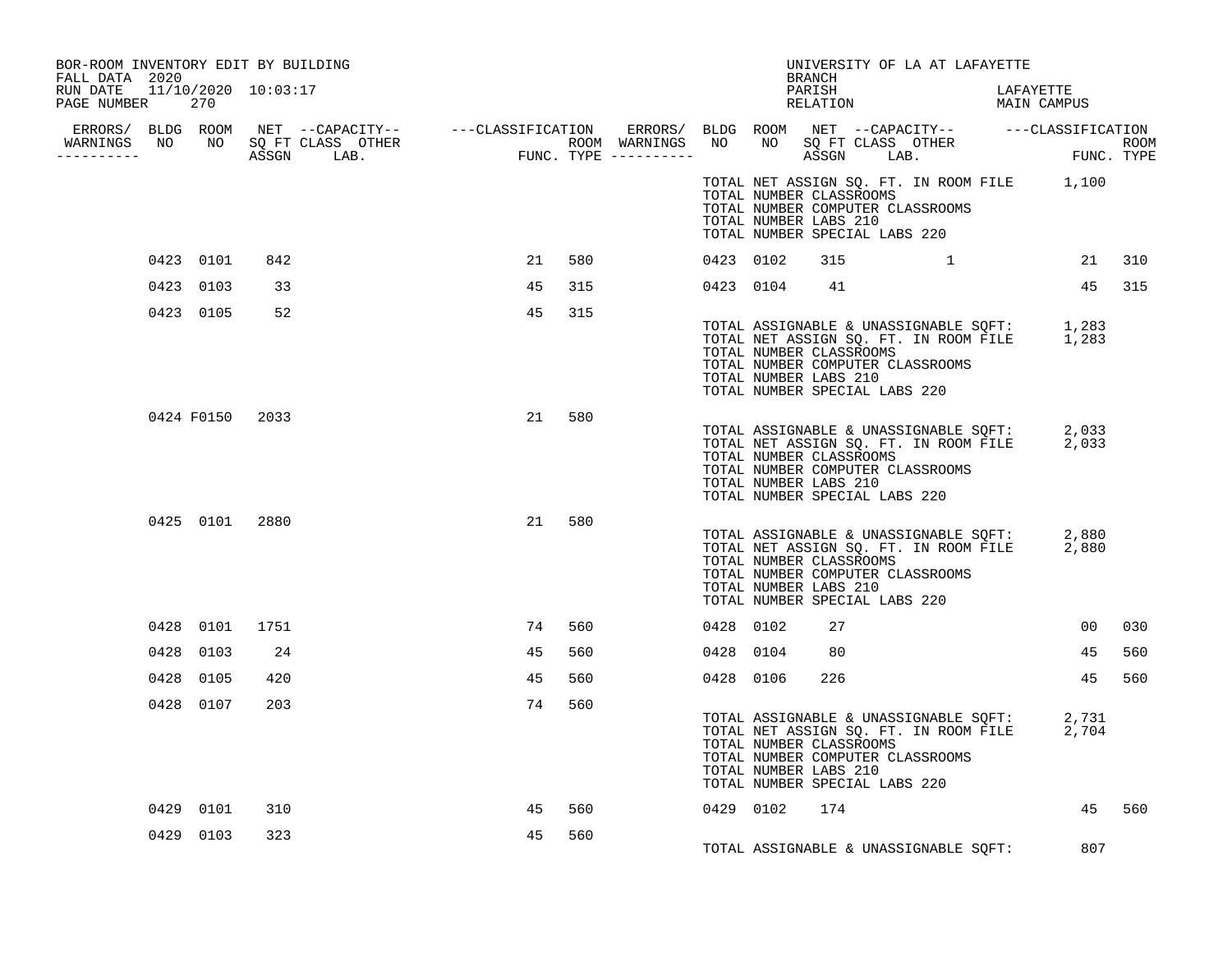| BOR-ROOM INVENTORY EDIT BY BUILDING<br>FALL DATA 2020 |           |                |                                                                                                                                                                                                                                      |    |        |           |           | BRANCH                                                                                   | UNIVERSITY OF LA AT LAFAYETTE                                                                                                  |                                      |        |     |
|-------------------------------------------------------|-----------|----------------|--------------------------------------------------------------------------------------------------------------------------------------------------------------------------------------------------------------------------------------|----|--------|-----------|-----------|------------------------------------------------------------------------------------------|--------------------------------------------------------------------------------------------------------------------------------|--------------------------------------|--------|-----|
| RUN DATE 11/10/2020 10:03:17<br>PAGE NUMBER 271       |           |                |                                                                                                                                                                                                                                      |    |        |           |           | PARISH<br>PARISH<br>RELATION                                                             |                                                                                                                                | LAFAYETTE<br>LAFAILL.<br>MAIN CAMPUS |        |     |
|                                                       |           |                |                                                                                                                                                                                                                                      |    |        |           |           |                                                                                          |                                                                                                                                |                                      |        |     |
|                                                       |           |                | ERRORS/ BLDG ROOM NET --CAPACITY-- ----CLASSIFICATION ERRORS/ BLDG ROOM NET --CAPACITY-- -----CLASSIFICATION<br>WARNINGS NO NO SQFTCLASS OTHER ROOM WARNINGS NO NO SQFTCLASS OTHER ROOM<br>----------- ASSGN LAB. FUNC.TYPE -------- |    |        |           |           |                                                                                          |                                                                                                                                |                                      |        |     |
|                                                       |           |                |                                                                                                                                                                                                                                      |    |        |           |           | TOTAL NUMBER CLASSROOMS<br>TOTAL NUMBER LABS 210<br>TOTAL NUMBER SPECIAL LABS 220        | TOTAL NET ASSIGN SQ. FT. IN ROOM FILE 807<br>TOTAL NUMBER COMPUTER CLASSROOMS                                                  |                                      |        |     |
|                                                       |           |                | 0451 0101 1200 3 91 970                                                                                                                                                                                                              |    |        |           |           | TOTAL NUMBER CLASSROOMS<br>TOTAL NUMBER LABS 210<br>TOTAL NUMBER SPECIAL LABS 220        | TOTAL ASSIGNABLE & UNASSIGNABLE SQFT: 1,200<br>TOTAL NET ASSIGN SQ. FT. IN ROOM FILE 1,200<br>TOTAL NUMBER COMPUTER CLASSROOMS |                                      |        |     |
|                                                       |           | 0452 0101 1078 |                                                                                                                                                                                                                                      |    | 11 560 | 0452 0102 |           | 342                                                                                      |                                                                                                                                |                                      | 11 560 |     |
|                                                       |           | 0452 0103 346  |                                                                                                                                                                                                                                      | 11 | 560    |           | 0452 0104 | 342<br>TOTAL NUMBER CLASSROOMS<br>TOTAL NUMBER LABS 210<br>TOTAL NUMBER SPECIAL LABS 220 | TOTAL ASSIGNABLE & UNASSIGNABLE SQFT: 2,108<br>TOTAL ASSIGNABLE & UNASSIGNABLE SQFT: 2,108<br>TOTAL NUMBER COMPUTER CLASSROOMS |                                      | 11     | 560 |
|                                                       | 0453 0101 | 146            |                                                                                                                                                                                                                                      | 11 | 560    | 0453 0102 |           | 396                                                                                      |                                                                                                                                |                                      | 11 560 |     |
| 0453 0103                                             |           | 246            |                                                                                                                                                                                                                                      | 45 | 560    |           | 0453 0104 | 363                                                                                      |                                                                                                                                |                                      | 45     | 560 |
|                                                       | 0453 0105 | 139            |                                                                                                                                                                                                                                      | 45 | 560    |           |           | TOTAL NUMBER CLASSROOMS<br>TOTAL NUMBER LABS 210<br>TOTAL NUMBER SPECIAL LABS 220        | TOTAL ASSIGNABLE & UNASSIGNABLE SQFT: 1,290<br>TOTAL NET ASSIGN SQ. FT. IN ROOM FILE 1,290<br>TOTAL NUMBER COMPUTER CLASSROOMS |                                      |        |     |
|                                                       |           |                | 0454 0101 1739 4                                                                                                                                                                                                                     |    | 91 970 |           |           | TOTAL NUMBER CLASSROOMS<br>TOTAL NUMBER LABS 210<br>TOTAL NUMBER SPECIAL LABS 220        | TOTAL ASSIGNABLE & UNASSIGNABLE SQFT: 1,739<br>TOTAL NET ASSIGN SQ. FT. IN ROOM FILE 1,739<br>TOTAL NUMBER COMPUTER CLASSROOMS |                                      |        |     |
|                                                       |           |                | 0455 0001 1104                                                                                                                                                                                                                       | 11 | 580    |           |           | TOTAL NUMBER CLASSROOMS<br>TOTAL NUMBER LABS 210<br>TOTAL NUMBER SPECIAL LABS 220        | TOTAL ASSIGNABLE & UNASSIGNABLE SQFT: 1,104<br>TOTAL NET ASSIGN SQ. FT. IN ROOM FILE 1,104<br>TOTAL NUMBER COMPUTER CLASSROOMS |                                      |        |     |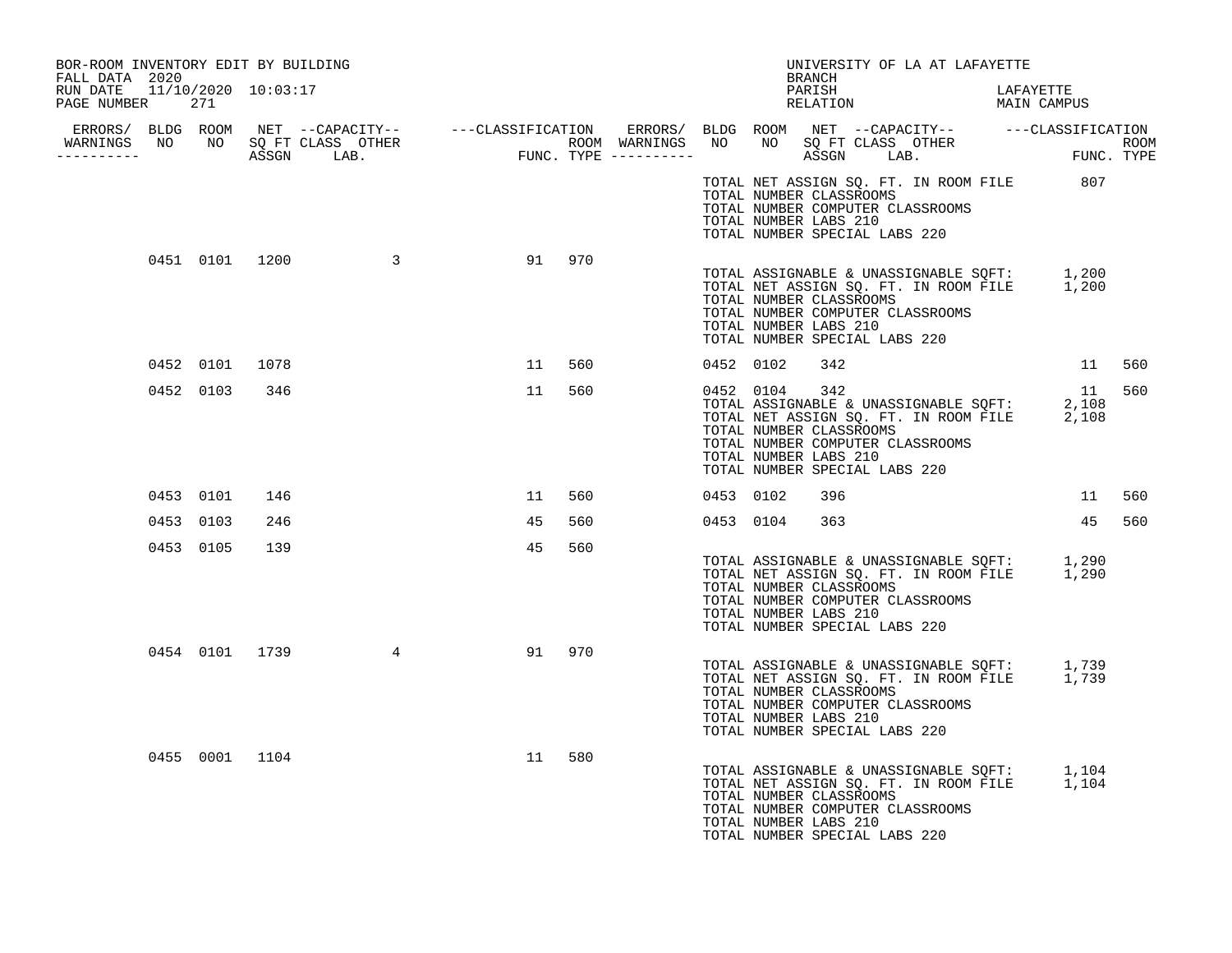| BOR-ROOM INVENTORY EDIT BY BUILDING<br>FALL DATA 2020 |    |                |      |                      |    |        |  |           | <b>BRANCH</b>                                                                     | UNIVERSITY OF LA AT LAFAYETTE                                                                                                    |                          |                |     |
|-------------------------------------------------------|----|----------------|------|----------------------|----|--------|--|-----------|-----------------------------------------------------------------------------------|----------------------------------------------------------------------------------------------------------------------------------|--------------------------|----------------|-----|
| RUN DATE 11/10/2020 10:03:17<br>PAGE NUMBER 272       |    |                |      |                      |    |        |  |           | PARISH<br>RELATION                                                                |                                                                                                                                  | LAFAYETTE<br>MAIN CAMPUS |                |     |
| ERRORS/ BLDG ROOM                                     |    |                |      |                      |    |        |  |           |                                                                                   |                                                                                                                                  |                          |                |     |
| WARNINGS<br>----------                                | NO |                |      | NO SQ FT CLASS OTHER |    |        |  |           |                                                                                   |                                                                                                                                  |                          |                |     |
|                                                       |    | 046A 0101 2481 |      |                      |    | 74 750 |  |           | TOTAL NUMBER CLASSROOMS<br>TOTAL NUMBER LABS 210<br>TOTAL NUMBER SPECIAL LABS 220 | TOTAL ASSIGNABLE & UNASSIGNABLE SQFT: 2,481<br>TOTAL NET ASSIGN SQ. FT. IN ROOM FILE 2,481<br>TOTAL NUMBER COMPUTER CLASSROOMS   |                          |                |     |
|                                                       |    | 0465 0100      | 353  |                      | 00 | 020    |  | 0465 0101 | 159                                                                               | $\mathbf{1}$                                                                                                                     |                          | 21             | 313 |
|                                                       |    | 0465 0102      | 199  | $\mathbf{1}$         | 21 | 320    |  | 0465 0103 | 305                                                                               | 2                                                                                                                                |                          | 21             | 314 |
|                                                       |    | 0465 0104      | 164  | 2                    | 21 | 310    |  | 0465 0105 | 1018                                                                              | 2                                                                                                                                |                          | 21             | 720 |
|                                                       |    | 0465 0106      | 108  | 2                    | 21 | 725    |  | 0465 0107 | 499                                                                               | $\overline{2}$                                                                                                                   |                          | 21             | 720 |
|                                                       |    | 0465 0108      | 136  | 2                    | 21 | 725    |  | 0465 0109 | 26                                                                                | $\mathbf{1}$                                                                                                                     |                          | 00             | 030 |
|                                                       |    | 0465 0109A     | 68   | $\mathbf{1}$         | 00 | 030    |  | 0465 0110 | 196                                                                               | 2                                                                                                                                |                          | 21             | 250 |
|                                                       |    | 0465 0111      | 196  | 2                    | 21 | 325    |  | 0465 0112 | 193                                                                               | 2                                                                                                                                |                          | 22             | 310 |
|                                                       |    | 0465 0113      | 465  | 2                    | 21 | 255    |  | 0465 0114 | 2901                                                                              | 20                                                                                                                               |                          | 21             | 250 |
|                                                       |    | 0465 0115      | 610  |                      | 21 | 255    |  | 0465 0116 | 350                                                                               | $7\overline{ }$                                                                                                                  |                          | 21             | 250 |
|                                                       |    | 0465 0117      | 391  |                      | 21 | 730    |  | 0465 0118 | 100                                                                               | 2                                                                                                                                |                          | 0 <sub>0</sub> | 010 |
|                                                       |    | 0465 0119      | 1963 |                      | 21 | 255    |  | 0465 0120 | 157                                                                               |                                                                                                                                  |                          | 21             | 255 |
|                                                       |    | 0465 0121      | 529  |                      | 21 | 255    |  | 0465 0122 | 43                                                                                |                                                                                                                                  |                          | 21             | 255 |
|                                                       |    | 0465 0201      | 1546 | 3                    | 21 | 731    |  |           | TOTAL NUMBER CLASSROOMS<br>TOTAL NUMBER LABS 210<br>TOTAL NUMBER SPECIAL LABS 220 | TOTAL ASSIGNABLE & UNASSIGNABLE SOFT: 12,675<br>TOTAL NET ASSIGN SQ. FT. IN ROOM FILE 12,128<br>TOTAL NUMBER COMPUTER CLASSROOMS |                          |                |     |
|                                                       |    | 047A 0101      | 310  | 4                    | 11 | 310    |  |           | TOTAL NUMBER CLASSROOMS<br>TOTAL NUMBER LABS 210<br>TOTAL NUMBER SPECIAL LABS 220 | TOTAL ASSIGNABLE & UNASSIGNABLE SQFT:<br>TOTAL NET ASSIGN SQ. FT. IN ROOM FILE<br>TOTAL NUMBER COMPUTER CLASSROOMS               |                          | 310<br>310     |     |
|                                                       |    | 0470 0101 1163 |      | 2                    | 11 | 970    |  |           |                                                                                   | TOTAL ASSIGNABLE & UNASSIGNABLE SOFT: 1,163                                                                                      |                          |                |     |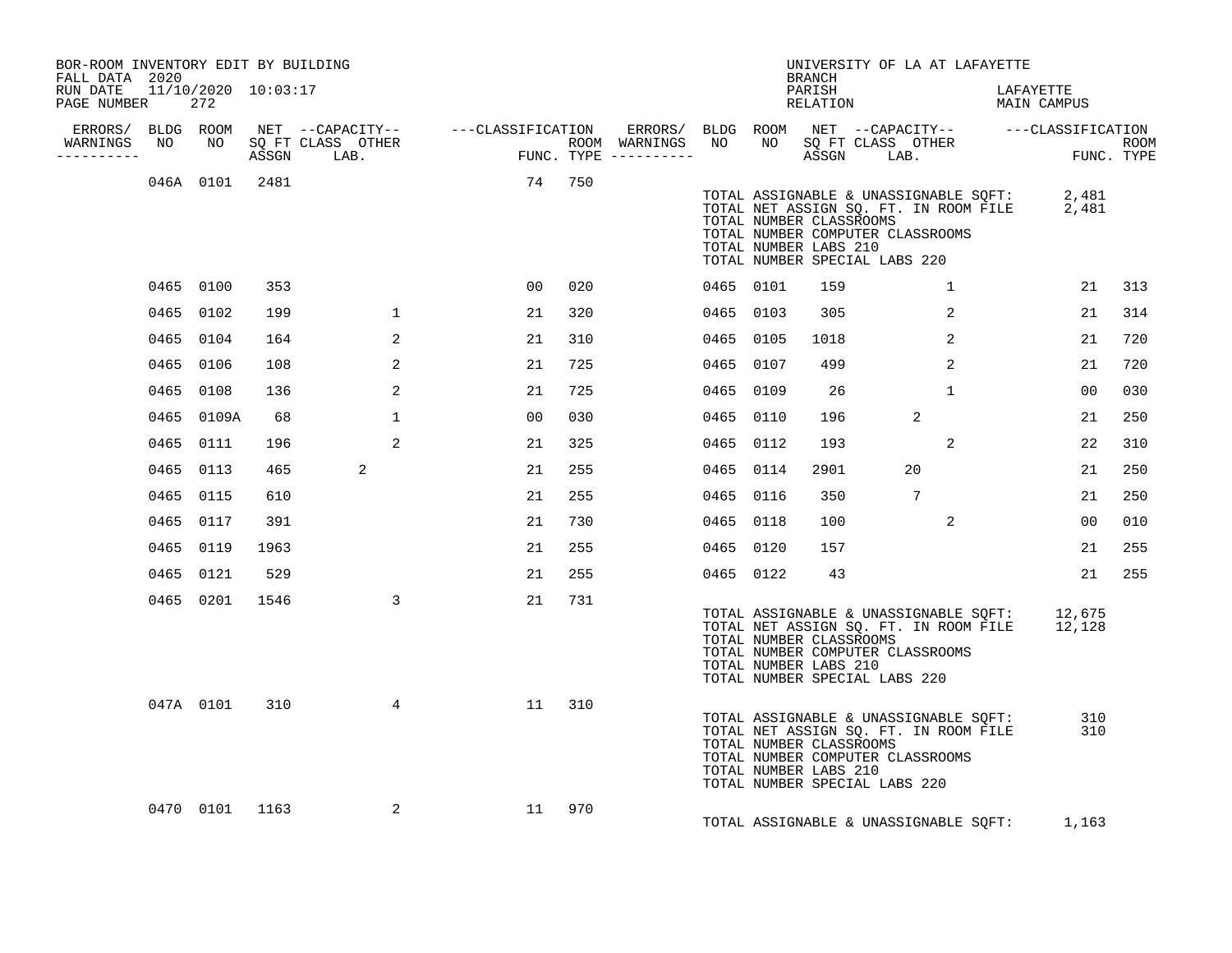| BOR-ROOM INVENTORY EDIT BY BUILDING<br>FALL DATA 2020 |     |            |              |                 |                |     |     |           |                                                                                   | BRANCH             | UNIVERSITY OF LA AT LAFAYETTE                                                                                                    |                          |            |        |
|-------------------------------------------------------|-----|------------|--------------|-----------------|----------------|-----|-----|-----------|-----------------------------------------------------------------------------------|--------------------|----------------------------------------------------------------------------------------------------------------------------------|--------------------------|------------|--------|
| RUN DATE 11/10/2020 10:03:17<br>PAGE NUMBER           | 273 |            |              |                 |                |     |     |           |                                                                                   | PARISH<br>RELATION |                                                                                                                                  | LAFAYETTE<br>MAIN CAMPUS |            |        |
|                                                       |     |            |              |                 |                |     |     |           |                                                                                   |                    |                                                                                                                                  |                          |            |        |
| WARNINGS<br>----------                                |     |            |              |                 |                |     |     |           |                                                                                   |                    |                                                                                                                                  |                          |            |        |
|                                                       |     |            |              |                 |                |     |     |           | TOTAL NUMBER CLASSROOMS<br>TOTAL NUMBER LABS 210<br>TOTAL NUMBER SPECIAL LABS 220 |                    | TOTAL NET ASSIGN SQ. FT. IN ROOM FILE 1,163<br>TOTAL NUMBER COMPUTER CLASSROOMS                                                  |                          |            |        |
|                                                       |     | 0479 0101  | 395          |                 | 45             |     | 730 |           | 0479 0101A                                                                        | 13                 |                                                                                                                                  |                          |            | 00 030 |
|                                                       |     | 0479 0102  | 408          |                 | 45             |     | 730 |           | TOTAL NUMBER CLASSROOMS<br>TOTAL NUMBER LABS 210<br>TOTAL NUMBER SPECIAL LABS 220 |                    | TOTAL ASSIGNABLE & UNASSIGNABLE SQFT:<br>TOTAL NET ASSIGN SQ. FT. IN ROOM FILE<br>TOTAL NUMBER COMPUTER CLASSROOMS               |                          | 816<br>803 |        |
|                                                       |     | 0480 0100  | 263          |                 | 00             |     | 020 | 0480 0101 |                                                                                   | 132                | $\mathbf{1}$                                                                                                                     |                          | 61         | 420    |
|                                                       |     | 0480 0102  | 742          | $4\overline{ }$ | 45             |     | 310 |           | 0480 0102A                                                                        | 152                | $\mathbf{1}$                                                                                                                     |                          | 43         | 314    |
|                                                       |     | 0480 0103  | 151          |                 | 43             |     | 535 | 0480 0104 |                                                                                   | 146                | $\mathbf{1}$                                                                                                                     |                          | 61         | 310    |
|                                                       |     | 0480 0105  | 249          | $7\phantom{.0}$ | 45             |     | 325 | 0480 0106 |                                                                                   | 108                | 2                                                                                                                                |                          | 45         | 315    |
|                                                       |     | 0480 0106A | 9            |                 | 0 <sub>0</sub> |     | 030 | 0480 0107 |                                                                                   | 164                | $\mathbf{1}$                                                                                                                     |                          | 45         | 720    |
|                                                       |     | 0480 0108  | 300          |                 | 43             |     | 650 | 0480 0109 |                                                                                   | 5161               |                                                                                                                                  |                          | 43         | 750    |
|                                                       |     | 0480 0110  | 60           | $\overline{2}$  | 00             |     | 030 | 0480 0111 |                                                                                   | 70                 | 2                                                                                                                                |                          | 00         | 030    |
|                                                       |     | 0480 0113  | 463          |                 | 43             |     | 314 | 0480 0114 |                                                                                   | 142                |                                                                                                                                  |                          | 43         | 535    |
|                                                       |     | 0480 0115  | 1319         |                 | 43             |     | 730 |           | 0480 0115A                                                                        | 17                 |                                                                                                                                  |                          | 45         | 730    |
|                                                       |     | 0480 0115B | 47           |                 | 64             |     | 710 | 0480 0116 | TOTAL NUMBER CLASSROOMS<br>TOTAL NUMBER LABS 210<br>TOTAL NUMBER SPECIAL LABS 220 | 2013               | TOTAL ASSIGNABLE & UNASSIGNABLE SQFT: 11,708<br>TOTAL NET ASSIGN SQ. FT. IN ROOM FILE 11,306<br>TOTAL NUMBER COMPUTER CLASSROOMS |                          | 43         | 730    |
|                                                       |     | 0481 0100  | $\mathbf{1}$ |                 | 73             |     | 590 |           | TOTAL NUMBER CLASSROOMS<br>TOTAL NUMBER LABS 210<br>TOTAL NUMBER SPECIAL LABS 220 |                    | TOTAL ASSIGNABLE & UNASSIGNABLE SQFT: 1<br>TOTAL NET ASSIGN SQ. FT. IN ROOM FILE 1<br>TOTAL NUMBER COMPUTER CLASSROOMS           |                          |            |        |
|                                                       |     | 0482 0100  | 200          |                 | 00             | 020 |     |           | 0482 0100A                                                                        | 1                  |                                                                                                                                  |                          |            | 11 590 |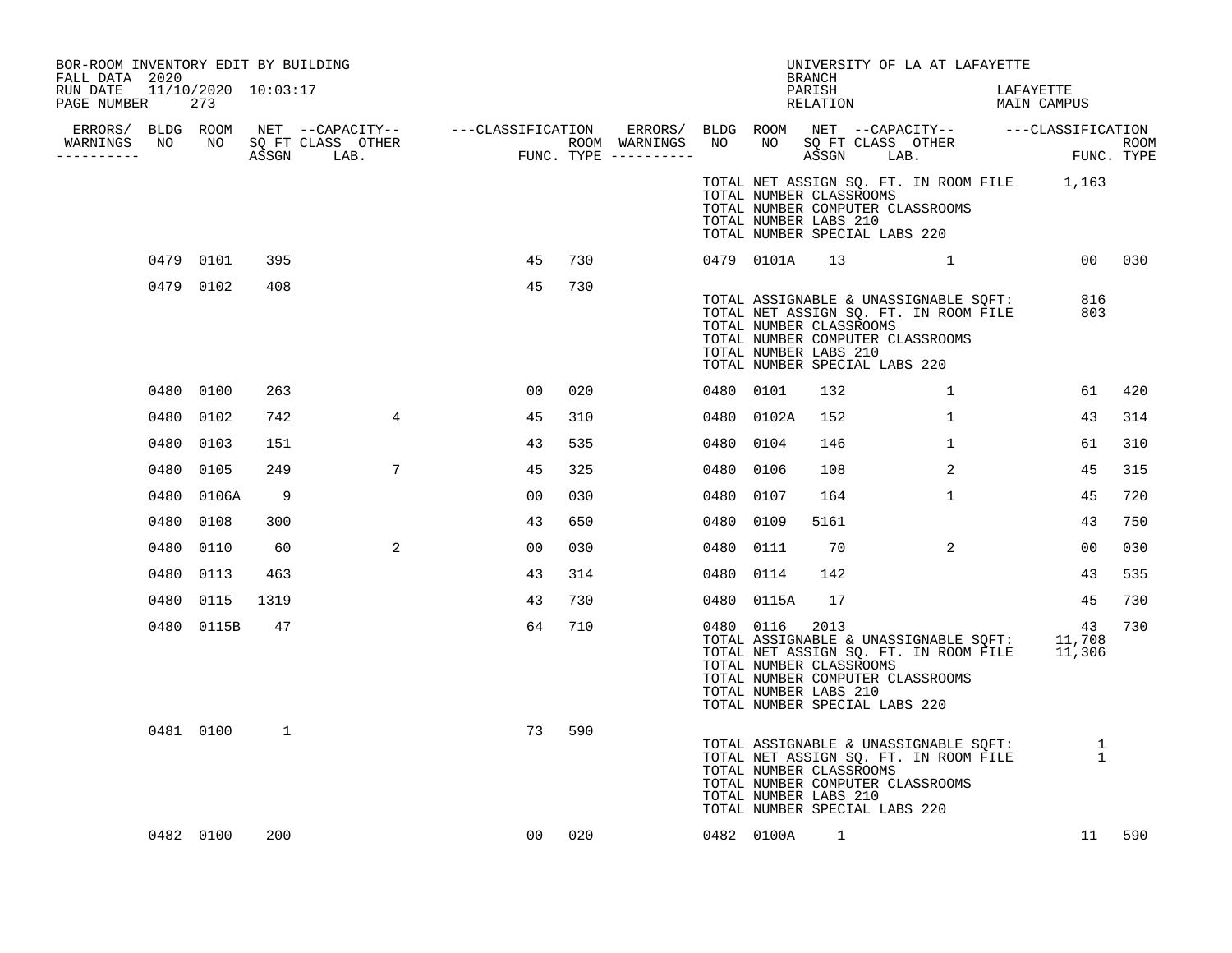| BOR-ROOM INVENTORY EDIT BY BUILDING<br>FALL DATA 2020 |           |               |                                                                                                                                                                                                                                      |    |        |  | UNIVERSITY OF LA AT LAFAYETTE<br>BRANCH                                                                                                                                                                          |            |  |
|-------------------------------------------------------|-----------|---------------|--------------------------------------------------------------------------------------------------------------------------------------------------------------------------------------------------------------------------------------|----|--------|--|------------------------------------------------------------------------------------------------------------------------------------------------------------------------------------------------------------------|------------|--|
| RUN DATE  11/10/2020  10:03:17<br>PAGE NUMBER 274     |           |               |                                                                                                                                                                                                                                      |    |        |  | PARISH<br>PARISH DARISH LAFAYETTE<br>RELATION MAIN CAMPUS                                                                                                                                                        | LAFAYETTE  |  |
|                                                       |           |               | ERRORS/ BLDG ROOM NET --CAPACITY-- ----CLASSIFICATION ERRORS/ BLDG ROOM NET --CAPACITY-- -----CLASSIFICATION<br>WARNINGS NO NO SQFTCLASS OTHER ROOM WARNINGS NO NO SQFTCLASS OTHER ROOM<br>----------- ASSGN LAB. FUNC.TYPE -------- |    |        |  |                                                                                                                                                                                                                  |            |  |
|                                                       |           |               |                                                                                                                                                                                                                                      |    |        |  | TOTAL ASSIGNABLE & UNASSIGNABLE SQFT: 201<br>TOTAL NET ASSIGN SQ. FT. IN ROOM FILE 1<br>TOTAL NUMBER CLASSROOMS<br>TOTAL NUMBER COMPUTER CLASSROOMS<br>TOTAL NUMBER LABS 210<br>TOTAL NUMBER SPECIAL LABS 220    |            |  |
|                                                       | 0483 0100 | 200           |                                                                                                                                                                                                                                      |    | 00 020 |  | TOTAL ASSIGNABLE & UNASSIGNABLE SQFT: 11 590<br>TOTAL NET ASSIGN SQ. FT. IN ROOM FILE 1<br>TOTAL NUMBER CLASSROOMS<br>TOTAL NUMBER COMPUTER CLASSROOMS<br>TOTAL NUMBER LABS 210<br>TOTAL NUMBER SPECIAL LABS 220 |            |  |
|                                                       | 0485 0100 | 55            |                                                                                                                                                                                                                                      |    | 93 675 |  | TOTAL ASSIGNABLE & UNASSIGNABLE SQFT: 55<br>TOTAL NET ASSIGN SQ. FT. IN ROOM FILE<br>TOTAL NUMBER CLASSROOMS<br>TOTAL NUMBER COMPUTER CLASSROOMS<br>TOTAL NUMBER LABS 210<br>TOTAL NUMBER SPECIAL LABS 220       | 55         |  |
|                                                       | 0486 0100 | 55            |                                                                                                                                                                                                                                      |    | 93 675 |  | TOTAL ASSIGNABLE & UNASSIGNABLE SQFT: 55<br>TOTAL NET ASSIGN SQ. FT. IN ROOM FILE<br>TOTAL NUMBER CLASSROOMS<br>TOTAL NUMBER COMPUTER CLASSROOMS<br>TOTAL NUMBER LABS 210<br>TOTAL NUMBER SPECIAL LABS 220       | 55         |  |
|                                                       | 0487 0100 |               | 55 1 93 675                                                                                                                                                                                                                          |    |        |  | TOTAL ASSIGNABLE & UNASSIGNABLE SQFT: 55<br>TOTAL NET ASSIGN SQ. FT. IN ROOM FILE<br>TOTAL NUMBER CLASSROOMS<br>TOTAL NUMBER COMPUTER CLASSROOMS<br>TOTAL NUMBER LABS 210<br>TOTAL NUMBER SPECIAL LABS 220       | 55         |  |
|                                                       |           | 052A 0001 128 |                                                                                                                                                                                                                                      | 45 | 730    |  | TOTAL ASSIGNABLE & UNASSIGNABLE SQFT:<br>TOTAL NET ASSIGN SQ. FT. IN ROOM FILE<br>TOTAL NUMBER CLASSROOMS<br>TOTAL NUMBER COMPUTER CLASSROOMS<br>TOTAL NUMBER LABS 210<br>TOTAL NUMBER SPECIAL LABS 220          | 128<br>128 |  |
|                                                       |           |               | 0560 0101 1375 3 11 970                                                                                                                                                                                                              |    |        |  | TOTAL ASSIGNABLE & UNASSIGNABLE SQFT: 1,375<br>TOTAL NET ASSIGN SQ. FT. IN ROOM FILE 1,375<br>TOTAL NUMBER CLASSROOMS                                                                                            |            |  |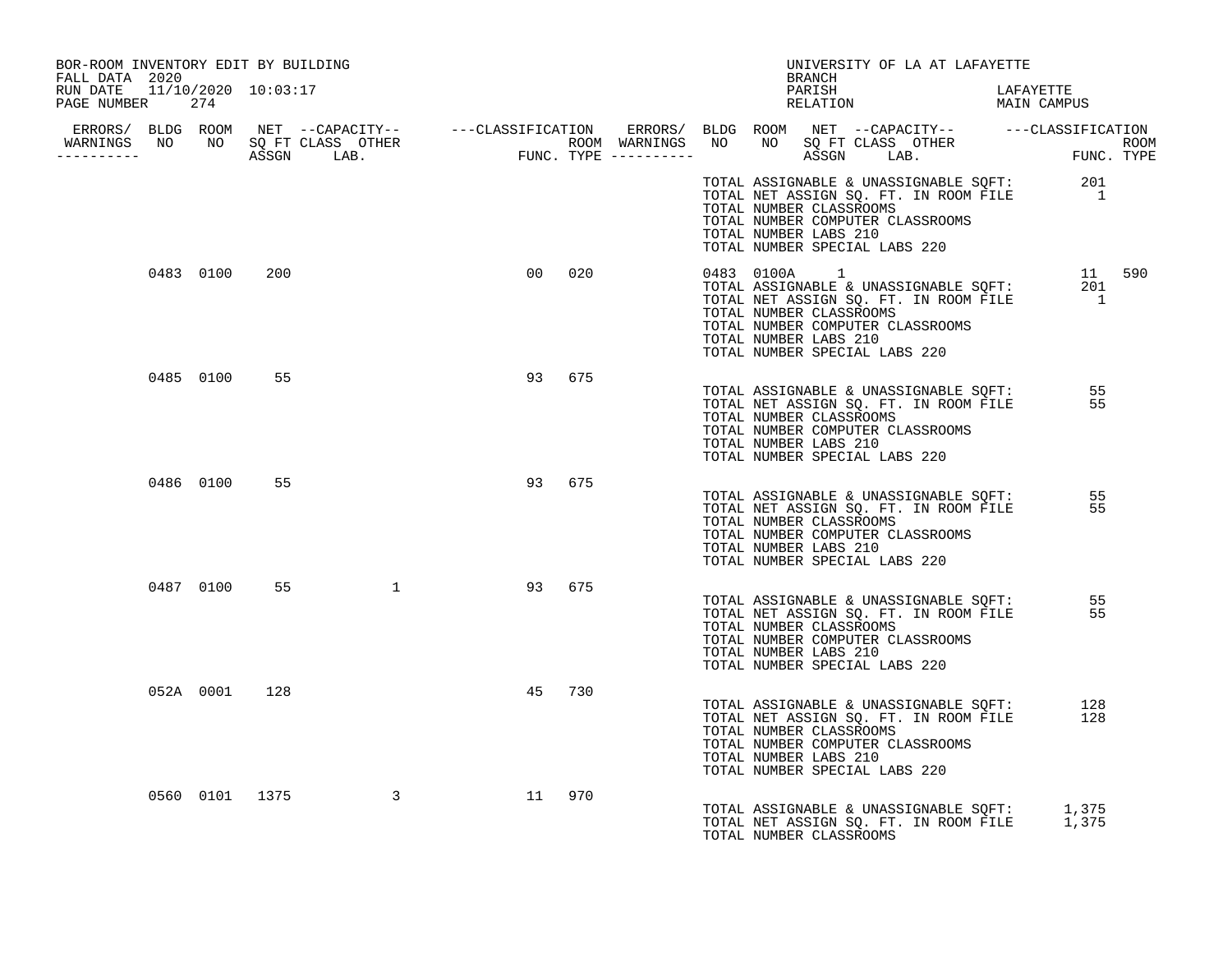| BOR-ROOM INVENTORY EDIT BY BUILDING<br>FALL DATA 2020 |           |            |                     |                 |                |                |     |           |            | <b>BRANCH</b>                                                                           | UNIVERSITY OF LA AT LAFAYETTE                                                                                                                               |                          |                    |        |
|-------------------------------------------------------|-----------|------------|---------------------|-----------------|----------------|----------------|-----|-----------|------------|-----------------------------------------------------------------------------------------|-------------------------------------------------------------------------------------------------------------------------------------------------------------|--------------------------|--------------------|--------|
| RUN DATE<br>PAGE NUMBER 275                           |           |            | 11/10/2020 10:03:17 |                 |                |                |     |           |            | PARISH<br>RELATION                                                                      |                                                                                                                                                             | LAFAYETTE<br>MAIN CAMPUS |                    |        |
| WARNINGS NO NO SQ FT CLASS OTHER<br>-----------       |           |            |                     |                 |                |                |     |           |            |                                                                                         |                                                                                                                                                             |                          | ROOM<br>FUNC. TYPE |        |
|                                                       |           |            |                     |                 |                |                |     |           |            | TOTAL NUMBER LABS 210<br>TOTAL NUMBER SPECIAL LABS 220                                  | TOTAL NUMBER COMPUTER CLASSROOMS                                                                                                                            |                          |                    |        |
|                                                       |           |            |                     | 0599 0101 100 3 |                | 21             | 250 |           |            | TOTAL NUMBER CLASSROOMS<br>TOTAL NUMBER LABS 210<br>TOTAL NUMBER SPECIAL LABS 220       | TOTAL ASSIGNABLE & UNASSIGNABLE SQFT:<br>TOTAL NET ASSIGN SO. FT. IN ROOM FILE<br>TOTAL NET ASSIGN SQ. FT. IN ROOM FILE<br>TOTAL NUMBER COMPUTER CLASSROOMS |                          | 100<br>100         |        |
|                                                       |           | 062C 0101  | 2408                |                 | 50             | 51             | 630 |           | 062C 0102  | 1621                                                                                    | 25                                                                                                                                                          |                          | 51                 | 630    |
|                                                       | 062C 0103 |            | 859                 |                 | 12             | 51             | 635 | 062C 0104 |            | 390                                                                                     | 4                                                                                                                                                           |                          | 51                 | 635    |
|                                                       | 062C 0105 |            | 30                  |                 |                | 00             | 010 | 062C 0106 |            | 50                                                                                      | $\mathbf{1}$                                                                                                                                                |                          | 00                 | 030    |
|                                                       | 062C 0107 |            | 190                 |                 |                | 51             | 635 | 062C 0108 |            | 96                                                                                      | $\mathbf{1}$                                                                                                                                                |                          | 51                 | 310    |
|                                                       | 062C 0109 |            | 90                  |                 |                | 74             | 635 | 062C 0110 |            | 148                                                                                     |                                                                                                                                                             |                          | 74                 | 635    |
|                                                       | 062C 0111 |            | 49                  |                 |                | 00             | 030 | 062C 0112 |            | 46                                                                                      |                                                                                                                                                             |                          | 0 <sub>0</sub>     | 030    |
|                                                       | 062C 0113 |            | 227                 |                 | 3              | 51             | 660 | 062C 0114 |            | 550                                                                                     | 10                                                                                                                                                          |                          | 11                 | 220    |
|                                                       | 062C 0115 |            | 148                 |                 | 2              | 00             | 030 | 062C 0116 |            | 22                                                                                      |                                                                                                                                                             |                          | 00                 | 010    |
|                                                       | 062C 0117 |            | 139                 |                 | $\overline{3}$ | 0 <sub>0</sub> | 030 | 062C 0118 |            | 177                                                                                     | 12                                                                                                                                                          |                          | 44                 | 410    |
|                                                       |           | 062C 0119  | 95                  |                 | 25             | 51             | 630 | 062C 0120 |            | 35                                                                                      |                                                                                                                                                             |                          | 00 <sub>o</sub>    | 030    |
|                                                       |           | 062C 0121  | 22                  |                 |                | 00             | 030 |           | 062C 0121A | 22<br>TOTAL NUMBER CLASSROOMS<br>TOTAL NUMBER LABS 210<br>TOTAL NUMBER SPECIAL LABS 220 | TOTAL ASSIGNABLE & UNASSIGNABLE SQFT: 7,414<br>TOTAL NET ASSIGN SQ. FT. IN ROOM FILE 6,851<br>TOTAL NUMBER COMPUTER CLASSROOMS                              |                          | 0 <sub>0</sub>     | 030    |
|                                                       |           | 062D 0101  | 644                 |                 |                | 75             | 720 |           | 062D 0101A | 118                                                                                     |                                                                                                                                                             |                          |                    | 74 730 |
|                                                       |           | 062D 0101B | 118                 |                 |                | 74             | 725 | 062D 0102 |            | 236                                                                                     |                                                                                                                                                             |                          | 75                 | 315    |
|                                                       |           | 062D 0103  | 31                  |                 | $\mathbf{1}$   | 75             | 310 |           | 062D 0104  | 31                                                                                      | $\sim$ 1                                                                                                                                                    |                          | 75                 | 310    |
|                                                       |           | 062D 0105  | 31                  |                 | $\mathbf 1$    | 75             | 310 | 062D 0106 |            | 632<br>TOTAL NUMBER CLASSROOMS                                                          | 75<br>TOTAL ASSIGNABLE & UNASSIGNABLE SQFT: 1,841<br>TOTAL NET ASSIGN SQ. FT. IN ROOM FILE 1,841<br>TOTAL NUMBER COMPUTER CLASSROOMS                        |                          | 75                 | 730    |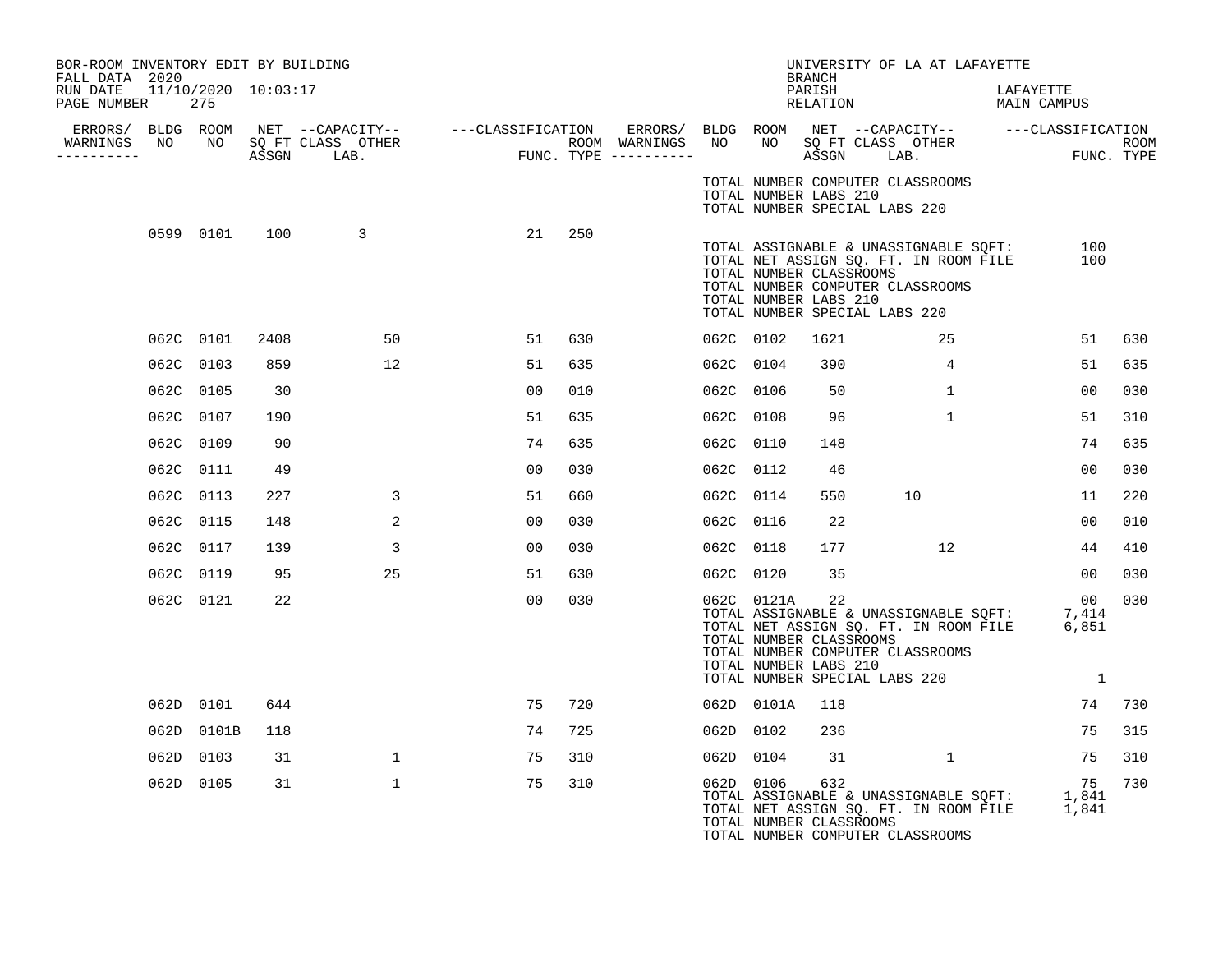| BOR-ROOM INVENTORY EDIT BY BUILDING<br>FALL DATA 2020<br>RUN DATE |           | $11/10/2020$ $10:03:17$ |       |                                               |                   |     |                                                 |            |                       | <b>BRANCH</b><br>PARISH | UNIVERSITY OF LA AT LAFAYETTE                 | LAFAYETTE         |                           |
|-------------------------------------------------------------------|-----------|-------------------------|-------|-----------------------------------------------|-------------------|-----|-------------------------------------------------|------------|-----------------------|-------------------------|-----------------------------------------------|-------------------|---------------------------|
| PAGE NUMBER                                                       |           | 276                     |       |                                               |                   |     |                                                 |            |                       | RELATION                |                                               | MAIN CAMPUS       |                           |
| ERRORS/<br>WARNINGS<br>----------                                 | NO        | BLDG ROOM<br>NO         | ASSGN | NET --CAPACITY--<br>SQ FT CLASS OTHER<br>LAB. | ---CLASSIFICATION |     | ERRORS/<br>ROOM WARNINGS<br>FUNC. TYPE $------$ | BLDG<br>NO | ROOM<br>NO            | ASSGN                   | NET --CAPACITY--<br>SQ FT CLASS OTHER<br>LAB. | ---CLASSIFICATION | <b>ROOM</b><br>FUNC. TYPE |
|                                                                   |           |                         |       |                                               |                   |     |                                                 |            | TOTAL NUMBER LABS 210 |                         | TOTAL NUMBER SPECIAL LABS 220                 |                   |                           |
|                                                                   | 0627      | 0100                    | 670   |                                               | 0 <sub>0</sub>    | 020 |                                                 |            | 0627 0100A            | 155                     |                                               | 0 <sub>0</sub>    | 020                       |
|                                                                   | 0627      | 0100B                   | 606   |                                               | 0 <sub>0</sub>    | 020 |                                                 |            | 0627 0100C            | 133                     |                                               | 0 <sub>0</sub>    | 020                       |
|                                                                   | 0627      | 0100D                   | 34    |                                               | 00                | 020 |                                                 |            | 0627 0100E            | 204                     |                                               | 0 <sub>0</sub>    | 020                       |
|                                                                   | 0627      | 0100F                   | 240   |                                               | 0 <sub>0</sub>    | 020 |                                                 | 0627       | 0100G                 | 69                      |                                               | 00                | 020                       |
|                                                                   | 0627      | 0100H                   | 112   |                                               | 0 <sub>0</sub>    | 020 |                                                 |            | 0627 0100I            | 229                     |                                               | 00                | 020                       |
|                                                                   | 0627      | 0101                    | 191   |                                               | 21                | 315 |                                                 | 0627       | 0102                  | 128                     | 1                                             | 21                | 310                       |
|                                                                   | 0627      | 0103                    | 29    |                                               | 0 <sub>0</sub>    | 010 |                                                 |            | 0627 0104             | 24                      | $\mathbf 1$                                   | 0 <sub>0</sub>    | 030                       |
|                                                                   | 0627      | 0105                    | 106   | 1                                             | 21                | 310 |                                                 |            | 0627 0106             | 98                      | 1                                             | 21                | 310                       |
|                                                                   | 0627      | 0109                    | 128   | $\mathbf{1}$                                  | 0 <sub>0</sub>    | 030 |                                                 | 0627       | 0110                  | 127                     | $\mathbf{1}$                                  | 00                | 030                       |
|                                                                   | 0627      | 0115                    | 133   |                                               | 21                | 730 |                                                 |            | 0627 0116             | 386                     |                                               | 21                | 575                       |
|                                                                   | 0627      | 0117                    | 80    | $\mathbf{1}$                                  | 21                | 540 |                                                 |            | 0627 0120             | 261                     | $\mathbf 1$                                   | 21                | 860                       |
|                                                                   | 0627      | 0121                    | 243   |                                               | 21                | 570 |                                                 |            | 0627 0122             | 181                     |                                               | 21                | 730                       |
|                                                                   | 0627      | 0123                    | 121   |                                               | 11                | 730 |                                                 | 0627       | 0124                  | 149                     |                                               | 21                | 730                       |
|                                                                   | 0627      | 0125A                   | 82    | 2                                             | 21                | 750 |                                                 |            | 0627 0125B            | 261                     |                                               | 21                | 730                       |
|                                                                   | 0627      | 0125C                   | 148   | $\mathbf{1}$                                  | 21                | 860 |                                                 |            | 0627 0125D            | 70                      |                                               | 21                | 730                       |
|                                                                   | 0627      | 0126                    | 555   |                                               | 21                | 865 |                                                 |            | 0627 0129             | 223                     | 2                                             | 21                | 860                       |
|                                                                   | 0627      | 0135                    | 99    | $\mathbf{1}$                                  | 0 <sub>0</sub>    | 030 |                                                 |            | 0627 0136             | 25                      |                                               | 00                | 010                       |
|                                                                   | 0627      | 0137                    | 311   | 4                                             | 21                | 250 |                                                 | 0627       | 0200                  | 459                     |                                               | 00                | 020                       |
|                                                                   | 0627      | 0200A                   | 151   |                                               | 0 <sub>0</sub>    | 020 |                                                 |            | 0627 0200B            | 636                     |                                               | 0 <sub>0</sub>    | 020                       |
|                                                                   | 0627      | 0200C                   | 354   |                                               | 0 <sub>0</sub>    | 020 |                                                 | 0627       | 0200D                 | 56                      |                                               | 0 <sub>0</sub>    | 020                       |
|                                                                   | 0627      | 0200E                   | 50    |                                               | 0 <sub>0</sub>    | 020 |                                                 | 0627       | 0200F                 | 27                      |                                               | 0 <sub>0</sub>    | 020                       |
|                                                                   | 0627      | 0200G                   | 56    |                                               | 0 <sub>0</sub>    | 020 |                                                 | 0627       | 0200H                 | 38                      |                                               | 0 <sub>0</sub>    | 020                       |
|                                                                   | 0627      | 0201                    | 164   | 2                                             | 21                | 250 |                                                 | 0627       | 0202                  | 333                     | 2                                             | 21                | 250                       |
|                                                                   | 0627      | 0203                    | 114   | $\mathbf{1}$                                  | 21                | 315 |                                                 | 0627       | 0204                  | 168                     | 1                                             | 21                | 310                       |
|                                                                   | 0627 0205 |                         | 107   |                                               | 0 <sub>0</sub>    | 030 |                                                 |            | 0627 0206             | 107                     |                                               | 0 <sub>0</sub>    | 030                       |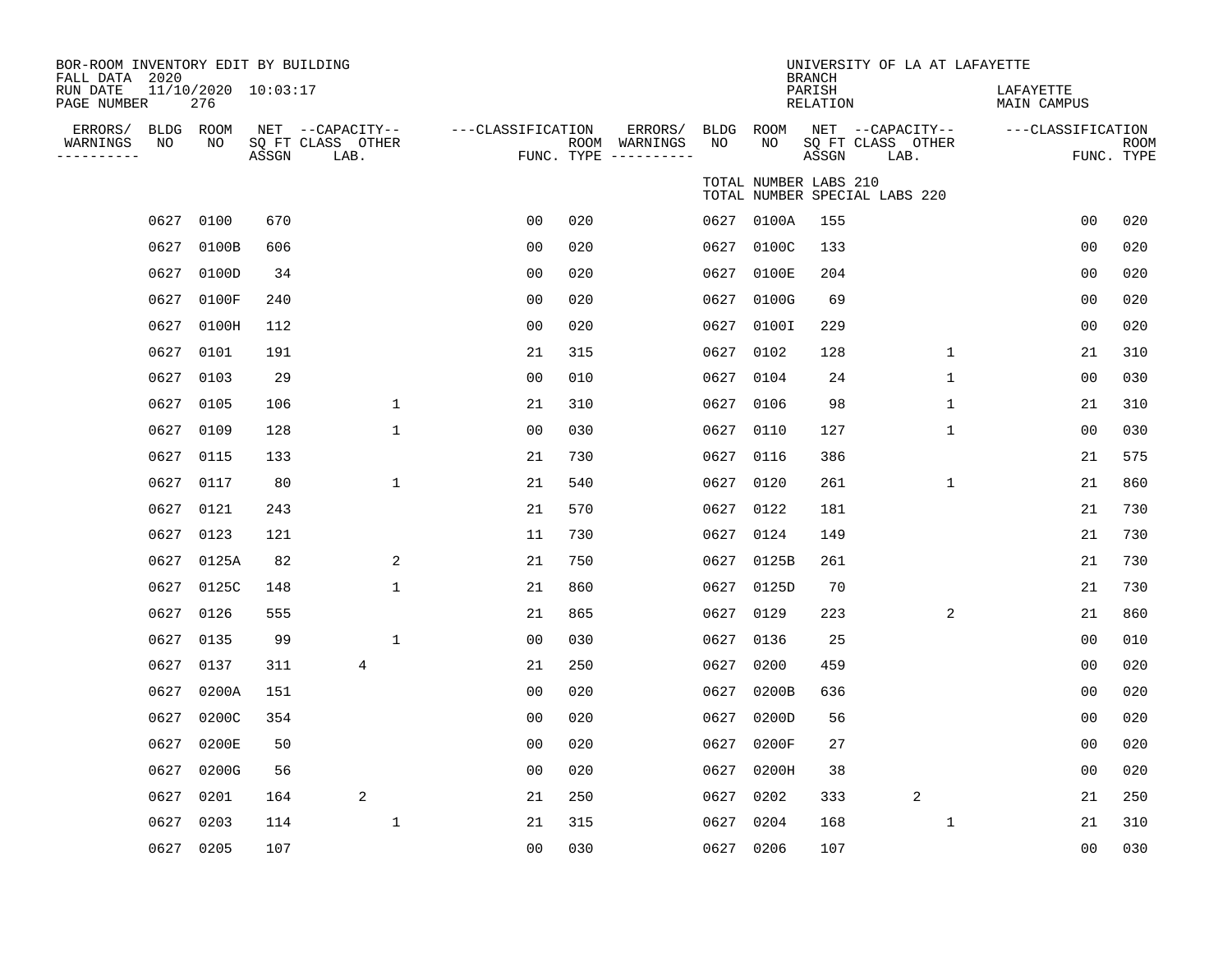| BOR-ROOM INVENTORY EDIT BY BUILDING<br>FALL DATA 2020 |      |                            |       |                           |                   |                    |                                                                                                                                                                                                                                                                                                                                                                                                                                                                                         |             |                                                                | <b>BRANCH</b>             | UNIVERSITY OF LA AT LAFAYETTE                                                                                                                            |                          |                           |
|-------------------------------------------------------|------|----------------------------|-------|---------------------------|-------------------|--------------------|-----------------------------------------------------------------------------------------------------------------------------------------------------------------------------------------------------------------------------------------------------------------------------------------------------------------------------------------------------------------------------------------------------------------------------------------------------------------------------------------|-------------|----------------------------------------------------------------|---------------------------|----------------------------------------------------------------------------------------------------------------------------------------------------------|--------------------------|---------------------------|
| RUN DATE<br>PAGE NUMBER                               |      | 11/10/2020 10:03:17<br>277 |       |                           |                   |                    |                                                                                                                                                                                                                                                                                                                                                                                                                                                                                         |             |                                                                | PARISH<br><b>RELATION</b> |                                                                                                                                                          | LAFAYETTE<br>MAIN CAMPUS |                           |
| ERRORS/                                               |      | BLDG ROOM                  |       | NET --CAPACITY--          | ---CLASSIFICATION |                    | ERRORS/                                                                                                                                                                                                                                                                                                                                                                                                                                                                                 | <b>BLDG</b> | ROOM                                                           |                           | NET --CAPACITY--                                                                                                                                         | ---CLASSIFICATION        |                           |
| WARNINGS<br>----------                                | NO   | NO                         | ASSGN | SQ FT CLASS OTHER<br>LAB. |                   | ROOM<br>FUNC. TYPE | WARNINGS<br>$\begin{tabular}{ccccccccc} \multicolumn{2}{c }{\multicolumn{2}{c }{\multicolumn{2}{c }{\multicolumn{2}{c }{\multicolumn{2}{c}}}} & \multicolumn{2}{c }{\multicolumn{2}{c }{\multicolumn{2}{c }{\multicolumn{2}{c}}}} & \multicolumn{2}{c }{\multicolumn{2}{c }{\multicolumn{2}{c }{\multicolumn{2}{c}}}} & \multicolumn{2}{c }{\multicolumn{2}{c }{\multicolumn{2}{c }{\multicolumn{2}{c}}}} & \multicolumn{2}{c }{\multicolumn{2}{c }{\multicolumn{2}{c }{\multicolumn{2$ | NO          | NO                                                             | ASSGN                     | SQ FT CLASS OTHER<br>LAB.                                                                                                                                |                          | <b>ROOM</b><br>FUNC. TYPE |
|                                                       | 0627 | 0207                       | 91    | $\mathbf{1}$              | 21                | 310                |                                                                                                                                                                                                                                                                                                                                                                                                                                                                                         | 0627        | 0208                                                           | 91                        | $\mathbf 1$                                                                                                                                              | 21                       | 310                       |
|                                                       | 0627 | 0209                       | 91    | $\mathbf{1}$              | 21                | 310                |                                                                                                                                                                                                                                                                                                                                                                                                                                                                                         | 0627        | 0210                                                           | 93                        |                                                                                                                                                          | 21                       | 315                       |
|                                                       | 0627 | 0211                       | 561   | 20                        | 21                | 680                |                                                                                                                                                                                                                                                                                                                                                                                                                                                                                         | 0627        | 0212                                                           | 170                       |                                                                                                                                                          | 21                       | 115                       |
|                                                       | 0627 | 0213                       | 168   | $\mathbf 1$               | 21                | 310                |                                                                                                                                                                                                                                                                                                                                                                                                                                                                                         |             | 0627 0214                                                      | 91                        | $\mathbf 1$                                                                                                                                              | 21                       | 310                       |
|                                                       | 0627 | 0215                       | 90    |                           | 11                | 315                |                                                                                                                                                                                                                                                                                                                                                                                                                                                                                         |             | 0627 0216                                                      | 221                       | 2                                                                                                                                                        | 21                       | 310                       |
|                                                       | 0627 | 0217                       | 218   | 2                         | 21                | 310                |                                                                                                                                                                                                                                                                                                                                                                                                                                                                                         |             | 0627 0218                                                      | 221                       | 10                                                                                                                                                       | 21                       | 350                       |
|                                                       | 0627 | 0219                       | 147   | $\overline{4}$            | 0 <sub>0</sub>    | 030                |                                                                                                                                                                                                                                                                                                                                                                                                                                                                                         | 0627        | 0220                                                           | 111                       | 2                                                                                                                                                        | 00                       | 030                       |
|                                                       | 0627 | 0221                       | 20    | $\mathbf{1}$              | 0 <sub>0</sub>    | 010                |                                                                                                                                                                                                                                                                                                                                                                                                                                                                                         |             | 0627 0222                                                      | 410                       | $\overline{4}$                                                                                                                                           | 21                       | 250                       |
|                                                       | 0627 | 0223                       | 146   | $\mathbf{1}$              | 21                | 255                |                                                                                                                                                                                                                                                                                                                                                                                                                                                                                         | 0627        | 0224                                                           | 96                        | $\mathbf 1$                                                                                                                                              | 0 <sub>0</sub>           | 030                       |
|                                                       |      | 0627 0225                  | 94    | 1                         | 0 <sub>0</sub>    | 030                |                                                                                                                                                                                                                                                                                                                                                                                                                                                                                         |             | 0627 0226                                                      | 94                        | $\mathbf 1$                                                                                                                                              | 0 <sub>0</sub>           | 030                       |
|                                                       | 0627 | 0227                       | 270   | 2                         | 21                | 250                |                                                                                                                                                                                                                                                                                                                                                                                                                                                                                         | 0627        | 0228                                                           | 218                       | 2                                                                                                                                                        | 21                       | 850                       |
|                                                       |      | 0627 0229                  | 210   | 1                         | 21                | 570                |                                                                                                                                                                                                                                                                                                                                                                                                                                                                                         |             | 0627 0230                                                      | 131                       | $\mathbf 1$                                                                                                                                              | 21                       | 570                       |
|                                                       | 0627 | 0231                       | 205   | 1                         | 21                | 570                |                                                                                                                                                                                                                                                                                                                                                                                                                                                                                         | 0627        | 0232                                                           | 197                       | $\mathbf{1}$                                                                                                                                             | 21                       | 570                       |
|                                                       | 0627 | 0233                       | 198   | 1                         | 21                | 570                |                                                                                                                                                                                                                                                                                                                                                                                                                                                                                         |             | 0627 0234                                                      | 197                       | $\mathbf 1$                                                                                                                                              | 21                       | 570                       |
|                                                       |      | 0627 0235                  | 201   | 1                         | 21                | 570                |                                                                                                                                                                                                                                                                                                                                                                                                                                                                                         |             | 0627 E0001                                                     | 194                       |                                                                                                                                                          | 21                       | 570                       |
|                                                       |      | 0627 E0002                 | 219   |                           | 21                | 570                |                                                                                                                                                                                                                                                                                                                                                                                                                                                                                         |             | 0627 E0003                                                     | 198                       |                                                                                                                                                          | 21                       | 570                       |
|                                                       |      | 0627 E0004                 | 223   |                           | 21                | 570                |                                                                                                                                                                                                                                                                                                                                                                                                                                                                                         |             | 0627 W0001                                                     | 107                       | 2                                                                                                                                                        | 21                       | 850                       |
|                                                       |      | 0627 W0002                 | 276   |                           | 21                | 850                |                                                                                                                                                                                                                                                                                                                                                                                                                                                                                         |             | 0627 W0003                                                     | 107                       | $\mathbf 1$                                                                                                                                              | 21                       | 850                       |
|                                                       |      | 0627 W0004                 | 154   |                           | 21                | 850                |                                                                                                                                                                                                                                                                                                                                                                                                                                                                                         |             | 0627 W0005                                                     | 112                       | 2                                                                                                                                                        | 21                       | 850                       |
|                                                       |      | 0627 W0007                 | 112   | 2                         | 21                | 850                |                                                                                                                                                                                                                                                                                                                                                                                                                                                                                         |             | 0627 W0009<br>TOTAL NUMBER CLASSROOMS<br>TOTAL NUMBER LABS 210 | 187                       | 2<br>TOTAL ASSIGNABLE & UNASSIGNABLE SQFT:<br>TOTAL NET ASSIGN SQ. FT. IN ROOM FILE<br>TOTAL NUMBER COMPUTER CLASSROOMS<br>TOTAL NUMBER SPECIAL LABS 220 | 21<br>16,371<br>10,884   | 850                       |
|                                                       | 0628 | 0100                       | 697   |                           | 21                | 570                |                                                                                                                                                                                                                                                                                                                                                                                                                                                                                         |             | 0628 0101                                                      | 61                        |                                                                                                                                                          | 21                       | 730                       |
|                                                       | 0628 | 0101A                      | 101   |                           | 0 <sub>0</sub>    | 030                |                                                                                                                                                                                                                                                                                                                                                                                                                                                                                         | 0628        | 0102                                                           | 124                       | $\mathbf{1}$                                                                                                                                             | 21                       | 540                       |
|                                                       |      | 0628 0102A                 | 124   | $\mathbf 1$               | 21                | 540                |                                                                                                                                                                                                                                                                                                                                                                                                                                                                                         |             | 0628 0103                                                      | 224                       | $\mathbf 1$                                                                                                                                              | 21                       | 570                       |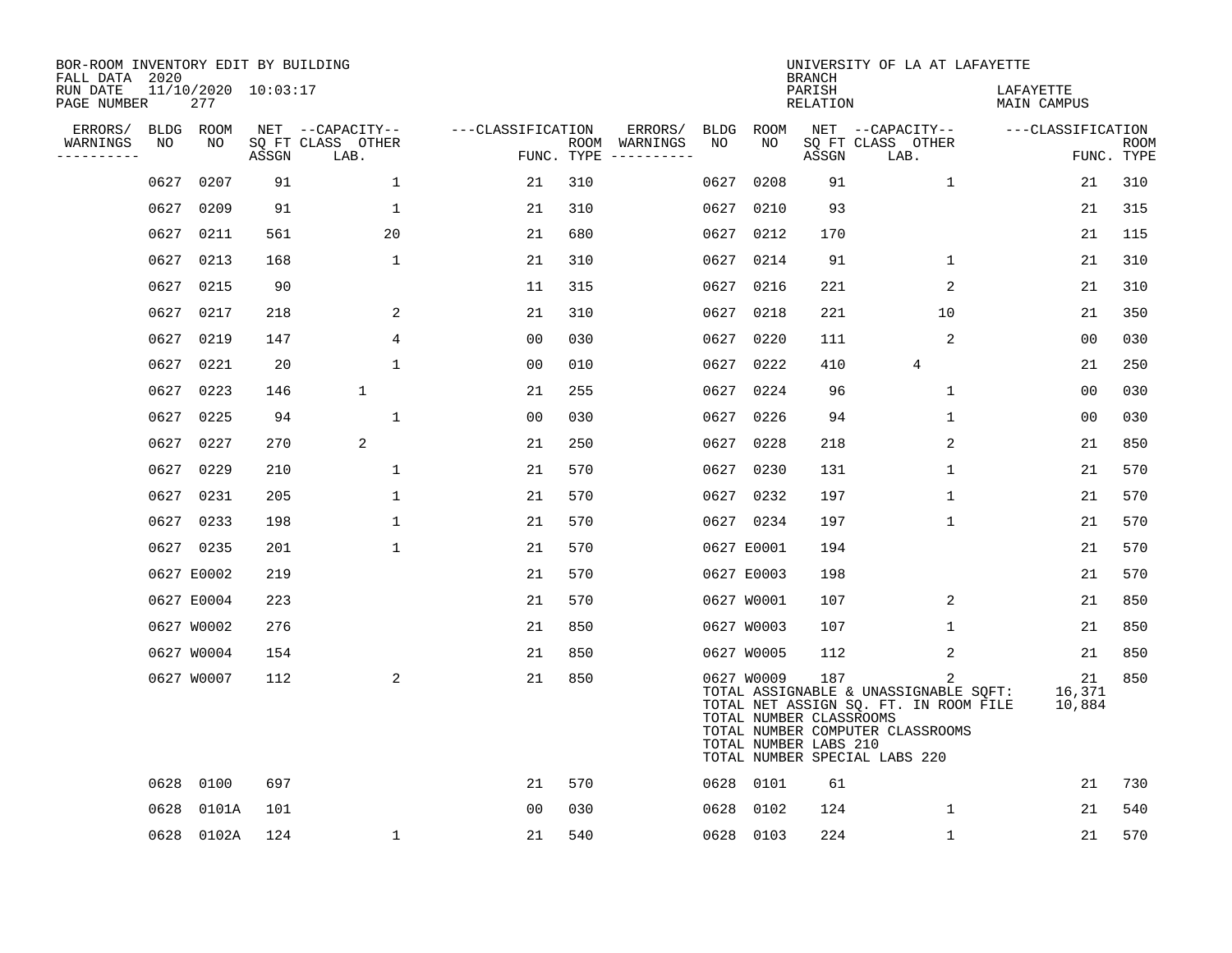| BOR-ROOM INVENTORY EDIT BY BUILDING<br>FALL DATA 2020 |           |                            |       |                           |                   |                    |          |             |             | <b>BRANCH</b>             | UNIVERSITY OF LA AT LAFAYETTE |                          |                           |
|-------------------------------------------------------|-----------|----------------------------|-------|---------------------------|-------------------|--------------------|----------|-------------|-------------|---------------------------|-------------------------------|--------------------------|---------------------------|
| RUN DATE<br>PAGE NUMBER                               |           | 11/10/2020 10:03:17<br>278 |       |                           |                   |                    |          |             |             | PARISH<br><b>RELATION</b> |                               | LAFAYETTE<br>MAIN CAMPUS |                           |
| ERRORS/                                               | BLDG      | ROOM                       |       | NET --CAPACITY--          | ---CLASSIFICATION |                    | ERRORS/  | <b>BLDG</b> | <b>ROOM</b> |                           | NET --CAPACITY--              | ---CLASSIFICATION        |                           |
| WARNINGS<br>----------                                | ΝO        | NO                         | ASSGN | SQ FT CLASS OTHER<br>LAB. |                   | ROOM<br>FUNC. TYPE | WARNINGS | NO          | NO          | ASSGN                     | SQ FT CLASS OTHER<br>LAB.     |                          | <b>ROOM</b><br>FUNC. TYPE |
|                                                       | 0628      | 0104                       | 231   | 1                         | 21                | 570                |          | 0628        | 0105        | 223                       | 3                             | 00                       | 030                       |
|                                                       | 0628      | 0106                       | 110   | $\sqrt{2}$                | 21                | 635                |          | 0628        | 0107        | 116                       | 2                             | 21                       | 310                       |
|                                                       | 0628      | 0108                       | 104   |                           | 21                | 570                |          | 0628        | 0109        | 166                       | $\overline{c}$                | 21                       | 310                       |
|                                                       | 0628      | 0109A                      | 52    |                           | 21                | 315                |          | 0628        | 0110        | 131                       | 2                             | 21                       | 540                       |
|                                                       | 0628      | 0111                       | 97    |                           | 0 <sub>0</sub>    | 030                |          | 0628        | 0113        | 97                        | $\mathbf{1}$                  | 21                       | 310                       |
|                                                       | 0628      | 0114                       | 3393  |                           | 21                | 570                |          | 0628        | 0115        | 265                       | 2                             | 21                       | 280                       |
|                                                       | 0628      | 0116                       | 271   | 2                         | 21                | 540                |          | 0628        | 0117        | 270                       | 2                             | 21                       | 280                       |
|                                                       | 0628      | 0118                       | 193   | 2                         | 21                | 280                |          | 0628        | 0119        | 589                       |                               | 21                       | 570                       |
|                                                       | 0628      | 0120                       | 1472  |                           | 21                | 570                |          | 0628        | 0121        | 190                       | 2                             | 21                       | 540                       |
|                                                       | 0628      | 0122                       | 506   |                           | 0 <sub>0</sub>    | 030                |          | 0628        | 0200        | 853                       |                               | 0 <sub>0</sub>           | 020                       |
|                                                       | 0628      | 0200A                      | 178   |                           | 0 <sub>0</sub>    | 020                |          | 0628        | 0200B       | 490                       |                               | 0 <sub>0</sub>           | 020                       |
|                                                       | 0628      | 0200C                      | 79    |                           | 0 <sub>0</sub>    | 020                |          | 0628        | 0200D       | 626                       |                               | 0 <sub>0</sub>           | 020                       |
|                                                       | 0628      | 0201                       | 137   | 2                         | 21                | 540                |          | 0628        | 0202        | 146                       | 2                             | 21                       | 750                       |
|                                                       | 0628      | 0203                       | 223   |                           | 21                | 570                |          | 0628        | 0204        | 136                       |                               | 21                       | 730                       |
|                                                       | 0628      | 0205                       | 218   |                           | 21                | 570                |          | 0628        | 0206        | 225                       | 2                             | 21                       | 845                       |
|                                                       | 0628      | 0207                       | 102   | $\mathbf{1}$              | 21                | 310                |          | 0628        | 0208        | 228                       | $\overline{4}$                | 21                       | 540                       |
|                                                       | 0628      | 0208A                      | 39    |                           | 0 <sub>0</sub>    | 030                |          | 0628        | 0209        | 257                       |                               | 21                       | 540                       |
|                                                       | 0628      | 0210                       | 31    | 1                         | 00                | 010                |          | 0628        | 0211        | 224                       |                               | 21                       | 570                       |
|                                                       | 0628      | 0212                       | 267   | 4                         | 0 <sub>0</sub>    | 030                |          | 0628        | 0213        | 224                       |                               | 21                       | 570                       |
|                                                       | 0628      | 0214                       | 58    |                           | 0 <sub>0</sub>    | 030                |          | 0628        | 0215        | 228                       |                               | 21                       | 570                       |
|                                                       | 0628      | 0216                       | 58    | 1                         | 21                | 310                |          | 0628        | 0217        | 221                       |                               | 21                       | 570                       |
|                                                       | 0628      | 0218                       | 141   |                           | 21                | 570                |          | 0628        | 0222        | 228                       |                               | 21                       | 570                       |
|                                                       | 0628      | 0224                       | 221   |                           | 21                | 570                |          | 0628        | 0225        | 205                       |                               | 21                       | 570                       |
|                                                       | 0628      | 0226                       | 188   |                           | 0 <sub>0</sub>    | 030                |          | 0628        | 0227        | 215                       | 4                             | 21                       | 540                       |
|                                                       | 0628      | 0228                       | 101   |                           | 21                | 870                |          | 0628        | 0229        | 213                       | 4                             | 21                       | 540                       |
|                                                       | 0628 0230 |                            | 101   |                           | 21                | 870                |          |             | 0628 0231   | 420                       | 6                             | 21                       | 540                       |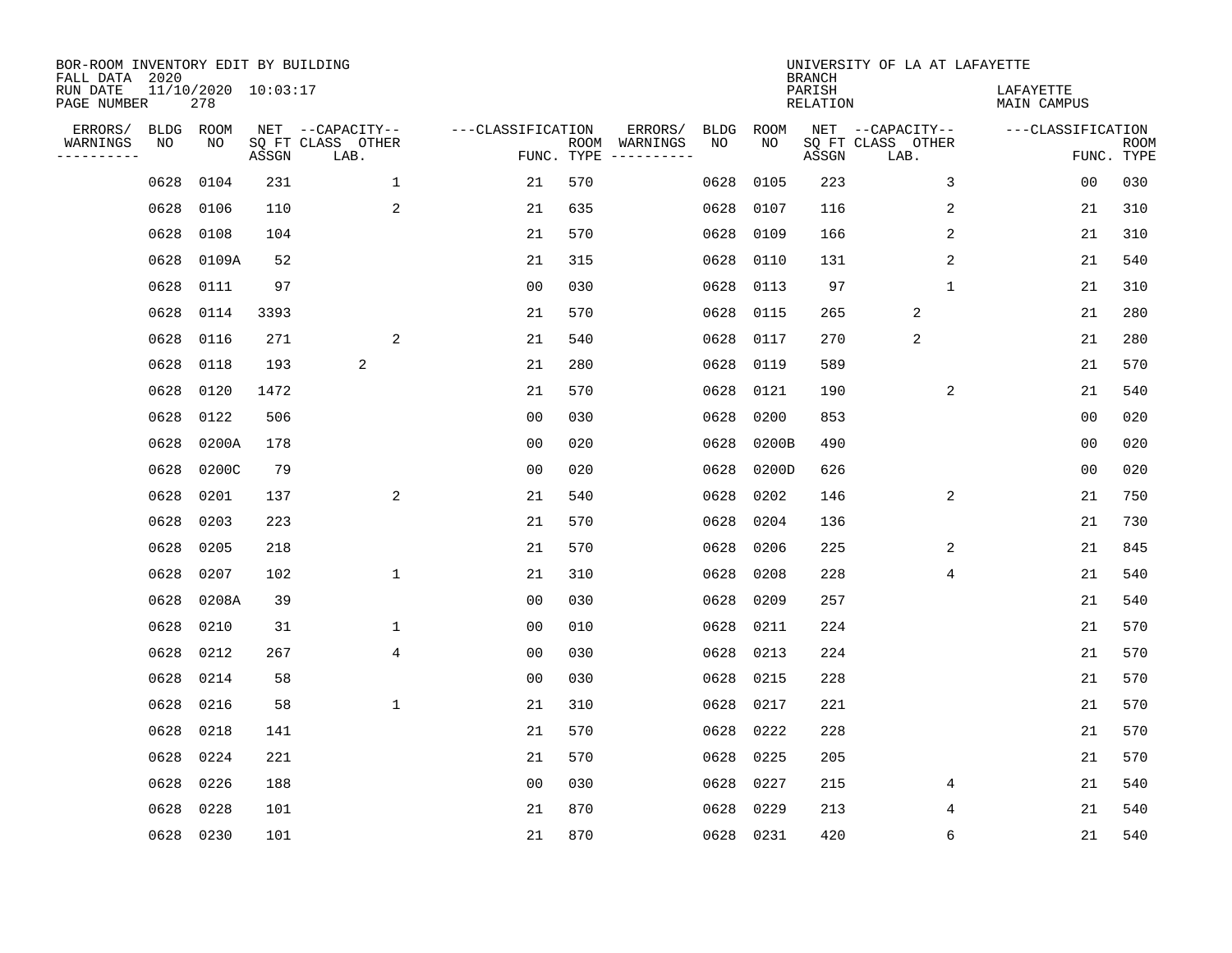| BOR-ROOM INVENTORY EDIT BY BUILDING<br>FALL DATA 2020 |      |                            |       |                           |                   |                                      |           |                                                               | <b>BRANCH</b>             | UNIVERSITY OF LA AT LAFAYETTE                                                                                                                       |                          |                           |
|-------------------------------------------------------|------|----------------------------|-------|---------------------------|-------------------|--------------------------------------|-----------|---------------------------------------------------------------|---------------------------|-----------------------------------------------------------------------------------------------------------------------------------------------------|--------------------------|---------------------------|
| RUN DATE<br>PAGE NUMBER                               |      | 11/10/2020 10:03:17<br>279 |       |                           |                   |                                      |           |                                                               | PARISH<br><b>RELATION</b> |                                                                                                                                                     | LAFAYETTE<br>MAIN CAMPUS |                           |
| ERRORS/                                               |      | BLDG ROOM                  |       | NET --CAPACITY--          | ---CLASSIFICATION | ERRORS/                              | BLDG      | ROOM                                                          |                           | NET --CAPACITY--                                                                                                                                    | ---CLASSIFICATION        |                           |
| WARNINGS<br>----------                                | NO   | NO                         | ASSGN | SQ FT CLASS OTHER<br>LAB. |                   | ROOM WARNINGS<br>FUNC. TYPE $------$ | NO        | NO                                                            | ASSGN                     | SQ FT CLASS OTHER<br>LAB.                                                                                                                           |                          | <b>ROOM</b><br>FUNC. TYPE |
|                                                       | 0628 | 0232                       | 196   | 4                         | 21                | 540                                  | 0628      | 0234                                                          | 98                        |                                                                                                                                                     | 21                       | 570                       |
|                                                       |      | 0628 0236                  | 97    |                           | 21                | 570                                  |           | 0628 0238<br>TOTAL NUMBER CLASSROOMS<br>TOTAL NUMBER LABS 210 | 184                       | TOTAL ASSIGNABLE & UNASSIGNABLE SQFT:<br>TOTAL NET ASSIGN SQ. FT. IN ROOM FILE<br>TOTAL NUMBER COMPUTER CLASSROOMS<br>TOTAL NUMBER SPECIAL LABS 220 | 21<br>17,663<br>13,927   | 570                       |
|                                                       | 0629 | 0100                       | 558   |                           | 0 <sub>0</sub>    | 020                                  |           | 0629 0100A                                                    | 41                        |                                                                                                                                                     | 0 <sub>0</sub>           | 020                       |
|                                                       | 0629 | 0100B                      | 290   |                           | 0 <sub>0</sub>    | 020                                  | 0629      | 0100C                                                         | 59                        |                                                                                                                                                     | 0 <sub>0</sub>           | 020                       |
|                                                       | 0629 | 0101                       | 91    |                           | 21                | 730                                  | 0629      | 0102                                                          | 134                       | $\mathbf{1}$                                                                                                                                        | 21                       | 575                       |
|                                                       | 0629 | 0103                       | 134   |                           | 21                | 570                                  | 0629      | 0104                                                          | 133                       |                                                                                                                                                     | 21                       | 570                       |
|                                                       | 0629 | 0105                       | 134   |                           | 21                | 570                                  | 0629      | 0106                                                          | 130                       |                                                                                                                                                     | 21                       | 570                       |
|                                                       | 0629 | 0107                       | 130   |                           | 21                | 570                                  | 0629      | 0108                                                          | 2727                      |                                                                                                                                                     | 21                       | 570                       |
|                                                       | 0629 | 0108A                      | 313   |                           | 21                | 570                                  | 0629      | 0109                                                          | 151                       | 2                                                                                                                                                   | 21                       | 540                       |
|                                                       | 0629 | 0110                       | 139   |                           | 21                | 730                                  | 0629      | 0111                                                          | 250                       | 2                                                                                                                                                   | 21                       | 850                       |
|                                                       | 0629 | 0112                       | 219   | 2                         | 21                | 540                                  | 0629      | 0113                                                          | 88                        | 2                                                                                                                                                   | 21                       | 850                       |
|                                                       | 0629 | 0114                       | 158   | 2                         | 0 <sub>0</sub>    | 030                                  | 0629      | 0115                                                          | 49                        | 1                                                                                                                                                   | 0 <sub>0</sub>           | 030                       |
|                                                       | 0629 | 0115A                      | 143   | 2                         | 0 <sub>0</sub>    | 030                                  | 0629      | 0116                                                          | 196                       | 1                                                                                                                                                   | 21                       | 325                       |
|                                                       | 0629 | 0117                       | 139   |                           | 21                | 730                                  | 0629      | 0118                                                          | 154                       | 1                                                                                                                                                   | 21                       | 540                       |
|                                                       | 0629 | 0119                       | 327   | 2                         | 21                | 545                                  | 0629      | 0120                                                          | 2885                      | 2                                                                                                                                                   | 21                       | 570                       |
|                                                       | 0629 | 0121                       | 465   |                           | 0 <sub>0</sub>    | 030                                  | 0629      | 0200                                                          | 541                       |                                                                                                                                                     | 00                       | 020                       |
|                                                       | 0629 | 0200A                      | 62    |                           | 0 <sub>0</sub>    | 020                                  | 0629      | 0200B                                                         | 684                       |                                                                                                                                                     | 0 <sub>0</sub>           | 020                       |
|                                                       | 0629 | 0200C                      | 180   |                           | 0 <sub>0</sub>    | 020                                  | 0629      | 0201                                                          | 103                       | 1                                                                                                                                                   | 21                       | 310                       |
|                                                       | 0629 | 0203                       | 111   | $\mathbf{1}$              | 21                | 310                                  | 0629      | 0204                                                          | 97                        |                                                                                                                                                     | 21                       | 730                       |
|                                                       | 0629 | 0205                       | 227   | $\mathbf 1$               | 21                | 310                                  | 0629      | 0206                                                          | 340                       |                                                                                                                                                     | 21                       | 315                       |
|                                                       | 0629 | 0207                       | 121   | $\mathbf 1$               | 21                | 310                                  | 0629      | 0208                                                          | 213                       | 2                                                                                                                                                   | 21                       | 310                       |
|                                                       | 0629 | 0209                       | 120   | $\mathbf{1}$              | 21                | 310                                  | 0629      | 0210                                                          | 227                       | 8                                                                                                                                                   | 21                       | 650                       |
|                                                       |      | 0629 0211                  | 108   | $\mathbf{1}$              | 21                | 310                                  | 0629 0213 |                                                               | 92                        | $\mathbf{1}$                                                                                                                                        | 21                       | 310                       |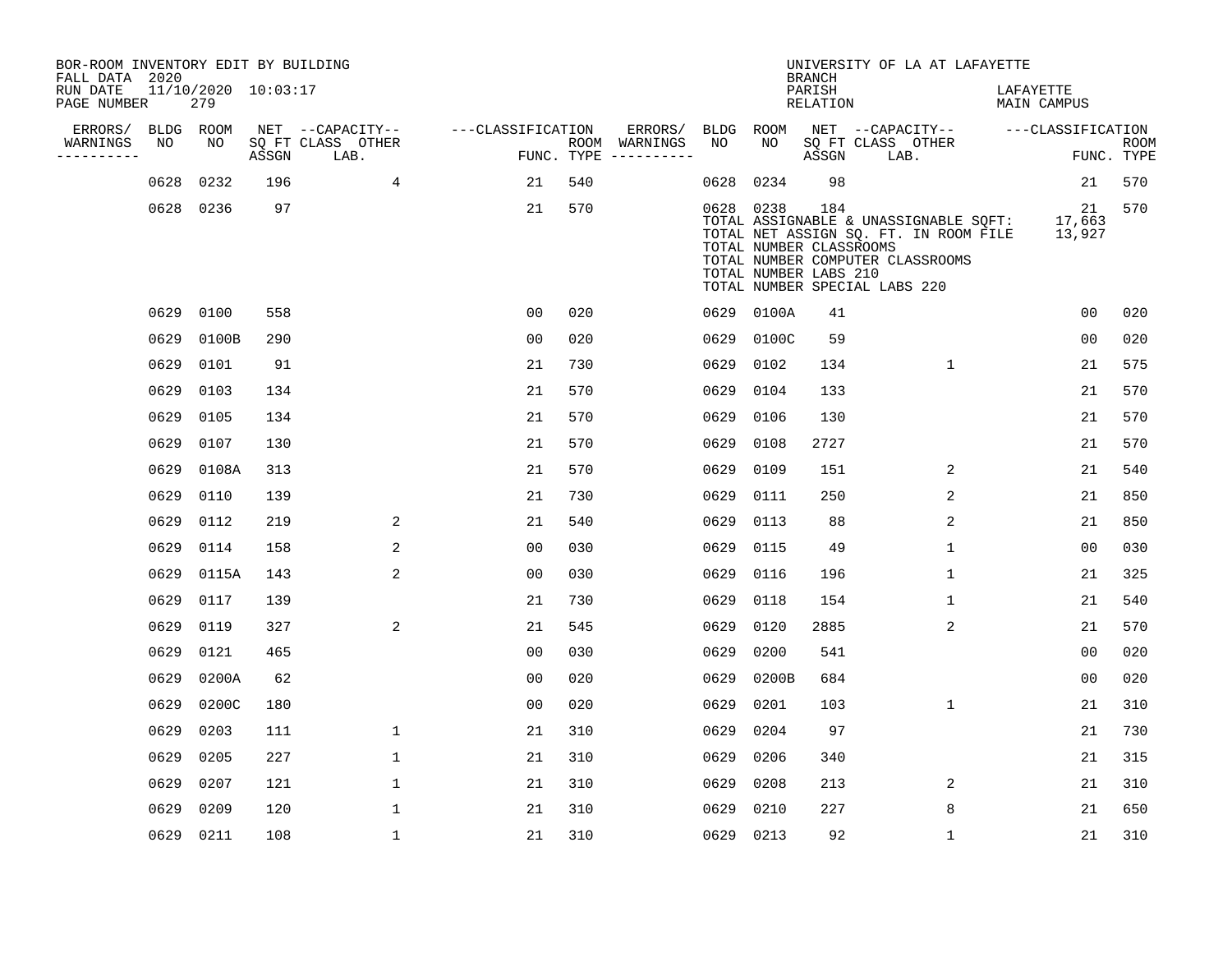| BOR-ROOM INVENTORY EDIT BY BUILDING<br>FALL DATA 2020 |             |                            |       |                           |                   |            |               |             |           | <b>BRANCH</b>                                    | UNIVERSITY OF LA AT LAFAYETTE                                                                                                                       |                          |                           |
|-------------------------------------------------------|-------------|----------------------------|-------|---------------------------|-------------------|------------|---------------|-------------|-----------|--------------------------------------------------|-----------------------------------------------------------------------------------------------------------------------------------------------------|--------------------------|---------------------------|
| RUN DATE<br>PAGE NUMBER                               |             | 11/10/2020 10:03:17<br>280 |       |                           |                   |            |               |             |           | PARISH<br>RELATION                               |                                                                                                                                                     | LAFAYETTE<br>MAIN CAMPUS |                           |
| ERRORS/                                               | <b>BLDG</b> | ROOM                       |       | NET --CAPACITY--          | ---CLASSIFICATION |            | ERRORS/       | <b>BLDG</b> | ROOM      |                                                  | NET --CAPACITY--                                                                                                                                    | ---CLASSIFICATION        |                           |
| WARNINGS<br>----------                                | NO          | NO                         | ASSGN | SQ FT CLASS OTHER<br>LAB. |                   | FUNC. TYPE | ROOM WARNINGS | NO          | NO.       | ASSGN                                            | SQ FT CLASS OTHER<br>LAB.                                                                                                                           |                          | <b>ROOM</b><br>FUNC. TYPE |
|                                                       | 0629        | 0215                       | 95    | $\mathbf 1$               | 21                | 310        |               | 0629        | 0228      | 86                                               |                                                                                                                                                     | 0 <sub>0</sub>           | 030                       |
|                                                       | 0629        | 0230                       | 362   | 10                        | 21                | 350        |               | 0629        | 0231      | 137                                              | 2                                                                                                                                                   | 21                       | 575                       |
|                                                       | 0629        | 0231A                      | 48    | $\mathbf 1$               | 21                | 919        |               | 0629        | 0232      | 168                                              | $\mathbf 1$                                                                                                                                         | 21                       | 310                       |
|                                                       | 0629        | 0233                       | 38    | $\mathbf 1$               | 0 <sub>0</sub>    | 030        |               | 0629        | 0234      | 610                                              | 16                                                                                                                                                  | 21                       | 680                       |
|                                                       | 0629        | 0235                       | 188   | $\mathbf 1$               | 21                | 310        |               | 0629        | 0235A     | 48                                               | $\mathbf 1$                                                                                                                                         | 21                       | 919                       |
|                                                       | 0629        | 0236                       | 95    |                           | 0 <sub>0</sub>    | 030        |               | 0629        | 0237      | 109                                              | 3                                                                                                                                                   | 0 <sub>0</sub>           | 030                       |
|                                                       | 0629        | 0239                       | 113   | 3                         | 0 <sub>0</sub>    | 030        |               | 0629        | 0240      | 97                                               | $\mathbf{1}$                                                                                                                                        | 21                       | 310                       |
|                                                       | 0629        | 0241                       | 108   | $\mathbf 1$               | 21                | 310        |               | 0629        | 0242      | 92                                               | $\mathbf 1$                                                                                                                                         | 21                       | 310                       |
|                                                       | 0629        | 0243                       | 119   | $\mathbf 1$               | 21                | 310        |               | 0629        | 0245      | 200                                              | 2                                                                                                                                                   | 21                       | 310                       |
|                                                       | 0629        | 0246                       | 203   |                           | 21                | 315        |               | 0629        | 0247      | 105                                              | 1                                                                                                                                                   | 21                       | 310                       |
|                                                       | 0629        | 0248                       | 103   |                           | 21                | 315        |               | 0629        | 0250      | 103                                              |                                                                                                                                                     | 21                       | 315                       |
|                                                       | 0629        | 0251                       | 104   | $\mathbf{1}$              | 21                | 310        |               | 0629        | 0252      | 203                                              |                                                                                                                                                     | 21                       | 731                       |
|                                                       | 0629        | 0253                       | 100   | 1                         | 21                | 310        |               |             | 0629 0255 | 97                                               |                                                                                                                                                     | 21                       | 730                       |
|                                                       | 0629        | 0258                       | 203   | 8                         | 21                | 650        |               |             |           | TOTAL NUMBER CLASSROOMS<br>TOTAL NUMBER LABS 210 | TOTAL ASSIGNABLE & UNASSIGNABLE SQFT:<br>TOTAL NET ASSIGN SQ. FT. IN ROOM FILE<br>TOTAL NUMBER COMPUTER CLASSROOMS<br>TOTAL NUMBER SPECIAL LABS 220 | 17,397<br>13,726         |                           |
|                                                       | 0630        | 0101                       | 207   | 4                         | 21                | 530        |               |             | 0630 0102 | 133                                              | $\mathbf{1}$                                                                                                                                        | 21                       | 314                       |
|                                                       | 0630        | 0102A                      | 54    |                           | 21                | 315        |               | 0630        | 0103      | 75                                               |                                                                                                                                                     | 0 <sub>0</sub>           | 030                       |
|                                                       | 0630        | 0103A                      | 100   | $\mathbf{1}$              | 21                | 310        |               | 0630        | 0104      | 155                                              | 6                                                                                                                                                   | 21                       | 650                       |
|                                                       | 0630        | 0104A                      | 30    | 1                         | 21                | 315        |               | 0630        | 0104B     | 30                                               |                                                                                                                                                     | 21                       | 315                       |
|                                                       | 0630        | 0105                       | 2500  |                           | 21                | 570        |               | 0630        | 0105A     | 552                                              | 2                                                                                                                                                   | 21                       | 540                       |
|                                                       | 0630        | 0106                       | 214   |                           | 21                | 731        |               | 0630        | 0107      | 121                                              | 4                                                                                                                                                   | 21                       | 314                       |
|                                                       | 0630        | 0107A                      | 65    |                           | 11                | 730        |               | 0630        | 0108      | 93                                               |                                                                                                                                                     | 0 <sub>0</sub>           | 030                       |
|                                                       | 0630        | 0109                       | 267   | 6                         | 21                | 835        |               | 0630        | 0110      | 91                                               |                                                                                                                                                     | 21                       | 730                       |
|                                                       | 0630        | 0111                       | 332   | 12                        | 21                | 575        |               |             | 0630 0113 | 79                                               | $\mathbf 1$                                                                                                                                         | 0 <sub>0</sub>           | 020                       |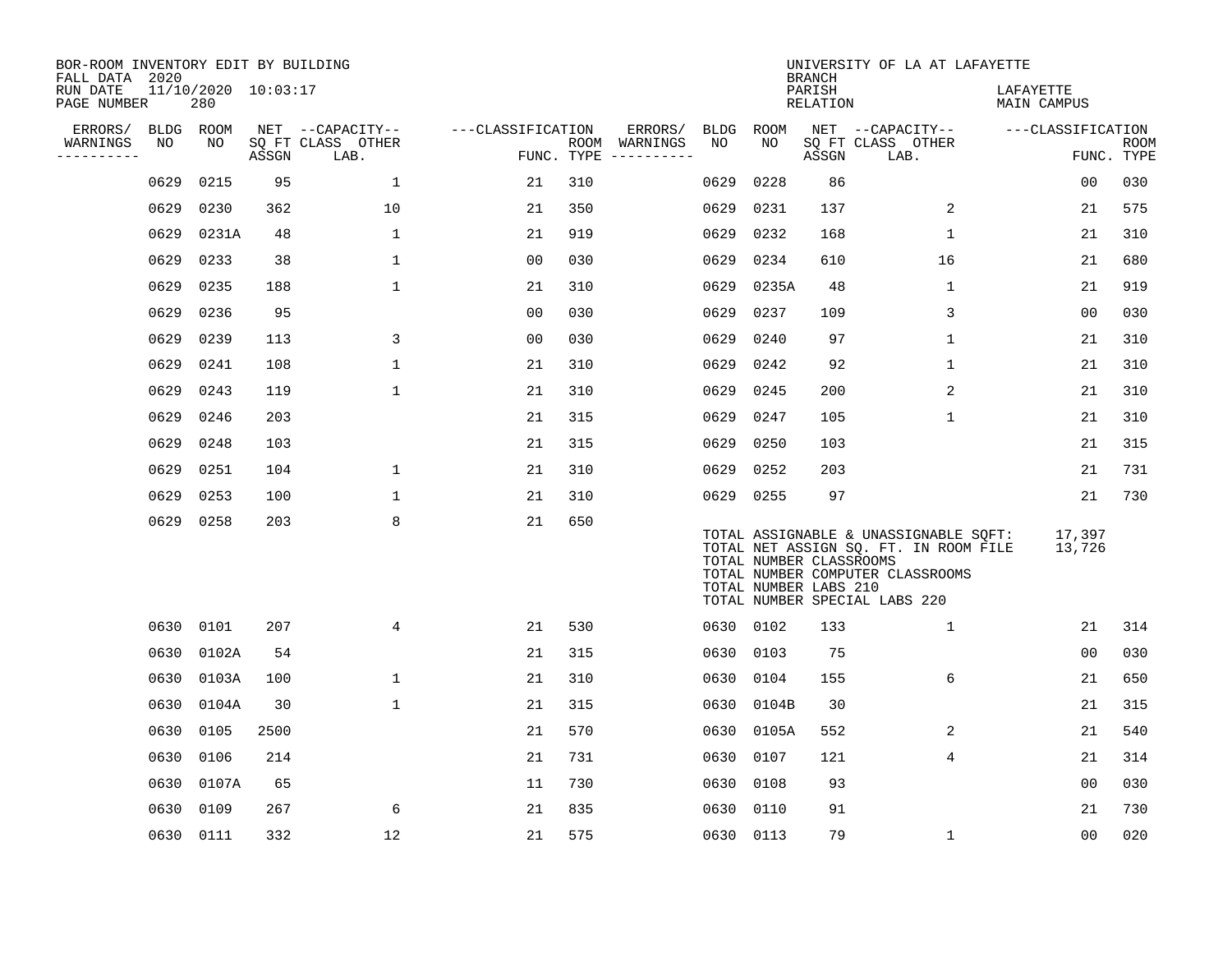| BOR-ROOM INVENTORY EDIT BY BUILDING<br>FALL DATA 2020 |             |                            |       |                           |                   |                    |                         |             |             | <b>BRANCH</b>             | UNIVERSITY OF LA AT LAFAYETTE |                          |                           |
|-------------------------------------------------------|-------------|----------------------------|-------|---------------------------|-------------------|--------------------|-------------------------|-------------|-------------|---------------------------|-------------------------------|--------------------------|---------------------------|
| RUN DATE<br>PAGE NUMBER                               |             | 11/10/2020 10:03:17<br>281 |       |                           |                   |                    |                         |             |             | PARISH<br><b>RELATION</b> |                               | LAFAYETTE<br>MAIN CAMPUS |                           |
| ERRORS/                                               | <b>BLDG</b> | ROOM                       |       | NET --CAPACITY--          | ---CLASSIFICATION |                    | ERRORS/                 | <b>BLDG</b> | <b>ROOM</b> |                           | NET --CAPACITY--              | ---CLASSIFICATION        |                           |
| WARNINGS<br>----------                                | NO          | NO                         | ASSGN | SQ FT CLASS OTHER<br>LAB. |                   | ROOM<br>FUNC. TYPE | WARNINGS<br>----------- | NO          | NO          | ASSGN                     | SQ FT CLASS OTHER<br>LAB.     |                          | <b>ROOM</b><br>FUNC. TYPE |
|                                                       | 0630        | 0114                       | 2690  |                           | 21                | 570                |                         | 0630        | 0115        | 297                       | 3                             | 21                       | 835                       |
|                                                       | 0630        | 0117                       | 331   | 3                         | 21                | 575                |                         | 0630        | 0119        | 44                        | 1                             | 00                       | 030                       |
|                                                       | 0630        | 0121                       | 186   | $\mathbf 1$               | 21                | 575                |                         | 0630        | 0123        | 496                       |                               | 21                       | 755                       |
|                                                       | 0630        | 0126                       | 254   |                           | 21                | 575                |                         | 0630        | 0200        | 1755                      |                               | 0 <sub>0</sub>           | 020                       |
|                                                       | 0630        | 0200B                      | 112   |                           | 21                | 755                |                         | 0630        | 0201        | 2287                      |                               | 21                       | 314                       |
|                                                       | 0630        | 0202                       | 146   | $\mathbf{1}$              | 21                | 310                |                         | 0630        | 0203        | 77                        |                               | 63                       | 750                       |
|                                                       | 0630        | 0203A                      | 102   | $\mathbf{1}$              | 21                | 310                |                         | 0630        | 0204        | 84                        |                               | 21                       | 314                       |
|                                                       | 0630        | 0205                       | 337   | 10                        | 21                | 350                |                         | 0630        | 0205A       | 625                       |                               | 21                       | 315                       |
|                                                       | 0630        | 0206                       | 163   | $\mathbf{1}$              | 21                | 835                |                         | 0630        | 0207        | 306                       | $\mathbf 1$                   | 21                       | 350                       |
|                                                       | 0630        | 0208                       | 121   | 1                         | 21                | 314                |                         | 0630        | 0208A       | 52                        | $\mathbf 1$                   | 00                       | 030                       |
|                                                       | 0630        | 0208B                      | 148   | 2                         | 0 <sub>0</sub>    | 030                |                         | 0630        | 0209        | 95                        |                               | 74                       | 314                       |
|                                                       | 0630        | 0210                       | 88    | $\mathbf{1}$              | 21                | 314                |                         | 0630        | 0211        | 137                       | $\mathbf{1}$                  | 21                       | 314                       |
|                                                       | 0630        | 0212                       | 458   | 12                        | 21                | 325                |                         | 0630        | 0212A       | 88                        | 1                             | 21                       | 310                       |
|                                                       | 0630        | 0213                       | 133   | 1                         | 21                | 310                |                         | 0630        | 0214        | 458                       | 12                            | 21                       | 314                       |
|                                                       | 0630        | 0215                       | 88    |                           | 0 <sub>0</sub>    | 030                |                         | 0630        | 0216        | 243                       | $\mathbf{1}$                  | 21                       | 260                       |
|                                                       | 0630        | 0300                       | 855   |                           | 0 <sub>0</sub>    | 020                |                         | 0630        | 0300A       | 164                       |                               | 0 <sub>0</sub>           | 020                       |
|                                                       | 0630        | 0300B                      | 114   |                           | 0 <sub>0</sub>    | 020                |                         | 0630        | 0301        | 1692                      |                               | 22                       | 731                       |
|                                                       | 0630        | 0302                       | 107   |                           | 72                | 314                |                         | 0630        | 0303        | 80                        |                               | 72                       | 313                       |
|                                                       | 0630        | 0304                       | 98    |                           | 72                | 314                |                         | 0630        | 0305        | 79                        |                               | 72                       | 325                       |
|                                                       | 0630        | 0306                       | 106   |                           | 72                | 314                |                         | 0630        | 0307        | 99                        | $\mathbf 1$                   | 72                       | 313                       |
|                                                       | 0630        | 0308                       | 95    | $\mathbf{1}$              | 72                | 314                |                         | 0630        | 0309        | 77                        |                               | 00                       | 030                       |
|                                                       | 0630        | 0310                       | 146   |                           | 72                | 325                |                         | 0630        | 0311        | 329                       |                               | 72                       | 280                       |
|                                                       | 0630        | 0312                       | 84    |                           | 72                | 730                |                         | 0630        | 0313        | 258                       | 4                             | 0 <sub>0</sub>           | 030                       |
|                                                       | 0630        | 0314                       | 163   | 2                         | 72                | 290                |                         | 0630        | 0315        | 87                        | 2                             | 0 <sub>0</sub>           | 010                       |
|                                                       | 0630        | 0316                       | 121   | $\mathbf{1}$              | 72                | 313                |                         | 0630        | 0317        | 234                       | 1                             | 0 <sub>0</sub>           | 030                       |
|                                                       | 0630 0318   |                            | 57    | $\mathbf{1}$              | 72                | 720                |                         |             | 0630 0319   | 115                       | 6                             | 21                       | 350                       |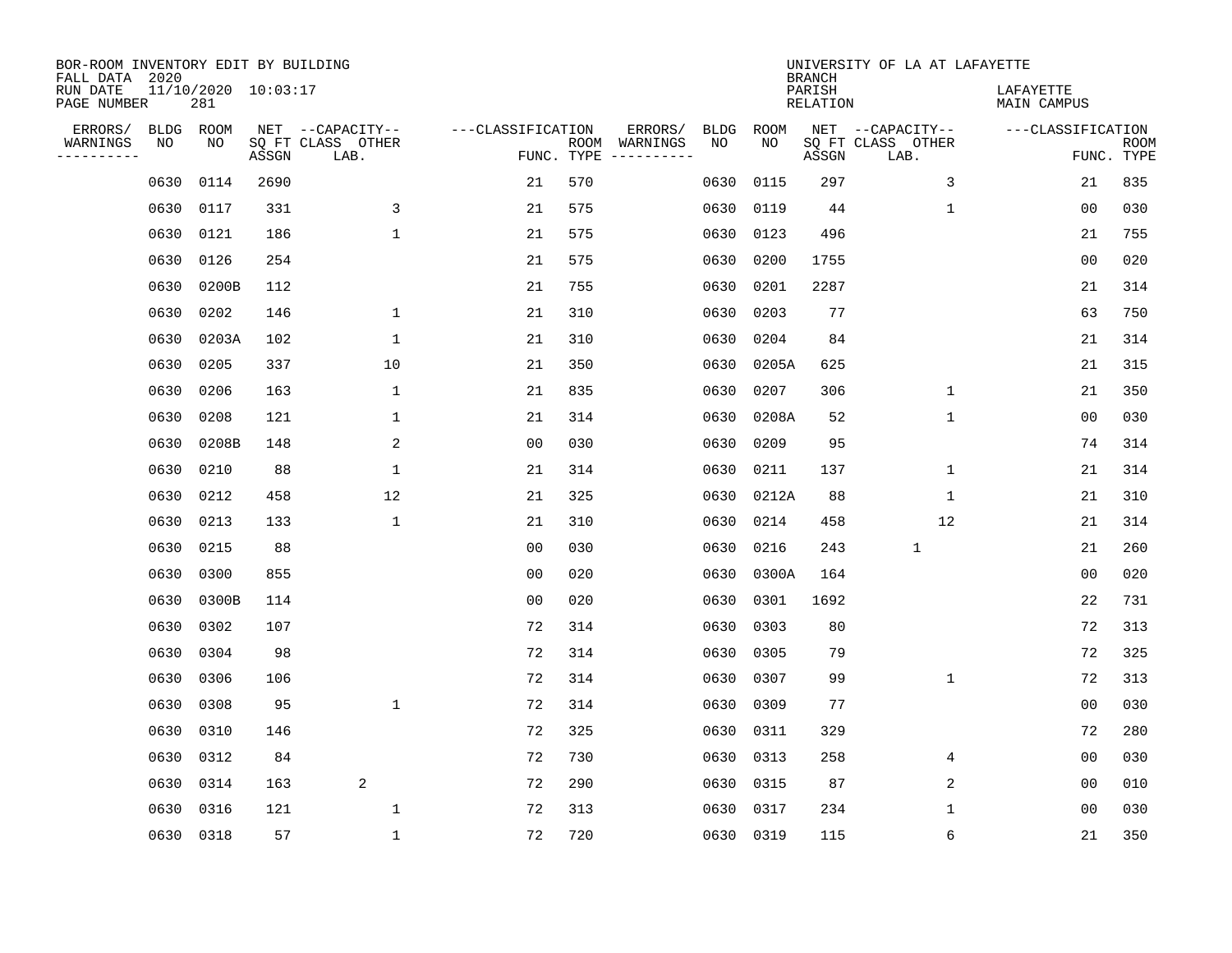| BOR-ROOM INVENTORY EDIT BY BUILDING<br>FALL DATA 2020 |      |                            |      |                                 |                                                      |     |                                      |           |                                                                                   | BRANCH             | UNIVERSITY OF LA AT LAFAYETTE                                                                                      |                                                                                              |                    |
|-------------------------------------------------------|------|----------------------------|------|---------------------------------|------------------------------------------------------|-----|--------------------------------------|-----------|-----------------------------------------------------------------------------------|--------------------|--------------------------------------------------------------------------------------------------------------------|----------------------------------------------------------------------------------------------|--------------------|
| RUN DATE<br>PAGE NUMBER                               |      | 11/10/2020 10:03:17<br>282 |      |                                 |                                                      |     |                                      |           |                                                                                   | PARISH<br>RELATION |                                                                                                                    | LAFAYETTE<br>MAIN CAMPUS                                                                     |                    |
|                                                       |      |                            |      |                                 | ERRORS/ BLDG ROOM NET --CAPACITY-- ---CLASSIFICATION |     | ERRORS/ BLDG ROOM                    |           |                                                                                   |                    |                                                                                                                    | NET --CAPACITY-- ---CLASSIFICATION                                                           |                    |
| WARNINGS<br>----------                                | NO   | NO NO                      |      | SQ FT CLASS OTHER<br>ASSGN LAB. |                                                      |     | ROOM WARNINGS<br>FUNC. TYPE $------$ | NO        | NO                                                                                |                    | SQ FT CLASS OTHER<br>ASSGN LAB.                                                                                    |                                                                                              | ROOM<br>FUNC. TYPE |
|                                                       | 0630 | 0319A                      | 114  |                                 | 21                                                   | 315 |                                      | 0630 0320 |                                                                                   | 144                | $\overline{a}$                                                                                                     | 0 <sub>0</sub>                                                                               | 030                |
|                                                       |      | 0630 0321                  | 95   |                                 | 00 <sub>o</sub>                                      | 030 |                                      | 0630 0322 |                                                                                   | 199                |                                                                                                                    |                                                                                              | 21 730             |
|                                                       |      | 0630 0324                  | 2360 |                                 | 22                                                   | 731 |                                      |           | TOTAL NUMBER CLASSROOMS<br>TOTAL NUMBER LABS 210<br>TOTAL NUMBER SPECIAL LABS 220 |                    | TOTAL NUMBER COMPUTER CLASSROOMS                                                                                   | TOTAL ASSIGNABLE & UNASSIGNABLE SQFT: 25,571<br>TOTAL NET ASSIGN SQ. FT. IN ROOM FILE 21,209 |                    |
|                                                       |      | 0631 0101                  | 147  |                                 | 21                                                   | 870 |                                      |           | 0631 0101A                                                                        | 74                 |                                                                                                                    |                                                                                              | 00 030             |
|                                                       |      | 0631 0102                  | 108  |                                 | 21                                                   | 730 |                                      |           | TOTAL NUMBER CLASSROOMS<br>TOTAL NUMBER LABS 210<br>TOTAL NUMBER SPECIAL LABS 220 |                    | TOTAL ASSIGNABLE & UNASSIGNABLE SQFT:<br>TOTAL NET ASSIGN SQ. FT. IN ROOM FILE<br>TOTAL NUMBER COMPUTER CLASSROOMS | 329<br>255                                                                                   |                    |
|                                                       |      | 0632 0101 1470             |      |                                 | 21                                                   | 570 |                                      |           | TOTAL NUMBER CLASSROOMS<br>TOTAL NUMBER LABS 210<br>TOTAL NUMBER SPECIAL LABS 220 |                    | TOTAL NUMBER COMPUTER CLASSROOMS                                                                                   | TOTAL ASSIGNABLE & UNASSIGNABLE SQFT: 1,470<br>TOTAL NET ASSIGN SQ. FT. IN ROOM FILE 1,470   |                    |
|                                                       |      | 0633 0101                  | 240  |                                 | 21                                                   | 570 |                                      | 0633 0102 |                                                                                   | 276                |                                                                                                                    | 21                                                                                           | 575                |
|                                                       |      | 0633 0103                  | 90   | $\mathbf{1}$                    | 00                                                   | 030 |                                      | 0633 0104 |                                                                                   | 90                 | $\mathbf{1}$                                                                                                       | 00                                                                                           | 030                |
|                                                       |      | 0633 0105                  | 1176 | $\mathbf{1}$                    | 21                                                   | 560 |                                      | 0633 0106 |                                                                                   | 170                |                                                                                                                    | 21                                                                                           | 575                |
|                                                       |      | 0633 0106A                 | 84   |                                 | 21                                                   | 575 |                                      |           | TOTAL NUMBER CLASSROOMS<br>TOTAL NUMBER LABS 210<br>TOTAL NUMBER SPECIAL LABS 220 |                    | TOTAL NUMBER COMPUTER CLASSROOMS                                                                                   | TOTAL ASSIGNABLE & UNASSIGNABLE SQFT: 2,126<br>TOTAL NET ASSIGN SQ. FT. IN ROOM FILE 1,946   |                    |
|                                                       |      | 0636 0101                  | 422  |                                 | 21                                                   | 720 |                                      |           | 0636 0101A                                                                        | 61                 |                                                                                                                    | 21                                                                                           | 725                |
|                                                       |      | 0636 0102                  | 116  | $\mathbf{1}$                    | 00                                                   | 030 |                                      | 0636 0103 |                                                                                   | 44                 |                                                                                                                    | 00                                                                                           | 030                |
|                                                       |      | 0636 0104                  | 825  | 2                               | 21                                                   | 720 |                                      | 0636 0105 |                                                                                   | 120                |                                                                                                                    | 21                                                                                           | 725                |
|                                                       |      | 0636 0106                  | 304  | 4                               | 21                                                   | 725 |                                      | 0636 0107 |                                                                                   | 939                |                                                                                                                    | 21                                                                                           | 725                |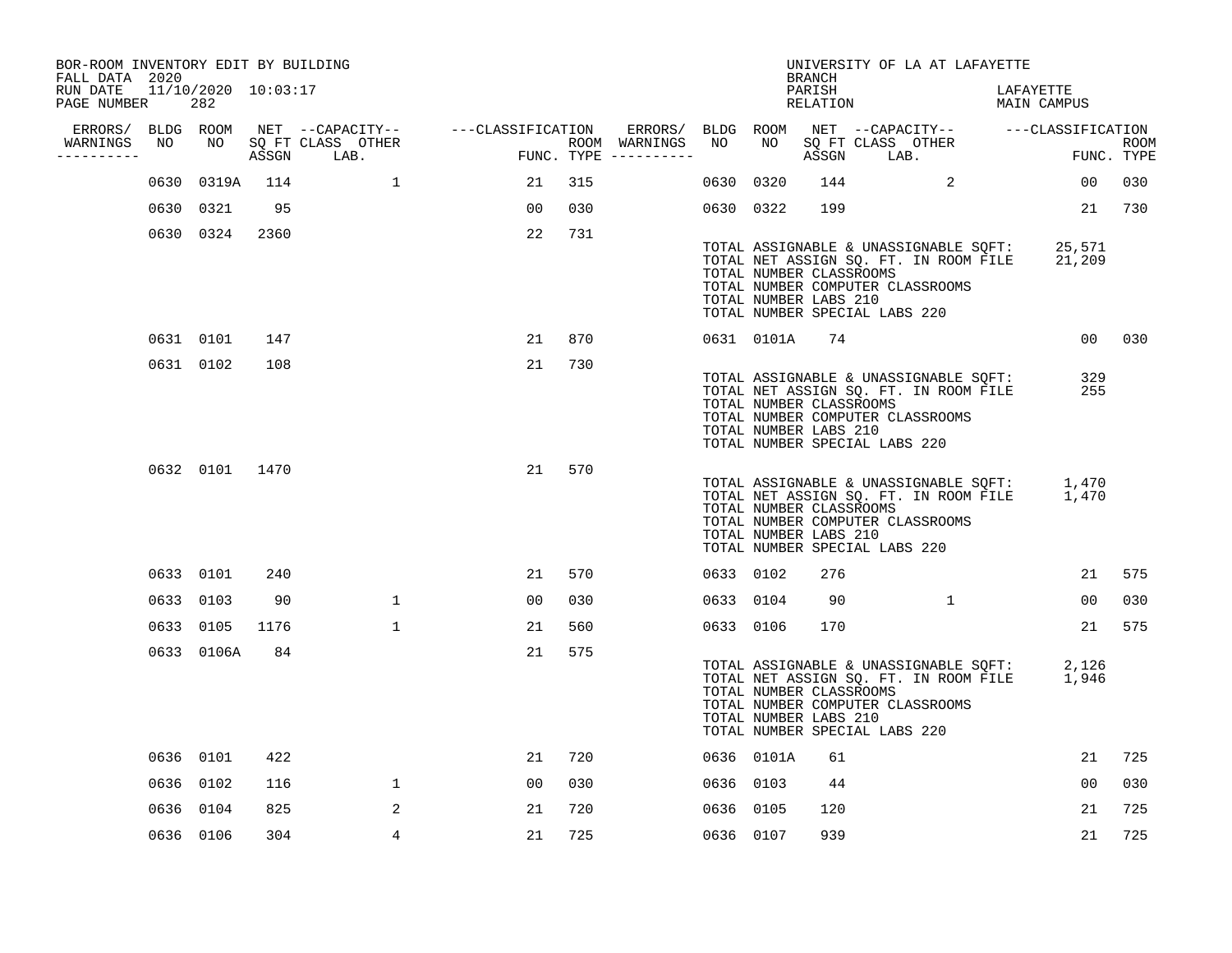| BOR-ROOM INVENTORY EDIT BY BUILDING<br>FALL DATA 2020 |      |                            |      |                                                                                                               |                |     |                          |                 |            | BRANCH                                                  | UNIVERSITY OF LA AT LAFAYETTE                                                                                                                                   |                          |                    |
|-------------------------------------------------------|------|----------------------------|------|---------------------------------------------------------------------------------------------------------------|----------------|-----|--------------------------|-----------------|------------|---------------------------------------------------------|-----------------------------------------------------------------------------------------------------------------------------------------------------------------|--------------------------|--------------------|
| RUN DATE<br>PAGE NUMBER                               |      | 11/10/2020 10:03:17<br>283 |      |                                                                                                               |                |     |                          |                 |            | PARISH<br>RELATION                                      |                                                                                                                                                                 | LAFAYETTE<br>MAIN CAMPUS |                    |
| WARNINGS                                              |      |                            |      | ERRORS/ BLDG ROOM NET --CAPACITY-- ----CLASSIFICATION<br>VARNINGS NO NO SQFT CLASS OTHER ROOM ROOM PUNC. TYPE |                |     | ERRORS/<br>ROOM WARNINGS | BLDG ROOM<br>NO | NO         |                                                         | NET --CAPACITY-- - ---CLASSIFICATION<br>SQ FT CLASS OTHER                                                                                                       |                          |                    |
| ----------                                            |      |                            |      |                                                                                                               |                |     | FUNC. TYPE $------$      |                 |            | ASSGN LAB.                                              |                                                                                                                                                                 |                          | ROOM<br>FUNC. TYPE |
|                                                       |      | 0636 H0100                 | 93   |                                                                                                               | 00             | 020 |                          |                 |            | TOTAL NUMBER CLASSROOMS<br>TOTAL NUMBER LABS 210        | TOTAL ASSIGNABLE & UNASSIGNABLE SQFT: 2,924<br>TOTAL NET ASSIGN SQ. FT. IN ROOM FILE 2,671<br>TOTAL NUMBER COMPUTER CLASSROOMS<br>TOTAL NUMBER SPECIAL LABS 220 |                          |                    |
|                                                       |      | 0637 0101                  | 1660 | 4                                                                                                             | 21             | 730 |                          | 0637 0102       |            | 898                                                     |                                                                                                                                                                 | 21                       | 730                |
|                                                       | 0637 | 0103                       | 42   |                                                                                                               | 0 <sub>0</sub> | 030 |                          | 0637 0104       |            | 117                                                     |                                                                                                                                                                 | 21                       | 730                |
|                                                       |      | 0637 0105                  | 155  |                                                                                                               | 21             | 730 |                          |                 |            | TOTAL NUMBER CLASSROOMS<br>TOTAL NUMBER LABS 210        | TOTAL ASSIGNABLE & UNASSIGNABLE SQFT: 2,872<br>TOTAL NET ASSIGN SQ. FT. IN ROOM FILE 2,830<br>TOTAL NUMBER COMPUTER CLASSROOMS<br>TOTAL NUMBER SPECIAL LABS 220 |                          |                    |
|                                                       |      | 0638 0101 1476             |      |                                                                                                               | 21             | 740 |                          | 0638 0102       |            | 880<br>TOTAL NUMBER CLASSROOMS<br>TOTAL NUMBER LABS 210 | TOTAL ASSIGNABLE & UNASSIGNABLE SQFT: 2,356<br>TOTAL NET ASSIGN SQ. FT. IN ROOM FILE 2,356<br>TOTAL NUMBER COMPUTER CLASSROOMS<br>TOTAL NUMBER SPECIAL LABS 220 | 21 730                   |                    |
|                                                       |      | 0641 0100                  | 168  |                                                                                                               | 21             | 570 |                          |                 | 0641 0100A | 255                                                     |                                                                                                                                                                 | 00                       | 020                |
|                                                       |      | 0641 0100B                 | 255  |                                                                                                               | 00             | 020 |                          |                 | 0641 0100C | 128                                                     |                                                                                                                                                                 | 00                       | 020                |
|                                                       |      | 0641 0101                  | 134  | 2                                                                                                             | 21             | 540 |                          | 0641 0102       |            | 98                                                      | $\mathbf{1}$                                                                                                                                                    | 11                       | 310                |
|                                                       |      | 0641 0103                  | 77   | 2                                                                                                             | 0 <sub>0</sub> | 030 |                          |                 | 0641 0103A | 21                                                      | $\mathbf{1}$                                                                                                                                                    | 00                       | 030                |
|                                                       |      | 0641 0104                  | 82   | 2                                                                                                             | 0 <sub>0</sub> | 030 |                          |                 | 0641 0104A | 46                                                      | $\mathbf{1}$                                                                                                                                                    | 0 <sub>0</sub>           | 030                |
|                                                       |      | 0641 0105                  | 270  |                                                                                                               | 21             | 570 |                          | 0641 0106       |            | 270                                                     |                                                                                                                                                                 | 21                       | 570                |
|                                                       |      | 0641 0107                  | 270  |                                                                                                               | 21             | 570 |                          | 0641 0108       |            | 270                                                     |                                                                                                                                                                 | 21                       | 570                |
|                                                       |      | 0641 0109                  | 177  |                                                                                                               | 21             | 575 |                          | 0641 0110       |            | 215                                                     |                                                                                                                                                                 | 21                       | 730                |
|                                                       |      | 0641 0111                  | 21   |                                                                                                               | 0 <sub>0</sub> | 030 |                          | 0641 0112       |            | 294                                                     |                                                                                                                                                                 | 21                       | 570                |
|                                                       |      | 0641 0113                  | 294  |                                                                                                               | 21             | 570 |                          | 0641 0114       |            | 346                                                     |                                                                                                                                                                 | 00                       | 030                |
|                                                       |      | 0641 0115                  | 287  |                                                                                                               | 21             | 540 |                          | 0641 0116       |            | 64                                                      |                                                                                                                                                                 | 45                       | 545                |
|                                                       |      | 0641 0117                  | 73   | 2                                                                                                             | 00             | 030 |                          | 0641 0118       |            | 109                                                     |                                                                                                                                                                 | 45                       | 575                |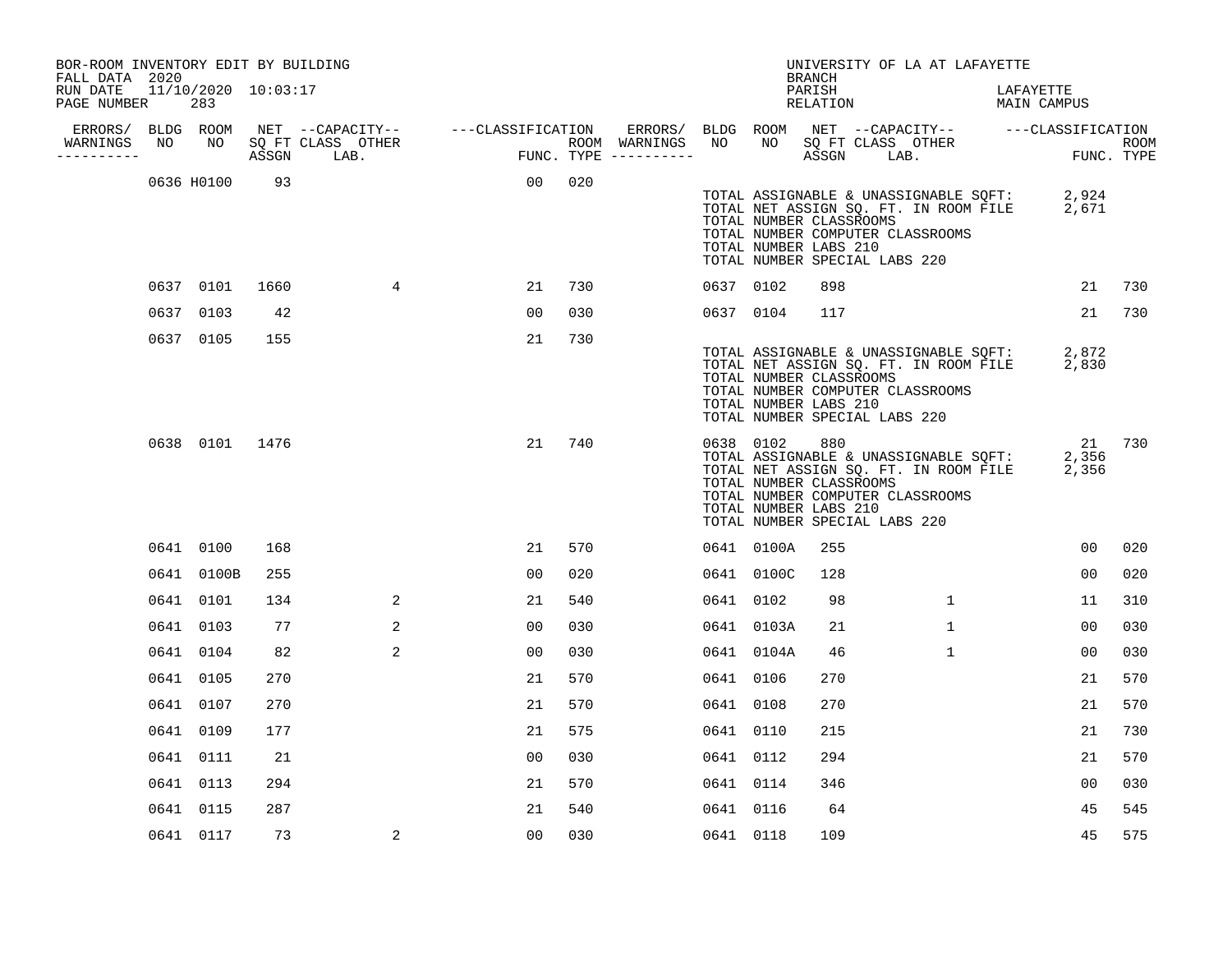| BOR-ROOM INVENTORY EDIT BY BUILDING<br>FALL DATA 2020 |            |                     |                                                                                                                                                                                                                                                       |                |     |           |            | <b>BRANCH</b>                                                                     | UNIVERSITY OF LA AT LAFAYETTE                                                                                                  |                          |                |        |
|-------------------------------------------------------|------------|---------------------|-------------------------------------------------------------------------------------------------------------------------------------------------------------------------------------------------------------------------------------------------------|----------------|-----|-----------|------------|-----------------------------------------------------------------------------------|--------------------------------------------------------------------------------------------------------------------------------|--------------------------|----------------|--------|
| RUN DATE<br>PAGE NUMBER 284                           |            | 11/10/2020 10:03:17 |                                                                                                                                                                                                                                                       |                |     |           |            | PARISH                                                                            | RELATION                                                                                                                       | LAFAYETTE<br>MAIN CAMPUS |                |        |
| ----------                                            |            |                     | ERRORS/ BLDG ROOM NET --CAPACITY-- -----CLASSIFICATION ERRORS/ BLDG ROOM NET --CAPACITY-- -----CLASSIFICATION<br>WARNINGS NO NO SQFT CLASS OTHER ROOM WARNINGS NO NO SQFT CLASS OTHER<br>---------- ASSGN LAB. FUNC. TYPE ---------- ASSGN LAB. FUNC. |                |     |           |            |                                                                                   |                                                                                                                                |                          | FUNC. TYPE     | ROOM   |
|                                                       |            | 0641 0119 1316      |                                                                                                                                                                                                                                                       | 21 570         |     |           |            | TOTAL NUMBER CLASSROOMS<br>TOTAL NUMBER LABS 210<br>TOTAL NUMBER SPECIAL LABS 220 | TOTAL ASSIGNABLE & UNASSIGNABLE SQFT: 5,540<br>TOTAL NET ASSIGN SQ. FT. IN ROOM FILE 4,236<br>TOTAL NUMBER COMPUTER CLASSROOMS |                          |                |        |
|                                                       | 0642 0100  | 72                  |                                                                                                                                                                                                                                                       | 00             | 020 |           | 0642 0100A | 71                                                                                |                                                                                                                                |                          |                | 11 570 |
|                                                       | 0642 0101  | 145                 |                                                                                                                                                                                                                                                       | 21             | 575 |           | 0642 0102  | 216                                                                               |                                                                                                                                |                          |                | 21 570 |
|                                                       | 0642 0103  | 366                 |                                                                                                                                                                                                                                                       | 21             | 570 |           |            | TOTAL NUMBER CLASSROOMS<br>TOTAL NUMBER LABS 210<br>TOTAL NUMBER SPECIAL LABS 220 | TOTAL ASSIGNABLE & UNASSIGNABLE SQFT:<br>TOTAL NET ASSIGN SQ. FT. IN ROOM FILE<br>TOTAL NUMBER COMPUTER CLASSROOMS             |                          | 870<br>798     |        |
|                                                       | 0643 0100  | 879                 |                                                                                                                                                                                                                                                       | 21             | 570 |           |            | TOTAL NUMBER CLASSROOMS<br>TOTAL NUMBER LABS 210<br>TOTAL NUMBER SPECIAL LABS 220 | TOTAL ASSIGNABLE & UNASSIGNABLE SQFT:<br>TOTAL NET ASSIGN SQ. FT. IN ROOM FILE<br>TOTAL NUMBER COMPUTER CLASSROOMS             |                          | 879<br>879     |        |
|                                                       | 0644 0100  | 377                 |                                                                                                                                                                                                                                                       | 0 <sub>0</sub> | 020 |           | 0644 0100A | 377                                                                               |                                                                                                                                |                          | 0 <sub>0</sub> | 020    |
|                                                       | 0644 0100B | 377                 |                                                                                                                                                                                                                                                       | 00             | 020 |           | 0644 0100C | 57                                                                                |                                                                                                                                |                          | 00             | 020    |
|                                                       | 0644 0101  | 199                 | 2                                                                                                                                                                                                                                                     | 21             | 540 | 0644 0102 |            | 234                                                                               | $\overline{a}$                                                                                                                 |                          | 22             | 545    |
|                                                       | 0644 0103  | 107                 | $\mathbf{1}$                                                                                                                                                                                                                                          | 0 <sub>0</sub> | 030 | 0644 0104 |            | 107                                                                               | $\mathbf{1}$                                                                                                                   |                          | 00             | 030    |
|                                                       | 0644 0105  | 368                 |                                                                                                                                                                                                                                                       | 21             | 570 | 0644 0106 |            | 368                                                                               |                                                                                                                                |                          | 21             | 570    |
|                                                       | 0644 0107  | 368                 |                                                                                                                                                                                                                                                       | 21             | 570 | 0644 0108 |            | 368                                                                               |                                                                                                                                |                          | 21             | 570    |
|                                                       | 0644 0109  | 368                 |                                                                                                                                                                                                                                                       | 21             | 570 | 0644 0110 |            | 368                                                                               |                                                                                                                                |                          | 21             | 570    |
|                                                       | 0644 0111  | 507                 |                                                                                                                                                                                                                                                       | 21             | 575 | 0644 0112 |            | 349                                                                               |                                                                                                                                |                          | 21             | 570    |
|                                                       | 0644 0113  | 143                 | $\mathbf{1}$                                                                                                                                                                                                                                          | 22             | 575 | 0644 0114 |            | 208                                                                               |                                                                                                                                |                          | 45             | 575    |
|                                                       | 0644 0115  | 17                  |                                                                                                                                                                                                                                                       | 0 <sub>0</sub> | 030 |           |            | TOTAL NUMBER CLASSROOMS                                                           | TOTAL ASSIGNABLE & UNASSIGNABLE SQFT: 5,267<br>TOTAL NET ASSIGN SQ. FT. IN ROOM FILE 3,848                                     |                          |                |        |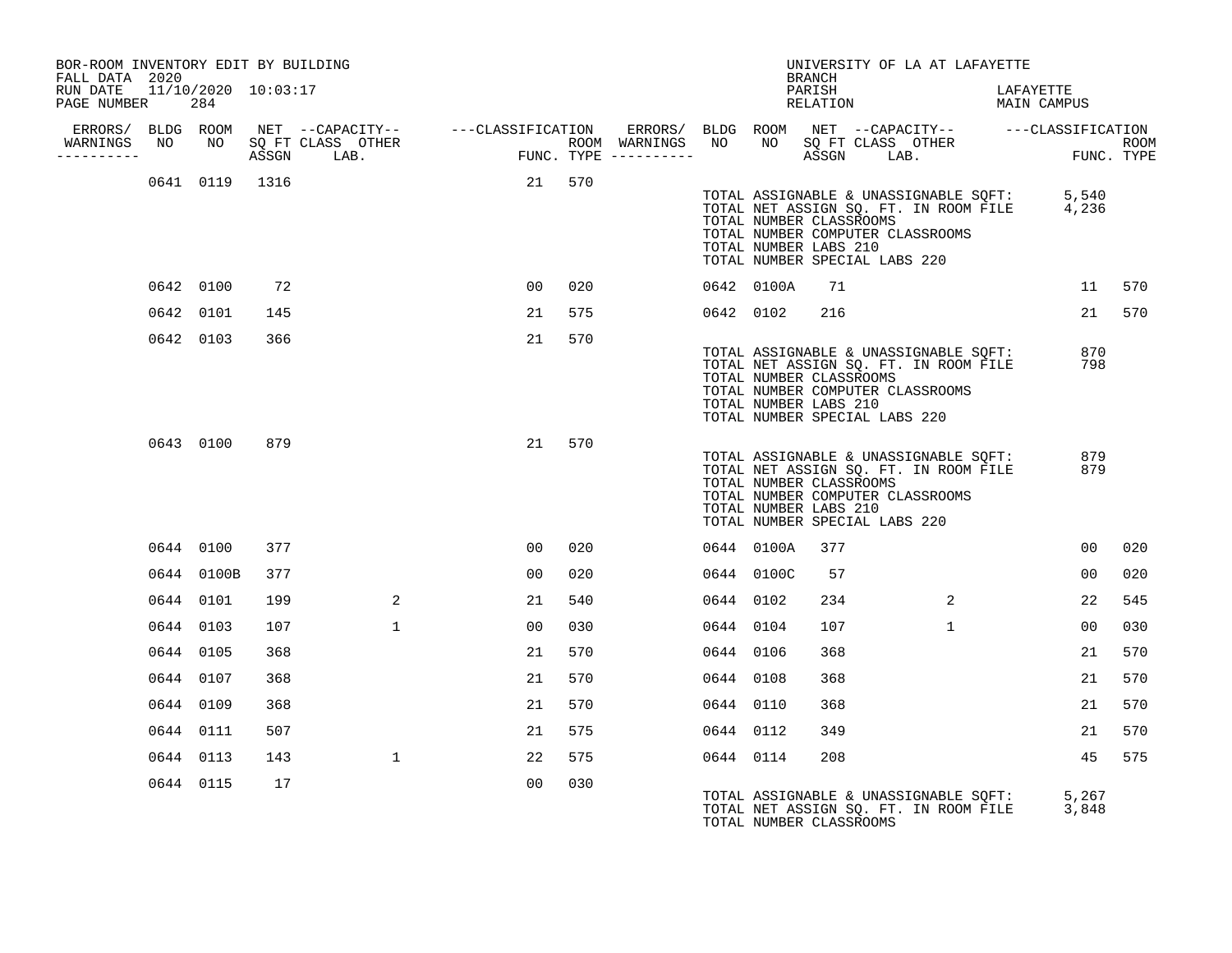| BOR-ROOM INVENTORY EDIT BY BUILDING<br>FALL DATA 2020 |      |                            |      |                                    |                                            |     |                                         |           |                                                  | BRANCH             | UNIVERSITY OF LA AT LAFAYETTE                                                                                                                                   |                          |                           |
|-------------------------------------------------------|------|----------------------------|------|------------------------------------|--------------------------------------------|-----|-----------------------------------------|-----------|--------------------------------------------------|--------------------|-----------------------------------------------------------------------------------------------------------------------------------------------------------------|--------------------------|---------------------------|
| RUN DATE<br>PAGE NUMBER                               |      | 11/10/2020 10:03:17<br>285 |      |                                    |                                            |     |                                         |           |                                                  | PARISH<br>RELATION |                                                                                                                                                                 | LAFAYETTE<br>MAIN CAMPUS |                           |
| WARNINGS NO<br>----------                             |      |                            |      | NO SQ FT CLASS OTHER<br>ASSGN LAB. | $\begin{aligned} \text{FUN} \end{aligned}$ |     | ROOM WARNINGS NO<br>FUNC. TYPE $------$ |           | NO                                               |                    | ERRORS/ BLDG ROOM NET --CAPACITY-- - ---CLASSIFICATION ERRORS/ BLDG ROOM NET --CAPACITY-- - ---CLASSIFICATION<br>SQ FT CLASS OTHER<br>ASSGN LAB.                |                          | <b>ROOM</b><br>FUNC. TYPE |
|                                                       |      |                            |      |                                    |                                            |     |                                         |           | TOTAL NUMBER LABS 210                            |                    | TOTAL NUMBER COMPUTER CLASSROOMS<br>TOTAL NUMBER SPECIAL LABS 220                                                                                               |                          |                           |
|                                                       |      | 0645 0100                  | 274  |                                    | 00                                         | 020 |                                         |           | 0645 0100A                                       | 184                |                                                                                                                                                                 | 00 <sup>o</sup>          | 020                       |
|                                                       |      | 0645 0100B                 | 274  |                                    | 0 <sub>0</sub>                             | 020 |                                         |           | 0645 0100C                                       | 57                 |                                                                                                                                                                 | 00                       | 020                       |
|                                                       |      | 0645 0101                  | 196  | 2                                  | 21                                         | 540 |                                         | 0645 0102 |                                                  | 198                | 2                                                                                                                                                               | 21                       | 540                       |
|                                                       |      | 0645 0103                  | 104  | $\mathbf{1}$                       | 0 <sub>0</sub>                             | 030 |                                         | 0645 0104 |                                                  | 104                | $\mathbf{1}$                                                                                                                                                    | 00                       | 030                       |
|                                                       |      | 0645 0105                  | 353  |                                    | 21                                         | 570 |                                         | 0645 0106 |                                                  | 353                |                                                                                                                                                                 | 21                       | 570                       |
|                                                       |      | 0645 0107                  | 353  |                                    | 21                                         | 570 |                                         | 0645 0108 |                                                  | 353                |                                                                                                                                                                 | 21                       | 570                       |
|                                                       |      | 0645 0109                  | 305  |                                    | 45                                         | 575 |                                         | 0645 0110 |                                                  | 256                |                                                                                                                                                                 | 21                       | 570                       |
|                                                       |      | 0645 0111                  | 307  |                                    | 45                                         | 575 |                                         | 0645 0112 |                                                  | 183                |                                                                                                                                                                 | 00                       | 030                       |
|                                                       |      | 0645 0113                  | 111  |                                    | 45                                         | 730 |                                         | 0645 0114 | TOTAL NUMBER CLASSROOMS<br>TOTAL NUMBER LABS 210 | 25                 | TOTAL ASSIGNABLE & UNASSIGNABLE SQFT:<br>TOTAL NET ASSIGN SQ. FT. IN ROOM FILE<br>TOTAL NUMBER COMPUTER CLASSROOMS<br>TOTAL NUMBER SPECIAL LABS 220             | 00<br>3,990<br>2,785     | 030                       |
|                                                       |      | 0646 0101                  | 1065 |                                    | 21                                         | 255 |                                         | 0646 0102 |                                                  | 149                |                                                                                                                                                                 | 00                       | 030                       |
|                                                       |      | 0646 0103                  | 55   |                                    | 73                                         | 730 |                                         |           | TOTAL NUMBER CLASSROOMS<br>TOTAL NUMBER LABS 210 |                    | TOTAL ASSIGNABLE & UNASSIGNABLE SQFT: 1,269<br>TOTAL NET ASSIGN SQ. FT. IN ROOM FILE 1,120<br>TOTAL NUMBER COMPUTER CLASSROOMS<br>TOTAL NUMBER SPECIAL LABS 220 |                          |                           |
|                                                       |      | 0647 0100                  | 76   |                                    | 21                                         | 313 |                                         |           | 0647 0100A                                       | 99                 |                                                                                                                                                                 | 0 <sub>0</sub>           | 020                       |
|                                                       |      | 0647 0101                  | 97   | $\mathbf{1}$                       | 21                                         | 325 |                                         | 0647 0102 |                                                  | 58                 |                                                                                                                                                                 | 0 <sub>0</sub>           | 020                       |
|                                                       |      | 0647 0102A                 | 80   | $\mathbf 1$                        | 00                                         | 030 |                                         | 0647 0103 |                                                  | 206                | $\mathbf{1}$                                                                                                                                                    | 21                       | 850                       |
|                                                       |      | 0647 0104                  | 100  | $\mathbf 1$                        | 21                                         | 855 |                                         | 0647 0105 |                                                  | 857                | $\mathbf{1}$                                                                                                                                                    | 21                       | 860                       |
|                                                       | 0647 | 0106                       | 857  | $\mathbf{1}$                       | 21                                         | 860 |                                         | 0647 0107 |                                                  | 256                | $\mathbf{1}$                                                                                                                                                    | 21                       | 870                       |
|                                                       |      | 0647 0108                  | 120  |                                    | 0 <sub>0</sub>                             | 030 |                                         |           |                                                  |                    | TOTAL ASSIGNABLE & UNASSIGNABLE SQFT:<br>TOTAL NET ASSIGN SQ. FT. IN ROOM FILE                                                                                  | 2,806<br>2,449           |                           |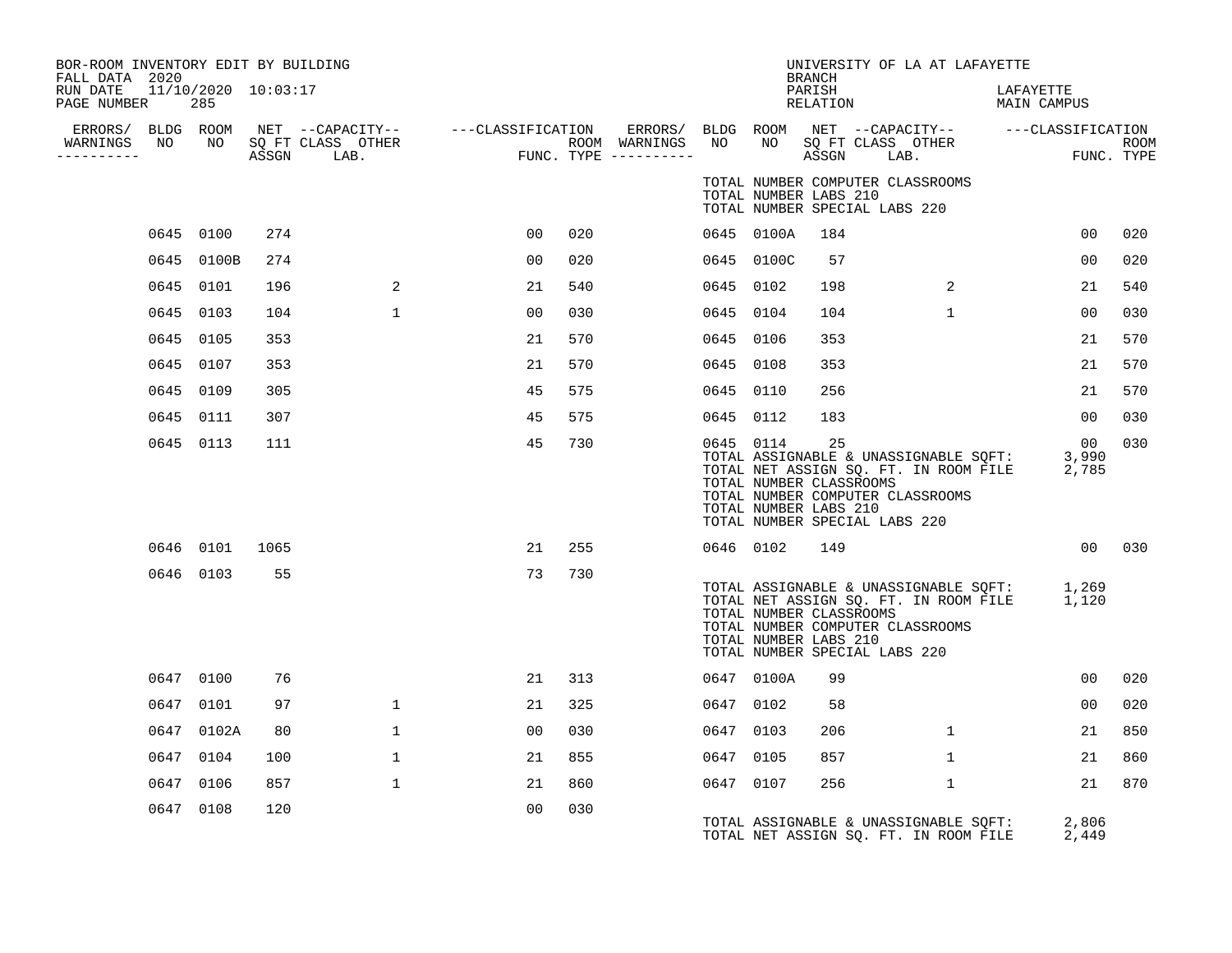| BOR-ROOM INVENTORY EDIT BY BUILDING<br>FALL DATA 2020 |                |     |                                                                                                                                                                                                                                |    |     |  |            | <b>BRANCH</b>                                                                                       | UNIVERSITY OF LA AT LAFAYETTE                                                                                                        |                                                                                                                                                                                                                                                                                                                                    |        |
|-------------------------------------------------------|----------------|-----|--------------------------------------------------------------------------------------------------------------------------------------------------------------------------------------------------------------------------------|----|-----|--|------------|-----------------------------------------------------------------------------------------------------|--------------------------------------------------------------------------------------------------------------------------------------|------------------------------------------------------------------------------------------------------------------------------------------------------------------------------------------------------------------------------------------------------------------------------------------------------------------------------------|--------|
| RUN DATE 11/10/2020 10:03:17<br>PAGE NUMBER 286       |                |     |                                                                                                                                                                                                                                |    |     |  |            | PARISH<br>RELATION                                                                                  |                                                                                                                                      | LAFAYETTE<br>MAIN CAMPUS                                                                                                                                                                                                                                                                                                           |        |
| __________                                            |                |     | ERRORS/ BLDG ROOM NET --CAPACITY-- ----CLASSIFICATION ERRORS/ BLDG ROOM NET --CAPACITY-- -----CLASSIFICATION WARNINGS NO NO SQ FT CLASS OTHER ROOM WARNINGS NO NO SQ FT CLASS OTHER ROOM WARNINGS NO NO SQ FT CLASS OTHER ROOM |    |     |  |            |                                                                                                     |                                                                                                                                      |                                                                                                                                                                                                                                                                                                                                    |        |
|                                                       |                |     |                                                                                                                                                                                                                                |    |     |  |            | TOTAL NUMBER CLASSROOMS<br>TOTAL NUMBER LABS 210<br>TOTAL NUMBER SPECIAL LABS 220                   | TOTAL NUMBER COMPUTER CLASSROOMS                                                                                                     |                                                                                                                                                                                                                                                                                                                                    |        |
|                                                       | 0648 0101 1758 |     |                                                                                                                                                                                                                                | 21 | 575 |  | 0648 0201  | 91                                                                                                  |                                                                                                                                      | $\mathbf{1}$ and the set of the set of the set of the set of the set of the set of the set of the set of the set of the set of the set of the set of the set of the set of the set of the set of the set of the set of the set of                                                                                                  | 21 325 |
|                                                       | 0648 0202      | 41  |                                                                                                                                                                                                                                | 21 | 731 |  | 0648 0203  |                                                                                                     | 84 1                                                                                                                                 |                                                                                                                                                                                                                                                                                                                                    | 21 325 |
|                                                       | 0648 0204      | 115 | 10                                                                                                                                                                                                                             | 21 | 410 |  |            | TOTAL NUMBER CLASSROOMS<br>TOTAL NUMBER LABS 210<br>TOTAL NUMBER SPECIAL LABS 220                   | TOTAL NUMBER COMPUTER CLASSROOMS                                                                                                     | TOTAL ASSIGNABLE & UNASSIGNABLE SQFT: 2,089<br>TOTAL NET ASSIGN SQ. FT. IN ROOM FILE 2,089                                                                                                                                                                                                                                         |        |
|                                                       | 0649 0001 1441 |     |                                                                                                                                                                                                                                | 11 | 570 |  |            | TOTAL NUMBER CLASSROOMS<br>TOTAL NUMBER LABS 210<br>TOTAL NUMBER SPECIAL LABS 220                   | TOTAL NUMBER COMPUTER CLASSROOMS                                                                                                     | TOTAL ASSIGNABLE & UNASSIGNABLE SQFT: 1,441<br>TOTAL NET ASSIGN SQ. FT. IN ROOM FILE 1,441                                                                                                                                                                                                                                         |        |
|                                                       | 065A 0099A 815 |     | 2                                                                                                                                                                                                                              | 91 | 950 |  | 065A 0100A | 815                                                                                                 |                                                                                                                                      | $\overline{a}$ and $\overline{a}$ and $\overline{a}$ and $\overline{a}$ and $\overline{a}$ and $\overline{a}$ and $\overline{a}$ and $\overline{a}$ and $\overline{a}$ and $\overline{a}$ and $\overline{a}$ and $\overline{a}$ and $\overline{a}$ and $\overline{a}$ and $\overline{a}$ and $\overline{a}$ and $\overline{a}$ and | 91 950 |
|                                                       | 065A 0101A     | 815 | 2                                                                                                                                                                                                                              | 91 | 950 |  | 065A 0102A | 815                                                                                                 | 2                                                                                                                                    | 91                                                                                                                                                                                                                                                                                                                                 | 950    |
|                                                       | 065A 0103A     | 815 | 2                                                                                                                                                                                                                              | 91 | 950 |  | 065A 0104A | 815                                                                                                 | 2                                                                                                                                    | 91                                                                                                                                                                                                                                                                                                                                 | 950    |
|                                                       | 065A 0105A 815 |     | 2                                                                                                                                                                                                                              | 91 | 950 |  |            | 065A 0106A 815<br>TOTAL NUMBER CLASSROOMS<br>TOTAL NUMBER LABS 210<br>TOTAL NUMBER SPECIAL LABS 220 | TOTAL NUMBER COMPUTER CLASSROOMS                                                                                                     | 065A 0106A 815 2<br>TOTAL ASSIGNABLE & UNASSIGNABLE SQFT: 6,520<br>TOTAL NET ASSIGN SQ. FT. IN ROOM FILE 6,520<br>91                                                                                                                                                                                                               | 950    |
|                                                       | 065B 0107B     | 815 | 2                                                                                                                                                                                                                              | 91 | 950 |  | 065B 0108B | 815                                                                                                 | $\sim$ 2                                                                                                                             | 91                                                                                                                                                                                                                                                                                                                                 | 950    |
|                                                       | 065B 0109B     | 815 | 2                                                                                                                                                                                                                              | 91 | 950 |  | 065B 0110B | 815                                                                                                 | 2                                                                                                                                    | 91                                                                                                                                                                                                                                                                                                                                 | 950    |
|                                                       | 065B 0111B     | 815 | 2                                                                                                                                                                                                                              | 91 | 950 |  | 065B 0112B | 815                                                                                                 | 2                                                                                                                                    | 91                                                                                                                                                                                                                                                                                                                                 | 950    |
|                                                       | 065B 0113B     | 815 | 2                                                                                                                                                                                                                              | 91 | 950 |  |            | 065B 0114B 815<br>TOTAL NUMBER CLASSROOMS<br>TOTAL NUMBER LABS 210                                  | $\overline{2}$<br>TOTAL ASSIGNABLE & UNASSIGNABLE SQFT:<br>TOTAL NET ASSIGN SQ. FT. IN ROOM FILE<br>TOTAL NUMBER COMPUTER CLASSROOMS | 91<br>6,520<br>6,520                                                                                                                                                                                                                                                                                                               | 950    |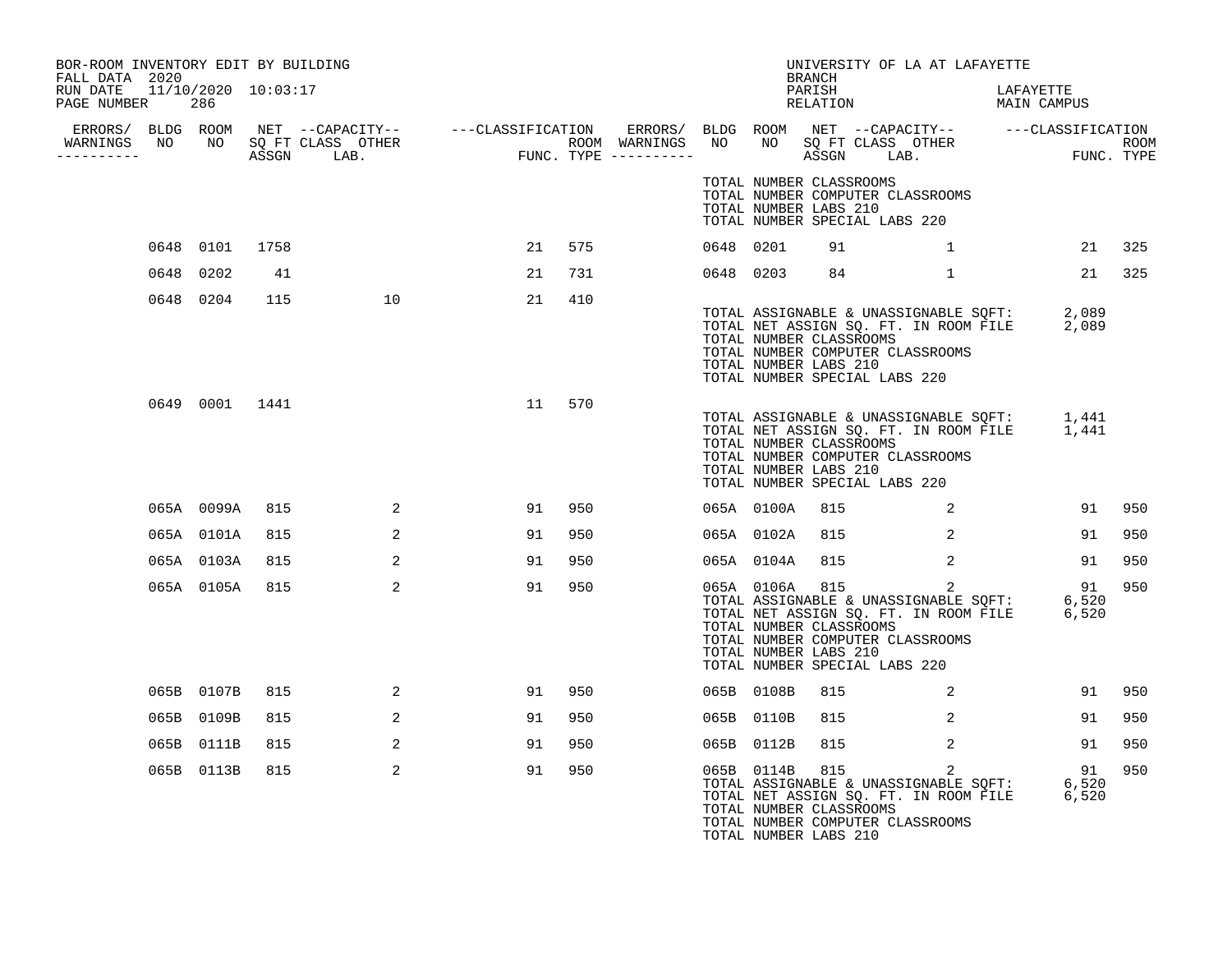| BOR-ROOM INVENTORY EDIT BY BUILDING<br>FALL DATA 2020 |            |     |                |    |     |  |                                                                    | BRANCH             | UNIVERSITY OF LA AT LAFAYETTE                                                                                                                                                                                           |                          |        |
|-------------------------------------------------------|------------|-----|----------------|----|-----|--|--------------------------------------------------------------------|--------------------|-------------------------------------------------------------------------------------------------------------------------------------------------------------------------------------------------------------------------|--------------------------|--------|
| RUN DATE  11/10/2020  10:03:17<br>PAGE NUMBER         | 287        |     |                |    |     |  |                                                                    | PARISH<br>RELATION |                                                                                                                                                                                                                         | LAFAYETTE<br>MAIN CAMPUS |        |
|                                                       |            |     |                |    |     |  |                                                                    |                    |                                                                                                                                                                                                                         |                          |        |
| WARNINGS NO<br>__________                             |            |     |                |    |     |  |                                                                    |                    |                                                                                                                                                                                                                         |                          |        |
|                                                       |            |     |                |    |     |  |                                                                    |                    | TOTAL NUMBER SPECIAL LABS 220                                                                                                                                                                                           |                          |        |
|                                                       | 065C 0115C | 815 | 2              | 91 | 950 |  | 065C 0116C                                                         | 815                | 2                                                                                                                                                                                                                       | 91                       | 950    |
|                                                       | 065C 0117C | 815 | 2              | 91 | 950 |  | 065C 0118C                                                         | 815                | 2                                                                                                                                                                                                                       | 91                       | 950    |
|                                                       | 065C 0119C | 815 | 2              | 91 | 950 |  | 065C 0120C                                                         | 815                | 2                                                                                                                                                                                                                       | 91                       | 950    |
|                                                       | 065C 0121C | 815 | $\overline{2}$ | 91 | 950 |  | 065C 0122C 815<br>TOTAL NUMBER CLASSROOMS<br>TOTAL NUMBER LABS 210 |                    | $\overline{a}$<br>TOTAL ASSIGNABLE & UNASSIGNABLE SQFT: 6,520<br>TOTAL NET ASSIGN SQ. FT. IN ROOM FILE 6,520<br>TOTAL NUMBER COMPUTER CLASSROOMS<br>TOTAL NUMBER SPECIAL LABS 220                                       | 91                       | 950    |
|                                                       | 065D 0123D | 815 | 2              | 91 | 950 |  | 065D 0124D                                                         | 815                | 2                                                                                                                                                                                                                       | 91                       | 950    |
|                                                       | 065D 0125D | 815 | 2              | 91 | 950 |  | 065D 0126D                                                         | 815                | 2                                                                                                                                                                                                                       | 91                       | 950    |
|                                                       | 065D 0127D | 815 | 2              | 91 | 950 |  | 065D 0128D                                                         | 815                | 2                                                                                                                                                                                                                       | 91                       | 950    |
|                                                       | 065D 0129D | 815 | 2              | 91 | 950 |  | 065D 0130D 815<br>TOTAL NUMBER CLASSROOMS<br>TOTAL NUMBER LABS 210 |                    | 2<br>165D UI3UD 815<br>TOTAL ASSIGNABLE & UNASSIGNABLE SQFT: 6,520<br>TOTAL NET ASSIGN SQ. FT. IN ROOM FILE 6,520<br>TOTAL NUMBER COMPUTER CLASSROOMS<br>TOTAL NUMBER SPECIAL LABS 220                                  | 91                       | 950    |
|                                                       | 065E 0131E | 815 | 2              | 91 | 950 |  | 065E 0132E                                                         | 815                | 2                                                                                                                                                                                                                       |                          | 91 950 |
|                                                       | 065E 0133E | 815 | 2              | 91 | 950 |  | 065E 0134E                                                         | 815                | 2                                                                                                                                                                                                                       | 91                       | 950    |
|                                                       | 065E 0135E | 815 | $\overline{2}$ | 91 | 950 |  | 065E 0136E                                                         | 815                | 2                                                                                                                                                                                                                       | 91                       | 950    |
|                                                       | 065E 0137E | 815 | $\overline{2}$ | 91 | 950 |  | TOTAL NUMBER CLASSROOMS<br>TOTAL NUMBER LABS 210                   |                    | 065E 0138E 815<br>$\overline{2}$<br>065E 0138E 815 2<br>TOTAL ASSIGNABLE & UNASSIGNABLE SQFT: 6,520<br>TOTAL NET ASSIGN SQ. FT. IN ROOM FILE 6,520<br>TOTAL NUMBER COMPUTER CLASSROOMS<br>TOTAL NUMBER SPECIAL LABS 220 | 81                       | 950    |
|                                                       | 065F 0139F | 815 | $\overline{a}$ | 91 | 950 |  | 065F 0140F                                                         | 815                | $\sim$ 2                                                                                                                                                                                                                | 91 950                   |        |
|                                                       | 065F 0141F | 815 | 2              | 91 | 950 |  | 065F 0142F 815<br>TOTAL NUMBER CLASSROOMS                          |                    | 2<br>TOTAL ASSIGNABLE & UNASSIGNABLE SQFT: 3,260<br>TOTAL NET ASSIGN SQ. FT. IN ROOM FILE 3,260<br>TOTAL NUMBER COMPUTER CLASSROOMS                                                                                     | 91                       | 950    |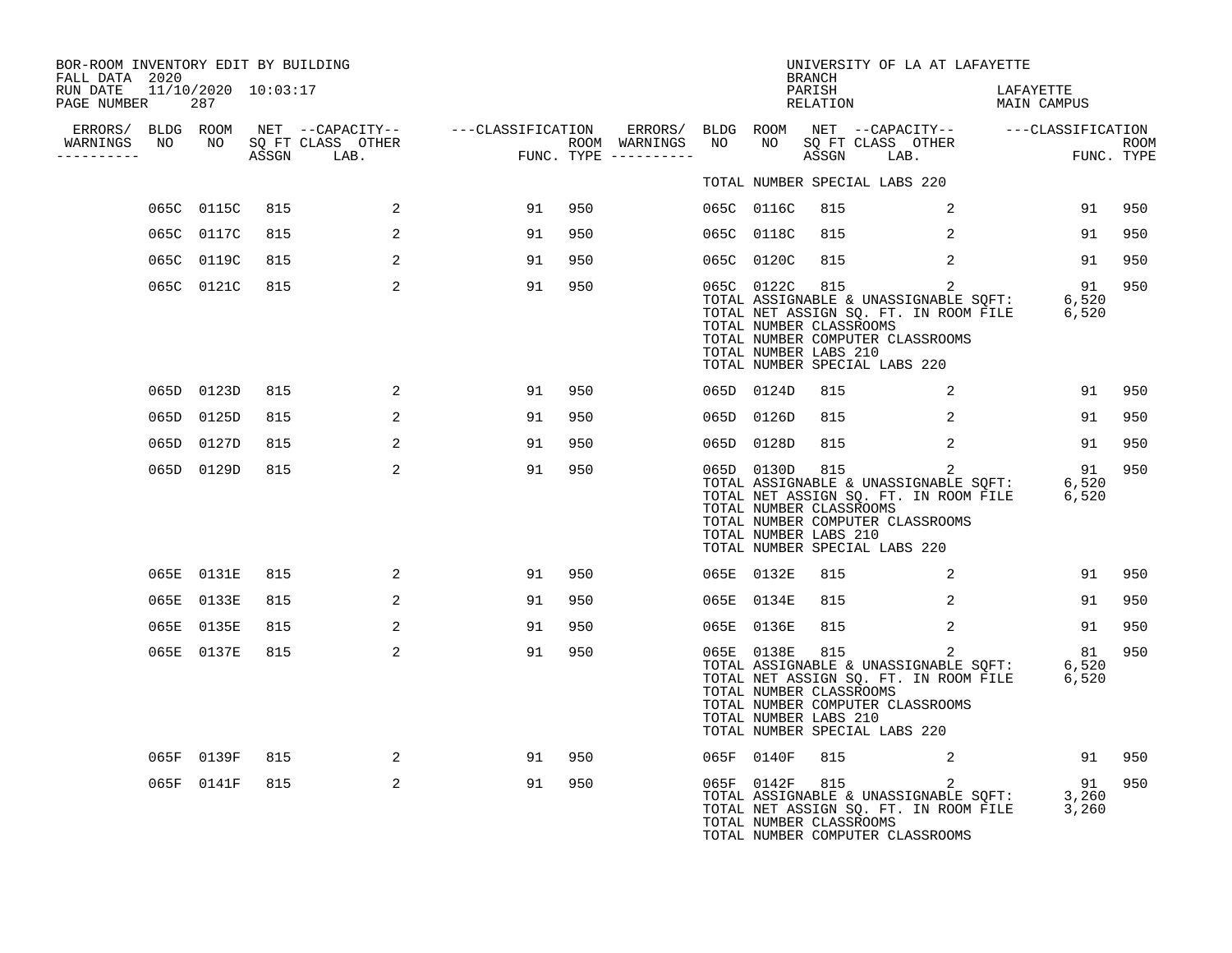| BOR-ROOM INVENTORY EDIT BY BUILDING<br>FALL DATA 2020 |    |            |     |                                 |                                                                                                        |     |                                      |    |                                                                    | <b>BRANCH</b>      | UNIVERSITY OF LA AT LAFAYETTE                                                                                                                                                                       |                          |                    |
|-------------------------------------------------------|----|------------|-----|---------------------------------|--------------------------------------------------------------------------------------------------------|-----|--------------------------------------|----|--------------------------------------------------------------------|--------------------|-----------------------------------------------------------------------------------------------------------------------------------------------------------------------------------------------------|--------------------------|--------------------|
| RUN DATE 11/10/2020 10:03:17<br>PAGE NUMBER           |    | 288        |     |                                 |                                                                                                        |     |                                      |    |                                                                    | PARISH<br>RELATION |                                                                                                                                                                                                     | LAFAYETTE<br>MAIN CAMPUS |                    |
| ERRORS/ BLDG ROOM<br>WARNINGS<br>-----------          | NO | NO         |     | SQ FT CLASS OTHER<br>ASSGN LAB. | NET --CAPACITY--    ---CLASSIFICATION  ERRORS/ BLDG ROOM NET --CAPACITY--   ---CLASSIFICATION<br>FUNC. |     | ROOM WARNINGS<br>FUNC. TYPE $------$ | NO | NO                                                                 |                    | NET --CAPACIII<br>SQ FT CLASS OTHER<br>---- LAR                                                                                                                                                     |                          | ROOM<br>FUNC. TYPE |
|                                                       |    |            |     |                                 |                                                                                                        |     |                                      |    | TOTAL NUMBER LABS 210                                              |                    | TOTAL NUMBER SPECIAL LABS 220                                                                                                                                                                       |                          |                    |
|                                                       |    | 065G 0143G | 815 | 2                               | 91                                                                                                     | 950 |                                      |    | 065G 0144G                                                         | 815                | 2                                                                                                                                                                                                   | 91                       | 950                |
|                                                       |    | 065G 0145G | 815 | 2                               | 91                                                                                                     | 950 |                                      |    | 065G 0146G                                                         | 815                | $\overline{2}$                                                                                                                                                                                      | 91                       | 950                |
|                                                       |    | 065G 0147G | 815 | 2                               | 91                                                                                                     | 950 |                                      |    | 065G 0148G                                                         | 815                | $\overline{2}$                                                                                                                                                                                      | 91                       | 950                |
|                                                       |    | 065G 0149G | 815 | 2                               | 91                                                                                                     | 950 |                                      |    | TOTAL NUMBER CLASSROOMS<br>TOTAL NUMBER LABS 210                   |                    | 065G 0150G 815<br>$\overline{a}$<br>TOTAL ASSIGNABLE & UNASSIGNABLE SQFT: 6,520<br>TOTAL NET ASSIGN SQ. FT. IN ROOM FILE 6,520<br>TOTAL NUMBER COMPUTER CLASSROOMS<br>TOTAL NUMBER SPECIAL LABS 220 | 91                       | 950                |
|                                                       |    | 065H 0151H | 815 | 2                               | 91                                                                                                     | 950 |                                      |    | 065H 0152H                                                         | 815                | 2                                                                                                                                                                                                   | 91                       | 950                |
|                                                       |    | 065H 0153H | 815 | 2                               | 91                                                                                                     | 950 |                                      |    | 065H 0154H                                                         | 815                | 2                                                                                                                                                                                                   | 91                       | 950                |
|                                                       |    | 065H 0155H | 815 | 2                               | 91                                                                                                     | 950 |                                      |    | 065H 0156H                                                         | 815                | 2                                                                                                                                                                                                   | 91                       | 950                |
|                                                       |    | 065H 0157H | 815 | 2                               | 91                                                                                                     | 950 |                                      |    | 065H 0158H<br>TOTAL NUMBER CLASSROOMS<br>TOTAL NUMBER LABS 210     | 815                | 2<br>TOTAL ASSIGNABLE & UNASSIGNABLE SQFT: 6,520<br>TOTAL NET ASSIGN SQ. FT. IN ROOM FILE 6,520<br>TOTAL NUMBER COMPUTER CLASSROOMS<br>TOTAL NUMBER SPECIAL LABS 220                                | 91                       | 950                |
|                                                       |    | 065I 0159I | 815 | 2                               | 91                                                                                                     | 950 |                                      |    | 065I 0160I                                                         | 815                | 2                                                                                                                                                                                                   | 91                       | 950                |
|                                                       |    | 065I 0161I | 815 | 2                               | 91                                                                                                     | 950 |                                      |    | 065I 0162I                                                         | 815                | 2                                                                                                                                                                                                   | 91                       | 950                |
|                                                       |    | 065I 0163I | 815 | 2                               | 91                                                                                                     | 950 |                                      |    | 065I 0164I                                                         | 815                | 2                                                                                                                                                                                                   | 91                       | 950                |
|                                                       |    | 065I 0165I | 815 | 2                               | 91                                                                                                     | 950 |                                      |    | 065I 0166I 815<br>TOTAL NUMBER CLASSROOMS<br>TOTAL NUMBER LABS 210 |                    | $\overline{a}$<br>TOTAL ASSIGNABLE & UNASSIGNABLE SQFT: 6,520<br>TOTAL NET ASSIGN SQ. FT. IN ROOM FILE 6,520<br>TOTAL NUMBER COMPUTER CLASSROOMS<br>TOTAL NUMBER SPECIAL LABS 220                   | 91                       | 950                |
|                                                       |    | 065J 0167J | 815 | 2                               | 91                                                                                                     | 950 |                                      |    | 065J 0168J                                                         | 815                | 2                                                                                                                                                                                                   | 91                       | 950                |
|                                                       |    | 065J 0169J | 815 | 2                               | 91                                                                                                     | 950 |                                      |    | 065J 0170J                                                         | 815                | 2                                                                                                                                                                                                   | 91                       | 950                |
|                                                       |    | 065J 0171J | 815 | 2                               | 91                                                                                                     | 950 |                                      |    | 065J 0172J                                                         | 815                | 2                                                                                                                                                                                                   | 91                       | 950                |
|                                                       |    | 065J 0173J | 815 | 2                               | 91                                                                                                     | 950 |                                      |    | 065J 0174J                                                         | 815                | 2                                                                                                                                                                                                   | 91                       | 950                |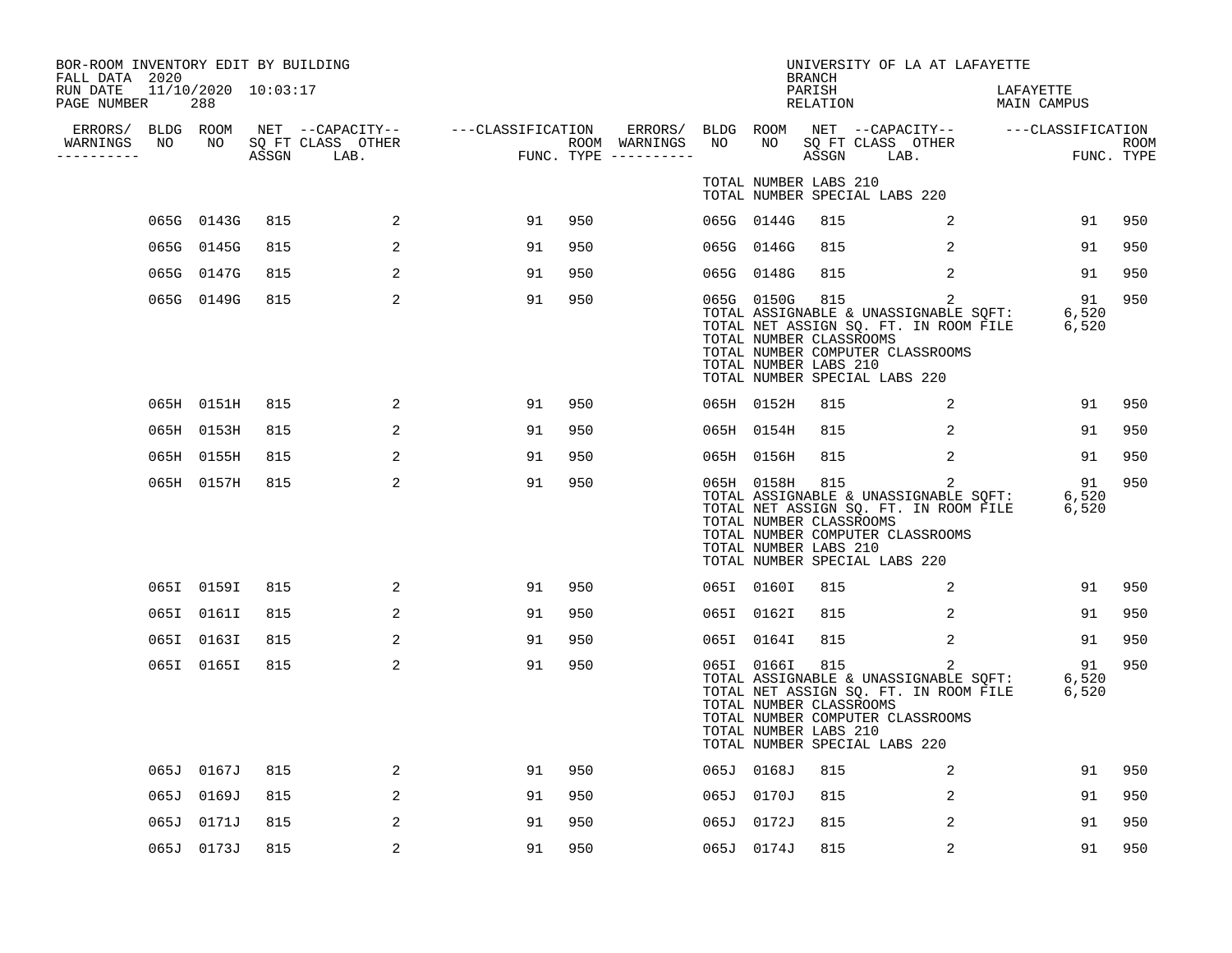| BOR-ROOM INVENTORY EDIT BY BUILDING<br>FALL DATA 2020 |                |     |                                                                                                                                                                                                                                      |    |        |  |                | BRANCH                                           | UNIVERSITY OF LA AT LAFAYETTE                                                                                                                                                                           |           |        |
|-------------------------------------------------------|----------------|-----|--------------------------------------------------------------------------------------------------------------------------------------------------------------------------------------------------------------------------------------|----|--------|--|----------------|--------------------------------------------------|---------------------------------------------------------------------------------------------------------------------------------------------------------------------------------------------------------|-----------|--------|
| RUN DATE 11/10/2020 10:03:17<br>PAGE NUMBER 289       |                |     |                                                                                                                                                                                                                                      |    |        |  |                | PARISH                                           | PARISH DARISH LAFAYETTE<br>RELATION MAIN CAMPUS                                                                                                                                                         | LAFAYETTE |        |
|                                                       |                |     |                                                                                                                                                                                                                                      |    |        |  |                |                                                  |                                                                                                                                                                                                         |           |        |
|                                                       |                |     | ERRORS/ BLDG ROOM NET --CAPACITY-- ----CLASSIFICATION ERRORS/ BLDG ROOM NET --CAPACITY-- -----CLASSIFICATION<br>WARNINGS NO NO SQFTCLASS OTHER ROOM WARNINGS NO NO SQFTCLASS OTHER ROOM<br>----------- ASSGN LAB. FUNC.TYPE -------- |    |        |  |                |                                                  |                                                                                                                                                                                                         |           |        |
|                                                       |                |     |                                                                                                                                                                                                                                      |    |        |  |                | TOTAL NUMBER CLASSROOMS<br>TOTAL NUMBER LABS 210 | TOTAL ASSIGNABLE & UNASSIGNABLE SQFT: 6,520<br>TOTAL NET ASSIGN SQ. FT. IN ROOM FILE 6,520<br>TOTAL NUMBER COMPUTER CLASSROOMS<br>TOTAL NUMBER SPECIAL LABS 220                                         |           |        |
|                                                       | 065K 0175K 815 |     | $\sim$ 2                                                                                                                                                                                                                             |    | 91 950 |  |                |                                                  | 065K 0176K 815 2                                                                                                                                                                                        |           | 91 950 |
|                                                       | 065K 0177K     | 815 | 2                                                                                                                                                                                                                                    | 91 | 950    |  | 065K 0178K     | 815                                              | 2                                                                                                                                                                                                       | 91        | 950    |
|                                                       | 065K 0179K     | 815 | 2                                                                                                                                                                                                                                    | 91 | 950    |  | 065K 0180K     | 815                                              | $\overline{a}$                                                                                                                                                                                          | 91        | 950    |
|                                                       | 065K 0181K     | 815 | 2                                                                                                                                                                                                                                    | 91 | 950    |  |                | TOTAL NUMBER CLASSROOMS<br>TOTAL NUMBER LABS 210 | 065K 0182K 815 2<br>065K 0182K 815 2<br>TOTAL ASSIGNABLE & UNASSIGNABLE SQFT: 6,520<br>TOTAL NET ASSIGN SQ. FT. IN ROOM FILE 6,520<br>TOTAL NUMBER COMPUTER CLASSROOMS<br>TOTAL NUMBER SPECIAL LABS 220 | 91 950    |        |
|                                                       | 065L 0183L     | 815 | $\sim$ 2                                                                                                                                                                                                                             | 91 | 950    |  | 065L 0184L     | 815                                              | $\sim$ 2                                                                                                                                                                                                |           | 91 950 |
|                                                       | 065L 0185L     | 815 | 2                                                                                                                                                                                                                                    | 91 | 950    |  | 065L 0186L     | 815                                              | $\sim$ 2                                                                                                                                                                                                | 91        | 950    |
|                                                       | 065L 0187L     | 815 | 2                                                                                                                                                                                                                                    | 91 | 950    |  | 065L 0188L     |                                                  | 815 2                                                                                                                                                                                                   | 91        | 950    |
|                                                       | 065L 0189L     | 815 | 2                                                                                                                                                                                                                                    | 91 | 950    |  |                | TOTAL NUMBER CLASSROOMS<br>TOTAL NUMBER LABS 210 | 065L 0190L 815 2<br>TOTAL ASSIGNABLE & UNASSIGNABLE SQFT: 6,520<br>TOTAL NET ASSIGN SQ. FT. IN ROOM FILE 6,520<br>TOTAL NUMBER COMPUTER CLASSROOMS<br>TOTAL NUMBER SPECIAL LABS 220                     |           | 950    |
|                                                       | 065M 0191M 815 |     | 2                                                                                                                                                                                                                                    | 91 | 950    |  | 065M 0192M     | 815                                              | $\overline{2}$                                                                                                                                                                                          |           | 91 950 |
|                                                       | 065M 0193M     | 815 | 2                                                                                                                                                                                                                                    | 91 | 950    |  | 065M 0194M     | 815                                              | $\overline{2}$                                                                                                                                                                                          | 91        | 950    |
|                                                       | 065M 0195M     | 815 | 2                                                                                                                                                                                                                                    | 91 | 950    |  | 065M 0196M 815 |                                                  | $\sim$ 2                                                                                                                                                                                                | 91        | 950    |
|                                                       | 065M 0197M     | 815 | 2                                                                                                                                                                                                                                    | 91 | 950    |  |                | TOTAL NUMBER CLASSROOMS<br>TOTAL NUMBER LABS 210 | 065M 0198M 815 2<br>065M 0198M 815 2<br>TOTAL ASSIGNABLE & UNASSIGNABLE SQFT: 6,520<br>TOTAL NET ASSIGN SQ. FT. IN ROOM FILE 6,520<br>TOTAL NUMBER COMPUTER CLASSROOMS<br>TOTAL NUMBER SPECIAL LABS 220 | 91        | 950    |
|                                                       | 0650 0001      | 602 |                                                                                                                                                                                                                                      | 45 | 650    |  |                |                                                  | TOTAL ASSIGNABLE & UNASSIGNABLE SQFT:                                                                                                                                                                   | 602       |        |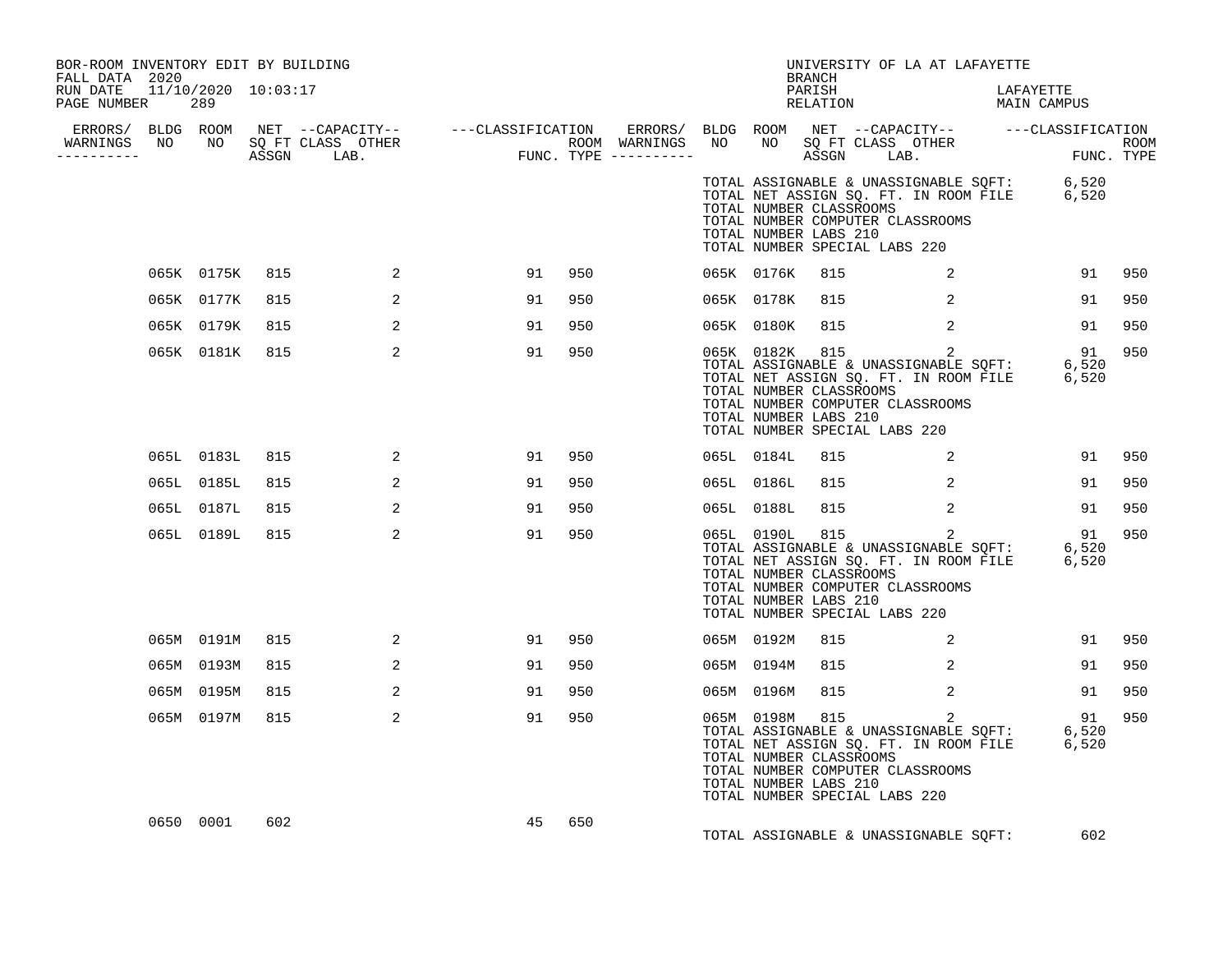| BOR-ROOM INVENTORY EDIT BY BUILDING<br>FALL DATA 2020<br>RUN DATE<br>PAGE NUMBER |      | 11/10/2020 10:03:17<br>290 |       |                                               |                   |     |                                                             |           |            | <b>BRANCH</b><br>PARISH<br>RELATION                                               |      | UNIVERSITY OF LA AT LAFAYETTE                                             | LAFAYETTE | MAIN CAMPUS                     |             |
|----------------------------------------------------------------------------------|------|----------------------------|-------|-----------------------------------------------|-------------------|-----|-------------------------------------------------------------|-----------|------------|-----------------------------------------------------------------------------------|------|---------------------------------------------------------------------------|-----------|---------------------------------|-------------|
| ERRORS/<br>WARNINGS<br>----------                                                | NO   | BLDG ROOM<br>NO            | ASSGN | NET --CAPACITY--<br>SQ FT CLASS OTHER<br>LAB. | ---CLASSIFICATION |     | ERRORS/ BLDG ROOM<br>ROOM WARNINGS<br>FUNC. TYPE ---------- | NO        | NO         | SQ FT CLASS OTHER<br>ASSGN                                                        | LAB. | NET --CAPACITY--                                                          |           | ---CLASSIFICATION<br>FUNC. TYPE | <b>ROOM</b> |
|                                                                                  |      |                            |       |                                               |                   |     |                                                             |           |            | TOTAL NUMBER CLASSROOMS<br>TOTAL NUMBER LABS 210<br>TOTAL NUMBER SPECIAL LABS 220 |      | TOTAL NET ASSIGN SQ. FT. IN ROOM FILE<br>TOTAL NUMBER COMPUTER CLASSROOMS |           | 602                             |             |
|                                                                                  |      | 0651 0100                  | 1700  |                                               | 0 <sub>0</sub>    | 020 |                                                             | 0651 0101 |            | 468                                                                               |      | 30                                                                        |           | 21                              | 350         |
|                                                                                  |      | 0651 0102                  | 520   | 30                                            | 21                | 350 |                                                             |           | 0651 0102A | 27                                                                                |      |                                                                           |           | 21                              | 355         |
|                                                                                  |      | 0651 0103                  | 1554  | 75                                            | 21                | 350 |                                                             |           | 0651 0103A | 222                                                                               |      | 75                                                                        |           | 21                              | 355         |
|                                                                                  |      | 0651 0104                  | 465   | 30                                            | 21                | 350 |                                                             |           | 0651 0104A | 28                                                                                |      |                                                                           |           | 21                              | 355         |
|                                                                                  |      | 0651 0104C                 | 122   | $\mathbf{1}$                                  | 11                | 310 |                                                             | 0651 0105 |            | 9                                                                                 |      |                                                                           |           | 21                              | 730         |
|                                                                                  | 0651 | 0106                       | 38    |                                               | 00                | 020 |                                                             | 0651 0107 |            | 193                                                                               |      |                                                                           |           | 0 <sub>0</sub>                  | 030         |
|                                                                                  |      | 0651 0108                  | 30    |                                               | 00                | 020 |                                                             | 0651 0109 |            | 188                                                                               |      |                                                                           |           | 0 <sub>0</sub>                  | 030         |
|                                                                                  |      | 0651 0110                  | 250   |                                               | 21                | 314 |                                                             | 0651 0111 |            | 273                                                                               |      |                                                                           |           | 21                              | 314         |
|                                                                                  |      | 0651 0112                  | 477   | 12                                            | 21                | 680 |                                                             |           | 0651 0112A | 21                                                                                |      |                                                                           |           | 21                              | 685         |
|                                                                                  |      | 0651 0113                  | 1066  |                                               | 21                | 315 |                                                             | 0651 0114 |            | 831                                                                               |      | 10                                                                        |           | 62                              | 314         |
|                                                                                  |      | 0651 0115                  | 83    |                                               | 21                | 731 |                                                             | 0651 0116 |            | 84                                                                                |      | 1                                                                         |           | 21                              | 310         |
|                                                                                  |      | 0651 0117                  | 73    |                                               | 21                | 731 |                                                             | 0651 0118 |            | 74                                                                                |      | 2                                                                         |           | 21                              | 314         |
|                                                                                  |      | 0651 0119                  | 185   |                                               | 21                | 325 |                                                             | 0651 0120 |            | 153                                                                               |      | 2                                                                         |           | 21                              | 313         |
|                                                                                  |      | 0651 0121                  | 177   | 35                                            | 21                | 325 |                                                             | 0651 0122 |            | 103                                                                               |      | $\mathbf{1}$                                                              |           | 21                              | 731         |
|                                                                                  |      | 0651 0123                  | 24    |                                               | 00                | 010 |                                                             | 0651 0124 |            | 27                                                                                |      |                                                                           |           | 0 <sub>0</sub>                  | 030         |
|                                                                                  |      | 0651 0125                  | 338   |                                               | 0 <sub>0</sub>    | 020 |                                                             | 0651 0126 |            | 360                                                                               |      | 2                                                                         |           | 21                              | 314         |
|                                                                                  |      | 0651 0200                  | 3277  | 56                                            | 21                | 250 |                                                             | 0651 0201 |            | 285                                                                               |      |                                                                           |           | 21                              | 325         |
|                                                                                  |      | 0651 0202                  | 141   | 2                                             | 21                | 314 |                                                             | 0651 0203 |            | 80                                                                                |      |                                                                           |           | 21                              | 325         |
|                                                                                  |      | 0651 0204                  | 220   | 2                                             | 21                | 260 |                                                             | 0651 0205 |            | 220                                                                               |      | 2                                                                         |           | 21                              | 260         |
|                                                                                  |      | 0651 0206                  | 220   | 2                                             | 21                | 260 |                                                             | 0651 0207 |            | 256                                                                               |      | 2                                                                         |           | 21                              | 260         |
|                                                                                  |      | 0651 0208                  | 152   | 2                                             | 21                | 870 |                                                             | 0651 0209 |            | 656                                                                               |      |                                                                           |           | 21                              | 870         |
|                                                                                  |      | 0651 0210                  | 484   | 2                                             | 21                | 250 |                                                             | 0651 0211 |            | 382                                                                               |      | 2                                                                         |           | 21                              | 260         |
|                                                                                  |      | 0651 0212                  | 123   | 2                                             | 21                | 314 |                                                             |           | 0651 0212A | 127                                                                               |      | 2                                                                         |           | 21                              | 314         |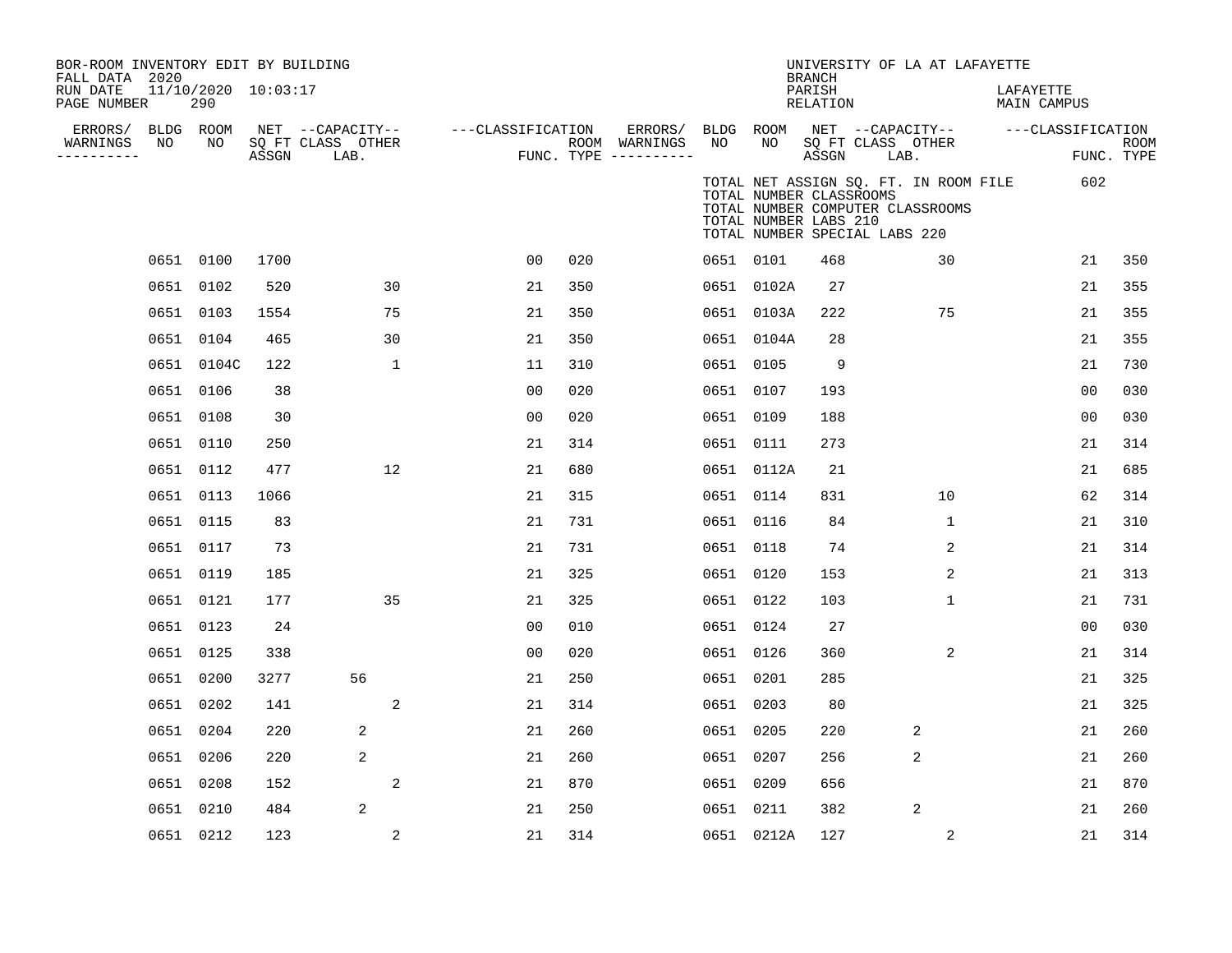| BOR-ROOM INVENTORY EDIT BY BUILDING<br>FALL DATA 2020 |                            |       |                           |                   |     |                                      |             |             | <b>BRANCH</b>             | UNIVERSITY OF LA AT LAFAYETTE |                          |                           |
|-------------------------------------------------------|----------------------------|-------|---------------------------|-------------------|-----|--------------------------------------|-------------|-------------|---------------------------|-------------------------------|--------------------------|---------------------------|
| RUN DATE<br>PAGE NUMBER                               | 11/10/2020 10:03:17<br>291 |       |                           |                   |     |                                      |             |             | PARISH<br><b>RELATION</b> |                               | LAFAYETTE<br>MAIN CAMPUS |                           |
| ERRORS/                                               | BLDG ROOM                  |       | NET --CAPACITY--          | ---CLASSIFICATION |     | ERRORS/                              | <b>BLDG</b> | <b>ROOM</b> |                           | NET --CAPACITY--              | ---CLASSIFICATION        |                           |
| WARNINGS<br>NO<br>----------                          | NO                         | ASSGN | SQ FT CLASS OTHER<br>LAB. |                   |     | ROOM WARNINGS<br>FUNC. TYPE $------$ | NO          | NO          | ASSGN                     | SQ FT CLASS OTHER<br>LAB.     |                          | <b>ROOM</b><br>FUNC. TYPE |
|                                                       | 0651 0213                  | 305   | 2                         | 21                | 870 |                                      |             | 0651 0214   | 595                       | $\overline{4}$                | 21                       | 731                       |
|                                                       | 0651 0214A                 | 107   |                           | 21                | 760 |                                      |             | 0651 0215   | 53                        |                               | 0 <sub>0</sub>           | 030                       |
|                                                       | 0651 0216                  | 403   | 4                         | 21                | 860 |                                      |             | 0651 0217   | 254                       | 4                             | 21                       | 860                       |
|                                                       | 0651 0219                  | 69    |                           | 0 <sub>0</sub>    | 010 |                                      |             | 0651 0220   | 32                        |                               | 21                       | 835                       |
|                                                       | 0651 0221                  | 32    | $\mathbf 1$               | 0 <sub>0</sub>    | 020 |                                      |             | 0651 0222   | 438                       | 4                             | 0 <sub>0</sub>           | 030                       |
|                                                       | 0651 0223                  | 86    | $\mathbf 1$               | 0 <sub>0</sub>    | 030 |                                      |             | 0651 0224   | 32                        | $\mathbf{1}$                  | 21                       | 835                       |
|                                                       | 0651 0226                  | 432   | 4                         | 0 <sub>0</sub>    | 030 |                                      |             | 0651 0227   | 82                        | $\mathbf{1}$                  | 0 <sub>0</sub>           | 030                       |
|                                                       | 0651 0228                  | 44    |                           | 0 <sub>0</sub>    | 020 |                                      |             | 0651 0229   | 45                        |                               | 0 <sub>0</sub>           | 020                       |
|                                                       | 0651 0300                  | 534   |                           | 0 <sub>0</sub>    | 020 |                                      |             | 0651 0303   | 91                        | 2                             | 21                       | 855                       |
|                                                       | 0651 0304                  | 214   | 2                         | 21                | 750 |                                      |             | 0651 0305   | 231                       | 2                             | 21                       | 850                       |
|                                                       | 0651 0306                  | 214   |                           | 21                | 575 |                                      |             | 0651 0307   | 108                       | 2                             | 21                       | 545                       |
|                                                       | 0651 0308                  | 214   |                           | 21                | 575 |                                      |             | 0651 0309   | 108                       | 2                             | 21                       | 855                       |
|                                                       | 0651 0310                  | 214   |                           | 21                | 575 |                                      |             | 0651 0311   | 322                       | 2                             | 21                       | 860                       |
|                                                       | 0651 0312                  | 214   |                           | 21                | 575 |                                      |             | 0651 0314   | 214                       |                               | 21                       | 575                       |
|                                                       | 0651 0320                  | 576   |                           | 0 <sub>0</sub>    | 020 |                                      |             | 0651 0321   | 221                       |                               | 21                       | 570                       |
|                                                       | 0651 0322                  | 142   |                           | 21                | 570 |                                      |             | 0651 0323   | 221                       |                               | 21                       | 570                       |
|                                                       | 0651 0324                  | 142   |                           | 21                | 570 |                                      |             | 0651 0325   | 144                       |                               | 21                       | 570                       |
|                                                       | 0651 0326                  | 144   |                           | 21                | 570 |                                      |             | 0651 0327   | 224                       |                               | 21                       | 570                       |
|                                                       | 0651 0328                  | 93    |                           | 11                | 855 |                                      |             | 0651 0329   | 96                        | $\mathbf 1$                   | 21                       | 325                       |
|                                                       | 0651 0330                  | 658   |                           | 0 <sub>0</sub>    | 020 |                                      |             | 0651 0331   | 90                        |                               | 21                       | 570                       |
|                                                       | 0651 0332                  | 94    |                           | 21                | 570 |                                      |             | 0651 0333   | 90                        |                               | 21                       | 570                       |
|                                                       | 0651 0334                  | 93    |                           | 21                | 570 |                                      |             | 0651 0335   | 90                        |                               | 21                       | 570                       |
|                                                       | 0651 0336                  | 94    |                           | 21                | 570 |                                      |             | 0651 0337   | 90                        |                               | 21                       | 570                       |
|                                                       | 0651 0338                  | 94    |                           | 21                | 570 |                                      |             | 0651 0339   | 163                       |                               | 21                       | 570                       |
|                                                       | 0651 0401                  | 90    |                           | 21                | 731 |                                      |             | 0651 0402   | 88                        |                               | 21                       | 731                       |
|                                                       | 0651 0403                  | 27    |                           | 00                | 030 |                                      |             | 0651 0404   | 248                       |                               | 0 <sub>0</sub>           | 030                       |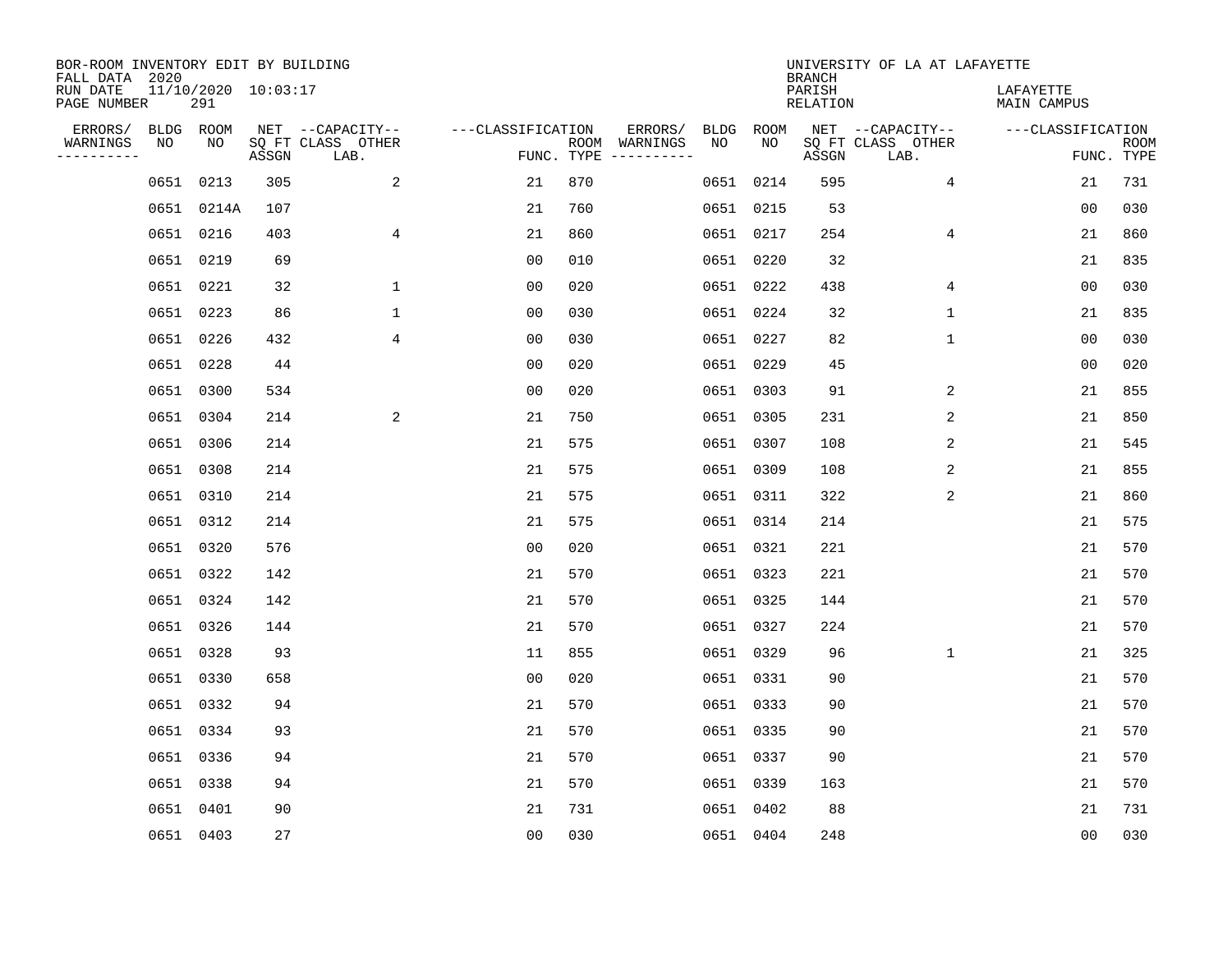| BOR-ROOM INVENTORY EDIT BY BUILDING<br>FALL DATA 2020 |            |                     |                                                                                  |                                                                                                                                                                                                                                |     |                     |                | <b>BRANCH</b>                                    | UNIVERSITY OF LA AT LAFAYETTE                                                                                                                                     |                                   |                    |
|-------------------------------------------------------|------------|---------------------|----------------------------------------------------------------------------------|--------------------------------------------------------------------------------------------------------------------------------------------------------------------------------------------------------------------------------|-----|---------------------|----------------|--------------------------------------------------|-------------------------------------------------------------------------------------------------------------------------------------------------------------------|-----------------------------------|--------------------|
| RUN DATE<br>PAGE NUMBER                               | 292        | 11/10/2020 10:03:17 |                                                                                  |                                                                                                                                                                                                                                |     |                     |                | PARISH<br>RELATION                               |                                                                                                                                                                   | LAFAYETTE<br>MAIN CAMPUS          |                    |
| ERRORS/ BLDG ROOM<br>----------                       |            | ASSGN               | NET --CAPACITY-- - ---CLASSIFICATION<br>WARNINGS NO NO SQ FT CLASS OTHER<br>LAB. | and the series of the series of the series of the series of the series of the series of the series of the series of the series of the series of the series of the series of the series of the series of the series of the seri |     | FUNC. TYPE $------$ |                |                                                  | ERRORS/ BLDG ROOM NET --CAPACITY--  ---CLASSIFICATION<br>ROOM WARNINGS NO NO SQ FT CLASS OTHER<br>ASSGN LAB.                                                      |                                   | ROOM<br>FUNC. TYPE |
|                                                       | 0651 M0101 | 90                  |                                                                                  | $00 \,$                                                                                                                                                                                                                        | 020 |                     |                |                                                  | 0651 M0218 49 1                                                                                                                                                   | 00 030                            |                    |
|                                                       | 0651 M0405 | 83                  |                                                                                  | 00                                                                                                                                                                                                                             | 020 |                     |                | TOTAL NUMBER CLASSROOMS<br>TOTAL NUMBER LABS 210 | TOTAL ASSIGNABLE & UNASSIGNABLE SQFT: 26,707<br>TOTAL NET ASSIGN SQ. FT. IN ROOM FILE 20,623<br>TOTAL NUMBER COMPUTER CLASSROOMS<br>TOTAL NUMBER SPECIAL LABS 220 |                                   |                    |
|                                                       | 0652 0101  | 1567                |                                                                                  | 74                                                                                                                                                                                                                             | 750 |                     | 0652 0101A 128 |                                                  |                                                                                                                                                                   |                                   | 00 030             |
|                                                       | 0652 0102  | 2207                |                                                                                  | 0 <sup>0</sup>                                                                                                                                                                                                                 | 030 |                     |                | TOTAL NUMBER CLASSROOMS<br>TOTAL NUMBER LABS 210 | TOTAL ASSIGNABLE & UNASSIGNABLE SQFT: 3,902<br>TOTAL NET ASSIGN SQ. FT. IN ROOM FILE 1,567<br>TOTAL NUMBER COMPUTER CLASSROOMS<br>TOTAL NUMBER SPECIAL LABS 220   |                                   |                    |
|                                                       | 0655 0100  | 82                  |                                                                                  | 21                                                                                                                                                                                                                             | 315 |                     | 0655 0101      | 559                                              |                                                                                                                                                                   | 21                                | 255                |
|                                                       | 0655 0102  | 3344                | 67                                                                               | 21                                                                                                                                                                                                                             | 250 |                     | 0655 0103      | 119                                              |                                                                                                                                                                   | 00                                | 030                |
|                                                       | 0655 0104  | 107                 | 2                                                                                | 21                                                                                                                                                                                                                             | 250 |                     | 0655 0105      | 107                                              | 2                                                                                                                                                                 | 21                                | 250                |
|                                                       | 0655 0106  | 205                 | 4                                                                                | 21                                                                                                                                                                                                                             | 250 |                     | 0655 0107      | 50                                               | $\mathbf{1}$                                                                                                                                                      | $00 \,$                           | 030                |
|                                                       | 0655 0108  | 49                  |                                                                                  | 21                                                                                                                                                                                                                             | 315 |                     | 0655 0109      | 52                                               | $\mathbf{1}$                                                                                                                                                      | 0 <sub>0</sub>                    | 030                |
|                                                       | 0655 0110  | 81                  |                                                                                  | 21                                                                                                                                                                                                                             | 255 |                     | 0655 0111      | 95                                               |                                                                                                                                                                   | 21                                | 255                |
|                                                       | 0655 0112  | 24                  |                                                                                  | 21                                                                                                                                                                                                                             | 315 |                     | 0655 0113      | 33                                               |                                                                                                                                                                   | 21                                | 315                |
|                                                       | 0655 0114  | 107                 |                                                                                  | 0 <sub>0</sub>                                                                                                                                                                                                                 | 020 |                     | 0655 0115      | 54                                               | $\mathbf{1}$                                                                                                                                                      | 0 <sub>0</sub>                    | 030                |
|                                                       | 0655 0116  | 37                  | $\mathbf{1}$                                                                     | 00                                                                                                                                                                                                                             | 010 |                     | 0655 0117      | 314                                              | $4^{\circ}$                                                                                                                                                       | 21                                | 310                |
|                                                       | 0655 0118  | 105                 | $\mathbf{1}$                                                                     | 21                                                                                                                                                                                                                             | 310 |                     | 0655 0119      | 105                                              | $\mathbf{1}$                                                                                                                                                      | 21                                | 310                |
|                                                       | 0655 0120  | 105                 | 1                                                                                | 21                                                                                                                                                                                                                             | 310 |                     | 0655 0121      | 105                                              | $\mathbf{1}$                                                                                                                                                      | 21                                | 310                |
|                                                       | 0655 0122  | 170                 | 12                                                                               | 21                                                                                                                                                                                                                             | 350 |                     | 0655 0123      | 154                                              | 2                                                                                                                                                                 | 21                                | 310                |
|                                                       | 0655 0124  | 52                  |                                                                                  | 00                                                                                                                                                                                                                             | 030 |                     | 0655 0125      | 107                                              |                                                                                                                                                                   | 21                                | 710                |
|                                                       | 0655 0126  | 62                  |                                                                                  | 0 <sub>0</sub>                                                                                                                                                                                                                 | 030 |                     | 0655 0127      | 179<br>TOTAL NUMBER CLASSROOMS                   | TOTAL ASSIGNABLE & UNASSIGNABLE SQFT:<br>TOTAL NET ASSIGN SQ. FT. IN ROOM FILE                                                                                    | $\overline{00}$<br>6,563<br>5,851 | 030                |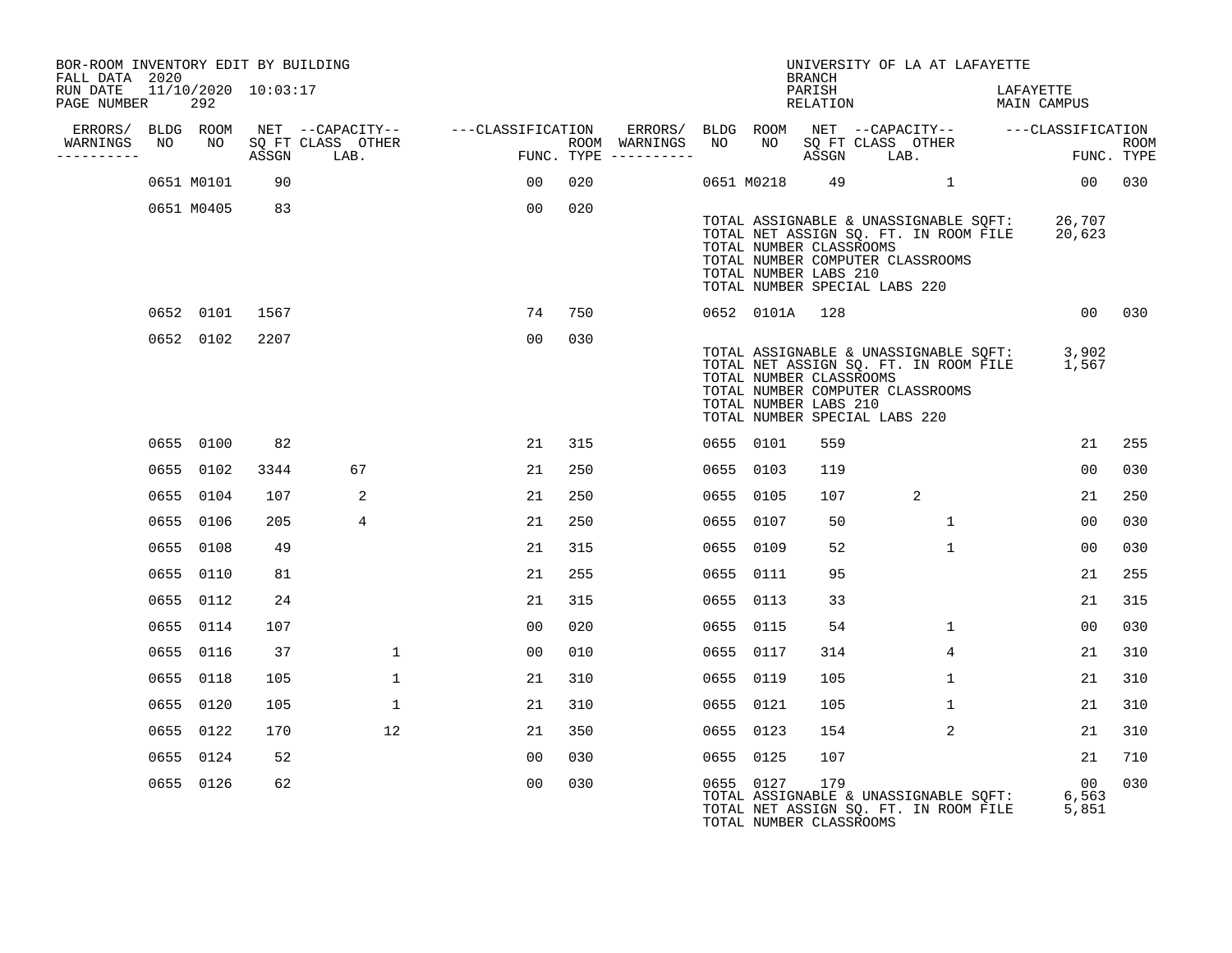| BOR-ROOM INVENTORY EDIT BY BUILDING<br>FALL DATA 2020<br>RUN DATE 11/10/2020 10:03:17<br>PAGE NUMBER | 293       |      |                                                     |     |     |                                      |           |      | <b>BRANCH</b><br>PARISH<br>RELATION              | UNIVERSITY OF LA AT LAFAYETTE                                                                                                                             | LAFAYETTE<br>MAIN CAMPUS |                           |
|------------------------------------------------------------------------------------------------------|-----------|------|-----------------------------------------------------|-----|-----|--------------------------------------|-----------|------|--------------------------------------------------|-----------------------------------------------------------------------------------------------------------------------------------------------------------|--------------------------|---------------------------|
| ERRORS/ BLDG ROOM<br>WARNINGS<br>NO<br>-----------                                                   | NO        |      | NET --CAPACITY--<br>SQ FT CLASS OTHER<br>ASSGN LAB. | FUN |     | ROOM WARNINGS<br>FUNC. TYPE $------$ | NO        | NO   | ASSGN                                            | ---CLASSIFICATION ERRORS/ BLDG ROOM NET --CAPACITY--  ---CLASSIFICATION<br>SQ FT CLASS OTHER<br>LAB.                                                      |                          | <b>ROOM</b><br>FUNC. TYPE |
|                                                                                                      |           |      |                                                     |     |     |                                      |           |      | TOTAL NUMBER LABS 210                            | TOTAL NUMBER COMPUTER CLASSROOMS<br>TOTAL NUMBER SPECIAL LABS 220                                                                                         |                          |                           |
|                                                                                                      | 0700 0101 | 143  | $\overline{3}$                                      | 00  | 030 |                                      | 0700 0102 |      | 165                                              | $\mathbf{3}$                                                                                                                                              | 00                       | 030                       |
|                                                                                                      | 0700 0103 | 30   | $\mathbf{1}$                                        | 00  | 030 |                                      | 0700 0104 |      | 30                                               | $\mathbf{1}$                                                                                                                                              | 0 <sub>0</sub>           | 030                       |
|                                                                                                      | 0700 0105 | 363  | 10                                                  | 45  | 725 |                                      | 0700      | 0106 | 1121                                             | 10                                                                                                                                                        | 45                       | 650                       |
|                                                                                                      | 0700 0107 | 47   |                                                     | 00  | 020 |                                      | 0700      | 0108 | 23                                               | 1                                                                                                                                                         | 0 <sub>0</sub>           | 030                       |
|                                                                                                      | 0700 0109 | 23   | $\mathbf{1}$                                        | 00  | 030 |                                      | 0700      | 0110 | 406                                              | $4^{\circ}$                                                                                                                                               | 21                       | 315                       |
| 0700                                                                                                 | 0111      | 47   |                                                     | 45  | 730 |                                      | 0700      | 0112 | 97                                               | $\mathbf{1}$                                                                                                                                              | 21                       | 310                       |
| 0700                                                                                                 | 0113      | 115  | $\mathbf{1}$                                        | 21  | 310 |                                      | 0700      | 0114 | 115                                              | $\mathbf{1}$                                                                                                                                              | 21                       | 310                       |
|                                                                                                      | 0700 0115 | 119  | 1                                                   | 21  | 310 |                                      | 0700      | 0116 | 222                                              | $\mathbf{1}$                                                                                                                                              | 21                       | 310                       |
|                                                                                                      | 0700 0117 | 125  | 4                                                   | 45  | 635 |                                      | 0700 0118 |      | 1603                                             | 6                                                                                                                                                         | 21                       | 720                       |
|                                                                                                      | 0700 0119 | 4940 | 30                                                  | 21  | 250 |                                      | 0700 0120 |      | 2117                                             | 6                                                                                                                                                         | 45                       | 740                       |
|                                                                                                      | 0700 0121 | 876  |                                                     | 21  | 255 |                                      | 0700 0122 |      | 876                                              |                                                                                                                                                           | 21                       | 255                       |
|                                                                                                      | 0700 0123 | 876  |                                                     | 21  | 255 |                                      |           |      | TOTAL NUMBER CLASSROOMS<br>TOTAL NUMBER LABS 210 | TOTAL ASSIGNABLE & UNASSIGNABLE SQFT:<br>TOTAL NET ASSIGN SQ. FT. IN ROOM FILE<br>TOTAL NUMBER COMPUTER CLASSROOMS<br>TOTAL NUMBER SPECIAL LABS 220       | 14,479<br>14,018         |                           |
|                                                                                                      | 0701 0101 | 2098 |                                                     | 11  | 560 |                                      | 0701 0102 |      | 80                                               |                                                                                                                                                           |                          | 11 730                    |
|                                                                                                      | 0701 0103 | 772  |                                                     | 11  | 720 |                                      |           |      | TOTAL NUMBER CLASSROOMS<br>TOTAL NUMBER LABS 210 | TOTAL ASSIGNABLE & UNASSIGNABLE SQFT: 2,950<br>TOTAL NET ASSIGN SQ. FT. IN ROOM FILE<br>TOTAL NUMBER COMPUTER CLASSROOMS<br>TOTAL NUMBER SPECIAL LABS 220 | 2,950                    |                           |
|                                                                                                      | 0702 0101 | 90   |                                                     | 74  | 750 |                                      |           |      | TOTAL NUMBER CLASSROOMS<br>TOTAL NUMBER LABS 210 | TOTAL ASSIGNABLE & UNASSIGNABLE SQFT:<br>TOTAL NET ASSIGN SQ. FT. IN ROOM FILE<br>TOTAL NUMBER COMPUTER CLASSROOMS<br>TOTAL NUMBER SPECIAL LABS 220       | 90<br>90                 |                           |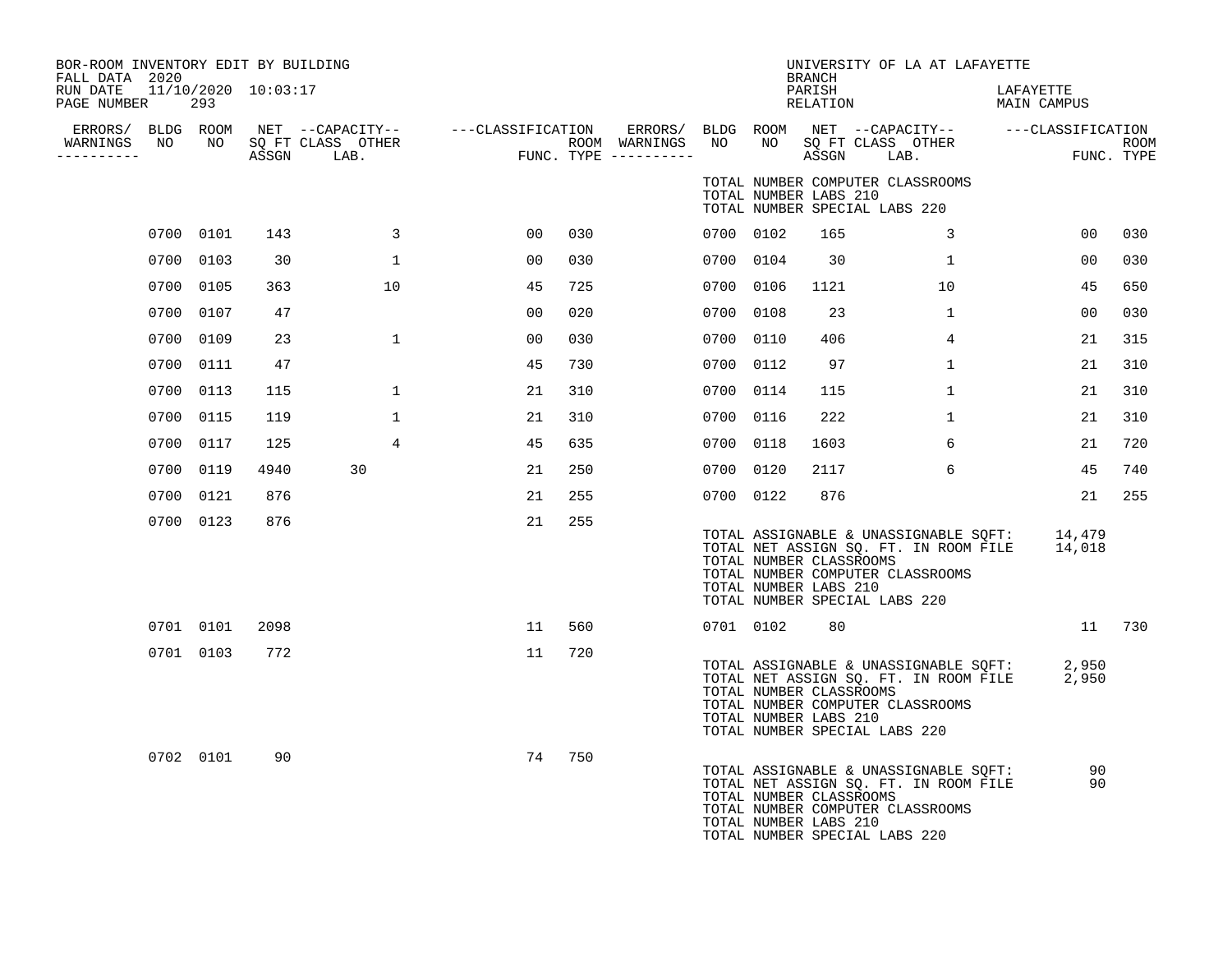| BOR-ROOM INVENTORY EDIT BY BUILDING<br>FALL DATA 2020 |      |                            |      |                                 |                                    |     |                                                       |           |                                                                                   | <b>BRANCH</b>      | UNIVERSITY OF LA AT LAFAYETTE                                                                                                    |           |                |      |
|-------------------------------------------------------|------|----------------------------|------|---------------------------------|------------------------------------|-----|-------------------------------------------------------|-----------|-----------------------------------------------------------------------------------|--------------------|----------------------------------------------------------------------------------------------------------------------------------|-----------|----------------|------|
| RUN DATE<br>PAGE NUMBER                               |      | 11/10/2020 10:03:17<br>294 |      |                                 |                                    |     |                                                       |           |                                                                                   | PARISH<br>RELATION |                                                                                                                                  | LAFAYETTE | MAIN CAMPUS    |      |
| ERRORS/ BLDG ROOM<br>WARNINGS                         | NO   | NO                         |      |                                 | NET --CAPACITY-- ---CLASSIFICATION |     | ERRORS/ BLDG ROOM NET --CAPACITY--  ---CLASSIFICATION | NO        | NO                                                                                |                    | SQ FT CLASS OTHER                                                                                                                |           |                |      |
| ----------                                            |      |                            |      | SQ FT CLASS OTHER<br>ASSGN LAB. |                                    |     | ROOM WARNINGS<br>FUNC. TYPE $------$                  |           |                                                                                   | ASSGN LAB.         |                                                                                                                                  |           | FUNC. TYPE     | ROOM |
|                                                       |      | 0703 0101 83160            |      |                                 | 11                                 | 580 |                                                       |           | TOTAL NUMBER CLASSROOMS<br>TOTAL NUMBER LABS 210<br>TOTAL NUMBER SPECIAL LABS 220 |                    | TOTAL ASSIGNABLE & UNASSIGNABLE SQFT: 83,160<br>TOTAL NET ASSIGN SQ. FT. IN ROOM FILE 83,160<br>TOTAL NUMBER COMPUTER CLASSROOMS |           |                |      |
|                                                       |      | 0704 0100                  | 784  | 2                               | 11                                 | 970 |                                                       |           | TOTAL NUMBER CLASSROOMS<br>TOTAL NUMBER LABS 210<br>TOTAL NUMBER SPECIAL LABS 220 |                    | TOTAL ASSIGNABLE & UNASSIGNABLE SQFT:<br>TOTAL NET ASSIGN SQ. FT. IN ROOM FILE<br>TOTAL NUMBER COMPUTER CLASSROOMS               |           | 784<br>784     |      |
|                                                       |      | 0920 0100                  | 1673 |                                 | 00                                 | 020 |                                                       |           | 0920 0100A                                                                        | 369                |                                                                                                                                  |           | 21             | 315  |
|                                                       | 0920 | 0100B                      | 607  |                                 | 0 <sup>0</sup>                     | 020 |                                                       |           | 0920 0100C                                                                        | 425                |                                                                                                                                  |           | 0 <sub>0</sub> | 020  |
|                                                       |      | 0920 0100D                 | 448  |                                 | 00                                 | 020 |                                                       |           | 0920 0100E                                                                        | 524                |                                                                                                                                  |           | 21             | 315  |
|                                                       |      | 0920 0101                  | 499  | 32                              | 21                                 | 350 |                                                       | 0920 0102 |                                                                                   | 2174               | 87                                                                                                                               |           | 14             | 610  |
|                                                       | 0920 | 0103                       | 194  | 3                               | 00                                 | 030 |                                                       | 0920 0104 |                                                                                   | 182                | 2                                                                                                                                |           | 14             | 615  |
|                                                       | 0920 | 0105                       | 194  | 3                               | 00                                 | 030 |                                                       | 0920 0106 |                                                                                   | 182                |                                                                                                                                  |           | 0 <sub>0</sub> | 030  |
|                                                       | 0920 | 0107                       | 121  | 2                               | 21                                 | 314 |                                                       | 0920 0108 |                                                                                   | 179                | 2                                                                                                                                |           | 21             | 314  |
|                                                       |      | 0920 0109                  | 121  | 2                               | 21                                 | 314 |                                                       | 0920 0110 |                                                                                   | 179                | 2                                                                                                                                |           | 21             | 314  |
|                                                       |      | 0920 0111                  | 179  | 2                               | 21                                 | 314 |                                                       | 0920 0112 |                                                                                   | 199                |                                                                                                                                  |           | 21             | 355  |
|                                                       |      | 0920 0113                  | 188  | 2                               | 21                                 | 314 |                                                       | 0920 0114 |                                                                                   | 522                | 34                                                                                                                               |           | 21             | 350  |
|                                                       |      | 0920 0115                  | 149  | 3                               | 21                                 | 325 |                                                       | 0920 0116 |                                                                                   | 964                | 4                                                                                                                                |           | 21             | 315  |
|                                                       |      | 0920 0116A                 | 77   | $\mathbf 1$                     | 21                                 | 315 |                                                       |           | 0920 0116B                                                                        | 166                |                                                                                                                                  |           | 21             | 315  |
|                                                       |      | 0920 0116C                 | 155  |                                 | 21                                 | 315 |                                                       | 0920 0117 |                                                                                   | 153                | 2                                                                                                                                |           | 21             | 314  |
|                                                       | 0920 | 0118                       | 175  | 3                               | 21                                 | 325 |                                                       | 0920 0119 |                                                                                   | 296                | 3                                                                                                                                |           | 21             | 325  |
|                                                       |      | 0920 0120                  | 142  | 3                               | 21                                 | 325 |                                                       | 0920 0121 |                                                                                   | 153                | 3                                                                                                                                |           | 21             | 325  |
|                                                       | 0920 | 0122                       | 134  | $\overline{2}$                  | 32                                 | 314 |                                                       | 0920 0123 |                                                                                   | 305                | 20                                                                                                                               |           | 32             | 350  |
|                                                       |      | 0920 0124                  | 134  | 2                               | 21                                 | 314 |                                                       | 0920 0125 |                                                                                   | 86                 | $\mathbf{1}$                                                                                                                     |           | 21             | 313  |
|                                                       |      | 0920 0126                  | 134  | 2                               | 21                                 | 314 |                                                       | 0920 0127 |                                                                                   | 82                 | $\mathbf{1}$                                                                                                                     |           | 21             | 314  |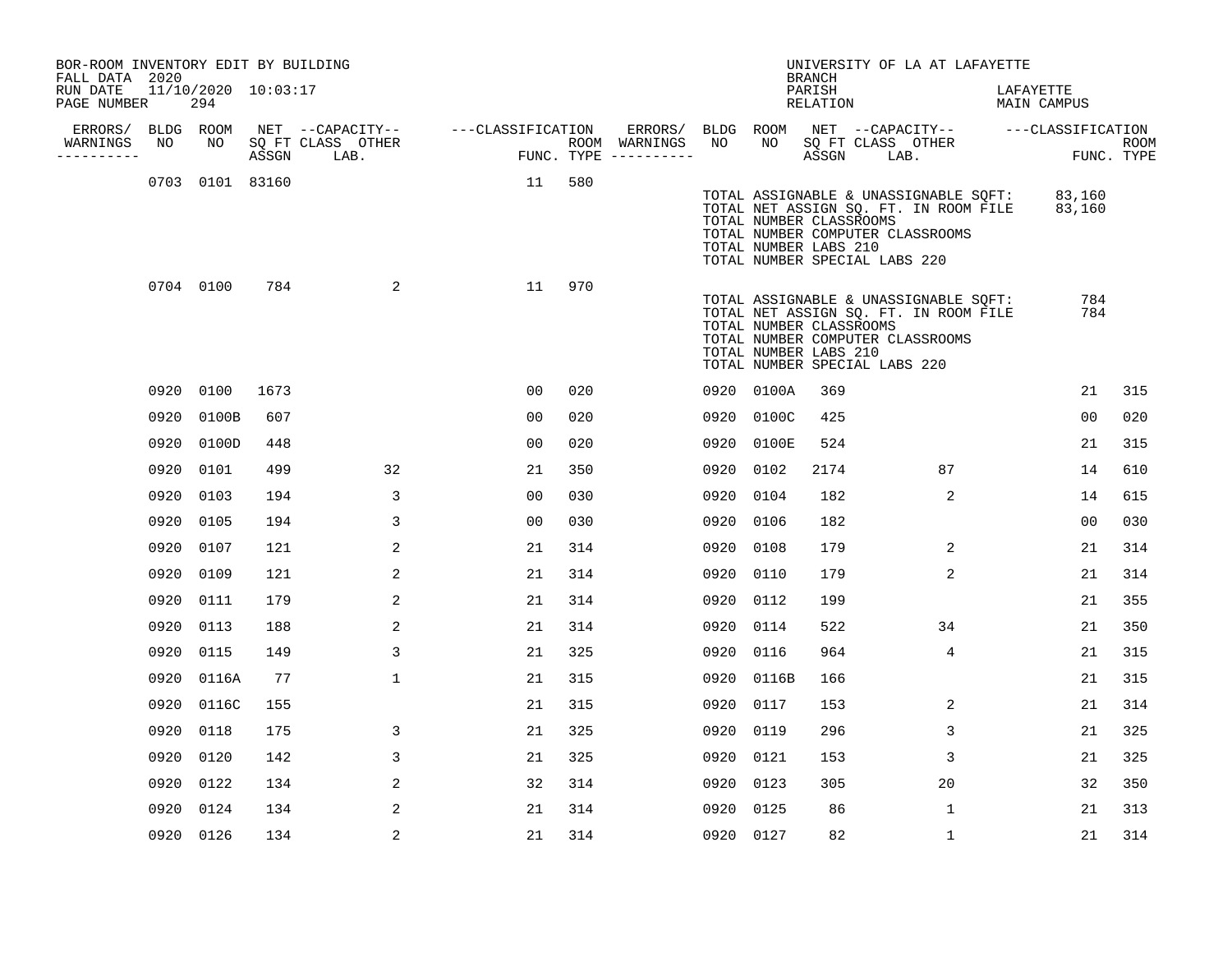| BOR-ROOM INVENTORY EDIT BY BUILDING<br>FALL DATA 2020 |             |                            |       |                           |                   |     |                                      |             |             | <b>BRANCH</b>             | UNIVERSITY OF LA AT LAFAYETTE |                          |                           |
|-------------------------------------------------------|-------------|----------------------------|-------|---------------------------|-------------------|-----|--------------------------------------|-------------|-------------|---------------------------|-------------------------------|--------------------------|---------------------------|
| RUN DATE<br>PAGE NUMBER                               |             | 11/10/2020 10:03:17<br>295 |       |                           |                   |     |                                      |             |             | PARISH<br><b>RELATION</b> |                               | LAFAYETTE<br>MAIN CAMPUS |                           |
| ERRORS/                                               | <b>BLDG</b> | ROOM                       |       | NET --CAPACITY--          | ---CLASSIFICATION |     | ERRORS/                              | <b>BLDG</b> | <b>ROOM</b> |                           | NET --CAPACITY--              | ---CLASSIFICATION        |                           |
| WARNINGS<br>----------                                | NO          | NO                         | ASSGN | SQ FT CLASS OTHER<br>LAB. |                   |     | ROOM WARNINGS<br>FUNC. TYPE $------$ | NO          | NO          | ASSGN                     | SQ FT CLASS OTHER<br>LAB.     |                          | <b>ROOM</b><br>FUNC. TYPE |
|                                                       | 0920        | 0128                       | 137   | 1                         | 21                | 314 |                                      | 0920        | 0129        | 82                        | 2                             | 21                       | 314                       |
|                                                       | 0920        | 0130                       | 137   | 1                         | 21                | 314 |                                      | 0920        | 0132        | 136                       | 1                             | 21                       | 314                       |
|                                                       | 0920        | 0134                       | 120   | $\mathbf 1$               | 21                | 314 |                                      | 0920        | 0136        | 130                       | $\mathbf 1$                   | 21                       | 314                       |
|                                                       | 0920        | 0138                       | 130   | $\mathbf 1$               | 21                | 314 |                                      | 0920        | 0140        | 140                       | $\mathbf 1$                   | 21                       | 314                       |
|                                                       | 0920        | 0141                       | 82    | $\mathbf 1$               | 21                | 314 |                                      | 0920        | 0142        | 134                       | $\mathbf 1$                   | 21                       | 314                       |
|                                                       | 0920        | 0143                       | 82    | $\mathbf 1$               | 21                | 314 |                                      |             | 0920 0144   | 134                       | 1                             | 21                       | 314                       |
|                                                       | 0920        | 0145                       | 82    | $\mathbf{1}$              | 21                | 314 |                                      | 0920        | 0146        | 134                       | $\mathbf{1}$                  | 21                       | 314                       |
|                                                       | 0920        | 0147                       | 360   |                           | 0 <sub>0</sub>    | 030 |                                      | 0920        | 0148        | 306                       | 2                             | 21                       | 314                       |
|                                                       | 0920        | 0148A                      | 19    |                           | 21                | 315 |                                      | 0920        | 0149        | 146                       |                               | 21                       | 710                       |
|                                                       | 0920        | 0150                       | 41    |                           | 0 <sub>0</sub>    | 030 |                                      | 0920        | 0151        | 78                        |                               | 21                       | 710                       |
|                                                       | 0920        | 0152                       | 55    |                           | 0 <sub>0</sub>    | 010 |                                      | 0920        | 0153        | 64                        | 5                             | 0 <sub>0</sub>           | 030                       |
|                                                       | 0920        | 0154                       | 46    |                           | 0 <sub>0</sub>    | 030 |                                      | 0920        | 0155        | 151                       | 5                             | 0 <sub>0</sub>           | 030                       |
|                                                       | 0920        | 0156                       | 307   |                           | 21                | 685 |                                      | 0920        | 0156A       | 73                        |                               | 21                       | 685                       |
|                                                       | 0920        | 0157                       | 894   | 15                        | 21                | 680 |                                      | 0920        | 0158        | 180                       |                               | 00                       | 030                       |
|                                                       | 0920        | 0160                       | 117   | 3                         | 21                | 314 |                                      | 0920        | 0161        | 1109                      | 2                             | 21                       | 260                       |
|                                                       | 0920        | 0161A                      | 82    |                           | 21                | 731 |                                      | 0920        | 0162        | 1293                      | 8                             | 21                       | 250                       |
|                                                       | 0920        | 0162A                      | 131   | 12                        | 21                | 420 |                                      | 0920        | 0163        | 258                       |                               | 21                       | 710                       |
|                                                       | 0920        | 0163A                      | 881   |                           | 21                | 715 |                                      | 0920        | 0164        | 1361                      | 4                             | 21                       | 240                       |
|                                                       | 0920        | 0164A                      | 49    |                           | 21                | 710 |                                      | 0920        | 0165        | 89                        |                               | 63                       | 315                       |
|                                                       | 0920        | 0165A                      | 293   |                           | 63                | 350 |                                      | 0920        | 0165B       | 627                       |                               | 63                       | 750                       |
|                                                       | 0920        | 0167                       | 59    | $\mathbf 1$               | 0 <sub>0</sub>    | 030 |                                      | 0920        | 0168        | 59                        |                               | 32                       | 315                       |
|                                                       | 0920        | 0168A                      | 123   | $\mathbf{1}$              | 32                | 314 |                                      | 0920        | 0168B       | 136                       | $\mathbf 1$                   | 32                       | 314                       |
|                                                       | 0920        | 0168C                      | 120   | $\mathbf{1}$              | 32                | 314 |                                      | 0920        | 0168D       | 118                       | 1                             | 32                       | 314                       |
|                                                       | 0920        | 0168E                      | 118   | $\mathbf{1}$              | 32                | 314 |                                      | 0920        | 0169        | 506                       | 33                            | 21                       | 350                       |
|                                                       | 0920        | 0170                       | 55    |                           | 32                | 315 |                                      | 0920        | 0171        | 168                       | $\sqrt{2}$                    | 21                       | 314                       |
|                                                       | 0920 0172   |                            | 78    |                           | 00                | 030 |                                      |             | 0920 0173   | 176                       |                               | 00                       | 030                       |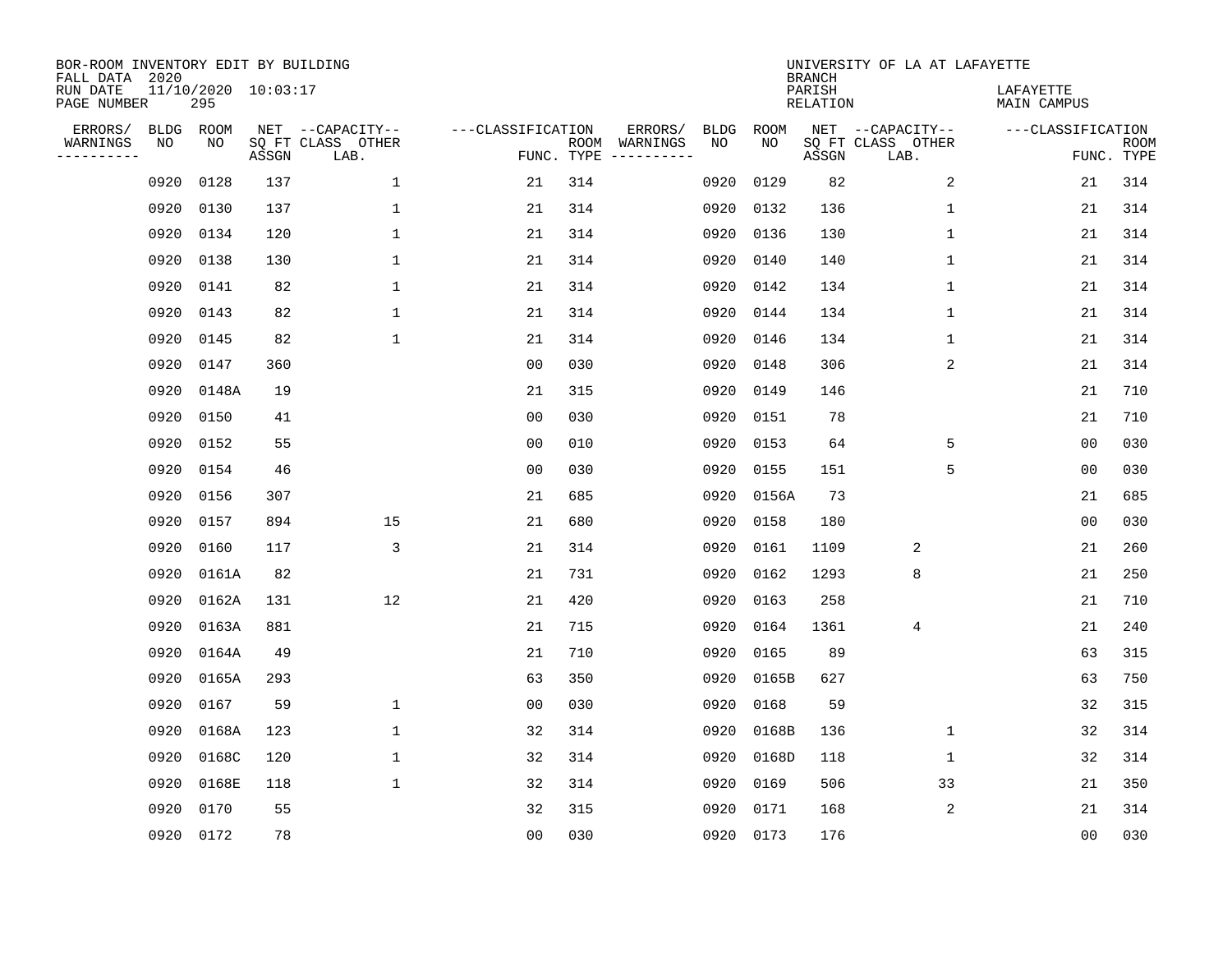| BOR-ROOM INVENTORY EDIT BY BUILDING<br>FALL DATA 2020 |             |                            |            |                           |                   |                    |          |             |             | <b>BRANCH</b>             | UNIVERSITY OF LA AT LAFAYETTE |                          |                           |
|-------------------------------------------------------|-------------|----------------------------|------------|---------------------------|-------------------|--------------------|----------|-------------|-------------|---------------------------|-------------------------------|--------------------------|---------------------------|
| RUN DATE<br>PAGE NUMBER                               |             | 11/10/2020 10:03:17<br>296 |            |                           |                   |                    |          |             |             | PARISH<br><b>RELATION</b> |                               | LAFAYETTE<br>MAIN CAMPUS |                           |
| ERRORS/                                               | <b>BLDG</b> | ROOM                       |            | NET --CAPACITY--          | ---CLASSIFICATION |                    | ERRORS/  | <b>BLDG</b> | <b>ROOM</b> |                           | NET --CAPACITY--              | ---CLASSIFICATION        |                           |
| WARNINGS<br>----------                                | NO          | NO                         | ASSGN      | SQ FT CLASS OTHER<br>LAB. |                   | ROOM<br>FUNC. TYPE | WARNINGS | NO          | NO          | ASSGN                     | SQ FT CLASS OTHER<br>LAB.     |                          | <b>ROOM</b><br>FUNC. TYPE |
|                                                       | 0920        | 0174                       | 215        |                           | 0 <sub>0</sub>    | 030                |          | 0920        | 0175        | 76                        |                               | 21                       | 355                       |
|                                                       | 0920        | 0176                       | 174        | $\mathbf{1}$              | 21                | 310                |          | 0920        | 0177        | 119                       |                               | 21                       | 731                       |
|                                                       | 0920        | 0178                       | 177        |                           | 21                | 731                |          | 0920        | 0179        | 274                       |                               | 21                       | 731                       |
|                                                       | 0920        |                            | 0181 10825 | 87                        | 32                | 260                |          | 0920        | 0200        | 968                       |                               | 0 <sub>0</sub>           | 020                       |
|                                                       | 0920        | 0200A                      | 486        |                           | 0 <sub>0</sub>    | 020                |          | 0920        | 0200B       | 396                       |                               | 0 <sub>0</sub>           | 020                       |
|                                                       | 0920        | 0201                       | 178        | 1                         | 32                | 310                |          | 0920        | 0201A       | 122                       | 1                             | 32                       | 314                       |
|                                                       | 0920        | 0201B                      | 202        | $\mathbf{1}$              | 32                | 314                |          | 0920        | 0201C       | 132                       | $\mathbf 1$                   | 32                       | 314                       |
|                                                       | 0920        | 0201D                      | 104        | $\mathbf{1}$              | 32                | 314                |          | 0920        | 0201E       | 133                       | $\mathbf 1$                   | 32                       | 314                       |
|                                                       | 0920        | 0201F                      | 96         | 1                         | 32                | 314                |          | 0920        | 0201G       | 127                       | 1                             | 32                       | 314                       |
|                                                       | 0920        | 0201H                      | 127        | 1                         | 32                | 314                |          | 0920        | 0201I       | 173                       | 1                             | 32                       | 314                       |
|                                                       | 0920        | 0201J                      | 120        | 2                         | 32                | 314                |          | 0920        | 0201K       | 132                       | 1                             | 32                       | 314                       |
|                                                       | 0920        | 0201L                      | 102        | $\mathbf{1}$              | 32                | 314                |          | 0920        | 0203        | 402                       | 2                             | 32                       | 314                       |
|                                                       | 0920        | 0204                       | 402        | 4                         | 32                | 310                |          | 0920        | 0205        | 402                       | 4                             | 32                       | 310                       |
|                                                       | 0920        | 0206                       | 373        | 24                        | 21                | 350                |          | 0920        | 0207        | 283                       | 3                             | 21                       | 325                       |
|                                                       | 0920        | 0208                       | 149        | 1                         | 21                | 315                |          | 0920        | 0209        | 75                        |                               | 21                       | 315                       |
|                                                       | 0920        | 0210                       | 31         |                           | 0 <sub>0</sub>    | 030                |          | 0920        | 0211        | 7                         |                               | 21                       | 315                       |
|                                                       | 0920        | 0212                       | 113        | 1                         | 21                | 313                |          | 0920        | 0213        | 355                       |                               | 21                       | 620                       |
|                                                       | 0920        | 0216                       | 175        | 2                         | 0 <sub>0</sub>    | 030                |          | 0920        | 0217        | 175                       | 2                             | 00                       | 030                       |
|                                                       | 0920        | 0218                       | 679        | 30                        | 11                | 210                |          | 0920        | 0219        | 22                        |                               | 21                       | 715                       |
|                                                       | 0920        | 0220                       | 477        |                           | 21                | 710                |          | 0920        | 0221A       | 79                        | $\mathbf{1}$                  | 21                       | 270                       |
|                                                       | 0920        | 0221B                      | 79         | 1                         | 21                | 270                |          | 0920        | 0221E       | 79                        | $\mathbf{1}$                  | 21                       | 270                       |
|                                                       | 0920        | 0221F                      | 79         | $\mathbf{1}$              | 21                | 270                |          | 0920        | 0221G       | 79                        | $\mathbf{1}$                  | 21                       | 270                       |
|                                                       | 0920        | 0221H                      | 79         | $\mathbf{1}$              | 21                | 270                |          | 0920        | 0221I       | 79                        | 1                             | 21                       | 314                       |
|                                                       | 0920        | 0221J                      | 79         | 1                         | 21                | 314                |          | 0920        | 0221K       | 79                        | 1                             | 21                       | 314                       |
|                                                       | 0920        | 0221L                      | 79         | 1                         | 21                | 314                |          | 0920        | 0222        | 247                       |                               | 0 <sub>0</sub>           | 030                       |
|                                                       |             | 0920 B0100                 | 1273       |                           | 0 <sub>0</sub>    | 020                |          |             | 0920 B0101  | 123                       |                               | 00                       | 020                       |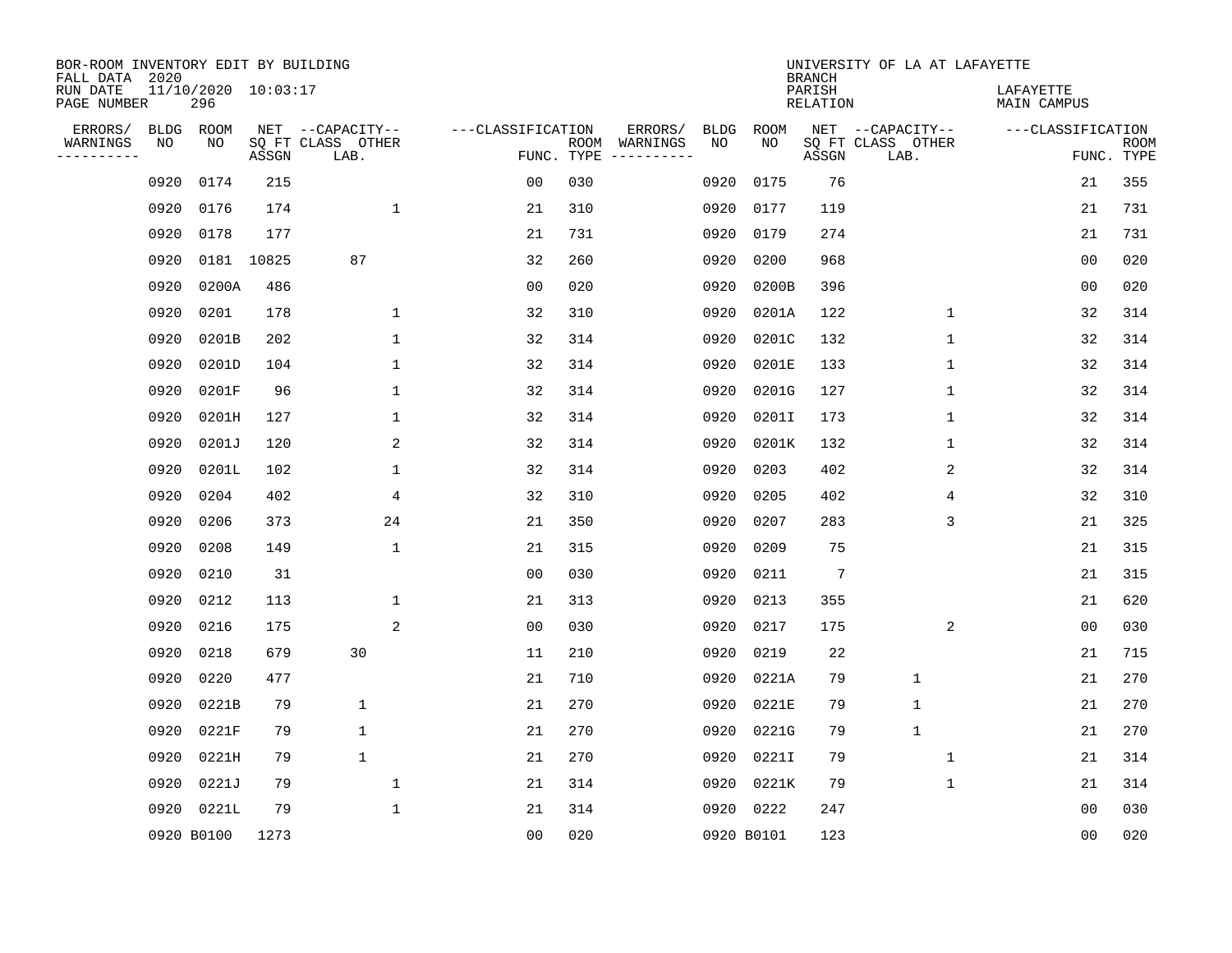| BOR-ROOM INVENTORY EDIT BY BUILDING<br>FALL DATA 2020 |             |                     |                           |                   |     |                                      |      |                         | <b>BRANCH</b>      | UNIVERSITY OF LA AT LAFAYETTE                                                  |                          |                           |
|-------------------------------------------------------|-------------|---------------------|---------------------------|-------------------|-----|--------------------------------------|------|-------------------------|--------------------|--------------------------------------------------------------------------------|--------------------------|---------------------------|
| RUN DATE<br>PAGE NUMBER                               | 297         | 11/10/2020 10:03:17 |                           |                   |     |                                      |      |                         | PARISH<br>RELATION |                                                                                | LAFAYETTE<br>MAIN CAMPUS |                           |
| ERRORS/                                               | BLDG ROOM   |                     | NET --CAPACITY--          | ---CLASSIFICATION |     | ERRORS/                              | BLDG | ROOM                    |                    | NET --CAPACITY--                                                               | ---CLASSIFICATION        |                           |
| WARNINGS<br>NO<br>----------                          | NO.         | ASSGN               | SQ FT CLASS OTHER<br>LAB. |                   |     | ROOM WARNINGS<br>FUNC. TYPE $------$ | NO   | NO                      | ASSGN              | SQ FT CLASS OTHER<br>LAB.                                                      |                          | <b>ROOM</b><br>FUNC. TYPE |
|                                                       | 0920 B0105  | 157                 |                           | 32                | 315 |                                      |      | 0920 B0106              | 134                | 2                                                                              | 32                       | 314                       |
|                                                       | 0920 B0107  | 114                 | 2                         | 32                | 314 |                                      |      | 0920 B0108              | 151                | 3                                                                              | 32                       | 325                       |
|                                                       | 0920 B0109  | 118                 | 2                         | 32                | 314 |                                      |      | 0920 B0110              | 118                | 2                                                                              | 32                       | 314                       |
|                                                       | 0920 B0111  | 151                 | 2                         | 32                | 314 |                                      |      | 0920 B0112              | 114                | 2                                                                              | 32                       | 314                       |
|                                                       | 0920 B0113  | 116                 | 2                         | 32                | 314 |                                      |      | 0920 B0114              | 116                | 2                                                                              | 32                       | 314                       |
|                                                       | 0920 B0115  | 115                 | 2                         | 32                | 314 |                                      |      | 0920 B0116              | 140                | 2                                                                              | 00                       | 020                       |
|                                                       | 0920 B0117  | 140                 | 2                         | 00                | 020 |                                      |      | 0920 B0118              | 187                |                                                                                | 32                       | 315                       |
|                                                       | 0920 B0119  | 213                 | 14                        | 32                | 350 |                                      |      | 0920 B0120              | 73                 |                                                                                | 0 <sub>0</sub>           | 020                       |
|                                                       | 0920 B0121  | 34                  |                           | 0 <sub>0</sub>    | 030 |                                      |      | 0920 B0122              | 41                 |                                                                                | 0 <sub>0</sub>           | 030                       |
|                                                       | 0920 B0123  | 40                  |                           | 00                | 010 |                                      |      | 0920 B0124              | 69                 |                                                                                | 32                       | 315                       |
|                                                       | 0920 B0125  | 103                 | 2                         | 21                | 314 |                                      |      | 0920 B0126              | 104                | 2                                                                              | 21                       | 314                       |
|                                                       | 0920 B0127  | 105                 | $\overline{a}$            | 21                | 314 |                                      |      | 0920 B0128              | 118                | 2                                                                              | 21                       | 314                       |
|                                                       | 0920 B0129  | 145                 | 2                         | 21                | 314 |                                      |      | 0920 B0130              | 120                | 2                                                                              | 32                       | 314                       |
|                                                       | 0920 B0131  | 121                 | $\overline{a}$            | 32                | 314 |                                      |      | 0920 B0132              | 146                | 2                                                                              | 32                       | 314                       |
|                                                       | 0920 B0133  | 114                 | 2                         | 32                | 314 |                                      |      | 0920 B0134              | 118                | 2                                                                              | 32                       | 314                       |
|                                                       | 0920 B0135  | 120                 | $\overline{a}$            | 21                | 314 |                                      |      | 0920 B0136              | 70                 |                                                                                | 32                       | 315                       |
|                                                       | 0920 B0137  | 48                  | $\mathbf 1$               | 32                | 314 |                                      |      | 0920 B0138              | 48                 | $\mathbf 1$                                                                    | 32                       | 314                       |
|                                                       | 0920 B0139  | 48                  | $\mathbf{1}$              | 32                | 314 |                                      |      | 0920 B0140              | 198                |                                                                                | 32                       | 315                       |
|                                                       | 0920 B0141  | 85                  |                           | 32                | 315 |                                      |      | 0920 B0141A             | 35                 |                                                                                | 32                       | 710                       |
|                                                       | 0920 B0142  | 29                  |                           | 0 <sub>0</sub>    | 030 |                                      |      | 0920 E0100              | 88                 |                                                                                | 0 <sub>0</sub>           | 020                       |
|                                                       | 0920 E0200  | 88                  |                           | 00                | 020 |                                      |      | 0920 S01001             | 230                |                                                                                | 00                       | 020                       |
|                                                       | 0920 S01002 | 267                 |                           | 00                | 020 |                                      |      | 0920 S01003             | 235                |                                                                                | 0 <sub>0</sub>           | 020                       |
|                                                       | 0920 S02001 | 240                 |                           | 0 <sub>0</sub>    | 020 |                                      |      | 0920 S02002             | 240                |                                                                                | 00                       | 020                       |
|                                                       | 0920 S02003 | 328                 |                           | 00                | 020 |                                      |      | TOTAL NUMBER CLASSROOMS |                    | TOTAL ASSIGNABLE & UNASSIGNABLE SQFT:<br>TOTAL NET ASSIGN SQ. FT. IN ROOM FILE | 52,793<br>41,558         |                           |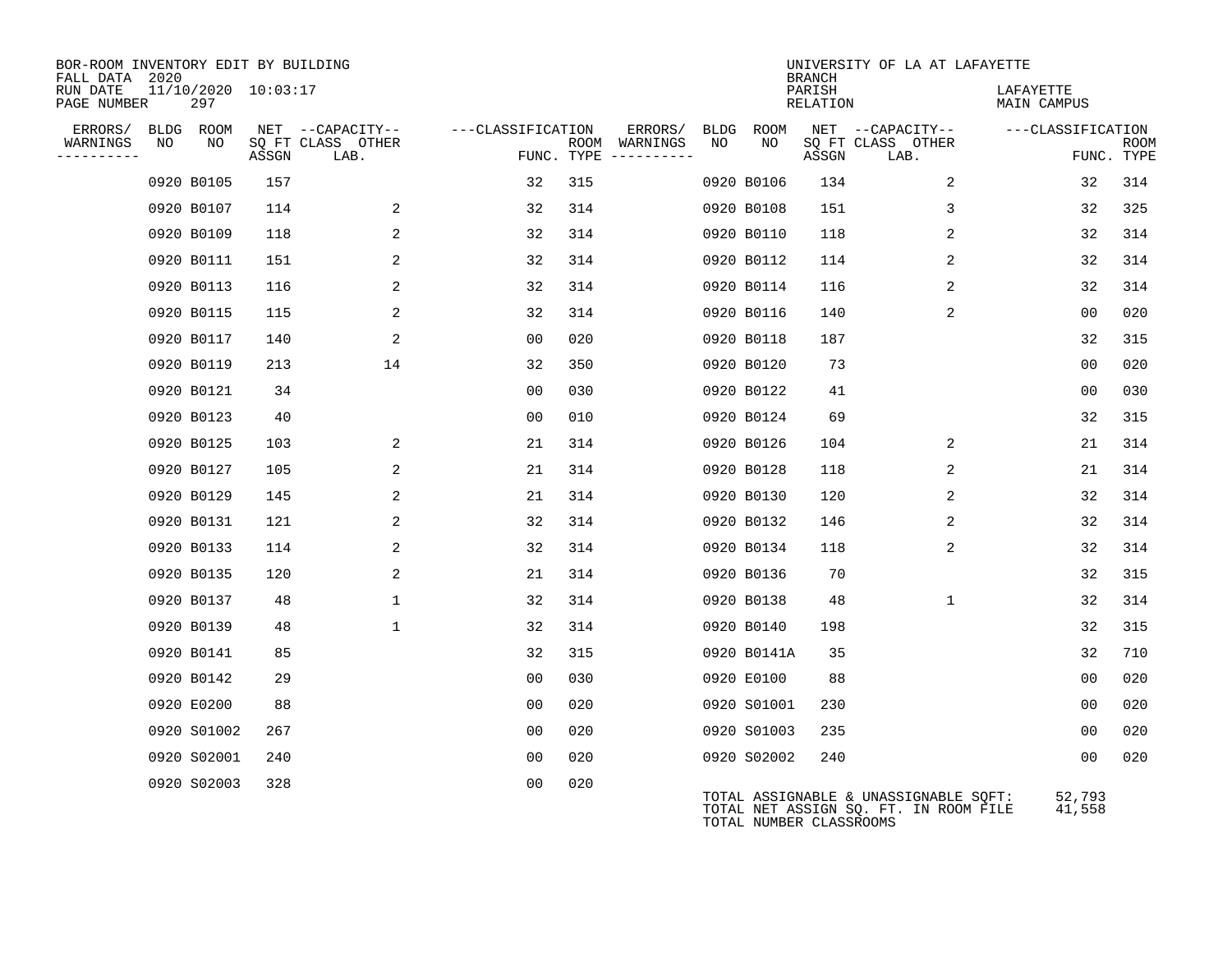| BOR-ROOM INVENTORY EDIT BY BUILDING<br>FALL DATA 2020<br>RUN DATE<br>PAGE NUMBER |    | 11/10/2020 10:03:17<br>298 |       |                                               |                   |     |                                                 |           |                       | <b>BRANCH</b><br>PARISH<br>RELATION | UNIVERSITY OF LA AT LAFAYETTE                                     | LAFAYETTE<br>MAIN CAMPUS |                    |
|----------------------------------------------------------------------------------|----|----------------------------|-------|-----------------------------------------------|-------------------|-----|-------------------------------------------------|-----------|-----------------------|-------------------------------------|-------------------------------------------------------------------|--------------------------|--------------------|
| ERRORS/ BLDG ROOM<br>WARNINGS<br>----------                                      | NO | NO                         | ASSGN | NET --CAPACITY--<br>SQ FT CLASS OTHER<br>LAB. | ---CLASSIFICATION |     | ERRORS/<br>ROOM WARNINGS<br>FUNC. TYPE $------$ | NO        | BLDG ROOM<br>NO       | ASSGN                               | NET --CAPACITY--<br>SQ FT CLASS OTHER<br>LAB.                     | ---CLASSIFICATION        | ROOM<br>FUNC. TYPE |
|                                                                                  |    |                            |       |                                               |                   |     |                                                 |           | TOTAL NUMBER LABS 210 |                                     | TOTAL NUMBER COMPUTER CLASSROOMS<br>TOTAL NUMBER SPECIAL LABS 220 | $\mathbf{1}$             |                    |
|                                                                                  |    | 094A 0100                  | 205   |                                               | 93                | 525 |                                                 | 094A 0101 |                       | 127                                 | 2                                                                 | 93                       | 525                |
|                                                                                  |    | 094A 0102A                 | 127   |                                               | 93                | 895 |                                                 |           | 094A 0102B            | 336                                 |                                                                   | 93                       | 895                |
|                                                                                  |    | 094A 0103                  | 82    |                                               | 0 <sub>0</sub>    | 030 |                                                 |           | 094A 0104             | 39                                  |                                                                   | 00                       | 020                |
|                                                                                  |    | 094A 0105                  | 1063  | 30                                            | 93                | 525 |                                                 | 094A 0106 |                       | 495                                 | 10                                                                | 0 <sub>0</sub>           | 030                |
|                                                                                  |    | 094A 0107                  | 495   | 10                                            | 00                | 030 |                                                 | 094A 0108 |                       | 121                                 |                                                                   | 93                       | 660                |
|                                                                                  |    | 094A 0109                  | 61    |                                               | 0 <sub>0</sub>    | 010 |                                                 | 094A 0110 |                       | 53                                  | $\mathbf{1}$                                                      | 93                       | 710                |
|                                                                                  |    | 094A 0111                  | 135   |                                               | 93                | 525 |                                                 |           | 094A 0112             | 74                                  |                                                                   | 0 <sub>0</sub>           | 030                |
|                                                                                  |    | 094A 0113                  | 202   | 6                                             | 93                | 660 |                                                 | 094A 0114 |                       | 121                                 |                                                                   | 93                       | 525                |
|                                                                                  |    | 094A 0115                  | 121   |                                               | 93                | 635 |                                                 | 094A 0116 |                       | 250                                 | 7                                                                 | 93                       | 660                |
|                                                                                  |    | 094A 0117                  | 91    |                                               | 93                | 525 |                                                 | 094A 0118 |                       | 71                                  |                                                                   | 00                       | 030                |
|                                                                                  |    | 094A 0119                  | 49    |                                               | 0 <sub>0</sub>    | 020 |                                                 | 094A 0120 |                       | 189                                 |                                                                   | 0 <sub>0</sub>           | 020                |
|                                                                                  |    | 094A 0121                  | 71    |                                               | 0 <sub>0</sub>    | 020 |                                                 | 094A 0122 |                       | 1115                                | 45                                                                | 93                       | 525                |
|                                                                                  |    | 094A 0123                  | 1130  | 45                                            | 93                | 525 |                                                 |           | 094A 0124             | 64                                  |                                                                   | 0 <sub>0</sub>           | 020                |
|                                                                                  |    | 094A 0125                  | 100   |                                               | 93                | 525 |                                                 |           | 094A 0125A            | 130                                 |                                                                   | 00                       | 030                |
|                                                                                  |    | 094A 0126                  | 806   | 40                                            | 93                | 350 |                                                 | 094A 0200 |                       | 52                                  |                                                                   | 00                       | 020                |
|                                                                                  |    | 094A 0201                  | 139   | 3                                             | 93                | 325 |                                                 | 094A 0202 |                       | 120                                 | $\mathbf{1}$                                                      | 93                       | 310                |
|                                                                                  |    | 094A 0203                  | 140   | 3                                             | 93                | 325 |                                                 | 094A 0204 |                       | 140                                 | 3                                                                 | 93                       | 325                |
|                                                                                  |    | 094A 0205                  | 114   | $\mathbf{1}$                                  | 93                | 320 |                                                 | 094A 0206 |                       | 40                                  |                                                                   | 00                       | 010                |
|                                                                                  |    | 094A 0207                  | 74    |                                               | 93                | 710 |                                                 | 094A 0208 |                       | 120                                 | 2                                                                 | 93                       | 315                |
|                                                                                  |    | 094A 0209                  | 129   | $\mathbf{1}$                                  | 93                | 310 |                                                 | 094A 0210 |                       | 130                                 | $\mathbf{1}$                                                      | 93                       | 310                |
|                                                                                  |    | 094A 0211                  | 478   |                                               | 00                | 020 |                                                 | 094A 0212 |                       | 775                                 | 20                                                                | 93                       | 350                |
|                                                                                  |    | 094A 0213                  | 50    |                                               | 93                | 315 |                                                 | 094A 0214 |                       | 80                                  |                                                                   | 00                       | 030                |
|                                                                                  |    | 094A 0215                  | 100   | 2                                             | 0 <sub>0</sub>    | 030 |                                                 | 094A 0216 |                       | 93                                  | 2                                                                 | 00                       | 030                |
|                                                                                  |    | 094A 0217                  | 80    |                                               | 93                | 315 |                                                 | 094A 0218 |                       | 120                                 | 1                                                                 | 93                       | 310                |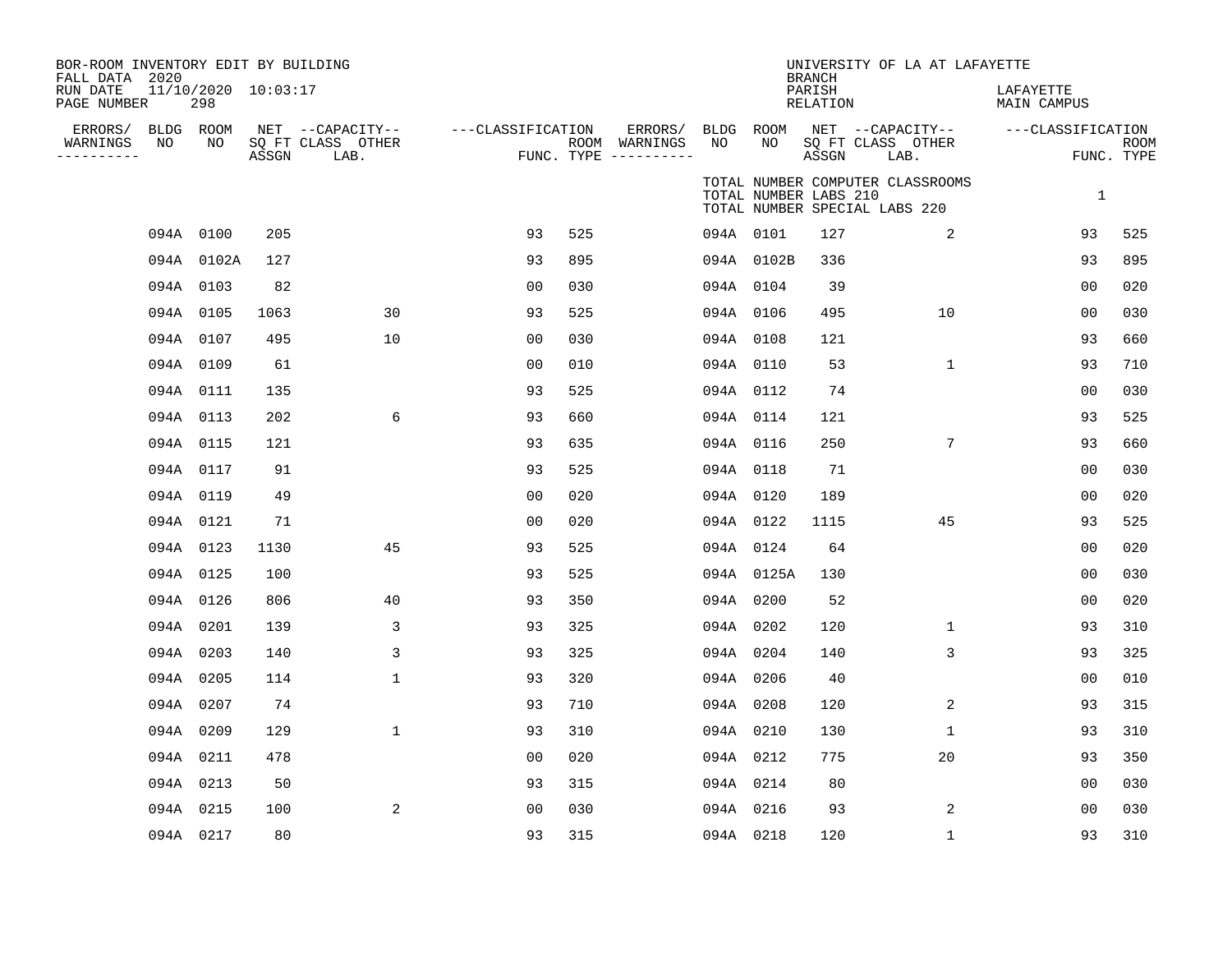| BOR-ROOM INVENTORY EDIT BY BUILDING<br>FALL DATA 2020 |           |               |                                  |                        |     |  |                                                                                                    | BRANCH             | UNIVERSITY OF LA AT LAFAYETTE                                                                                                   |           |                 |     |
|-------------------------------------------------------|-----------|---------------|----------------------------------|------------------------|-----|--|----------------------------------------------------------------------------------------------------|--------------------|---------------------------------------------------------------------------------------------------------------------------------|-----------|-----------------|-----|
| RUN DATE 11/10/2020 10:03:17<br>PAGE NUMBER           | 299       |               |                                  |                        |     |  |                                                                                                    | PARISH<br>RELATION |                                                                                                                                 | LAFAYETTE | MAIN CAMPUS     |     |
|                                                       |           |               |                                  |                        |     |  |                                                                                                    |                    |                                                                                                                                 |           |                 |     |
| -----------                                           |           |               | WARNINGS NO NO SQ FT CLASS OTHER |                        |     |  |                                                                                                    |                    |                                                                                                                                 |           |                 |     |
|                                                       |           |               |                                  | 094A 0219 364 1 93 310 |     |  | 094A 0220 188<br>TOTAL NUMBER CLASSROOMS<br>TOTAL NUMBER LABS 210<br>TOTAL NUMBER SPECIAL LABS 220 |                    | TOTAL ASSIGNABLE & UNASSIGNABLE SQFT: 11,449<br>TOTAL NET ASSIGN SQ. FT. IN ROOM FILE 8,598<br>TOTAL NUMBER COMPUTER CLASSROOMS |           | 00 020          |     |
|                                                       |           | 094B 0001 120 |                                  | 11                     | 520 |  | TOTAL NUMBER CLASSROOMS<br>TOTAL NUMBER LABS 210<br>TOTAL NUMBER SPECIAL LABS 220                  |                    | TOTAL NET ASSIGN SQ. FT. IN ROOM FILE 120<br>TOTAL NET ASSIGN SQ. FT. IN ROOM FILE 120<br>TOTAL NUMBER COMPUTER CLASSROOMS      |           |                 |     |
|                                                       | 094C 0100 | 140           |                                  | 00                     | 020 |  | 094C 0101                                                                                          | 72                 |                                                                                                                                 |           | 45              | 525 |
|                                                       | 094C 0102 | 118           | 12                               | 45                     | 525 |  | 094C 0103                                                                                          | 81                 | $4\overline{ }$                                                                                                                 |           | 74              | 525 |
|                                                       | 094C 0104 | 81            | $4\overline{ }$                  | 74                     | 525 |  | 094C 0105                                                                                          | 686                |                                                                                                                                 |           | 45              | 525 |
|                                                       | 094C 0106 | 81            | 4                                | 74                     | 525 |  | 094C 0107                                                                                          | 81                 | $4\overline{ }$                                                                                                                 |           | 74              | 525 |
|                                                       | 094C 0108 | 118           | 12                               | 45                     | 525 |  | 094C 0109<br>TOTAL NUMBER CLASSROOMS<br>TOTAL NUMBER LABS 210<br>TOTAL NUMBER SPECIAL LABS 220     | 72                 | TOTAL ASSIGNABLE & UNASSIGNABLE SQFT: 1,530<br>TOTAL NET ASSIGN SQ. FT. IN ROOM FILE 1,390<br>TOTAL NUMBER COMPUTER CLASSROOMS  |           | 45              | 525 |
|                                                       | 095A 0101 | 300           | 3                                | 93                     | 325 |  | 095A 0102                                                                                          | 365                | 2                                                                                                                               |           | 93              | 310 |
|                                                       | 095A 0103 | 44            |                                  | 00                     | 030 |  | 095A 0104                                                                                          | 1350               | 12 <sup>7</sup>                                                                                                                 |           | 93              | 520 |
|                                                       | 095A 0105 | 198           | 2                                | 93                     | 525 |  | 095A 0106                                                                                          | 102                | $\mathbf{1}$                                                                                                                    |           | 00              | 030 |
|                                                       | 095A 0107 | 136           | $\overline{4}$                   | 00                     | 030 |  | 095A 0108                                                                                          | 128                | $4\overline{ }$                                                                                                                 |           | 00 <sub>o</sub> | 030 |
|                                                       | 095A 0109 | 312           |                                  | 45                     | 525 |  | TOTAL NUMBER CLASSROOMS<br>TOTAL NUMBER LABS 210<br>TOTAL NUMBER SPECIAL LABS 220                  |                    | TOTAL ASSIGNABLE & UNASSIGNABLE SQFT: 2,935<br>TOTAL NET ASSIGN SQ. FT. IN ROOM FILE 2,525<br>TOTAL NUMBER COMPUTER CLASSROOMS  |           |                 |     |
|                                                       | 096A 0100 | 46            |                                  | 00                     | 020 |  | 096A 0100A                                                                                         | 46                 |                                                                                                                                 |           | 00 <sub>o</sub> | 020 |
|                                                       | 096A 0101 | 270           | 12                               | 45                     | 520 |  | 096A 0102                                                                                          |                    | 270 12                                                                                                                          |           | 45              | 520 |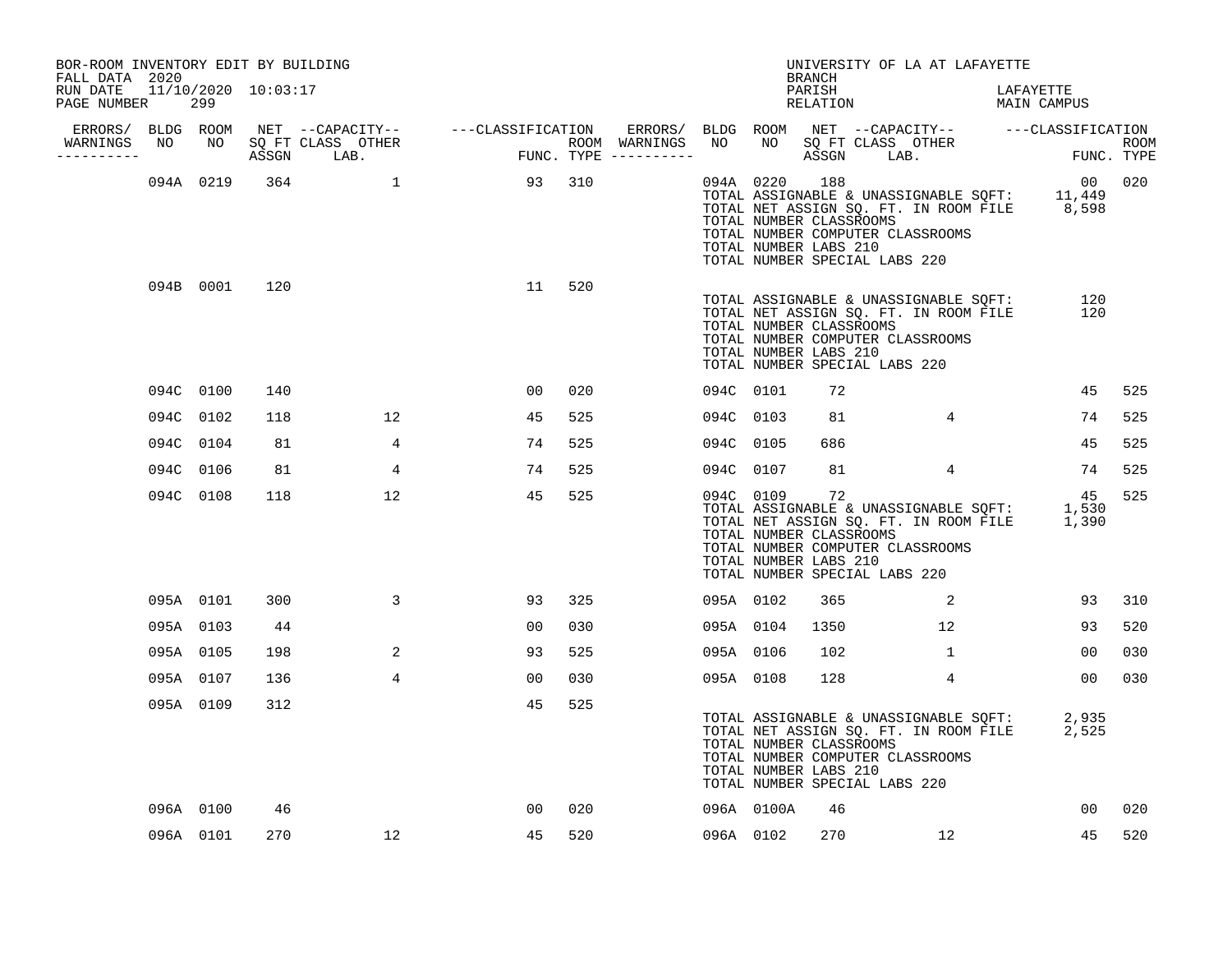| BOR-ROOM INVENTORY EDIT BY BUILDING<br>FALL DATA 2020 |    |                            |       |                           |                   |     |                                      |           |                                                  | <b>BRANCH</b>      | UNIVERSITY OF LA AT LAFAYETTE                                                                                                                       |                          |                           |
|-------------------------------------------------------|----|----------------------------|-------|---------------------------|-------------------|-----|--------------------------------------|-----------|--------------------------------------------------|--------------------|-----------------------------------------------------------------------------------------------------------------------------------------------------|--------------------------|---------------------------|
| RUN DATE<br>PAGE NUMBER                               |    | 11/10/2020 10:03:17<br>300 |       |                           |                   |     |                                      |           |                                                  | PARISH<br>RELATION |                                                                                                                                                     | LAFAYETTE<br>MAIN CAMPUS |                           |
| ERRORS/                                               |    | BLDG ROOM                  |       | NET --CAPACITY--          | ---CLASSIFICATION |     | ERRORS/                              | BLDG ROOM |                                                  |                    | NET --CAPACITY--                                                                                                                                    | ---CLASSIFICATION        |                           |
| WARNINGS<br>----------                                | NO | NO                         | ASSGN | SQ FT CLASS OTHER<br>LAB. |                   |     | ROOM WARNINGS<br>FUNC. TYPE $------$ | NO        | NO                                               | ASSGN              | SQ FT CLASS OTHER<br>LAB.                                                                                                                           |                          | <b>ROOM</b><br>FUNC. TYPE |
|                                                       |    | 096A 0103                  | 48    | $\mathbf{1}$              | 00                | 030 |                                      | 096A 0104 |                                                  | 48                 | $\mathbf{1}$                                                                                                                                        | 00                       | 030                       |
|                                                       |    | 096A 0105                  | 68    |                           | 00                | 030 |                                      | 096A 0106 |                                                  | 12                 |                                                                                                                                                     | 00                       | 030                       |
|                                                       |    | 096A 0201                  | 485   | 6                         | 45                | 350 |                                      |           | 096A 0201A                                       | 8                  | 1                                                                                                                                                   | 45                       | 355                       |
|                                                       |    | 096A 0201B                 | 8     |                           | 0 <sub>0</sub>    | 030 |                                      | 096A 0202 |                                                  | 122                | $\mathbf 1$                                                                                                                                         | 11                       | 310                       |
|                                                       |    | 096A 0202A                 | 9     |                           | 45                | 315 |                                      | 096A 0203 |                                                  | 122                | $\mathbf 1$                                                                                                                                         | 11                       | 310                       |
|                                                       |    | 096A 0203A                 | 10    |                           | 45                | 315 |                                      | 096A 0204 |                                                  | 57                 | $\mathbf{1}$                                                                                                                                        | 00                       | 030                       |
|                                                       |    | 096A 0205                  | 46    | $\mathbf{1}$              | 00                | 030 |                                      |           | TOTAL NUMBER CLASSROOMS<br>TOTAL NUMBER LABS 210 |                    | TOTAL ASSIGNABLE & UNASSIGNABLE SQFT:<br>TOTAL NET ASSIGN SQ. FT. IN ROOM FILE<br>TOTAL NUMBER COMPUTER CLASSROOMS<br>TOTAL NUMBER SPECIAL LABS 220 | 1,675<br>1,296           |                           |
|                                                       |    | 097A 0001                  | 1563  |                           | 31                | 745 |                                      |           | TOTAL NUMBER CLASSROOMS<br>TOTAL NUMBER LABS 210 |                    | TOTAL ASSIGNABLE & UNASSIGNABLE SQFT:<br>TOTAL NET ASSIGN SQ. FT. IN ROOM FILE<br>TOTAL NUMBER COMPUTER CLASSROOMS<br>TOTAL NUMBER SPECIAL LABS 220 | 1,563<br>1,563           |                           |
|                                                       |    | 1HCV 1100                  | 3058  |                           | 0 <sub>0</sub>    | 020 |                                      | 1HCV 1101 |                                                  | 1300               | 4                                                                                                                                                   | 91                       | 950                       |
|                                                       |    | 1HCV 1102                  | 1300  | 4                         | 91                | 950 |                                      | 1HCV 1103 |                                                  | 1300               | 4                                                                                                                                                   | 91                       | 950                       |
|                                                       |    | 1HCV 1104                  | 721   | 2                         | 91                | 950 |                                      | 1HCV 1105 |                                                  | 1016               | 3                                                                                                                                                   | 91                       | 950                       |
|                                                       |    | 1HCV 1106                  | 721   | 2                         | 91                | 950 |                                      | 1HCV 1107 |                                                  | 1062               | 3                                                                                                                                                   | 91                       | 950                       |
|                                                       |    | 1HCV 1108                  | 1076  | 3                         | 91                | 950 |                                      | 1HCV 1109 |                                                  | 1076               | 3                                                                                                                                                   | 91                       | 950                       |
|                                                       |    | 1HCV 1110                  | 1300  | 4                         | 91                | 950 |                                      | 1HCV 1111 |                                                  | 1300               | 4                                                                                                                                                   | 91                       | 950                       |
|                                                       |    | 1HCV 1112                  | 722   | 2                         | 91                | 950 |                                      | 1HCV 1113 |                                                  | 1300               | 4                                                                                                                                                   | 91                       | 950                       |
|                                                       |    | 1HCV 1114                  | 1076  | 3                         | 91                | 950 |                                      | 1HCV 1115 |                                                  | 1360               | 4                                                                                                                                                   | 91                       | 950                       |
|                                                       |    | 1HCV 1116                  | 1016  | 3                         | 91                | 950 |                                      | 1HCV 1117 |                                                  | 47                 | 1                                                                                                                                                   | 91                       | 731                       |
|                                                       |    | 1HCV 1118                  | 114   |                           | 0 <sub>0</sub>    | 030 |                                      | 1HCV 1119 |                                                  | 49                 |                                                                                                                                                     | 91                       | 715                       |
|                                                       |    | 1HCV 1120                  | 13    |                           | 0 <sub>0</sub>    | 030 |                                      | 1HCV 1200 |                                                  | 2709               |                                                                                                                                                     | 00                       | 020                       |
|                                                       |    | 1HCV 1201                  | 1300  | 4                         | 91                | 950 |                                      | 1HCV 1202 |                                                  | 1300               | 4                                                                                                                                                   | 91                       | 950                       |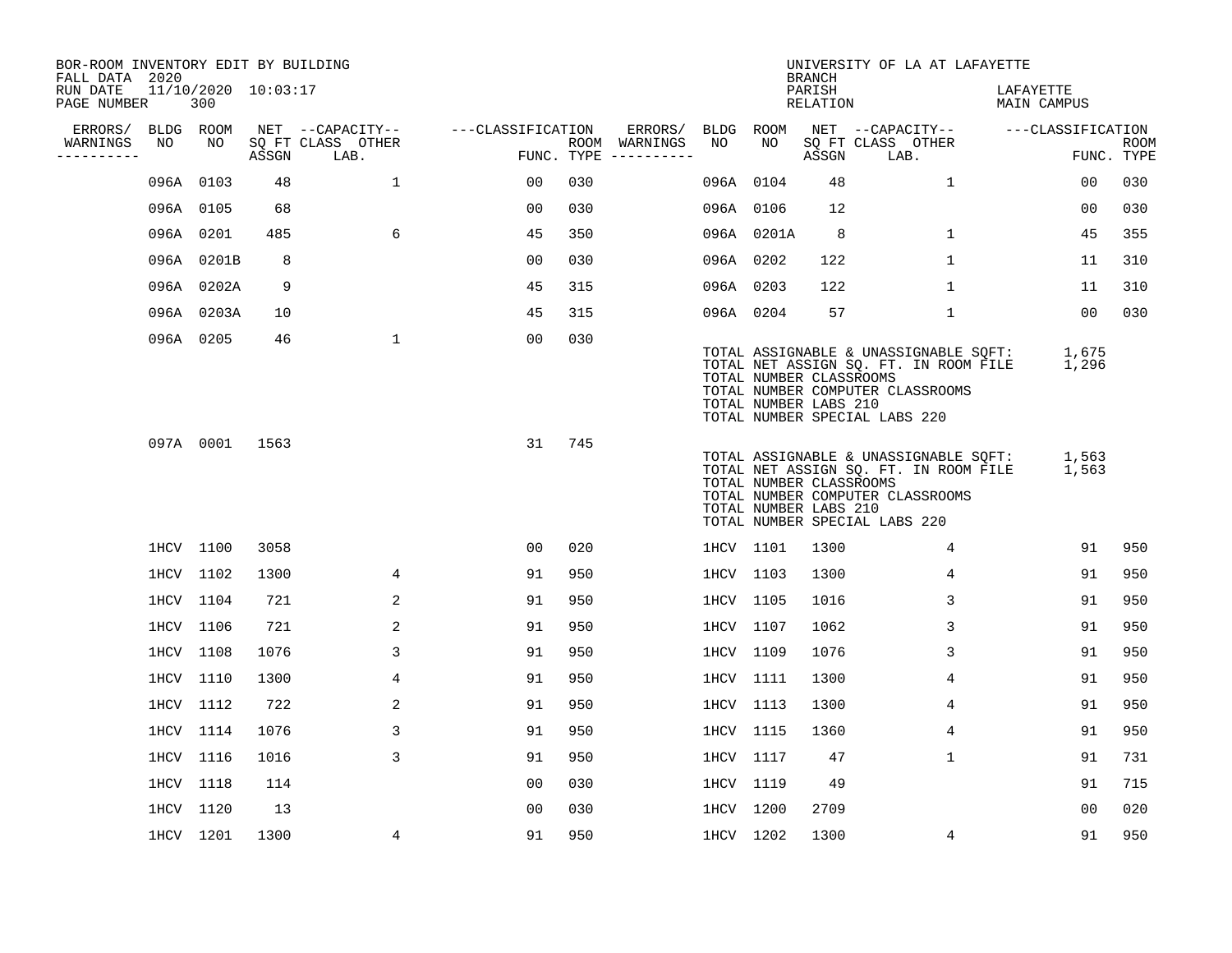| BOR-ROOM INVENTORY EDIT BY BUILDING<br>FALL DATA 2020 |      |           |                     |                           |                   |     |                                      |      |           | <b>BRANCH</b>                                    | UNIVERSITY OF LA AT LAFAYETTE                                                                                                                       |                          |                           |
|-------------------------------------------------------|------|-----------|---------------------|---------------------------|-------------------|-----|--------------------------------------|------|-----------|--------------------------------------------------|-----------------------------------------------------------------------------------------------------------------------------------------------------|--------------------------|---------------------------|
| RUN DATE<br>PAGE NUMBER                               |      | 301       | 11/10/2020 10:03:17 |                           |                   |     |                                      |      |           | PARISH<br>RELATION                               |                                                                                                                                                     | LAFAYETTE<br>MAIN CAMPUS |                           |
| ERRORS/                                               |      | BLDG ROOM |                     | NET --CAPACITY--          | ---CLASSIFICATION |     | ERRORS/                              | BLDG | ROOM      |                                                  | NET --CAPACITY--                                                                                                                                    | ---CLASSIFICATION        |                           |
| WARNINGS<br>----------                                | NO   | NO        | ASSGN               | SQ FT CLASS OTHER<br>LAB. |                   |     | ROOM WARNINGS<br>FUNC. TYPE $------$ | NO.  | NO.       | ASSGN                                            | SQ FT CLASS OTHER<br>LAB.                                                                                                                           |                          | <b>ROOM</b><br>FUNC. TYPE |
|                                                       |      | 1HCV 1203 | 1300                | $\overline{4}$            | 91                | 950 |                                      |      | 1HCV 1204 | 721                                              | 2                                                                                                                                                   | 91                       | 950                       |
|                                                       |      | 1HCV 1205 | 1016                | 3                         | 91                | 950 |                                      |      | 1HCV 1206 | 721                                              | 2                                                                                                                                                   | 91                       | 950                       |
|                                                       |      | 1HCV 1207 | 1062                | 3                         | 91                | 950 |                                      |      | 1HCV 1208 | 1076                                             | 3                                                                                                                                                   | 91                       | 950                       |
|                                                       |      | 1HCV 1209 | 1076                | 3                         | 91                | 950 |                                      |      | 1HCV 1210 | 1300                                             | 4                                                                                                                                                   | 91                       | 950                       |
|                                                       |      | 1HCV 1211 | 1300                | 4                         | 91                | 950 |                                      |      | 1HCV 1212 | 722                                              | 2                                                                                                                                                   | 91                       | 950                       |
|                                                       |      | 1HCV 1213 | 1300                | 4                         | 91                | 950 |                                      |      | 1HCV 1214 | 1076                                             | 3                                                                                                                                                   | 91                       | 950                       |
|                                                       |      | 1HCV 1215 | 1360                | 4                         | 91                | 950 |                                      |      | 1HCV 1216 | 1016                                             | 3                                                                                                                                                   | 91                       | 950                       |
|                                                       |      | 1HCV 1217 | 47                  |                           | 91                | 731 |                                      |      | 1HCV 1219 | 55                                               |                                                                                                                                                     | 91                       | 731                       |
|                                                       |      | 1HCV 1220 | 49                  |                           | 91                | 715 |                                      |      | 1HCV 1221 | 36                                               |                                                                                                                                                     | 0 <sub>0</sub>           | 010                       |
|                                                       |      | 1HCV 1300 | 2709                |                           | 0 <sub>0</sub>    | 020 |                                      |      | 1HCV 1301 | 1300                                             | 4                                                                                                                                                   | 91                       | 950                       |
|                                                       |      | 1HCV 1302 | 1300                | 4                         | 91                | 950 |                                      |      | 1HCV 1303 | 1300                                             | 4                                                                                                                                                   | 91                       | 950                       |
|                                                       |      | 1HCV 1304 | 721                 | 2                         | 91                | 950 |                                      |      | 1HCV 1305 | 1016                                             | 3                                                                                                                                                   | 91                       | 950                       |
|                                                       |      | 1HCV 1306 | 721                 | 2                         | 91                | 950 |                                      |      | 1HCV 1307 | 1062                                             | 3                                                                                                                                                   | 91                       | 950                       |
|                                                       |      | 1HCV 1308 | 1076                | 3                         | 91                | 950 |                                      |      | 1HCV 1309 | 1076                                             | 3                                                                                                                                                   | 91                       | 950                       |
|                                                       |      | 1HCV 1310 | 1300                | 4                         | 91                | 950 |                                      |      | 1HCV 1311 | 1300                                             | 4                                                                                                                                                   | 91                       | 950                       |
|                                                       |      | 1HCV 1312 | 722                 | 2                         | 91                | 950 |                                      |      | 1HCV 1313 | 1300                                             | 4                                                                                                                                                   | 91                       | 950                       |
|                                                       |      | 1HCV 1314 | 1076                | 3                         | 91                | 950 |                                      |      | 1HCV 1315 | 1360                                             | 4                                                                                                                                                   | 91                       | 950                       |
|                                                       |      | 1HCV 1316 | 1016                | 3                         | 91                | 950 |                                      |      | 1HCV 1317 | 55                                               |                                                                                                                                                     | 91                       | 731                       |
|                                                       |      | 1HCV 1318 | 45                  |                           | 91                | 731 |                                      |      | 1HCV 1319 | 55                                               |                                                                                                                                                     | 91                       | 731                       |
|                                                       |      | 1HCV 1320 | 49                  |                           | 91                | 715 |                                      |      | 1HCV 1321 | 36                                               |                                                                                                                                                     | 0 <sub>0</sub>           | 010                       |
|                                                       |      | 1HCV 2118 | 55                  |                           | 91                | 731 |                                      |      |           | TOTAL NUMBER CLASSROOMS<br>TOTAL NUMBER LABS 210 | TOTAL ASSIGNABLE & UNASSIGNABLE SQFT:<br>TOTAL NET ASSIGN SQ. FT. IN ROOM FILE<br>TOTAL NUMBER COMPUTER CLASSROOMS<br>TOTAL NUMBER SPECIAL LABS 220 | 62,119<br>53,444         |                           |
|                                                       | 2HCV | 2100      | 2206                |                           | 0 <sub>0</sub>    | 020 |                                      |      | 2HCV 2106 | 807                                              | 2                                                                                                                                                   | 91                       | 950                       |
|                                                       |      | 2HCV 2108 | 808                 | $\overline{a}$            | 91                | 950 |                                      |      | 2HCV 2109 | 721                                              | 2                                                                                                                                                   | 91                       | 950                       |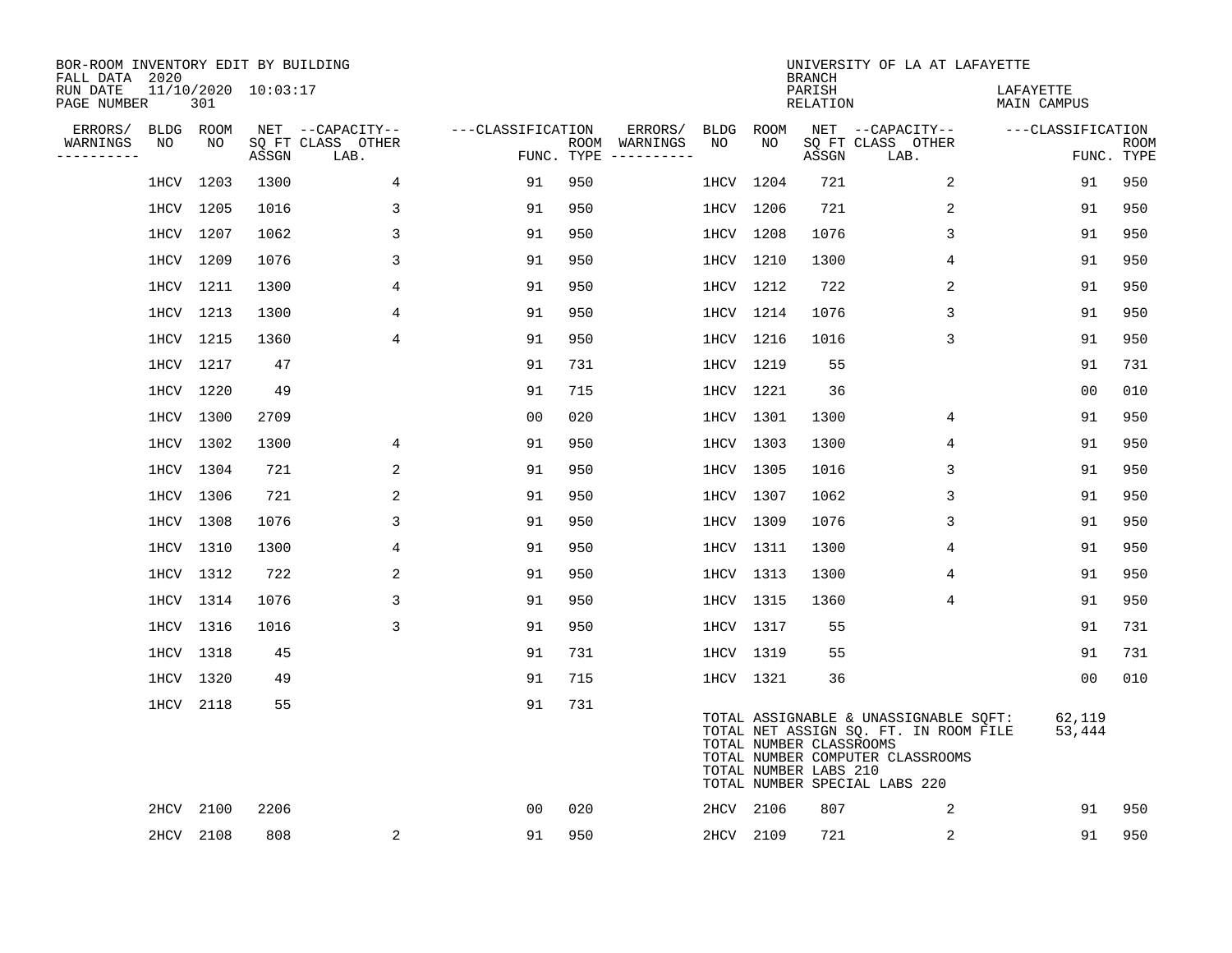| BOR-ROOM INVENTORY EDIT BY BUILDING<br>FALL DATA 2020 |                            |       |                           |                   |            |                              |             |             | <b>BRANCH</b>             | UNIVERSITY OF LA AT LAFAYETTE |                                 |                           |
|-------------------------------------------------------|----------------------------|-------|---------------------------|-------------------|------------|------------------------------|-------------|-------------|---------------------------|-------------------------------|---------------------------------|---------------------------|
| RUN DATE<br>PAGE NUMBER                               | 11/10/2020 10:03:17<br>302 |       |                           |                   |            |                              |             |             | PARISH<br><b>RELATION</b> |                               | LAFAYETTE<br><b>MAIN CAMPUS</b> |                           |
| ERRORS/<br><b>BLDG</b>                                | ROOM                       |       | NET --CAPACITY--          | ---CLASSIFICATION |            | ERRORS/                      | <b>BLDG</b> | <b>ROOM</b> |                           | NET --CAPACITY--              | ---CLASSIFICATION               |                           |
| WARNINGS<br>ΝO<br>----------                          | NO                         | ASSGN | SQ FT CLASS OTHER<br>LAB. |                   | FUNC. TYPE | ROOM WARNINGS<br>----------- | NO          | NO          | ASSGN                     | SQ FT CLASS OTHER<br>LAB.     |                                 | <b>ROOM</b><br>FUNC. TYPE |
| 2HCV                                                  | 2110                       | 721   | 2                         | 91                | 950        |                              | 2HCV        | 2111        | 721                       | 2                             | 91                              | 950                       |
| 2HCV                                                  | 2112                       | 1300  | 4                         | 91                | 950        |                              | 2HCV        | 2113        | 721                       | 2                             | 91                              | 950                       |
| 2HCV                                                  | 2114                       | 721   | 2                         | 91                | 950        |                              | 2HCV        | 2115        | 1375                      | 4                             | 91                              | 950                       |
| 2HCV                                                  | 2117                       | 760   | 2                         | 91                | 950        |                              | 2HCV        | 2119        | 1299                      | 4                             | 91                              | 950                       |
| 2HCV                                                  | 2120A                      | 519   |                           | 91                | 315        |                              | 2HCV        | 2120B       | 792                       | 39                            | 91                              | 315                       |
| 2HCV                                                  | 2120C                      | 659   | 32                        | 91                | 315        |                              | 2HCV        | 2120D       | 843                       | 42                            | 91                              | 315                       |
| 2HCV                                                  | 2121                       | 374   | $\mathbf{1}$              | 91                | 310        |                              | 2HCV        | 2122        | 143                       | $\overline{2}$                | 91                              | 325                       |
| 2HCV                                                  | 2123                       | 195   | 9                         | 91                | 350        |                              | 2HCV        | 2124        | 114                       | 5                             | 91                              | 315                       |
| 2HCV                                                  | 2125A                      | 109   | 5                         | 91                | 315        |                              | 2HCV        | 2125B       | 53                        |                               | 0 <sub>0</sub>                  | 030                       |
| 2HCV                                                  | 2126                       | 77    | $\mathbf{1}$              | 91                | 315        |                              | 2HCV        | 2127        | 347                       | 17                            | 91                              | 410                       |
| 2HCV                                                  | 2128                       | 71    | 3                         | 91                | 410        |                              | 2HCV        | 2129        | 76                        | 3                             | 91                              | 410                       |
| 2HCV                                                  | 2130A                      | 14    |                           | 0 <sub>0</sub>    | 010        |                              | 2HCV        | 2130B       | 13                        |                               | 0 <sub>0</sub>                  | 030                       |
| 2HCV                                                  | 2131                       | 170   |                           | 91                | 315        |                              | 2HCV        | 2132A       | 793                       | 39                            | 91                              | 315                       |
| 2HCV                                                  | 2132B                      | 16    |                           | 91                | 731        |                              | 2HCV        | 2133        | 293                       | 1                             | 0 <sub>0</sub>                  | 030                       |
| 2HCV                                                  | 2134                       | 50    | 2                         | 0 <sub>0</sub>    | 020        |                              | 2HCV        | 2135        | 290                       | 1                             | 0 <sub>0</sub>                  | 030                       |
| 2HCV                                                  | 2136                       | 47    | 2                         | 0 <sub>0</sub>    | 020        |                              | 2HCV        | 2137        | 29                        |                               | 0 <sub>0</sub>                  | 030                       |
| 2HCV                                                  | 2138                       | 102   |                           | 0 <sub>0</sub>    | 030        |                              | 2HCV        | 2138A       | 12                        |                               | 0 <sub>0</sub>                  | 030                       |
| 2HCV                                                  | 2139                       | 101   |                           | 0 <sub>0</sub>    | 030        |                              | 2HCV        | 2140        | 59                        |                               | 91                              | 715                       |
| 2HCV                                                  | 2141                       | 128   |                           | 0 <sub>0</sub>    | 030        |                              | 2HCV        | 2142        | 61                        |                               | 91                              | 715                       |
| 2HCV                                                  | 2143                       | 152   |                           | 91                | 731        |                              | 2HCV        | 2145        | 121                       |                               | 91                              | 731                       |
| 2HCV                                                  | 2146                       | 59    |                           | 0 <sub>0</sub>    | 010        |                              | 2HCV        | 2147        | 59                        |                               | 91                              | 731                       |
| 2HCV                                                  | 2200                       | 2837  |                           | 0 <sub>0</sub>    | 020        |                              | 2HCV        | 2201        | 1299                      | 4                             | 91                              | 950                       |
| 2HCV                                                  | 2202                       | 1297  | 4                         | 91                | 950        |                              | 2HCV        | 2204        | 518                       | 2                             | 91                              | 950                       |
| 2HCV                                                  | 2206                       | 799   | 2                         | 91                | 950        |                              | 2HCV        | 2207        | 721                       | 2                             | 91                              | 950                       |
| 2HCV                                                  | 2208                       | 799   | 2                         | 91                | 950        |                              | 2HCV        | 2209        | 721                       | 2                             | 91                              | 950                       |
|                                                       | 2HCV 2210                  | 721   | $\overline{2}$            | 91                | 950        |                              |             | 2HCV 2211   | 721                       | 2                             | 91                              | 950                       |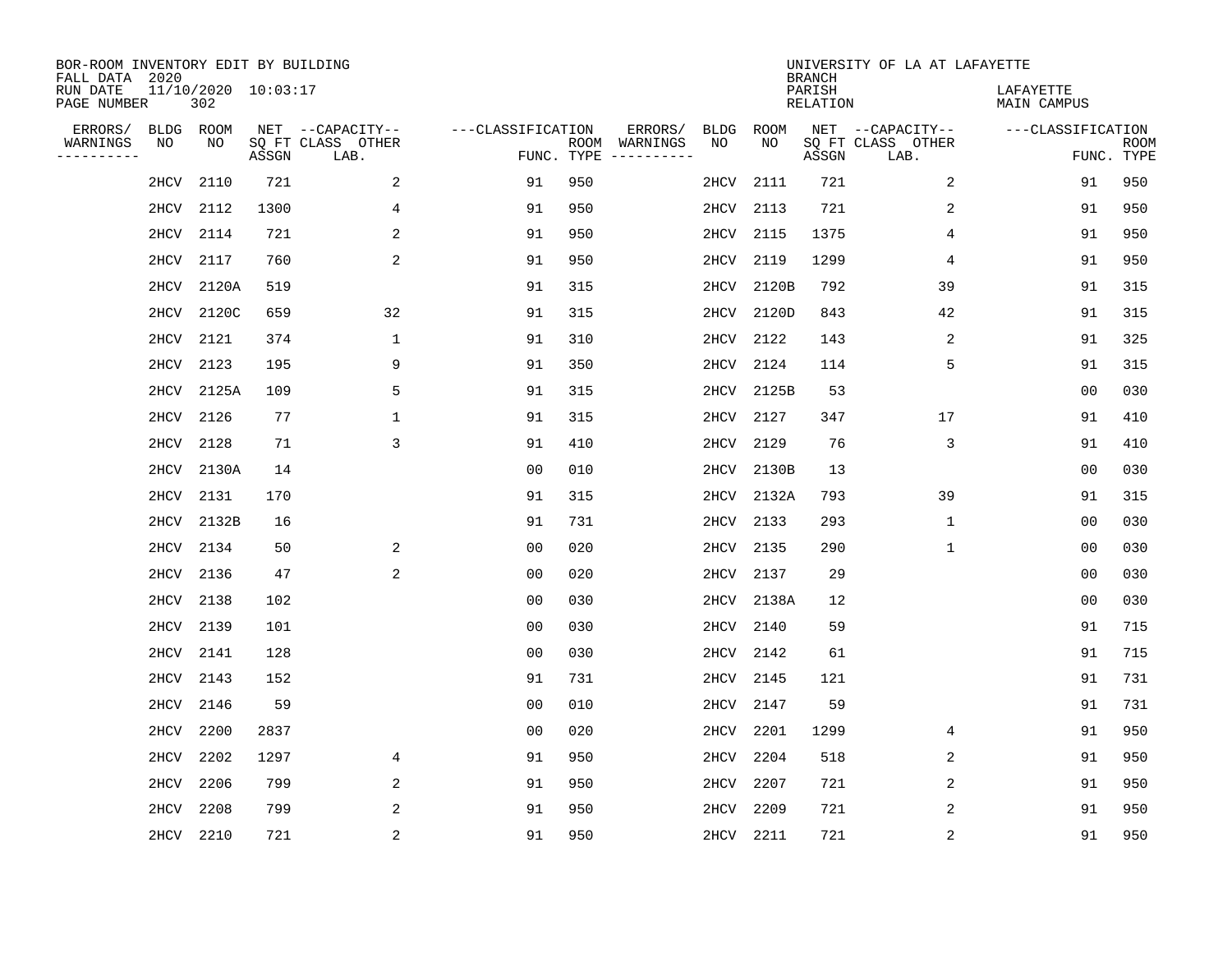| BOR-ROOM INVENTORY EDIT BY BUILDING<br>FALL DATA 2020 |                            |       |                           |                   |            |                              |           |      | <b>BRANCH</b>             | UNIVERSITY OF LA AT LAFAYETTE         |                          |                           |
|-------------------------------------------------------|----------------------------|-------|---------------------------|-------------------|------------|------------------------------|-----------|------|---------------------------|---------------------------------------|--------------------------|---------------------------|
| RUN DATE<br>PAGE NUMBER                               | 11/10/2020 10:03:17<br>303 |       |                           |                   |            |                              |           |      | PARISH<br><b>RELATION</b> |                                       | LAFAYETTE<br>MAIN CAMPUS |                           |
| ERRORS/<br><b>BLDG</b>                                | ROOM                       |       | NET --CAPACITY--          | ---CLASSIFICATION |            | ERRORS/                      | BLDG      | ROOM |                           | NET --CAPACITY--                      | ---CLASSIFICATION        |                           |
| WARNINGS<br>NO<br>----------                          | NO                         | ASSGN | SQ FT CLASS OTHER<br>LAB. |                   | FUNC. TYPE | ROOM WARNINGS<br>----------- | NO        | NO   | ASSGN                     | SQ FT CLASS OTHER<br>LAB.             |                          | <b>ROOM</b><br>FUNC. TYPE |
| 2HCV                                                  | 2212                       | 1300  | 4                         | 91                | 950        |                              | 2HCV      | 2213 | 721                       | 2                                     | 91                       | 950                       |
| 2HCV                                                  | 2214                       | 721   | 2                         | 91                | 950        |                              | 2HCV      | 2215 | 1375                      | 4                                     | 91                       | 950                       |
| 2HCV                                                  | 2217                       | 760   | 2                         | 91                | 950        |                              | 2HCV      | 2219 | 1300                      | 4                                     | 91                       | 950                       |
| 2HCV                                                  | 2220                       | 62    |                           | 91                | 731        |                              | 2HCV      | 2221 | 62                        |                                       | 91                       | 731                       |
| 2HCV                                                  | 2222                       | 59    |                           | 91                | 731        |                              | 2HCV      | 2223 | 59                        |                                       | 91                       | 715                       |
| 2HCV                                                  | 2224                       | 62    |                           | 91                | 731        |                              | 2HCV      | 2225 | 62                        |                                       | 91                       | 731                       |
| 2HCV                                                  | 2226                       | 61    |                           | 91                | 731        |                              | 2HCV      | 2227 | 150                       |                                       | 91                       | 731                       |
| 2HCV                                                  | 2229                       | 121   |                           | 91                | 731        |                              | 2HCV      | 2230 | 59                        |                                       | 0 <sub>0</sub>           | 010                       |
| 2HCV                                                  | 2231                       | 59    |                           | 91                | 731        |                              | 2HCV      | 2232 | 191                       |                                       | 0 <sub>0</sub>           | 030                       |
| 2HCV                                                  | 2300                       | 2815  |                           | 0 <sub>0</sub>    | 020        |                              | 2HCV      | 2301 | 1299                      | 4                                     | 91                       | 950                       |
| 2HCV                                                  | 2302                       | 1297  | 4                         | 91                | 950        |                              | 2HCV      | 2304 | 722                       | 2                                     | 91                       | 950                       |
| 2HCV                                                  | 2305                       | 1108  | 3                         | 91                | 950        |                              | 2HCV      | 2306 | 799                       | 2                                     | 91                       | 950                       |
| 2HCV                                                  | 2307                       | 721   | 2                         | 91                | 950        |                              | 2HCV      | 2308 | 799                       | 2                                     | 91                       | 950                       |
| 2HCV                                                  | 2309                       | 721   | 2                         | 91                | 950        |                              | 2HCV      | 2310 | 721                       | 2                                     | 91                       | 950                       |
| 2HCV                                                  | 2311                       | 721   | 2                         | 91                | 950        |                              | 2HCV      | 2312 | 1300                      | 4                                     | 91                       | 950                       |
| 2HCV                                                  | 2313                       | 721   | 2                         | 91                | 950        |                              | 2HCV      | 2314 | 721                       | 2                                     | 91                       | 950                       |
| 2HCV                                                  | 2315                       | 1375  | 4                         | 91                | 950        |                              | 2HCV      | 2317 | 760                       | 2                                     | 91                       | 950                       |
| 2HCV                                                  | 2319                       | 1300  | 4                         | 91                | 950        |                              | 2HCV      | 2320 | 43                        |                                       | 91                       | 731                       |
| 2HCV                                                  | 2321                       | 44    |                           | 91                | 731        |                              | 2HCV      | 2322 | 29                        |                                       | 91                       | 731                       |
| 2HCV                                                  | 2323                       | 62    |                           | 91                | 731        |                              | 2HCV      | 2324 | 62                        |                                       | 91                       | 731                       |
| 2HCV                                                  | 2325                       | 59    |                           | 91                | 731        |                              | 2HCV      | 2326 | 59                        |                                       | 91                       | 715                       |
| 2HCV                                                  | 2327                       | 61    |                           | 91                | 731        |                              | 2HCV      | 2328 | 152                       |                                       | 91                       | 731                       |
| 2HCV                                                  | 2330                       | 121   |                           | 0 <sub>0</sub>    | 020        |                              | 2HCV      | 2331 | 47                        |                                       | 0 <sub>0</sub>           | 010                       |
| 2HCV                                                  | 2332                       | 59    |                           | 91                | 731        |                              | 2HCV 2333 |      | 62                        |                                       | 91                       | 731                       |
|                                                       | 2HCV 2334                  | 62    |                           | 91                | 731        |                              |           |      |                           | TOTAL ASSIGNABLE & UNASSIGNABLE SQFT: | 55,540                   |                           |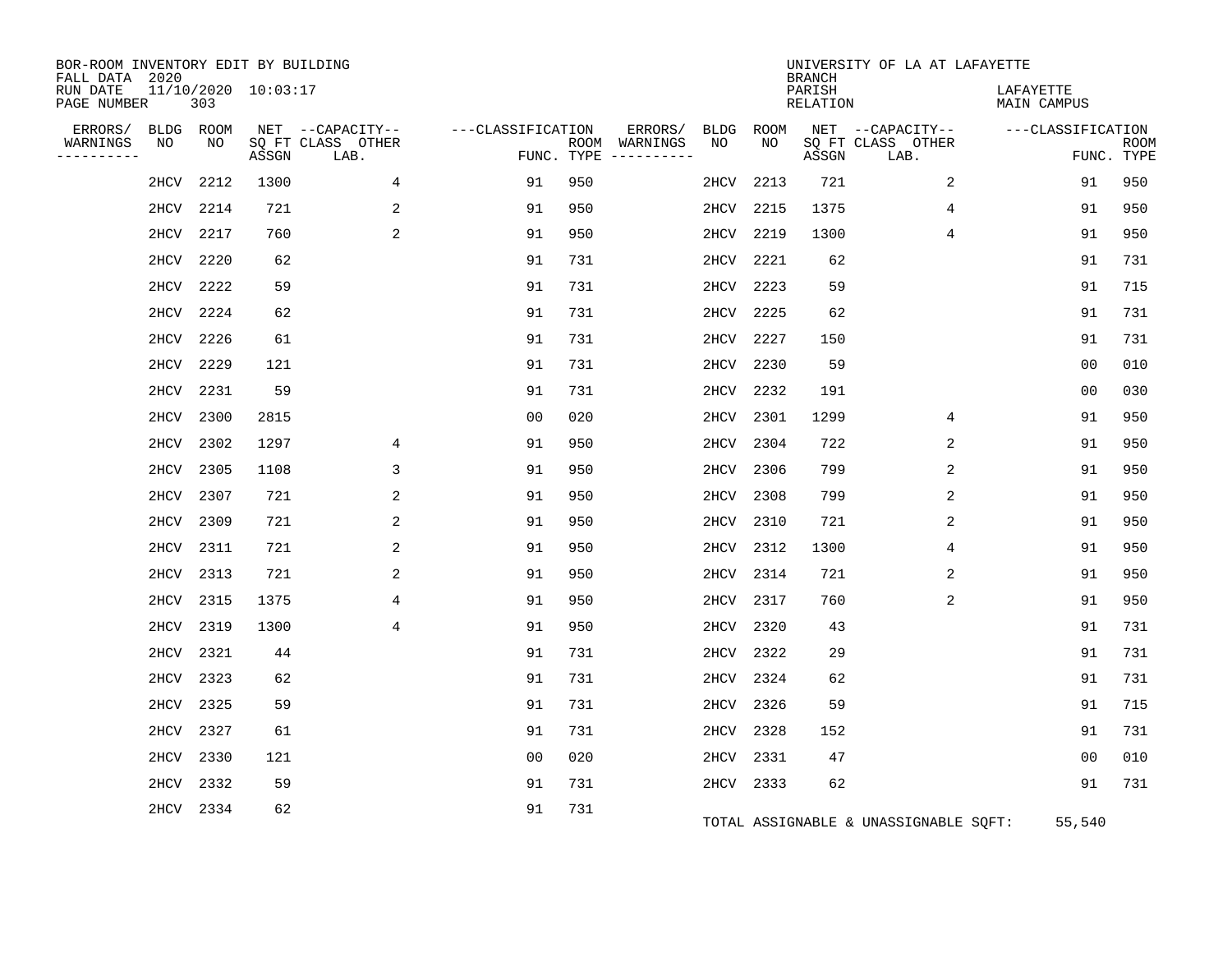| BOR-ROOM INVENTORY EDIT BY BUILDING<br>FALL DATA 2020<br>RUN DATE<br>PAGE NUMBER |                 | 11/10/2020 10:03:17<br>304 |       |                                               |                   |     |                                      |           |                                                  | <b>BRANCH</b><br>PARISH<br>RELATION | UNIVERSITY OF LA AT LAFAYETTE                                                                                     | LAFAYETTE<br>MAIN CAMPUS |                           |
|----------------------------------------------------------------------------------|-----------------|----------------------------|-------|-----------------------------------------------|-------------------|-----|--------------------------------------|-----------|--------------------------------------------------|-------------------------------------|-------------------------------------------------------------------------------------------------------------------|--------------------------|---------------------------|
| ERRORS/<br>WARNINGS<br>---------                                                 | BLDG ROOM<br>NO | NO                         | ASSGN | NET --CAPACITY--<br>SQ FT CLASS OTHER<br>LAB. | ---CLASSIFICATION |     | ROOM WARNINGS<br>FUNC. TYPE $------$ | NO        | NO                                               | ASSGN                               | ERRORS/ BLDG ROOM NET --CAPACITY--<br>SQ FT CLASS OTHER<br>LAB.                                                   | ---CLASSIFICATION        | <b>ROOM</b><br>FUNC. TYPE |
|                                                                                  |                 |                            |       |                                               |                   |     |                                      |           | TOTAL NUMBER CLASSROOMS<br>TOTAL NUMBER LABS 210 |                                     | TOTAL NET ASSIGN SQ. FT. IN ROOM FILE 46,073<br>TOTAL NUMBER COMPUTER CLASSROOMS<br>TOTAL NUMBER SPECIAL LABS 220 |                          |                           |
|                                                                                  |                 | 2312 0100                  | 2744  |                                               | 0 <sub>0</sub>    | 020 |                                      |           | 2312 0100A                                       | 284                                 |                                                                                                                   | 00                       | 020                       |
|                                                                                  |                 | 2312 0100B                 | 201   |                                               | 0 <sub>0</sub>    | 020 |                                      |           | 2312 0100C                                       | 48                                  | 3                                                                                                                 | 0 <sub>0</sub>           | 020                       |
|                                                                                  |                 | 2312 0101                  | 286   | 4                                             | 21                | 260 |                                      |           | 2312 0101B                                       | 106                                 | 1                                                                                                                 | 11                       | 310                       |
|                                                                                  |                 | 2312 0101C                 | 107   | 1                                             | 11                | 310 |                                      | 2312 0102 |                                                  | 105                                 | 2                                                                                                                 | 21                       | 314                       |
|                                                                                  |                 | 2312 0103                  | 758   | 10                                            | 21                | 250 |                                      |           | 2312 0103A                                       | 330                                 | 2                                                                                                                 | 21                       | 710                       |
|                                                                                  |                 | 2312 0103B                 | 104   | 2                                             | 21                | 314 |                                      |           | 2312 0103C                                       | 107                                 | 2                                                                                                                 | 21                       | 314                       |
|                                                                                  |                 | 2312 0103D                 | 160   | 1                                             | 21                | 314 |                                      | 2312 0104 |                                                  | 104                                 | $\mathbf{1}$                                                                                                      | 62                       | 320                       |
|                                                                                  |                 | 2312 0105                  | 70    | 1                                             | 0 <sub>0</sub>    | 030 |                                      | 2312 0106 |                                                  | 104                                 | 2                                                                                                                 | 21                       | 314                       |
|                                                                                  |                 | 2312 0107                  | 104   | 2                                             | 21                | 314 |                                      | 2312 0108 |                                                  | 70                                  | $\mathbf{1}$                                                                                                      | 62                       | 710                       |
|                                                                                  |                 | 2312 0109                  | 104   | 2                                             | 21                | 314 |                                      | 2312 0110 |                                                  | 309                                 | 1                                                                                                                 | 21                       | 350                       |
|                                                                                  |                 | 2312 0110A                 | 108   | $\overline{2}$                                | 21                | 314 |                                      |           | 2312 0110B                                       | 108                                 | $\mathbf{1}$                                                                                                      | 21                       | 314                       |
|                                                                                  |                 | 2312 0110C                 | 656   | 10                                            | 21                | 350 |                                      | 2312 0111 |                                                  | 104                                 | 1                                                                                                                 | 21                       | 731                       |
|                                                                                  |                 | 2312 0112                  | 246   | 3                                             | 21                | 325 |                                      | 2312 0113 |                                                  | 104                                 | 2                                                                                                                 | 21                       | 314                       |
|                                                                                  |                 | 2312 0114                  | 168   | 2                                             | 21                | 314 |                                      | 2312 0115 |                                                  | 104                                 | 2                                                                                                                 | 21                       | 314                       |
|                                                                                  |                 | 2312 0116                  | 152   | 2                                             | 21                | 314 |                                      | 2312 0117 |                                                  | 174                                 | 2                                                                                                                 | 21                       | 314                       |
|                                                                                  |                 | 2312 0118                  | 150   | 2                                             | 21                | 314 |                                      | 2312 0119 |                                                  | 150                                 | $\mathbf{1}$                                                                                                      | 21                       | 310                       |
|                                                                                  |                 | 2312 0119A                 | 39    |                                               | 62                | 315 |                                      | 2312 0120 |                                                  | 352                                 | 6                                                                                                                 | 21                       | 355                       |
|                                                                                  |                 | 2312 0121                  | 962   | 30                                            | 62                | 350 |                                      |           | 2312 0121A                                       | 962                                 | 30                                                                                                                | 62                       | 350                       |
|                                                                                  |                 | 2312 0121B                 | 962   | 30                                            | 62                | 350 |                                      |           | 2312 0121C                                       | 962                                 | 30                                                                                                                | 62                       | 350                       |
|                                                                                  |                 | 2312 0121D                 | 160   |                                               | 62                | 355 |                                      | 2312 0122 |                                                  | 1514                                | 20                                                                                                                | 21                       | 350                       |
|                                                                                  |                 | 2312 0123                  | 50    |                                               | 00                | 010 |                                      | 2312 0124 |                                                  | 158                                 | 3                                                                                                                 | 22                       | 675                       |
|                                                                                  |                 | 2312 0125                  | 58    | 1                                             | 62                | 675 |                                      | 2312 0126 |                                                  | 158                                 | 3                                                                                                                 | 0 <sub>0</sub>           | 030                       |
|                                                                                  |                 | 2312 0127                  | 58    | 1                                             | 62                | 675 |                                      | 2312 0128 |                                                  | 269                                 | 2                                                                                                                 | 62                       | 675                       |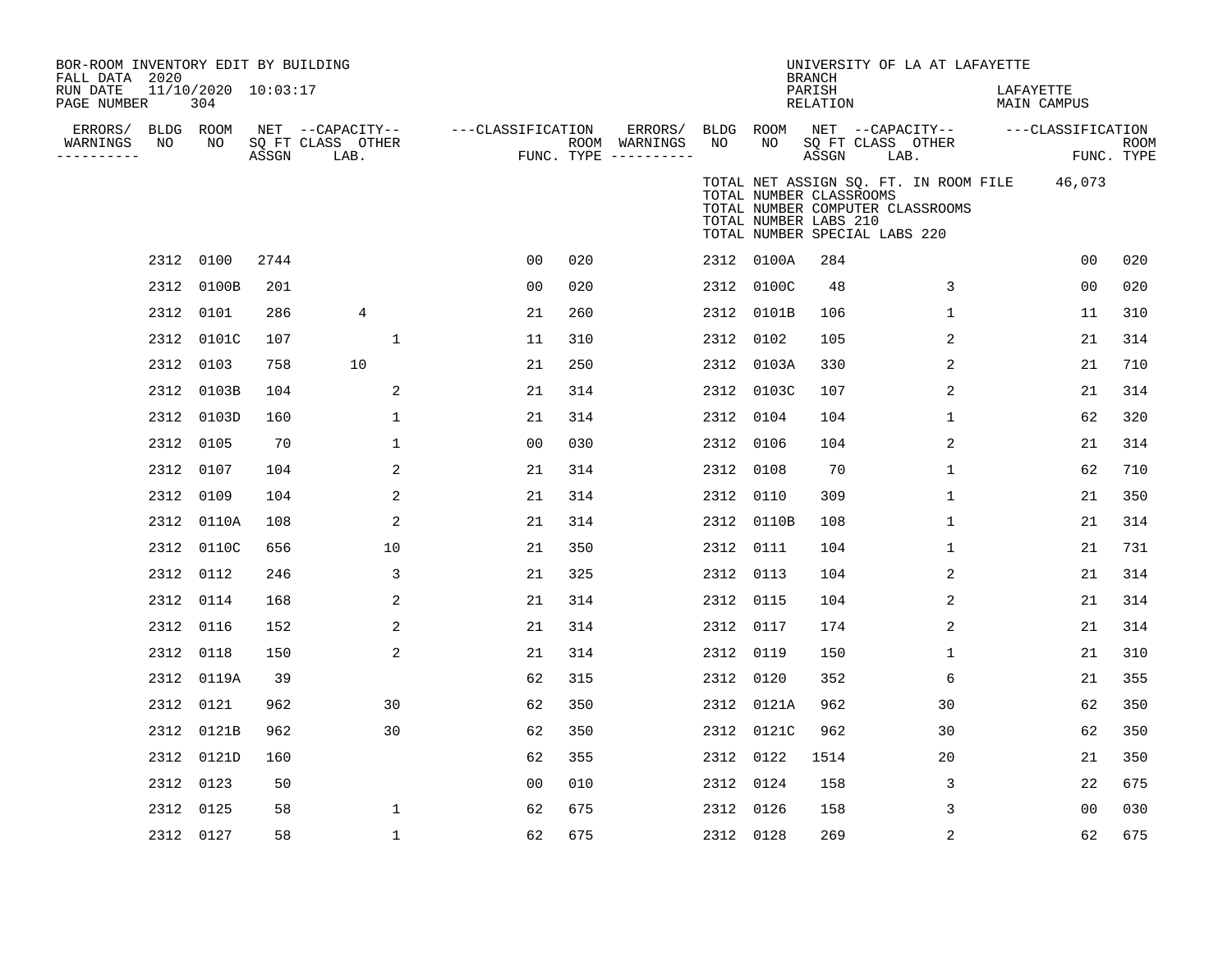| BOR-ROOM INVENTORY EDIT BY BUILDING<br>FALL DATA 2020 |           |                            |       |                           |                   |                    |                         |      |            | <b>BRANCH</b>             | UNIVERSITY OF LA AT LAFAYETTE |                          |                           |
|-------------------------------------------------------|-----------|----------------------------|-------|---------------------------|-------------------|--------------------|-------------------------|------|------------|---------------------------|-------------------------------|--------------------------|---------------------------|
| RUN DATE<br>PAGE NUMBER                               |           | 11/10/2020 10:03:17<br>305 |       |                           |                   |                    |                         |      |            | PARISH<br><b>RELATION</b> |                               | LAFAYETTE<br>MAIN CAMPUS |                           |
| ERRORS/                                               | BLDG ROOM |                            |       | NET --CAPACITY--          | ---CLASSIFICATION |                    | ERRORS/                 | BLDG | ROOM       |                           | NET --CAPACITY--              | ---CLASSIFICATION        |                           |
| WARNINGS<br>----------                                | NO        | NO                         | ASSGN | SQ FT CLASS OTHER<br>LAB. |                   | ROOM<br>FUNC. TYPE | WARNINGS<br>----------- | NO   | NO         | ASSGN                     | SQ FT CLASS OTHER<br>LAB.     |                          | <b>ROOM</b><br>FUNC. TYPE |
|                                                       | 2312      | 0129                       | 160   |                           | 21                | 730                |                         | 2312 | 0129A      | 60                        |                               | 21                       | 710                       |
|                                                       | 2312      | 0130                       | 258   |                           | 00                | 030                |                         |      | 2312 0130A | 223                       |                               | 00                       | 030                       |
|                                                       | 2312      | 0130B                      | 97    |                           | 0 <sub>0</sub>    | 030                |                         |      | 2312 0131  | 218                       | 4                             | 00                       | 030                       |
|                                                       | 2312      | 0131A                      | 289   | 4                         | 0 <sub>0</sub>    | 030                |                         |      | 2312 0132  | 52                        |                               | 0 <sub>0</sub>           | 030                       |
|                                                       | 2312      | 0133                       | 851   | 4                         | 21                | 620                |                         |      | 2312 0134  | 144                       |                               | 21                       | 315                       |
|                                                       |           | 2312 0134A                 | 25    | 8                         | 62                | 313                |                         |      | 2312 0135  | 196                       |                               | 0 <sub>0</sub>           | 030                       |
|                                                       |           | 2312 0135A                 | 296   |                           | 0 <sub>0</sub>    | 030                |                         | 2312 | 0200       | 4635                      |                               | 0 <sub>0</sub>           | 020                       |
|                                                       | 2312      | 0200A                      | 192   |                           | 0 <sub>0</sub>    | 020                |                         |      | 2312 0200B | 192                       |                               | 0 <sub>0</sub>           | 020                       |
|                                                       | 2312      | 0200C                      | 46    |                           | 0 <sub>0</sub>    | 020                |                         | 2312 | 0201       | 175                       | 3                             | 62                       | 325                       |
|                                                       |           | 2312 0202                  | 105   | 2                         | 62                | 314                |                         | 2312 | 0203       | 142                       | 2                             | 62                       | 314                       |
|                                                       | 2312      | 0204                       | 105   | 2                         | 62                | 314                |                         | 2312 | 0205       | 114                       | 2                             | 62                       | 314                       |
|                                                       | 2312      | 0206                       | 108   |                           | 21                | 731                |                         |      | 2312 0207  | 114                       | 2                             | 21                       | 314                       |
|                                                       | 2312      | 0208                       | 104   | 2                         | 21                | 314                |                         | 2312 | 0209       | 136                       | 2                             | 21                       | 314                       |
|                                                       | 2312      | 0210                       | 104   | 2                         | 21                | 314                |                         |      | 2312 0211  | 182                       | 2                             | 21                       | 314                       |
|                                                       | 2312      | 0212                       | 104   | 2                         | 21                | 314                |                         | 2312 | 0213       | 136                       | 2                             | 11                       | 310                       |
|                                                       | 2312      | 0214                       | 108   | 2                         | 21                | 314                |                         |      | 2312 0215  | 106                       |                               | 21                       | 731                       |
|                                                       | 2312      | 0216                       | 112   | 2                         | 21                | 314                |                         | 2312 | 0217       | 172                       | 3                             | 21                       | 325                       |
|                                                       | 2312      | 0217A                      | 131   | 1                         | 21                | 313                |                         | 2312 | 0218       | 105                       | 2                             | 62                       | 315                       |
|                                                       | 2312      | 0220                       | 105   | 2                         | 21                | 314                |                         | 2312 | 0222       | 74                        |                               | 0 <sub>0</sub>           | 030                       |
|                                                       | 2312      | 0223                       | 2321  | 40                        | 11                | 320                |                         | 2312 | 0223A      | 155                       | 1                             | 11                       | 315                       |
|                                                       | 2312      | 0224                       | 340   | 20                        | 11                | 350                |                         | 2312 | 0225       | 2392                      | 1                             | 11                       | 313                       |
|                                                       | 2312      | 0226                       | 102   |                           | 11                | 731                |                         | 2312 | 0227       | 198                       | 2                             | 11                       | 550                       |
|                                                       | 2312      | 0228                       | 222   | 4                         | 0 <sub>0</sub>    | 030                |                         | 2312 | 0228A      | 222                       | 4                             | 0 <sub>0</sub>           | 030                       |
|                                                       | 2312      | 0229                       | 238   |                           | 0 <sub>0</sub>    | 030                |                         | 2312 | 0230       | 86                        | 2                             | 11                       | 260                       |
|                                                       | 2312      | 0231                       | 190   | 3                         | 11                | 325                |                         |      | 2312 0232  | 81                        | 1                             | 11                       | 313                       |
|                                                       |           | 2312 0232A                 | 101   | $\overline{c}$            | 11                | 310                |                         |      | 2312 0233  | 101                       | $\mathbf{1}$                  | 11                       | 260                       |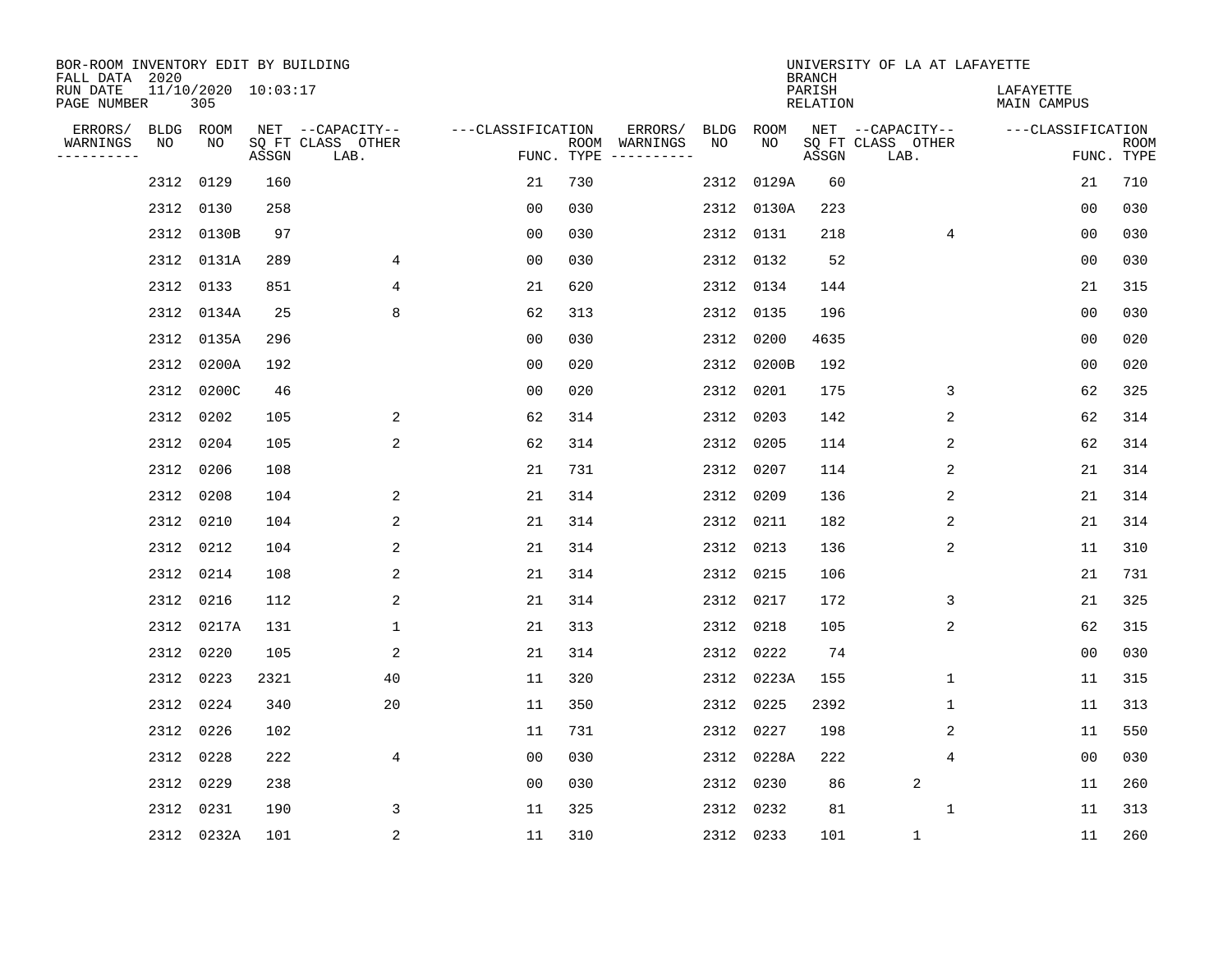| BOR-ROOM INVENTORY EDIT BY BUILDING<br>FALL DATA 2020 |           |            |                     |                           |                   |            |                              |      |           | <b>BRANCH</b>             | UNIVERSITY OF LA AT LAFAYETTE |                          |                           |
|-------------------------------------------------------|-----------|------------|---------------------|---------------------------|-------------------|------------|------------------------------|------|-----------|---------------------------|-------------------------------|--------------------------|---------------------------|
| RUN DATE<br>PAGE NUMBER                               |           | 306        | 11/10/2020 10:03:17 |                           |                   |            |                              |      |           | PARISH<br><b>RELATION</b> |                               | LAFAYETTE<br>MAIN CAMPUS |                           |
| ERRORS/                                               | BLDG ROOM |            |                     | NET --CAPACITY--          | ---CLASSIFICATION |            | ERRORS/                      | BLDG | ROOM      |                           | NET --CAPACITY--              | ---CLASSIFICATION        |                           |
| WARNINGS<br>----------                                | ΝO        | NO         | ASSGN               | SQ FT CLASS OTHER<br>LAB. |                   | FUNC. TYPE | ROOM WARNINGS<br>----------- | NO   | NO        | ASSGN                     | SQ FT CLASS OTHER<br>LAB.     |                          | <b>ROOM</b><br>FUNC. TYPE |
|                                                       | 2312      | 0234       | 24                  | 2                         | 11                | 310        |                              | 2312 | 0235      | 101                       | 2                             | 11                       | 310                       |
|                                                       |           | 2312 0236  | 104                 | $\mathbf 1$               | 11                | 250        |                              | 2312 | 0237      | 75                        |                               | 11                       | 290                       |
|                                                       | 2312      | 0238       | 100                 | 2                         | 11                | 310        |                              | 2312 | 0239      | 86                        | 2                             | 11                       | 260                       |
|                                                       |           | 2312 0240  | 96                  | 2                         | 11                | 310        |                              | 2312 | 0241      | 170                       | 12                            | 11                       | 280                       |
|                                                       |           | 2312 0242  | 66                  | 2                         | 11                | 731        |                              | 2312 | 0243      | 197                       | 10                            | 11                       | 110                       |
|                                                       |           | 2312 0244  | 155                 | 2                         | 0 <sub>0</sub>    | 030        |                              | 2312 | 0245      | 65                        |                               | 0 <sub>0</sub>           | 010                       |
|                                                       |           | 2312 0246  | 155                 | 2                         | 0 <sub>0</sub>    | 030        |                              | 2312 | 0247      | 66                        |                               | 0 <sub>0</sub>           | 030                       |
|                                                       |           | 2312 0248  | 252                 |                           | 0 <sub>0</sub>    | 030        |                              | 2312 | 0249      | 174                       | 3                             | 11                       | 325                       |
|                                                       |           | 2312 0249A | 90                  | $\mathbf 1$               | 11                | 280        |                              | 2312 | 0250      | 350                       | 10                            | 11                       | 650                       |
|                                                       |           | 2312 0251  | 126                 | 2                         | 11                | 310        |                              | 2312 | 0252      | 126                       | 2                             | 11                       | 310                       |
|                                                       |           | 2312 0253  | 102                 | 2                         | 11                | 313        |                              | 2312 | 0254      | 106                       | 1                             | 11                       | 310                       |
|                                                       |           | 2312 0255  | 181                 | 3                         | 11                | 325        |                              | 2312 | 0256      | 102                       | 1                             | 11                       | 310                       |
|                                                       |           | 2312 0257  | 105                 | $\mathbf{1}$              | 11                | 310        |                              | 2312 | 0258      | 101                       | 2                             | 11                       | 310                       |
|                                                       | 2312 0259 |            | 105                 | 2                         | 11                | 310        |                              | 2312 | 0260      | 103                       | 2                             | 11                       | 310                       |
|                                                       | 2312 0261 |            | 103                 | 2                         | 11                | 310        |                              | 2312 | 0262      | 103                       | 2                             | 11                       | 310                       |
|                                                       |           | 2312 0263  | 103                 | 2                         | 11                | 310        |                              | 2312 | 0264      | 182                       | 3                             | 11                       | 325                       |
|                                                       |           | 2312 0264A | 88                  | 1                         | 11                | 310        |                              | 2312 | 0265      | 95                        | $\mathbf{1}$                  | 11                       | 315                       |
|                                                       |           | 2312 0266  | 106                 | 1                         | 11                | 310        |                              | 2312 | 0267      | 105                       | $\mathbf{1}$                  | 11                       | 290                       |
|                                                       |           | 2312 0268  | 102                 | 2                         | 11                | 310        |                              | 2312 | 0269      | 105                       | 2                             | 21                       | 314                       |
|                                                       |           | 2312 0270  | 101                 | 2                         | 11                | 310        |                              | 2312 | 0271      | 106                       | 2                             | 21                       | 314                       |
|                                                       |           | 2312 0272  | 102                 | 2                         | 21                | 314        |                              | 2312 | 0273      | 102                       | 2                             | 62                       | 314                       |
|                                                       |           | 2312 0274  | 106                 | 2                         | 21                | 314        |                              | 2312 | 0275      | 106                       | 2                             | 62                       | 314                       |
|                                                       |           | 2312 0276  | 106                 |                           | 21                | 731        |                              | 2312 | 0277      | 77                        | $\mathbf 1$                   | 21                       | 314                       |
|                                                       |           | 2312 0278  | 183                 | 2                         | 21                | 325        |                              | 2312 | 0279      | 112                       | $\mathbf 1$                   | 21                       | 314                       |
|                                                       |           | 2312 0280  | 107                 | $\mathbf{1}$              | 62                | 314        |                              | 2312 | 0281      | 314                       | 17                            | 21                       | 350                       |
|                                                       |           | 2312 0282  | 106                 | $\mathbf{1}$              | 62                | 314        |                              |      | 2312 0283 | 77                        | $\mathbf 1$                   | 21                       | 314                       |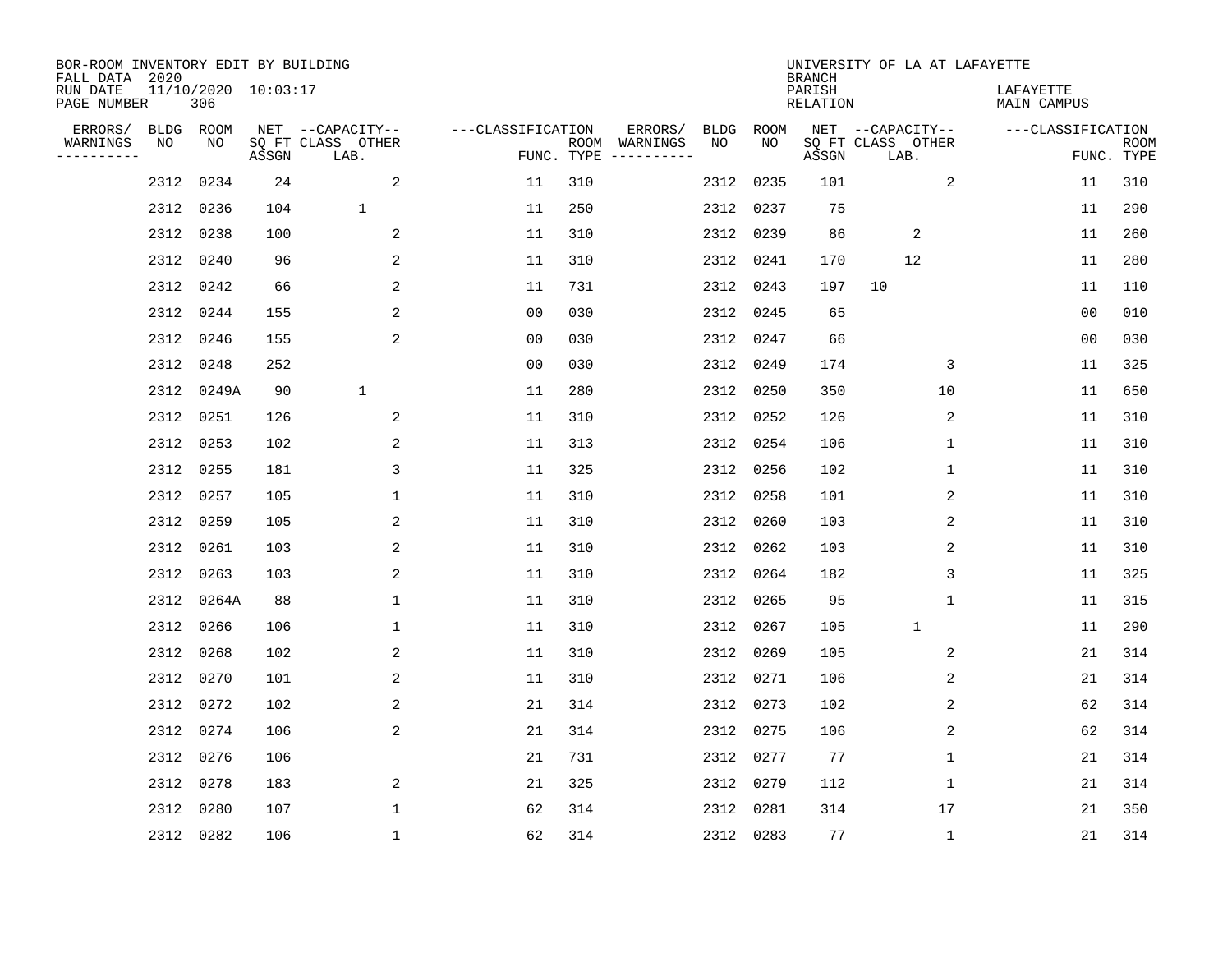| BOR-ROOM INVENTORY EDIT BY BUILDING<br>FALL DATA 2020 |      |            |                     |                           |                   |     |                                      |      |             | <b>BRANCH</b>                                           | UNIVERSITY OF LA AT LAFAYETTE                                                                                                                       |                             |                           |
|-------------------------------------------------------|------|------------|---------------------|---------------------------|-------------------|-----|--------------------------------------|------|-------------|---------------------------------------------------------|-----------------------------------------------------------------------------------------------------------------------------------------------------|-----------------------------|---------------------------|
| RUN DATE<br>PAGE NUMBER                               |      | 307        | 11/10/2020 10:03:17 |                           |                   |     |                                      |      |             | PARISH<br>RELATION                                      |                                                                                                                                                     | LAFAYETTE<br>MAIN CAMPUS    |                           |
| ERRORS/                                               |      | BLDG ROOM  |                     | NET --CAPACITY--          | ---CLASSIFICATION |     | ERRORS/                              | BLDG | <b>ROOM</b> |                                                         | NET --CAPACITY--                                                                                                                                    | ---CLASSIFICATION           |                           |
| WARNINGS<br>----------                                | NO   | NO.        | ASSGN               | SQ FT CLASS OTHER<br>LAB. |                   |     | ROOM WARNINGS<br>FUNC. TYPE $------$ | NO   | NO.         | ASSGN                                                   | SQ FT CLASS OTHER<br>LAB.                                                                                                                           |                             | <b>ROOM</b><br>FUNC. TYPE |
|                                                       |      | 2312 0284  | 112                 | $\mathbf 1$               | 21                | 314 |                                      | 2312 | 0285        | 188                                                     | $\mathbf 1$                                                                                                                                         | 62                          | 314                       |
|                                                       |      | 2312 0286  | 107                 | $\mathbf{1}$              | 21                | 314 |                                      | 2312 | 0287        | 107                                                     | $\mathbf{1}$                                                                                                                                        | 21                          | 314                       |
|                                                       |      | 2312 0288  | 107                 | $\mathbf{1}$              | 62                | 314 |                                      |      | 2312 0289   | 107                                                     | $\mathbf{1}$                                                                                                                                        | 21                          | 314                       |
|                                                       |      | 2312 0290  | 136                 |                           | 21                | 710 |                                      |      | 2312 0291   | 13                                                      |                                                                                                                                                     | 21                          | 750                       |
|                                                       |      | 2312 0292  | 101                 | 2                         | 11                | 731 |                                      |      | 2312 M0135  | 198                                                     |                                                                                                                                                     | 0 <sub>0</sub>              | 030                       |
|                                                       |      | 2312 M0136 | 250                 |                           | 0 <sub>0</sub>    | 030 |                                      |      | 2312 M0137  | 254                                                     |                                                                                                                                                     | 00                          | 030                       |
|                                                       |      | 2312 M0138 | 97                  |                           | 0 <sub>0</sub>    | 030 |                                      |      | 2312 M0139  | 223<br>TOTAL NUMBER CLASSROOMS<br>TOTAL NUMBER LABS 210 | TOTAL ASSIGNABLE & UNASSIGNABLE SQFT:<br>TOTAL NET ASSIGN SQ. FT. IN ROOM FILE<br>TOTAL NUMBER COMPUTER CLASSROOMS<br>TOTAL NUMBER SPECIAL LABS 220 | 00<br>40,598<br>27,878<br>1 | 030                       |
|                                                       |      | 3HCV 3100  | 2963                |                           | 00                | 020 |                                      |      | 3HCV 3101   | 1300                                                    | 4                                                                                                                                                   | 91                          | 950                       |
|                                                       |      | 3HCV 3102  | 1300                | 4                         | 91                | 950 |                                      | 3HCV | 3103        | 722                                                     | 2                                                                                                                                                   | 91                          | 950                       |
|                                                       |      | 3HCV 3104  | 721                 | 2                         | 91                | 950 |                                      | 3HCV | 3105        | 1016                                                    | 3                                                                                                                                                   | 91                          | 950                       |
|                                                       | 3HCV | 3106       | 808                 | 2                         | 91                | 950 |                                      | 3HCV | 3107        | 721                                                     | 2                                                                                                                                                   | 91                          | 950                       |
|                                                       | 3HCV | 3108       | 808                 | 2                         | 91                | 950 |                                      | 3HCV | 3109        | 721                                                     | 2                                                                                                                                                   | 91                          | 950                       |
|                                                       | 3HCV | 3110       | 721                 | 2                         | 91                | 950 |                                      | 3HCV | 3111        | 722                                                     | 2                                                                                                                                                   | 91                          | 950                       |
|                                                       |      | 3HCV 3112  | 1299                | 4                         | 91                | 950 |                                      | 3HCV | 3113        | 721                                                     | 2                                                                                                                                                   | 91                          | 950                       |
|                                                       | 3HCV | 3115       | 1016                | 3                         | 91                | 950 |                                      | 3HCV | 3117        | 721                                                     | 2                                                                                                                                                   | 91                          | 950                       |
|                                                       | 3HCV | 3119       | 1300                | 4                         | 91                | 950 |                                      | 3HCV | 3120        | 128                                                     |                                                                                                                                                     | 0 <sub>0</sub>              | 030                       |
|                                                       | 3HCV | 3121       | 59                  |                           | 91                | 710 |                                      | 3HCV | 3122        | 125                                                     |                                                                                                                                                     | 00                          | 030                       |
|                                                       | 3HCV | 3124       | 62                  |                           | 0 <sub>0</sub>    | 010 |                                      | 3HCV | 3125        | 16                                                      |                                                                                                                                                     | 0 <sub>0</sub>              | 030                       |
|                                                       | 3HCV | 3126       | 16                  |                           | 91                | 731 |                                      | 3HCV | 3200        | 2740                                                    |                                                                                                                                                     | 0 <sub>0</sub>              | 020                       |
|                                                       | 3HCV | 3201       | 1300                | 4                         | 91                | 950 |                                      | 3HCV | 3202        | 1300                                                    | 4                                                                                                                                                   | 91                          | 950                       |
|                                                       | 3HCV | 3203       | 721                 | 2                         | 91                | 950 |                                      | 3HCV | 3204        | 721                                                     | 2                                                                                                                                                   | 91                          | 950                       |
|                                                       | 3HCV | 3205       | 1016                | 3                         | 91                | 950 |                                      | 3HCV | 3206        | 799                                                     | 2                                                                                                                                                   | 91                          | 950                       |
|                                                       |      | 3HCV 3207  | 721                 | 2                         | 91                | 950 |                                      |      | 3HCV 3208   | 800                                                     | 2                                                                                                                                                   | 91                          | 950                       |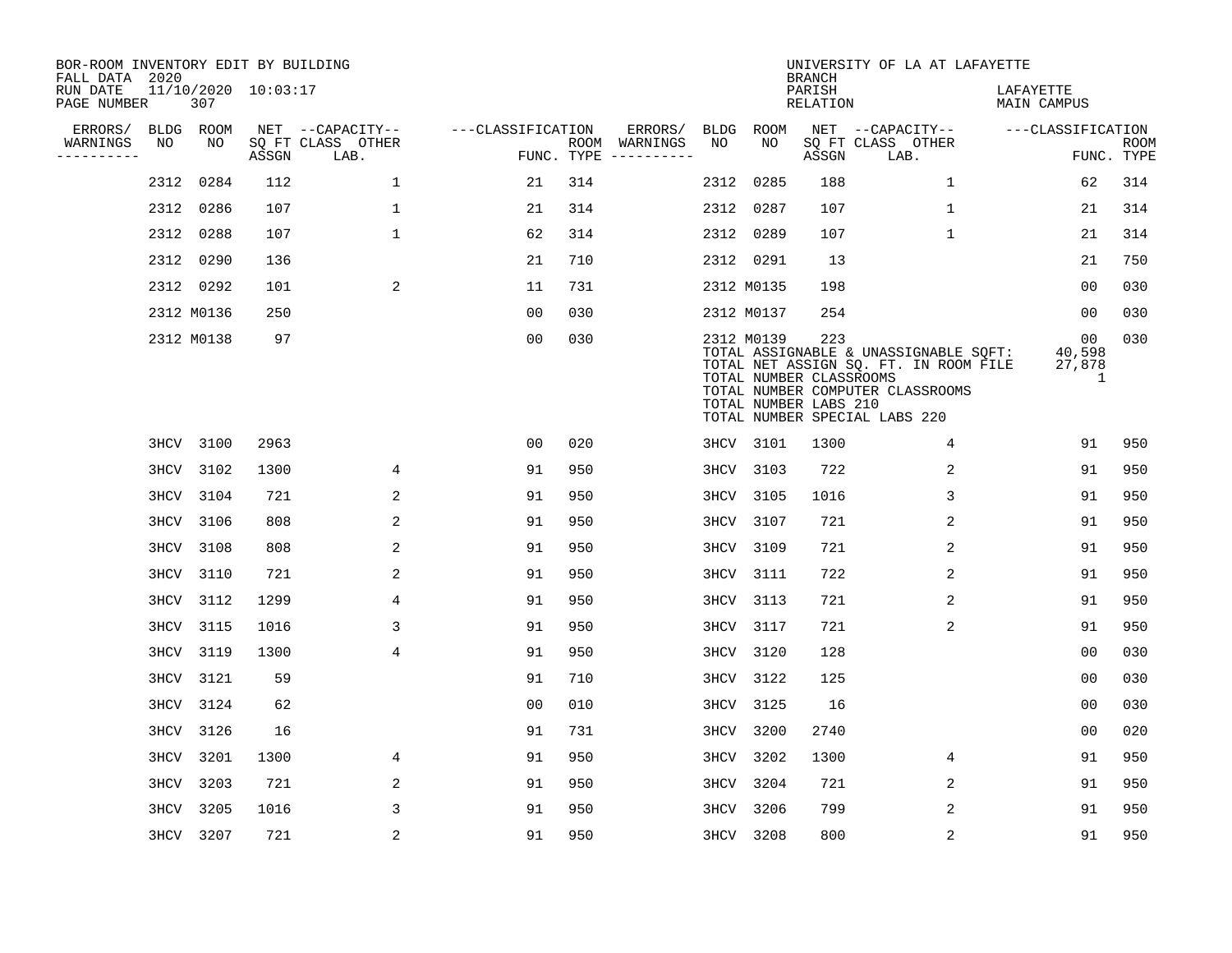| BOR-ROOM INVENTORY EDIT BY BUILDING<br>FALL DATA 2020 |                            |      |                                 |                   |     |                                      |           |                | <b>BRANCH</b>                                          | UNIVERSITY OF LA AT LAFAYETTE                                                                                                                       |                          |                           |
|-------------------------------------------------------|----------------------------|------|---------------------------------|-------------------|-----|--------------------------------------|-----------|----------------|--------------------------------------------------------|-----------------------------------------------------------------------------------------------------------------------------------------------------|--------------------------|---------------------------|
| RUN DATE<br>PAGE NUMBER                               | 11/10/2020 10:03:17<br>308 |      |                                 |                   |     |                                      |           |                | PARISH<br>RELATION                                     |                                                                                                                                                     | LAFAYETTE<br>MAIN CAMPUS |                           |
| ERRORS/ BLDG ROOM                                     |                            |      | NET --CAPACITY--                | ---CLASSIFICATION |     | ERRORS/                              | BLDG ROOM |                |                                                        | NET --CAPACITY--                                                                                                                                    | ---CLASSIFICATION        |                           |
| WARNINGS<br>NO<br>----------                          | NO                         |      | SQ FT CLASS OTHER<br>ASSGN LAB. |                   |     | ROOM WARNINGS<br>FUNC. TYPE $------$ | NO        | NO             | ASSGN                                                  | SQ FT CLASS OTHER<br>LAB.                                                                                                                           |                          | <b>ROOM</b><br>FUNC. TYPE |
|                                                       | 3HCV 3209                  | 721  | 2                               | 91                | 950 |                                      | 3HCV      | 3210           | 721                                                    | 2                                                                                                                                                   | 91                       | 950                       |
|                                                       | 3HCV 3211                  | 721  | 2                               | 91                | 950 |                                      |           | 3HCV 3212      | 1300                                                   | 4                                                                                                                                                   | 91                       | 950                       |
|                                                       | 3HCV 3213                  | 722  | 2                               | 91                | 950 |                                      |           | 3HCV 3215      | 1016                                                   | 3                                                                                                                                                   | 91                       | 950                       |
|                                                       | 3HCV 3217                  | 721  | 2                               | 91                | 950 |                                      |           | 3HCV 3219      | 1300                                                   | 4                                                                                                                                                   | 91                       | 950                       |
|                                                       | 3HCV 3220                  | 62   |                                 | 91                | 731 |                                      |           | 3HCV 3221      | 62                                                     |                                                                                                                                                     | 91                       | 731                       |
|                                                       | 3HCV 3222                  | 59   |                                 | 91                | 710 |                                      |           | 3HCV 3223      | 59                                                     |                                                                                                                                                     | 91                       | 731                       |
|                                                       | 3HCV 3224                  | 62   |                                 | 91                | 731 |                                      |           | 3HCV 3225      | 62                                                     |                                                                                                                                                     | 0 <sub>0</sub>           | 010                       |
|                                                       | 3HCV 3300                  | 2744 |                                 | 0 <sub>0</sub>    | 020 |                                      | 3HCV      | 3301           | 1300                                                   | $\overline{4}$                                                                                                                                      | 91                       | 950                       |
|                                                       | 3HCV 3302                  | 1300 | 4                               | 91                | 950 |                                      | 3HCV      | 3303           | 721                                                    | 2                                                                                                                                                   | 91                       | 950                       |
|                                                       | 3HCV 3304                  | 721  | 2                               | 91                | 950 |                                      |           | 3HCV 3305      | 1016                                                   | 3                                                                                                                                                   | 91                       | 950                       |
|                                                       | 3HCV 3306                  | 800  | 2                               | 91                | 950 |                                      |           | 3HCV 3307      | 722                                                    | 2                                                                                                                                                   | 91                       | 950                       |
|                                                       | 3HCV 3308                  | 802  | 2                               | 91                | 950 |                                      |           | 3HCV 3309      | 722                                                    | 2                                                                                                                                                   | 91                       | 950                       |
|                                                       | 3HCV 3310                  | 721  | 2                               | 91                | 950 |                                      |           | 3HCV 3311      | 721                                                    | 2                                                                                                                                                   | 91                       | 950                       |
|                                                       | 3HCV 3312                  | 1300 | 4                               | 91                | 950 |                                      |           | 3HCV 3313      | 721                                                    | 2                                                                                                                                                   | 91                       | 950                       |
|                                                       | 3HCV 3315                  | 1016 | 3                               | 91                | 950 |                                      |           | 3HCV 3317      | 721                                                    | 2                                                                                                                                                   | 91                       | 950                       |
|                                                       | 3HCV 3319                  | 1300 | 4                               | 91                | 950 |                                      |           | 3HCV 3320      | 62                                                     |                                                                                                                                                     | 91                       | 731                       |
|                                                       | 3HCV 3321                  | 62   |                                 | 91                | 731 |                                      |           | 3HCV 3322      | 59                                                     |                                                                                                                                                     | 91                       | 710                       |
|                                                       | 3HCV 3323                  | 125  |                                 | 00                | 020 |                                      |           | 3HCV 3324      | 62<br>TOTAL NUMBER CLASSROOMS<br>TOTAL NUMBER LABS 210 | TOTAL ASSIGNABLE & UNASSIGNABLE SQFT:<br>TOTAL NET ASSIGN SQ. FT. IN ROOM FILE<br>TOTAL NUMBER COMPUTER CLASSROOMS<br>TOTAL NUMBER SPECIAL LABS 220 | 00<br>53,410<br>44,383   | 010                       |
|                                                       | 319A 0101                  | 889  | 8                               | 22                | 310 |                                      |           |                | TOTAL NUMBER CLASSROOMS<br>TOTAL NUMBER LABS 210       | TOTAL ASSIGNABLE & UNASSIGNABLE SQFT:<br>TOTAL NET ASSIGN SQ. FT. IN ROOM FILE<br>TOTAL NUMBER COMPUTER CLASSROOMS<br>TOTAL NUMBER SPECIAL LABS 220 | 889<br>889               |                           |
|                                                       | 4HCV 4100                  | 2963 |                                 | 00                | 020 |                                      |           | 4HCV 4101 1300 |                                                        | 4                                                                                                                                                   | 91                       | 950                       |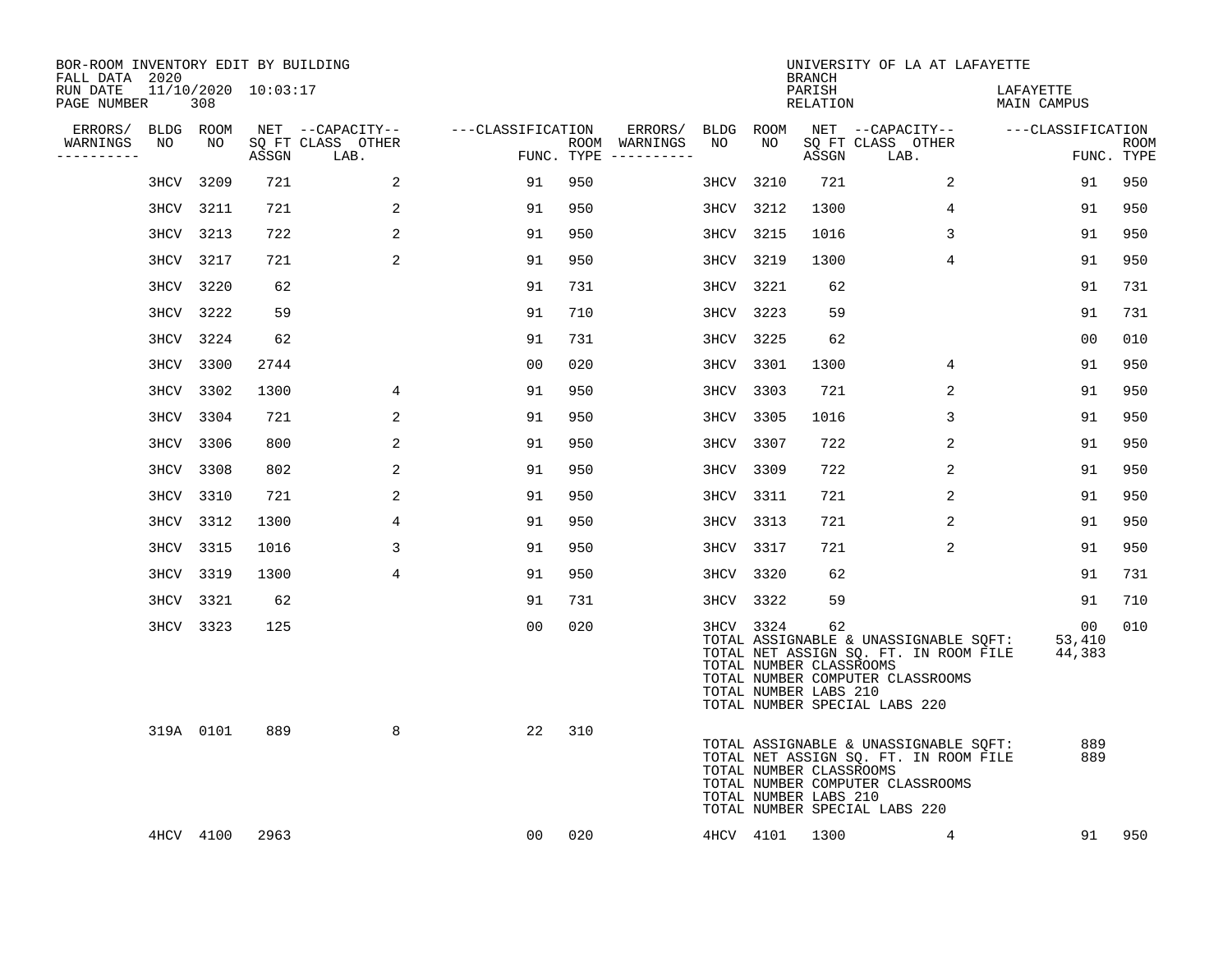| BOR-ROOM INVENTORY EDIT BY BUILDING<br>FALL DATA 2020 |                            |       |                           |                   |            |                                    |             | <b>BRANCH</b>             | UNIVERSITY OF LA AT LAFAYETTE |                          |                           |
|-------------------------------------------------------|----------------------------|-------|---------------------------|-------------------|------------|------------------------------------|-------------|---------------------------|-------------------------------|--------------------------|---------------------------|
| RUN DATE<br>PAGE NUMBER                               | 11/10/2020 10:03:17<br>309 |       |                           |                   |            |                                    |             | PARISH<br><b>RELATION</b> |                               | LAFAYETTE<br>MAIN CAMPUS |                           |
| ERRORS/<br><b>BLDG</b>                                | ROOM                       |       | NET --CAPACITY--          | ---CLASSIFICATION |            | ERRORS/<br><b>BLDG</b>             | <b>ROOM</b> |                           | NET --CAPACITY--              | ---CLASSIFICATION        |                           |
| WARNINGS<br>NO<br>----------                          | NO                         | ASSGN | SQ FT CLASS OTHER<br>LAB. |                   | FUNC. TYPE | NO<br>ROOM WARNINGS<br>----------- | NO          | ASSGN                     | SQ FT CLASS OTHER<br>LAB.     |                          | <b>ROOM</b><br>FUNC. TYPE |
| 4HCV                                                  | 4102                       | 1300  | 4                         | 91                | 950        | 4HCV                               | 4103        | 722                       | 2                             | 91                       | 950                       |
| 4HCV                                                  | 4104                       | 721   | 2                         | 91                | 950        | 4HCV                               | 4105        | 1016                      | 3                             | 91                       | 950                       |
| 4HCV                                                  | 4106                       | 808   | 2                         | 91                | 950        | 4HCV                               | 4107        | 721                       | 2                             | 91                       | 950                       |
| 4HCV                                                  | 4108                       | 808   | 2                         | 91                | 950        | 4HCV                               | 4109        | 721                       | 2                             | 91                       | 950                       |
| 4HCV                                                  | 4110                       | 721   | $\overline{a}$            | 91                | 950        | 4HCV                               | 4111        | 722                       | 2                             | 91                       | 950                       |
| 4HCV                                                  | 4112                       | 1299  | 4                         | 91                | 950        | 4HCV                               | 4113        | 721                       | 2                             | 91                       | 950                       |
| 4HCV                                                  | 4115                       | 1016  | 3                         | 91                | 950        | 4HCV                               | 4117        | 721                       | 2                             | 91                       | 950                       |
| 4HCV                                                  | 4119                       | 1300  | $\overline{4}$            | 91                | 950        | 4HCV                               | 4120        | 128                       |                               | 0 <sub>0</sub>           | 030                       |
| 4HCV                                                  | 4121                       | 59    |                           | 91                | 710        | 4HCV                               | 4122        | 125                       |                               | 0 <sub>0</sub>           | 030                       |
| 4HCV                                                  | 4124                       | 62    |                           | 0 <sub>0</sub>    | 010        | 4HCV                               | 4125        | 16                        |                               | 0 <sub>0</sub>           | 030                       |
| 4HCV                                                  | 4126                       | 16    |                           | 91                | 731        | 4HCV                               | 4200        | 2740                      |                               | 0 <sub>0</sub>           | 020                       |
| 4HCV                                                  | 4201                       | 1300  | 4                         | 91                | 950        | 4HCV                               | 4202        | 1300                      | 4                             | 91                       | 950                       |
| 4HCV                                                  | 4203                       | 721   | 2                         | 91                | 950        | 4HCV                               | 4204        | 721                       | 2                             | 91                       | 950                       |
| 4HCV                                                  | 4205                       | 1016  | 3                         | 91                | 950        | 4HCV                               | 4206        | 799                       | 2                             | 91                       | 950                       |
| 4HCV                                                  | 4207                       | 721   | 2                         | 91                | 950        | 4HCV                               | 4208        | 800                       | 2                             | 91                       | 950                       |
| 4HCV                                                  | 4209                       | 721   | 2                         | 91                | 950        | 4HCV                               | 4210        | 721                       | 2                             | 91                       | 950                       |
| 4HCV                                                  | 4211                       | 721   | $\overline{\mathbf{c}}$   | 91                | 950        | 4HCV                               | 4212        | 1300                      | 4                             | 91                       | 950                       |
| 4HCV                                                  | 4213                       | 722   | 2                         | 91                | 950        | 4HCV                               | 4215        | 1016                      | 3                             | 91                       | 950                       |
| 4HCV                                                  | 4217                       | 721   | 2                         | 91                | 950        | 4HCV                               | 4219        | 1300                      | 4                             | 91                       | 950                       |
| 4HCV                                                  | 4220                       | 62    |                           | 91                | 731        | 4HCV                               | 4221        | 62                        |                               | 91                       | 731                       |
| 4HCV                                                  | 4222                       | 59    |                           | 91                | 710        | 4HCV                               | 4223        | 59                        |                               | 91                       | 731                       |
| 4HCV                                                  | 4224                       | 62    |                           | 91                | 731        | 4HCV                               | 4225        | 62                        |                               | 0 <sub>0</sub>           | 010                       |
| 4HCV                                                  | 4300                       | 2744  |                           | 0 <sub>0</sub>    | 020        | 4HCV                               | 4301        | 1300                      | 4                             | 91                       | 950                       |
| 4HCV                                                  | 4302                       | 1300  | 4                         | 91                | 950        | 4HCV                               | 4303        | 721                       | 2                             | 91                       | 950                       |
| 4HCV                                                  | 4304                       | 721   | 2                         | 91                | 950        | 4HCV                               | 4305        | 1016                      | 3                             | 91                       | 950                       |
|                                                       | 4HCV 4306                  | 800   | 2                         | 91                | 950        | 4HCV                               | 4307        | 722                       | 2                             | 91                       | 950                       |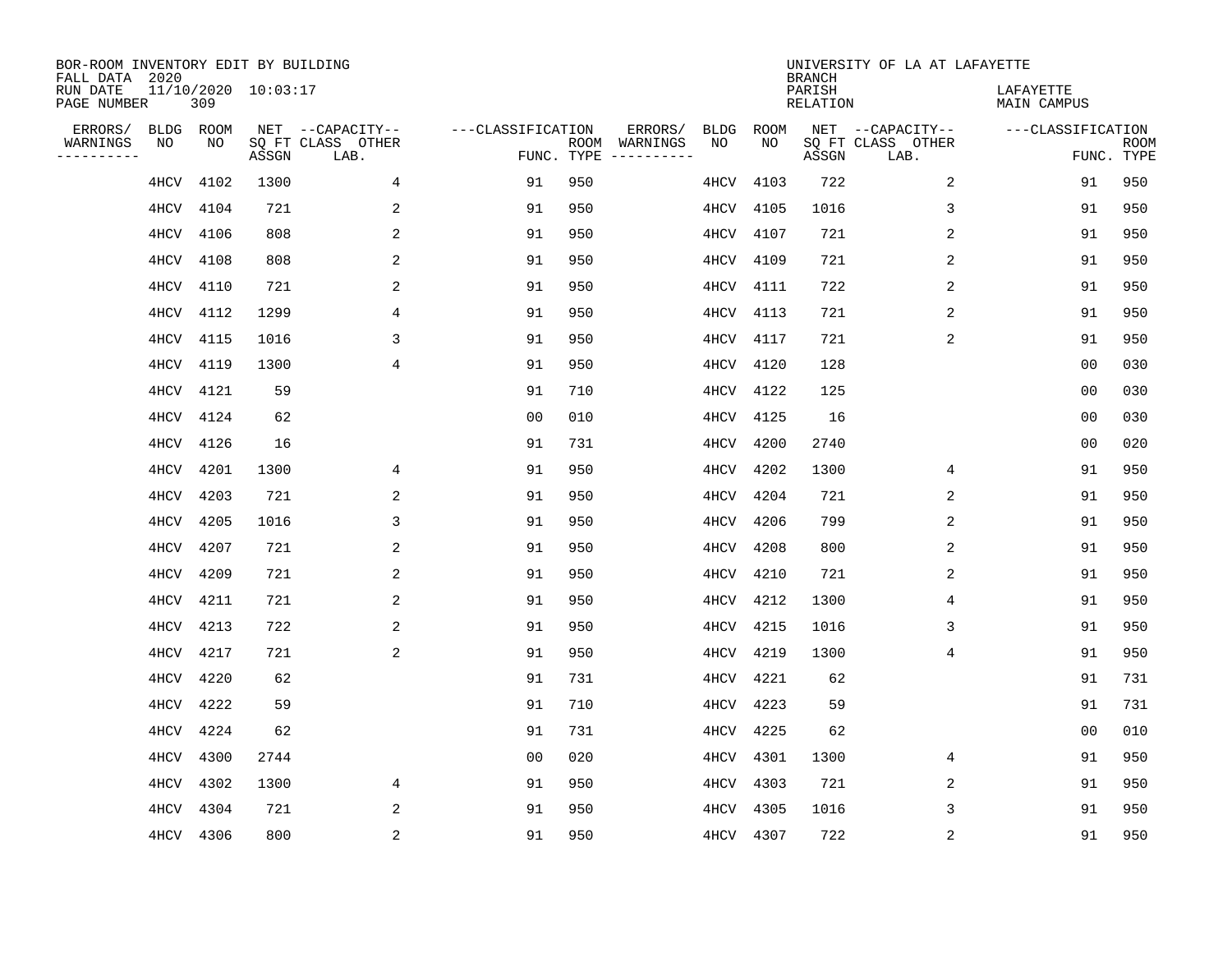| BOR-ROOM INVENTORY EDIT BY BUILDING<br>FALL DATA 2020 |           |           |                     |                           |                   |     |                                      |           |                                                               | <b>BRANCH</b>      | UNIVERSITY OF LA AT LAFAYETTE                                                                                                                       |                          |                    |
|-------------------------------------------------------|-----------|-----------|---------------------|---------------------------|-------------------|-----|--------------------------------------|-----------|---------------------------------------------------------------|--------------------|-----------------------------------------------------------------------------------------------------------------------------------------------------|--------------------------|--------------------|
| RUN DATE<br>PAGE NUMBER                               |           | 310       | 11/10/2020 10:03:17 |                           |                   |     |                                      |           |                                                               | PARISH<br>RELATION |                                                                                                                                                     | LAFAYETTE<br>MAIN CAMPUS |                    |
| ERRORS/                                               | BLDG ROOM |           |                     | NET --CAPACITY--          | ---CLASSIFICATION |     | ERRORS/                              | BLDG      | ROOM                                                          |                    | NET --CAPACITY--                                                                                                                                    | ---CLASSIFICATION        |                    |
| WARNINGS<br>----------                                | NO        | NO        | ASSGN               | SO FT CLASS OTHER<br>LAB. |                   |     | ROOM WARNINGS<br>FUNC. TYPE $------$ | NO        | NO                                                            | ASSGN              | SQ FT CLASS OTHER<br>LAB.                                                                                                                           |                          | ROOM<br>FUNC. TYPE |
|                                                       | 4HCV      | 4308      | 802                 | 2                         | 91                | 950 |                                      | 4HCV      | 4309                                                          | 722                | 2                                                                                                                                                   | 91                       | 950                |
|                                                       | 4HCV      | 4310      | 721                 | 2                         | 91                | 950 |                                      | 4HCV      | 4311                                                          | 721                | 2                                                                                                                                                   | 91                       | 950                |
|                                                       |           | 4HCV 4312 | 1300                | 4                         | 91                | 950 |                                      | 4HCV      | 4313                                                          | 721                | 2                                                                                                                                                   | 91                       | 950                |
|                                                       | 4HCV      | 4315      | 1016                | 3                         | 91                | 950 |                                      | 4HCV      | 4317                                                          | 721                | 2                                                                                                                                                   | 91                       | 950                |
|                                                       | 4HCV      | 4319      | 1300                | $\overline{4}$            | 91                | 950 |                                      | 4HCV      | 4320                                                          | 62                 |                                                                                                                                                     | 91                       | 731                |
|                                                       | 4HCV      | 4321      | 62                  |                           | 91                | 731 |                                      | 4HCV 4322 |                                                               | 59                 |                                                                                                                                                     | 00                       | 030                |
|                                                       |           | 4HCV 4323 | 125                 |                           | 91                | 710 |                                      |           | 4HCV 4324<br>TOTAL NUMBER CLASSROOMS<br>TOTAL NUMBER LABS 210 | 62                 | TOTAL ASSIGNABLE & UNASSIGNABLE SQFT:<br>TOTAL NET ASSIGN SQ. FT. IN ROOM FILE<br>TOTAL NUMBER COMPUTER CLASSROOMS<br>TOTAL NUMBER SPECIAL LABS 220 | 00<br>53,410<br>44,449   | 010                |
|                                                       |           | 406A 0001 | 8120                |                           | 11                | 570 |                                      |           | TOTAL NUMBER CLASSROOMS<br>TOTAL NUMBER LABS 210              |                    | TOTAL ASSIGNABLE & UNASSIGNABLE SQFT:<br>TOTAL NET ASSIGN SQ. FT. IN ROOM FILE<br>TOTAL NUMBER COMPUTER CLASSROOMS<br>TOTAL NUMBER SPECIAL LABS 220 | 8,120<br>8,120           |                    |
|                                                       |           | 5HCV 5015 | 4710                | 313                       | 91                | 660 |                                      | 5HCV 5100 |                                                               | 1091               |                                                                                                                                                     | 00                       | 020                |
|                                                       |           | 5HCV 5102 | 40                  |                           | 0 <sub>0</sub>    | 010 |                                      | 5HCV      | 5105                                                          | 721                | $\overline{2}$                                                                                                                                      | 91                       | 950                |
|                                                       | 5HCV 5106 |           | 808                 | 2                         | 91                | 950 |                                      | 5HCV      | 5107                                                          | 721                | 2                                                                                                                                                   | 91                       | 950                |
|                                                       | 5HCV      | 5108      | 721                 | 2                         | 91                | 950 |                                      | 5HCV      | 5109                                                          | 1360               | 4                                                                                                                                                   | 91                       | 950                |
|                                                       | 5HCV 5110 |           | 721                 | 2                         | 91                | 950 |                                      | 5HCV      | 5111                                                          | 127                |                                                                                                                                                     | 00                       | 030                |
|                                                       | 5HCV      | 5112      | 54                  |                           | 91                | 710 |                                      | 5HCV      | 5200                                                          | 1513               |                                                                                                                                                     | 00                       | 020                |
|                                                       | 5HCV      | 5201      | 1299                | 4                         | 91                | 950 |                                      | 5HCV      | 5202                                                          | 1013               | 2                                                                                                                                                   | 91                       | 950                |
|                                                       | 5HCV      | 5203      | 1055                | 3                         | 91                | 950 |                                      | 5HCV      | 5204                                                          | 1041               | 3                                                                                                                                                   | 91                       | 950                |
|                                                       | 5HCV      | 5205      | 721                 | 2                         | 91                | 950 |                                      | 5HCV      | 5206                                                          | 799                | 2                                                                                                                                                   | 91                       | 950                |
|                                                       | 5HCV      | 5207      | 721                 | 2                         | 91                | 950 |                                      | 5HCV      | 5208                                                          | 721                | 2                                                                                                                                                   | 91                       | 950                |
|                                                       | 5HCV      | 5209      | 1360                | 4                         | 91                | 950 |                                      | 5HCV      | 5210                                                          | 721                | 2                                                                                                                                                   | 91                       | 950                |
|                                                       | 5HCV 5211 |           | 52                  |                           | 91                | 731 |                                      | 5HCV 5212 |                                                               | 62                 |                                                                                                                                                     | 91                       | 731                |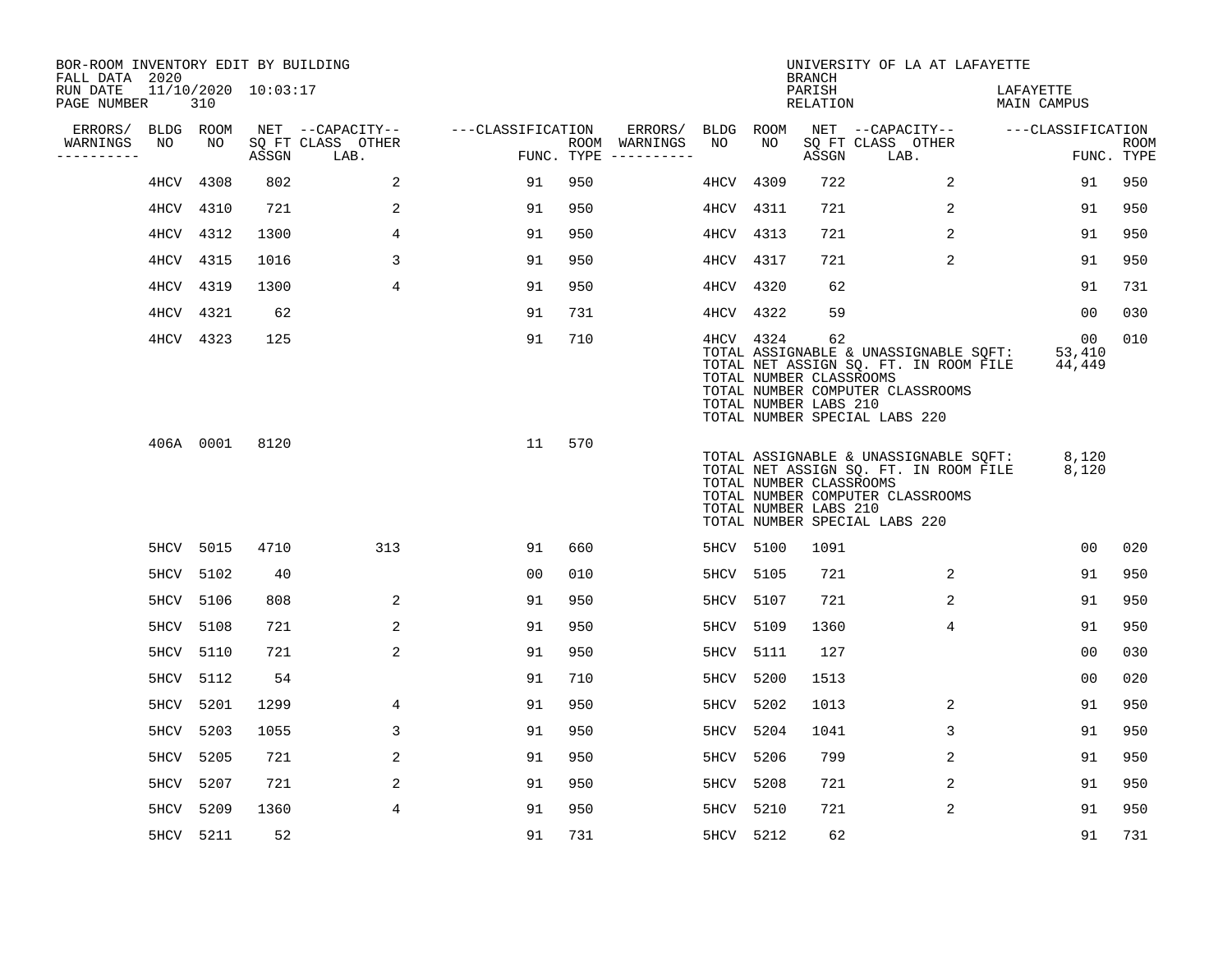| BOR-ROOM INVENTORY EDIT BY BUILDING<br>FALL DATA 2020 |            |                     |                           |                   |     |                                      |      |             | <b>BRANCH</b>                                          | UNIVERSITY OF LA AT LAFAYETTE                                                                                                                       |                          |                           |
|-------------------------------------------------------|------------|---------------------|---------------------------|-------------------|-----|--------------------------------------|------|-------------|--------------------------------------------------------|-----------------------------------------------------------------------------------------------------------------------------------------------------|--------------------------|---------------------------|
| RUN DATE<br>PAGE NUMBER                               | 311        | 11/10/2020 10:03:17 |                           |                   |     |                                      |      |             | PARISH<br><b>RELATION</b>                              |                                                                                                                                                     | LAFAYETTE<br>MAIN CAMPUS |                           |
| ERRORS/                                               | BLDG ROOM  |                     | NET --CAPACITY--          | ---CLASSIFICATION |     | ERRORS/                              | BLDG | <b>ROOM</b> |                                                        | NET --CAPACITY--                                                                                                                                    | ---CLASSIFICATION        |                           |
| NO<br>WARNINGS<br>----------                          | NO         | ASSGN               | SQ FT CLASS OTHER<br>LAB. |                   |     | ROOM WARNINGS<br>FUNC. TYPE $------$ | NO   | NO          | ASSGN                                                  | SQ FT CLASS OTHER<br>LAB.                                                                                                                           |                          | <b>ROOM</b><br>FUNC. TYPE |
|                                                       | 5HCV 5213  | 62                  |                           | 91                | 731 |                                      | 5HCV | 5214        | 55                                                     |                                                                                                                                                     | 91                       | 710                       |
|                                                       | 5HCV 5215  | 36                  |                           | 0 <sub>0</sub>    | 010 |                                      | 5HCV | 5300        | 1492                                                   |                                                                                                                                                     | 0 <sub>0</sub>           | 020                       |
|                                                       | 5HCV 5301  | 1299                | 4                         | 91                | 950 |                                      | 5HCV | 5302        | 1013                                                   | 3                                                                                                                                                   | 91                       | 950                       |
|                                                       | 5HCV 5303  | 1055                | 3                         | 91                | 950 |                                      | 5HCV | 5304        | 1041                                                   | 3                                                                                                                                                   | 91                       | 950                       |
| 5HCV                                                  | 5305       | 721                 | 2                         | 91                | 950 |                                      | 5HCV | 5306        | 799                                                    | 2                                                                                                                                                   | 91                       | 950                       |
|                                                       | 5HCV 5307  | 721                 | 2                         | 91                | 950 |                                      |      | 5HCV 5308   | 721                                                    | 2                                                                                                                                                   | 91                       | 950                       |
| 5HCV                                                  | 5309       | 1360                | 4                         | 91                | 950 |                                      |      | 5HCV 5310   | 721                                                    | $\overline{2}$                                                                                                                                      | 91                       | 950                       |
|                                                       | 5HCV 5311  | 58                  |                           | 0 <sub>0</sub>    | 020 |                                      |      | 5HCV 5312   | 58                                                     |                                                                                                                                                     | 91                       | 731                       |
|                                                       | 5HCV 5313  | 62                  |                           | 91                | 731 |                                      |      | 5HCV 5314   | 55<br>TOTAL NUMBER CLASSROOMS<br>TOTAL NUMBER LABS 210 | TOTAL ASSIGNABLE & UNASSIGNABLE SQFT:<br>TOTAL NET ASSIGN SQ. FT. IN ROOM FILE<br>TOTAL NUMBER COMPUTER CLASSROOMS<br>TOTAL NUMBER SPECIAL LABS 220 | 91<br>33,481<br>29,124   | 710                       |
|                                                       | 5011 0102  | 237                 |                           | 0 <sub>0</sub>    | 020 |                                      |      | 5011 0103   | 155                                                    |                                                                                                                                                     | 91                       | 731                       |
|                                                       | 5011 0104  | 61                  |                           | 00                | 020 |                                      |      | 5011 0105   | 61                                                     |                                                                                                                                                     | 00                       | 010                       |
|                                                       | 5011 0106  | 416                 |                           | 0 <sub>0</sub>    | 020 |                                      |      | 5011 0107   | 559                                                    | 37                                                                                                                                                  | 31                       | 660                       |
|                                                       | 5011 0108  | 54                  |                           | 0 <sub>0</sub>    | 030 |                                      |      | 5011 0109   | 64                                                     |                                                                                                                                                     | 31                       | 665                       |
|                                                       | 5011 0110  | 761                 | 19                        | 0 <sub>0</sub>    | 030 |                                      |      | 5011 0111   | 80                                                     |                                                                                                                                                     | 0 <sub>0</sub>           | 010                       |
|                                                       | 5011 0112  | 319                 | 2                         | 91                | 630 |                                      |      | 5011 0113   | 124                                                    |                                                                                                                                                     | 57                       | 540                       |
|                                                       | 5011 0114  | 81                  | $\mathbf{1}$              | 0 <sub>0</sub>    | 030 |                                      |      | 5011 0115   | 32                                                     |                                                                                                                                                     | 0 <sub>0</sub>           | 010                       |
|                                                       | 5011 0116  | 565                 | 12                        | 0 <sub>0</sub>    | 030 |                                      |      | 5011 0117   | 1505                                                   | 6                                                                                                                                                   | 91                       | 630                       |
|                                                       | 5011 0118  | 552                 | 12                        | 0 <sub>0</sub>    | 030 |                                      |      | 5011 0119   | 810                                                    | 19                                                                                                                                                  | 0 <sub>0</sub>           | 030                       |
|                                                       | 5011 0120  | 133                 | $\mathbf 1$               | 91                | 630 |                                      |      | 5011 0121   | 174                                                    |                                                                                                                                                     | 0 <sub>0</sub>           | 030                       |
|                                                       | 5011 0121A | 72                  |                           | 45                | 710 |                                      |      | 5011 0122   | 150                                                    |                                                                                                                                                     | 0 <sub>0</sub>           | 020                       |
|                                                       | 5011 0201  | 402                 | 4                         | 0 <sub>0</sub>    | 020 |                                      |      | 5011 0202   | 120                                                    |                                                                                                                                                     | 0 <sub>0</sub>           | 020                       |
|                                                       | 5011 0203  | 167                 |                           | 91                | 731 |                                      |      | 5011 0204   | 110                                                    |                                                                                                                                                     | 45                       | 710                       |
|                                                       | 5011 0205  | 116                 |                           | 0 <sub>0</sub>    | 030 |                                      |      | 5011 0206   | 57                                                     |                                                                                                                                                     | 0 <sub>0</sub>           | 020                       |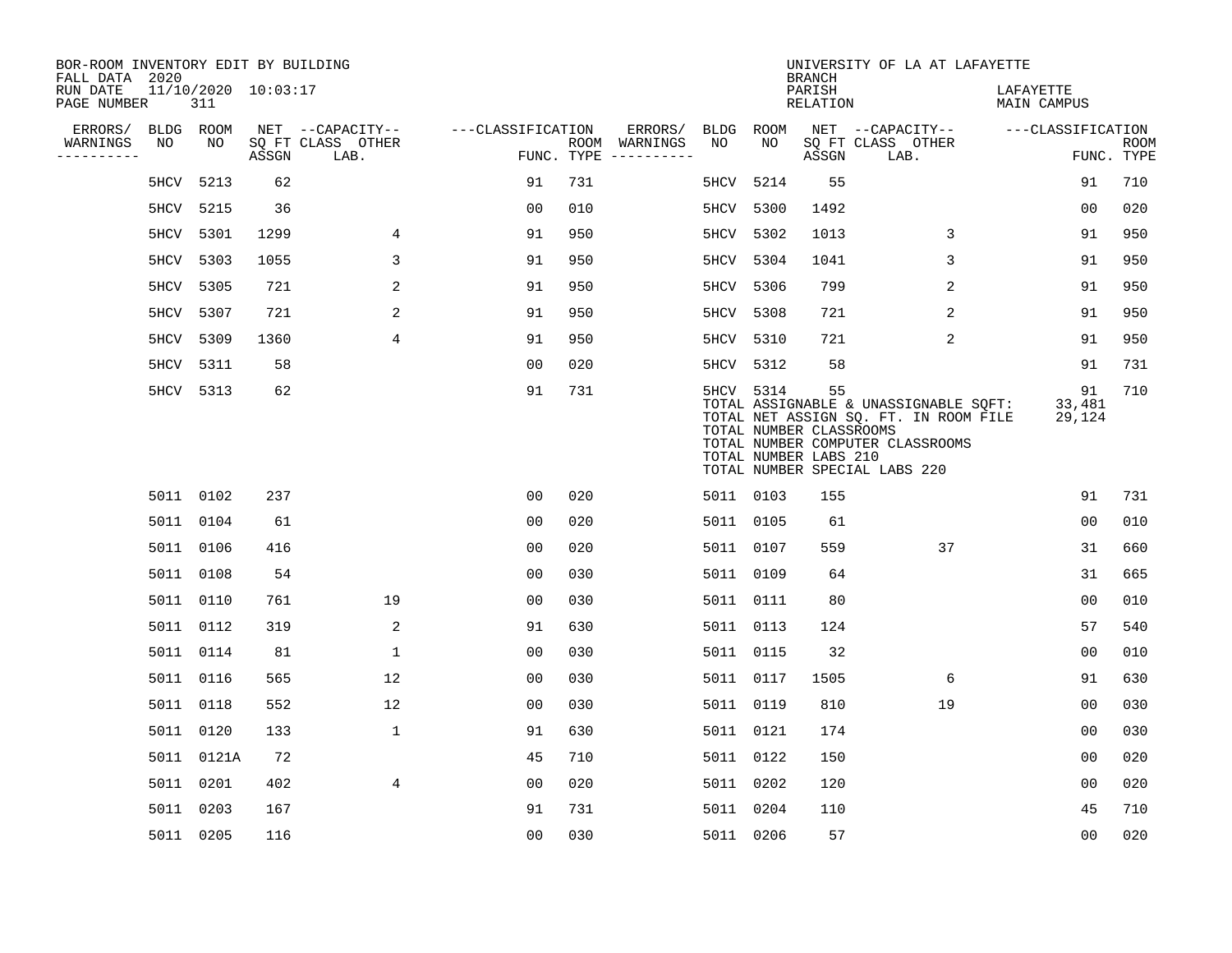| BOR-ROOM INVENTORY EDIT BY BUILDING<br>FALL DATA 2020 |    |           |                         |                           |                   |     |                                      |    |            | <b>BRANCH</b>                | UNIVERSITY OF LA AT LAFAYETTE                                                                                          |                          |                    |
|-------------------------------------------------------|----|-----------|-------------------------|---------------------------|-------------------|-----|--------------------------------------|----|------------|------------------------------|------------------------------------------------------------------------------------------------------------------------|--------------------------|--------------------|
| RUN DATE<br>PAGE NUMBER                               |    | 312       | $11/10/2020$ $10:03:17$ |                           |                   |     |                                      |    |            | PARISH<br>RELATION           |                                                                                                                        | LAFAYETTE<br>MAIN CAMPUS |                    |
| ERRORS/ BLDG ROOM                                     |    |           |                         | NET --CAPACITY--          | ---CLASSIFICATION |     | ERRORS/ BLDG ROOM                    |    |            |                              | NET --CAPACITY-- ---CLASSIFICATION                                                                                     |                          |                    |
| WARNINGS<br>----------                                | NO | NO        | ASSGN                   | SQ FT CLASS OTHER<br>LAB. |                   |     | ROOM WARNINGS<br>FUNC. TYPE $------$ | NO | NO         | ASSGN                        | SQ FT CLASS OTHER<br>LAB.                                                                                              |                          | ROOM<br>FUNC. TYPE |
|                                                       |    | 5011 0207 | 368                     |                           | 00                | 020 |                                      |    | 5011 0301  | 403                          |                                                                                                                        | 00                       | 020                |
|                                                       |    | 5011 0302 | 61                      |                           | 0 <sub>0</sub>    | 020 |                                      |    | 5011 0303  | 61                           |                                                                                                                        | 0 <sub>0</sub>           | 010                |
|                                                       |    | 5011 0304 | 494                     |                           | 00                | 020 |                                      |    | 5011 0305  | 78                           | $\mathbf{1}$                                                                                                           | 00                       | 030                |
|                                                       |    | 5011 0306 | 241                     | 4                         | 00                | 030 |                                      |    | 5011 0307  | 241                          | $\overline{4}$                                                                                                         | 0 <sub>0</sub>           | 030                |
|                                                       |    | 5011 0308 | 43                      |                           | 45                | 710 |                                      |    | 5011 0309  | 289                          |                                                                                                                        | 45                       | 635                |
|                                                       |    | 5011 0310 | 4418                    | 28                        | 93                | 630 |                                      |    | 5011 0311  | 339                          |                                                                                                                        | 45                       | 635                |
|                                                       |    | 5011 0312 | 374                     |                           | 45                | 635 |                                      |    | 5011 0313  | 470                          | $\mathbf{1}$                                                                                                           | 91                       | 630                |
|                                                       |    | 5011 0314 | 396                     |                           | 00                | 020 |                                      |    | 5011 0400  | 300                          |                                                                                                                        | 00                       | 020                |
|                                                       |    | 5011 0401 | 306                     | 22                        | 93                | 523 |                                      |    | 5011 0402  | 306                          | 22                                                                                                                     | 93                       | 523                |
|                                                       |    | 5011 0403 | 306                     | 22                        | 93                | 523 |                                      |    | 5011 0404  | 384                          | 32                                                                                                                     | 93                       | 523                |
|                                                       |    | 5011 0405 | 306                     | 22                        | 93                | 523 |                                      |    | 5011 0406  | 306                          | 22                                                                                                                     | 93                       | 523                |
|                                                       |    | 5011 0407 | 306                     | 22                        | 93                | 523 |                                      |    | 5011 0408  | 306                          | 22                                                                                                                     | 93                       | 523                |
|                                                       |    | 5011 0409 | 306                     | 22                        | 93                | 523 |                                      |    | 5011 0410  | 306                          | 28                                                                                                                     | 93                       | 523                |
|                                                       |    | 5011 0411 | 363                     |                           | 45                | 630 |                                      |    | 5011 0412  | 1951                         |                                                                                                                        | 0 <sub>0</sub>           | 020                |
|                                                       |    | 5011 0414 | 64                      |                           | 0 <sub>0</sub>    | 010 |                                      |    | 5011 0415  | 290                          | 6                                                                                                                      | 0 <sub>0</sub>           | 030                |
|                                                       |    | 5011 0416 | 74                      | $\mathbf 1$               | 00                | 030 |                                      |    | 5011 0417  | 215                          | 6                                                                                                                      | 0 <sub>0</sub>           | 030                |
|                                                       |    | 5011 0418 | 35                      |                           | 45                | 710 |                                      |    | 5011 0419  | 69                           |                                                                                                                        | 0 <sub>0</sub>           | 030                |
|                                                       |    | 5011 0420 | 45                      |                           | 33                | 535 |                                      |    | 5011 0421  | 159                          |                                                                                                                        | 33                       | 535                |
|                                                       |    | 5011 0422 | 274                     |                           | 00                | 020 |                                      |    | 5011 0423  | 199                          | 7                                                                                                                      | 33                       | 530                |
|                                                       |    | 5011 0424 | 82                      | 2                         | 33                | 530 |                                      |    | 5011 0425  | 667                          | 19                                                                                                                     | 33                       | 530                |
|                                                       |    | 5011 0426 | 82                      | 2                         | 33                | 530 |                                      |    | 5011 0427  | 251                          | 6                                                                                                                      | 33                       | 530                |
|                                                       |    | 5011 0428 | 61                      |                           | 0 <sub>0</sub>    | 010 |                                      |    | 5011 0429  | 61                           |                                                                                                                        | 00                       | 020                |
|                                                       |    | 5011 0430 | 387                     |                           | 00                | 020 |                                      |    | 5011 0430A | 6<br>TOTAL NUMBER CLASSROOMS | TOTAL ASSIGNABLE & UNASSIGNABLE SOFT:<br>TOTAL NET ASSIGN SQ. FT. IN ROOM FILE<br>momar authoring dominimum diagonomic | 00<br>24,986<br>14,162   | 030                |

TOTAL NUMBER COMPUTER CLASSROOMS

TOTAL NUMBER LABS 210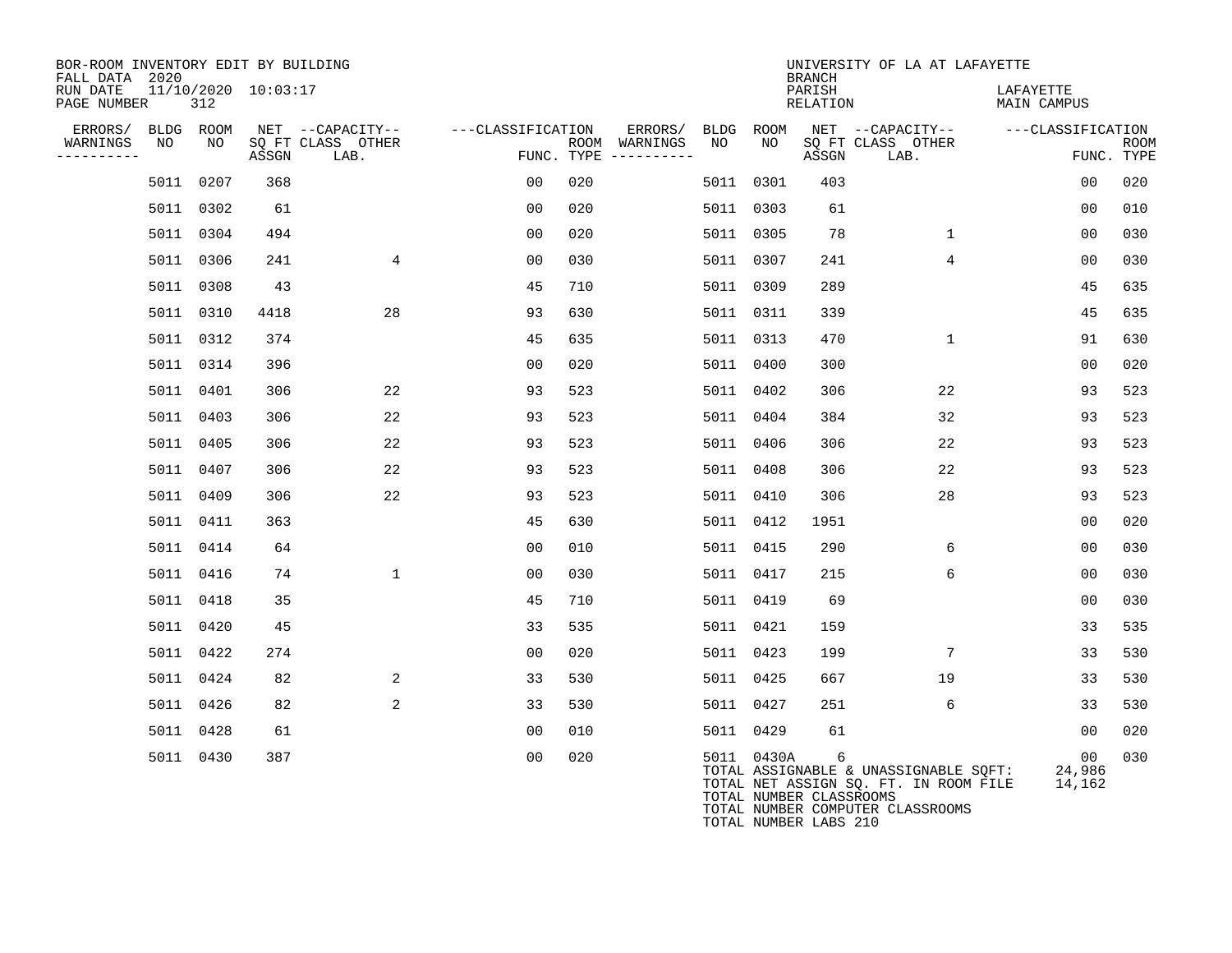| BOR-ROOM INVENTORY EDIT BY BUILDING<br>FALL DATA 2020 |           |                |              |                |        |  |           | BRANCH                                                                            |  | UNIVERSITY OF LA AT LAFAYETTE                                                                                                                       |  |                                |        |
|-------------------------------------------------------|-----------|----------------|--------------|----------------|--------|--|-----------|-----------------------------------------------------------------------------------|--|-----------------------------------------------------------------------------------------------------------------------------------------------------|--|--------------------------------|--------|
| RUN DATE 11/10/2020 10:03:17<br>PAGE NUMBER 313       |           |                |              |                |        |  |           | PARISH<br>RELATION                                                                |  | LAFAYETTE<br>LAFAILI.<br>MAIN CAMPUS                                                                                                                |  |                                |        |
|                                                       |           |                |              |                |        |  |           |                                                                                   |  |                                                                                                                                                     |  |                                |        |
| WARNINGS NO NO SQ FT CLASS OTHER<br>-----------       |           |                |              |                |        |  |           |                                                                                   |  |                                                                                                                                                     |  |                                |        |
|                                                       |           |                |              |                |        |  |           | TOTAL NUMBER SPECIAL LABS 220                                                     |  |                                                                                                                                                     |  |                                |        |
|                                                       | 54B0 0101 | 25             |              | 0 <sub>0</sub> | 030    |  |           |                                                                                   |  | 54B0 0102 143 2 21 540                                                                                                                              |  |                                |        |
|                                                       | 54B0 0103 | 994            |              | 21             | 570    |  |           |                                                                                   |  |                                                                                                                                                     |  |                                |        |
|                                                       |           |                |              |                |        |  |           | TOTAL NUMBER CLASSROOMS<br>TOTAL NUMBER LABS 210<br>TOTAL NUMBER SPECIAL LABS 220 |  | TOTAL ASSIGNABLE & UNASSIGNABLE SQFT: 1,162<br>TOTAL NET ASSIGN SQ. FT. IN ROOM FILE 1,137<br>TOTAL NUMBER COMPUTER CLASSROOMS                      |  |                                |        |
|                                                       |           | 999A 0001 97   |              | 11             | 590    |  |           | TOTAL NUMBER CLASSROOMS<br>TOTAL NUMBER LABS 210<br>TOTAL NUMBER SPECIAL LABS 220 |  | TOTAL NET ASSIGN SQ. FT. IN ROOM FILE 97<br>TOTAL NET ASSIGN SQ. FT. IN ROOM FILE 97<br>TOTAL NUMBER CLASSROOMS<br>TOTAL NUMBER COMPUTER CLASSROOMS |  |                                |        |
|                                                       |           | 999B 0001 2404 |              | 31             | 590    |  |           | TOTAL NUMBER CLASSROOMS<br>TOTAL NUMBER LABS 210<br>TOTAL NUMBER SPECIAL LABS 220 |  | TOTAL ASSIGNABLE & UNASSIGNABLE SQFT: 2,404<br>TOTAL NET ASSIGN SQ. FT. IN ROOM FILE 2,404<br>TOTAL NUMBER COMPUTER CLASSROOMS                      |  |                                |        |
|                                                       | 999C 0001 | 479            |              | 31             | 590    |  |           | TOTAL NUMBER CLASSROOMS<br>TOTAL NUMBER LABS 210<br>TOTAL NUMBER SPECIAL LABS 220 |  | TOTAL ASSIGNABLE & UNASSIGNABLE SQFT:<br>TOTAL NET ASSIGN SQ. FT. IN ROOM FILE<br>TOTAL NUMBER COMPUTER CLASSROOMS                                  |  | 479<br>479                     |        |
|                                                       |           | 999D 0001 1157 |              |                | 11 730 |  |           | TOTAL NUMBER CLASSROOMS<br>TOTAL NUMBER LABS 210<br>TOTAL NUMBER SPECIAL LABS 220 |  | TOTAL ASSIGNABLE & UNASSIGNABLE SQFT: 1,157<br>TOTAL NET ASSIGN SQ. FT. IN ROOM FILE 1,157<br>TOTAL NUMBER COMPUTER CLASSROOMS                      |  |                                |        |
|                                                       | 999E 0101 | 352            | 8            |                | 31 110 |  | 999E 0102 | 40                                                                                |  |                                                                                                                                                     |  |                                | 00 030 |
|                                                       | 999E 0103 | 131            | $\mathbf{1}$ | 31             | 310    |  |           | TOTAL NUMBER CLASSROOMS                                                           |  | 131<br>TOTAL ASSIGNABLE & UNASSIGNABLE SQFT: 643<br>TOTAL NET ASSIGN SQ. FT. IN ROOM FILE 603<br>TOTAL NUMBER COMPUTER CLASSROOMS                   |  | 31<br>$\overline{\phantom{a}}$ | 310    |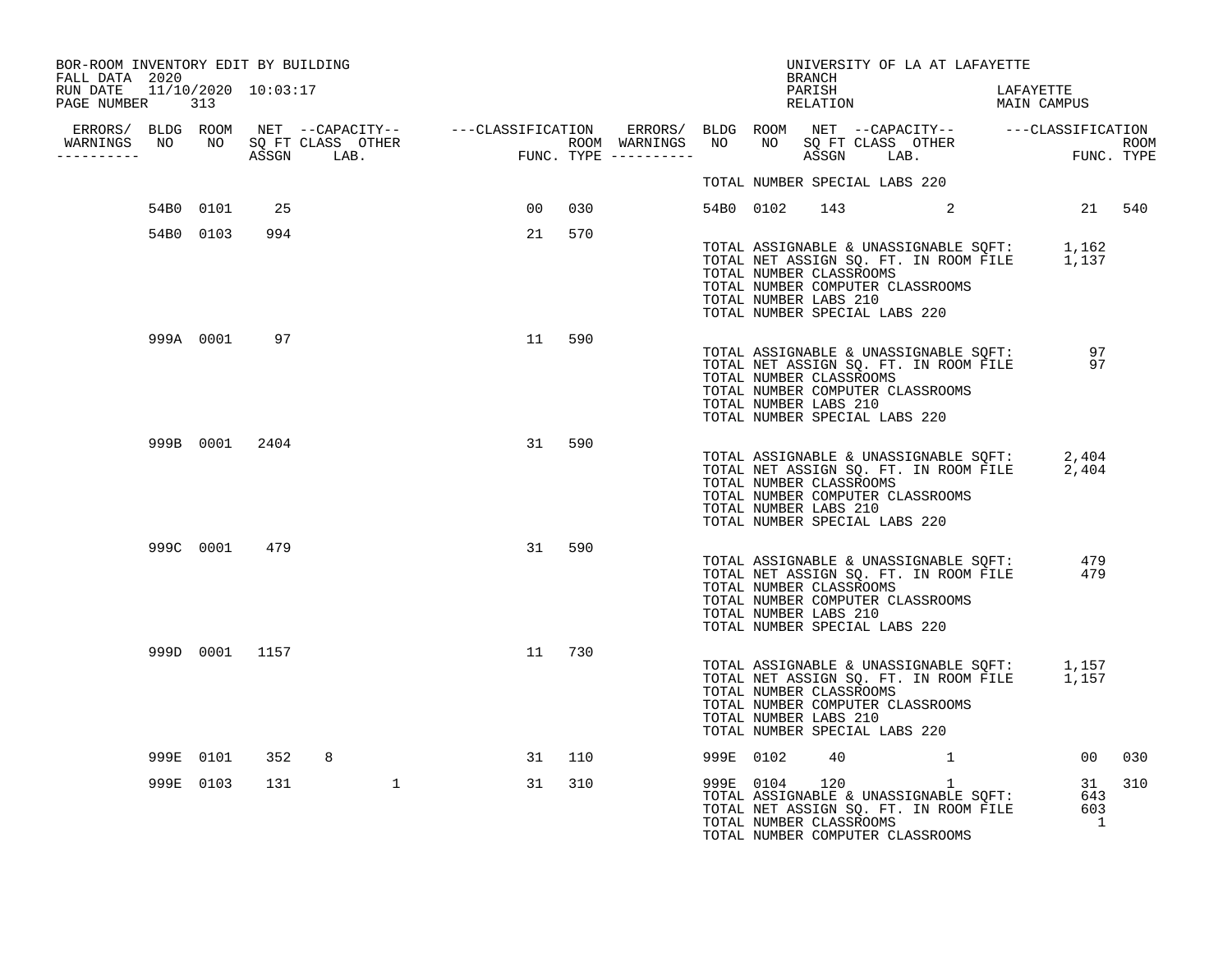| BOR-ROOM INVENTORY EDIT BY BUILDING<br>FALL DATA 2020 |           |                    |        |              |        |     |           |                                                                                                | BRANCH |        | UNIVERSITY OF LA AT LAFAYETTE                                                                                                                             |                          |                |        |
|-------------------------------------------------------|-----------|--------------------|--------|--------------|--------|-----|-----------|------------------------------------------------------------------------------------------------|--------|--------|-----------------------------------------------------------------------------------------------------------------------------------------------------------|--------------------------|----------------|--------|
| RUN DATE 11/10/2020 10:03:17<br>PAGE NUMBER 314       |           |                    |        |              |        |     |           |                                                                                                | PARISH |        | RELATION                                                                                                                                                  | LAPAILLI.<br>MAIN CAMPUS |                |        |
| -----------                                           |           |                    |        |              |        |     |           |                                                                                                |        |        |                                                                                                                                                           |                          |                |        |
|                                                       |           |                    |        |              |        |     |           | TOTAL NUMBER LABS 210<br>TOTAL NUMBER SPECIAL LABS 220                                         |        |        |                                                                                                                                                           |                          |                |        |
|                                                       |           | 999F 0101 3640 360 |        |              | 11 110 |     |           | TOTAL NUMBER LABS 210<br>TOTAL NUMBER SPECIAL LABS 220                                         |        |        | TOTAL ASSIGNABLE & UNASSIGNABLE SQFT: 3,640<br>TOTAL NET ASSIGN SQ. FT. IN ROOM FILE 3,640<br>TOTAL NUMBER CLASSROOMS<br>TOTAL NUMBER COMPUTER CLASSROOMS |                          | $\overline{1}$ |        |
|                                                       |           | 999G 0101 548      | 8      |              | 11 115 |     |           | TOTAL NUMBER CLASSROOMS<br>TOTAL NUMBER LABS 210<br>TOTAL NUMBER SPECIAL LABS 220              |        |        | 999G 0102 212 2<br>TOTAL ASSIGNABLE & UNASSIGNABLE SQFT:<br>TOTAL NET ASSIGN SQ. FT. IN ROOM FILE<br>TOTAL NUMBER COMPUTER CLASSROOMS                     |                          | 760<br>760     | 11 115 |
|                                                       | 999H 0100 | 416                |        |              | 00     | 020 | 999H 0101 |                                                                                                | 130    |        |                                                                                                                                                           |                          | 11             | 730    |
|                                                       | 999H 0102 | 527                | 4      |              | 11     | 115 | 999H 0103 |                                                                                                | 990    | 8      |                                                                                                                                                           |                          | 11             | 115    |
|                                                       | 999H 0104 | 69                 |        |              | 11     | 115 | 999H 0105 |                                                                                                | 466    | 4      |                                                                                                                                                           |                          | 11             | 115    |
|                                                       | 999H 0106 | 6952               |        | 40           | 11     | 520 | 999H 0107 |                                                                                                | 32     |        |                                                                                                                                                           |                          | 00             | 030    |
|                                                       | 999H 0108 | 86                 |        |              | 00     | 030 |           | 999H 0109<br>TOTAL NUMBER CLASSROOMS<br>TOTAL NUMBER LABS 210<br>TOTAL NUMBER SPECIAL LABS 220 | 41     |        | 00 999H 0109 41<br>TOTAL ASSIGNABLE & UNASSIGNABLE SQFT: 9,709<br>TOTAL NET ASSIGN SQ. FT. IN ROOM FILE 9,134<br>TOTAL NUMBER COMPUTER CLASSROOMS         |                          | 00             | 030    |
|                                                       | 999I 0101 | 360                |        | 4            | 11 310 |     | 999I 0102 |                                                                                                | 47     |        | $\mathbf{1}$                                                                                                                                              |                          |                | 00 030 |
|                                                       | 999I 0103 | 90                 |        | $\mathbf{1}$ | 11     | 310 |           | 999I 0104                                                                                      | 207    |        | $\mathbf{1}$                                                                                                                                              |                          | 46             | 325    |
|                                                       | 999I 0105 | 166                |        | $\mathbf{1}$ | 11     | 313 |           | TOTAL NUMBER CLASSROOMS<br>TOTAL NUMBER LABS 210<br>TOTAL NUMBER SPECIAL LABS 220              |        |        | TOTAL ASSIGNABLE & UNASSIGNABLE SQFT:<br>TOTAL NET ASSIGN SQ. FT. IN ROOM FILE<br>TOTAL NUMBER COMPUTER CLASSROOMS                                        |                          | 870<br>823     |        |
|                                                       | 999J 0101 |                    | 701 38 |              | 11 110 |     |           | 999J 0102                                                                                      |        | 699 38 |                                                                                                                                                           |                          |                | 11 110 |
|                                                       | 999J 0103 | 40                 |        | $\mathbf{1}$ | 00     | 030 |           |                                                                                                |        |        | 999J 0104 40 1 00<br>TOTAL ASSIGNABLE & UNASSIGNABLE SQFT: 1,480                                                                                          |                          | 00             | 030    |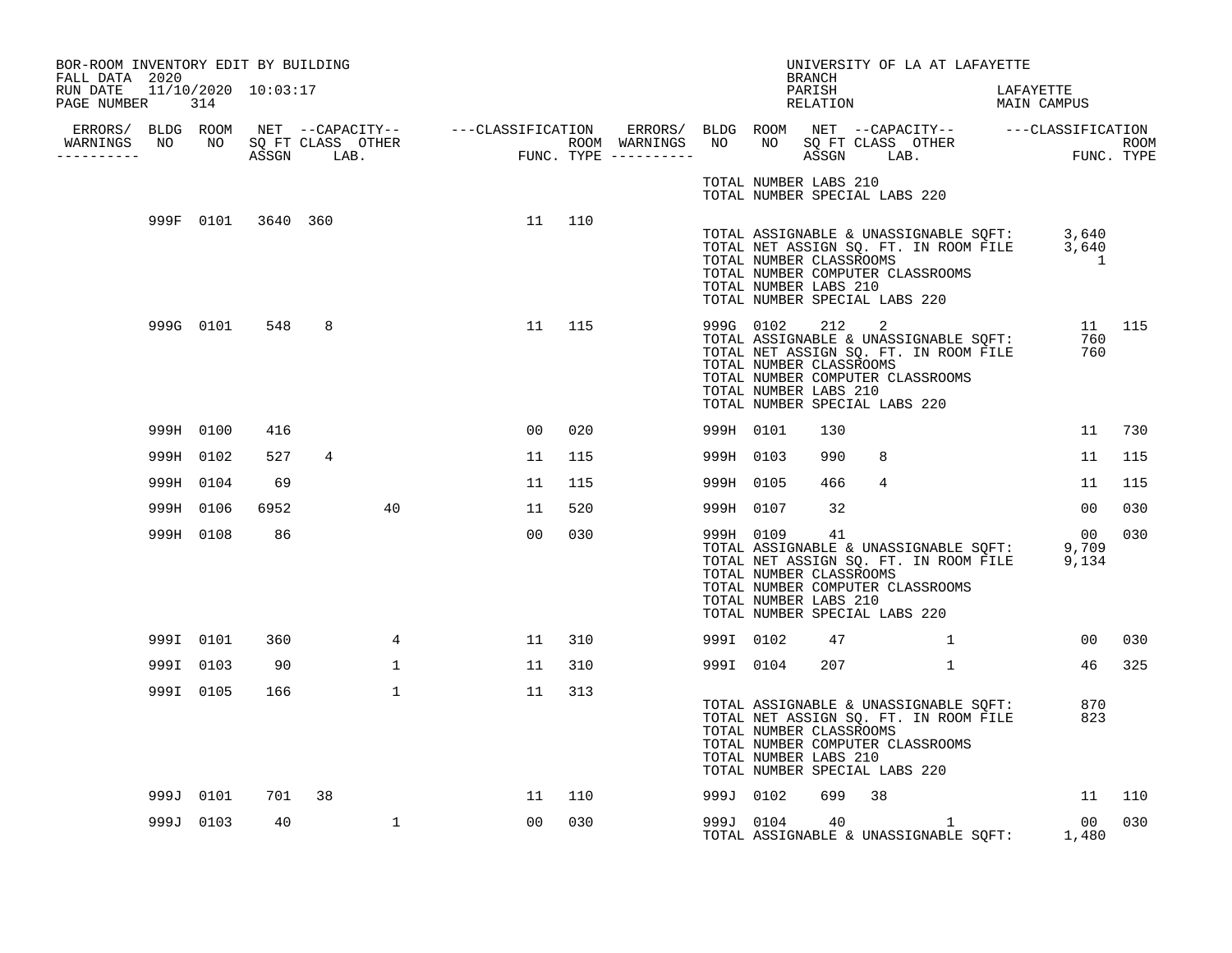| BOR-ROOM INVENTORY EDIT BY BUILDING |                     |       |                                       |                   |             |                     |            |            |                                                        |                               | UNIVERSITY OF LA AT LAFAYETTE                                                                                      |                      |             |
|-------------------------------------|---------------------|-------|---------------------------------------|-------------------|-------------|---------------------|------------|------------|--------------------------------------------------------|-------------------------------|--------------------------------------------------------------------------------------------------------------------|----------------------|-------------|
| 2020<br>FALL DATA<br>RUN DATE       | 11/10/2020 10:03:17 |       |                                       |                   |             |                     |            |            | <b>BRANCH</b><br>PARISH                                |                               |                                                                                                                    | LAFAYETTE            |             |
| PAGE NUMBER                         | 315                 |       |                                       |                   |             |                     |            |            | RELATION                                               |                               |                                                                                                                    | MAIN CAMPUS          |             |
| ERRORS/<br>BLDG<br>WARNINGS<br>NO   | ROOM<br>NO          |       | NET --CAPACITY--<br>SQ FT CLASS OTHER | ---CLASSIFICATION | <b>ROOM</b> | ERRORS/<br>WARNINGS | BLDG<br>NO | ROOM<br>NO |                                                        |                               | NET --CAPACITY--<br>SQ FT CLASS OTHER                                                                              | ---CLASSIFICATION    | <b>ROOM</b> |
|                                     |                     | ASSGN | LAB.                                  |                   | FUNC. TYPE  | ----------          |            |            | ASSGN                                                  |                               | LAB.                                                                                                               |                      | FUNC. TYPE  |
|                                     |                     |       |                                       |                   |             |                     |            |            | TOTAL NUMBER CLASSROOMS<br>TOTAL NUMBER LABS 210       | TOTAL NUMBER SPECIAL LABS 220 | TOTAL NET ASSIGN SQ. FT. IN ROOM FILE<br>TOTAL NUMBER COMPUTER CLASSROOMS                                          | 1,400                |             |
|                                     | 999K 0101           |       | 630 35                                | 11                | 110         |                     | 999K 0102  |            |                                                        | 633 35                        |                                                                                                                    | 11                   | 110         |
|                                     | 999K 0103           | 36    |                                       | 00                | 030         |                     | 999K 0104  |            | 40<br>TOTAL NUMBER CLASSROOMS<br>TOTAL NUMBER LABS 210 | TOTAL NUMBER SPECIAL LABS 220 | TOTAL ASSIGNABLE & UNASSIGNABLE SQFT:<br>TOTAL NET ASSIGN SO. FT. IN ROOM FILE<br>TOTAL NUMBER COMPUTER CLASSROOMS | 00<br>1,339<br>1,263 | 030         |